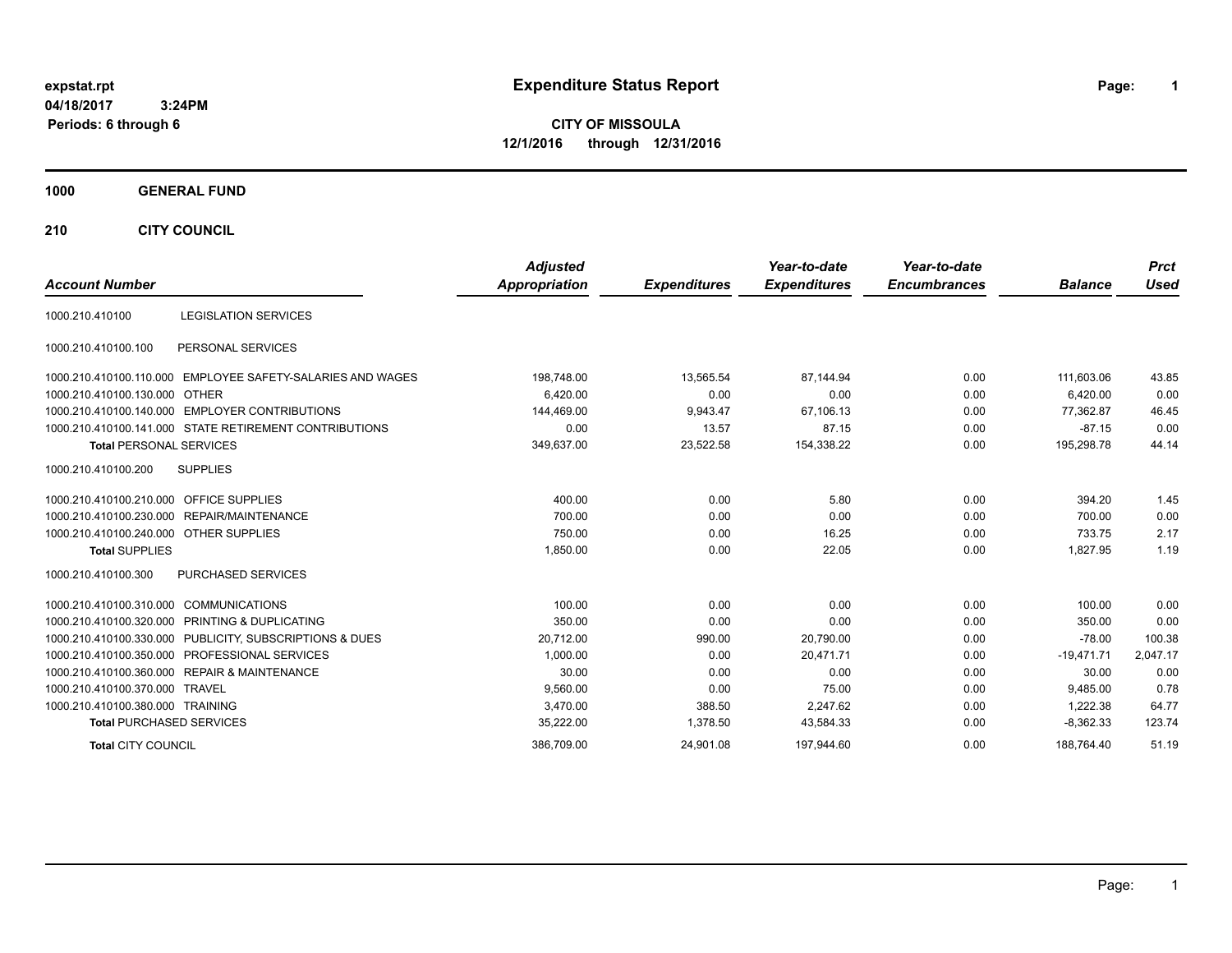**2**

**CITY OF MISSOULA 12/1/2016 through 12/31/2016**

**1000 GENERAL FUND**

**220 MAYOR**

| <b>Account Number</b>                   |                                                         | <b>Adjusted</b><br><b>Appropriation</b> | <b>Expenditures</b> | Year-to-date<br><b>Expenditures</b> | Year-to-date<br><b>Encumbrances</b> | <b>Balance</b> | <b>Prct</b><br><b>Used</b> |
|-----------------------------------------|---------------------------------------------------------|-----------------------------------------|---------------------|-------------------------------------|-------------------------------------|----------------|----------------------------|
| 1000.220.410210                         | <b>ADMINISTRATION</b>                                   |                                         |                     |                                     |                                     |                |                            |
| 1000.220.410210.100                     | PERSONAL SERVICES                                       |                                         |                     |                                     |                                     |                |                            |
|                                         | 1000.220.410210.110.000 SALARIES AND WAGES              | 309,096.00                              | 24,252.27           | 152,696.14                          | 0.00                                | 156,399.86     | 49.40                      |
| 1000.220.410210.120.000                 | <b>OVERTIME/TERMINATION</b>                             | 500.00                                  | 0.00                | 0.00                                | 0.00                                | 500.00         | 0.00                       |
| 1000.220.410210.130.000 OTHER           |                                                         | 6,600.00                                | 0.00                | 0.00                                | 0.00                                | 6,600.00       | 0.00                       |
|                                         | 1000.220.410210.140.000 EMPLOYER CONTRIBUTIONS          | 94.567.00                               | 7,430.53            | 48,958.22                           | 0.00                                | 45.608.78      | 51.77                      |
|                                         | 1000.220.410210.141.000 STATE RETIREMENT CONTRIBUTIONS  | 0.00                                    | 30.61               | 192.59                              | 0.00                                | $-192.59$      | 0.00                       |
| <b>Total PERSONAL SERVICES</b>          |                                                         | 410,763.00                              | 31,713.41           | 201,846.95                          | 0.00                                | 208,916.05     | 49.14                      |
| 1000.220.410210.200                     | <b>SUPPLIES</b>                                         |                                         |                     |                                     |                                     |                |                            |
| 1000.220.410210.210.000 OFFICE SUPPLIES |                                                         | 1.004.00                                | 116.46              | 324.13                              | 0.00                                | 679.87         | 32.28                      |
| 1000.220.410210.220.000                 | <b>OPERATING SUPPLIES</b>                               | 1,120.00                                | 0.00                | 450.39                              | 0.00                                | 669.61         | 40.21                      |
| 1000.220.410210.230.000                 | REPAIR/MAINTENANCE                                      | 100.00                                  | 0.00                | 0.00                                | 0.00                                | 100.00         | 0.00                       |
| 1000.220.410210.231.000                 | <b>GASOLINE</b>                                         | 107.00                                  | 0.00                | 33.76                               | 0.00                                | 73.24          | 31.55                      |
| <b>Total SUPPLIES</b>                   |                                                         | 2,331.00                                | 116.46              | 808.28                              | 0.00                                | 1,522.72       | 34.68                      |
| 1000.220.410210.300                     | <b>PURCHASED SERVICES</b>                               |                                         |                     |                                     |                                     |                |                            |
| 1000.220.410210.310.000 COMMUNICATIONS  |                                                         | 890.00                                  | 16.98               | 396.96                              | 0.00                                | 493.04         | 44.60                      |
| 1000.220.410210.320.000                 | PRINTING & DUPLICATING                                  | 956.00                                  | 0.00                | 0.00                                | 0.00                                | 956.00         | 0.00                       |
|                                         | 1000.220.410210.330.000 PUBLICITY, SUBSCRIPTIONS & DUES | 8,214.00                                | 990.00              | 8,363.35                            | 0.00                                | $-149.35$      | 101.82                     |
|                                         | 1000.220.410210.344.000 TELEPHONE SERVICE               | 4,124.00                                | 396.20              | 1,012.88                            | 0.00                                | 3,111.12       | 24.56                      |
| 1000.220.410210.350.000                 | PROFESSIONAL SERVICES                                   | 2,072.00                                | 0.00                | 478.74                              | 0.00                                | 1,593.26       | 23.11                      |
|                                         | 1000.220.410210.360.000 REPAIR & MAINTENANCE            | 605.00                                  | 34.80               | 174.30                              | 0.00                                | 430.70         | 28.81                      |
| 1000.220.410210.370.000 TRAVEL          |                                                         | 2,508.00                                | 0.00                | 626.79                              | 0.00                                | 1,881.21       | 24.99                      |
| 1000.220.410210.380.000 TRAINING        |                                                         | 1,900.00                                | 0.00                | 750.00                              | 0.00                                | 1,150.00       | 39.47                      |
|                                         | 1000.220.410210.390.000 OTHER PURCHASED SERVICES        | 1,050.00                                | 0.00                | 0.00                                | 0.00                                | 1,050.00       | 0.00                       |
| <b>Total PURCHASED SERVICES</b>         |                                                         | 22,319.00                               | 1,437.98            | 11,803.02                           | 0.00                                | 10,515.98      | 52.88                      |
| <b>Total ADMINISTRATION</b>             |                                                         | 435,413.00                              | 33,267.85           | 214,458.25                          | 0.00                                | 220,954.75     | 49.25                      |
| 1000000110005                           | <b>DUDLIO DEL ATIONO</b>                                |                                         |                     |                                     |                                     |                |                            |

1000.220.410225 PUBLIC RELATIONS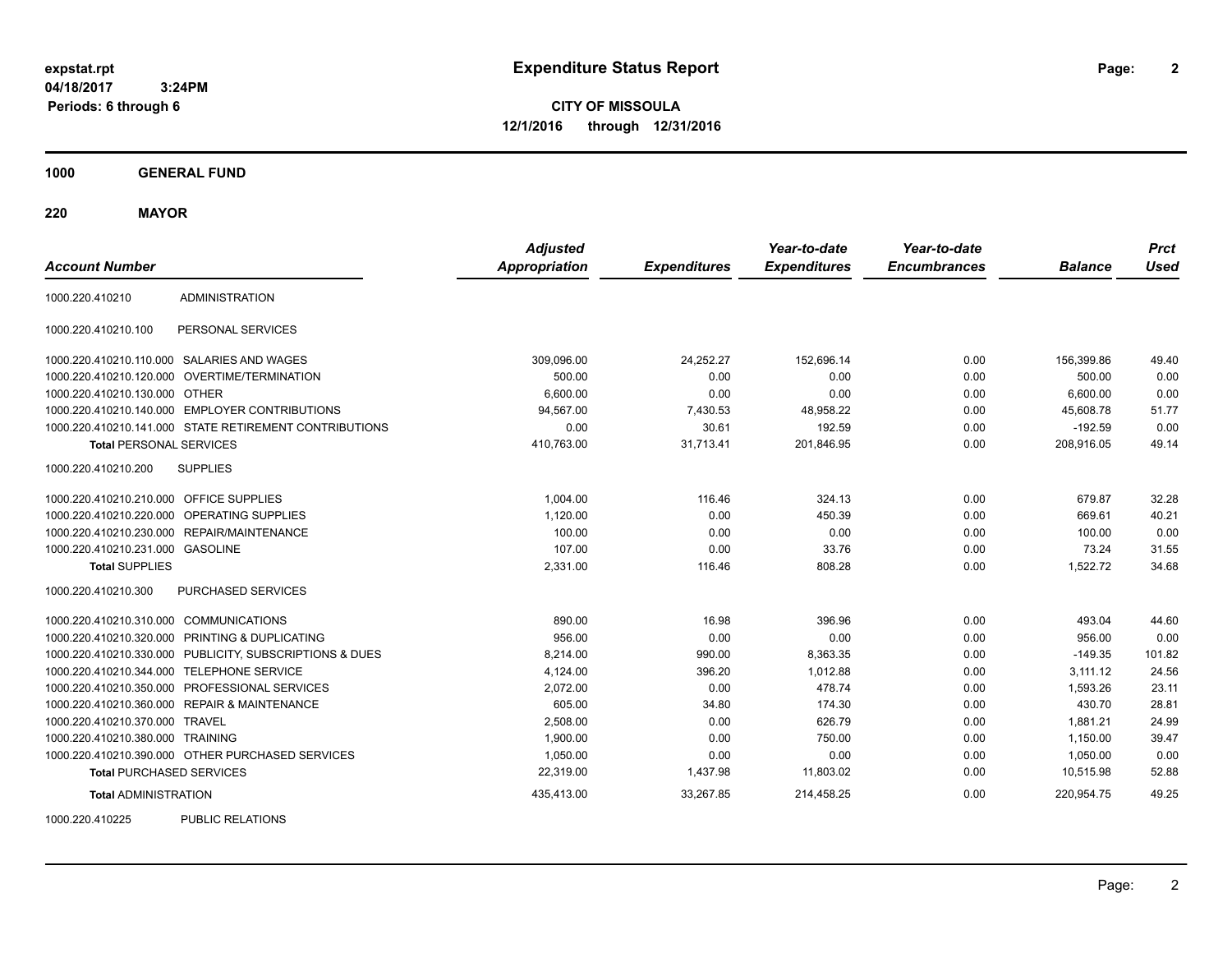**3**

**CITY OF MISSOULA 12/1/2016 through 12/31/2016**

**1000 GENERAL FUND**

**220 MAYOR**

| <b>Account Number</b>                                   | <b>Adjusted</b><br><b>Appropriation</b> | <b>Expenditures</b> | Year-to-date<br><b>Expenditures</b> | Year-to-date<br><b>Encumbrances</b> | <b>Balance</b> | <b>Prct</b><br><b>Used</b> |
|---------------------------------------------------------|-----------------------------------------|---------------------|-------------------------------------|-------------------------------------|----------------|----------------------------|
| PERSONAL SERVICES<br>1000.220.410225.100                |                                         |                     |                                     |                                     |                |                            |
| 1000.220.410225.110.000 SALARIES AND WAGES              | 6,308.00                                | 494.93              | 3.116.19                            | 0.00                                | 3,191.81       | 49.40                      |
| 1000.220.410225.140.000 EMPLOYER CONTRIBUTIONS          | 1,928.00                                | 151.63              | 538.97                              | 0.00                                | 1,389.03       | 27.95                      |
| <b>Total PERSONAL SERVICES</b>                          | 8,236.00                                | 646.56              | 3,655.16                            | 0.00                                | 4,580.84       | 44.38                      |
| 1000.220.410225.200<br><b>SUPPLIES</b>                  |                                         |                     |                                     |                                     |                |                            |
| 1000.220.410225.240.000 OTHER SUPPLIES                  | 400.00                                  | 0.00                | 0.00                                | 0.00                                | 400.00         | 0.00                       |
| <b>Total SUPPLIES</b>                                   | 400.00                                  | 0.00                | 0.00                                | 0.00                                | 400.00         | 0.00                       |
| PURCHASED SERVICES<br>1000.220.410225.300               |                                         |                     |                                     |                                     |                |                            |
| 1000.220.410225.330.000 PUBLICITY, SUBSCRIPTIONS & DUES | 1,982.00                                | 1,532.00            | 1,870.00                            | 0.00                                | 112.00         | 94.35                      |
| 1000.220.410225.390.000 OTHER PURCHASED SERVICES        | 200.00                                  | 0.00                | 0.00                                | 0.00                                | 200.00         | 0.00                       |
| <b>Total PURCHASED SERVICES</b>                         | 2,182.00                                | 1,532.00            | 1,870.00                            | 0.00                                | 312.00         | 85.70                      |
| <b>Total PUBLIC RELATIONS</b>                           | 10,818.00                               | 2,178.56            | 5,525.16                            | 0.00                                | 5.292.84       | 51.07                      |
| 1000.220.410250<br><b>ADMINISTRATION</b>                |                                         |                     |                                     |                                     |                |                            |
| 1000.220.410250.100<br>PERSONAL SERVICES                |                                         |                     |                                     |                                     |                |                            |
| 1000.220.410250.110.000 SALARIES AND WAGES              | 76,368.00                               | 5,865.77            | 36,779.49                           | 0.00                                | 39,588.51      | 48.16                      |
| 1000.220.410250.140.000 EMPLOYER CONTRIBUTIONS          | 22,059.00                               | 1,765.73            | 11,573.87                           | 0.00                                | 10,485.13      | 52.47                      |
| <b>Total PERSONAL SERVICES</b>                          | 98,427.00                               | 7,631.50            | 48,353.36                           | 0.00                                | 50,073.64      | 49.13                      |
| PURCHASED SERVICES<br>1000.220.410250.300               |                                         |                     |                                     |                                     |                |                            |
| 1000.220.410250.320.000 PRINTING & DUPLICATING          | 2,100.00                                | 0.00                | 0.00                                | 0.00                                | 2,100.00       | 0.00                       |
| 1000.220.410250.344.000 TELEPHONE SERVICE               | 1,952.00                                | 233.14              | 589.01                              | 0.00                                | 1,362.99       | 30.17                      |
| 1000.220.410250.350.000 PROFESSIONAL SERVICES           | 1,235.00                                | 0.00                | 0.00                                | 0.00                                | 1,235.00       | 0.00                       |
| 1000.220.410250.380.000 TRAINING                        | 420.00                                  | 0.00                | 0.00                                | 0.00                                | 420.00         | 0.00                       |
| <b>Total PURCHASED SERVICES</b>                         | 5,707.00                                | 233.14              | 589.01                              | 0.00                                | 5,117.99       | 10.32                      |
| <b>Total ADMINISTRATION</b>                             | 104,134.00                              | 7,864.64            | 48,942.37                           | 0.00                                | 55,191.63      | 47.00                      |
| <b>Total MAYOR</b>                                      | 550,365.00                              | 43,311.05           | 268,925.78                          | 0.00                                | 281,439.22     | 48.86                      |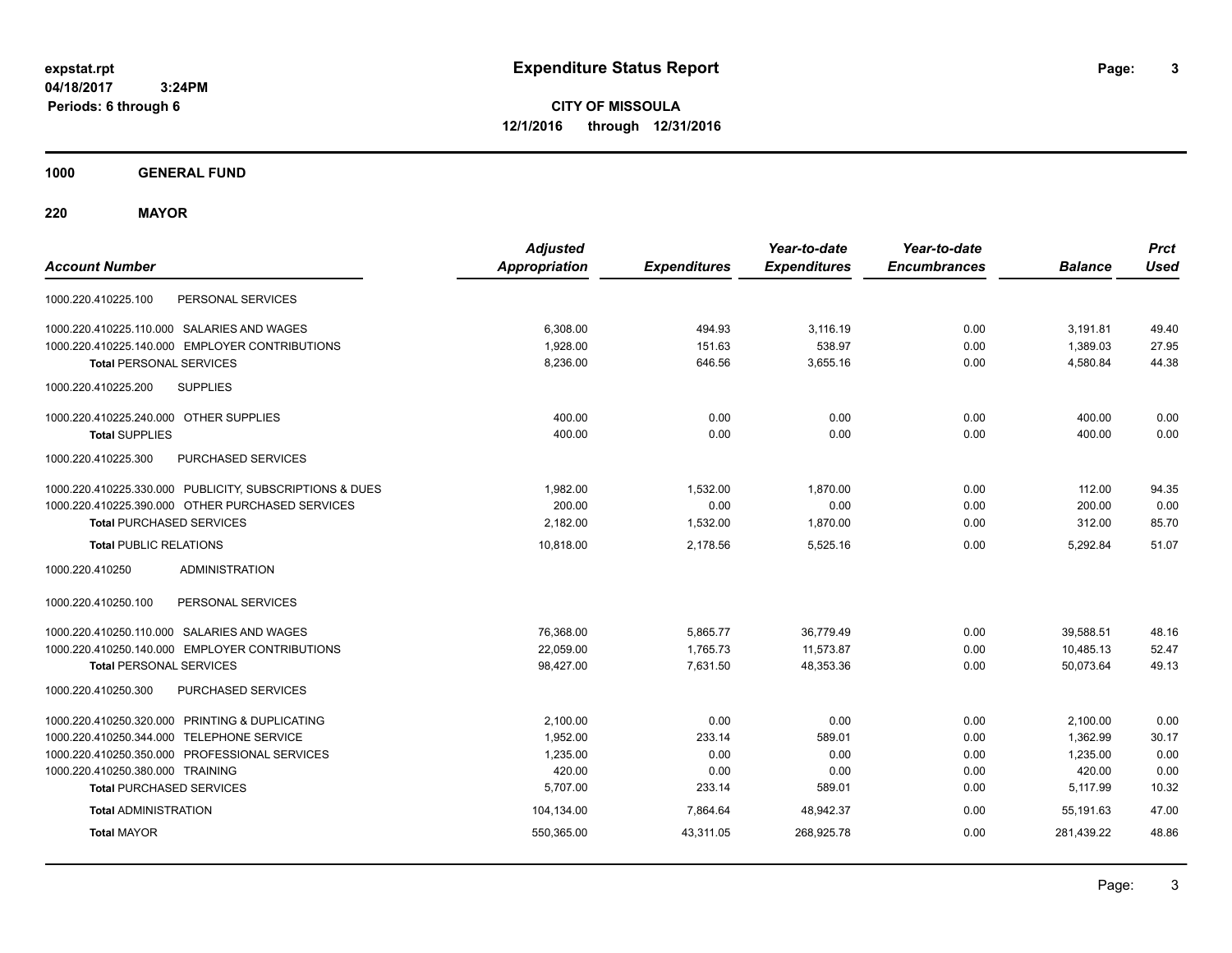**CITY OF MISSOULA 12/1/2016 through 12/31/2016**

**1000 GENERAL FUND**

| <b>Account Number</b>                   |                                                         | <b>Adjusted</b><br><b>Appropriation</b> | <b>Expenditures</b> | Year-to-date<br><b>Expenditures</b> | Year-to-date<br><b>Encumbrances</b> | <b>Balance</b> | <b>Prct</b><br><b>Used</b> |
|-----------------------------------------|---------------------------------------------------------|-----------------------------------------|---------------------|-------------------------------------|-------------------------------------|----------------|----------------------------|
| 1000.221.410810                         | <b>ADMINISTRATION</b>                                   |                                         |                     |                                     |                                     |                |                            |
| 1000.221.410810.100                     | PERSONAL SERVICES                                       |                                         |                     |                                     |                                     |                |                            |
|                                         | 1000.221.410810.110.000 SALARIES AND WAGES              | 95,811.00                               | 6,949.94            | 44,030.53                           | 0.00                                | 51,780.47      | 45.96                      |
|                                         | 1000.221.410810.140.000 EMPLOYER CONTRIBUTIONS          | 33,311.00                               | 2,506.28            | 16,577.58                           | 0.00                                | 16,733.42      | 49.77                      |
|                                         | 1000.221.410810.141.000 STATE RETIREMENT CONTRIBUTIONS  | 0.00                                    | 16.07               | 101.53                              | 0.00                                | $-101.53$      | 0.00                       |
| <b>Total PERSONAL SERVICES</b>          |                                                         | 129,122.00                              | 9,472.29            | 60,709.64                           | 0.00                                | 68.412.36      | 47.02                      |
| 1000.221.410810.200                     | <b>SUPPLIES</b>                                         |                                         |                     |                                     |                                     |                |                            |
| 1000.221.410810.210.000 OFFICE SUPPLIES |                                                         | 1,000.00                                | 69.14               | 185.68                              | 0.00                                | 814.32         | 18.57                      |
| <b>Total SUPPLIES</b>                   |                                                         | 1,000.00                                | 69.14               | 185.68                              | 0.00                                | 814.32         | 18.57                      |
| 1000.221.410810.300                     | PURCHASED SERVICES                                      |                                         |                     |                                     |                                     |                |                            |
| 1000.221.410810.310.000 COMMUNICATIONS  |                                                         | 450.00                                  | 23.32               | 106.15                              | 0.00                                | 343.85         | 23.59                      |
|                                         | 1000.221.410810.320.000 PRINTING & DUPLICATING          | 417.00                                  | 0.00                | 282.28                              | 0.00                                | 134.72         | 67.69                      |
|                                         | 1000.221.410810.330.000 PUBLICITY, SUBSCRIPTIONS & DUES | 750.00                                  | 0.00                | 538.00                              | 0.00                                | 212.00         | 71.73                      |
|                                         | 1000.221.410810.344.000 TELEPHONE SERVICE               | 45.00                                   | 7.48                | 37.05                               | 0.00                                | 7.95           | 82.33                      |
|                                         | 1000.221.410810.360.000 REPAIR & MAINTENANCE            | 1,260.00                                | 0.00                | 18.99                               | 0.00                                | 1,241.01       | 1.51                       |
| 1000.221.410810.370.000 TRAVEL          |                                                         | 995.00                                  | 0.00                | 0.00                                | 0.00                                | 995.00         | 0.00                       |
| 1000.221.410810.380.000 TRAINING        |                                                         | 1,225.00                                | 145.00              | 424.00                              | 0.00                                | 801.00         | 34.61                      |
| <b>Total PURCHASED SERVICES</b>         |                                                         | 5,142.00                                | 175.80              | 1,406.47                            | 0.00                                | 3,735.53       | 27.35                      |
| <b>Total ADMINISTRATION</b>             |                                                         | 135,264.00                              | 9,717.23            | 62,301.79                           | 0.00                                | 72,962.21      | 46.06                      |
| 1000.221.410820                         | <b>TRAINING</b>                                         |                                         |                     |                                     |                                     |                |                            |
| 1000.221.410820.100                     | PERSONAL SERVICES                                       |                                         |                     |                                     |                                     |                |                            |
|                                         | 1000.221.410820.110.000 SALARIES AND WAGES              | 4,823.00                                | 184.68              | 1,163.75                            | 0.00                                | 3,659.25       | 24.13                      |
|                                         | 1000.221.410820.140.000 EMPLOYER CONTRIBUTIONS          | 1,732.00                                | 69.79               | 463.66                              | 0.00                                | 1,268.34       | 26.77                      |
| <b>Total PERSONAL SERVICES</b>          |                                                         | 6,555.00                                | 254.47              | 1,627.41                            | 0.00                                | 4,927.59       | 24.83                      |
| 1000.221.410820.200                     | <b>SUPPLIES</b>                                         |                                         |                     |                                     |                                     |                |                            |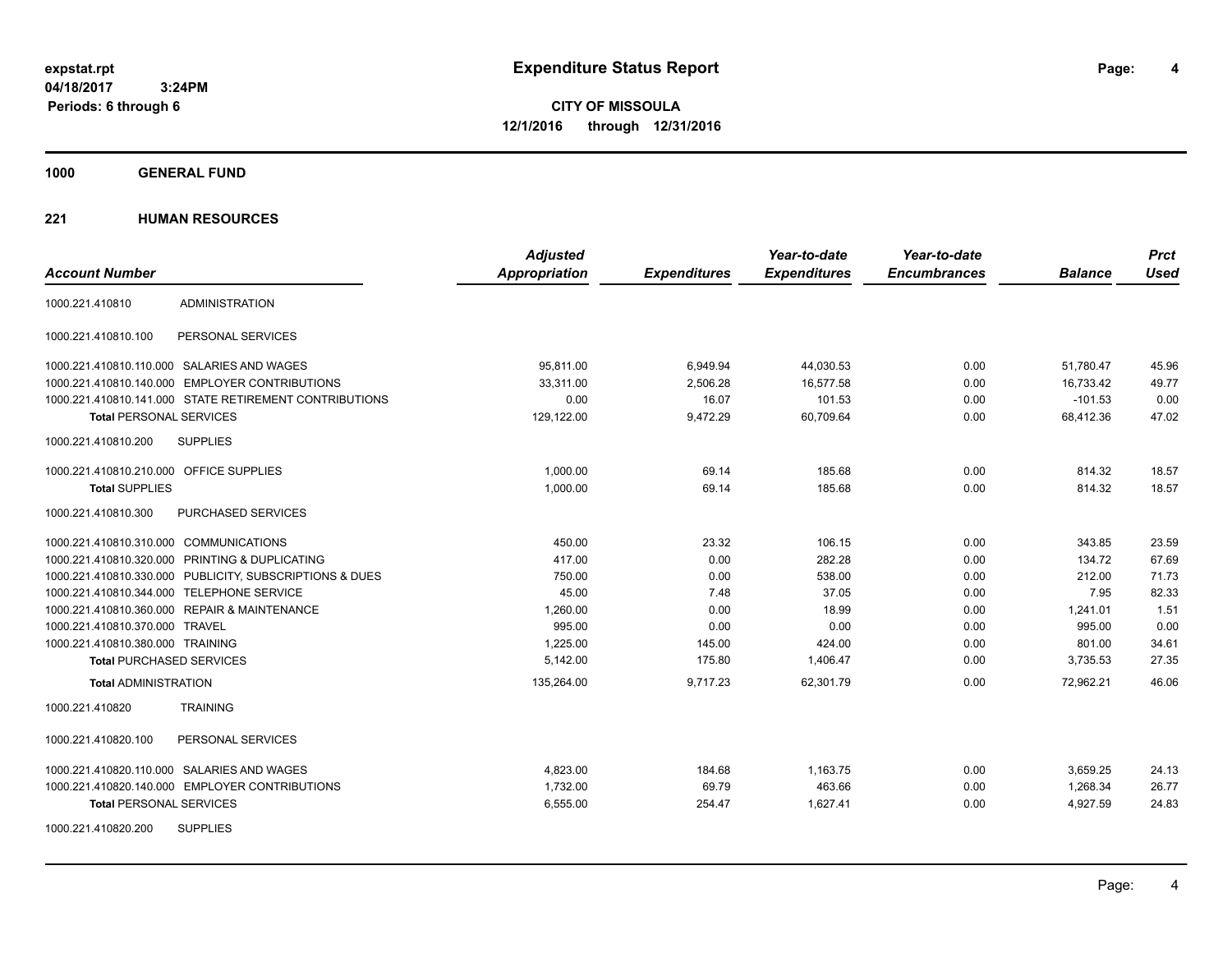**CITY OF MISSOULA 12/1/2016 through 12/31/2016**

### **1000 GENERAL FUND**

|                                                         | <b>Adjusted</b>      |                     | Year-to-date        | Year-to-date        |                | <b>Prct</b> |
|---------------------------------------------------------|----------------------|---------------------|---------------------|---------------------|----------------|-------------|
| <b>Account Number</b>                                   | <b>Appropriation</b> | <b>Expenditures</b> | <b>Expenditures</b> | <b>Encumbrances</b> | <b>Balance</b> | <b>Used</b> |
| 1000.221.410820.210.000 OFFICE SUPPLIES                 | 405.00               | 0.00                | 0.00                | 0.00                | 405.00         | 0.00        |
| <b>Total SUPPLIES</b>                                   | 405.00               | 0.00                | 0.00                | 0.00                | 405.00         | 0.00        |
| 1000.221.410820.300<br>PURCHASED SERVICES               |                      |                     |                     |                     |                |             |
| 1000.221.410820.320.000 PRINTING & DUPLICATING          | 500.00               | 55.00               | 55.00               | 0.00                | 445.00         | 11.00       |
| 1000.221.410820.330.000 PUBLICITY, SUBSCRIPTIONS & DUES | 26.00                | 89.00               | 89.00               | 0.00                | $-63.00$       | 342.31      |
| 1000.221.410820.344.000 TELEPHONE SERVICE               | 34.00                | 0.00                | 0.00                | 0.00                | 34.00          | 0.00        |
| 1000.221.410820.350.000 PROFESSIONAL SERVICES           | 2.000.00             | 0.00                | 0.00                | 0.00                | 2,000.00       | 0.00        |
| 1000.221.410820.360.000 REPAIR & MAINTENANCE            | 1,556.00             | 0.00                | 0.00                | 0.00                | 1,556.00       | 0.00        |
| 1000.221.410820.370.000 TRAVEL                          | 600.00               | 0.00                | 0.00                | 0.00                | 600.00         | 0.00        |
| 1000.221.410820.380.000 TRAINING                        | 1,250.00             | 10.00               | 1,034.90            | 0.00                | 215.10         | 82.79       |
| <b>Total PURCHASED SERVICES</b>                         | 5,966.00             | 154.00              | 1,178.90            | 0.00                | 4,787.10       | 19.76       |
| <b>Total TRAINING</b>                                   | 12,926.00            | 408.47              | 2,806.31            | 0.00                | 10.119.69      | 21.71       |
| <b>LABOR RELATIONS</b><br>1000.221.410840               |                      |                     |                     |                     |                |             |
| 1000.221.410840.100<br>PERSONAL SERVICES                |                      |                     |                     |                     |                |             |
| 1000.221.410840.110.000 SALARIES AND WAGES              | 43,660.00            | 3,167.10            | 19,971.66           | 0.00                | 23,688.34      | 45.74       |
| 1000.221.410840.140.000 EMPLOYER CONTRIBUTIONS          | 17,824.00            | 1,368.19            | 9,108.45            | 0.00                | 8,715.55       | 51.10       |
| <b>Total PERSONAL SERVICES</b>                          | 61,484.00            | 4,535.29            | 29,080.11           | 0.00                | 32,403.89      | 47.30       |
| 1000.221.410840.200<br><b>SUPPLIES</b>                  |                      |                     |                     |                     |                |             |
| 1000.221.410840.210.000 OFFICE SUPPLIES                 | 950.00               | 0.00                | 0.00                | 0.00                | 950.00         | 0.00        |
| <b>Total SUPPLIES</b>                                   | 950.00               | 0.00                | 0.00                | 0.00                | 950.00         | 0.00        |
| PURCHASED SERVICES<br>1000.221.410840.300               |                      |                     |                     |                     |                |             |
| 1000.221.410840.320.000 PRINTING & DUPLICATING          | 350.00               | 0.00                | 0.00                | 0.00                | 350.00         | 0.00        |
| 1000.221.410840.330.000 PUBLICITY, SUBSCRIPTIONS & DUES | 450.00               | 0.00                | 0.00                | 0.00                | 450.00         | 0.00        |
| 1000.221.410840.344.000 TELEPHONE SERVICE               | 24.00                | 0.00                | 0.00                | 0.00                | 24.00          | 0.00        |
| 1000.221.410840.360.000 REPAIR & MAINTENANCE            | 526.00               | 0.00                | 0.00                | 0.00                | 526.00         | 0.00        |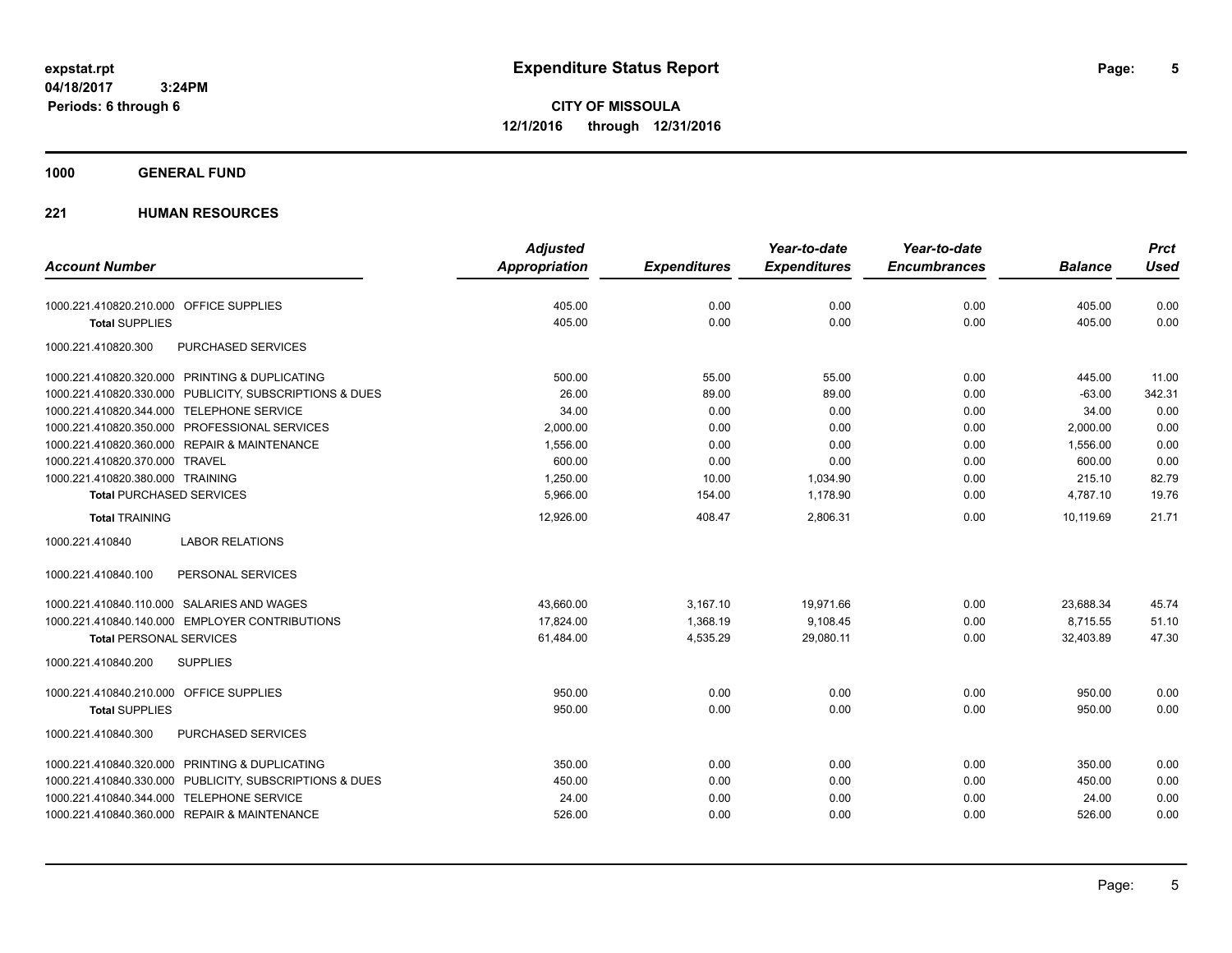**6**

**CITY OF MISSOULA 12/1/2016 through 12/31/2016**

**1000 GENERAL FUND**

| <b>Account Number</b>                          | <b>Adjusted</b><br>Appropriation | <b>Expenditures</b> | Year-to-date<br><b>Expenditures</b> | Year-to-date<br><b>Encumbrances</b> | <b>Balance</b> | <b>Prct</b><br><b>Used</b> |
|------------------------------------------------|----------------------------------|---------------------|-------------------------------------|-------------------------------------|----------------|----------------------------|
| 1000.221.410840.370.000 TRAVEL                 | 815.00                           | 0.00                | 348.37                              | 0.00                                | 466.63         | 42.74                      |
| 1000.221.410840.380.000 TRAINING               | 300.00                           | 0.00                | 264.50                              | 0.00                                | 35.50          | 88.17                      |
| <b>Total PURCHASED SERVICES</b>                | 2,465.00                         | 0.00                | 612.87                              | 0.00                                | 1,852.13       | 24.86                      |
| <b>Total LABOR RELATIONS</b>                   | 64,899.00                        | 4,535.29            | 29,692.98                           | 0.00                                | 35,206.02      | 45.75                      |
| <b>EEO COMPLIANCE</b><br>1000.221.410850       |                                  |                     |                                     |                                     |                |                            |
| PERSONAL SERVICES<br>1000.221.410850.100       |                                  |                     |                                     |                                     |                |                            |
| 1000.221.410850.110.000 SALARIES AND WAGES     | 38.742.00                        | 3,124.01            | 19,693.05                           | 0.00                                | 19,048.95      | 50.83                      |
| 1000.221.410850.140.000 EMPLOYER CONTRIBUTIONS | 13,364.00                        | 1,120.53            | 7,392.37                            | 0.00                                | 5,971.63       | 55.32                      |
| <b>Total PERSONAL SERVICES</b>                 | 52,106.00                        | 4,244.54            | 27,085.42                           | 0.00                                | 25.020.58      | 51.98                      |
| 1000.221.410850.200<br><b>SUPPLIES</b>         |                                  |                     |                                     |                                     |                |                            |
| <b>Total SUPPLIES</b>                          | 0.00                             | 0.00                | 0.00                                | 0.00                                | 0.00           | 0.00                       |
| 1000.221.410850.300<br>PURCHASED SERVICES      |                                  |                     |                                     |                                     |                |                            |
| 1000.221.410850.350.000 PROFESSIONAL SERVICES  | 9,000.00                         | 0.00                | 0.00                                | 0.00                                | 9,000.00       | 0.00                       |
| <b>Total PURCHASED SERVICES</b>                | 9,000.00                         | 0.00                | 0.00                                | 0.00                                | 9,000.00       | 0.00                       |
| 1000.221.410850.900<br><b>CAPITAL OUTLAY</b>   |                                  |                     |                                     |                                     |                |                            |
| <b>Total CAPITAL OUTLAY</b>                    | 0.00                             | 0.00                | 0.00                                | 0.00                                | 0.00           | 0.00                       |
| <b>Total EEO COMPLIANCE</b>                    | 61,106.00                        | 4,244.54            | 27,085.42                           | 0.00                                | 34,020.58      | 44.33                      |
| <b>EMPLOYEE BENEFITS</b><br>1000.221.410860    |                                  |                     |                                     |                                     |                |                            |
| 1000.221.410860.100<br>PERSONAL SERVICES       |                                  |                     |                                     |                                     |                |                            |
| 1000.221.410860.110.000 SALARIES AND WAGES     | 26,202.00                        | 2,643.85            | 16,666.98                           | 0.00                                | 9,535.02       | 63.61                      |
| 1000.221.410860.140.000 EMPLOYER CONTRIBUTIONS | 8,861.00                         | 938.90              | 6,185.37                            | 0.00                                | 2,675.63       | 69.80                      |
| <b>Total PERSONAL SERVICES</b>                 | 35,063.00                        | 3,582.75            | 22,852.35                           | 0.00                                | 12,210.65      | 65.18                      |
| <b>SUPPLIES</b><br>1000.221.410860.200         |                                  |                     |                                     |                                     |                |                            |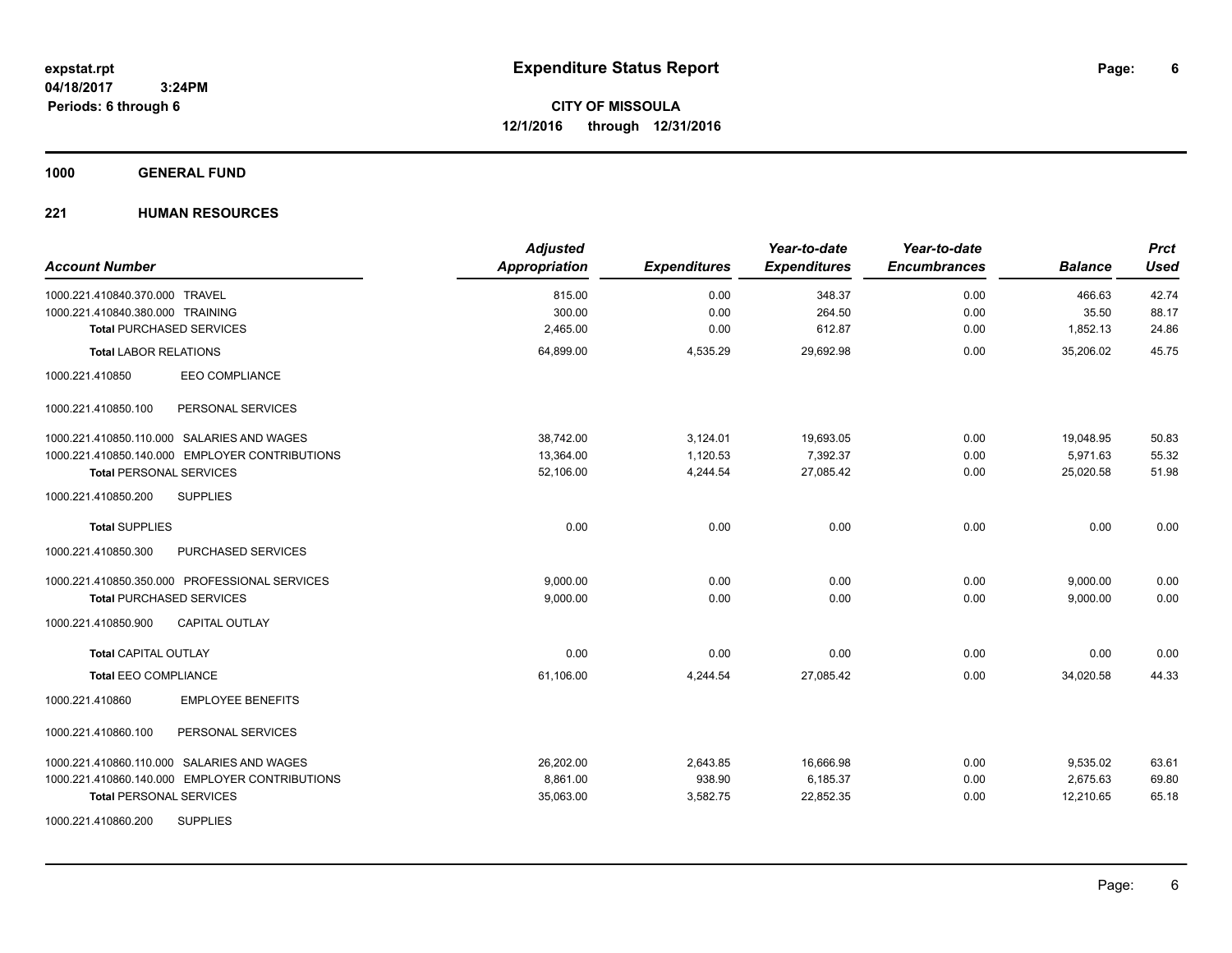**1000 GENERAL FUND**

|                                                         | <b>Adjusted</b> |                     | Year-to-date        | Year-to-date        |                | <b>Prct</b> |
|---------------------------------------------------------|-----------------|---------------------|---------------------|---------------------|----------------|-------------|
| <b>Account Number</b>                                   | Appropriation   | <b>Expenditures</b> | <b>Expenditures</b> | <b>Encumbrances</b> | <b>Balance</b> | <b>Used</b> |
| <b>OFFICE SUPPLIES</b><br>1000.221.410860.210.000       | 760.00          | 23.56               | 133.73              | 0.00                | 626.27         | 17.60       |
| <b>Total SUPPLIES</b>                                   | 760.00          | 23.56               | 133.73              | 0.00                | 626.27         | 17.60       |
| <b>PURCHASED SERVICES</b><br>1000.221.410860.300        |                 |                     |                     |                     |                |             |
| 1000.221.410860.320.000 PRINTING & DUPLICATING          | 365.00          | 0.00                | 55.00               | 0.00                | 310.00         | 15.07       |
| 1000.221.410860.330.000 PUBLICITY, SUBSCRIPTIONS & DUES | 865.00          | 0.00                | 858.00              | 0.00                | 7.00           | 99.19       |
| 1000.221.410860.344.000 TELEPHONE SERVICE               | 87.00           | 0.00                | 0.00                | 0.00                | 87.00          | 0.00        |
| 1000.221.410860.360.000 REPAIR & MAINTENANCE            | 650.00          | 0.00                | 0.00                | 0.00                | 650.00         | 0.00        |
| 1000.221.410860.370.000 TRAVEL                          | 678.00          | 0.00                | 0.00                | 0.00                | 678.00         | 0.00        |
| 1000.221.410860.380.000 TRAINING                        | 275.00          | 0.00                | 0.00                | 0.00                | 275.00         | 0.00        |
| 1000.221.410860.390.000 OTHER PURCHASED SERVICES        | 17,490.00       | 0.00                | 11,104.28           | 0.00                | 6,385.72       | 63.49       |
| <b>Total PURCHASED SERVICES</b>                         | 20,410.00       | 0.00                | 12,017.28           | 0.00                | 8,392.72       | 58.88       |
| <b>Total EMPLOYEE BENEFITS</b>                          | 56,233.00       | 3,606.31            | 35,003.36           | 0.00                | 21,229.64      | 62.25       |
| <b>Total HUMAN RESOURCES</b>                            | 330.428.00      | 22.511.84           | 156.889.86          | 0.00                | 173.538.14     | 47.48       |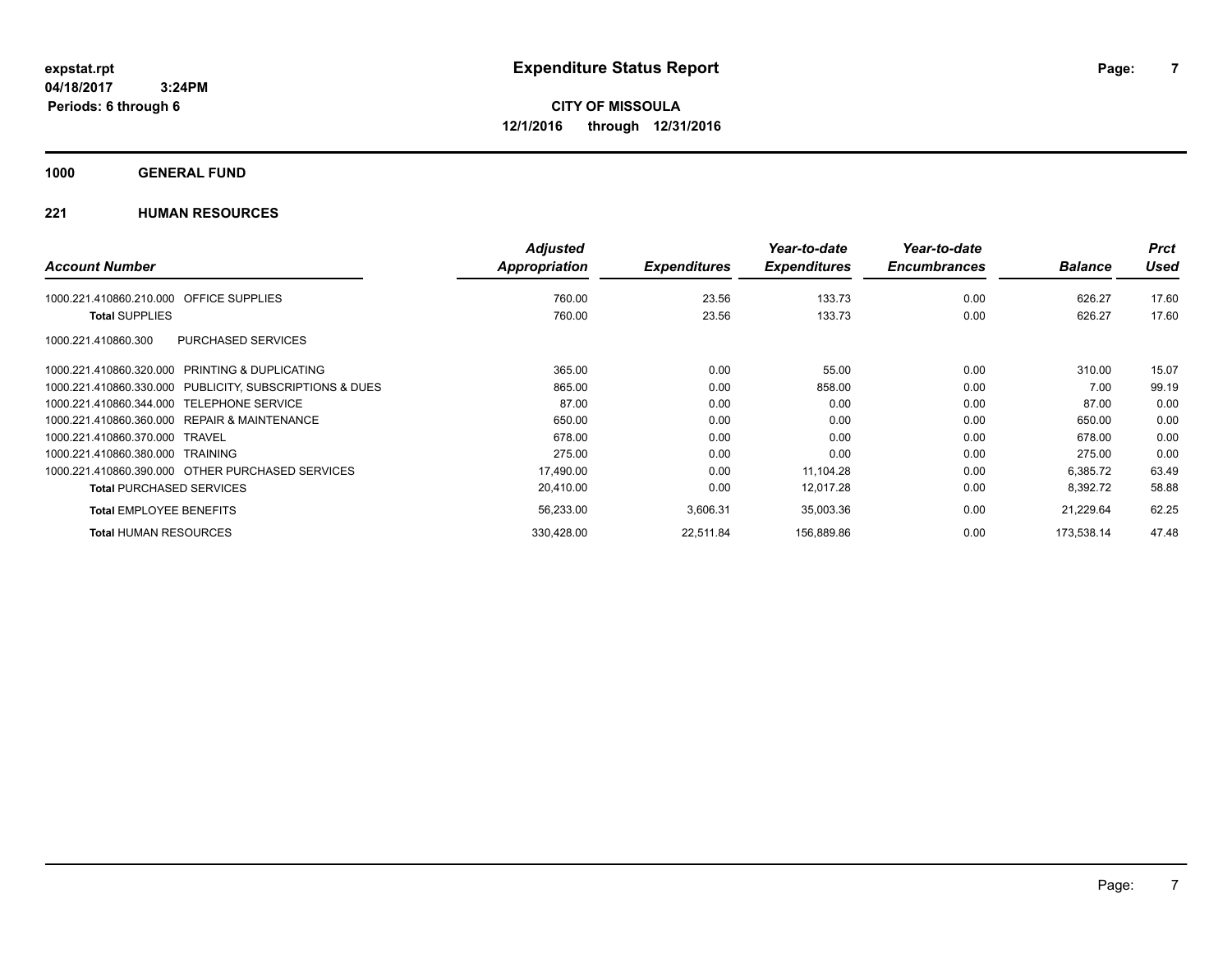**CITY OF MISSOULA 12/1/2016 through 12/31/2016**

**1000 GENERAL FUND**

| <b>Account Number</b>                  |                                                                                             | <b>Adjusted</b><br>Appropriation | <b>Expenditures</b> | Year-to-date<br><b>Expenditures</b> | Year-to-date<br><b>Encumbrances</b> | <b>Balance</b>       | <b>Prct</b><br><b>Used</b> |
|----------------------------------------|---------------------------------------------------------------------------------------------|----------------------------------|---------------------|-------------------------------------|-------------------------------------|----------------------|----------------------------|
| 1000.223.410101                        | <b>NC-GRANT CREEK</b>                                                                       |                                  |                     |                                     |                                     |                      |                            |
| 1000.223.410101.300                    | PURCHASED SERVICES                                                                          |                                  |                     |                                     |                                     |                      |                            |
|                                        | 1000.223.410101.310.000 GRANT CREEK NC/COMMUNICATIONS<br>Total PURCHASED SERVICES           | 328.00<br>328.00                 | 401.83<br>401.83    | 401.83<br>401.83                    | 0.00<br>0.00                        | $-73.83$<br>$-73.83$ | 122.51<br>122.51           |
| 1000.223.410101.700                    | <b>GRANTS &amp; CONTRIBUTIONS</b>                                                           |                                  |                     |                                     |                                     |                      |                            |
|                                        | 1000.223.410101.700.000 GRANTS & CONTRIBUTIONS<br><b>Total GRANTS &amp; CONTRIBUTIONS</b>   | 800.00<br>800.00                 | 168.80<br>168.80    | 168.80<br>168.80                    | 0.00<br>0.00                        | 631.20<br>631.20     | 21.10<br>21.10             |
| <b>Total NC-GRANT CREEK</b>            |                                                                                             | 1.128.00                         | 570.63              | 570.63                              | 0.00                                | 557.37               | 50.59                      |
| 1000.223.410102                        | NC-UPPER RATTLESNAKE                                                                        |                                  |                     |                                     |                                     |                      |                            |
| 1000.223.410102.300                    | PURCHASED SERVICES                                                                          |                                  |                     |                                     |                                     |                      |                            |
|                                        | 1000.223.410102.310.000 UPPER RATTLESNAKE/COMMUNICATIONS<br><b>Total PURCHASED SERVICES</b> | 753.00<br>753.00                 | 0.00<br>0.00        | 408.42<br>408.42                    | 0.00<br>0.00                        | 344.58<br>344.58     | 54.24<br>54.24             |
| 1000.223.410102.700                    | <b>GRANTS &amp; CONTRIBUTIONS</b>                                                           |                                  |                     |                                     |                                     |                      |                            |
|                                        | 1000.223.410102.700.000 GRANTS & CONTRIBUTIONS<br><b>Total GRANTS &amp; CONTRIBUTIONS</b>   | 800.00<br>800.00                 | 7.45<br>7.45        | 34.95<br>34.95                      | 0.00<br>0.00                        | 765.05<br>765.05     | 4.37<br>4.37               |
|                                        | Total NC-UPPER RATTLESNAKE                                                                  | 1,553.00                         | 7.45                | 443.37                              | 0.00                                | 1,109.63             | 28.55                      |
| 1000.223.410103                        | <b>NC-LOWER RATTLESNAKE</b>                                                                 |                                  |                     |                                     |                                     |                      |                            |
| 1000.223.410103.300                    | PURCHASED SERVICES                                                                          |                                  |                     |                                     |                                     |                      |                            |
| 1000.223.410103.310.000 COMMUNICATIONS | Total PURCHASED SERVICES                                                                    | 413.00<br>413.00                 | 0.00<br>0.00        | 385.66<br>385.66                    | 0.00<br>0.00                        | 27.34<br>27.34       | 93.38<br>93.38             |
| 1000.223.410103.700                    | <b>GRANTS &amp; CONTRIBUTIONS</b>                                                           |                                  |                     |                                     |                                     |                      |                            |
|                                        | 1000.223.410103.700.000 GRANTS & CONTRIBUTIONS                                              | 800.00                           | 0.00                | 162.50                              | 0.00                                | 637.50               | 20.31                      |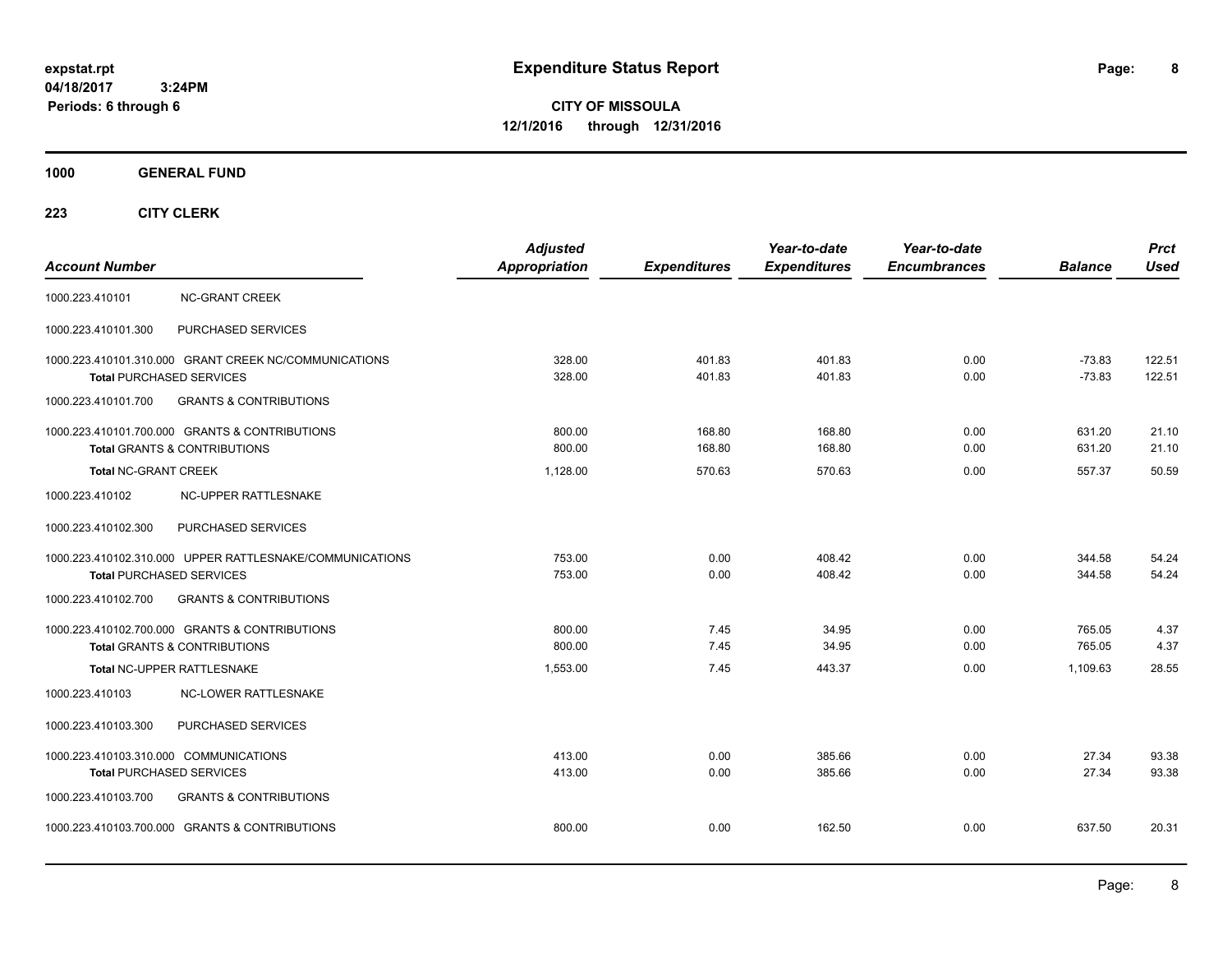**CITY OF MISSOULA 12/1/2016 through 12/31/2016**

**1000 GENERAL FUND**

| <b>Account Number</b>                   |                                                | <b>Adjusted</b><br>Appropriation | <b>Expenditures</b> | Year-to-date<br><b>Expenditures</b> | Year-to-date<br><b>Encumbrances</b> | <b>Balance</b> | <b>Prct</b><br><b>Used</b> |
|-----------------------------------------|------------------------------------------------|----------------------------------|---------------------|-------------------------------------|-------------------------------------|----------------|----------------------------|
| <b>Total GRANTS &amp; CONTRIBUTIONS</b> |                                                | 800.00                           | 0.00                | 162.50                              | 0.00                                | 637.50         | 20.31                      |
| Total NC-LOWER RATTLESNAKE              |                                                | 1,213.00                         | 0.00                | 548.16                              | 0.00                                | 664.84         | 45.19                      |
| 1000.223.410104                         | NC-NORTHSIDE                                   |                                  |                     |                                     |                                     |                |                            |
| 1000.223.410104.300                     | PURCHASED SERVICES                             |                                  |                     |                                     |                                     |                |                            |
| 1000.223.410104.310.000 COMMUNICATIONS  |                                                | 627.00                           | 0.00                | 575.67                              | 0.00                                | 51.33          | 91.81                      |
| <b>Total PURCHASED SERVICES</b>         |                                                | 627.00                           | 0.00                | 575.67                              | 0.00                                | 51.33          | 91.81                      |
| 1000.223.410104.700                     | <b>GRANTS &amp; CONTRIBUTIONS</b>              |                                  |                     |                                     |                                     |                |                            |
|                                         | 1000.223.410104.700.000 GRANTS & CONTRIBUTIONS | 800.00                           | 0.00                | 122.57                              | 0.00                                | 677.43         | 15.32                      |
| <b>Total GRANTS &amp; CONTRIBUTIONS</b> |                                                | 800.00                           | 0.00                | 122.57                              | 0.00                                | 677.43         | 15.32                      |
| <b>Total NC-NORTHSIDE</b>               |                                                | 1,427.00                         | 0.00                | 698.24                              | 0.00                                | 728.76         | 48.93                      |
| 1000.223.410105                         | NC-WESTSIDE                                    |                                  |                     |                                     |                                     |                |                            |
| 1000.223.410105.300                     | PURCHASED SERVICES                             |                                  |                     |                                     |                                     |                |                            |
| 1000.223.410105.310.000 COMMUNICATIONS  |                                                | 1,183.00                         | 0.00                | 575.68                              | 0.00                                | 607.32         | 48.66                      |
| <b>Total PURCHASED SERVICES</b>         |                                                | 1,183.00                         | 0.00                | 575.68                              | 0.00                                | 607.32         | 48.66                      |
| 1000.223.410105.700                     | <b>GRANTS &amp; CONTRIBUTIONS</b>              |                                  |                     |                                     |                                     |                |                            |
|                                         | 1000.223.410105.700.000 GRANTS & CONTRIBUTIONS | 800.00                           | 0.00                | 122.57                              | 0.00                                | 677.43         | 15.32                      |
| <b>Total GRANTS &amp; CONTRIBUTIONS</b> |                                                | 800.00                           | 0.00                | 122.57                              | 0.00                                | 677.43         | 15.32                      |
| <b>Total NC-WESTSIDE</b>                |                                                | 1,983.00                         | 0.00                | 698.25                              | 0.00                                | 1,284.75       | 35.21                      |
| 1000.223.410106                         | NC-HEART OF MISSOULA                           |                                  |                     |                                     |                                     |                |                            |
| 1000.223.410106.300                     | PURCHASED SERVICES                             |                                  |                     |                                     |                                     |                |                            |
| 1000.223.410106.310.000 COMMUNICATIONS  |                                                | 637.00                           | 0.00                | 0.00                                | 0.00                                | 637.00         | 0.00                       |
| <b>Total PURCHASED SERVICES</b>         |                                                | 637.00                           | 0.00                | 0.00                                | 0.00                                | 637.00         | 0.00                       |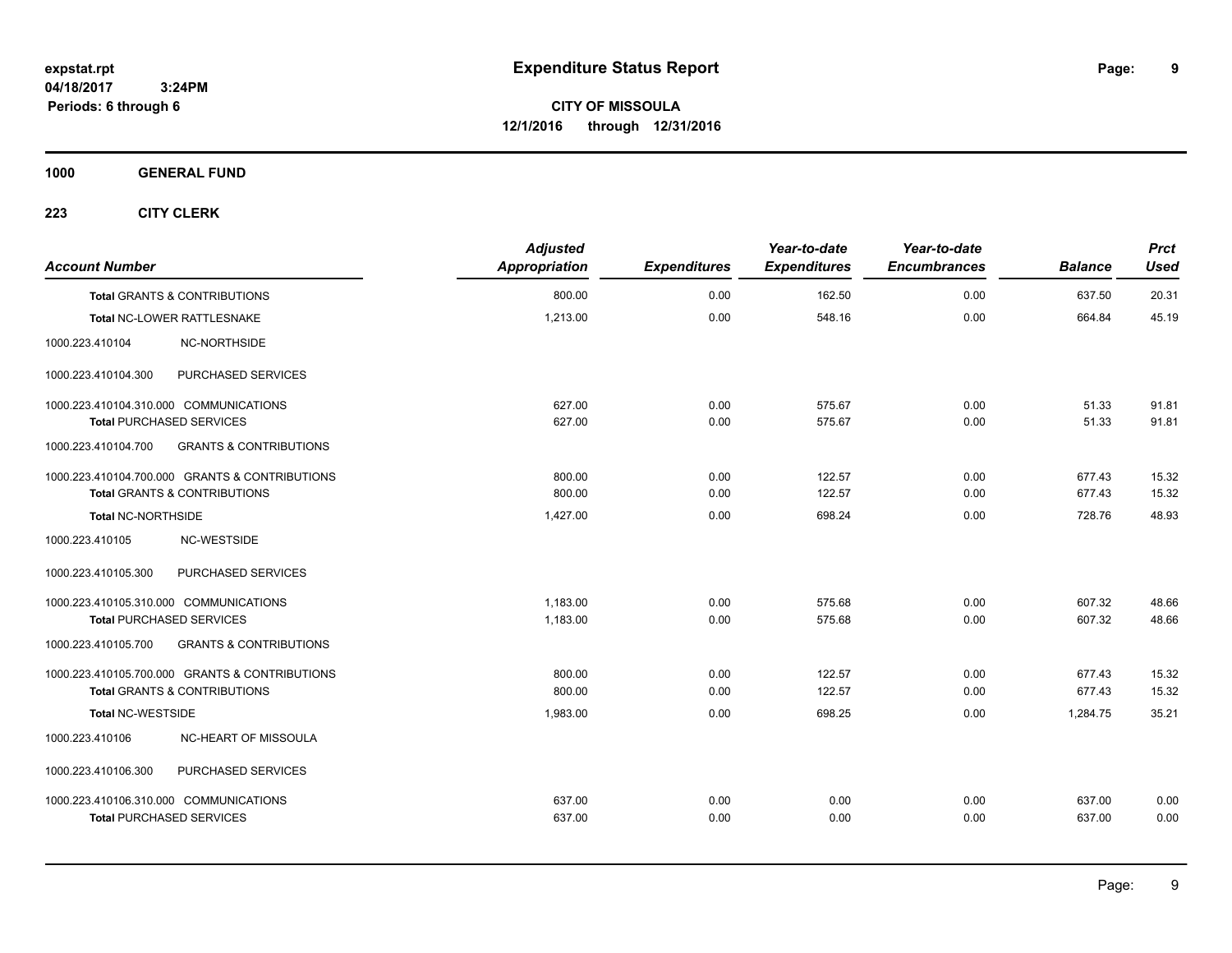**CITY OF MISSOULA 12/1/2016 through 12/31/2016**

**1000 GENERAL FUND**

**223 CITY CLERK**

| <b>Account Number</b>                                                                     | <b>Adjusted</b><br><b>Appropriation</b> | <b>Expenditures</b> | Year-to-date<br><b>Expenditures</b> | Year-to-date<br><b>Encumbrances</b> | <b>Balance</b>         | <b>Prct</b><br><b>Used</b> |
|-------------------------------------------------------------------------------------------|-----------------------------------------|---------------------|-------------------------------------|-------------------------------------|------------------------|----------------------------|
| <b>GRANTS &amp; CONTRIBUTIONS</b><br>1000.223.410106.700                                  |                                         |                     |                                     |                                     |                        |                            |
| 1000.223.410106.700.000 GRANTS & CONTRIBUTIONS<br><b>Total GRANTS &amp; CONTRIBUTIONS</b> | 800.00<br>800.00                        | 0.00<br>0.00        | 0.00<br>0.00                        | 0.00<br>0.00                        | 800.00<br>800.00       | 0.00<br>0.00               |
| Total NC-HEART OF MISSOULA                                                                | 1.437.00                                | 0.00                | 0.00                                | 0.00                                | 1,437.00               | 0.00                       |
| 1000.223.410107<br><b>NC-UNIVERSITY DISTRICT</b>                                          |                                         |                     |                                     |                                     |                        |                            |
| PURCHASED SERVICES<br>1000.223.410107.300                                                 |                                         |                     |                                     |                                     |                        |                            |
| 1000.223.410107.310.000 COMMUNICATIONS<br><b>Total PURCHASED SERVICES</b>                 | 1,683.00<br>1,683.00                    | 0.00<br>0.00        | 0.00<br>0.00                        | 0.00<br>0.00                        | 1,683.00<br>1,683.00   | 0.00<br>0.00               |
| <b>GRANTS &amp; CONTRIBUTIONS</b><br>1000.223.410107.700                                  |                                         |                     |                                     |                                     |                        |                            |
| 1000.223.410107.700.000 GRANTS & CONTRIBUTIONS<br><b>Total GRANTS &amp; CONTRIBUTIONS</b> | 800.00<br>800.00                        | 41.67<br>41.67      | 1.376.67<br>1,376.67                | 0.00<br>0.00                        | $-576.67$<br>$-576.67$ | 172.08<br>172.08           |
| Total NC-UNIVERSITY DISTRICT                                                              | 2,483.00                                | 41.67               | 1.376.67                            | 0.00                                | 1,106.33               | 55.44                      |
| 1000.223.410108<br>NC-RIVERFRONT                                                          |                                         |                     |                                     |                                     |                        |                            |
| 1000.223.410108.300<br>PURCHASED SERVICES                                                 |                                         |                     |                                     |                                     |                        |                            |
| 1000.223.410108.310.000 COMMUNICATIONS<br><b>Total PURCHASED SERVICES</b>                 | 587.00<br>587.00                        | 0.00<br>0.00        | 233.15<br>233.15                    | 0.00<br>0.00                        | 353.85<br>353.85       | 39.72<br>39.72             |
| <b>GRANTS &amp; CONTRIBUTIONS</b><br>1000.223.410108.700                                  |                                         |                     |                                     |                                     |                        |                            |
| 1000.223.410108.700.000 GRANTS & CONTRIBUTIONS<br><b>Total GRANTS &amp; CONTRIBUTIONS</b> | 800.00<br>800.00                        | 29.55<br>29.55      | 208.78<br>208.78                    | 0.00<br>0.00                        | 591.22<br>591.22       | 26.10<br>26.10             |
| <b>Total NC-RIVERFRONT</b>                                                                | 1.387.00                                | 29.55               | 441.93                              | 0.00                                | 945.07                 | 31.86                      |
| NC-EMMA DICKENSON & ORCHARD HOMES<br>1000.223.410109                                      |                                         |                     |                                     |                                     |                        |                            |

1000.223.410109.300 PURCHASED SERVICES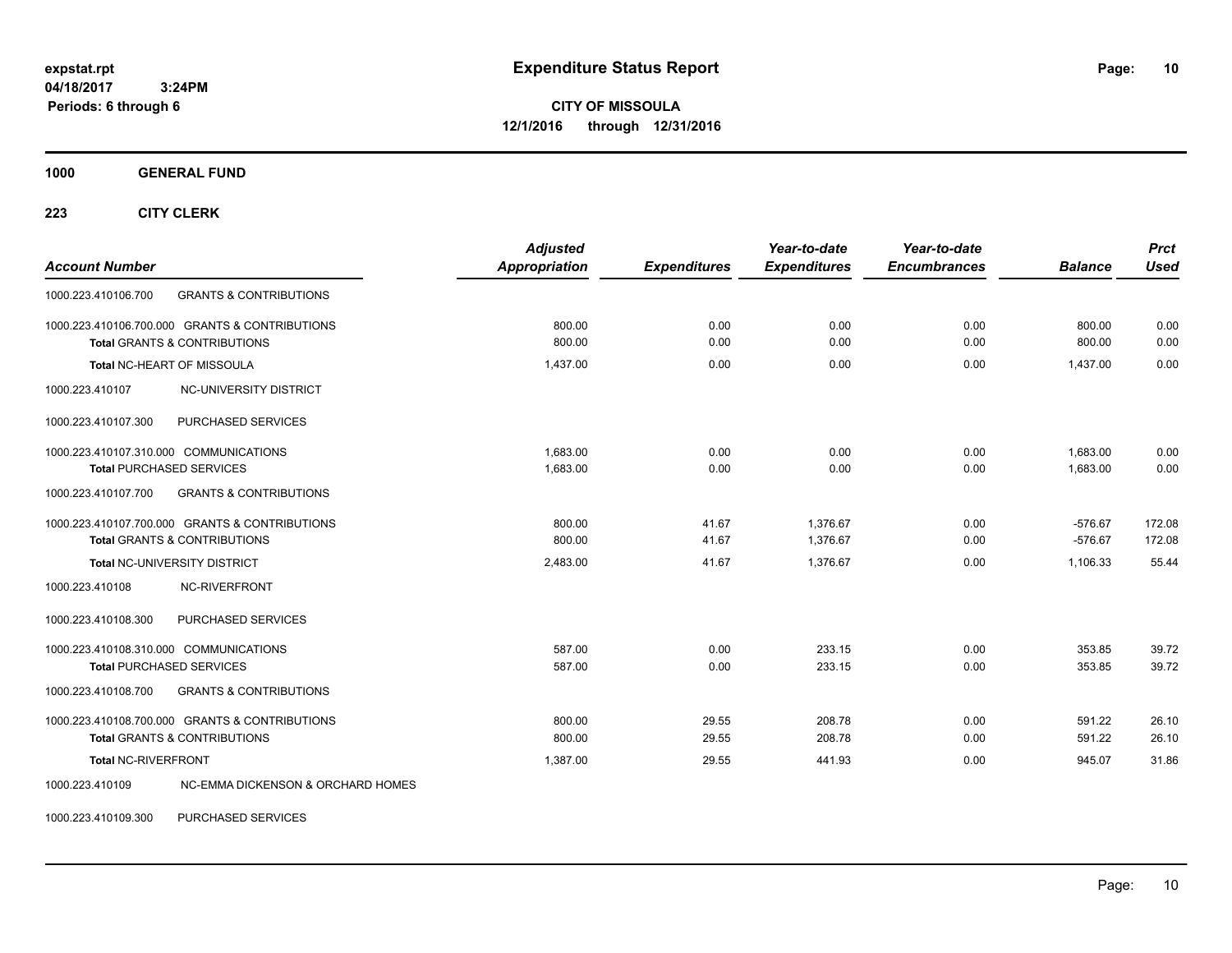**Periods: 6 through 6**

**CITY OF MISSOULA 12/1/2016 through 12/31/2016**

**1000 GENERAL FUND**

| <b>Account Number</b>                  |                                                                                           | <b>Adjusted</b><br>Appropriation | <b>Expenditures</b> | Year-to-date<br><b>Expenditures</b> | Year-to-date<br><b>Encumbrances</b> | <b>Balance</b>   | <b>Prct</b><br><b>Used</b> |
|----------------------------------------|-------------------------------------------------------------------------------------------|----------------------------------|---------------------|-------------------------------------|-------------------------------------|------------------|----------------------------|
| 1000.223.410109.310.000 COMMUNICATIONS |                                                                                           | 723.00<br>723.00                 | 0.00<br>0.00        | 467.78<br>467.78                    | 0.00<br>0.00                        | 255.22<br>255.22 | 64.70<br>64.70             |
| 1000.223.410109.700                    | <b>Total PURCHASED SERVICES</b><br><b>GRANTS &amp; CONTRIBUTIONS</b>                      |                                  |                     |                                     |                                     |                  |                            |
|                                        |                                                                                           |                                  |                     |                                     |                                     |                  |                            |
|                                        | 1000.223.410109.700.000 GRANTS & CONTRIBUTIONS<br><b>Total GRANTS &amp; CONTRIBUTIONS</b> | 800.00<br>800.00                 | 0.00<br>0.00        | 184.68<br>184.68                    | 0.00<br>0.00                        | 615.32<br>615.32 | 23.09<br>23.09             |
|                                        | Total NC-EMMA DICKENSON & ORCHARD HOMES                                                   | 1,523.00                         | 0.00                | 652.46                              | 0.00                                | 870.54           | 42.84                      |
| 1000.223.410110                        | <b>NC-FRANKLIN TO FORT</b>                                                                |                                  |                     |                                     |                                     |                  |                            |
| 1000.223.410110.300                    | PURCHASED SERVICES                                                                        |                                  |                     |                                     |                                     |                  |                            |
| 1000.223.410110.310.000 COMMUNICATIONS |                                                                                           | 1.735.00                         | 0.00                | 991.49                              | 0.00                                | 743.51           | 57.15                      |
|                                        | <b>Total PURCHASED SERVICES</b>                                                           | 1,735.00                         | 0.00                | 991.49                              | 0.00                                | 743.51           | 57.15                      |
| 1000.223.410110.700                    | <b>GRANTS &amp; CONTRIBUTIONS</b>                                                         |                                  |                     |                                     |                                     |                  |                            |
|                                        | 1000.223.410110.700.000 GRANTS & CONTRIBUTIONS                                            | 800.00                           | 0.00                | 353.95                              | 0.00                                | 446.05           | 44.24                      |
|                                        | <b>Total GRANTS &amp; CONTRIBUTIONS</b>                                                   | 800.00                           | 0.00                | 353.95                              | 0.00                                | 446.05           | 44.24                      |
| <b>Total NC-FRANKLIN TO FORT</b>       |                                                                                           | 2,535.00                         | 0.00                | 1,345.44                            | 0.00                                | 1,189.56         | 53.07                      |
| 1000.223.410111                        | <b>NC-ROSE PARK</b>                                                                       |                                  |                     |                                     |                                     |                  |                            |
| 1000.223.410111.300                    | PURCHASED SERVICES                                                                        |                                  |                     |                                     |                                     |                  |                            |
| 1000.223.410111.310.000 COMMUNICATIONS |                                                                                           | 1.081.00                         | 0.00                | 0.00                                | 0.00                                | 1,081.00         | 0.00                       |
|                                        | <b>Total PURCHASED SERVICES</b>                                                           | 1,081.00                         | 0.00                | 0.00                                | 0.00                                | 1,081.00         | 0.00                       |
| 1000.223.410111.700                    | <b>GRANTS &amp; CONTRIBUTIONS</b>                                                         |                                  |                     |                                     |                                     |                  |                            |
|                                        | 1000.223.410111.700.000 GRANTS & CONTRIBUTIONS                                            | 800.00                           | 0.00                | 0.00                                | 0.00                                | 800.00           | 0.00                       |
|                                        | <b>Total GRANTS &amp; CONTRIBUTIONS</b>                                                   | 800.00                           | 0.00                | 0.00                                | 0.00                                | 800.00           | 0.00                       |
| <b>Total NC-ROSE PARK</b>              |                                                                                           | 1.881.00                         | 0.00                | 0.00                                | 0.00                                | 1.881.00         | 0.00                       |
| 1000.223.410112                        | NC-FARVIEWS & PATTEE CANYON                                                               |                                  |                     |                                     |                                     |                  |                            |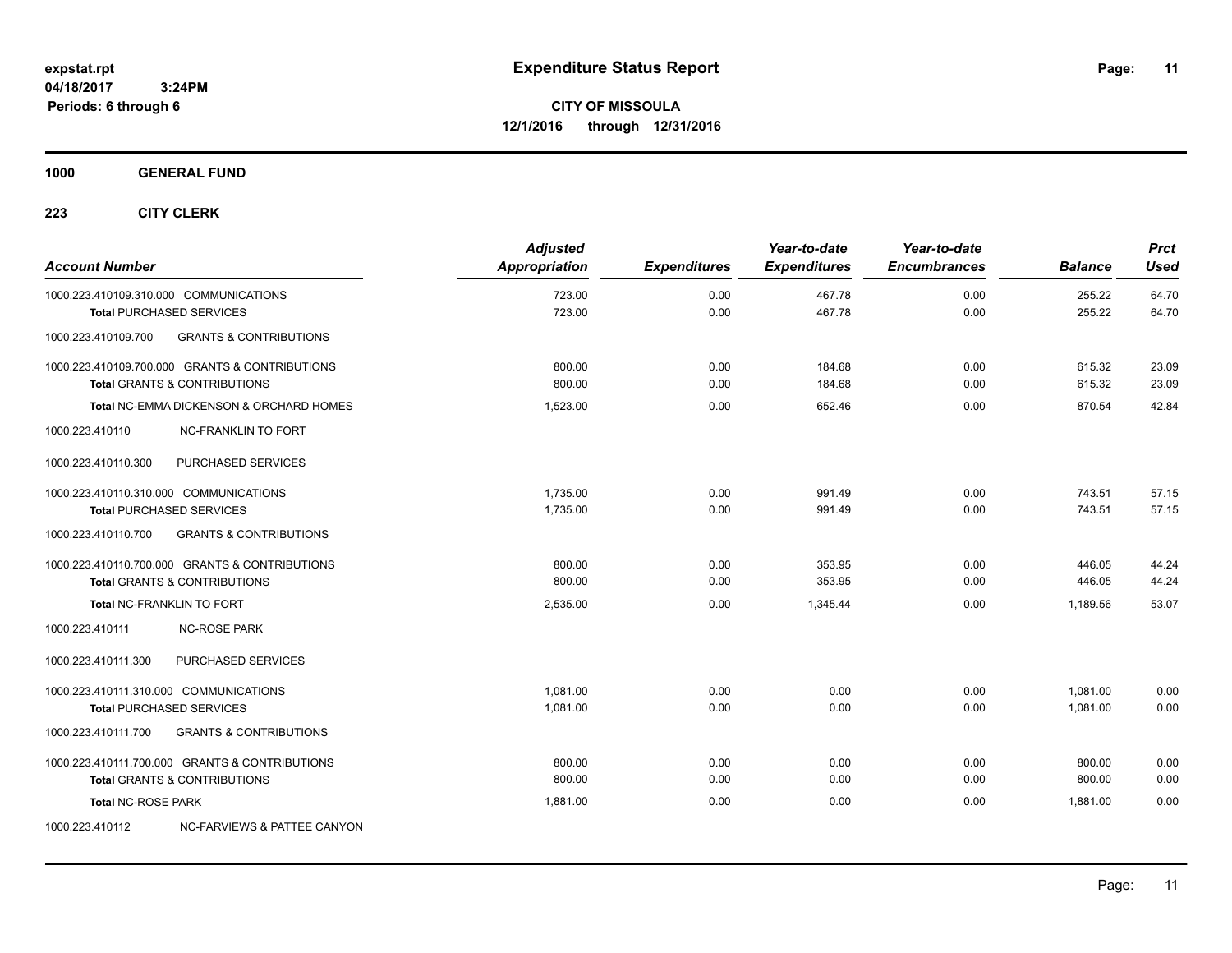**CITY OF MISSOULA 12/1/2016 through 12/31/2016**

### **1000 GENERAL FUND**

|                                                          | <b>Adjusted</b> |                     | Year-to-date        | Year-to-date        |                | <b>Prct</b> |
|----------------------------------------------------------|-----------------|---------------------|---------------------|---------------------|----------------|-------------|
| <b>Account Number</b>                                    | Appropriation   | <b>Expenditures</b> | <b>Expenditures</b> | <b>Encumbrances</b> | <b>Balance</b> | <b>Used</b> |
| PURCHASED SERVICES<br>1000.223.410112.300                |                 |                     |                     |                     |                |             |
| 1000.223.410112.310.000 COMMUNICATIONS                   | 716.00          | 0.00                | 0.00                | 0.00                | 716.00         | 0.00        |
| <b>Total PURCHASED SERVICES</b>                          | 716.00          | 0.00                | 0.00                | 0.00                | 716.00         | 0.00        |
| 1000.223.410112.700<br><b>GRANTS &amp; CONTRIBUTIONS</b> |                 |                     |                     |                     |                |             |
| 1000.223.410112.700.000 GRANTS & CONTRIBUTIONS           | 800.00          | 0.00                | 230.21              | 0.00                | 569.79         | 28.78       |
| <b>Total GRANTS &amp; CONTRIBUTIONS</b>                  | 800.00          | 0.00                | 230.21              | 0.00                | 569.79         | 28.78       |
| Total NC-FARVIEWS & PATTEE CANYON                        | 1,516.00        | 0.00                | 230.21              | 0.00                | 1.285.79       | 15.19       |
| <b>NC-SOUTHGATE &amp; TRIANGLE</b><br>1000.223.410113    |                 |                     |                     |                     |                |             |
| 1000.223.410113.300<br>PURCHASED SERVICES                |                 |                     |                     |                     |                |             |
| 1000.223.410113.310.000 COMMUNICATIONS                   | 625.00          | 0.00                | 0.00                | 0.00                | 625.00         | 0.00        |
| <b>Total PURCHASED SERVICES</b>                          | 625.00          | 0.00                | 0.00                | 0.00                | 625.00         | 0.00        |
| 1000.223.410113.700<br><b>GRANTS &amp; CONTRIBUTIONS</b> |                 |                     |                     |                     |                |             |
| 1000.223.410113.700.000 GRANTS & CONTRIBUTIONS           | 800.00          | 0.00                | 189.56              | 0.00                | 610.44         | 23.70       |
| <b>Total GRANTS &amp; CONTRIBUTIONS</b>                  | 800.00          | 0.00                | 189.56              | 0.00                | 610.44         | 23.70       |
| Total NC-SOUTHGATE & TRIANGLE                            | 1,425.00        | 0.00                | 189.56              | 0.00                | 1.235.44       | 13.30       |
| 1000.223.410114<br><b>NC-LEWIS &amp; CLARK</b>           |                 |                     |                     |                     |                |             |
| PURCHASED SERVICES<br>1000.223.410114.300                |                 |                     |                     |                     |                |             |
| 1000.223.410114.310.000 COMMUNICATIONS                   | 669.00          | 0.00                | 0.00                | 0.00                | 669.00         | 0.00        |
| <b>Total PURCHASED SERVICES</b>                          | 669.00          | 0.00                | 0.00                | 0.00                | 669.00         | 0.00        |
| <b>GRANTS &amp; CONTRIBUTIONS</b><br>1000.223.410114.700 |                 |                     |                     |                     |                |             |
| 1000.223.410114.700.000 GRANTS & CONTRIBUTIONS           | 800.00          | 0.00                | 0.00                | 0.00                | 800.00         | 0.00        |
| <b>Total GRANTS &amp; CONTRIBUTIONS</b>                  | 800.00          | 0.00                | 0.00                | 0.00                | 800.00         | 0.00        |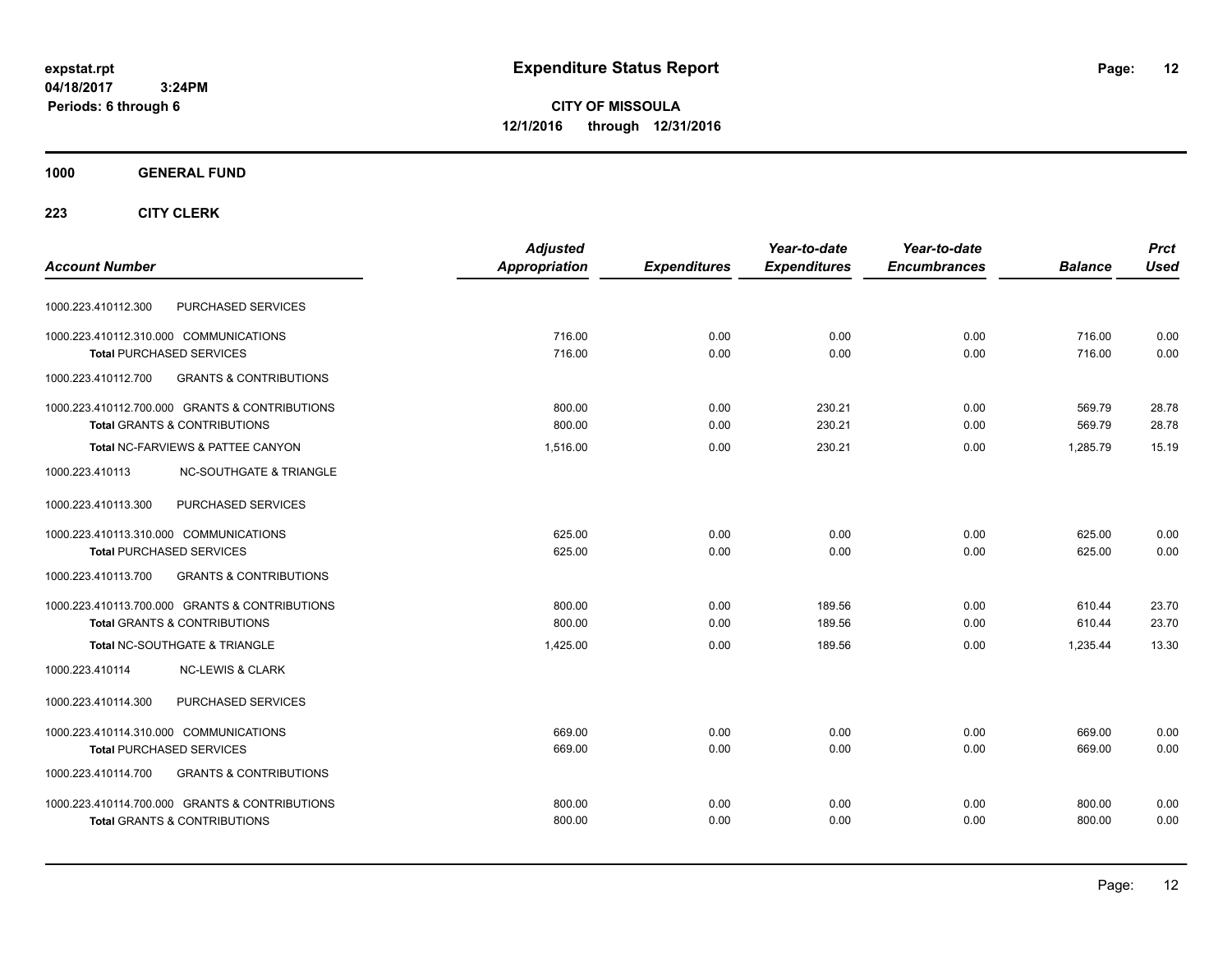**CITY OF MISSOULA 12/1/2016 through 12/31/2016**

**1000 GENERAL FUND**

| <b>Account Number</b>  |                                                                                           | <b>Adjusted</b><br><b>Appropriation</b> | <b>Expenditures</b> | Year-to-date<br><b>Expenditures</b> | Year-to-date<br><b>Encumbrances</b> | <b>Balance</b>   | <b>Prct</b><br><b>Used</b> |
|------------------------|-------------------------------------------------------------------------------------------|-----------------------------------------|---------------------|-------------------------------------|-------------------------------------|------------------|----------------------------|
| Total NC-LEWIS & CLARK |                                                                                           | 1,469.00                                | 0.00                | 0.00                                | 0.00                                | 1,469.00         | 0.00                       |
| 1000.223.410115        | NC-S 39TH                                                                                 |                                         |                     |                                     |                                     |                  |                            |
| 1000.223.410115.300    | PURCHASED SERVICES                                                                        |                                         |                     |                                     |                                     |                  |                            |
|                        | 1000.223.410115.310.000 COMMUNICATIONS<br><b>Total PURCHASED SERVICES</b>                 | 548.00<br>548.00                        | 0.00<br>0.00        | 333.02<br>333.02                    | 0.00<br>0.00                        | 214.98<br>214.98 | 60.77<br>60.77             |
| 1000.223.410115.700    | <b>GRANTS &amp; CONTRIBUTIONS</b>                                                         |                                         |                     |                                     |                                     |                  |                            |
|                        | 1000.223.410115.700.000 GRANTS & CONTRIBUTIONS<br><b>Total GRANTS &amp; CONTRIBUTIONS</b> | 800.00<br>800.00                        | 0.00<br>0.00        | 177.48<br>177.48                    | 0.00<br>0.00                        | 622.52<br>622.52 | 22.19<br>22.19             |
| Total NC-S 39TH        |                                                                                           | 1,348.00                                | 0.00                | 510.50                              | 0.00                                | 837.50           | 37.87                      |
| 1000.223.410116        | <b>NC-MOOSE CAN GULLY</b>                                                                 |                                         |                     |                                     |                                     |                  |                            |
| 1000.223.410116.300    | PURCHASED SERVICES                                                                        |                                         |                     |                                     |                                     |                  |                            |
|                        | 1000.223.410116.310.000 COMMUNICATIONS<br><b>Total PURCHASED SERVICES</b>                 | 983.00<br>983.00                        | 0.00<br>0.00        | 0.00<br>0.00                        | 0.00<br>0.00                        | 983.00<br>983.00 | 0.00<br>0.00               |
| 1000.223.410116.700    | <b>GRANTS &amp; CONTRIBUTIONS</b>                                                         |                                         |                     |                                     |                                     |                  |                            |
|                        | 1000.223.410116.700.000 GRANTS & CONTRIBUTIONS<br><b>Total GRANTS &amp; CONTRIBUTIONS</b> | 800.00<br>800.00                        | 0.00<br>0.00        | 55.99<br>55.99                      | 0.00<br>0.00                        | 744.01<br>744.01 | 7.00<br>7.00               |
|                        | Total NC-MOOSE CAN GULLY                                                                  | 1,783.00                                | 0.00                | 55.99                               | 0.00                                | 1,727.01         | 3.14                       |
| 1000.223.410117        | <b>NC-MILLER CREEK</b>                                                                    |                                         |                     |                                     |                                     |                  |                            |
| 1000.223.410117.300    | PURCHASED SERVICES                                                                        |                                         |                     |                                     |                                     |                  |                            |
|                        | 1000.223.410117.310.000 COMMUNICATIONS<br><b>Total PURCHASED SERVICES</b>                 | 704.00<br>704.00                        | 0.00<br>0.00        | 394.06<br>394.06                    | 0.00<br>0.00                        | 309.94<br>309.94 | 55.97<br>55.97             |
| 1000.223.410117.700    | <b>GRANTS &amp; CONTRIBUTIONS</b>                                                         |                                         |                     |                                     |                                     |                  |                            |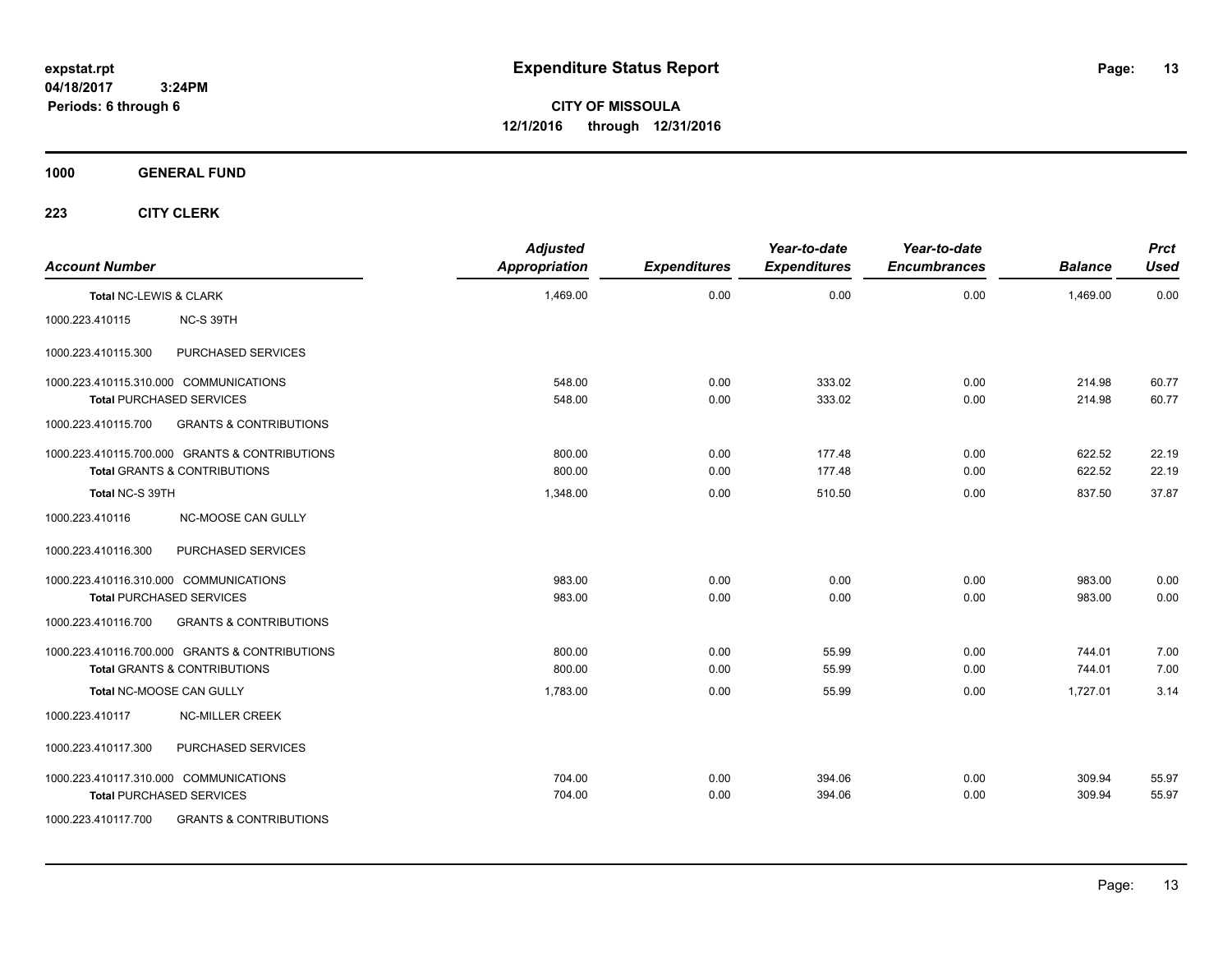**CITY OF MISSOULA 12/1/2016 through 12/31/2016**

**1000 GENERAL FUND**

| <b>Account Number</b>                                                                     | <b>Adjusted</b><br><b>Appropriation</b> | <b>Expenditures</b> | Year-to-date<br><b>Expenditures</b> | Year-to-date<br><b>Encumbrances</b> | <b>Balance</b>   | <b>Prct</b><br><b>Used</b> |
|-------------------------------------------------------------------------------------------|-----------------------------------------|---------------------|-------------------------------------|-------------------------------------|------------------|----------------------------|
| 1000.223.410117.700.000 GRANTS & CONTRIBUTIONS<br><b>Total GRANTS &amp; CONTRIBUTIONS</b> | 800.00<br>800.00                        | 0.00<br>0.00        | 368.49<br>368.49                    | 0.00<br>0.00                        | 431.51<br>431.51 | 46.06<br>46.06             |
|                                                                                           |                                         |                     | 762.55                              | 0.00                                |                  | 50.70                      |
| <b>Total NC-MILLER CREEK</b>                                                              | 1,504.00                                | 0.00                |                                     |                                     | 741.45           |                            |
| MULLAN ROAD NC<br>1000.223.410118                                                         |                                         |                     |                                     |                                     |                  |                            |
| PURCHASED SERVICES<br>1000.223.410118.300                                                 |                                         |                     |                                     |                                     |                  |                            |
| 1000.223.410118.310.000 COMMUNICATIONS                                                    | 724.00                                  | 0.00                | 714.00                              | 0.00                                | 10.00            | 98.62                      |
| <b>Total PURCHASED SERVICES</b>                                                           | 724.00                                  | 0.00                | 714.00                              | 0.00                                | 10.00            | 98.62                      |
| 1000.223.410118.700<br><b>GRANTS &amp; CONTRIBUTIONS</b>                                  |                                         |                     |                                     |                                     |                  |                            |
| 1000.223.410118.700.000 GRANTS & CONTRIBUTIONS                                            | 800.00                                  | 0.00                | 283.28                              | 0.00                                | 516.72           | 35.41                      |
| Total GRANTS & CONTRIBUTIONS                                                              | 800.00                                  | 0.00                | 283.28                              | 0.00                                | 516.72           | 35.41                      |
| <b>Total MULLAN ROAD NC</b>                                                               | 1,524.00                                | 0.00                | 997.28                              | 0.00                                | 526.72           | 65.44                      |
| 1000.223.410119<br>EAST MISSOULA NC                                                       |                                         |                     |                                     |                                     |                  |                            |
| 1000.223.410119.300<br>PURCHASED SERVICES                                                 |                                         |                     |                                     |                                     |                  |                            |
| 1000.223.410119.310.000 COMMUNICATIONS                                                    | 12.00                                   | 0.00                | 0.00                                | 0.00                                | 12.00            | 0.00                       |
| <b>Total PURCHASED SERVICES</b>                                                           | 12.00                                   | 0.00                | 0.00                                | 0.00                                | 12.00            | 0.00                       |
| <b>GRANTS &amp; CONTRIBUTIONS</b><br>1000.223.410119.700                                  |                                         |                     |                                     |                                     |                  |                            |
| 1000.223.410119.700.000 EAST MISSOULA NEIGHBORHOOD COUNCIL                                | 800.00                                  | 0.00                | 0.00                                | 0.00                                | 800.00           | 0.00                       |
| <b>Total GRANTS &amp; CONTRIBUTIONS</b>                                                   | 800.00                                  | 0.00                | 0.00                                | 0.00                                | 800.00           | 0.00                       |
| <b>Total EAST MISSOULA NC</b>                                                             | 812.00                                  | 0.00                | 0.00                                | 0.00                                | 812.00           | 0.00                       |
| 1000.223.410120<br><b>COMMUNITY FORUM/NC LIAISON</b>                                      |                                         |                     |                                     |                                     |                  |                            |
| PURCHASED SERVICES<br>1000.223.410120.300                                                 |                                         |                     |                                     |                                     |                  |                            |
| 1000.223.410120.320.000 PRINTING & DUPLICATING                                            | 500.00                                  | 78.49               | 146.14                              | 0.00                                | 353.86           | 29.23                      |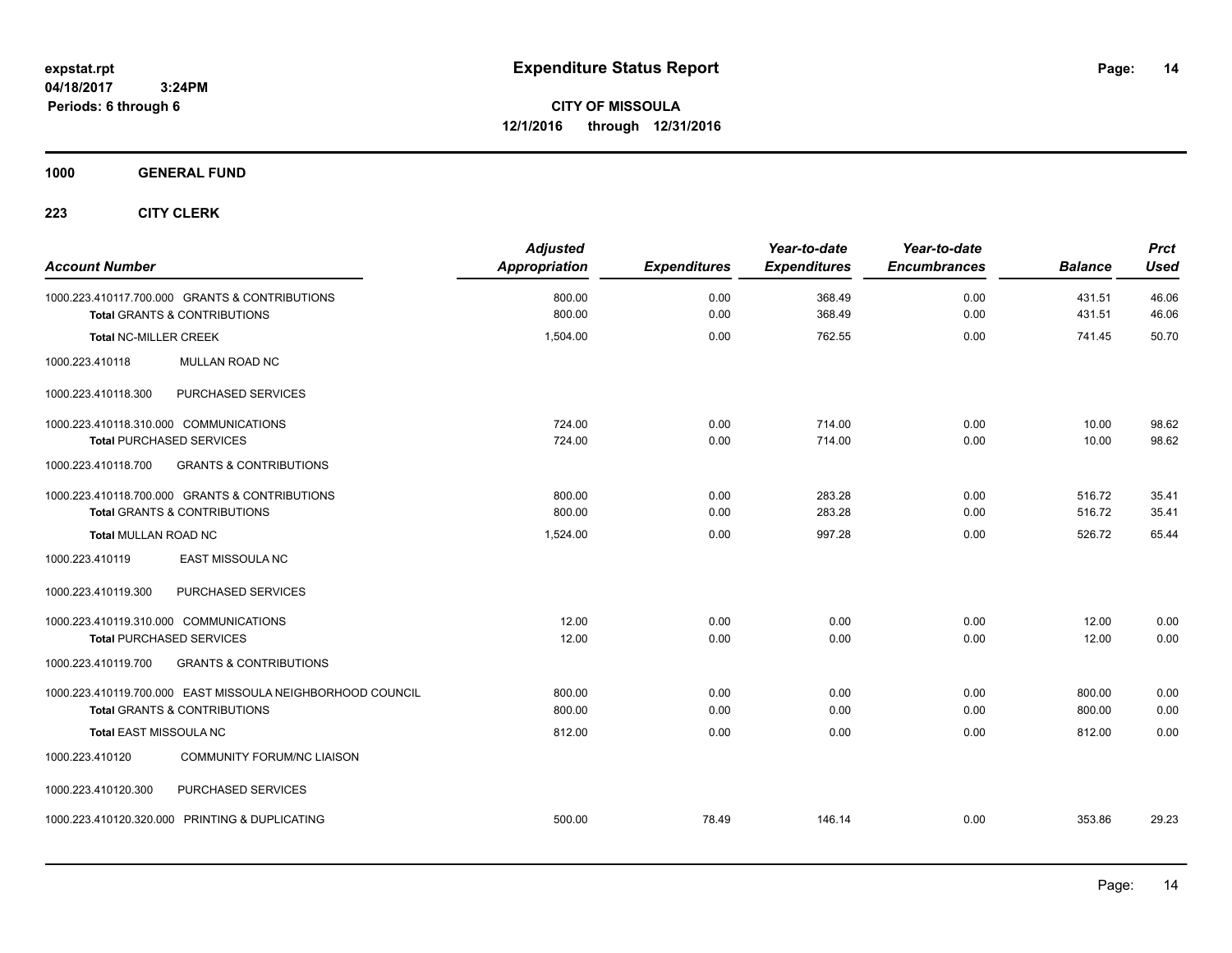**CITY OF MISSOULA 12/1/2016 through 12/31/2016**

**1000 GENERAL FUND**

| <b>Account Number</b>                                      | <b>Adjusted</b><br>Appropriation | <b>Expenditures</b> | Year-to-date<br><b>Expenditures</b> | Year-to-date<br><b>Encumbrances</b> | <b>Balance</b> | <b>Prct</b><br>Used |
|------------------------------------------------------------|----------------------------------|---------------------|-------------------------------------|-------------------------------------|----------------|---------------------|
| <b>Total PURCHASED SERVICES</b>                            | 500.00                           | 78.49               | 146.14                              | 0.00                                | 353.86         | 29.23               |
| 1000.223.410120.700<br><b>GRANTS &amp; CONTRIBUTIONS</b>   |                                  |                     |                                     |                                     |                |                     |
| 1000.223.410120.700.000 GRANTS & CONTRIBUTIONS             | 1,700.00                         | 104.47              | 104.47                              | 0.00                                | 1,595.53       | 6.15                |
| 1000.223.410120.700.799 GRANTS & CONTRIBUTIONS             | 0.00                             | 93.53               | 721.00                              | 0.00                                | $-721.00$      | 0.00                |
| <b>Total GRANTS &amp; CONTRIBUTIONS</b>                    | 1,700.00                         | 198.00              | 825.47                              | 0.00                                | 874.53         | 48.56               |
| <b>Total COMMUNITY FORUM/NC LIAISON</b>                    | 2,200.00                         | 276.49              | 971.61                              | 0.00                                | 1,228.39       | 44.16               |
| 1000.223.410121<br>NEIGHBORHOOD PROJECT                    |                                  |                     |                                     |                                     |                |                     |
| <b>GRANTS &amp; CONTRIBUTIONS</b><br>1000.223.410121.700   |                                  |                     |                                     |                                     |                |                     |
| 1000.223.410121.700.000 NEIGHBORHOOD PROJECT               | 21,000.00                        | 0.00                | 2,425.00                            | 0.00                                | 18,575.00      | 11.55               |
| Total NEIGHBORHOOD PROJECT                                 | 21,000.00                        | 0.00                | 2,425.00                            | 0.00                                | 18,575.00      | 11.55               |
| ORCHARD HOMES NEIGHBORHOOD COUNCIL<br>1000.223.410122      |                                  |                     |                                     |                                     |                |                     |
| 1000.223.410122.300<br>PURCHASED SERVICES                  |                                  |                     |                                     |                                     |                |                     |
| 1000.223.410122.310.000 COMMUNICATIONS                     | 242.00                           | 0.00                | 141.13                              | 0.00                                | 100.87         | 58.32               |
| <b>Total PURCHASED SERVICES</b>                            | 242.00                           | 0.00                | 141.13                              | 0.00                                | 100.87         | 58.32               |
| <b>GRANTS &amp; CONTRIBUTIONS</b><br>1000.223.410122.700   |                                  |                     |                                     |                                     |                |                     |
| 1000.223.410122.700.000 ORCHARD HOMES NEIGHBORHOOD COUNCIL | 800.00                           | 0.00                | 124.85                              | 0.00                                | 675.15         | 15.61               |
| <b>Total GRANTS &amp; CONTRIBUTIONS</b>                    | 800.00                           | 0.00                | 124.85                              | 0.00                                | 675.15         | 15.61               |
| <b>Total ORCHARD HOMES NEIGHBORHOOD COUNCIL</b>            | 1.042.00                         | 0.00                | 265.98                              | 0.00                                | 776.02         | 25.53               |
| 1000.223.410125<br>NEIGHBORHOOD OFFICE                     |                                  |                     |                                     |                                     |                |                     |
| PERSONAL SERVICES<br>1000.223.410125.100                   |                                  |                     |                                     |                                     |                |                     |
| 1000.223.410125.110.000 SALARIES AND WAGES                 | 80,194.00                        | 5,218.77            | 37,908.37                           | 0.00                                | 42.285.63      | 47.27               |
| 1000.223.410125.140.000 EMPLOYER CONTRIBUTIONS             | 32,160.00                        | 2,449.41            | 17,231.62                           | 0.00                                | 14,928.38      | 53.58               |
| <b>Total PERSONAL SERVICES</b>                             | 112,354.00                       | 7,668.18            | 55,139.99                           | 0.00                                | 57,214.01      | 49.08               |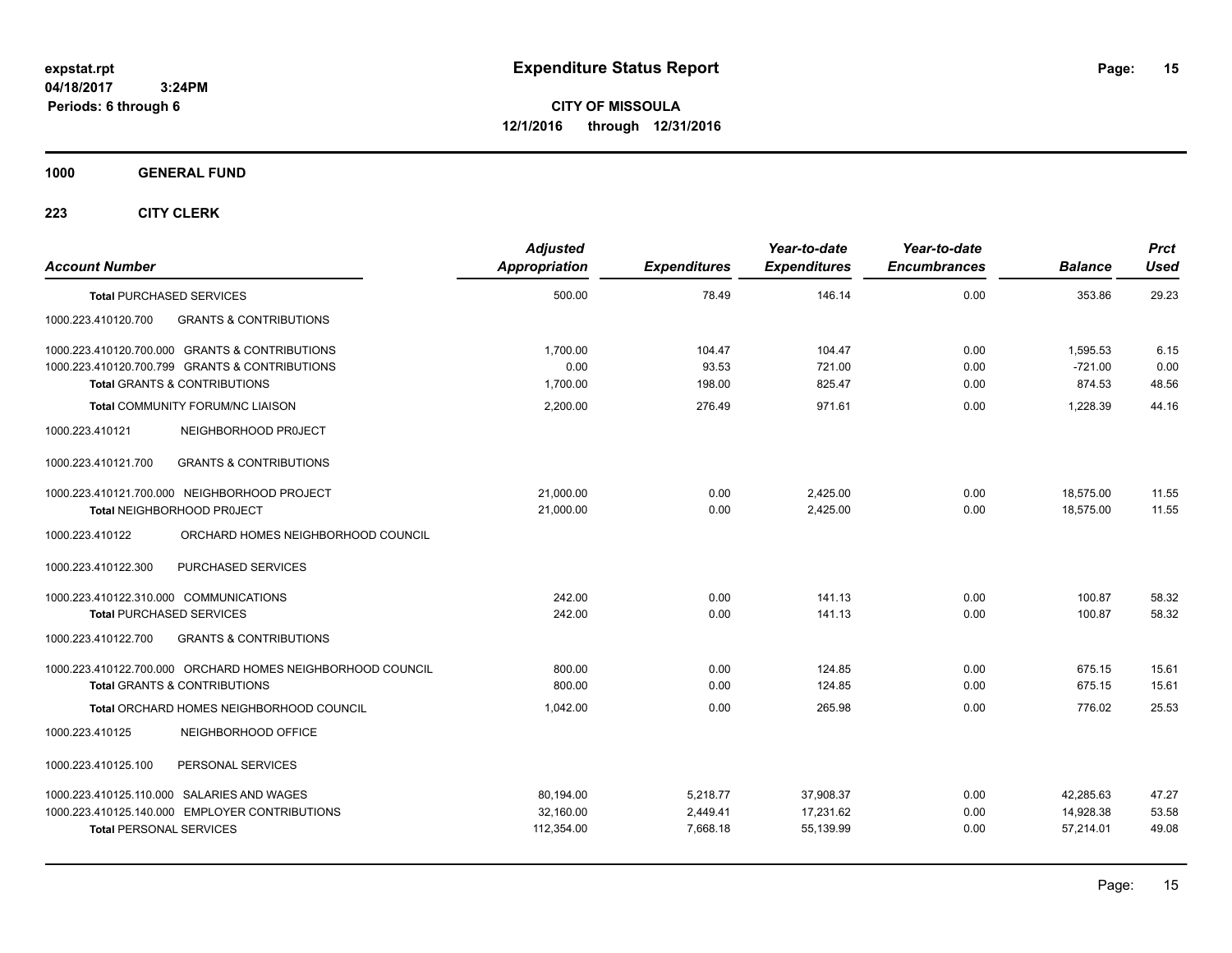**CITY OF MISSOULA 12/1/2016 through 12/31/2016**

### **1000 GENERAL FUND**

|                                                         | <b>Adjusted</b> |                     | Year-to-date        | Year-to-date        |                | <b>Prct</b> |
|---------------------------------------------------------|-----------------|---------------------|---------------------|---------------------|----------------|-------------|
| <b>Account Number</b>                                   | Appropriation   | <b>Expenditures</b> | <b>Expenditures</b> | <b>Encumbrances</b> | <b>Balance</b> | <b>Used</b> |
| <b>SUPPLIES</b><br>1000.223.410125.200                  |                 |                     |                     |                     |                |             |
| 1000.223.410125.210.000 OFFICE SUPPLIES                 | 210.00          | 0.00                | 187.01              | 0.00                | 22.99          | 89.05       |
| 1000.223.410125.220.000 OPERATING SUPPLIES              | 150.00          | 0.00                | 0.00                | 0.00                | 150.00         | 0.00        |
| 1000.223.410125.231.000 GASOLINE                        | 100.00          | 0.00                | 41.73               | 0.00                | 58.27          | 41.73       |
| 1000.223.410125.240.000 OTHER SUPPLIES                  | 65.00           | 0.00                | 0.00                | 0.00                | 65.00          | 0.00        |
| <b>Total SUPPLIES</b>                                   | 525.00          | 0.00                | 228.74              | 0.00                | 296.26         | 43.57       |
| PURCHASED SERVICES<br>1000.223.410125.300               |                 |                     |                     |                     |                |             |
| 1000.223.410125.310.000 COMMUNICATIONS                  | 135.00          | 14.48               | 91.20               | 0.00                | 43.80          | 67.56       |
| 1000.223.410125.320.000 PRINTING & DUPLICATING          | 100.00          | 0.00                | 0.00                | 0.00                | 100.00         | 0.00        |
| 1000.223.410125.330.000 PUBLICITY, SUBSCRIPTIONS & DUES | 200.00          | 0.00                | 0.00                | 0.00                | 200.00         | 0.00        |
| 1000.223.410125.344.000 TELEPHONE SERVICE               | 100.00          | 0.00                | 0.00                | 0.00                | 100.00         | 0.00        |
| 1000.223.410125.350.000 PROFESSIONAL SERVICES           | 3,000.00        | 0.00                | 0.00                | 0.00                | 3,000.00       | 0.00        |
| 1000.223.410125.360.000 REPAIR & MAINTENANCE            | 350.00          | 0.00                | 309.39              | 0.00                | 40.61          | 88.40       |
| 1000.223.410125.370.000 TRAVEL                          | 1,460.00        | 0.00                | 0.00                | 0.00                | 1,460.00       | 0.00        |
| 1000.223.410125.380.000 TRAINING                        | 1,550.00        | 0.00                | 0.00                | 0.00                | 1,550.00       | 0.00        |
| <b>Total PURCHASED SERVICES</b>                         | 6,895.00        | 14.48               | 400.59              | 0.00                | 6,494.41       | 5.81        |
| <b>CAPITAL OUTLAY</b><br>1000.223.410125.900            |                 |                     |                     |                     |                |             |
| <b>Total CAPITAL OUTLAY</b>                             | 0.00            | 0.00                | 0.00                | 0.00                | 0.00           | 0.00        |
| Total NEIGHBORHOOD OFFICE                               | 119,774.00      | 7,682.66            | 55,769.32           | 0.00                | 64,004.68      | 46.56       |
| 1000.223.410600<br><b>ELECTIONS</b>                     |                 |                     |                     |                     |                |             |
| PURCHASED SERVICES<br>1000.223.410600.300               |                 |                     |                     |                     |                |             |
| <b>Total ELECTIONS</b>                                  | 0.00            | 0.00                | 0.00                | 0.00                | 0.00           | 0.00        |
| RECORDS ADMINISTRATION<br>1000.223.410900               |                 |                     |                     |                     |                |             |
| 1000.223.410900.100<br>PERSONAL SERVICES                |                 |                     |                     |                     |                |             |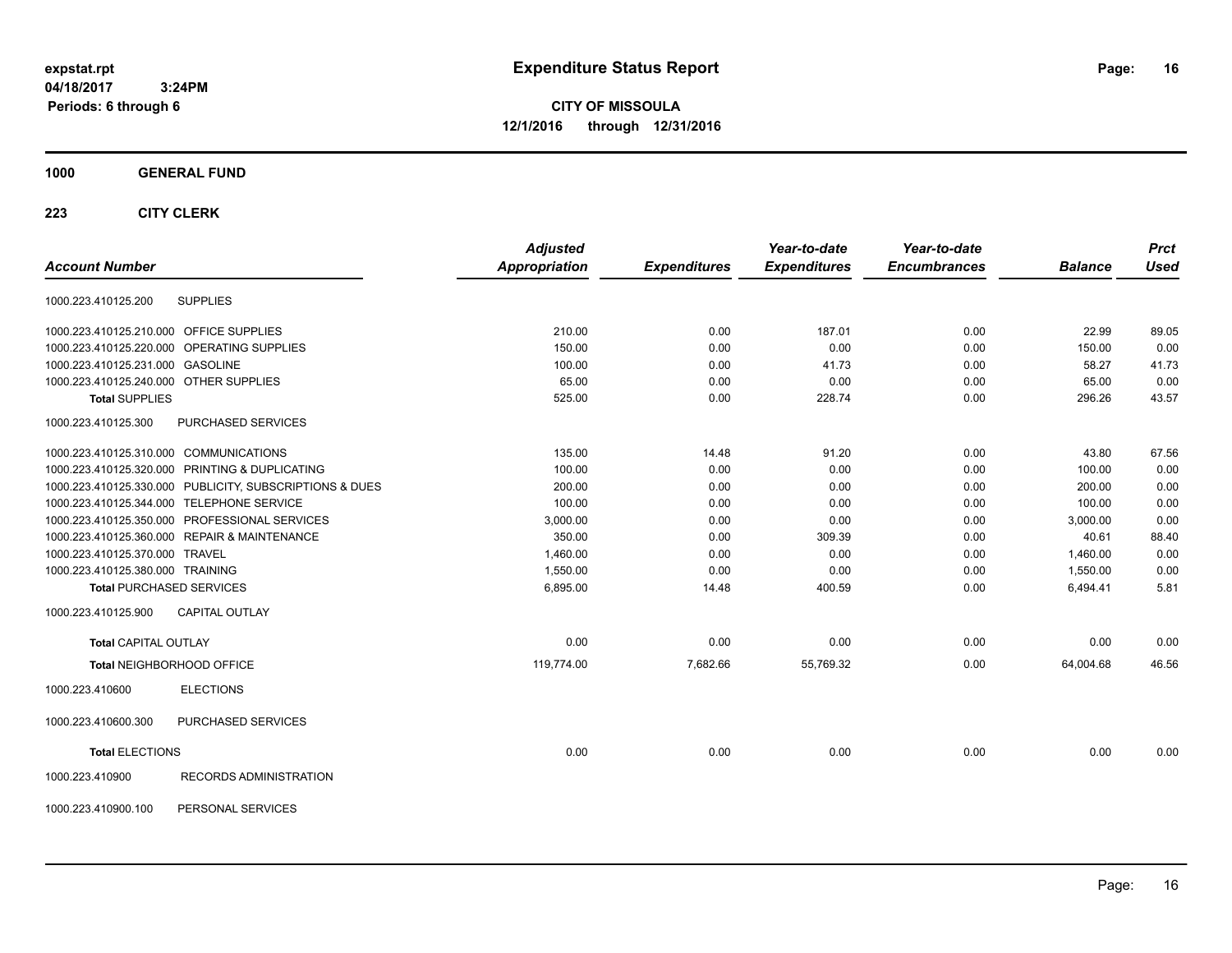**CITY OF MISSOULA 12/1/2016 through 12/31/2016**

**1000 GENERAL FUND**

| <b>Account Number</b>                                   | <b>Adjusted</b><br><b>Appropriation</b> | <b>Expenditures</b> | Year-to-date<br><b>Expenditures</b> | Year-to-date<br><b>Encumbrances</b> | <b>Balance</b> | <b>Prct</b><br><b>Used</b> |
|---------------------------------------------------------|-----------------------------------------|---------------------|-------------------------------------|-------------------------------------|----------------|----------------------------|
| 1000.223.410900.141.000 STATE RETIREMENT CONTRIBUTIONS  | 0.00                                    | 16.75               | 110.97                              | 0.00                                | $-110.97$      | 0.00                       |
| <b>Total RECORDS ADMINISTRATION</b>                     | 0.00                                    | 16.75               | 110.97                              | 0.00                                | $-110.97$      | 0.00                       |
| 1000.223.410910<br><b>ADMINISTRATION</b>                |                                         |                     |                                     |                                     |                |                            |
| 1000.223.410910.100<br>PERSONAL SERVICES                |                                         |                     |                                     |                                     |                |                            |
| 1000.223.410910.110.000 SALARIES AND WAGES              | 150,101.00                              | 11,536.05           | 73,067.05                           | 0.00                                | 77,033.95      | 48.68                      |
| 1000.223.410910.140.000 EMPLOYER CONTRIBUTIONS          | 56,286.00                               | 4,552.67            | 30,189.74                           | 0.00                                | 26,096.26      | 53.64                      |
| <b>Total PERSONAL SERVICES</b>                          | 206,387.00                              | 16,088.72           | 103,256.79                          | 0.00                                | 103,130.21     | 50.03                      |
| <b>SUPPLIES</b><br>1000.223.410910.200                  |                                         |                     |                                     |                                     |                |                            |
| 1000.223.410910.210.000 OFFICE SUPPLIES                 | 5.091.00                                | 28.94               | 401.47                              | 0.00                                | 4.689.53       | 7.89                       |
| 1000.223.410910.220.000 OPERATING SUPPLIES              | 100.00                                  | 0.00                | 0.00                                | 0.00                                | 100.00         | 0.00                       |
| 1000.223.410910.231.000 GASOLINE                        | 150.00                                  | 0.00                | 0.00                                | 0.00                                | 150.00         | 0.00                       |
| 1000.223.410910.240.000 OTHER SUPPLIES                  | 160.00                                  | 0.00                | 0.00                                | 0.00                                | 160.00         | 0.00                       |
| <b>Total SUPPLIES</b>                                   | 5,501.00                                | 28.94               | 401.47                              | 0.00                                | 5,099.53       | 7.30                       |
| 1000.223.410910.300<br>PURCHASED SERVICES               |                                         |                     |                                     |                                     |                |                            |
| 1000.223.410910.310.000 COMMUNICATIONS                  | 4,446.00                                | $-2,378.78$         | 5,964.09                            | 0.00                                | $-1,518.09$    | 134.15                     |
| 1000.223.410910.320.000 PRINTING & DUPLICATING          | 100.00                                  | 0.00                | 0.00                                | 0.00                                | 100.00         | 0.00                       |
| 1000.223.410910.330.000 PUBLICITY, SUBSCRIPTIONS & DUES | 1,725.00                                | 100.00              | 929.00                              | 0.00                                | 796.00         | 53.86                      |
| 1000.223.410910.344.000 TELEPHONE SERVICE               | 100.00                                  | 3.09                | 13.33                               | 0.00                                | 86.67          | 13.33                      |
| 1000.223.410910.350.000 PROFESSIONAL SERVICES           | 17,300.00                               | 240.75              | 4,260.25                            | 0.00                                | 13,039.75      | 24.63                      |
| 1000.223.410910.360.000 REPAIR & MAINTENANCE            | 1,100.00                                | 34.75               | 294.71                              | 0.00                                | 805.29         | 26.79                      |
| 1000.223.410910.370.000 TRAVEL                          | 3,690.00                                | 0.00                | 0.00                                | 0.00                                | 3,690.00       | 0.00                       |
| 1000.223.410910.380.000 TRAINING                        | 3,070.00                                | 0.00                | 150.00                              | 0.00                                | 2,920.00       | 4.89                       |
| 1000.223.410910.390.000 OTHER PURCHASED SERVICES        | 3,500.00                                | 0.00                | 2,418.75                            | 0.00                                | 1,081.25       | 69.11                      |
| <b>Total PURCHASED SERVICES</b>                         | 35,031.00                               | $-2,000.19$         | 14,030.13                           | 0.00                                | 21,000.87      | 40.05                      |
| 1000.223.410910.500<br><b>FIXED CHARGES</b>             |                                         |                     |                                     |                                     |                |                            |
| <b>Total FIXED CHARGES</b>                              | 0.00                                    | 0.00                | 0.00                                | 0.00                                | 0.00           | 0.00                       |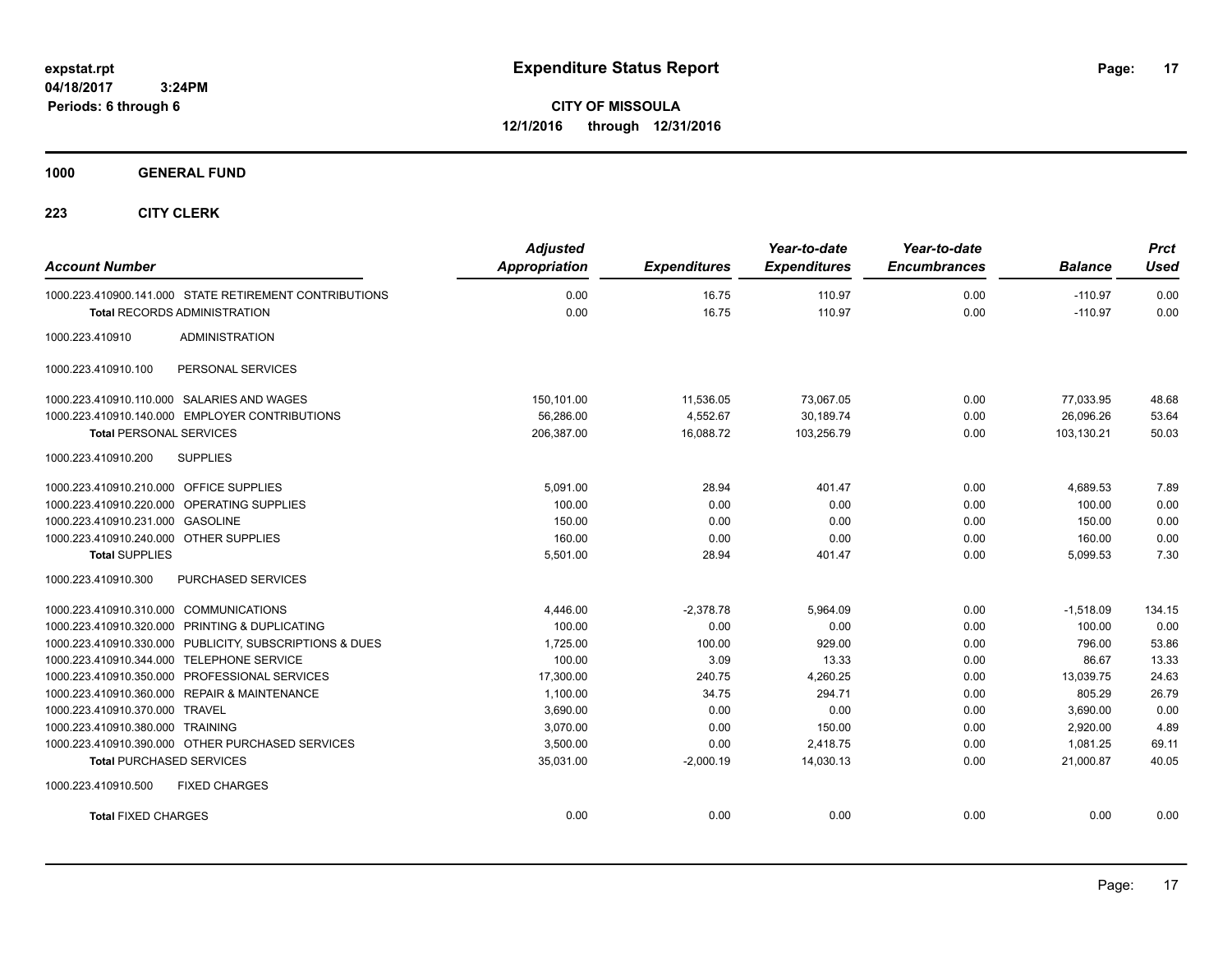**CITY OF MISSOULA 12/1/2016 through 12/31/2016**

**1000 GENERAL FUND**

| <b>Account Number</b>         |                                                | <b>Adjusted</b><br>Appropriation | <b>Expenditures</b> | Year-to-date<br><b>Expenditures</b> | Year-to-date<br><b>Encumbrances</b> | <b>Balance</b> | <b>Prct</b><br><b>Used</b> |
|-------------------------------|------------------------------------------------|----------------------------------|---------------------|-------------------------------------|-------------------------------------|----------------|----------------------------|
| 1000.223.410910.800           | OTHER OBJECTS                                  |                                  |                     |                                     |                                     |                |                            |
| <b>Total OTHER OBJECTS</b>    |                                                | 0.00                             | 0.00                | 0.00                                | 0.00                                | 0.00           | 0.00                       |
| 1000.223.410910.900           | <b>CAPITAL OUTLAY</b>                          |                                  |                     |                                     |                                     |                |                            |
| <b>Total CAPITAL OUTLAY</b>   |                                                | 0.00                             | 0.00                | 0.00                                | 0.00                                | 0.00           | 0.00                       |
| <b>Total ADMINISTRATION</b>   |                                                | 246,919.00                       | 14, 117. 47         | 117,688.39                          | 0.00                                | 129,230.61     | 47.66                      |
| 1000.223.411802               | <b>VOLUNTEER MISSOULA</b>                      |                                  |                     |                                     |                                     |                |                            |
| 1000.223.411802.700           | <b>GRANTS &amp; CONTRIBUTIONS</b>              |                                  |                     |                                     |                                     |                |                            |
|                               | 1000.223.411802.700.000 GRANTS & CONTRIBUTIONS | 10.000.00                        | 0.00                | 10,000.00                           | 0.00                                | 0.00           | 100.00                     |
|                               | <b>Total VOLUNTEER MISSOULA</b>                | 10,000.00                        | 0.00                | 10,000.00                           | 0.00                                | 0.00           | 100.00                     |
| 1000.223.411854               | NEIGHBORHOOD AMBASSADOR                        |                                  |                     |                                     |                                     |                |                            |
| 1000.223.411854.700           | <b>GRANTS &amp; CONTRIBUTIONS</b>              |                                  |                     |                                     |                                     |                |                            |
|                               | 1000.223.411854.700.000 GRANTS & CONTRIBUTIONS | 10,000.00                        | 0.00                | 0.00                                | 0.00                                | 10,000.00      | 0.00                       |
|                               | Total NEIGHBORHOOD AMBASSADOR                  | 10,000.00                        | 0.00                | 0.00                                | 0.00                                | 10.000.00      | 0.00                       |
| 1000.223.460451               | *** Title Not Found ***                        |                                  |                     |                                     |                                     |                |                            |
| 1000.223.460451.700           | <b>GRANTS &amp; CONTRIBUTIONS</b>              |                                  |                     |                                     |                                     |                |                            |
|                               | 1000.223.460451.700.000 GRANTS & CONTRIBUTIONS | 5,880.00                         | 0.00                | 5,875.36                            | 0.00                                | 4.64           | 99.92                      |
| Total *** Title Not Found *** |                                                | 5,880.00                         | 0.00                | 5,875.36                            | 0.00                                | 4.64           | 99.92                      |
| <b>Total CITY CLERK</b>       |                                                | 446,746.00                       | 22,742.67           | 202,627.87                          | 0.00                                | 244,118.13     | 45.36                      |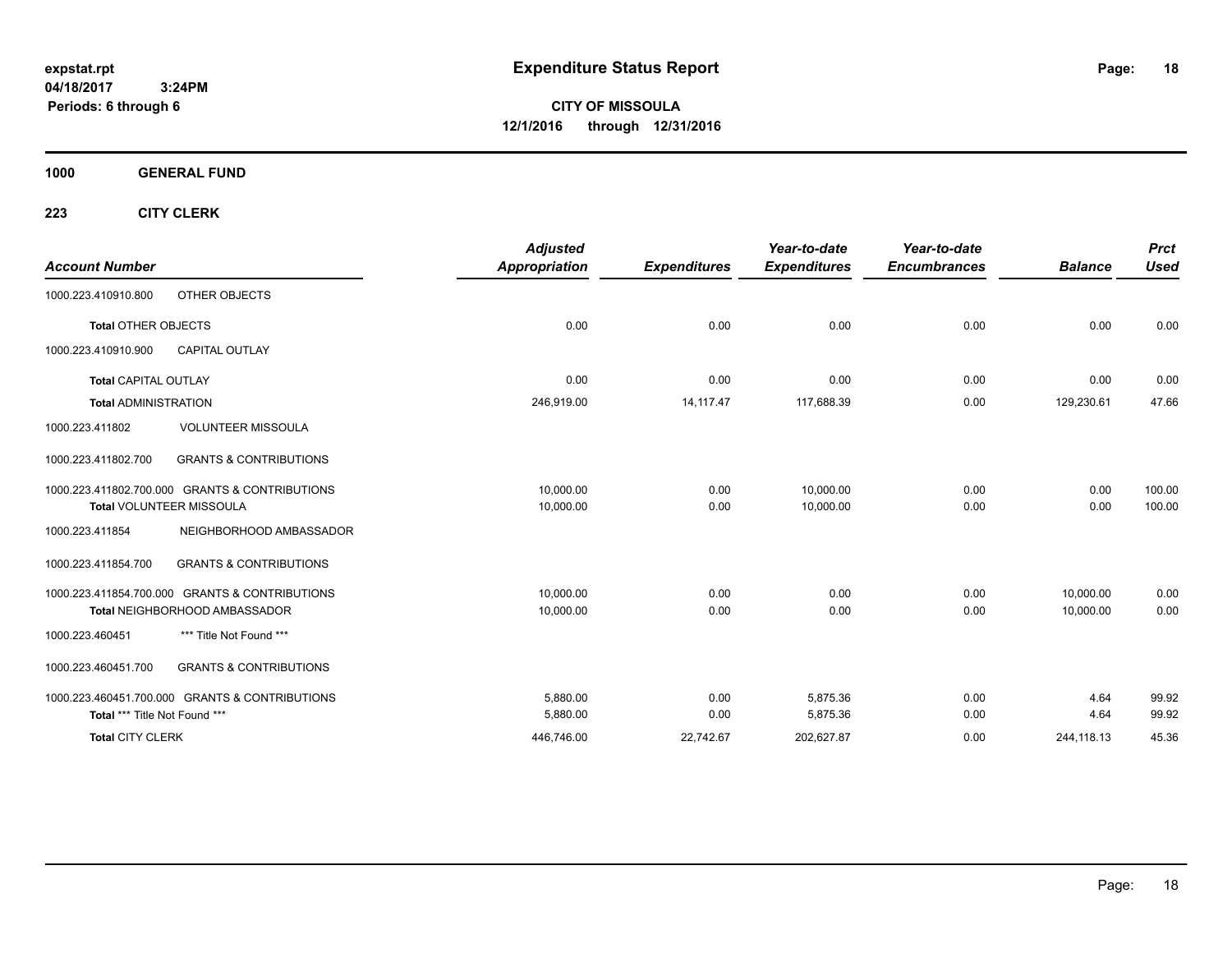**CITY OF MISSOULA 12/1/2016 through 12/31/2016**

**1000 GENERAL FUND**

### **224 INFORMATION SERVICES**

|                                         |                                                        | <b>Adjusted</b>      |                     | Year-to-date        | Year-to-date        |                | <b>Prct</b> |
|-----------------------------------------|--------------------------------------------------------|----------------------|---------------------|---------------------|---------------------|----------------|-------------|
| <b>Account Number</b>                   |                                                        | <b>Appropriation</b> | <b>Expenditures</b> | <b>Expenditures</b> | <b>Encumbrances</b> | <b>Balance</b> | <b>Used</b> |
| 1000.224.410580                         | <b>INFORMATION TECHNOLOGIES</b>                        |                      |                     |                     |                     |                |             |
| 1000.224.410580.100                     | PERSONAL SERVICES                                      |                      |                     |                     |                     |                |             |
|                                         | 1000.224.410580.110.000 SALARIES AND WAGES             | 344,500.00           | 26,573.68           | 168,182.54          | 0.00                | 176,317.46     | 48.82       |
| 1000.224.410580.130.000 OTHER           |                                                        | 5,400.00             | 0.00                | 0.00                | 0.00                | 5,400.00       | 0.00        |
|                                         | 1000.224.410580.140.000 EMPLOYER CONTRIBUTIONS         | 117.907.00           | 9,407.68            | 62,162.82           | 0.00                | 55.744.18      | 52.72       |
|                                         | 1000.224.410580.141.000 STATE RETIREMENT CONTRIBUTIONS | 0.00                 | 34.48               | 218.02              | 0.00                | $-218.02$      | 0.00        |
| <b>Total PERSONAL SERVICES</b>          |                                                        | 467,807.00           | 36,015.84           | 230,563.38          | 0.00                | 237,243.62     | 49.29       |
| 1000.224.410580.200                     | <b>SUPPLIES</b>                                        |                      |                     |                     |                     |                |             |
| 1000.224.410580.210.000 OFFICE SUPPLIES |                                                        | 1,735.00             | 5.50                | 28.09               | 0.00                | 1,706.91       | 1.62        |
| 1000.224.410580.220.000                 | <b>OPERATING SUPPLIES</b>                              | 12,525.00            | 134.94              | 1,068.79            | 0.00                | 11,456.21      | 8.53        |
| 1000.224.410580.230.000                 | <b>REPAIR/MAINTENANCE</b>                              | 3,000.00             | 0.00                | 667.54              | 0.00                | 2,332.46       | 22.25       |
| 1000.224.410580.231.000 GASOLINE        |                                                        | 250.00               | 0.00                | 11.04               | 0.00                | 238.96         | 4.42        |
| 1000.224.410580.240.000 OTHER SUPPLIES  |                                                        | 1,900.00             | 0.00                | 0.00                | 0.00                | 1,900.00       | 0.00        |
| <b>Total SUPPLIES</b>                   |                                                        | 19,410.00            | 140.44              | 1,775.46            | 0.00                | 17,634.54      | 9.15        |
| 1000.224.410580.300                     | PURCHASED SERVICES                                     |                      |                     |                     |                     |                |             |
| 1000.224.410580.310.000                 | <b>COMMUNICATIONS</b>                                  | 100.00               | 0.00                | 0.00                | 0.00                | 100.00         | 0.00        |
| 1000.224.410580.320.000                 | PRINTING & DUPLICATING                                 | 350.00               | 0.00                | 0.00                | 0.00                | 350.00         | 0.00        |
| 1000.224.410580.344.000                 | <b>TELEPHONE SERVICE</b>                               | 129,675.00           | 16,180.41           | 57,480.07           | 0.00                | 72,194.93      | 44.33       |
| 1000.224.410580.350.000                 | PROFESSIONAL SERVICES                                  | 4,000.00             | 0.00                | 0.00                | 0.00                | 4,000.00       | 0.00        |
| 1000.224.410580.360.000                 | <b>REPAIR &amp; MAINTENANCE</b>                        | 247,649.00           | 1,483.20            | 204,875.38          | 0.00                | 42,773.62      | 82.73       |
| 1000.224.410580.370.000 TRAVEL          |                                                        | 6,809.00             | 522.48              | 1,827.82            | 0.00                | 4.981.18       | 26.84       |
| 1000.224.410580.380.000 TRAINING        |                                                        | 11,981.00            | 0.00                | 775.00              | 0.00                | 11,206.00      | 6.47        |
|                                         | 1000.224.410580.390.000 OTHER PURCHASED SERVICES       | 2,150.00             | 0.00                | 0.00                | 0.00                | 2,150.00       | 0.00        |
| <b>Total PURCHASED SERVICES</b>         |                                                        | 402,714.00           | 18,186.09           | 264,958.27          | 0.00                | 137,755.73     | 65.79       |
| 1000.224.410580.500                     | <b>FIXED CHARGES</b>                                   |                      |                     |                     |                     |                |             |
| <b>Total FIXED CHARGES</b>              |                                                        | 0.00                 | 0.00                | 0.00                | 0.00                | 0.00           | 0.00        |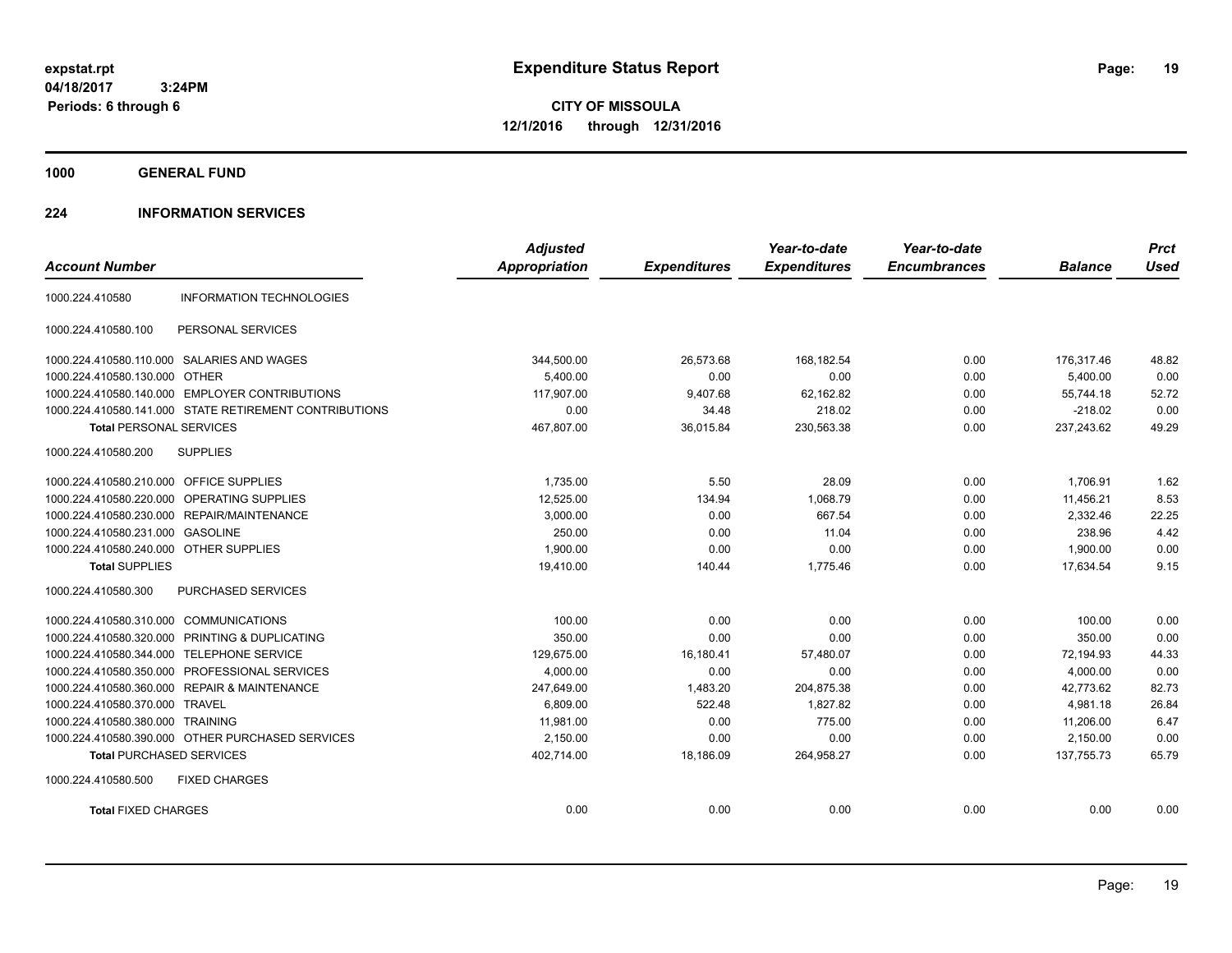**CITY OF MISSOULA 12/1/2016 through 12/31/2016**

**1000 GENERAL FUND**

### **224 INFORMATION SERVICES**

| <b>Account Number</b>                   |                                                         | <b>Adjusted</b><br><b>Appropriation</b> | <b>Expenditures</b> | Year-to-date<br><b>Expenditures</b> | Year-to-date<br><b>Encumbrances</b> | <b>Balance</b> | <b>Prct</b><br><b>Used</b> |
|-----------------------------------------|---------------------------------------------------------|-----------------------------------------|---------------------|-------------------------------------|-------------------------------------|----------------|----------------------------|
| 1000.224.410580.900                     | <b>CAPITAL OUTLAY</b>                                   |                                         |                     |                                     |                                     |                |                            |
| <b>Total CAPITAL OUTLAY</b>             |                                                         | 0.00                                    | 0.00                | 0.00                                | 0.00                                | 0.00           | 0.00                       |
|                                         | <b>Total INFORMATION TECHNOLOGIES</b>                   | 889,931.00                              | 54,342.37           | 497,297.11                          | 0.00                                | 392,633.89     | 55.88                      |
| 1000.224.411060                         | GIS                                                     |                                         |                     |                                     |                                     |                |                            |
| 1000.224.411060.100                     | PERSONAL SERVICES                                       |                                         |                     |                                     |                                     |                |                            |
|                                         | 1000.224.411060.110.000 SALARIES AND WAGES              | 102,950.00                              | 7,901.87            | 49,828.18                           | 0.00                                | 53,121.82      | 48.40                      |
|                                         | 1000.224.411060.140.000 GIS-EMPLOYER CONTRIBUTIONS      | 38,501.00                               | 3,104.76            | 20,512.44                           | 0.00                                | 17,988.56      | 53.28                      |
| <b>Total PERSONAL SERVICES</b>          |                                                         | 141,451.00                              | 11,006.63           | 70,340.62                           | 0.00                                | 71,110.38      | 49.73                      |
| 1000.224.411060.200                     | <b>SUPPLIES</b>                                         |                                         |                     |                                     |                                     |                |                            |
| 1000.224.411060.210.000 OFFICE SUPPLIES |                                                         | 3,500.00                                | 5.49                | 40.52                               | 0.00                                | 3,459.48       | 1.16                       |
|                                         | 1000.224.411060.220.000 OPERATING SUPPLIES              | 684.00                                  | 0.00                | 0.00                                | 0.00                                | 684.00         | 0.00                       |
| 1000.224.411060.230.000                 | REPAIR/MAINTENANCE                                      | 2,140.00                                | 0.00                | 0.00                                | 0.00                                | 2,140.00       | 0.00                       |
| 1000.224.411060.231.000                 | <b>GASOLINE</b>                                         | 500.00                                  | 0.00                | 11.05                               | 0.00                                | 488.95         | 2.21                       |
| 1000.224.411060.240.000 OTHER SUPPLIES  |                                                         | 1,000.00                                | 0.00                | 0.00                                | 0.00                                | 1,000.00       | 0.00                       |
| <b>Total SUPPLIES</b>                   |                                                         | 7,824.00                                | 5.49                | 51.57                               | 0.00                                | 7,772.43       | 0.66                       |
| 1000.224.411060.300                     | PURCHASED SERVICES                                      |                                         |                     |                                     |                                     |                |                            |
|                                         | 1000.224.411060.330.000 PUBLICITY, SUBSCRIPTIONS & DUES | 500.00                                  | 0.00                | 0.00                                | 0.00                                | 500.00         | 0.00                       |
| 1000.224.411060.344.000                 | <b>TELEPHONE SERVICE</b>                                | 1,370.00                                | 55.40               | 221.48                              | 0.00                                | 1,148.52       | 16.17                      |
|                                         | 1000.224.411060.350.000 PROFESSIONAL SERVICES           | 380.00                                  | 0.00                | 0.00                                | 0.00                                | 380.00         | 0.00                       |
|                                         | 1000.224.411060.360.000 REPAIR & MAINTENANCE            | 172,800.00                              | 0.00                | 84,282.93                           | 0.00                                | 88,517.07      | 48.77                      |
| 1000.224.411060.370.000 TRAVEL          |                                                         | 2,450.00                                | 0.00                | 0.00                                | 0.00                                | 2,450.00       | 0.00                       |
| 1000.224.411060.380.000 TRAINING        |                                                         | 2,425.00                                | 0.00                | 0.00                                | 0.00                                | 2,425.00       | 0.00                       |
|                                         | 1000.224.411060.390.000 OTHER PURCHASED SERVICES        | 1,550.00                                | 0.00                | 0.00                                | 0.00                                | 1,550.00       | 0.00                       |
|                                         | <b>Total PURCHASED SERVICES</b>                         | 181,475.00                              | 55.40               | 84,504.41                           | 0.00                                | 96,970.59      | 46.57                      |
| <b>Total GIS</b>                        |                                                         | 330,750.00                              | 11,067.52           | 154,896.60                          | 0.00                                | 175.853.40     | 46.83                      |
|                                         | <b>Total INFORMATION SERVICES</b>                       | 1,220,681.00                            | 65,409.89           | 652,193.71                          | 0.00                                | 568,487.29     | 53.43                      |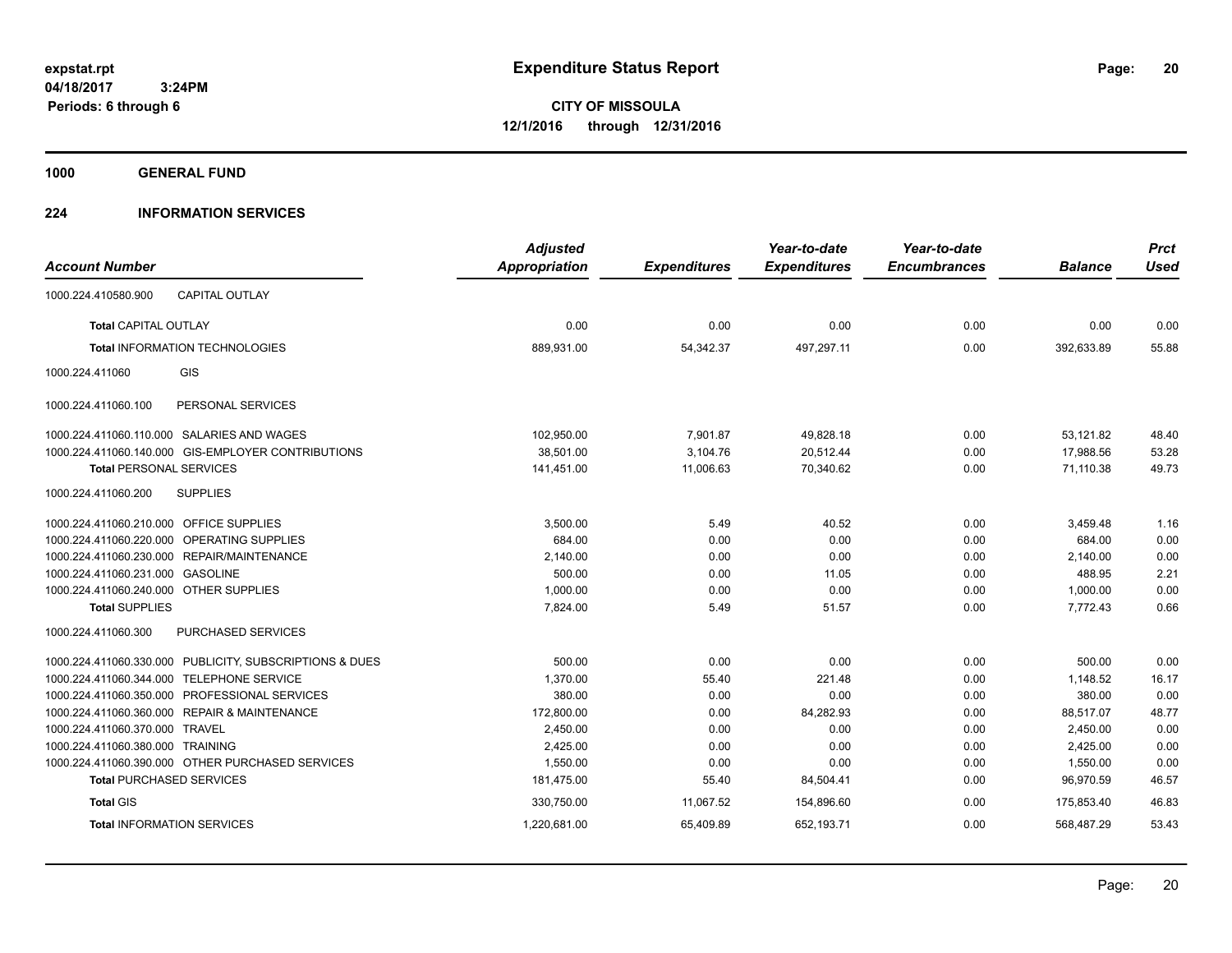**21**

**CITY OF MISSOULA 12/1/2016 through 12/31/2016**

**1000 GENERAL FUND**

**230 MUNICIPAL COURT**

| <b>Account Number</b>                                   | <b>Adjusted</b><br><b>Appropriation</b> | <b>Expenditures</b> | Year-to-date<br><b>Expenditures</b> | Year-to-date<br><b>Encumbrances</b> | <b>Balance</b> | <b>Prct</b><br><b>Used</b> |
|---------------------------------------------------------|-----------------------------------------|---------------------|-------------------------------------|-------------------------------------|----------------|----------------------------|
| CITY/MUNICIPAL COURT<br>1000.230.410360                 |                                         |                     |                                     |                                     |                |                            |
| PERSONAL SERVICES<br>1000.230.410360.100                |                                         |                     |                                     |                                     |                |                            |
| 1000.230.410360.110.000 SALARIES AND WAGES              | 853,094.00                              | 58,361.55           | 377,348.84                          | 0.00                                | 475,745.16     | 44.23                      |
| 1000.230.410360.120.000 OVERTIME/TERMINATION            | 10,000.00                               | 294.80              | 4,260.07                            | 0.00                                | 5,739.93       | 42.60                      |
| 1000.230.410360.140.000 EMPLOYER CONTRIBUTIONS          | 334,107.00                              | 23,426.73           | 156,146.94                          | 0.00                                | 177,960.06     | 46.74                      |
| 1000.230.410360.141.000 STATE RETIREMENT CONTRIBUTIONS  | 0.00                                    | 58.36               | 377.36                              | 0.00                                | $-377.36$      | 0.00                       |
| <b>Total PERSONAL SERVICES</b>                          | 1,197,201.00                            | 82,141.44           | 538,133.21                          | 0.00                                | 659,067.79     | 44.95                      |
| 1000.230.410360.200<br><b>SUPPLIES</b>                  |                                         |                     |                                     |                                     |                |                            |
| 1000.230.410360.210.000 OFFICE SUPPLIES                 | 6,181.00                                | 1,220.95            | 2,107.86                            | 0.00                                | 4,073.14       | 34.10                      |
| 1000.230.410360.220.000<br><b>OPERATING SUPPLIES</b>    | 4,972.00                                | 87.08               | 640.70                              | 0.00                                | 4,331.30       | 12.89                      |
| 1000.230.410360.240.000 OTHER SUPPLIES                  | 6,496.00                                | 350.00              | 2,186.48                            | 0.00                                | 4,309.52       | 33.66                      |
| <b>Total SUPPLIES</b>                                   | 17,649.00                               | 1,658.03            | 4,935.04                            | 0.00                                | 12.713.96      | 27.96                      |
| PURCHASED SERVICES<br>1000.230.410360.300               |                                         |                     |                                     |                                     |                |                            |
| 1000.230.410360.310.000 COMMUNICATIONS                  | 11,911.00                               | 931.78              | 4,938.81                            | 0.00                                | 6,972.19       | 41.46                      |
| 1000.230.410360.320.000 PRINTING & DUPLICATING          | 1.187.00                                | 0.00                | 0.00                                | 0.00                                | 1.187.00       | 0.00                       |
| 1000.230.410360.330.000 PUBLICITY, SUBSCRIPTIONS & DUES | 10,196.00                               | 664.00              | 3,537.65                            | 0.00                                | 6,658.35       | 34.70                      |
| 1000.230.410360.344.000 TELEPHONE SERVICE               | 1.584.00                                | 197.92              | 1.710.08                            | 0.00                                | $-126.08$      | 107.96                     |
| 1000.230.410360.350.000 PROFESSIONAL SERVICES           | 188,969.00                              | 29,960.80           | 29,960.80                           | 0.00                                | 159,008.20     | 15.85                      |
| 1000.230.410360.350.005 PROFESSIONAL SERVICES           | 0.00                                    | 1.513.81            | 9.915.06                            | 0.00                                | $-9,915.06$    | 0.00                       |
| 1000.230.410360.350.006 PROFESSIONAL SERVICES           | 0.00                                    | 924.00              | 2,022.00                            | 0.00                                | $-2,022.00$    | 0.00                       |
| 1000.230.410360.360.000 REPAIR & MAINTENANCE            | 3.790.00                                | 0.00                | 0.00                                | 0.00                                | 3,790.00       | 0.00                       |
| 1000.230.410360.370.000 TRAVEL                          | 5,174.00                                | 0.00                | 7,980.84                            | 0.00                                | $-2,806.84$    | 154.25                     |
| 1000.230.410360.380.000 TRAINING                        | 9,000.00                                | 499.90              | 3,119.90                            | 0.00                                | 5.880.10       | 34.67                      |
| 1000.230.410360.390.000 OTHER PURCHASED SERVICES        | 6,263.00                                | 136.21              | 1,175.13                            | 0.00                                | 5,087.87       | 18.76                      |
| <b>Total PURCHASED SERVICES</b>                         | 238,074.00                              | 34,828.42           | 64.360.27                           | 0.00                                | 173,713.73     | 27.03                      |
| 1000.230.410360.500<br><b>FIXED CHARGES</b>             |                                         |                     |                                     |                                     |                |                            |
| 1000.230.410360.500.000 FIXED CHARGES                   | 0.00                                    | 0.00                | 29,889.40                           | 0.00                                | $-29,889.40$   | 0.00                       |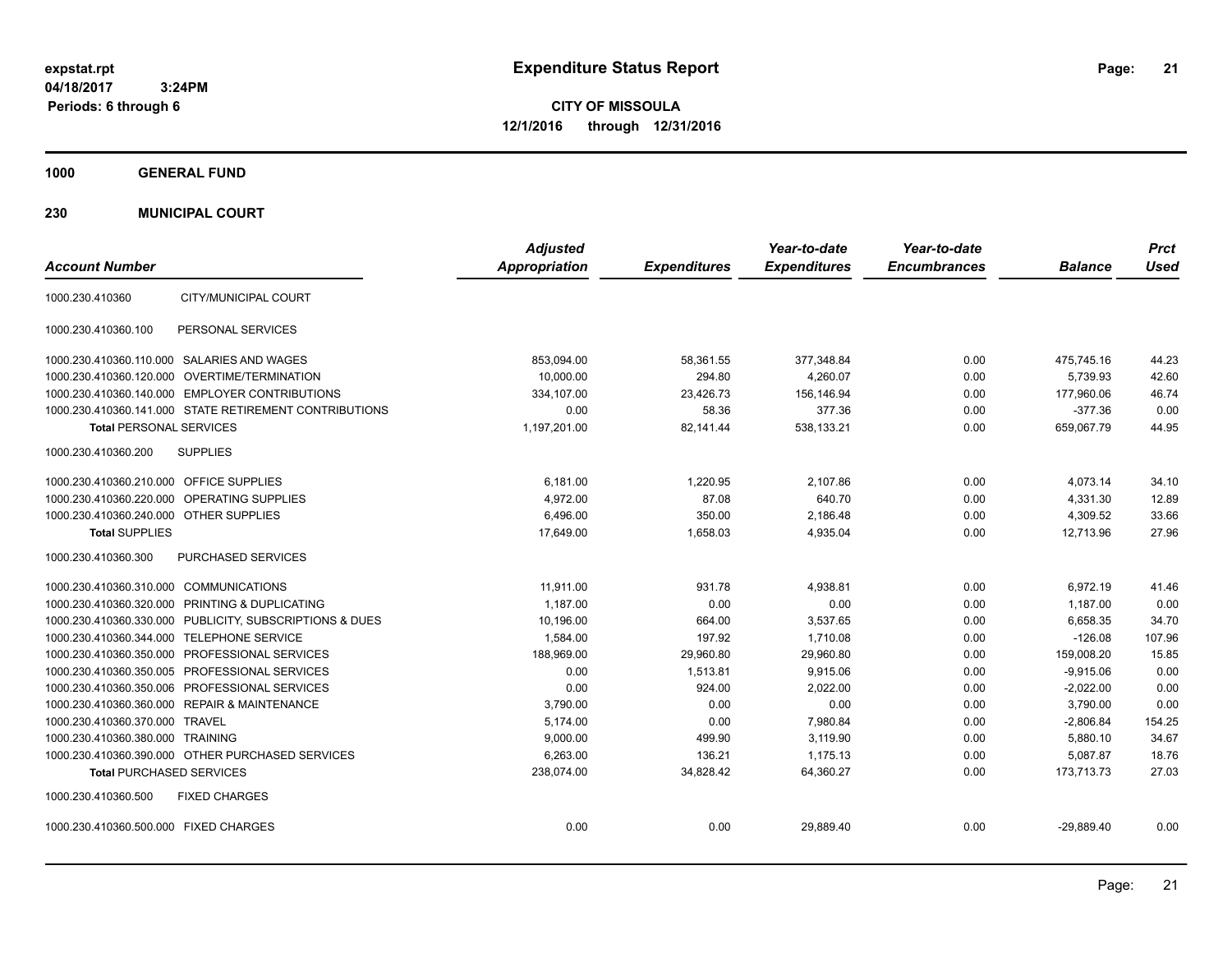**CITY OF MISSOULA 12/1/2016 through 12/31/2016**

**1000 GENERAL FUND**

**230 MUNICIPAL COURT**

| <b>Account Number</b>                                    | <b>Adjusted</b><br>Appropriation | <b>Expenditures</b> | Year-to-date<br><b>Expenditures</b> | Year-to-date<br><b>Encumbrances</b> | <b>Balance</b> | <b>Prct</b><br><b>Used</b> |
|----------------------------------------------------------|----------------------------------|---------------------|-------------------------------------|-------------------------------------|----------------|----------------------------|
| <b>Total FIXED CHARGES</b>                               | 0.00                             | 0.00                | 29,889.40                           | 0.00                                | $-29,889.40$   | 0.00                       |
| <b>GRANTS &amp; CONTRIBUTIONS</b><br>1000.230.410360.700 |                                  |                     |                                     |                                     |                |                            |
| 1000.230.410360.700.000 GRANTS & CONTRIBUTIONS           | 2,500.00                         | 0.00                | 0.00                                | 0.00                                | 2,500.00       | 0.00                       |
| <b>Total GRANTS &amp; CONTRIBUTIONS</b>                  | 2,500.00                         | 0.00                | 0.00                                | 0.00                                | 2,500.00       | 0.00                       |
| OTHER OBJECTS<br>1000.230.410360.800                     |                                  |                     |                                     |                                     |                |                            |
| 1000.230.410360.820.000 TRANSFERS TO OTHER FUNDS         | 0.00                             | 1,250.00            | 1,250.00                            | 0.00                                | $-1,250.00$    | 0.00                       |
| <b>Total OTHER OBJECTS</b>                               | 0.00                             | 1,250.00            | 1,250.00                            | 0.00                                | $-1,250.00$    | 0.00                       |
| <b>CAPITAL OUTLAY</b><br>1000.230.410360.900             |                                  |                     |                                     |                                     |                |                            |
| <b>Total CAPITAL OUTLAY</b>                              | 0.00                             | 0.00                | 0.00                                | 0.00                                | 0.00           | 0.00                       |
| Total CITY/MUNICIPAL COURT                               | 1,455,424.00                     | 119,877.89          | 638,567.92                          | 0.00                                | 816,856.08     | 43.88                      |
| <b>MCS</b><br>1000.230.411853                            |                                  |                     |                                     |                                     |                |                            |
| <b>PURCHASED SERVICES</b><br>1000.230.411853.300         |                                  |                     |                                     |                                     |                |                            |
| 1000.230.411853.390.000 MCS-OTHER PURCHASED SERVICES     | 68,400.00                        | 11,399.92           | 22,799.84                           | 0.00                                | 45,600.16      | 33.33                      |
| <b>Total MCS</b>                                         | 68,400.00                        | 11,399.92           | 22,799.84                           | 0.00                                | 45,600.16      | 33.33                      |
| <b>Total MUNICIPAL COURT</b>                             | 1,523,824.00                     | 131,277.81          | 661,367.76                          | 0.00                                | 862,456.24     | 43.40                      |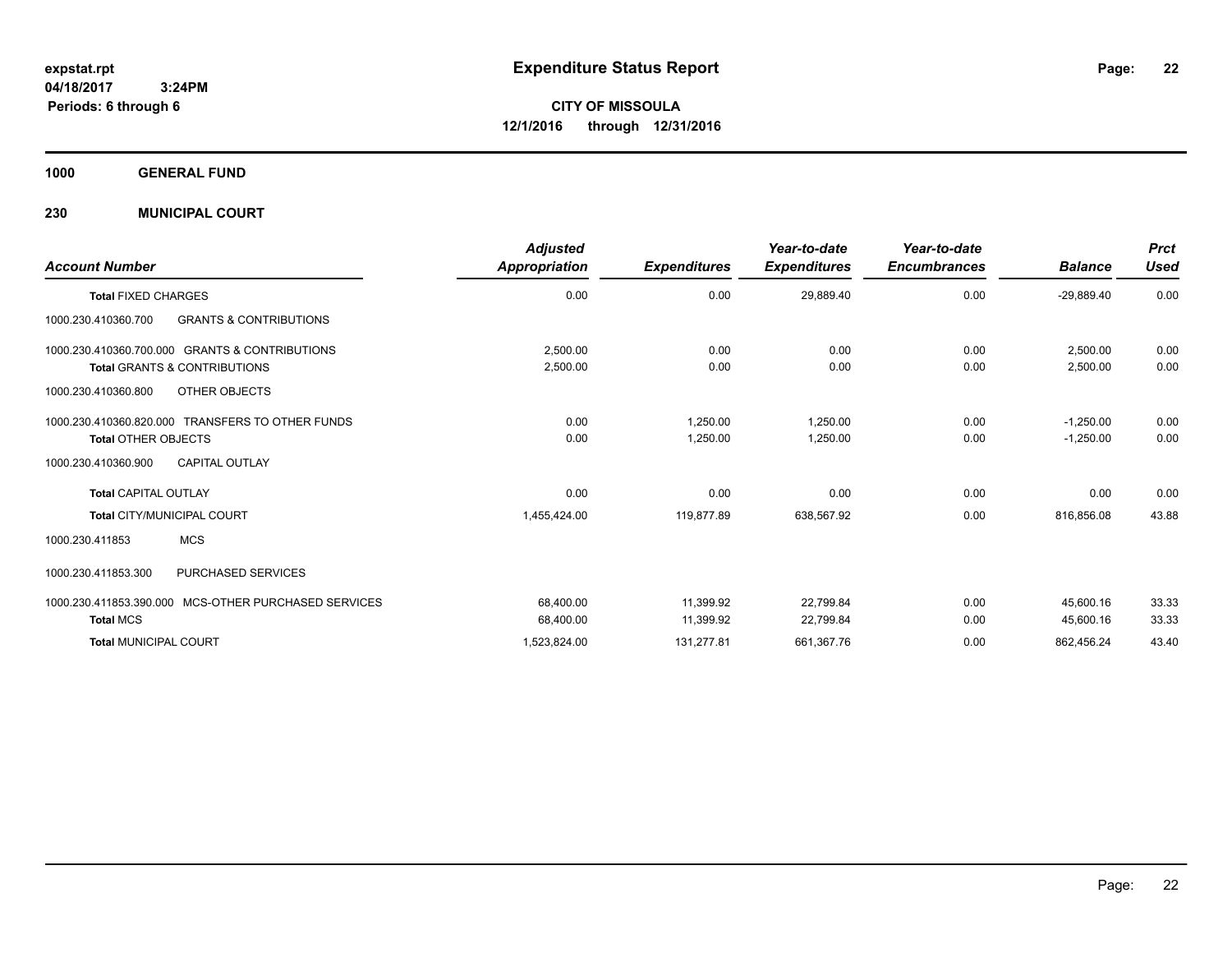**CITY OF MISSOULA 12/1/2016 through 12/31/2016**

**1000 GENERAL FUND**

| <b>Account Number</b>                                | <b>Adjusted</b><br><b>Appropriation</b> | <b>Expenditures</b> | Year-to-date<br><b>Expenditures</b> | Year-to-date<br><b>Encumbrances</b> | <b>Balance</b> | <b>Prct</b><br><b>Used</b> |
|------------------------------------------------------|-----------------------------------------|---------------------|-------------------------------------|-------------------------------------|----------------|----------------------------|
| <b>BUDGETING</b><br>1000.240.410520                  |                                         |                     |                                     |                                     |                |                            |
| 1000.240.410520.100<br>PERSONAL SERVICES             |                                         |                     |                                     |                                     |                |                            |
| 1000.240.410520.110.000 SALARIES AND WAGES           | 85,237.00                               | 5,733.08            | 40,598.72                           | 0.00                                | 44,638.28      | 47.63                      |
| 1000.240.410520.140.000 EMPLOYER CONTRIBUTIONS       | 29,176.00                               | 1,970.25            | 13,961.26                           | 0.00                                | 15,214.74      | 47.85                      |
| <b>Total PERSONAL SERVICES</b>                       | 114,413.00                              | 7,703.33            | 54,559.98                           | 0.00                                | 59.853.02      | 47.69                      |
| 1000.240.410520.200<br><b>SUPPLIES</b>               |                                         |                     |                                     |                                     |                |                            |
| 1000.240.410520.210.000 OFFICE SUPPLIES              | 160.00                                  | 0.00                | 15.48                               | 0.00                                | 144.52         | 9.68                       |
| 1000.240.410520.220.000<br><b>OPERATING SUPPLIES</b> | 285.00                                  | 0.00                | 0.00                                | 0.00                                | 285.00         | 0.00                       |
| <b>Total SUPPLIES</b>                                | 445.00                                  | 0.00                | 15.48                               | 0.00                                | 429.52         | 3.48                       |
| 1000.240.410520.300<br>PURCHASED SERVICES            |                                         |                     |                                     |                                     |                |                            |
| 1000.240.410520.320.000 PRINTING & DUPLICATING       | 823.00                                  | 133.85              | 284.17                              | 0.00                                | 538.83         | 34.53                      |
| 1000.240.410520.350.000 PROFESSIONAL SERVICES        | 148,289.00                              | 0.00                | 0.00                                | 0.00                                | 148,289.00     | 0.00                       |
| <b>Total PURCHASED SERVICES</b>                      | 149,112.00                              | 133.85              | 284.17                              | 0.00                                | 148,827.83     | 0.19                       |
| <b>Total BUDGETING</b>                               | 263,970.00                              | 7,837.18            | 54,859.63                           | 0.00                                | 209,110.37     | 20.78                      |
| <b>TREASURY</b><br>1000.240.410540                   |                                         |                     |                                     |                                     |                |                            |
| PERSONAL SERVICES<br>1000.240.410540.100             |                                         |                     |                                     |                                     |                |                            |
| 1000.240.410540.110.000 SALARIES AND WAGES           | 266,276.00                              | 13,790.64           | 73,893.01                           | 0.00                                | 192,382.99     | 27.75                      |
| 1000.240.410540.140.000 EMPLOYER CONTRIBUTIONS       | 98,231.00                               | 5,640.14            | 32,169.73                           | 0.00                                | 66,061.27      | 32.75                      |
| <b>Total PERSONAL SERVICES</b>                       | 364,507.00                              | 19,430.78           | 106,062.74                          | 0.00                                | 258,444.26     | 29.10                      |
| <b>SUPPLIES</b><br>1000.240.410540.200               |                                         |                     |                                     |                                     |                |                            |
| <b>OFFICE SUPPLIES</b><br>1000.240.410540.210.000    | 1,402.00                                | 136.74              | 1,126.83                            | 0.00                                | 275.17         | 80.37                      |
| 1000.240.410540.220.000<br>OPERATING SUPPLIES        | 303.00                                  | 276.75              | 876.70                              | 0.00                                | $-573.70$      | 289.34                     |
| <b>Total SUPPLIES</b>                                | 1,705.00                                | 413.49              | 2,003.53                            | 0.00                                | $-298.53$      | 117.51                     |
| PURCHASED SERVICES<br>1000.240.410540.300            |                                         |                     |                                     |                                     |                |                            |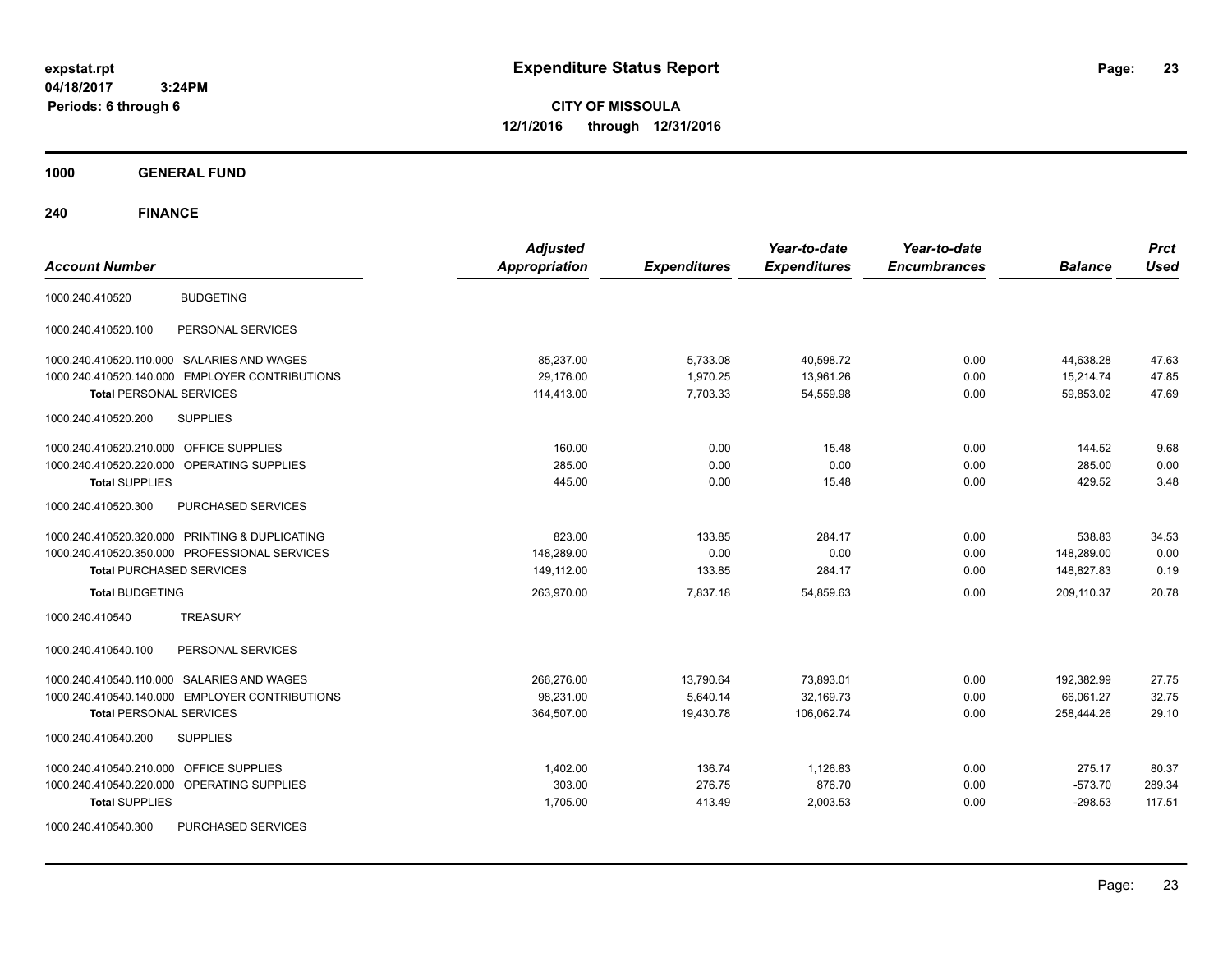**CITY OF MISSOULA 12/1/2016 through 12/31/2016**

**1000 GENERAL FUND**

| <b>Account Number</b>                                   | <b>Adjusted</b><br><b>Appropriation</b> | <b>Expenditures</b> | Year-to-date<br><b>Expenditures</b> | Year-to-date<br><b>Encumbrances</b> | <b>Balance</b> | <b>Prct</b><br><b>Used</b> |
|---------------------------------------------------------|-----------------------------------------|---------------------|-------------------------------------|-------------------------------------|----------------|----------------------------|
|                                                         |                                         |                     |                                     |                                     |                |                            |
| 1000.240.410540.310.000 COMMUNICATIONS                  | 5,518.00                                | 338.20              | 2,231.86                            | 0.00                                | 3,286.14       | 40.45                      |
| 1000.240.410540.320.000 PRINTING & DUPLICATING          | 448.00                                  | 0.00                | 133.40                              | 0.00                                | 314.60         | 29.78                      |
| 1000.240.410540.330.000 PUBLICITY, SUBSCRIPTIONS & DUES | 10.00                                   | 4.80                | 19.20                               | 0.00                                | $-9.20$        | 192.00                     |
| 1000.240.410540.344.000 TELEPHONE SERVICE               | 25.00                                   | 0.00                | 0.00                                | 0.00                                | 25.00          | 0.00                       |
| 1000.240.410540.350.000 PROFESSIONAL SERVICES           | 12,511.00                               | 300.00              | 1,802.00                            | 0.00                                | 10,709.00      | 14.40                      |
| 1000.240.410540.360.000 REPAIR & MAINTENANCE            | 26.00                                   | 0.00                | 0.00                                | 0.00                                | 26.00          | 0.00                       |
| 1000.240.410540.370.000 TRAVEL                          | 4,125.00                                | 0.00                | 0.00                                | 0.00                                | 4,125.00       | 0.00                       |
| 1000.240.410540.380.000 TRAINING                        | 2.000.00                                | 59.60               | 515.60                              | 0.00                                | 1.484.40       | 25.78                      |
| 1000.240.410540.390.000 OTHER PURCHASED SERVICES        | 0.00                                    | 480.98              | 480.98                              | 0.00                                | $-480.98$      | 0.00                       |
| <b>Total PURCHASED SERVICES</b>                         | 24,663.00                               | 1,183.58            | 5,183.04                            | 0.00                                | 19,479.96      | 21.02                      |
| <b>FIXED CHARGES</b><br>1000.240.410540.500             |                                         |                     |                                     |                                     |                |                            |
| 1000.240.410540.500.000 FIXED CHARGES                   | 500.00                                  | 0.00                | 0.00                                | 0.00                                | 500.00         | 0.00                       |
| <b>Total FIXED CHARGES</b>                              | 500.00                                  | 0.00                | 0.00                                | 0.00                                | 500.00         | 0.00                       |
| <b>CAPITAL OUTLAY</b><br>1000.240.410540.900            |                                         |                     |                                     |                                     |                |                            |
| <b>Total CAPITAL OUTLAY</b>                             | 0.00                                    | 0.00                | 0.00                                | 0.00                                | 0.00           | 0.00                       |
| <b>Total TREASURY</b>                                   | 391,375.00                              | 21.027.85           | 113,249.31                          | 0.00                                | 278.125.69     | 28.94                      |
| 1000.240.410550<br><b>ACCOUNTING</b>                    |                                         |                     |                                     |                                     |                |                            |
| PERSONAL SERVICES<br>1000.240.410550.100                |                                         |                     |                                     |                                     |                |                            |
| 1000.240.410550.110.000 SALARIES AND WAGES              | 341,365.00                              | 26,889.69           | 204.826.97                          | 0.00                                | 136,538.03     | 60.00                      |
| 1000.240.410550.120.000 OVERTIME/TERMINATION            | 1.000.00                                | 0.00                | 0.00                                | 0.00                                | 1,000.00       | 0.00                       |
| 1000.240.410550.140.000 EMPLOYER CONTRIBUTIONS          | 134,888.00                              | 11,124.36           | 79,455.35                           | 0.00                                | 55,432.65      | 58.90                      |
| 1000.240.410550.141.000 STATE RETIREMENT CONTRIBUTIONS  | 0.00                                    | 49.21               | 344.11                              | 0.00                                | $-344.11$      | 0.00                       |
| <b>Total PERSONAL SERVICES</b>                          | 477,253.00                              | 38,063.26           | 284,626.43                          | 0.00                                | 192,626.57     | 59.64                      |
| 1000.240.410550.200<br><b>SUPPLIES</b>                  |                                         |                     |                                     |                                     |                |                            |
| 1000.240.410550.210.000 OFFICE SUPPLIES                 | 2,374.00                                | 246.27              | 2,442.44                            | 0.00                                | $-68.44$       | 102.88                     |
| 1000.240.410550.220.000 OPERATING SUPPLIES              | 2,064.00                                | 425.01              | 1,826.60                            | 0.00                                | 237.40         | 88.50                      |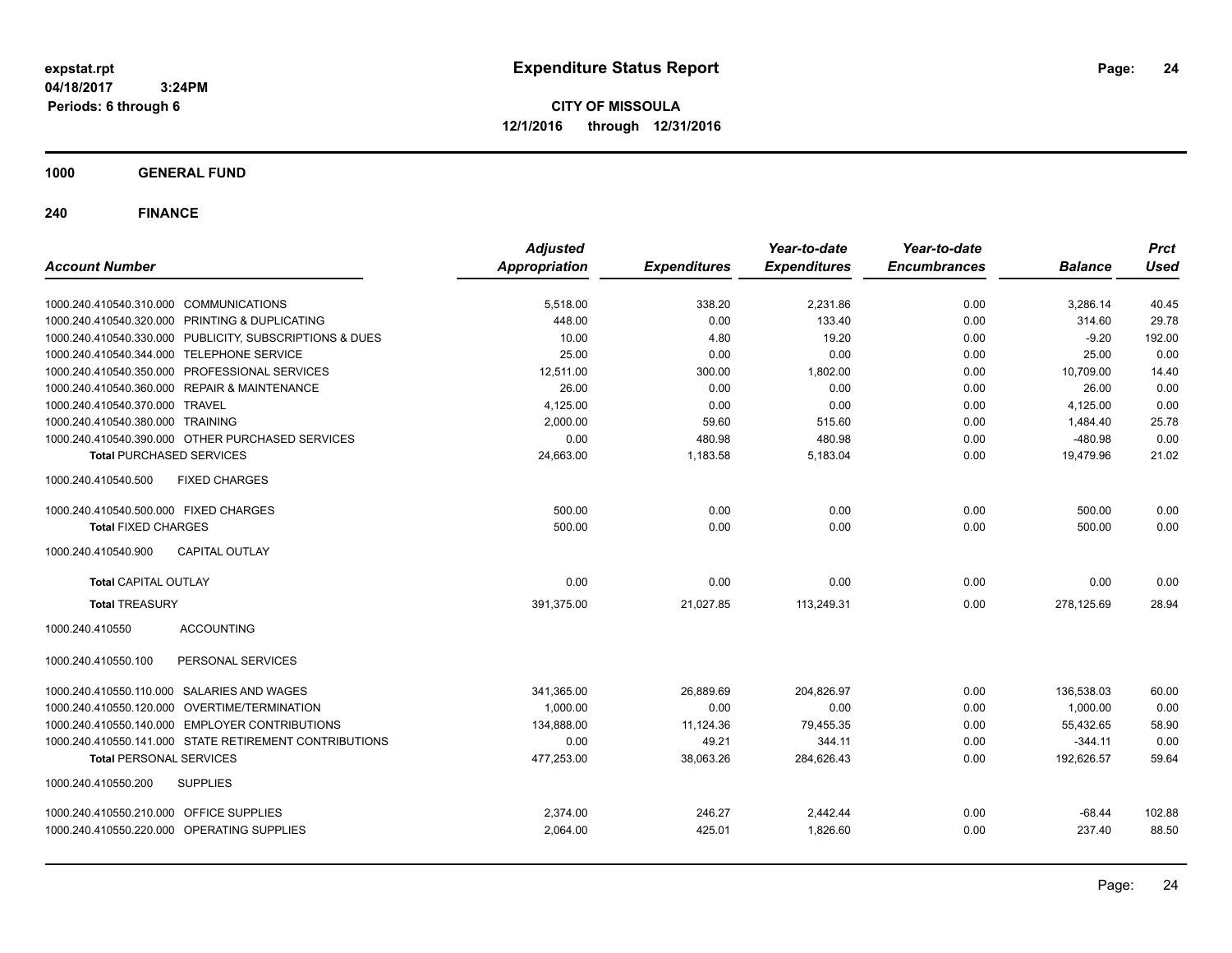**CITY OF MISSOULA 12/1/2016 through 12/31/2016**

**1000 GENERAL FUND**

| <b>Account Number</b>                                   | <b>Adjusted</b><br><b>Appropriation</b> | <b>Expenditures</b> | Year-to-date<br><b>Expenditures</b> | Year-to-date<br><b>Encumbrances</b> | <b>Balance</b> | <b>Prct</b><br><b>Used</b> |
|---------------------------------------------------------|-----------------------------------------|---------------------|-------------------------------------|-------------------------------------|----------------|----------------------------|
| 1000.240.410550.230.000 REPAIR/MAINTENANCE              | 300.00                                  | 0.00                | 0.00                                | 0.00                                | 300.00         | 0.00                       |
| 1000.240.410550.231.000 GASOLINE                        | 92.00                                   | 0.00                | 0.00                                | 0.00                                | 92.00          | 0.00                       |
| 1000.240.410550.240.000 OTHER SUPPLIES                  | 500.00                                  | 0.00                | 0.00                                | 0.00                                | 500.00         | 0.00                       |
| <b>Total SUPPLIES</b>                                   | 5,330.00                                | 671.28              | 4,269.04                            | 0.00                                | 1,060.96       | 80.09                      |
| 1000.240.410550.300<br>PURCHASED SERVICES               |                                         |                     |                                     |                                     |                |                            |
| 1000.240.410550.310.000 COMMUNICATIONS                  | 36,270.00                               | 9,350.00            | 25,897.10                           | 0.00                                | 10,372.90      | 71.40                      |
| 1000.240.410550.320.000 PRINTING & DUPLICATING          | 2,014.00                                | 117.60              | 317.71                              | 0.00                                | 1,696.29       | 15.78                      |
| 1000.240.410550.330.000 PUBLICITY, SUBSCRIPTIONS & DUES | 3.400.00                                | 3,046.20            | 3.555.64                            | 0.00                                | $-155.64$      | 104.58                     |
| 1000.240.410550.344.000 TELEPHONE SERVICE               | 1,200.00                                | 17.56               | 45.08                               | 0.00                                | 1,154.92       | 3.76                       |
| 1000.240.410550.350.000 PROFESSIONAL SERVICES           | 144,665.00                              | 108,683.31          | 127,852.47                          | 0.00                                | 16,812.53      | 88.38                      |
| 1000.240.410550.360.000 REPAIR & MAINTENANCE            | 674.00                                  | 0.00                | 0.00                                | 0.00                                | 674.00         | 0.00                       |
| 1000.240.410550.370.000 TRAVEL                          | 3,520.00                                | 0.00                | 0.00                                | 0.00                                | 3,520.00       | 0.00                       |
| 1000.240.410550.380.000 TRAINING                        | 3,805.00                                | 89.40               | 623.40                              | 0.00                                | 3,181.60       | 16.38                      |
| 1000.240.410550.390.000 OTHER PURCHASED SERVICES        | 0.00                                    | 721.46              | 721.46                              | 0.00                                | $-721.46$      | 0.00                       |
| <b>Total PURCHASED SERVICES</b>                         | 195,548.00                              | 122,025.53          | 159,012.86                          | 0.00                                | 36,535.14      | 81.32                      |
| 1000.240.410550.500<br><b>FIXED CHARGES</b>             |                                         |                     |                                     |                                     |                |                            |
| <b>Total FIXED CHARGES</b>                              | 0.00                                    | 0.00                | 0.00                                | 0.00                                | 0.00           | 0.00                       |
| 1000.240.410550.900<br><b>CAPITAL OUTLAY</b>            |                                         |                     |                                     |                                     |                |                            |
| <b>Total CAPITAL OUTLAY</b>                             | 0.00                                    | 0.00                | 0.00                                | 0.00                                | 0.00           | 0.00                       |
| <b>Total ACCOUNTING</b>                                 | 678,131.00                              | 160,760.07          | 447,908.33                          | 0.00                                | 230,222.67     | 66.05                      |
| 1000.240.410552<br><b>FINANCIAL REPORTING</b>           |                                         |                     |                                     |                                     |                |                            |
| PERSONAL SERVICES<br>1000.240.410552.100                |                                         |                     |                                     |                                     |                |                            |
| 1000.240.410552.110.000 SALARIES AND WAGES              | 49.218.00                               | 2,800.82            | 24,796.03                           | 0.00                                | 24,421.97      | 50.38                      |
| 1000.240.410552.140.000 EMPLOYER CONTRIBUTIONS          | 17.599.00                               | 954.40              | 8,505.67                            | 0.00                                | 9,093.33       | 48.33                      |
| <b>Total PERSONAL SERVICES</b>                          | 66,817.00                               | 3,755.22            | 33,301.70                           | 0.00                                | 33,515.30      | 49.84                      |
| <b>SUPPLIES</b><br>1000.240.410552.200                  |                                         |                     |                                     |                                     |                |                            |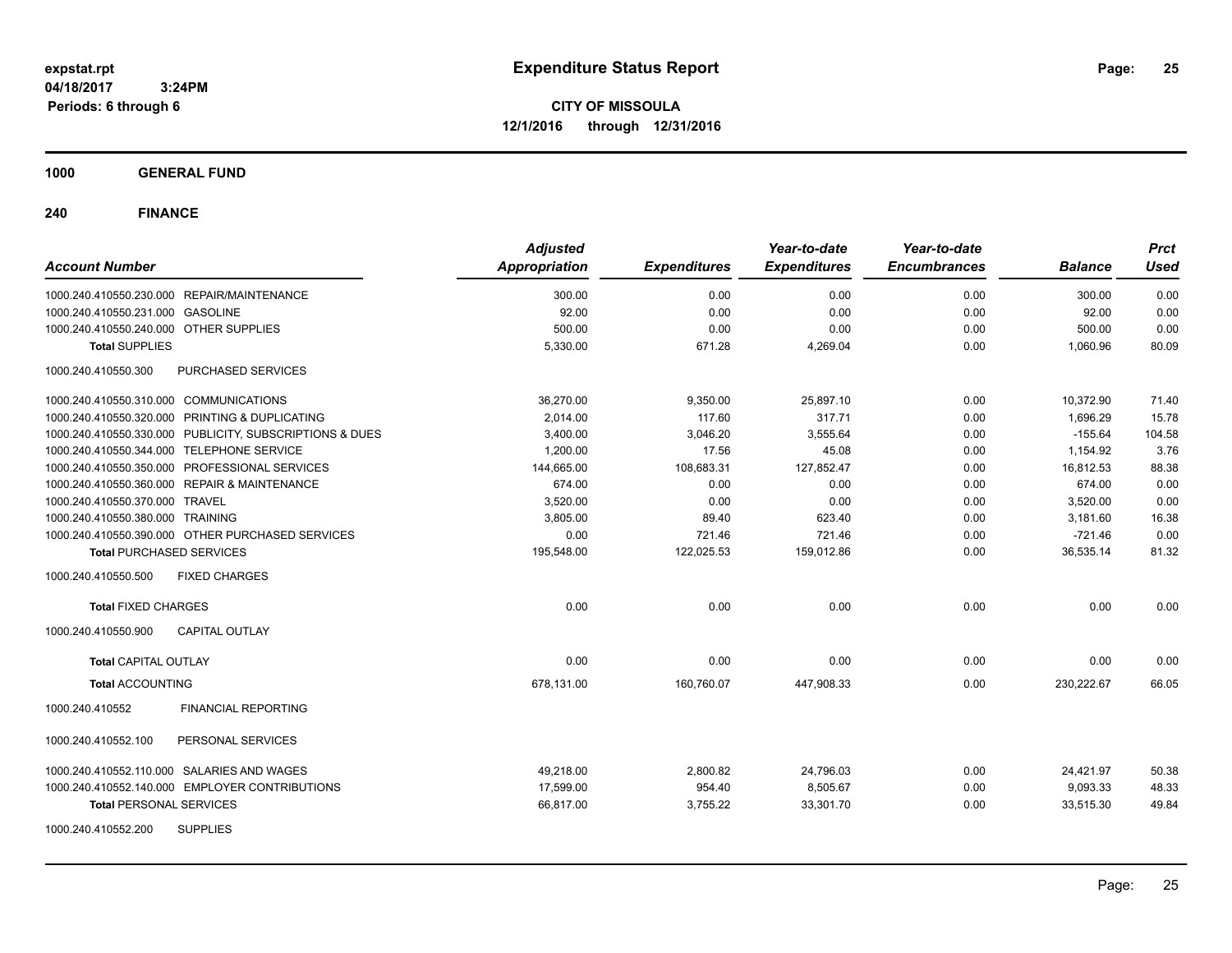**CITY OF MISSOULA 12/1/2016 through 12/31/2016**

**1000 GENERAL FUND**

|                                                      | <b>Adjusted</b>      |                     | Year-to-date        | Year-to-date        |                | <b>Prct</b> |
|------------------------------------------------------|----------------------|---------------------|---------------------|---------------------|----------------|-------------|
| <b>Account Number</b>                                | <b>Appropriation</b> | <b>Expenditures</b> | <b>Expenditures</b> | <b>Encumbrances</b> | <b>Balance</b> | <b>Used</b> |
| 1000.240.410552.210.000<br><b>OFFICE SUPPLIES</b>    | 129.00               | 0.00                | 0.00                | 0.00                | 129.00         | 0.00        |
|                                                      |                      |                     |                     |                     |                |             |
| 1000.240.410552.220.000<br><b>OPERATING SUPPLIES</b> | 390.00               | 0.00                | 0.00                | 0.00                | 390.00         | 0.00        |
| <b>Total SUPPLIES</b>                                | 519.00               | 0.00                | 0.00                | 0.00                | 519.00         | 0.00        |
| PURCHASED SERVICES<br>1000.240.410552.300            |                      |                     |                     |                     |                |             |
| 1000.240.410552.310.000 COMMUNICATIONS               | 321.00               | 0.00                | 0.00                | 0.00                | 321.00         | 0.00        |
| 1000.240.410552.320.000 PRINTING & DUPLICATING       | 2,195.00             | 117.60              | 451.37              | 0.00                | 1,743.63       | 20.56       |
| 1000.240.410552.350.000 PROFESSIONAL SERVICES        | 10,530.00            | 0.00                | 0.00                | 0.00                | 10,530.00      | 0.00        |
| 1000.240.410552.370.000 TRAVEL                       | 600.00               | 0.00                | 0.00                | 0.00                | 600.00         | 0.00        |
| 1000.240.410552.380.000 TRAINING                     | 1,525.00             | 0.00                | 0.00                | 0.00                | 1,525.00       | 0.00        |
| <b>Total PURCHASED SERVICES</b>                      | 15,171.00            | 117.60              | 451.37              | 0.00                | 14,719.63      | 2.98        |
| <b>CAPITAL OUTLAY</b><br>1000.240.410552.900         |                      |                     |                     |                     |                |             |
| <b>Total CAPITAL OUTLAY</b>                          | 0.00                 | 0.00                | 0.00                | 0.00                | 0.00           | 0.00        |
| <b>Total FINANCIAL REPORTING</b>                     | 82,507.00            | 3,872.82            | 33,753.07           | 0.00                | 48,753.93      | 40.91       |
| <b>Total FINANCE</b>                                 | 1,415,983.00         | 193,497.92          | 649,770.34          | 0.00                | 766,212.66     | 45.89       |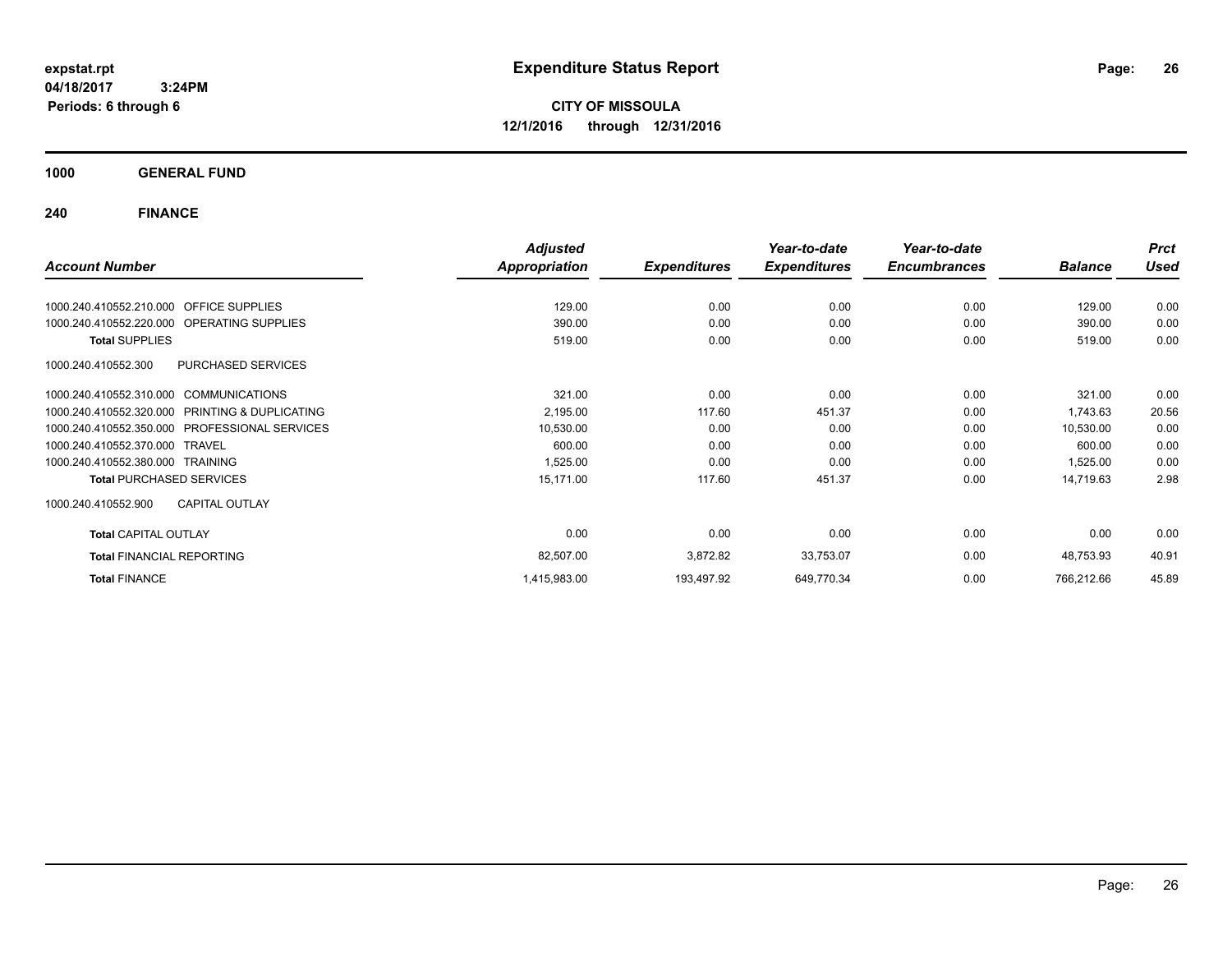**CITY OF MISSOULA 12/1/2016 through 12/31/2016**

**1000 GENERAL FUND**

### **245 CENTRALIZED SERVICES**

| <b>Account Number</b>                   |                                                        | <b>Adjusted</b><br><b>Appropriation</b> | <b>Expenditures</b> | Year-to-date<br><b>Expenditures</b> | Year-to-date<br><b>Encumbrances</b> | <b>Balance</b> | <b>Prct</b><br><b>Used</b> |
|-----------------------------------------|--------------------------------------------------------|-----------------------------------------|---------------------|-------------------------------------|-------------------------------------|----------------|----------------------------|
| 1000.245.410810                         | <b>ADMINISTRATION</b>                                  |                                         |                     |                                     |                                     |                |                            |
|                                         |                                                        |                                         |                     |                                     |                                     |                |                            |
| 1000.245.410810.100                     | PERSONAL SERVICES                                      |                                         |                     |                                     |                                     |                |                            |
| 1000.245.410810.110.000                 | CENTRALIZED SERVICES/SALARIES AND WAGES                | 123,332.00                              | 9,487.03            | 59.748.66                           | 0.00                                | 63.583.34      | 48.45                      |
| 1000.245.410810.140.000                 | <b>EMPLOYER CONTRIBUTIONS</b>                          | 34,477.00                               | 2,695.07            | 17,424.35                           | 0.00                                | 17,052.65      | 50.54                      |
|                                         | 1000.245.410810.141.000 STATE RETIREMENT CONTRIBUTIONS | 0.00                                    | 20.19               | 127.17                              | 0.00                                | $-127.17$      | 0.00                       |
| <b>Total PERSONAL SERVICES</b>          |                                                        | 157,809.00                              | 12,202.29           | 77,300.18                           | 0.00                                | 80,508.82      | 48.98                      |
| 1000.245.410810.200                     | <b>SUPPLIES</b>                                        |                                         |                     |                                     |                                     |                |                            |
| 1000.245.410810.210.000 OFFICE SUPPLIES |                                                        | 500.00                                  | 0.00                | 0.00                                | 0.00                                | 500.00         | 0.00                       |
| 1000.245.410810.220.000                 | OPERATING SUPPLIES                                     | 350.00                                  | 0.00                | 0.00                                | 0.00                                | 350.00         | 0.00                       |
| 1000.245.410810.231.000 GASOLINE        |                                                        | 175.00                                  | 0.00                | 0.00                                | 0.00                                | 175.00         | 0.00                       |
| <b>Total SUPPLIES</b>                   |                                                        | 1,025.00                                | 0.00                | 0.00                                | 0.00                                | 1,025.00       | 0.00                       |
| 1000.245.410810.300                     | <b>PURCHASED SERVICES</b>                              |                                         |                     |                                     |                                     |                |                            |
| 1000.245.410810.310.000 COMMUNICATIONS  |                                                        | 100.00                                  | 0.00                | 0.00                                | 0.00                                | 100.00         | 0.00                       |
|                                         | 1000.245.410810.320.000 PRINTING & DUPLICATING         | 200.00                                  | 0.00                | 20.16                               | 0.00                                | 179.84         | 10.08                      |
| 1000.245.410810.330.000                 | PUBLICITY, SUBSCRIPTIONS & DUES                        | 200.00                                  | 0.00                | 0.00                                | 0.00                                | 200.00         | 0.00                       |
| 1000.245.410810.344.000                 | <b>TELEPHONE SERVICE</b>                               | 500.00                                  | 4.87                | 26.06                               | 0.00                                | 473.94         | 5.21                       |
|                                         | 1000.245.410810.350.000 PROFESSIONAL SERVICES          | 40,000.00                               | 0.00                | 0.00                                | 0.00                                | 40,000.00      | 0.00                       |
| 1000.245.410810.370.000                 | <b>TRAVEL</b>                                          | 1,000.00                                | 0.00                | 0.00                                | 0.00                                | 1,000.00       | 0.00                       |
| 1000.245.410810.380.000 TRAINING        |                                                        | 1,500.00                                | 0.00                | 0.00                                | 0.00                                | 1,500.00       | 0.00                       |
| <b>Total PURCHASED SERVICES</b>         |                                                        | 43,500.00                               | 4.87                | 46.22                               | 0.00                                | 43,453.78      | 0.11                       |
| 1000.245.410810.700                     | <b>GRANTS &amp; CONTRIBUTIONS</b>                      |                                         |                     |                                     |                                     |                |                            |
|                                         | 1000.245.410810.700.000 GRANTS & CONTRIBUTIONS         | 5.000.00                                | 0.00                | 0.00                                | 0.00                                | 5,000.00       | 0.00                       |
|                                         | <b>Total GRANTS &amp; CONTRIBUTIONS</b>                | 5,000.00                                | 0.00                | 0.00                                | 0.00                                | 5,000.00       | 0.00                       |
| <b>Total ADMINISTRATION</b>             |                                                        | 207,334.00                              | 12,207.16           | 77,346.40                           | 0.00                                | 129,987.60     | 37.31                      |
| 1000.245.410835                         | *** Title Not Found ***                                |                                         |                     |                                     |                                     |                |                            |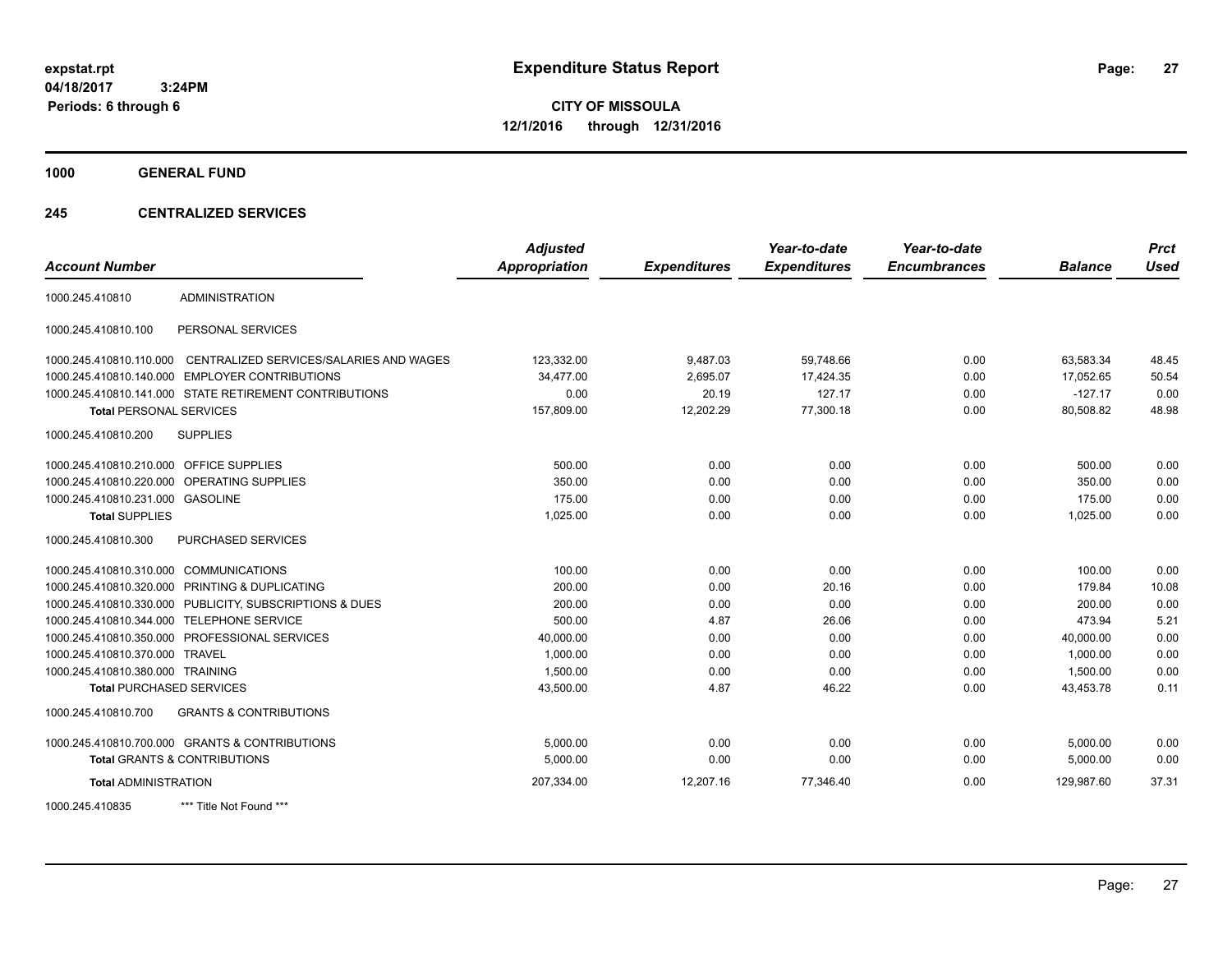**CITY OF MISSOULA 12/1/2016 through 12/31/2016**

**1000 GENERAL FUND**

### **245 CENTRALIZED SERVICES**

|                                                               | <b>Adjusted</b>      |                     | Year-to-date        | Year-to-date        |                | <b>Prct</b> |
|---------------------------------------------------------------|----------------------|---------------------|---------------------|---------------------|----------------|-------------|
| <b>Account Number</b>                                         | <b>Appropriation</b> | <b>Expenditures</b> | <b>Expenditures</b> | <b>Encumbrances</b> | <b>Balance</b> | <b>Used</b> |
| PERSONAL SERVICES<br>1000.245.410835.100                      |                      |                     |                     |                     |                |             |
| 1000.245.410835.110.000 SALARIES AND WAGES                    | 66,812.00            | 6,682.76            | 42,110.86           | 0.00                | 24,701.14      | 63.03       |
| 1000.245.410835.140.000 EMPLOYER CONTRIBUTIONS                | 22,895.00            | 2,140.62            | 13,936.65           | 0.00                | 8,958.35       | 60.87       |
| <b>Total PERSONAL SERVICES</b>                                | 89,707.00            | 8,823.38            | 56,047.51           | 0.00                | 33,659.49      | 62.48       |
| 1000.245.410835.200<br><b>SUPPLIES</b>                        |                      |                     |                     |                     |                |             |
| 1000.245.410835.210.000 OFFICE SUPPLIES                       | 200.00               | 0.00                | 0.00                | 0.00                | 200.00         | 0.00        |
| OPERATING SUPPLIES<br>1000.245.410835.220.000                 | 300.00               | 0.00                | 0.00                | 0.00                | 300.00         | 0.00        |
| 1000.245.410835.231.000 GASOLINE                              | 172.00               | 0.00                | 0.00                | 0.00                | 172.00         | 0.00        |
| <b>Total SUPPLIES</b>                                         | 672.00               | 0.00                | 0.00                | 0.00                | 672.00         | 0.00        |
| 1000.245.410835.300<br><b>PURCHASED SERVICES</b>              |                      |                     |                     |                     |                |             |
| 1000.245.410835.310.000 COMMUNICATIONS                        | 100.00               | 0.00                | 0.00                | 0.00                | 100.00         | 0.00        |
| 1000.245.410835.320.000 PRINTING & DUPLICATING                | 100.00               | 0.00                | 0.00                | 0.00                | 100.00         | 0.00        |
| 1000.245.410835.330.000 PUBLICITY, SUBSCRIPTIONS & DUES       | 150.00               | 0.00                | 0.00                | 0.00                | 150.00         | 0.00        |
| 1000.245.410835.344.000 TELEPHONE SERVICE                     | 145.00               | 124.24              | 310.70              | 0.00                | $-165.70$      | 214.28      |
| <b>Total PURCHASED SERVICES</b>                               | 495.00               | 124.24              | 310.70              | 0.00                | 184.30         | 62.77       |
| Total *** Title Not Found ***                                 | 90.874.00            | 8,947.62            | 56.358.21           | 0.00                | 34.515.79      | 62.02       |
| *** Title Not Found ***<br>1000.245.411010                    |                      |                     |                     |                     |                |             |
| 1000.245.411010.100<br>PERSONAL SERVICES                      |                      |                     |                     |                     |                |             |
| Total *** Title Not Found ***                                 | 0.00                 | 0.00                | 0.00                | 0.00                | 0.00           | 0.00        |
| 1000.245.411231<br><b>ENERGY CONSERVATION</b>                 |                      |                     |                     |                     |                |             |
| PERSONAL SERVICES<br>1000.245.411231.100                      |                      |                     |                     |                     |                |             |
| 1000.245.411231.110.000 ENERGY COORDINATOR/SALARIES AND WAGES | 52,397.00            | 4,019.63            | 25,309.48           | 0.00                | 27,087.52      | 48.30       |
| 1000.245.411231.140.000 EMPLOYER CONTRIBUTIONS                | 21,027.00            | 1,671.71            | 10,971.75           | 0.00                | 10,055.25      | 52.18       |
| <b>Total PERSONAL SERVICES</b>                                | 73,424.00            | 5,691.34            | 36,281.23           | 0.00                | 37, 142. 77    | 49.41       |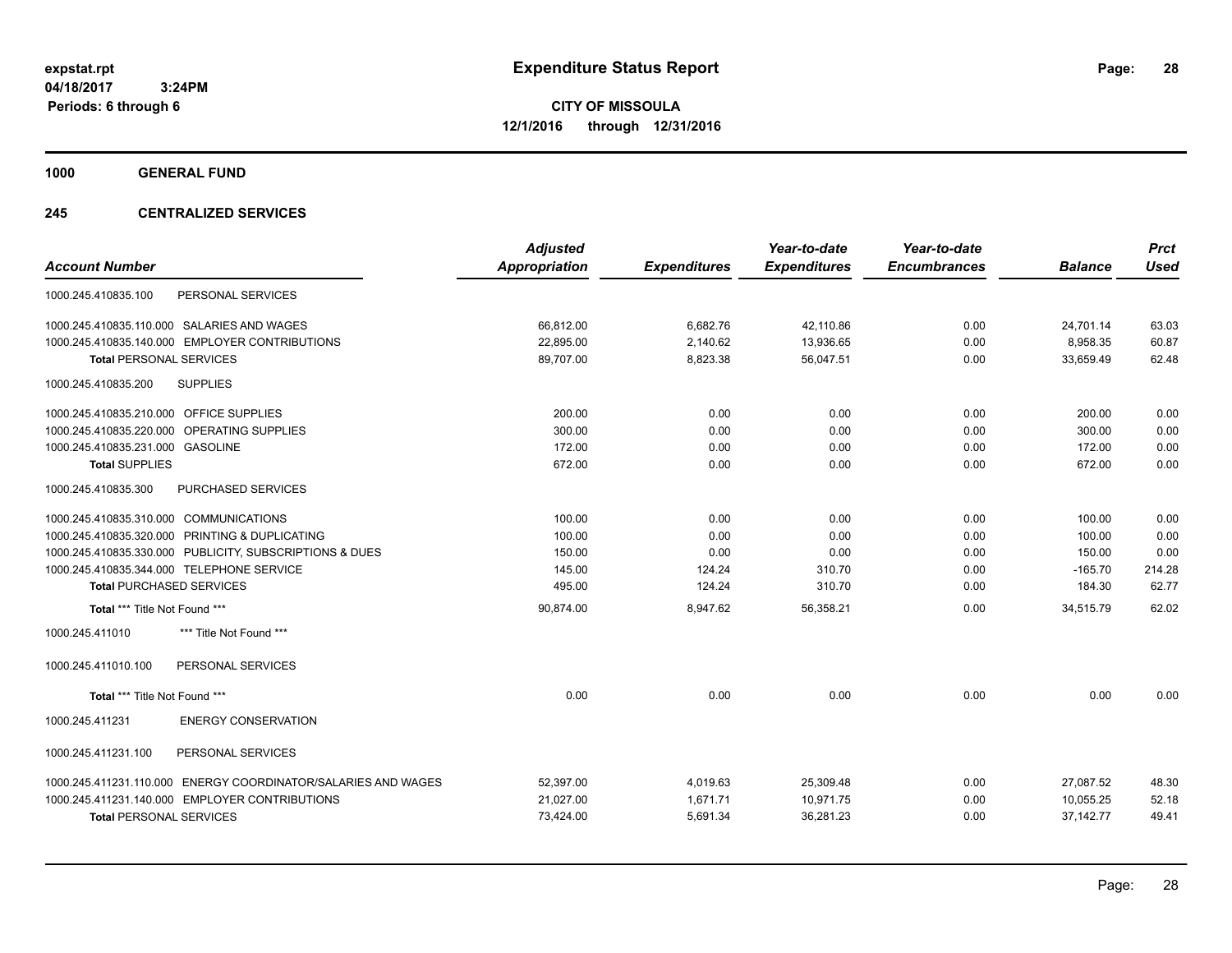**CITY OF MISSOULA 12/1/2016 through 12/31/2016**

**1000 GENERAL FUND**

### **245 CENTRALIZED SERVICES**

|                                                         | <b>Adjusted</b>      |                     | Year-to-date        | Year-to-date        |                | <b>Prct</b> |
|---------------------------------------------------------|----------------------|---------------------|---------------------|---------------------|----------------|-------------|
| <b>Account Number</b>                                   | <b>Appropriation</b> | <b>Expenditures</b> | <b>Expenditures</b> | <b>Encumbrances</b> | <b>Balance</b> | Used        |
| <b>SUPPLIES</b><br>1000.245.411231.200                  |                      |                     |                     |                     |                |             |
| 1000.245.411231.210.000 OFFICE SUPPLIES                 | 500.00               | 0.00                | 0.00                | 0.00                | 500.00         | 0.00        |
| 1000.245.411231.220.000 OPERATING SUPPLIES              | 350.00               | 0.00                | 0.00                | 0.00                | 350.00         | 0.00        |
| 1000.245.411231.231.000<br>GASOLINE                     | 175.00               | 0.00                | 0.00                | 0.00                | 175.00         | 0.00        |
| <b>Total SUPPLIES</b>                                   | 1,025.00             | 0.00                | 0.00                | 0.00                | 1,025.00       | 0.00        |
| <b>PURCHASED SERVICES</b><br>1000.245.411231.300        |                      |                     |                     |                     |                |             |
| 1000.245.411231.310.000 COMMUNICATIONS                  | 200.00               | 0.00                | 0.00                | 0.00                | 200.00         | 0.00        |
| PRINTING & DUPLICATING<br>1000.245.411231.320.000       | 250.00               | 13.54               | 36.59               | 0.00                | 213.41         | 14.64       |
| 1000.245.411231.330.000 PUBLICITY, SUBSCRIPTIONS & DUES | 200.00               | 20.00               | 1,170.00            | 0.00                | $-970.00$      | 585.00      |
| 1000.245.411231.344.000<br><b>TELEPHONE SERVICE</b>     | 200.00               | 0.00                | 0.00                | 0.00                | 200.00         | 0.00        |
| 1000.245.411231.350.000 PROFESSIONAL SERVICES           | 11,500.00            | 11,500.00           | 11,500.00           | 0.00                | 0.00           | 100.00      |
| 1000.245.411231.370.000<br>TRAVFI                       | 1,000.00             | 0.00                | 195.14              | 0.00                | 804.86         | 19.51       |
| 1000.245.411231.380.000 TRAINING                        | 1,500.00             | 0.00                | 0.00                | 0.00                | 1,500.00       | 0.00        |
| <b>Total PURCHASED SERVICES</b>                         | 14,850.00            | 11,533.54           | 12,901.73           | 0.00                | 1,948.27       | 86.88       |
| <b>Total ENERGY CONSERVATION</b>                        | 89,299.00            | 17,224.88           | 49,182.96           | 0.00                | 40,116.04      | 55.08       |
| <b>Total CENTRALIZED SERVICES</b>                       | 387,507.00           | 38,379.66           | 182,887.57          | 0.00                | 204,619.43     | 47.20       |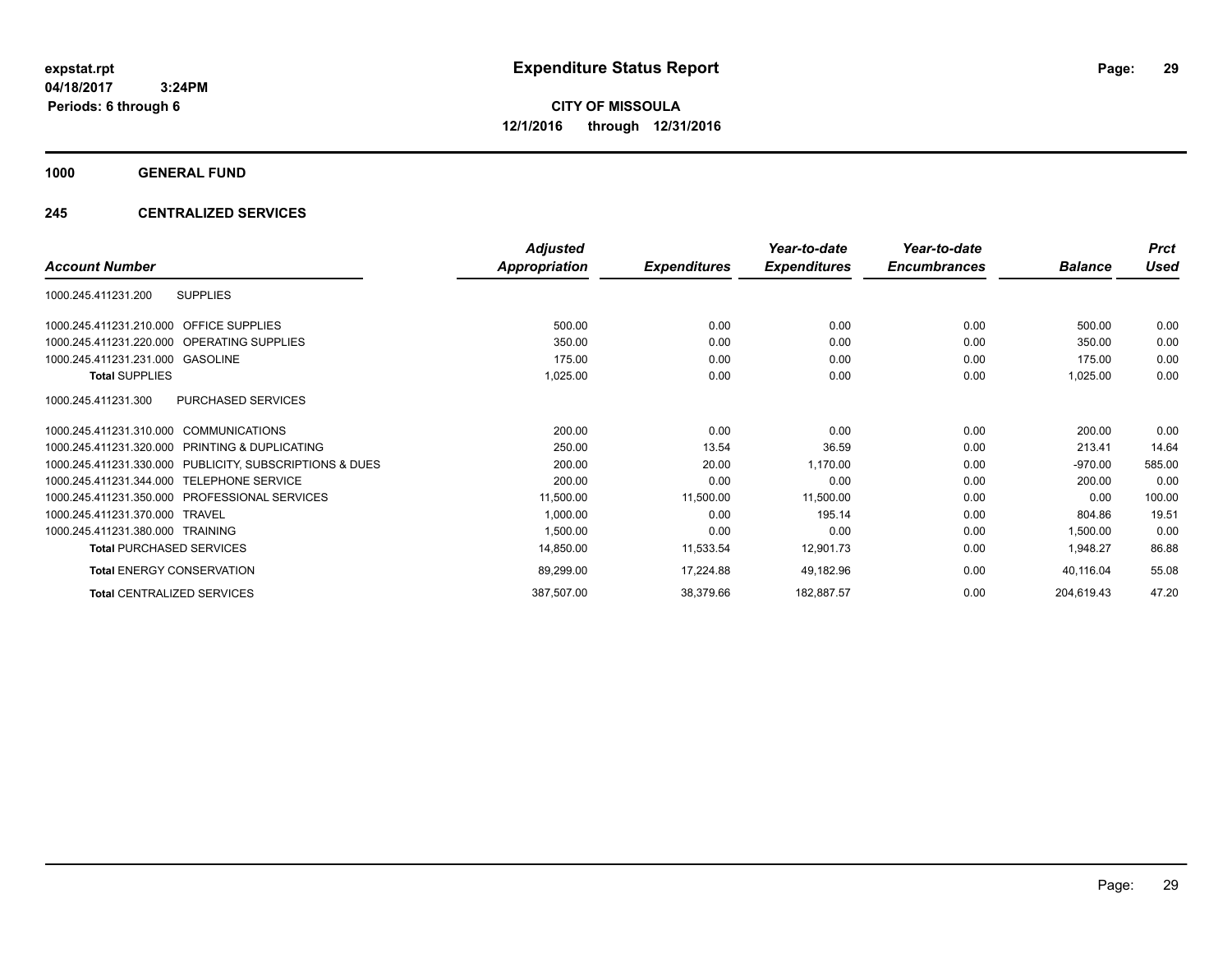**1000 GENERAL FUND**

|                                         |                                                              | <b>Adjusted</b>      |                     | Year-to-date        | Year-to-date        |                | <b>Prct</b> |
|-----------------------------------------|--------------------------------------------------------------|----------------------|---------------------|---------------------|---------------------|----------------|-------------|
| <b>Account Number</b>                   |                                                              | <b>Appropriation</b> | <b>Expenditures</b> | <b>Expenditures</b> | <b>Encumbrances</b> | <b>Balance</b> | <b>Used</b> |
| 1000.250.411000                         | *** Title Not Found ***                                      |                      |                     |                     |                     |                |             |
| 1000.250.411000.700                     | <b>GRANTS &amp; CONTRIBUTIONS</b>                            |                      |                     |                     |                     |                |             |
|                                         | 1000.250.411000.700.000 MISSOULA RAVALI TMA                  | 10,780.00            | 0.00                | 10,780.00           | 0.00                | 0.00           | 100.00      |
| Total *** Title Not Found ***           |                                                              | 10,780.00            | 0.00                | 10,780.00           | 0.00                | 0.00           | 100.00      |
| 1000.250.411010                         | <b>ADMINISTRATION</b>                                        |                      |                     |                     |                     |                |             |
| 1000.250.411010.100                     | PERSONAL SERVICES                                            |                      |                     |                     |                     |                |             |
|                                         | 1000.250.411010.110.000 ADMIN/SALARIES AND WAGES             | 111,905.00           | $-40,001.62$        | 42,013.14           | 0.00                | 69,891.86      | 37.54       |
|                                         | 1000.250.411010.120.000 ADMIN-OVERTIME/TERMINATION           | 1.155.00             | 0.00                | 0.00                | 0.00                | 1.155.00       | 0.00        |
|                                         | 1000.250.411010.140.000 ADMIN/EMPLOYER CONTRIBUTIONS         | 40,111.00            | $-12,032.35$        | 23,695.87           | 0.00                | 16,415.13      | 59.08       |
|                                         | 1000.250.411010.141.000 ADMIN-STATE RETIREMENT CONTRIBUTIONS | 0.00                 | 105.34              | 673.71              | 0.00                | $-673.71$      | 0.00        |
| <b>Total PERSONAL SERVICES</b>          |                                                              | 153,171.00           | $-51,928.63$        | 66,382.72           | 0.00                | 86,788.28      | 43.34       |
| 1000.250.411010.200                     | <b>SUPPLIES</b>                                              |                      |                     |                     |                     |                |             |
| 1000.250.411010.210.000 OFFICE SUPPLIES |                                                              | 7,100.00             | 817.44              | 2,602.66            | 0.00                | 4,497.34       | 36.66       |
| 1000.250.411010.210.301 OFFICE SUPPLIES |                                                              | 0.00                 | 3.25                | 9.73                | 0.00                | $-9.73$        | 0.00        |
|                                         | 1000.250.411010.220.000 ADMIN-OPERATING SUPPLIES             | 181.00               | 0.00                | 49.28               | 0.00                | 131.72         | 27.23       |
|                                         | 1000.250.411010.230.000 REPAIR/MAINTENANCE                   | 50.00                | 0.00                | 0.00                | 0.00                | 50.00          | 0.00        |
| 1000.250.411010.231.000 GASOLINE        |                                                              | 916.00               | 0.00                | 0.00                | 0.00                | 916.00         | 0.00        |
| 1000.250.411010.240.000 OTHER SUPPLIES  |                                                              | 100.00               | 0.00                | 0.00                | 0.00                | 100.00         | 0.00        |
| <b>Total SUPPLIES</b>                   |                                                              | 8,347.00             | 820.69              | 2,661.67            | 0.00                | 5,685.33       | 31.89       |
| 1000.250.411010.300                     | <b>PURCHASED SERVICES</b>                                    |                      |                     |                     |                     |                |             |
| 1000.250.411010.310.000 COMMUNICATIONS  |                                                              | 3.343.00             | 0.00                | 0.00                | 0.00                | 3,343.00       | 0.00        |
| 1000.250.411010.310.351 COMMUNICATIONS  |                                                              | 0.00                 | 3.62                | 6.47                | 0.00                | $-6.47$        | 0.00        |
|                                         | 1000.250.411010.320.000 PRINTING & DUPLICATING               | 1,365.00             | 168.69              | 445.15              | 0.00                | 919.85         | 32.61       |
|                                         | 1000.250.411010.330.000 PUBLICITY, SUBSCRIPTIONS & DUES      | 1,370.00             | 693.28              | 693.28              | 0.00                | 676.72         | 50.60       |
| 1000.250.411010.344.000                 | <b>TELEPHONE SERVICE</b>                                     | 700.00               | 55.12               | 213.84              | 0.00                | 486.16         | 30.55       |
|                                         | 1000.250.411010.350.000 PROFESSIONAL SERVICES                | 110,500.00           | 0.00                | 5,982.04            | 0.00                | 104,517.96     | 5.41        |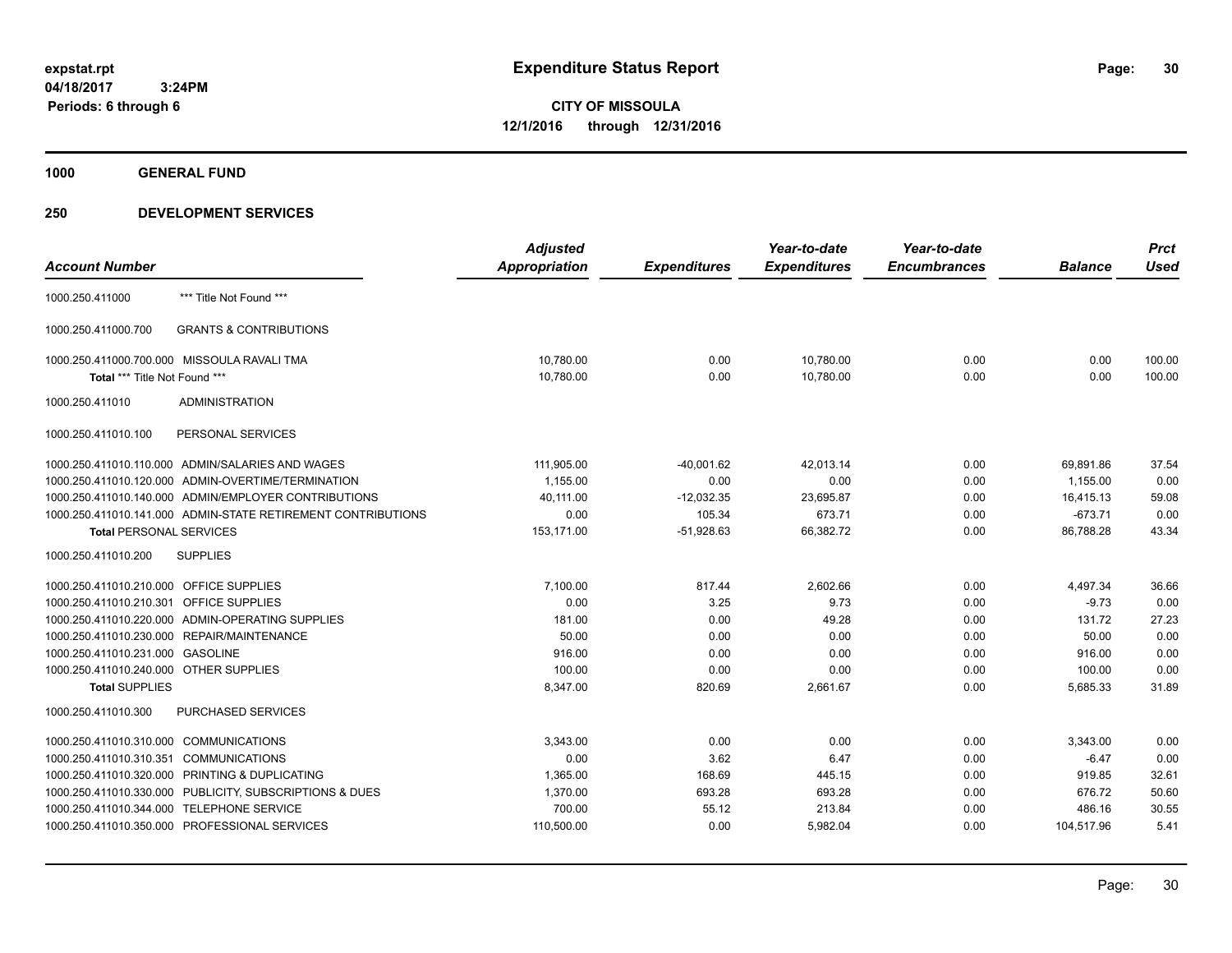**1000 GENERAL FUND**

| <b>Account Number</b>                                                                                                                                                                                 | <b>Adjusted</b><br><b>Appropriation</b>          | <b>Expenditures</b>                         | Year-to-date<br><b>Expenditures</b>            | Year-to-date<br><b>Encumbrances</b> | <b>Balance</b>                                   | <b>Prct</b><br><b>Used</b>      |
|-------------------------------------------------------------------------------------------------------------------------------------------------------------------------------------------------------|--------------------------------------------------|---------------------------------------------|------------------------------------------------|-------------------------------------|--------------------------------------------------|---------------------------------|
| 1000.250.411010.360.000 REPAIR & MAINTENANCE<br>1000.250.411010.370.000<br><b>TRAVEL</b><br>1000.250.411010.380.000 TRAINING                                                                          | 650.00<br>1,500.00<br>1,300.00                   | 0.00<br>0.00<br>0.00                        | 18.99<br>215.36<br>0.00                        | 0.00<br>0.00<br>0.00                | 631.01<br>1,284.64<br>1,300.00                   | 2.92<br>14.36<br>0.00           |
| <b>Total PURCHASED SERVICES</b>                                                                                                                                                                       | 120,728.00                                       | 920.71                                      | 7,575.13                                       | 0.00                                | 113,152.87                                       | 6.27                            |
| <b>Total ADMINISTRATION</b>                                                                                                                                                                           | 282,246.00                                       | $-50, 187.23$                               | 76,619.52                                      | 0.00                                | 205,626.48                                       | 27.15                           |
| <b>GRANTS &amp; COMMUNITY PROGRAM CONTRIBUTIONS</b><br>1000.250.411030                                                                                                                                |                                                  |                                             |                                                |                                     |                                                  |                                 |
| 1000.250.411030.300<br>PURCHASED SERVICES                                                                                                                                                             |                                                  |                                             |                                                |                                     |                                                  |                                 |
| 1000.250.411030.390.000 GCP CONTRIBUTION<br>Total GRANTS & COMMUNITY PROGRAM CONTRIBUTIONS                                                                                                            | 169,309.00<br>169,309.00                         | 63,599.34<br>63,599.34                      | 67,019.34<br>67,019.34                         | 0.00<br>0.00                        | 102,289.66<br>102,289.66                         | 39.58<br>39.58                  |
| PLANNING SUBSIDY<br>1000.250.411031                                                                                                                                                                   |                                                  |                                             |                                                |                                     |                                                  |                                 |
| <b>OTHER OBJECTS</b><br>1000.250.411031.800                                                                                                                                                           |                                                  |                                             |                                                |                                     |                                                  |                                 |
| 1000.250.411031.820.000 PLANNING SUBSIDY<br><b>Total PLANNING SUBSIDY</b>                                                                                                                             | 18,900.00<br>18,900.00                           | 9,450.00<br>9,450.00                        | 9,450.00<br>9.450.00                           | 0.00<br>0.00                        | 9,450.00<br>9,450.00                             | 50.00<br>50.00                  |
| 1000.250.411050<br><b>DEVELOPMENT &amp; PERMIT REVIEWS</b>                                                                                                                                            |                                                  |                                             |                                                |                                     |                                                  |                                 |
| 1000.250.411050.100<br>PERSONAL SERVICES                                                                                                                                                              |                                                  |                                             |                                                |                                     |                                                  |                                 |
| 1000.250.411050.110.000 DEV & PERMIT REVIEW/SALARIES AND WAGES<br>1000.250.411050.120.000 OVERTIME/TERMINATION<br>1000.250.411050.140.000 EMPLOYER CONTRIBUTIONS<br><b>Total PERSONAL SERVICES</b>    | 700,118.00<br>684.00<br>236.773.00<br>937,575.00 | 25,754.83<br>0.00<br>10.658.62<br>36,413.45 | 330,703.82<br>0.00<br>132.778.23<br>463,482.05 | 0.00<br>0.00<br>0.00<br>0.00        | 369,414.18<br>684.00<br>103.994.77<br>474,092.95 | 47.24<br>0.00<br>56.08<br>49.43 |
| 1000.250.411050.200<br><b>SUPPLIES</b>                                                                                                                                                                |                                                  |                                             |                                                |                                     |                                                  |                                 |
| DEV & PERMIT REVIEW-OFFICE SUPPLIES<br>1000.250.411050.210.000<br>1000.250.411050.210.301 OFFICE SUPPLIES<br>1000.250.411050.220.000 OPERATING SUPPLIES<br>1000.250.411050.230.000 REPAIR/MAINTENANCE | 4,998.00<br>0.00<br>700.00<br>1,300.00           | 535.13<br>1.18<br>179.96<br>463.76          | 1,195.05<br>33.79<br>514.91<br>899.66          | 0.00<br>0.00<br>0.00<br>0.00        | 3,802.95<br>$-33.79$<br>185.09<br>400.34         | 23.91<br>0.00<br>73.56<br>69.20 |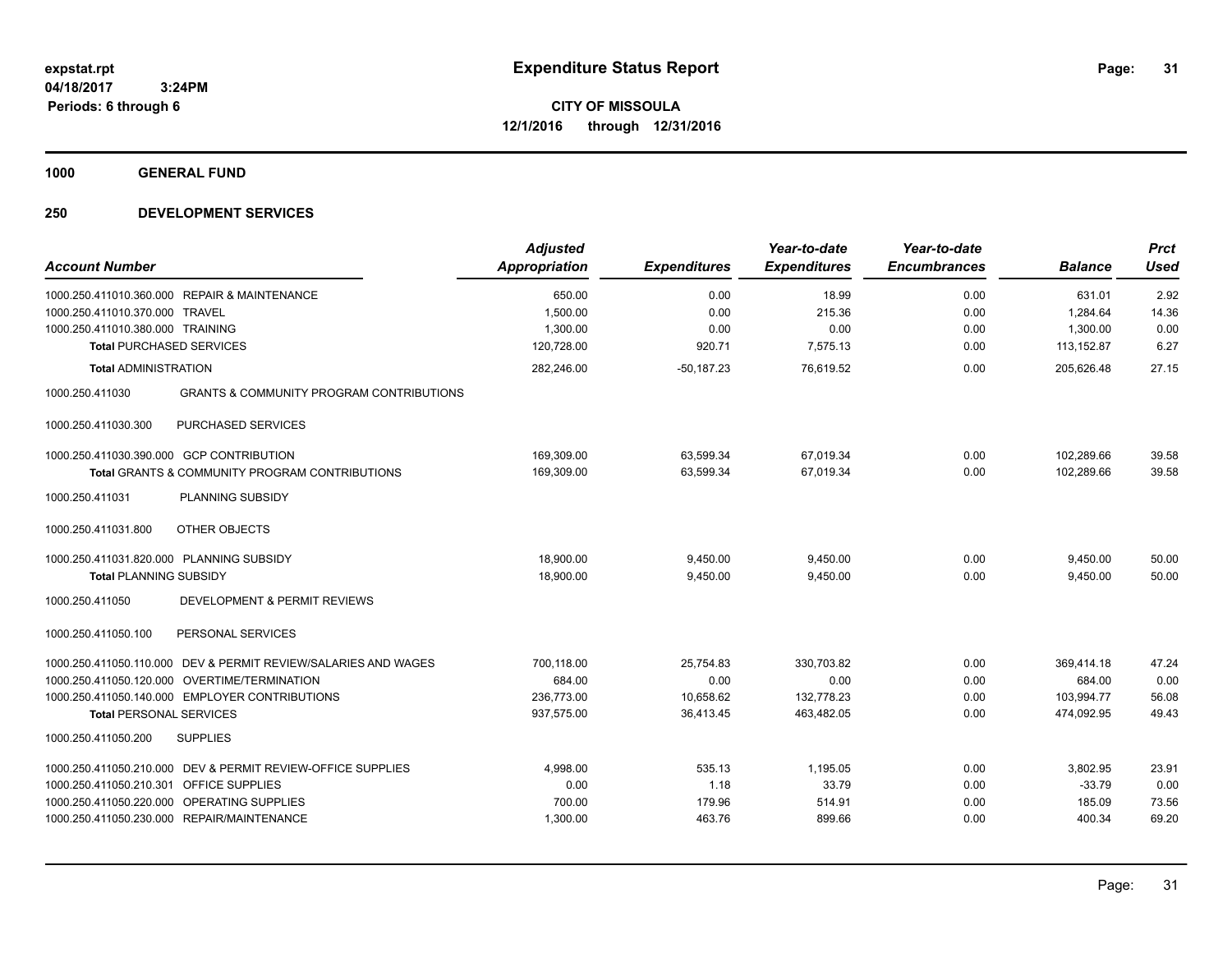**1000 GENERAL FUND**

| <b>Account Number</b>                                    | <b>Adjusted</b><br><b>Appropriation</b> | <b>Expenditures</b> | Year-to-date<br><b>Expenditures</b> | Year-to-date<br><b>Encumbrances</b> | <b>Balance</b> | <b>Prct</b><br><b>Used</b> |
|----------------------------------------------------------|-----------------------------------------|---------------------|-------------------------------------|-------------------------------------|----------------|----------------------------|
| 1000.250.411050.231.000 DEV & PERMIT REVIEW-GASOLINE     | 4,841.00                                | 210.84              | 761.60                              | 0.00                                | 4,079.40       | 15.73                      |
| 1000.250.411050.240.000 OTHER SUPPLIES                   | 505.00                                  | 0.00                | 7.74                                | 0.00                                | 497.26         | 1.53                       |
| <b>Total SUPPLIES</b>                                    | 12,344.00                               | 1,390.87            | 3,412.75                            | 0.00                                | 8,931.25       | 27.65                      |
| <b>PURCHASED SERVICES</b><br>1000.250.411050.300         |                                         |                     |                                     |                                     |                |                            |
| 1000.250.411050.310.000 COMMUNICATIONS                   | 7.750.00                                | 0.00                | 63.63                               | 0.00                                | 7,686.37       | 0.82                       |
| 1000.250.411050.310.351 COMMUNICATIONS                   | 0.00                                    | 361.93              | 2,529.89                            | 0.00                                | $-2,529.89$    | 0.00                       |
| 1000.250.411050.320.000 PRINTING & DUPLICATING           | 5,189.00                                | 162.13              | 1,126.33                            | 0.00                                | 4,062.67       | 21.71                      |
| 1000.250.411050.330.000 PUBLICITY, SUBSCRIPTIONS & DUES  | 3,980.00                                | 345.24              | 13,089.98                           | 0.00                                | $-9,109.98$    | 328.89                     |
| 1000.250.411050.344.000 TELEPHONE SERVICE                | 5,345.00                                | 574.06              | 2,200.15                            | 0.00                                | 3,144.85       | 41.16                      |
| 1000.250.411050.350.000 PROFESSIONAL SERVICES            | 24,856.00                               | 1,501.73            | 10,151.16                           | 0.00                                | 14,704.84      | 40.84                      |
| 1000.250.411050.360.000 REPAIR & MAINTENANCE             | 1,275.00                                | 0.00                | 0.00                                | 0.00                                | 1,275.00       | 0.00                       |
| 1000.250.411050.370.000 DEV & PERMIT REVIEW-TRAVEL       | 9,373.00                                | 0.00                | 451.23                              | 0.00                                | 8,921.77       | 4.81                       |
| 1000.250.411050.380.000 TRAINING                         | 7,839.00                                | 225.00              | 225.00                              | 0.00                                | 7,614.00       | 2.87                       |
| 1000.250.411050.390.000 OTHER PURCHASED SERVICES         | 400.00                                  | 0.00                | 0.00                                | 0.00                                | 400.00         | 0.00                       |
| <b>Total PURCHASED SERVICES</b>                          | 66,007.00                               | 3,170.09            | 29,837.37                           | 0.00                                | 36,169.63      | 45.20                      |
| <b>Total DEVELOPMENT &amp; PERMIT REVIEWS</b>            | 1,015,926.00                            | 40,974.41           | 496,732.17                          | 0.00                                | 519,193.83     | 48.89                      |
| 1000.250.411055<br>CODE COMPLIANCE                       |                                         |                     |                                     |                                     |                |                            |
| 1000.250.411055.100<br>PERSONAL SERVICES                 |                                         |                     |                                     |                                     |                |                            |
| 1000.250.411055.140.000 EMPLOYER CONTRIBUTIONS           | 0.00                                    | 0.00                | 0.01                                | 0.00                                | $-0.01$        | 0.00                       |
| <b>Total PERSONAL SERVICES</b>                           | 0.00                                    | 0.00                | 0.01                                | 0.00                                | $-0.01$        | 0.00                       |
| 1000.250.411055.300<br>PURCHASED SERVICES                |                                         |                     |                                     |                                     |                |                            |
| <b>Total PURCHASED SERVICES</b>                          | 0.00                                    | 0.00                | 0.00                                | 0.00                                | 0.00           | 0.00                       |
| <b>Total CODE COMPLIANCE</b>                             | 0.00                                    | 0.00                | 0.01                                | 0.00                                | $-0.01$        | 0.00                       |
| 1000.250.411071<br>MOUNTAIN LINE SUBSIDY                 |                                         |                     |                                     |                                     |                |                            |
| 1000.250.411071.700<br><b>GRANTS &amp; CONTRIBUTIONS</b> |                                         |                     |                                     |                                     |                |                            |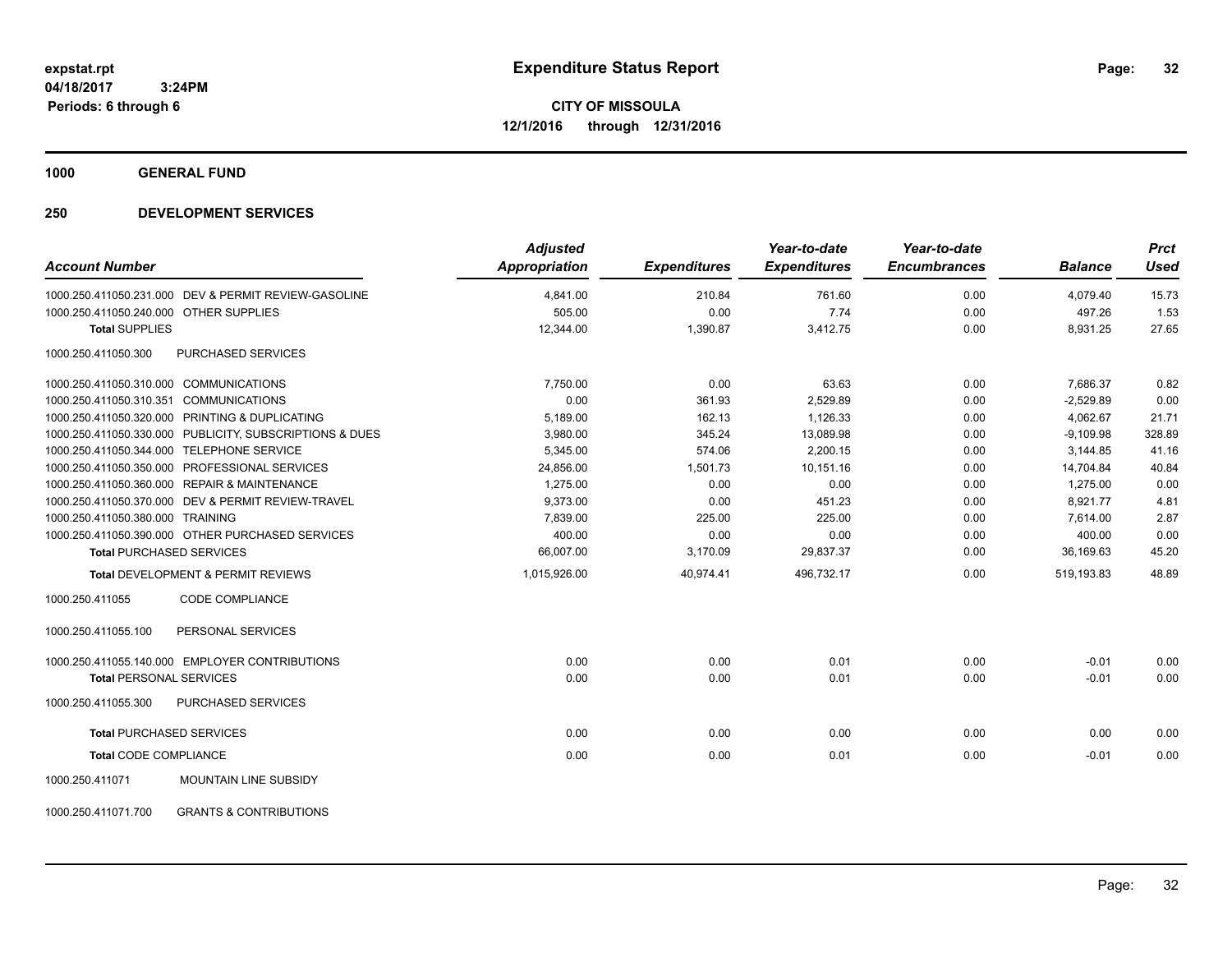**1000 GENERAL FUND**

| <b>Account Number</b>      |                                                                               | <b>Adjusted</b><br><b>Appropriation</b> | <b>Expenditures</b>    | Year-to-date<br><b>Expenditures</b> | Year-to-date<br><b>Encumbrances</b> | <b>Balance</b>         | <b>Prct</b><br><b>Used</b> |
|----------------------------|-------------------------------------------------------------------------------|-----------------------------------------|------------------------|-------------------------------------|-------------------------------------|------------------------|----------------------------|
|                            | 1000.250.411071.700.000 GRANTS & CONTRIBUTIONS<br>Total MOUNTAIN LINE SUBSIDY | 100,000.00<br>100,000.00                | 50,000.00<br>50,000.00 | 50,000.00<br>50,000.00              | 0.00<br>0.00                        | 50,000.00<br>50,000.00 | 50.00<br>50.00             |
| 1000.250.411080            | <b>MIM MDT</b>                                                                |                                         |                        |                                     |                                     |                        |                            |
| 1000.250.411080.800        | OTHER OBJECTS                                                                 |                                         |                        |                                     |                                     |                        |                            |
| <b>Total MIM MDT</b>       | 1000.250.411080.820.000 MIM & BIKE PED SUBSIDY                                | 9,900.00<br>9,900.00                    | 9,900.00<br>9,900.00   | 9,900.00<br>9,900.00                | 0.00<br>0.00                        | 0.00<br>0.00           | 100.00<br>100.00           |
| 1000.250.411081            | <b>MIM-TRANSIT</b>                                                            |                                         |                        |                                     |                                     |                        |                            |
| 1000.250.411081.100        | PERSONAL SERVICES                                                             |                                         |                        |                                     |                                     |                        |                            |
|                            | <b>Total PERSONAL SERVICES</b>                                                | 0.00                                    | 0.00                   | 0.00                                | 0.00                                | 0.00                   | 0.00                       |
| 1000.250.411081.200        | <b>SUPPLIES</b>                                                               |                                         |                        |                                     |                                     |                        |                            |
| <b>Total SUPPLIES</b>      |                                                                               | 0.00                                    | 0.00                   | 0.00                                | 0.00                                | 0.00                   | 0.00                       |
| 1000.250.411081.300        | PURCHASED SERVICES                                                            |                                         |                        |                                     |                                     |                        |                            |
|                            | <b>Total PURCHASED SERVICES</b>                                               | 0.00                                    | 0.00                   | 0.00                                | 0.00                                | 0.00                   | 0.00                       |
| 1000.250.411081.500        | <b>FIXED CHARGES</b>                                                          |                                         |                        |                                     |                                     |                        |                            |
| <b>Total FIXED CHARGES</b> |                                                                               | 0.00                                    | 0.00                   | 0.00                                | 0.00                                | 0.00                   | 0.00                       |
| 1000.250.411081.700        | <b>GRANTS &amp; CONTRIBUTIONS</b>                                             |                                         |                        |                                     |                                     |                        |                            |
|                            | Total GRANTS & CONTRIBUTIONS                                                  | 0.00                                    | 0.00                   | 0.00                                | 0.00                                | 0.00                   | 0.00                       |
| 1000.250.411081.900        | CAPITAL OUTLAY                                                                |                                         |                        |                                     |                                     |                        |                            |
| <b>Total MIM-TRANSIT</b>   |                                                                               | 0.00                                    | 0.00                   | 0.00                                | 0.00                                | 0.00                   | 0.00                       |
| 1000.250.411084            | *** Title Not Found ***                                                       |                                         |                        |                                     |                                     |                        |                            |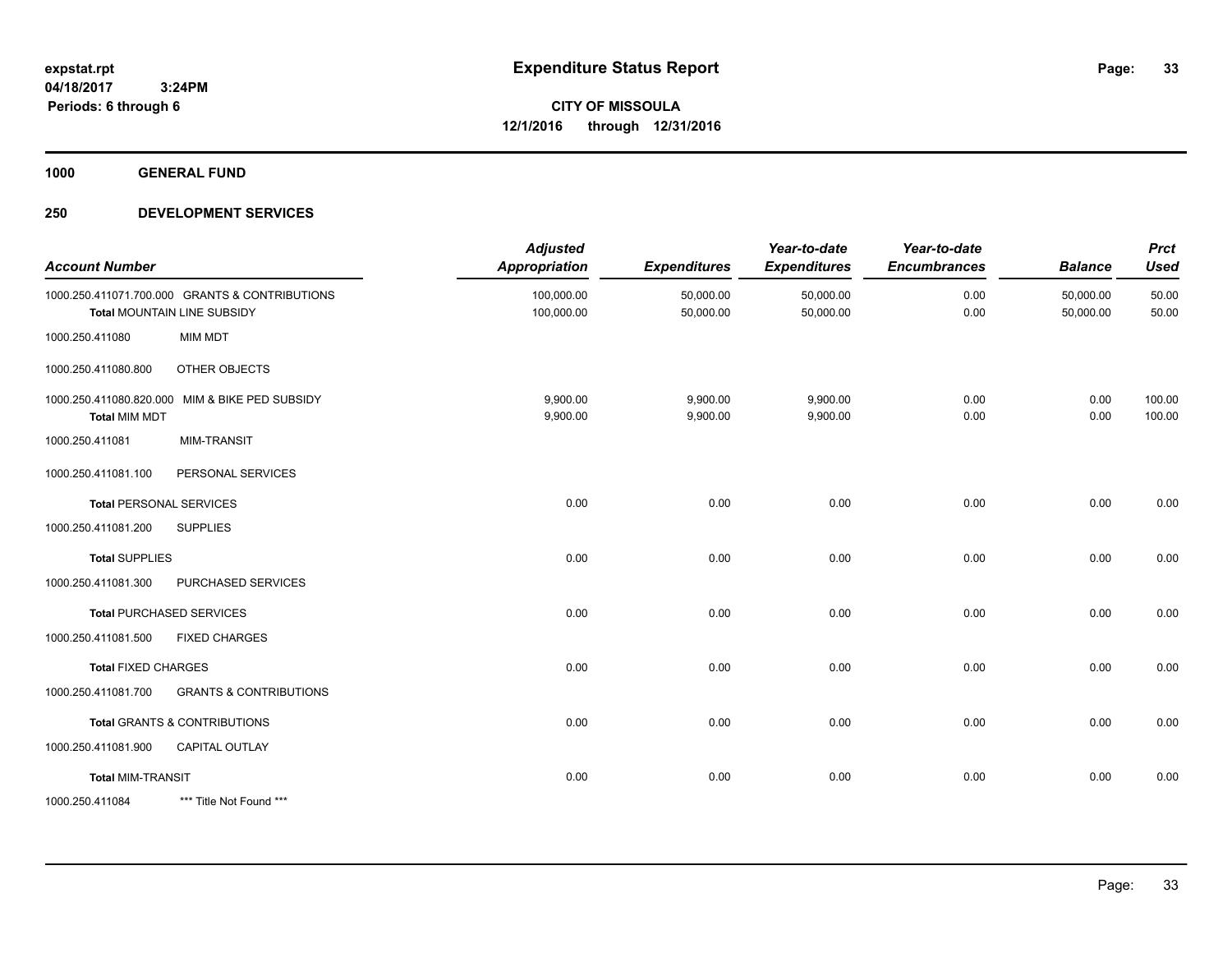**1000 GENERAL FUND**

|                                |                                                  | <b>Adjusted</b>      |                     | Year-to-date        | Year-to-date        |                | <b>Prct</b> |
|--------------------------------|--------------------------------------------------|----------------------|---------------------|---------------------|---------------------|----------------|-------------|
| <b>Account Number</b>          |                                                  | <b>Appropriation</b> | <b>Expenditures</b> | <b>Expenditures</b> | <b>Encumbrances</b> | <b>Balance</b> | <b>Used</b> |
| 1000.250.411084.800            | OTHER OBJECTS                                    |                      |                     |                     |                     |                |             |
|                                | 1000.250.411084.820.000 TRANSFERS TO OTHER FUNDS | 82,086.00            | 41,043.00           | 41,043.00           | 0.00                | 41,043.00      | 50.00       |
| Total *** Title Not Found ***  |                                                  | 82,086.00            | 41,043.00           | 41,043.00           | 0.00                | 41,043.00      | 50.00       |
| 1000.250.430255                | <b>BIKE-PED PROGRAM</b>                          |                      |                     |                     |                     |                |             |
| 1000.250.430255.100            | PERSONAL SERVICES                                |                      |                     |                     |                     |                |             |
| <b>Total PERSONAL SERVICES</b> |                                                  | 0.00                 | 0.00                | 0.00                | 0.00                | 0.00           | 0.00        |
| 1000.250.430255.200            | <b>SUPPLIES</b>                                  |                      |                     |                     |                     |                |             |
| Total BIKE-PED PROGRAM         |                                                  | 0.00                 | 0.00                | 0.00                | 0.00                | 0.00           | 0.00        |
| 1000.250.430256                | SAFE ROUTES TO SCHOOLS                           |                      |                     |                     |                     |                |             |
| 1000.250.430256.100            | PERSONAL SERVICES                                |                      |                     |                     |                     |                |             |
| <b>Total PERSONAL SERVICES</b> |                                                  | 0.00                 | 0.00                | 0.00                | 0.00                | 0.00           | 0.00        |
| 1000.250.430256.300            | PURCHASED SERVICES                               |                      |                     |                     |                     |                |             |
|                                | Total SAFE ROUTES TO SCHOOLS                     | 0.00                 | 0.00                | 0.00                | 0.00                | 0.00           | 0.00        |
| 1000.250.430262                | <b>SIDEWALKS</b>                                 |                      |                     |                     |                     |                |             |
| 1000.250.430262.300            | PURCHASED SERVICES                               |                      |                     |                     |                     |                |             |
| <b>Total SIDEWALKS</b>         |                                                  | 0.00                 | 0.00                | 0.00                | 0.00                | 0.00           | 0.00        |
| 1000.250.430267                | <b>CMAQ GRANT</b>                                |                      |                     |                     |                     |                |             |
| 1000.250.430267.100            | PERSONAL SERVICES                                |                      |                     |                     |                     |                |             |
| <b>Total PERSONAL SERVICES</b> |                                                  | 0.00                 | 0.00                | 0.00                | 0.00                | 0.00           | 0.00        |
| 1000.250.430267.200            | <b>SUPPLIES</b>                                  |                      |                     |                     |                     |                |             |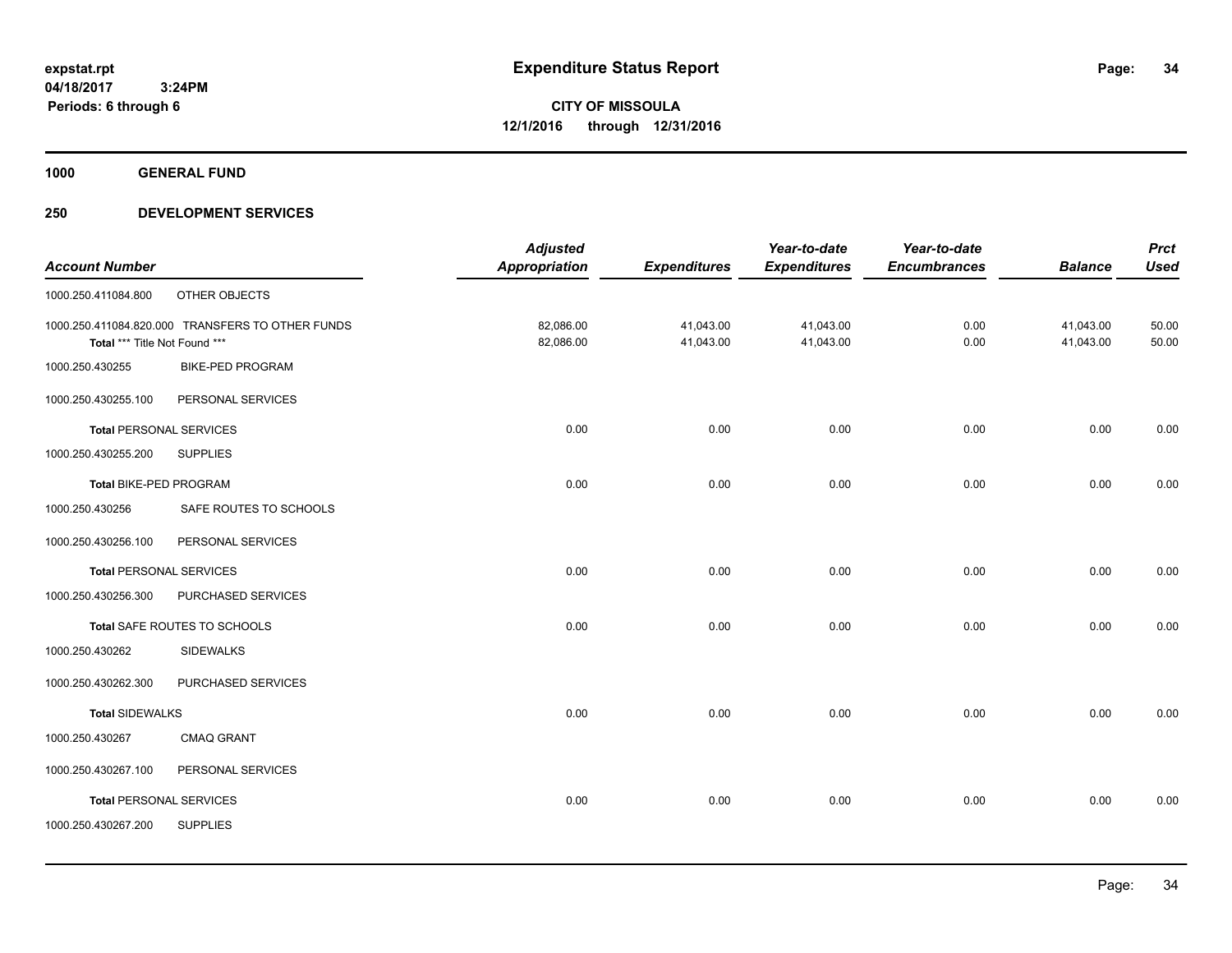**1000 GENERAL FUND**

| <b>Account Number</b>                  |                                                         | <b>Adjusted</b><br>Appropriation | <b>Expenditures</b> | Year-to-date<br><b>Expenditures</b> | Year-to-date<br><b>Encumbrances</b> | <b>Balance</b> | <b>Prct</b><br><b>Used</b> |
|----------------------------------------|---------------------------------------------------------|----------------------------------|---------------------|-------------------------------------|-------------------------------------|----------------|----------------------------|
| <b>Total SUPPLIES</b>                  |                                                         | 0.00                             | 0.00                | 0.00                                | 0.00                                | 0.00           | 0.00                       |
| 1000.250.430267.300                    | <b>PURCHASED SERVICES</b>                               |                                  |                     |                                     |                                     |                |                            |
| <b>Total PURCHASED SERVICES</b>        |                                                         | 0.00                             | 0.00                | 0.00                                | 0.00                                | 0.00           | 0.00                       |
| 1000.250.430267.500                    | <b>FIXED CHARGES</b>                                    |                                  |                     |                                     |                                     |                |                            |
| <b>Total CMAQ GRANT</b>                |                                                         | 0.00                             | 0.00                | 0.00                                | 0.00                                | 0.00           | 0.00                       |
| 1000.250.431400                        | <b>ENGINEERING</b>                                      |                                  |                     |                                     |                                     |                |                            |
| 1000.250.431400.100                    | PERSONAL SERVICES                                       |                                  |                     |                                     |                                     |                |                            |
|                                        | 1000.250.431400.110.000 ENGINEERING/SALARIES AND WAGES  | 459,224.00                       | 33,221.89           | 214,628.40                          | 0.00                                | 244,595.60     | 46.74                      |
|                                        | 1000.250.431400.120.00 OVERTIME/TERMINATION             | 2,437.00                         | 0.00                | 0.00                                | 0.00                                | 2,437.00       | 0.00                       |
|                                        | 1000.250.431400.120.000 OVERTIME/TERMINATION            | 0.00                             | 0.00                | 89.58                               | 0.00                                | $-89.58$       | 0.00                       |
|                                        | 1000.250.431400.140.000 EMPLOYER CONTRIBUTIONS          | 154,334.00                       | 11,888.75           | 75,879.36                           | 0.00                                | 78,454.64      | 49.17                      |
| <b>Total PERSONAL SERVICES</b>         |                                                         | 615,995.00                       | 45.110.64           | 290.597.34                          | 0.00                                | 325.397.66     | 47.18                      |
| 1000.250.431400.200                    | <b>SUPPLIES</b>                                         |                                  |                     |                                     |                                     |                |                            |
|                                        | 1000.250.431400.210.000 ENGINEERING-OFFICE SUPPLIES     | 1,423.00                         | 392.46              | 982.65                              | 0.00                                | 440.35         | 69.05                      |
| 1000.250.431400.210.301                | <b>OFFICE SUPPLIES</b>                                  | 0.00                             | 78.86               | 257.76                              | 0.00                                | $-257.76$      | 0.00                       |
|                                        | 1000.250.431400.220.000 OPERATING SUPPLIES              | 525.00                           | 0.00                | 24.98                               | 0.00                                | 500.02         | 4.76                       |
|                                        | 1000.250.431400.230.000 REPAIR/MAINTENANCE              | 1,650.00                         | 0.00                | 310.93                              | 0.00                                | 1,339.07       | 18.84                      |
|                                        | 1000.250.431400.231.000 ENGINEERING-GASOLINE            | 8,568.00                         | 492.80              | 2,042.57                            | 0.00                                | 6,525.43       | 23.84                      |
| 1000.250.431400.240.000 OTHER SUPPLIES |                                                         | 650.00                           | 0.00                | 213.26                              | 0.00                                | 436.74         | 32.81                      |
| <b>Total SUPPLIES</b>                  |                                                         | 12,816.00                        | 964.12              | 3,832.15                            | 0.00                                | 8,983.85       | 29.90                      |
| 1000.250.431400.300                    | PURCHASED SERVICES                                      |                                  |                     |                                     |                                     |                |                            |
| 1000.250.431400.310.000 COMMUNICATIONS |                                                         | 4,395.00                         | 0.00                | 0.00                                | 0.00                                | 4,395.00       | 0.00                       |
| 1000.250.431400.310.351                | <b>COMMUNICATIONS</b>                                   | 0.00                             | 54.80               | 127.14                              | 0.00                                | $-127.14$      | 0.00                       |
|                                        | 1000.250.431400.320.000 PRINTING & DUPLICATING          | 770.00                           | 9.10                | 137.85                              | 0.00                                | 632.15         | 17.90                      |
|                                        | 1000.250.431400.330.000 PUBLICITY, SUBSCRIPTIONS & DUES | 6,025.00                         | 0.00                | 9,950.00                            | 0.00                                | $-3,925.00$    | 165.15                     |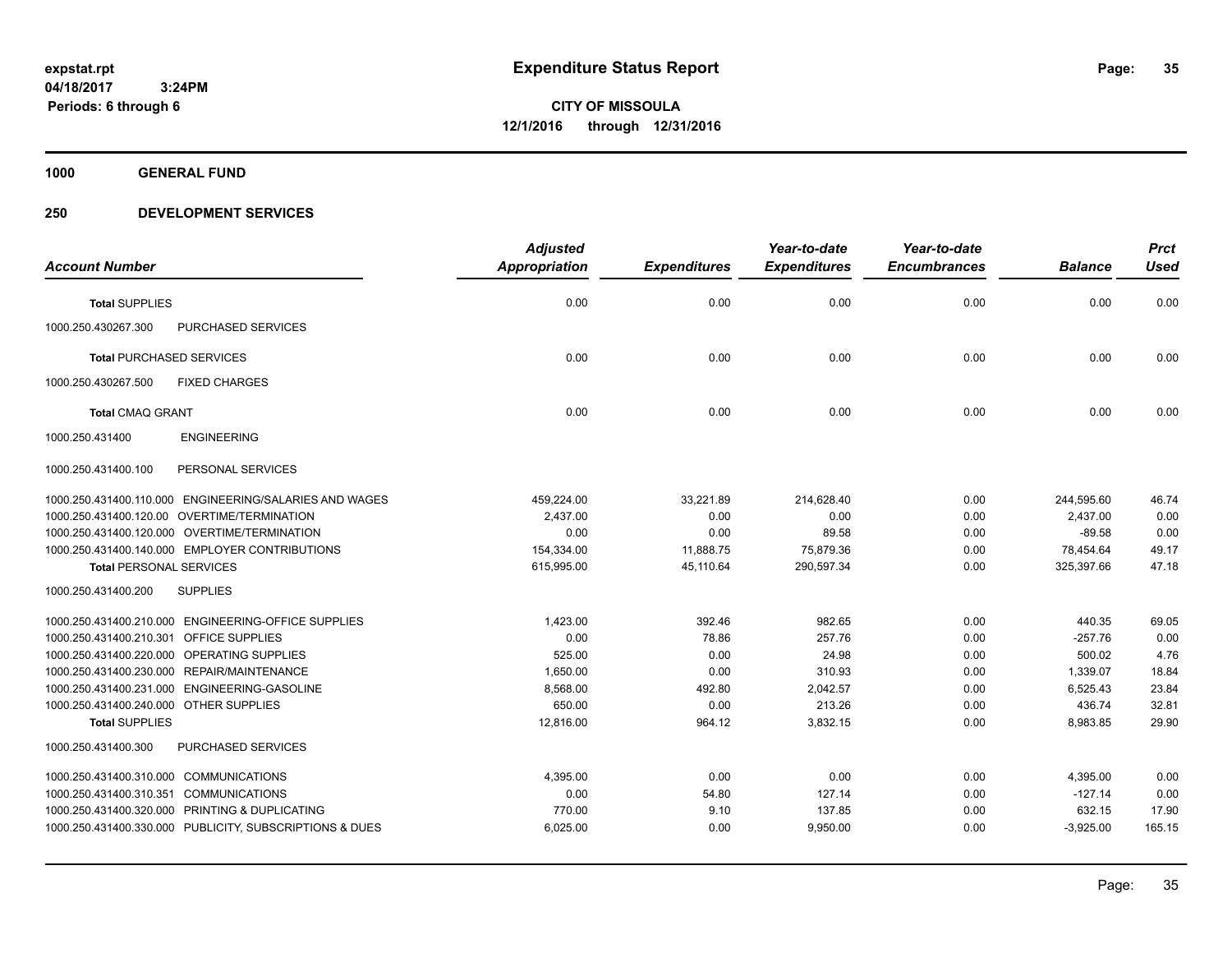**1000 GENERAL FUND**

|                                 |                                                       | <b>Adjusted</b>      |                     | Year-to-date        | Year-to-date        |                | <b>Prct</b> |
|---------------------------------|-------------------------------------------------------|----------------------|---------------------|---------------------|---------------------|----------------|-------------|
| <b>Account Number</b>           |                                                       | <b>Appropriation</b> | <b>Expenditures</b> | <b>Expenditures</b> | <b>Encumbrances</b> | <b>Balance</b> | <b>Used</b> |
| 1000.250.431400.344.000         | <b>TELEPHONE SERVICE</b>                              | 5,425.00             | 617.01              | 2,744.47            | 0.00                | 2,680.53       | 50.59       |
| 1000.250.431400.350.000         | PROFESSIONAL SERVICES                                 | 63,580.00            | 21,980.55           | 79,731.66           | 0.00                | $-16, 151.66$  | 125.40      |
| 1000.250.431400.360.000         | <b>ENGINEERING-REPAIR &amp; MAINTENANCE</b>           | 730.00               | 0.00                | 0.00                | 0.00                | 730.00         | 0.00        |
| 1000.250.431400.370.000         | ENGINEERING-TRAVEL                                    | 2,850.00             | 0.00                | 24.50               | 0.00                | 2.825.50       | 0.86        |
| 1000.250.431400.380.000         | <b>TRAINING</b>                                       | 3,100.00             | 225.00              | 355.00              | 0.00                | 2,745.00       | 11.45       |
|                                 | 1000.250.431400.390.000 OTHER PURCHASED SERVICES      | 550.00               | 0.00                | 0.00                | 0.00                | 550.00         | 0.00        |
| <b>Total PURCHASED SERVICES</b> |                                                       | 87,425.00            | 22,886.46           | 93,070.62           | 0.00                | $-5,645.62$    | 106.46      |
| 1000.250.431400.900             | <b>CAPITAL OUTLAY</b>                                 |                      |                     |                     |                     |                |             |
| <b>Total CAPITAL OUTLAY</b>     |                                                       | 0.00                 | 0.00                | 0.00                | 0.00                | 0.00           | 0.00        |
| <b>Total ENGINEERING</b>        |                                                       | 716,236.00           | 68,961.22           | 387,500.11          | 0.00                | 328,735.89     | 54.10       |
| 1000.250.460460                 | <b>HISTORIC PRESERVATION</b>                          |                      |                     |                     |                     |                |             |
| 1000.250.460460.800             | OTHER OBJECTS                                         |                      |                     |                     |                     |                |             |
|                                 | 1000.250.460460.820.000 HISTORIC PRESERVATION SUBSIDY | 64,834.00            | 32.417.00           | 32.417.00           | 0.00                | 32.417.00      | 50.00       |
|                                 | <b>Total HISTORIC PRESERVATION</b>                    | 64,834.00            | 32,417.00           | 32,417.00           | 0.00                | 32,417.00      | 50.00       |
| 1000.250.510110                 | <b>MERCHANT SERVICES</b>                              |                      |                     |                     |                     |                |             |
| 1000.250.510110.500             | <b>FIXED CHARGES</b>                                  |                      |                     |                     |                     |                |             |
| <b>Total MERCHANT SERVICES</b>  |                                                       | 0.00                 | 0.00                | 0.00                | 0.00                | 0.00           | 0.00        |
|                                 | <b>Total DEVELOPMENT SERVICES</b>                     | 2,470,217.00         | 266, 157. 74        | 1,181,461.15        | 0.00                | 1,288,755.85   | 47.83       |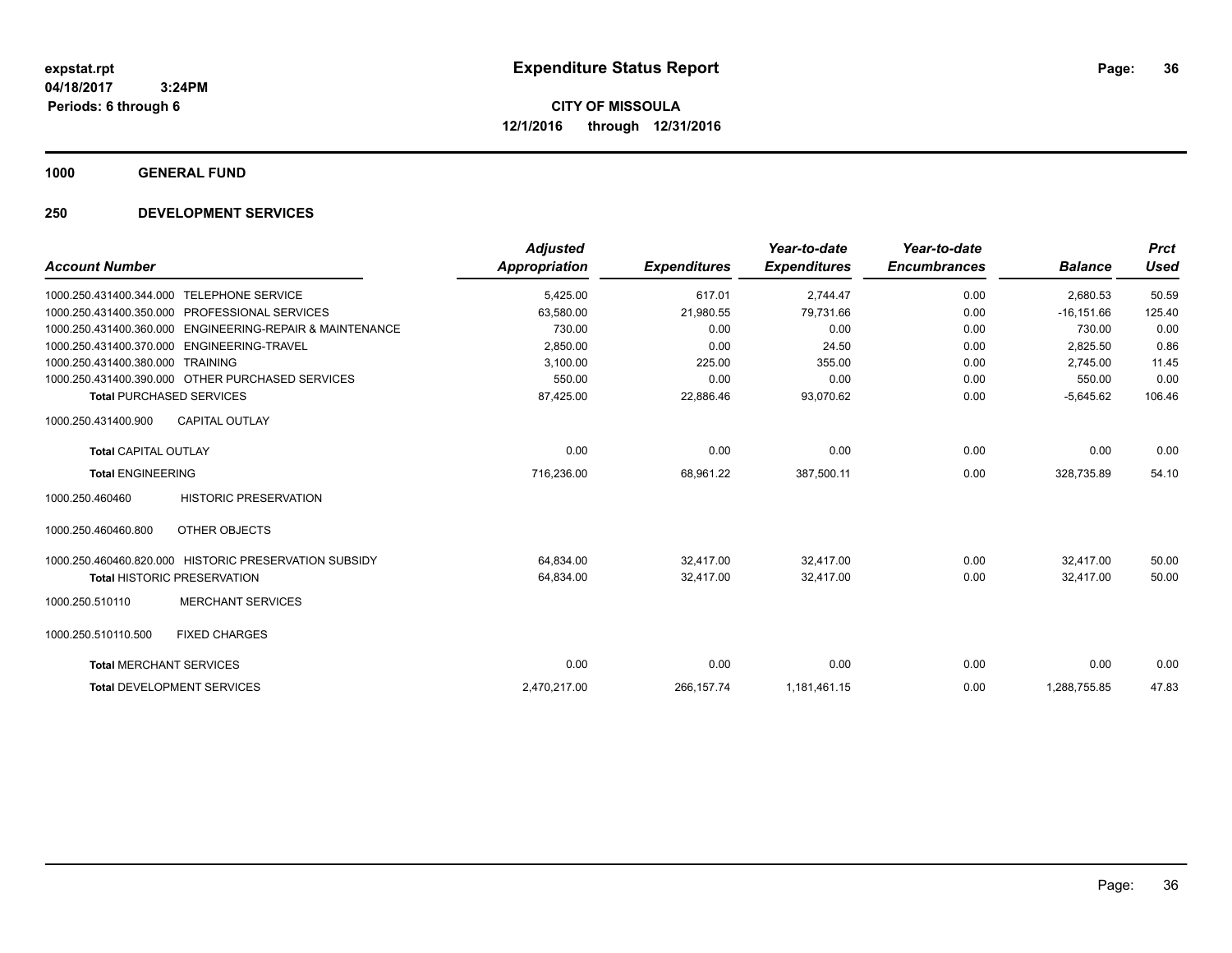**Periods: 6 through 6**

**37**

**CITY OF MISSOULA 12/1/2016 through 12/31/2016**

**1000 GENERAL FUND**

 **3:24PM**

## **255 HOUSING & COMMUNITY DEVELOPMENT**

| <b>Account Number</b>           |                                                                                                   | <b>Adjusted</b><br><b>Appropriation</b> | <b>Expenditures</b> | Year-to-date<br><b>Expenditures</b> | Year-to-date<br><b>Encumbrances</b> | <b>Balance</b>                 | <b>Prct</b><br><b>Used</b> |
|---------------------------------|---------------------------------------------------------------------------------------------------|-----------------------------------------|---------------------|-------------------------------------|-------------------------------------|--------------------------------|----------------------------|
| 1000.255.411850                 | ECONOMIC DEVELOPMENT                                                                              |                                         |                     |                                     |                                     |                                |                            |
| 1000.255.411850.700             | <b>GRANTS &amp; CONTRIBUTIONS</b>                                                                 |                                         |                     |                                     |                                     |                                |                            |
|                                 | 1000.255.411850.700.000 ECONOMIC PARTNERSHIP CONTRIBUTION<br><b>Total ECONOMIC DEVELOPMENT</b>    | 0.00<br>0.00                            | 0.00<br>0.00        | 100.000.00<br>100,000.00            | 0.00<br>0.00                        | $-100,000.00$<br>$-100,000.00$ | 0.00<br>0.00               |
| 1000.255.440191                 | PARTNERSHIP HEALTH                                                                                |                                         |                     |                                     |                                     |                                |                            |
| 1000.255.440191.700             | <b>GRANTS &amp; CONTRIBUTIONS</b>                                                                 |                                         |                     |                                     |                                     |                                |                            |
| <b>Total PARTNERSHIP HEALTH</b> |                                                                                                   | 0.00                                    | 0.00                | 0.00                                | 0.00                                | 0.00                           | 0.00                       |
| 1000.255.450131                 | <b>GENERAL ASSISTANCE</b>                                                                         |                                         |                     |                                     |                                     |                                |                            |
| 1000.255.450131.700             | <b>GRANTS &amp; CONTRIBUTIONS</b>                                                                 |                                         |                     |                                     |                                     |                                |                            |
|                                 | 1000.255.450131.700.000 REACHING HOME - 10 YR PLAN END HOMLESS<br><b>Total GENERAL ASSISTANCE</b> | 0.00<br>0.00                            | 0.00<br>0.00        | 35,000.00<br>35,000.00              | 0.00<br>0.00                        | $-35,000.00$<br>$-35,000.00$   | 0.00<br>0.00               |
| 1000.255.460300                 | OTHER COMMUNITY EVENTS                                                                            |                                         |                     |                                     |                                     |                                |                            |
| 1000.255.460300.700             | <b>GRANTS &amp; CONTRIBUTIONS</b>                                                                 |                                         |                     |                                     |                                     |                                |                            |
|                                 | 1000.255.460300.700.000 CULTURAL COUNCIL/GRANTS & CONTRIBUTIONS<br>Total OTHER COMMUNITY EVENTS   | 0.00<br>0.00                            | 0.00<br>0.00        | 58,000.00<br>58,000.00              | 0.00<br>0.00                        | $-58,000.00$<br>$-58,000.00$   | 0.00<br>0.00               |
| 1000.255.460453                 | <b>BANDS</b>                                                                                      |                                         |                     |                                     |                                     |                                |                            |
| 1000.255.460453.700             | <b>GRANTS &amp; CONTRIBUTIONS</b>                                                                 |                                         |                     |                                     |                                     |                                |                            |
| <b>Total BANDS</b>              | 1000.255.460453.700.000 INTL CHORAL FESTIVAL                                                      | 0.00<br>0.00                            | 0.00<br>0.00        | 6,000.00<br>6,000.00                | 0.00<br>0.00                        | $-6,000.00$<br>$-6,000.00$     | 0.00<br>0.00               |
| 1000.255.470210                 | <b>ADMINISTRATION</b>                                                                             |                                         |                     |                                     |                                     |                                |                            |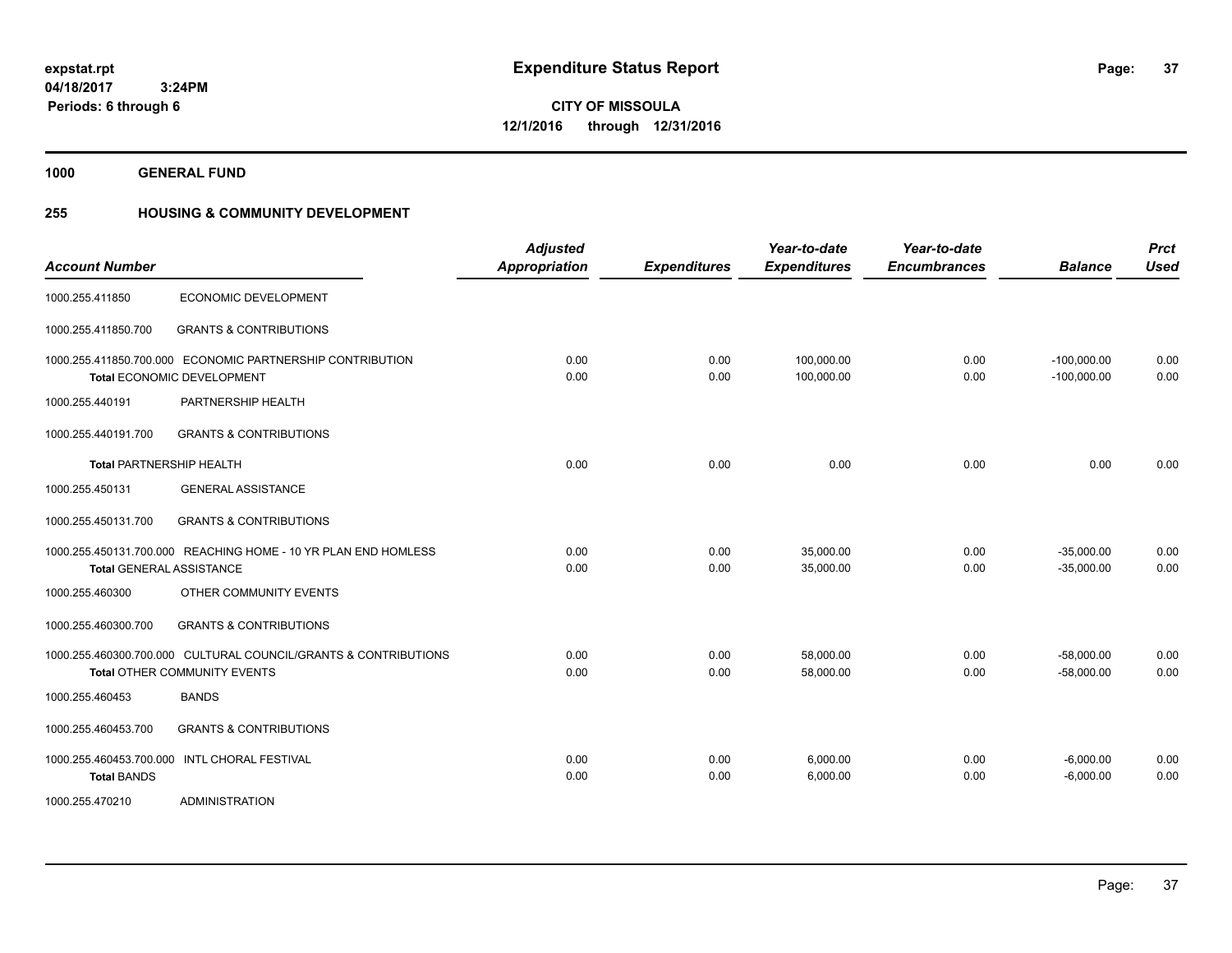**CITY OF MISSOULA 12/1/2016 through 12/31/2016**

**1000 GENERAL FUND**

### **255 HOUSING & COMMUNITY DEVELOPMENT**

|                                                          | <b>Adjusted</b>      |                     | Year-to-date        | Year-to-date        |                | <b>Prct</b> |
|----------------------------------------------------------|----------------------|---------------------|---------------------|---------------------|----------------|-------------|
| <b>Account Number</b>                                    | <b>Appropriation</b> | <b>Expenditures</b> | <b>Expenditures</b> | <b>Encumbrances</b> | <b>Balance</b> | <b>Used</b> |
| PERSONAL SERVICES<br>1000.255.470210.100                 |                      |                     |                     |                     |                |             |
| 1000.255.470210.110.000 SALARIES AND WAGES               | 151,749.00           | 8,922.78            | 38,341.96           | 0.00                | 113,407.04     | 25.27       |
| 1000.255.470210.140.000 EMPLOYER CONTRIBUTIONS           | 56,154.00            | 2,235.72            | 9.346.28            | 0.00                | 46.807.72      | 16.64       |
| 1000.255.470210.141.000 STATE RETIREMENT CONTRIBUTIONS   | 152.00               | 8.92                | 38.34               | 0.00                | 113.66         | 25.22       |
| <b>Total PERSONAL SERVICES</b>                           | 208,055.00           | 11,167.42           | 47,726.58           | 0.00                | 160,328.42     | 22.94       |
| 1000.255.470210.200<br><b>SUPPLIES</b>                   |                      |                     |                     |                     |                |             |
| 1000.255.470210.210.000 OFFICE SUPPLIES                  | 3,466.00             | 756.44              | 6,109.25            | 0.00                | $-2,643.25$    | 176.26      |
| 1000.255.470210.220.000 OPERATING SUPPLIES               | 200.00               | 0.00                | 0.00                | 0.00                | 200.00         | 0.00        |
| 1000.255.470210.230.000 REPAIR/MAINTENANCE               | 0.00                 | 0.00                | 225.00              | 0.00                | $-225.00$      | 0.00        |
| <b>Total SUPPLIES</b>                                    | 3,666.00             | 756.44              | 6,334.25            | 0.00                | $-2,668.25$    | 172.78      |
| 1000.255.470210.300<br><b>PURCHASED SERVICES</b>         |                      |                     |                     |                     |                |             |
| 1000.255.470210.310.000 COMMUNICATIONS                   | 320.00               | 114.97              | 229.94              | 0.00                | 90.06          | 71.86       |
| 1000.255.470210.320.000 PRINTING & DUPLICATING           | 4,535.00             | 0.00                | 257.49              | 0.00                | 4,277.51       | 5.68        |
| 1000.255.470210.330.000 PUBLICITY, SUBSCRIPTIONS & DUES  | 1,700.00             | 0.00                | 248.74              | 0.00                | 1,451.26       | 14.63       |
| 1000.255.470210.344.000 TELEPHONE SERVICE                | 2,150.00             | 0.49                | 337.10              | 0.00                | 1,812.90       | 15.68       |
| 1000.255.470210.350.000 PROFESSIONAL SERVICES            | 110,652.00           | 1,172.16            | 1,172.16            | 0.00                | 109,479.84     | 1.06        |
| 1000.255.470210.360.000 REPAIR & MAINTENANCE             | 2.350.00             | 0.00                | 0.00                | 0.00                | 2.350.00       | 0.00        |
| 1000.255.470210.370.000 TRAVEL                           | 8,077.00             | 0.00                | 2,318.75            | 0.00                | 5,758.25       | 28.71       |
| 1000.255.470210.380.000 TRAINING                         | 1,250.00             | 150.00              | 625.00              | 0.00                | 625.00         | 50.00       |
| 1000.255.470210.390.000 OTHER PURCHASED SERVICES         | 2,822.00             | 1,035.20            | 1,035.20            | 0.00                | 1.786.80       | 36.68       |
| <b>Total PURCHASED SERVICES</b>                          | 133,856.00           | 2,472.82            | 6,224.38            | 0.00                | 127,631.62     | 4.65        |
| 1000.255.470210.500<br><b>FIXED CHARGES</b>              |                      |                     |                     |                     |                |             |
| 1000.255.470210.500.000 FIXED CHARGES                    | 13,500.00            | 3,964.79            | 7,650.33            | 0.00                | 5,849.67       | 56.67       |
| <b>Total FIXED CHARGES</b>                               | 13,500.00            | 3,964.79            | 7,650.33            | 0.00                | 5,849.67       | 56.67       |
| <b>GRANTS &amp; CONTRIBUTIONS</b><br>1000.255.470210.700 |                      |                     |                     |                     |                |             |
| 1000.255.470210.700.000 GRANTS & CONTRIBUTIONS           | 305,532.00           | 0.00                | 0.00                | 0.00                | 305,532.00     | 0.00        |
| <b>Total GRANTS &amp; CONTRIBUTIONS</b>                  | 305,532.00           | 0.00                | 0.00                | 0.00                | 305,532.00     | 0.00        |
|                                                          |                      |                     |                     |                     |                |             |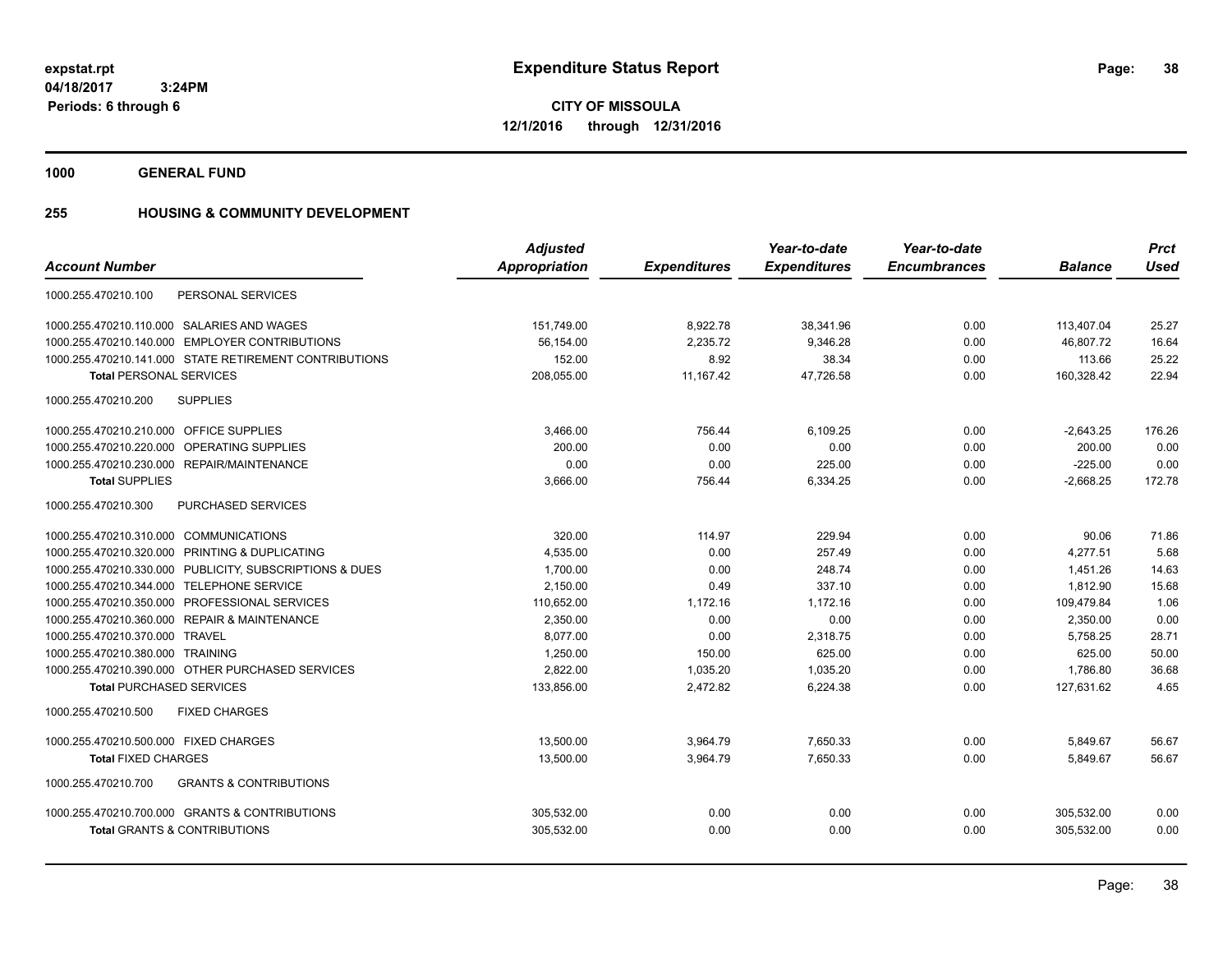**39**

**04/18/2017 3:24PM Periods: 6 through 6**

**CITY OF MISSOULA 12/1/2016 through 12/31/2016**

**1000 GENERAL FUND**

# **255 HOUSING & COMMUNITY DEVELOPMENT**

|                                                  | <b>Adjusted</b> |                     | Year-to-date        | Year-to-date        |                | Prct  |
|--------------------------------------------------|-----------------|---------------------|---------------------|---------------------|----------------|-------|
| <b>Account Number</b>                            | Appropriation   | <b>Expenditures</b> | <b>Expenditures</b> | <b>Encumbrances</b> | <b>Balance</b> | Used  |
| 1000.255.470210.900<br><b>CAPITAL OUTLAY</b>     |                 |                     |                     |                     |                |       |
| 1000.255.470210.940.000 MACHINERY & EQUIPMENT    | 8.500.00        | 0.00                | 0.00                | 0.00                | 8.500.00       | 0.00  |
| <b>Total CAPITAL OUTLAY</b>                      | 8,500.00        | 0.00                | 0.00                | 0.00                | 8.500.00       | 0.00  |
| <b>Total ADMINISTRATION</b>                      | 673.109.00      | 18.361.47           | 67.935.54           | 0.00                | 605.173.46     | 10.09 |
| <b>Total HOUSING &amp; COMMUNITY DEVELOPMENT</b> | 673.109.00      | 18.361.47           | 266.935.54          | 0.00                | 406.173.46     | 39.66 |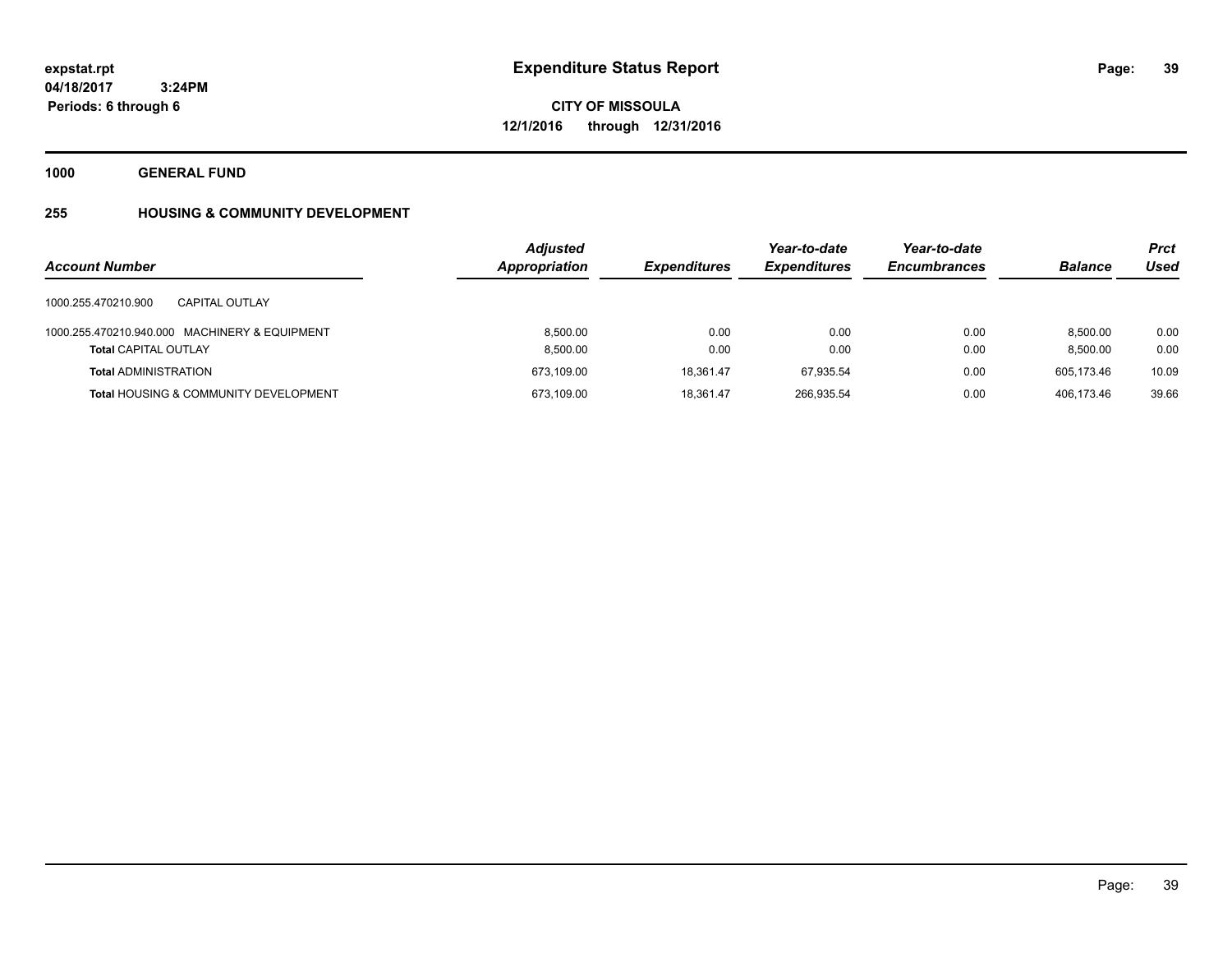**CITY OF MISSOULA 12/1/2016 through 12/31/2016**

**1000 GENERAL FUND**

**270 CITY ATTORNEY**

| <b>Account Number</b>          |                                                                                                       | <b>Adjusted</b><br><b>Appropriation</b> | <b>Expenditures</b>    | Year-to-date<br><b>Expenditures</b> | Year-to-date<br><b>Encumbrances</b> | <b>Balance</b>           | <b>Prct</b><br><b>Used</b> |
|--------------------------------|-------------------------------------------------------------------------------------------------------|-----------------------------------------|------------------------|-------------------------------------|-------------------------------------|--------------------------|----------------------------|
| 1000.270.410360                | ALTERNATIVE DISPUTE RESOLUTION                                                                        |                                         |                        |                                     |                                     |                          |                            |
| 1000.270.410360.700            | <b>GRANTS &amp; CONTRIBUTIONS</b>                                                                     |                                         |                        |                                     |                                     |                          |                            |
|                                | 1000.270.410360.700.000 ALTERNATIVE DISPUTE RESOLUTION<br><b>Total ALTERNATIVE DISPUTE RESOLUTION</b> | 7,200.00<br>7,200.00                    | 0.00<br>0.00           | 0.00<br>0.00                        | 0.00<br>0.00                        | 7,200.00<br>7,200.00     | 0.00<br>0.00               |
| 1000.270.410371                | SEXUAL ASSUALT PREVENTION CAMPAIGN                                                                    |                                         |                        |                                     |                                     |                          |                            |
| 1000.270.410371.700            | <b>GRANTS &amp; CONTRIBUTIONS</b>                                                                     |                                         |                        |                                     |                                     |                          |                            |
|                                | 1000.270.410371.700.000 SEXUAL ASSUAL PREVENTION CAMPAIGN<br>Total SEXUAL ASSUALT PREVENTION CAMPAIGN | 160.618.00<br>160,618.00                | 40.154.50<br>40,154.50 | 40.154.50<br>40.154.50              | 0.00<br>0.00                        | 120,463.50<br>120.463.50 | 25.00<br>25.00             |
| 1000.270.411115                | <b>VICTIM SERVICES</b>                                                                                |                                         |                        |                                     |                                     |                          |                            |
| 1000.270.411115.100            | PERSONAL SERVICES                                                                                     |                                         |                        |                                     |                                     |                          |                            |
|                                | 1000.270.411115.110.000 SALARIES AND WAGES                                                            | 17,911.00                               | 0.00                   | 0.00                                | 0.00                                | 17,911.00                | 0.00                       |
|                                | 1000.270.411115.140.000 EMPLOYER CONTRIBUTIONS                                                        | 5,837.00                                | 0.00                   | 0.00                                | 0.00                                | 5,837.00                 | 0.00                       |
|                                | 1000.270.411115.141.000 STATE RETIREMENT CONTRIBUTIONS                                                | 0.00                                    | 74.19                  | 1,352.16                            | 0.00                                | $-1,352.16$              | 0.00                       |
| <b>Total PERSONAL SERVICES</b> |                                                                                                       | 23,748.00                               | 74.19                  | 1.352.16                            | 0.00                                | 22,395.84                | 5.69                       |
| 1000.270.411115.300            | PURCHASED SERVICES                                                                                    |                                         |                        |                                     |                                     |                          |                            |
|                                | <b>Total PURCHASED SERVICES</b>                                                                       | 0.00                                    | 0.00                   | 0.00                                | 0.00                                | 0.00                     | 0.00                       |
| 1000.270.411115.900            | <b>CAPITAL OUTLAY</b>                                                                                 |                                         |                        |                                     |                                     |                          |                            |
| <b>Total CAPITAL OUTLAY</b>    |                                                                                                       | 0.00                                    | 0.00                   | 0.00                                | 0.00                                | 0.00                     | 0.00                       |
| <b>Total VICTIM SERVICES</b>   |                                                                                                       | 23,748.00                               | 74.19                  | 1,352.16                            | 0.00                                | 22,395.84                | 5.69                       |
| 1000.270.411120                | ADMINISTRATION & CIVIL LAW                                                                            |                                         |                        |                                     |                                     |                          |                            |

1000.270.411120.100 PERSONAL SERVICES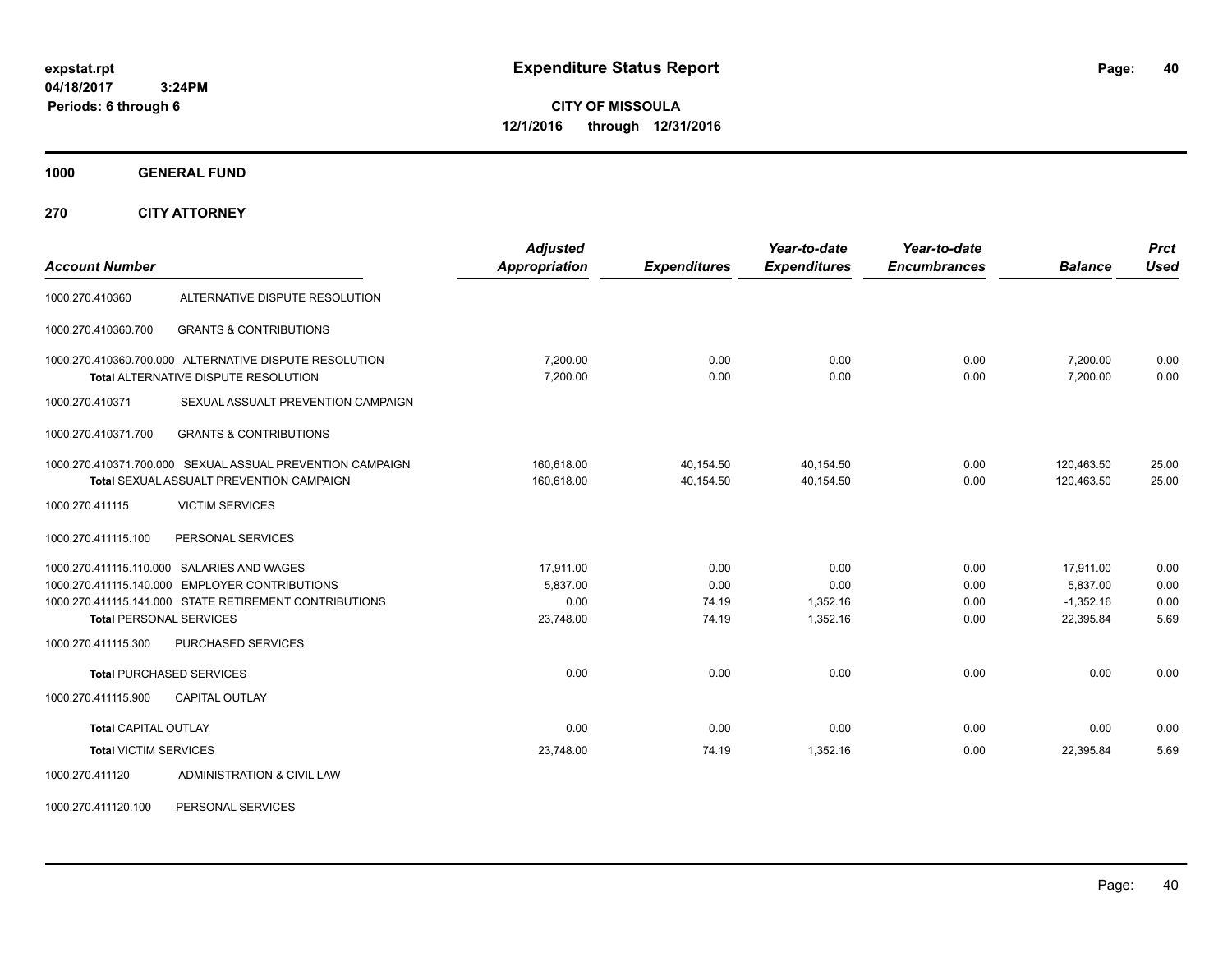**CITY OF MISSOULA 12/1/2016 through 12/31/2016**

**1000 GENERAL FUND**

**270 CITY ATTORNEY**

| <b>Account Number</b>                                   | <b>Adjusted</b><br>Appropriation | <b>Expenditures</b> | Year-to-date<br><b>Expenditures</b> | Year-to-date<br><b>Encumbrances</b> | <b>Balance</b> | <b>Prct</b><br><b>Used</b> |
|---------------------------------------------------------|----------------------------------|---------------------|-------------------------------------|-------------------------------------|----------------|----------------------------|
| 1000.270.411120.110.000 SALARIES AND WAGES              | 341,611.00                       | 39,719.91           | 247,476.70                          | 0.00                                | 94,134.30      | 72.44                      |
| 1000.270.411120.120.000 OVERTIME/TERMINATION            | 5.000.00                         | 922.11              | 2,925.40                            | 0.00                                | 2.074.60       | 58.51                      |
| 1000.270.411120.140.000 EMPLOYER CONTRIBUTIONS          | 101,401.00                       | 12,566.12           | 79,694.50                           | 0.00                                | 21,706.50      | 78.59                      |
| <b>Total PERSONAL SERVICES</b>                          | 448,012.00                       | 53,208.14           | 330,096.60                          | 0.00                                | 117.915.40     | 73.68                      |
| 1000.270.411120.200<br><b>SUPPLIES</b>                  |                                  |                     |                                     |                                     |                |                            |
| 1000.270.411120.210.000 OFFICE SUPPLIES                 | 2,959.00                         | 721.72              | 1,483.33                            | 0.00                                | 1,475.67       | 50.13                      |
| 1000.270.411120.220.000 OPERATING SUPPLIES              | 550.00                           | 0.00                | 0.00                                | 0.00                                | 550.00         | 0.00                       |
| 1000.270.411120.231.000 GASOLINE                        | 163.00                           | 0.00                | 56.84                               | 0.00                                | 106.16         | 34.87                      |
| <b>Total SUPPLIES</b>                                   | 3,672.00                         | 721.72              | 1,540.17                            | 0.00                                | 2,131.83       | 41.94                      |
| 1000.270.411120.300<br>PURCHASED SERVICES               |                                  |                     |                                     |                                     |                |                            |
| 1000.270.411120.310.000 COMMUNICATIONS                  | 500.00                           | 0.00                | 6.93                                | 0.00                                | 493.07         | 1.39                       |
| 1000.270.411120.320.000 PRINTING & DUPLICATING          | 275.00                           | 0.00                | 300.30                              | 0.00                                | $-25.30$       | 109.20                     |
| 1000.270.411120.330.000 PUBLICITY, SUBSCRIPTIONS & DUES | 7,605.00                         | 24.00               | 3,706.00                            | 0.00                                | 3,899.00       | 48.73                      |
| 1000.270.411120.344.000 TELEPHONE SERVICE               | 132.00                           | 13.07               | 65.42                               | 0.00                                | 66.58          | 49.56                      |
| 1000.270.411120.350.000 PROFESSIONAL SERVICES           | 900.00                           | 0.00                | 64.85                               | 0.00                                | 835.15         | 7.21                       |
| 1000.270.411120.360.000 REPAIR & MAINTENANCE            | 1,258.00                         | 62.09               | 195.65                              | 0.00                                | 1,062.35       | 15.55                      |
| 1000.270.411120.370.000 TRAVEL                          | 2,200.00                         | 0.00                | 0.00                                | 0.00                                | 2,200.00       | 0.00                       |
| 1000.270.411120.380.000 TRAINING                        | 3.511.00                         | 0.00                | 1,597.00                            | 0.00                                | 1,914.00       | 45.49                      |
| <b>Total PURCHASED SERVICES</b>                         | 16,381.00                        | 99.16               | 5,936.15                            | 0.00                                | 10.444.85      | 36.24                      |
| 1000.270.411120.800<br><b>OTHER OBJECTS</b>             |                                  |                     |                                     |                                     |                |                            |
| <b>Total OTHER OBJECTS</b>                              | 0.00                             | 0.00                | 0.00                                | 0.00                                | 0.00           | 0.00                       |
| 1000.270.411120.900<br><b>CAPITAL OUTLAY</b>            |                                  |                     |                                     |                                     |                |                            |
| <b>Total CAPITAL OUTLAY</b>                             | 0.00                             | 0.00                | 0.00                                | 0.00                                | 0.00           | 0.00                       |
| Total ADMINISTRATION & CIVIL LAW                        | 468,065.00                       | 54,029.02           | 337,572.92                          | 0.00                                | 130,492.08     | 72.12                      |
| <b>CRIMINAL LAW</b><br>1000.270.411125                  |                                  |                     |                                     |                                     |                |                            |

1000.270.411125.100 PERSONAL SERVICES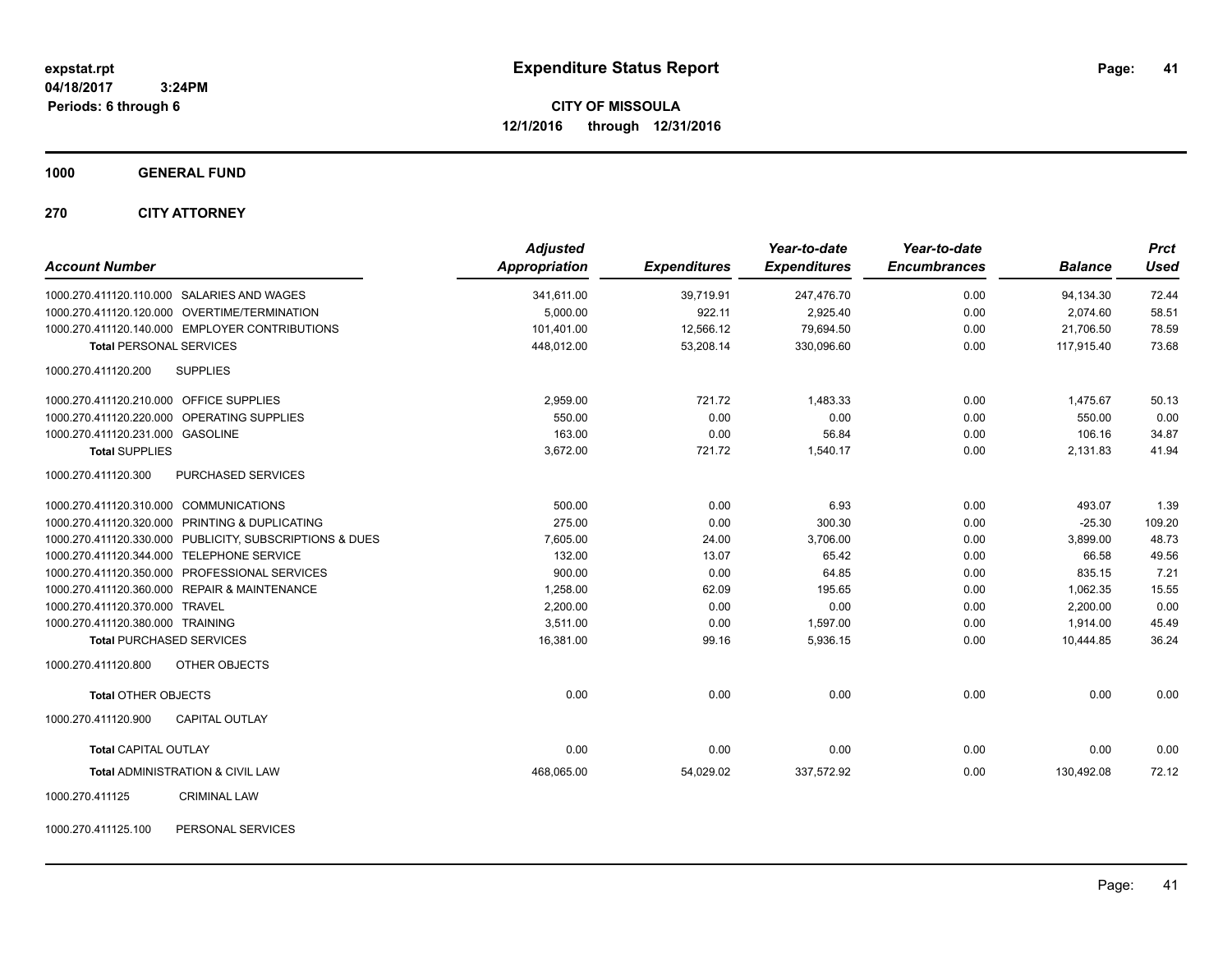**CITY OF MISSOULA 12/1/2016 through 12/31/2016**

### **1000 GENERAL FUND**

### **270 CITY ATTORNEY**

|                                                         | <b>Adjusted</b> |                     | Year-to-date        | Year-to-date        |                | <b>Prct</b> |
|---------------------------------------------------------|-----------------|---------------------|---------------------|---------------------|----------------|-------------|
| <b>Account Number</b>                                   | Appropriation   | <b>Expenditures</b> | <b>Expenditures</b> | <b>Encumbrances</b> | <b>Balance</b> | <b>Used</b> |
| 1000.270.411125.110.000 SALARIES AND WAGES              | 607.744.00      | 35.670.77           | 210,316.85          | 0.00                | 397,427.15     | 34.61       |
| 1000.270.411125.120.000 OVERTIME/TERMINATION            | 0.00            | 494.63              | 717.21              | 0.00                | $-717.21$      | 0.00        |
| 1000.270.411125.140.000 EMPLOYER CONTRIBUTIONS          | 211,044.00      | 12,516.50           | 80,307.22           | 0.00                | 130,736.78     | 38.05       |
| <b>Total PERSONAL SERVICES</b>                          | 818,788.00      | 48,681.90           | 291,341.28          | 0.00                | 527,446.72     | 35.58       |
| <b>SUPPLIES</b><br>1000.270.411125.200                  |                 |                     |                     |                     |                |             |
| 1000.270.411125.210.000 OFFICE SUPPLIES                 | 3,159.00        | 1,081.53            | 1,800.97            | 0.00                | 1,358.03       | 57.01       |
| 1000.270.411125.220.000 OPERATING SUPPLIES              | 700.00          | 0.00                | 0.00                | 0.00                | 700.00         | 0.00        |
| 1000.270.411125.231.000 GASOLINE                        | 100.00          | 0.00                | 0.00                | 0.00                | 100.00         | 0.00        |
| <b>Total SUPPLIES</b>                                   | 3,959.00        | 1,081.53            | 1,800.97            | 0.00                | 2,158.03       | 45.49       |
| 1000.270.411125.300<br>PURCHASED SERVICES               |                 |                     |                     |                     |                |             |
| 1000.270.411125.310.000 COMMUNICATIONS                  | 850.00          | 117.94              | 573.23              | 0.00                | 276.77         | 67.44       |
| 1000.270.411125.320.000 PRINTING & DUPLICATING          | 275.00          | 0.00                | 0.00                | 0.00                | 275.00         | 0.00        |
| 1000.270.411125.330.000 PUBLICITY, SUBSCRIPTIONS & DUES | 5,395.00        | 0.00                | 243.92              | 0.00                | 5,151.08       | 4.52        |
| 1000.270.411125.344.000 TELEPHONE SERVICE               | 132.00          | 0.00                | 0.00                | 0.00                | 132.00         | 0.00        |
| 1000.270.411125.350.000 PROFESSIONAL SERVICES           | 2,350.00        | 24.20               | 329.37              | 0.00                | 2,020.63       | 14.02       |
| 1000.270.411125.360.000 REPAIR & MAINTENANCE            | 18,189.00       | 0.00                | 17,977.00           | 0.00                | 212.00         | 98.83       |
| 1000.270.411125.370.000 TRAVEL                          | 3,800.00        | 0.00                | $-48.00$            | 0.00                | 3,848.00       | 1.26        |
| 1000.270.411125.380.000 TRAINING                        | 5,489.00        | 0.00                | 873.00              | 0.00                | 4,616.00       | 15.90       |
| <b>Total PURCHASED SERVICES</b>                         | 36,480.00       | 142.14              | 19,948.52           | 0.00                | 16,531.48      | 54.68       |
| 1000.270.411125.500<br><b>FIXED CHARGES</b>             |                 |                     |                     |                     |                |             |
| <b>Total FIXED CHARGES</b>                              | 0.00            | 0.00                | 0.00                | 0.00                | 0.00           | 0.00        |
| 1000.270.411125.900<br><b>CAPITAL OUTLAY</b>            |                 |                     |                     |                     |                |             |
| <b>Total CAPITAL OUTLAY</b>                             | 0.00            | 0.00                | 0.00                | 0.00                | 0.00           | 0.00        |
| <b>Total CRIMINAL LAW</b>                               | 859.227.00      | 49,905.57           | 313,090.77          | 0.00                | 546.136.23     | 36.44       |
| <b>Total CITY ATTORNEY</b>                              | 1,518,858.00    | 144, 163. 28        | 692,170.35          | 0.00                | 826,687.65     | 45.57       |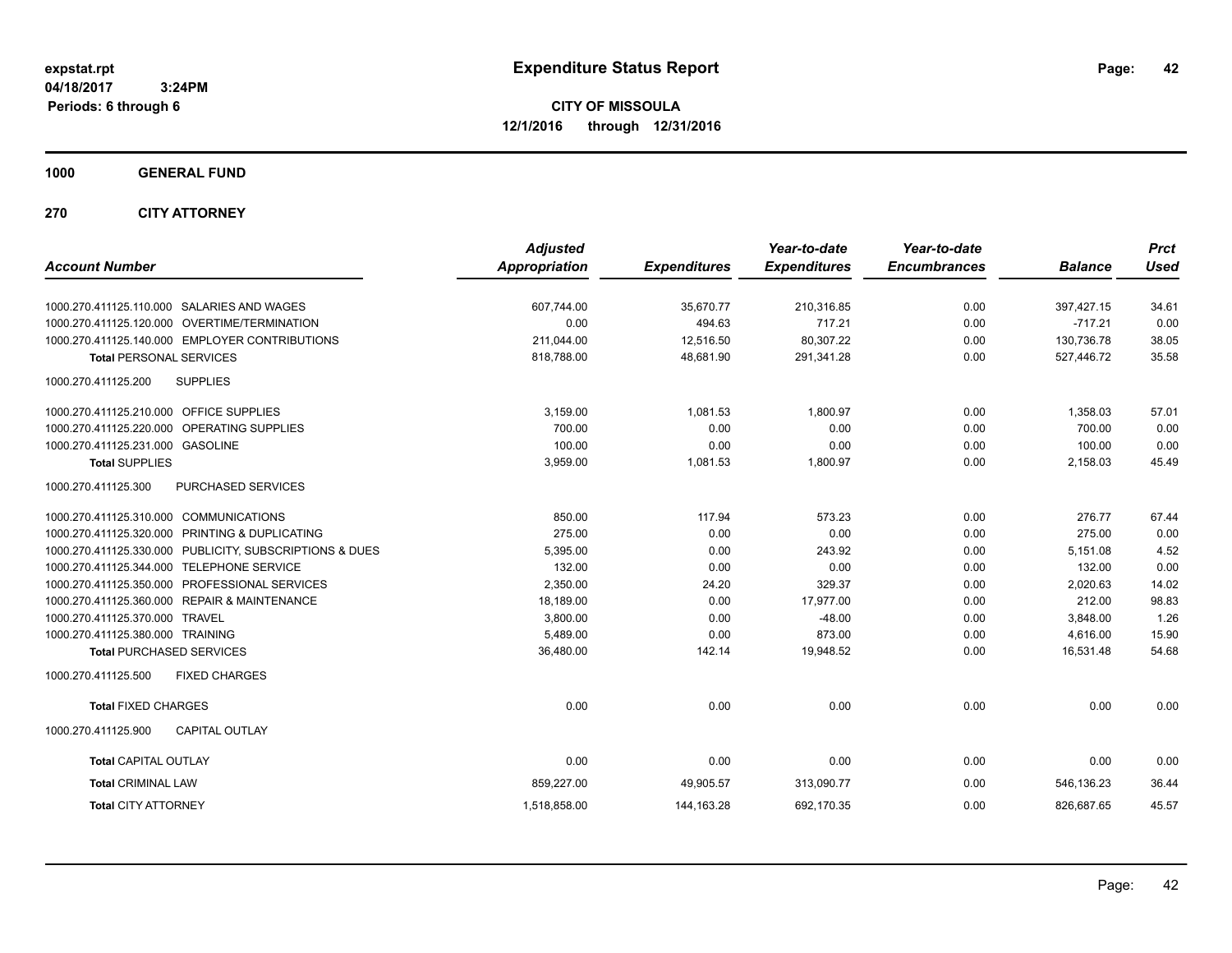**CITY OF MISSOULA 12/1/2016 through 12/31/2016**

**1000 GENERAL FUND**

| <b>Account Number</b>                                   | <b>Adjusted</b><br><b>Appropriation</b> | <b>Expenditures</b> | Year-to-date<br><b>Expenditures</b> | Year-to-date<br><b>Encumbrances</b> | <b>Balance</b> | <b>Prct</b><br><b>Used</b> |
|---------------------------------------------------------|-----------------------------------------|---------------------|-------------------------------------|-------------------------------------|----------------|----------------------------|
|                                                         |                                         |                     |                                     |                                     |                |                            |
| PUBLIC WORKS ADMINISTRATION<br>1000.280.430100          |                                         |                     |                                     |                                     |                |                            |
| PERSONAL SERVICES<br>1000.280.430100.100                |                                         |                     |                                     |                                     |                |                            |
| 1000.280.430100.110.000 SALARIES AND WAGES              | 116,829.00                              | 11,335.72           | 73,719.82                           | 0.00                                | 43,109.18      | 63.10                      |
| 1000.280.430100.120.000 OVERTIME/TERMINATION            | 477.00                                  | 0.00                | 0.00                                | 0.00                                | 477.00         | 0.00                       |
| 1000.280.430100.140.000 EMPLOYER CONTRIBUTIONS          | 33,262.00                               | 3,004.20            | 19,752.48                           | 0.00                                | 13.509.52      | 59.38                      |
| 1000.280.430100.141.000 STATE RETIREMENT CONTRIBUTIONS  | 0.00                                    | 42.56               | 269.40                              | 0.00                                | $-269.40$      | 0.00                       |
| <b>Total PERSONAL SERVICES</b>                          | 150,568.00                              | 14,382.48           | 93,741.70                           | 0.00                                | 56,826.30      | 62.26                      |
| <b>SUPPLIES</b><br>1000.280.430100.200                  |                                         |                     |                                     |                                     |                |                            |
| 1000.280.430100.210.000 OFFICE SUPPLIES                 | 450.00                                  | 63.39               | 407.40                              | 0.00                                | 42.60          | 90.53                      |
| 1000.280.430100.230.000 REPAIR/MAINTENANCE              | 50.00                                   | 0.00                | 0.00                                | 0.00                                | 50.00          | 0.00                       |
| 1000.280.430100.231.000 GASOLINE                        | 249.00                                  | 0.00                | 0.00                                | 0.00                                | 249.00         | 0.00                       |
| <b>Total SUPPLIES</b>                                   | 749.00                                  | 63.39               | 407.40                              | 0.00                                | 341.60         | 54.39                      |
| 1000.280.430100.300<br>PURCHASED SERVICES               |                                         |                     |                                     |                                     |                |                            |
| 1000.280.430100.310.000 COMMUNICATIONS                  | 300.00                                  | 22.53               | 30.94                               | 0.00                                | 269.06         | 10.31                      |
| 1000.280.430100.310.351 COMMUNICATIONS~POSTAGE          | 0.00                                    | 12.00               | 38.69                               | 0.00                                | $-38.69$       | 0.00                       |
| 1000.280.430100.320.000 PRINTING & DUPLICATING          | 200.00                                  | 0.00                | 0.00                                | 0.00                                | 200.00         | 0.00                       |
| 1000.280.430100.330.000 PUBLICITY, SUBSCRIPTIONS & DUES | 920.00                                  | 0.00                | 198.00                              | 0.00                                | 722.00         | 21.52                      |
| 1000.280.430100.344.000 TELEPHONE SERVICE               | 733.00                                  | 131.28              | 620.74                              | 0.00                                | 112.26         | 84.68                      |
| 1000.280.430100.344.391 TELEPHONE SERVICE               | 0.00                                    | 7.99                | 33.99                               | 0.00                                | $-33.99$       | 0.00                       |
| 1000.280.430100.360.000 REPAIR & MAINTENANCE            | 100.00                                  | 0.00                | 0.00                                | 0.00                                | 100.00         | 0.00                       |
| 1000.280.430100.370.000 TRAVEL                          | 700.00                                  | 0.00                | 140.40                              | 0.00                                | 559.60         | 20.06                      |
| 1000.280.430100.380.000 TRAINING                        | 800.00                                  | 0.00                | 150.00                              | 0.00                                | 650.00         | 18.75                      |
| <b>Total PURCHASED SERVICES</b>                         | 3,753.00                                | 173.80              | 1,212.76                            | 0.00                                | 2,540.24       | 32.31                      |
| 1000.280.430100.500<br><b>FIXED CHARGES</b>             |                                         |                     |                                     |                                     |                |                            |
| <b>Total FIXED CHARGES</b>                              | 0.00                                    | 0.00                | 0.00                                | 0.00                                | 0.00           | 0.00                       |
| OTHER OBJECTS<br>1000.280.430100.800                    |                                         |                     |                                     |                                     |                |                            |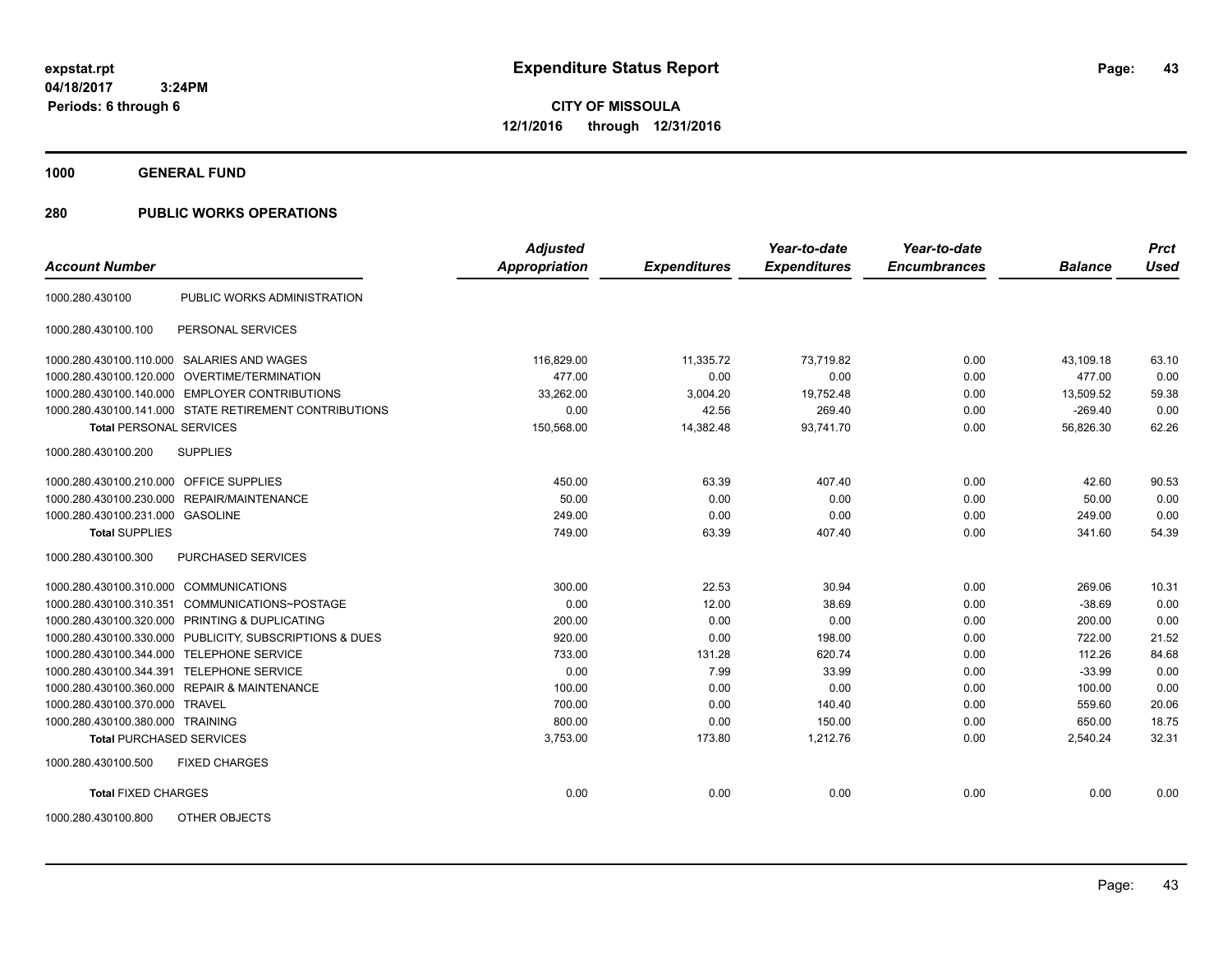**1000 GENERAL FUND**

| <b>Account Number</b>                             | <b>Adjusted</b><br>Appropriation | <b>Expenditures</b> | Year-to-date<br><b>Expenditures</b> | Year-to-date<br><b>Encumbrances</b> | <b>Balance</b> | <b>Prct</b><br><b>Used</b> |
|---------------------------------------------------|----------------------------------|---------------------|-------------------------------------|-------------------------------------|----------------|----------------------------|
| <b>Total OTHER OBJECTS</b>                        | 0.00                             | 0.00                | 0.00                                | 0.00                                | 0.00           | 0.00                       |
| Total PUBLIC WORKS ADMINISTRATION                 | 155,070.00                       | 14,619.67           | 95,361.86                           | 0.00                                | 59,708.14      | 61.50                      |
| 1000.280.430250<br>REIMBURSABLE SERVICES          |                                  |                     |                                     |                                     |                |                            |
| <b>SUPPLIES</b><br>1000.280.430250.200            |                                  |                     |                                     |                                     |                |                            |
| 1000.280.430250.230.000 REPAIR/MAINTENANCE        | 10.000.00                        | 0.00                | 0.00                                | 0.00                                | 10,000.00      | 0.00                       |
| <b>Total SUPPLIES</b>                             | 10,000.00                        | 0.00                | 0.00                                | 0.00                                | 10,000.00      | 0.00                       |
| PURCHASED SERVICES<br>1000.280.430250.300         |                                  |                     |                                     |                                     |                |                            |
| 1000.280.430250.360.000 REPAIR & MAINTENANCE      | 10,000.00                        | 0.00                | 0.00                                | 0.00                                | 10,000.00      | 0.00                       |
| 1000.280.430250.360.300 REPAIR & MAINTENANCE      | 0.00                             | 7,240.00            | 14,765.00                           | 0.00                                | $-14,765.00$   | 0.00                       |
| <b>Total PURCHASED SERVICES</b>                   | 10,000.00                        | 7,240.00            | 14,765.00                           | 0.00                                | $-4,765.00$    | 147.65                     |
| <b>Total REIMBURSABLE SERVICES</b>                | 20,000.00                        | 7,240.00            | 14,765.00                           | 0.00                                | 5,235.00       | 73.83                      |
| 1000.280.430263<br><b>STREET LIGHTING</b>         |                                  |                     |                                     |                                     |                |                            |
| 1000.280.430263.100<br>PERSONAL SERVICES          |                                  |                     |                                     |                                     |                |                            |
| 1000.280.430263.110.000 SALARIES AND WAGES        | 3.833.00                         | 248.18              | 1.592.29                            | 0.00                                | 2,240.71       | 41.54                      |
| 1000.280.430263.120.000 OVERTIME/TERMINATION      | 624.00                           | 0.00                | 2.47                                | 0.00                                | 621.53         | 0.40                       |
| 1000.280.430263.130.000 OTHER                     | 256.00                           | 0.00                | 0.00                                | 0.00                                | 256.00         | 0.00                       |
| 1000.280.430263.140.000 EMPLOYER CONTRIBUTIONS    | 2,090.00                         | 99.73               | 661.91                              | 0.00                                | 1,428.09       | 31.67                      |
| <b>Total PERSONAL SERVICES</b>                    | 6,803.00                         | 347.91              | 2,256.67                            | 0.00                                | 4,546.33       | 33.17                      |
| 1000.280.430263.300<br>PURCHASED SERVICES         |                                  |                     |                                     |                                     |                |                            |
| 1000.280.430263.341.000 ELECTRICITY & NATURAL GAS | 123,400.00                       | 9,282.67            | 51,846.48                           | 0.00                                | 71,553.52      | 42.01                      |
| <b>Total PURCHASED SERVICES</b>                   | 123,400.00                       | 9,282.67            | 51,846.48                           | 0.00                                | 71,553.52      | 42.01                      |
| <b>Total STREET LIGHTING</b>                      | 130,203.00                       | 9,630.58            | 54,103.15                           | 0.00                                | 76,099.85      | 41.55                      |
| 1000.280.430264<br>TRAFFIC SIGNAL MAINTENANCE     |                                  |                     |                                     |                                     |                |                            |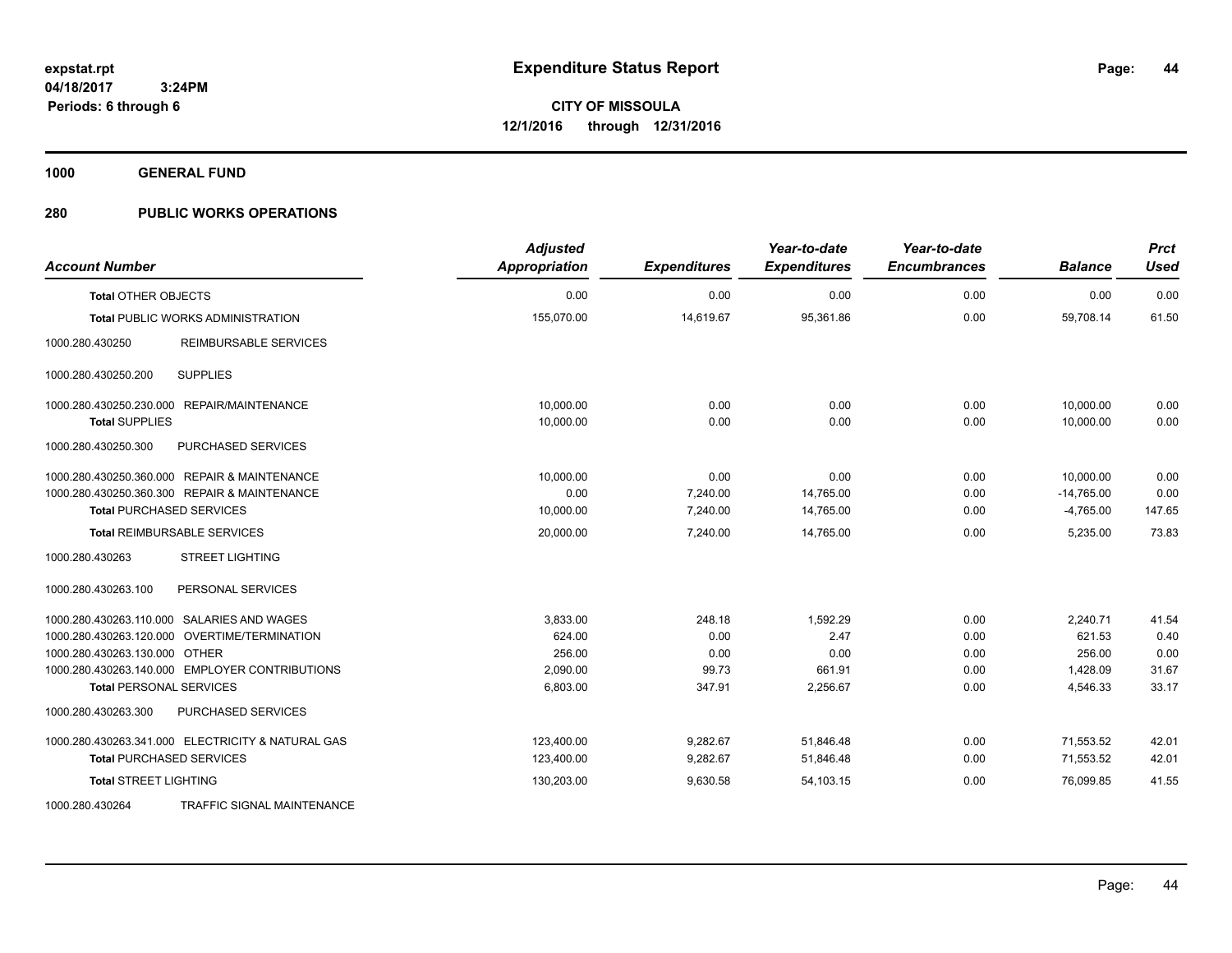**1000 GENERAL FUND**

|                                                   | <b>Adjusted</b> |                     | Year-to-date        | Year-to-date        |                | <b>Prct</b> |
|---------------------------------------------------|-----------------|---------------------|---------------------|---------------------|----------------|-------------|
| <b>Account Number</b>                             | Appropriation   | <b>Expenditures</b> | <b>Expenditures</b> | <b>Encumbrances</b> | <b>Balance</b> | <b>Used</b> |
| 1000.280.430264.100<br>PERSONAL SERVICES          |                 |                     |                     |                     |                |             |
| 1000.280.430264.110.000 SALARIES AND WAGES        | 86,250.00       | 5,583.72            | 35,825.46           | 0.00                | 50,424.54      | 41.54       |
| 1000.280.430264.120.000 OVERTIME/TERMINATION      | 2.017.00        | 0.00                | 55.62               | 0.00                | 1,961.38       | 2.76        |
| 1000.280.430264.130.000 OTHER                     | 5.758.00        | 0.00                | 0.00                | 0.00                | 5.758.00       | 0.00        |
| 1000.280.430264.140.000 EMPLOYER CONTRIBUTIONS    | 44,095.00       | 2,243.40            | 14,891.16           | 0.00                | 29,203.84      | 33.77       |
| <b>Total PERSONAL SERVICES</b>                    | 138,120.00      | 7,827.12            | 50,772.24           | 0.00                | 87,347.76      | 36.76       |
| 1000.280.430264.200<br><b>SUPPLIES</b>            |                 |                     |                     |                     |                |             |
| 1000.280.430264.210.000 OFFICE SUPPLIES           | 350.00          | 0.00                | 0.00                | 0.00                | 350.00         | 0.00        |
| 1000.280.430264.220.000 OPERATING SUPPLIES        | 235.00          | 0.00                | 0.00                | 0.00                | 235.00         | 0.00        |
| 1000.280.430264.220.311 OPERATING SUPPLIES        | 0.00            | 0.00                | 149.98              | 0.00                | $-149.98$      | 0.00        |
| 1000.280.430264.230.000<br>REPAIR/MAINTENANCE     | 1,060.00        | 541.88              | 541.88              | 0.00                | 518.12         | 51.12       |
| 1000.280.430264.231.000<br><b>GASOLINE</b>        | 2,799.00        | 172.23              | 639.84              | 0.00                | 2,159.16       | 22.86       |
| 1000.280.430264.240.000 OTHER SUPPLIES            | 9,880.00        | 5,018.87            | 10,703.79           | 0.00                | $-823.79$      | 108.34      |
| <b>Total SUPPLIES</b>                             | 14,324.00       | 5,732.98            | 12,035.49           | 0.00                | 2,288.51       | 84.02       |
| PURCHASED SERVICES<br>1000.280.430264.300         |                 |                     |                     |                     |                |             |
| 1000.280.430264.341.000 ELECTRICITY & NATURAL GAS | 15,236.00       | 732.76              | 3,407.33            | 0.00                | 11,828.67      | 22.36       |
| 1000.280.430264.350.000 PROFESSIONAL SERVICES     | 200.00          | 0.00                | 50.00               | 0.00                | 150.00         | 25.00       |
| 1000.280.430264.360.000 REPAIR & MAINTENANCE      | 1,100.00        | 0.00                | 657.80              | 0.00                | 442.20         | 59.80       |
| 1000.280.430264.370.000 TRAVEL                    | 150.00          | 0.00                | 0.00                | 0.00                | 150.00         | 0.00        |
| 1000.280.430264.380.000 TRAINING                  | 450.00          | 0.00                | 0.00                | 0.00                | 450.00         | 0.00        |
| <b>Total PURCHASED SERVICES</b>                   | 17,136.00       | 732.76              | 4,115.13            | 0.00                | 13,020.87      | 24.01       |
| <b>Total TRAFFIC SIGNAL MAINTENANCE</b>           | 169,580.00      | 14.292.86           | 66,922.86           | 0.00                | 102.657.14     | 39.46       |
| 1000.280.430265<br><b>SIGNING &amp; STRIPING</b>  |                 |                     |                     |                     |                |             |
| 1000.280.430265.100<br>PERSONAL SERVICES          |                 |                     |                     |                     |                |             |
| 1000.280.430265.110.000 SALARIES AND WAGES        | 200,051.00      | 18,812.53           | 116,065.86          | 0.00                | 83,985.14      | 58.02       |
| 1000.280.430265.120.000<br>OVERTIME/TERMINATION   | 110.00          | 824.49              | 824.49              | 0.00                | $-714.49$      | 749.54      |
| 1000.280.430265.130.000 OTHER                     | 2,440.00        | 52.50               | 283.50              | 0.00                | 2,156.50       | 11.62       |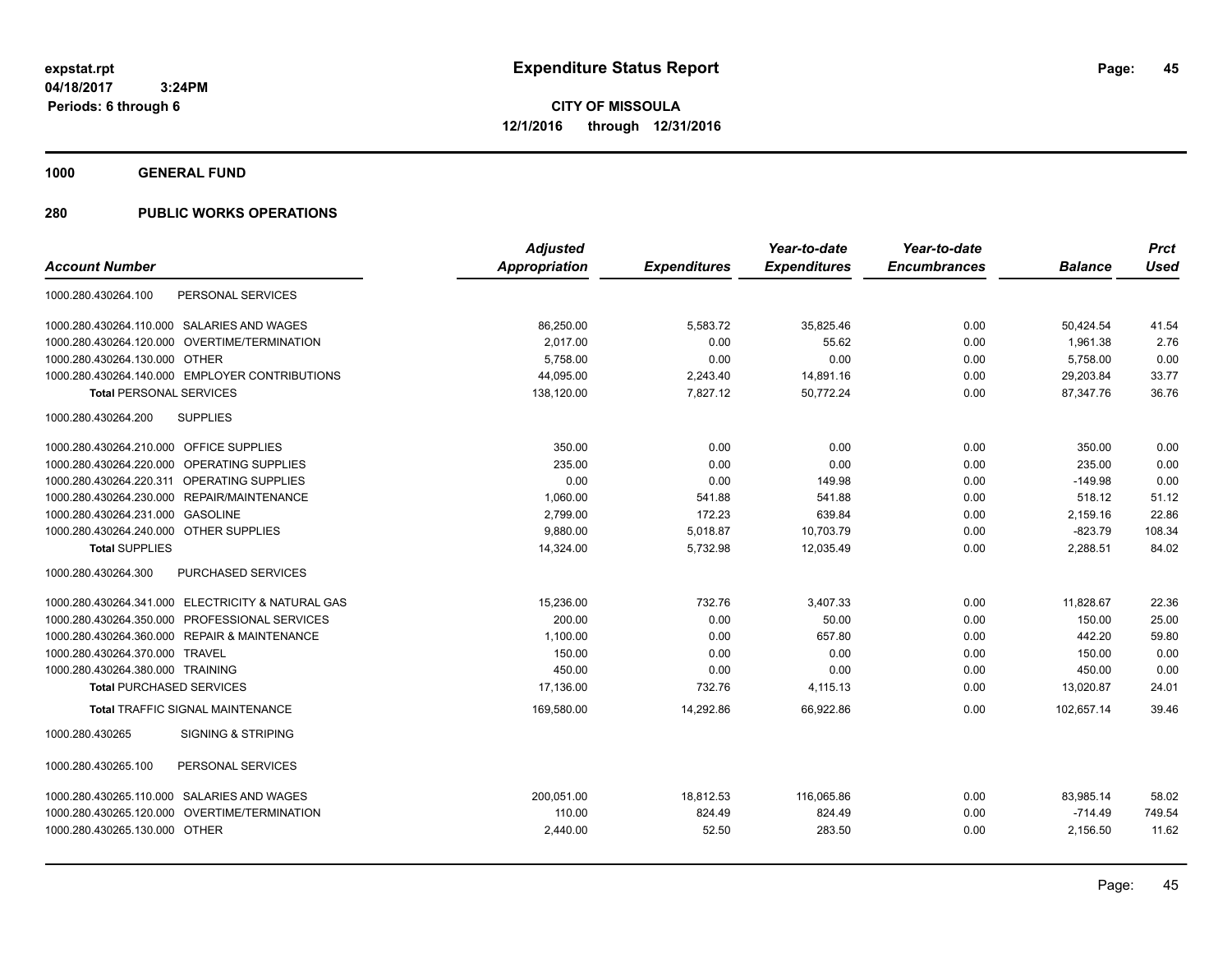**1000 GENERAL FUND**

| <b>Account Number</b>                                       | <b>Adjusted</b><br><b>Appropriation</b> | <b>Expenditures</b> | Year-to-date<br><b>Expenditures</b> | Year-to-date<br><b>Encumbrances</b> | <b>Balance</b> | <b>Prct</b><br><b>Used</b> |
|-------------------------------------------------------------|-----------------------------------------|---------------------|-------------------------------------|-------------------------------------|----------------|----------------------------|
| 1000.280.430265.140.000 EMPLOYER CONTRIBUTIONS              | 101.110.00                              | 9,691.90            | 63,042.41                           | 0.00                                | 38,067.59      | 62.35                      |
| <b>Total PERSONAL SERVICES</b>                              | 303,711.00                              | 29,381.42           | 180,216.26                          | 0.00                                | 123,494.74     | 59.34                      |
| <b>SUPPLIES</b><br>1000.280.430265.200                      |                                         |                     |                                     |                                     |                |                            |
| 1000.280.430265.210.000 OFFICE SUPPLIES                     | 350.00                                  | 44.21               | 193.29                              | 0.00                                | 156.71         | 55.23                      |
| 1000.280.430265.220.000 OPERATING SUPPLIES                  | 1,700.00                                | 0.00                | 5,410.04                            | 0.00                                | $-3,710.04$    | 318.24                     |
| 1000.280.430265.220.311 OPERATING SUPPLIES~CLOTHING ALLOW   | 0.00                                    | 0.00                | 661.00                              | 0.00                                | $-661.00$      | 0.00                       |
| 1000.280.430265.230.000 REPAIR/MAINTENANCE                  | 40,700.00                               | 196.01              | 1,670.35                            | 0.00                                | 39,029.65      | 4.10                       |
| REPAIR/MAINTENANCE~VEHICLE PARTS<br>1000.280.430265.230.321 | 0.00                                    | 0.00                | 209.60                              | 0.00                                | $-209.60$      | 0.00                       |
| 1000.280.430265.231.000 GASOLINE                            | 3,739.00                                | 500.72              | 1,750.65                            | 0.00                                | 1,988.35       | 46.82                      |
| 1000.280.430265.240.000 OTHER SUPPLIES                      | 21,210.00                               | 3,227.28            | 10,446.98                           | 0.00                                | 10,763.02      | 49.25                      |
| <b>Total SUPPLIES</b>                                       | 67,699.00                               | 3,968.22            | 20,341.91                           | 0.00                                | 47,357.09      | 30.05                      |
| 1000.280.430265.300<br><b>PURCHASED SERVICES</b>            |                                         |                     |                                     |                                     |                |                            |
| 1000.280.430265.344.000 TELEPHONE SERVICE                   | 558.00                                  | 0.21                | 2.04                                | 0.00                                | 555.96         | 0.37                       |
| 1000.280.430265.344.399 TELEPHONE SERVICE                   | 0.00                                    | 0.00                | 350.27                              | 0.00                                | $-350.27$      | 0.00                       |
| 1000.280.430265.345.000 GARBAGE                             | 475.00                                  | 15.60               | 93.60                               | 0.00                                | 381.40         | 19.71                      |
| 1000.280.430265.350.000 PROFESSIONAL SERVICES               | 457.00                                  | 0.00                | 0.00                                | 0.00                                | 457.00         | 0.00                       |
| 1000.280.430265.360.000 REPAIR & MAINTENANCE                | 1,700.00                                | 0.00                | 0.00                                | 0.00                                | 1,700.00       | 0.00                       |
| 1000.280.430265.370.000 TRAVEL                              | 700.00                                  | 0.00                | 0.00                                | 0.00                                | 700.00         | 0.00                       |
| 1000.280.430265.380.000 TRAINING                            | 950.00                                  | 0.00                | 330.90                              | 0.00                                | 619.10         | 34.83                      |
| <b>Total PURCHASED SERVICES</b>                             | 4,840.00                                | 15.81               | 776.81                              | 0.00                                | 4,063.19       | 16.05                      |
| CAPITAL OUTLAY<br>1000.280.430265.900                       |                                         |                     |                                     |                                     |                |                            |
| <b>Total CAPITAL OUTLAY</b>                                 | 0.00                                    | 0.00                | 0.00                                | 0.00                                | 0.00           | 0.00                       |
| <b>Total SIGNING &amp; STRIPING</b>                         | 376,250.00                              | 33,365.45           | 201,334.98                          | 0.00                                | 174,915.02     | 53.51                      |
| <b>COMMUNICATIONS</b><br>1000.280.430270                    |                                         |                     |                                     |                                     |                |                            |
| PERSONAL SERVICES<br>1000.280.430270.100                    |                                         |                     |                                     |                                     |                |                            |
| 1000.280.430270.110.000 SALARIES AND WAGES                  | 101,583.00                              | 6,576.32            | 42,193.99                           | 0.00                                | 59,389.01      | 41.54                      |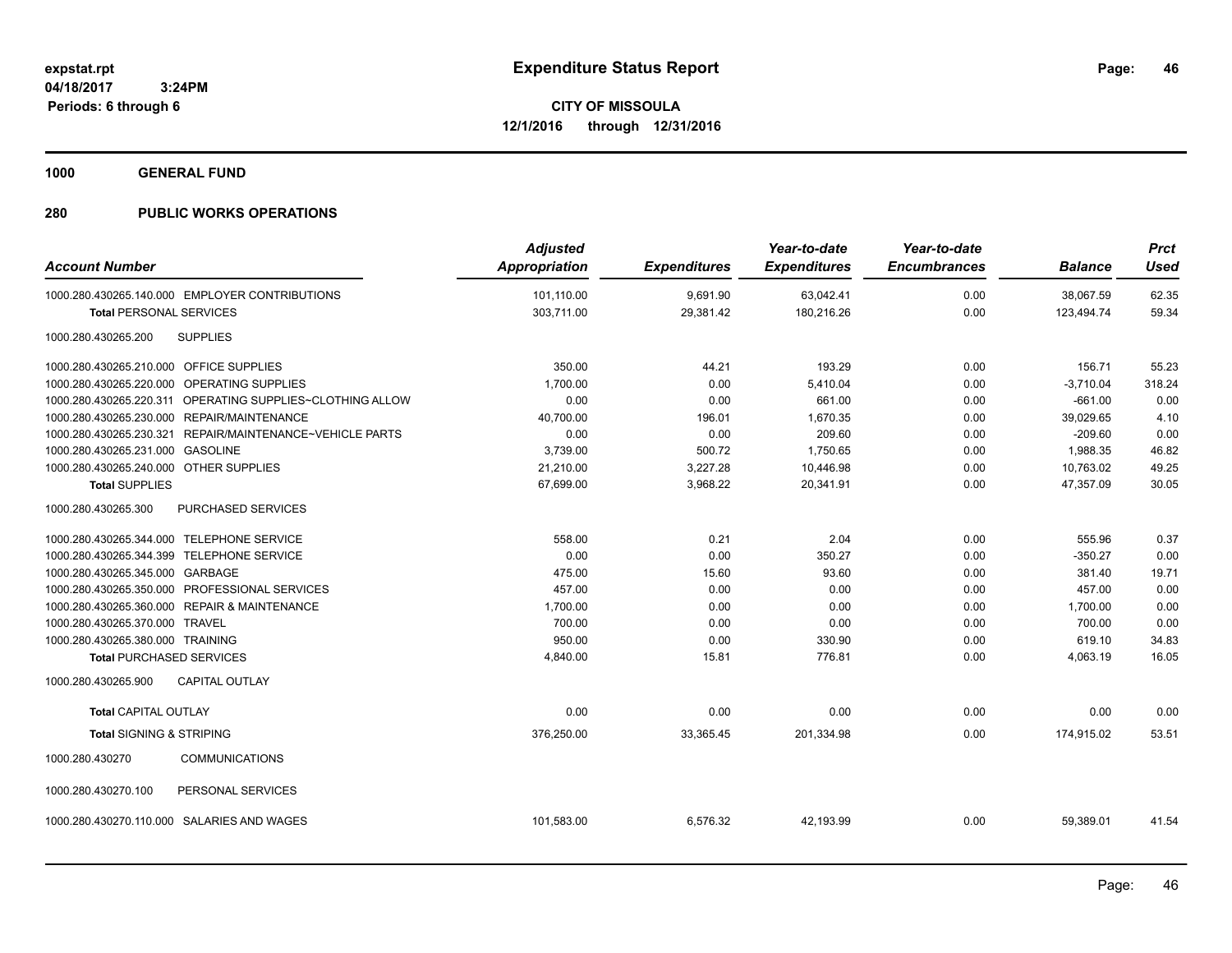**1000 GENERAL FUND**

| <b>Account Number</b>                                   | <b>Adjusted</b><br>Appropriation | <b>Expenditures</b> | Year-to-date<br><b>Expenditures</b> | Year-to-date<br><b>Encumbrances</b> | <b>Balance</b> | <b>Prct</b><br><b>Used</b> |
|---------------------------------------------------------|----------------------------------|---------------------|-------------------------------------|-------------------------------------|----------------|----------------------------|
| 1000.280.430270.120.000 OVERTIME/TERMINATION            | 440.00                           | 0.00                | 65.51                               | 0.00                                | 374.49         | 14.89                      |
| 1000.280.430270.130.000 OTHER                           | 6.782.00                         | 0.00                | 0.00                                | 0.00                                | 6.782.00       | 0.00                       |
| 1000.280.430270.140.000 EMPLOYER CONTRIBUTIONS          | 51.456.00                        | 2.642.31            | 17.355.18                           | 0.00                                | 34.100.82      | 33.73                      |
| <b>Total PERSONAL SERVICES</b>                          | 160,261.00                       | 9,218.63            | 59,614.68                           | 0.00                                | 100,646.32     | 37.20                      |
| 1000.280.430270.200<br><b>SUPPLIES</b>                  |                                  |                     |                                     |                                     |                |                            |
| 1000.280.430270.230.000 REPAIR/MAINTENANCE              | 8,050.00                         | 118.96              | 4,066.31                            | 0.00                                | 3,983.69       | 50.51                      |
| 1000.280.430270.231.000 GASOLINE                        | 2,493.00                         | 0.00                | 0.00                                | 0.00                                | 2,493.00       | 0.00                       |
| <b>Total SUPPLIES</b>                                   | 10,543.00                        | 118.96              | 4,066.31                            | 0.00                                | 6,476.69       | 38.57                      |
| 1000.280.430270.300<br><b>PURCHASED SERVICES</b>        |                                  |                     |                                     |                                     |                |                            |
| 1000.280.430270.330.000 PUBLICITY, SUBSCRIPTIONS & DUES | 180.00                           | 0.00                | 0.00                                | 0.00                                | 180.00         | 0.00                       |
| 1000.280.430270.341.000 ELECTRICITY & NATURAL GAS       | 2,573.00                         | 183.83              | 999.92                              | 0.00                                | 1.573.08       | 38.86                      |
| 1000.280.430270.344.000 TELEPHONE SERVICE               | 513.00                           | 5.82                | 20.02                               | 0.00                                | 492.98         | 3.90                       |
| 1000.280.430270.344.400 TELEPHONE SERVICE               | 0.00                             | 0.00                | 307.22                              | 0.00                                | $-307.22$      | 0.00                       |
| 1000.280.430270.350.000 PROFESSIONAL SERVICES           | 100.00                           | 0.00                | 0.00                                | 0.00                                | 100.00         | 0.00                       |
| 1000.280.430270.360.000 REPAIR & MAINTENANCE            | 3,000.00                         | 0.00                | 0.00                                | 0.00                                | 3,000.00       | 0.00                       |
| <b>Total PURCHASED SERVICES</b>                         | 6.366.00                         | 189.65              | 1,327.16                            | 0.00                                | 5,038.84       | 20.85                      |
| <b>Total COMMUNICATIONS</b>                             | 177,170.00                       | 9,527.24            | 65,008.15                           | 0.00                                | 112, 161.85    | 36.69                      |
| <b>Total PUBLIC WORKS OPERATIONS</b>                    | 1,028,273.00                     | 88,675.80           | 497.496.00                          | 0.00                                | 530.777.00     | 48.38                      |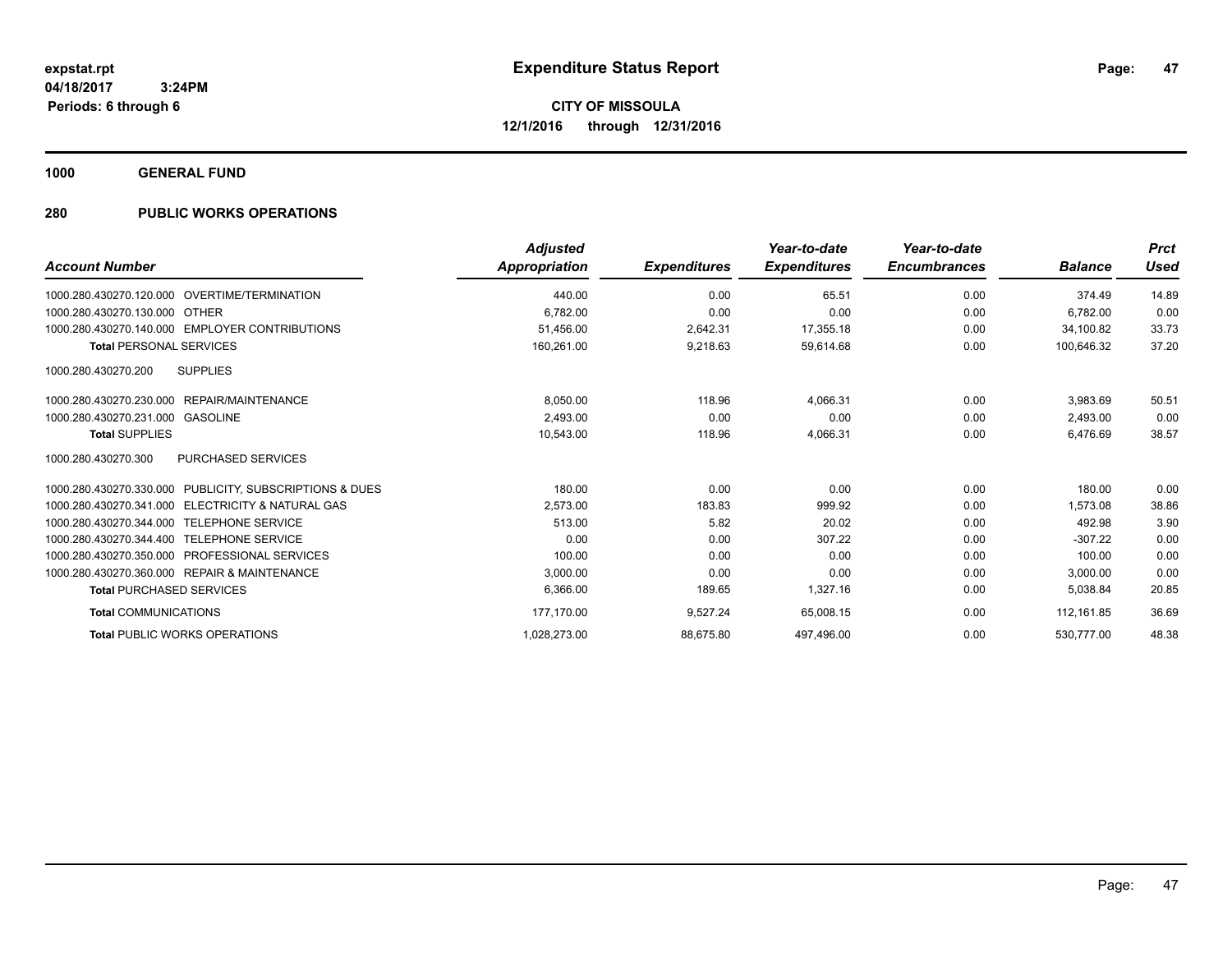**CITY OF MISSOULA 12/1/2016 through 12/31/2016**

**1000 GENERAL FUND**

| <b>Account Number</b>                   |                                                        | <b>Adjusted</b><br><b>Appropriation</b> | <b>Expenditures</b> | Year-to-date<br><b>Expenditures</b> | Year-to-date<br><b>Encumbrances</b> | <b>Balance</b> | <b>Prct</b><br><b>Used</b> |
|-----------------------------------------|--------------------------------------------------------|-----------------------------------------|---------------------|-------------------------------------|-------------------------------------|----------------|----------------------------|
| 1000.290.420110                         | <b>ADMINISTRATION</b>                                  |                                         |                     |                                     |                                     |                |                            |
| 1000.290.420110.100                     | PERSONAL SERVICES                                      |                                         |                     |                                     |                                     |                |                            |
|                                         | 1000.290.420110.110.000 SALARIES AND WAGES             | 747,373.00                              | 54,986.22           | 347,225.63                          | 0.00                                | 400,147.37     | 46.46                      |
| 1000.290.420110.115.000                 | SALARIES/HEALTH INSURANCE BENEFIT                      | 0.00                                    | 1,755.00            | 18,603.00                           | 0.00                                | $-18,603.00$   | 0.00                       |
|                                         | 1000.290.420110.120.000 OVERTIME/TERMINATION           | 9,246.00                                | 251.08              | 1,432.34                            | 0.00                                | 7,813.66       | 15.49                      |
|                                         | 1000.290.420110.121.000 OUTSIDE HIRE OVERTIME          | 75,000.00                               | 2.317.77            | 64,808.31                           | 0.00                                | 10,191.69      | 86.41                      |
|                                         | 1000.290.420110.123.000 CELL PHONE OVERTIME            | 60,690.00                               | 1,151.93            | 4,528.90                            | 0.00                                | 56,161.10      | 7.46                       |
| 1000.290.420110.130.000 OTHER           |                                                        | 4,994.00                                | 0.00                | 3,500.00                            | 0.00                                | 1,494.00       | 70.08                      |
| 1000.290.420110.133.000                 | <b>EDUCATION COMPENSATION</b>                          | 0.00                                    | 50.00               | 315.00                              | 0.00                                | $-315.00$      | 0.00                       |
|                                         | 1000.290.420110.140.000 EMPLOYER CONTRIBUTIONS         | 432,448.00                              | 16,456.57           | 109,933.61                          | 0.00                                | 322,514.39     | 25.42                      |
|                                         | 1000.290.420110.141.000 STATE RETIREMENT CONTRIBUTIONS | 0.00                                    | 12.426.32           | 73.046.25                           | 0.00                                | $-73.046.25$   | 0.00                       |
| <b>Total PERSONAL SERVICES</b>          |                                                        | 1,329,751.00                            | 89,394.89           | 623,393.04                          | 0.00                                | 706.357.96     | 46.88                      |
| 1000.290.420110.200                     | <b>SUPPLIES</b>                                        |                                         |                     |                                     |                                     |                |                            |
| 1000.290.420110.210.000 OFFICE SUPPLIES |                                                        | 11,650.00                               | 382.55              | 2.876.65                            | 0.00                                | 8,773.35       | 24.69                      |
| 1000.290.420110.220.000                 | <b>OPERATING SUPPLIES</b>                              | 22,750.00                               | 7,334.74            | 15,443.61                           | 0.00                                | 7,306.39       | 67.88                      |
|                                         | 1000.290.420110.230.000 REPAIR/MAINTENANCE             | 900.00                                  | 0.00                | 496.72                              | 0.00                                | 403.28         | 55.19                      |
| 1000.290.420110.231.000 GASOLINE        |                                                        | 3,515.00                                | 754.56              | 1,862.82                            | 0.00                                | 1,652.18       | 53.00                      |
| <b>Total SUPPLIES</b>                   |                                                        | 38,815.00                               | 8,471.85            | 20,679.80                           | 0.00                                | 18,135.20      | 53.28                      |
| 1000.290.420110.300                     | <b>PURCHASED SERVICES</b>                              |                                         |                     |                                     |                                     |                |                            |
| 1000.290.420110.310.000                 | <b>COMMUNICATIONS</b>                                  | 4,712.00                                | 422.65              | 2,040.58                            | 0.00                                | 2,671.42       | 43.31                      |
| 1000.290.420110.320.000                 | PRINTING & DUPLICATING                                 | 500.00                                  | 38.65               | 292.27                              | 0.00                                | 207.73         | 58.45                      |
| 1000.290.420110.330.000                 | PUBLICITY, SUBSCRIPTIONS & DUES                        | 12,538.00                               | 512.70              | 10,467.50                           | 0.00                                | 2,070.50       | 83.49                      |
|                                         | 1000.290.420110.344.000 TELEPHONE SERVICE              | 47,692.00                               | 9,032.95            | 22,803.31                           | 0.00                                | 24,888.69      | 47.81                      |
|                                         | 1000.290.420110.350.000 PROFESSIONAL SERVICES          | 7,920.00                                | 516.80              | 8,218.60                            | 0.00                                | $-298.60$      | 103.77                     |
|                                         | 1000.290.420110.360.000 REPAIR & MAINTENANCE           | 66,700.00                               | 0.00                | 75,241.58                           | 0.00                                | $-8,541.58$    | 112.81                     |
|                                         | 1000.290.420110.392.000 DONATIONS AND SALES            | 0.00                                    | 636.59              | 1.395.48                            | 0.00                                | $-1,395.48$    | 0.00                       |
| <b>Total PURCHASED SERVICES</b>         |                                                        | 140,062.00                              | 11,160.34           | 120.459.32                          | 0.00                                | 19.602.68      | 86.00                      |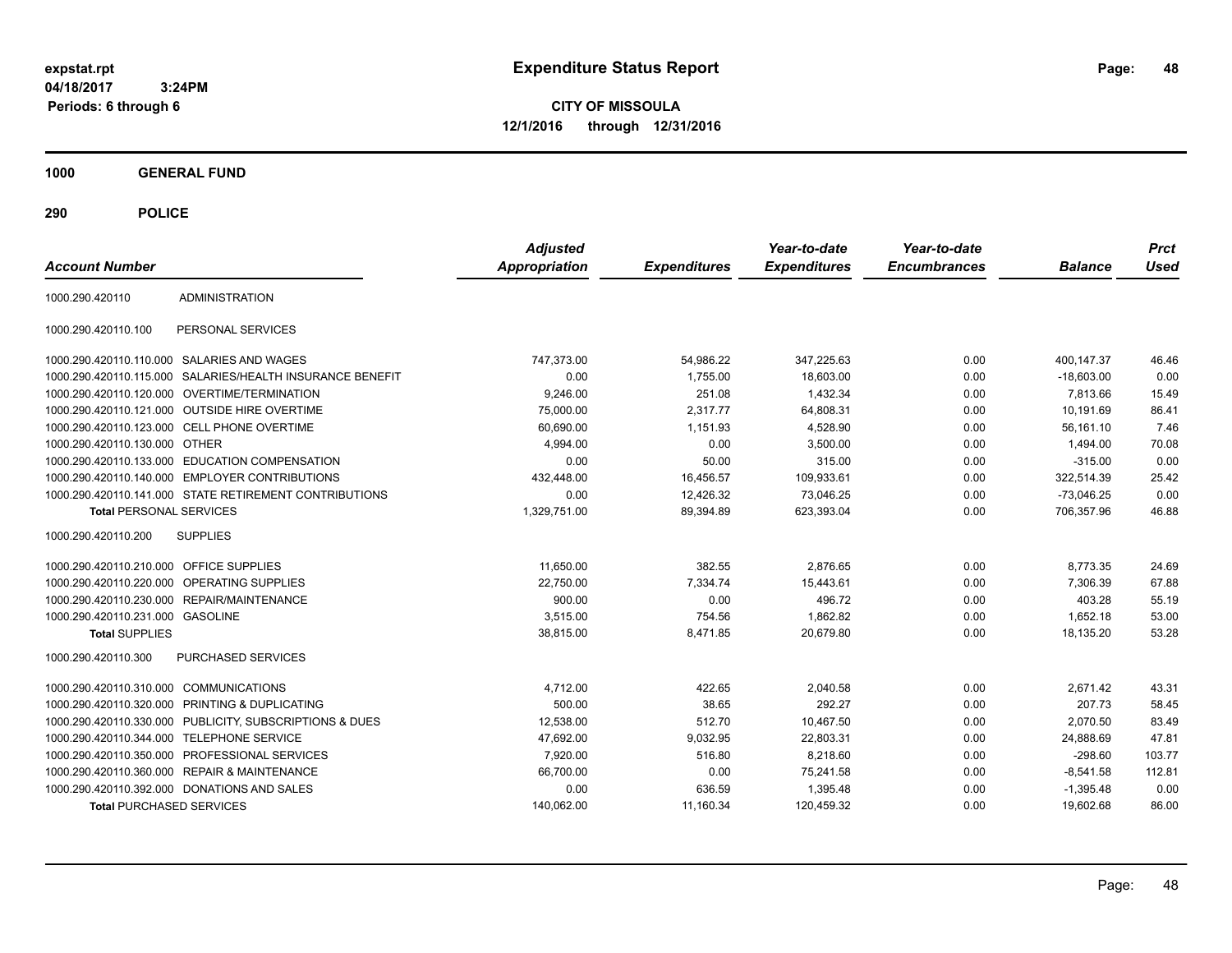**CITY OF MISSOULA 12/1/2016 through 12/31/2016**

**1000 GENERAL FUND**

| <b>Account Number</b>                                                                                    | <b>Adjusted</b><br><b>Appropriation</b> | <b>Expenditures</b>  | Year-to-date<br><b>Expenditures</b> | Year-to-date<br><b>Encumbrances</b> | <b>Balance</b>            | <b>Prct</b><br><b>Used</b> |
|----------------------------------------------------------------------------------------------------------|-----------------------------------------|----------------------|-------------------------------------|-------------------------------------|---------------------------|----------------------------|
| 1000.290.420110.500<br><b>FIXED CHARGES</b>                                                              |                                         |                      |                                     |                                     |                           |                            |
| 1000.290.420110.500.000 FIXED CHARGES                                                                    | 71.214.00                               | 5,904.97             | 41.746.79                           | 0.00                                | 29.467.21                 | 58.62                      |
| <b>Total FIXED CHARGES</b>                                                                               | 71,214.00                               | 5,904.97             | 41,746.79                           | 0.00                                | 29,467.21                 | 58.62                      |
| <b>GRANTS &amp; CONTRIBUTIONS</b><br>1000.290.420110.700                                                 |                                         |                      |                                     |                                     |                           |                            |
| 1000.290.420110.700.000 GRANTS & CONTRIBUTIONS                                                           | 4,000.00                                | 0.00                 | 0.00                                | 0.00                                | 4,000.00                  | 0.00                       |
| <b>Total GRANTS &amp; CONTRIBUTIONS</b>                                                                  | 4,000.00                                | 0.00                 | 0.00                                | 0.00                                | 4,000.00                  | 0.00                       |
| 1000.290.420110.800<br>OTHER OBJECTS                                                                     |                                         |                      |                                     |                                     |                           |                            |
| 1000.290.420110.820.000 TRANSFERS TO LAW ENFORCEMENT BLOCK GRANT                                         | 6.000.00                                | 6,000.00             | 6,000.00                            | 0.00                                | 0.00                      | 100.00                     |
| <b>Total OTHER OBJECTS</b>                                                                               | 6.000.00                                | 6.000.00             | 6.000.00                            | 0.00                                | 0.00                      | 100.00                     |
| CAPITAL OUTLAY<br>1000.290.420110.900                                                                    |                                         |                      |                                     |                                     |                           |                            |
| <b>Total CAPITAL OUTLAY</b>                                                                              | 0.00                                    | 0.00                 | 0.00                                | 0.00                                | 0.00                      | 0.00                       |
| <b>Total ADMINISTRATION</b>                                                                              | 1.589.842.00                            | 120,932.05           | 812,278.95                          | 0.00                                | 777.563.05                | 51.09                      |
| PERSONNEL TRAINING<br>1000.290.420130                                                                    |                                         |                      |                                     |                                     |                           |                            |
| 1000.290.420130.100<br>PERSONAL SERVICES                                                                 |                                         |                      |                                     |                                     |                           |                            |
| 1000.290.420130.110.000 SALARIES AND WAGES                                                               | 70,063.00                               | 5,289.96             | 33,466.64                           | 0.00                                | 36,596.36                 | 47.77                      |
| 1000.290.420130.115.000 SALARIES/HEALTH INSURANCE BENEFIT                                                | 0.00                                    | 351.00               | 3,720.60                            | 0.00                                | $-3,720.60$               | 0.00                       |
| 1000.290.420130.120.000 OVERTIME/TERMINATION                                                             | 1.168.00                                | 0.00                 | 98.84                               | 0.00                                | 1.069.16                  | 8.46                       |
| 1000.290.420130.130.000 OTHER                                                                            | 713.00                                  | 0.00                 | 700.00                              | 0.00                                | 13.00                     | 98.18                      |
| 1000.290.420130.133.000 EDUCATION COMPENSATION                                                           | 0.00                                    | 20.00                | 126.00                              | 0.00                                | $-126.00$                 | 0.00                       |
| 1000.290.420130.140.000 EMPLOYER CONTRIBUTIONS<br>1000.290.420130.141.000 STATE RETIREMENT CONTRIBUTIONS | 48,796.00<br>0.00                       | 1,247.17<br>1.656.75 | 8,374.22<br>10.260.46               | 0.00<br>0.00                        | 40,421.78<br>$-10,260.46$ | 17.16<br>0.00              |
| <b>Total PERSONAL SERVICES</b>                                                                           | 120.740.00                              | 8,564.88             | 56.746.76                           | 0.00                                | 63.993.24                 | 47.00                      |
| 1000.290.420130.200<br><b>SUPPLIES</b>                                                                   |                                         |                      |                                     |                                     |                           |                            |
| 1000.290.420130.210.000 OFFICE SUPPLIES                                                                  | 200.00                                  | 0.00                 | 81.41                               | 0.00                                | 118.59                    | 40.71                      |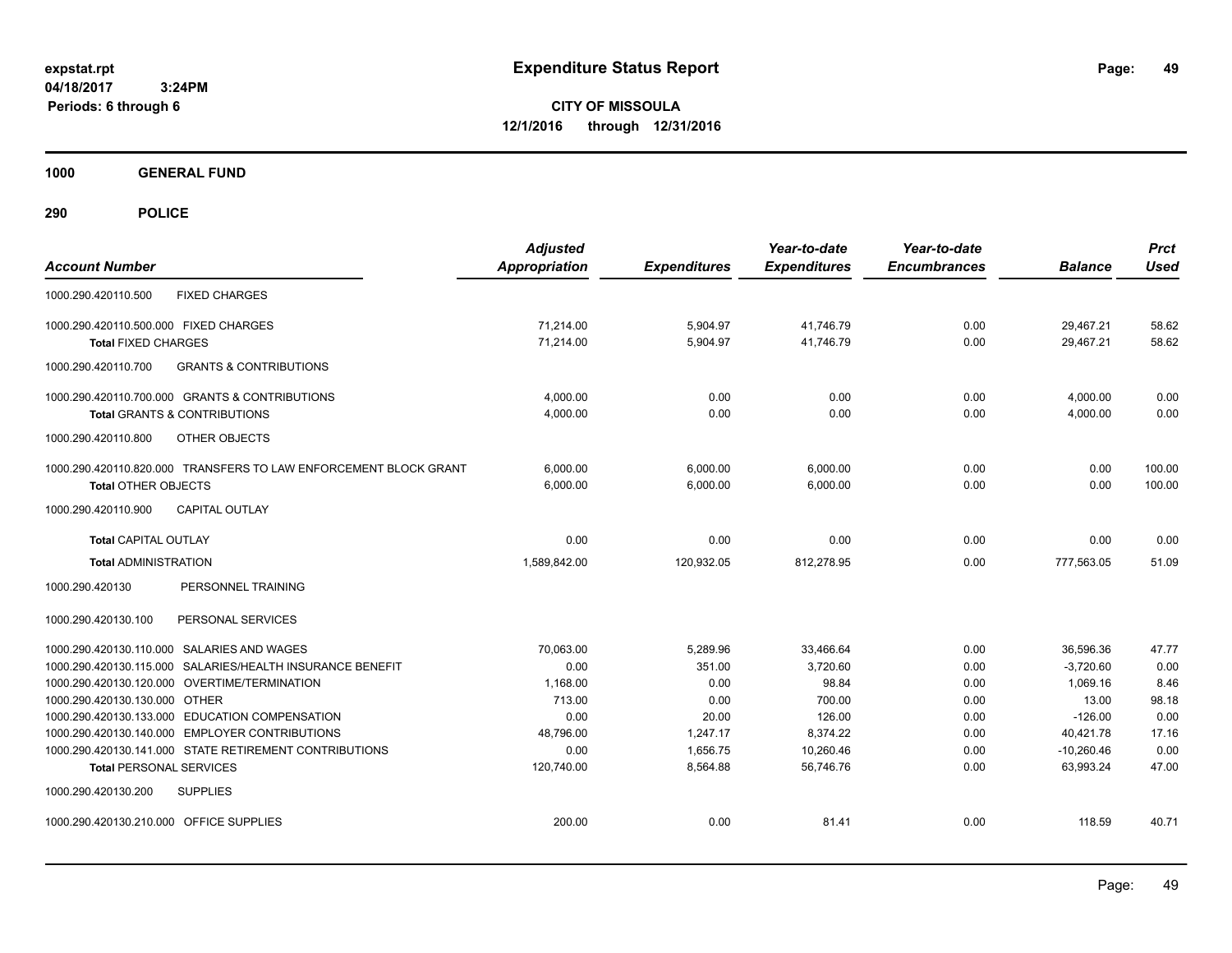**CITY OF MISSOULA 12/1/2016 through 12/31/2016**

**1000 GENERAL FUND**

| <b>Account Number</b>                                     | <b>Adjusted</b><br>Appropriation | <b>Expenditures</b> | Year-to-date<br><b>Expenditures</b> | Year-to-date<br><b>Encumbrances</b> | <b>Balance</b> | <b>Prct</b><br><b>Used</b> |
|-----------------------------------------------------------|----------------------------------|---------------------|-------------------------------------|-------------------------------------|----------------|----------------------------|
| 1000.290.420130.220.000 OPERATING SUPPLIES                | 28,485.00                        | 0.00                | 19,288.70                           | 0.00                                | 9,196.30       | 67.72                      |
| <b>Total SUPPLIES</b>                                     | 28,685.00                        | 0.00                | 19,370.11                           | 0.00                                | 9,314.89       | 67.53                      |
| PURCHASED SERVICES<br>1000.290.420130.300                 |                                  |                     |                                     |                                     |                |                            |
| 1000.290.420130.320.000 PRINTING & DUPLICATING            | 350.00                           | 0.00                | 0.00                                | 0.00                                | 350.00         | 0.00                       |
| 1000.290.420130.360.000 REPAIR & MAINTENANCE              | 100.00                           | 0.00                | 0.00                                | 0.00                                | 100.00         | 0.00                       |
| 1000.290.420130.370.000 TRAVEL                            | 29,500.00                        | 1,661.94            | 13,548.63                           | 0.00                                | 15.951.37      | 45.93                      |
| 1000.290.420130.380.000 TRAINING                          | 35,200.00                        | 1,690.00            | 20,279.00                           | 0.00                                | 14,921.00      | 57.61                      |
| 1000.290.420130.390.000 OTHER PURCHASED SERVICES          | 25,000.00                        | 0.00                | 0.00                                | 0.00                                | 25,000.00      | 0.00                       |
| 1000.290.420130.390.031 MISC TRAINING/TRAVEL EXPENSES     | 0.00                             | $-689.92$           | 1,440.50                            | 0.00                                | $-1,440.50$    | 0.00                       |
| <b>Total PURCHASED SERVICES</b>                           | 90,150.00                        | 2,662.02            | 35,268.13                           | 0.00                                | 54,881.87      | 39.12                      |
| <b>Total PERSONNEL TRAINING</b>                           | 239,575.00                       | 11.226.90           | 111,385.00                          | 0.00                                | 128.190.00     | 46.49                      |
| <b>CRIMINAL INVESTIGATION</b><br>1000.290.420141          |                                  |                     |                                     |                                     |                |                            |
| 1000.290.420141.100<br>PERSONAL SERVICES                  |                                  |                     |                                     |                                     |                |                            |
| 1000.290.420141.110.000 SALARIES AND WAGES                | 1.291.963.00                     | 104.842.31          | 598.141.62                          | 0.00                                | 693.821.38     | 46.30                      |
| 1000.290.420141.115.000 SALARIES/HEALTH INSURANCE BENEFIT | 0.00                             | 5,967.00            | 56,862.00                           | 0.00                                | $-56,862.00$   | 0.00                       |
| 1000.290.420141.120.000 OVERTIME/TERMINATION              | 50.611.00                        | 4,208.25            | 36,274.90                           | 0.00                                | 14,336.10      | 71.67                      |
| 1000.290.420141.122.000 COURT & CELL PHONE OT             | 4,129.00                         | 0.00                | 0.00                                | 0.00                                | 4,129.00       | 0.00                       |
| 1000.290.420141.130.000 OTHER                             | 10.702.00                        | 0.00                | 10.500.00                           | 0.00                                | 202.00         | 98.11                      |
| 1000.290.420141.133.000 EDUCATION COMPENSATION            | 0.00                             | 240.00              | 1.310.00                            | 0.00                                | $-1.310.00$    | 0.00                       |
| 1000.290.420141.140.000 EMPLOYER CONTRIBUTIONS            | 858,863.00                       | 25,288.05           | 153,450.72                          | 0.00                                | 705,412.28     | 17.87                      |
| 1000.290.420141.141.000 STATE RETIREMENT CONTRIBUTIONS    | 0.00                             | 30,708.12           | 169,198.18                          | 0.00                                | $-169, 198.18$ | 0.00                       |
| <b>Total PERSONAL SERVICES</b>                            | 2,216,268.00                     | 171,253.73          | 1,025,737.42                        | 0.00                                | 1,190,530.58   | 46.28                      |
| <b>SUPPLIES</b><br>1000.290.420141.200                    |                                  |                     |                                     |                                     |                |                            |
| 1000.290.420141.210.000 OFFICE SUPPLIES                   | 2,500.00                         | 306.36              | 1,059.80                            | 0.00                                | 1,440.20       | 42.39                      |
| 1000.290.420141.220.000 OPERATING SUPPLIES                | 3,500.00                         | 834.04              | 1,297.56                            | 0.00                                | 2,202.44       | 37.07                      |
| 1000.290.420141.230.000 REPAIR/MAINTENANCE                | 3,900.00                         | 70.01               | 1,070.85                            | 0.00                                | 2,829.15       | 27.46                      |
| 1000.290.420141.231.000 GASOLINE                          | 7,744.00                         | 1,424.76            | 4,089.30                            | 0.00                                | 3,654.70       | 52.81                      |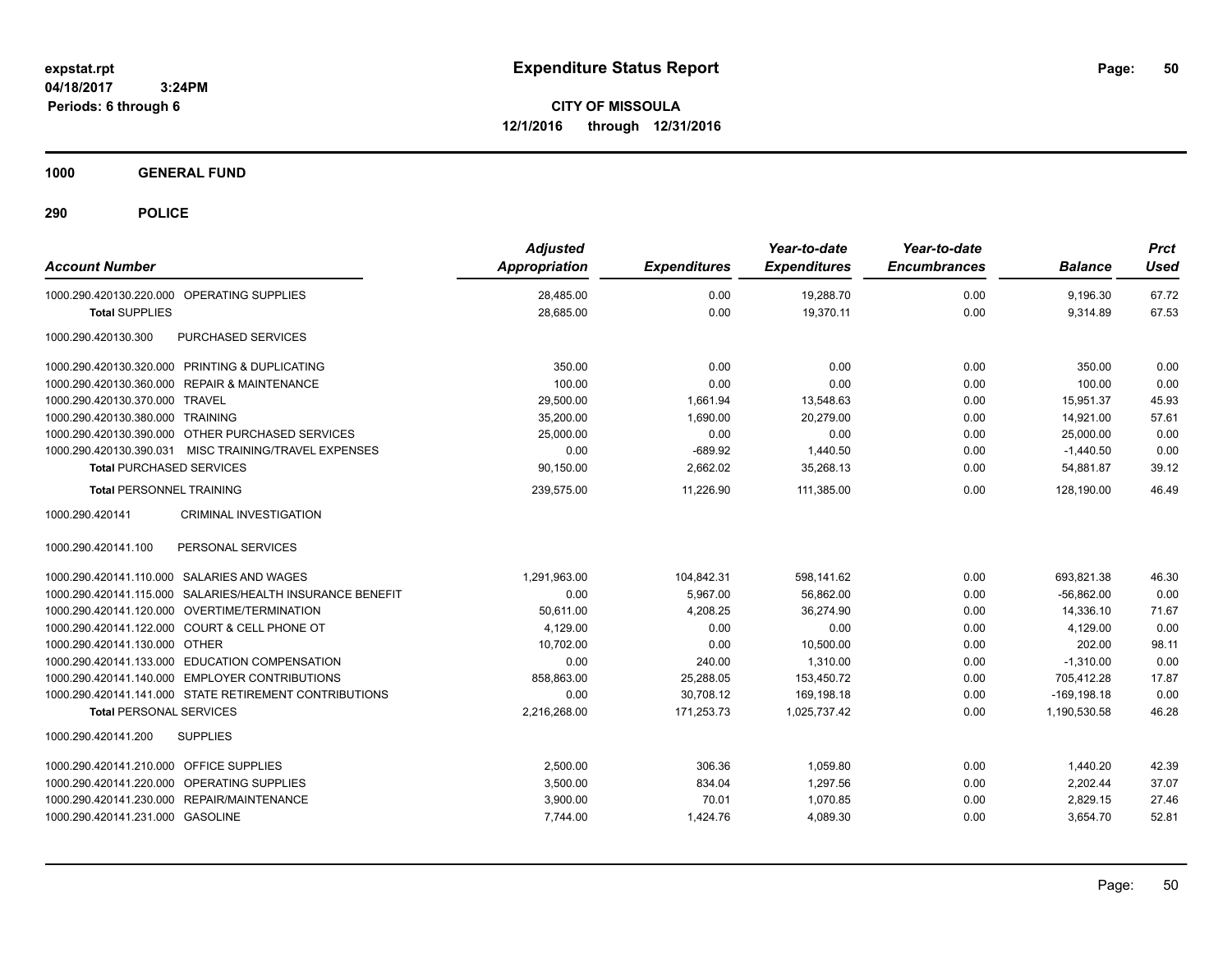**CITY OF MISSOULA 12/1/2016 through 12/31/2016**

**1000 GENERAL FUND**

| <b>Account Number</b>                                     | <b>Adjusted</b><br><b>Appropriation</b> | <b>Expenditures</b> | Year-to-date<br><b>Expenditures</b> | Year-to-date<br><b>Encumbrances</b> | <b>Balance</b> | <b>Prct</b><br><b>Used</b> |
|-----------------------------------------------------------|-----------------------------------------|---------------------|-------------------------------------|-------------------------------------|----------------|----------------------------|
| <b>Total SUPPLIES</b>                                     | 17,644.00                               | 2,635.17            | 7,517.51                            | 0.00                                | 10,126.49      | 42.61                      |
| 1000.290.420141.300<br>PURCHASED SERVICES                 |                                         |                     |                                     |                                     |                |                            |
| 1000.290.420141.310.000 COMMUNICATIONS                    | 200.00                                  | 0.00                | 0.00                                | 0.00                                | 200.00         | 0.00                       |
| 1000.290.420141.320.000 PRINTING & DUPLICATING            | 1,300.00                                | 0.00                | 0.00                                | 0.00                                | 1,300.00       | 0.00                       |
| 1000.290.420141.350.000 PROFESSIONAL SERVICES             | 2,500.00                                | 25.00               | 175.00                              | 0.00                                | 2,325.00       | 7.00                       |
| 1000.290.420141.360.000 REPAIR & MAINTENANCE              | 1,500.00                                | 0.00                | 0.00                                | 0.00                                | 1,500.00       | 0.00                       |
| <b>Total PURCHASED SERVICES</b>                           | 5,500.00                                | 25.00               | 175.00                              | 0.00                                | 5,325.00       | 3.18                       |
| <b>CAPITAL OUTLAY</b><br>1000.290.420141.900              |                                         |                     |                                     |                                     |                |                            |
| <b>Total CAPITAL OUTLAY</b>                               | 0.00                                    | 0.00                | 0.00                                | 0.00                                | 0.00           | 0.00                       |
| <b>Total CRIMINAL INVESTIGATION</b>                       | 2,239,412.00                            | 173,913.90          | 1,033,429.93                        | 0.00                                | 1,205,982.07   | 46.15                      |
| <b>NARCOTICS</b><br>1000.290.420142                       |                                         |                     |                                     |                                     |                |                            |
| 1000.290.420142.100<br>PERSONAL SERVICES                  |                                         |                     |                                     |                                     |                |                            |
| 1000.290.420142.110.000 SALARIES AND WAGES                | 287,614.00                              | 14,287.95           | 101,822.39                          | 0.00                                | 185,791.61     | 35.40                      |
| 1000.290.420142.115.000 SALARIES/HEALTH INSURANCE BENEFIT | 0.00                                    | 702.00              | 10,810.80                           | 0.00                                | $-10,810.80$   | 0.00                       |
| 1000.290.420142.120.000 OVERTIME/TERMINATION              | 5,061.00                                | 201.23              | 4,650.14                            | 0.00                                | 410.86         | 91.88                      |
| 1000.290.420142.122.000 COURT & CELL PHONE OT             | 924.00                                  | 0.00                | 0.00                                | 0.00                                | 924.00         | 0.00                       |
| 1000.290.420142.130.000 OTHER                             | 2,854.00                                | 0.00                | 2,100.00                            | 0.00                                | 754.00         | 73.58                      |
| 1000.290.420142.133.000 EDUCATION COMPENSATION            | 0.00                                    | 0.00                | 106.00                              | 0.00                                | $-106.00$      | 0.00                       |
| 1000.290.420142.140.000 EMPLOYER CONTRIBUTIONS            | 199,016.00                              | 3,213.67            | 25,338.66                           | 0.00                                | 173,677.34     | 12.73                      |
| 1000.290.420142.141.000 STATE RETIREMENT CONTRIBUTIONS    | 0.00                                    | 4,402.55            | 30,939.67                           | 0.00                                | $-30,939.67$   | 0.00                       |
| <b>Total PERSONAL SERVICES</b>                            | 495,469.00                              | 22,807.40           | 175,767.66                          | 0.00                                | 319,701.34     | 35.48                      |
| <b>SUPPLIES</b><br>1000.290.420142.200                    |                                         |                     |                                     |                                     |                |                            |
| 1000.290.420142.210.000 OFFICE SUPPLIES                   | 100.00                                  | 0.00                | 7.78                                | 0.00                                | 92.22          | 7.78                       |
| 1000.290.420142.220.000 OPERATING SUPPLIES                | 200.00                                  | 0.00                | 0.00                                | 0.00                                | 200.00         | 0.00                       |
| 1000.290.420142.230.000 REPAIR/MAINTENANCE                | 700.00                                  | 0.00                | 0.00                                | 0.00                                | 700.00         | 0.00                       |
| 1000.290.420142.231.000 GASOLINE                          | 2,674.00                                | 115.88              | 420.69                              | 0.00                                | 2,253.31       | 15.73                      |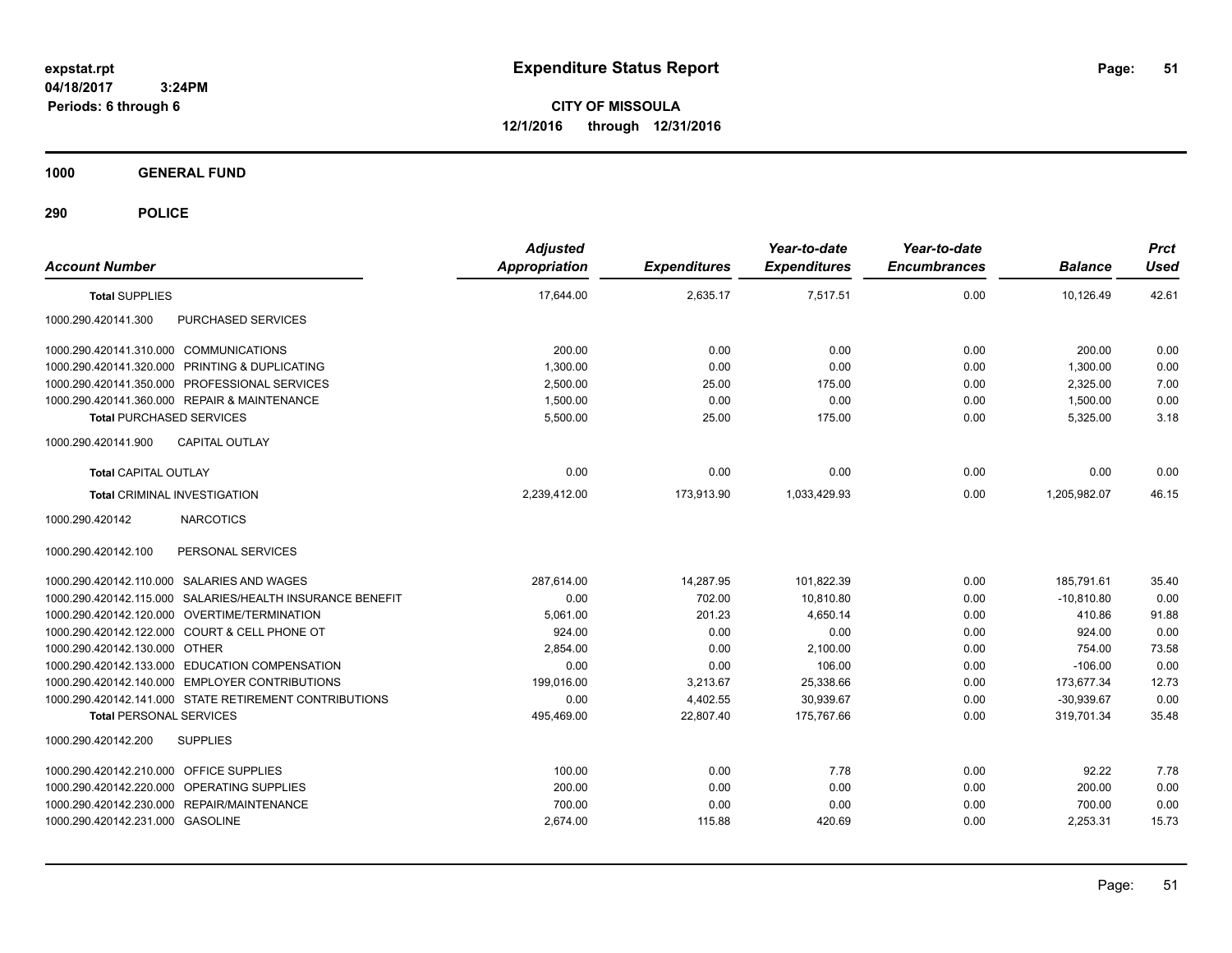**CITY OF MISSOULA 12/1/2016 through 12/31/2016**

**1000 GENERAL FUND**

| <b>Account Number</b>                                           | <b>Adjusted</b><br>Appropriation | <b>Expenditures</b> | Year-to-date<br><b>Expenditures</b> | Year-to-date<br><b>Encumbrances</b> | <b>Balance</b> | <b>Prct</b><br><b>Used</b> |
|-----------------------------------------------------------------|----------------------------------|---------------------|-------------------------------------|-------------------------------------|----------------|----------------------------|
| <b>Total SUPPLIES</b>                                           | 3,674.00                         | 115.88              | 428.47                              | 0.00                                | 3,245.53       | 11.66                      |
| 1000.290.420142.300<br>PURCHASED SERVICES                       |                                  |                     |                                     |                                     |                |                            |
| 1000.290.420142.320.000 PRINTING & DUPLICATING                  | 100.00                           | 0.00                | 0.00                                | 0.00                                | 100.00         | 0.00                       |
| 1000.290.420142.350.000 PROFESSIONAL SERVICES                   | 300.00                           | 0.00                | 0.00                                | 0.00                                | 300.00         | 0.00                       |
| 1000.290.420142.360.000 REPAIR & MAINTENANCE                    | 300.00                           | 0.00                | 0.00                                | 0.00                                | 300.00         | 0.00                       |
| <b>Total PURCHASED SERVICES</b>                                 | 700.00                           | 0.00                | 0.00                                | 0.00                                | 700.00         | 0.00                       |
| <b>Total NARCOTICS</b>                                          | 499,843.00                       | 22,923.28           | 176,196.13                          | 0.00                                | 323,646.87     | 35.25                      |
| 1000.290.420143<br>REIMBURSABLE SERVICES/COMPLIANCE CHECKS      |                                  |                     |                                     |                                     |                |                            |
| 1000.290.420143.100<br>PERSONAL SERVICES                        |                                  |                     |                                     |                                     |                |                            |
| 1000.290.420143.120.000 REIMBURSABLE SVS/COMPLIANCE CHECKS      | 0.00                             | 0.00                | 497.35                              | 0.00                                | $-497.35$      | 0.00                       |
| 1000.290.420143.140.000 REIMBURSABLE SVS/EMPLOYER CONTRIBUTIONS | 0.00                             | 0.00                | 34.31                               | 0.00                                | $-34.31$       | 0.00                       |
| <b>Total PERSONAL SERVICES</b>                                  | 0.00                             | 0.00                | 531.66                              | 0.00                                | $-531.66$      | 0.00                       |
| PURCHASED SERVICES<br>1000.290.420143.300                       |                                  |                     |                                     |                                     |                |                            |
| <b>Total PURCHASED SERVICES</b>                                 | 0.00                             | 0.00                | 0.00                                | 0.00                                | 0.00           | 0.00                       |
| Total REIMBURSABLE SERVICES/COMPLIANCE CHECKS                   | 0.00                             | 0.00                | 531.66                              | 0.00                                | $-531.66$      | 0.00                       |
| 1000.290.420150<br>TRAFFIC POLICING-UNIFORM                     |                                  |                     |                                     |                                     |                |                            |
| 1000.290.420150.100<br>PERSONAL SERVICES                        |                                  |                     |                                     |                                     |                |                            |
| 1000.290.420150.110.000 SALARIES AND WAGES                      | 4,255,923.00                     | 308,735.31          | 1,968,021.74                        | 0.00                                | 2,287,901.26   | 46.24                      |
| 1000.290.420150.115.000 SALARIES/HEALTH INSURANCE BENEFIT       | 0.00                             | 21,060.00           | 223,165.80                          | 0.00                                | $-223,165.80$  | 0.00                       |
| 1000.290.420150.120.000 OVERTIME/TERMINATION                    | 168.267.00                       | 13,785.81           | 109,209.43                          | 0.00                                | 59,057.57      | 64.90                      |
| 1000.290.420150.122.000 COURT & CELL PHONE OT                   | 13,986.00                        | 4,207.63            | 16,610.35                           | 0.00                                | $-2,624.35$    | 118.76                     |
| 1000.290.420150.130.000 OTHER                                   | 44.948.00                        | 0.00                | 39.626.75                           | 0.00                                | 5,321.25       | 88.16                      |
| 1000.290.420150.133.000 EDUCATION COMPENSATION                  | 0.00                             | 890.00              | 5.611.00                            | 0.00                                | $-5,611.00$    | 0.00                       |
| 1000.290.420150.140.000 EMPLOYER CONTRIBUTIONS                  | 3,021,519.00                     | 74,732.17           | 493,505.58                          | 0.00                                | 2,528,013.42   | 16.33                      |
| 1000.290.420150.141.000 STATE RETIREMENT CONTRIBUTIONS          | 0.00                             | 96,860.87           | 599,951.81                          | 0.00                                | $-599,951.81$  | 0.00                       |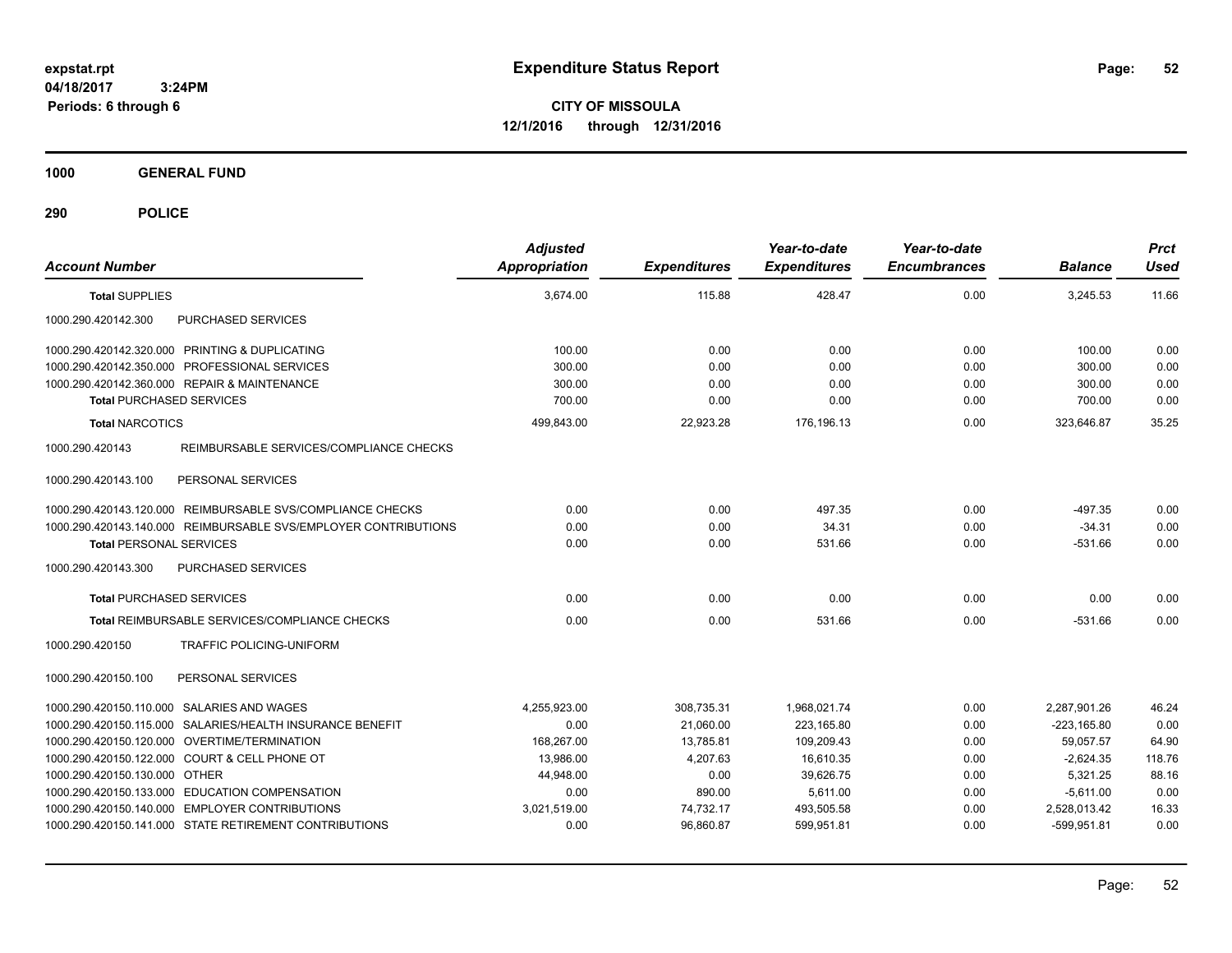**CITY OF MISSOULA 12/1/2016 through 12/31/2016**

**1000 GENERAL FUND**

| <b>Account Number</b>                                     | <b>Adjusted</b><br><b>Appropriation</b> | <b>Expenditures</b> | Year-to-date<br><b>Expenditures</b> | Year-to-date<br><b>Encumbrances</b> | <b>Balance</b> | <b>Prct</b><br><b>Used</b> |
|-----------------------------------------------------------|-----------------------------------------|---------------------|-------------------------------------|-------------------------------------|----------------|----------------------------|
| <b>Total PERSONAL SERVICES</b>                            | 7,504,643.00                            | 520,271.79          | 3,455,702.46                        | 0.00                                | 4,048,940.54   | 46.05                      |
| 1000.290.420150.200<br><b>SUPPLIES</b>                    |                                         |                     |                                     |                                     |                |                            |
| 1000.290.420150.210.000 OFFICE SUPPLIES                   | 2,494.00                                | 0.00                | 134.25                              | 0.00                                | 2,359.75       | 5.38                       |
| 1000.290.420150.220.000 OPERATING SUPPLIES                | 23,524.00                               | 2,001.38            | 9,559.32                            | 0.00                                | 13,964.68      | 40.64                      |
| REPAIR/MAINTENANCE<br>1000.290.420150.230.000             | 35.784.00                               | 4,086.70            | 15,072.40                           | 0.00                                | 20.711.60      | 42.12                      |
| 1000.290.420150.231.000 GASOLINE                          | 145,486.00                              | 19,134.53           | 48.882.95                           | 0.00                                | 96.603.05      | 33.60                      |
| <b>Total SUPPLIES</b>                                     | 207,288.00                              | 25,222.61           | 73,648.92                           | 0.00                                | 133,639.08     | 35.53                      |
| 1000.290.420150.300<br>PURCHASED SERVICES                 |                                         |                     |                                     |                                     |                |                            |
| 1000.290.420150.320.000 PRINTING & DUPLICATING            | 6,209.00                                | 0.00                | 1.676.11                            | 0.00                                | 4,532.89       | 26.99                      |
| 1000.290.420150.344.000 TELEPHONE SERVICE                 | 680.00                                  | 0.00                | 0.00                                | 0.00                                | 680.00         | 0.00                       |
| 1000.290.420150.350.000 PROFESSIONAL SERVICES             | 4,425.00                                | 45.00               | 825.61                              | 0.00                                | 3,599.39       | 18.66                      |
| 1000.290.420150.360.000 REPAIR & MAINTENANCE              | 15,130.00                               | 922.75              | 7,772.84                            | 0.00                                | 7,357.16       | 51.37                      |
| <b>Total PURCHASED SERVICES</b>                           | 26,444.00                               | 967.75              | 10,274.56                           | 0.00                                | 16,169.44      | 38.85                      |
| 1000.290.420150.900<br><b>CAPITAL OUTLAY</b>              |                                         |                     |                                     |                                     |                |                            |
| <b>Total CAPITAL OUTLAY</b>                               | 0.00                                    | 0.00                | 0.00                                | 0.00                                | 0.00           | 0.00                       |
| <b>Total TRAFFIC POLICING-UNIFORM</b>                     | 7.738.375.00                            | 546,462.15          | 3,539,625.94                        | 0.00                                | 4.198.749.06   | 45.74                      |
| 1000.290.420151<br><b>ACCIDENT INVESTIGATION</b>          |                                         |                     |                                     |                                     |                |                            |
| 1000.290.420151.100<br>PERSONAL SERVICES                  |                                         |                     |                                     |                                     |                |                            |
| 1000.290.420151.110.000 SALARIES AND WAGES                | 557,541.00                              | 51,499.59           | 317.148.84                          | 0.00                                | 240,392.16     | 56.88                      |
| 1000.290.420151.115.000 SALARIES/HEALTH INSURANCE BENEFIT | 0.00                                    | 2,808.00            | 29.203.20                           | 0.00                                | $-29.203.20$   | 0.00                       |
| 1000.290.420151.120.000 OVERTIME/TERMINATION              | 14,599.00                               | 1,533.22            | 17,008.33                           | 0.00                                | $-2,409.33$    | 116.50                     |
| 1000.290.420151.122.000 COURT & CELL PHONE OT             | 1,740.00                                | 0.00                | 0.00                                | 0.00                                | 1,740.00       | 0.00                       |
| 1000.290.420151.130.000 OTHER                             | 3,567.00                                | 0.00                | 5,600.00                            | 0.00                                | $-2,033.00$    | 156.99                     |
| 1000.290.420151.133.000 EDUCATION COMPENSATION            | 0.00                                    | 100.00              | 604.00                              | 0.00                                | $-604.00$      | 0.00                       |
| 1000.290.420151.140.000 EMPLOYER CONTRIBUTIONS            | 356,036.00                              | 14,494.06           | 94,622.02                           | 0.00                                | 261,413.98     | 26.58                      |
| 1000.290.420151.141.000 STATE RETIREMENT CONTRIBUTIONS    | 0.00                                    | 13,193.77           | 87,039.71                           | 0.00                                | $-87,039.71$   | 0.00                       |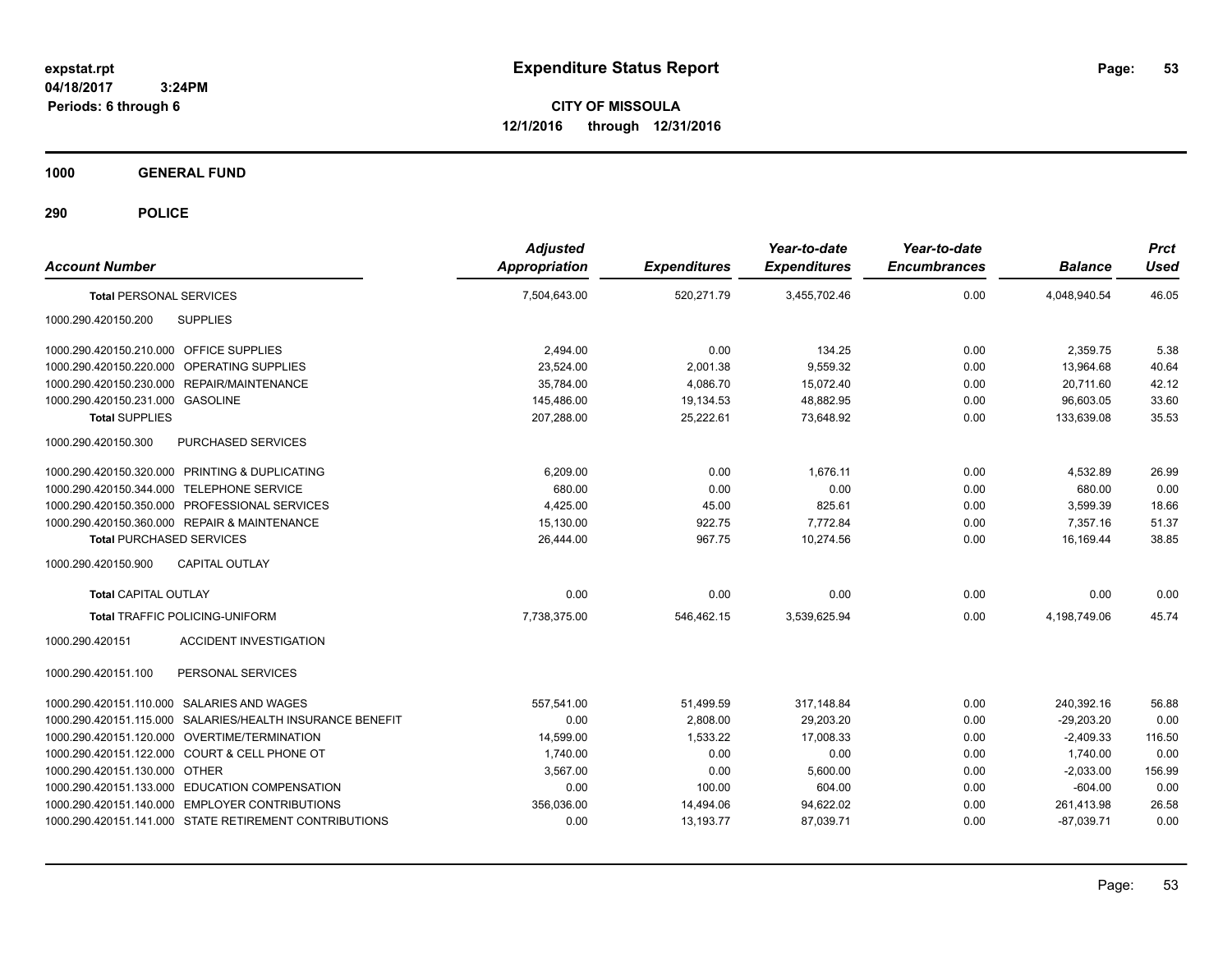**CITY OF MISSOULA 12/1/2016 through 12/31/2016**

**1000 GENERAL FUND**

| <b>Account Number</b>                                     | <b>Adjusted</b><br><b>Appropriation</b> | <b>Expenditures</b> | Year-to-date<br><b>Expenditures</b> | Year-to-date<br><b>Encumbrances</b> | <b>Balance</b> | <b>Prct</b><br><b>Used</b> |
|-----------------------------------------------------------|-----------------------------------------|---------------------|-------------------------------------|-------------------------------------|----------------|----------------------------|
| <b>Total PERSONAL SERVICES</b>                            | 933,483.00                              | 83,628.64           | 551,226.10                          | 0.00                                | 382,256.90     | 59.05                      |
| 1000.290.420151.200<br><b>SUPPLIES</b>                    |                                         |                     |                                     |                                     |                |                            |
| 1000.290.420151.210.000 OFFICE SUPPLIES                   | 200.00                                  | 0.00                | 3.89                                | 0.00                                | 196.11         | 1.95                       |
| 1000.290.420151.220.000 OPERATING SUPPLIES                | 2,966.00                                | 433.53              | 3,145.75                            | 0.00                                | $-179.75$      | 106.06                     |
| 1000.290.420151.230.000 REPAIR/MAINTENANCE                | 4.151.00                                | 57.94               | 682.49                              | 0.00                                | 3,468.51       | 16.44                      |
| 1000.290.420151.231.000 GASOLINE                          | 13,423.00                               | 2,505.07            | 6,193.00                            | 0.00                                | 7.230.00       | 46.14                      |
| <b>Total SUPPLIES</b>                                     | 20.740.00                               | 2,996.54            | 10.025.13                           | 0.00                                | 10.714.87      | 48.34                      |
| 1000.290.420151.300<br>PURCHASED SERVICES                 |                                         |                     |                                     |                                     |                |                            |
| 1000.290.420151.320.000 PRINTING & DUPLICATING            | 207.00                                  | 180.74              | 278.78                              | 0.00                                | $-71.78$       | 134.68                     |
| 1000.290.420151.350.000 PROFESSIONAL SERVICES             | 300.00                                  | 0.00                | 65.00                               | 0.00                                | 235.00         | 21.67                      |
| 1000.290.420151.360.000 REPAIR & MAINTENANCE              | 5.615.00                                | 0.00                | 6,285.29                            | 0.00                                | $-670.29$      | 111.94                     |
| <b>Total PURCHASED SERVICES</b>                           | 6,122.00                                | 180.74              | 6,629.07                            | 0.00                                | $-507.07$      | 108.28                     |
| 1000.290.420151.900<br><b>CAPITAL OUTLAY</b>              |                                         |                     |                                     |                                     |                |                            |
| <b>Total CAPITAL OUTLAY</b>                               | 0.00                                    | 0.00                | 0.00                                | 0.00                                | 0.00           | 0.00                       |
| <b>Total ACCIDENT INVESTIGATION</b>                       | 960,345.00                              | 86,805.92           | 567,880.30                          | 0.00                                | 392,464.70     | 59.13                      |
| <b>PLANS UNIT</b><br>1000.290.420152                      |                                         |                     |                                     |                                     |                |                            |
| PERSONAL SERVICES<br>1000.290.420152.100                  |                                         |                     |                                     |                                     |                |                            |
| 1000.290.420152.110.000 SALARIES AND WAGES                | 237,505.00                              | 12,490.09           | 78,662.56                           | 0.00                                | 158,842.44     | 33.12                      |
| 1000.290.420152.115.000 SALARIES/HEALTH INSURANCE BENEFIT | 0.00                                    | 702.00              | 7,441.20                            | 0.00                                | $-7,441.20$    | 0.00                       |
| 1000.290.420152.120.000 OVERTIME/TERMINATION              | 2,920.00                                | 584.18              | 3,738.72                            | 0.00                                | $-818.72$      | 128.04                     |
| 1000.290.420152.122.000 COURT & CELL PHONE OT             | 752.00                                  | 0.00                | 0.00                                | 0.00                                | 752.00         | 0.00                       |
| 1000.290.420152.130.000 OTHER                             | 2,140.00                                | 0.00                | 1,400.00                            | 0.00                                | 740.00         | 65.42                      |
| 1000.290.420152.140.000 EMPLOYER CONTRIBUTIONS            | 160,217.00                              | 2,906.12            | 18,994.30                           | 0.00                                | 141,222.70     | 11.86                      |
| 1000.290.420152.141.000 STATE RETIREMENT CONTRIBUTIONS    | 0.00                                    | 3,874.52            | 25,501.41                           | 0.00                                | $-25,501.41$   | 0.00                       |
| <b>Total PERSONAL SERVICES</b>                            | 403,534.00                              | 20,556.91           | 135,738.19                          | 0.00                                | 267,795.81     | 33.64                      |
| <b>SUPPLIES</b><br>1000.290.420152.200                    |                                         |                     |                                     |                                     |                |                            |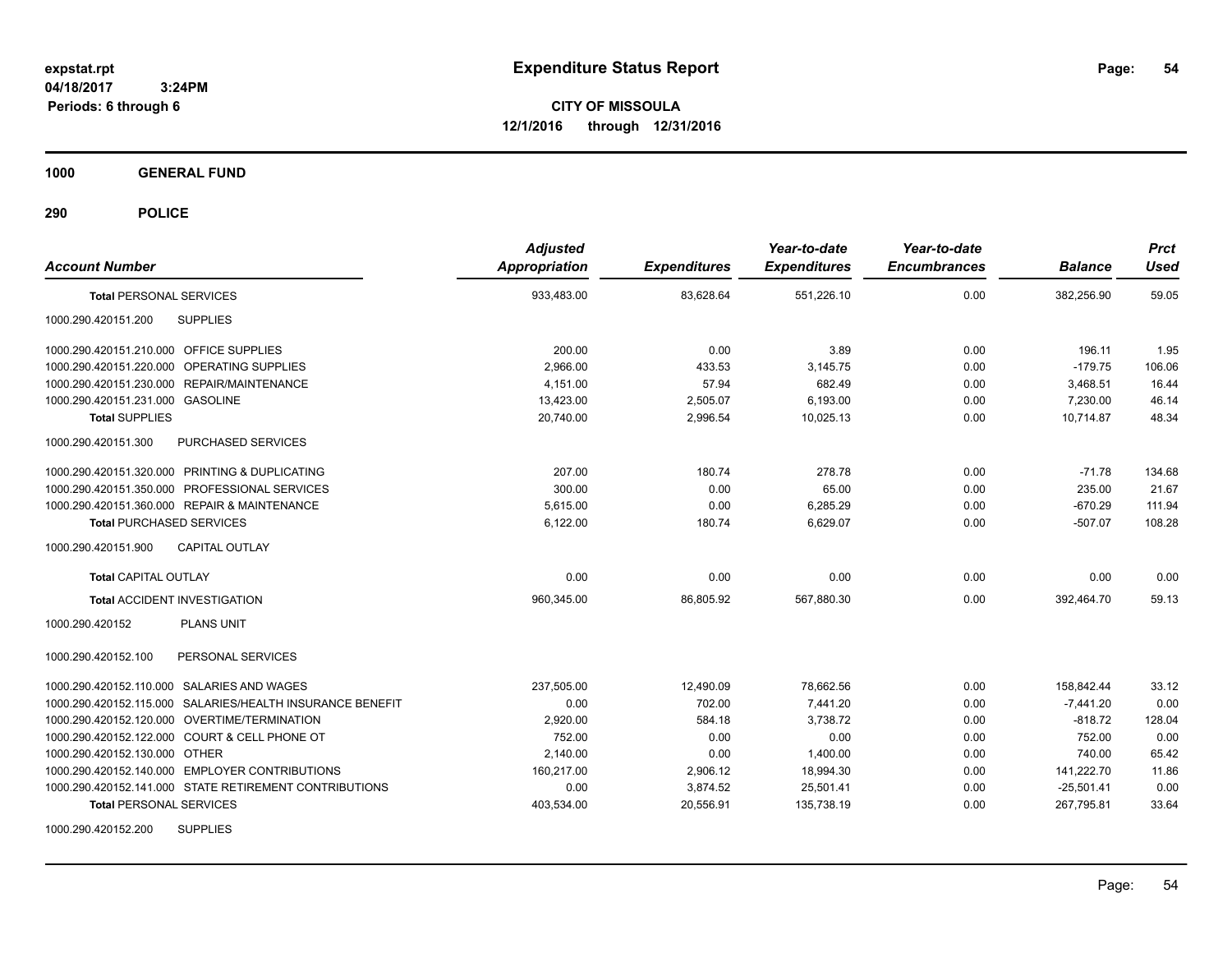**CITY OF MISSOULA 12/1/2016 through 12/31/2016**

**1000 GENERAL FUND**

| <b>Account Number</b>                                     | <b>Adjusted</b><br><b>Appropriation</b> | <b>Expenditures</b> | Year-to-date<br><b>Expenditures</b> | Year-to-date<br><b>Encumbrances</b> | <b>Balance</b> | <b>Prct</b><br><b>Used</b> |
|-----------------------------------------------------------|-----------------------------------------|---------------------|-------------------------------------|-------------------------------------|----------------|----------------------------|
| 1000.290.420152.210.000 OFFICE SUPPLIES                   | 200.00                                  | 0.00                | 0.00                                | 0.00                                | 200.00         | 0.00                       |
| OPERATING SUPPLIES<br>1000.290.420152.220.000             | 2,000.00                                | 0.00                | 620.75                              | 0.00                                | 1,379.25       | 31.04                      |
| <b>Total SUPPLIES</b>                                     | 2,200.00                                | 0.00                | 620.75                              | 0.00                                | 1,579.25       | 28.22                      |
|                                                           |                                         |                     |                                     |                                     |                |                            |
| 1000.290.420152.300<br><b>PURCHASED SERVICES</b>          |                                         |                     |                                     |                                     |                |                            |
| 1000.290.420152.320.000 PRINTING & DUPLICATING            | 200.00                                  | 0.00                | 0.00                                | 0.00                                | 200.00         | 0.00                       |
| 1000.290.420152.350.000 PROFESSIONAL SERVICES             | 150.00                                  | 0.00                | 0.00                                | 0.00                                | 150.00         | 0.00                       |
| 1000.290.420152.360.000 REPAIR & MAINTENANCE              | 500.00                                  | 0.00                | 0.00                                | 0.00                                | 500.00         | 0.00                       |
| <b>Total PURCHASED SERVICES</b>                           | 850.00                                  | 0.00                | 0.00                                | 0.00                                | 850.00         | 0.00                       |
| <b>Total PLANS UNIT</b>                                   | 406,584.00                              | 20,556.91           | 136,358.94                          | 0.00                                | 270,225.06     | 33.54                      |
| 1000.290.420153<br><b>COMMUNITY RESOURCE</b>              |                                         |                     |                                     |                                     |                |                            |
| 1000.290.420153.100<br>PERSONAL SERVICES                  |                                         |                     |                                     |                                     |                |                            |
| 1000.290.420153.110.000 CRO/SALARIES AND WAGES            | 579.787.00                              | 44,308.46           | 277,856.71                          | 0.00                                | 301.930.29     | 47.92                      |
| 1000.290.420153.115.000 SALARIES/HEALTH INSURANCE BENEFIT | 0.00                                    | 2,457.00            | 26,044.20                           | 0.00                                | $-26,044.20$   | 0.00                       |
| 1000.290.420153.120.000 OVERTIME/TERMINATION              | 3.893.00                                | 43.90               | 7.315.10                            | 0.00                                | $-3,422.10$    | 187.90                     |
| 1000.290.420153.122.000 COURT & CELL PHONE OT             | 1,811.00                                | 0.00                | 0.00                                | 0.00                                | 1,811.00       | 0.00                       |
| 1000.290.420153.130.000 OTHER                             | 4,281.00                                | 0.00                | 4,900.00                            | 0.00                                | $-619.00$      | 114.46                     |
| 1000.290.420153.133.000 EDUCATION COMPENSATION            | 0.00                                    | 50.00               | 315.00                              | 0.00                                | $-315.00$      | 0.00                       |
| 1000.290.420153.140.000 EMPLOYER CONTRIBUTIONS            | 386.633.00                              | 12,150.45           | 77,975.69                           | 0.00                                | 308,657.31     | 20.17                      |
| 1000.290.420153.141.000 STATE RETIREMENT CONTRIBUTIONS    | 0.00                                    | 12,251.24           | 80,276.91                           | 0.00                                | $-80,276.91$   | 0.00                       |
| <b>Total PERSONAL SERVICES</b>                            | 976,405.00                              | 71,261.05           | 474,683.61                          | 0.00                                | 501,721.39     | 48.62                      |
| 1000.290.420153.200<br><b>SUPPLIES</b>                    |                                         |                     |                                     |                                     |                |                            |
| 1000.290.420153.210.000<br><b>OFFICE SUPPLIES</b>         | 1,340.00                                | 0.00                | 0.00                                | 0.00                                | 1,340.00       | 0.00                       |
| OPERATING SUPPLIES<br>1000.290.420153.220.000             | 3,500.00                                | 2,419.02            | 3,014.93                            | 0.00                                | 485.07         | 86.14                      |
| 1000.290.420153.230.000 REPAIR/MAINTENANCE                | 1,100.00                                | 0.00                | 5.50                                | 0.00                                | 1,094.50       | 0.50                       |
| 1000.290.420153.231.000 GASOLINE                          | 3,561.00                                | 77.16               | 141.37                              | 0.00                                | 3,419.63       | 3.97                       |
| <b>Total SUPPLIES</b>                                     | 9,501.00                                | 2,496.18            | 3,161.80                            | 0.00                                | 6,339.20       | 33.28                      |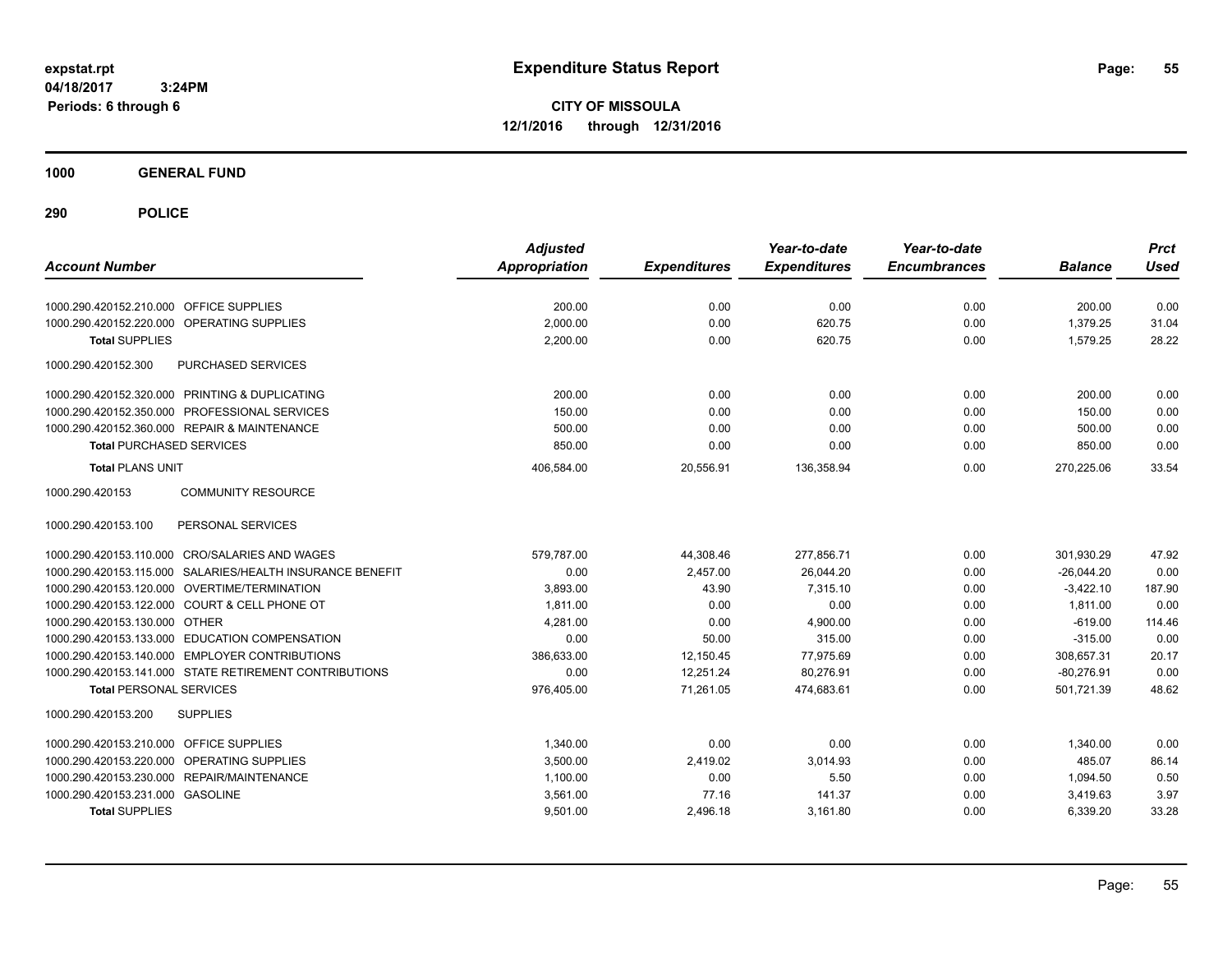**CITY OF MISSOULA 12/1/2016 through 12/31/2016**

**1000 GENERAL FUND**

| <b>Account Number</b>                                   | <b>Adjusted</b><br><b>Appropriation</b> | <b>Expenditures</b> | Year-to-date<br><b>Expenditures</b> | Year-to-date<br><b>Encumbrances</b> | <b>Balance</b> | <b>Prct</b><br><b>Used</b> |
|---------------------------------------------------------|-----------------------------------------|---------------------|-------------------------------------|-------------------------------------|----------------|----------------------------|
| <b>PURCHASED SERVICES</b><br>1000.290.420153.300        |                                         |                     |                                     |                                     |                |                            |
| 1000.290.420153.320.000 PRINTING & DUPLICATING          | 580.00                                  | 0.00                | 0.00                                | 0.00                                | 580.00         | 0.00                       |
| 1000.290.420153.360.000 REPAIR & MAINTENANCE            | 500.00                                  | 0.00                | 180.00                              | 0.00                                | 320.00         | 36.00                      |
| <b>Total PURCHASED SERVICES</b>                         | 1,080.00                                | 0.00                | 180.00                              | 0.00                                | 900.00         | 16.67                      |
| 1000.290.420153.900<br><b>CAPITAL OUTLAY</b>            |                                         |                     |                                     |                                     |                |                            |
| <b>Total CAPITAL OUTLAY</b>                             | 0.00                                    | 0.00                | 0.00                                | 0.00                                | 0.00           | 0.00                       |
| <b>Total COMMUNITY RESOURCE</b>                         | 986,986.00                              | 73,757.23           | 478,025.41                          | 0.00                                | 508,960.59     | 48.43                      |
| 1000.290.420154<br>ABANDONED VEHICLE PROGRAM            |                                         |                     |                                     |                                     |                |                            |
| 1000.290.420154.100<br>PERSONAL SERVICES                |                                         |                     |                                     |                                     |                |                            |
| 1000.290.420154.110.000 SALARIES AND WAGES              | 38,119.00                               | 2,934.30            | 18,507.80                           | 0.00                                | 19,611.20      | 48.55                      |
| OVERTIME/TERMINATION<br>1000.290.420154.120.000         | 973.00                                  | 0.00                | 38.96                               | 0.00                                | 934.04         | 4.00                       |
| 1000.290.420154.140.000 EMPLOYER CONTRIBUTIONS          | 16,199.00                               | 1,306.58            | 8,695.23                            | 0.00                                | 7,503.77       | 53.68                      |
| <b>Total PERSONAL SERVICES</b>                          | 55,291.00                               | 4,240.88            | 27,241.99                           | 0.00                                | 28,049.01      | 49.27                      |
| 1000.290.420154.200<br><b>SUPPLIES</b>                  |                                         |                     |                                     |                                     |                |                            |
| 1000.290.420154.210.000 OFFICE SUPPLIES                 | 240.00                                  | 0.00                | 0.00                                | 0.00                                | 240.00         | 0.00                       |
| 1000.290.420154.220.000 OPERATING SUPPLIES              | 400.00                                  | 16.95               | 41.27                               | 0.00                                | 358.73         | 10.32                      |
| <b>Total SUPPLIES</b>                                   | 640.00                                  | 16.95               | 41.27                               | 0.00                                | 598.73         | 6.45                       |
| 1000.290.420154.300<br>PURCHASED SERVICES               |                                         |                     |                                     |                                     |                |                            |
| 1000.290.420154.310.000 COMMUNICATIONS                  | 2,484.00                                | 142.56              | 155.52                              | 0.00                                | 2,328.48       | 6.26                       |
| 1000.290.420154.320.000 PRINTING & DUPLICATING          | 768.00                                  | 222.71              | 676.21                              | 0.00                                | 91.79          | 88.05                      |
| 1000.290.420154.330.000 PUBLICITY, SUBSCRIPTIONS & DUES | 2,400.00                                | 254.00              | 254.00                              | 0.00                                | 2,146.00       | 10.58                      |
| 1000.290.420154.350.000 PROFESSIONAL SERVICES           | 12,429.00                               | 0.00                | 27.00                               | 0.00                                | 12,402.00      | 0.22                       |
| 1000.290.420154.350.011 PROFESSIONAL SERVICES           | 0.00                                    | 0.00                | 1,027.00                            | 0.00                                | $-1,027.00$    | 0.00                       |
| 1000.290.420154.350.012 PROFESSIONAL SERVICES           | 0.00                                    | 0.00                | 2,500.00                            | 0.00                                | $-2,500.00$    | 0.00                       |
| <b>Total PURCHASED SERVICES</b>                         | 18,081.00                               | 619.27              | 4,639.73                            | 0.00                                | 13,441.27      | 25.66                      |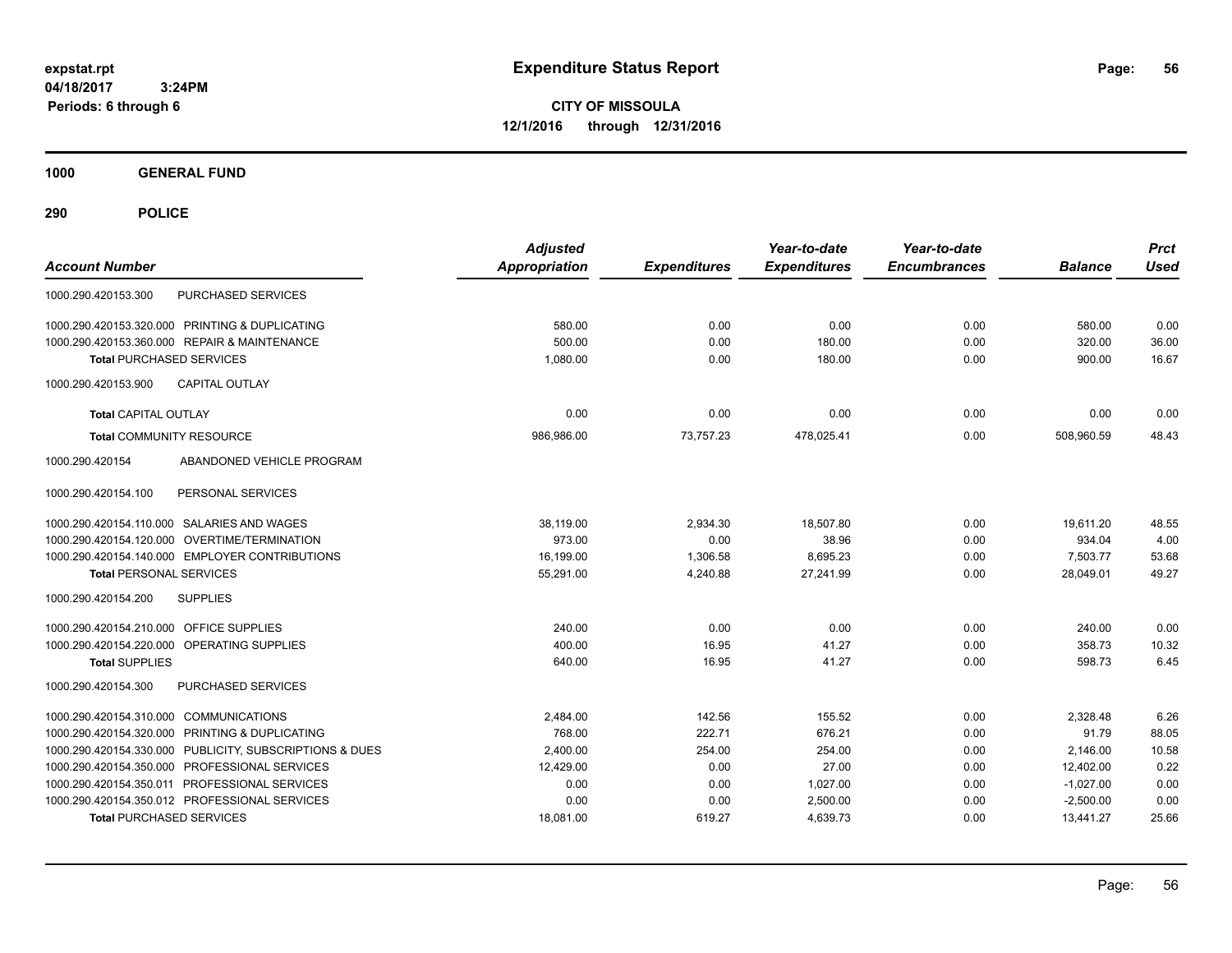**CITY OF MISSOULA 12/1/2016 through 12/31/2016**

**1000 GENERAL FUND**

| <b>Account Number</b>                   |                                                | <b>Adjusted</b><br><b>Appropriation</b> | <b>Expenditures</b> | Year-to-date<br><b>Expenditures</b> | Year-to-date<br><b>Encumbrances</b> | <b>Balance</b> | <b>Prct</b><br><b>Used</b> |
|-----------------------------------------|------------------------------------------------|-----------------------------------------|---------------------|-------------------------------------|-------------------------------------|----------------|----------------------------|
|                                         | Total ABANDONED VEHICLE PROGRAM                | 74,012.00                               | 4,877.10            | 31,922.99                           | 0.00                                | 42,089.01      | 43.13                      |
| 1000.290.420160                         | <b>COMMUNICATIONS</b>                          |                                         |                     |                                     |                                     |                |                            |
| 1000.290.420160.100                     | PERSONAL SERVICES                              |                                         |                     |                                     |                                     |                |                            |
|                                         | 1000.290.420160.110.000 SALARIES AND WAGES     | 257,927.00                              | 18,636.79           | 120,996.46                          | 0.00                                | 136,930.54     | 46.91                      |
|                                         | 1000.290.420160.120.000 OVERTIME/TERMINATION   | 9,733.00                                | 395.26              | 3,470.74                            | 0.00                                | 6.262.26       | 35.66                      |
|                                         | 1000.290.420160.140.000 EMPLOYER CONTRIBUTIONS | 102,210.00                              | 13,350.13           | 53,910.69                           | 0.00                                | 48,299.31      | 52.75                      |
| <b>Total PERSONAL SERVICES</b>          |                                                | 369,870.00                              | 32,382.18           | 178,377.89                          | 0.00                                | 191,492.11     | 48.23                      |
| 1000.290.420160.200                     | <b>SUPPLIES</b>                                |                                         |                     |                                     |                                     |                |                            |
| 1000.290.420160.210.000 OFFICE SUPPLIES |                                                | 400.00                                  | 0.00                | 483.00                              | 0.00                                | $-83.00$       | 120.75                     |
|                                         | 1000.290.420160.220.000 OPERATING SUPPLIES     | 800.00                                  | 16.94               | 56.98                               | 0.00                                | 743.02         | 7.12                       |
| <b>Total SUPPLIES</b>                   |                                                | 1,200.00                                | 16.94               | 539.98                              | 0.00                                | 660.02         | 45.00                      |
| 1000.290.420160.300                     | PURCHASED SERVICES                             |                                         |                     |                                     |                                     |                |                            |
| 1000.290.420160.310.000 COMMUNICATIONS  |                                                | 14,200.00                               | 0.00                | 16,772.48                           | 0.00                                | $-2,572.48$    | 118.12                     |
|                                         | 1000.290.420160.320.000 PRINTING & DUPLICATING | 150.00                                  | 0.00                | 21.87                               | 0.00                                | 128.13         | 14.58                      |
| <b>Total PURCHASED SERVICES</b>         |                                                | 14,350.00                               | 0.00                | 16,794.35                           | 0.00                                | $-2,444.35$    | 117.03                     |
| <b>Total COMMUNICATIONS</b>             |                                                | 385,420.00                              | 32,399.12           | 195,712.22                          | 0.00                                | 189,707.78     | 50.78                      |
| 1000.290.420170                         | <b>RECORDS</b>                                 |                                         |                     |                                     |                                     |                |                            |
| 1000.290.420170.100                     | PERSONAL SERVICES                              |                                         |                     |                                     |                                     |                |                            |
|                                         | 1000.290.420170.110.000 SALARIES AND WAGES     | 147,886.00                              | 11,390.11           | 71.695.27                           | 0.00                                | 76,190.73      | 48.48                      |
|                                         | 1000.290.420170.120.000 OVERTIME/TERMINATION   | 779.00                                  | 79.62               | 361.48                              | 0.00                                | 417.52         | 46.40                      |
|                                         | 1000.290.420170.140.000 EMPLOYER CONTRIBUTIONS | 63,593.00                               | 5,170.39            | 34,366.22                           | 0.00                                | 29,226.78      | 54.04                      |
| <b>Total PERSONAL SERVICES</b>          |                                                | 212,258.00                              | 16,640.12           | 106,422.97                          | 0.00                                | 105,835.03     | 50.14                      |
| 1000.290.420170.200                     | <b>SUPPLIES</b>                                |                                         |                     |                                     |                                     |                |                            |
| 1000.290.420170.210.000 OFFICE SUPPLIES |                                                | 800.00                                  | 0.00                | 0.00                                | 0.00                                | 800.00         | 0.00                       |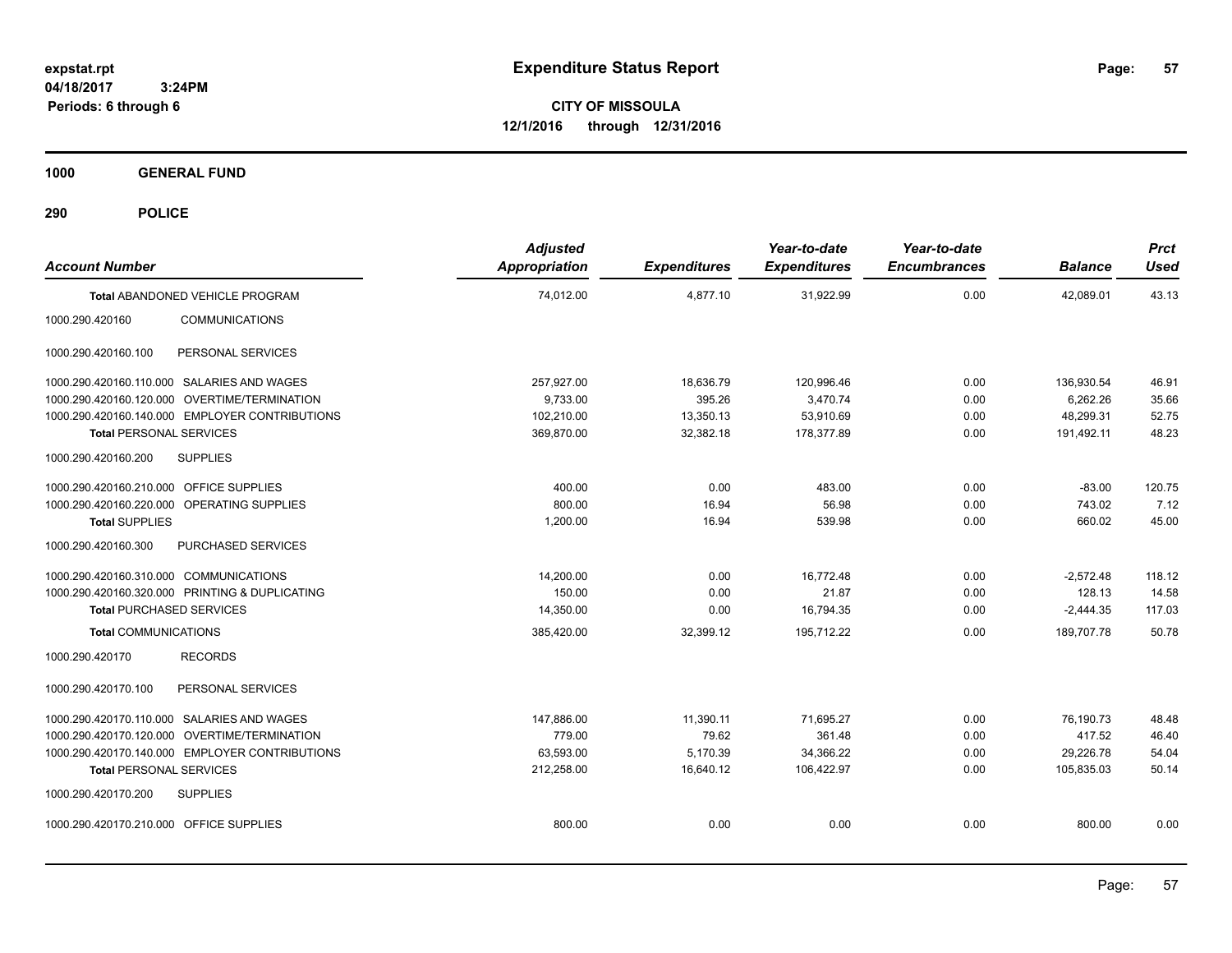**CITY OF MISSOULA 12/1/2016 through 12/31/2016**

**1000 GENERAL FUND**

| <b>Account Number</b>                          | <b>Adjusted</b><br><b>Appropriation</b> | <b>Expenditures</b> | Year-to-date<br><b>Expenditures</b> | Year-to-date<br><b>Encumbrances</b> | <b>Balance</b> | <b>Prct</b><br><b>Used</b> |
|------------------------------------------------|-----------------------------------------|---------------------|-------------------------------------|-------------------------------------|----------------|----------------------------|
| 1000.290.420170.220.000 OPERATING SUPPLIES     | 850.00                                  | 0.00                | 18.99                               | 0.00                                | 831.01         | 2.23                       |
| <b>Total SUPPLIES</b>                          | 1,650.00                                | 0.00                | 18.99                               | 0.00                                | 1,631.01       | 1.15                       |
| PURCHASED SERVICES<br>1000.290.420170.300      |                                         |                     |                                     |                                     |                |                            |
| <b>Total PURCHASED SERVICES</b>                | 0.00                                    | 0.00                | 0.00                                | 0.00                                | 0.00           | 0.00                       |
| 1000.290.420170.500<br><b>FIXED CHARGES</b>    |                                         |                     |                                     |                                     |                |                            |
| <b>Total FIXED CHARGES</b>                     | 0.00                                    | 0.00                | 0.00                                | 0.00                                | 0.00           | 0.00                       |
| <b>CAPITAL OUTLAY</b><br>1000.290.420170.900   |                                         |                     |                                     |                                     |                |                            |
| <b>Total CAPITAL OUTLAY</b>                    | 0.00                                    | 0.00                | 0.00                                | 0.00                                | 0.00           | 0.00                       |
| <b>Total RECORDS</b>                           | 213,908.00                              | 16,640.12           | 106,441.96                          | 0.00                                | 107,466.04     | 49.76                      |
| 1000.290.420182<br><b>EVIDENCE</b>             |                                         |                     |                                     |                                     |                |                            |
| 1000.290.420182.100<br>PERSONAL SERVICES       |                                         |                     |                                     |                                     |                |                            |
| 1000.290.420182.110.000 SALARIES AND WAGES     | 115,324.00                              | 8,885.67            | 56,030.83                           | 0.00                                | 59,293.17      | 48.59                      |
| 1000.290.420182.120.000 OVERTIME/TERMINATION   | 2,433.00                                | 151.80              | 667.76                              | 0.00                                | 1.765.24       | 27.45                      |
| 1000.290.420182.140.000 EMPLOYER CONTRIBUTIONS | 47,691.00                               | 3,871.95            | 25,763.06                           | 0.00                                | 21,927.94      | 54.02                      |
| <b>Total PERSONAL SERVICES</b>                 | 165,448.00                              | 12,909.42           | 82,461.65                           | 0.00                                | 82,986.35      | 49.84                      |
| 1000.290.420182.200<br><b>SUPPLIES</b>         |                                         |                     |                                     |                                     |                |                            |
| 1000.290.420182.210.000 OFFICE SUPPLIES        | 800.00                                  | 13.16               | 17.05                               | 0.00                                | 782.95         | 2.13                       |
| 1000.290.420182.220.000 OPERATING SUPPLIES     | 5,800.00                                | 203.29              | 4,819.92                            | 0.00                                | 980.08         | 83.10                      |
| 1000.290.420182.230.000 REPAIR/MAINTENANCE     | 500.00                                  | 0.00                | 0.00                                | 0.00                                | 500.00         | 0.00                       |
| 1000.290.420182.231.000 GASOLINE               | 479.00                                  | 101.23              | 298.24                              | 0.00                                | 180.76         | 62.26                      |
| <b>Total SUPPLIES</b>                          | 7,579.00                                | 317.68              | 5,135.21                            | 0.00                                | 2,443.79       | 67.76                      |
| 1000.290.420182.300<br>PURCHASED SERVICES      |                                         |                     |                                     |                                     |                |                            |
| 1000.290.420182.310.000 COMMUNICATIONS         | 300.00                                  | 0.00                | 0.00                                | 0.00                                | 300.00         | 0.00                       |
| 1000.290.420182.320.000 PRINTING & DUPLICATING | 1,000.00                                | 0.00                | 22.61                               | 0.00                                | 977.39         | 2.26                       |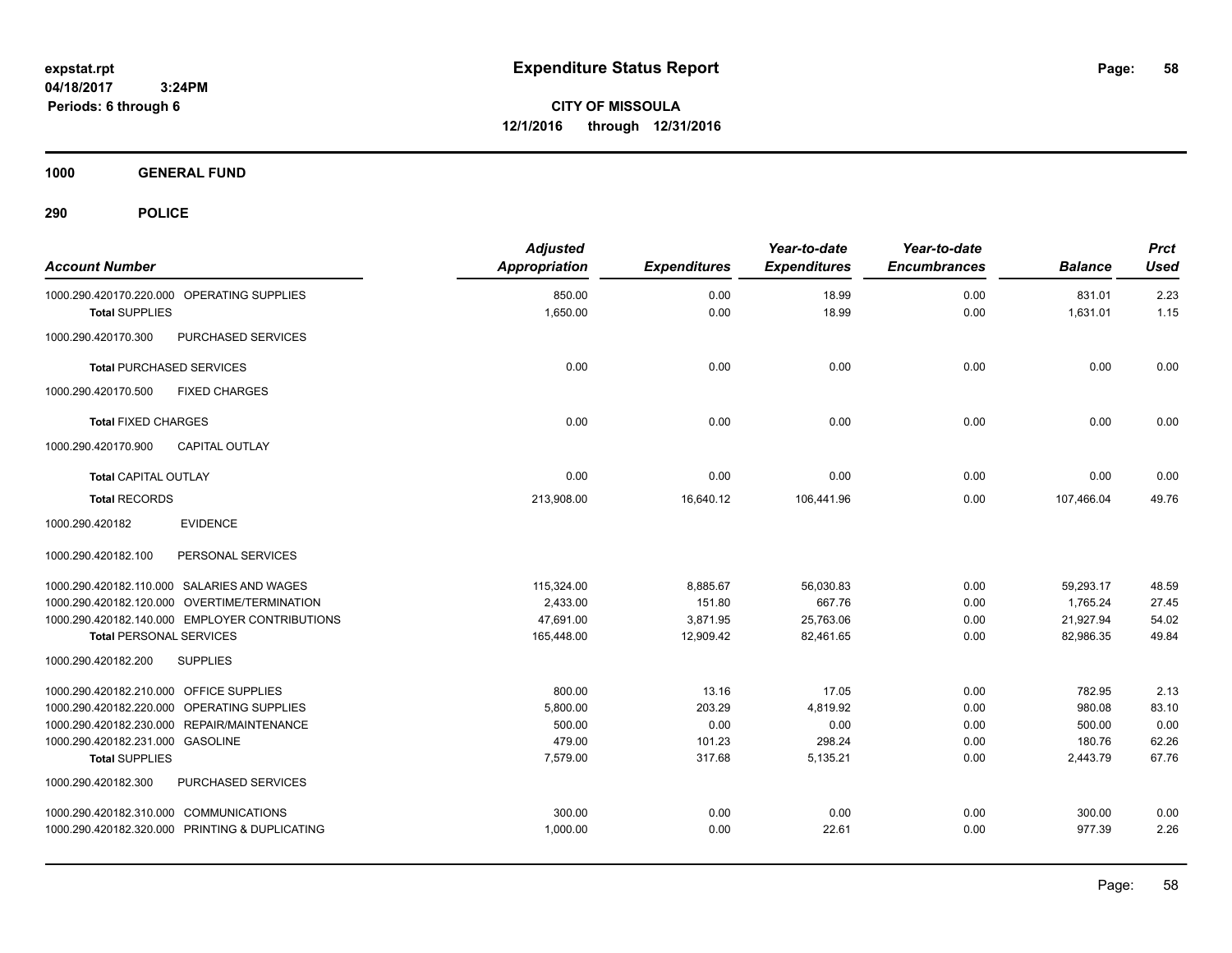**CITY OF MISSOULA 12/1/2016 through 12/31/2016**

**1000 GENERAL FUND**

| <b>Account Number</b>                            | <b>Adjusted</b><br>Appropriation | <b>Expenditures</b> | Year-to-date<br><b>Expenditures</b> | Year-to-date<br><b>Encumbrances</b> | <b>Balance</b> | <b>Prct</b><br><b>Used</b> |
|--------------------------------------------------|----------------------------------|---------------------|-------------------------------------|-------------------------------------|----------------|----------------------------|
| 1000.290.420182.350.000 PROFESSIONAL SERVICES    | 42,956.00                        | 1,727.00            | 5,703.00                            | 0.00                                | 37,253.00      | 13.28                      |
| 1000.290.420182.360.000 REPAIR & MAINTENANCE     | 150.00                           | 0.00                | 63.99                               | 0.00                                | 86.01          | 42.66                      |
| <b>Total PURCHASED SERVICES</b>                  | 44,406.00                        | 1,727.00            | 5,789.60                            | 0.00                                | 38,616.40      | 13.04                      |
| <b>FIXED CHARGES</b><br>1000.290.420182.500      |                                  |                     |                                     |                                     |                |                            |
| 1000.290.420182.500.000 FIXED CHARGES            | 650.00                           | 0.00                | 412.00                              | 0.00                                | 238.00         | 63.38                      |
| <b>Total FIXED CHARGES</b>                       | 650.00                           | 0.00                | 412.00                              | 0.00                                | 238.00         | 63.38                      |
| <b>Total EVIDENCE</b>                            | 218,083.00                       | 14,954.10           | 93,798.46                           | 0.00                                | 124,284.54     | 43.01                      |
| 1000.290.420185<br><b>SPECIAL TEAMS</b>          |                                  |                     |                                     |                                     |                |                            |
| 1000.290.420185.100<br>PERSONAL SERVICES         |                                  |                     |                                     |                                     |                |                            |
| <b>Total PERSONAL SERVICES</b>                   | 0.00                             | 0.00                | 0.00                                | 0.00                                | 0.00           | 0.00                       |
| 1000.290.420185.200<br><b>SUPPLIES</b>           |                                  |                     |                                     |                                     |                |                            |
| 1000.290.420185.220.000 OPERATING SUPPLIES       | 19,112.00                        | 2,623.41            | 7.997.33                            | 0.00                                | 11,114.67      | 41.84                      |
| 1000.290.420185.230.000 REPAIR/MAINTENANCE       | 200.00                           | 0.00                | 588.69                              | 0.00                                | $-388.69$      | 294.35                     |
| 1000.290.420185.231.000 GASOLINE                 | 239.00                           | 111.44              | 188.57                              | 0.00                                | 50.43          | 78.90                      |
| <b>Total SUPPLIES</b>                            | 19,551.00                        | 2,734.85            | 8,774.59                            | 0.00                                | 10,776.41      | 44.88                      |
| 1000.290.420185.300<br>PURCHASED SERVICES        |                                  |                     |                                     |                                     |                |                            |
| 1000.290.420185.350.000 PROFESSIONAL SERVICES    | 175.00                           | 0.00                | 0.00                                | 0.00                                | 175.00         | 0.00                       |
| 1000.290.420185.360.000 REPAIR & MAINTENANCE     | 350.00                           | 0.00                | 0.00                                | 0.00                                | 350.00         | 0.00                       |
| <b>Total PURCHASED SERVICES</b>                  | 525.00                           | 0.00                | 0.00                                | 0.00                                | 525.00         | 0.00                       |
| <b>Total SPECIAL TEAMS</b>                       | 20,076.00                        | 2,734.85            | 8,774.59                            | 0.00                                | 11,301.41      | 43.71                      |
| 1000.290.420199<br>CONTINGENCY-NEW AWARD FUNDING |                                  |                     |                                     |                                     |                |                            |
| PERSONAL SERVICES<br>1000.290.420199.100         |                                  |                     |                                     |                                     |                |                            |
| <b>Total PERSONAL SERVICES</b>                   | 0.00                             | 0.00                | 0.00                                | 0.00                                | 0.00           | 0.00                       |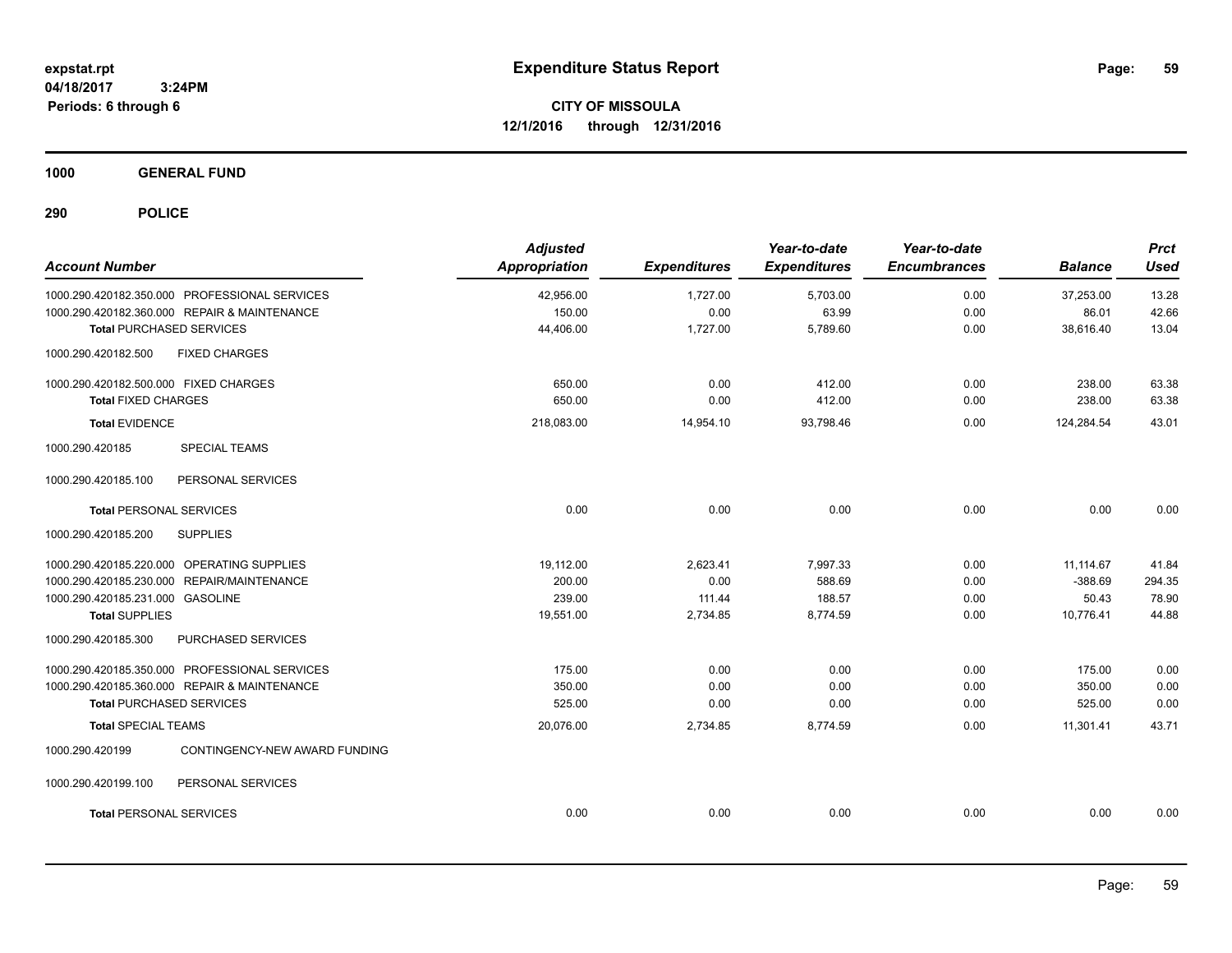**CITY OF MISSOULA 12/1/2016 through 12/31/2016**

**1000 GENERAL FUND**

|                                 |                                            | <b>Adjusted</b>      |                     | Year-to-date        | Year-to-date        |                | <b>Prct</b> |
|---------------------------------|--------------------------------------------|----------------------|---------------------|---------------------|---------------------|----------------|-------------|
| <b>Account Number</b>           |                                            | <b>Appropriation</b> | <b>Expenditures</b> | <b>Expenditures</b> | <b>Encumbrances</b> | <b>Balance</b> | <b>Used</b> |
| 1000.290.420199.200             | <b>SUPPLIES</b>                            |                      |                     |                     |                     |                |             |
| <b>Total SUPPLIES</b>           |                                            | 0.00                 | 0.00                | 0.00                | 0.00                | 0.00           | 0.00        |
| 1000.290.420199.300             | PURCHASED SERVICES                         |                      |                     |                     |                     |                |             |
| <b>Total PURCHASED SERVICES</b> |                                            | 0.00                 | 0.00                | 0.00                | 0.00                | 0.00           | 0.00        |
| 1000.290.420199.900             | <b>CAPITAL OUTLAY</b>                      |                      |                     |                     |                     |                |             |
|                                 | <b>Total CONTINGENCY-NEW AWARD FUNDING</b> | 0.00                 | 0.00                | 0.00                | 0.00                | 0.00           | 0.00        |
| 1000.290.420256                 | *** Title Not Found ***                    |                      |                     |                     |                     |                |             |
| 1000.290.420256.100             | PERSONAL SERVICES                          |                      |                     |                     |                     |                |             |
| Total *** Title Not Found ***   |                                            | 0.00                 | 0.00                | 0.00                | 0.00                | 0.00           | 0.00        |
| <b>Total POLICE</b>             |                                            | 15,572,461.00        | 1,128,183.63        | 7,292,362.48        | 0.00                | 8,280,098.52   | 46.83       |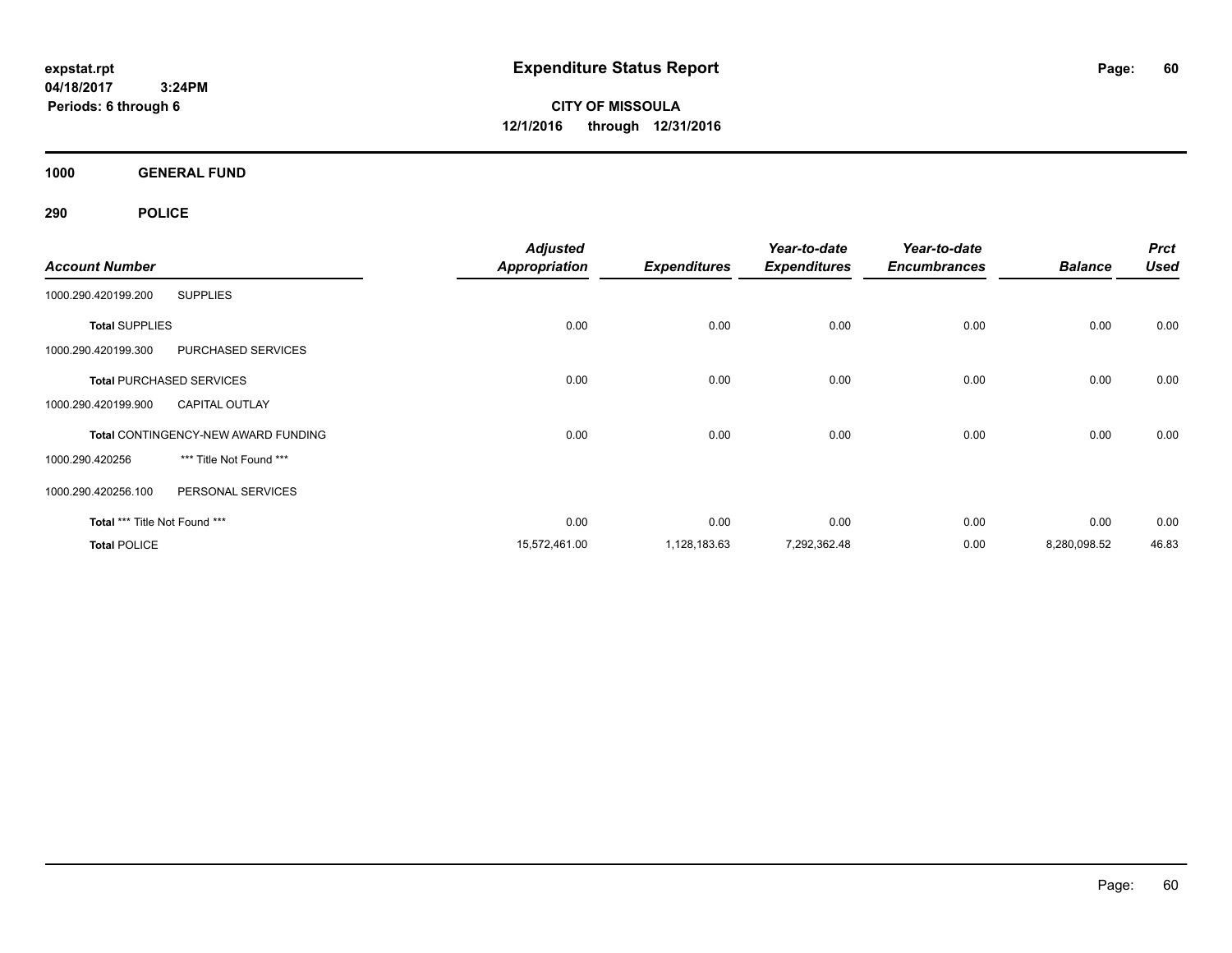**CITY OF MISSOULA 12/1/2016 through 12/31/2016**

**1000 GENERAL FUND**

| <b>Account Number</b>                   |                                                         | <b>Adjusted</b><br>Appropriation | <b>Expenditures</b> | Year-to-date<br><b>Expenditures</b> | Year-to-date<br><b>Encumbrances</b> | <b>Balance</b> | <b>Prct</b><br><b>Used</b> |
|-----------------------------------------|---------------------------------------------------------|----------------------------------|---------------------|-------------------------------------|-------------------------------------|----------------|----------------------------|
| 1000.300.420410                         | ADMINISTRATION                                          |                                  |                     |                                     |                                     |                |                            |
| 1000.300.420410.100                     | PERSONAL SERVICES                                       |                                  |                     |                                     |                                     |                |                            |
|                                         | 1000.300.420410.110.000 SALARIES AND WAGES              | 462,190.00                       | 35,562.59           | 224,038.94                          | 0.00                                | 238,151.06     | 48.47                      |
| 1000.300.420410.115.000                 | SALARIES/HEALTH INSURANCE BENEFIT                       | 25,695.00                        | 1,053.00            | 11,161.80                           | 0.00                                | 14,533.20      | 43.44                      |
| 1000.300.420410.130.000                 | <b>OTHER</b>                                            | 0.00                             | 0.00                | 1,875.00                            | 0.00                                | $-1.875.00$    | 0.00                       |
|                                         | 1000.300.420410.140.000 EMPLOYER CONTRIBUTIONS          | 125,417.00                       | 9,750.72            | 63,862.67                           | 0.00                                | 61,554.33      | 50.92                      |
|                                         | 1000.300.420410.141.000 STATE RETIREMENT CONTRIBUTIONS  | 119,128.00                       | 8,876.20            | 51,830.99                           | 0.00                                | 67,297.01      | 43.51                      |
| <b>Total PERSONAL SERVICES</b>          |                                                         | 732,430.00                       | 55,242.51           | 352,769.40                          | 0.00                                | 379,660.60     | 48.16                      |
| 1000.300.420410.200                     | <b>SUPPLIES</b>                                         |                                  |                     |                                     |                                     |                |                            |
| 1000.300.420410.210.000 OFFICE SUPPLIES |                                                         | 8,471.00                         | 24.13               | 2,332.89                            | 0.00                                | 6,138.11       | 27.54                      |
|                                         | 1000.300.420410.220.000 OPERATING SUPPLIES              | 2,822.00                         | 212.33              | 1,285.22                            | 0.00                                | 1,536.78       | 45.54                      |
| 1000.300.420410.230.000                 | <b>REPAIR/MAINTENANCE</b>                               | 300.00                           | 840.80              | 1,060.25                            | 0.00                                | $-760.25$      | 353.42                     |
| 1000.300.420410.240.000 OTHER SUPPLIES  |                                                         | 593.00                           | 0.00                | 0.00                                | 0.00                                | 593.00         | 0.00                       |
| <b>Total SUPPLIES</b>                   |                                                         | 12,186.00                        | 1,077.26            | 4,678.36                            | 0.00                                | 7,507.64       | 38.39                      |
| 1000.300.420410.300                     | <b>PURCHASED SERVICES</b>                               |                                  |                     |                                     |                                     |                |                            |
| 1000.300.420410.310.000 COMMUNICATIONS  |                                                         | 577.00                           | 54.84               | 248.12                              | 0.00                                | 328.88         | 43.00                      |
| 1000.300.420410.320.000                 | PRINTING & DUPLICATING                                  | 240.00                           | 5.00                | 53.36                               | 0.00                                | 186.64         | 22.23                      |
|                                         | 1000.300.420410.330.000 PUBLICITY, SUBSCRIPTIONS & DUES | 1,238.00                         | 0.00                | 150.00                              | 0.00                                | 1,088.00       | 12.12                      |
|                                         | 1000.300.420410.350.000 PROFESSIONAL SERVICES           | 192.00                           | 0.00                | 192.00                              | 0.00                                | 0.00           | 100.00                     |
| 1000.300.420410.360.000                 | <b>REPAIR &amp; MAINTENANCE</b>                         | 12,177.00                        | 0.00                | 0.00                                | 0.00                                | 12,177.00      | 0.00                       |
| 1000.300.420410.370.000                 | <b>TRAVEL</b>                                           | 4,240.00                         | 0.00                | 0.00                                | 0.00                                | 4,240.00       | 0.00                       |
| 1000.300.420410.380.000 TRAINING        |                                                         | 1,054.00                         | 0.00                | 0.00                                | 0.00                                | 1,054.00       | 0.00                       |
| <b>Total PURCHASED SERVICES</b>         |                                                         | 19,718.00                        | 59.84               | 643.48                              | 0.00                                | 19,074.52      | 3.26                       |
| 1000.300.420410.700                     | <b>GRANTS &amp; CONTRIBUTIONS</b>                       |                                  |                     |                                     |                                     |                |                            |
|                                         | 1000.300.420410.700.000 GRANTS & CONTRIBUTIONS          | 2,700.00                         | 0.00                | 0.00                                | 0.00                                | 2,700.00       | 0.00                       |
|                                         | Total GRANTS & CONTRIBUTIONS                            | 2,700.00                         | 0.00                | 0.00                                | 0.00                                | 2,700.00       | 0.00                       |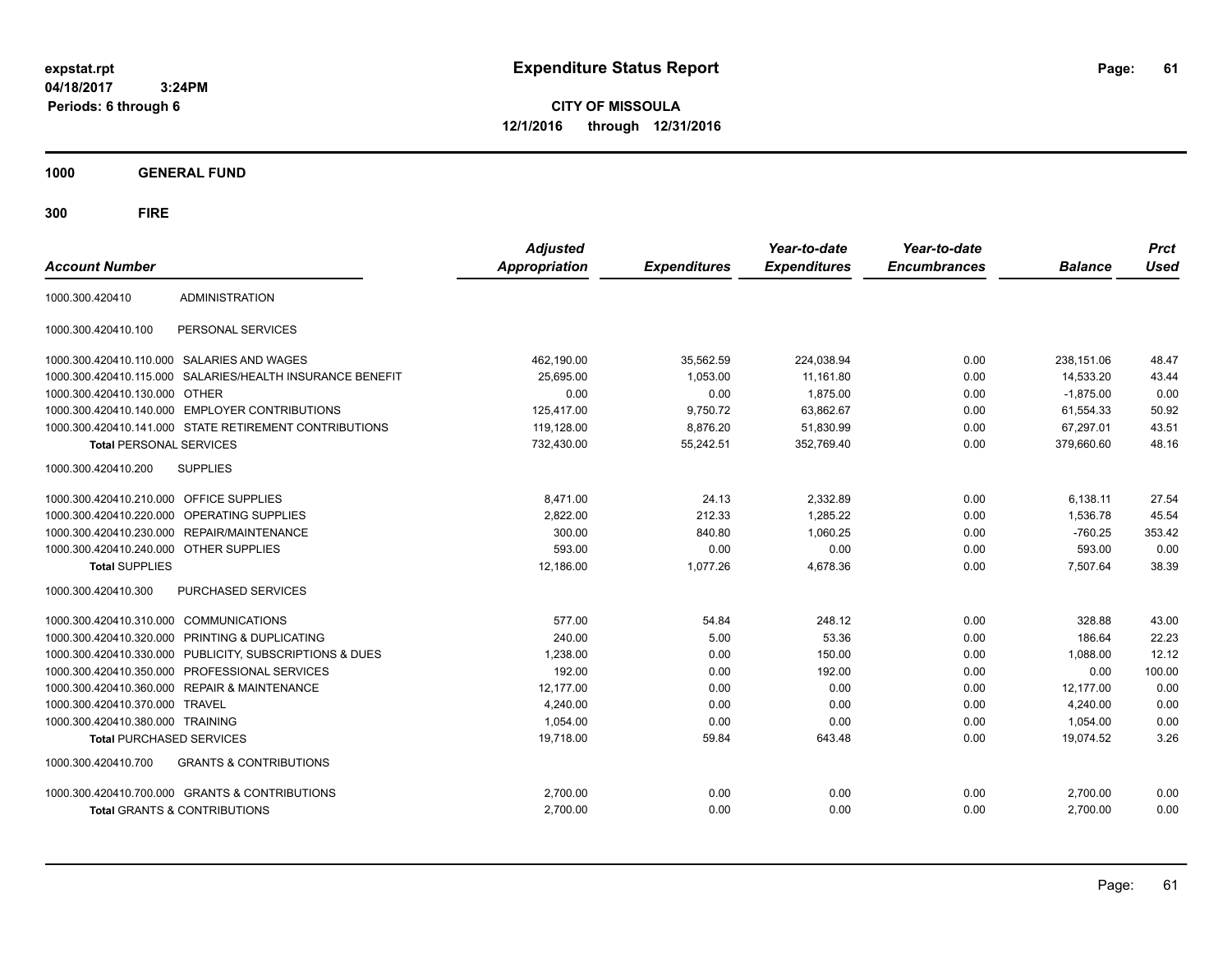**CITY OF MISSOULA 12/1/2016 through 12/31/2016**

**1000 GENERAL FUND**

**300 FIRE**

| <b>Account Number</b>                             | <b>Adjusted</b><br><b>Appropriation</b> | <b>Expenditures</b> | Year-to-date<br><b>Expenditures</b> | Year-to-date<br><b>Encumbrances</b> | <b>Balance</b> | <b>Prct</b><br><b>Used</b> |
|---------------------------------------------------|-----------------------------------------|---------------------|-------------------------------------|-------------------------------------|----------------|----------------------------|
| OTHER OBJECTS<br>1000.300.420410.800              |                                         |                     |                                     |                                     |                |                            |
| <b>Total OTHER OBJECTS</b>                        | 0.00                                    | 0.00                | 0.00                                | 0.00                                | 0.00           | 0.00                       |
| <b>Total ADMINISTRATION</b>                       | 767,034.00                              | 56,379.61           | 358,091.24                          | 0.00                                | 408,942.76     | 46.69                      |
| <b>FACILITY</b><br>1000.300.420420                |                                         |                     |                                     |                                     |                |                            |
| 1000.300.420420.100<br>PERSONAL SERVICES          |                                         |                     |                                     |                                     |                |                            |
| <b>Total PERSONAL SERVICES</b>                    | 0.00                                    | 0.00                | 0.00                                | 0.00                                | 0.00           | 0.00                       |
| 1000.300.420420.200<br><b>SUPPLIES</b>            |                                         |                     |                                     |                                     |                |                            |
| 1000.300.420420.210.000 OFFICE SUPPLIES           | 7.245.00                                | 75.00               | 2,853.00                            | 0.00                                | 4,392.00       | 39.38                      |
| 1000.300.420420.220.000 OPERATING SUPPLIES        | 6,448.00                                | 250.00              | 1,890.36                            | 0.00                                | 4,557.64       | 29.32                      |
| 1000.300.420420.230.000 REPAIR/MAINTENANCE        | 14,000.00                               | 342.96              | 3,475.96                            | 0.00                                | 10,524.04      | 24.83                      |
| <b>Total SUPPLIES</b>                             | 27,693.00                               | 667.96              | 8,219.32                            | 0.00                                | 19,473.68      | 29.68                      |
| PURCHASED SERVICES<br>1000.300.420420.300         |                                         |                     |                                     |                                     |                |                            |
| 1000.300.420420.340.000 SEWER                     | 1,429.00                                | 0.00                | 549.60                              | 0.00                                | 879.40         | 38.46                      |
| 1000.300.420420.341.000 ELECTRICITY & NATURAL GAS | 69,567.00                               | 10,999.65           | 25,783.11                           | 0.00                                | 43,783.89      | 37.06                      |
| 1000.300.420420.343.000 WATER CHARGES             | 14,677.00                               | 1,042.03            | 6,223.69                            | 0.00                                | 8,453.31       | 42.40                      |
| 1000.300.420420.344.000 TELEPHONE SERVICE         | 19,484.00                               | 1,412.88            | 7,373.54                            | 0.00                                | 12,110.46      | 37.84                      |
| 1000.300.420420.345.000 GARBAGE                   | 5,680.00                                | 454.55              | 2,727.30                            | 0.00                                | 2,952.70       | 48.02                      |
| 1000.300.420420.360.000 REPAIR & MAINTENANCE      | 26.258.00                               | 1,329.84            | 18,477.32                           | 0.00                                | 7.780.68       | 70.37                      |
| <b>Total PURCHASED SERVICES</b>                   | 137,095.00                              | 15,238.95           | 61,134.56                           | 0.00                                | 75,960.44      | 44.59                      |
| <b>FIXED CHARGES</b><br>1000.300.420420.500       |                                         |                     |                                     |                                     |                |                            |
| 1000.300.420420.500.000 FIXED CHARGES             | 226.00                                  | 0.00                | 0.00                                | 0.00                                | 226.00         | 0.00                       |
| <b>Total FIXED CHARGES</b>                        | 226.00                                  | 0.00                | 0.00                                | 0.00                                | 226.00         | 0.00                       |
| <b>Total FACILITY</b>                             | 165,014.00                              | 15,906.91           | 69,353.88                           | 0.00                                | 95,660.12      | 42.03                      |
| DEDCOMMEL TOAINING<br>LONDON DOG DOON             |                                         |                     |                                     |                                     |                |                            |

1000.300.420430 PERSONNEL TRAINING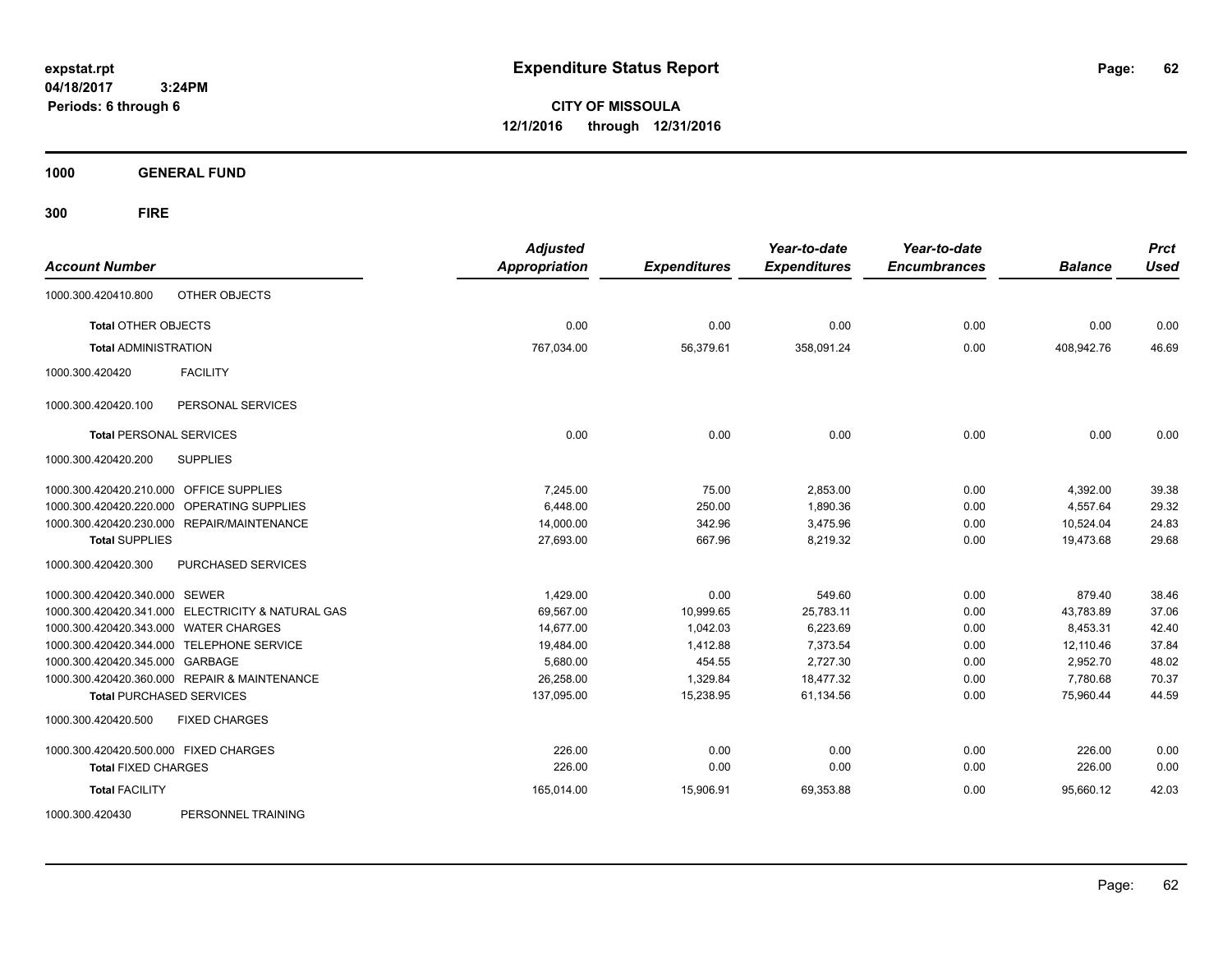**CITY OF MISSOULA 12/1/2016 through 12/31/2016**

**1000 GENERAL FUND**

| <b>Account Number</b>                          |                                                         | <b>Adjusted</b><br>Appropriation | <b>Expenditures</b> | Year-to-date<br><b>Expenditures</b> | Year-to-date<br><b>Encumbrances</b> | <b>Balance</b> | <b>Prct</b><br><b>Used</b> |
|------------------------------------------------|---------------------------------------------------------|----------------------------------|---------------------|-------------------------------------|-------------------------------------|----------------|----------------------------|
| 1000.300.420430.100                            | PERSONAL SERVICES                                       |                                  |                     |                                     |                                     |                |                            |
| 1000.300.420430.110.000                        | SALARIES AND WAGES                                      | 90,817.00                        | 6,988.47            | 44,143.59                           | 0.00                                | 46,673.41      | 48.61                      |
| 1000.300.420430.115.000                        | SALARIES/HEALTH INSURANCE BENEFIT                       | 8.424.00                         | 351.00              | 3.861.00                            | 0.00                                | 4.563.00       | 45.83                      |
| 1000.300.420430.120.000 OVERTIME/TERMINATION   |                                                         | 5,288.00                         | 294.83              | 556.90                              | 0.00                                | 4,731.10       | 10.53                      |
| 1000.300.420430.130.000 OTHER                  |                                                         | 0.00                             | 0.00                | 625.00                              | 0.00                                | $-625.00$      | 0.00                       |
| 1000.300.420430.140.000 EMPLOYER CONTRIBUTIONS |                                                         | 20,845.00                        | 1,575.35            | 9,683.53                            | 0.00                                | 11,161.47      | 46.45                      |
|                                                | 1000.300.420430.141.000 STATE RETIREMENT CONTRIBUTIONS  | 32,362.00                        | 2,393.40            | 14,697.24                           | 0.00                                | 17,664.76      | 45.42                      |
| <b>Total PERSONAL SERVICES</b>                 |                                                         | 157,736.00                       | 11,603.05           | 73,567.26                           | 0.00                                | 84,168.74      | 46.64                      |
| 1000.300.420430.200                            | <b>SUPPLIES</b>                                         |                                  |                     |                                     |                                     |                |                            |
| 1000.300.420430.210.000 OFFICE SUPPLIES        |                                                         | 96.00                            | 0.00                | 0.00                                | 0.00                                | 96.00          | 0.00                       |
| 1000.300.420430.220.000                        | OPERATING SUPPLIES                                      | 3,701.00                         | 432.97              | 1,055.56                            | 0.00                                | 2,645.44       | 28.52                      |
| 1000.300.420430.230.000                        | REPAIR/MAINTENANCE                                      | 320.00                           | 0.00                | 0.00                                | 0.00                                | 320.00         | 0.00                       |
| <b>Total SUPPLIES</b>                          |                                                         | 4,117.00                         | 432.97              | 1,055.56                            | 0.00                                | 3,061.44       | 25.64                      |
| 1000.300.420430.300                            | <b>PURCHASED SERVICES</b>                               |                                  |                     |                                     |                                     |                |                            |
| 1000.300.420430.320.000 PRINTING & DUPLICATING |                                                         | 192.00                           | 0.00                | 0.00                                | 0.00                                | 192.00         | 0.00                       |
|                                                | 1000.300.420430.330.000 PUBLICITY, SUBSCRIPTIONS & DUES | 322.00                           | 0.00                | 0.00                                | 0.00                                | 322.00         | 0.00                       |
| 1000.300.420430.370.000 TRAVEL                 |                                                         | 1,148.00                         | 0.00                | 0.00                                | 0.00                                | 1.148.00       | 0.00                       |
| 1000.300.420430.380.000 TRAINING               |                                                         | 480.00                           | 0.00                | 0.00                                | 0.00                                | 480.00         | 0.00                       |
| <b>Total PURCHASED SERVICES</b>                |                                                         | 2,142.00                         | 0.00                | 0.00                                | 0.00                                | 2,142.00       | 0.00                       |
| <b>Total PERSONNEL TRAINING</b>                |                                                         | 163,995.00                       | 12,036.02           | 74,622.82                           | 0.00                                | 89,372.18      | 45.50                      |
| 1000.300.420440                                | <b>FIRE PREVENTION</b>                                  |                                  |                     |                                     |                                     |                |                            |
| 1000.300.420440.100                            | PERSONAL SERVICES                                       |                                  |                     |                                     |                                     |                |                            |
| 1000.300.420440.110.000                        | <b>SALARIES AND WAGES</b>                               | 422,496.00                       | 31,925.14           | 201,616.05                          | 0.00                                | 220,879.95     | 47.72                      |
| 1000.300.420440.115.000                        | SALARIES/HEALTH INSURANCE BENEFIT                       | 42.120.00                        | 1.755.00            | 19.305.00                           | 0.00                                | 22.815.00      | 45.83                      |
| 1000.300.420440.120.000                        | OVERTIME/TERMINATION                                    | 22,749.00                        | 175.36              | 4,673.68                            | 0.00                                | 18,075.32      | 20.54                      |
| 1000.300.420440.130.000                        | <b>OTHER</b>                                            | 0.00                             | 0.00                | 3,125.00                            | 0.00                                | $-3,125.00$    | 0.00                       |
| 1000.300.420440.140.000 EMPLOYER CONTRIBUTIONS |                                                         | 97,835.00                        | 7.205.80            | 45,104.62                           | 0.00                                | 52,730.38      | 46.10                      |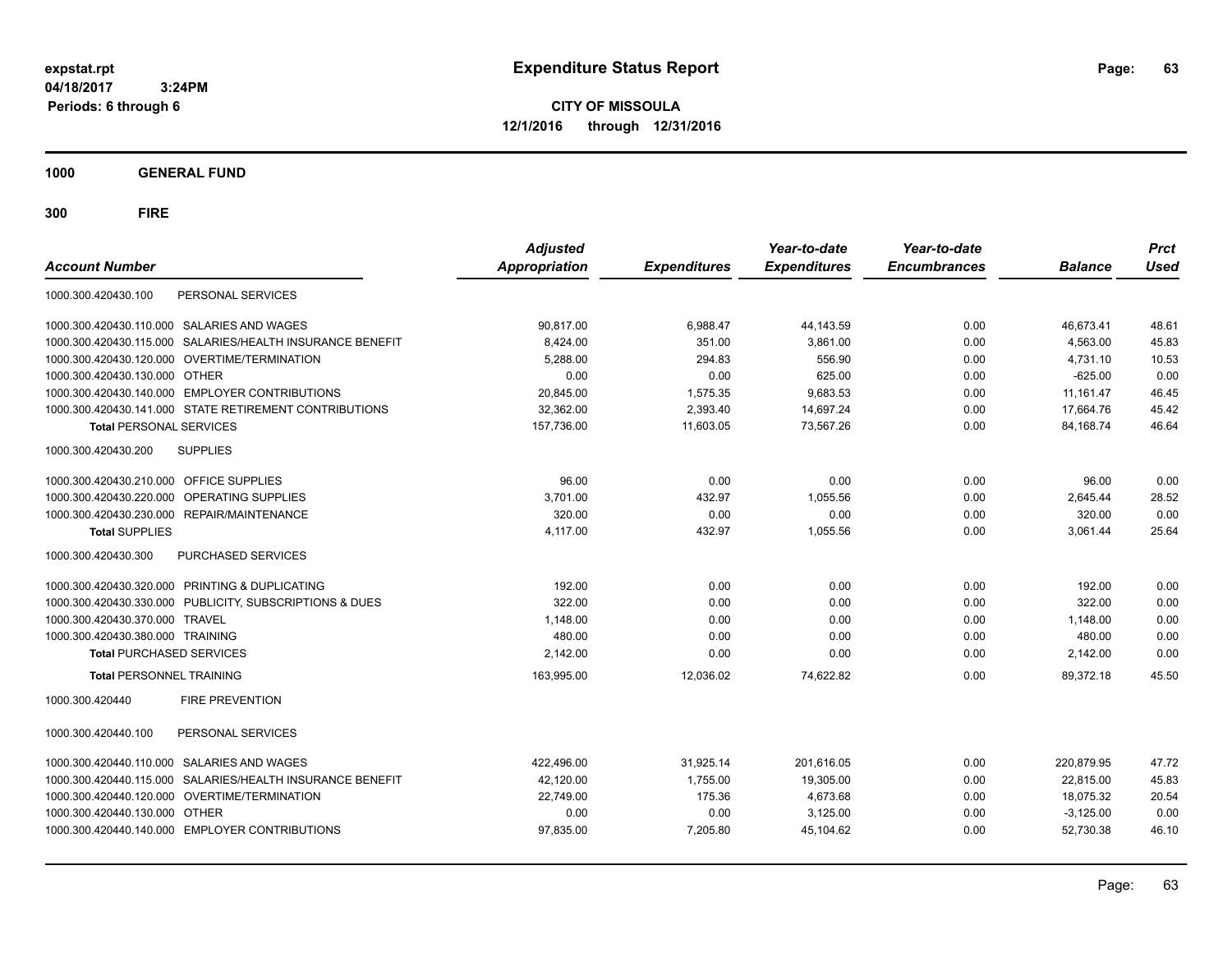**CITY OF MISSOULA 12/1/2016 through 12/31/2016**

**1000 GENERAL FUND**

| <b>Account Number</b>                                                                    | <b>Adjusted</b><br>Appropriation | <b>Expenditures</b>    | Year-to-date<br><b>Expenditures</b> | Year-to-date<br><b>Encumbrances</b> | <b>Balance</b>          | <b>Prct</b><br><b>Used</b> |
|------------------------------------------------------------------------------------------|----------------------------------|------------------------|-------------------------------------|-------------------------------------|-------------------------|----------------------------|
| 1000.300.420440.141.000 STATE RETIREMENT CONTRIBUTIONS<br><b>Total PERSONAL SERVICES</b> | 151,511.00<br>736,711.00         | 10,983.09<br>52,044.39 | 67,712.66<br>341,537.01             | 0.00<br>0.00                        | 83,798.34<br>395.173.99 | 44.69<br>46.36             |
| 1000.300.420440.200<br><b>SUPPLIES</b>                                                   |                                  |                        |                                     |                                     |                         |                            |
| 1000.300.420440.210.000 OFFICE SUPPLIES                                                  | 144.00                           | $-27.47$               | 2.19                                | 0.00                                | 141.81                  | 1.52                       |
| 1000.300.420440.220.000 OPERATING SUPPLIES                                               | 4,956.00                         | 106.50                 | 538.93                              | 0.00                                | 4,417.07                | 10.87                      |
| 1000.300.420440.230.000 REPAIR/MAINTENANCE                                               | 1,540.00                         | 0.00                   | 75.45                               | 0.00                                | 1.464.55                | 4.90                       |
| <b>Total SUPPLIES</b>                                                                    | 6,640.00                         | 79.03                  | 616.57                              | 0.00                                | 6,023.43                | 9.29                       |
| 1000.300.420440.300<br>PURCHASED SERVICES                                                |                                  |                        |                                     |                                     |                         |                            |
| 1000.300.420440.320.000 PRINTING & DUPLICATING                                           | 192.00                           | 73.76                  | 73.76                               | 0.00                                | 118.24                  | 38.42                      |
| 1000.300.420440.330.000 PUBLICITY, SUBSCRIPTIONS & DUES                                  | 4,916.00                         | 175.00                 | 2,469.00                            | 0.00                                | 2,447.00                | 50.22                      |
| 1000.300.420440.370.000 TRAVEL                                                           | 5,448.00                         | 0.00                   | 662.01                              | 0.00                                | 4,785.99                | 12.15                      |
| 1000.300.420440.380.000 TRAINING                                                         | 2.506.00                         | 0.00                   | 195.00                              | 0.00                                | 2.311.00                | 7.78                       |
| <b>Total PURCHASED SERVICES</b>                                                          | 13,062.00                        | 248.76                 | 3,399.77                            | 0.00                                | 9,662.23                | 26.03                      |
| <b>Total FIRE PREVENTION</b>                                                             | 756,413.00                       | 52,372.18              | 345,553.35                          | 0.00                                | 410,859.65              | 45.68                      |
| 1000.300.420450<br><b>FIRE GRANTS</b>                                                    |                                  |                        |                                     |                                     |                         |                            |
| 1000.300.420450.300<br>PURCHASED SERVICES                                                |                                  |                        |                                     |                                     |                         |                            |
| <b>Total FIRE GRANTS</b>                                                                 | 0.00                             | 0.00                   | 0.00                                | 0.00                                | 0.00                    | 0.00                       |
| 1000.300.420455<br><b>EMS</b>                                                            |                                  |                        |                                     |                                     |                         |                            |
| 1000.300.420455.100<br>PERSONAL SERVICES                                                 |                                  |                        |                                     |                                     |                         |                            |
| 1000.300.420455.110.000 SALARIES AND WAGES                                               | 86,575.00                        | 6,747.22               | 42,571.71                           | 0.00                                | 44,003.29               | 49.17                      |
| 1000.300.420455.115.000 SALARIES/HEALTH INSURANCE BENEFIT                                | 8,424.00                         | 351.00                 | 3,861.00                            | 0.00                                | 4,563.00                | 45.83                      |
| 1000.300.420455.120.000 OVERTIME/TERMINATION                                             | 5,132.00                         | 0.00                   | 0.00                                | 0.00                                | 5,132.00                | 0.00                       |
| 1000.300.420455.130.000 OTHER                                                            | 0.00                             | 0.00                   | 625.00                              | 0.00                                | $-625.00$               | 0.00                       |
| 1000.300.420455.140.000 EMPLOYER CONTRIBUTIONS                                           | 19,987.00                        | 1,513.39               | 9,129.87                            | 0.00                                | 10,857.13               | 45.68                      |
| 1000.300.420455.141.000 STATE RETIREMENT CONTRIBUTIONS                                   | 30,979.00                        | 2,314.73               | 14,214.24                           | 0.00                                | 16.764.76               | 45.88                      |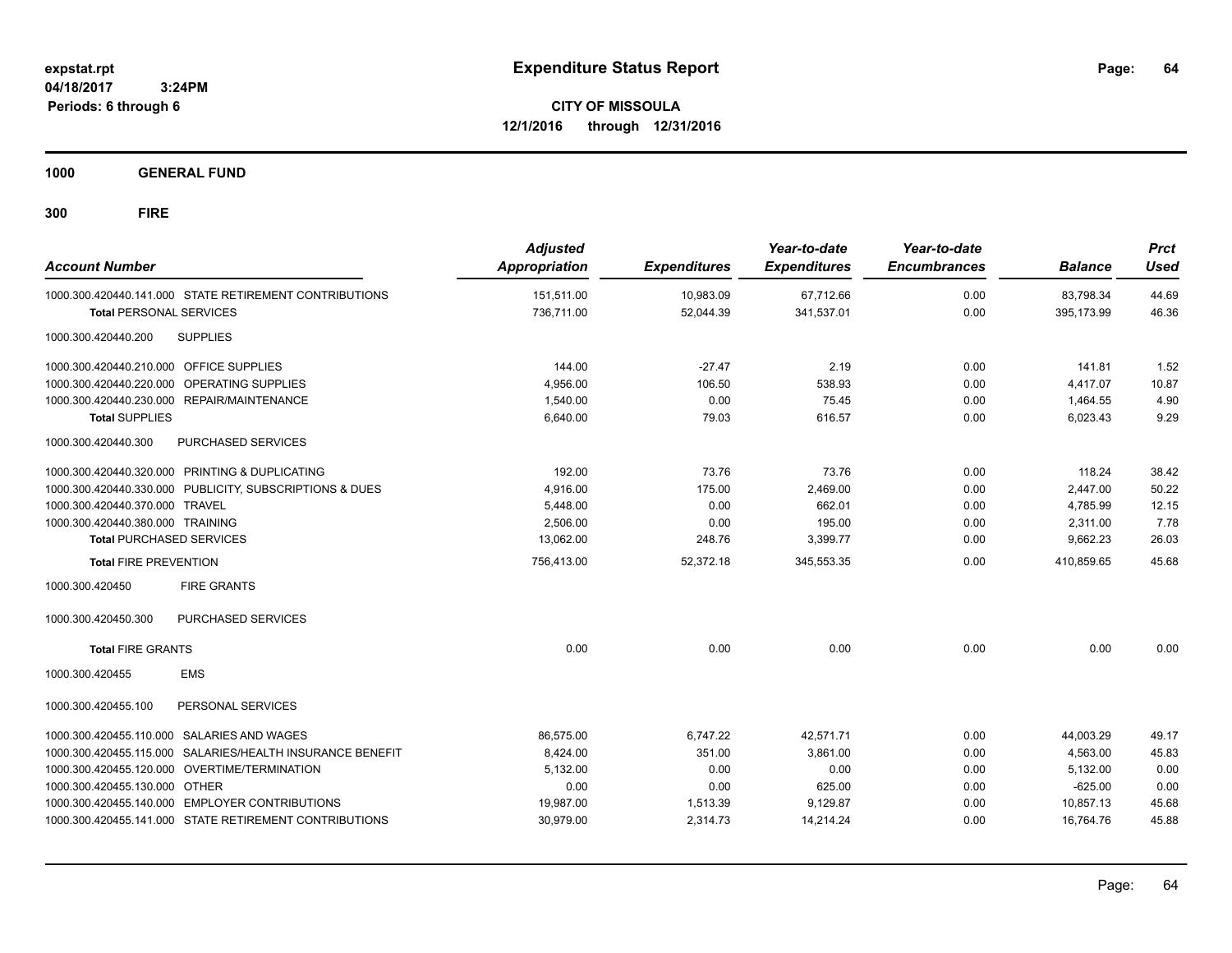**CITY OF MISSOULA 12/1/2016 through 12/31/2016**

**1000 GENERAL FUND**

| <b>Account Number</b>                                     | <b>Adjusted</b><br><b>Appropriation</b> | <b>Expenditures</b> | Year-to-date<br><b>Expenditures</b> | Year-to-date<br><b>Encumbrances</b> | <b>Balance</b> | <b>Prct</b><br><b>Used</b> |
|-----------------------------------------------------------|-----------------------------------------|---------------------|-------------------------------------|-------------------------------------|----------------|----------------------------|
| <b>Total PERSONAL SERVICES</b>                            | 151,097.00                              | 10,926.34           | 70,401.82                           | 0.00                                | 80,695.18      | 46.59                      |
| <b>SUPPLIES</b><br>1000.300.420455.200                    |                                         |                     |                                     |                                     |                |                            |
| 1000.300.420455.220.000 OPERATING SUPPLIES                | 18.581.00                               | 1.411.86            | 10.594.46                           | 0.00                                | 7.986.54       | 57.02                      |
| 1000.300.420455.230.000 REPAIR/MAINTENANCE                | 320.00                                  | 0.00                | 0.00                                | 0.00                                | 320.00         | 0.00                       |
| <b>Total SUPPLIES</b>                                     | 18,901.00                               | 1,411.86            | 10,594.46                           | 0.00                                | 8,306.54       | 56.05                      |
| 1000.300.420455.300<br>PURCHASED SERVICES                 |                                         |                     |                                     |                                     |                |                            |
| 1000.300.420455.330.000 PUBLICITY, SUBSCRIPTIONS & DUES   | 3,984.00                                | 35.00               | 1.435.00                            | 0.00                                | 2,549.00       | 36.02                      |
| 1000.300.420455.350.000 PROFESSIONAL SERVICES             | 5,000.00                                | 0.00                | 0.00                                | 0.00                                | 5,000.00       | 0.00                       |
| 1000.300.420455.360.000 REPAIR & MAINTENANCE              | 4,500.00                                | 1,434.80            | 2,946.80                            | 0.00                                | 1,553.20       | 65.48                      |
| 1000.300.420455.370.000 TRAVEL                            | 1,023.00                                | 352.88              | 352.88                              | 0.00                                | 670.12         | 34.49                      |
| 1000.300.420455.380.000 TRAINING                          | 1.920.00                                | 101.02              | 506.21                              | 0.00                                | 1,413.79       | 26.37                      |
| 1000.300.420455.390.000 OTHER PURCHASED SERVICES          | 10.080.00                               | 0.00                | 419.20                              | 0.00                                | 9,660.80       | 4.16                       |
| <b>Total PURCHASED SERVICES</b>                           | 26,507.00                               | 1,923.70            | 5,660.09                            | 0.00                                | 20,846.91      | 21.35                      |
| <b>Total EMS</b>                                          | 196,505.00                              | 14,261.90           | 86,656.37                           | 0.00                                | 109,848.63     | 44.10                      |
| <b>OPERATIONS</b><br>1000.300.420460                      |                                         |                     |                                     |                                     |                |                            |
| 1000.300.420460.100<br>PERSONAL SERVICES                  |                                         |                     |                                     |                                     |                |                            |
| 1000.300.420460.110.000 SALARIES AND WAGES                | 5,629,678.00                            | 426,204.29          | 2,687,746.19                        | 0.00                                | 2,941,931.81   | 47.74                      |
| 1000.300.420460.115.000 SALARIES/HEALTH INSURANCE BENEFIT | 673,920.00                              | 27,729.00           | 305,019.00                          | 0.00                                | 368,901.00     | 45.26                      |
| 1000.300.420460.120.000 OVERTIME/TERMINATION              | 787,235.00                              | 92,387.65           | 519,868.16                          | 0.00                                | 267,366.84     | 66.04                      |
| 1000.300.420460.130.000 OTHER                             | 57.500.00                               | 0.00                | 49,375.00                           | 0.00                                | 8,125.00       | 85.87                      |
| 1000.300.420460.140.000 EMPLOYER CONTRIBUTIONS            | 1.384.955.00                            | 99.444.27           | 652.598.38                          | 0.00                                | 732.356.62     | 47.12                      |
| 1000.300.420460.141.000 STATE RETIREMENT CONTRIBUTIONS    | 2,046,640.00                            | 148.027.65          | 915.581.87                          | 0.00                                | 1.131.058.13   | 44.74                      |
| <b>Total PERSONAL SERVICES</b>                            | 10,579,928.00                           | 793,792.86          | 5,130,188.60                        | 0.00                                | 5,449,739.40   | 48.49                      |
| 1000.300.420460.200<br><b>SUPPLIES</b>                    |                                         |                     |                                     |                                     |                |                            |
| 1000.300.420460.220.000 OPERATING SUPPLIES                | 180,436.00                              | 28,383.23           | 68,955.00                           | 0.00                                | 111,481.00     | 38.22                      |
| 1000.300.420460.230.000 REPAIR/MAINTENANCE                | 41,420.00                               | 3.498.45            | 14.664.65                           | 0.00                                | 26.755.35      | 35.40                      |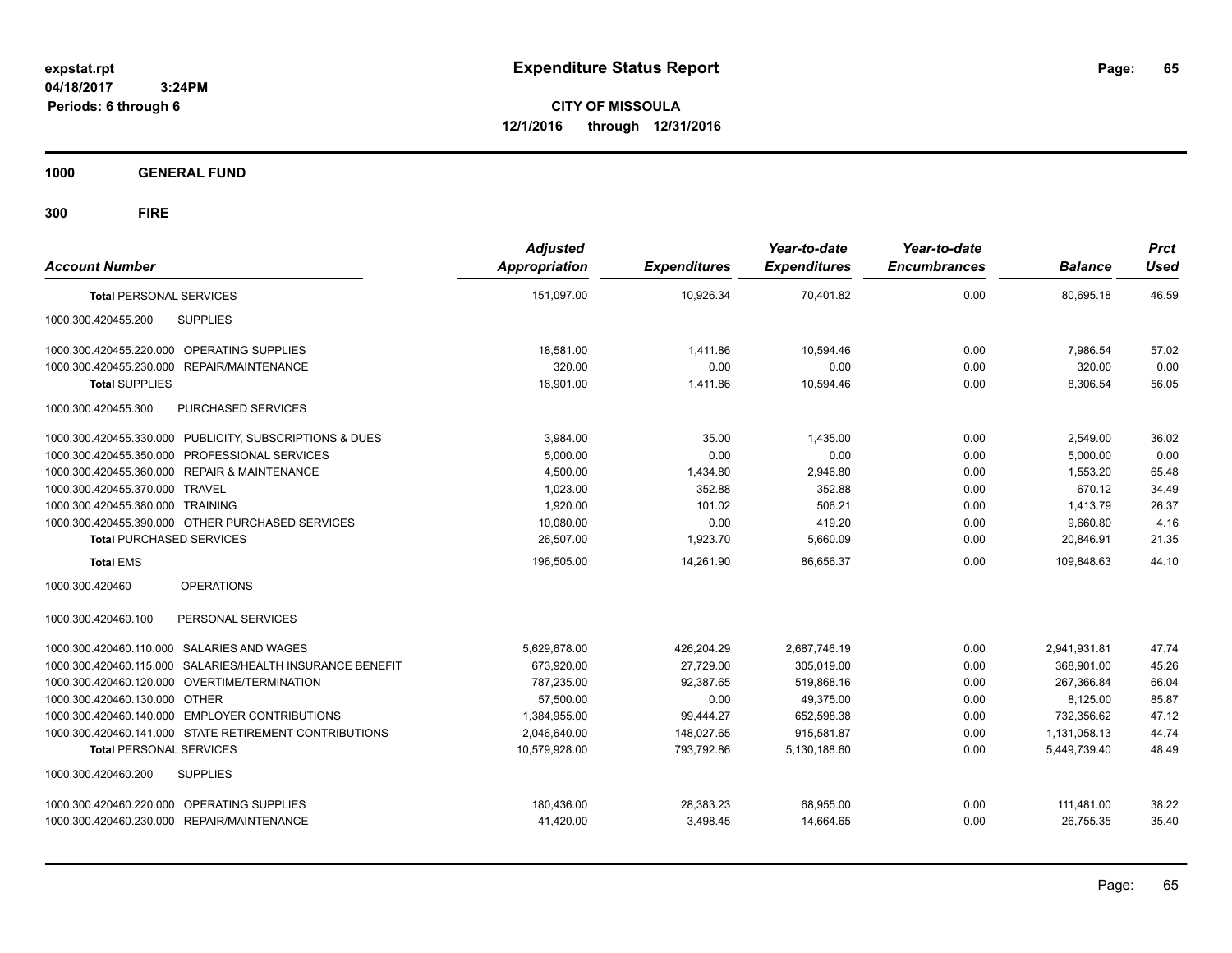**CITY OF MISSOULA 12/1/2016 through 12/31/2016**

**1000 GENERAL FUND**

| <b>Account Number</b>                                        | <b>Adjusted</b><br>Appropriation | <b>Expenditures</b> | Year-to-date<br><b>Expenditures</b> | Year-to-date<br><b>Encumbrances</b> | <b>Balance</b> | <b>Prct</b><br><b>Used</b> |
|--------------------------------------------------------------|----------------------------------|---------------------|-------------------------------------|-------------------------------------|----------------|----------------------------|
| 1000.300.420460.231.000 GASOLINE                             | 61,827.00                        | 3,922.34            | 17,623.18                           | 0.00                                | 44,203.82      | 28.50                      |
| <b>Total SUPPLIES</b>                                        | 283,683.00                       | 35,804.02           | 101,242.83                          | 0.00                                | 182,440.17     | 35.69                      |
| 1000.300.420460.300<br><b>PURCHASED SERVICES</b>             |                                  |                     |                                     |                                     |                |                            |
| 1000.300.420460.320.000 PRINTING & DUPLICATING               | 864.00                           | 0.00                | 460.25                              | 0.00                                | 403.75         | 53.27                      |
| 1000.300.420460.330.000 PUBLICITY, SUBSCRIPTIONS & DUES      | 312.00                           | 0.00                | 0.00                                | 0.00                                | 312.00         | 0.00                       |
| 1000.300.420460.350.000 PROFESSIONAL SERVICES                | 19,080.00                        | 7,885.00            | 20,010.00                           | 0.00                                | $-930.00$      | 104.87                     |
| 1000.300.420460.360.000 REPAIR & MAINTENANCE                 | 22,400.00                        | 2,529.80            | 7,224.72                            | 0.00                                | 15,175.28      | 32.25                      |
| 1000.300.420460.370.000 TRAVEL                               | 6,158.00                         | 870.26              | 1.125.26                            | 0.00                                | 5,032.74       | 18.27                      |
| 1000.300.420460.380.000 TRAINING                             | 6,556.00                         | 0.00                | 403.81                              | 0.00                                | 6,152.19       | 6.16                       |
| 1000.300.420460.390.000 OTHER PURCHASED SERVICES             | 1,500.00                         | 0.00                | 7.18                                | 0.00                                | 1,492.82       | 0.48                       |
| <b>Total PURCHASED SERVICES</b>                              | 56,870.00                        | 11,285.06           | 29,231.22                           | 0.00                                | 27,638.78      | 51.40                      |
| <b>CAPITAL OUTLAY</b><br>1000.300.420460.900                 |                                  |                     |                                     |                                     |                |                            |
| <b>Total CAPITAL OUTLAY</b>                                  | 0.00                             | 0.00                | 0.00                                | 0.00                                | 0.00           | 0.00                       |
| <b>Total OPERATIONS</b>                                      | 10,920,481.00                    | 840,881.94          | 5,260,662.65                        | 0.00                                | 5,659,818.35   | 48.17                      |
| <b>MAINTENANCE</b><br>1000.300.420490                        |                                  |                     |                                     |                                     |                |                            |
| 1000.300.420490.100<br>PERSONAL SERVICES                     |                                  |                     |                                     |                                     |                |                            |
| 1000.300.420490.110.000 SALARIES AND WAGES                   | 163,504.00                       | 12,462.68           | 78,680.70                           | 0.00                                | 84,823.30      | 48.12                      |
| SALARIES/HEALTH INSURANCE BENEFIT<br>1000.300.420490.115.000 | 16,848.00                        | 702.00              | 7.722.00                            | 0.00                                | 9.126.00       | 45.83                      |
| 1000.300.420490.120.000 OVERTIME/TERMINATION                 | 10.568.00                        | 246.07              | 938.40                              | 0.00                                | 9.629.60       | 8.88                       |
| 1000.300.420490.130.000 OTHER                                | 0.00                             | 0.00                | 1,250.00                            | 0.00                                | $-1,250.00$    | 0.00                       |
| 1000.300.420490.140.000 EMPLOYER CONTRIBUTIONS               | 38,024.00                        | 2,579.88            | 18,010.92                           | 0.00                                | 20,013.08      | 47.37                      |
| 1000.300.420490.141.000 STATE RETIREMENT CONTRIBUTIONS       | 58,813.00                        | 4,293.00            | 26,571.26                           | 0.00                                | 32.241.74      | 45.18                      |
| <b>Total PERSONAL SERVICES</b>                               | 287,757.00                       | 20,283.63           | 133,173.28                          | 0.00                                | 154,583.72     | 46.28                      |
| 1000.300.420490.200<br><b>SUPPLIES</b>                       |                                  |                     |                                     |                                     |                |                            |
| 1000.300.420490.210.000 OFFICE SUPPLIES                      | 48.00                            | 0.00                | 0.00                                | 0.00                                | 48.00          | 0.00                       |
| 1000.300.420490.230.000 REPAIR/MAINTENANCE                   | 3,600.00                         | 129.55              | 5,598.17                            | 0.00                                | $-1,998.17$    | 155.50                     |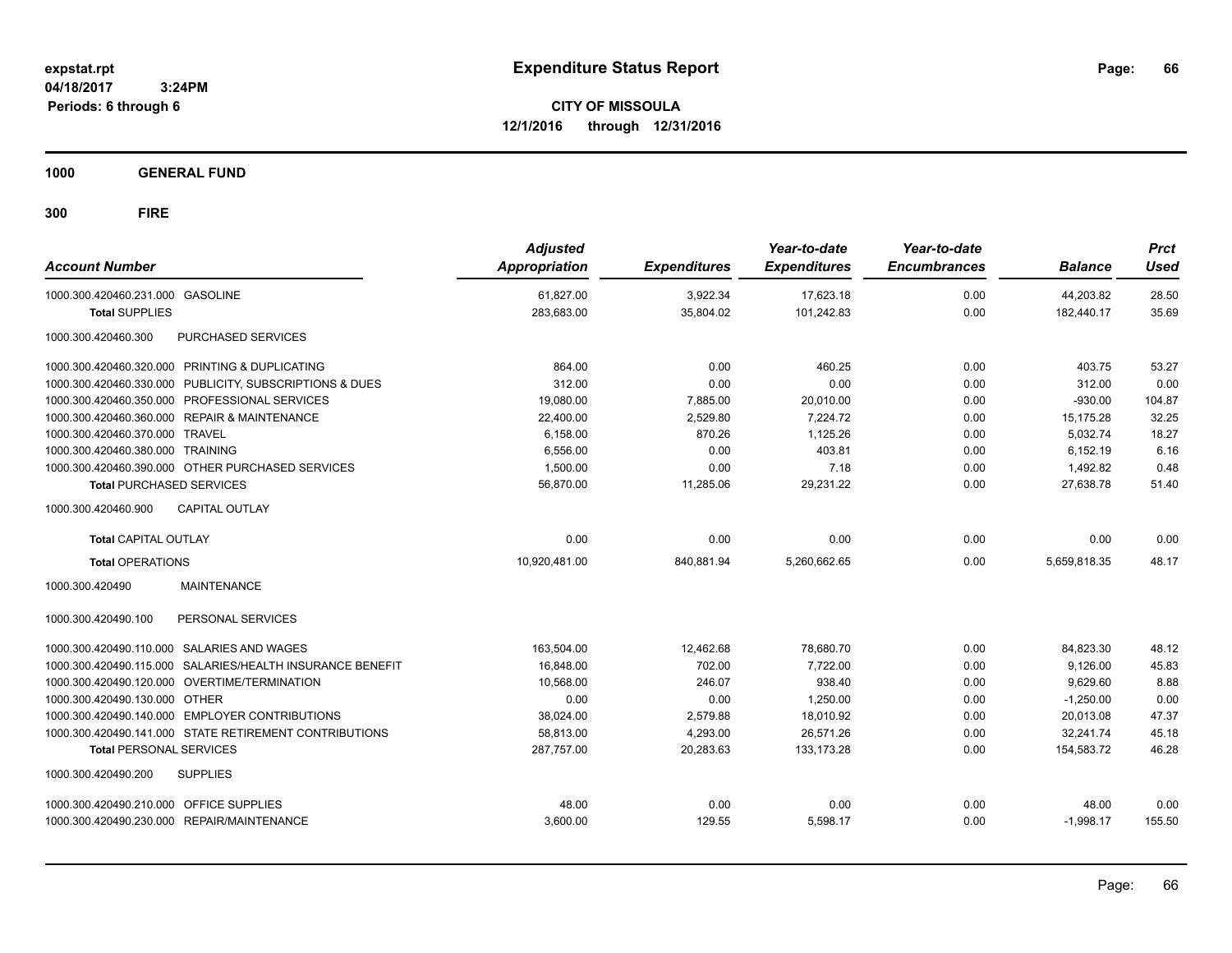**CITY OF MISSOULA 12/1/2016 through 12/31/2016**

**1000 GENERAL FUND**

| <b>Account Number</b>                                   | <b>Adjusted</b><br>Appropriation | <b>Expenditures</b> | Year-to-date<br><b>Expenditures</b> | Year-to-date<br><b>Encumbrances</b> | <b>Balance</b> | <b>Prct</b><br>Used |
|---------------------------------------------------------|----------------------------------|---------------------|-------------------------------------|-------------------------------------|----------------|---------------------|
| <b>Total SUPPLIES</b>                                   | 3,648.00                         | 129.55              | 5,598.17                            | 0.00                                | $-1,950.17$    | 153.46              |
| PURCHASED SERVICES<br>1000.300.420490.300               |                                  |                     |                                     |                                     |                |                     |
| 1000.300.420490.330.000 PUBLICITY, SUBSCRIPTIONS & DUES | 91.00                            | 0.00                | 0.00                                | 0.00                                | 91.00          | 0.00                |
| 1000.300.420490.360.000 REPAIR & MAINTENANCE            | 1.700.00                         | 0.00                | 1.695.00                            | 0.00                                | 5.00           | 99.71               |
| 1000.300.420490.370.000 TRAVEL                          | 2.000.00                         | 0.00                | 0.00                                | 0.00                                | 2.000.00       | 0.00                |
| 1000.300.420490.380.000 TRAINING                        | 1.500.00                         | 0.00                | 0.00                                | 0.00                                | 1,500.00       | 0.00                |
| <b>Total PURCHASED SERVICES</b>                         | 5.291.00                         | 0.00                | 1.695.00                            | 0.00                                | 3,596.00       | 32.04               |
| <b>Total MAINTENANCE</b>                                | 296.696.00                       | 20.413.18           | 140.466.45                          | 0.00                                | 156.229.55     | 47.34               |
| <b>Total FIRE</b>                                       | 13.266.138.00                    | 1.012.251.74        | 6.335.406.76                        | 0.00                                | 6.930.731.24   | 47.76               |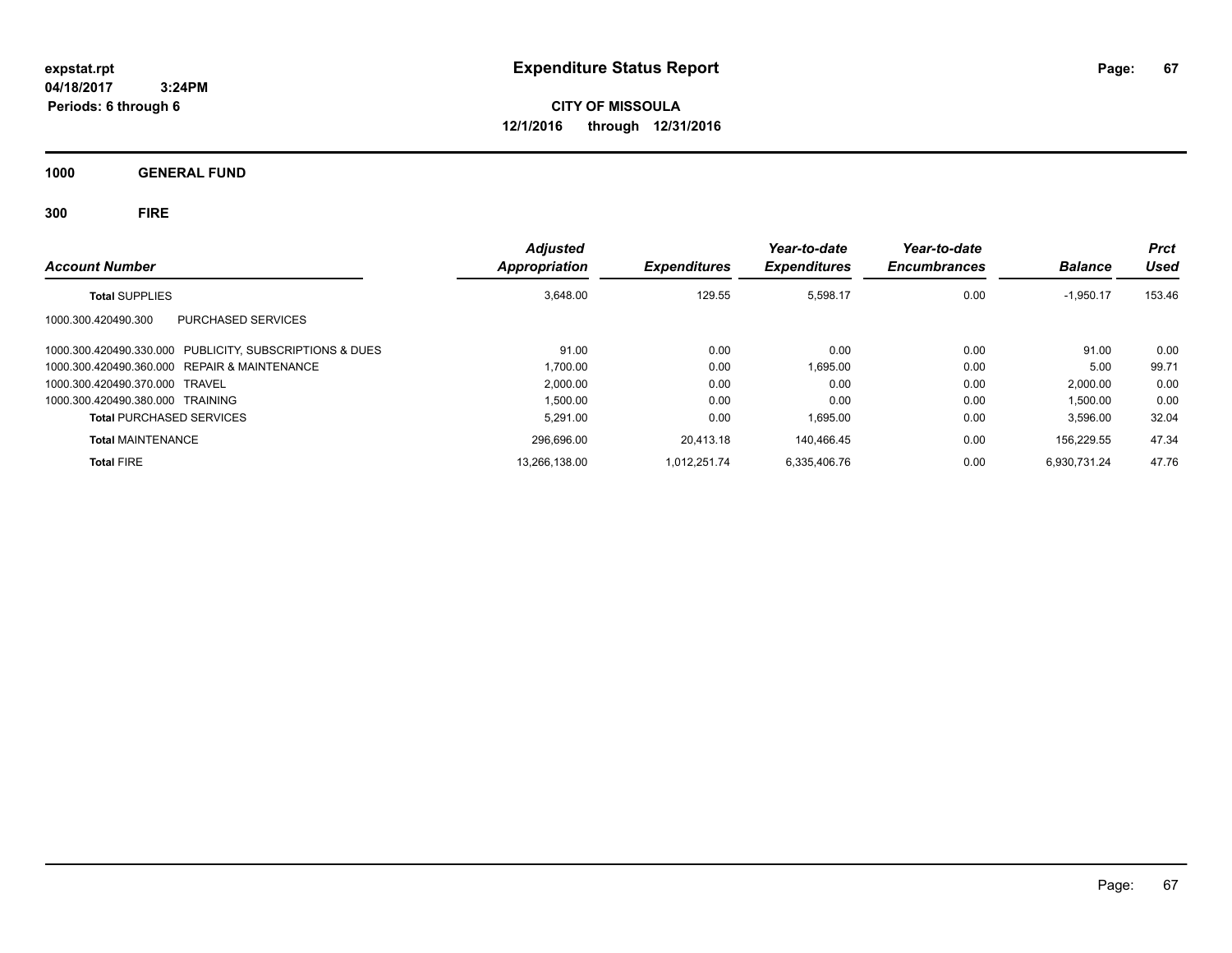**CITY OF MISSOULA 12/1/2016 through 12/31/2016**

**1000 GENERAL FUND**

| <b>Account Number</b>                   |                                                         | <b>Adjusted</b><br>Appropriation | <b>Expenditures</b> | Year-to-date<br><b>Expenditures</b> | Year-to-date<br><b>Encumbrances</b> | <b>Balance</b> | <b>Prct</b><br><b>Used</b> |
|-----------------------------------------|---------------------------------------------------------|----------------------------------|---------------------|-------------------------------------|-------------------------------------|----------------|----------------------------|
|                                         |                                                         |                                  |                     |                                     |                                     |                |                            |
| 1000.320.420460                         | <b>OPERATIONS</b>                                       |                                  |                     |                                     |                                     |                |                            |
| 1000.320.420460.100                     | PERSONAL SERVICES                                       |                                  |                     |                                     |                                     |                |                            |
| <b>Total OPERATIONS</b>                 |                                                         | 0.00                             | 0.00                | 0.00                                | 0.00                                | 0.00           | 0.00                       |
| 1000.320.430210                         | <b>ADMINISTRATION</b>                                   |                                  |                     |                                     |                                     |                |                            |
| 1000.320.430210.100                     | PERSONAL SERVICES                                       |                                  |                     |                                     |                                     |                |                            |
|                                         | 1000.320.430210.110.000 SALARIES AND WAGES              | 107,914.00                       | 7,921.51            | 49,757.98                           | 0.00                                | 58,156.02      | 46.11                      |
|                                         | 1000.320.430210.120.000 OVERTIME/TERMINATION            | 0.00                             | 400.68              | 496.30                              | 0.00                                | $-496.30$      | 0.00                       |
| 1000.320.430210.130.000 OTHER           |                                                         | 0.00                             | 33.80               | 189.28                              | 0.00                                | $-189.28$      | 0.00                       |
|                                         | 1000.320.430210.140.000 EMPLOYER CONTRIBUTIONS          | 59,685.00                        | 4,627.46            | 29,643.26                           | 0.00                                | 30,041.74      | 49.67                      |
|                                         | 1000.320.430210.141.000 STATE RETIREMENT CONTRIBUTIONS  | 0.00                             | 106.90              | 671.50                              | 0.00                                | $-671.50$      | 0.00                       |
| <b>Total PERSONAL SERVICES</b>          |                                                         | 167,599.00                       | 13,090.35           | 80,758.32                           | 0.00                                | 86,840.68      | 48.19                      |
| 1000.320.430210.200                     | <b>SUPPLIES</b>                                         |                                  |                     |                                     |                                     |                |                            |
| 1000.320.430210.210.000 OFFICE SUPPLIES |                                                         | 1,600.00                         | 0.00                | 0.00                                | 0.00                                | 1,600.00       | 0.00                       |
|                                         | 1000.320.430210.220.000 OPERATING SUPPLIES              | 8,440.00                         | 333.22              | 4,589.17                            | 0.00                                | 3,850.83       | 54.37                      |
| <b>Total SUPPLIES</b>                   |                                                         | 10,040.00                        | 333.22              | 4,589.17                            | 0.00                                | 5,450.83       | 45.71                      |
| 1000.320.430210.300                     | PURCHASED SERVICES                                      |                                  |                     |                                     |                                     |                |                            |
|                                         | 1000.320.430210.320.000 PRINTING & DUPLICATING          | 7,000.00                         | 0.00                | 2,148.71                            | 0.00                                | 4,851.29       | 30.70                      |
|                                         | 1000.320.430210.330.000 PUBLICITY, SUBSCRIPTIONS & DUES | 3,000.00                         | 0.00                | 1,305.68                            | 0.00                                | 1,694.32       | 43.52                      |
| 1000.320.430210.370.000 TRAVEL          |                                                         | 2,300.00                         | 0.00                | 935.09                              | 0.00                                | 1,364.91       | 40.66                      |
| 1000.320.430210.380.000 TRAINING        |                                                         | 1,500.00                         | 0.00                | 490.00                              | 0.00                                | 1,010.00       | 32.67                      |
|                                         | <b>Total PURCHASED SERVICES</b>                         | 13,800.00                        | 0.00                | 4,879.48                            | 0.00                                | 8,920.52       | 35.36                      |
| 1000.320.430210.900                     | <b>CAPITAL OUTLAY</b>                                   |                                  |                     |                                     |                                     |                |                            |
| <b>Total CAPITAL OUTLAY</b>             |                                                         | 0.00                             | 0.00                | 0.00                                | 0.00                                | 0.00           | 0.00                       |
| <b>Total ADMINISTRATION</b>             |                                                         | 191,439.00                       | 13,423.57           | 90,226.97                           | 0.00                                | 101,212.03     | 47.13                      |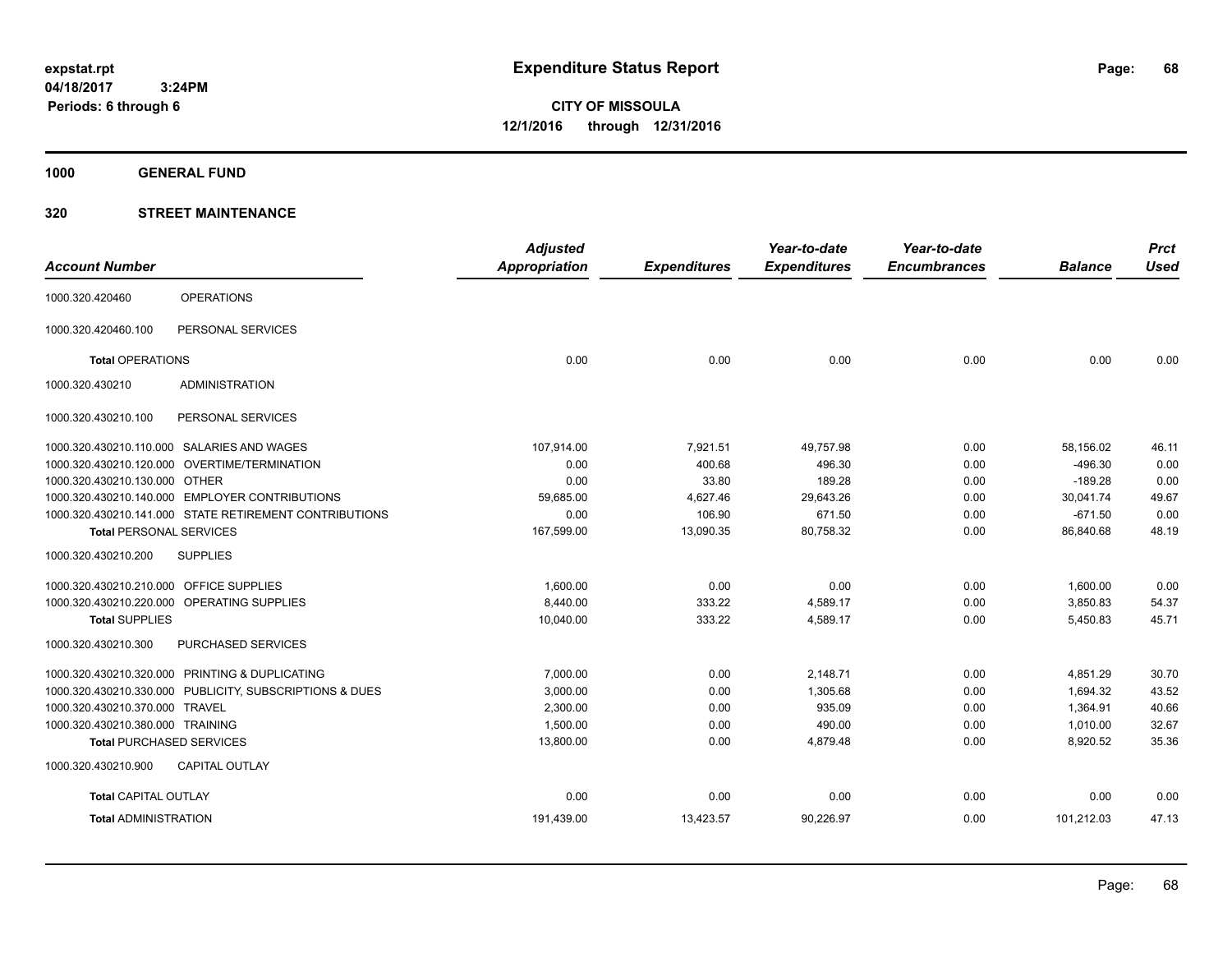**CITY OF MISSOULA 12/1/2016 through 12/31/2016**

**1000 GENERAL FUND**

|                                       |                                                | <b>Adjusted</b> |                     | Year-to-date        | Year-to-date        |                | <b>Prct</b> |
|---------------------------------------|------------------------------------------------|-----------------|---------------------|---------------------|---------------------|----------------|-------------|
| <b>Account Number</b>                 |                                                | Appropriation   | <b>Expenditures</b> | <b>Expenditures</b> | <b>Encumbrances</b> | <b>Balance</b> | <b>Used</b> |
| 1000.320.430220                       | <b>FACILITY</b>                                |                 |                     |                     |                     |                |             |
| 1000.320.430220.100                   | PERSONAL SERVICES                              |                 |                     |                     |                     |                |             |
|                                       | 1000.320.430220.110.000 SALARIES AND WAGES     | 49,692.00       | 3,645.53            | 22,898.59           | 0.00                | 26,793.41      | 46.08       |
| 1000.320.430220.120.000               | OVERTIME/TERMINATION                           | 0.00            | 184.40              | 228.44              | 0.00                | $-228.44$      | 0.00        |
| 1000.320.430220.130.000 OTHER         |                                                | 0.00            | 15.60               | 87.36               | 0.00                | $-87.36$       | 0.00        |
|                                       | 1000.320.430220.140.000 EMPLOYER CONTRIBUTIONS | 27,484.00       | 2,129.88            | 13,644.19           | 0.00                | 13,839.81      | 49.64       |
| <b>Total PERSONAL SERVICES</b>        |                                                | 77,176.00       | 5,975.41            | 36,858.58           | 0.00                | 40,317.42      | 47.76       |
| 1000.320.430220.200                   | <b>SUPPLIES</b>                                |                 |                     |                     |                     |                |             |
| 1000.320.430220.220.000               | OPERATING SUPPLIES                             | 8,000.00        | 0.00                | 322.82              | 0.00                | 7,677.18       | 4.04        |
| <b>Total SUPPLIES</b>                 |                                                | 8,000.00        | 0.00                | 322.82              | 0.00                | 7,677.18       | 4.04        |
| 1000.320.430220.300                   | PURCHASED SERVICES                             |                 |                     |                     |                     |                |             |
| 1000.320.430220.343.000 WATER CHARGES |                                                | 0.00            | 1,305.53            | 4,710.31            | 0.00                | $-4,710.31$    | 0.00        |
| 1000.320.430220.344.000               | <b>TELEPHONE SERVICE</b>                       | 7,000.00        | 169.91              | 676.01              | 0.00                | 6,323.99       | 9.66        |
| 1000.320.430220.345.000 GARBAGE       |                                                | 1,821.00        | 0.00                | 189.25              | 0.00                | 1,631.75       | 10.39       |
| 1000.320.430220.350.000               | PROFESSIONAL SERVICES                          | 0.00            | 2,899.96            | 3,182.46            | 0.00                | $-3,182.46$    | 0.00        |
|                                       | 1000.320.430220.360.000 REPAIR & MAINTENANCE   | 1.650.00        | 0.00                | 0.00                | 0.00                | 1,650.00       | 0.00        |
| <b>Total PURCHASED SERVICES</b>       |                                                | 10,471.00       | 4,375.40            | 8,758.03            | 0.00                | 1,712.97       | 83.64       |
| 1000.320.430220.500                   | <b>FIXED CHARGES</b>                           |                 |                     |                     |                     |                |             |
| 1000.320.430220.500.000 FIXED CHARGES |                                                | 9.000.00        | 0.00                | 0.00                | 0.00                | 9,000.00       | 0.00        |
| <b>Total FIXED CHARGES</b>            |                                                | 9,000.00        | 0.00                | 0.00                | 0.00                | 9,000.00       | 0.00        |
| <b>Total FACILITY</b>                 |                                                | 104,647.00      | 10,350.81           | 45,939.43           | 0.00                | 58.707.57      | 43.90       |
| 1000.320.430230                       | STREET RESTORATION                             |                 |                     |                     |                     |                |             |
| 1000.320.430230.100                   | PERSONAL SERVICES                              |                 |                     |                     |                     |                |             |
|                                       | 1000.320.430230.110.000 SALARIES AND WAGES     | 323.245.00      | 23,957.60           | 150,486.15          | 0.00                | 172,758.85     | 46.55       |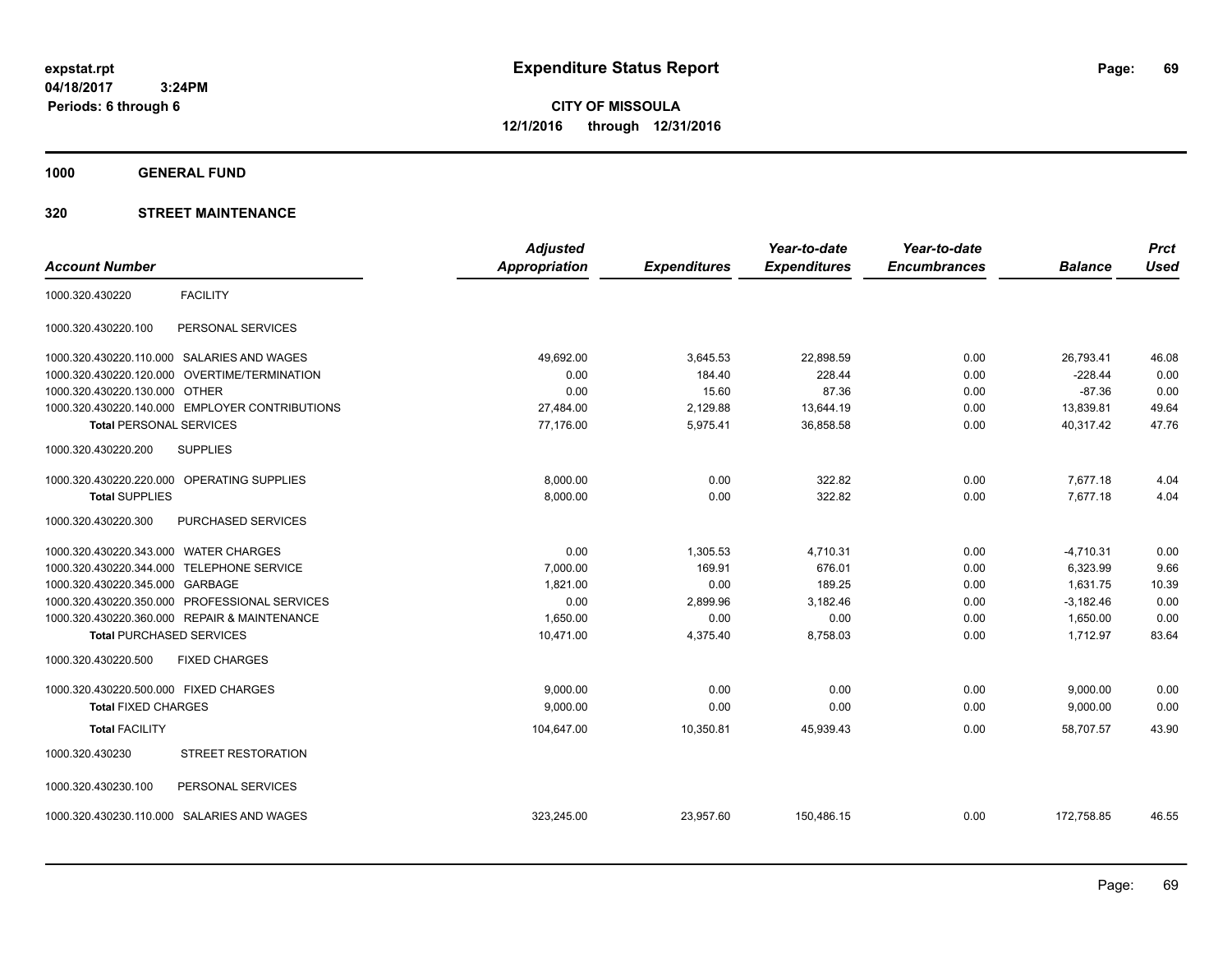**1000 GENERAL FUND**

| <b>Account Number</b>                            | <b>Adjusted</b><br><b>Appropriation</b> | <b>Expenditures</b> | Year-to-date<br><b>Expenditures</b> | Year-to-date<br><b>Encumbrances</b> | <b>Balance</b> | <b>Prct</b><br><b>Used</b> |
|--------------------------------------------------|-----------------------------------------|---------------------|-------------------------------------|-------------------------------------|----------------|----------------------------|
| 1000.320.430230.120.000 OVERTIME/TERMINATION     | 3,000.00                                | 1,211.91            | 1,501.16                            | 0.00                                | 1,498.84       | 50.04                      |
| 1000.320.430230.130.000 OTHER                    | 0.00                                    | 101.92              | 570.70                              | 0.00                                | $-570.70$      | 0.00                       |
| 1000.320.430230.140.000 EMPLOYER CONTRIBUTIONS   | 180,441.00                              | 13,994.16           | 89,644.62                           | 0.00                                | 90,796.38      | 49.68                      |
| <b>Total PERSONAL SERVICES</b>                   | 506,686.00                              | 39,265.59           | 242,202.63                          | 0.00                                | 264,483.37     | 47.80                      |
| 1000.320.430230.200<br><b>SUPPLIES</b>           |                                         |                     |                                     |                                     |                |                            |
| 1000.320.430230.220.000 OPERATING SUPPLIES       | 1,599.00                                | 0.00                | 0.00                                | 0.00                                | 1,599.00       | 0.00                       |
| 1000.320.430230.230.000 REPAIR/MAINTENANCE       | 25,009.00                               | 0.00                | 1,415.00                            | 0.00                                | 23,594.00      | 5.66                       |
| 1000.320.430230.231.000 GASOLINE                 | 74,487.00                               | 20,593.35           | 52,768.10                           | 0.00                                | 21,718.90      | 70.84                      |
| <b>Total SUPPLIES</b>                            | 101,095.00                              | 20,593.35           | 54, 183. 10                         | 0.00                                | 46.911.90      | 53.60                      |
| 1000.320.430230.300<br>PURCHASED SERVICES        |                                         |                     |                                     |                                     |                |                            |
| 1000.320.430230.345.000 GARBAGE                  | 5,408.00                                | 0.00                | 0.00                                | 0.00                                | 5,408.00       | 0.00                       |
| 1000.320.430230.350.000 PROFESSIONAL SERVICES    | 1,000.00                                | 0.00                | 0.00                                | 0.00                                | 1,000.00       | 0.00                       |
| 1000.320.430230.360.000 REPAIR & MAINTENANCE     | 2,000.00                                | 0.00                | 0.00                                | 0.00                                | 2,000.00       | 0.00                       |
| <b>Total PURCHASED SERVICES</b>                  | 8,408.00                                | 0.00                | 0.00                                | 0.00                                | 8,408.00       | 0.00                       |
| 1000.320.430230.400<br><b>BUILDING MATERIALS</b> |                                         |                     |                                     |                                     |                |                            |
| 1000.320.430230.400.000 BUILDING MATERIALS       | 17,598.00                               | 0.00                | 29,797.36                           | 0.00                                | $-12,199.36$   | 169.32                     |
| <b>Total BUILDING MATERIALS</b>                  | 17,598.00                               | 0.00                | 29,797.36                           | 0.00                                | $-12,199.36$   | 169.32                     |
| 1000.320.430230.500<br><b>FIXED CHARGES</b>      |                                         |                     |                                     |                                     |                |                            |
| 1000.320.430230.500.000 FIXED CHARGES            | 5,500.00                                | 3,429.00            | 6,068.00                            | 0.00                                | $-568.00$      | 110.33                     |
| <b>Total FIXED CHARGES</b>                       | 5,500.00                                | 3,429.00            | 6,068.00                            | 0.00                                | $-568.00$      | 110.33                     |
| <b>CAPITAL OUTLAY</b><br>1000.320.430230.900     |                                         |                     |                                     |                                     |                |                            |
| <b>Total CAPITAL OUTLAY</b>                      | 0.00                                    | 0.00                | 0.00                                | 0.00                                | 0.00           | 0.00                       |
| <b>Total STREET RESTORATION</b>                  | 639,287.00                              | 63,287.94           | 332,251.09                          | 0.00                                | 307.035.91     | 51.97                      |
| <b>STREET MAINTENANCE</b><br>1000.320.430240     |                                         |                     |                                     |                                     |                |                            |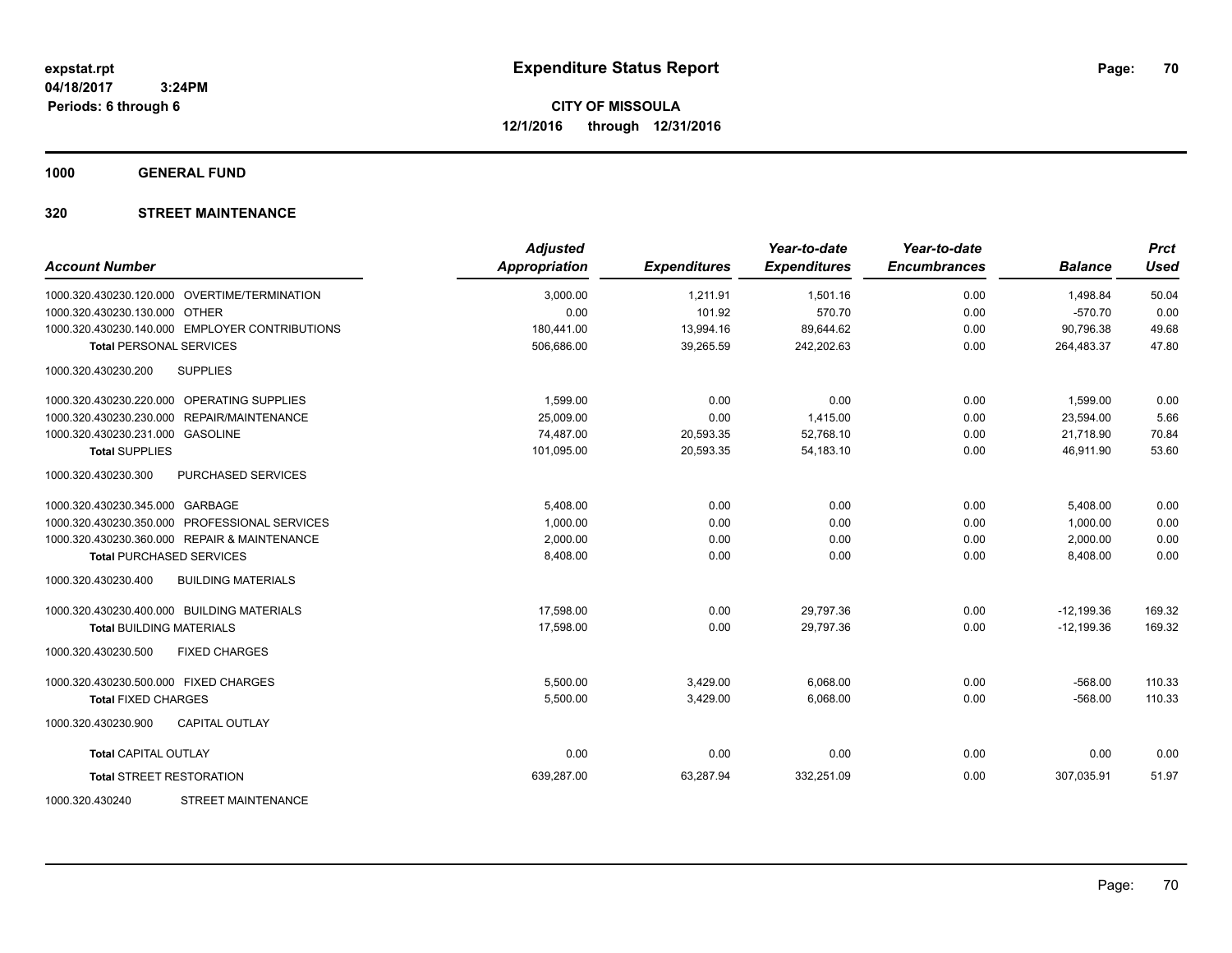**CITY OF MISSOULA 12/1/2016 through 12/31/2016**

**1000 GENERAL FUND**

|                                                  | <b>Adjusted</b>      |                     | Year-to-date        | Year-to-date        |                | <b>Prct</b> |
|--------------------------------------------------|----------------------|---------------------|---------------------|---------------------|----------------|-------------|
| <b>Account Number</b>                            | <b>Appropriation</b> | <b>Expenditures</b> | <b>Expenditures</b> | <b>Encumbrances</b> | <b>Balance</b> | <b>Used</b> |
| PERSONAL SERVICES<br>1000.320.430240.100         |                      |                     |                     |                     |                |             |
| 1000.320.430240.110.000 SALARIES AND WAGES       | 437,588.00           | 32,520.61           | 204,274.20          | 0.00                | 233,313.80     | 46.68       |
| OVERTIME/TERMINATION<br>1000.320.430240.120.000  | 2,100.00             | 1,645.06            | 2,037.74            | 0.00                | 62.26          | 97.04       |
| 1000.320.430240.130.000 OTHER                    | 3,000.00             | 138.32              | 774.54              | 0.00                | 2,225.46       | 25.82       |
| 1000.320.430240.140.000 EMPLOYER CONTRIBUTIONS   | 244,844.00           | 18,829.38           | 121,438.32          | 0.00                | 123,405.68     | 49.60       |
| <b>Total PERSONAL SERVICES</b>                   | 687,532.00           | 53,133.37           | 328,524.80          | 0.00                | 359,007.20     | 47.78       |
| 1000.320.430240.200<br><b>SUPPLIES</b>           |                      |                     |                     |                     |                |             |
| 1000.320.430240.220.000 OPERATING SUPPLIES       | 1,599.00             | 0.00                | 0.00                | 0.00                | 1,599.00       | 0.00        |
| 1000.320.430240.230.000 REPAIR/MAINTENANCE       | 19,455.00            | 0.00                | 470.67              | 0.00                | 18,984.33      | 2.42        |
| 1000.320.430240.231.000 GASOLINE                 | 14,132.00            | 58.25               | 867.47              | 0.00                | 13,264.53      | 6.14        |
| <b>Total SUPPLIES</b>                            | 35,186.00            | 58.25               | 1,338.14            | 0.00                | 33,847.86      | 3.80        |
| <b>PURCHASED SERVICES</b><br>1000.320.430240.300 |                      |                     |                     |                     |                |             |
| 1000.320.430240.345.000 GARBAGE                  | 2,163.00             | 0.00                | 0.00                | 0.00                | 2,163.00       | 0.00        |
| 1000.320.430240.350.000 PROFESSIONAL SERVICES    | 2,000.00             | 0.00                | 0.00                | 0.00                | 2,000.00       | 0.00        |
| <b>Total PURCHASED SERVICES</b>                  | 4,163.00             | 0.00                | 0.00                | 0.00                | 4,163.00       | 0.00        |
| 1000.320.430240.400<br><b>BUILDING MATERIALS</b> |                      |                     |                     |                     |                |             |
| 1000.320.430240.400.000 BUILDING MATERIALS       | 44,665.00            | 0.00                | 3,573.50            | 0.00                | 41,091.50      | 8.00        |
| <b>Total BUILDING MATERIALS</b>                  | 44,665.00            | 0.00                | 3,573.50            | 0.00                | 41,091.50      | 8.00        |
| <b>FIXED CHARGES</b><br>1000.320.430240.500      |                      |                     |                     |                     |                |             |
| 1000.320.430240.500.000 FIXED CHARGES            | 5,000.00             | 0.00                | 2.876.25            | 0.00                | 2,123.75       | 57.53       |
| <b>Total FIXED CHARGES</b>                       | 5.000.00             | 0.00                | 2,876.25            | 0.00                | 2,123.75       | 57.53       |
| 1000.320.430240.900<br><b>CAPITAL OUTLAY</b>     |                      |                     |                     |                     |                |             |
| <b>Total CAPITAL OUTLAY</b>                      | 0.00                 | 0.00                | 0.00                | 0.00                | 0.00           | 0.00        |
| <b>Total STREET MAINTENANCE</b>                  | 776,546.00           | 53,191.62           | 336,312.69          | 0.00                | 440,233.31     | 43.31       |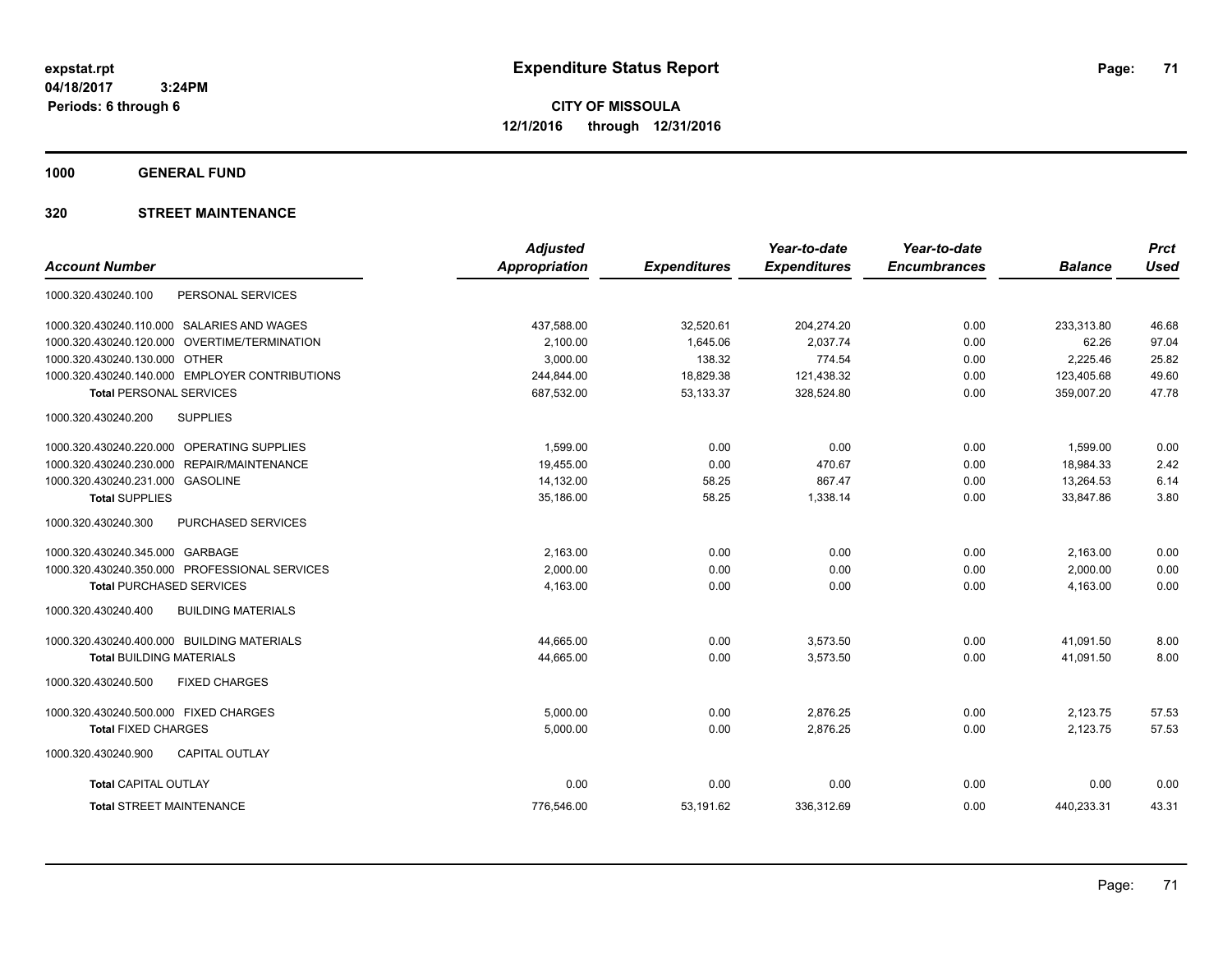**CITY OF MISSOULA 12/1/2016 through 12/31/2016**

**1000 GENERAL FUND**

### **320 STREET MAINTENANCE**

|                                                  | <b>Adjusted</b>      |                     | Year-to-date        | Year-to-date        |                | <b>Prct</b> |
|--------------------------------------------------|----------------------|---------------------|---------------------|---------------------|----------------|-------------|
| <b>Account Number</b>                            | <b>Appropriation</b> | <b>Expenditures</b> | <b>Expenditures</b> | <b>Encumbrances</b> | <b>Balance</b> | <b>Used</b> |
| <b>ICE &amp; SNOW REMOVAL</b><br>1000.320.430251 |                      |                     |                     |                     |                |             |
| PERSONAL SERVICES<br>1000.320.430251.100         |                      |                     |                     |                     |                |             |
| 1000.320.430251.110.000 SALARIES AND WAGES       | 146,630.00           | 11,139.57           | 69,971.83           | 0.00                | 76,658.17      | 47.72       |
| 1000.320.430251.120.000 OVERTIME/TERMINATION     | 4,950.00             | 563.48              | 698.04              | 0.00                | 4,251.96       | 14.10       |
| 1000.320.430251.130.000 OTHER                    | 0.00                 | 47.32               | 264.94              | 0.00                | $-264.94$      | 0.00        |
| 1000.320.430251.140.000 EMPLOYER CONTRIBUTIONS   | 83,836.00            | 6,505.20            | 41,673.51           | 0.00                | 42,162.49      | 49.71       |
| <b>Total PERSONAL SERVICES</b>                   | 235,416.00           | 18,255.57           | 112,608.32          | 0.00                | 122,807.68     | 47.83       |
| 1000.320.430251.200<br><b>SUPPLIES</b>           |                      |                     |                     |                     |                |             |
| 1000.320.430251.220.000 OPERATING SUPPLIES       | 148,548.00           | 0.00                | 0.00                | 0.00                | 148,548.00     | 0.00        |
| 1000.320.430251.230.000 REPAIR/MAINTENANCE       | 14,316.00            | 0.00                | 0.00                | 0.00                | 14,316.00      | 0.00        |
| 1000.320.430251.231.000 GASOLINE                 | 86,170.00            | 0.00                | 0.00                | 0.00                | 86.170.00      | 0.00        |
| <b>Total SUPPLIES</b>                            | 249,034.00           | 0.00                | 0.00                | 0.00                | 249,034.00     | 0.00        |
| 1000.320.430251.300<br>PURCHASED SERVICES        |                      |                     |                     |                     |                |             |
| 1000.320.430251.360.000 REPAIR & MAINTENANCE     | 5,000.00             | 0.00                | 0.00                | 0.00                | 5,000.00       | 0.00        |
| <b>Total PURCHASED SERVICES</b>                  | 5,000.00             | 0.00                | 0.00                | 0.00                | 5,000.00       | 0.00        |
| 1000.320.430251.500<br><b>FIXED CHARGES</b>      |                      |                     |                     |                     |                |             |
| 1000.320.430251.500.000 FIXED CHARGES            | 2,000.00             | 0.00                | 0.00                | 0.00                | 2,000.00       | 0.00        |
| <b>Total FIXED CHARGES</b>                       | 2,000.00             | 0.00                | 0.00                | 0.00                | 2,000.00       | 0.00        |
| 1000.320.430251.900<br><b>CAPITAL OUTLAY</b>     |                      |                     |                     |                     |                |             |
| <b>Total CAPITAL OUTLAY</b>                      | 0.00                 | 0.00                | 0.00                | 0.00                | 0.00           | 0.00        |
| Total ICE & SNOW REMOVAL                         | 491,450.00           | 18,255.57           | 112,608.32          | 0.00                | 378,841.68     | 22.91       |
| 1000.320.430252<br><b>STREET CLEANING</b>        |                      |                     |                     |                     |                |             |

1000.320.430252.100 PERSONAL SERVICES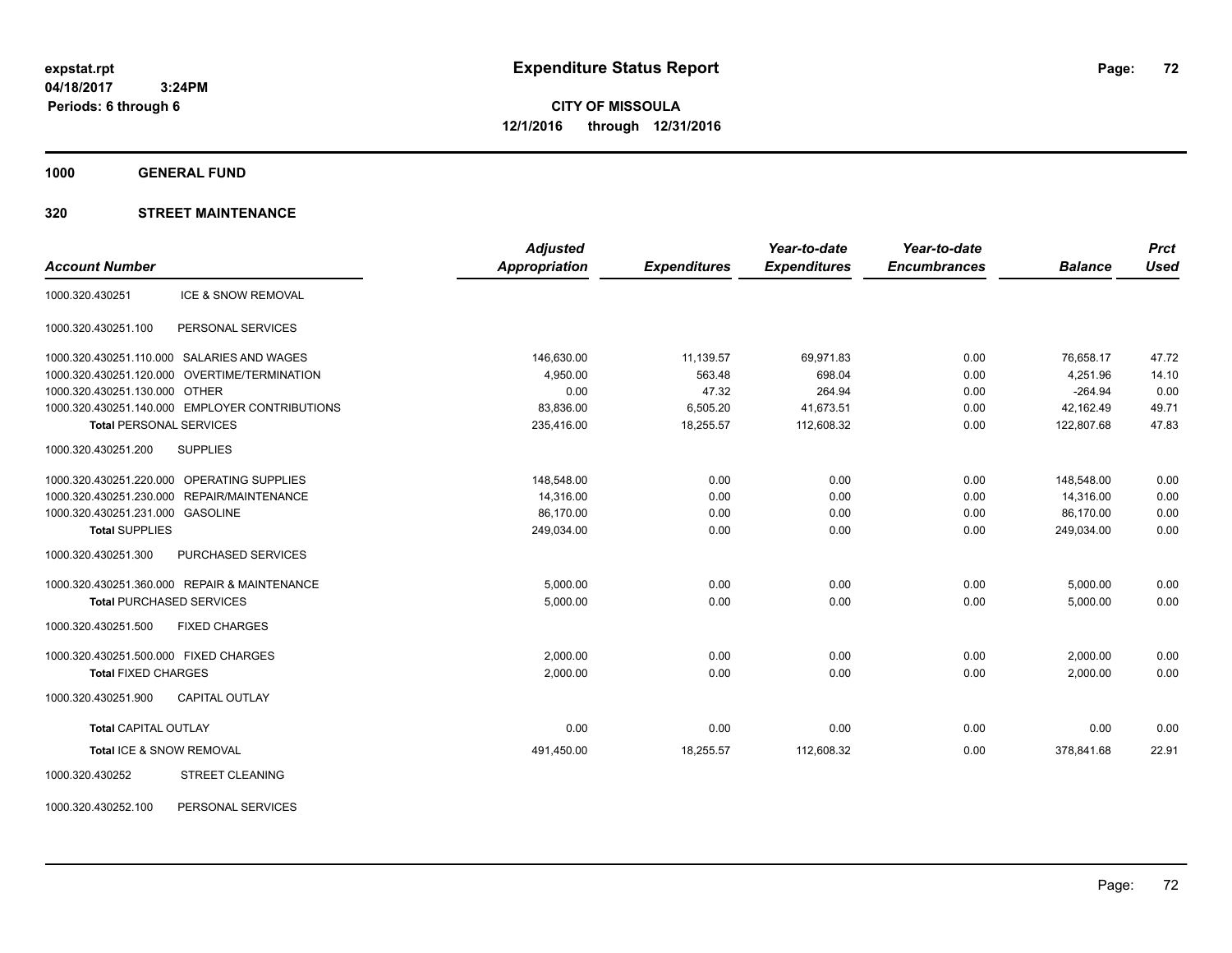**1000 GENERAL FUND**

## **320 STREET MAINTENANCE**

| <b>Account Number</b>                 |                                                | <b>Adjusted</b><br>Appropriation | <b>Expenditures</b> | Year-to-date<br><b>Expenditures</b> | Year-to-date<br><b>Encumbrances</b> | <b>Balance</b> | <b>Prct</b><br><b>Used</b> |
|---------------------------------------|------------------------------------------------|----------------------------------|---------------------|-------------------------------------|-------------------------------------|----------------|----------------------------|
|                                       | 1000.320.430252.110.000 SALARIES AND WAGES     | 369,472.00                       | 27,720.06           | 174,120.69                          | 0.00                                | 195,351.31     | 47.13                      |
|                                       | 1000.320.430252.120.000 OVERTIME/TERMINATION   | 4,950.00                         | 1,402.24            | 1,736.91                            | 0.00                                | 3,213.09       | 35.09                      |
| 1000.320.430252.130.000 OTHER         |                                                | 3,000.00                         | 118.04              | 660.92                              | 0.00                                | 2,339.08       | 22.03                      |
|                                       | 1000.320.430252.140.000 EMPLOYER CONTRIBUTIONS | 208,746.00                       | 17,769.94           | 102,323.68                          | 0.00                                | 106,422.32     | 49.02                      |
| <b>Total PERSONAL SERVICES</b>        |                                                | 586.168.00                       | 47.010.28           | 278.842.20                          | 0.00                                | 307.325.80     | 47.57                      |
| 1000.320.430252.200                   | <b>SUPPLIES</b>                                |                                  |                     |                                     |                                     |                |                            |
|                                       | 1000.320.430252.220.000 OPERATING SUPPLIES     | 2,132.00                         | 0.00                | 0.00                                | 0.00                                | 2,132.00       | 0.00                       |
|                                       | 1000.320.430252.230.000 REPAIR/MAINTENANCE     | 25,435.00                        | 608.58              | 608.58                              | 0.00                                | 24,826.42      | 2.39                       |
| 1000.320.430252.231.000 GASOLINE      |                                                | 43,814.00                        | 0.00                | 0.00                                | 0.00                                | 43,814.00      | 0.00                       |
| <b>Total SUPPLIES</b>                 |                                                | 71,381.00                        | 608.58              | 608.58                              | 0.00                                | 70,772.42      | 0.85                       |
| 1000.320.430252.300                   | PURCHASED SERVICES                             |                                  |                     |                                     |                                     |                |                            |
|                                       | 1000.320.430252.350.000 PROFESSIONAL SERVICES  | 500.00                           | 0.00                | 0.00                                | 0.00                                | 500.00         | 0.00                       |
|                                       | 1000.320.430252.360.000 REPAIR & MAINTENANCE   | 14,000.00                        | 0.00                | 0.00                                | 0.00                                | 14,000.00      | 0.00                       |
|                                       | <b>Total PURCHASED SERVICES</b>                | 14,500.00                        | 0.00                | 0.00                                | 0.00                                | 14,500.00      | 0.00                       |
| 1000.320.430252.400                   | <b>BUILDING MATERIALS</b>                      |                                  |                     |                                     |                                     |                |                            |
| <b>Total BUILDING MATERIALS</b>       |                                                | 0.00                             | 0.00                | 0.00                                | 0.00                                | 0.00           | 0.00                       |
| 1000.320.430252.500                   | <b>FIXED CHARGES</b>                           |                                  |                     |                                     |                                     |                |                            |
| 1000.320.430252.500.000 FIXED CHARGES |                                                | 9.000.00                         | 1,755.00            | 1,755.00                            | 0.00                                | 7,245.00       | 19.50                      |
| <b>Total FIXED CHARGES</b>            |                                                | 9,000.00                         | 1,755.00            | 1,755.00                            | 0.00                                | 7,245.00       | 19.50                      |
| <b>Total STREET CLEANING</b>          |                                                | 681.049.00                       | 49.373.86           | 281,205.78                          | 0.00                                | 399.843.22     | 41.29                      |
| 1000.320.430270                       | <b>COMMUNICATIONS MAINTENANCE</b>              |                                  |                     |                                     |                                     |                |                            |
| 1000.320.430270.100                   | PERSONAL SERVICES                              |                                  |                     |                                     |                                     |                |                            |
| <b>Total PERSONAL SERVICES</b>        |                                                | 0.00                             | 0.00                | 0.00                                | 0.00                                | 0.00           | 0.00                       |
| 1000.320.430270.200                   | <b>SUPPLIES</b>                                |                                  |                     |                                     |                                     |                |                            |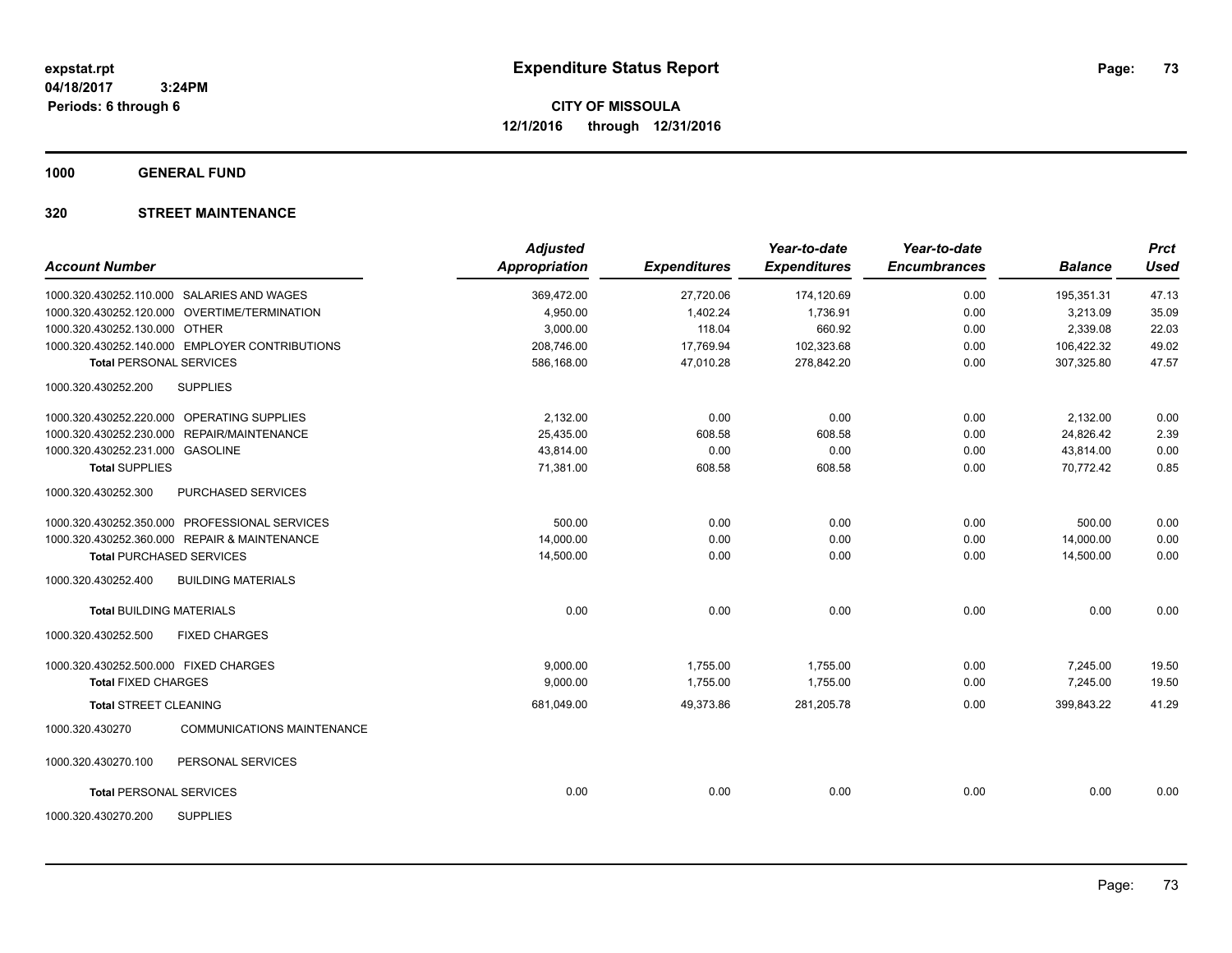**1000 GENERAL FUND**

## **320 STREET MAINTENANCE**

| <b>Account Number</b>                        | <b>Adjusted</b><br>Appropriation | <b>Expenditures</b> | Year-to-date<br><b>Expenditures</b> | Year-to-date<br><b>Encumbrances</b> | <b>Balance</b> | <b>Prct</b><br><b>Used</b> |
|----------------------------------------------|----------------------------------|---------------------|-------------------------------------|-------------------------------------|----------------|----------------------------|
| <b>Total SUPPLIES</b>                        | 0.00                             | 0.00                | 0.00                                | 0.00                                | 0.00           | 0.00                       |
| 1000.320.430270.900<br><b>CAPITAL OUTLAY</b> |                                  |                     |                                     |                                     |                |                            |
| 1000.320.430270.930.000 IMPROVEMENTS         | 104.814.00                       | 0.00                | 42.755.71                           | 0.00                                | 62.058.29      | 40.79                      |
| <b>Total COMMUNICATIONS MAINTENANCE</b>      | 104.814.00                       | 0.00                | 42,755.71                           | 0.00                                | 62.058.29      | 40.79                      |
| <b>DEBT SERVICE</b><br>1000.320.490504       |                                  |                     |                                     |                                     |                |                            |
| 1000.320.490504.600<br><b>DEBT SERVICE</b>   |                                  |                     |                                     |                                     |                |                            |
| <b>Total DEBT SERVICE</b>                    | 0.00                             | 0.00                | 0.00                                | 0.00                                | 0.00           | 0.00                       |
| <b>Total STREET MAINTENANCE</b>              | 2,989,232.00                     | 207,883.37          | 1,241,299.99                        | 0.00                                | 1.747.932.01   | 41.53                      |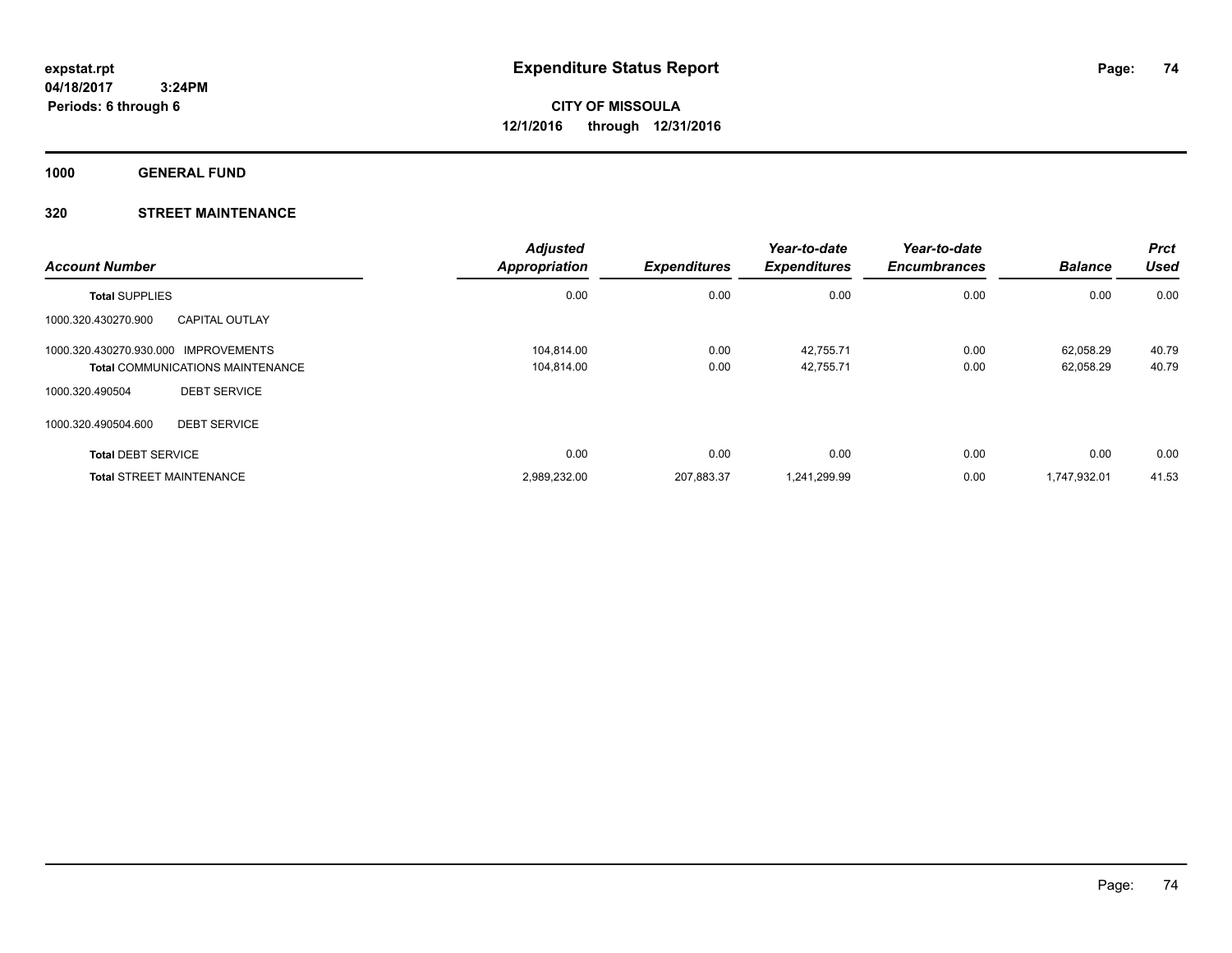**1000 GENERAL FUND**

## **321 FACIITIES MAINTENANCE**

|                                        |                                                   | <b>Adjusted</b>      |                     | Year-to-date        | Year-to-date        |                | <b>Prct</b> |
|----------------------------------------|---------------------------------------------------|----------------------|---------------------|---------------------|---------------------|----------------|-------------|
| <b>Account Number</b>                  |                                                   | <b>Appropriation</b> | <b>Expenditures</b> | <b>Expenditures</b> | <b>Encumbrances</b> | <b>Balance</b> | <b>Used</b> |
| 1000.321.411810                        | <b>FACILITY MAINTENANCE</b>                       |                      |                     |                     |                     |                |             |
| 1000.321.411810.100                    | PERSONAL SERVICES                                 |                      |                     |                     |                     |                |             |
|                                        | 1000.321.411810.110.000 SALARIES AND WAGES        | 52.283.00            | 2,802.87            | 22,848.59           | 0.00                | 29,434.41      | 43.70       |
|                                        | 1000.321.411810.120.000 OVERTIME/TERMINATION      | 0.00                 | 3.18                | 3.18                | 0.00                | $-3.18$        | 0.00        |
| 1000.321.411810.130.000 OTHER          |                                                   | 1.040.00             | 7.38                | 46.51               | 0.00                | 993.49         | 4.47        |
|                                        | 1000.321.411810.140.000 EMPLOYER CONTRIBUTIONS    | 22,275.00            | 1,237.48            | 9,973.39            | 0.00                | 12,301.61      | 44.77       |
| <b>Total PERSONAL SERVICES</b>         |                                                   | 75,598.00            | 4,050.91            | 32,871.67           | 0.00                | 42,726.33      | 43.48       |
| 1000.321.411810.200                    | <b>SUPPLIES</b>                                   |                      |                     |                     |                     |                |             |
|                                        | 1000.321.411810.220.000 OPERATING SUPPLIES        | 450.00               | 9.07                | 52.39               | 0.00                | 397.61         | 11.64       |
| 1000.321.411810.231.000 GASOLINE       |                                                   | 170.00               | 0.00                | 0.00                | 0.00                | 170.00         | 0.00        |
| 1000.321.411810.240.000 OTHER SUPPLIES |                                                   | 6,070.00             | 0.00                | 6.15                | 0.00                | 6,063.85       | 0.10        |
| <b>Total SUPPLIES</b>                  |                                                   | 6,690.00             | 9.07                | 58.54               | 0.00                | 6,631.46       | 0.88        |
| 1000.321.411810.300                    | <b>PURCHASED SERVICES</b>                         |                      |                     |                     |                     |                |             |
| 1000.321.411810.340.000 SEWER          |                                                   | 767.00               | 0.00                | 0.00                | 0.00                | 767.00         | 0.00        |
|                                        | 1000.321.411810.341.000 ELECTRICITY & NATURAL GAS | 26.886.00            | 212.56              | 738.14              | 0.00                | 26.147.86      | 2.75        |
| 1000.321.411810.343.000 WATER CHARGES  |                                                   | 957.00               | 0.00                | 0.00                | 0.00                | 957.00         | 0.00        |
|                                        | 1000.321.411810.360.000 REPAIR & MAINTENANCE      | 10,020.00            | 0.00                | 0.00                | 0.00                | 10,020.00      | 0.00        |
| 1000.321.411810.370.000 TRAVEL         |                                                   | 150.00               | 0.00                | 0.00                | 0.00                | 150.00         | 0.00        |
|                                        | <b>Total PURCHASED SERVICES</b>                   | 38,780.00            | 212.56              | 738.14              | 0.00                | 38,041.86      | 1.90        |
| 1000.321.411810.900                    | <b>CAPITAL OUTLAY</b>                             |                      |                     |                     |                     |                |             |
| <b>Total CAPITAL OUTLAY</b>            |                                                   | 0.00                 | 0.00                | 0.00                | 0.00                | 0.00           | 0.00        |
|                                        | <b>Total FACILITY MAINTENANCE</b>                 | 121,068.00           | 4,272.54            | 33,668.35           | 0.00                | 87,399.65      | 27.81       |
| 1000.321.430220                        | <b>CITY HALL UTILITIES</b>                        |                      |                     |                     |                     |                |             |

1000.321.430220.200 SUPPLIES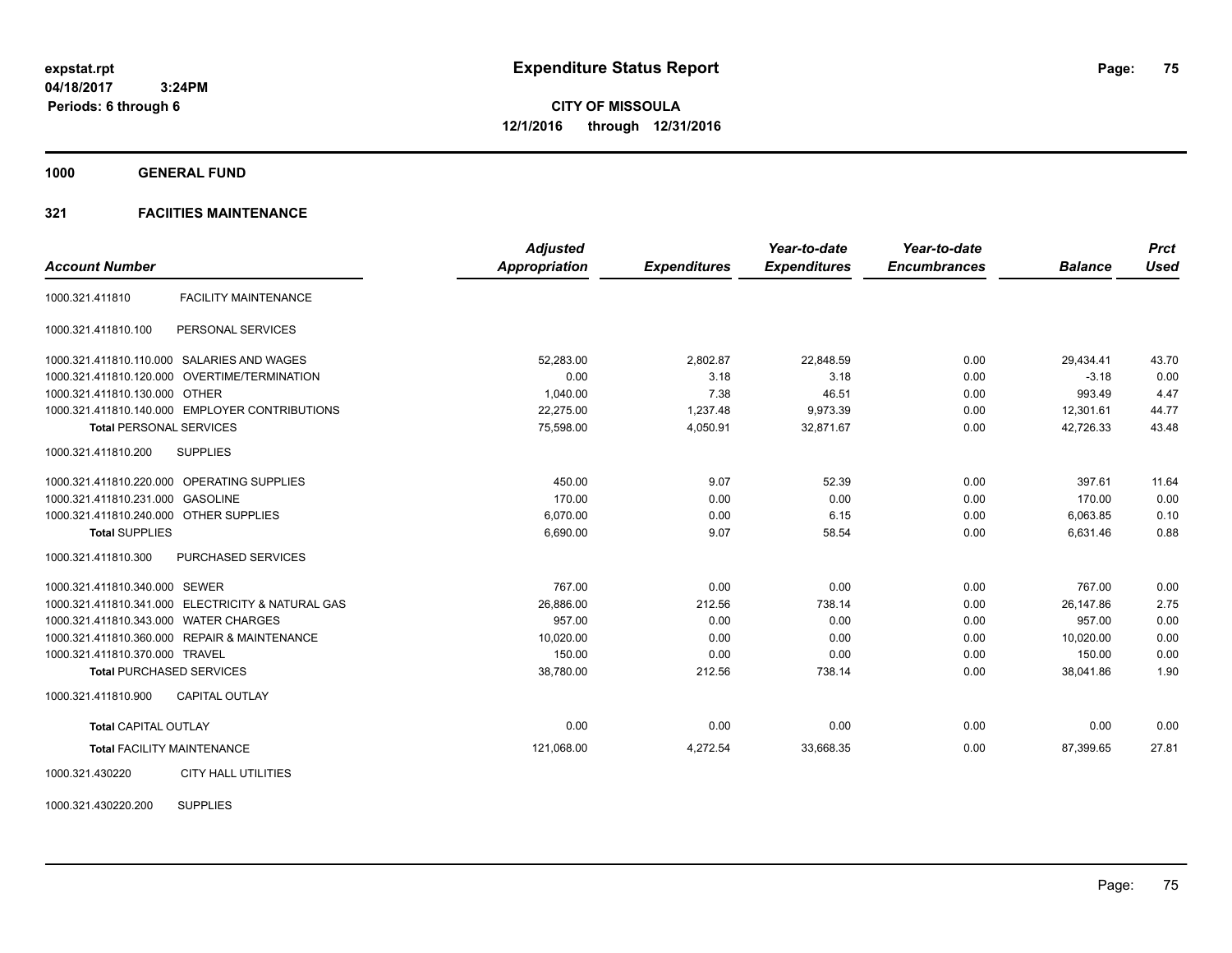**1000 GENERAL FUND**

|                                                            | <b>Adjusted</b>      |                     | Year-to-date        | Year-to-date        |                | <b>Prct</b> |
|------------------------------------------------------------|----------------------|---------------------|---------------------|---------------------|----------------|-------------|
| <b>Account Number</b>                                      | <b>Appropriation</b> | <b>Expenditures</b> | <b>Expenditures</b> | <b>Encumbrances</b> | <b>Balance</b> | <b>Used</b> |
| 1000.321.430220.220.000 OPERATING SUPPLIES                 | 0.00                 | 13.20               | 175.16              | 0.00                | $-175.16$      | 0.00        |
| 1000.321.430220.240.000 CITY HALL UTILITIES/OTHER SUPPLIES | 2,340.00             | 0.00                | 372.61              | 0.00                | 1,967.39       | 15.92       |
| <b>Total SUPPLIES</b>                                      | 2,340.00             | 13.20               | 547.77              | 0.00                | 1,792.23       | 23.41       |
| 1000.321.430220.300<br>PURCHASED SERVICES                  |                      |                     |                     |                     |                |             |
| 1000.321.430220.340.000 CITY HALL/SEWER                    | 1.269.00             | 0.00                | 546.32              | 0.00                | 722.68         | 43.05       |
| 1000.321.430220.341.000 CITYHALL/ELECTRICITY & NATURAL GAS | 82,108.00            | 9,424.56            | 55,555.69           | 0.00                | 26,552.31      | 67.66       |
| 1000.321.430220.343.000 CITYHALL/WATER CHARGES             | 7,677.00             | 324.03              | 1,975.47            | 0.00                | 5,701.53       | 25.73       |
| 1000.321.430220.344.000 CITYHALL/TELEPHONE SERVICE         | 637.00               | 0.00                | 0.00                | 0.00                | 637.00         | 0.00        |
| 1000.321.430220.345.000 CITY HALL/GARBAGE                  | 9,022.00             | 520.06              | 2,784.20            | 0.00                | 6,237.80       | 30.86       |
| 1000.321.430220.350.000 PROFESSIONAL SERVICES              | 1,720.00             | 0.00                | 598.00              | 0.00                | 1,122.00       | 34.77       |
| 1000.321.430220.360.000 CITY HALL/REPAIR & MAINTENANCE     | 170,086.00           | 17,006.40           | 74,004.61           | 0.00                | 96,081.39      | 43.51       |
| <b>Total PURCHASED SERVICES</b>                            | 272,519.00           | 27,275.05           | 135,464.29          | 0.00                | 137,054.71     | 49.71       |
| 1000.321.430220.900<br><b>CAPITAL OUTLAY</b>               |                      |                     |                     |                     |                |             |
| <b>Total CAPITAL OUTLAY</b>                                | 0.00                 | 0.00                | 0.00                | 0.00                | 0.00           | 0.00        |
| <b>Total CITY HALL UTILITIES</b>                           | 274,859.00           | 27,288.25           | 136,012.06          | 0.00                | 138,846.94     | 49.48       |
| <b>ADMINISTRATION</b><br>1000.321.431310                   |                      |                     |                     |                     |                |             |
| PERSONAL SERVICES<br>1000.321.431310.100                   |                      |                     |                     |                     |                |             |
| 1000.321.431310.110.000 SALARIES AND WAGES                 | 114.514.00           | 6,406.44            | 52.225.14           | 0.00                | 62,288.86      | 45.61       |
| 1000.321.431310.120.000 OVERTIME/TERMINATION               | 0.00                 | 7.27                | 7.27                | 0.00                | $-7.27$        | 0.00        |
| 1000.321.431310.130.000 OTHER                              | 0.00                 | 16.79               | 105.78              | 0.00                | $-105.78$      | 0.00        |
| 1000.321.431310.140.000 EMPLOYER CONTRIBUTIONS             | 46,902.00            | 2,828.94            | 22,903.68           | 0.00                | 23,998.32      | 48.83       |
| <b>Total PERSONAL SERVICES</b>                             | 161,416.00           | 9,259.44            | 75,241.87           | 0.00                | 86,174.13      | 46.61       |
| 1000.321.431310.200<br><b>SUPPLIES</b>                     |                      |                     |                     |                     |                |             |
| 1000.321.431310.210.000 OFFICE SUPPLIES                    | 1,000.00             | 39.98               | 836.61              | 0.00                | 163.39         | 83.66       |
| 1000.321.431310.220.000 OPERATING SUPPLIES                 | 150.00               | 0.00                | 0.00                | 0.00                | 150.00         | 0.00        |
| <b>Total SUPPLIES</b>                                      | 1,150.00             | 39.98               | 836.61              | 0.00                | 313.39         | 72.75       |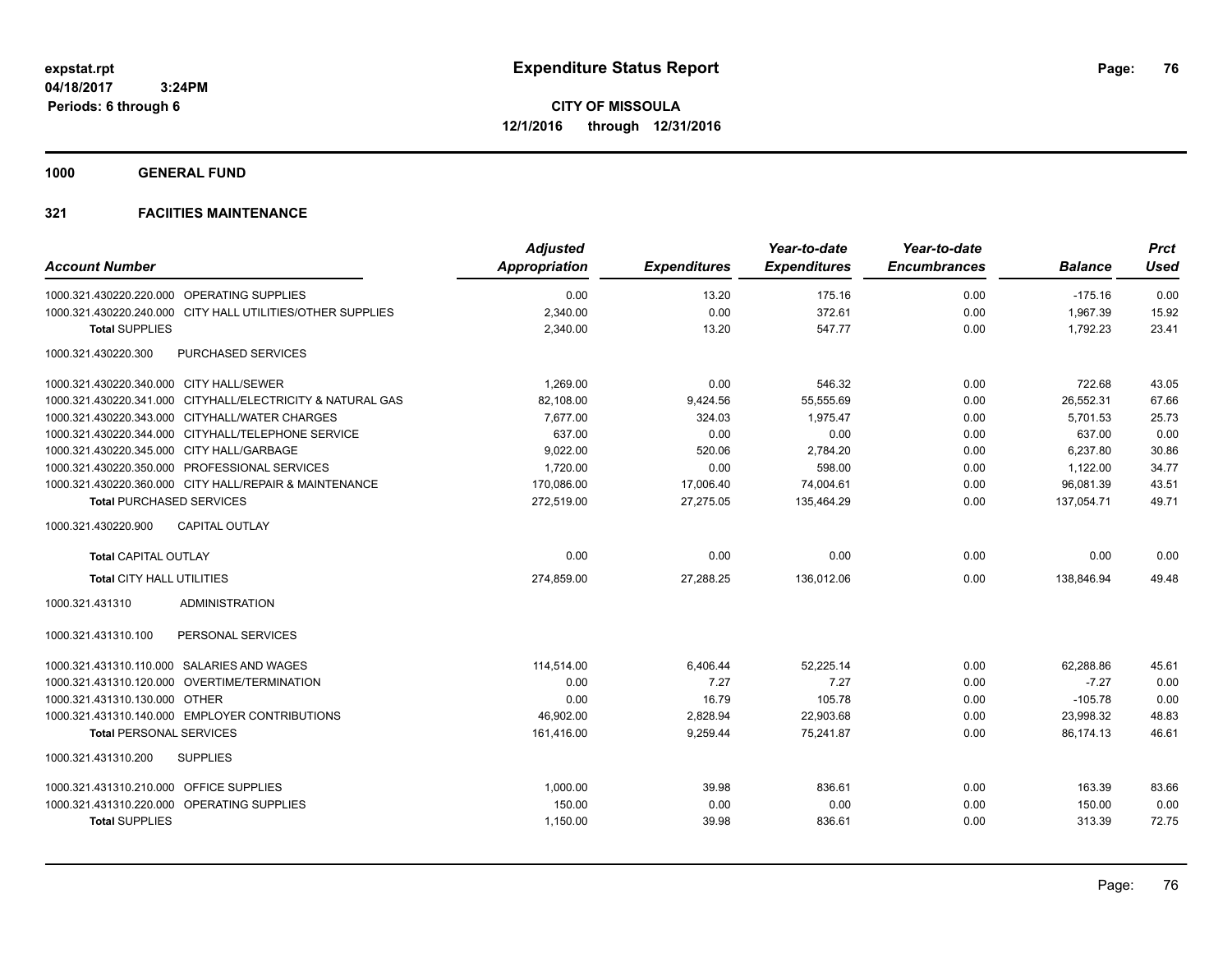**1000 GENERAL FUND**

|                                                         | <b>Adjusted</b>      |                     | Year-to-date        | Year-to-date        |                | <b>Prct</b> |
|---------------------------------------------------------|----------------------|---------------------|---------------------|---------------------|----------------|-------------|
| <b>Account Number</b>                                   | <b>Appropriation</b> | <b>Expenditures</b> | <b>Expenditures</b> | <b>Encumbrances</b> | <b>Balance</b> | <b>Used</b> |
| <b>PURCHASED SERVICES</b><br>1000.321.431310.300        |                      |                     |                     |                     |                |             |
| 1000.321.431310.310.000 COMMUNICATIONS                  | 150.00               | 0.00                | 0.00                | 0.00                | 150.00         | 0.00        |
| 1000.321.431310.320.000 PRINTING & DUPLICATING          | 100.00               | 0.00                | 39.95               | 0.00                | 60.05          | 39.95       |
| 1000.321.431310.330.000 PUBLICITY, SUBSCRIPTIONS & DUES | 230.00               | 33.00               | 281.74              | 0.00                | $-51.74$       | 122.50      |
| <b>Total PURCHASED SERVICES</b>                         | 480.00               | 33.00               | 321.69              | 0.00                | 158.31         | 67.02       |
| OTHER OBJECTS<br>1000.321.431310.800                    |                      |                     |                     |                     |                |             |
| <b>Total OTHER OBJECTS</b>                              | 0.00                 | 0.00                | 0.00                | 0.00                | 0.00           | 0.00        |
| <b>Total ADMINISTRATION</b>                             | 163,046.00           | 9,332.42            | 76,400.17           | 0.00                | 86,645.83      | 46.86       |
| 1000.321.431330<br><b>EQUIPMENT MAINTENANCE</b>         |                      |                     |                     |                     |                |             |
| PERSONAL SERVICES<br>1000.321.431330.100                |                      |                     |                     |                     |                |             |
| 1000.321.431330.110.000 SALARIES AND WAGES              | 483,904.00           | 30,830.90           | 251,333.19          | 0.00                | 232,570.81     | 51.94       |
| 1000.321.431330.120.000 OVERTIME/TERMINATION            | 2,000.00             | 35.00               | 35.00               | 0.00                | 1,965.00       | 1.75        |
| 1000.321.431330.130.000 OTHER                           | 1,440.00             | 80.83               | 509.21              | 0.00                | 930.79         | 35.36       |
| 1000.321.431330.140.000 EMPLOYER CONTRIBUTIONS          | 221,602.00           | 13,614.24           | 110,781.88          | 0.00                | 110,820.12     | 49.99       |
| 1000.321.431330.141.000 STATE RETIREMENT CONTRIBUTIONS  | 0.00                 | 40.04               | 326.43              | 0.00                | $-326.43$      | 0.00        |
| <b>Total PERSONAL SERVICES</b>                          | 708,946.00           | 44,601.01           | 362,985.71          | 0.00                | 345,960.29     | 51.20       |
| 1000.321.431330.200<br><b>SUPPLIES</b>                  |                      |                     |                     |                     |                |             |
| 1000.321.431330.220.000 OPERATING SUPPLIES              | 17.600.00            | 1.557.40            | 15.914.40           | 0.00                | 1,685.60       | 90.42       |
| 1000.321.431330.230.000 REPAIR/MAINTENANCE              | 39,399.00            | 1,979.86            | 10.288.99           | 0.00                | 29,110.01      | 26.11       |
| 1000.321.431330.231.000<br><b>GASOLINE</b>              | 3,032.00             | 489.15              | 1,375.69            | 0.00                | 1,656.31       | 45.37       |
| 1000.321.431330.240.000 OTHER SUPPLIES                  | 2,600.00             | 0.00                | 35.60               | 0.00                | 2,564.40       | 1.37        |
| <b>Total SUPPLIES</b>                                   | 62,631.00            | 4,026.41            | 27,614.68           | 0.00                | 35,016.32      | 44.09       |
| PURCHASED SERVICES<br>1000.321.431330.300               |                      |                     |                     |                     |                |             |
| 1000.321.431330.320.000 PRINTING & DUPLICATING          | 250.00               | 0.00                | 0.00                | 0.00                | 250.00         | 0.00        |
| 1000.321.431330.350.000 PROFESSIONAL SERVICES           | 7,624.00             | 0.00                | 4,214.46            | 0.00                | 3,409.54       | 55.28       |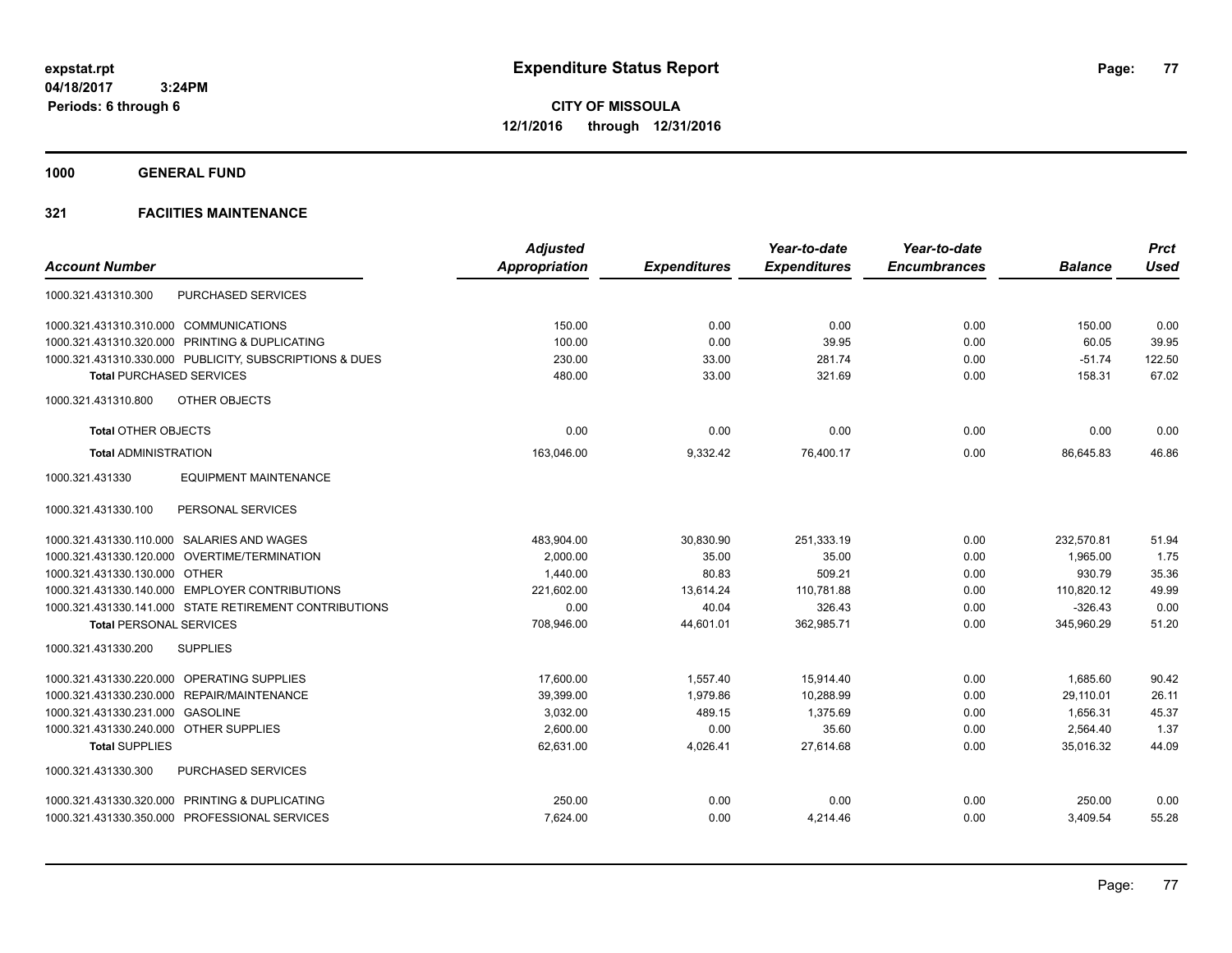**1000 GENERAL FUND**

| <b>Account Number</b>                             | <b>Adjusted</b><br><b>Appropriation</b> | <b>Expenditures</b> | Year-to-date<br><b>Expenditures</b> | Year-to-date<br><b>Encumbrances</b> | <b>Balance</b> | <b>Prct</b><br><b>Used</b> |
|---------------------------------------------------|-----------------------------------------|---------------------|-------------------------------------|-------------------------------------|----------------|----------------------------|
| 1000.321.431330.360.000 REPAIR & MAINTENANCE      | 15,920.00                               | 0.00                | 1,689.09                            | 0.00                                | 14,230.91      | 10.61                      |
| 1000.321.431330.370.000 TRAVEL                    | 900.00                                  | 0.00                | 0.00                                | 0.00                                | 900.00         | 0.00                       |
| 1000.321.431330.380.000 TRAINING                  | 850.00                                  | 0.00                | 0.00                                | 0.00                                | 850.00         | 0.00                       |
| <b>Total PURCHASED SERVICES</b>                   | 25,544.00                               | 0.00                | 5,903.55                            | 0.00                                | 19,640.45      | 23.11                      |
| CAPITAL OUTLAY<br>1000.321.431330.900             |                                         |                     |                                     |                                     |                |                            |
| <b>Total CAPITAL OUTLAY</b>                       | 0.00                                    | 0.00                | 0.00                                | 0.00                                | 0.00           | 0.00                       |
| <b>Total EQUIPMENT MAINTENANCE</b>                | 797,121.00                              | 48,627.42           | 396,503.94                          | 0.00                                | 400,617.06     | 49.74                      |
| 1000.321.431350<br><b>VEHICLE FACILITY</b>        |                                         |                     |                                     |                                     |                |                            |
| 1000.321.431350.100<br>PERSONAL SERVICES          |                                         |                     |                                     |                                     |                |                            |
| <b>Total PERSONAL SERVICES</b>                    | 0.00                                    | 0.00                | 0.00                                | 0.00                                | 0.00           | 0.00                       |
| 1000.321.431350.200<br><b>SUPPLIES</b>            |                                         |                     |                                     |                                     |                |                            |
| 1000.321.431350.210.000 OFFICE SUPPLIES           | 0.00                                    | 1.92                | 56.28                               | 0.00                                | $-56.28$       | 0.00                       |
| 1000.321.431350.220.000 OPERATING SUPPLIES        | 16,692.00                               | 0.00                | 0.00                                | 0.00                                | 16,692.00      | 0.00                       |
| <b>Total SUPPLIES</b>                             | 16,692.00                               | 1.92                | 56.28                               | 0.00                                | 16,635.72      | 0.34                       |
| PURCHASED SERVICES<br>1000.321.431350.300         |                                         |                     |                                     |                                     |                |                            |
| 1000.321.431350.340.000 SEWER                     | 767.00                                  | 0.00                | 172.82                              | 0.00                                | 594.18         | 22.53                      |
| 1000.321.431350.341.000 ELECTRICITY & NATURAL GAS | 100,439.00                              | 2,894.94            | 12,420.98                           | 0.00                                | 88,018.02      | 12.37                      |
| 1000.321.431350.343.000 WATER CHARGES             | 3,722.00                                | 103.65              | 541.06                              | 0.00                                | 3,180.94       | 14.54                      |
| 1000.321.431350.344.000 TELEPHONE SERVICE         | 1,953.00                                | 118.74              | 892.92                              | 0.00                                | 1,060.08       | 45.72                      |
| 1000.321.431350.345.000 GARBAGE                   | 4,231.00                                | 499.80              | 1,499.40                            | 0.00                                | 2,731.60       | 35.44                      |
| 1000.321.431350.350.000 PROFESSIONAL SERVICES     | 5,300.00                                | 12.25               | 580.01                              | 0.00                                | 4,719.99       | 10.94                      |
| 1000.321.431350.360.000 REPAIR & MAINTENANCE      | 28,795.00                               | 2,082.90            | 11,587.75                           | 0.00                                | 17,207.25      | 40.24                      |
| <b>Total PURCHASED SERVICES</b>                   | 145,207.00                              | 5,712.28            | 27,694.94                           | 0.00                                | 117,512.06     | 19.07                      |
| 1000.321.431350.900<br><b>CAPITAL OUTLAY</b>      |                                         |                     |                                     |                                     |                |                            |
| <b>Total CAPITAL OUTLAY</b>                       | 0.00                                    | 0.00                | 0.00                                | 0.00                                | 0.00           | 0.00                       |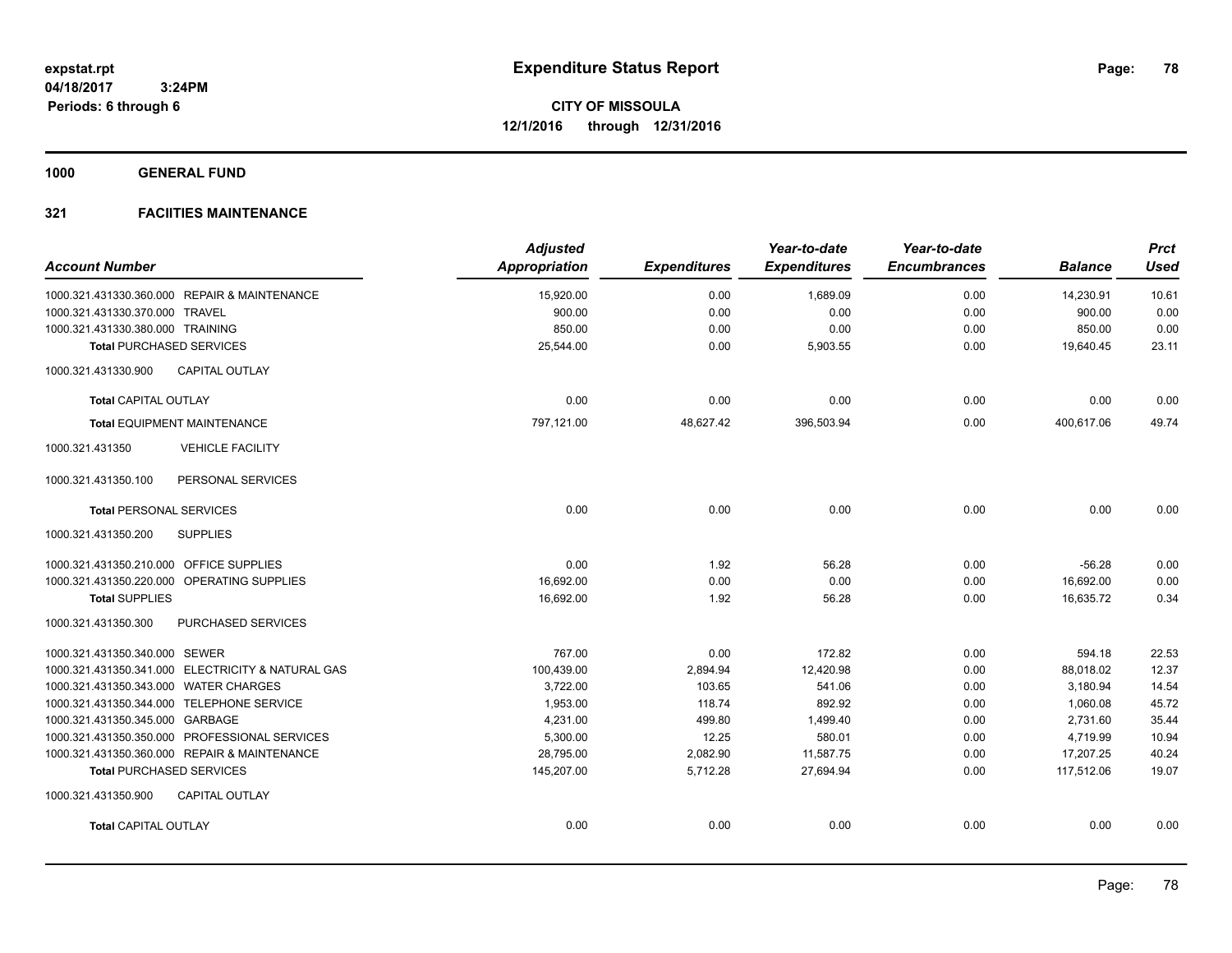**1000 GENERAL FUND**

| <b>Account Number</b>                                    | <b>Adjusted</b><br><b>Appropriation</b> | <b>Expenditures</b> | Year-to-date<br><b>Expenditures</b> | Year-to-date<br><b>Encumbrances</b> | <b>Balance</b> | <b>Prct</b><br><b>Used</b> |
|----------------------------------------------------------|-----------------------------------------|---------------------|-------------------------------------|-------------------------------------|----------------|----------------------------|
| <b>Total VEHICLE FACILITY</b>                            | 161,899.00                              | 5,714.20            | 27,751.22                           | 0.00                                | 134,147.78     | 17.14                      |
| <b>ART MUSEUM</b><br>1000.321.460452                     |                                         |                     |                                     |                                     |                |                            |
| <b>SUPPLIES</b><br>1000.321.460452.200                   |                                         |                     |                                     |                                     |                |                            |
| <b>Total SUPPLIES</b>                                    | 0.00                                    | 0.00                | 0.00                                | 0.00                                | 0.00           | 0.00                       |
| PURCHASED SERVICES<br>1000.321.460452.300                |                                         |                     |                                     |                                     |                |                            |
| 1000.321.460452.360.000 ART MUSEUM-REPAIR & MAINTENANCE  | 44,525.00                               | 4,683.96            | 22,375.61                           | 0.00                                | 22,149.39      | 50.25                      |
| <b>Total PURCHASED SERVICES</b>                          | 44,525.00                               | 4,683.96            | 22,375.61                           | 0.00                                | 22,149.39      | 50.25                      |
| <b>GRANTS &amp; CONTRIBUTIONS</b><br>1000.321.460452.700 |                                         |                     |                                     |                                     |                |                            |
| <b>Total GRANTS &amp; CONTRIBUTIONS</b>                  | 0.00                                    | 0.00                | 0.00                                | 0.00                                | 0.00           | 0.00                       |
| <b>Total ART MUSEUM</b>                                  | 44,525.00                               | 4,683.96            | 22,375.61                           | 0.00                                | 22,149.39      | 50.25                      |
| <b>Total FACIITIES MAINTENANCE</b>                       | 1,562,518.00                            | 99,918.79           | 692,711.35                          | 0.00                                | 869,806.65     | 44.33                      |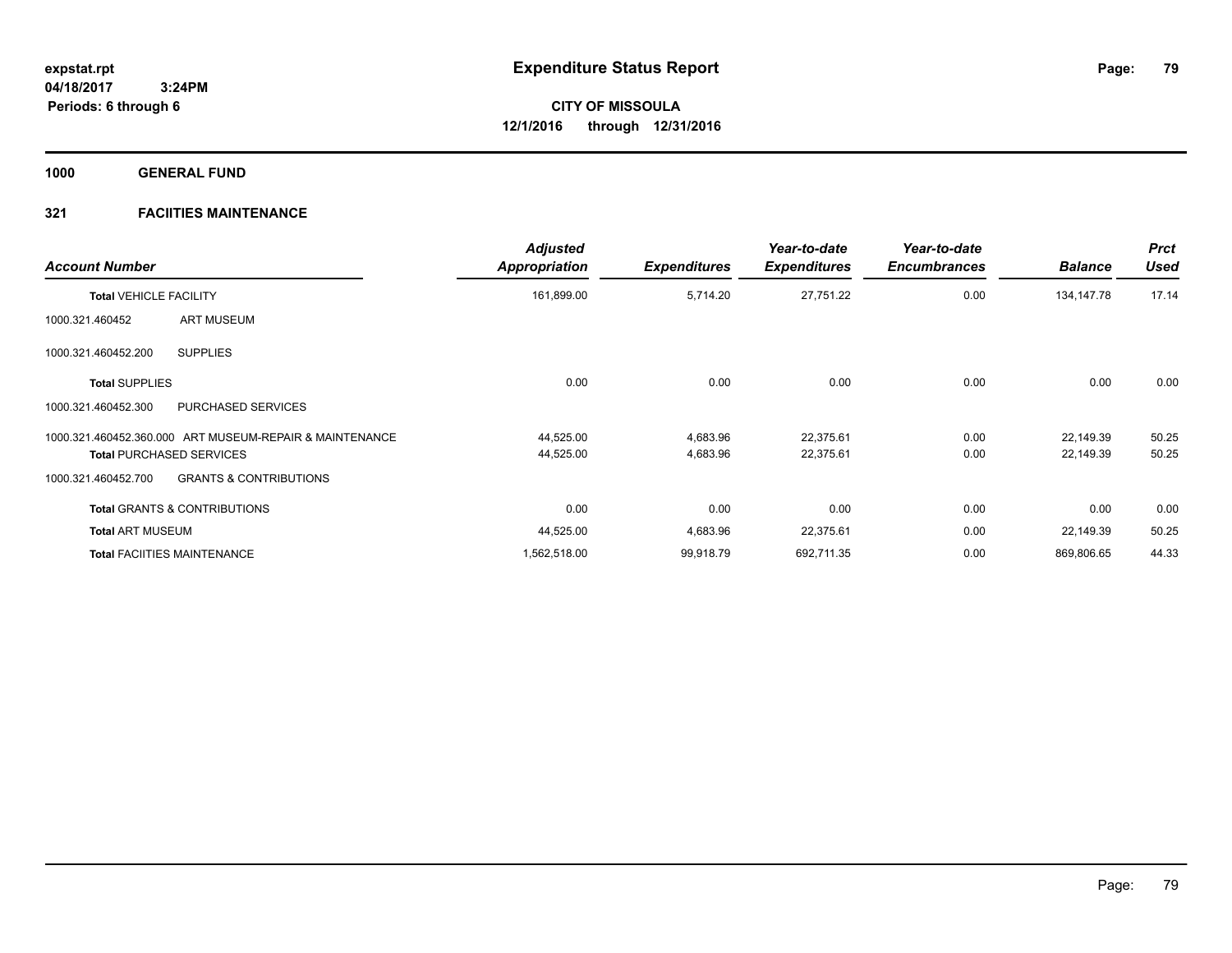**CITY OF MISSOULA 12/1/2016 through 12/31/2016**

**1000 GENERAL FUND**

**340 CEMETERY**

| <b>Account Number</b>                                   | <b>Adjusted</b><br><b>Appropriation</b> | <b>Expenditures</b> | Year-to-date<br><b>Expenditures</b> | Year-to-date<br><b>Encumbrances</b> | <b>Balance</b> | <b>Prct</b><br><b>Used</b> |
|---------------------------------------------------------|-----------------------------------------|---------------------|-------------------------------------|-------------------------------------|----------------|----------------------------|
| <b>ADMINISTRATION</b><br>1000.340.430910                |                                         |                     |                                     |                                     |                |                            |
| 1000.340.430910.100<br>PERSONAL SERVICES                |                                         |                     |                                     |                                     |                |                            |
| 1000.340.430910.110.000 SALARIES AND WAGES              | 89.190.00                               | 6,057.51            | 38.194.11                           | 0.00                                | 50.995.89      | 42.82                      |
| 1000.340.430910.120.000 OVERTIME/TERMINATION            | 5.000.00                                | 0.00                | 618.51                              | 0.00                                | 4.381.49       | 12.37                      |
| 1000.340.430910.140.000 EMPLOYER CONTRIBUTIONS          | 33.066.00                               | 2.202.22            | 14.722.83                           | 0.00                                | 18.343.17      | 44.53                      |
| 1000.340.430910.141.000 STATE RETIREMENT CONTRIBUTIONS  | 0.00                                    | 22.96               | 177.13                              | 0.00                                | $-177.13$      | 0.00                       |
| <b>Total PERSONAL SERVICES</b>                          | 127,256.00                              | 8,282.69            | 53.712.58                           | 0.00                                | 73.543.42      | 42.21                      |
| 1000.340.430910.200<br><b>SUPPLIES</b>                  |                                         |                     |                                     |                                     |                |                            |
| 1000.340.430910.210.000 OFFICE SUPPLIES                 | 2,770.00                                | 150.29              | 641.04                              | 0.00                                | 2,128.96       | 23.14                      |
| <b>Total SUPPLIES</b>                                   | 2,770.00                                | 150.29              | 641.04                              | 0.00                                | 2,128.96       | 23.14                      |
| 1000.340.430910.300<br><b>PURCHASED SERVICES</b>        |                                         |                     |                                     |                                     |                |                            |
| 1000.340.430910.310.000 COMMUNICATIONS                  | 1,933.00                                | 145.78              | 1,265.28                            | 0.00                                | 667.72         | 65.46                      |
| 1000.340.430910.320.000 PRINTING & DUPLICATING          | 775.00                                  | 0.00                | 202.26                              | 0.00                                | 572.74         | 26.10                      |
| 1000.340.430910.330.000 PUBLICITY, SUBSCRIPTIONS & DUES | 813.00                                  | 0.00                | 248.74                              | 0.00                                | 564.26         | 30.60                      |
| 1000.340.430910.344.000 TELEPHONE SERVICE               | 2,100.00                                | 1.34                | 505.34                              | 0.00                                | 1,594.66       | 24.06                      |
| 1000.340.430910.350.000 PROFESSIONAL SERVICES           | 600.00                                  | 0.00                | 0.00                                | 0.00                                | 600.00         | 0.00                       |
| 1000.340.430910.360.000 REPAIR & MAINTENANCE            | 600.00                                  | 34.23               | 923.12                              | 0.00                                | $-323.12$      | 153.85                     |
| 1000.340.430910.370.000 TRAVEL                          | 500.00                                  | 0.00                | 0.00                                | 0.00                                | 500.00         | 0.00                       |
| 1000.340.430910.380.000 TRAINING                        | 1,006.00                                | 170.00              | 220.00                              | 0.00                                | 786.00         | 21.87                      |
| <b>Total PURCHASED SERVICES</b>                         | 8,327.00                                | 351.35              | 3,364.74                            | 0.00                                | 4,962.26       | 40.41                      |
| 1000.340.430910.800<br><b>OTHER OBJECTS</b>             |                                         |                     |                                     |                                     |                |                            |
| <b>Total OTHER OBJECTS</b>                              | 0.00                                    | 0.00                | 0.00                                | 0.00                                | 0.00           | 0.00                       |
| 1000.340.430910.900<br><b>CAPITAL OUTLAY</b>            |                                         |                     |                                     |                                     |                |                            |
| <b>Total CAPITAL OUTLAY</b>                             | 0.00                                    | 0.00                | 0.00                                | 0.00                                | 0.00           | 0.00                       |
| <b>Total ADMINISTRATION</b>                             | 138,353.00                              | 8,784.33            | 57,718.36                           | 0.00                                | 80,634.64      | 41.72                      |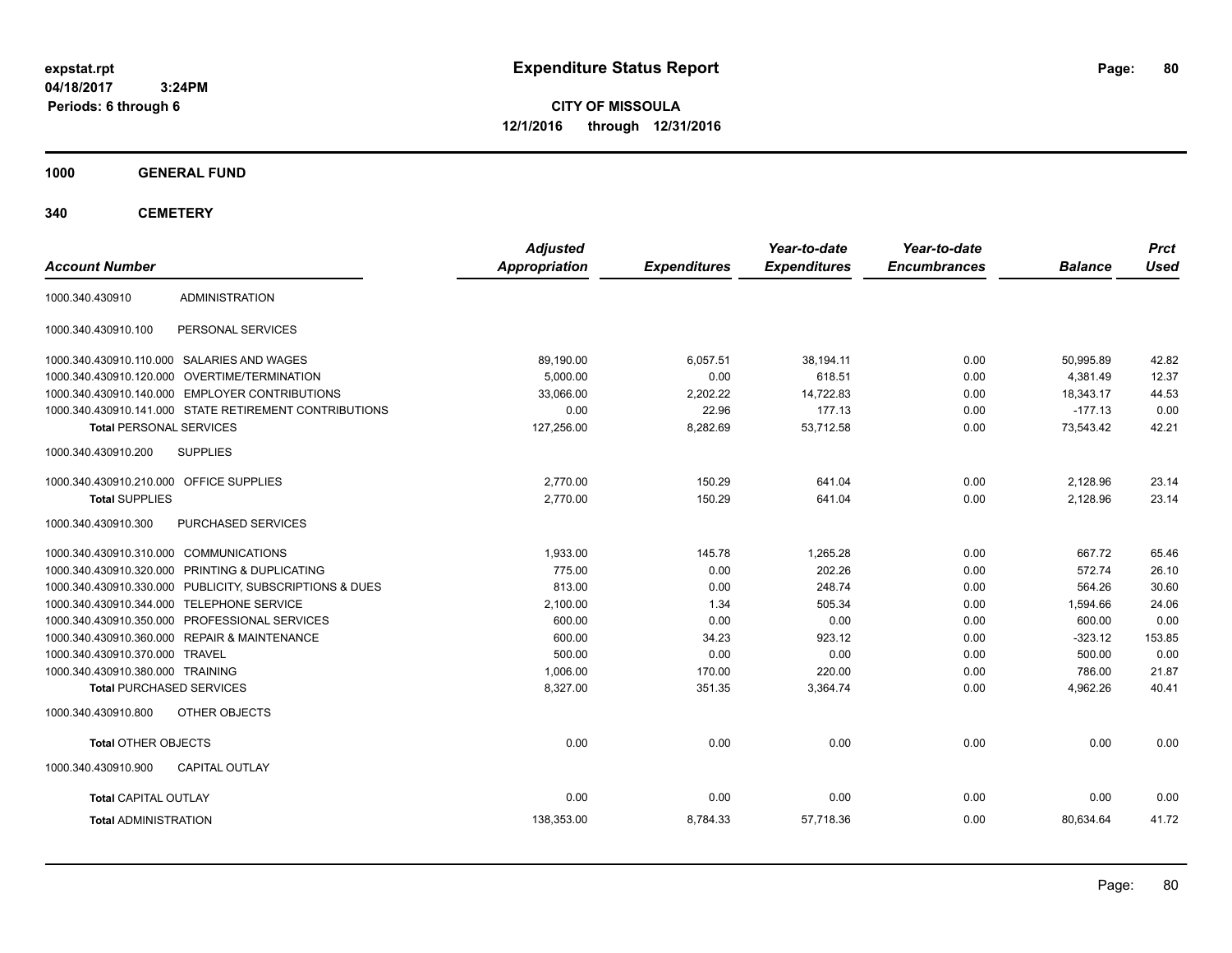**CITY OF MISSOULA 12/1/2016 through 12/31/2016**

### **1000 GENERAL FUND**

**340 CEMETERY**

| <b>Account Number</b>                         |                                                   | <b>Adjusted</b><br><b>Appropriation</b> | <b>Expenditures</b> | Year-to-date<br><b>Expenditures</b> | Year-to-date<br><b>Encumbrances</b> | <b>Balance</b> | <b>Prct</b><br><b>Used</b> |
|-----------------------------------------------|---------------------------------------------------|-----------------------------------------|---------------------|-------------------------------------|-------------------------------------|----------------|----------------------------|
|                                               |                                                   |                                         |                     |                                     |                                     |                |                            |
| 1000.340.430920                               | <b>FACILITIES</b>                                 |                                         |                     |                                     |                                     |                |                            |
| 1000.340.430920.100                           | PERSONAL SERVICES                                 |                                         |                     |                                     |                                     |                |                            |
| 1000.340.430920.110.000 SALARIES AND WAGES    |                                                   | 6,738.00                                | 670.39              | 4,875.73                            | 0.00                                | 1,862.27       | 72.36                      |
| 1000.340.430920.120.000 OVERTIME/TERMINATION  |                                                   | 0.00                                    | 0.00                | 133.88                              | 0.00                                | $-133.88$      | 0.00                       |
|                                               | 1000.340.430920.140.000 EMPLOYER CONTRIBUTIONS    | 2.957.00                                | 277.65              | 2.244.19                            | 0.00                                | 712.81         | 75.89                      |
| <b>Total PERSONAL SERVICES</b>                |                                                   | 9,695.00                                | 948.04              | 7,253.80                            | 0.00                                | 2,441.20       | 74.82                      |
| 1000.340.430920.200                           | <b>SUPPLIES</b>                                   |                                         |                     |                                     |                                     |                |                            |
| 1000.340.430920.220.000 OPERATING SUPPLIES    |                                                   | 2,050.00                                | 0.00                | 928.54                              | 0.00                                | 1,121.46       | 45.29                      |
| 1000.340.430920.230.000 REPAIR/MAINTENANCE    |                                                   | 500.00                                  | 0.00                | 0.00                                | 0.00                                | 500.00         | 0.00                       |
| <b>Total SUPPLIES</b>                         |                                                   | 2.550.00                                | 0.00                | 928.54                              | 0.00                                | 1.621.46       | 36.41                      |
| 1000.340.430920.300                           | PURCHASED SERVICES                                |                                         |                     |                                     |                                     |                |                            |
|                                               | 1000.340.430920.341.000 ELECTRICITY & NATURAL GAS | 10.617.00                               | 423.47              | 1,989.36                            | 0.00                                | 8,627.64       | 18.74                      |
| 1000.340.430920.343.000 WATER CHARGES         |                                                   | 1.082.00                                | 59.49               | 320.80                              | 0.00                                | 761.20         | 29.65                      |
| 1000.340.430920.345.000 GARBAGE               |                                                   | 984.00                                  | 81.15               | 486.90                              | 0.00                                | 497.10         | 49.48                      |
| 1000.340.430920.350.000 PROFESSIONAL SERVICES |                                                   | 400.00                                  | 0.00                | 0.00                                | 0.00                                | 400.00         | 0.00                       |
| 1000.340.430920.360.000 REPAIR & MAINTENANCE  |                                                   | 2,145.00                                | 0.00                | 207.50                              | 0.00                                | 1,937.50       | 9.67                       |
| <b>Total PURCHASED SERVICES</b>               |                                                   | 15,228.00                               | 564.11              | 3,004.56                            | 0.00                                | 12,223.44      | 19.73                      |
| 1000.340.430920.400                           | <b>BUILDING MATERIALS</b>                         |                                         |                     |                                     |                                     |                |                            |
| <b>Total BUILDING MATERIALS</b>               |                                                   | 0.00                                    | 0.00                | 0.00                                | 0.00                                | 0.00           | 0.00                       |
| 1000.340.430920.900                           | <b>CAPITAL OUTLAY</b>                             |                                         |                     |                                     |                                     |                |                            |
| <b>Total CAPITAL OUTLAY</b>                   |                                                   | 0.00                                    | 0.00                | 0.00                                | 0.00                                | 0.00           | 0.00                       |
| <b>Total FACILITIES</b>                       |                                                   | 27,473.00                               | 1,512.15            | 11,186.90                           | 0.00                                | 16,286.10      | 40.72                      |
| 1000.340.430930                               | <b>GROUNDS MAINTENANCE</b>                        |                                         |                     |                                     |                                     |                |                            |

1000.340.430930.100 PERSONAL SERVICES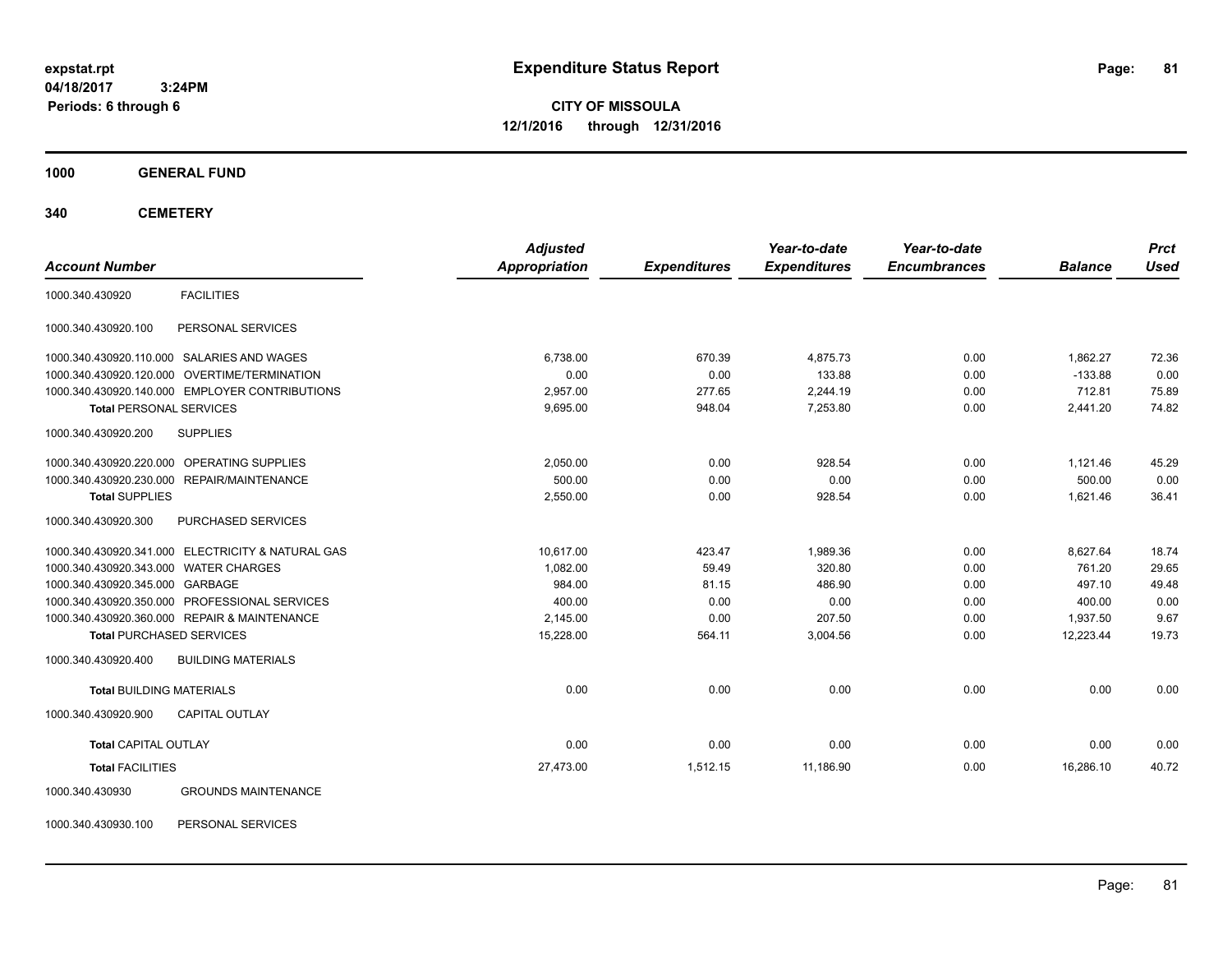**CITY OF MISSOULA 12/1/2016 through 12/31/2016**

**1000 GENERAL FUND**

**340 CEMETERY**

| <b>Account Number</b>                             | <b>Adjusted</b><br><b>Appropriation</b> | <b>Expenditures</b> | Year-to-date<br><b>Expenditures</b> | Year-to-date<br><b>Encumbrances</b> | <b>Balance</b> | <b>Prct</b><br><b>Used</b> |
|---------------------------------------------------|-----------------------------------------|---------------------|-------------------------------------|-------------------------------------|----------------|----------------------------|
| 1000.340.430930.110.000 SALARIES AND WAGES        | 198,640.00                              | 11,260.66           | 95,275.20                           | 0.00                                | 103,364.80     | 47.96                      |
| 1000.340.430930.120.000 OVERTIME/TERMINATION      | 0.00                                    | 0.00                | 1,612.13                            | 0.00                                | $-1,612.13$    | 0.00                       |
| 1000.340.430930.140.000 EMPLOYER CONTRIBUTIONS    | 90,397.00                               | 4,778.17            | 46,407.95                           | 0.00                                | 43,989.05      | 51.34                      |
| <b>Total PERSONAL SERVICES</b>                    | 289,037.00                              | 16,038.83           | 143,295.28                          | 0.00                                | 145,741.72     | 49.58                      |
| 1000.340.430930.200<br><b>SUPPLIES</b>            |                                         |                     |                                     |                                     |                |                            |
| 1000.340.430930.220.000 OPERATING SUPPLIES        | 32.252.00                               | 475.74              | 12.199.04                           | 0.00                                | 20.052.96      | 37.82                      |
| 1000.340.430930.230.000 REPAIR/MAINTENANCE        | 19,620.00                               | 4,686.33            | 9,148.70                            | 0.00                                | 10,471.30      | 46.63                      |
| 1000.340.430930.231.000 GASOLINE                  | 14,398.00                               | 1,651.07            | 4,879.03                            | 0.00                                | 9,518.97       | 33.89                      |
| <b>Total SUPPLIES</b>                             | 66,270.00                               | 6,813.14            | 26,226.77                           | 0.00                                | 40,043.23      | 39.58                      |
| PURCHASED SERVICES<br>1000.340.430930.300         |                                         |                     |                                     |                                     |                |                            |
| 1000.340.430930.341.000 ELECTRICITY & NATURAL GAS | 7.963.00                                | 12.73               | 5,909.45                            | 0.00                                | 2.053.55       | 74.21                      |
| 1000.340.430930.344.000 TELEPHONE SERVICE         | 300.00                                  | 0.00                | 256.63                              | 0.00                                | 43.37          | 85.54                      |
| 1000.340.430930.345.000 GARBAGE                   | 302.00                                  | 0.00                | 70.00                               | 0.00                                | 232.00         | 23.18                      |
| 1000.340.430930.360.000 REPAIR & MAINTENANCE      | 955.00                                  | 130.00              | 130.00                              | 0.00                                | 825.00         | 13.61                      |
| 1000.340.430930.390.000 OTHER PURCHASED SERVICES  | 3.342.00                                | 240.00              | 1,407.08                            | 0.00                                | 1,934.92       | 42.10                      |
| <b>Total PURCHASED SERVICES</b>                   | 12,862.00                               | 382.73              | 7,773.16                            | 0.00                                | 5,088.84       | 60.44                      |
| <b>BUILDING MATERIALS</b><br>1000.340.430930.400  |                                         |                     |                                     |                                     |                |                            |
| <b>Total BUILDING MATERIALS</b>                   | 0.00                                    | 0.00                | 0.00                                | 0.00                                | 0.00           | 0.00                       |
| 1000.340.430930.500<br><b>FIXED CHARGES</b>       |                                         |                     |                                     |                                     |                |                            |
| 1000.340.430930.530.000 EQUIPMENT RENTAL          | 500.00                                  | 10.50               | 287.50                              | 0.00                                | 212.50         | 57.50                      |
| <b>Total FIXED CHARGES</b>                        | 500.00                                  | 10.50               | 287.50                              | 0.00                                | 212.50         | 57.50                      |
| <b>CAPITAL OUTLAY</b><br>1000.340.430930.900      |                                         |                     |                                     |                                     |                |                            |
| <b>Total CAPITAL OUTLAY</b>                       | 0.00                                    | 0.00                | 0.00                                | 0.00                                | 0.00           | 0.00                       |
| <b>Total GROUNDS MAINTENANCE</b>                  | 368,669.00                              | 23,245.20           | 177,582.71                          | 0.00                                | 191,086.29     | 48.17                      |
| <b>BURIALS</b><br>1000.340.430940                 |                                         |                     |                                     |                                     |                |                            |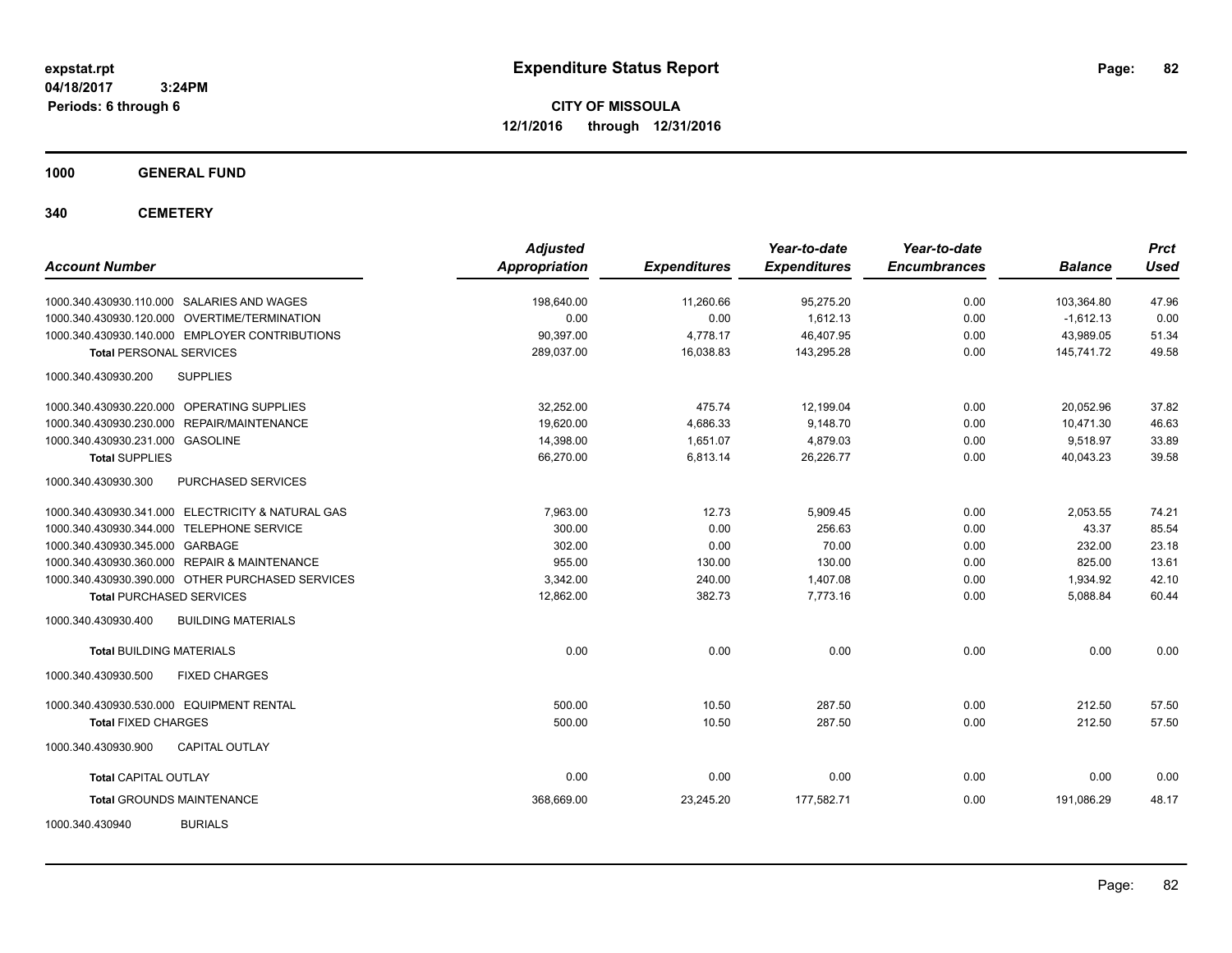**CITY OF MISSOULA 12/1/2016 through 12/31/2016**

**1000 GENERAL FUND**

**340 CEMETERY**

| <b>Account Number</b>                            | <b>Adjusted</b><br><b>Appropriation</b> | <b>Expenditures</b> | Year-to-date<br><b>Expenditures</b> | Year-to-date<br><b>Encumbrances</b> | <b>Balance</b> | <b>Prct</b><br><b>Used</b> |
|--------------------------------------------------|-----------------------------------------|---------------------|-------------------------------------|-------------------------------------|----------------|----------------------------|
| 1000.340.430940.100<br>PERSONAL SERVICES         |                                         |                     |                                     |                                     |                |                            |
| 1000.340.430940.110.000 SALARIES AND WAGES       | 73,736.00                               | 4,970.02            | 38,783.85                           | 0.00                                | 34,952.15      | 52.60                      |
| 1000.340.430940.120.000 OVERTIME/TERMINATION     | 0.00                                    | 0.00                | 776.61                              | 0.00                                | $-776.61$      | 0.00                       |
| 1000.340.430940.140.000 EMPLOYER CONTRIBUTIONS   | 32,199.00                               | 5,182.55            | 21,682.31                           | 0.00                                | 10,516.69      | 67.34                      |
| <b>Total PERSONAL SERVICES</b>                   | 105,935.00                              | 10,152.57           | 61,242.77                           | 0.00                                | 44,692.23      | 57.81                      |
| <b>SUPPLIES</b><br>1000.340.430940.200           |                                         |                     |                                     |                                     |                |                            |
| 1000.340.430940.220.000 OPERATING SUPPLIES       | 1.500.00                                | 0.00                | 0.00                                | 0.00                                | 1.500.00       | 0.00                       |
| <b>Total SUPPLIES</b>                            | 1,500.00                                | 0.00                | 0.00                                | 0.00                                | 1,500.00       | 0.00                       |
| 1000.340.430940.300<br>PURCHASED SERVICES        |                                         |                     |                                     |                                     |                |                            |
| 1000.340.430940.370.000 TRAVEL                   | 0.00                                    | 2,055.60            | 2,055.60                            | 0.00                                | $-2,055.60$    | 0.00                       |
| 1000.340.430940.380.000 TRAINING                 | 5,000.00                                | 4,500.00            | 4,500.00                            | 0.00                                | 500.00         | 90.00                      |
| <b>Total PURCHASED SERVICES</b>                  | 5,000.00                                | 6,555.60            | 6,555.60                            | 0.00                                | $-1,555.60$    | 131.11                     |
| 1000.340.430940.400<br><b>BUILDING MATERIALS</b> |                                         |                     |                                     |                                     |                |                            |
| <b>Total BUILDING MATERIALS</b>                  | 0.00                                    | 0.00                | 0.00                                | 0.00                                | 0.00           | 0.00                       |
| 1000.340.430940.800<br>OTHER OBJECTS             |                                         |                     |                                     |                                     |                |                            |
| 1000.340.430940.845.000 CONTINGENCY              | 8.185.00                                | 0.00                | 5.720.00                            | 0.00                                | 2,465.00       | 69.88                      |
| <b>Total OTHER OBJECTS</b>                       | 8,185.00                                | 0.00                | 5,720.00                            | 0.00                                | 2,465.00       | 69.88                      |
| CAPITAL OUTLAY<br>1000.340.430940.900            |                                         |                     |                                     |                                     |                |                            |
| <b>Total CAPITAL OUTLAY</b>                      | 0.00                                    | 0.00                | 0.00                                | 0.00                                | 0.00           | 0.00                       |
| <b>Total BURIALS</b>                             | 120,620.00                              | 16,708.17           | 73,518.37                           | 0.00                                | 47.101.63      | 60.95                      |
| <b>Total CEMETERY</b>                            | 655,115.00                              | 50,249.85           | 320,006.34                          | 0.00                                | 335,108.66     | 48.85                      |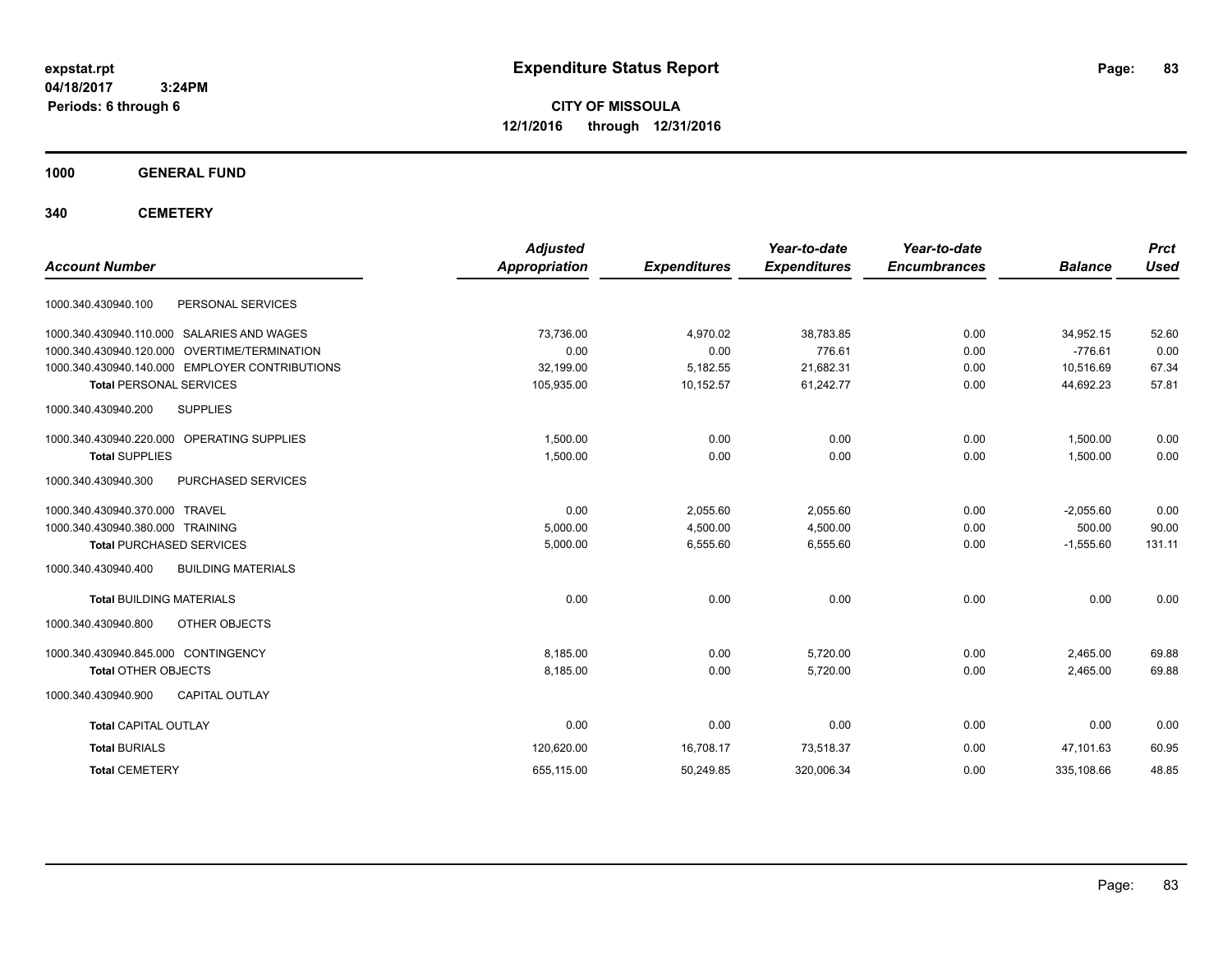**CITY OF MISSOULA 12/1/2016 through 12/31/2016**

**1000 GENERAL FUND**

|                                         |                                                         | <b>Adjusted</b>      |                     | Year-to-date        | Year-to-date        |                | <b>Prct</b> |
|-----------------------------------------|---------------------------------------------------------|----------------------|---------------------|---------------------|---------------------|----------------|-------------|
| <b>Account Number</b>                   |                                                         | <b>Appropriation</b> | <b>Expenditures</b> | <b>Expenditures</b> | <b>Encumbrances</b> | <b>Balance</b> | <b>Used</b> |
| 1000.370.460410                         | PARKS & RECREATION ADMINISTRATION                       |                      |                     |                     |                     |                |             |
| 1000.370.460410.100                     | PERSONAL SERVICES                                       |                      |                     |                     |                     |                |             |
|                                         | 1000.370.460410.110.000 SALARIES AND WAGES              | 261,011.00           | 21,865.70           | 132,853.02          | 0.00                | 128, 157.98    | 50.90       |
| 1000.370.460410.120.000                 | OVERTIME/TERMINATION                                    | 700.00               | 0.00                | 0.00                | 0.00                | 700.00         | 0.00        |
|                                         | 1000.370.460410.140.000 EMPLOYER CONTRIBUTIONS          | 86,105.00            | 7,150.80            | 44,919.02           | 0.00                | 41,185.98      | 52.17       |
|                                         | 1000.370.460410.141.000 STATE RETIREMENT CONTRIBUTIONS  | 0.00                 | 131.68              | 1,111.54            | 0.00                | $-1, 111.54$   | 0.00        |
| <b>Total PERSONAL SERVICES</b>          |                                                         | 347,816.00           | 29,148.18           | 178,883.58          | 0.00                | 168,932.42     | 51.43       |
| 1000.370.460410.200                     | <b>SUPPLIES</b>                                         |                      |                     |                     |                     |                |             |
| 1000.370.460410.210.000 OFFICE SUPPLIES |                                                         | 2,095.00             | 108.77              | 572.29              | 0.00                | 1,522.71       | 27.32       |
|                                         | 1000.370.460410.220.000 OPERATING SUPPLIES              | 1,500.00             | 85.02               | 734.52              | 0.00                | 765.48         | 48.97       |
| <b>Total SUPPLIES</b>                   |                                                         | 3,595.00             | 193.79              | 1,306.81            | 0.00                | 2,288.19       | 36.35       |
| 1000.370.460410.300                     | PURCHASED SERVICES                                      |                      |                     |                     |                     |                |             |
| 1000.370.460410.310.000 COMMUNICATIONS  |                                                         | 3,463.00             | 169.24              | 1,602.91            | 0.00                | 1,860.09       | 46.29       |
| 1000.370.460410.320.000                 | PRINTING & DUPLICATING                                  | 900.00               | $-39.00$            | 0.00                | 0.00                | 900.00         | 0.00        |
|                                         | 1000.370.460410.330.000 PUBLICITY, SUBSCRIPTIONS & DUES | 550.00               | 0.00                | 168.03              | 0.00                | 381.97         | 30.55       |
|                                         | 1000.370.460410.341.000 ELECTRICITY & NATURAL GAS       | 15,834.00            | 0.00                | 6,918.78            | 0.00                | 8,915.22       | 43.70       |
| 1000.370.460410.343.000                 | <b>WATER CHARGES</b>                                    | 3,396.00             | 0.00                | 0.00                | 0.00                | 3,396.00       | 0.00        |
| 1000.370.460410.344.000                 | <b>TELEPHONE SERVICE</b>                                | 1,319.00             | 72.39               | 391.04              | 0.00                | 927.96         | 29.65       |
| 1000.370.460410.350.000                 | PROFESSIONAL SERVICES                                   | 18,725.00            | 277.04              | 1,772.04            | 0.00                | 16,952.96      | 9.46        |
|                                         | 1000.370.460410.360.000 REPAIR & MAINTENANCE            | 4,867.00             | 582.04              | 1,405.00            | 0.00                | 3,462.00       | 28.87       |
| 1000.370.460410.370.000 TRAVEL          |                                                         | 350.00               | 0.00                | 212.38              | 0.00                | 137.62         | 60.68       |
| 1000.370.460410.380.000 TRAINING        |                                                         | 800.00               | 0.00                | 198.00              | 0.00                | 602.00         | 24.75       |
| <b>Total PURCHASED SERVICES</b>         |                                                         | 50,204.00            | 1,061.71            | 12,668.18           | 0.00                | 37,535.82      | 25.23       |
| 1000.370.460410.800                     | OTHER OBJECTS                                           |                      |                     |                     |                     |                |             |
|                                         | 1000.370.460410.820.000 TRANSFERS TO OTHER FUNDS        | 7,810.00             | 7,810.00            | 7,810.00            | 0.00                | 0.00           | 100.00      |
| <b>Total OTHER OBJECTS</b>              |                                                         | 7,810.00             | 7,810.00            | 7,810.00            | 0.00                | 0.00           | 100.00      |
|                                         | <b>Total PARKS &amp; RECREATION ADMINISTRATION</b>      | 409,425.00           | 38,213.68           | 200,668.57          | 0.00                | 208,756.43     | 49.01       |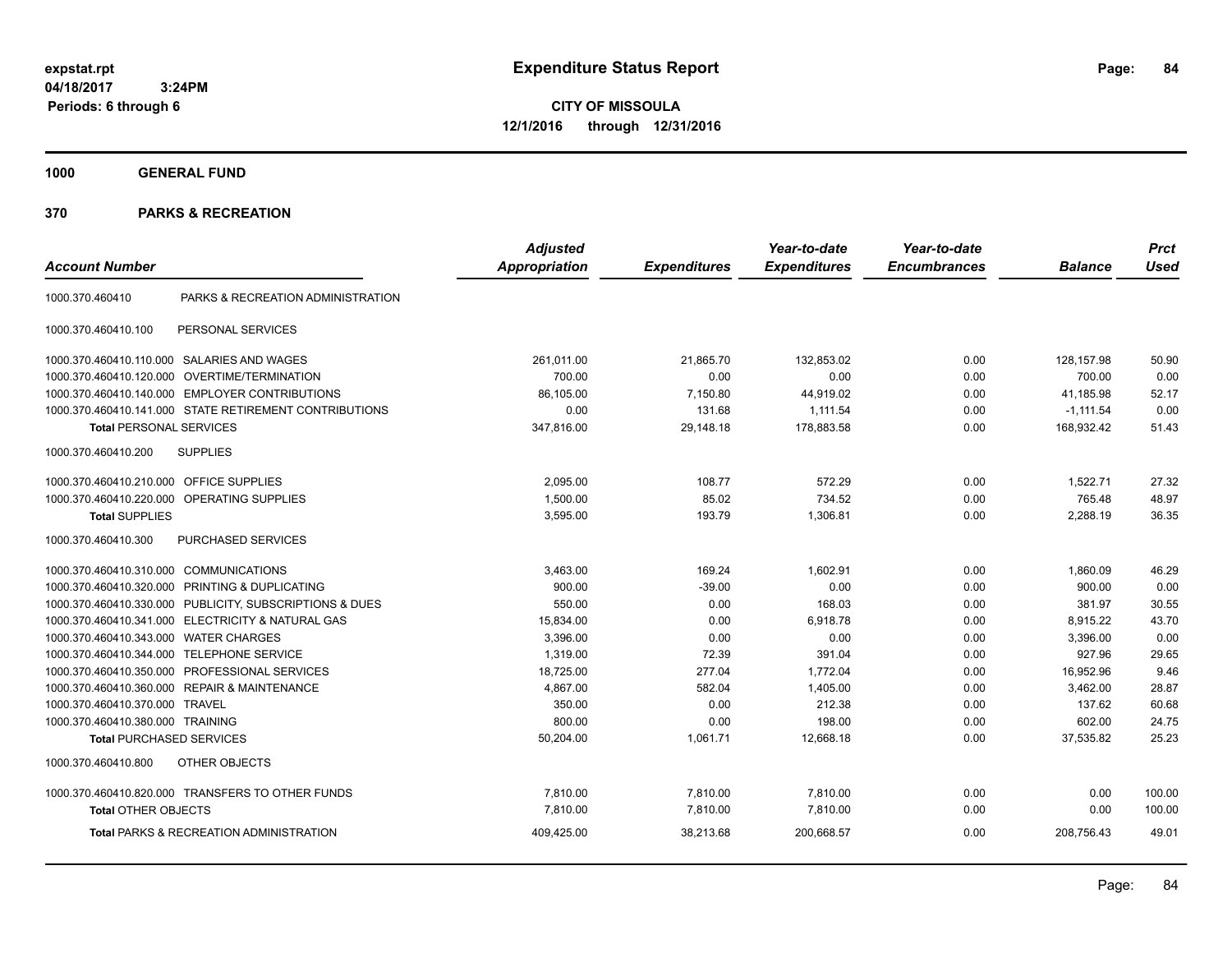**CITY OF MISSOULA 12/1/2016 through 12/31/2016**

## **1000 GENERAL FUND**

|                                         |                                                         | <b>Adjusted</b>      |                     | Year-to-date        | Year-to-date        |                | <b>Prct</b> |
|-----------------------------------------|---------------------------------------------------------|----------------------|---------------------|---------------------|---------------------|----------------|-------------|
| <b>Account Number</b>                   |                                                         | <b>Appropriation</b> | <b>Expenditures</b> | <b>Expenditures</b> | <b>Encumbrances</b> | <b>Balance</b> | <b>Used</b> |
| 1000.370.460411                         | <b>NMT ADMIN</b>                                        |                      |                     |                     |                     |                |             |
| 1000.370.460411.100                     | PERSONAL SERVICES                                       |                      |                     |                     |                     |                |             |
|                                         | 1000.370.460411.110.000 SALARIES AND WAGES              | 51,116.00            | 4,809.90            | 26,240.98           | 0.00                | 24,875.02      | 51.34       |
|                                         | 1000.370.460411.140.000 EMPLOYER CONTRIBUTIONS          | 17,807.00            | 1,555.86            | 9,662.51            | 0.00                | 8,144.49       | 54.26       |
| <b>Total PERSONAL SERVICES</b>          |                                                         | 68,923.00            | 6,365.76            | 35,903.49           | 0.00                | 33,019.51      | 52.09       |
| 1000.370.460411.200                     | <b>SUPPLIES</b>                                         |                      |                     |                     |                     |                |             |
| 1000.370.460411.210.000 OFFICE SUPPLIES |                                                         | 300.00               | 0.00                | 0.00                | 0.00                | 300.00         | 0.00        |
|                                         | 1000.370.460411.220.000 OPERATING SUPPLIES              | 400.00               | 0.00                | 225.00              | 0.00                | 175.00         | 56.25       |
| <b>Total SUPPLIES</b>                   |                                                         | 700.00               | 0.00                | 225.00              | 0.00                | 475.00         | 32.14       |
| 1000.370.460411.300                     | PURCHASED SERVICES                                      |                      |                     |                     |                     |                |             |
| 1000.370.460411.310.000 COMMUNICATIONS  |                                                         | 150.00               | 0.00                | 0.00                | 0.00                | 150.00         | 0.00        |
|                                         | 1000.370.460411.320.000 PRINTING & DUPLICATING          | 350.00               | 0.00                | 132.36              | 0.00                | 217.64         | 37.82       |
|                                         | 1000.370.460411.330.000 PUBLICITY, SUBSCRIPTIONS & DUES | 1,150.00             | 0.00                | 0.00                | 0.00                | 1,150.00       | 0.00        |
|                                         | 1000.370.460411.344.000 TELEPHONE SERVICE               | 795.00               | 45.63               | 253.07              | 0.00                | 541.93         | 31.83       |
|                                         | 1000.370.460411.350.000 PROFESSIONAL SERVICES           | 1,436.00             | 0.00                | 0.00                | 0.00                | 1,436.00       | 0.00        |
|                                         | 1000.370.460411.360.000 REPAIR & MAINTENANCE            | 1,346.00             | 0.00                | 0.00                | 0.00                | 1,346.00       | 0.00        |
| 1000.370.460411.370.000 TRAVEL          |                                                         | 300.00               | 0.00                | 0.00                | 0.00                | 300.00         | 0.00        |
| 1000.370.460411.380.000 TRAINING        |                                                         | 200.00               | 0.00                | 0.00                | 0.00                | 200.00         | 0.00        |
|                                         | 1000.370.460411.390.000 OTHER PURCHASED SERVICES        | 8,497.00             | 0.00                | 0.00                | 0.00                | 8,497.00       | 0.00        |
| <b>Total PURCHASED SERVICES</b>         |                                                         | 14,224.00            | 45.63               | 385.43              | 0.00                | 13,838.57      | 2.71        |
| <b>Total NMT ADMIN</b>                  |                                                         | 83,847.00            | 6,411.39            | 36,513.92           | 0.00                | 47,333.08      | 43.55       |
| 1000.370.460413                         | PARKS PROJECTS                                          |                      |                     |                     |                     |                |             |
| 1000.370.460413.100                     | PERSONAL SERVICES                                       |                      |                     |                     |                     |                |             |
|                                         | 1000.370.460413.110.000 SALARIES AND WAGES              | 57,397.00            | 0.00                | 11,697.02           | 0.00                | 45,699.98      | 20.38       |
|                                         | 1000.370.460413.140.000 EMPLOYER CONTRIBUTIONS          | 18,864.00            | 0.00                | 4,214.01            | 0.00                | 14,649.99      | 22.34       |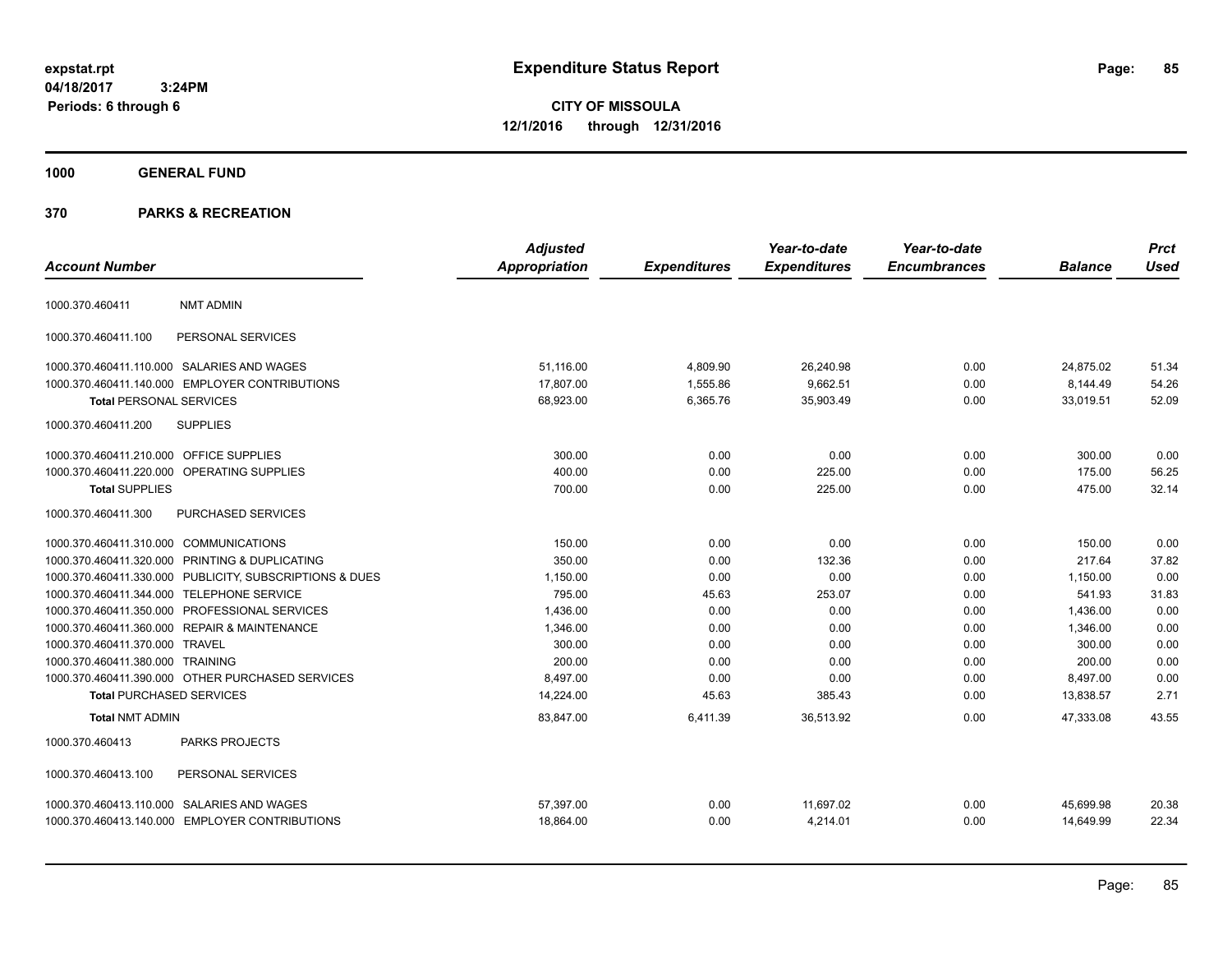**1000 GENERAL FUND**

| <b>Account Number</b>                            | <b>Adjusted</b><br><b>Appropriation</b> | <b>Expenditures</b> | Year-to-date<br><b>Expenditures</b> | Year-to-date<br><b>Encumbrances</b> | <b>Balance</b> | <b>Prct</b><br><b>Used</b> |
|--------------------------------------------------|-----------------------------------------|---------------------|-------------------------------------|-------------------------------------|----------------|----------------------------|
| <b>Total PERSONAL SERVICES</b>                   | 76,261.00                               | 0.00                | 15,911.03                           | 0.00                                | 60,349.97      | 20.86                      |
| <b>SUPPLIES</b><br>1000.370.460413.200           |                                         |                     |                                     |                                     |                |                            |
| 1000.370.460413.210.000 OFFICE SUPPLIES          | 100.00                                  | 0.00                | 0.00                                | 0.00                                | 100.00         | 0.00                       |
| 1000.370.460413.220.000 OPERATING SUPPLIES       | 550.00                                  | 0.00                | 0.00                                | 0.00                                | 550.00         | 0.00                       |
| <b>Total SUPPLIES</b>                            | 650.00                                  | 0.00                | 0.00                                | 0.00                                | 650.00         | 0.00                       |
| 1000.370.460413.300<br>PURCHASED SERVICES        |                                         |                     |                                     |                                     |                |                            |
| 1000.370.460413.320.000 PRINTING & DUPLICATING   | 150.00                                  | 0.00                | 0.00                                | 0.00                                | 150.00         | 0.00                       |
| 1000.370.460413.344.000 TELEPHONE SERVICE        | 700.00                                  | 0.00                | 117.44                              | 0.00                                | 582.56         | 16.78                      |
| 1000.370.460413.350.000 PROFESSIONAL SERVICES    | 150.00                                  | 0.00                | 0.00                                | 0.00                                | 150.00         | 0.00                       |
| 1000.370.460413.360.000 REPAIR & MAINTENANCE     | 1,500.00                                | 0.00                | 0.00                                | 0.00                                | 1,500.00       | 0.00                       |
| 1000.370.460413.370.000 TRAVEL                   | 300.00                                  | 0.00                | 0.00                                | 0.00                                | 300.00         | 0.00                       |
| 1000.370.460413.380.000 TRAINING                 | 200.00                                  | 0.00                | 0.00                                | 0.00                                | 200.00         | 0.00                       |
| 1000.370.460413.390.000 OTHER PURCHASED SERVICES | 137.00                                  | 0.00                | 0.00                                | 0.00                                | 137.00         | 0.00                       |
| <b>Total PURCHASED SERVICES</b>                  | 3,137.00                                | 0.00                | 117.44                              | 0.00                                | 3,019.56       | 3.74                       |
| <b>Total PARKS PROJECTS</b>                      | 80,048.00                               | 0.00                | 16,028.47                           | 0.00                                | 64,019.53      | 20.02                      |
| 1000.370.460431<br><b>OPEN SPACE</b>             |                                         |                     |                                     |                                     |                |                            |
| 1000.370.460431.100<br>PERSONAL SERVICES         |                                         |                     |                                     |                                     |                |                            |
| 1000.370.460431.110.000 SALARIES AND WAGES       | 58,088.00                               | 4,464.58            | 28,126.85                           | 0.00                                | 29,961.15      | 48.42                      |
| 1000.370.460431.140.000 EMPLOYER CONTRIBUTIONS   | 18,981.00                               | 1,510.26            | 9,995.11                            | 0.00                                | 8,985.89       | 52.66                      |
| <b>Total PERSONAL SERVICES</b>                   | 77,069.00                               | 5,974.84            | 38,121.96                           | 0.00                                | 38,947.04      | 49.46                      |
| 1000.370.460431.200<br><b>SUPPLIES</b>           |                                         |                     |                                     |                                     |                |                            |
| 1000.370.460431.210.000 OFFICE SUPPLIES          | 200.00                                  | 0.00                | 0.00                                | 0.00                                | 200.00         | 0.00                       |
| 1000.370.460431.220.000 OPERATING SUPPLIES       | 300.00                                  | 0.00                | 75.52                               | 0.00                                | 224.48         | 25.17                      |
| <b>Total SUPPLIES</b>                            | 500.00                                  | 0.00                | 75.52                               | 0.00                                | 424.48         | 15.10                      |
| 1000.370.460431.300<br><b>PURCHASED SERVICES</b> |                                         |                     |                                     |                                     |                |                            |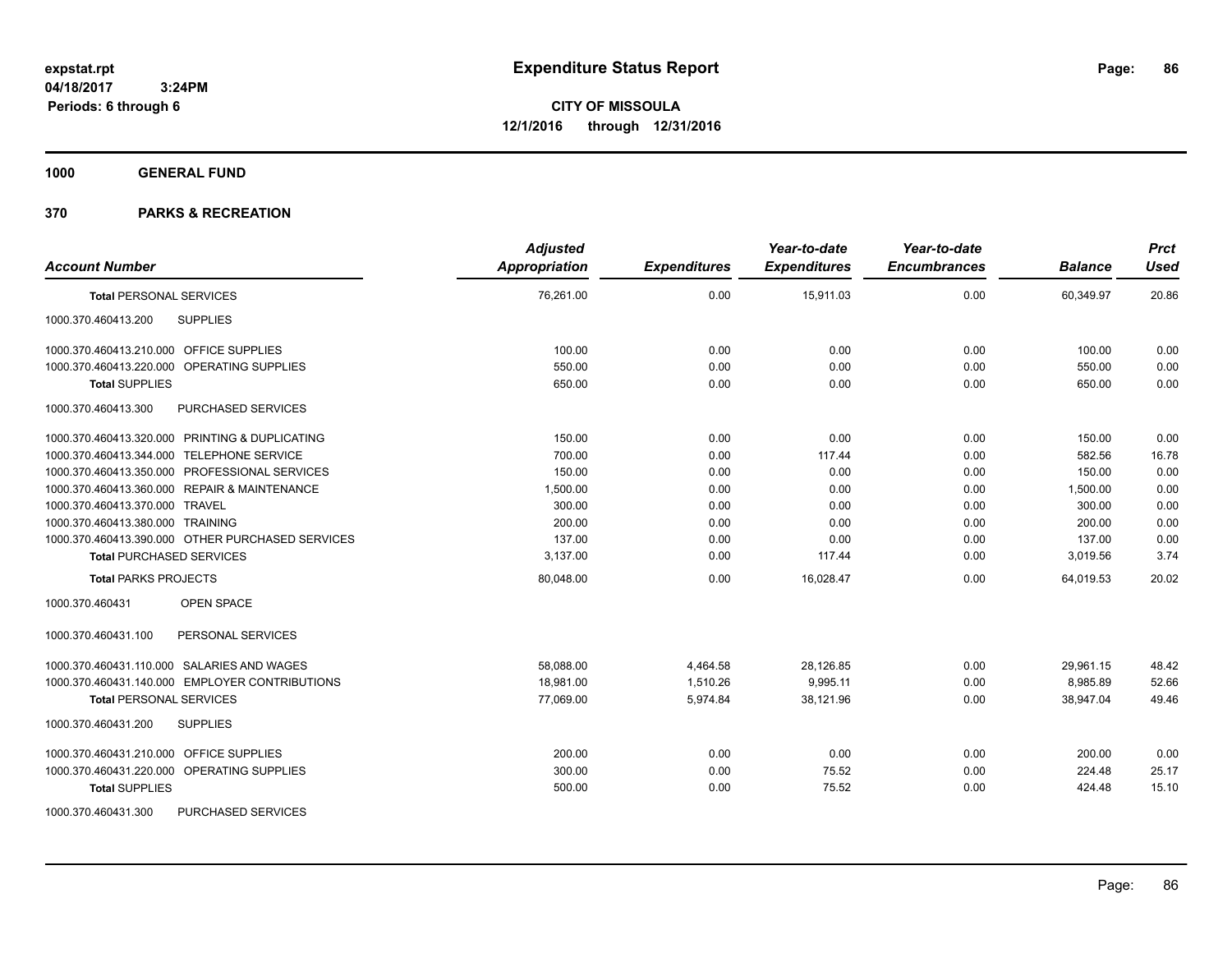**1000 GENERAL FUND**

|                                                         | <b>Adjusted</b>      |                     | Year-to-date        | Year-to-date        |                | <b>Prct</b> |
|---------------------------------------------------------|----------------------|---------------------|---------------------|---------------------|----------------|-------------|
| <b>Account Number</b>                                   | <b>Appropriation</b> | <b>Expenditures</b> | <b>Expenditures</b> | <b>Encumbrances</b> | <b>Balance</b> | <b>Used</b> |
| 1000.370.460431.320.000 PRINTING & DUPLICATING          | 300.00               | 0.00                | 0.00                | 0.00                | 300.00         | 0.00        |
| 1000.370.460431.330.000 PUBLICITY, SUBSCRIPTIONS & DUES | 400.00               | 0.00                | 0.00                | 0.00                | 400.00         | 0.00        |
| 1000.370.460431.344.000 TELEPHONE SERVICE               | 425.00               | 37.45               | 173.83              | 0.00                | 251.17         | 40.90       |
| 1000.370.460431.350.000 PROFESSIONAL SERVICES           | 2,200.00             | 0.00                | 960.00              | 0.00                | 1,240.00       | 43.64       |
| 1000.370.460431.370.000 TRAVEL                          | 300.00               | 0.00                | 0.00                | 0.00                | 300.00         | 0.00        |
| 1000.370.460431.380.000 TRAINING                        | 200.00               | 0.00                | 350.00              | 0.00                | $-150.00$      | 175.00      |
| <b>Total PURCHASED SERVICES</b>                         | 3,825.00             | 37.45               | 1,483.83            | 0.00                | 2,341.17       | 38.79       |
| <b>Total OPEN SPACE</b>                                 | 81,394.00            | 6,012.29            | 39,681.31           | 0.00                | 41,712.69      | 48.75       |
| 1000.370.460432<br>PARK ADMIN                           |                      |                     |                     |                     |                |             |
| PERSONAL SERVICES<br>1000.370.460432.100                |                      |                     |                     |                     |                |             |
| 1000.370.460432.110.000 SALARIES AND WAGES              | 97,990.00            | 7,060.73            | 41,172.44           | 0.00                | 56,817.56      | 42.02       |
| 1000.370.460432.130.000<br><b>OTHER</b>                 | 7.880.00             | 0.00                | 0.00                | 0.00                | 7,880.00       | 0.00        |
| 1000.370.460432.140.000 EMPLOYER CONTRIBUTIONS          | 46,769.00            | 2,803.39            | 19,533.70           | 0.00                | 27,235.30      | 41.77       |
| <b>Total PERSONAL SERVICES</b>                          | 152,639.00           | 9,864.12            | 60,706.14           | 0.00                | 91,932.86      | 39.77       |
| 1000.370.460432.200<br><b>SUPPLIES</b>                  |                      |                     |                     |                     |                |             |
| 1000.370.460432.210.000 OFFICE SUPPLIES                 | 1.520.00             | 104.63              | 533.92              | 0.00                | 986.08         | 35.13       |
| 1000.370.460432.220.000 OPERATING SUPPLIES              | 6,650.00             | 373.31              | 4,290.70            | 0.00                | 2,359.30       | 64.52       |
| <b>Total SUPPLIES</b>                                   | 8.170.00             | 477.94              | 4,824.62            | 0.00                | 3,345.38       | 59.05       |
| 1000.370.460432.300<br>PURCHASED SERVICES               |                      |                     |                     |                     |                |             |
| 1000.370.460432.310.000 COMMUNICATIONS                  | 100.00               | 0.00                | 0.00                | 0.00                | 100.00         | 0.00        |
| 1000.370.460432.320.000 PRINTING & DUPLICATING          | 150.00               | 0.00                | 0.00                | 0.00                | 150.00         | 0.00        |
| 1000.370.460432.330.000 PUBLICITY, SUBSCRIPTIONS & DUES | 500.00               | 0.00                | 0.00                | 0.00                | 500.00         | 0.00        |
| 1000.370.460432.340.000 SEWER                           | 2,208.00             | 0.00                | 942.92              | 0.00                | 1,265.08       | 42.70       |
| 1000.370.460432.344.000 TELEPHONE SERVICE               | 14,429.00            | 425.58              | 5,623.60            | 0.00                | 8,805.40       | 38.97       |
| 1000.370.460432.350.000 PROFESSIONAL SERVICES           | 20,112.00            | 0.00                | 0.00                | 0.00                | 20,112.00      | 0.00        |
| 1000.370.460432.390.000 OTHER PURCHASED SERVICES        | 2,345.00             | 0.00                | 0.00                | 0.00                | 2,345.00       | 0.00        |
| <b>Total PURCHASED SERVICES</b>                         | 39,844.00            | 425.58              | 6,566.52            | 0.00                | 33,277.48      | 16.48       |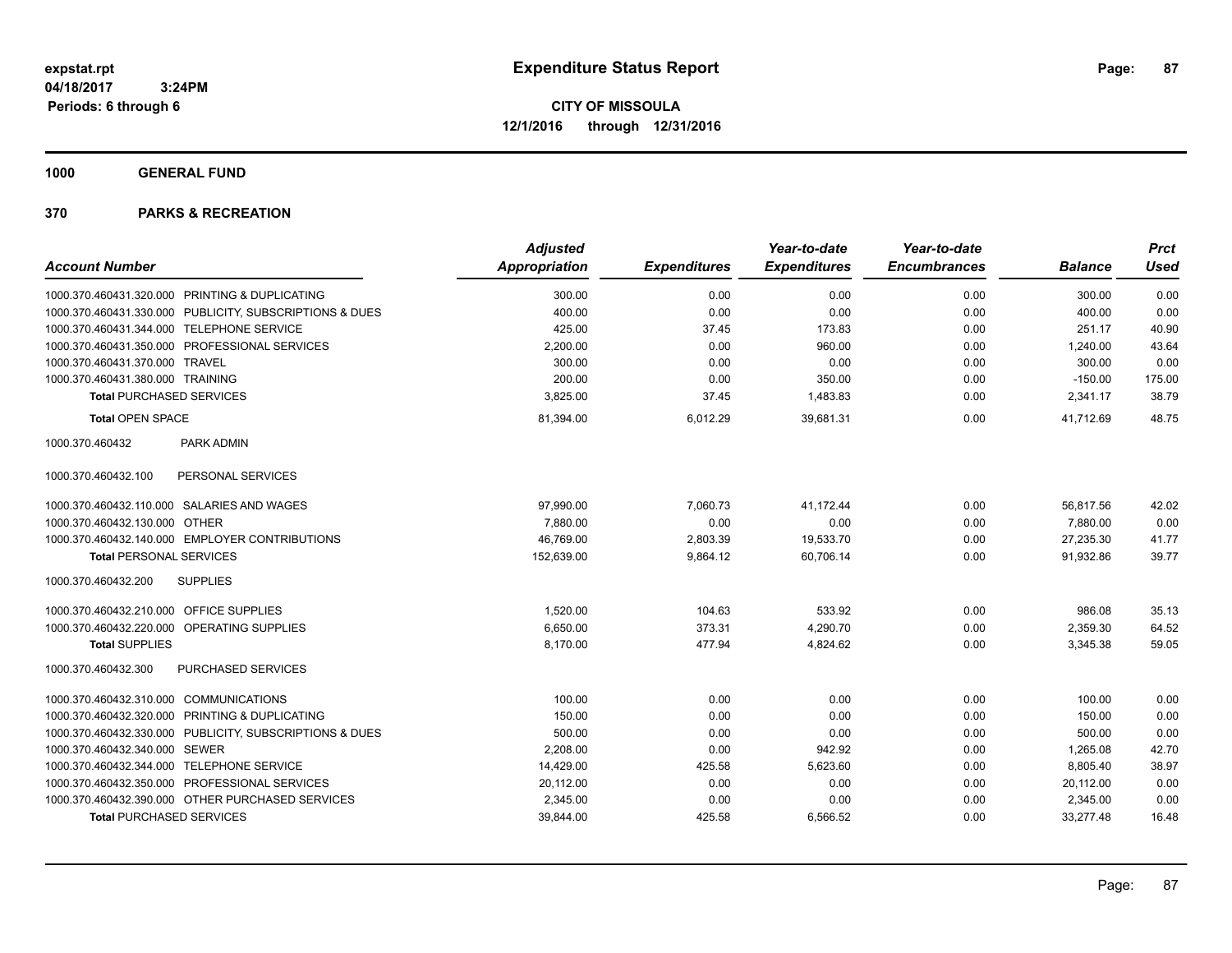**CITY OF MISSOULA 12/1/2016 through 12/31/2016**

**1000 GENERAL FUND**

| <b>Account Number</b>                                  | <b>Adjusted</b><br><b>Appropriation</b> | <b>Expenditures</b> | Year-to-date<br><b>Expenditures</b> | Year-to-date<br><b>Encumbrances</b> | <b>Balance</b> | <b>Prct</b><br><b>Used</b> |
|--------------------------------------------------------|-----------------------------------------|---------------------|-------------------------------------|-------------------------------------|----------------|----------------------------|
| <b>CAPITAL OUTLAY</b><br>1000.370.460432.900           |                                         |                     |                                     |                                     |                |                            |
| <b>Total CAPITAL OUTLAY</b>                            | 0.00                                    | 0.00                | 0.00                                | 0.00                                | 0.00           | 0.00                       |
| <b>Total PARK ADMIN</b>                                | 200.653.00                              | 10.767.64           | 72.097.28                           | 0.00                                | 128,555.72     | 35.93                      |
| <b>GREENWAYS &amp; HORTICULTURE</b><br>1000.370.460434 |                                         |                     |                                     |                                     |                |                            |
| PERSONAL SERVICES<br>1000.370.460434.100               |                                         |                     |                                     |                                     |                |                            |
| 1000.370.460434.110.000 SALARIES AND WAGES             | 149,345.00                              | 3,711.05            | 50,739.96                           | 0.00                                | 98,605.04      | 33.97                      |
| 1000.370.460434.140.000 EMPLOYER CONTRIBUTIONS         | 50,541.00                               | 1,619.53            | 18,878.17                           | 0.00                                | 31,662.83      | 37.35                      |
| <b>Total PERSONAL SERVICES</b>                         | 199,886.00                              | 5,330.58            | 69,618.13                           | 0.00                                | 130,267.87     | 34.83                      |
| 1000.370.460434.300<br>PURCHASED SERVICES              |                                         |                     |                                     |                                     |                |                            |
| 1000.370.460434.380.000 TRAINING                       | 0.00                                    | 0.00                | 51.24                               | 0.00                                | $-51.24$       | 0.00                       |
| <b>Total PURCHASED SERVICES</b>                        | 0.00                                    | 0.00                | 51.24                               | 0.00                                | $-51.24$       | 0.00                       |
| <b>Total GREENWAYS &amp; HORTICULTURE</b>              | 199,886.00                              | 5,330.58            | 69,669.37                           | 0.00                                | 130,216.63     | 34.85                      |
| 1000.370.460439<br><b>URBAN FORESTRY</b>               |                                         |                     |                                     |                                     |                |                            |
| PERSONAL SERVICES<br>1000.370.460439.100               |                                         |                     |                                     |                                     |                |                            |
| 1000.370.460439.110.000 SALARIES AND WAGES             | 191,744.00                              | 12,627.65           | 81,952.01                           | 0.00                                | 109,791.99     | 42.74                      |
| 1000.370.460439.120.000 OVERTIME/TERMINATION           | 1,750.00                                | 0.00                | 0.00                                | 0.00                                | 1,750.00       | 0.00                       |
| 1000.370.460439.140.000 EMPLOYER CONTRIBUTIONS         | 77,344.00                               | 5,712.27            | 37,471.77                           | 0.00                                | 39,872.23      | 48.45                      |
| <b>Total PERSONAL SERVICES</b>                         | 270,838.00                              | 18,339.92           | 119,423.78                          | 0.00                                | 151,414.22     | 44.09                      |
| 1000.370.460439.200<br><b>SUPPLIES</b>                 |                                         |                     |                                     |                                     |                |                            |
| 1000.370.460439.220.000 OPERATING SUPPLIES             | 2,132.00                                | 0.00                | 0.00                                | 0.00                                | 2,132.00       | 0.00                       |
| 1000.370.460439.230.000 REPAIR/MAINTENANCE             | 581.00                                  | 0.00                | 0.00                                | 0.00                                | 581.00         | 0.00                       |
| <b>Total SUPPLIES</b>                                  | 2,713.00                                | 0.00                | 0.00                                | 0.00                                | 2,713.00       | 0.00                       |
| PURCHASED SERVICES<br>1000.370.460439.300              |                                         |                     |                                     |                                     |                |                            |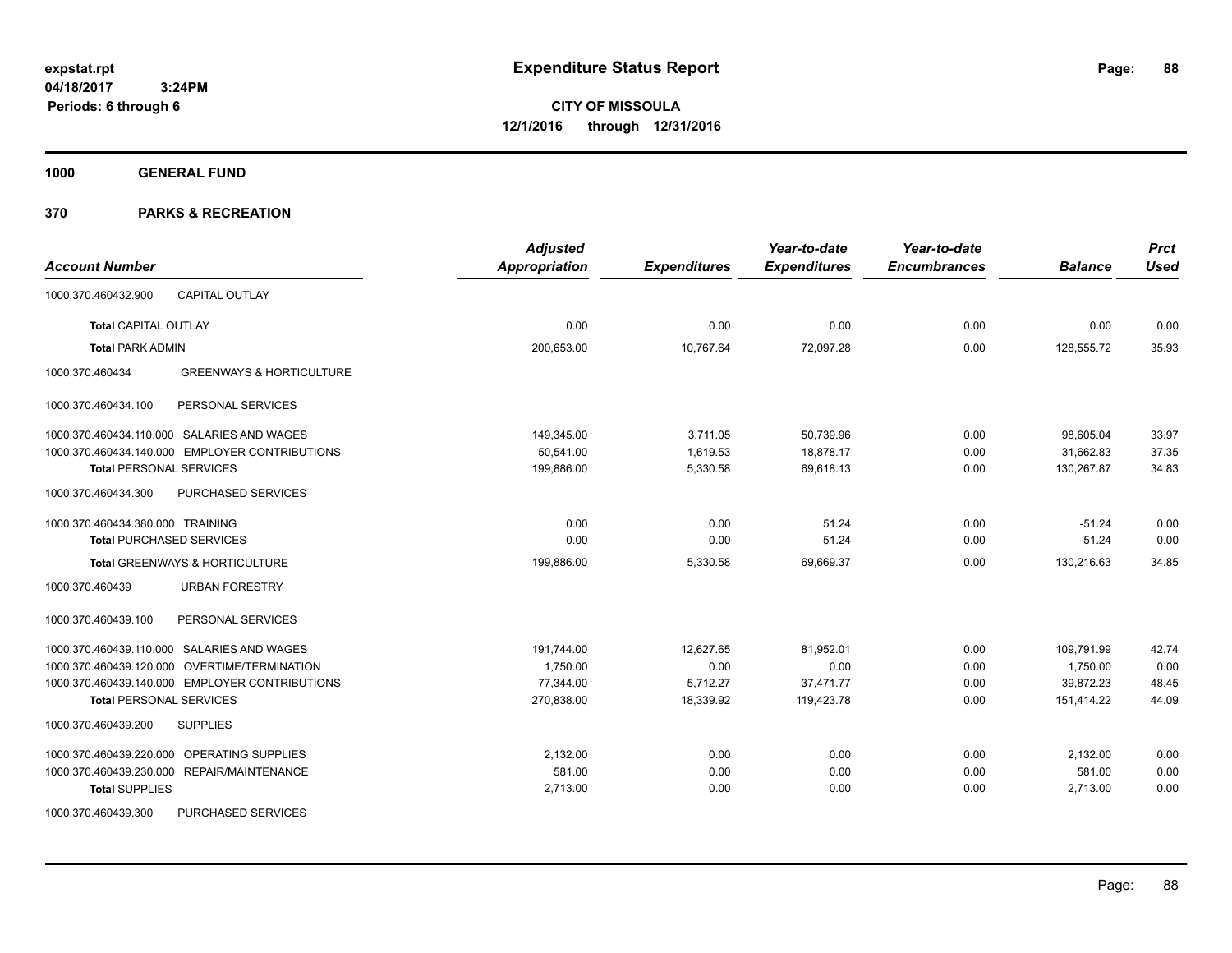**1000 GENERAL FUND**

|                                                         | <b>Adjusted</b>      |                     | Year-to-date        | Year-to-date        |                | <b>Prct</b> |
|---------------------------------------------------------|----------------------|---------------------|---------------------|---------------------|----------------|-------------|
| <b>Account Number</b>                                   | <b>Appropriation</b> | <b>Expenditures</b> | <b>Expenditures</b> | <b>Encumbrances</b> | <b>Balance</b> | <b>Used</b> |
| 1000.370.460439.310.000 COMMUNICATIONS                  | 145.00               | 0.00                | 0.00                | 0.00                | 145.00         | 0.00        |
| 1000.370.460439.320.000 PRINTING & DUPLICATING          | 100.00               | 0.00                | 0.00                | 0.00                | 100.00         | 0.00        |
| 1000.370.460439.330.000 PUBLICITY, SUBSCRIPTIONS & DUES | 700.00               | 0.00                | 78.50               | 0.00                | 621.50         | 11.21       |
| 1000.370.460439.350.000 PROFESSIONAL SERVICES           | 525.00               | 0.00                | 90.00               | 0.00                | 435.00         | 17.14       |
| 1000.370.460439.360.000 REPAIR & MAINTENANCE            | 22,382.00            | 0.00                | 0.00                | 0.00                | 22,382.00      | 0.00        |
| <b>Total PURCHASED SERVICES</b>                         | 23,852.00            | 0.00                | 168.50              | 0.00                | 23,683.50      | 0.71        |
| <b>Total URBAN FORESTRY</b>                             | 297,403.00           | 18,339.92           | 119,592.28          | 0.00                | 177,810.72     | 40.21       |
| 1000.370.460441<br><b>RECREATION</b>                    |                      |                     |                     |                     |                |             |
| PERSONAL SERVICES<br>1000.370.460441.100                |                      |                     |                     |                     |                |             |
| 1000.370.460441.110.000 SALARIES AND WAGES              | 135.685.00           | 10,712.81           | 67,533.00           | 0.00                | 68,152.00      | 49.77       |
| 1000.370.460441.120.000 OVERTIME/TERMINATION            | 700.00               | 0.00                | 0.00                | 0.00                | 700.00         | 0.00        |
| 1000.370.460441.130.000 OTHER                           | 4,880.00             | 0.00                | 0.00                | 0.00                | 4,880.00       | 0.00        |
| 1000.370.460441.140.000 EMPLOYER CONTRIBUTIONS          | 52,322.00            | 4,196.25            | 27,841.80           | 0.00                | 24,480.20      | 53.21       |
| <b>Total PERSONAL SERVICES</b>                          | 193,587.00           | 14,909.06           | 95,374.80           | 0.00                | 98,212.20      | 49.27       |
| 1000.370.460441.200<br><b>SUPPLIES</b>                  |                      |                     |                     |                     |                |             |
| 1000.370.460441.210.000 OFFICE SUPPLIES                 | 300.00               | 0.00                | 55.21               | 0.00                | 244.79         | 18.40       |
| <b>Total SUPPLIES</b>                                   | 300.00               | 0.00                | 55.21               | 0.00                | 244.79         | 18.40       |
| PURCHASED SERVICES<br>1000.370.460441.300               |                      |                     |                     |                     |                |             |
| 1000.370.460441.320.000 PRINTING & DUPLICATING          | 2,150.00             | 360.00              | 360.00              | 0.00                | 1,790.00       | 16.74       |
| 1000.370.460441.330.000 PUBLICITY, SUBSCRIPTIONS & DUES | 1,490.00             | 0.00                | 255.00              | 0.00                | 1,235.00       | 17.11       |
| 1000.370.460441.344.000 TELEPHONE SERVICE               | 696.00               | 41.81               | 159.59              | 0.00                | 536.41         | 22.93       |
| 1000.370.460441.350.000 PROFESSIONAL SERVICES           | 1,360.00             | 0.00                | 0.00                | 0.00                | 1,360.00       | 0.00        |
| 1000.370.460441.360.000 REPAIR & MAINTENANCE            | 1,200.00             | 0.00                | 1,400.05            | 0.00                | $-200.05$      | 116.67      |
| 1000.370.460441.370.000 TRAVEL                          | 1,200.00             | 0.00                | 178.00              | 0.00                | 1,022.00       | 14.83       |
| 1000.370.460441.380.000 TRAINING                        | 900.00               | 0.00                | 993.00              | 0.00                | $-93.00$       | 110.33      |
| <b>Total PURCHASED SERVICES</b>                         | 8,996.00             | 401.81              | 3,345.64            | 0.00                | 5,650.36       | 37.19       |
| 1000.370.460441.800<br>OTHER OBJECTS                    |                      |                     |                     |                     |                |             |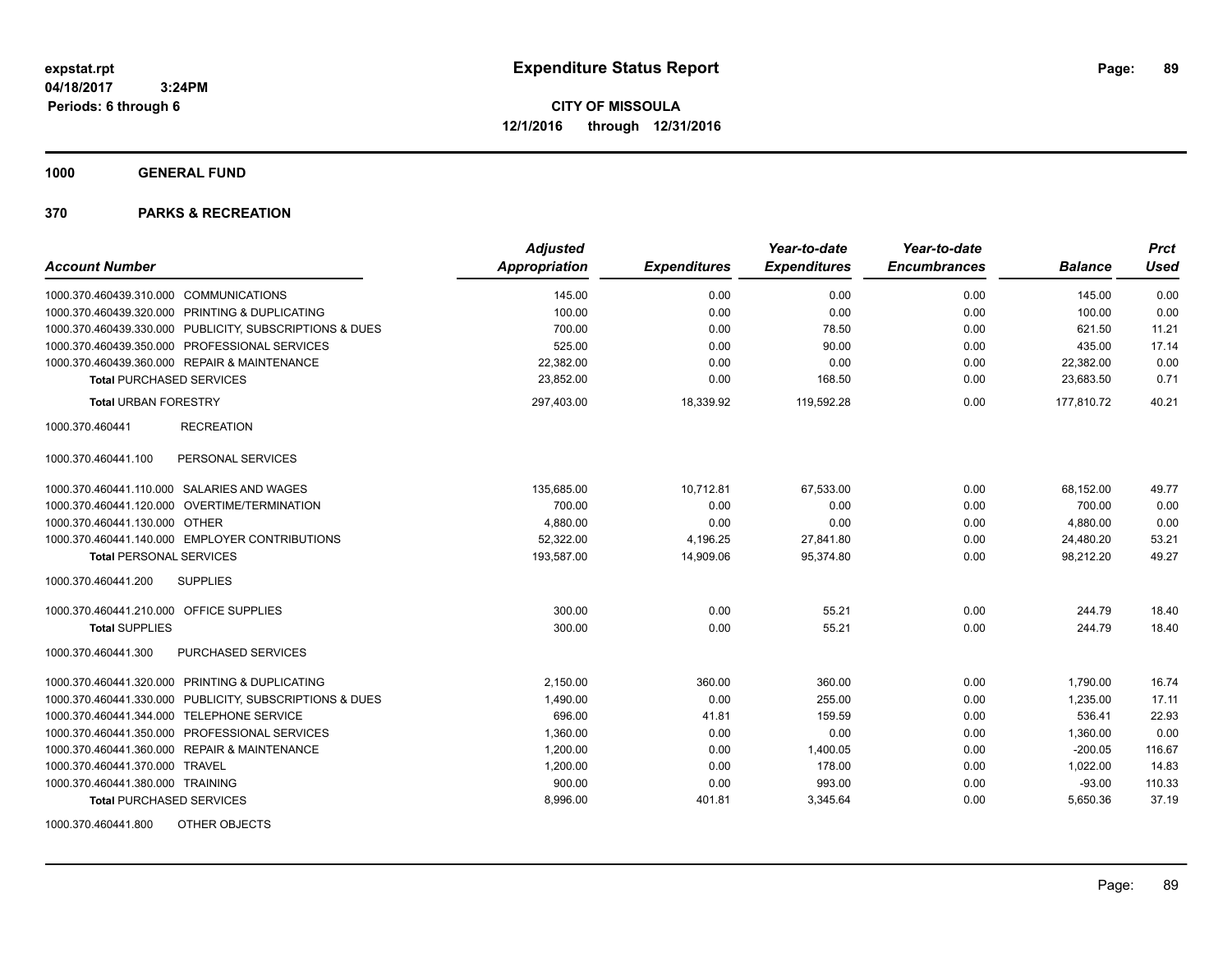**Periods: 6 through 6**

**CITY OF MISSOULA 12/1/2016 through 12/31/2016**

**1000 GENERAL FUND**

## **370 PARKS & RECREATION**

 **3:24PM**

| <b>Account Number</b>                     |                                                         | <b>Adjusted</b><br>Appropriation | <b>Expenditures</b>    | Year-to-date<br><b>Expenditures</b> | Year-to-date<br><b>Encumbrances</b> | <b>Balance</b> | <b>Prct</b><br><b>Used</b> |
|-------------------------------------------|---------------------------------------------------------|----------------------------------|------------------------|-------------------------------------|-------------------------------------|----------------|----------------------------|
| <b>Total OTHER OBJECTS</b>                | 1000.370.460441.820.000 TRANSFERS TO OTHER FUNDS        | 10,000.00<br>10,000.00           | 10,000.00<br>10,000.00 | 10,000.00<br>10,000.00              | 0.00<br>0.00                        | 0.00<br>0.00   | 100.00<br>100.00           |
| <b>Total RECREATION</b>                   |                                                         | 212,883.00                       | 25,310.87              | 108,775.65                          | 0.00                                | 104,107.35     | 51.10                      |
| 1000.370.460470                           | <b>RECREATION MORE</b>                                  |                                  |                        |                                     |                                     |                |                            |
| 1000.370.460470.100                       | PERSONAL SERVICES                                       |                                  |                        |                                     |                                     |                |                            |
|                                           | 1000.370.460470.110.000 SALARIES AND WAGES              | 154,948.00                       | 9,116.63               | 106,126.62                          | 0.00                                | 48,821.38      | 68.49                      |
|                                           | 1000.370.460470.120.000 OVERTIME/TERMINATION            | 0.00                             | 0.00                   | 1,373.13                            | 0.00                                | $-1,373.13$    | 0.00                       |
|                                           | 1000.370.460470.140.000 EMPLOYER CONTRIBUTIONS          | 47,721.00                        | 3,473.00               | 30,161.16                           | 0.00                                | 17,559.84      | 63.20                      |
| <b>Total PERSONAL SERVICES</b>            |                                                         | 202,669.00                       | 12,589.63              | 137,660.91                          | 0.00                                | 65,008.09      | 67.92                      |
| 1000.370.460470.200                       | <b>SUPPLIES</b>                                         |                                  |                        |                                     |                                     |                |                            |
| 1000.370.460470.210.000 OFFICE SUPPLIES   |                                                         | 100.00                           | 0.00                   | 104.48                              | 0.00                                | $-4.48$        | 104.48                     |
|                                           | 1000.370.460470.220.000 OPERATING SUPPLIES              | 8,567.00                         | 587.02                 | 10,086.87                           | 0.00                                | $-1,519.87$    | 117.74                     |
|                                           | 1000.370.460470.220.159 OPERATING SUPPLIES              | 0.00                             | 0.00                   | 44.57                               | 0.00                                | $-44.57$       | 0.00                       |
| <b>Total SUPPLIES</b>                     |                                                         | 8,667.00                         | 587.02                 | 10,235.92                           | 0.00                                | $-1,568.92$    | 118.10                     |
| 1000.370.460470.300                       | PURCHASED SERVICES                                      |                                  |                        |                                     |                                     |                |                            |
|                                           | 1000.370.460470.320.000 PRINTING & DUPLICATING          | 1,200.00                         | 300.00                 | 300.00                              | 0.00                                | 900.00         | 25.00                      |
|                                           | 1000.370.460470.330.000 PUBLICITY, SUBSCRIPTIONS & DUES | 780.00                           | 37.50                  | 152.08                              | 0.00                                | 627.92         | 19.50                      |
| 1000.370.460470.344.000 TELEPHONE SERVICE |                                                         | 428.00                           | 24.81                  | 112.91                              | 0.00                                | 315.09         | 26.38                      |
|                                           | 1000.370.460470.390.000 OTHER PURCHASED SERVICES        | 21,372.00                        | 721.10                 | 14,040.95                           | 0.00                                | 7,331.05       | 65.70                      |
| <b>Total PURCHASED SERVICES</b>           |                                                         | 23,780.00                        | 1,083.41               | 14,605.94                           | 0.00                                | 9,174.06       | 61.42                      |
| <b>Total RECREATION MORE</b>              |                                                         | 235,116.00                       | 14,260.06              | 162,502.77                          | 0.00                                | 72,613.23      | 69.12                      |
| 1000.370.460471                           | <b>RECREATION ADULTS</b>                                |                                  |                        |                                     |                                     |                |                            |
| 1000.370.460471.100                       | PERSONAL SERVICES                                       |                                  |                        |                                     |                                     |                |                            |
|                                           | 1000.370.460471.110.000 SALARIES AND WAGES              | 110,718.00                       | 6,541.22               | 50,080.81                           | 0.00                                | 60,637.19      | 45.23                      |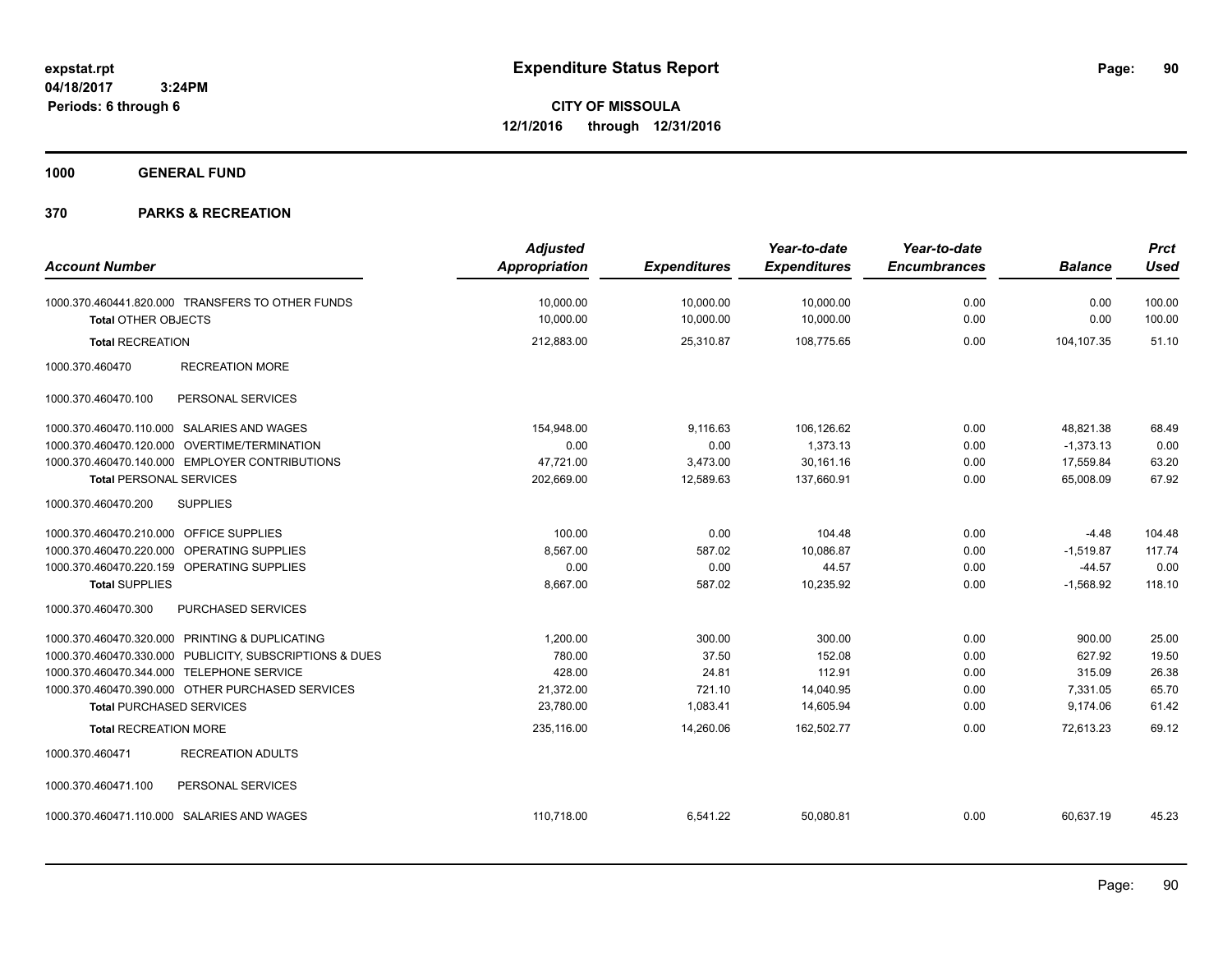**1000 GENERAL FUND**

| <b>Account Number</b>                                   | <b>Adjusted</b><br><b>Appropriation</b> | <b>Expenditures</b> | Year-to-date<br><b>Expenditures</b> | Year-to-date<br><b>Encumbrances</b> | <b>Balance</b> | <b>Prct</b><br><b>Used</b> |
|---------------------------------------------------------|-----------------------------------------|---------------------|-------------------------------------|-------------------------------------|----------------|----------------------------|
|                                                         |                                         |                     |                                     |                                     |                |                            |
| 1000.370.460471.140.000 EMPLOYER CONTRIBUTIONS          | 32,586.00                               | 2,134.21            | 15, 197. 28                         | 0.00                                | 17,388.72      | 46.64                      |
| <b>Total PERSONAL SERVICES</b>                          | 143,304.00                              | 8,675.43            | 65,278.09                           | 0.00                                | 78,025.91      | 45.55                      |
| 1000.370.460471.200<br><b>SUPPLIES</b>                  |                                         |                     |                                     |                                     |                |                            |
| 1000.370.460471.210.000 OFFICE SUPPLIES                 | 600.00                                  | 16.27               | 16.27                               | 0.00                                | 583.73         | 2.71                       |
| 1000.370.460471.210.147 OFFICE SUPPLIES                 | 0.00                                    | 14.58               | 112.35                              | 0.00                                | $-112.35$      | 0.00                       |
| 1000.370.460471.220.000 OPERATING SUPPLIES              | 8,892.00                                | 15.98               | 197.14                              | 0.00                                | 8,694.86       | 2.22                       |
| 1000.370.460471.220.144 OPERATING SUPPLIES              | 0.00                                    | 29.94               | 297.64                              | 0.00                                | $-297.64$      | 0.00                       |
| 1000.370.460471.220.147 OPERATING SUPPLIES              | 0.00                                    | 140.32              | 5,080.67                            | 0.00                                | $-5,080.67$    | 0.00                       |
| 1000.370.460471.220.191 OPERATING SUPPLIES              | 0.00                                    | 0.00                | 15.96                               | 0.00                                | $-15.96$       | 0.00                       |
| 1000.370.460471.220.193 OPERATING SUPPLIES              | 0.00                                    | 0.00                | 187.50                              | 0.00                                | $-187.50$      | 0.00                       |
| <b>Total SUPPLIES</b>                                   | 9,492.00                                | 217.09              | 5,907.53                            | 0.00                                | 3,584.47       | 62.24                      |
| 1000.370.460471.300<br>PURCHASED SERVICES               |                                         |                     |                                     |                                     |                |                            |
| 1000.370.460471.310.000 COMMUNICATIONS                  | 460.00                                  | 0.00                | 0.00                                | 0.00                                | 460.00         | 0.00                       |
| 1000.370.460471.320.000 PRINTING & DUPLICATING          | 1,800.00                                | 360.00              | 360.00                              | 0.00                                | 1,440.00       | 20.00                      |
| 1000.370.460471.330.000 PUBLICITY, SUBSCRIPTIONS & DUES | 1,220.00                                | 49.75               | 54.51                               | 0.00                                | 1.165.49       | 4.47                       |
| 1000.370.460471.344.000 TELEPHONE SERVICE               | 567.00                                  | 51.42               | 297.15                              | 0.00                                | 269.85         | 52.41                      |
| 1000.370.460471.350.147 PROFESSIONAL SERVICES           | 0.00                                    | 0.00                | 100.00                              | 0.00                                | $-100.00$      | 0.00                       |
| 1000.370.460471.390.000 OTHER PURCHASED SERVICES        | 10,000.00                               | 0.00                | 430.00                              | 0.00                                | 9,570.00       | 4.30                       |
| 1000.370.460471.390.143 OTHER PURCHASED SERVICES        | 0.00                                    | 337.50              | 600.00                              | 0.00                                | $-600.00$      | 0.00                       |
| 1000.370.460471.390.147 OTHER PURCHASED SERVICES        | 0.00                                    | 30.00               | 360.00                              | 0.00                                | $-360.00$      | 0.00                       |
| <b>Total PURCHASED SERVICES</b>                         | 14,047.00                               | 828.67              | 2,201.66                            | 0.00                                | 11,845.34      | 15.67                      |
| <b>Total RECREATION ADULTS</b>                          | 166,843.00                              | 9,721.19            | 73,387.28                           | 0.00                                | 93,455.72      | 43.99                      |
| 1000.370.460472<br><b>RECREATION YOUTH</b>              |                                         |                     |                                     |                                     |                |                            |
| 1000.370.460472.100<br>PERSONAL SERVICES                |                                         |                     |                                     |                                     |                |                            |
| 1000.370.460472.110.000 SALARIES AND WAGES              | 105,185.00                              | 5,094.12            | 52,936.51                           | 0.00                                | 52,248.49      | 50.33                      |
| 1000.370.460472.120.000 OVERTIME/TERMINATION            | 0.00                                    | 1.65                | 16.83                               | 0.00                                | $-16.83$       | 0.00                       |
| 1000.370.460472.140.000 EMPLOYER CONTRIBUTIONS          | 26,260.00                               | 1,666.53            | 13,890.12                           | 0.00                                | 12,369.88      | 52.89                      |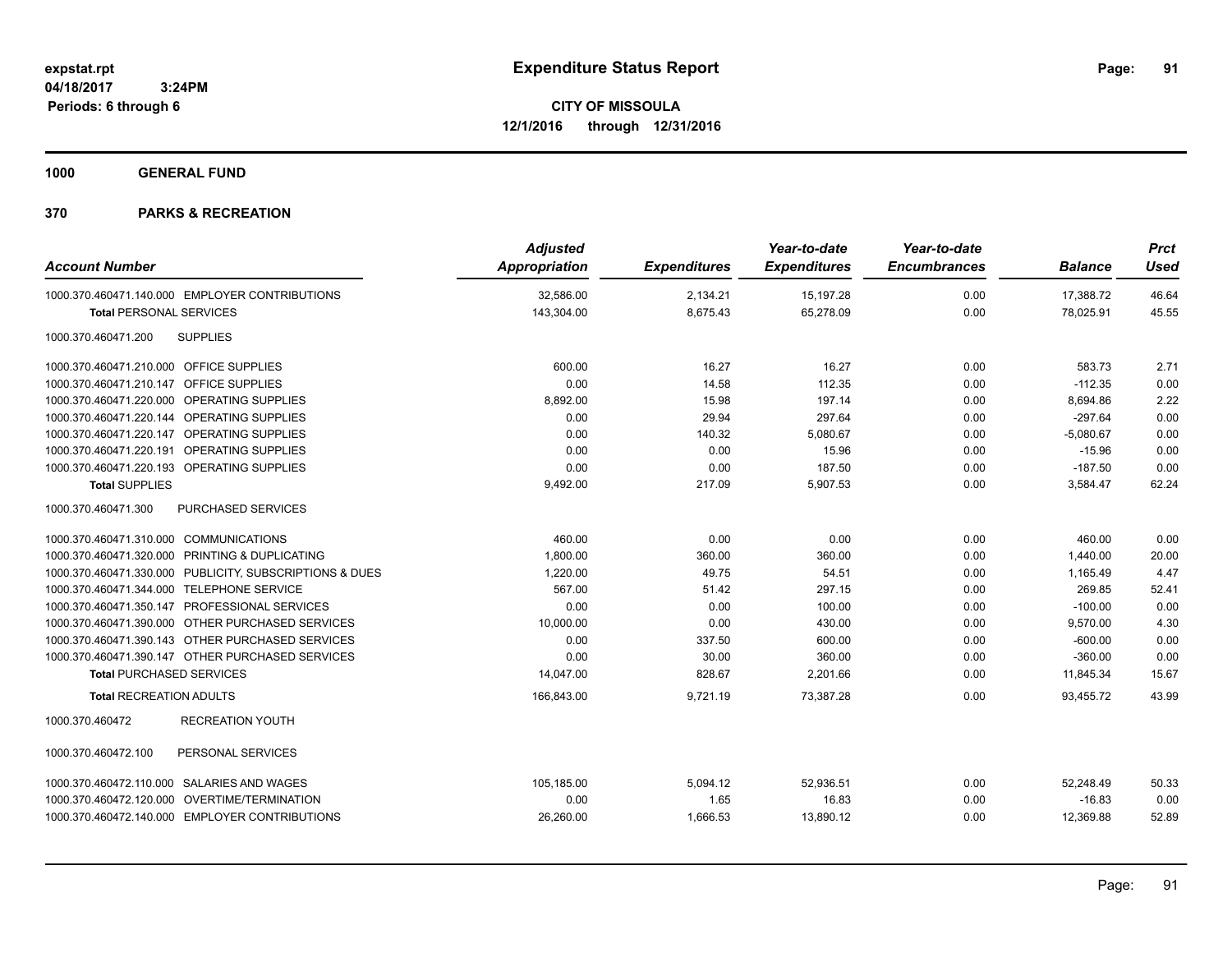**CITY OF MISSOULA 12/1/2016 through 12/31/2016**

**1000 GENERAL FUND**

### **370 PARKS & RECREATION**

| <b>Account Number</b>                                   | <b>Adjusted</b><br>Appropriation | <b>Expenditures</b> | Year-to-date<br><b>Expenditures</b> | Year-to-date<br><b>Encumbrances</b> | <b>Balance</b> | <b>Prct</b><br><b>Used</b> |
|---------------------------------------------------------|----------------------------------|---------------------|-------------------------------------|-------------------------------------|----------------|----------------------------|
| <b>Total PERSONAL SERVICES</b>                          | 131,445.00                       | 6,762.30            | 66,843.46                           | 0.00                                | 64,601.54      | 50.85                      |
| <b>SUPPLIES</b><br>1000.370.460472.200                  |                                  |                     |                                     |                                     |                |                            |
| 1000.370.460472.210.000 OFFICE SUPPLIES                 | 100.00                           | 0.00                | 0.00                                | 0.00                                | 100.00         | 0.00                       |
| 1000.370.460472.210.190 OFFICE SUPPLIES                 | 0.00                             | 100.00              | 100.00                              | 0.00                                | $-100.00$      | 0.00                       |
| 1000.370.460472.220.000 OPERATING SUPPLIES              | 16,006.00                        | 17.99               | 190.25                              | 0.00                                | 15,815.75      | 1.19                       |
| 1000.370.460472.220.145 OPERATING SUPPLIES              | 0.00                             | 0.00                | 219.87                              | 0.00                                | $-219.87$      | 0.00                       |
| 1000.370.460472.220.147 OPERATING SUPPLIES              | 0.00                             | 0.00                | 187.50                              | 0.00                                | $-187.50$      | 0.00                       |
| 1000.370.460472.220.190 OPERATING SUPPLIES              | 0.00                             | 17.99               | 1,629.86                            | 0.00                                | $-1,629.86$    | 0.00                       |
| 1000.370.460472.220.191<br><b>OPERATING SUPPLIES</b>    | 0.00                             | 1,254.95            | 8,549.48                            | 0.00                                | $-8,549.48$    | 0.00                       |
| 1000.370.460472.220.192 OPERATING SUPPLIES              | 0.00                             | 0.00                | 409.65                              | 0.00                                | $-409.65$      | 0.00                       |
| 1000.370.460472.220.193 OPERATING SUPPLIES              | 0.00                             | 0.00                | 857.93                              | 0.00                                | $-857.93$      | 0.00                       |
| <b>Total SUPPLIES</b>                                   | 16,106.00                        | 1,390.93            | 12,144.54                           | 0.00                                | 3,961.46       | 75.40                      |
| PURCHASED SERVICES<br>1000.370.460472.300               |                                  |                     |                                     |                                     |                |                            |
| 1000.370.460472.320.000 PRINTING & DUPLICATING          | 1,300.00                         | 0.00                | 0.00                                | 0.00                                | 1,300.00       | 0.00                       |
| 1000.370.460472.330.000 PUBLICITY, SUBSCRIPTIONS & DUES | 1,500.00                         | 0.00                | 0.00                                | 0.00                                | 1,500.00       | 0.00                       |
| 1000.370.460472.341.000 ELECTRICITY & NATURAL GAS       | 1,225.00                         | 0.00                | 0.00                                | 0.00                                | 1,225.00       | 0.00                       |
| 1000.370.460472.343.000 WATER CHARGES                   | 601.00                           | 0.00                | 0.00                                | 0.00                                | 601.00         | 0.00                       |
| 1000.370.460472.344.000 TELEPHONE SERVICE               | 662.00                           | 61.82               | 334.02                              | 0.00                                | 327.98         | 50.46                      |
| 1000.370.460472.345.000 GARBAGE                         | 468.00                           | 0.00                | 450.00                              | 0.00                                | 18.00          | 96.15                      |
| 1000.370.460472.350.000 PROFESSIONAL SERVICES           | 2,487.00                         | 150.00              | 150.00                              | 0.00                                | 2,337.00       | 6.03                       |
| 1000.370.460472.350.190 PROFESSIONAL SERVICES           | 0.00                             | 380.00              | 2,349.40                            | 0.00                                | $-2,349.40$    | 0.00                       |
| 1000.370.460472.350.191 PROFESSIONAL SERVICES-TENNIS    | 0.00                             | 40.00               | 40.00                               | 0.00                                | $-40.00$       | 0.00                       |
| 1000.370.460472.390.000 OTHER PURCHASED SERVICES        | 500.00                           | 0.00                | 0.00                                | 0.00                                | 500.00         | 0.00                       |
| 1000.370.460472.390.190 OTHER PURCHASED SERVICES        | 0.00                             | 465.00              | 465.00                              | 0.00                                | $-465.00$      | 0.00                       |
| 1000.370.460472.390.191 OTHER PURCHASED SERVICES        | 0.00                             | 180.00              | 180.00                              | 0.00                                | $-180.00$      | 0.00                       |
| <b>Total PURCHASED SERVICES</b>                         | 8,743.00                         | 1,276.82            | 3,968.42                            | 0.00                                | 4,774.58       | 45.39                      |
| <b>Total RECREATION YOUTH</b>                           | 156,294.00                       | 9,430.05            | 82,956.42                           | 0.00                                | 73,337.58      | 53.08                      |

1000.370.460473 RECREATION SPECIAL EVENTS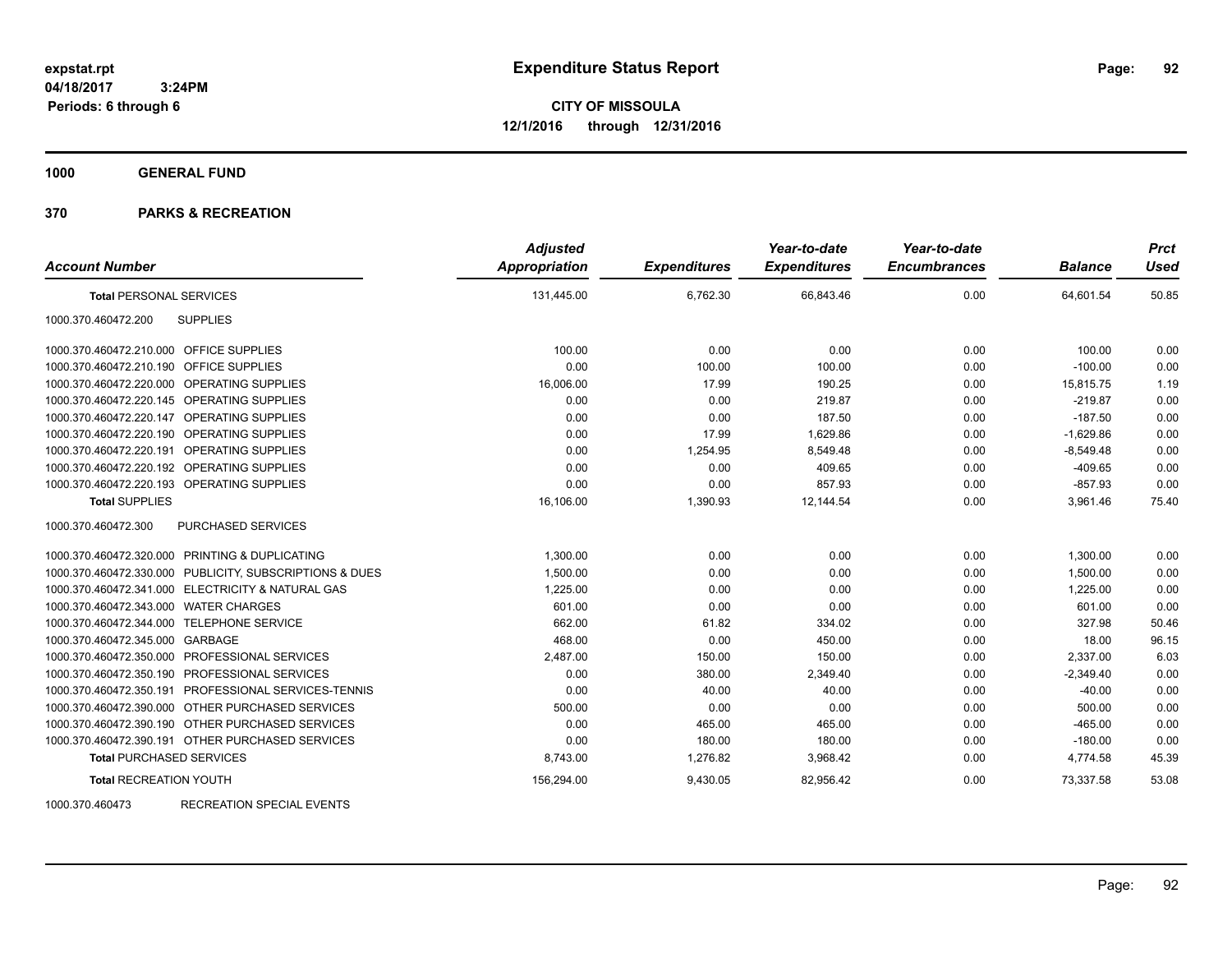**Periods: 6 through 6**

**CITY OF MISSOULA 12/1/2016 through 12/31/2016**

**1000 GENERAL FUND**

## **370 PARKS & RECREATION**

 **3:24PM**

|                                                         | <b>Adjusted</b>      |                     | Year-to-date        | Year-to-date        |                | <b>Prct</b> |
|---------------------------------------------------------|----------------------|---------------------|---------------------|---------------------|----------------|-------------|
| <b>Account Number</b>                                   | <b>Appropriation</b> | <b>Expenditures</b> | <b>Expenditures</b> | <b>Encumbrances</b> | <b>Balance</b> | <b>Used</b> |
| <b>SUPPLIES</b><br>1000.370.460473.200                  |                      |                     |                     |                     |                |             |
| 1000.370.460473.220.000 OPERATING SUPPLIES              | 2,328.00             | 190.36              | 1,277.21            | 0.00                | 1,050.79       | 54.86       |
| 1000.370.460473.220.147 OPERATING SUPPLIES              | 0.00                 | 0.00                | 25.00               | 0.00                | $-25.00$       | 0.00        |
| <b>Total SUPPLIES</b>                                   | 2,328.00             | 190.36              | 1,302.21            | 0.00                | 1,025.79       | 55.94       |
| 1000.370.460473.300<br>PURCHASED SERVICES               |                      |                     |                     |                     |                |             |
| 1000.370.460473.390.000 OTHER PURCHASED SERVICES        | 0.00                 | 31.93               | 31.93               | 0.00                | $-31.93$       | 0.00        |
| <b>Total PURCHASED SERVICES</b>                         | 0.00                 | 31.93               | 31.93               | 0.00                | $-31.93$       | 0.00        |
| <b>Total RECREATION SPECIAL EVENTS</b>                  | 2,328.00             | 222.29              | 1,334.14            | 0.00                | 993.86         | 57.31       |
| 1000.370.460474<br><b>SPRAY DECKS</b>                   |                      |                     |                     |                     |                |             |
| PERSONAL SERVICES<br>1000.370.460474.100                |                      |                     |                     |                     |                |             |
| 1000.370.460474.110.000 SALARIES AND WAGES              | 8,106.00             | 0.00                | 0.00                | 0.00                | 8,106.00       | 0.00        |
| 1000.370.460474.140.000 EMPLOYER CONTRIBUTIONS          | 1,145.00             | 0.00                | 0.00                | 0.00                | 1,145.00       | 0.00        |
| <b>Total PERSONAL SERVICES</b>                          | 9,251.00             | 0.00                | 0.00                | 0.00                | 9,251.00       | 0.00        |
| <b>SUPPLIES</b><br>1000.370.460474.200                  |                      |                     |                     |                     |                |             |
| 1000.370.460474.220.000 OPERATING SUPPLIES              | 1,535.00             | 0.00                | 0.00                | 0.00                | 1,535.00       | 0.00        |
| 1000.370.460474.230.000 REPAIR/MAINTENANCE              | 5,424.00             | 0.00                | 3,384.55            | 0.00                | 2,039.45       | 62.40       |
| <b>Total SUPPLIES</b>                                   | 6,959.00             | 0.00                | 3,384.55            | 0.00                | 3,574.45       | 48.64       |
| 1000.370.460474.300<br>PURCHASED SERVICES               |                      |                     |                     |                     |                |             |
| 1000.370.460474.330.000 PUBLICITY, SUBSCRIPTIONS & DUES | 750.00               | 525.00              | 525.00              | 0.00                | 225.00         | 70.00       |
| 1000.370.460474.360.000 REPAIR & MAINTENANCE            | 2,050.00             | 0.00                | 669.51              | 0.00                | 1,380.49       | 32.66       |
| <b>Total PURCHASED SERVICES</b>                         | 2,800.00             | 525.00              | 1,194.51            | 0.00                | 1,605.49       | 42.66       |
| 1000.370.460474.900<br><b>CAPITAL OUTLAY</b>            |                      |                     |                     |                     |                |             |
| <b>Total CAPITAL OUTLAY</b>                             | 0.00                 | 0.00                | 0.00                | 0.00                | 0.00           | 0.00        |
| <b>Total SPRAY DECKS</b>                                | 19,010.00            | 525.00              | 4,579.06            | 0.00                | 14,430.94      | 24.09       |
|                                                         |                      |                     |                     |                     |                |             |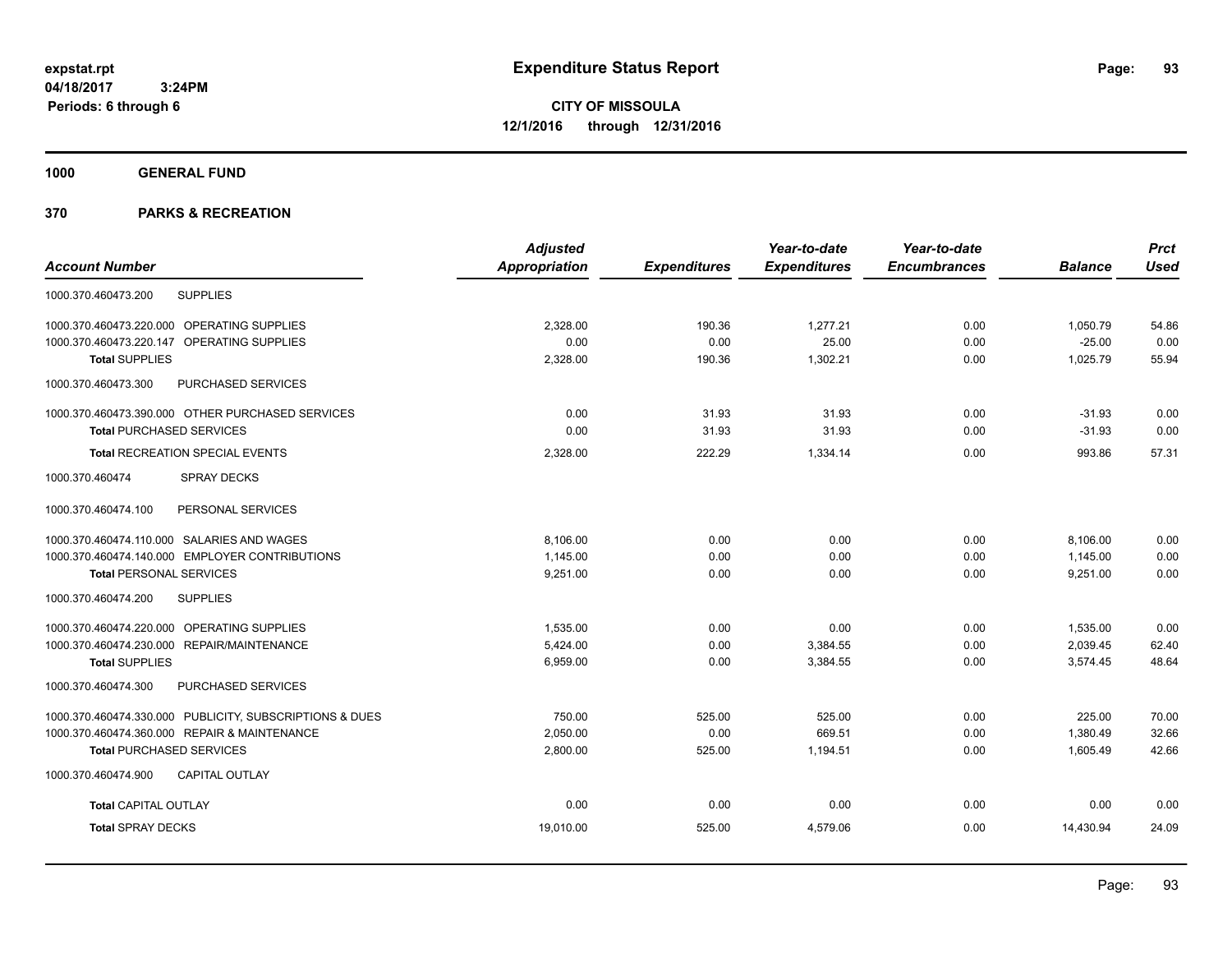**CITY OF MISSOULA 12/1/2016 through 12/31/2016**

**1000 GENERAL FUND**

| <b>Account Number</b>                                   | <b>Adjusted</b><br>Appropriation | <b>Expenditures</b> | Year-to-date<br><b>Expenditures</b> | Year-to-date<br><b>Encumbrances</b> | <b>Balance</b> | <b>Prct</b><br><b>Used</b> |
|---------------------------------------------------------|----------------------------------|---------------------|-------------------------------------|-------------------------------------|----------------|----------------------------|
| YOUTH DRUG<br>1000.370.460476                           |                                  |                     |                                     |                                     |                |                            |
| PERSONAL SERVICES<br>1000.370.460476.100                |                                  |                     |                                     |                                     |                |                            |
| 1000.370.460476.110.000 SALARIES AND WAGES              | 9,446.00                         | 261.10              | 261.10                              | 0.00                                | 9,184.90       | 2.76                       |
| 1000.370.460476.140.000 EMPLOYER CONTRIBUTIONS          | 1,339.00                         | 36.80               | 36.80                               | 0.00                                | 1,302.20       | 2.75                       |
| <b>Total PERSONAL SERVICES</b>                          | 10,785.00                        | 297.90              | 297.90                              | 0.00                                | 10,487.10      | 2.76                       |
| <b>SUPPLIES</b><br>1000.370.460476.200                  |                                  |                     |                                     |                                     |                |                            |
| 1000.370.460476.210.000 OFFICE SUPPLIES                 | 150.00                           | 16.27               | 16.27                               | 0.00                                | 133.73         | 10.85                      |
| 1000.370.460476.220.000<br><b>OPERATING SUPPLIES</b>    | 2.200.00                         | 0.00                | 1.415.68                            | 0.00                                | 784.32         | 64.35                      |
| <b>Total SUPPLIES</b>                                   | 2,350.00                         | 16.27               | 1.431.95                            | 0.00                                | 918.05         | 60.93                      |
| 1000.370.460476.300<br>PURCHASED SERVICES               |                                  |                     |                                     |                                     |                |                            |
| 1000.370.460476.320.000 PRINTING & DUPLICATING          | 250.00                           | 0.00                | 0.00                                | 0.00                                | 250.00         | 0.00                       |
| 1000.370.460476.330.000 PUBLICITY, SUBSCRIPTIONS & DUES | 100.00                           | 0.00                | 0.00                                | 0.00                                | 100.00         | 0.00                       |
| 1000.370.460476.350.000 PROFESSIONAL SERVICES           | 1.200.00                         | 0.00                | 0.00                                | 0.00                                | 1.200.00       | 0.00                       |
| <b>Total PURCHASED SERVICES</b>                         | 1,550.00                         | 0.00                | 0.00                                | 0.00                                | 1,550.00       | 0.00                       |
| <b>Total YOUTH DRUG</b>                                 | 14,685.00                        | 314.17              | 1,729.85                            | 0.00                                | 12,955.15      | 11.78                      |
| 1000.370.460477<br><b>GRILL VAN</b>                     |                                  |                     |                                     |                                     |                |                            |
| 1000.370.460477.200<br><b>SUPPLIES</b>                  |                                  |                     |                                     |                                     |                |                            |
| 1000.370.460477.220.000 OPERATING SUPPLIES              | 12,754.00                        | 1,843.58            | 4,577.57                            | 0.00                                | 8,176.43       | 35.89                      |
| 1000.370.460477.230.000 REPAIR/MAINTENANCE              | 29,102.00                        | 3,175.47            | 23,561.65                           | 0.00                                | 5,540.35       | 80.96                      |
| <b>Total SUPPLIES</b>                                   | 41,856.00                        | 5,019.05            | 28,139.22                           | 0.00                                | 13,716.78      | 67.23                      |
| PURCHASED SERVICES<br>1000.370.460477.300               |                                  |                     |                                     |                                     |                |                            |
| 1000.370.460477.350.000 PROFESSIONAL SERVICES           | 900.00                           | 22.00               | 679.80                              | 0.00                                | 220.20         | 75.53                      |
| 1000.370.460477.360.000 REPAIR & MAINTENANCE            | 5,228.00                         | 127.98              | 2,410.46                            | 0.00                                | 2,817.54       | 46.11                      |
| <b>Total PURCHASED SERVICES</b>                         | 6,128.00                         | 149.98              | 3,090.26                            | 0.00                                | 3,037.74       | 50.43                      |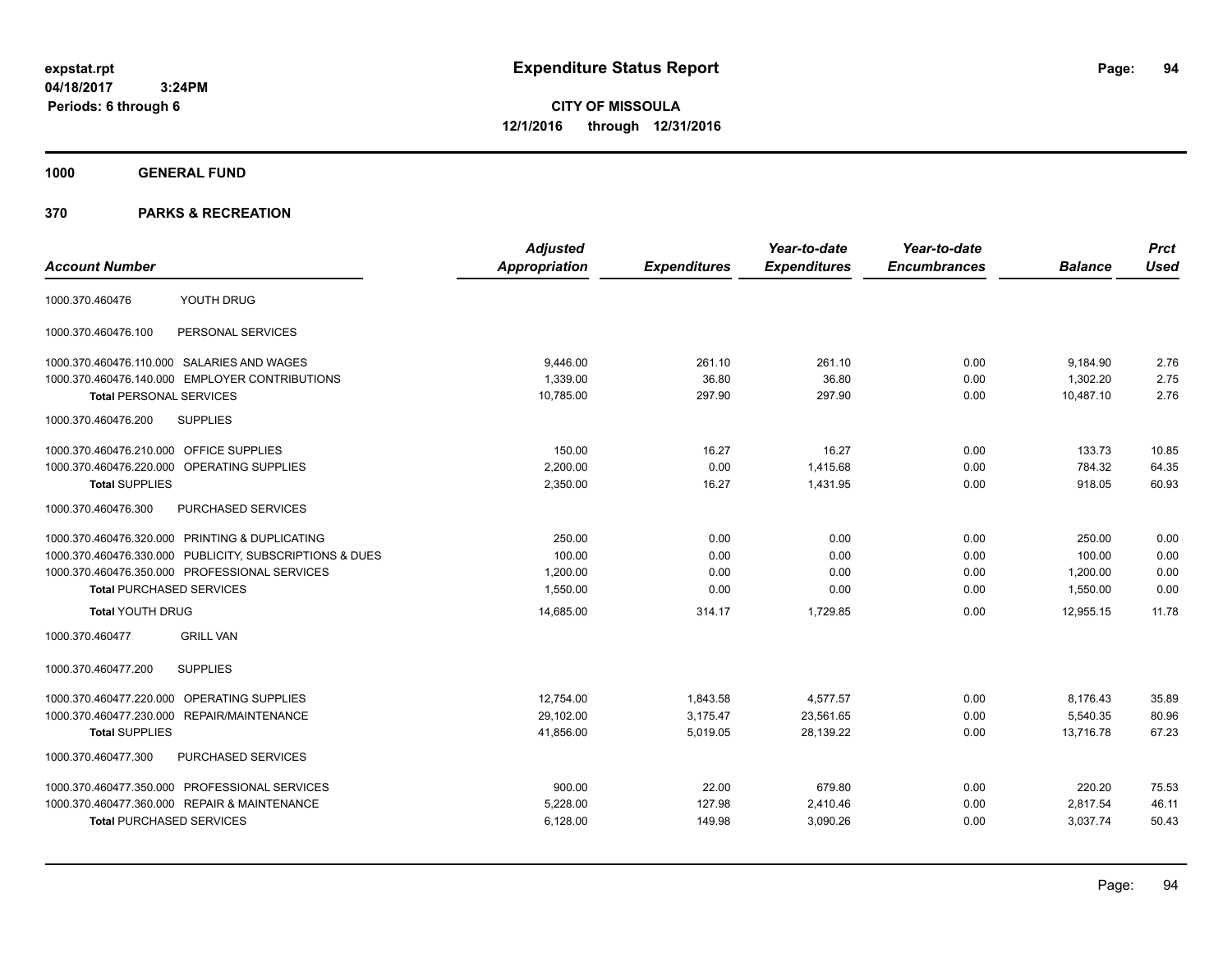**1000 GENERAL FUND**

|                                                   | <b>Adjusted</b> |                     | Year-to-date        | Year-to-date        |                | <b>Prct</b> |
|---------------------------------------------------|-----------------|---------------------|---------------------|---------------------|----------------|-------------|
| <b>Account Number</b>                             | Appropriation   | <b>Expenditures</b> | <b>Expenditures</b> | <b>Encumbrances</b> | <b>Balance</b> | <b>Used</b> |
| <b>Total GRILL VAN</b>                            | 47,984.00       | 5,169.03            | 31,229.48           | 0.00                | 16,754.52      | 65.08       |
| <b>CONSERVATION LANDS MGMT</b><br>1000.370.460484 |                 |                     |                     |                     |                |             |
| 1000.370.460484.100<br>PERSONAL SERVICES          |                 |                     |                     |                     |                |             |
| 1000.370.460484.110.000 SALARIES AND WAGES        | 190,912.00      | 15,849.45           | 104,922.12          | 0.00                | 85,989.88      | 54.96       |
| 1000.370.460484.120.000 OVERTIME/TERMINATION      | 1.750.00        | 0.00                | 202.59              | 0.00                | 1.547.41       | 11.58       |
| 1000.370.460484.140.000 EMPLOYER CONTRIBUTIONS    | 69,519.00       | 6,707.90            | 45,128.87           | 0.00                | 24,390.13      | 64.92       |
| <b>Total PERSONAL SERVICES</b>                    | 262,181.00      | 22,557.35           | 150,253.58          | 0.00                | 111,927.42     | 57.31       |
| 1000.370.460484.200<br><b>SUPPLIES</b>            |                 |                     |                     |                     |                |             |
| OPERATING SUPPLIES<br>1000.370.460484.220.000     | 6.337.00        | 539.74              | 680.50              | 0.00                | 5,656.50       | 10.74       |
| 1000.370.460484.230.000 REPAIR/MAINTENANCE        | 10,364.00       | 403.42              | 446.36              | 0.00                | 9,917.64       | 4.31        |
| <b>Total SUPPLIES</b>                             | 16,701.00       | 943.16              | 1,126.86            | 0.00                | 15,574.14      | 6.75        |
| 1000.370.460484.300<br>PURCHASED SERVICES         |                 |                     |                     |                     |                |             |
| 1000.370.460484.350.000 PROFESSIONAL SERVICES     | 6.228.00        | 0.00                | 200.00              | 0.00                | 6,028.00       | 3.21        |
| 1000.370.460484.380.000 TRAINING                  | 0.00            | 0.00                | 51.25               | 0.00                | $-51.25$       | 0.00        |
| 1000.370.460484.390.000 OTHER PURCHASED SERVICES  | 520.00          | 0.00                | 0.00                | 0.00                | 520.00         | 0.00        |
| <b>Total PURCHASED SERVICES</b>                   | 6,748.00        | 0.00                | 251.25              | 0.00                | 6,496.75       | 3.72        |
| <b>Total CONSERVATION LANDS MGMT</b>              | 285,630.00      | 23,500.51           | 151,631.69          | 0.00                | 133,998.31     | 53.09       |
| <b>SAFETY &amp; TRAINING</b><br>1000.370.460485   |                 |                     |                     |                     |                |             |
| <b>SUPPLIES</b><br>1000.370.460485.200            |                 |                     |                     |                     |                |             |
| 1000.370.460485.220.000<br>OPERATING SUPPLIES     | 5.980.00        | 722.20              | 2,756.40            | 0.00                | 3,223.60       | 46.09       |
| <b>Total SUPPLIES</b>                             | 5,980.00        | 722.20              | 2,756.40            | 0.00                | 3,223.60       | 46.09       |
| 1000.370.460485.300<br>PURCHASED SERVICES         |                 |                     |                     |                     |                |             |
| 1000.370.460485.310.000 COMMUNICATIONS            | 50.00           | 0.00                | 0.00                | 0.00                | 50.00          | 0.00        |
| 1000.370.460485.320.000 PRINTING & DUPLICATING    | 50.00           | 0.00                | 48.50               | 0.00                | 1.50           | 97.00       |
|                                                   |                 |                     |                     |                     |                |             |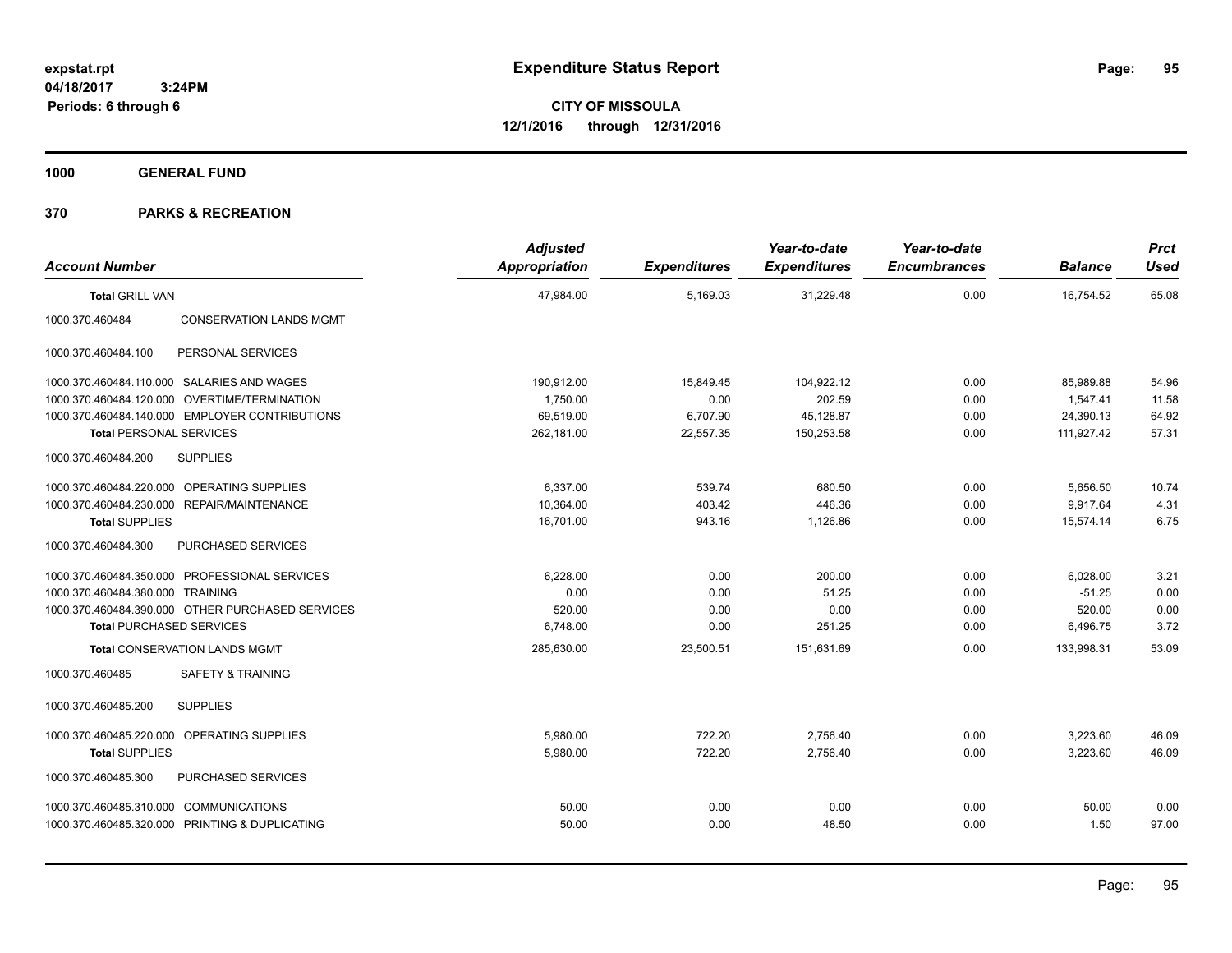**1000 GENERAL FUND**

| <b>Account Number</b>              |                                                | <b>Adjusted</b><br><b>Appropriation</b> | <b>Expenditures</b> | Year-to-date<br><b>Expenditures</b> | Year-to-date<br><b>Encumbrances</b> | <b>Balance</b> | <b>Prct</b><br><b>Used</b> |
|------------------------------------|------------------------------------------------|-----------------------------------------|---------------------|-------------------------------------|-------------------------------------|----------------|----------------------------|
| 1000.370.460485.370.000 TRAVEL     |                                                | 3,744.00                                | 0.00                | 622.60                              | 0.00                                | 3,121.40       | 16.63                      |
| 1000.370.460485.380.000 TRAINING   |                                                | 2,936.00                                | 799.00              | 1,938.95                            | 0.00                                | 997.05         | 66.04                      |
| <b>Total PURCHASED SERVICES</b>    |                                                | 6,780.00                                | 799.00              | 2,610.05                            | 0.00                                | 4,169.95       | 38.50                      |
| <b>Total SAFETY &amp; TRAINING</b> |                                                | 12,760.00                               | 1,521.20            | 5,366.45                            | 0.00                                | 7,393.55       | 42.06                      |
| 1000.370.460490                    | <b>CURRENTS POOL EXPENSES</b>                  |                                         |                     |                                     |                                     |                |                            |
| 1000.370.460490.200                | <b>SUPPLIES</b>                                |                                         |                     |                                     |                                     |                |                            |
|                                    | Total CURRENTS POOL EXPENSES                   | 0.00                                    | 0.00                | 0.00                                | 0.00                                | 0.00           | 0.00                       |
| 1000.370.460500                    | PARK MAINTENANCE CONTRACTS                     |                                         |                     |                                     |                                     |                |                            |
| 1000.370.460500.200                | <b>SUPPLIES</b>                                |                                         |                     |                                     |                                     |                |                            |
|                                    | 1000.370.460500.220.000 OPERATING SUPPLIES     | 6,540.00                                | 0.00                | 0.00                                | 0.00                                | 6,540.00       | 0.00                       |
|                                    | 1000.370.460500.230.000 REPAIR/MAINTENANCE     | 3,939.00                                | 0.00                | 188.68                              | 0.00                                | 3,750.32       | 4.79                       |
| <b>Total SUPPLIES</b>              |                                                | 10,479.00                               | 0.00                | 188.68                              | 0.00                                | 10,290.32      | 1.80                       |
| 1000.370.460500.300                | PURCHASED SERVICES                             |                                         |                     |                                     |                                     |                |                            |
| <b>Total PURCHASED SERVICES</b>    |                                                | 0.00                                    | 0.00                | 0.00                                | 0.00                                | 0.00           | 0.00                       |
|                                    | Total PARK MAINTENANCE CONTRACTS               | 10,479.00                               | 0.00                | 188.68                              | 0.00                                | 10,290.32      | 1.80                       |
| 1000.370.460501                    | PARK MAINTENANCE ROUTINE                       |                                         |                     |                                     |                                     |                |                            |
| 1000.370.460501.100                | PERSONAL SERVICES                              |                                         |                     |                                     |                                     |                |                            |
|                                    | 1000.370.460501.110.000 SALARIES AND WAGES     | 619,633.00                              | 29,565.85           | 334,304.20                          | 0.00                                | 285,328.80     | 53.95                      |
|                                    | 1000.370.460501.120.000 OVERTIME/TERMINATION   | 2,100.00                                | 0.00                | 431.82                              | 0.00                                | 1,668.18       | 20.56                      |
|                                    | 1000.370.460501.140.000 EMPLOYER CONTRIBUTIONS | 227,628.00                              | 16,850.64           | 138,842.89                          | 0.00                                | 88,785.11      | 61.00                      |
| <b>Total PERSONAL SERVICES</b>     |                                                | 849,361.00                              | 46,416.49           | 473,578.91                          | 0.00                                | 375,782.09     | 55.76                      |
| 1000.370.460501.200                | <b>SUPPLIES</b>                                |                                         |                     |                                     |                                     |                |                            |
|                                    | 1000.370.460501.220.000 OPERATING SUPPLIES     | 5,319.00                                | 0.00                | 1,419.00                            | 0.00                                | 3,900.00       | 26.68                      |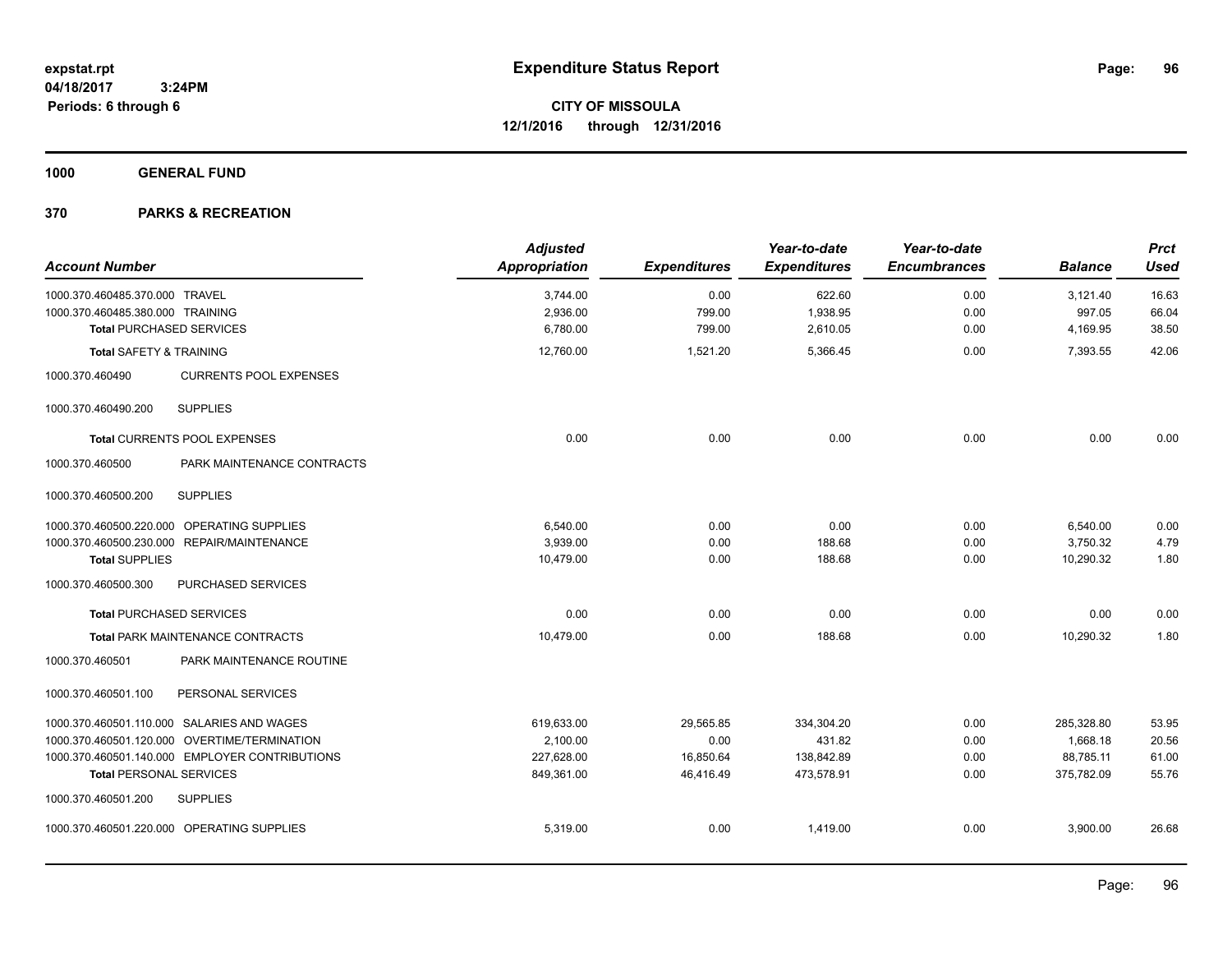**1000 GENERAL FUND**

|                                                   | <b>Adjusted</b> |                     | Year-to-date        | Year-to-date        |                | <b>Prct</b> |
|---------------------------------------------------|-----------------|---------------------|---------------------|---------------------|----------------|-------------|
| <b>Account Number</b>                             | Appropriation   | <b>Expenditures</b> | <b>Expenditures</b> | <b>Encumbrances</b> | <b>Balance</b> | <b>Used</b> |
| 1000.370.460501.230.000 REPAIR/MAINTENANCE        | 5,275.00        | 0.00                | 0.00                | 0.00                | 5,275.00       | 0.00        |
| 1000.370.460501.231.000 GASOLINE                  | 79,836.00       | 9,680.99            | 26,660.30           | 0.00                | 53,175.70      | 33.39       |
| <b>Total SUPPLIES</b>                             | 90,430.00       | 9,680.99            | 28,079.30           | 0.00                | 62,350.70      | 31.05       |
| 1000.370.460501.300<br>PURCHASED SERVICES         |                 |                     |                     |                     |                |             |
| 1000.370.460501.341.000 ELECTRICITY & NATURAL GAS | 92,573.00       | 4,969.72            | 20,566.43           | 0.00                | 72.006.57      | 22.22       |
| 1000.370.460501.343.000 WATER CHARGES             | 152,803.00      | 197.83              | 131,015.63          | 0.00                | 21,787.37      | 85.74       |
| 1000.370.460501.345.000 GARBAGE                   | 28,946.00       | 2,345.17            | 16,071.08           | 0.00                | 12,874.92      | 55.52       |
| 1000.370.460501.350.000 PROFESSIONAL SERVICES     | 2,347.00        | 1,571.00            | 2,371.12            | 0.00                | $-24.12$       | 101.03      |
| 1000.370.460501.360.000 REPAIR & MAINTENANCE      | 3,183.00        | 0.00                | 0.00                | 0.00                | 3,183.00       | 0.00        |
| 1000.370.460501.380.000 TRAINING                  | 0.00            | 0.00                | 26.25               | 0.00                | $-26.25$       | 0.00        |
| <b>Total PURCHASED SERVICES</b>                   | 279,852.00      | 9,083.72            | 170,050.51          | 0.00                | 109,801.49     | 60.76       |
| 1000.370.460501.800<br>OTHER OBJECTS              |                 |                     |                     |                     |                |             |
| <b>Total OTHER OBJECTS</b>                        | 0.00            | 0.00                | 0.00                | 0.00                | 0.00           | 0.00        |
| <b>Total PARK MAINTENANCE ROUTINE</b>             | 1,219,643.00    | 65,181.20           | 671,708.72          | 0.00                | 547,934.28     | 55.07       |
| 1000.370.460502<br>HICKORY FACILITY MAINTENANCE   |                 |                     |                     |                     |                |             |
| PERSONAL SERVICES<br>1000.370.460502.100          |                 |                     |                     |                     |                |             |
| <b>Total PERSONAL SERVICES</b>                    | 0.00            | 0.00                | 0.00                | 0.00                | 0.00           | 0.00        |
| <b>SUPPLIES</b><br>1000.370.460502.200            |                 |                     |                     |                     |                |             |
| 1000.370.460502.220.000 OPERATING SUPPLIES        | 3,200.00        | 0.00                | 564.69              | 0.00                | 2,635.31       | 17.65       |
| 1000.370.460502.230.000 REPAIR/MAINTENANCE        | 1,500.00        | 0.00                | 0.00                | 0.00                | 1,500.00       | 0.00        |
| <b>Total SUPPLIES</b>                             | 4,700.00        | 0.00                | 564.69              | 0.00                | 4,135.31       | 12.01       |
| PURCHASED SERVICES<br>1000.370.460502.300         |                 |                     |                     |                     |                |             |
| 1000.370.460502.350.000 PROFESSIONAL SERVICES     | 3,080.00        | 0.00                | 15.00               | 0.00                | 3,065.00       | 0.49        |
| 1000.370.460502.360.000 REPAIR & MAINTENANCE      | 6,000.00        | 0.00                | 2,634.00            | 0.00                | 3,366.00       | 43.90       |
| <b>Total PURCHASED SERVICES</b>                   | 9,080.00        | 0.00                | 2,649.00            | 0.00                | 6,431.00       | 29.17       |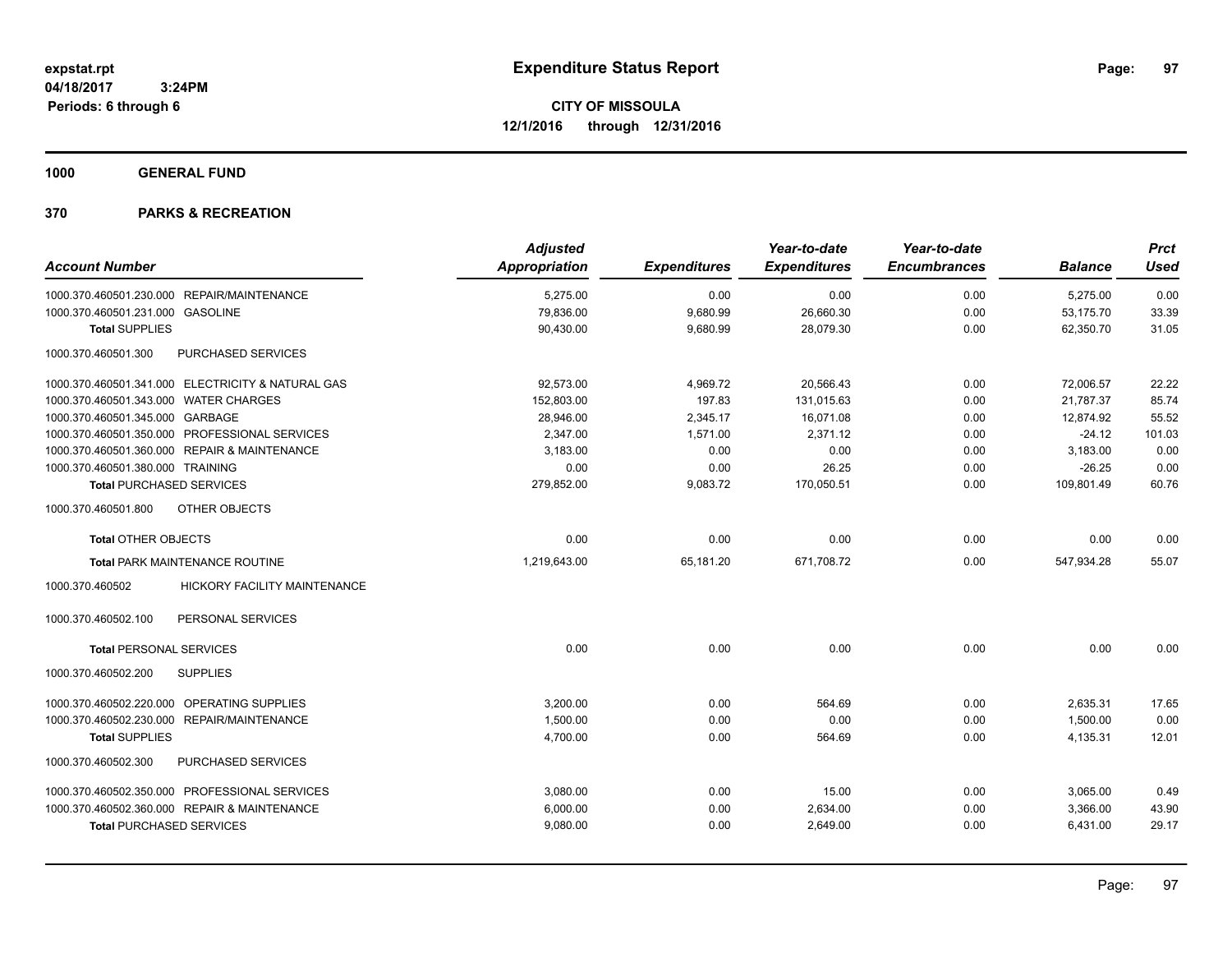**1000 GENERAL FUND**

| <b>Account Number</b>                            | <b>Adjusted</b><br>Appropriation | <b>Expenditures</b> | Year-to-date<br><b>Expenditures</b> | Year-to-date<br><b>Encumbrances</b> | <b>Balance</b> | <b>Prct</b><br><b>Used</b> |
|--------------------------------------------------|----------------------------------|---------------------|-------------------------------------|-------------------------------------|----------------|----------------------------|
| Total HICKORY FACILITY MAINTENANCE               | 13,780.00                        | 0.00                | 3,213.69                            | 0.00                                | 10,566.31      | 23.32                      |
| SPORTS FACILITIES MAINTENANCE<br>1000.370.460503 |                                  |                     |                                     |                                     |                |                            |
| 1000.370.460503.100<br>PERSONAL SERVICES         |                                  |                     |                                     |                                     |                |                            |
| 1000.370.460503.110.000 SALARIES AND WAGES       | 35,191.00                        | 0.00                | 22,591.88                           | 0.00                                | 12,599.12      | 64.20                      |
| 1000.370.460503.120.000 OVERTIME/TERMINATION     | 0.00                             | 0.00                | 4.39                                | 0.00                                | $-4.39$        | 0.00                       |
| 1000.370.460503.140.000 EMPLOYER CONTRIBUTIONS   | 7,940.00                         | 0.00                | 5,075.73                            | 0.00                                | 2,864.27       | 63.93                      |
| <b>Total PERSONAL SERVICES</b>                   | 43,131.00                        | 0.00                | 27,672.00                           | 0.00                                | 15,459.00      | 64.16                      |
| 1000.370.460503.200<br><b>SUPPLIES</b>           |                                  |                     |                                     |                                     |                |                            |
| 1000.370.460503.220.000 OPERATING SUPPLIES       | 10.211.00                        | 0.00                | 11.161.90                           | 0.00                                | $-950.90$      | 109.31                     |
| 1000.370.460503.230.000 REPAIR/MAINTENANCE       | 12,464.00                        | 0.00                | 831.90                              | 0.00                                | 11,632.10      | 6.67                       |
| <b>Total SUPPLIES</b>                            | 22.675.00                        | 0.00                | 11,993.80                           | 0.00                                | 10.681.20      | 52.89                      |
| 1000.370.460503.300<br>PURCHASED SERVICES        |                                  |                     |                                     |                                     |                |                            |
| <b>Total PURCHASED SERVICES</b>                  | 0.00                             | 0.00                | 0.00                                | 0.00                                | 0.00           | 0.00                       |
| <b>Total SPORTS FACILITIES MAINTENANCE</b>       | 65.806.00                        | 0.00                | 39.665.80                           | 0.00                                | 26,140.20      | 60.28                      |
| PARK SPECIAL DISTRICTS<br>1000.370.460504        |                                  |                     |                                     |                                     |                |                            |
| 1000.370.460504.100<br>PERSONAL SERVICES         |                                  |                     |                                     |                                     |                |                            |
| <b>Total PERSONAL SERVICES</b>                   | 0.00                             | 0.00                | 0.00                                | 0.00                                | 0.00           | 0.00                       |
| 1000.370.460504.200<br><b>SUPPLIES</b>           |                                  |                     |                                     |                                     |                |                            |
| <b>Total PARK SPECIAL DISTRICTS</b>              | 0.00                             | 0.00                | 0.00                                | 0.00                                | 0.00           | 0.00                       |
| <b>Total PARKS &amp; RECREATION</b>              | 3.815.897.00                     | 240.231.07          | 1.892.520.88                        | 0.00                                | 1.923.376.12   | 49.60                      |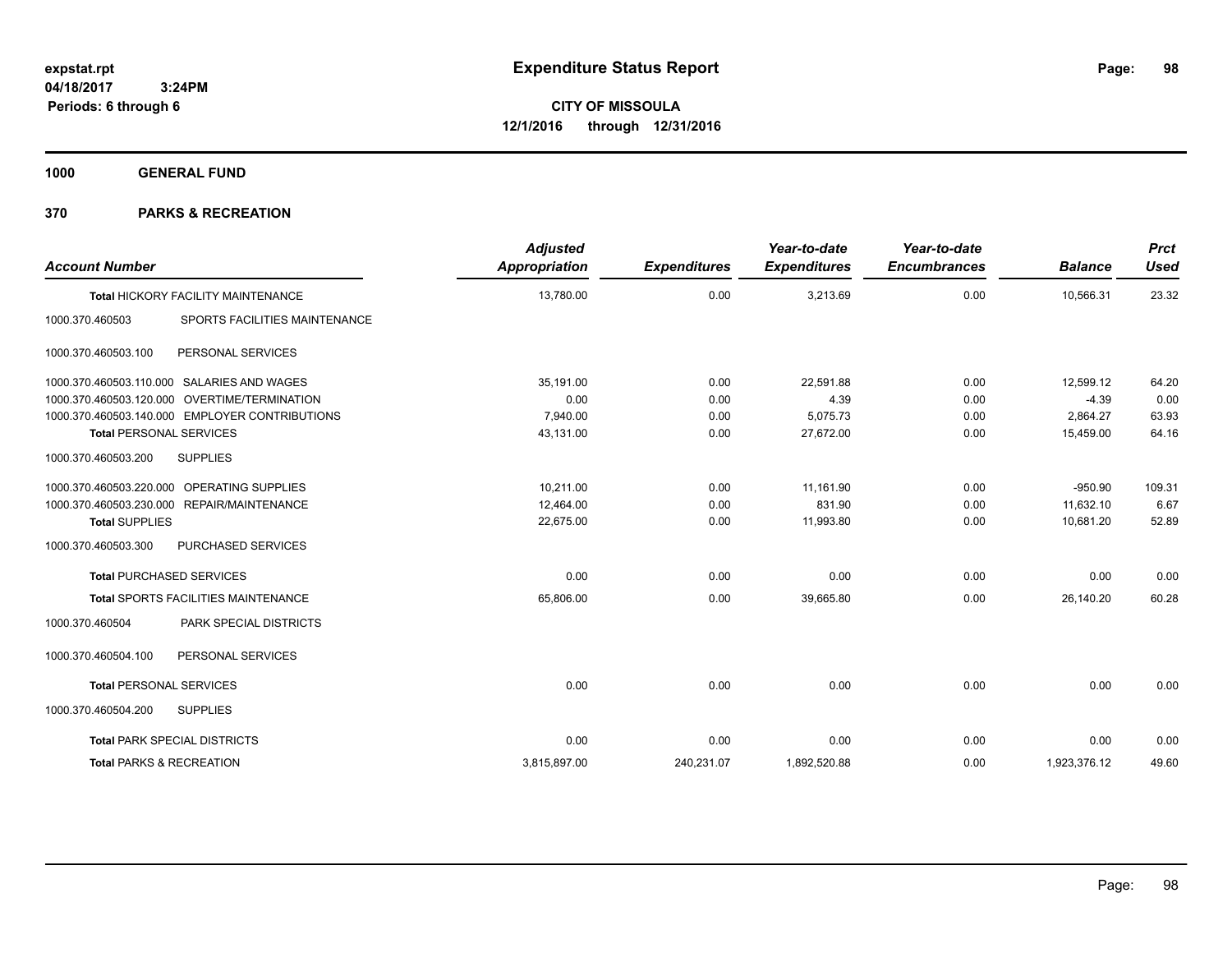**1000 GENERAL FUND**

| <b>Account Number</b>                  |                                                                                          | <b>Adjusted</b><br>Appropriation | <b>Expenditures</b> | Year-to-date<br><b>Expenditures</b> | Year-to-date<br><b>Encumbrances</b> | <b>Balance</b>         | <b>Prct</b><br><b>Used</b> |
|----------------------------------------|------------------------------------------------------------------------------------------|----------------------------------|---------------------|-------------------------------------|-------------------------------------|------------------------|----------------------------|
| 1000.390.410123                        | LEGISLATIVE PROGRAM                                                                      |                                  |                     |                                     |                                     |                        |                            |
| 1000.390.410123.300                    | PURCHASED SERVICES                                                                       |                                  |                     |                                     |                                     |                        |                            |
|                                        | 1000.390.410123.350.000 LEGISLATIVE PROGRAM/PROF SVS<br><b>Total LEGISLATIVE PROGRAM</b> | 33,000.00<br>33,000.00           | 0.00<br>0.00        | 0.00<br>0.00                        | 0.00<br>0.00                        | 33,000.00<br>33,000.00 | 0.00<br>0.00               |
| 1000.390.410550                        | <b>ACCOUNTING</b>                                                                        |                                  |                     |                                     |                                     |                        |                            |
| 1000.390.410550.500                    | <b>FIXED CHARGES</b>                                                                     |                                  |                     |                                     |                                     |                        |                            |
| <b>Total ACCOUNTING</b>                |                                                                                          | 0.00                             | 0.00                | 0.00                                | 0.00                                | 0.00                   | 0.00                       |
| 1000.390.410551                        | <b>RESERVE FOR SALARY INCREASES</b>                                                      |                                  |                     |                                     |                                     |                        |                            |
| 1000.390.410551.100                    | PERSONAL SERVICES                                                                        |                                  |                     |                                     |                                     |                        |                            |
| 1000.390.410551.110.000 SALARY RESERVE |                                                                                          | 223,805.00                       | 0.00                | 0.00                                | 0.00                                | 223.805.00             | 0.00                       |
|                                        | 1000.390.410551.120.000 OVERTIME/TERMINATION                                             | $-2,730.00$                      | 0.00                | 0.00                                | 0.00                                | $-2,730.00$            | 0.00                       |
|                                        | 1000.390.410551.140.000 EMPLOYER CONTRIBUTIONS                                           | $-46,092.00$                     | $-91.00$            | $-510.80$                           | 0.00                                | $-45,581.20$           | 1.11                       |
|                                        | Total RESERVE FOR SALARY INCREASES                                                       | 174,983.00                       | $-91.00$            | $-510.80$                           | 0.00                                | 175,493.80             | 0.00                       |
| 1000.390.411810                        | <b>TERMINATION PAY</b>                                                                   |                                  |                     |                                     |                                     |                        |                            |
| 1000.390.411810.100                    | PERSONAL SERVICES                                                                        |                                  |                     |                                     |                                     |                        |                            |
|                                        | 1000.390.411810.120.000 OVERTIME/TERMINATION                                             | 25,000.00                        | 0.00                | 0.00                                | 0.00                                | 25,000.00              | 0.00                       |
| <b>Total TERMINATION PAY</b>           |                                                                                          | 25,000.00                        | 0.00                | 0.00                                | 0.00                                | 25,000.00              | 0.00                       |
| 1000.390.411860                        | SPECIAL IMPROVEMENT ASSESSMENTS                                                          |                                  |                     |                                     |                                     |                        |                            |
| 1000.390.411860.500                    | <b>FIXED CHARGES</b>                                                                     |                                  |                     |                                     |                                     |                        |                            |
|                                        | 1000.390.411860.500.000 SID ASSESSMENTS-FIXED CHARGES                                    | 116,000.00                       | 0.00                | 52,946.25                           | 0.00                                | 63,053.75              | 45.64                      |
|                                        | <b>Total SPECIAL IMPROVEMENT ASSESSMENTS</b>                                             | 116,000.00                       | 0.00                | 52,946.25                           | 0.00                                | 63,053.75              | 45.64                      |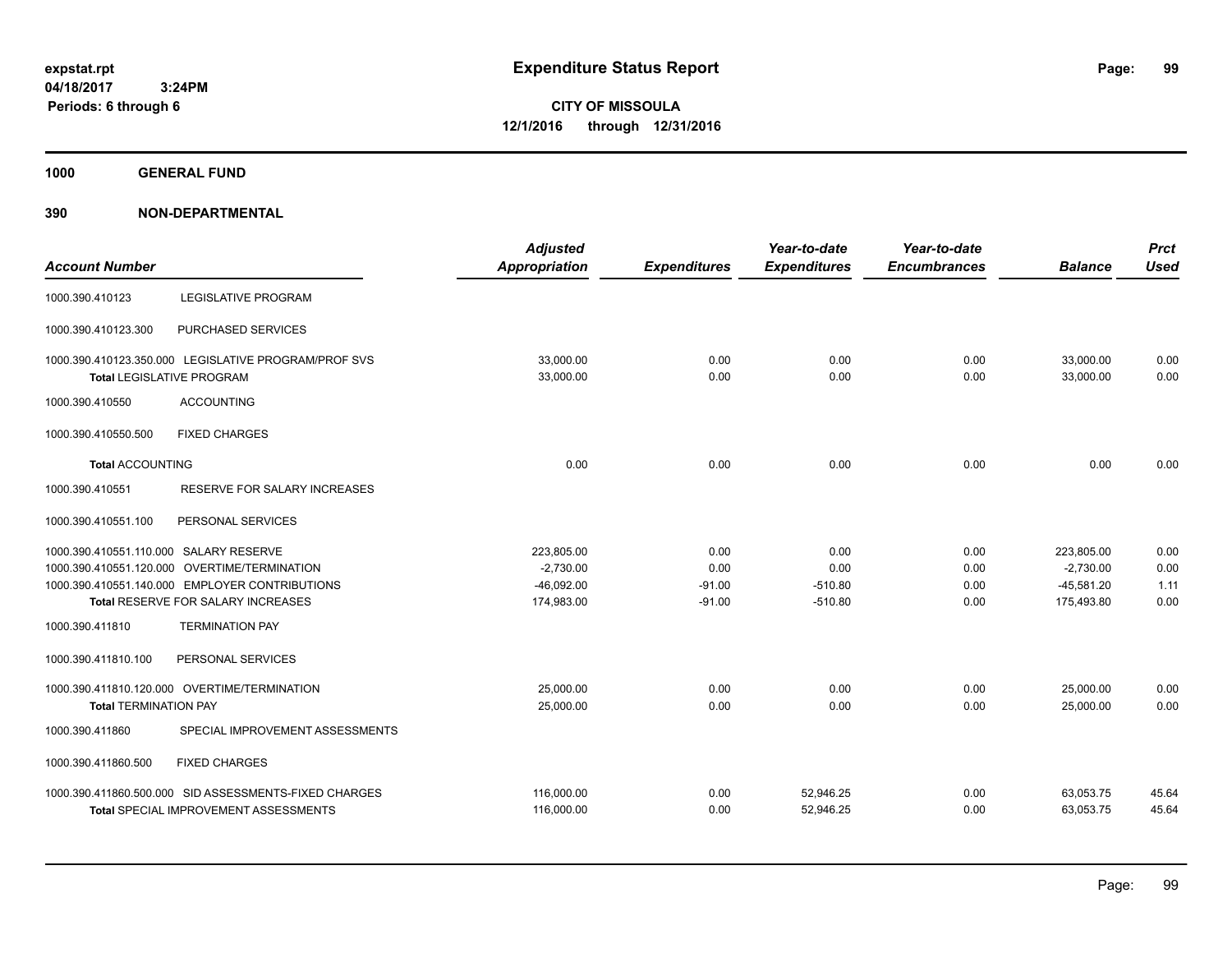**CITY OF MISSOULA 12/1/2016 through 12/31/2016**

**1000 GENERAL FUND**

| <b>Account Number</b>                  |                                                                                               | <b>Adjusted</b><br><b>Appropriation</b> | <b>Expenditures</b> | Year-to-date<br><b>Expenditures</b> | Year-to-date<br><b>Encumbrances</b> | <b>Balance</b>               | <b>Prct</b><br><b>Used</b> |
|----------------------------------------|-----------------------------------------------------------------------------------------------|-----------------------------------------|---------------------|-------------------------------------|-------------------------------------|------------------------------|----------------------------|
| 1000.390.420183                        | CELL PHONE EDUCATION CAMPAIGN                                                                 |                                         |                     |                                     |                                     |                              |                            |
| 1000.390.420183.200                    | <b>SUPPLIES</b>                                                                               |                                         |                     |                                     |                                     |                              |                            |
| 1000.390.420183.240.000 OTHER SUPPLIES | Total CELL PHONE EDUCATION CAMPAIGN                                                           | 65.000.00<br>65,000.00                  | 0.00<br>0.00        | 0.00<br>0.00                        | 0.00<br>0.00                        | 65,000.00<br>65,000.00       | 0.00<br>0.00               |
| 1000.390.420500                        | PROTECTIVE INSPECTIONS                                                                        |                                         |                     |                                     |                                     |                              |                            |
| 1000.390.420500.500                    | <b>FIXED CHARGES</b>                                                                          |                                         |                     |                                     |                                     |                              |                            |
|                                        | 1000.390.420500.500.000 BLDG DEPT REIMB FOR GENERAL FUND TIME<br>Total PROTECTIVE INSPECTIONS | 5,000.00<br>5,000.00                    | 0.00<br>0.00        | 0.00<br>0.00                        | 0.00<br>0.00                        | 5,000.00<br>5,000.00         | 0.00<br>0.00               |
| 1000.390.440190                        | HEALTH DEPT CONTRIBUTIONS                                                                     |                                         |                     |                                     |                                     |                              |                            |
| 1000.390.440190.700                    | <b>GRANTS &amp; CONTRIBUTIONS</b>                                                             |                                         |                     |                                     |                                     |                              |                            |
|                                        | 1000.390.440190.700.000 HEALTH DEPT CONTRIBUTIONS<br>Total HEALTH DEPT CONTRIBUTIONS          | 1.420.333.00<br>1,420,333.00            | 0.00<br>0.00        | 0.00<br>0.00                        | 0.00<br>0.00                        | 1,420,333.00<br>1,420,333.00 | 0.00<br>0.00               |
| 1000.390.440600                        | ANIMAL CONTROL SERVICES                                                                       |                                         |                     |                                     |                                     |                              |                            |
| 1000.390.440600.700                    | <b>GRANTS &amp; CONTRIBUTIONS</b>                                                             |                                         |                     |                                     |                                     |                              |                            |
|                                        | 1000.390.440600.700.000 ANIMAL CONTROL TRANSFER<br><b>Total ANIMAL CONTROL SERVICES</b>       | 334.186.00<br>334,186.00                | 0.00<br>0.00        | 0.00<br>0.00                        | 0.00<br>0.00                        | 334,186.00<br>334,186.00     | 0.00<br>0.00               |
| 1000.390.450000                        | <b>AGING SERVICES</b>                                                                         |                                         |                     |                                     |                                     |                              |                            |
| 1000.390.450000.700                    | <b>GRANTS &amp; CONTRIBUTIONS</b>                                                             |                                         |                     |                                     |                                     |                              |                            |
| <b>Total AGING SERVICES</b>            | 1000.390.450000.700.000 AGING SERVICES - GRANTS & CONTRIBUTIONS                               | 175,000.00<br>175,000.00                | 0.00<br>0.00        | 0.00<br>0.00                        | 0.00<br>0.00                        | 175,000.00<br>175,000.00     | 0.00<br>0.00               |
| 1000.390.460433                        | <b>AQUATICS SUBSIDY</b>                                                                       |                                         |                     |                                     |                                     |                              |                            |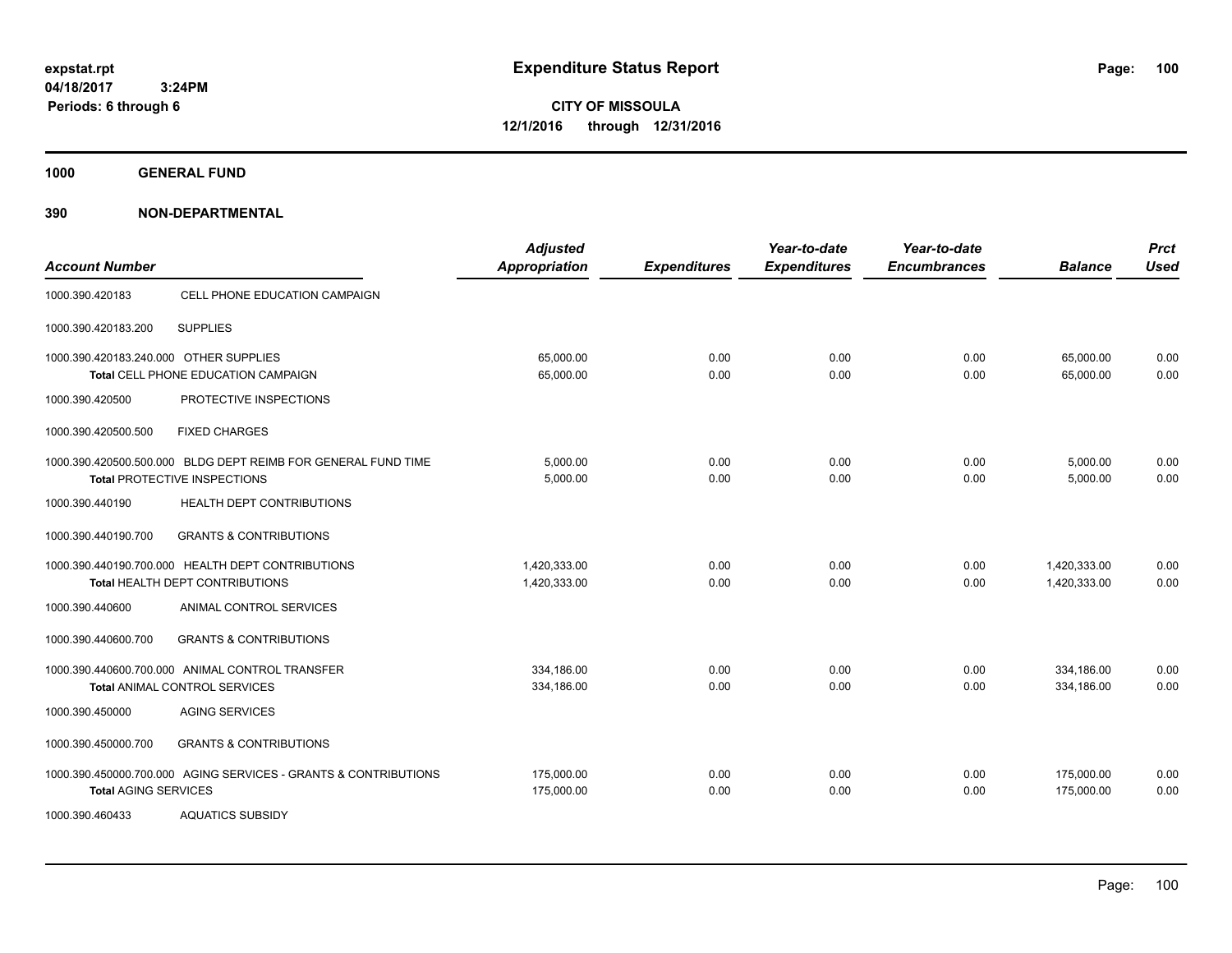**1000 GENERAL FUND**

|                               |                                                               | <b>Adjusted</b>      |                     | Year-to-date        | Year-to-date        |                | <b>Prct</b> |
|-------------------------------|---------------------------------------------------------------|----------------------|---------------------|---------------------|---------------------|----------------|-------------|
| <b>Account Number</b>         |                                                               | <b>Appropriation</b> | <b>Expenditures</b> | <b>Expenditures</b> | <b>Encumbrances</b> | <b>Balance</b> | <b>Used</b> |
| 1000.390.460433.800           | OTHER OBJECTS                                                 |                      |                     |                     |                     |                |             |
|                               | 1000.390.460433.820.000 AQUATICS SUBSIDY/TRANS TO OTHER FUNDS | 203,000.00           | 203,000.00          | 203,000.00          | 0.00                | 0.00           | 100.00      |
| <b>Total AQUATICS SUBSIDY</b> |                                                               | 203,000.00           | 203,000.00          | 203,000.00          | 0.00                | 0.00           | 100.00      |
| 1000.390.460451               | *** Title Not Found ***                                       |                      |                     |                     |                     |                |             |
| 1000.390.460451.700           | <b>GRANTS &amp; CONTRIBUTIONS</b>                             |                      |                     |                     |                     |                |             |
| Total *** Title Not Found *** |                                                               | 0.00                 | 0.00                | 0.00                | 0.00                | 0.00           | 0.00        |
| 1000.390.460455               | <b>MUSIC RIGHTS</b>                                           |                      |                     |                     |                     |                |             |
| 1000.390.460455.500           | <b>FIXED CHARGES</b>                                          |                      |                     |                     |                     |                |             |
|                               | 1000.390.460455.500.000 MUSIC RIGHTS/MUSICAL VENUES           | 1,300.00             | 0.00                | 669.50              | 0.00                | 630.50         | 51.50       |
| <b>Total MUSIC RIGHTS</b>     |                                                               | 1,300.00             | 0.00                | 669.50              | 0.00                | 630.50         | 51.50       |
| 1000.390.460460               | <b>HISTORIC PRESERVATION</b>                                  |                      |                     |                     |                     |                |             |
| 1000.390.460460.800           | OTHER OBJECTS                                                 |                      |                     |                     |                     |                |             |
|                               | <b>Total HISTORIC PRESERVATION</b>                            | 0.00                 | 0.00                | 0.00                | 0.00                | 0.00           | 0.00        |
| 1000.390.470324               | BIG SKY TRUST FUND SUPPORT                                    |                      |                     |                     |                     |                |             |
| 1000.390.470324.700           | <b>GRANTS &amp; CONTRIBUTIONS</b>                             |                      |                     |                     |                     |                |             |
|                               | Total BIG SKY TRUST FUND SUPPORT                              | 0.00                 | 0.00                | 0.00                | 0.00                | 0.00           | 0.00        |
| 1000.390.480400               | <b>REC/GREEN TAG PROGRAM</b>                                  |                      |                     |                     |                     |                |             |
| 1000.390.480400.300           | PURCHASED SERVICES                                            |                      |                     |                     |                     |                |             |
|                               | <b>Total REC/GREEN TAG PROGRAM</b>                            | 0.00                 | 0.00                | 0.00                | 0.00                | 0.00           | 0.00        |
| 1000.390.490504               | OPERATING EQUIPMENT DEBT SERVICE                              |                      |                     |                     |                     |                |             |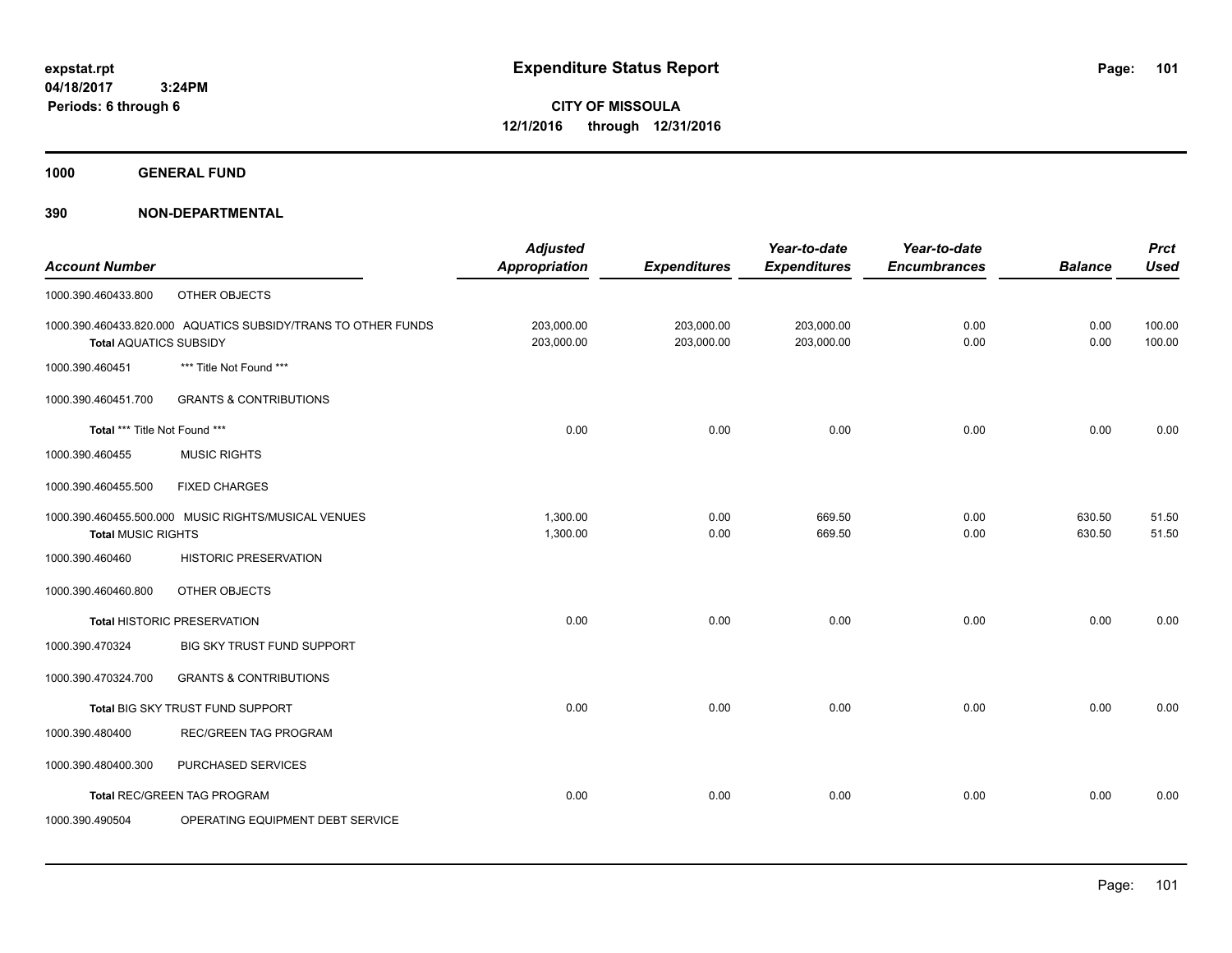**CITY OF MISSOULA 12/1/2016 through 12/31/2016**

**1000 GENERAL FUND**

## **390 NON-DEPARTMENTAL**

| <b>Account Number</b>                            |                                                                                                                                                                   | <b>Adjusted</b><br><b>Appropriation</b> | <b>Expenditures</b>                  | Year-to-date<br><b>Expenditures</b>  | Year-to-date<br><b>Encumbrances</b> | <b>Balance</b>                     | <b>Prct</b><br><b>Used</b> |
|--------------------------------------------------|-------------------------------------------------------------------------------------------------------------------------------------------------------------------|-----------------------------------------|--------------------------------------|--------------------------------------|-------------------------------------|------------------------------------|----------------------------|
| 1000.390.490504.600                              | <b>DEBT SERVICE</b>                                                                                                                                               |                                         |                                      |                                      |                                     |                                    |                            |
|                                                  | 1000.390.490504.610.000 OPERATING EQUIP DEBT SVS-PRINCIPAL<br>1000.390.490504.620.000 OPERATING EQUIP DEBT SVS-INTEREST<br>Total OPERATING EQUIPMENT DEBT SERVICE | 482,433.00<br>7,466.00<br>489,899.00    | 195,990.00<br>2,293.00<br>198,283.00 | 438,691.52<br>5,591.61<br>444,283.13 | 0.00<br>0.00<br>0.00                | 43,741.48<br>1,874.39<br>45,615.87 | 90.93<br>74.89<br>90.69    |
| 1000.390.490505                                  | ACCELA LOAN DEBT SERVICE                                                                                                                                          |                                         |                                      |                                      |                                     |                                    |                            |
| 1000.390.490505.600                              | <b>DEBT SERVICE</b>                                                                                                                                               |                                         |                                      |                                      |                                     |                                    |                            |
| 1000.390.490505.610.000 ACCELA/PRINCIPAL         | 1000.390.490505.620.000 INTEREST / SERVICE FEES<br><b>Total ACCELA LOAN DEBT SERVICE</b>                                                                          | 93,368.00<br>7,058.00<br>100,426.00     | 46,926.54<br>3,286.47<br>50.213.01   | 93,367.77<br>7,058.25<br>100,426.02  | 0.00<br>0.00<br>0.00                | 0.23<br>$-0.25$<br>$-0.02$         | 100.00<br>100.00<br>100.00 |
| 1000.390.510110                                  | <b>MERCHANT SERVICES</b>                                                                                                                                          |                                         |                                      |                                      |                                     |                                    |                            |
| 1000.390.510110.500                              | <b>FIXED CHARGES</b>                                                                                                                                              |                                         |                                      |                                      |                                     |                                    |                            |
| <b>Total MERCHANT SERVICES</b>                   | 1000.390.510110.550.000 MERCHANT SERVICE FEES                                                                                                                     | 29,700.00<br>29,700.00                  | 0.00<br>0.00                         | 0.00<br>0.00                         | 0.00<br>0.00                        | 29,700.00<br>29,700.00             | 0.00<br>0.00               |
| 1000.390.510210                                  | *** Title Not Found ***                                                                                                                                           |                                         |                                      |                                      |                                     |                                    |                            |
| 1000.390.510210.200                              | <b>SUPPLIES</b>                                                                                                                                                   |                                         |                                      |                                      |                                     |                                    |                            |
| Total *** Title Not Found ***                    |                                                                                                                                                                   | 0.00                                    | 0.00                                 | 0.00                                 | 0.00                                | 0.00                               | 0.00                       |
| 1000.390.510250                                  | <b>REIMBURSABLE LOSSES</b>                                                                                                                                        |                                         |                                      |                                      |                                     |                                    |                            |
| 1000.390.510250.200                              | <b>SUPPLIES</b>                                                                                                                                                   |                                         |                                      |                                      |                                     |                                    |                            |
| 1000.390.510250.230.000<br><b>Total SUPPLIES</b> | REIMBURSEABLE LOSSES-REPAIR/MAINTENANCE                                                                                                                           | 50,000.00<br>50,000.00                  | 0.00<br>0.00                         | 0.00<br>0.00                         | 0.00<br>0.00                        | 50.000.00<br>50,000.00             | 0.00<br>0.00               |

1000.390.510250.300 PURCHASED SERVICES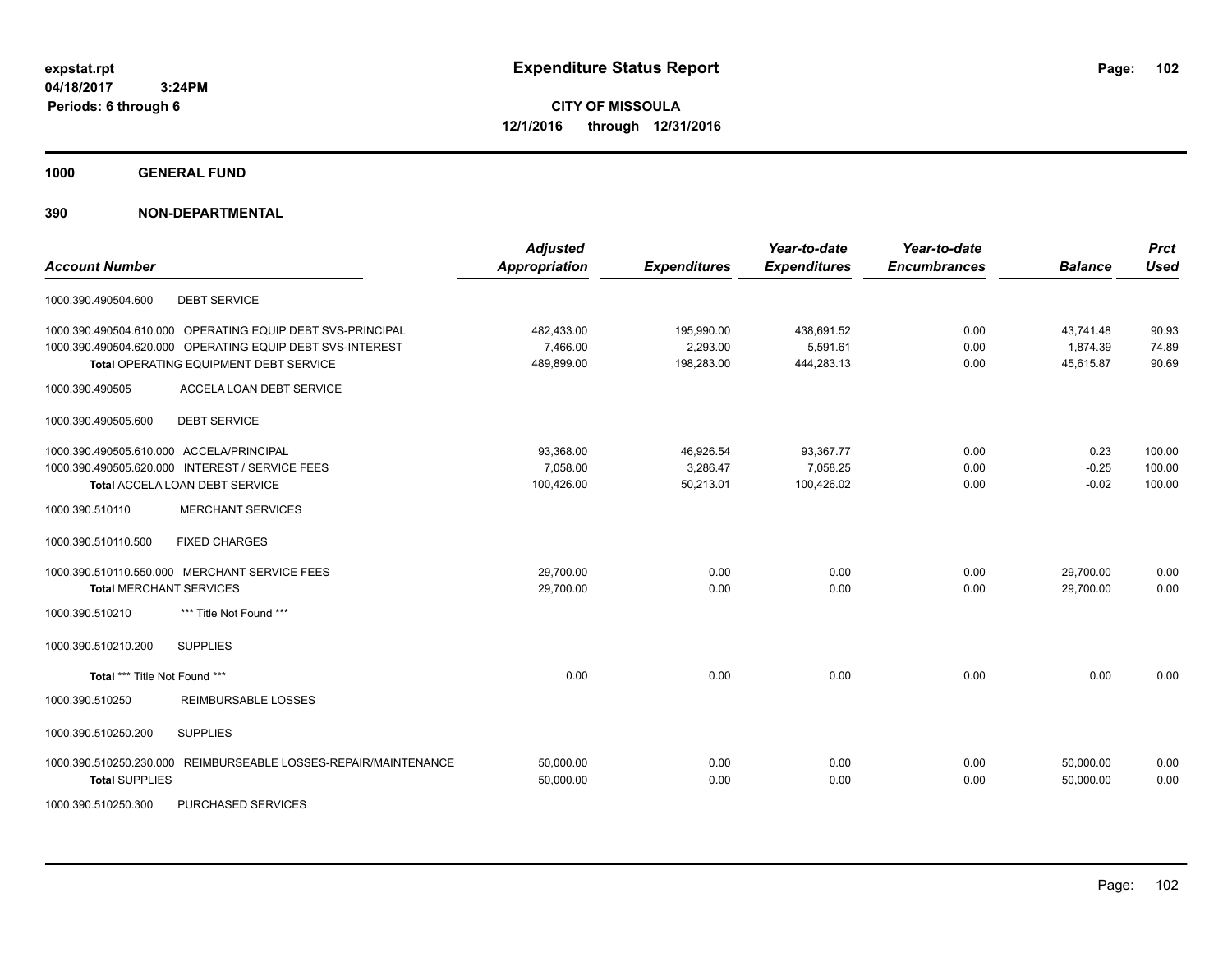**1000 GENERAL FUND**

| <b>Account Number</b>               |                                            | <b>Adjusted</b><br><b>Appropriation</b> | <b>Expenditures</b> | Year-to-date<br><b>Expenditures</b> | Year-to-date<br><b>Encumbrances</b> | <b>Balance</b> | <b>Prct</b><br><b>Used</b> |
|-------------------------------------|--------------------------------------------|-----------------------------------------|---------------------|-------------------------------------|-------------------------------------|----------------|----------------------------|
|                                     | <b>Total PURCHASED SERVICES</b>            | 0.00                                    | 0.00                | 0.00                                | 0.00                                | 0.00           | 0.00                       |
|                                     | <b>Total REIMBURSABLE LOSSES</b>           | 50,000.00                               | 0.00                | 0.00                                | 0.00                                | 50,000.00      | 0.00                       |
| 1000.390.510300                     | <b>CONTINGENCY</b>                         |                                         |                     |                                     |                                     |                |                            |
| 1000.390.510300.300                 | PURCHASED SERVICES                         |                                         |                     |                                     |                                     |                |                            |
| 1000.390.510300.342.000 STORM WATER |                                            | 22,023.00                               | 0.00                | 0.00                                | 0.00                                | 22,023.00      | 0.00                       |
|                                     | <b>Total PURCHASED SERVICES</b>            | 22,023.00                               | 0.00                | 0.00                                | 0.00                                | 22,023.00      | 0.00                       |
| 1000.390.510300.800                 | OTHER OBJECTS                              |                                         |                     |                                     |                                     |                |                            |
| 1000.390.510300.845.000 CONTINGENCY |                                            | 78.496.00                               | 1.561.35            | 10,883.61                           | 0.00                                | 67,612.39      | 13.87                      |
| <b>Total OTHER OBJECTS</b>          |                                            | 78,496.00                               | 1,561.35            | 10,883.61                           | 0.00                                | 67,612.39      | 13.87                      |
| Total CONTINGENCY                   |                                            | 100,519.00                              | 1,561.35            | 10,883.61                           | 0.00                                | 89,635.39      | 10.83                      |
| 1000.390.510301                     | <b>EMERGENCY RESPONSE OVERTIME</b>         |                                         |                     |                                     |                                     |                |                            |
| 1000.390.510301.800                 | OTHER OBJECTS                              |                                         |                     |                                     |                                     |                |                            |
|                                     | 1000.390.510301.845.000 EMERGENCY RESPONSE | 50,000.00                               | 0.00                | 0.00                                | 0.00                                | 50,000.00      | 0.00                       |
|                                     | Total EMERGENCY RESPONSE OVERTIME          | 50,000.00                               | 0.00                | 0.00                                | 0.00                                | 50,000.00      | 0.00                       |
| 1000.390.510303                     | <b>VEHICLE TRANSFERS</b>                   |                                         |                     |                                     |                                     |                |                            |
| 1000.390.510303.900                 | CAPITAL OUTLAY                             |                                         |                     |                                     |                                     |                |                            |
| <b>Total VEHICLE TRANSFERS</b>      |                                            | 0.00                                    | 0.00                | 0.00                                | 0.00                                | 0.00           | 0.00                       |
| 1000.390.510304                     | RESERVE-INSURANCE PREMIUM SAVINGS          |                                         |                     |                                     |                                     |                |                            |
| 1000.390.510304.500                 | <b>FIXED CHARGES</b>                       |                                         |                     |                                     |                                     |                |                            |
|                                     | Total RESERVE-INSURANCE PREMIUM SAVINGS    | 0.00                                    | 0.00                | 0.00                                | 0.00                                | 0.00           | 0.00                       |
| 1000.390.510305                     | <b>BASELINE CUTS/CONTINGENCY</b>           |                                         |                     |                                     |                                     |                |                            |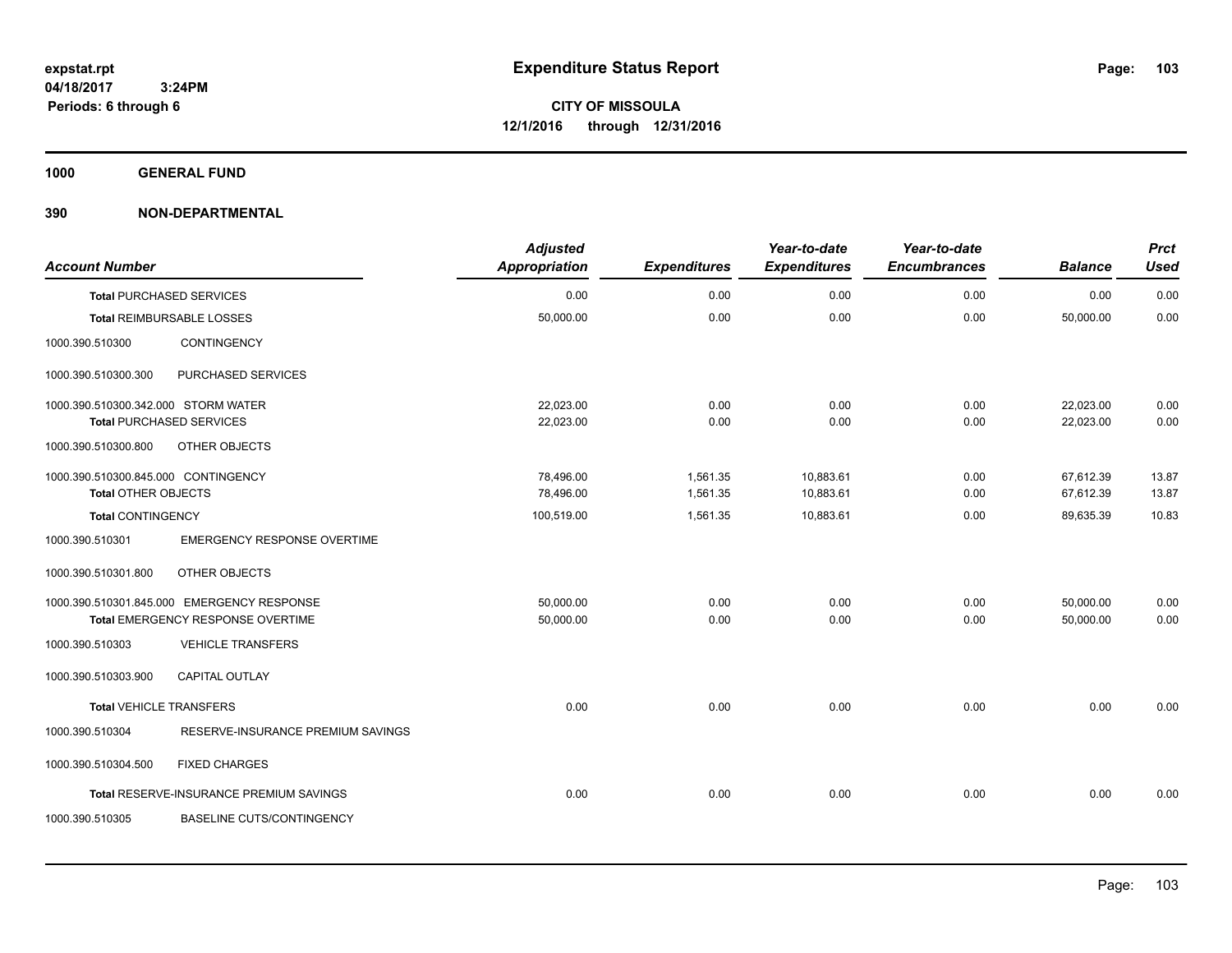**1000 GENERAL FUND**

|                              |                                                        | <b>Adjusted</b> |                     | Year-to-date        | Year-to-date        |                | <b>Prct</b> |
|------------------------------|--------------------------------------------------------|-----------------|---------------------|---------------------|---------------------|----------------|-------------|
| <b>Account Number</b>        |                                                        | Appropriation   | <b>Expenditures</b> | <b>Expenditures</b> | <b>Encumbrances</b> | <b>Balance</b> | <b>Used</b> |
| 1000.390.510305.300          | PURCHASED SERVICES                                     |                 |                     |                     |                     |                |             |
|                              | 1000.390.510305.341.000 UTILIITES & GAS/DIESEL RESERVE | 0.00            | 0.00                | 885.50              | 0.00                | $-885.50$      | 0.00        |
|                              | <b>Total PURCHASED SERVICES</b>                        | 0.00            | 0.00                | 885.50              | 0.00                | $-885.50$      | 0.00        |
| 1000.390.510305.800          | OTHER OBJECTS                                          |                 |                     |                     |                     |                |             |
| <b>Total OTHER OBJECTS</b>   |                                                        | 0.00            | 0.00                | 0.00                | 0.00                | 0.00           | 0.00        |
|                              | Total BASELINE CUTS/CONTINGENCY                        | 0.00            | 0.00                | 885.50              | 0.00                | $-885.50$      | 0.00        |
| 1000.390.510311              | <b>BASELINE CUTS</b>                                   |                 |                     |                     |                     |                |             |
| 1000.390.510311.800          | OTHER OBJECTS                                          |                 |                     |                     |                     |                |             |
|                              | 1000.390.510311.850.000 BASELINE CUTS-SALARY SAVINGS   | $-135,000.00$   | 0.00                | 0.00                | 0.00                | $-135,000.00$  | 0.00        |
| <b>Total BASELINE CUTS</b>   |                                                        | $-135,000.00$   | 0.00                | 0.00                | 0.00                | $-135,000.00$  | 0.00        |
| 1000.390.510330              | <b>COMPREHENSIVE LIABILITY INSURANCE</b>               |                 |                     |                     |                     |                |             |
| 1000.390.510330.500          | <b>FIXED CHARGES</b>                                   |                 |                     |                     |                     |                |             |
|                              | 1000.390.510330.500.000 COMPREHENSIVE INSURANCE-FIXED  | 907,563.00      | 10,574.50           | 447,961.09          | 0.00                | 459,601.91     | 49.36       |
|                              | Total COMPREHENSIVE LIABILITY INSURANCE                | 907,563.00      | 10,574.50           | 447.961.09          | 0.00                | 459,601.91     | 49.36       |
| 1000.390.521000              | INTERFUND OPERATING TRANSFERS                          |                 |                     |                     |                     |                |             |
| 1000.390.521000.800          | OTHER OBJECTS                                          |                 |                     |                     |                     |                |             |
|                              | Total INTERFUND OPERATING TRANSFERS                    | 0.00            | 0.00                | 0.00                | 0.00                | 0.00           | 0.00        |
| 1000.390.521001              | <b>TRANSFER TO CIP</b>                                 |                 |                     |                     |                     |                |             |
| 1000.390.521001.800          | OTHER OBJECTS                                          |                 |                     |                     |                     |                |             |
|                              | 1000.390.521001.820.000 TRANSFERS TO CIP               | 1,328,341.00    | 664,171.00          | 664,171.00          | 0.00                | 664,170.00     | 50.00       |
| <b>Total TRANSFER TO CIP</b> |                                                        | 1,328,341.00    | 664,171.00          | 664,171.00          | 0.00                | 664,170.00     | 50.00       |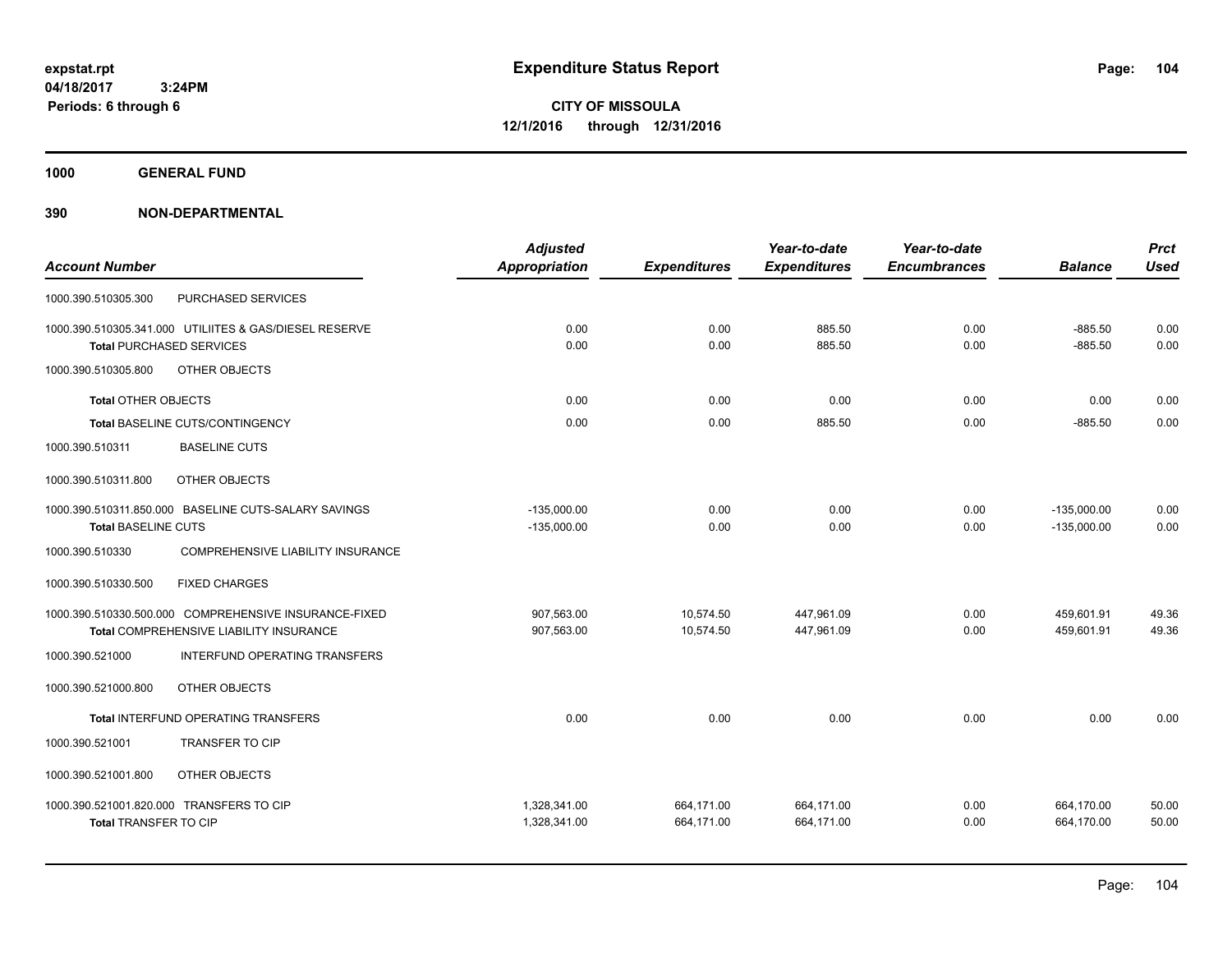**CITY OF MISSOULA 12/1/2016 through 12/31/2016**

**1000 GENERAL FUND**

|                               |                                                   | <b>Adjusted</b> |                     | Year-to-date        | Year-to-date        |                | <b>Prct</b> |
|-------------------------------|---------------------------------------------------|-----------------|---------------------|---------------------|---------------------|----------------|-------------|
| <b>Account Number</b>         |                                                   | Appropriation   | <b>Expenditures</b> | <b>Expenditures</b> | <b>Encumbrances</b> | <b>Balance</b> | Used        |
| 1000.390.521006               | HEALTH INSURANCE TRANSFER                         |                 |                     |                     |                     |                |             |
| 1000.390.521006.800           | OTHER OBJECTS                                     |                 |                     |                     |                     |                |             |
|                               | 1000.390.521006.820.000 HEALTH INSURANCE TRANSFER | 442.000.00      | 226.968.74          | 409.732.68          | 0.00                | 32.267.32      | 92.70       |
|                               | <b>Total HEALTH INSURANCE TRANSFER</b>            | 442,000.00      | 226.968.74          | 409.732.68          | 0.00                | 32.267.32      | 92.70       |
| <b>Total NON-DEPARTMENTAL</b> |                                                   | 5.916.250.00    | 1.354.680.60        | 2,334,447.98        | 0.00                | 3.581.802.02   | 39.46       |
| <b>Total GENERAL FUND</b>     |                                                   | 55,730,311.00   | 5.152.789.26        | 25,719,426.31       | 0.00                | 30.010.884.69  | 46.15       |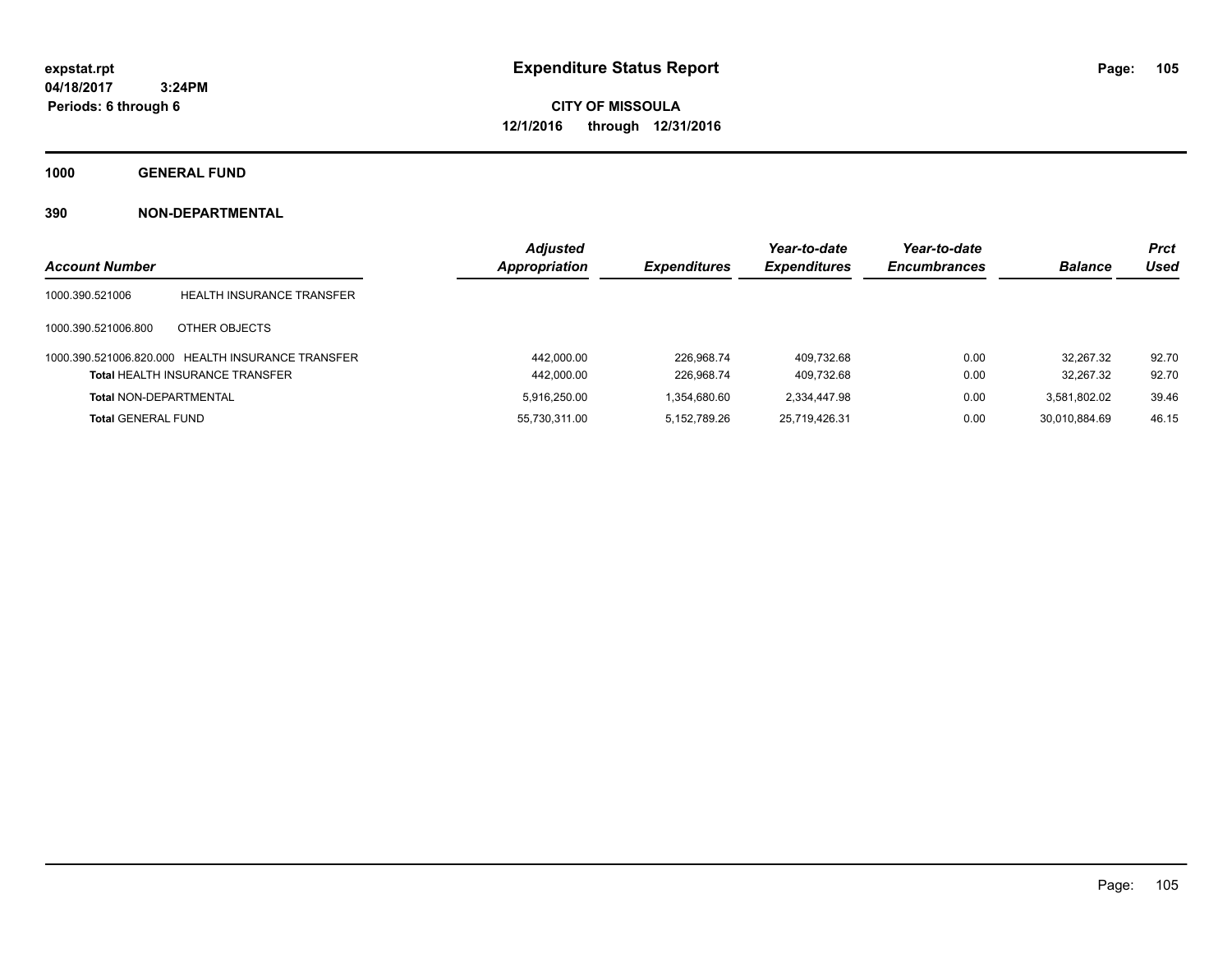## **1211 PARK ACQUISITION & DEVELOPMENT**

|                                              |                                                  | <b>Adjusted</b>      |                     | Year-to-date        | Year-to-date        |                | <b>Prct</b> |
|----------------------------------------------|--------------------------------------------------|----------------------|---------------------|---------------------|---------------------|----------------|-------------|
| <b>Account Number</b>                        |                                                  | <b>Appropriation</b> | <b>Expenditures</b> | <b>Expenditures</b> | <b>Encumbrances</b> | <b>Balance</b> | <b>Used</b> |
| 1211.370.460433                              | *** Title Not Found ***                          |                      |                     |                     |                     |                |             |
| 1211.370.460433.200                          | <b>SUPPLIES</b>                                  |                      |                     |                     |                     |                |             |
| <b>Total SUPPLIES</b>                        |                                                  | 0.00                 | 0.00                | 0.00                | 0.00                | 0.00           | 0.00        |
| 1211.370.460433.300                          | PURCHASED SERVICES                               |                      |                     |                     |                     |                |             |
| Total *** Title Not Found ***                |                                                  | 0.00                 | 0.00                | 0.00                | 0.00                | 0.00           | 0.00        |
| 1211.370.460510                              | PARK ACQUISITION & DEV                           |                      |                     |                     |                     |                |             |
| 1211.370.460510.200                          | <b>SUPPLIES</b>                                  |                      |                     |                     |                     |                |             |
|                                              | 1211.370.460510.220.000 OPERATING SUPPLIES       | 10,000.00            | 0.00                | 0.00                | 0.00                | 10,000.00      | 0.00        |
| <b>Total SUPPLIES</b><br>1211.370.460510.300 | PURCHASED SERVICES                               | 10,000.00            | 0.00                | 0.00                | 0.00                | 10,000.00      | 0.00        |
|                                              | 1211.370.460510.350.000 PROFESSIONAL SERVICES    | 25,000.00            | 0.00                | 0.00                | 0.00                | 25,000.00      | 0.00        |
|                                              | 1211.370.460510.390.000 OTHER PURCHASED SERVICES | 10,000.00            | 0.00                | 0.00                | 0.00                | 10,000.00      | 0.00        |
|                                              | <b>Total PURCHASED SERVICES</b>                  | 35,000.00            | 0.00                | 0.00                | 0.00                | 35,000.00      | 0.00        |
| 1211.370.460510.800                          | OTHER OBJECTS                                    |                      |                     |                     |                     |                |             |
| <b>Total OTHER OBJECTS</b>                   |                                                  | 0.00                 | 0.00                | 0.00                | 0.00                | 0.00           | 0.00        |
| 1211.370.460510.900                          | <b>CAPITAL OUTLAY</b>                            |                      |                     |                     |                     |                |             |
| 1211.370.460510.930.000 IMPROVEMENTS         |                                                  | 168,578.00           | 0.00                | 0.00                | 0.00                | 168,578.00     | 0.00        |
|                                              | 1211.370.460510.940.000 MACHINERY & EQUIPMENT    | 29,650.00            | 0.00                | 0.00                | 0.00                | 29,650.00      | 0.00        |
| <b>Total CAPITAL OUTLAY</b>                  |                                                  | 198,228.00           | 0.00                | 0.00                | 0.00                | 198,228.00     | 0.00        |
|                                              | Total PARK ACQUISITION & DEV                     | 243,228.00           | 0.00                | 0.00                | 0.00                | 243,228.00     | 0.00        |
| 1211.370.460511                              | PARK ENTERPRISE                                  |                      |                     |                     |                     |                |             |
| 1211.370.460511.900                          | CAPITAL OUTLAY                                   |                      |                     |                     |                     |                |             |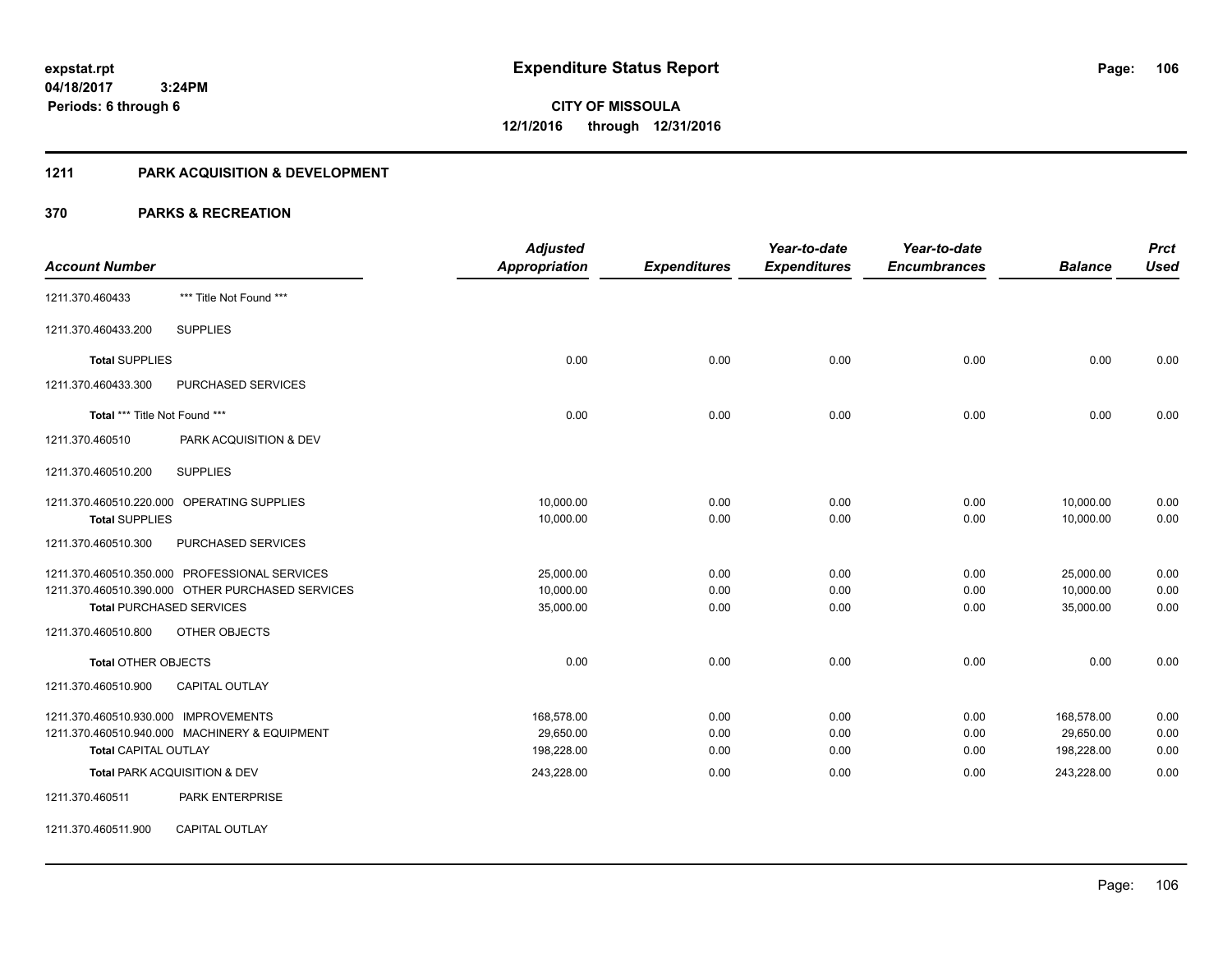## **1211 PARK ACQUISITION & DEVELOPMENT**

| <b>Account Number</b>        |                                                 | <b>Adjusted</b><br><b>Appropriation</b> | <b>Expenditures</b> | Year-to-date<br><b>Expenditures</b> | Year-to-date<br><b>Encumbrances</b> | <b>Balance</b> | <b>Prct</b><br>Used |
|------------------------------|-------------------------------------------------|-----------------------------------------|---------------------|-------------------------------------|-------------------------------------|----------------|---------------------|
| <b>Total PARK ENTERPRISE</b> |                                                 | 0.00                                    | 0.00                | 0.00                                | 0.00                                | 0.00           | 0.00                |
| 1211.370.510110              | <b>MERCHANT SERVICES</b>                        |                                         |                     |                                     |                                     |                |                     |
| 1211.370.510110.500          | <b>FIXED CHARGES</b>                            |                                         |                     |                                     |                                     |                |                     |
|                              | <b>Total MERCHANT SERVICES</b>                  | 0.00                                    | 0.00                | 0.00                                | 0.00                                | 0.00           | 0.00                |
|                              | <b>Total PARK ACQUISITION &amp; DEVELOPMENT</b> | 243,228.00                              | 0.00                | 0.00                                | 0.00                                | 243.228.00     | 0.00                |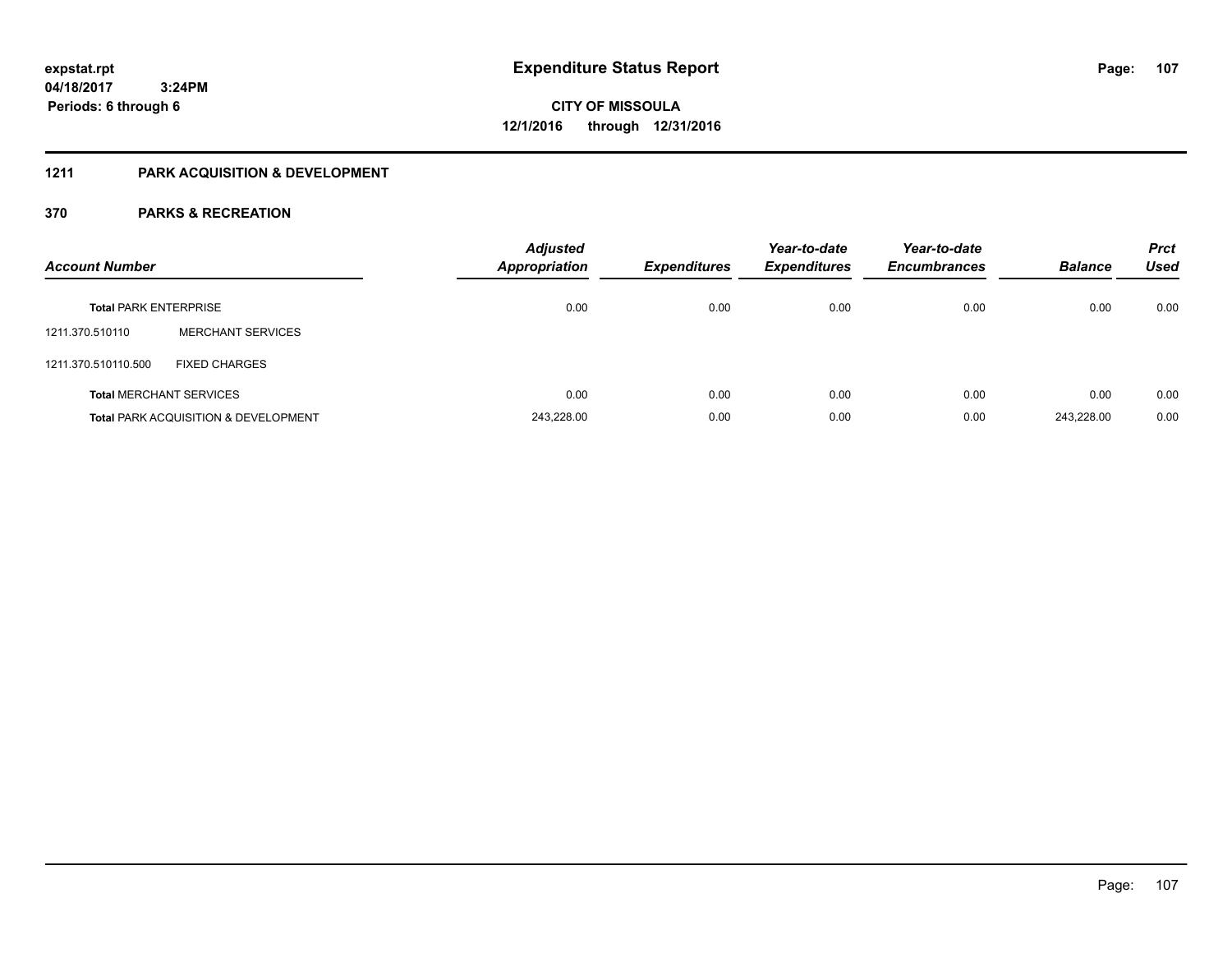## **1212 PARK ENTERPRISE FUND**

| <b>Account Number</b> |                                            | <b>Adjusted</b><br><b>Appropriation</b> | <b>Expenditures</b> | Year-to-date<br><b>Expenditures</b> | Year-to-date<br><b>Encumbrances</b> | <b>Balance</b> | <b>Prct</b><br><b>Used</b> |
|-----------------------|--------------------------------------------|-----------------------------------------|---------------------|-------------------------------------|-------------------------------------|----------------|----------------------------|
| 1212.370.460433       | SILVER SUMMIT PICNIC AREA                  |                                         |                     |                                     |                                     |                |                            |
| 1212.370.460433.200   | <b>SUPPLIES</b>                            |                                         |                     |                                     |                                     |                |                            |
| <b>Total SUPPLIES</b> |                                            | 0.00                                    | 0.00                | 0.00                                | 0.00                                | 0.00           | 0.00                       |
| 1212.370.460433.300   | PURCHASED SERVICES                         |                                         |                     |                                     |                                     |                |                            |
|                       | <b>Total SILVER SUMMIT PICNIC AREA</b>     | 0.00                                    | 0.00                | 0.00                                | 0.00                                | 0.00           | 0.00                       |
| 1212.370.460443       | <b>TRAINING</b>                            |                                         |                     |                                     |                                     |                |                            |
| 1212.370.460443.200   | <b>SUPPLIES</b>                            |                                         |                     |                                     |                                     |                |                            |
| <b>Total TRAINING</b> |                                            | 0.00                                    | 0.00                | 0.00                                | 0.00                                | 0.00           | 0.00                       |
| 1212.370.460510       | PARK ACQUISITION & DEV                     |                                         |                     |                                     |                                     |                |                            |
| 1212.370.460510.200   | <b>SUPPLIES</b>                            |                                         |                     |                                     |                                     |                |                            |
| <b>Total SUPPLIES</b> |                                            | 0.00                                    | 0.00                | 0.00                                | 0.00                                | 0.00           | 0.00                       |
| 1212.370.460510.300   | PURCHASED SERVICES                         |                                         |                     |                                     |                                     |                |                            |
|                       | Total PARK ACQUISITION & DEV               | 0.00                                    | 0.00                | 0.00                                | 0.00                                | 0.00           | 0.00                       |
| 1212.370.460511       | PARK ENTERPRISE                            |                                         |                     |                                     |                                     |                |                            |
| 1212.370.460511.200   | <b>SUPPLIES</b>                            |                                         |                     |                                     |                                     |                |                            |
|                       | 1212.370.460511.220.000 OPERATING SUPPLIES | 20,000.00                               | 0.00                | 0.00                                | 0.00                                | 20,000.00      | 0.00                       |
|                       | 1212.370.460511.220.300 OPERATING SUPPLIES | 0.00                                    | 813.53              | 813.53                              | 0.00                                | $-813.53$      | 0.00                       |
|                       | 1212.370.460511.230.000 REPAIR/MAINTENANCE | 15,000.00                               | 0.00                | 0.00                                | 0.00                                | 15,000.00      | 0.00                       |
| <b>Total SUPPLIES</b> |                                            | 35,000.00                               | 813.53              | 813.53                              | 0.00                                | 34,186.47      | 2.32                       |
| 1212.370.460511.300   | PURCHASED SERVICES                         |                                         |                     |                                     |                                     |                |                            |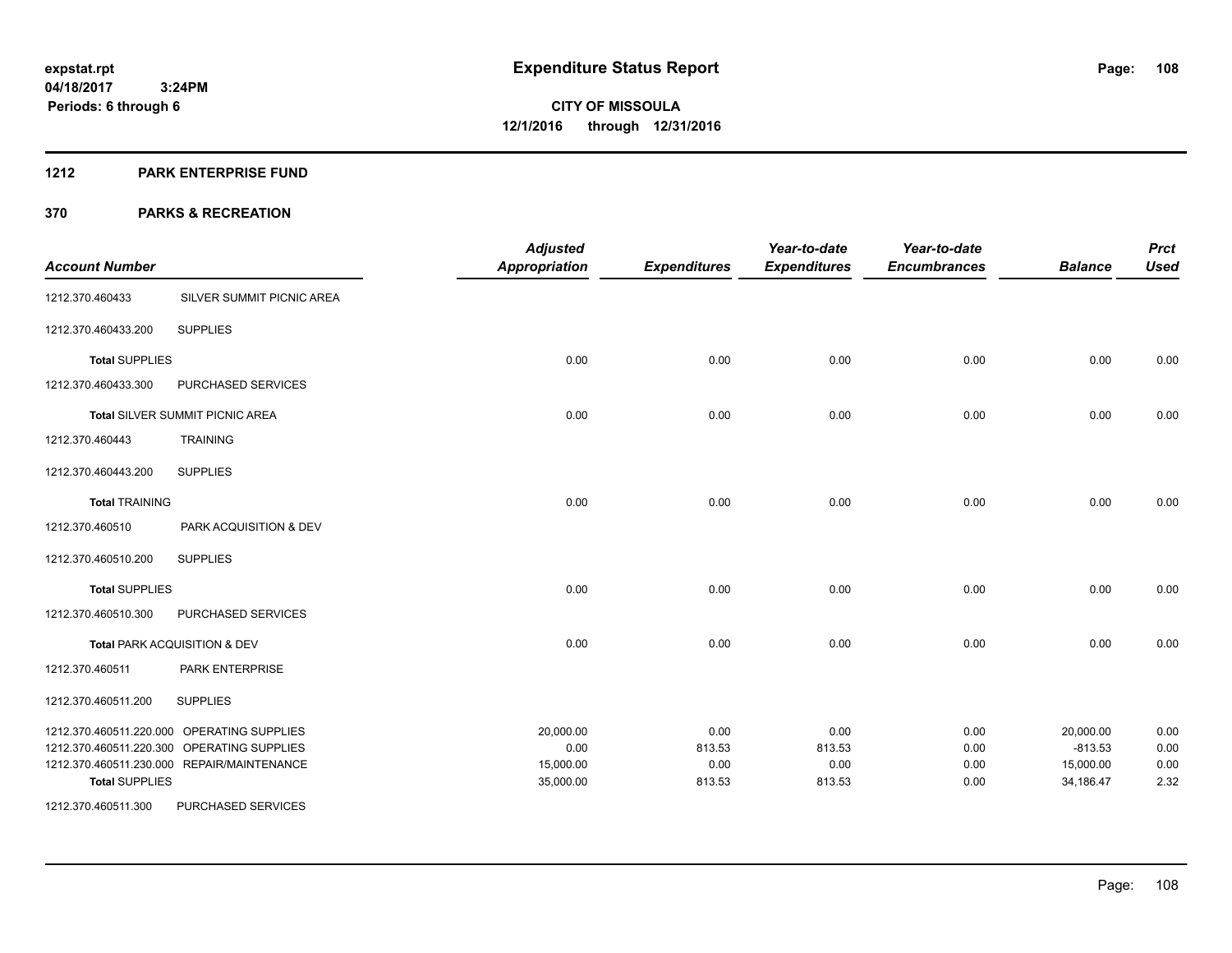#### **1212 PARK ENTERPRISE FUND**

| <b>Account Number</b>                            | <b>Adjusted</b><br>Appropriation | <b>Expenditures</b> | Year-to-date<br><b>Expenditures</b> | Year-to-date<br><b>Encumbrances</b> | <b>Balance</b> | <b>Prct</b><br><b>Used</b> |
|--------------------------------------------------|----------------------------------|---------------------|-------------------------------------|-------------------------------------|----------------|----------------------------|
| PROFESSIONAL SERVICES<br>1212.370.460511.350.000 | 10,000.00                        | 0.00                | 140.40                              | 0.00                                | 9,859.60       | 1.40                       |
| 1212.370.460511.390.000 OTHER PURCHASED SERVICES | 20,000.00                        | 0.00                | 4,162.00                            | 0.00                                | 15,838.00      | 20.81                      |
| <b>Total PURCHASED SERVICES</b>                  | 30,000.00                        | 0.00                | 4,302.40                            | 0.00                                | 25,697.60      | 14.34                      |
| OTHER OBJECTS<br>1212.370.460511.800             |                                  |                     |                                     |                                     |                |                            |
| <b>Total OTHER OBJECTS</b>                       | 0.00                             | 0.00                | 0.00                                | 0.00                                | 0.00           | 0.00                       |
| <b>CAPITAL OUTLAY</b><br>1212.370.460511.900     |                                  |                     |                                     |                                     |                |                            |
| 1212.370.460511.930.000<br><b>IMPROVEMENTS</b>   | 180,150.00                       | 0.00                | 0.00                                | 0.00                                | 180,150.00     | 0.00                       |
| 1212.370.460511.940.000 MACHINERY & EQUIPMENT    | 85,415.00                        | 0.00                | 0.00                                | 0.00                                | 85,415.00      | 0.00                       |
| <b>Total CAPITAL OUTLAY</b>                      | 265,565.00                       | 0.00                | 0.00                                | 0.00                                | 265,565.00     | 0.00                       |
| <b>Total PARK ENTERPRISE</b>                     | 330,565.00                       | 813.53              | 5,115.93                            | 0.00                                | 325,449.07     | 1.55                       |
| <b>MERCHANT SERVICES</b><br>1212.370.510110      |                                  |                     |                                     |                                     |                |                            |
| 1212.370.510110.500<br><b>FIXED CHARGES</b>      |                                  |                     |                                     |                                     |                |                            |
| <b>Total MERCHANT SERVICES</b>                   | 0.00                             | 0.00                | 0.00                                | 0.00                                | 0.00           | 0.00                       |
| <b>Total PARK ENTERPRISE FUND</b>                | 330,565.00                       | 813.53              | 5,115.93                            | 0.00                                | 325,449.07     | 1.55                       |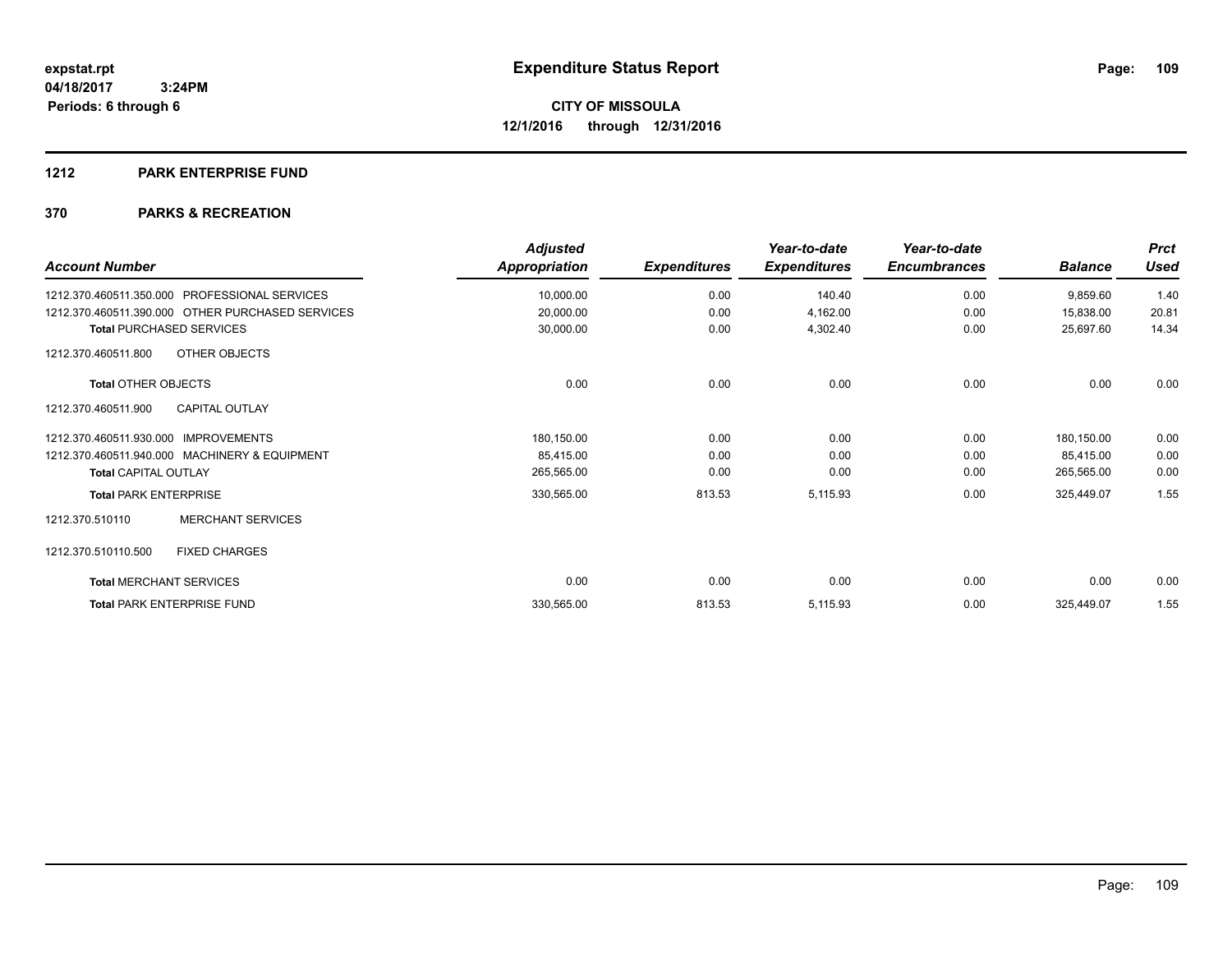## **1216 PARKS & REC TRAILS, DEV**

| <b>Account Number</b>          |                                                                                           | <b>Adjusted</b><br><b>Appropriation</b> | <b>Expenditures</b> | Year-to-date<br><b>Expenditures</b> | Year-to-date<br><b>Encumbrances</b> | <b>Balance</b>               | <b>Prct</b><br><b>Used</b> |
|--------------------------------|-------------------------------------------------------------------------------------------|-----------------------------------------|---------------------|-------------------------------------|-------------------------------------|------------------------------|----------------------------|
| 1216.370.460403                | PARK DEVELOPMENT & EXPANSION                                                              |                                         |                     |                                     |                                     |                              |                            |
| 1216.370.460403.900            | CAPITAL OUTLAY                                                                            |                                         |                     |                                     |                                     |                              |                            |
|                                | Total PARK DEVELOPMENT & EXPANSION                                                        | 0.00                                    | 0.00                | 0.00                                | 0.00                                | 0.00                         | 0.00                       |
| 1216.370.460433                | TRAILHEAD MAPS FOR WAYFINDING                                                             |                                         |                     |                                     |                                     |                              |                            |
| 1216.370.460433.100            | PERSONAL SERVICES                                                                         |                                         |                     |                                     |                                     |                              |                            |
| <b>Total PERSONAL SERVICES</b> |                                                                                           | 0.00                                    | 0.00                | 0.00                                | 0.00                                | 0.00                         | 0.00                       |
| 1216.370.460433.200            | <b>SUPPLIES</b>                                                                           |                                         |                     |                                     |                                     |                              |                            |
| <b>Total SUPPLIES</b>          | 1216.370.460433.220.000 OPERATING SUPPLIES                                                | 0.00<br>0.00                            | 300.43<br>300.43    | 13,765.85<br>13,765.85              | 0.00<br>0.00                        | $-13,765.85$<br>$-13,765.85$ | 0.00<br>0.00               |
| 1216.370.460433.300            | PURCHASED SERVICES                                                                        |                                         |                     |                                     |                                     |                              |                            |
|                                | <b>Total PURCHASED SERVICES</b>                                                           | 0.00                                    | 0.00                | 0.00                                | 0.00                                | 0.00                         | 0.00                       |
|                                | Total TRAILHEAD MAPS FOR WAYFINDING                                                       | 0.00                                    | 300.43              | 13,765.85                           | 0.00                                | $-13,765.85$                 | 0.00                       |
| 1216.370.460434                | <b>GREENWAYS &amp; HORTICULTURE</b>                                                       |                                         |                     |                                     |                                     |                              |                            |
| 1216.370.460434.200            | <b>SUPPLIES</b>                                                                           |                                         |                     |                                     |                                     |                              |                            |
| <b>Total SUPPLIES</b>          | 1216.370.460434.220.000 OPERATING SUPPLIES                                                | 12,000.00<br>12,000.00                  | 0.00<br>0.00        | 0.00<br>0.00                        | 0.00<br>0.00                        | 12,000.00<br>12,000.00       | 0.00<br>0.00               |
| 1216.370.460434.300            | PURCHASED SERVICES                                                                        |                                         |                     |                                     |                                     |                              |                            |
|                                | 1216.370.460434.350.000 RECREATION TRAIL PROGRAM GRANT<br><b>Total PURCHASED SERVICES</b> | 15,000.00<br>15,000.00                  | 0.00<br>0.00        | 0.00<br>0.00                        | 0.00<br>0.00                        | 15,000.00<br>15,000.00       | 0.00<br>0.00               |
| 1216.370.460434.800            | OTHER OBJECTS                                                                             |                                         |                     |                                     |                                     |                              |                            |
| <b>Total OTHER OBJECTS</b>     |                                                                                           | 0.00                                    | 0.00                | 0.00                                | 0.00                                | 0.00                         | 0.00                       |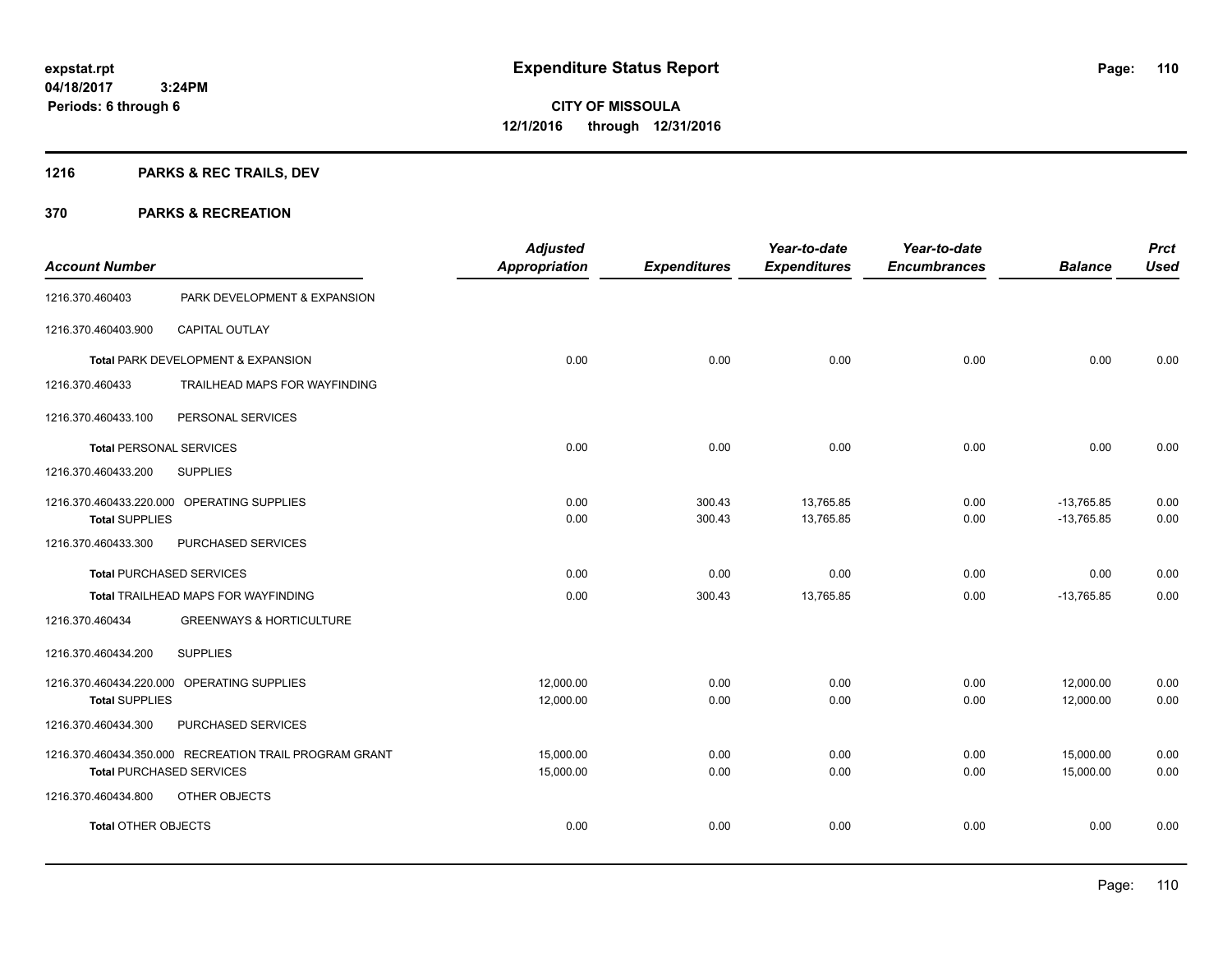## **1216 PARKS & REC TRAILS, DEV**

| <b>Account Number</b>          |                                                         | <b>Adjusted</b><br><b>Appropriation</b> | <b>Expenditures</b> | Year-to-date<br><b>Expenditures</b> | Year-to-date<br><b>Encumbrances</b> | <b>Balance</b> | <b>Prct</b><br><b>Used</b> |
|--------------------------------|---------------------------------------------------------|-----------------------------------------|---------------------|-------------------------------------|-------------------------------------|----------------|----------------------------|
| 1216.370.460434.900            | CAPITAL OUTLAY                                          |                                         |                     |                                     |                                     |                |                            |
| <b>Total CAPITAL OUTLAY</b>    |                                                         | 0.00                                    | 0.00                | 0.00                                | 0.00                                | 0.00           | 0.00                       |
|                                | Total GREENWAYS & HORTICULTURE                          | 27,000.00                               | 0.00                | 0.00                                | 0.00                                | 27,000.00      | 0.00                       |
| 1216.370.460437                | TREE INVENTORY DNRC GRANT                               |                                         |                     |                                     |                                     |                |                            |
| 1216.370.460437.100            | PERSONAL SERVICES                                       |                                         |                     |                                     |                                     |                |                            |
| <b>Total PERSONAL SERVICES</b> |                                                         | 0.00                                    | 0.00                | 0.00                                | 0.00                                | 0.00           | 0.00                       |
| 1216.370.460437.200            | <b>SUPPLIES</b>                                         |                                         |                     |                                     |                                     |                |                            |
|                                | Total TREE INVENTORY DNRC GRANT                         | 0.00                                    | 0.00                | 0.00                                | 0.00                                | 0.00           | 0.00                       |
| 1216.370.460438                | MCCORMICK PARK SITE PLAN                                |                                         |                     |                                     |                                     |                |                            |
| 1216.370.460438.200            | <b>SUPPLIES</b>                                         |                                         |                     |                                     |                                     |                |                            |
| <b>Total SUPPLIES</b>          |                                                         | 0.00                                    | 0.00                | 0.00                                | 0.00                                | 0.00           | 0.00                       |
| 1216.370.460438.300            | PURCHASED SERVICES                                      |                                         |                     |                                     |                                     |                |                            |
|                                | Total MCCORMICK PARK SITE PLAN                          | 0.00                                    | 0.00                | 0.00                                | 0.00                                | 0.00           | 0.00                       |
| 1216.370.460439                | CLARK FORK RIVER ACCESS GRANT                           |                                         |                     |                                     |                                     |                |                            |
| 1216.370.460439.300            | PURCHASED SERVICES                                      |                                         |                     |                                     |                                     |                |                            |
|                                | 1216.370.460439.350.000 CLARK FORK RIVER ACCESS PROJECT | 50,000.00                               | 0.00                | 0.00                                | 0.00                                | 50,000.00      | 0.00                       |
|                                | Total CLARK FORK RIVER ACCESS GRANT                     | 50,000.00                               | 0.00                | 0.00                                | 0.00                                | 50,000.00      | 0.00                       |
| 1216.370.460443                | <b>TRAINING</b>                                         |                                         |                     |                                     |                                     |                |                            |
| 1216.370.460443.200            | <b>SUPPLIES</b>                                         |                                         |                     |                                     |                                     |                |                            |
| <b>Total SUPPLIES</b>          |                                                         | 0.00                                    | 0.00                | 0.00                                | 0.00                                | 0.00           | 0.00                       |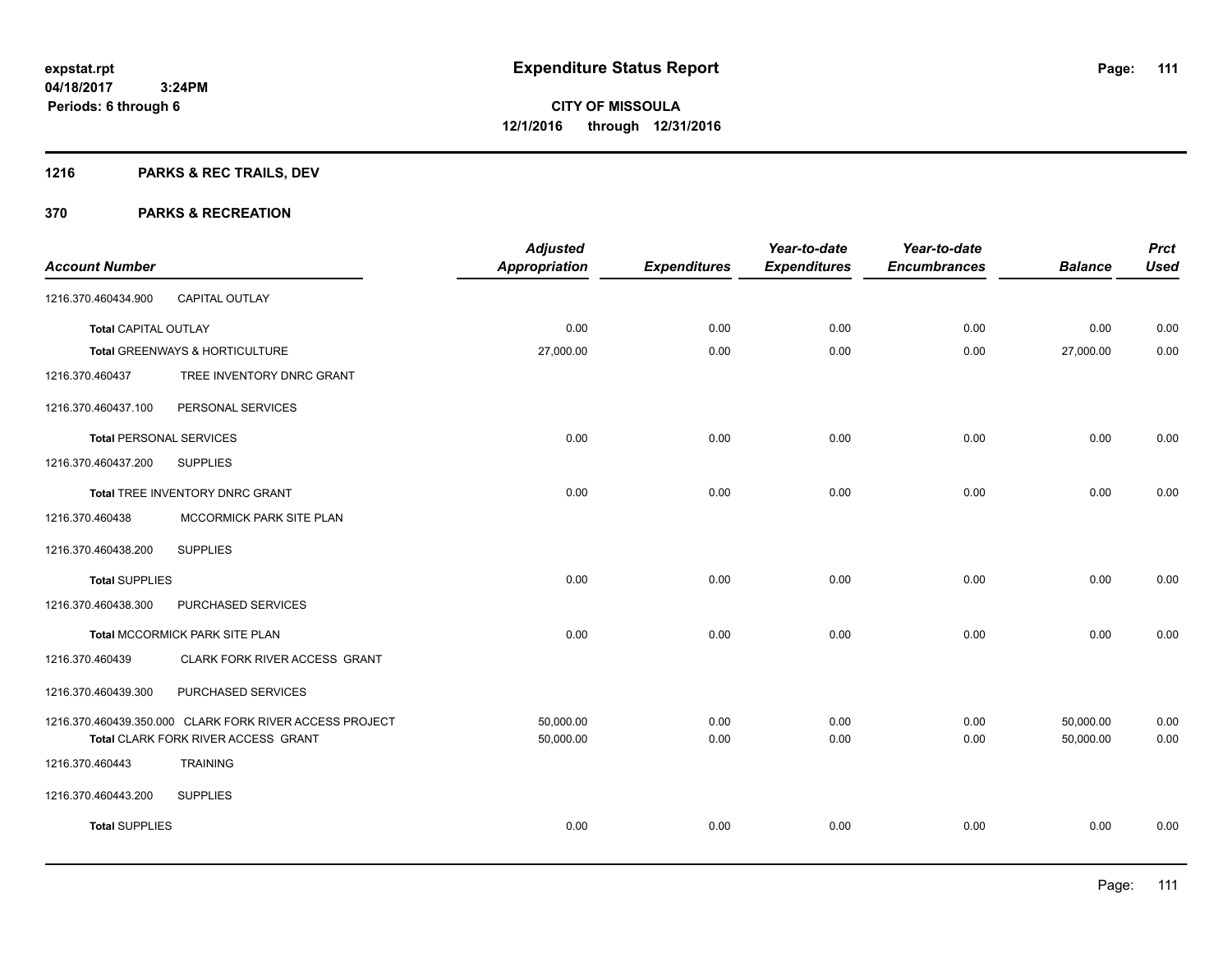## **1216 PARKS & REC TRAILS, DEV**

#### **370 PARKS & RECREATION**

| <b>Account Number</b>        |                                                                                                                                           | <b>Adjusted</b><br>Appropriation    | <b>Expenditures</b>            | Year-to-date<br><b>Expenditures</b> | Year-to-date<br><b>Encumbrances</b> | <b>Balance</b>                     | <b>Prct</b><br><b>Used</b> |
|------------------------------|-------------------------------------------------------------------------------------------------------------------------------------------|-------------------------------------|--------------------------------|-------------------------------------|-------------------------------------|------------------------------------|----------------------------|
| 1216.370.460443.300          | PURCHASED SERVICES                                                                                                                        |                                     |                                |                                     |                                     |                                    |                            |
| <b>Total TRAINING</b>        |                                                                                                                                           | 0.00                                | 0.00                           | 0.00                                | 0.00                                | 0.00                               | 0.00                       |
| 1216.370.460444              | <b>PLAYGROUNDS</b>                                                                                                                        |                                     |                                |                                     |                                     |                                    |                            |
| 1216.370.460444.300          | PURCHASED SERVICES                                                                                                                        |                                     |                                |                                     |                                     |                                    |                            |
|                              | <b>Total PURCHASED SERVICES</b>                                                                                                           | 0.00                                | 0.00                           | 0.00                                | 0.00                                | 0.00                               | 0.00                       |
| 1216.370.460444.900          | <b>CAPITAL OUTLAY</b>                                                                                                                     |                                     |                                |                                     |                                     |                                    |                            |
| <b>Total PLAYGROUNDS</b>     |                                                                                                                                           | 0.00                                | 0.00                           | 0.00                                | 0.00                                | 0.00                               | 0.00                       |
| 1216.370.460470              | <b>RECREATION MORE</b>                                                                                                                    |                                     |                                |                                     |                                     |                                    |                            |
| 1216.370.460470.200          | <b>SUPPLIES</b>                                                                                                                           |                                     |                                |                                     |                                     |                                    |                            |
| <b>Total SUPPLIES</b>        | 1216.370.460470.220.000 MORE/OPERATING SUPPLIES<br>1216.370.460470.230.000 MORE/REPAI & MAINTENANCE                                       | 5,000.00<br>5,000.00<br>10,000.00   | $-591.04$<br>0.00<br>$-591.04$ | 1,829.56<br>0.00<br>1,829.56        | 0.00<br>0.00<br>0.00                | 3,170.44<br>5,000.00<br>8,170.44   | 36.59<br>0.00<br>18.30     |
| 1216.370.460470.300          | PURCHASED SERVICES                                                                                                                        |                                     |                                |                                     |                                     |                                    |                            |
|                              | 1216.370.460470.350.000 MORE/PROFESSIONAL SERVICES<br>1216.370.460470.390.000 OTHER PURCHASED SERVICES<br><b>Total PURCHASED SERVICES</b> | 10,000.00<br>10,000.00<br>20,000.00 | 0.00<br>0.00<br>0.00           | 0.00<br>19.00<br>19.00              | 0.00<br>0.00<br>0.00                | 10,000.00<br>9,981.00<br>19,981.00 | 0.00<br>0.19<br>0.10       |
| 1216.370.460470.900          | <b>CAPITAL OUTLAY</b>                                                                                                                     |                                     |                                |                                     |                                     |                                    |                            |
| <b>Total CAPITAL OUTLAY</b>  |                                                                                                                                           | 0.00                                | 0.00                           | 0.00                                | 0.00                                | 0.00                               | 0.00                       |
| <b>Total RECREATION MORE</b> |                                                                                                                                           | 30,000.00                           | $-591.04$                      | 1,848.56                            | 0.00                                | 28,151.44                          | 6.16                       |
| 1216.370.460471              | <b>RECREATION ADULTS</b>                                                                                                                  |                                     |                                |                                     |                                     |                                    |                            |

1216.370.460471.200 SUPPLIES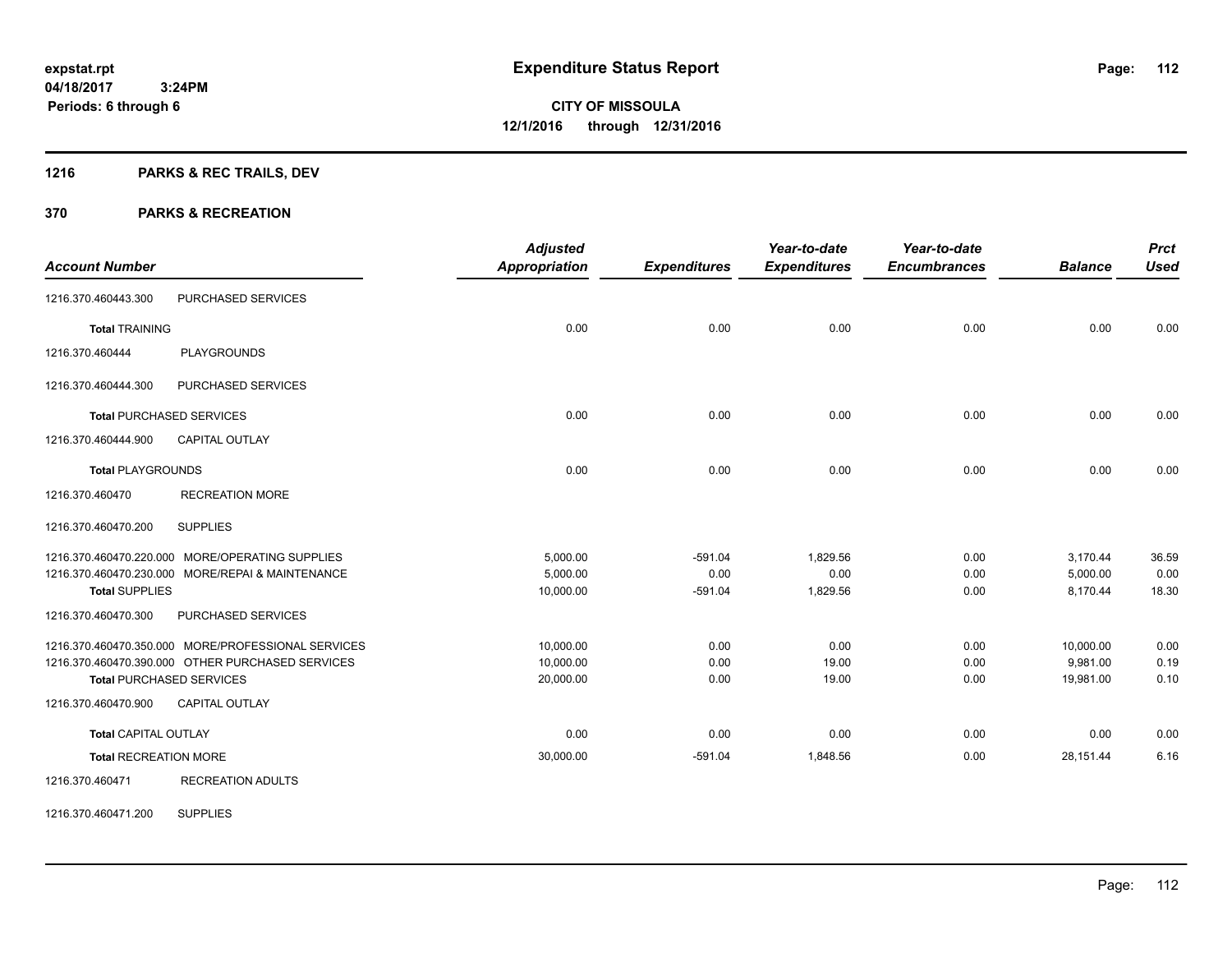## **1216 PARKS & REC TRAILS, DEV**

| <b>Account Number</b>          |                                                      | <b>Adjusted</b><br>Appropriation | <b>Expenditures</b> | Year-to-date<br><b>Expenditures</b> | Year-to-date<br><b>Encumbrances</b> | <b>Balance</b>       | <b>Prct</b><br><b>Used</b> |
|--------------------------------|------------------------------------------------------|----------------------------------|---------------------|-------------------------------------|-------------------------------------|----------------------|----------------------------|
| <b>Total SUPPLIES</b>          | 1216.370.460471.220.000 REC ADULT/OPERATING SUPPLIES | 5,000.00<br>5,000.00             | 0.00<br>0.00        | 0.00<br>0.00                        | 0.00<br>0.00                        | 5,000.00<br>5,000.00 | 0.00<br>0.00               |
| 1216.370.460471.300            | PURCHASED SERVICES                                   |                                  |                     |                                     |                                     |                      |                            |
|                                | <b>Total PURCHASED SERVICES</b>                      | 0.00                             | 0.00                | 0.00                                | 0.00                                | 0.00                 | 0.00                       |
| 1216.370.460471.800            | OTHER OBJECTS                                        |                                  |                     |                                     |                                     |                      |                            |
| <b>Total OTHER OBJECTS</b>     |                                                      | 0.00                             | 0.00                | 0.00                                | 0.00                                | 0.00                 | 0.00                       |
| 1216.370.460471.900            | <b>CAPITAL OUTLAY</b>                                |                                  |                     |                                     |                                     |                      |                            |
| <b>Total CAPITAL OUTLAY</b>    |                                                      | 0.00                             | 0.00                | 0.00                                | 0.00                                | 0.00                 | 0.00                       |
| <b>Total RECREATION ADULTS</b> |                                                      | 5,000.00                         | 0.00                | 0.00                                | 0.00                                | 5,000.00             | 0.00                       |
| 1216.370.460472                | <b>RECREATION YOUTH</b>                              |                                  |                     |                                     |                                     |                      |                            |
| 1216.370.460472.200            | <b>SUPPLIES</b>                                      |                                  |                     |                                     |                                     |                      |                            |
|                                | 1216.370.460472.220.000 REC YOUTH/OPERATING SUPPLIES | 5,000.00                         | 0.00                | 0.00                                | 0.00                                | 5,000.00             | 0.00                       |
| <b>Total SUPPLIES</b>          |                                                      | 5,000.00                         | 0.00                | 0.00                                | 0.00                                | 5,000.00             | 0.00                       |
| 1216.370.460472.300            | PURCHASED SERVICES                                   |                                  |                     |                                     |                                     |                      |                            |
|                                | <b>Total PURCHASED SERVICES</b>                      | 0.00                             | 0.00                | 0.00                                | 0.00                                | 0.00                 | 0.00                       |
| 1216.370.460472.700            | <b>GRANTS &amp; CONTRIBUTIONS</b>                    |                                  |                     |                                     |                                     |                      |                            |
|                                | Total GRANTS & CONTRIBUTIONS                         | 0.00                             | 0.00                | 0.00                                | 0.00                                | 0.00                 | 0.00                       |
| 1216.370.460472.800            | OTHER OBJECTS                                        |                                  |                     |                                     |                                     |                      |                            |
| <b>Total OTHER OBJECTS</b>     |                                                      | 0.00                             | 0.00                | 0.00                                | 0.00                                | 0.00                 | 0.00                       |
| 1216.370.460472.900            | <b>CAPITAL OUTLAY</b>                                |                                  |                     |                                     |                                     |                      |                            |
| <b>Total CAPITAL OUTLAY</b>    |                                                      | 0.00                             | 0.00                | 0.00                                | 0.00                                | 0.00                 | 0.00                       |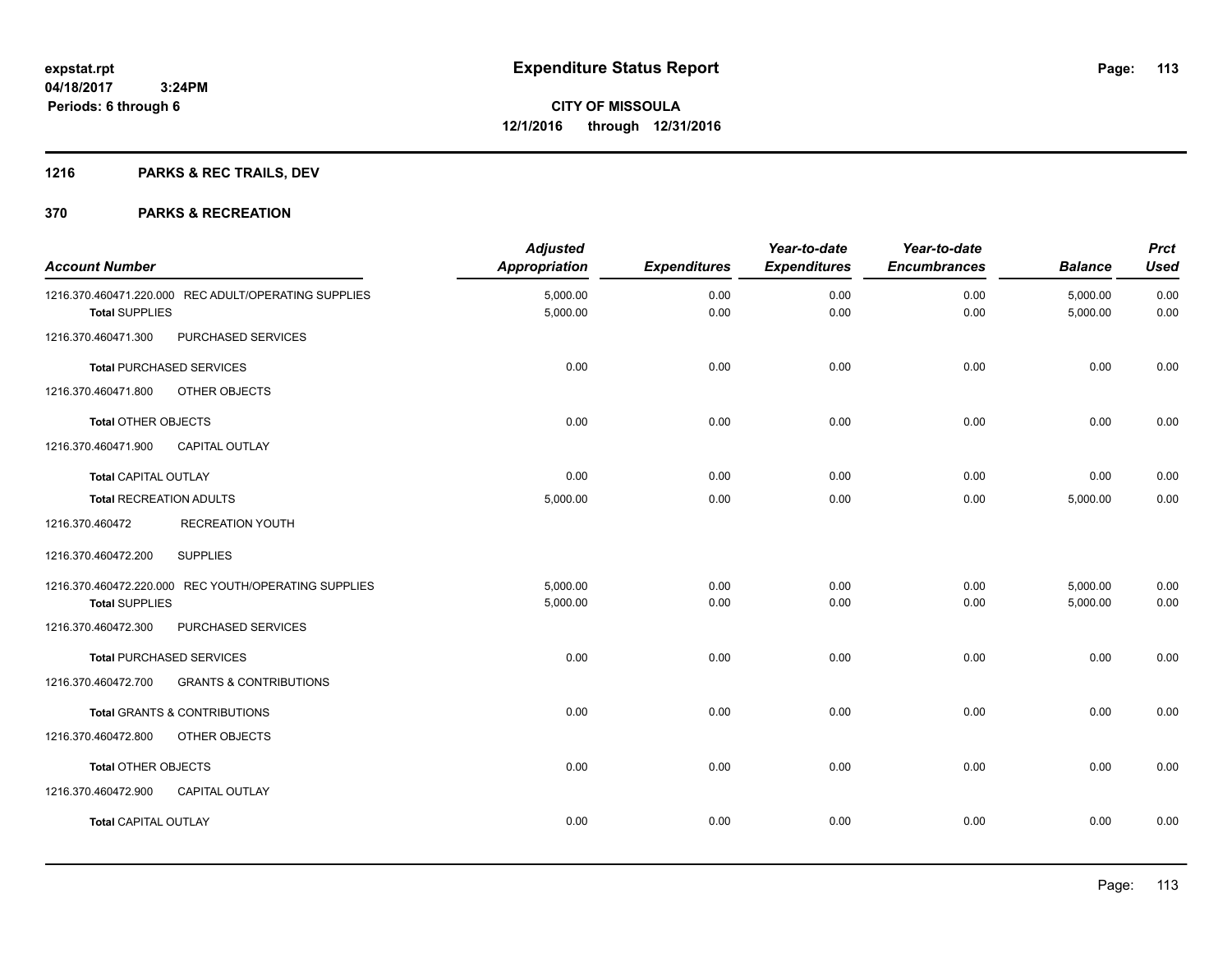## **1216 PARKS & REC TRAILS, DEV**

| <b>Account Number</b>                  |                                                              | <b>Adjusted</b><br><b>Appropriation</b> | <b>Expenditures</b> | Year-to-date<br><b>Expenditures</b> | Year-to-date<br><b>Encumbrances</b> | <b>Balance</b> | <b>Prct</b><br><b>Used</b> |
|----------------------------------------|--------------------------------------------------------------|-----------------------------------------|---------------------|-------------------------------------|-------------------------------------|----------------|----------------------------|
| <b>Total RECREATION YOUTH</b>          |                                                              | 5,000.00                                | 0.00                | 0.00                                | 0.00                                | 5,000.00       | 0.00                       |
| 1216.370.460506                        | <b>CARAS PARK</b>                                            |                                         |                     |                                     |                                     |                |                            |
| 1216.370.460506.200                    | <b>SUPPLIES</b>                                              |                                         |                     |                                     |                                     |                |                            |
| <b>Total SUPPLIES</b>                  |                                                              | 0.00                                    | 0.00                | 0.00                                | 0.00                                | 0.00           | 0.00                       |
| 1216.370.460506.300                    | PURCHASED SERVICES                                           |                                         |                     |                                     |                                     |                |                            |
|                                        | <b>Total PURCHASED SERVICES</b>                              | 0.00                                    | 0.00                | 0.00                                | 0.00                                | 0.00           | 0.00                       |
| 1216.370.460506.900                    | <b>CAPITAL OUTLAY</b>                                        |                                         |                     |                                     |                                     |                |                            |
| <b>Total CARAS PARK</b>                |                                                              | 0.00                                    | 0.00                | 0.00                                | 0.00                                | 0.00           | 0.00                       |
| 1216.370.460507                        | <b>COMMUNITY TRAILS</b>                                      |                                         |                     |                                     |                                     |                |                            |
| 1216.370.460507.200                    | <b>SUPPLIES</b>                                              |                                         |                     |                                     |                                     |                |                            |
|                                        | 1216.370.460507.220.000 COMM TRAILS/OPERATING SUPPLIES       | 5.000.00                                | 0.00                | 0.00                                | 0.00                                | 5,000.00       | 0.00                       |
|                                        | 1216.370.460507.230.000 COMM TRAILS/REPAIR/MAINTENANCE       | 5,000.00                                | 0.00                | 0.00                                | 0.00                                | 5,000.00       | 0.00                       |
| 1216.370.460507.240.000 OTHER SUPPLIES |                                                              | 1,100.00                                | 0.00                | 0.00                                | 0.00                                | 1,100.00       | 0.00                       |
| <b>Total SUPPLIES</b>                  |                                                              | 11,100.00                               | 0.00                | 0.00                                | 0.00                                | 11,100.00      | 0.00                       |
| 1216.370.460507.300                    | PURCHASED SERVICES                                           |                                         |                     |                                     |                                     |                |                            |
|                                        | 1216.370.460507.350.000 COMM TRAILS/PROFESSIONAL SERVICES    | 10,000.00                               | 0.00                | 0.00                                | 0.00                                | 10,000.00      | 0.00                       |
|                                        | 1216.370.460507.360.000 COMM TRAILS/REPAIR & MAINTENANCE     | 10.000.00                               | 0.00                | 0.00                                | 0.00                                | 10.000.00      | 0.00                       |
|                                        | 1216.370.460507.390.000 COMM TRAILS/OTHER PURCHASED SERVICES | 40.000.00                               | 0.00                | 0.00                                | 0.00                                | 40,000.00      | 0.00                       |
|                                        | <b>Total PURCHASED SERVICES</b>                              | 60,000.00                               | 0.00                | 0.00                                | 0.00                                | 60,000.00      | 0.00                       |
| 1216.370.460507.900                    | <b>CAPITAL OUTLAY</b>                                        |                                         |                     |                                     |                                     |                |                            |
|                                        | 1216.370.460507.930.000 COMM TRAILS/IMPROVEMENTS             | 50,000.00                               | 0.00                | 0.00                                | 0.00                                | 50,000.00      | 0.00                       |
| <b>Total CAPITAL OUTLAY</b>            |                                                              | 50,000.00                               | 0.00                | 0.00                                | 0.00                                | 50,000.00      | 0.00                       |
| <b>Total COMMUNITY TRAILS</b>          |                                                              | 121,100.00                              | 0.00                | 0.00                                | 0.00                                | 121,100.00     | 0.00                       |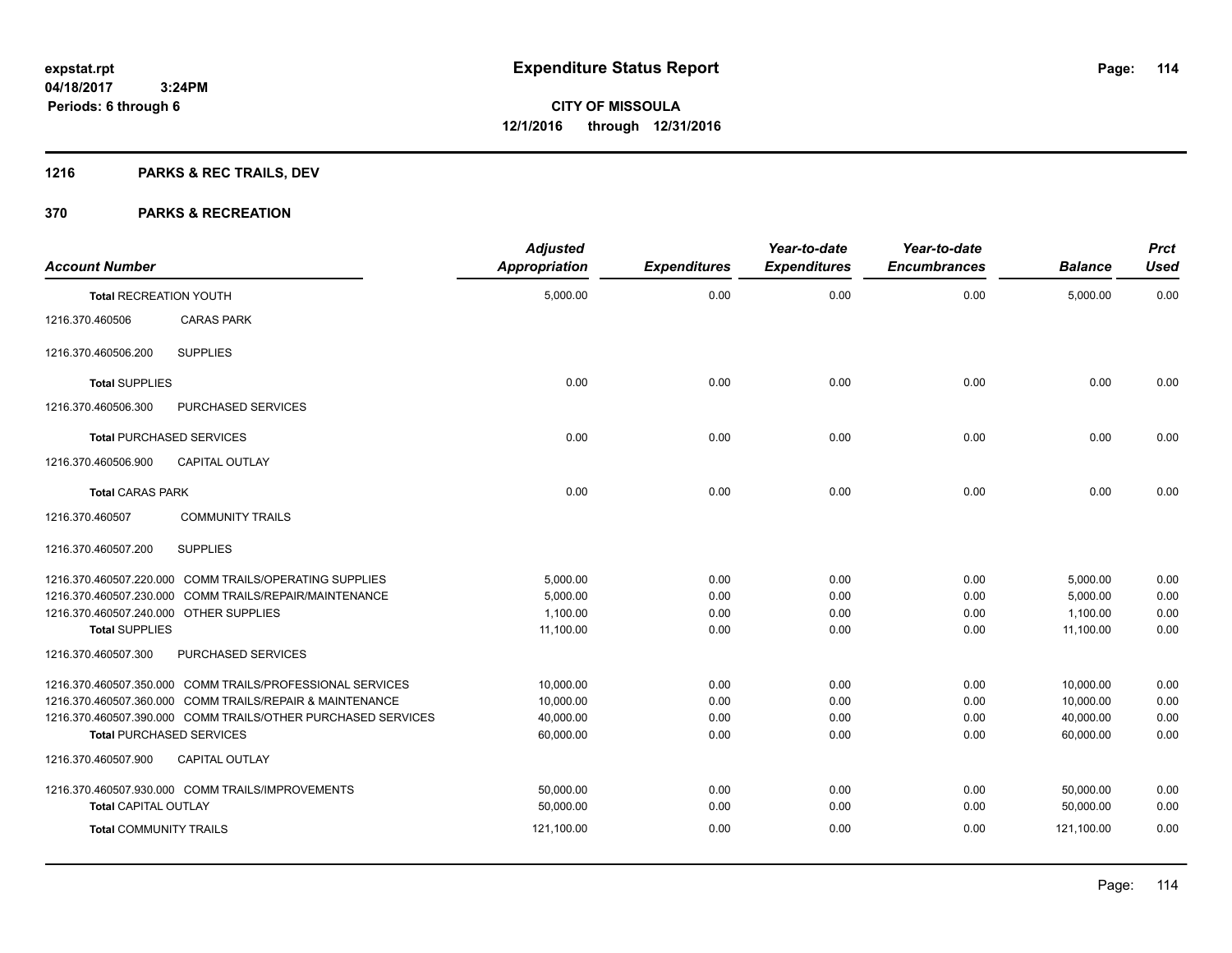## **1216 PARKS & REC TRAILS, DEV**

|                                 |                                                           | <b>Adjusted</b>      |                     | Year-to-date             | Year-to-date        |                                | <b>Prct</b>  |
|---------------------------------|-----------------------------------------------------------|----------------------|---------------------|--------------------------|---------------------|--------------------------------|--------------|
| <b>Account Number</b>           |                                                           | <b>Appropriation</b> | <b>Expenditures</b> | <b>Expenditures</b>      | <b>Encumbrances</b> | <b>Balance</b>                 | <b>Used</b>  |
| 1216.370.460508                 | <b>KIWANIS PARK</b>                                       |                      |                     |                          |                     |                                |              |
| 1216.370.460508.900             | CAPITAL OUTLAY                                            |                      |                     |                          |                     |                                |              |
| <b>Total KIWANIS PARK</b>       | 1216.370.460508.930.000 KIWANIS PARK IMPROVEMENTS         | 0.00<br>0.00         | 0.00<br>0.00        | 164,521.35<br>164,521.35 | 0.00<br>0.00        | $-164,521.35$<br>$-164,521.35$ | 0.00<br>0.00 |
| 1216.370.460509                 | <b>KIM WILLIAMS TRAIL</b>                                 |                      |                     |                          |                     |                                |              |
| 1216.370.460509.900             | CAPITAL OUTLAY                                            |                      |                     |                          |                     |                                |              |
| <b>Total KIM WILLIAMS TRAIL</b> |                                                           | 0.00                 | 0.00                | 0.00                     | 0.00                | 0.00                           | 0.00         |
| 1216.370.460511                 | PARK ENTERPRISE                                           |                      |                     |                          |                     |                                |              |
| 1216.370.460511.200             | <b>SUPPLIES</b>                                           |                      |                     |                          |                     |                                |              |
| <b>Total SUPPLIES</b>           |                                                           | 0.00                 | 0.00                | 0.00                     | 0.00                | 0.00                           | 0.00         |
| 1216.370.460511.300             | PURCHASED SERVICES                                        |                      |                     |                          |                     |                                |              |
| <b>Total PARK ENTERPRISE</b>    |                                                           | 0.00                 | 0.00                | 0.00                     | 0.00                | 0.00                           | 0.00         |
| 1216.370.460512                 | PARK MEMORIALS                                            |                      |                     |                          |                     |                                |              |
| 1216.370.460512.200             | <b>SUPPLIES</b>                                           |                      |                     |                          |                     |                                |              |
| <b>Total SUPPLIES</b>           | 1216.370.460512.220.000 PARK MEMORIALS/OPERATING SUPPLIES | 0.00<br>0.00         | 0.00<br>0.00        | 60.00<br>60.00           | 0.00<br>0.00        | $-60.00$<br>$-60.00$           | 0.00<br>0.00 |
| 1216.370.460512.300             | PURCHASED SERVICES                                        |                      |                     |                          |                     |                                |              |
|                                 | <b>Total PURCHASED SERVICES</b>                           | 0.00                 | 0.00                | 0.00                     | 0.00                | 0.00                           | 0.00         |
| 1216.370.460512.800             | OTHER OBJECTS                                             |                      |                     |                          |                     |                                |              |
| <b>Total OTHER OBJECTS</b>      |                                                           | 0.00                 | 0.00                | 0.00                     | 0.00                | 0.00                           | 0.00         |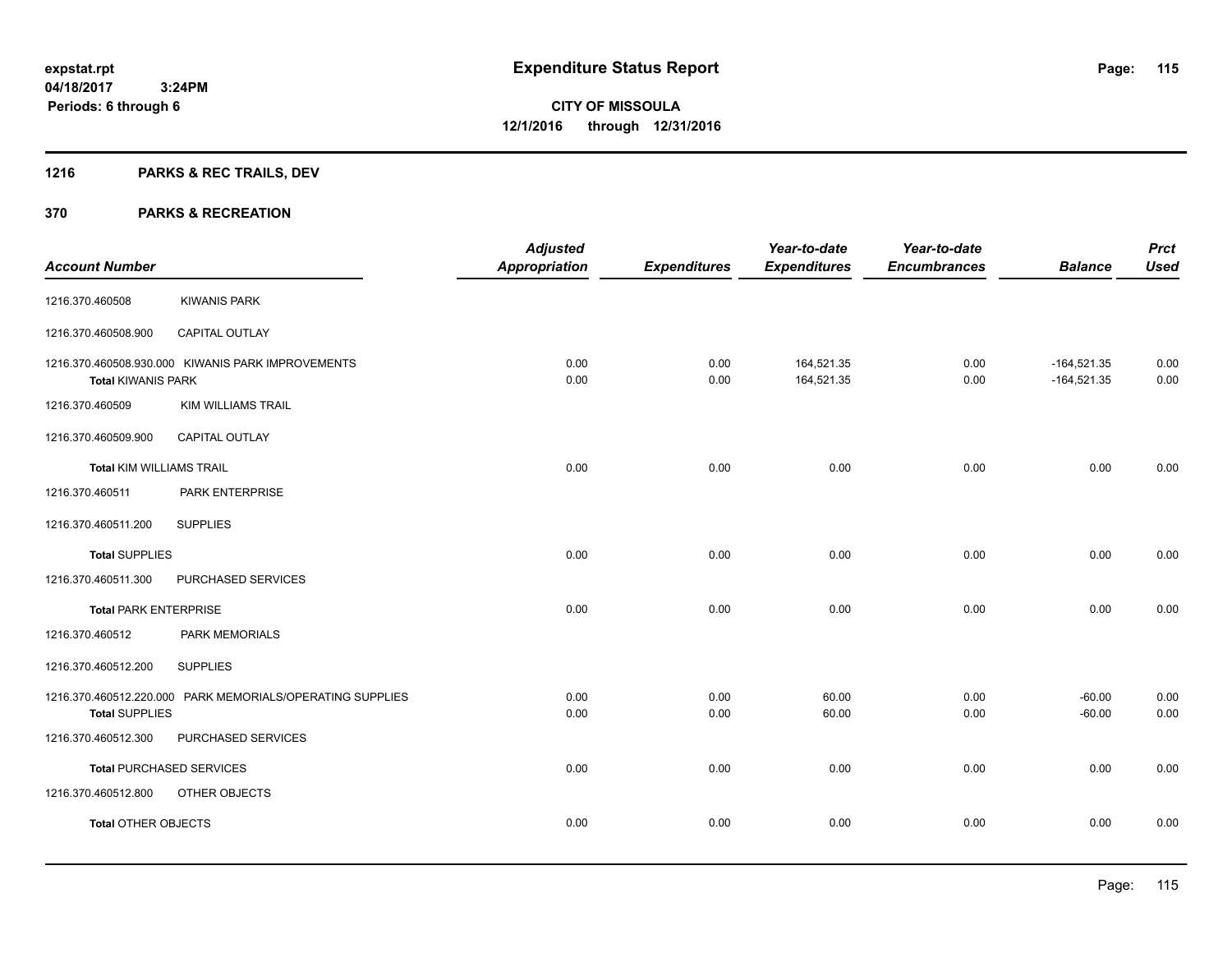## **1216 PARKS & REC TRAILS, DEV**

|                                                                | <b>Adjusted</b>      |                     | Year-to-date        | Year-to-date        |                | <b>Prct</b> |
|----------------------------------------------------------------|----------------------|---------------------|---------------------|---------------------|----------------|-------------|
| <b>Account Number</b>                                          | <b>Appropriation</b> | <b>Expenditures</b> | <b>Expenditures</b> | <b>Encumbrances</b> | <b>Balance</b> | <b>Used</b> |
| <b>CAPITAL OUTLAY</b><br>1216.370.460512.900                   |                      |                     |                     |                     |                |             |
| 1216.370.460512.920.000 PARK MEMORIALS/BUILDINGS               | 100,000.00           | 0.00                | 0.00                | 0.00                | 100,000.00     | 0.00        |
| 1216.370.460512.930.000 PARK MEMORIALS/IMPROVEMENTS            | 50,000.00            | 0.00                | 0.00                | 0.00                | 50,000.00      | 0.00        |
| <b>Total CAPITAL OUTLAY</b>                                    | 150,000.00           | 0.00                | 0.00                | 0.00                | 150,000.00     | 0.00        |
| <b>Total PARK MEMORIALS</b>                                    | 150,000.00           | 0.00                | 60.00               | 0.00                | 149,940.00     | 0.04        |
| 1216.370.460513<br>RECREATIONAL DONATIONS SPEC EVENTS          |                      |                     |                     |                     |                |             |
| <b>SUPPLIES</b><br>1216.370.460513.200                         |                      |                     |                     |                     |                |             |
| 1216.370.460513.220.000 REC DONATIONS/OPERATING SUPPLIES       | 20,000.00            | 1,201.00            | 4,777.16            | 0.00                | 15,222.84      | 23.89       |
| 1216.370.460513.230.000 REC DONATIONS-REPAIR/MAINTENANCE       | 5,000.00             | 0.00                | 0.00                | 0.00                | 5,000.00       | 0.00        |
| <b>Total SUPPLIES</b>                                          | 25,000.00            | 1,201.00            | 4,777.16            | 0.00                | 20,222.84      | 19.11       |
| 1216.370.460513.300<br>PURCHASED SERVICES                      |                      |                     |                     |                     |                |             |
| 1216.370.460513.350.000 REC DONATIONS/PROFESSIONAL SERVICES    | 5,000.00             | 0.00                | 0.00                | 0.00                | 5,000.00       | 0.00        |
| 1216.370.460513.390.000 REC DONATIONS/OTHER PURCHASED SERVICES | 40.000.00            | 0.00                | 0.00                | 0.00                | 40.000.00      | 0.00        |
| <b>Total PURCHASED SERVICES</b>                                | 45,000.00            | 0.00                | 0.00                | 0.00                | 45.000.00      | 0.00        |
| OTHER OBJECTS<br>1216.370.460513.800                           |                      |                     |                     |                     |                |             |
| <b>Total OTHER OBJECTS</b>                                     | 0.00                 | 0.00                | 0.00                | 0.00                | 0.00           | 0.00        |
| 1216.370.460513.900<br><b>CAPITAL OUTLAY</b>                   |                      |                     |                     |                     |                |             |
| <b>Total CAPITAL OUTLAY</b>                                    | 0.00                 | 0.00                | 0.00                | 0.00                | 0.00           | 0.00        |
| <b>Total RECREATIONAL DONATIONS SPEC EVENTS</b>                | 70,000.00            | 1,201.00            | 4.777.16            | 0.00                | 65.222.84      | 6.82        |
| 1216.370.460514<br><b>URBAN FORESTRY</b>                       |                      |                     |                     |                     |                |             |
| 1216.370.460514.100<br>PERSONAL SERVICES                       |                      |                     |                     |                     |                |             |
| <b>Total PERSONAL SERVICES</b>                                 | 0.00                 | 0.00                | 0.00                | 0.00                | 0.00           | 0.00        |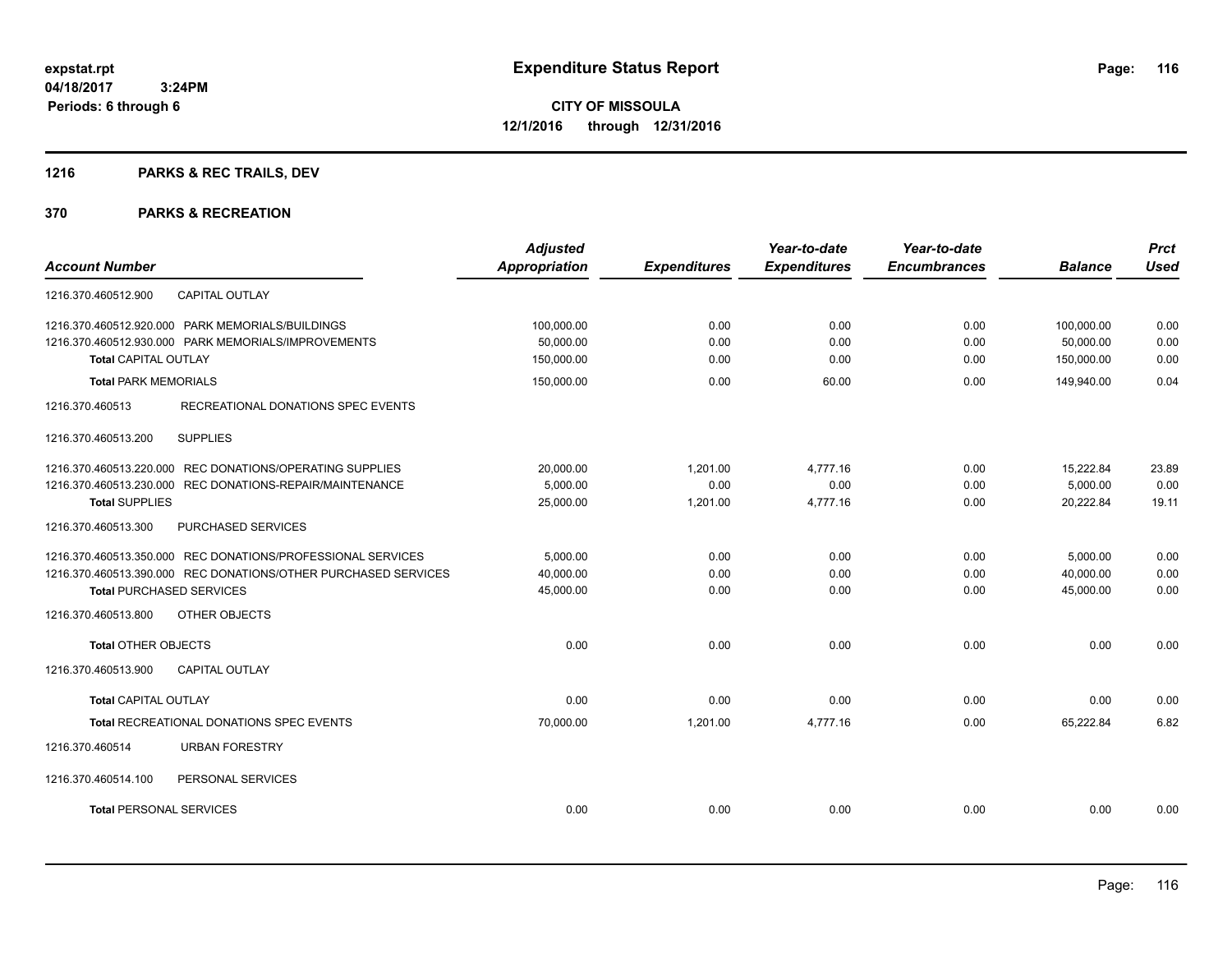## **1216 PARKS & REC TRAILS, DEV**

|                                                              | <b>Adjusted</b> |                     | Year-to-date        | Year-to-date        |                | <b>Prct</b> |
|--------------------------------------------------------------|-----------------|---------------------|---------------------|---------------------|----------------|-------------|
| <b>Account Number</b>                                        | Appropriation   | <b>Expenditures</b> | <b>Expenditures</b> | <b>Encumbrances</b> | <b>Balance</b> | <b>Used</b> |
| <b>SUPPLIES</b><br>1216.370.460514.200                       |                 |                     |                     |                     |                |             |
| URBAN FORESTRY/OPERATING SUPPLIES<br>1216.370.460514.220.000 | 10,000.00       | 0.00                | 324.66              | 0.00                | 9,675.34       | 3.25        |
| <b>OPERATING SUPPLIES</b><br>1216.370.460514.220.081         | 0.00            | 0.00                | 2,804.50            | 0.00                | $-2,804.50$    | 0.00        |
| URBAN FORESTRY-REPAIR/MAINTENANCE<br>1216.370.460514.230.000 | 5,000.00        | 0.00                | 0.00                | 0.00                | 5,000.00       | 0.00        |
| <b>Total SUPPLIES</b>                                        | 15,000.00       | 0.00                | 3,129.16            | 0.00                | 11,870.84      | 20.86       |
| 1216.370.460514.300<br>PURCHASED SERVICES                    |                 |                     |                     |                     |                |             |
| 1216.370.460514.350.000 URBAN FORESTRY/PROFESSIONAL SERVICES | 20,000.00       | 0.00                | 0.00                | 0.00                | 20,000.00      | 0.00        |
| 1216.370.460514.350.085 FOREST HEALTH GRANT                  | 20,000.00       | 0.00                | 0.00                | 0.00                | 20,000.00      | 0.00        |
| <b>Total PURCHASED SERVICES</b>                              | 40,000.00       | 0.00                | 0.00                | 0.00                | 40,000.00      | 0.00        |
| 1216.370.460514.900<br><b>CAPITAL OUTLAY</b>                 |                 |                     |                     |                     |                |             |
| 1216.370.460514.930.000 IMPROVEMENTS                         | 20,000.00       | 0.00                | 0.00                | 0.00                | 20,000.00      | 0.00        |
| 1216.370.460514.940.000 MACHINERY & EQUIPMENT                | 0.00            | 0.00                | 9,150.00            | 0.00                | $-9,150.00$    | 0.00        |
| <b>Total CAPITAL OUTLAY</b>                                  | 20,000.00       | 0.00                | 9,150.00            | 0.00                | 10,850.00      | 45.75       |
| <b>Total URBAN FORESTRY</b>                                  | 75,000.00       | 0.00                | 12,279.16           | 0.00                | 62,720.84      | 16.37       |
| 1216.370.460516<br>PARK REVOLVING                            |                 |                     |                     |                     |                |             |
| 1216.370.460516.800<br>OTHER OBJECTS                         |                 |                     |                     |                     |                |             |
| 1216.370.460516.845.000 CONTINGENCY                          | 25,000.00       | 0.00                | 0.00                | 0.00                | 25,000.00      | 0.00        |
| <b>Total PARK REVOLVING</b>                                  | 25,000.00       | 0.00                | 0.00                | 0.00                | 25,000.00      | 0.00        |
| 1216.370.460517<br>OPEN SPACE PURCHASE & DONATIONS           |                 |                     |                     |                     |                |             |
| <b>SUPPLIES</b><br>1216.370.460517.200                       |                 |                     |                     |                     |                |             |
| <b>Total SUPPLIES</b>                                        | 0.00            | 0.00                | 0.00                | 0.00                | 0.00           | 0.00        |
| PURCHASED SERVICES<br>1216.370.460517.300                    |                 |                     |                     |                     |                |             |
| 1216.370.460517.390.000 OTHER PURCHASED SERVICES             | 10,000.00       | 0.00                | 0.00                | 0.00                | 10,000.00      | 0.00        |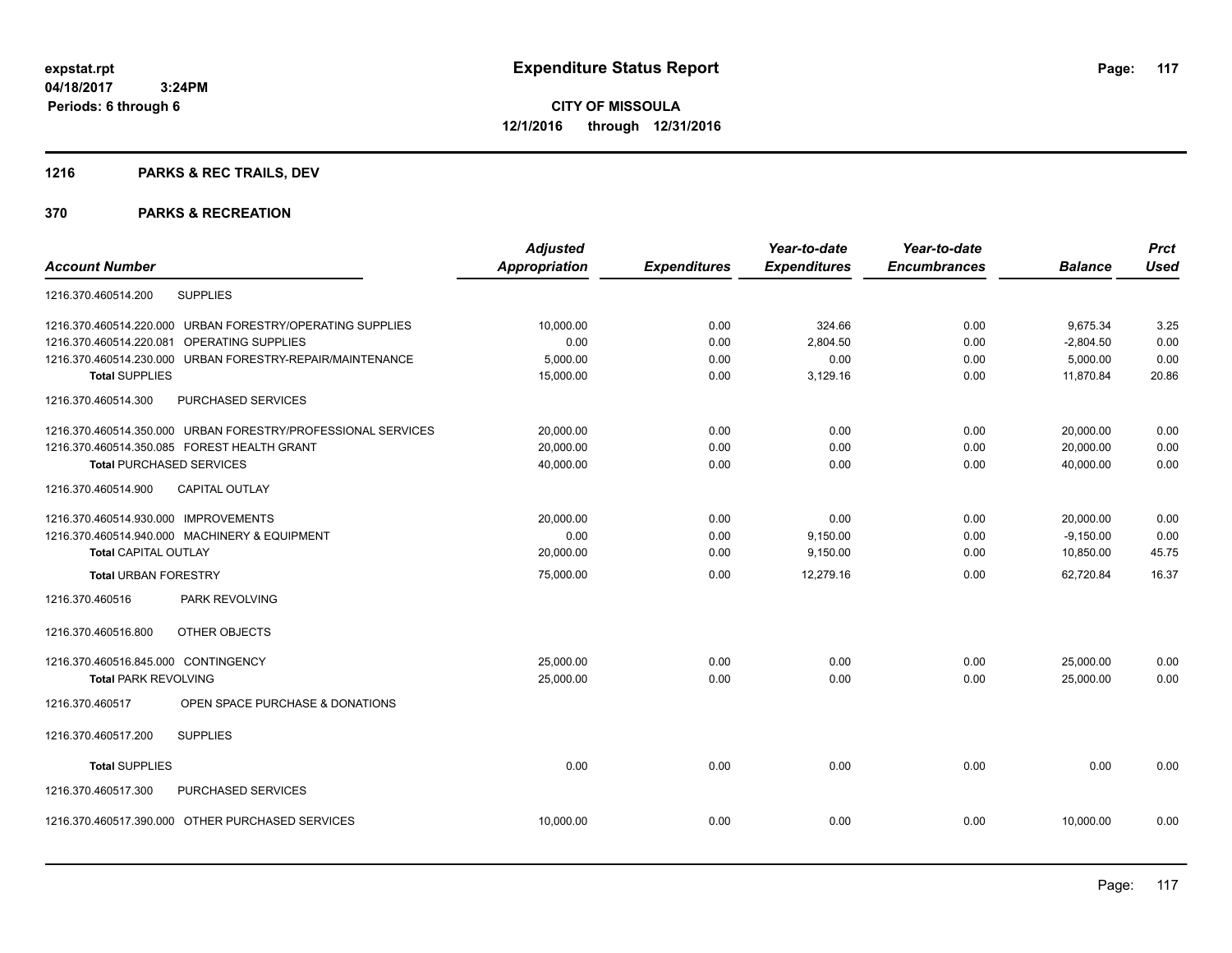## **1216 PARKS & REC TRAILS, DEV**

| <b>Account Number</b>         |                                       | <b>Adjusted</b><br><b>Appropriation</b> | <b>Expenditures</b> | Year-to-date<br><b>Expenditures</b> | Year-to-date<br><b>Encumbrances</b> | <b>Balance</b> | <b>Prct</b><br><b>Used</b> |
|-------------------------------|---------------------------------------|-----------------------------------------|---------------------|-------------------------------------|-------------------------------------|----------------|----------------------------|
|                               | <b>Total PURCHASED SERVICES</b>       | 10,000.00                               | 0.00                | 0.00                                | 0.00                                | 10,000.00      | 0.00                       |
| 1216.370.460517.900           | CAPITAL OUTLAY                        |                                         |                     |                                     |                                     |                |                            |
| <b>Total CAPITAL OUTLAY</b>   |                                       | 0.00                                    | 0.00                | 0.00                                | 0.00                                | 0.00           | 0.00                       |
|                               | Total OPEN SPACE PURCHASE & DONATIONS | 10,000.00                               | 0.00                | 0.00                                | 0.00                                | 10,000.00      | 0.00                       |
| 1216.370.460518               | SILVERS LAGOON                        |                                         |                     |                                     |                                     |                |                            |
| 1216.370.460518.900           | <b>CAPITAL OUTLAY</b>                 |                                         |                     |                                     |                                     |                |                            |
| <b>Total SILVERS LAGOON</b>   |                                       | 0.00                                    | 0.00                | 0.00                                | 0.00                                | 0.00           | 0.00                       |
| 1216.370.460519               | <b>AQUATICS CAPITAL</b>               |                                         |                     |                                     |                                     |                |                            |
| 1216.370.460519.200           | <b>SUPPLIES</b>                       |                                         |                     |                                     |                                     |                |                            |
| <b>Total SUPPLIES</b>         |                                       | 0.00                                    | 0.00                | 0.00                                | 0.00                                | 0.00           | 0.00                       |
| 1216.370.460519.300           | PURCHASED SERVICES                    |                                         |                     |                                     |                                     |                |                            |
|                               | <b>Total PURCHASED SERVICES</b>       | 0.00                                    | 0.00                | 0.00                                | 0.00                                | 0.00           | 0.00                       |
| 1216.370.460519.900           | CAPITAL OUTLAY                        |                                         |                     |                                     |                                     |                |                            |
| <b>Total AQUATICS CAPITAL</b> |                                       | 0.00                                    | 0.00                | 0.00                                | 0.00                                | 0.00           | 0.00                       |
| 1216.370.460520               | *** Title Not Found ***               |                                         |                     |                                     |                                     |                |                            |
| 1216.370.460520.200           | <b>SUPPLIES</b>                       |                                         |                     |                                     |                                     |                |                            |
| <b>Total SUPPLIES</b>         |                                       | 0.00                                    | 0.00                | 0.00                                | 0.00                                | 0.00           | 0.00                       |
| 1216.370.460520.300           | PURCHASED SERVICES                    |                                         |                     |                                     |                                     |                |                            |
|                               | <b>Total PURCHASED SERVICES</b>       | 0.00                                    | 0.00                | 0.00                                | 0.00                                | 0.00           | 0.00                       |
| 1216.370.460520.900           | CAPITAL OUTLAY                        |                                         |                     |                                     |                                     |                |                            |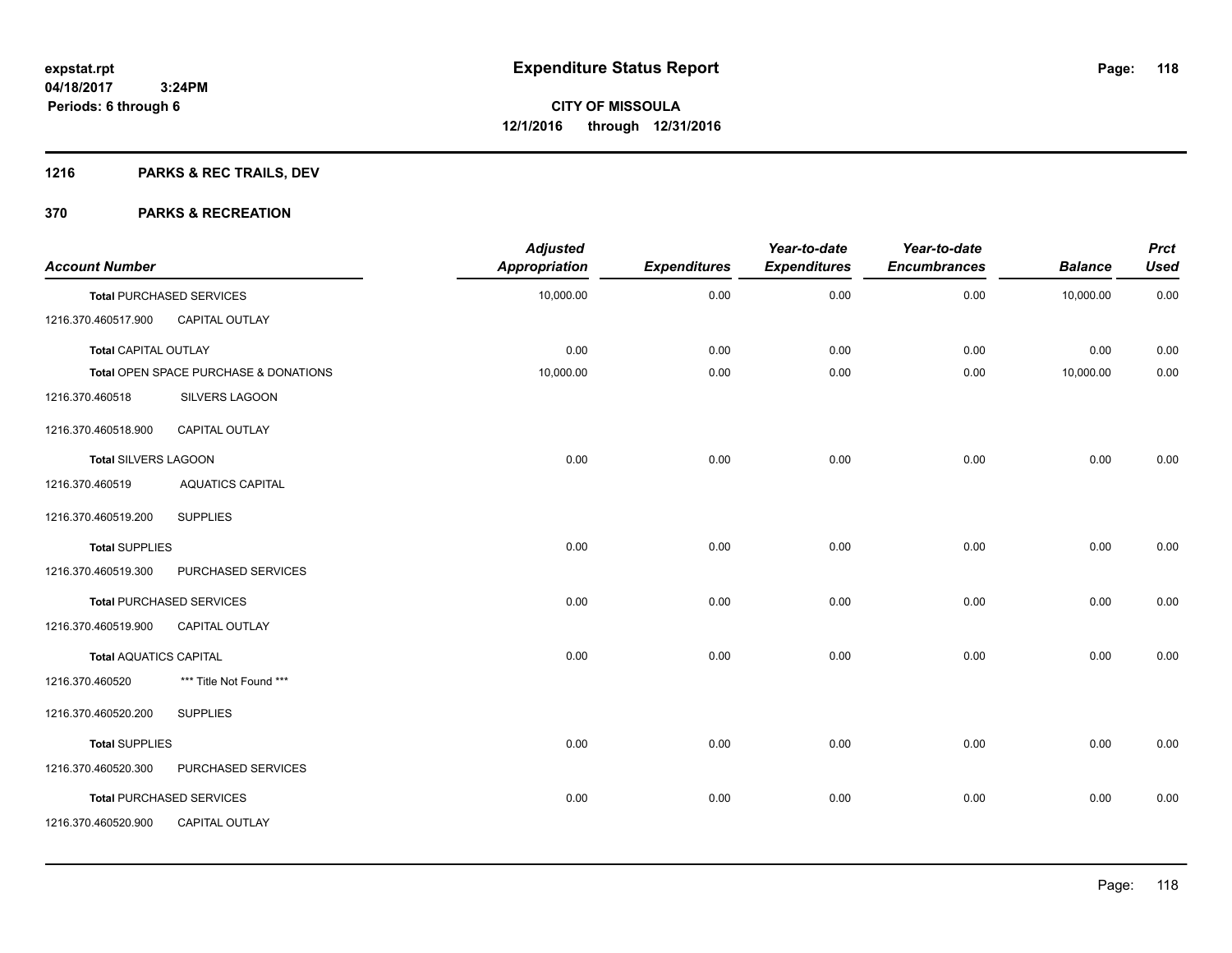## **1216 PARKS & REC TRAILS, DEV**

| <b>Account Number</b>                |                                                                 | <b>Adjusted</b><br><b>Appropriation</b> | <b>Expenditures</b> | Year-to-date<br><b>Expenditures</b> | Year-to-date<br><b>Encumbrances</b> | <b>Balance</b> | <b>Prct</b><br><b>Used</b> |
|--------------------------------------|-----------------------------------------------------------------|-----------------------------------------|---------------------|-------------------------------------|-------------------------------------|----------------|----------------------------|
| Total *** Title Not Found ***        |                                                                 | 0.00                                    | 0.00                | 0.00                                | 0.00                                | 0.00           | 0.00                       |
| 1216.370.460521                      | <b>CONSERVATION LANDS DONATIONS</b>                             |                                         |                     |                                     |                                     |                |                            |
| 1216.370.460521.100                  | PERSONAL SERVICES                                               |                                         |                     |                                     |                                     |                |                            |
|                                      | 1216.370.460521.110.000 CONSV LANDS MGMT GRANTS                 | 11,291.00                               | 0.00                | 5,568.48                            | 0.00                                | 5,722.52       | 49.32                      |
|                                      | 1216.370.460521.140.000 CONSERVATION LAND MGMT GRANT/EMP CONTRI | 1,909.00                                | 0.00                | 784.76                              | 0.00                                | 1.124.24       | 41.11                      |
|                                      | 1216.370.460521.141.000 STATE RETIREMENT CONTRIBUTIONS          | 0.00                                    | 0.00                | 5.57                                | 0.00                                | $-5.57$        | 0.00                       |
| <b>Total PERSONAL SERVICES</b>       |                                                                 | 13,200.00                               | 0.00                | 6,358.81                            | 0.00                                | 6,841.19       | 48.17                      |
| 1216.370.460521.200                  | <b>SUPPLIES</b>                                                 |                                         |                     |                                     |                                     |                |                            |
|                                      | 1216.370.460521.220.000 CONSVERVATION LANDS GRANT/OPER SUPPLIES | 10.000.00                               | 0.00                | 0.00                                | 0.00                                | 10,000.00      | 0.00                       |
|                                      | 1216.370.460521.220.086 OPERATING SUPPLIES~WEED PROGRAM         | 0.00                                    | 0.00                | 8,630.00                            | 0.00                                | $-8,630.00$    | 0.00                       |
|                                      | 1216.370.460521.230.000 CONSERVATION LANDS MGMT GRANT           | 5,000.00                                | 0.00                | 0.00                                | 0.00                                | 5,000.00       | 0.00                       |
|                                      | 1216.370.460521.230.086 REPAIR/MAINTENANCE                      | 0.00                                    | 0.00                | 10,000.00                           | 0.00                                | $-10,000.00$   | 0.00                       |
| <b>Total SUPPLIES</b>                |                                                                 | 15,000.00                               | 0.00                | 18,630.00                           | 0.00                                | $-3,630.00$    | 124.20                     |
| 1216.370.460521.300                  | <b>PURCHASED SERVICES</b>                                       |                                         |                     |                                     |                                     |                |                            |
|                                      | 1216.370.460521.350.000 CONSERVATION LANDS                      | 9,700.00                                | $-2,441.50$         | 0.00                                | 0.00                                | 9,700.00       | 0.00                       |
|                                      | 1216.370.460521.350.086 PROFESSIONAL SERVICES~WEED PROGRAM      | 15,000.00                               | $-717.79$           | 2,160.32                            | 0.00                                | 12,839.68      | 14.40                      |
| 1216.370.460521.370.000 TRAVEL       |                                                                 | 150.00                                  | 0.00                | 0.00                                | 0.00                                | 150.00         | 0.00                       |
| 1216.370.460521.380.000 TRAINING     |                                                                 | 150.00                                  | 0.00                | 0.00                                | 0.00                                | 150.00         | 0.00                       |
| <b>Total PURCHASED SERVICES</b>      |                                                                 | 25,000.00                               | $-3,159.29$         | 2,160.32                            | 0.00                                | 22,839.68      | 8.64                       |
| 1216.370.460521.900                  | <b>CAPITAL OUTLAY</b>                                           |                                         |                     |                                     |                                     |                |                            |
| 1216.370.460521.930.000 IMPROVEMENTS |                                                                 | 6.800.00                                | 0.00                | 0.00                                | 0.00                                | 6,800.00       | 0.00                       |
| <b>Total CAPITAL OUTLAY</b>          |                                                                 | 6,800.00                                | 0.00                | 0.00                                | 0.00                                | 6,800.00       | 0.00                       |
|                                      | <b>Total CONSERVATION LANDS DONATIONS</b>                       | 60,000.00                               | $-3,159.29$         | 27.149.13                           | 0.00                                | 32.850.87      | 45.25                      |
| 1216.370.460522                      | <b>CONVERSATION LAND DONATIONS</b>                              |                                         |                     |                                     |                                     |                |                            |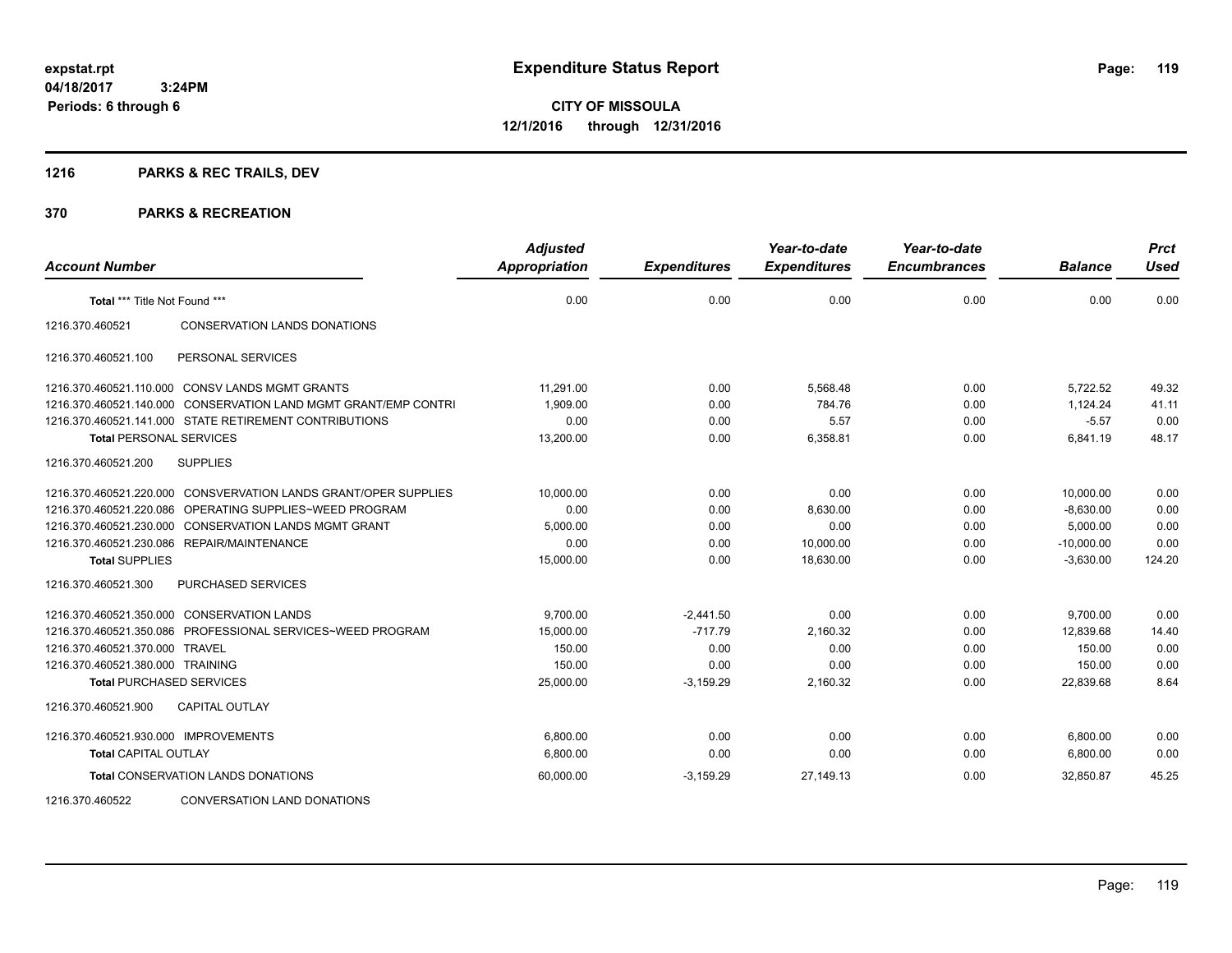## **1216 PARKS & REC TRAILS, DEV**

|                                      |                                            | <b>Adjusted</b> |                     | Year-to-date        | Year-to-date        |                | <b>Prct</b> |
|--------------------------------------|--------------------------------------------|-----------------|---------------------|---------------------|---------------------|----------------|-------------|
| <b>Account Number</b>                |                                            | Appropriation   | <b>Expenditures</b> | <b>Expenditures</b> | <b>Encumbrances</b> | <b>Balance</b> | <b>Used</b> |
| 1216.370.460522.200                  | <b>SUPPLIES</b>                            |                 |                     |                     |                     |                |             |
|                                      | 1216.370.460522.230.000 REPAIR/MAINTENANCE | 10,000.00       | 0.00                | 0.00                | 0.00                | 10,000.00      | 0.00        |
| <b>Total SUPPLIES</b>                |                                            | 10,000.00       | 0.00                | 0.00                | 0.00                | 10,000.00      | 0.00        |
| 1216.370.460522.900                  | CAPITAL OUTLAY                             |                 |                     |                     |                     |                |             |
| 1216.370.460522.930.000 IMPROVEMENTS |                                            | 10,000.00       | 0.00                | 0.00                | 0.00                | 10,000.00      | 0.00        |
| <b>Total CAPITAL OUTLAY</b>          |                                            | 10,000.00       | 0.00                | 0.00                | 0.00                | 10,000.00      | 0.00        |
|                                      | Total CONVERSATION LAND DONATIONS          | 20,000.00       | 0.00                | 0.00                | 0.00                | 20,000.00      | 0.00        |
| 1216.370.460523                      | *** Title Not Found ***                    |                 |                     |                     |                     |                |             |
| 1216.370.460523.100                  | PERSONAL SERVICES                          |                 |                     |                     |                     |                |             |
| <b>Total PERSONAL SERVICES</b>       |                                            | 0.00            | 0.00                | 0.00                | 0.00                | 0.00           | 0.00        |
| 1216.370.460523.300                  | PURCHASED SERVICES                         |                 |                     |                     |                     |                |             |
|                                      | <b>Total PURCHASED SERVICES</b>            | 0.00            | 0.00                | 0.00                | 0.00                | 0.00           | 0.00        |
| 1216.370.460523.900                  | CAPITAL OUTLAY                             |                 |                     |                     |                     |                |             |
| Total *** Title Not Found ***        |                                            | 0.00            | 0.00                | 0.00                | 0.00                | 0.00           | 0.00        |
| 1216.370.460524                      | *** Title Not Found ***                    |                 |                     |                     |                     |                |             |
| 1216.370.460524.100                  | PERSONAL SERVICES                          |                 |                     |                     |                     |                |             |
| <b>Total PERSONAL SERVICES</b>       |                                            | 0.00            | 0.00                | 0.00                | 0.00                | 0.00           | 0.00        |
| 1216.370.460524.200                  | <b>SUPPLIES</b>                            |                 |                     |                     |                     |                |             |
| <b>Total SUPPLIES</b>                |                                            | 0.00            | 0.00                | 0.00                | 0.00                | 0.00           | 0.00        |
| 1216.370.460524.300                  | PURCHASED SERVICES                         |                 |                     |                     |                     |                |             |
| Total *** Title Not Found ***        |                                            | 0.00            | 0.00                | 0.00                | 0.00                | 0.00           | 0.00        |
|                                      |                                            |                 |                     |                     |                     |                |             |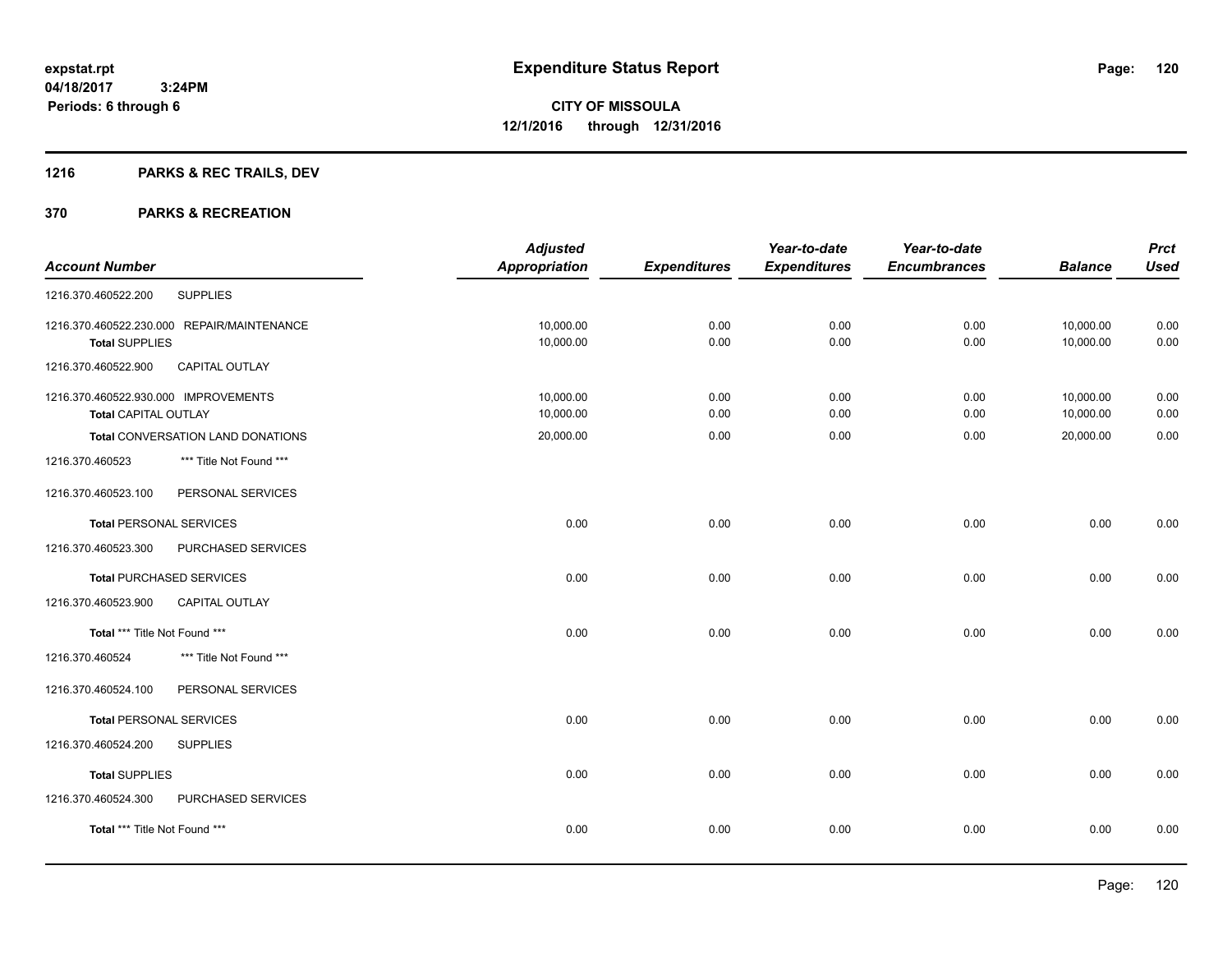## **1216 PARKS & REC TRAILS, DEV**

| <b>Account Number</b> |                                          | <b>Adjusted</b><br><b>Appropriation</b> | <b>Expenditures</b> | Year-to-date<br><b>Expenditures</b> | Year-to-date<br><b>Encumbrances</b> | <b>Balance</b> | <b>Prct</b><br><b>Used</b> |
|-----------------------|------------------------------------------|-----------------------------------------|---------------------|-------------------------------------|-------------------------------------|----------------|----------------------------|
| 1216.370.510110       | <b>MERCHANT SERVICES</b>                 |                                         |                     |                                     |                                     |                |                            |
| 1216.370.510110.500   | <b>FIXED CHARGES</b>                     |                                         |                     |                                     |                                     |                |                            |
|                       | <b>Total MERCHANT SERVICES</b>           | 0.00                                    | 0.00                | 0.00                                | 0.00                                | 0.00           | 0.00                       |
|                       | <b>Total PARKS &amp; REC TRAILS, DEV</b> | 648,100.00                              | $-2,248.90$         | 224,401.21                          | 0.00                                | 423,698.79     | 34.62                      |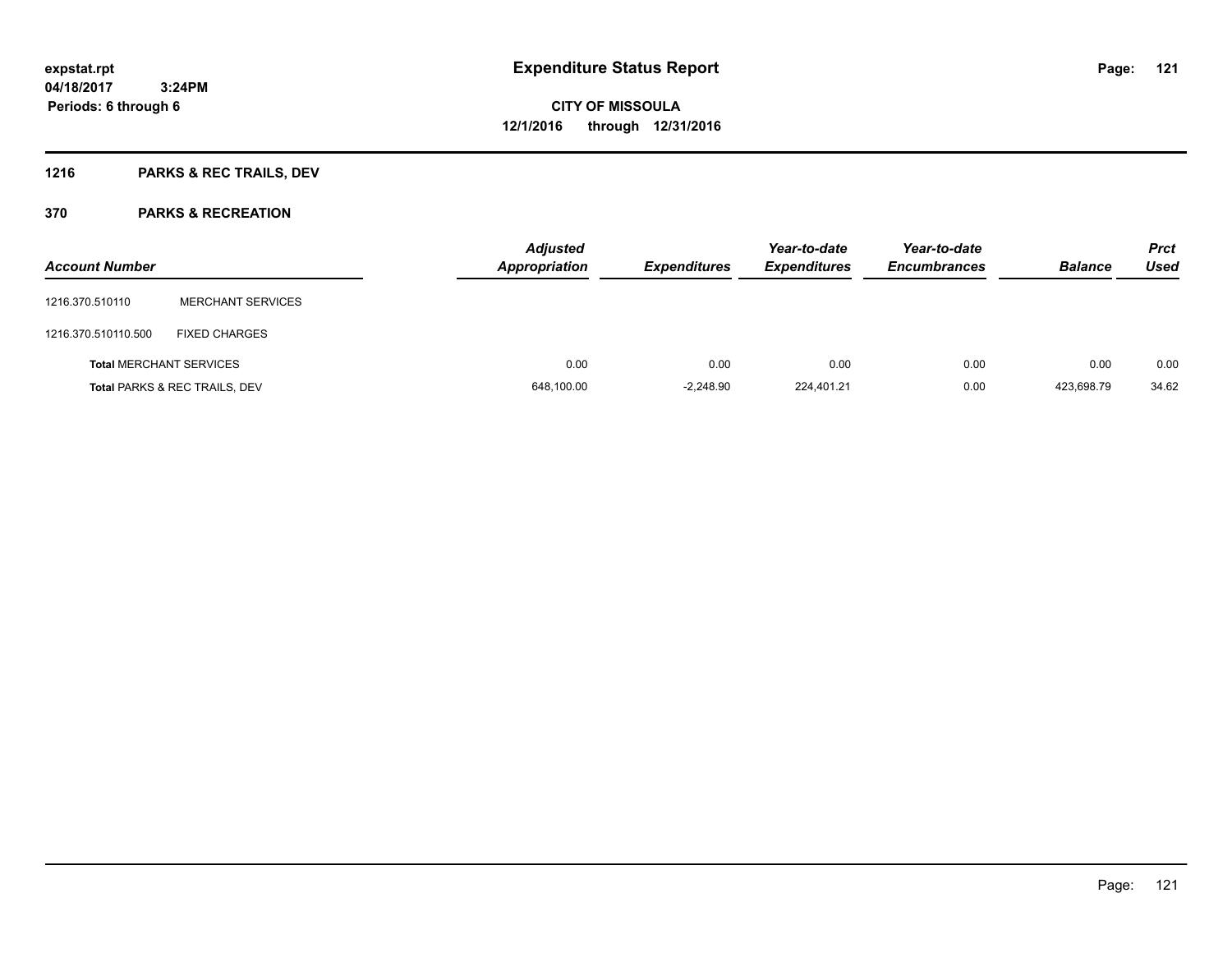#### **1217 PARKS CITY LIFE GYM LEASE**

|                                                         | <b>Adjusted</b>      |                     | Year-to-date        | Year-to-date        |                | <b>Prct</b> |
|---------------------------------------------------------|----------------------|---------------------|---------------------|---------------------|----------------|-------------|
| <b>Account Number</b>                                   | <b>Appropriation</b> | <b>Expenditures</b> | <b>Expenditures</b> | <b>Encumbrances</b> | <b>Balance</b> | <b>Used</b> |
| CITY LIFE GYM LEASE<br>1217.370.460440                  |                      |                     |                     |                     |                |             |
| 1217.370.460440.100<br>PERSONAL SERVICES                |                      |                     |                     |                     |                |             |
| 1217.370.460440.110.000 SALARIES AND WAGES              | 12,000.00            | 0.00                | 0.00                | 0.00                | 12,000.00      | 0.00        |
| <b>Total PERSONAL SERVICES</b>                          | 12,000.00            | 0.00                | 0.00                | 0.00                | 12,000.00      | 0.00        |
| 1217.370.460440.200<br><b>SUPPLIES</b>                  |                      |                     |                     |                     |                |             |
| 1217.370.460440.220.000 OPERATING SUPPLIES              | 2,500.00             | 229.00              | 229.00              | 0.00                | 2,271.00       | 9.16        |
| 1217.370.460440.220.147 OPERATING SUPPLIES              | 0.00                 | 13.98               | 23.97               | 0.00                | $-23.97$       | 0.00        |
| 1217.370.460440.230.000 REPAIR/MAINTENANCE              | 3,500.00             | 0.00                | 0.00                | 0.00                | 3,500.00       | 0.00        |
| <b>Total SUPPLIES</b>                                   | 6,000.00             | 242.98              | 252.97              | 0.00                | 5,747.03       | 4.22        |
| PURCHASED SERVICES<br>1217.370.460440.300               |                      |                     |                     |                     |                |             |
| 1217.370.460440.320.000 PRINTING & DUPLICATING          | 1,000.00             | 0.00                | 0.00                | 0.00                | 1,000.00       | 0.00        |
| 1217.370.460440.330.000 PUBLICITY, SUBSCRIPTIONS & DUES | 1,000.00             | 0.00                | 0.00                | 0.00                | 1,000.00       | 0.00        |
| <b>Total PURCHASED SERVICES</b>                         | 2,000.00             | 0.00                | 0.00                | 0.00                | 2,000.00       | 0.00        |
| <b>FIXED CHARGES</b><br>1217.370.460440.500             |                      |                     |                     |                     |                |             |
| 1217.370.460440.500.000 LEASE/FIXED CHARGES             | 24,000.00            | 2,000.00            | 14,000.00           | 0.00                | 10,000.00      | 58.33       |
| <b>Total FIXED CHARGES</b>                              | 24,000.00            | 2,000.00            | 14,000.00           | 0.00                | 10,000.00      | 58.33       |
| 1217.370.460440.900<br><b>CAPITAL OUTLAY</b>            |                      |                     |                     |                     |                |             |
| 1217.370.460440.930.000 IMPROVEMENTS                    | 0.00                 | 0.00                | 4,992.00            | 0.00                | $-4,992.00$    | 0.00        |
| <b>Total CAPITAL OUTLAY</b>                             | 0.00                 | 0.00                | 4,992.00            | 0.00                | $-4,992.00$    | 0.00        |
| Total CITY LIFE GYM LEASE                               | 44,000.00            | 2,242.98            | 19,244.97           | 0.00                | 24,755.03      | 43.74       |
| 1217.370.460471<br><b>RECREATION ADULTS</b>             |                      |                     |                     |                     |                |             |
| 1217.370.460471.200<br><b>SUPPLIES</b>                  |                      |                     |                     |                     |                |             |
| <b>Total RECREATION ADULTS</b>                          | 0.00                 | 0.00                | 0.00                | 0.00                | 0.00           | 0.00        |
|                                                         |                      |                     |                     |                     |                |             |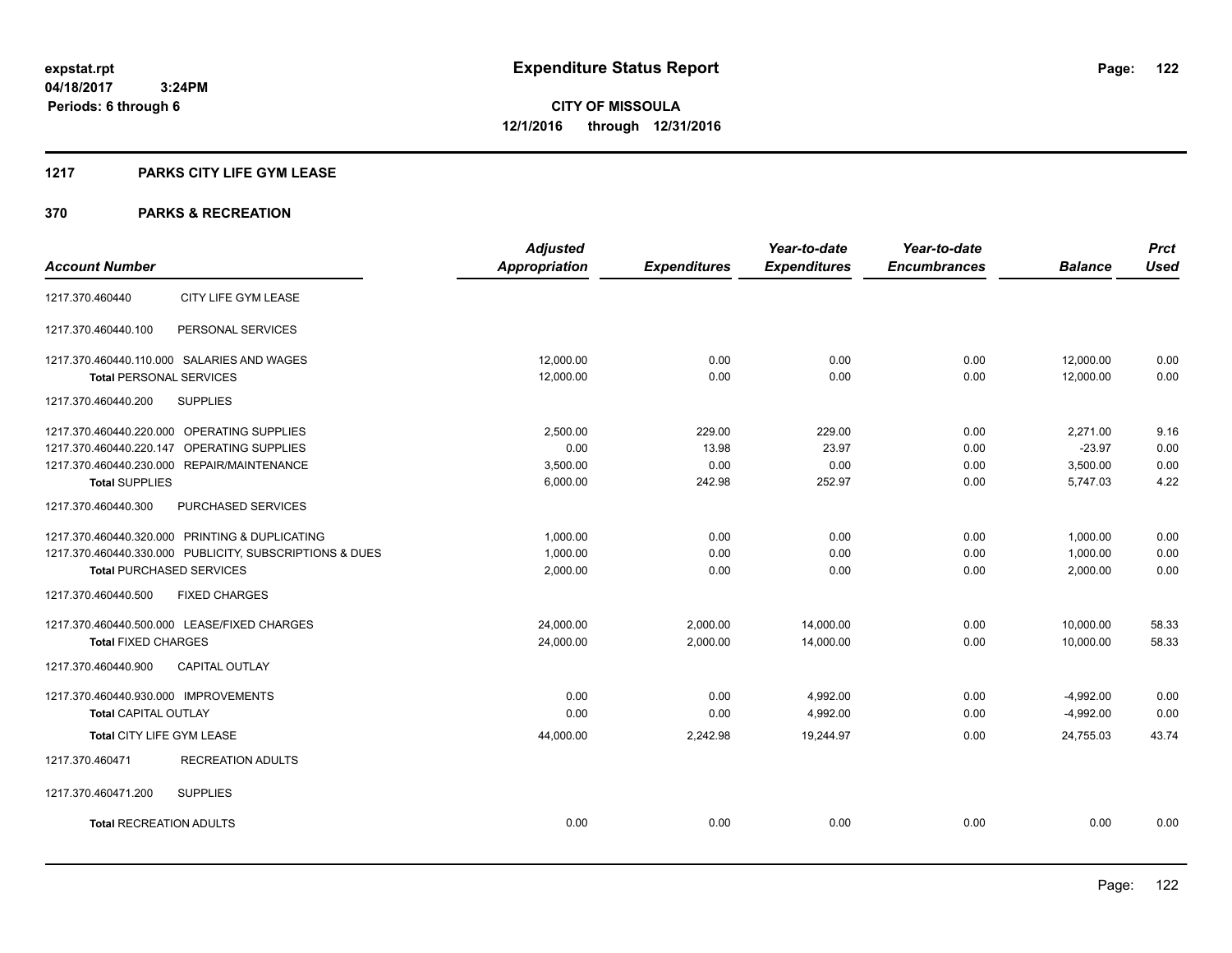### **1217 PARKS CITY LIFE GYM LEASE**

| <b>Account Number</b>          |                                        | <b>Adjusted</b><br><b>Appropriation</b> | <b>Expenditures</b> | Year-to-date<br><b>Expenditures</b> | Year-to-date<br><b>Encumbrances</b> | <b>Balance</b> | <b>Prct</b><br>Used |
|--------------------------------|----------------------------------------|-----------------------------------------|---------------------|-------------------------------------|-------------------------------------|----------------|---------------------|
| 1217.370.510110                | <b>MERCHANT SERVICES</b>               |                                         |                     |                                     |                                     |                |                     |
| 1217.370.510110.500            | FIXED CHARGES                          |                                         |                     |                                     |                                     |                |                     |
| <b>Total MERCHANT SERVICES</b> |                                        | 0.00                                    | 0.00                | 0.00                                | 0.00                                | 0.00           | 0.00                |
|                                | <b>Total PARKS CITY LIFE GYM LEASE</b> | 44,000.00                               | 2,242.98            | 19,244.97                           | 0.00                                | 24.755.03      | 43.74               |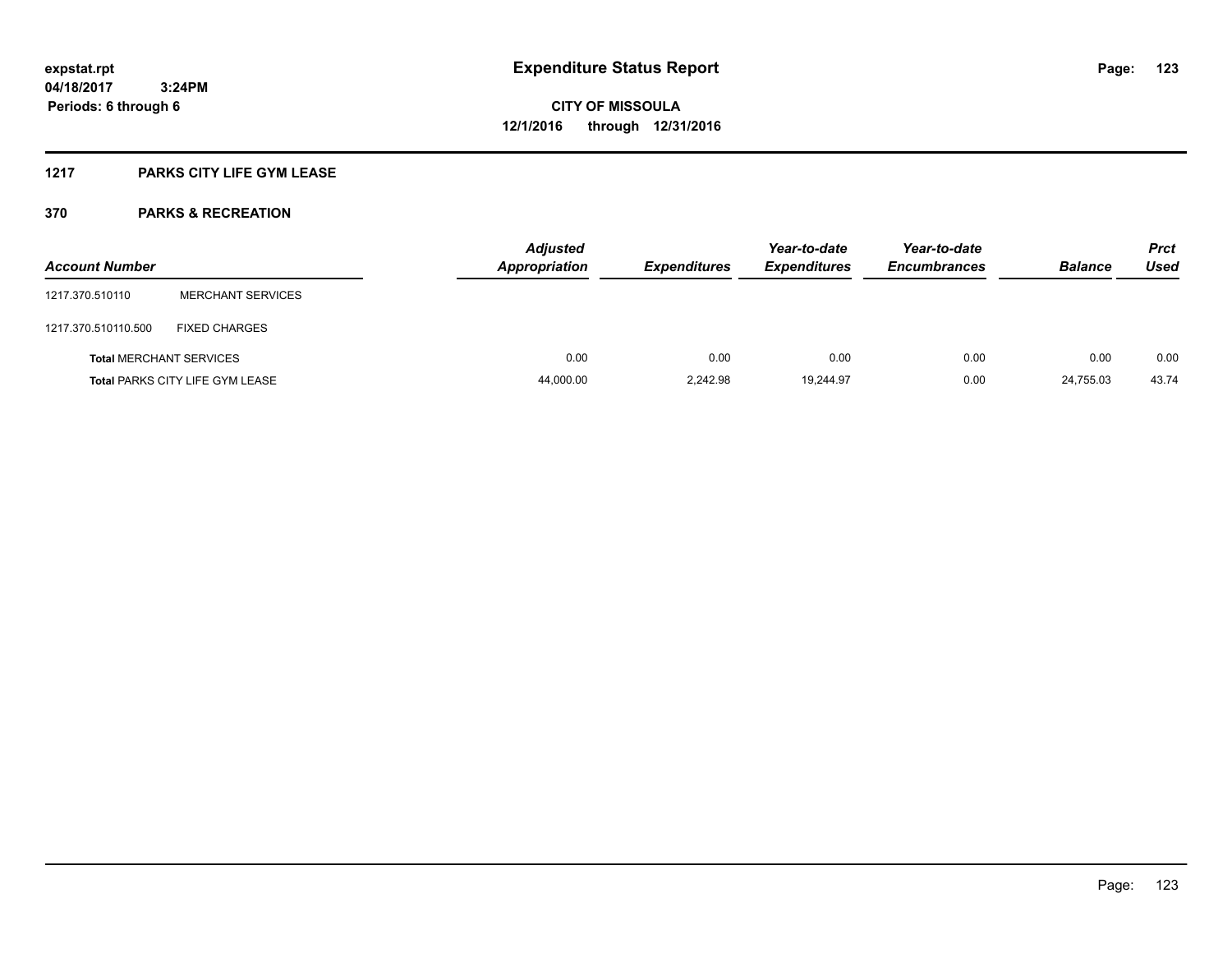#### **1218 ALL ABILITIES PLAYGROUND**

| <b>Account Number</b>    |                                 | <b>Adjusted</b><br><b>Appropriation</b> | <b>Expenditures</b> | Year-to-date<br><b>Expenditures</b> | Year-to-date<br><b>Encumbrances</b> | <b>Balance</b> | <b>Prct</b><br><b>Used</b> |
|--------------------------|---------------------------------|-----------------------------------------|---------------------|-------------------------------------|-------------------------------------|----------------|----------------------------|
| 1218.370.460444          | <b>PLAYGROUNDS</b>              |                                         |                     |                                     |                                     |                |                            |
| 1218.370.460444.300      | PURCHASED SERVICES              |                                         |                     |                                     |                                     |                |                            |
|                          | <b>Total PURCHASED SERVICES</b> | 0.00                                    | 0.00                | 0.00                                | 0.00                                | 0.00           | 0.00                       |
| 1218.370.460444.900      | <b>CAPITAL OUTLAY</b>           |                                         |                     |                                     |                                     |                |                            |
| <b>Total PLAYGROUNDS</b> |                                 | 0.00                                    | 0.00                | 0.00                                | 0.00                                | 0.00           | 0.00                       |
| 1218.370.510110          | <b>MERCHANT SERVICES</b>        |                                         |                     |                                     |                                     |                |                            |
| 1218.370.510110.500      | <b>FIXED CHARGES</b>            |                                         |                     |                                     |                                     |                |                            |
|                          | <b>Total MERCHANT SERVICES</b>  | 0.00                                    | 0.00                | 0.00                                | 0.00                                | 0.00           | 0.00                       |
|                          | Total ALL ABILITIES PLAYGROUND  | 0.00                                    | 0.00                | 0.00                                | 0.00                                | 0.00           | 0.00                       |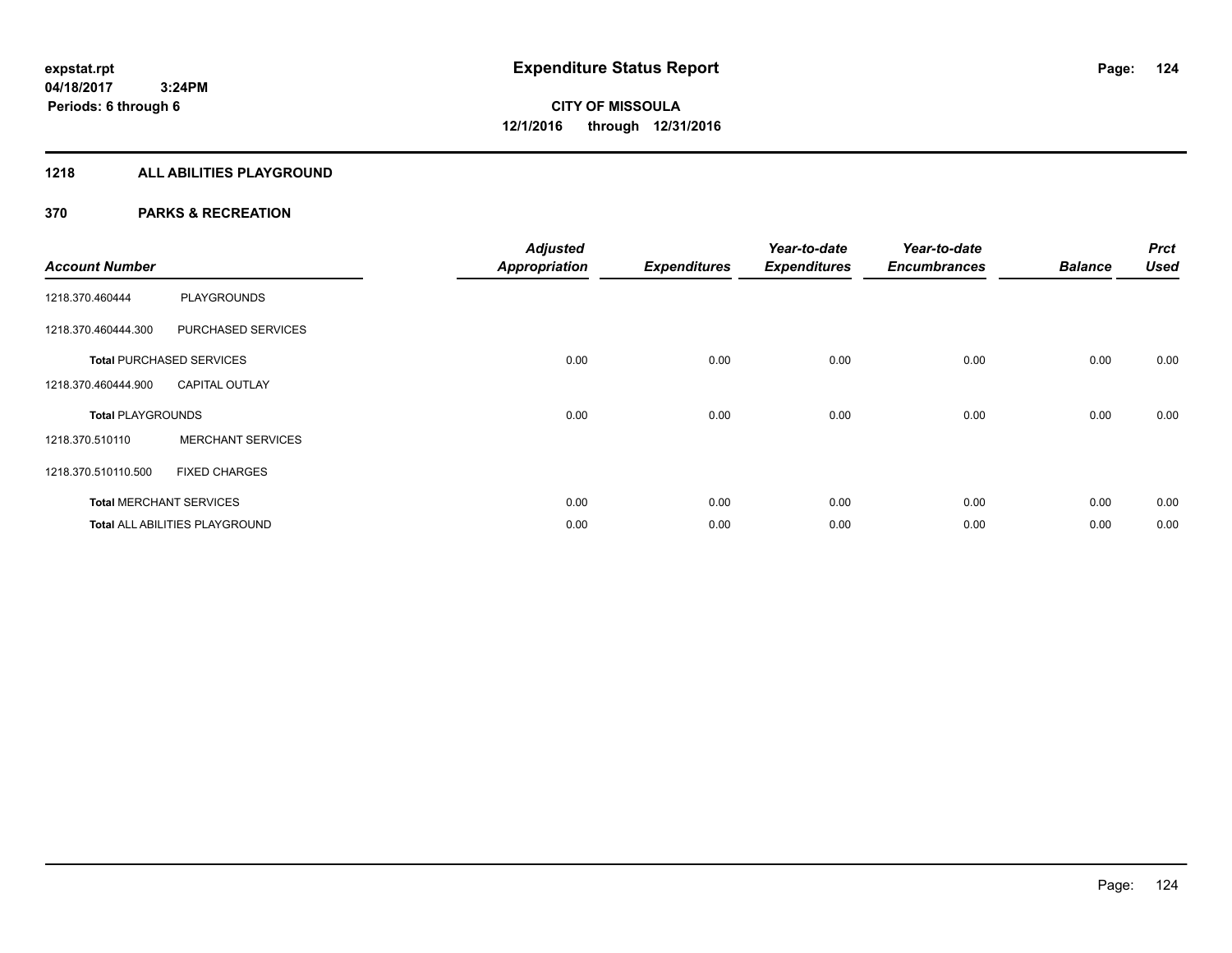#### **1219 FT MISSOULA REGIONAL PARK**

|                                                        | <b>Adjusted</b> |                     | Year-to-date        | Year-to-date        |                | <b>Prct</b> |
|--------------------------------------------------------|-----------------|---------------------|---------------------|---------------------|----------------|-------------|
| <b>Account Number</b>                                  | Appropriation   | <b>Expenditures</b> | <b>Expenditures</b> | <b>Encumbrances</b> | <b>Balance</b> | <b>Used</b> |
| CONSTRUCTION<br>1219.370.460401                        |                 |                     |                     |                     |                |             |
| PERSONAL SERVICES<br>1219.370.460401.100               |                 |                     |                     |                     |                |             |
| 1219.370.460401.110.000 SALARIES AND WAGES             | 18,630.00       | 1,901.38            | 22,370.21           | 0.00                | $-3,740.21$    | 120.08      |
| 1219.370.460401.140.000 EMPLOYER CONTRIBUTIONS         | 4,620.00        | 158.99              | 2,944.37            | 0.00                | 1,675.63       | 63.73       |
| 1219.370.460401.141.000 STATE RETIREMENT CONTRIBUTIONS | 0.00            | 5.73                | 44.18               | 0.00                | $-44.18$       | 0.00        |
| <b>Total PERSONAL SERVICES</b>                         | 23,250.00       | 2,066.10            | 25,358.76           | 0.00                | $-2,108.76$    | 109.07      |
| <b>SUPPLIES</b><br>1219.370.460401.200                 |                 |                     |                     |                     |                |             |
| 1219.370.460401.220.000 OPERATING SUPPLIES             | 1,100.00        | 0.00                | 504.43              | 0.00                | 595.57         | 45.86       |
| 1219.370.460401.231.000<br><b>GASOLINE</b>             | 1.012.00        | 0.00                | 0.00                | 0.00                | 1.012.00       | 0.00        |
| <b>Total SUPPLIES</b>                                  | 2,112.00        | 0.00                | 504.43              | 0.00                | 1,607.57       | 23.88       |
| 1219.370.460401.300<br>PURCHASED SERVICES              |                 |                     |                     |                     |                |             |
| 1219.370.460401.344.000 TELEPHONE SERVICE              | 400.00          | 53.48               | 254.20              | 0.00                | 145.80         | 63.55       |
| 1219.370.460401.350.000 PROFESSIONAL SERVICES          | 1,500.00        | 0.00                | 0.00                | 0.00                | 1,500.00       | 0.00        |
| <b>Total PURCHASED SERVICES</b>                        | 1,900.00        | 53.48               | 254.20              | 0.00                | 1,645.80       | 13.38       |
| <b>CAPITAL OUTLAY</b><br>1219.370.460401.900           |                 |                     |                     |                     |                |             |
| 1219.370.460401.930.000 IMPROVEMENTS                   | 0.00            | 54,108.84           | 190,502.62          | 0.00                | $-190.502.62$  | 0.00        |
| 1219.370.460401.940.000 MACHINERY & EQUIPMENT          | 0.00            | 140,190.00          | 140,190.00          | 0.00                | $-140,190.00$  | 0.00        |
| <b>Total CAPITAL OUTLAY</b>                            | 0.00            | 194,298.84          | 330,692.62          | 0.00                | $-330,692.62$  | 0.00        |
| <b>Total CONSTRUCTION</b>                              | 27,262.00       | 196,418.42          | 356,810.01          | 0.00                | $-329,548.01$  | 1,308.82    |
| <b>RECREATION</b><br>1219.370.460441                   |                 |                     |                     |                     |                |             |
| PERSONAL SERVICES<br>1219.370.460441.100               |                 |                     |                     |                     |                |             |
| 1219.370.460441.110.000 SALARIES AND WAGES             | 80,844.00       | 3,830.96            | 21,813.53           | 0.00                | 59,030.47      | 26.98       |
| 1219.370.460441.140.000 EMPLOYER CONTRIBUTIONS         | 29,621.00       | 1,709.03            | 9,619.38            | 0.00                | 20,001.62      | 32.47       |
| <b>Total PERSONAL SERVICES</b>                         | 110,465.00      | 5,539.99            | 31,432.91           | 0.00                | 79,032.09      | 28.46       |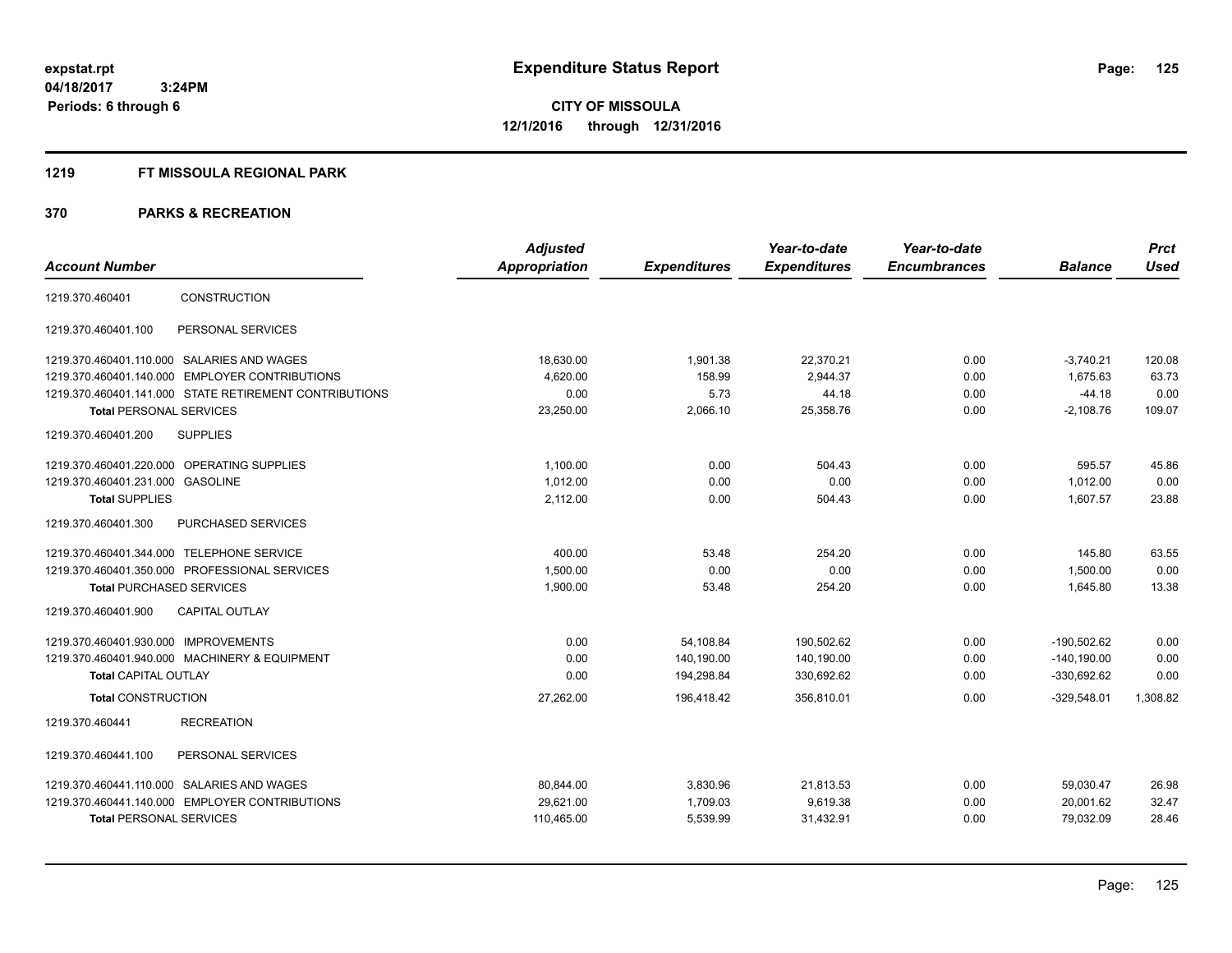#### **1219 FT MISSOULA REGIONAL PARK**

|                                  |                                                         | <b>Adjusted</b> |                     | Year-to-date        | Year-to-date        |                | <b>Prct</b> |
|----------------------------------|---------------------------------------------------------|-----------------|---------------------|---------------------|---------------------|----------------|-------------|
| <b>Account Number</b>            |                                                         | Appropriation   | <b>Expenditures</b> | <b>Expenditures</b> | <b>Encumbrances</b> | <b>Balance</b> | <b>Used</b> |
| 1219.370.460441.200              | <b>SUPPLIES</b>                                         |                 |                     |                     |                     |                |             |
|                                  | 1219.370.460441.220.000 OPERATING SUPPLIES              | 2,000.00        | 6.17                | 1,371.78            | 0.00                | 628.22         | 68.59       |
| <b>Total SUPPLIES</b>            |                                                         | 2,000.00        | 6.17                | 1,371.78            | 0.00                | 628.22         | 68.59       |
| 1219.370.460441.300              | PURCHASED SERVICES                                      |                 |                     |                     |                     |                |             |
|                                  | 1219.370.460441.310.000 COMMUNICATIONS                  | 2.000.00        | 0.00                | 0.00                | 0.00                | 2,000.00       | 0.00        |
|                                  | 1219.370.460441.320.000 PRINTING & DUPLICATING          | 2,000.00        | 0.00                | 0.00                | 0.00                | 2,000.00       | 0.00        |
|                                  | 1219.370.460441.330.000 PUBLICITY, SUBSCRIPTIONS & DUES | 5,000.00        | 0.00                | 0.00                | 0.00                | 5,000.00       | 0.00        |
| 1219.370.460441.340.000 SEWER    |                                                         | 500.00          | 0.00                | 0.00                | 0.00                | 500.00         | 0.00        |
|                                  | 1219.370.460441.341.000 ELECTRICITY & NATURAL GAS       | 5,000.00        | 0.00                | 0.00                | 0.00                | 5,000.00       | 0.00        |
|                                  | 1219.370.460441.343.000 WATER CHARGES                   | 1,350.00        | 0.00                | 0.00                | 0.00                | 1,350.00       | 0.00        |
|                                  | 1219.370.460441.344.000 TELEPHONE SERVICE               | 1,000.00        | 0.00                | 0.00                | 0.00                | 1,000.00       | 0.00        |
| 1219.370.460441.370.000 TRAVEL   |                                                         | 1,000.00        | 0.00                | 0.00                | 0.00                | 1,000.00       | 0.00        |
| 1219.370.460441.380.000 TRAINING |                                                         | 1,500.00        | 0.00                | 0.00                | 0.00                | 1,500.00       | 0.00        |
|                                  | <b>Total PURCHASED SERVICES</b>                         | 19,350.00       | 0.00                | 0.00                | 0.00                | 19,350.00      | 0.00        |
| <b>Total RECREATION</b>          |                                                         | 131,815.00      | 5,546.16            | 32,804.69           | 0.00                | 99,010.31      | 24.89       |
| 1219.370.460444                  | <b>PLAYGROUNDS</b>                                      |                 |                     |                     |                     |                |             |
| 1219.370.460444.200              | <b>SUPPLIES</b>                                         |                 |                     |                     |                     |                |             |
| <b>Total SUPPLIES</b>            |                                                         | 0.00            | 0.00                | 0.00                | 0.00                | 0.00           | 0.00        |
| 1219.370.460444.300              | PURCHASED SERVICES                                      |                 |                     |                     |                     |                |             |
|                                  | <b>Total PURCHASED SERVICES</b>                         | 0.00            | 0.00                | 0.00                | 0.00                | 0.00           | 0.00        |
| 1219.370.460444.900              | <b>CAPITAL OUTLAY</b>                                   |                 |                     |                     |                     |                |             |
| <b>Total PLAYGROUNDS</b>         |                                                         | 0.00            | 0.00                | 0.00                | 0.00                | 0.00           | 0.00        |
| 1219.370.460501                  | PARK MAINTENANCE ROUTINE                                |                 |                     |                     |                     |                |             |
| 1219.370.460501.100              | PERSONAL SERVICES                                       |                 |                     |                     |                     |                |             |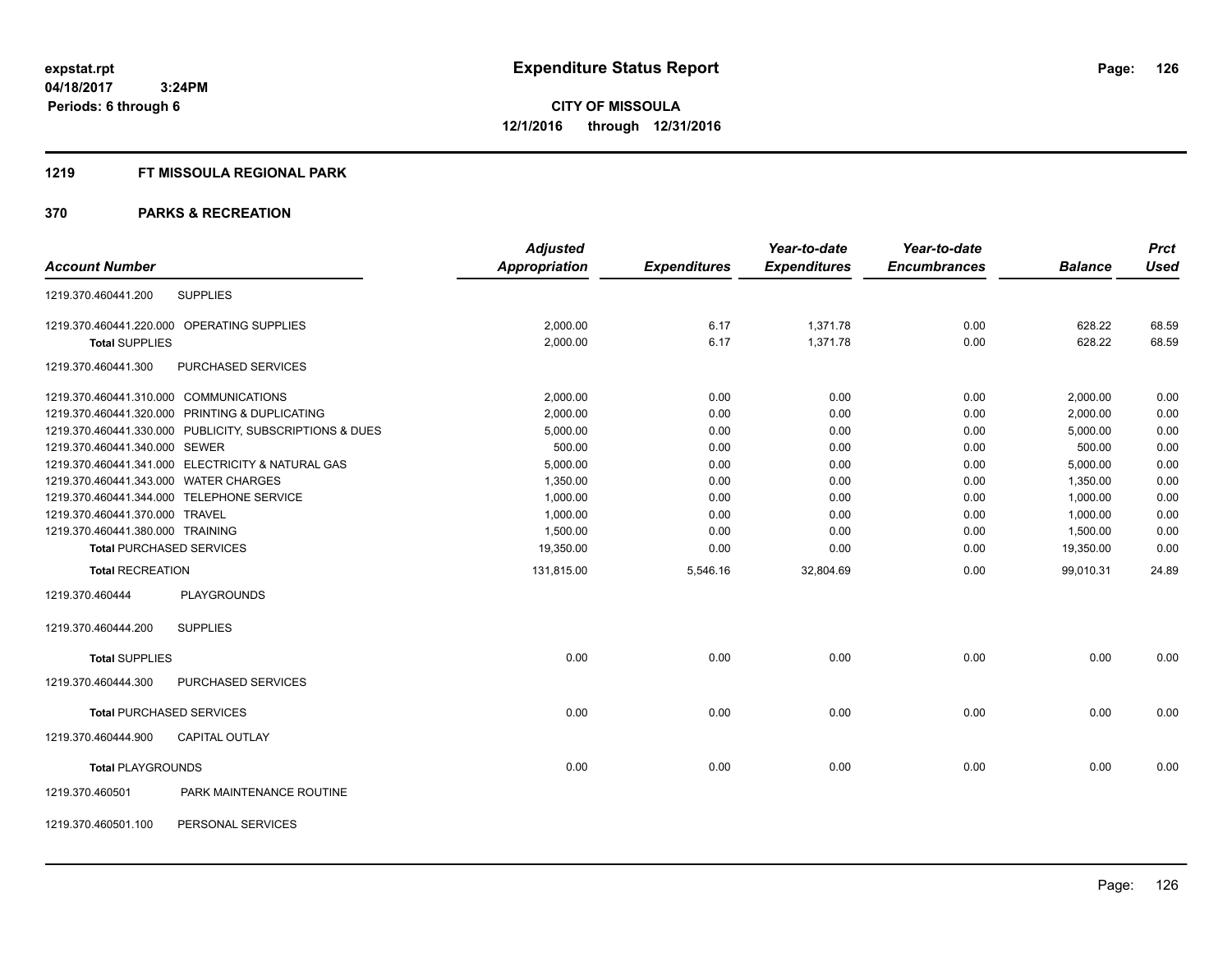#### **1219 FT MISSOULA REGIONAL PARK**

|                                                   | <b>Adjusted</b>      |                     | Year-to-date        | Year-to-date        |                | <b>Prct</b> |
|---------------------------------------------------|----------------------|---------------------|---------------------|---------------------|----------------|-------------|
| <b>Account Number</b>                             | <b>Appropriation</b> | <b>Expenditures</b> | <b>Expenditures</b> | <b>Encumbrances</b> | <b>Balance</b> | <b>Used</b> |
| 1219.370.460501.110.000 SALARIES AND WAGES        | 57,430.00            | 0.00                | 0.00                | 0.00                | 57,430.00      | 0.00        |
| 1219.370.460501.140.000 EMPLOYER CONTRIBUTIONS    | 26,685.00            | 0.00                | 0.00                | 0.00                | 26,685.00      | 0.00        |
| <b>Total PERSONAL SERVICES</b>                    | 84,115.00            | 0.00                | 0.00                | 0.00                | 84,115.00      | 0.00        |
| <b>SUPPLIES</b><br>1219.370.460501.200            |                      |                     |                     |                     |                |             |
| 1219.370.460501.220.000 OPERATING SUPPLIES        | 64,150.00            | 0.00                | 0.00                | 0.00                | 64,150.00      | 0.00        |
| 1219.370.460501.230.000 REPAIR/MAINTENANCE        | 11,373.00            | 0.00                | 0.00                | 0.00                | 11,373.00      | 0.00        |
| <b>Total SUPPLIES</b>                             | 75,523.00            | 0.00                | 0.00                | 0.00                | 75,523.00      | 0.00        |
| 1219.370.460501.300<br>PURCHASED SERVICES         |                      |                     |                     |                     |                |             |
| 1219.370.460501.341.000 ELECTRICITY & NATURAL GAS | 21.431.00            | 0.00                | 0.00                | 0.00                | 21.431.00      | 0.00        |
| 1219.370.460501.350.000 PROFESSIONAL SERVICES     | 19,058.00            | 0.00                | 0.00                | 0.00                | 19,058.00      | 0.00        |
| <b>Total PURCHASED SERVICES</b>                   | 40,489.00            | 0.00                | 0.00                | 0.00                | 40,489.00      | 0.00        |
| Total PARK MAINTENANCE ROUTINE                    | 200,127.00           | 0.00                | 0.00                | 0.00                | 200,127.00     | 0.00        |
| <b>MERCHANT SERVICES</b><br>1219.370.510110       |                      |                     |                     |                     |                |             |
| <b>FIXED CHARGES</b><br>1219.370.510110.500       |                      |                     |                     |                     |                |             |
| <b>Total MERCHANT SERVICES</b>                    | 0.00                 | 0.00                | 0.00                | 0.00                | 0.00           | 0.00        |
| *** Title Not Found ***<br>1219.370.640444        |                      |                     |                     |                     |                |             |
| 1219.370.640444.200<br><b>SUPPLIES</b>            |                      |                     |                     |                     |                |             |
| Total *** Title Not Found ***                     | 0.00                 | 0.00                | 0.00                | 0.00                | 0.00           | 0.00        |
| <b>Total FT MISSOULA REGIONAL PARK</b>            | 359,204.00           | 201,964.58          | 389,614.70          | 0.00                | $-30,410.70$   | 108.47      |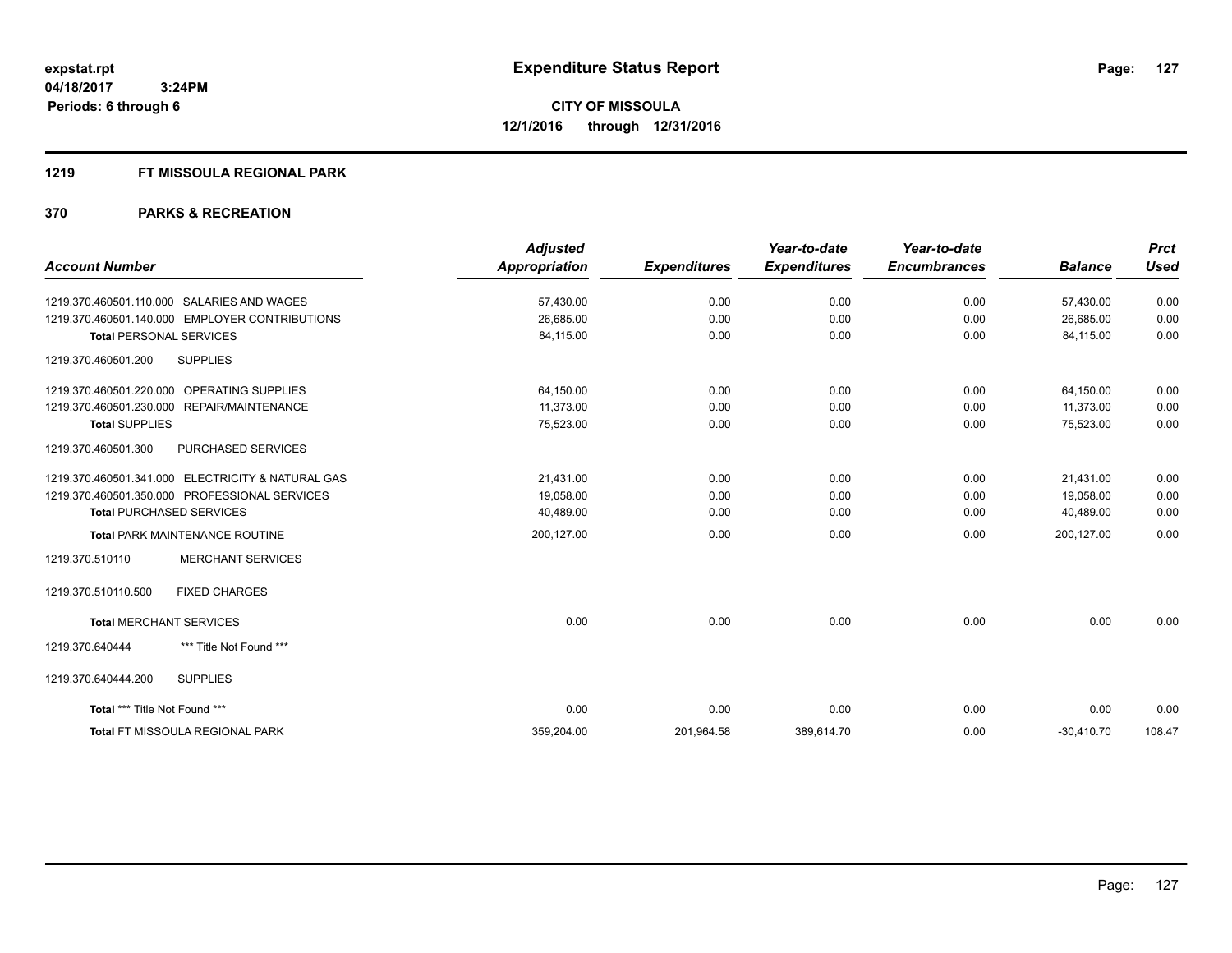**04/18/2017 3:24PM Periods: 6 through 6**

**CITY OF MISSOULA 12/1/2016 through 12/31/2016**

#### **1241 CREMAIN WALL & CEMETERY DONATIONS FUND**

**340 CEMETERY**

| <b>Account Number</b>                              |                                              | <b>Adjusted</b><br><b>Appropriation</b> | <b>Expenditures</b> | Year-to-date<br><b>Expenditures</b> | Year-to-date<br><b>Encumbrances</b> | <b>Balance</b>       | <b>Prct</b><br><b>Used</b> |
|----------------------------------------------------|----------------------------------------------|-----------------------------------------|---------------------|-------------------------------------|-------------------------------------|----------------------|----------------------------|
| 1241.340.430920                                    | <b>FACILITIES</b>                            |                                         |                     |                                     |                                     |                      |                            |
| 1241.340.430920.900                                | <b>CAPITAL OUTLAY</b>                        |                                         |                     |                                     |                                     |                      |                            |
| 1241.340.430920.930.000<br><b>Total FACILITIES</b> | <b>IMPROVEMENTS</b>                          | 2,500.00<br>2,500.00                    | 0.00<br>0.00        | 0.00<br>0.00                        | 0.00<br>0.00                        | 2,500.00<br>2,500.00 | 0.00<br>0.00               |
| 1241.340.430921                                    | <b>CEMETERY MEMORIAL</b>                     |                                         |                     |                                     |                                     |                      |                            |
| 1241.340.430921.900                                | <b>CAPITAL OUTLAY</b>                        |                                         |                     |                                     |                                     |                      |                            |
| <b>Total CEMETERY MEMORIAL</b>                     |                                              | 0.00                                    | 0.00                | 0.00                                | 0.00                                | 0.00                 | 0.00                       |
| 1241.340.430930                                    | <b>GROUNDS MAINTENANCE</b>                   |                                         |                     |                                     |                                     |                      |                            |
| 1241.340.430930.900                                | <b>CAPITAL OUTLAY</b>                        |                                         |                     |                                     |                                     |                      |                            |
| 1241.340.430930.930.000 IMPROVEMENTS               |                                              | 0.00                                    | 0.00                | 878.00                              | 0.00                                | $-878.00$            | 0.00                       |
|                                                    | <b>Total GROUNDS MAINTENANCE</b>             | 0.00                                    | 0.00                | 878.00                              | 0.00                                | $-878.00$            | 0.00                       |
| 1241.340.510110                                    | <b>MERCHANT SERVICES</b>                     |                                         |                     |                                     |                                     |                      |                            |
| 1241.340.510110.500                                | <b>FIXED CHARGES</b>                         |                                         |                     |                                     |                                     |                      |                            |
| <b>Total MERCHANT SERVICES</b>                     |                                              | 0.00                                    | 0.00                | 0.00                                | 0.00                                | 0.00                 | 0.00                       |
|                                                    | Total CREMAIN WALL & CEMETERY DONATIONS FUND | 2,500.00                                | 0.00                | 878.00                              | 0.00                                | 1,622.00             | 35.12                      |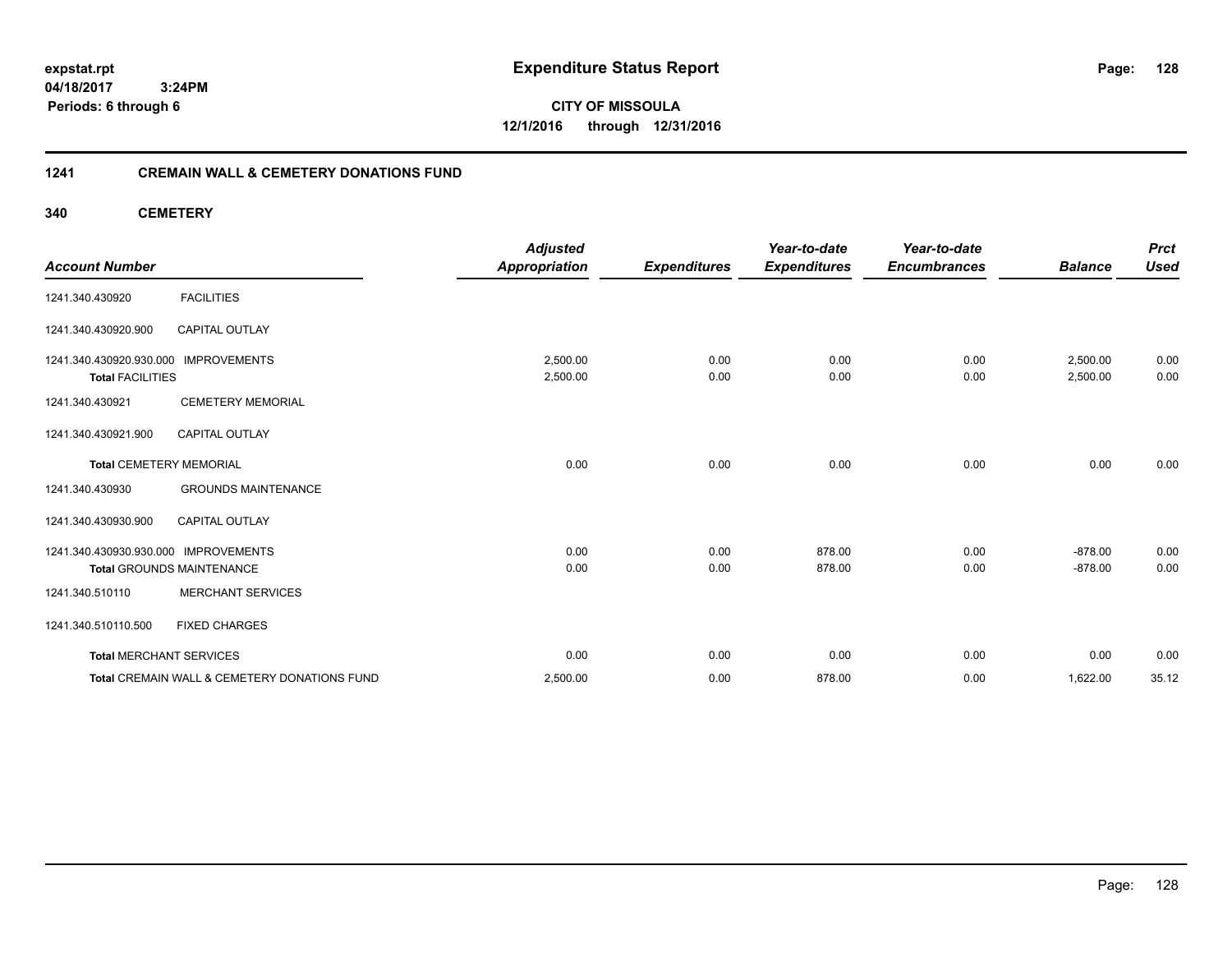**Periods: 6 through 6**

**CITY OF MISSOULA 12/1/2016 through 12/31/2016**

#### **1242 CEMETERY CARE FUND**

#### **340 CEMETERY**

|                                               | <b>Adjusted</b>      |                     | Year-to-date        | Year-to-date        |                | <b>Prct</b> |
|-----------------------------------------------|----------------------|---------------------|---------------------|---------------------|----------------|-------------|
| <b>Account Number</b>                         | <b>Appropriation</b> | <b>Expenditures</b> | <b>Expenditures</b> | <b>Encumbrances</b> | <b>Balance</b> | <b>Used</b> |
| <b>FACILITIES</b><br>1242.340.430920          |                      |                     |                     |                     |                |             |
| OTHER OBJECTS<br>1242.340.430920.800          |                      |                     |                     |                     |                |             |
| 1242.340.430920.845.000 CONTINGENCY           | 10,000.00            | 0.00                | 0.00                | 0.00                | 10,000.00      | 0.00        |
| <b>Total OTHER OBJECTS</b>                    | 10,000.00            | 0.00                | 0.00                | 0.00                | 10,000.00      | 0.00        |
| <b>CAPITAL OUTLAY</b><br>1242.340.430920.900  |                      |                     |                     |                     |                |             |
| 1242.340.430920.940.000 MACHINERY & EQUIPMENT | 60.000.00            | 0.00                | 0.00                | 0.00                | 60,000.00      | 0.00        |
| <b>Total CAPITAL OUTLAY</b>                   | 60,000.00            | 0.00                | 0.00                | 0.00                | 60,000.00      | 0.00        |
| <b>Total FACILITIES</b>                       | 70,000.00            | 0.00                | 0.00                | 0.00                | 70,000.00      | 0.00        |
| 1242.340.430930<br><b>GROUNDS MAINTENANCE</b> |                      |                     |                     |                     |                |             |
| 1242.340.430930.300<br>PURCHASED SERVICES     |                      |                     |                     |                     |                |             |
| 1242.340.430930.370.000 TRAVEL                | 0.00                 | 718.40              | 718.40              | 0.00                | $-718.40$      | 0.00        |
| 1242.340.430930.380.000 TRAINING              | 0.00                 | 940.00              | 940.00              | 0.00                | $-940.00$      | 0.00        |
| <b>Total PURCHASED SERVICES</b>               | 0.00                 | 1,658.40            | 1,658.40            | 0.00                | $-1,658.40$    | 0.00        |
| CAPITAL OUTLAY<br>1242.340.430930.900         |                      |                     |                     |                     |                |             |
| 1242.340.430930.930.000 IMPROVEMENTS          | 0.00                 | 0.00                | 16,091.40           | 0.00                | $-16,091.40$   | 0.00        |
| <b>Total CAPITAL OUTLAY</b>                   | 0.00                 | 0.00                | 16,091.40           | 0.00                | $-16,091.40$   | 0.00        |
| <b>Total GROUNDS MAINTENANCE</b>              | 0.00                 | 1.658.40            | 17.749.80           | 0.00                | $-17.749.80$   | 0.00        |
| <b>MERCHANT SERVICES</b><br>1242.340.510110   |                      |                     |                     |                     |                |             |
| 1242.340.510110.500<br><b>FIXED CHARGES</b>   |                      |                     |                     |                     |                |             |
| <b>Total MERCHANT SERVICES</b>                | 0.00                 | 0.00                | 0.00                | 0.00                | 0.00           | 0.00        |
| <b>Total CEMETERY CARE FUND</b>               | 70,000.00            | 1,658.40            | 17,749.80           | 0.00                | 52,250.20      | 25.36       |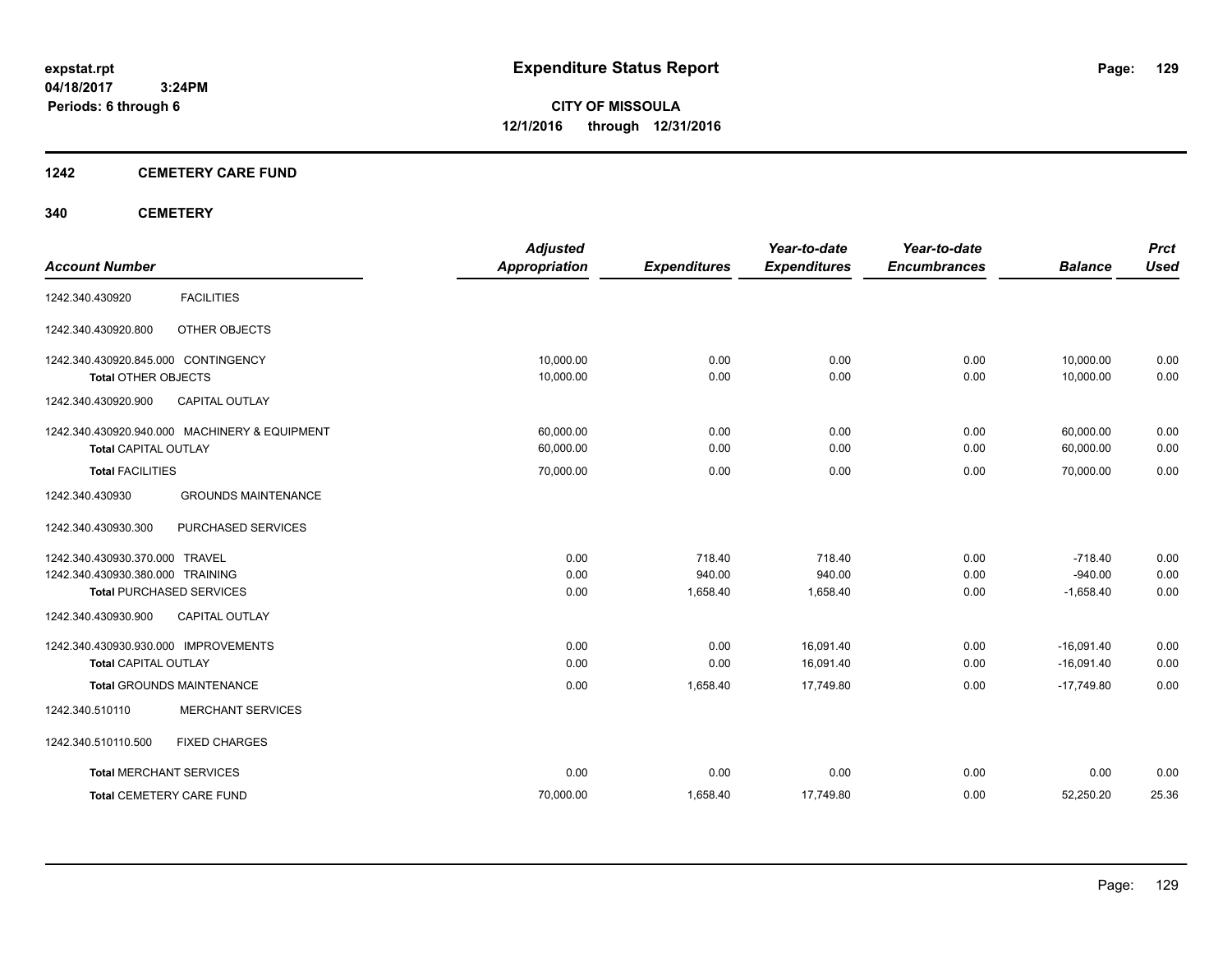#### **1243 CEMETERY MEMORIAL FUND**

#### **340 CEMETERY**

|                                      |                                     | <b>Adjusted</b>      |                     | Year-to-date        | Year-to-date        |                | <b>Prct</b> |
|--------------------------------------|-------------------------------------|----------------------|---------------------|---------------------|---------------------|----------------|-------------|
| <b>Account Number</b>                |                                     | <b>Appropriation</b> | <b>Expenditures</b> | <b>Expenditures</b> | <b>Encumbrances</b> | <b>Balance</b> | <b>Used</b> |
| 1243.340.430921                      | <b>CEMETERY MEMORIAL</b>            |                      |                     |                     |                     |                |             |
| 1243.340.430921.900                  | <b>CAPITAL OUTLAY</b>               |                      |                     |                     |                     |                |             |
| 1243.340.430921.930.000 IMPROVEMENTS |                                     | 500.00               | 0.00                | 0.00                | 0.00                | 500.00         | 0.00        |
| <b>Total CEMETERY MEMORIAL</b>       |                                     | 500.00               | 0.00                | 0.00                | 0.00                | 500.00         | 0.00        |
| 1243.340.430930                      | <b>GROUNDS MAINTENANCE</b>          |                      |                     |                     |                     |                |             |
| 1243.340.430930.900                  | <b>CAPITAL OUTLAY</b>               |                      |                     |                     |                     |                |             |
| 1243.340.430930.930.000              | <b>IMPROVEMENTS</b>                 | 0.00                 | 0.00                | 163.63              | 0.00                | $-163.63$      | 0.00        |
|                                      | <b>Total GROUNDS MAINTENANCE</b>    | 0.00                 | 0.00                | 163.63              | 0.00                | $-163.63$      | 0.00        |
| 1243.340.510110                      | <b>MERCHANT SERVICES</b>            |                      |                     |                     |                     |                |             |
| 1243.340.510110.500                  | <b>FIXED CHARGES</b>                |                      |                     |                     |                     |                |             |
| <b>Total MERCHANT SERVICES</b>       |                                     | 0.00                 | 0.00                | 0.00                | 0.00                | 0.00           | 0.00        |
|                                      | <b>Total CEMETERY MEMORIAL FUND</b> | 500.00               | 0.00                | 163.63              | 0.00                | 336.37         | 32.73       |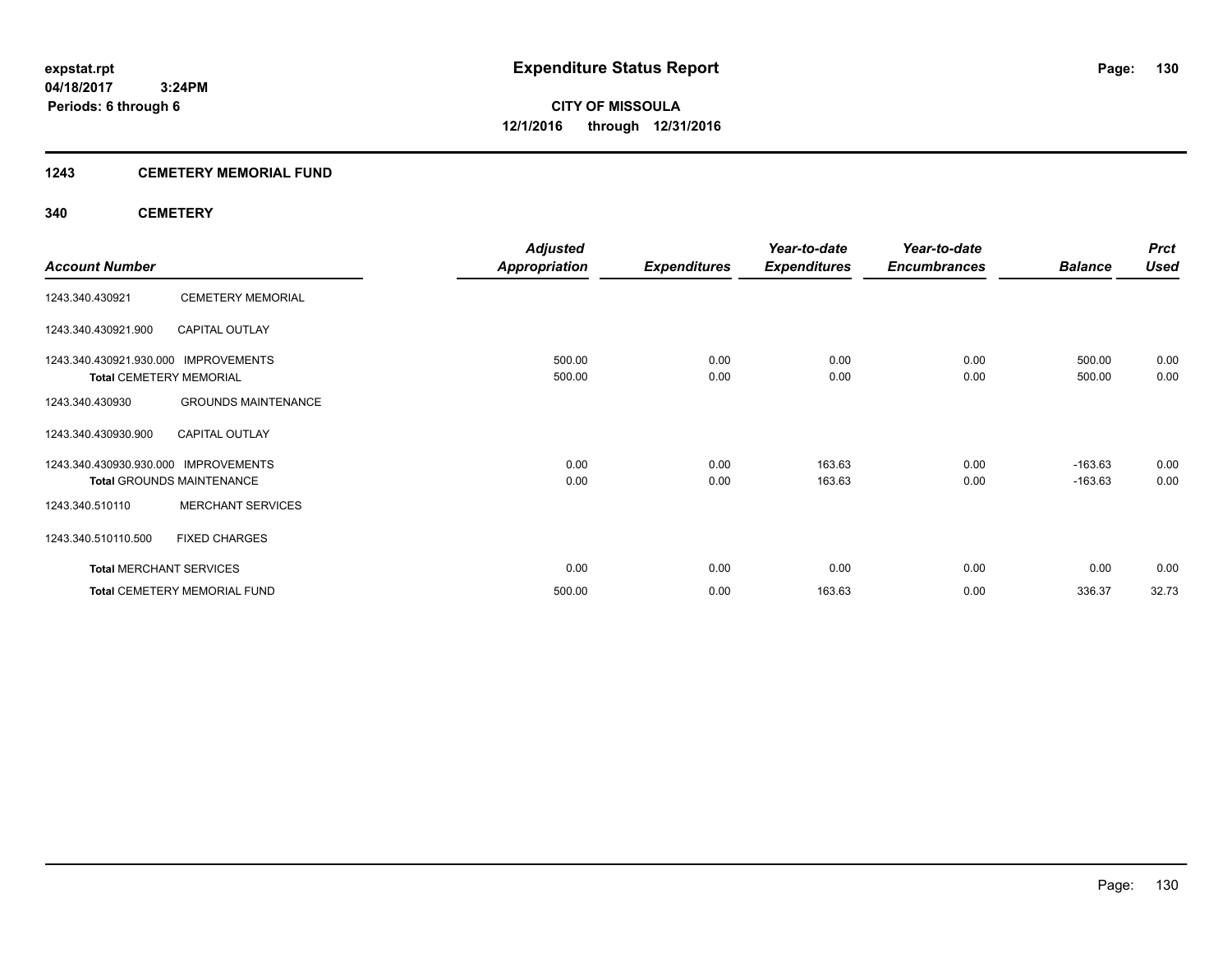#### **1265 TITLE 1 PROJECTS FUND**

## **240 FINANCE**

| <b>Account Number</b>          |                                                | <b>Adjusted</b><br><b>Appropriation</b> | <b>Expenditures</b> | Year-to-date<br><b>Expenditures</b> | Year-to-date<br><b>Encumbrances</b> | <b>Balance</b> | <b>Prct</b><br><b>Used</b> |
|--------------------------------|------------------------------------------------|-----------------------------------------|---------------------|-------------------------------------|-------------------------------------|----------------|----------------------------|
|                                |                                                |                                         |                     |                                     |                                     |                |                            |
| 1265.240.411850                | ECONOMIC DEVELOPMENT                           |                                         |                     |                                     |                                     |                |                            |
| 1265.240.411850.500            | <b>FIXED CHARGES</b>                           |                                         |                     |                                     |                                     |                |                            |
| <b>Total FIXED CHARGES</b>     |                                                | 0.00                                    | 0.00                | 0.00                                | 0.00                                | 0.00           | 0.00                       |
| 1265.240.411850.700            | <b>GRANTS &amp; CONTRIBUTIONS</b>              |                                         |                     |                                     |                                     |                |                            |
|                                | 1265.240.411850.700.000 GRANTS & CONTRIBUTIONS | 146.924.00                              | 0.00                | 0.00                                | 0.00                                | 146,924.00     | 0.00                       |
|                                | <b>Total GRANTS &amp; CONTRIBUTIONS</b>        | 146,924.00                              | 0.00                | 0.00                                | 0.00                                | 146,924.00     | 0.00                       |
| 1265.240.411850.800            | OTHER OBJECTS                                  |                                         |                     |                                     |                                     |                |                            |
| <b>Total OTHER OBJECTS</b>     |                                                | 0.00                                    | 0.00                | 0.00                                | 0.00                                | 0.00           | 0.00                       |
| Total ECONOMIC DEVELOPMENT     |                                                | 146,924.00                              | 0.00                | 0.00                                | 0.00                                | 146,924.00     | 0.00                       |
| 1265.240.440150                | *** Title Not Found ***                        |                                         |                     |                                     |                                     |                |                            |
| 1265.240.440150.800            | OTHER OBJECTS                                  |                                         |                     |                                     |                                     |                |                            |
| Total *** Title Not Found ***  |                                                | 0.00                                    | 0.00                | 0.00                                | 0.00                                | 0.00           | 0.00                       |
| 1265.240.470343                | MISSOULA HOUSING CORPORATION                   |                                         |                     |                                     |                                     |                |                            |
| 1265.240.470343.700            | <b>GRANTS &amp; CONTRIBUTIONS</b>              |                                         |                     |                                     |                                     |                |                            |
|                                | Total MISSOULA HOUSING CORPORATION             | 0.00                                    | 0.00                | 0.00                                | 0.00                                | 0.00           | 0.00                       |
| 1265.240.510110                | <b>MERCHANT SERVICES</b>                       |                                         |                     |                                     |                                     |                |                            |
| 1265.240.510110.500            | <b>FIXED CHARGES</b>                           |                                         |                     |                                     |                                     |                |                            |
| <b>Total MERCHANT SERVICES</b> |                                                | 0.00                                    | 0.00                | 0.00                                | 0.00                                | 0.00           | 0.00                       |
|                                | Total TITLE 1 PROJECTS FUND                    | 146,924.00                              | 0.00                | 0.00                                | 0.00                                | 146,924.00     | 0.00                       |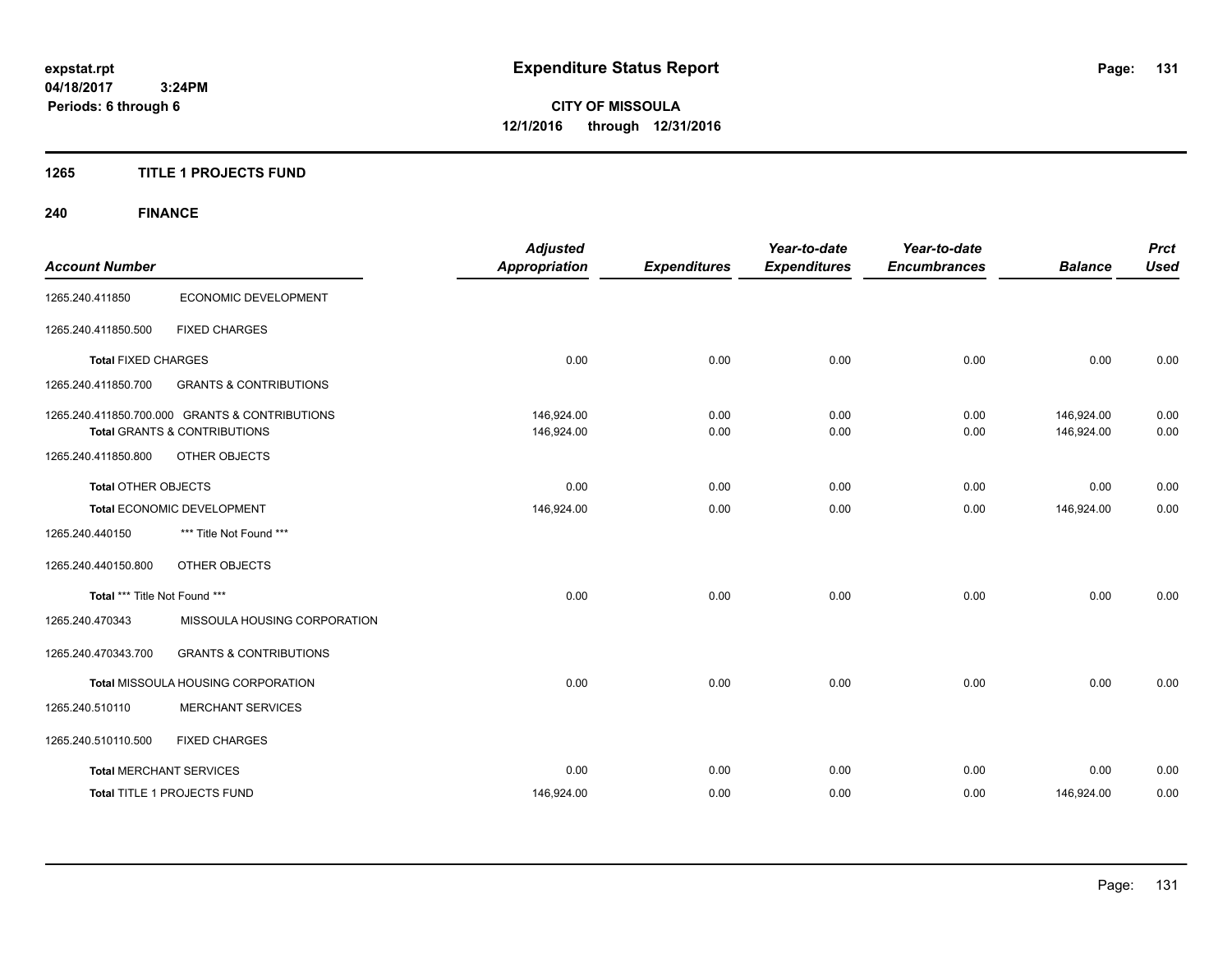**04/18/2017 3:24PM Periods: 6 through 6**

**CITY OF MISSOULA 12/1/2016 through 12/31/2016**

#### **1396 PROGRAM INCOME REVOLVING LOAN PROGRAM**

|                                |                                             | <b>Adjusted</b> |                     | Year-to-date        | Year-to-date        |                | <b>Prct</b> |
|--------------------------------|---------------------------------------------|-----------------|---------------------|---------------------|---------------------|----------------|-------------|
| <b>Account Number</b>          |                                             | Appropriation   | <b>Expenditures</b> | <b>Expenditures</b> | <b>Encumbrances</b> | <b>Balance</b> | <b>Used</b> |
| 1396.390.470200                | <b>HOUSING REHAB</b>                        |                 |                     |                     |                     |                |             |
| 1396.390.470200.700            | <b>GRANTS &amp; CONTRIBUTIONS</b>           |                 |                     |                     |                     |                |             |
| 1396.390.470200.700.000        | <b>RENTAL REHAB GRANTS</b>                  | 62,439.00       | 0.00                | 0.00                | 0.00                | 62,439.00      | 0.00        |
| <b>Total HOUSING REHAB</b>     |                                             | 62,439.00       | 0.00                | 0.00                | 0.00                | 62,439.00      | 0.00        |
| 1396.390.470401                | <b>WORD GRANT</b>                           |                 |                     |                     |                     |                |             |
| 1396.390.470401.300            | PURCHASED SERVICES                          |                 |                     |                     |                     |                |             |
| <b>Total WORD GRANT</b>        |                                             | 0.00            | 0.00                | 0.00                | 0.00                | 0.00           | 0.00        |
| 1396.390.510110                | <b>MERCHANT SERVICES</b>                    |                 |                     |                     |                     |                |             |
| 1396.390.510110.500            | <b>FIXED CHARGES</b>                        |                 |                     |                     |                     |                |             |
| <b>Total MERCHANT SERVICES</b> |                                             | 0.00            | 0.00                | 0.00                | 0.00                | 0.00           | 0.00        |
|                                | Total PROGRAM INCOME REVOLVING LOAN PROGRAM | 62,439.00       | 0.00                | 0.00                | 0.00                | 62,439.00      | 0.00        |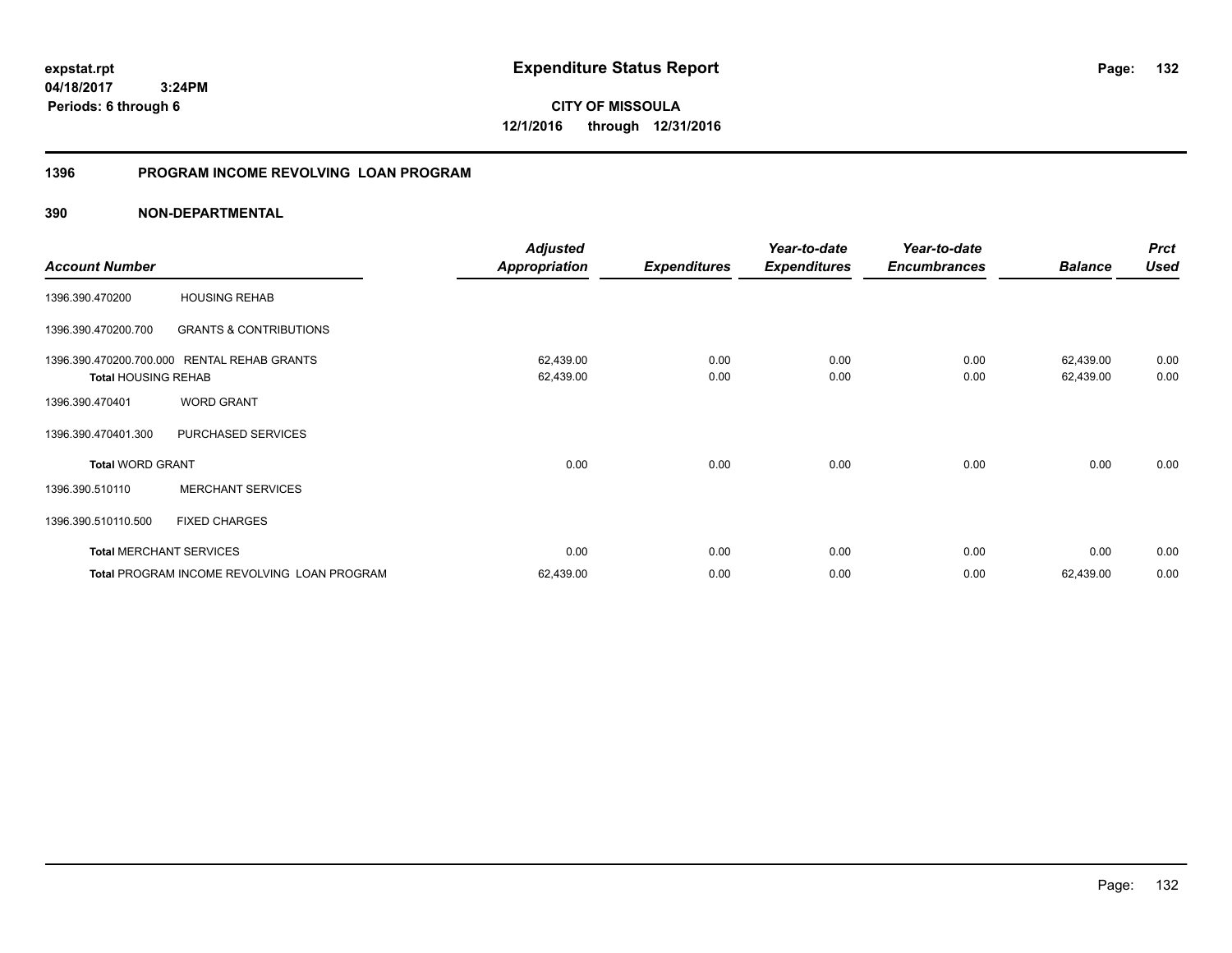#### **1397 STATE HOME PROGRAM INCOME**

| <b>Account Number</b>          |                                                                                                   | <b>Adjusted</b><br><b>Appropriation</b> | <b>Expenditures</b> | Year-to-date<br><b>Expenditures</b> | Year-to-date<br><b>Encumbrances</b> | <b>Balance</b>           | <b>Prct</b><br><b>Used</b> |
|--------------------------------|---------------------------------------------------------------------------------------------------|-----------------------------------------|---------------------|-------------------------------------|-------------------------------------|--------------------------|----------------------------|
| 1397.390.470200                | <b>HOUSING REHAB</b>                                                                              |                                         |                     |                                     |                                     |                          |                            |
| 1397.390.470200.300            | <b>PURCHASED SERVICES</b>                                                                         |                                         |                     |                                     |                                     |                          |                            |
|                                | 1397.390.470200.350.000 STATE HOME PROGRAM INCOME/CONTRACT SVS<br><b>Total PURCHASED SERVICES</b> | 600,000.00<br>600,000.00                | 0.00<br>0.00        | 0.00<br>0.00                        | 0.00<br>0.00                        | 600,000.00<br>600,000.00 | 0.00<br>0.00               |
| 1397.390.470200.700            | <b>GRANTS &amp; CONTRIBUTIONS</b>                                                                 |                                         |                     |                                     |                                     |                          |                            |
|                                | Total GRANTS & CONTRIBUTIONS                                                                      | 0.00                                    | 0.00                | 0.00                                | 0.00                                | 0.00                     | 0.00                       |
| <b>Total HOUSING REHAB</b>     |                                                                                                   | 600,000.00                              | 0.00                | 0.00                                | 0.00                                | 600,000.00               | 0.00                       |
| 1397.390.510110                | <b>MERCHANT SERVICES</b>                                                                          |                                         |                     |                                     |                                     |                          |                            |
| 1397.390.510110.500            | <b>FIXED CHARGES</b>                                                                              |                                         |                     |                                     |                                     |                          |                            |
| <b>Total MERCHANT SERVICES</b> |                                                                                                   | 0.00                                    | 0.00                | 0.00                                | 0.00                                | 0.00                     | 0.00                       |
|                                | Total STATE HOME PROGRAM INCOME                                                                   | 600,000.00                              | 0.00                | 0.00                                | 0.00                                | 600,000.00               | 0.00                       |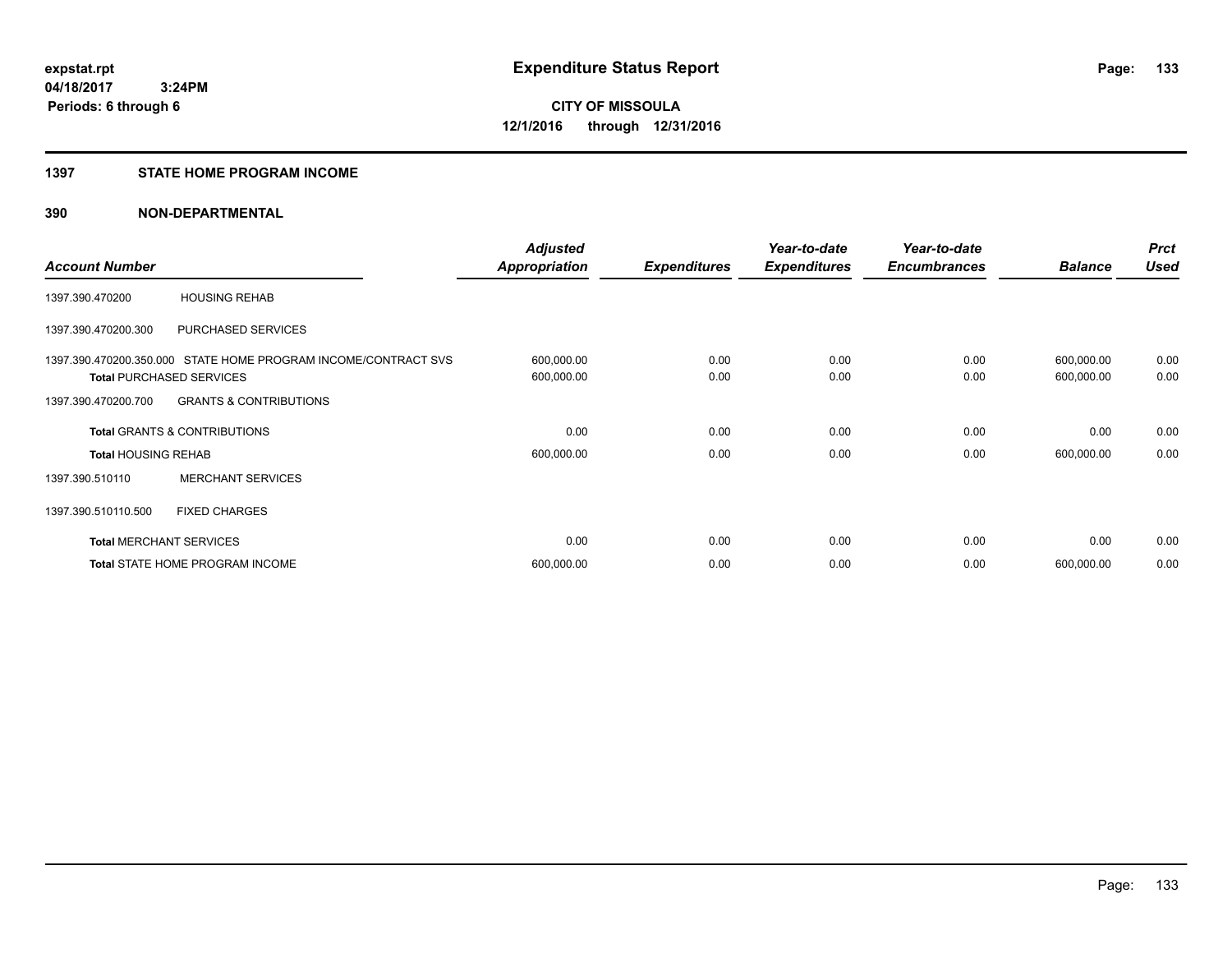**04/18/2017 3:24PM Periods: 6 through 6**

**CITY OF MISSOULA 12/1/2016 through 12/31/2016**

**2250 PLANNING FUND**

#### **250 DEVELOPMENT SERVICES**

|                                                         | <b>Adjusted</b> |                     | Year-to-date        | Year-to-date        |                | <b>Prct</b> |
|---------------------------------------------------------|-----------------|---------------------|---------------------|---------------------|----------------|-------------|
| <b>Account Number</b>                                   | Appropriation   | <b>Expenditures</b> | <b>Expenditures</b> | <b>Encumbrances</b> | <b>Balance</b> | <b>Used</b> |
| 2250.250.411030<br><b>PLANNING</b>                      |                 |                     |                     |                     |                |             |
| PERSONAL SERVICES<br>2250.250.411030.100                |                 |                     |                     |                     |                |             |
| 2250.250.411030.110.000 SALARIES AND WAGES              | 258,526.00      | 19,855.96           | 126.775.82          | 0.00                | 131,750.18     | 49.04       |
| 2250.250.411030.140.000 EMPLOYER CONTRIBUTIONS          | 85,082.00       | 7,440.21            | 49,478.91           | 0.00                | 35,603.09      | 58.15       |
| 2250.250.411030.141.000 STATE RETIREMENT CONTRIBUTIONS  | 0.00            | 19.86               | 126.77              | 0.00                | $-126.77$      | 0.00        |
| <b>Total PERSONAL SERVICES</b>                          | 343,608.00      | 27,316.03           | 176,381.50          | 0.00                | 167,226.50     | 51.33       |
| <b>SUPPLIES</b><br>2250.250.411030.200                  |                 |                     |                     |                     |                |             |
| 2250.250.411030.210.000 OFFICE SUPPLIES                 | 2,050.00        | 78.97               | 1,473.81            | 0.00                | 576.19         | 71.89       |
| <b>OFFICE SUPPLIES</b><br>2250.250.411030.210.301       | 0.00            | 32.14               | 85.22               | 0.00                | $-85.22$       | 0.00        |
| 2250.250.411030.220.000 OPERATING SUPPLIES              | 900.00          | 42.68               | 260.80              | 0.00                | 639.20         | 28.98       |
| 2250.250.411030.231.000 GASOLINE                        | 100.00          | 0.00                | 54.43               | 0.00                | 45.57          | 54.43       |
| 2250.250.411030.240.000 OTHER SUPPLIES                  | 800.00          | 0.00                | 0.00                | 0.00                | 800.00         | 0.00        |
| <b>Total SUPPLIES</b>                                   | 3,850.00        | 153.79              | 1,874.26            | 0.00                | 1,975.74       | 48.68       |
| PURCHASED SERVICES<br>2250.250.411030.300               |                 |                     |                     |                     |                |             |
| 2250.250.411030.310.000 COMMUNICATIONS                  | 1,000.00        | 0.00                | 253.43              | 0.00                | 746.57         | 25.34       |
| 2250.250.411030.310.351 COMMUNICATIONS                  | 0.00            | 11.98               | 147.89              | 0.00                | $-147.89$      | 0.00        |
| 2250.250.411030.320.000 PRINTING & DUPLICATING          | 5.500.00        | 268.69              | 593.48              | 0.00                | 4.906.52       | 10.79       |
| 2250.250.411030.330.000 PUBLICITY, SUBSCRIPTIONS & DUES | 4,100.00        | 108.00              | 742.75              | 0.00                | 3,357.25       | 18.12       |
| 2250.250.411030.344.000<br><b>TELEPHONE SERVICE</b>     | 125.00          | 4.08                | 15.58               | 0.00                | 109.42         | 12.46       |
| 2250.250.411030.350.000 PROFESSIONAL SERVICES           | 50,000.00       | 0.00                | 135.00              | 0.00                | 49,865.00      | 0.27        |
| 2250.250.411030.360.000 REPAIR & MAINTENANCE            | 1,200.00        | 0.00                | 0.00                | 0.00                | 1,200.00       | 0.00        |
| 2250.250.411030.370.000 TRAVEL                          | 5,185.00        | 0.00                | 888.19              | 0.00                | 4,296.81       | 17.13       |
| 2250.250.411030.380.000 TRAINING                        | 5,200.00        | 0.00                | 550.00              | 0.00                | 4,650.00       | 10.58       |
| 2250.250.411030.390.000 OTHER PURCHASED SERVICES        | 8,000.00        | 0.00                | 0.00                | 0.00                | 8,000.00       | 0.00        |
| <b>Total PURCHASED SERVICES</b>                         | 80,310.00       | 392.75              | 3,326.32            | 0.00                | 76,983.68      | 4.14        |
| 2250.250.411030.500<br><b>FIXED CHARGES</b>             |                 |                     |                     |                     |                |             |
| 2250.250.411030.500.000 FIXED CHARGES                   | 24,000.00       | 12,731.00           | 12,731.00           | 0.00                | 11,269.00      | 53.05       |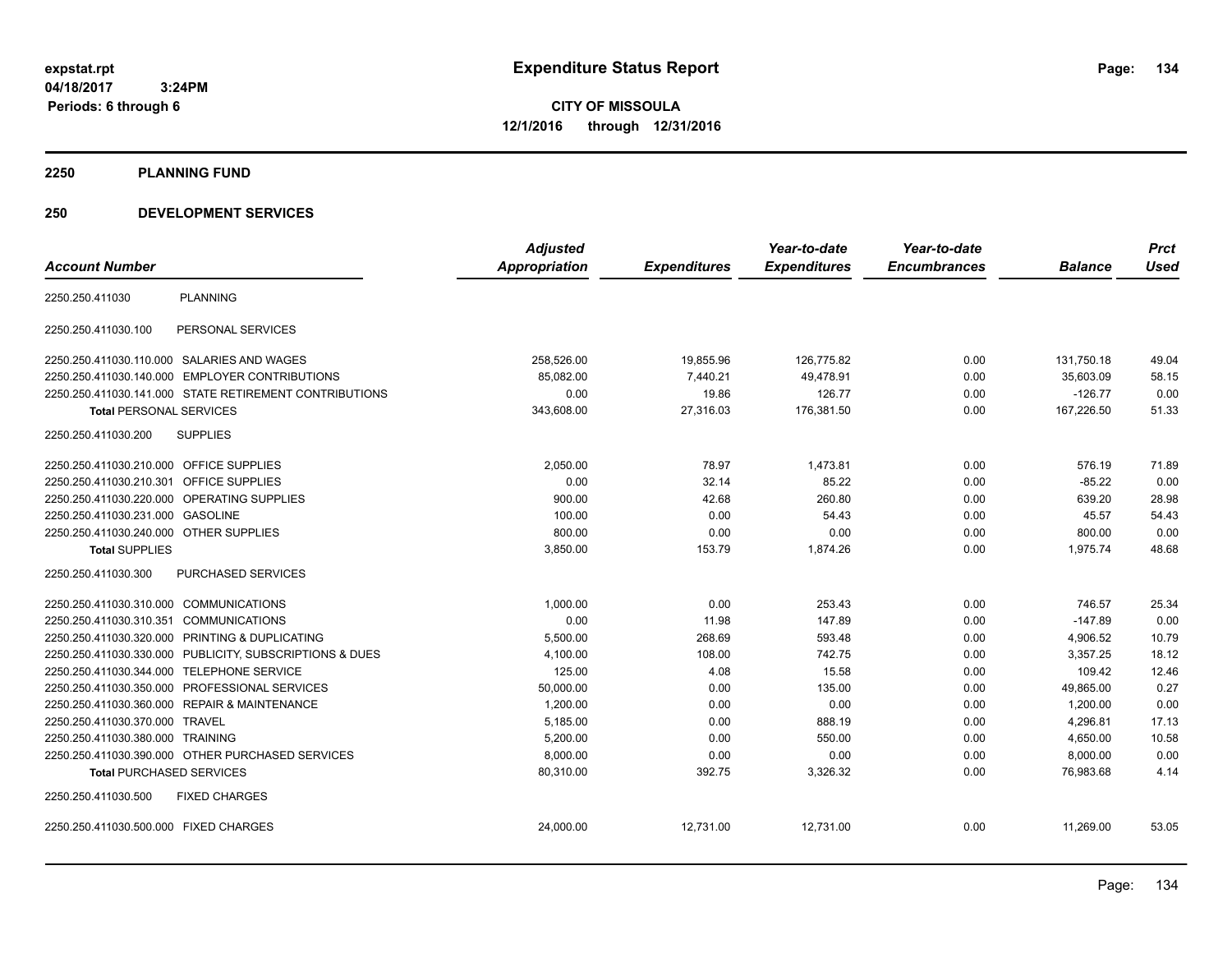**2250 PLANNING FUND**

#### **250 DEVELOPMENT SERVICES**

| <b>Account Number</b>                          |                               | <b>Adjusted</b><br>Appropriation | <b>Expenditures</b> | Year-to-date<br><b>Expenditures</b> | Year-to-date<br><b>Encumbrances</b> | <b>Balance</b> | <b>Prct</b><br><b>Used</b> |
|------------------------------------------------|-------------------------------|----------------------------------|---------------------|-------------------------------------|-------------------------------------|----------------|----------------------------|
| <b>Total FIXED CHARGES</b>                     |                               | 24,000.00                        | 12,731.00           | 12,731.00                           | 0.00                                | 11,269.00      | 53.05                      |
| OTHER OBJECTS<br>2250.250.411030.800           |                               |                                  |                     |                                     |                                     |                |                            |
| Total OTHER OBJECTS                            |                               | 0.00                             | 0.00                | 0.00                                | 0.00                                | 0.00           | 0.00                       |
| <b>Total PLANNING</b>                          |                               | 451,768.00                       | 40,593.57           | 194,313.08                          | 0.00                                | 257,454.92     | 43.01                      |
| 2250.250.411050                                | DEVELOPMENT & PERMIT REVIEWS  |                                  |                     |                                     |                                     |                |                            |
| <b>SUPPLIES</b><br>2250.250.411050.200         |                               |                                  |                     |                                     |                                     |                |                            |
| Total DEVELOPMENT & PERMIT REVIEWS             |                               | 0.00                             | 0.00                | 0.00                                | 0.00                                | 0.00           | 0.00                       |
| 2250.250.430255<br><b>BIKE-PED PROGRAM</b>     |                               |                                  |                     |                                     |                                     |                |                            |
| 2250.250.430255.300                            | PURCHASED SERVICES            |                                  |                     |                                     |                                     |                |                            |
| Total BIKE-PED PROGRAM                         |                               | 0.00                             | 0.00                | 0.00                                | 0.00                                | 0.00           | 0.00                       |
| 2250.250.510110                                | <b>MERCHANT SERVICES</b>      |                                  |                     |                                     |                                     |                |                            |
| 2250.250.510110.500<br><b>FIXED CHARGES</b>    |                               |                                  |                     |                                     |                                     |                |                            |
| <b>Total MERCHANT SERVICES</b>                 |                               | 0.00                             | 0.00                | 0.00                                | 0.00                                | 0.00           | 0.00                       |
| 2250.250.510306<br>SALARY RESERVE              |                               |                                  |                     |                                     |                                     |                |                            |
| PERSONAL SERVICES<br>2250.250.510306.100       |                               |                                  |                     |                                     |                                     |                |                            |
| 2250.250.510306.110.000 SALARIES AND WAGES     |                               | 891.00                           | 0.00                | 0.00                                | 0.00                                | 891.00         | 0.00                       |
| 2250.250.510306.140.000 EMPLOYER CONTRIBUTIONS |                               | 1,026.00                         | 0.00                | 0.00                                | 0.00                                | 1,026.00       | 0.00                       |
| <b>Total SALARY RESERVE</b>                    |                               | 1,917.00                         | 0.00                | 0.00                                | 0.00                                | 1,917.00       | 0.00                       |
| 2250.250.521000                                | INTERFUND OPERATING TRANSFERS |                                  |                     |                                     |                                     |                |                            |
| OTHER OBJECTS<br>2250.250.521000.800           |                               |                                  |                     |                                     |                                     |                |                            |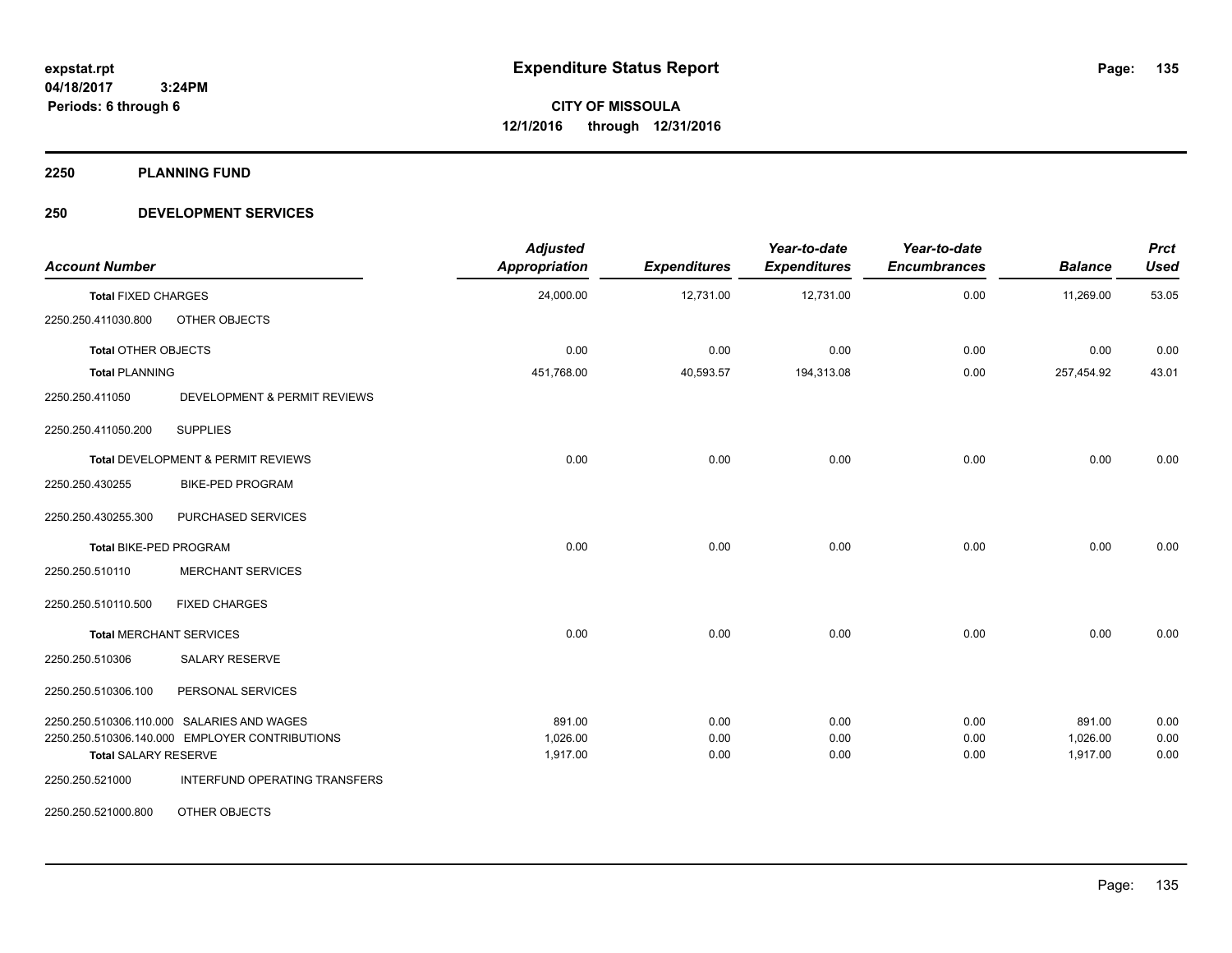#### **2250 PLANNING FUND**

#### **250 DEVELOPMENT SERVICES**

| <b>Account Number</b>                      | <b>Adjusted</b><br><b>Appropriation</b> | <b>Expenditures</b> | Year-to-date<br><b>Expenditures</b> | Year-to-date<br><b>Encumbrances</b> | Balance    | Prct<br>Used |
|--------------------------------------------|-----------------------------------------|---------------------|-------------------------------------|-------------------------------------|------------|--------------|
| <b>Total INTERFUND OPERATING TRANSFERS</b> | 0.00                                    | 0.00                | 0.00                                | 0.00                                | 0.00       | 0.00         |
| <b>Total PLANNING FUND</b>                 | 453,685.00                              | 40,593.57           | 194,313.08                          | 0.00                                | 259,371.92 | 42.83        |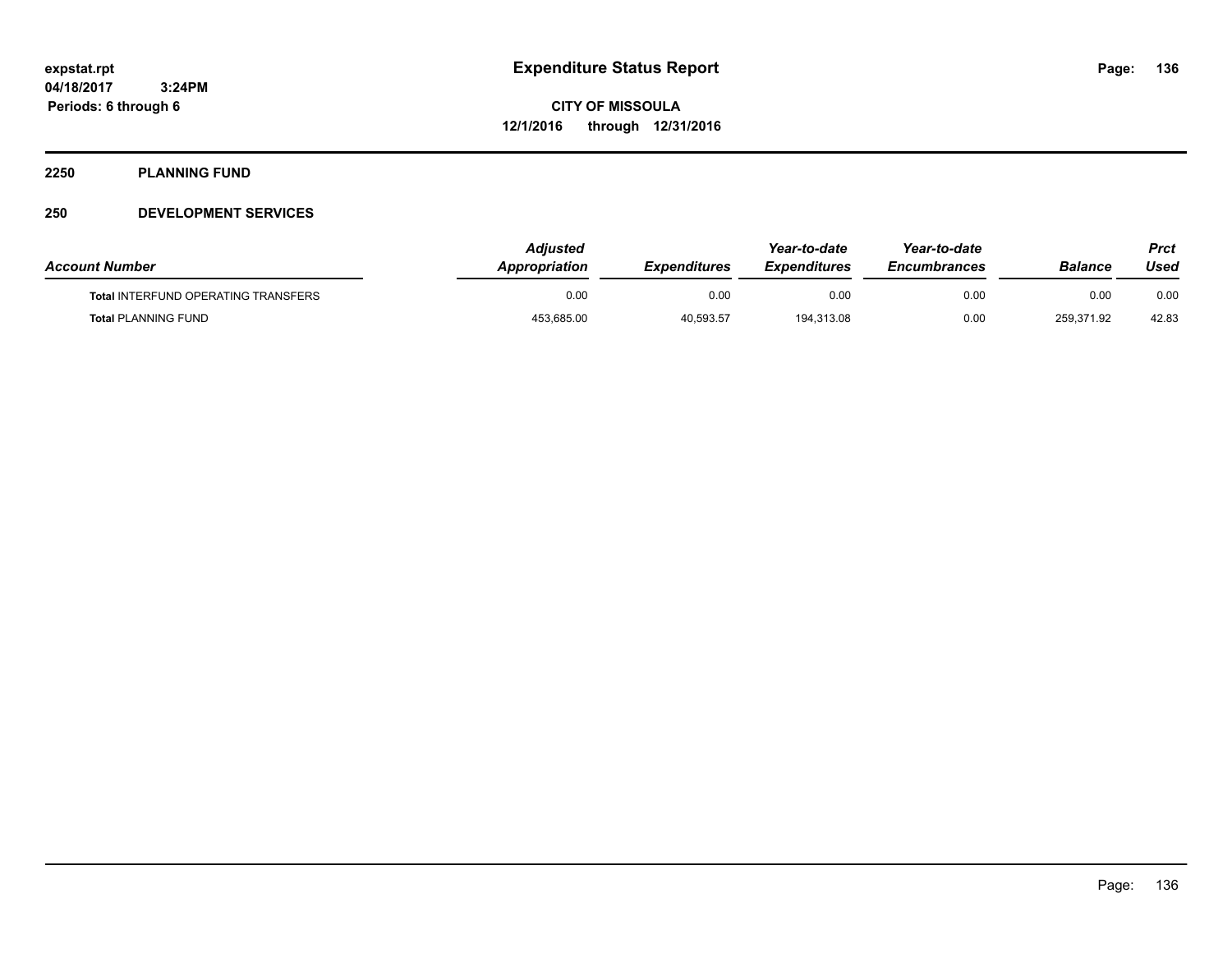#### **2310 PUBLIC SAFETY INFORMATION SYSTEMS**

#### **310 BUILDING INSPECTION**

| <b>Account Number</b>       |                                                | <b>Adjusted</b><br><b>Appropriation</b> | <b>Expenditures</b> | Year-to-date<br><b>Expenditures</b> | Year-to-date<br><b>Encumbrances</b> | <b>Balance</b> | <b>Prct</b><br><b>Used</b> |
|-----------------------------|------------------------------------------------|-----------------------------------------|---------------------|-------------------------------------|-------------------------------------|----------------|----------------------------|
|                             |                                                |                                         |                     |                                     |                                     |                |                            |
| 2310.310.420510             | <b>ADMINISTRATION</b>                          |                                         |                     |                                     |                                     |                |                            |
| 2310.310.420510.200         | <b>SUPPLIES</b>                                |                                         |                     |                                     |                                     |                |                            |
| <b>Total SUPPLIES</b>       |                                                | 0.00                                    | 0.00                | 0.00                                | 0.00                                | 0.00           | 0.00                       |
| 2310.310.420510.800         | OTHER OBJECTS                                  |                                         |                     |                                     |                                     |                |                            |
| Total OTHER OBJECTS         |                                                | 0.00                                    | 0.00                | 0.00                                | 0.00                                | 0.00           | 0.00                       |
| 2310.310.420510.900         | <b>CAPITAL OUTLAY</b>                          |                                         |                     |                                     |                                     |                |                            |
| <b>Total ADMINISTRATION</b> |                                                | 0.00                                    | 0.00                | 0.00                                | 0.00                                | 0.00           | 0.00                       |
| 2310.310.510110             | <b>MERCHANT SERVICES</b>                       |                                         |                     |                                     |                                     |                |                            |
| 2310.310.510110.500         | <b>FIXED CHARGES</b>                           |                                         |                     |                                     |                                     |                |                            |
|                             | <b>Total PUBLIC SAFETY INFORMATION SYSTEMS</b> | 0.00                                    | 0.00                | 0.00                                | 0.00                                | 0.00           | 0.00                       |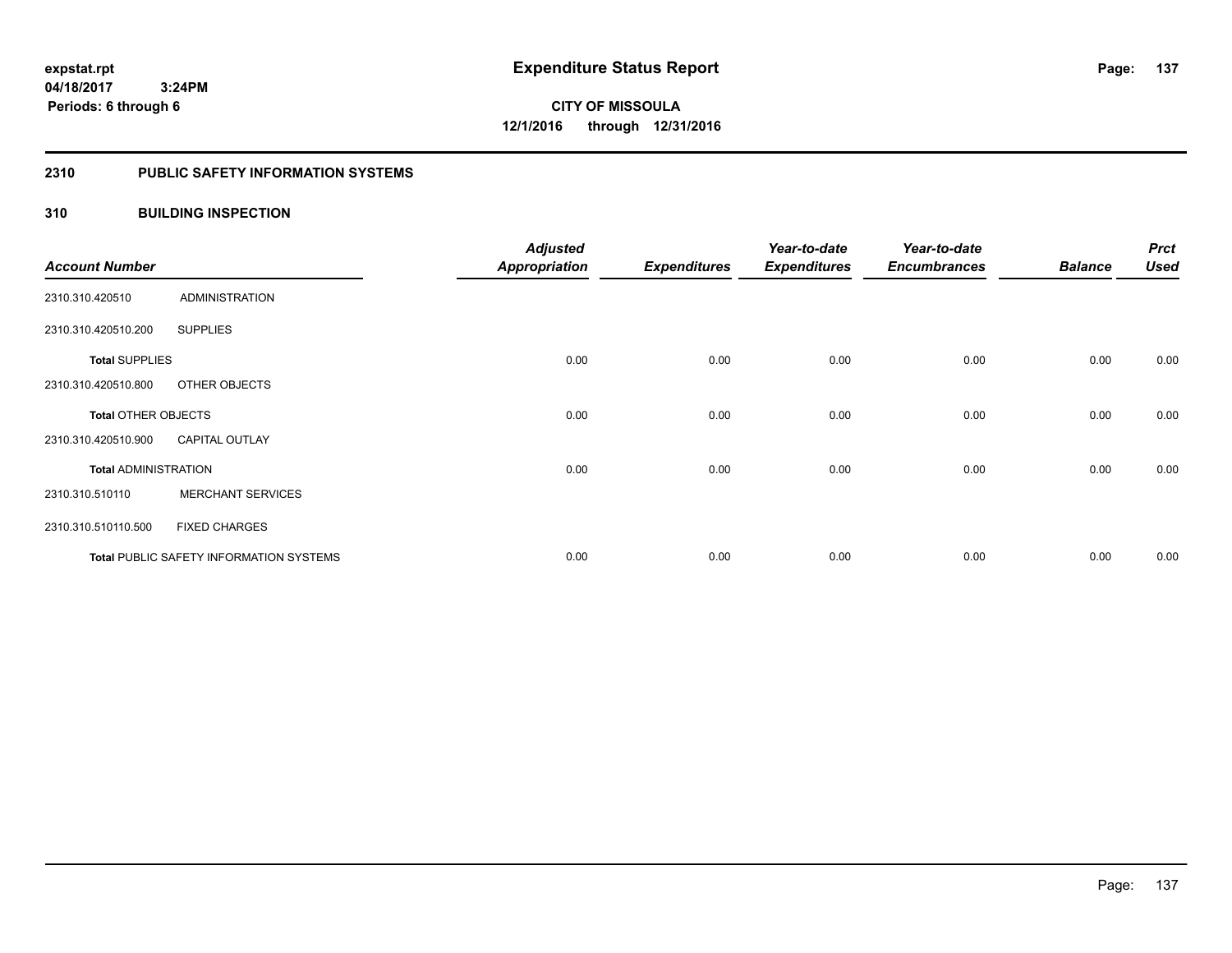#### **2321 IMPACT FEE FUND**

|                                                      | <b>Appropriation</b> | <b>Expenditures</b> |                     |                     |                |             |
|------------------------------------------------------|----------------------|---------------------|---------------------|---------------------|----------------|-------------|
|                                                      |                      |                     | <b>Expenditures</b> | <b>Encumbrances</b> | <b>Balance</b> | <b>Used</b> |
| <b>IMPACT FEE STUDY</b>                              |                      |                     |                     |                     |                |             |
| PURCHASED SERVICES                                   |                      |                     |                     |                     |                |             |
| <b>Total PURCHASED SERVICES</b>                      | 0.00                 | 0.00                | 0.00                | 0.00                | 0.00           | 0.00        |
| OTHER OBJECTS                                        |                      |                     |                     |                     |                |             |
| 2321.390.410361.820.000 TRANSFERS TO OTHER FUNDS     | 76,265.00            | 39,265.00           | 39,265.00           | 0.00                | 37,000.00      | 51.48       |
| Total IMPACT FEE STUDY                               |                      |                     |                     |                     |                | 51.48       |
| CITY HALL POLICE RESTROOMS                           |                      |                     |                     |                     |                |             |
| <b>CAPITAL OUTLAY</b>                                |                      |                     |                     |                     |                |             |
| Total CITY HALL POLICE RESTROOMS                     | 0.00                 | 0.00                | 0.00                | 0.00                | 0.00           | 0.00        |
| FIRE PROTECTION & CONTROL                            |                      |                     |                     |                     |                |             |
| CAPITAL OUTLAY                                       |                      |                     |                     |                     |                |             |
| Total FIRE PROTECTION & CONTROL                      | 0.00                 | 0.00                | 0.00                | 0.00                | 0.00           | 0.00        |
| <b>GRANT CREEK I-90 IMPROVEMENTS</b>                 |                      |                     |                     |                     |                |             |
| <b>CAPITAL OUTLAY</b>                                |                      |                     |                     |                     |                |             |
| 2321.390.430230.930.000 GRANT CREEK I-90 MPROVEMENTS | 0.00                 | 0.00                | 2,779.77            | 0.00                | $-2,779.77$    | 0.00        |
| 2321.390.430230.930.460 GRANT CREEK TRAIL            | 0.00                 | 9,466.27            | 81,104.42           | 0.00                | $-81,104.42$   | 0.00        |
| Total GRANT CREEK I-90 IMPROVEMENTS                  | 0.00                 | 9,466.27            | 83,884.19           | 0.00                | $-83,884.19$   | 0.00        |
| <b>RIGHT OF WAY</b>                                  |                      |                     |                     |                     |                |             |
| <b>CAPITAL OUTLAY</b>                                |                      |                     |                     |                     |                |             |
| 2321.390.430232.930.000 IMPROVEMENTS                 | 3,000.00             | 4,423.24            | 4,423.24            | 0.00                | $-1,423.24$    | 147.44      |
|                                                      | 3,000.00             | 4,423.24            | 4,423.24            | 0.00                | $-1,423.24$    | 147.44      |
|                                                      |                      | 76,265.00           | 39,265.00           | 39,265.00           | 0.00           | 37,000.00   |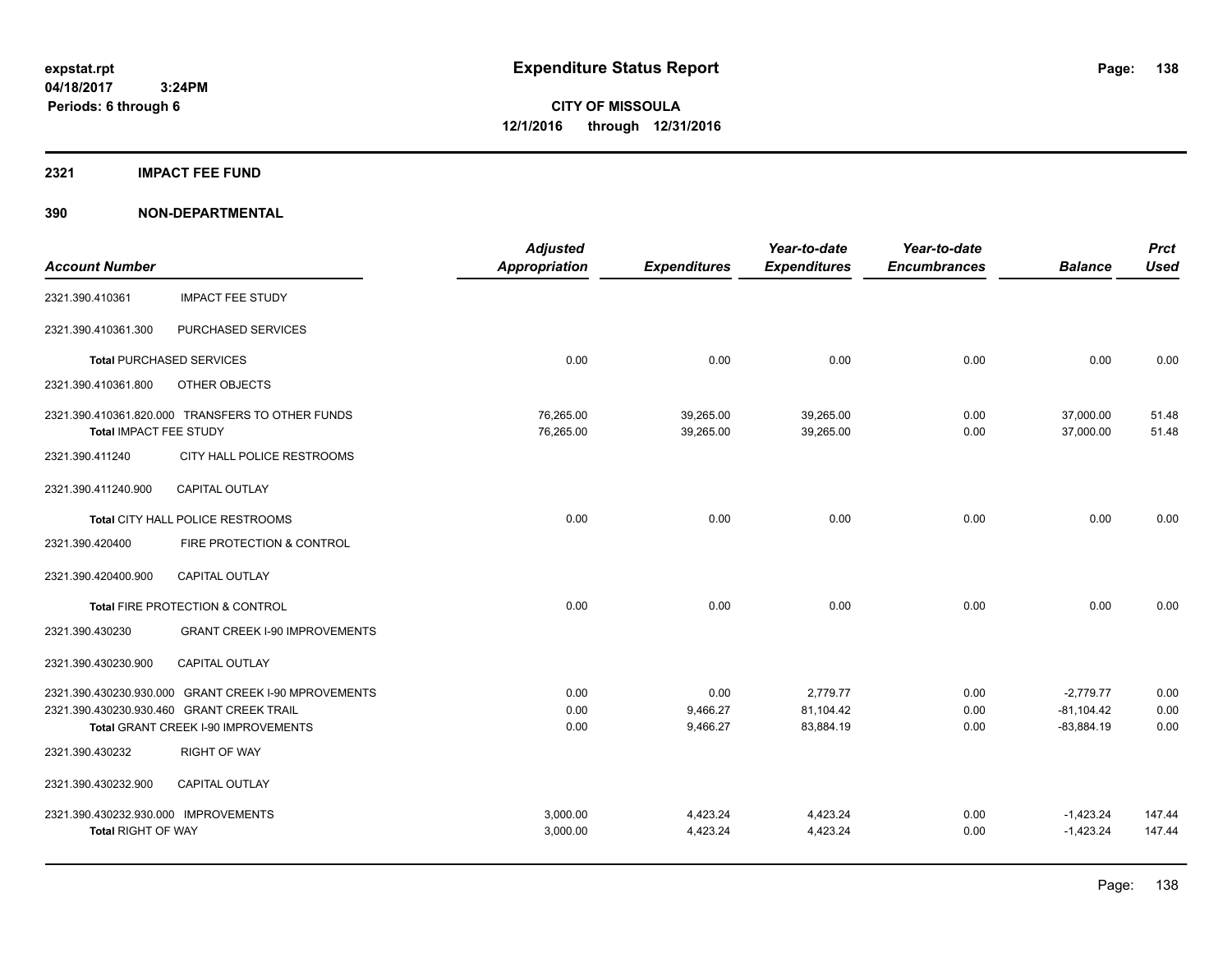**04/18/2017 3:24PM Periods: 6 through 6**

**CITY OF MISSOULA 12/1/2016 through 12/31/2016**

#### **2321 IMPACT FEE FUND**

| <b>Account Number</b>             |                                                                                                                                                                            | <b>Adjusted</b><br><b>Appropriation</b> | <b>Expenditures</b>          | Year-to-date<br><b>Expenditures</b> | Year-to-date<br><b>Encumbrances</b> | <b>Balance</b>                          | <b>Prct</b><br><b>Used</b> |
|-----------------------------------|----------------------------------------------------------------------------------------------------------------------------------------------------------------------------|-----------------------------------------|------------------------------|-------------------------------------|-------------------------------------|-----------------------------------------|----------------------------|
|                                   |                                                                                                                                                                            |                                         |                              |                                     |                                     |                                         |                            |
| 2321.390.430233                   | <b>CLARK FORK LN IIMPROVEMENTS</b>                                                                                                                                         |                                         |                              |                                     |                                     |                                         |                            |
| 2321.390.430233.900               | <b>CAPITAL OUTLAY</b>                                                                                                                                                      |                                         |                              |                                     |                                     |                                         |                            |
| Total CLARK FORK LN IIMPROVEMENTS |                                                                                                                                                                            | 0.00                                    | 0.00                         | 0.00                                | 0.00                                | 0.00                                    | 0.00                       |
| 2321.390.430247                   | HILLVIEW WAY STREET IMPROVEMENTS                                                                                                                                           |                                         |                              |                                     |                                     |                                         |                            |
| 2321.390.430247.900               | <b>CAPITAL OUTLAY</b>                                                                                                                                                      |                                         |                              |                                     |                                     |                                         |                            |
|                                   | 2321.390.430247.930.000 HILLVIEW WAY STREET IMPROVEMENTS<br>Total HILLVIEW WAY STREET IMPROVEMENTS                                                                         | 1,503,138.00<br>1,503,138.00            | 0.00<br>0.00                 | 0.00<br>0.00                        | 0.00<br>0.00                        | 1,503,138.00<br>1,503,138.00            | 0.00<br>0.00               |
| 2321.390.430248                   | <b>CREGG LN IMPROVEMENTS</b>                                                                                                                                               |                                         |                              |                                     |                                     |                                         |                            |
| 2321.390.430248.900               | CAPITAL OUTLAY                                                                                                                                                             |                                         |                              |                                     |                                     |                                         |                            |
| 2321.390.430249                   | 2321.390.430248.930.000 CREGG LN IMPROVEMENTS<br>2321.390.430248.930.394 CREGG LANE IMPROVEMENTS-PARKS<br><b>Total CREGG LN IMPROVEMENTS</b><br>OLD US HWY 93 IMPROVEMENTS | 215,380.00<br>0.00<br>215,380.00        | 672.92<br>646.53<br>1,319.45 | 3,946.74<br>3,791.96<br>7,738.70    | 0.00<br>0.00<br>0.00                | 211,433.26<br>$-3.791.96$<br>207,641.30 | 1.83<br>0.00<br>3.59       |
| 2321.390.430249.900               | <b>CAPITAL OUTLAY</b>                                                                                                                                                      |                                         |                              |                                     |                                     |                                         |                            |
| 2321.390.430255                   | Total OLD US HWY 93 IMPROVEMENTS<br><b>GRANT CREEK CABLE RAIL</b>                                                                                                          | 0.00                                    | 0.00                         | 0.00                                | 0.00                                | 0.00                                    | 0.00                       |
| 2321.390.430255.900               | <b>CAPITAL OUTLAY</b>                                                                                                                                                      |                                         |                              |                                     |                                     |                                         |                            |
|                                   | Total GRANT CREEK CABLE RAIL                                                                                                                                               | 0.00                                    | 0.00                         | 0.00                                | 0.00                                | 0.00                                    | 0.00                       |
| 2321.390.430260                   | TRAFFIC & PEDESTRIAN SERVICES                                                                                                                                              |                                         |                              |                                     |                                     |                                         |                            |
| 2321.390.430260.300               | PURCHASED SERVICES                                                                                                                                                         |                                         |                              |                                     |                                     |                                         |                            |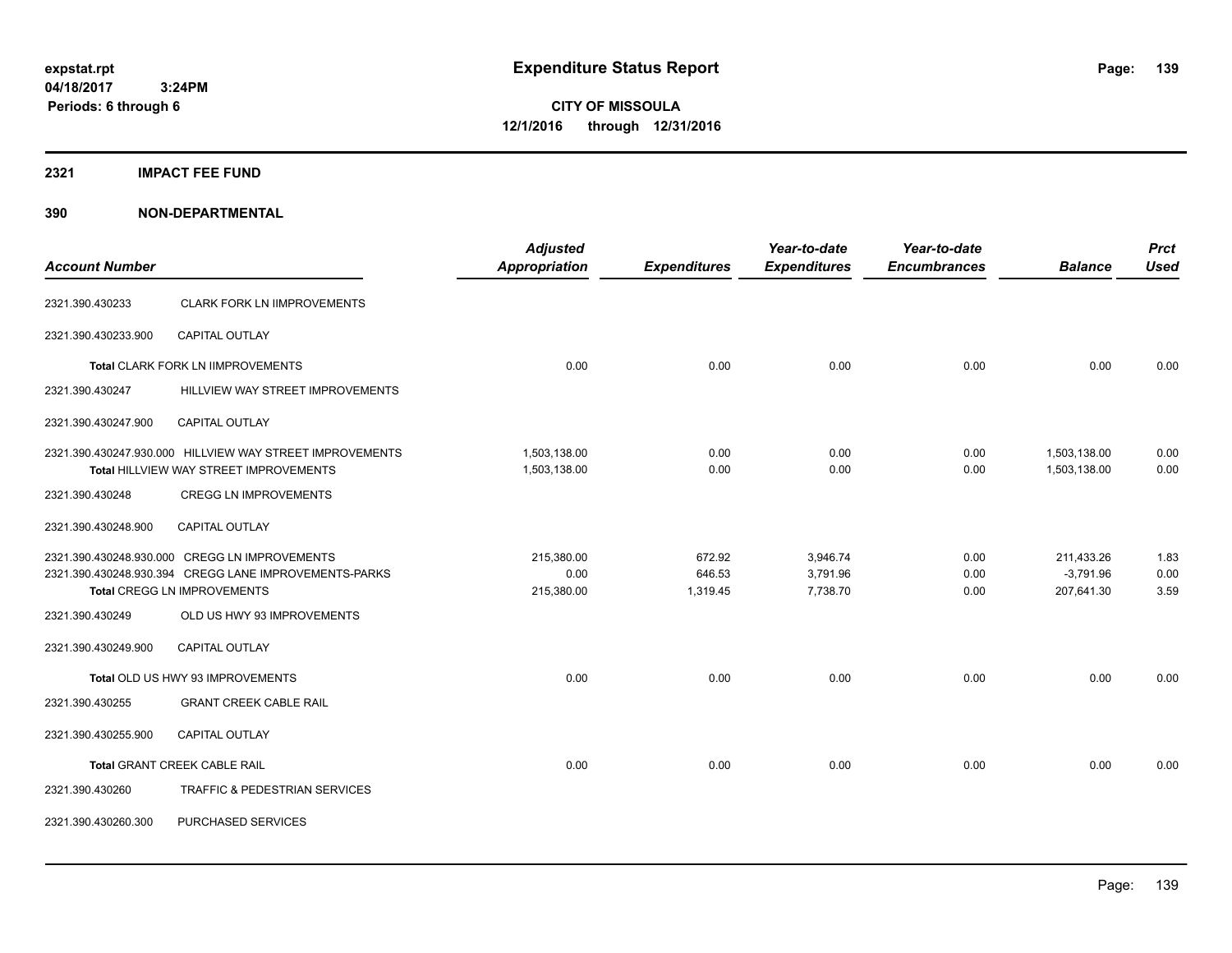#### **2321 IMPACT FEE FUND**

|                                      |                                                                                            | <b>Adjusted</b>      |                     | Year-to-date        | Year-to-date        |                        | <b>Prct</b>  |
|--------------------------------------|--------------------------------------------------------------------------------------------|----------------------|---------------------|---------------------|---------------------|------------------------|--------------|
| <b>Account Number</b>                |                                                                                            | <b>Appropriation</b> | <b>Expenditures</b> | <b>Expenditures</b> | <b>Encumbrances</b> | <b>Balance</b>         | <b>Used</b>  |
| <b>Total PURCHASED SERVICES</b>      |                                                                                            | 0.00                 | 0.00                | 0.00                | 0.00                | 0.00                   | 0.00         |
| 2321.390.430260.900                  | CAPITAL OUTLAY                                                                             |                      |                     |                     |                     |                        |              |
|                                      | 2321.390.430260.930.000 VAN BUREN ST RECONSTRUCTION<br>Total TRAFFIC & PEDESTRIAN SERVICES | 0.00<br>0.00         | 0.00<br>0.00        | 592.50<br>592.50    | 0.00<br>0.00        | $-592.50$<br>$-592.50$ | 0.00<br>0.00 |
| 2321.390.430264                      | MULLAN/GEO ELMER SIGNAL                                                                    |                      |                     |                     |                     |                        |              |
| 2321.390.430264.300                  | PURCHASED SERVICES                                                                         |                      |                     |                     |                     |                        |              |
| Total MULLAN/GEO ELMER SIGNAL        |                                                                                            | 0.00                 | 0.00                | 0.00                | 0.00                | 0.00                   | 0.00         |
| 2321.390.430279                      | E BROADWAY IMPROV/MISSOULA COLLEGE                                                         |                      |                     |                     |                     |                        |              |
| 2321.390.430279.900                  | <b>CAPITAL OUTLAY</b>                                                                      |                      |                     |                     |                     |                        |              |
| 2321.390.430279.930.000 IMPROVEMENTS |                                                                                            | 0.00                 | 0.00                | 78.700.25           | 0.00                | $-78.700.25$           | 0.00         |
|                                      | Total E BROADWAY IMPROV/MISSOULA COLLEGE                                                   | 0.00                 | 0.00                | 78,700.25           | 0.00                | $-78,700.25$           | 0.00         |
| 2321.390.430280                      | MILLER CR: BRIGGS TO MOCKINGBIRD                                                           |                      |                     |                     |                     |                        |              |
| 2321.390.430280.900                  | CAPITAL OUTLAY                                                                             |                      |                     |                     |                     |                        |              |
|                                      | Total MILLER CR: BRIGGS TO MOCKINGBIRD                                                     | 0.00                 | 0.00                | 0.00                | 0.00                | 0.00                   | 0.00         |
| 2321.390.430281                      | SOUTH 3RD STREET PROJECT                                                                   |                      |                     |                     |                     |                        |              |
| 2321.390.430281.300                  | PURCHASED SERVICES                                                                         |                      |                     |                     |                     |                        |              |
| <b>Total PURCHASED SERVICES</b>      |                                                                                            | 0.00                 | 0.00                | 0.00                | 0.00                | 0.00                   | 0.00         |
| 2321.390.430281.900                  | CAPITAL OUTLAY                                                                             |                      |                     |                     |                     |                        |              |
|                                      | 2321.390.430281.930.000 SO 3RD ST/IMPROVEMENTS                                             | 0.00                 | 0.00                | 19,594.44           | 0.00                | $-19,594.44$           | 0.00         |
|                                      | Total SOUTH 3RD STREET PROJECT                                                             | 0.00                 | 0.00                | 19,594.44           | 0.00                | $-19,594.44$           | 0.00         |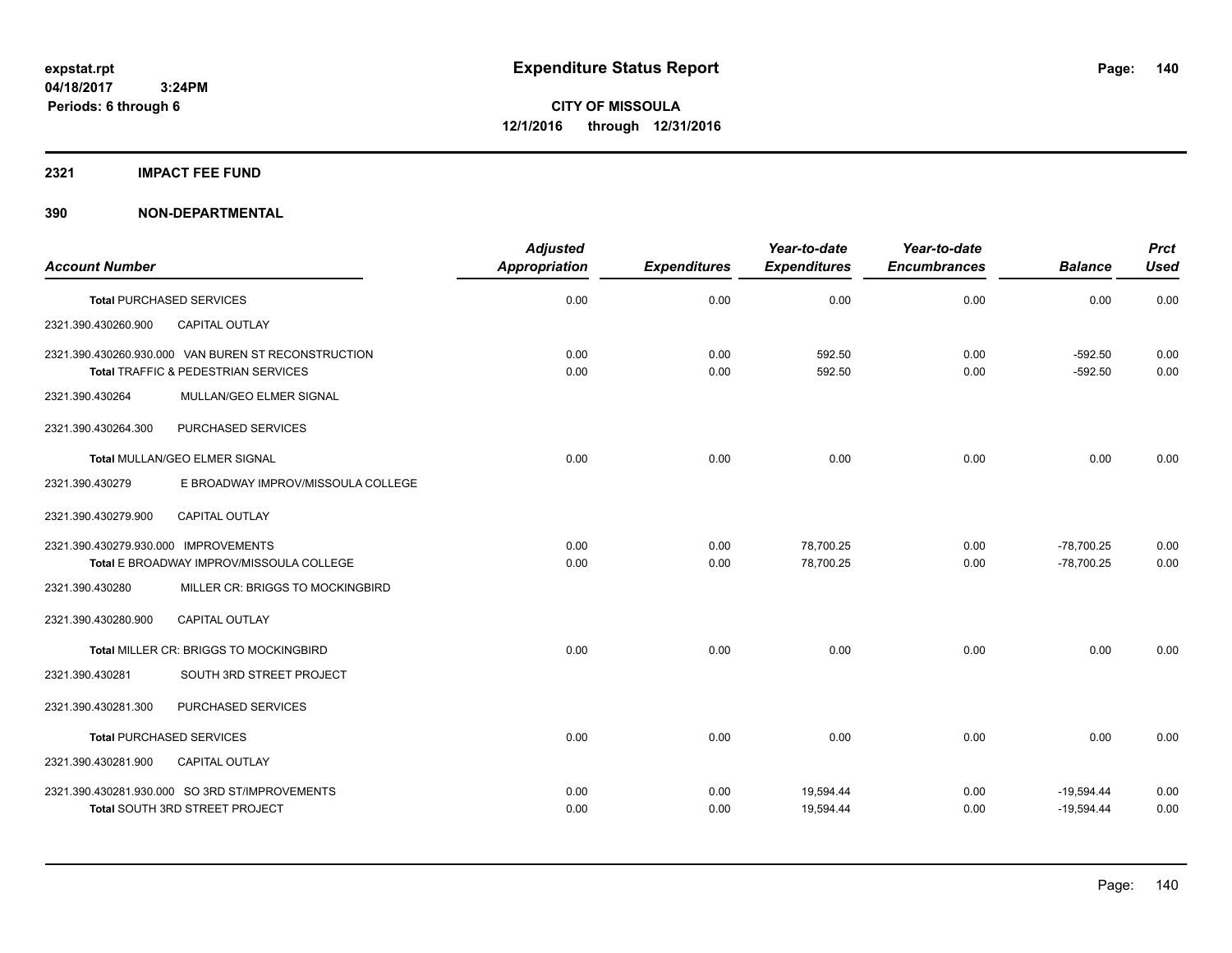#### **2321 IMPACT FEE FUND**

|                                       |                                 | <b>Adjusted</b> |                     | Year-to-date        | Year-to-date        |                | <b>Prct</b> |
|---------------------------------------|---------------------------------|-----------------|---------------------|---------------------|---------------------|----------------|-------------|
| <b>Account Number</b>                 |                                 | Appropriation   | <b>Expenditures</b> | <b>Expenditures</b> | <b>Encumbrances</b> | <b>Balance</b> | <b>Used</b> |
| 2321.390.460305                       | <b>COMMUNITY CENTER</b>         |                 |                     |                     |                     |                |             |
| 2321.390.460305.900                   | CAPITAL OUTLAY                  |                 |                     |                     |                     |                |             |
| 2321.390.460305.930.000 IMPROVEMENTS  |                                 | 70,000.00       | 0.00                | 5,204.95            | 0.00                | 64,795.05      | 7.44        |
| Total COMMUNITY CENTER                |                                 | 70,000.00       | 0.00                | 5,204.95            | 0.00                | 64,795.05      | 7.44        |
| 2321.390.460401                       | <b>CONSTRUCTION</b>             |                 |                     |                     |                     |                |             |
| 2321.390.460401.900                   | <b>CAPITAL OUTLAY</b>           |                 |                     |                     |                     |                |             |
| 2321.390.460401.930.000 FORT MISSOULA |                                 | 0.00            | 0.00                | 1,674.26            | 0.00                | $-1,674.26$    | 0.00        |
| <b>Total CONSTRUCTION</b>             |                                 | 0.00            | 0.00                | 1,674.26            | 0.00                | $-1,674.26$    | 0.00        |
| 2321.390.460404                       | <b>EATON TRAIL</b>              |                 |                     |                     |                     |                |             |
| 2321.390.460404.100                   | PERSONAL SERVICES               |                 |                     |                     |                     |                |             |
| <b>Total PERSONAL SERVICES</b>        |                                 | 0.00            | 0.00                | 0.00                | 0.00                | 0.00           | 0.00        |
| 2321.390.460404.300                   | PURCHASED SERVICES              |                 |                     |                     |                     |                |             |
|                                       | <b>Total PURCHASED SERVICES</b> | 0.00            | 0.00                | 0.00                | 0.00                | 0.00           | 0.00        |
| 2321.390.460404.900                   | <b>CAPITAL OUTLAY</b>           |                 |                     |                     |                     |                |             |
| <b>Total EATON TRAIL</b>              |                                 | 0.00            | 0.00                | 0.00                | 0.00                | 0.00           | 0.00        |
| 2321.390.460406                       | <b>HELLGATE PARK</b>            |                 |                     |                     |                     |                |             |
| 2321.390.460406.100                   | PERSONAL SERVICES               |                 |                     |                     |                     |                |             |
| <b>Total PERSONAL SERVICES</b>        |                                 | 0.00            | 0.00                | 0.00                | 0.00                | 0.00           | 0.00        |
| 2321.390.460406.300                   | PURCHASED SERVICES              |                 |                     |                     |                     |                |             |
|                                       | <b>Total PURCHASED SERVICES</b> | 0.00            | 0.00                | 0.00                | 0.00                | 0.00           | 0.00        |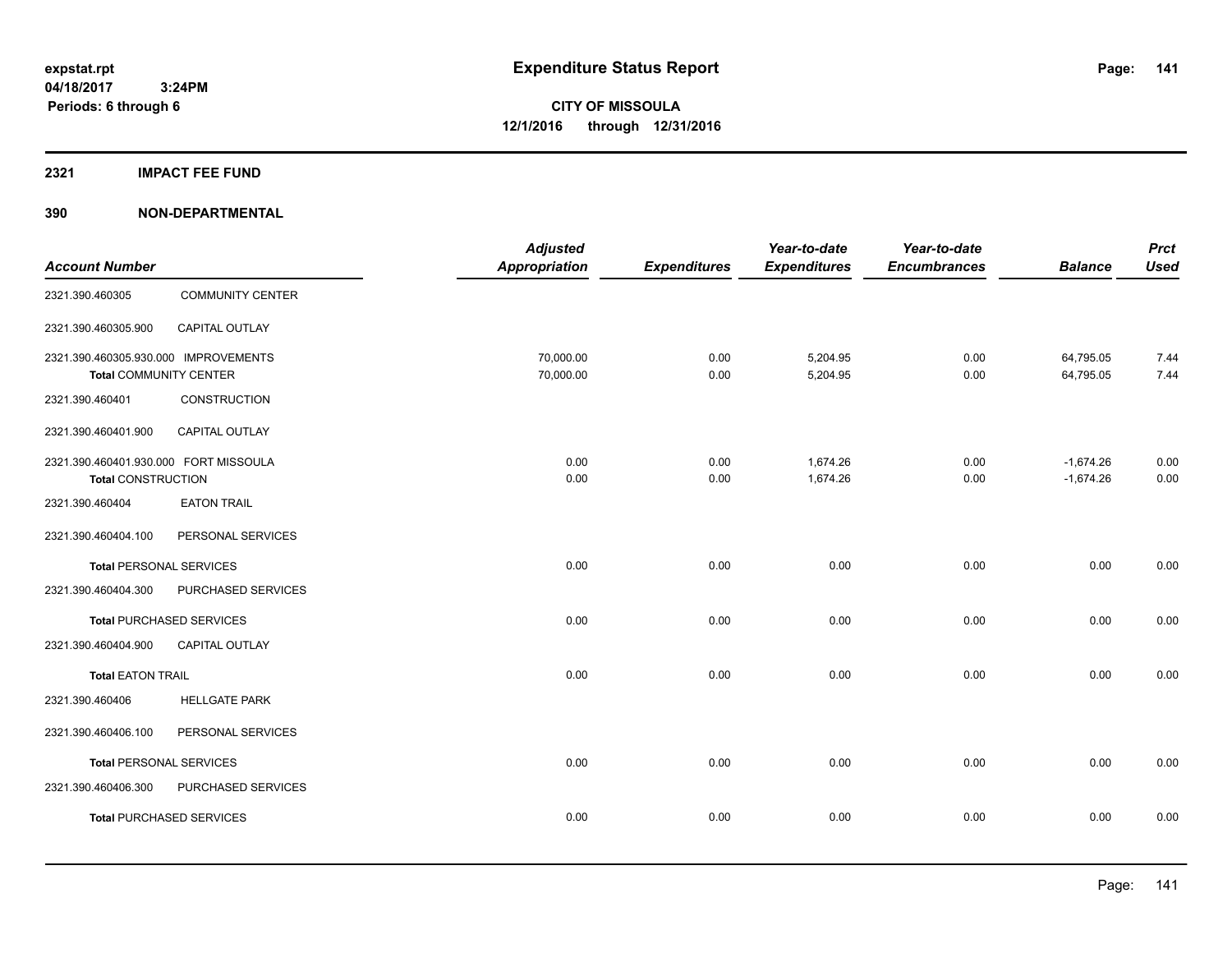**2321 IMPACT FEE FUND**

|                                      |                                         | <b>Adjusted</b> |                     | Year-to-date        | Year-to-date        |                | <b>Prct</b><br><b>Used</b> |
|--------------------------------------|-----------------------------------------|-----------------|---------------------|---------------------|---------------------|----------------|----------------------------|
| <b>Account Number</b>                |                                         | Appropriation   | <b>Expenditures</b> | <b>Expenditures</b> | <b>Encumbrances</b> | <b>Balance</b> |                            |
| 2321.390.460406.900                  | CAPITAL OUTLAY                          |                 |                     |                     |                     |                |                            |
| 2321.390.460406.930.000 IMPROVEMENTS |                                         | 0.00            | 0.00                | 582.96              | 0.00                | $-582.96$      | 0.00                       |
| <b>Total HELLGATE PARK</b>           |                                         | 0.00            | 0.00                | 582.96              | 0.00                | $-582.96$      | 0.00                       |
| 2321.390.460408                      | CONSERVATION LAND MANAGEMENT PLAN       |                 |                     |                     |                     |                |                            |
| 2321.390.460408.900                  | <b>CAPITAL OUTLAY</b>                   |                 |                     |                     |                     |                |                            |
|                                      | Total CONSERVATION LAND MANAGEMENT PLAN | 0.00            | 0.00                | 0.00                | 0.00                | 0.00           | 0.00                       |
| 2321.390.460409                      | MISSOULA TO LOLO TRAIL                  |                 |                     |                     |                     |                |                            |
| 2321.390.460409.800                  | OTHER OBJECTS                           |                 |                     |                     |                     |                |                            |
| <b>Total OTHER OBJECTS</b>           |                                         | 0.00            | 0.00                | 0.00                | 0.00                | 0.00           | 0.00                       |
| 2321.390.460409.900                  | CAPITAL OUTLAY                          |                 |                     |                     |                     |                |                            |
| 2321.390.460409.930.302 IMPROVEMENTS |                                         | 0.00            | 64,743.60           | 172,711.72          | 0.00                | $-172,711.72$  | 0.00                       |
|                                      | Total MISSOULA TO LOLO TRAIL            | 0.00            | 64,743.60           | 172,711.72          | 0.00                | $-172,711.72$  | 0.00                       |
| 2321.390.460411                      | <b>44 RANCH IMPROVEMENTS</b>            |                 |                     |                     |                     |                |                            |
| 2321.390.460411.900                  | CAPITAL OUTLAY                          |                 |                     |                     |                     |                |                            |
|                                      | Total 44 RANCH IMPROVEMENTS             | 0.00            | 0.00                | 0.00                | 0.00                | 0.00           | 0.00                       |
| 2321.390.460412                      | PLEASANT VIEW PARK                      |                 |                     |                     |                     |                |                            |
| 2321.390.460412.900                  | <b>CAPITAL OUTLAY</b>                   |                 |                     |                     |                     |                |                            |
| <b>Total PLEASANT VIEW PARK</b>      |                                         | 0.00            | 0.00                | 0.00                | 0.00                | 0.00           | 0.00                       |
| 2321.390.460444                      | <b>PLAYGROUNDS</b>                      |                 |                     |                     |                     |                |                            |
| 2321.390.460444.900                  | CAPITAL OUTLAY                          |                 |                     |                     |                     |                |                            |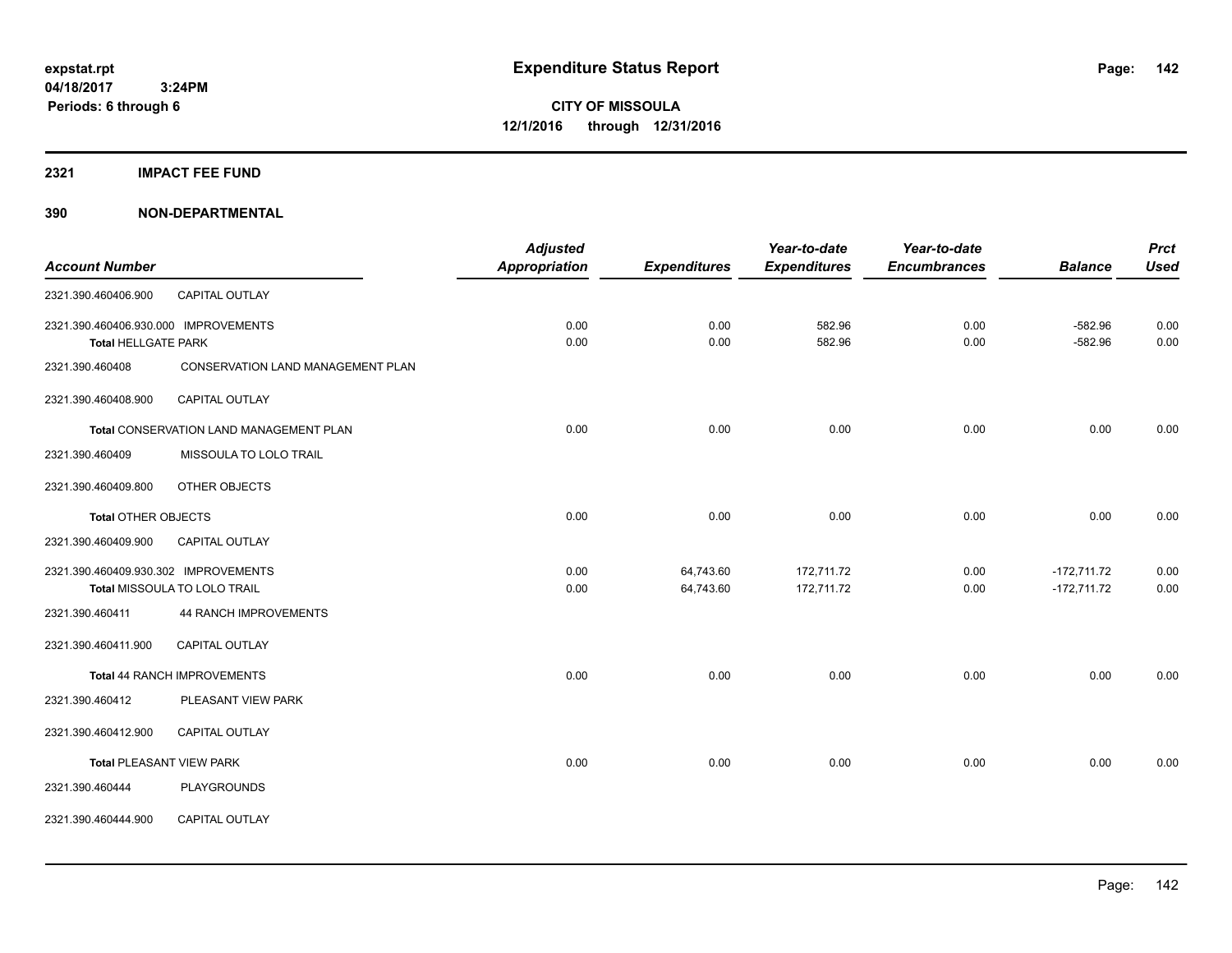#### **2321 IMPACT FEE FUND**

|                                                     | <b>Adjusted</b>      |                     | Year-to-date        | Year-to-date        |                | <b>Prct</b> |
|-----------------------------------------------------|----------------------|---------------------|---------------------|---------------------|----------------|-------------|
| <b>Account Number</b>                               | <b>Appropriation</b> | <b>Expenditures</b> | <b>Expenditures</b> | <b>Encumbrances</b> | <b>Balance</b> | <b>Used</b> |
| 2321.390.460444.930.000 PARK TRAIL BOND PLAYGROUNDS | 0.00                 | 3,618.70            | 75,345.13           | 0.00                | $-75,345.13$   | 0.00        |
| <b>Total PLAYGROUNDS</b>                            | 0.00                 | 3,618.70            | 75,345.13           | 0.00                | $-75,345.13$   | 0.00        |
| UNALLOCATED IMPACT FEES<br>2321.390.510000          |                      |                     |                     |                     |                |             |
| OTHER OBJECTS<br>2321.390.510000.800                |                      |                     |                     |                     |                |             |
| <b>Total OTHER OBJECTS</b>                          | 0.00                 | 0.00                | 0.00                | 0.00                | 0.00           | 0.00        |
| 2321.390.510000.900<br><b>CAPITAL OUTLAY</b>        |                      |                     |                     |                     |                |             |
| <b>IMPROVEMENTS</b><br>2321.390.510000.930.000      | 534,482.00           | 0.00                | 0.00                | 0.00                | 534,482.00     | 0.00        |
| Total UNALLOCATED IMPACT FEES                       | 534,482.00           | 0.00                | 0.00                | 0.00                | 534,482.00     | 0.00        |
| <b>MERCHANT SERVICES</b><br>2321.390.510110         |                      |                     |                     |                     |                |             |
| 2321.390.510110.500<br><b>FIXED CHARGES</b>         |                      |                     |                     |                     |                |             |
| <b>Total MERCHANT SERVICES</b>                      | 0.00                 | 0.00                | 0.00                | 0.00                | 0.00           | 0.00        |
| Total IMPACT FEE FUND                               | 2,402,265.00         | 122,836.26          | 489,717.34          | 0.00                | 1,912,547.66   | 20.39       |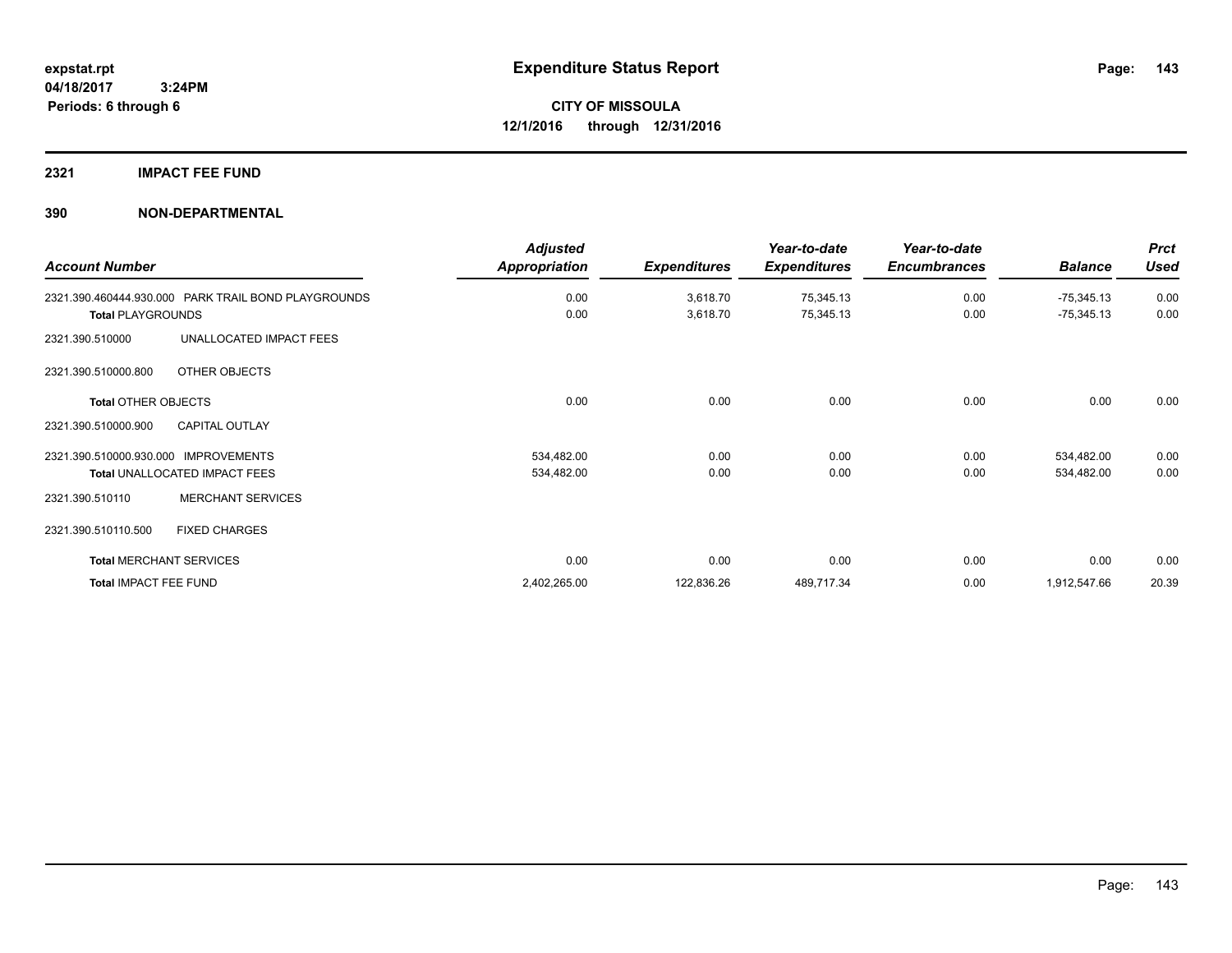**04/18/2017 3:24PM Periods: 6 through 6**

**CITY OF MISSOULA 12/1/2016 through 12/31/2016**

#### **2322 GEORGE ELMER/CATTLE DR INTERSECTION**

| <b>Account Number</b>       |                                               | <b>Adjusted</b><br><b>Appropriation</b> | <b>Expenditures</b> | Year-to-date<br><b>Expenditures</b> | Year-to-date<br><b>Encumbrances</b> | <b>Balance</b> | <b>Prct</b><br><b>Used</b> |
|-----------------------------|-----------------------------------------------|-----------------------------------------|---------------------|-------------------------------------|-------------------------------------|----------------|----------------------------|
|                             |                                               |                                         |                     |                                     |                                     |                |                            |
| 2322.390.510100             | SPECIAL ASSESSMENTS                           |                                         |                     |                                     |                                     |                |                            |
| 2322.390.510100.300         | PURCHASED SERVICES                            |                                         |                     |                                     |                                     |                |                            |
|                             | 2322.390.510100.350.000 PROFESSIONAL SERVICES | 15,000.00                               | 0.00                | 0.00                                | 0.00                                | 15,000.00      | 0.00                       |
|                             | <b>Total PURCHASED SERVICES</b>               | 15,000.00                               | 0.00                | 0.00                                | 0.00                                | 15,000.00      | 0.00                       |
| 2322.390.510100.800         | OTHER OBJECTS                                 |                                         |                     |                                     |                                     |                |                            |
| <b>Total OTHER OBJECTS</b>  |                                               | 0.00                                    | 0.00                | 0.00                                | 0.00                                | 0.00           | 0.00                       |
| 2322.390.510100.900         | <b>CAPITAL OUTLAY</b>                         |                                         |                     |                                     |                                     |                |                            |
| <b>Total CAPITAL OUTLAY</b> |                                               | 0.00                                    | 0.00                | 0.00                                | 0.00                                | 0.00           | 0.00                       |
|                             | <b>Total SPECIAL ASSESSMENTS</b>              | 15,000.00                               | 0.00                | 0.00                                | 0.00                                | 15,000.00      | 0.00                       |
| 2322.390.510110             | <b>MERCHANT SERVICES</b>                      |                                         |                     |                                     |                                     |                |                            |
| 2322.390.510110.500         | <b>FIXED CHARGES</b>                          |                                         |                     |                                     |                                     |                |                            |
|                             | <b>Total MERCHANT SERVICES</b>                | 0.00                                    | 0.00                | 0.00                                | 0.00                                | 0.00           | 0.00                       |
|                             | Total GEORGE ELMER/CATTLE DR INTERSECTION     | 15,000.00                               | 0.00                | 0.00                                | 0.00                                | 15,000.00      | 0.00                       |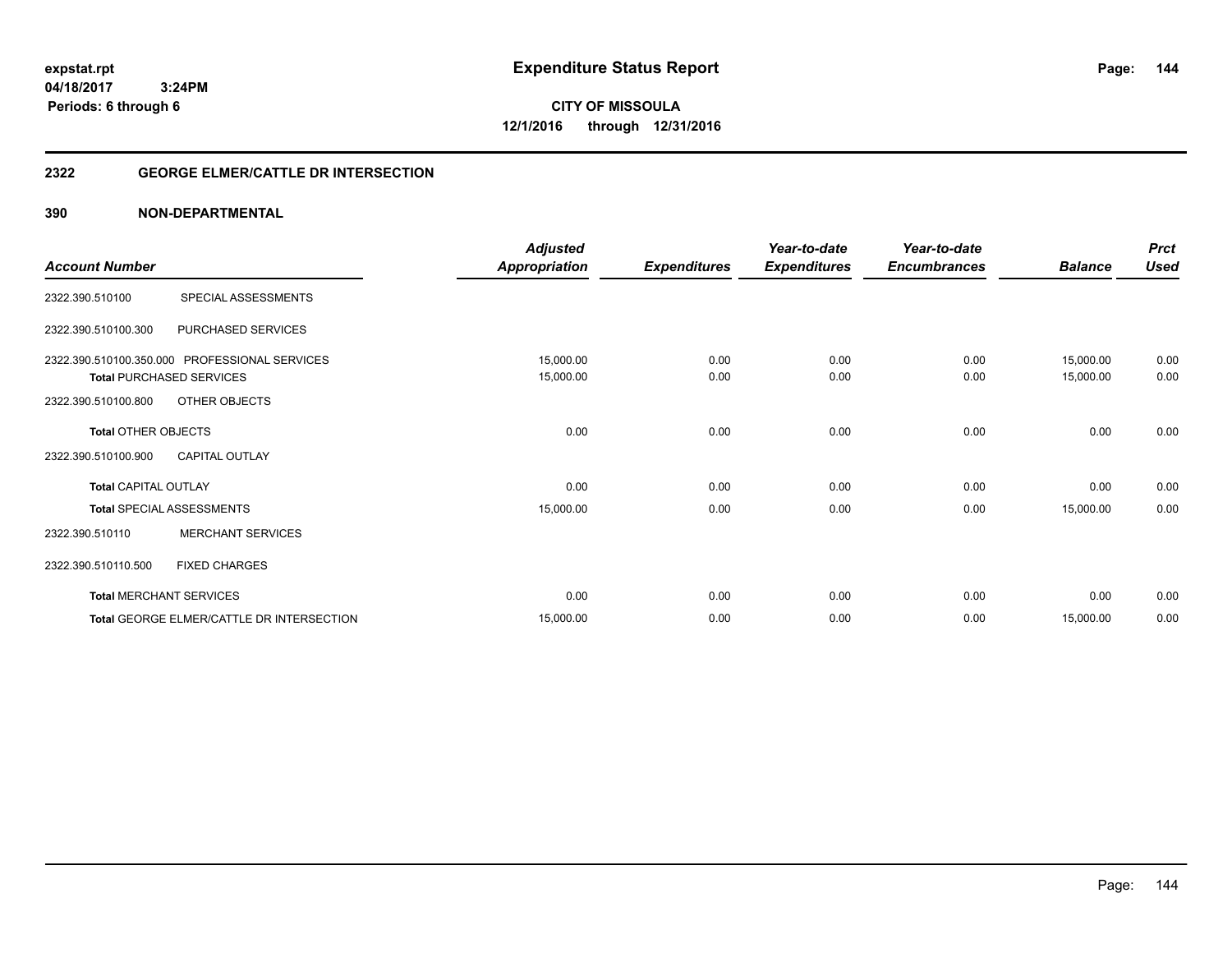**CITY OF MISSOULA 12/1/2016 through 12/31/2016**

# **2365 PUBLIC ART FUND**

# **220 MAYOR**

|                                                  |                          | <b>Adjusted</b>      |                     | Year-to-date        | Year-to-date        |                | <b>Prct</b> |
|--------------------------------------------------|--------------------------|----------------------|---------------------|---------------------|---------------------|----------------|-------------|
| <b>Account Number</b>                            |                          | <b>Appropriation</b> | <b>Expenditures</b> | <b>Expenditures</b> | <b>Encumbrances</b> | <b>Balance</b> | <b>Used</b> |
| 2365.220.460518                                  | PUBLIC ART PROJECTS      |                      |                     |                     |                     |                |             |
| 2365.220.460518.300                              | PURCHASED SERVICES       |                      |                     |                     |                     |                |             |
| 2365.220.460518.320.000 PRINTING & DUPLICATING   |                          | 3,000.00             | 0.00                | 0.00                | 0.00                | 3,000.00       | 0.00        |
| 2365.220.460518.390.000 OTHER PURCHASED SERVICES |                          | 23,320.00            | 0.00                | 0.00                | 0.00                | 23,320.00      | 0.00        |
| <b>Total PURCHASED SERVICES</b>                  |                          | 26,320.00            | 0.00                | 0.00                | 0.00                | 26,320.00      | 0.00        |
| 2365.220.460518.800                              | OTHER OBJECTS            |                      |                     |                     |                     |                |             |
| <b>Total OTHER OBJECTS</b>                       |                          | 0.00                 | 0.00                | 0.00                | 0.00                | 0.00           | 0.00        |
| 2365.220.460518.900                              | <b>CAPITAL OUTLAY</b>    |                      |                     |                     |                     |                |             |
| 2365.220.460518.930.000 IMPROVEMENTS             |                          | 0.00                 | 0.00                | 5,000.00            | 0.00                | $-5,000.00$    | 0.00        |
| <b>Total CAPITAL OUTLAY</b>                      |                          | 0.00                 | 0.00                | 5,000.00            | 0.00                | $-5,000.00$    | 0.00        |
| <b>Total PUBLIC ART PROJECTS</b>                 |                          | 26,320.00            | 0.00                | 5,000.00            | 0.00                | 21,320.00      | 19.00       |
| 2365.220.510110                                  | <b>MERCHANT SERVICES</b> |                      |                     |                     |                     |                |             |
| 2365.220.510110.500                              | <b>FIXED CHARGES</b>     |                      |                     |                     |                     |                |             |
| <b>Total FIXED CHARGES</b>                       |                          | 0.00                 | 0.00                | 0.00                | 0.00                | 0.00           | 0.00        |
| <b>Total MERCHANT SERVICES</b>                   |                          | 0.00                 | 0.00                | 0.00                | 0.00                | 0.00           | 0.00        |
| <b>Total PUBLIC ART FUND</b>                     |                          | 26,320.00            | 0.00                | 5,000.00            | 0.00                | 21,320.00      | 19.00       |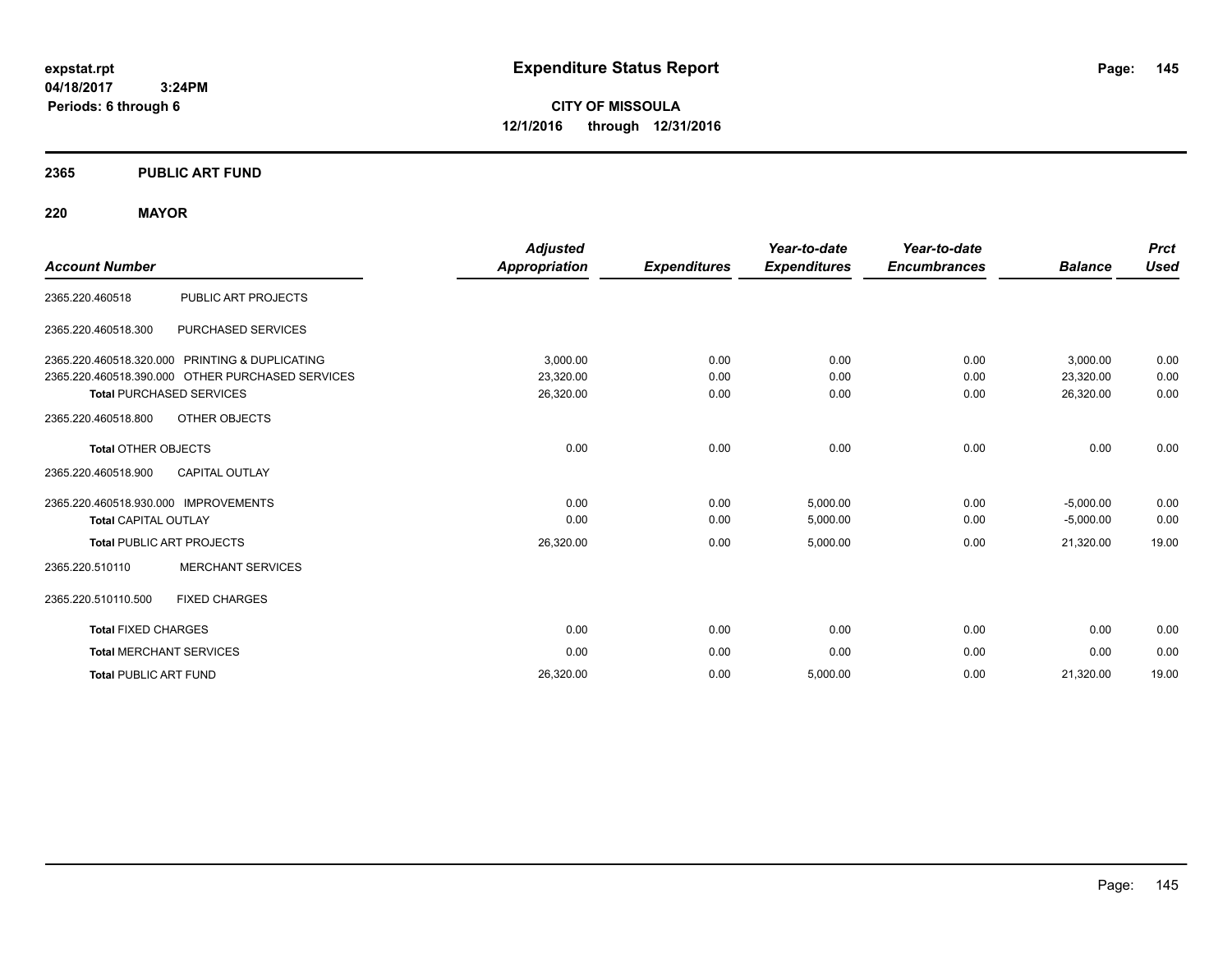**146**

**CITY OF MISSOULA 12/1/2016 through 12/31/2016**

#### **2371 EMPLOYEE HEALTH INSURANCE LEVY FUND**

| <b>Account Number</b>          |                                                  | <b>Adjusted</b><br><b>Appropriation</b> | <b>Expenditures</b> | Year-to-date<br><b>Expenditures</b> | Year-to-date<br><b>Encumbrances</b> | <b>Balance</b> | <b>Prct</b><br><b>Used</b> |
|--------------------------------|--------------------------------------------------|-----------------------------------------|---------------------|-------------------------------------|-------------------------------------|----------------|----------------------------|
| 2371.390.510110                | <b>MERCHANT SERVICES</b>                         |                                         |                     |                                     |                                     |                |                            |
| 2371.390.510110.500            | <b>FIXED CHARGES</b>                             |                                         |                     |                                     |                                     |                |                            |
| <b>Total MERCHANT SERVICES</b> |                                                  | 0.00                                    | 0.00                | 0.00                                | 0.00                                | 0.00           | 0.00                       |
| 2371.390.521000                | INTERFUND OPERATING TRANSFERS                    |                                         |                     |                                     |                                     |                |                            |
| 2371.390.521000.800            | OTHER OBJECTS                                    |                                         |                     |                                     |                                     |                |                            |
|                                | 2371.390.521000.820.000 TRANSFERS TO OTHER FUNDS | 4,525.00                                | 2,263.00            | 2,263.00                            | 0.00                                | 2,262.00       | 50.01                      |
|                                | <b>Total INTERFUND OPERATING TRANSFERS</b>       | 4,525.00                                | 2,263.00            | 2,263.00                            | 0.00                                | 2,262.00       | 50.01                      |
|                                | Total EMPLOYEE HEALTH INSURANCE LEVY FUND        | 4,525.00                                | 2,263.00            | 2,263.00                            | 0.00                                | 2.262.00       | 50.01                      |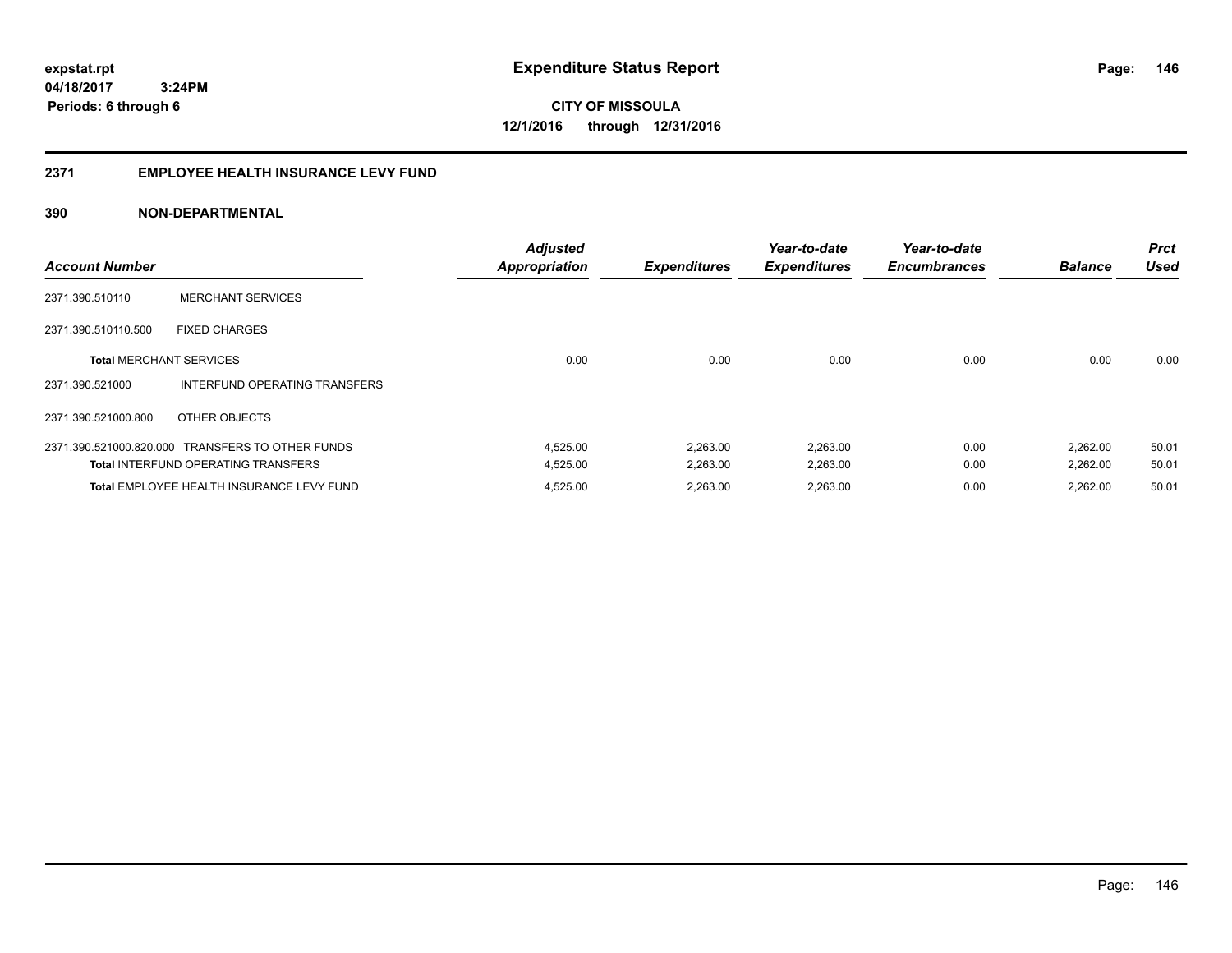#### **2372 PERMISSIVE MEDICAL LEVY**

| <b>Account Number</b>          |                                                  | <b>Adjusted</b><br><b>Appropriation</b> | <b>Expenditures</b> | Year-to-date<br><b>Expenditures</b> | Year-to-date<br><b>Encumbrances</b> | <b>Balance</b> | <b>Prct</b><br><b>Used</b> |
|--------------------------------|--------------------------------------------------|-----------------------------------------|---------------------|-------------------------------------|-------------------------------------|----------------|----------------------------|
| 2372.390.510110                | <b>MERCHANT SERVICES</b>                         |                                         |                     |                                     |                                     |                |                            |
| 2372.390.510110.500            | <b>FIXED CHARGES</b>                             |                                         |                     |                                     |                                     |                |                            |
| <b>Total MERCHANT SERVICES</b> |                                                  | 0.00                                    | 0.00                | 0.00                                | 0.00                                | 0.00           | 0.00                       |
| 2372.390.521000                | INTERFUND OPERATING TRANSFERS                    |                                         |                     |                                     |                                     |                |                            |
| 2372.390.521000.800            | OTHER OBJECTS                                    |                                         |                     |                                     |                                     |                |                            |
|                                | 2372.390.521000.820.000 TRANSFERS TO OTHER FUNDS | 4,774,150.00                            | 2,387,075.00        | 2.387.075.00                        | 0.00                                | 2,387,075.00   | 50.00                      |
|                                | <b>Total INTERFUND OPERATING TRANSFERS</b>       | 4,774,150.00                            | 2,387,075.00        | 2,387,075.00                        | 0.00                                | 2,387,075.00   | 50.00                      |
|                                | <b>Total PERMISSIVE MEDICAL LEVY</b>             | 4,774,150.00                            | 2,387,075.00        | 2,387,075.00                        | 0.00                                | 2,387,075.00   | 50.00                      |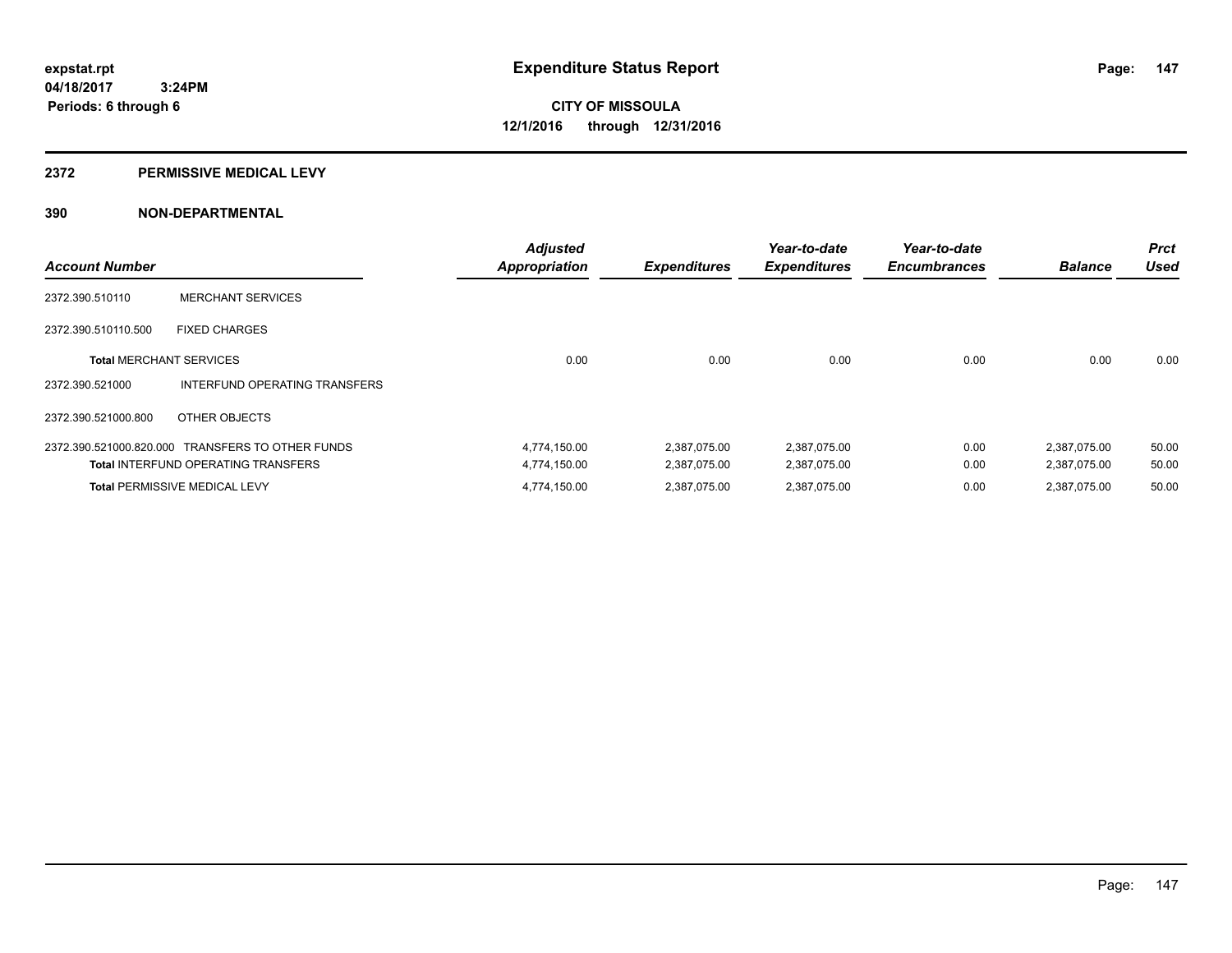**CITY OF MISSOULA 12/1/2016 through 12/31/2016**

# **2389 CABLE TELEVISION FRANCHISE FUND**

| <b>Account Number</b>            |                                                  | <b>Adjusted</b><br>Appropriation | <b>Expenditures</b> | Year-to-date<br><b>Expenditures</b> | Year-to-date<br><b>Encumbrances</b> | <b>Balance</b> | <b>Prct</b><br><b>Used</b> |
|----------------------------------|--------------------------------------------------|----------------------------------|---------------------|-------------------------------------|-------------------------------------|----------------|----------------------------|
|                                  |                                                  |                                  |                     |                                     |                                     |                |                            |
| 2389.390.411810                  | <b>CABLE TV FRANCHISE</b>                        |                                  |                     |                                     |                                     |                |                            |
| 2389.390.411810.300              | PURCHASED SERVICES                               |                                  |                     |                                     |                                     |                |                            |
|                                  | 2389.390.411810.350.000 PROFESSIONAL SERVICES    | 20,288.00                        | 12,900.00           | 12.900.00                           | 0.00                                | 7,388.00       | 63.58                      |
| 2389.390.411810.370.000 TRAVEL   |                                                  | 1,000.00                         | 0.00                | 0.00                                | 0.00                                | 1,000.00       | 0.00                       |
| 2389.390.411810.380.000 TRAINING |                                                  | 1,000.00                         | 0.00                | 0.00                                | 0.00                                | 1,000.00       | 0.00                       |
|                                  | <b>Total PURCHASED SERVICES</b>                  | 22,288.00                        | 12,900.00           | 12,900.00                           | 0.00                                | 9,388.00       | 57.88                      |
| 2389.390.411810.700              | <b>GRANTS &amp; CONTRIBUTIONS</b>                |                                  |                     |                                     |                                     |                |                            |
|                                  | 2389.390.411810.700.000 GRANTS & CONTRIBUTIONS   | 390,000.00                       | 0.00                | 120,000.00                          | 0.00                                | 270,000.00     | 30.77                      |
|                                  | <b>Total GRANTS &amp; CONTRIBUTIONS</b>          | 390,000.00                       | 0.00                | 120.000.00                          | 0.00                                | 270.000.00     | 30.77                      |
| 2389.390.411810.800              | OTHER OBJECTS                                    |                                  |                     |                                     |                                     |                |                            |
|                                  | 2389.390.411810.820.000 TRANSFERS TO OTHER FUNDS | 301,433.00                       | 150.717.00          | 150.717.00                          | 0.00                                | 150.716.00     | 50.00                      |
| <b>Total OTHER OBJECTS</b>       |                                                  | 301,433.00                       | 150,717.00          | 150,717.00                          | 0.00                                | 150,716.00     | 50.00                      |
| 2389.390.411810.900              | <b>CAPITAL OUTLAY</b>                            |                                  |                     |                                     |                                     |                |                            |
|                                  | 2389.390.411810.940.000 MACHINERY & EQUIPMENT    | 37,567.00                        | 0.00                | 0.00                                | 0.00                                | 37,567.00      | 0.00                       |
| <b>Total CAPITAL OUTLAY</b>      |                                                  | 37,567.00                        | 0.00                | 0.00                                | 0.00                                | 37.567.00      | 0.00                       |
| <b>Total CABLE TV FRANCHISE</b>  |                                                  | 751,288.00                       | 163,617.00          | 283,617.00                          | 0.00                                | 467,671.00     | 37.75                      |
| 2389.390.510110                  | <b>MERCHANT SERVICES</b>                         |                                  |                     |                                     |                                     |                |                            |
| 2389.390.510110.500              | <b>FIXED CHARGES</b>                             |                                  |                     |                                     |                                     |                |                            |
| <b>Total MERCHANT SERVICES</b>   |                                                  | 0.00                             | 0.00                | 0.00                                | 0.00                                | 0.00           | 0.00                       |
|                                  | <b>Total CABLE TELEVISION FRANCHISE FUND</b>     | 751.288.00                       | 163,617.00          | 283.617.00                          | 0.00                                | 467.671.00     | 37.75                      |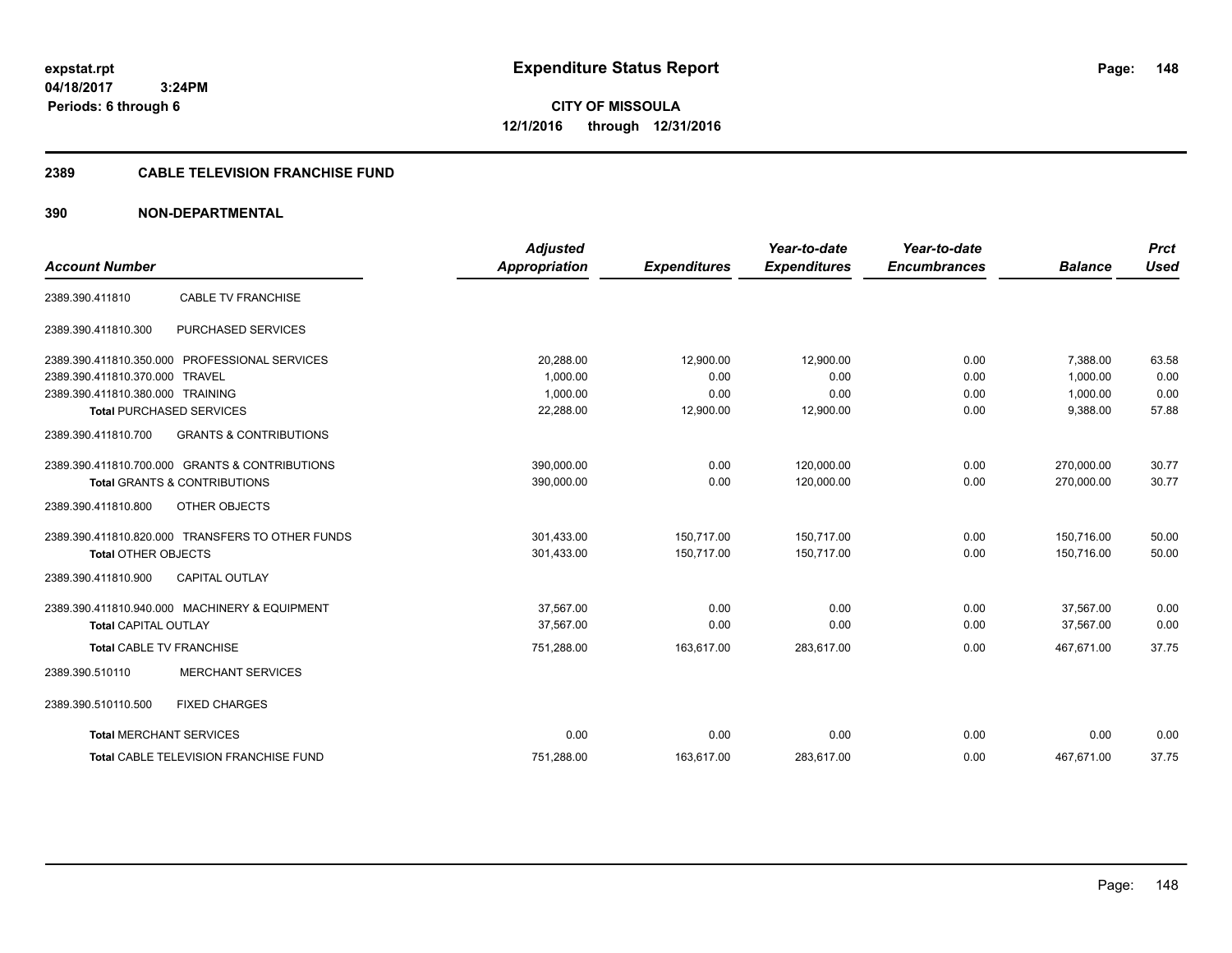**CITY OF MISSOULA 12/1/2016 through 12/31/2016**

# **2390 DRUG FORFEITURE FUND**

| <b>Account Number</b>                  |                                                  | <b>Adjusted</b><br><b>Appropriation</b> | <b>Expenditures</b> | Year-to-date<br><b>Expenditures</b> | Year-to-date<br><b>Encumbrances</b> | <b>Balance</b> | <b>Prct</b><br><b>Used</b> |
|----------------------------------------|--------------------------------------------------|-----------------------------------------|---------------------|-------------------------------------|-------------------------------------|----------------|----------------------------|
|                                        |                                                  |                                         |                     |                                     |                                     |                |                            |
| 2390.290.420142                        | <b>NARCOTICS</b>                                 |                                         |                     |                                     |                                     |                |                            |
| 2390.290.420142.100                    | PERSONAL SERVICES                                |                                         |                     |                                     |                                     |                |                            |
| <b>Total PERSONAL SERVICES</b>         |                                                  | 0.00                                    | 0.00                | 0.00                                | 0.00                                | 0.00           | 0.00                       |
| 2390.290.420142.200                    | <b>SUPPLIES</b>                                  |                                         |                     |                                     |                                     |                |                            |
|                                        | 2390.290.420142.220.000 OPERATING SUPPLIES       | 3.000.00                                | 480.75              | 1,972.59                            | 0.00                                | 1,027.41       | 65.75                      |
|                                        | 2390.290.420142.230.000 REPAIR/MAINTENANCE       | 3,000.00                                | 0.00                | 0.00                                | 0.00                                | 3,000.00       | 0.00                       |
| 2390.290.420142.231.000 GASOLINE       |                                                  | 500.00                                  | 0.00                | 0.00                                | 0.00                                | 500.00         | 0.00                       |
| <b>Total SUPPLIES</b>                  |                                                  | 6,500.00                                | 480.75              | 1,972.59                            | 0.00                                | 4,527.41       | 30.35                      |
| 2390.290.420142.300                    | PURCHASED SERVICES                               |                                         |                     |                                     |                                     |                |                            |
| 2390.290.420142.310.000 COMMUNICATIONS |                                                  | 500.00                                  | 0.00                | 0.00                                | 0.00                                | 500.00         | 0.00                       |
|                                        | 2390.290.420142.320.000 PRINTING & DUPLICATING   | 300.00                                  | 0.00                | 0.00                                | 0.00                                | 300.00         | 0.00                       |
|                                        | 2390.290.420142.360.000 REPAIR & MAINTENANCE     | 500.00                                  | 0.00                | 0.00                                | 0.00                                | 500.00         | 0.00                       |
| 2390.290.420142.370.000 TRAVEL         |                                                  | 2,000.00                                | 0.00                | 1,500.00                            | 0.00                                | 500.00         | 75.00                      |
| 2390.290.420142.380.000 TRAINING       |                                                  | 1,500.00                                | 0.00                | 0.00                                | 0.00                                | 1,500.00       | 0.00                       |
|                                        | 2390.290.420142.390.000 OTHER PURCHASED SERVICES | 500.00                                  | 0.00                | 0.00                                | 0.00                                | 500.00         | 0.00                       |
| <b>Total PURCHASED SERVICES</b>        |                                                  | 5,300.00                                | 0.00                | 1,500.00                            | 0.00                                | 3,800.00       | 28.30                      |
| 2390.290.420142.500                    | <b>FIXED CHARGES</b>                             |                                         |                     |                                     |                                     |                |                            |
| 2390.290.420142.500.000 FIXED CHARGES  |                                                  | 1,000.00                                | 0.00                | 0.00                                | 0.00                                | 1,000.00       | 0.00                       |
| <b>Total FIXED CHARGES</b>             |                                                  | 1,000.00                                | 0.00                | 0.00                                | 0.00                                | 1,000.00       | 0.00                       |
| 2390.290.420142.700                    | <b>GRANTS &amp; CONTRIBUTIONS</b>                |                                         |                     |                                     |                                     |                |                            |
|                                        | <b>Total GRANTS &amp; CONTRIBUTIONS</b>          | 0.00                                    | 0.00                | 0.00                                | 0.00                                | 0.00           | 0.00                       |
| 2390.290.420142.800                    | OTHER OBJECTS                                    |                                         |                     |                                     |                                     |                |                            |
| <b>Total OTHER OBJECTS</b>             |                                                  | 0.00                                    | 0.00                | 0.00                                | 0.00                                | 0.00           | 0.00                       |
| 2390.290.420142.900                    | <b>CAPITAL OUTLAY</b>                            |                                         |                     |                                     |                                     |                |                            |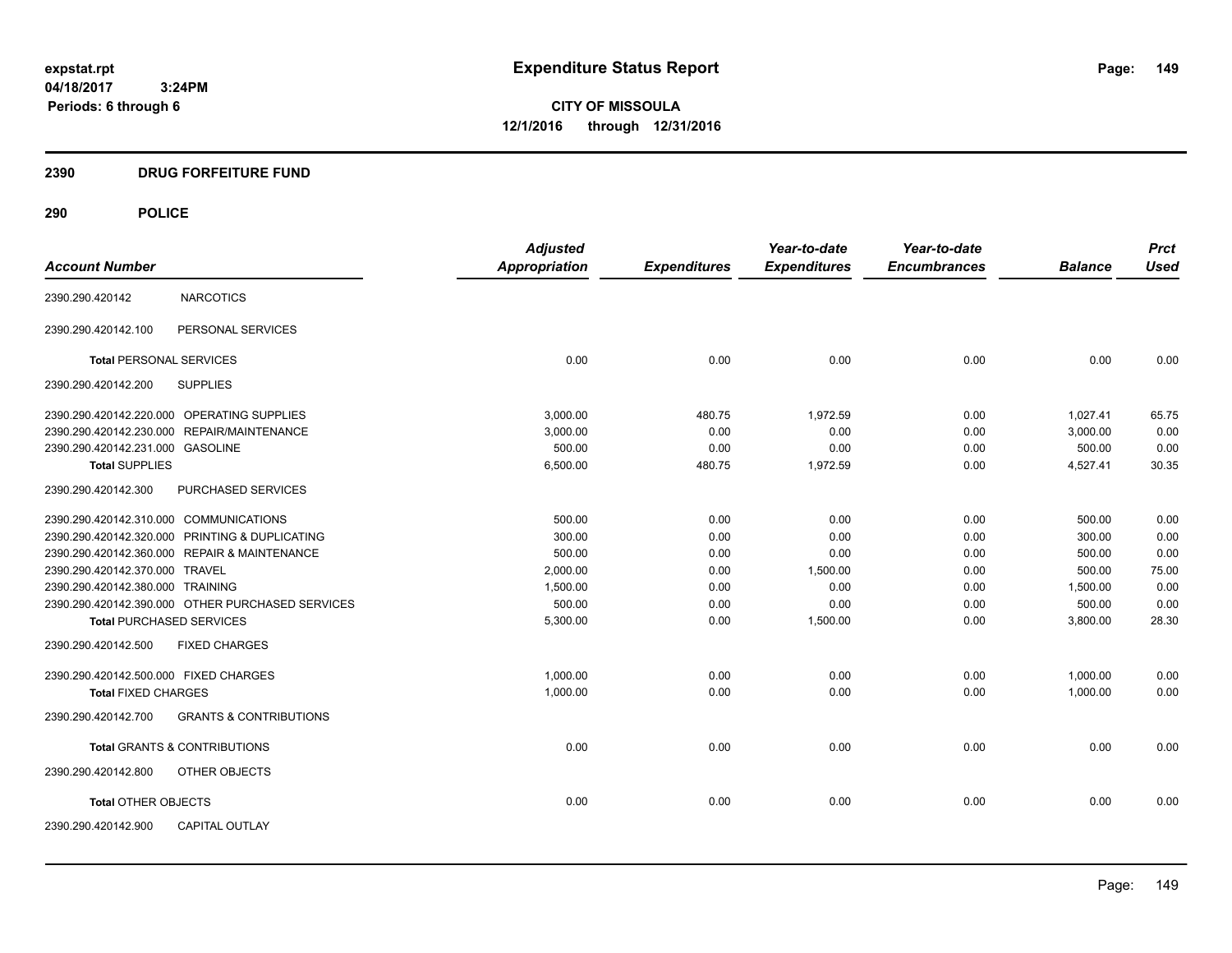**CITY OF MISSOULA 12/1/2016 through 12/31/2016**

#### **2390 DRUG FORFEITURE FUND**

| <b>Account Number</b>                         | <b>Adjusted</b><br><b>Appropriation</b> | <b>Expenditures</b> | Year-to-date<br><b>Expenditures</b> | Year-to-date<br><b>Encumbrances</b> | <b>Balance</b> | <b>Prct</b><br><b>Used</b> |
|-----------------------------------------------|-----------------------------------------|---------------------|-------------------------------------|-------------------------------------|----------------|----------------------------|
|                                               |                                         |                     |                                     |                                     |                |                            |
| 2390.290.420142.940.000 MACHINERY & EQUIPMENT | 5,000.00                                | 0.00                | 0.00                                | 0.00                                | 5,000.00       | 0.00                       |
| <b>Total CAPITAL OUTLAY</b>                   | 5,000.00                                | 0.00                | 0.00                                | 0.00                                | 5,000.00       | 0.00                       |
| <b>Total NARCOTICS</b>                        | 17,800.00                               | 480.75              | 3.472.59                            | 0.00                                | 14.327.41      | 19.51                      |
| <b>MERCHANT SERVICES</b><br>2390.290.510110   |                                         |                     |                                     |                                     |                |                            |
| 2390.290.510110.500<br><b>FIXED CHARGES</b>   |                                         |                     |                                     |                                     |                |                            |
| <b>Total MERCHANT SERVICES</b>                | 0.00                                    | 0.00                | 0.00                                | 0.00                                | 0.00           | 0.00                       |
| <b>Total DRUG FORFEITURE FUND</b>             | 17,800.00                               | 480.75              | 3,472.59                            | 0.00                                | 14.327.41      | 19.51                      |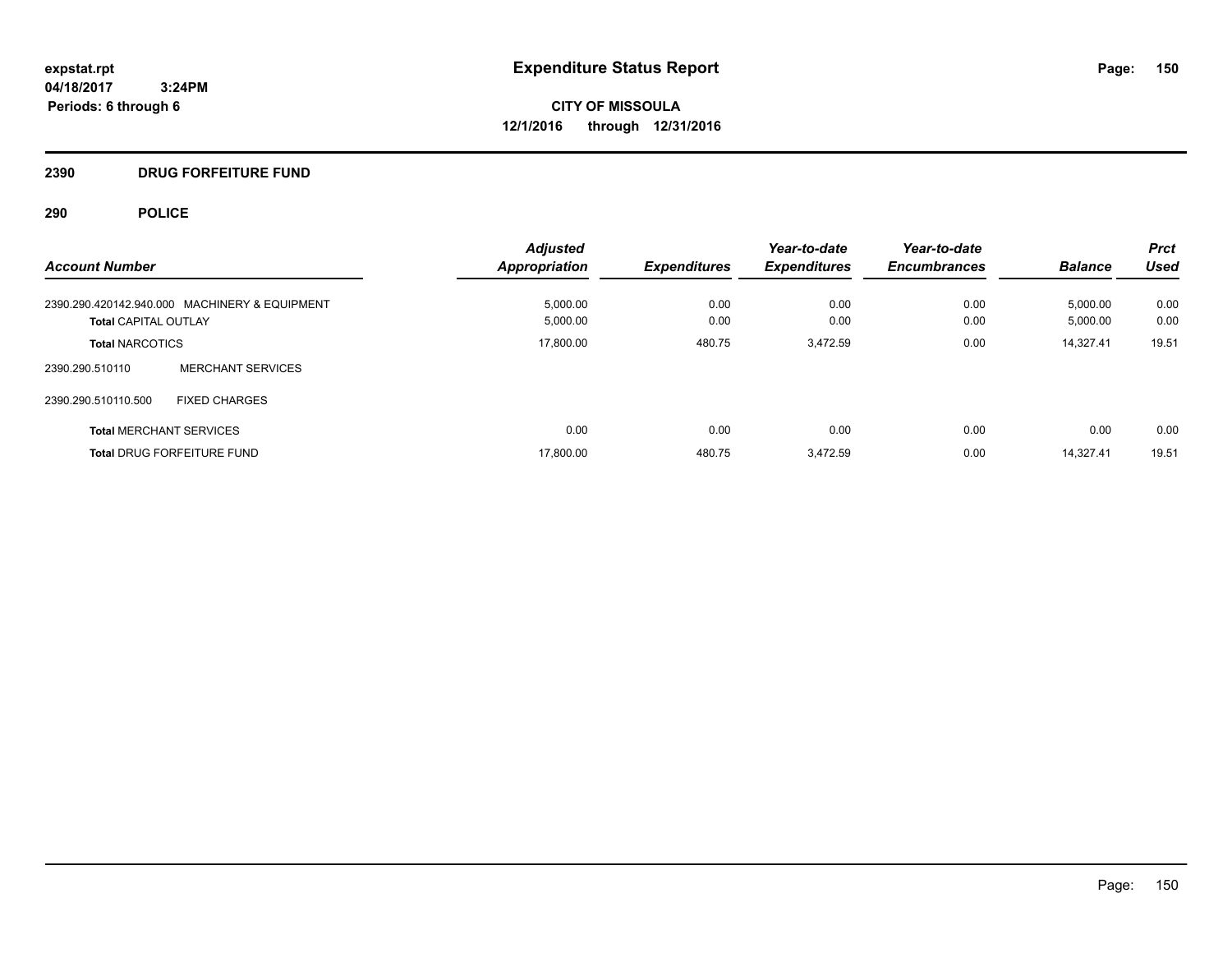**CITY OF MISSOULA 12/1/2016 through 12/31/2016**

#### **2394 BUILDING INSPECTION FUND**

# **310 BUILDING INSPECTION**

|                                           |                                                         | <b>Adjusted</b>      |                     | Year-to-date        | Year-to-date        |                | <b>Prct</b> |
|-------------------------------------------|---------------------------------------------------------|----------------------|---------------------|---------------------|---------------------|----------------|-------------|
| <b>Account Number</b>                     |                                                         | <b>Appropriation</b> | <b>Expenditures</b> | <b>Expenditures</b> | <b>Encumbrances</b> | <b>Balance</b> | <b>Used</b> |
| 2394.310.420500                           | PROTECTIVE INSPECTIONS                                  |                      |                     |                     |                     |                |             |
| 2394.310.420500.100                       | PERSONAL SERVICES                                       |                      |                     |                     |                     |                |             |
|                                           | 2394.310.420500.110.000 SALARIES AND WAGES              | 692,907.00           | 127,681.82          | 347,240.87          | 0.00                | 345,666.13     | 50.11       |
|                                           | 2394.310.420500.120.000 OVERTIME/TERMINATION            | 500.00               | 0.00                | 0.00                | 0.00                | 500.00         | 0.00        |
| 2394.310.420500.130.000 OTHER             |                                                         | 19,912.00            | 0.00                | 0.00                | 0.00                | 19,912.00      | 0.00        |
|                                           | 2394.310.420500.140.000 EMPLOYER CONTRIBUTIONS          | 240,012.00           | 43,788.92           | 130,766.48          | 0.00                | 109,245.52     | 54.48       |
|                                           | 2394.310.420500.141.000 STATE RETIREMENT CONTRIBUTIONS  | 0.00                 | 41.32               | 260.88              | 0.00                | $-260.88$      | 0.00        |
| <b>Total PERSONAL SERVICES</b>            |                                                         | 953,331.00           | 171,512.06          | 478,268.23          | 0.00                | 475,062.77     | 50.17       |
| 2394.310.420500.200                       | <b>SUPPLIES</b>                                         |                      |                     |                     |                     |                |             |
| 2394.310.420500.210.000 OFFICE SUPPLIES   |                                                         | 2,200.00             | 1,708.90            | 5,297.14            | 0.00                | $-3,097.14$    | 240.78      |
| 2394.310.420500.210.300 OFFICE SUPPLIES   |                                                         | 5,500.00             | 0.00                | 0.00                | 0.00                | 5,500.00       | 0.00        |
|                                           | 2394.310.420500.220.000 OPERATING SUPPLIES              | 0.00                 | 979.49              | 2,901.79            | 0.00                | $-2,901.79$    | 0.00        |
|                                           | 2394.310.420500.230.000 REPAIR/MAINTENANCE              | 3.000.00             | 5.50                | 274.04              | 0.00                | 2,725.96       | 9.13        |
| 2394.310.420500.231.000 GASOLINE          |                                                         | 11,475.00            | 506.54              | 1,872.51            | 0.00                | 9,602.49       | 16.32       |
|                                           | 2394.310.420500.250.000 SUPPLIES FOR RESALE             | 500.00               | 0.00                | 0.00                | 0.00                | 500.00         | 0.00        |
| <b>Total SUPPLIES</b>                     |                                                         | 22,675.00            | 3,200.43            | 10,345.48           | 0.00                | 12,329.52      | 45.63       |
| 2394.310.420500.300                       | <b>PURCHASED SERVICES</b>                               |                      |                     |                     |                     |                |             |
| 2394.310.420500.310.000 COMMUNICATIONS    |                                                         | 1,000.00             | 15.94               | 238.82              | 0.00                | 761.18         | 23.88       |
|                                           | 2394.310.420500.320.000 PRINTING & DUPLICATING          | 7,600.00             | 0.00                | 68.80               | 0.00                | 7,531.20       | 0.91        |
|                                           | 2394.310.420500.330.000 PUBLICITY, SUBSCRIPTIONS & DUES | 2,100.00             | 212.86              | 11.617.86           | 0.00                | $-9.517.86$    | 553.23      |
| 2394.310.420500.344.000 TELEPHONE SERVICE |                                                         | 13,548.00            | 3,241.23            | 6,936.97            | 0.00                | 6,611.03       | 51.20       |
|                                           | 2394.310.420500.350.000 PROFESSIONAL SERVICES           | 14,600.00            | 5,494.64            | 11,971.83           | 0.00                | 2,628.17       | 82.00       |
|                                           | 2394.310.420500.360.000 REPAIR & MAINTENANCE            | 33,378.00            | 0.00                | 756.59              | 0.00                | 32,621.41      | 2.27        |
| 2394.310.420500.370.000 TRAVEL            |                                                         | 5,025.00             | $-458.50$           | 407.72              | 0.00                | 4,617.28       | 8.11        |
| 2394.310.420500.380.000 TRAINING          |                                                         | 6,500.00             | 140.00              | 255.00              | 0.00                | 6,245.00       | 3.92        |
| <b>Total PURCHASED SERVICES</b>           |                                                         | 83,751.00            | 8,646.17            | 32,253.59           | 0.00                | 51,497.41      | 38.51       |

2394.310.420500.500 FIXED CHARGES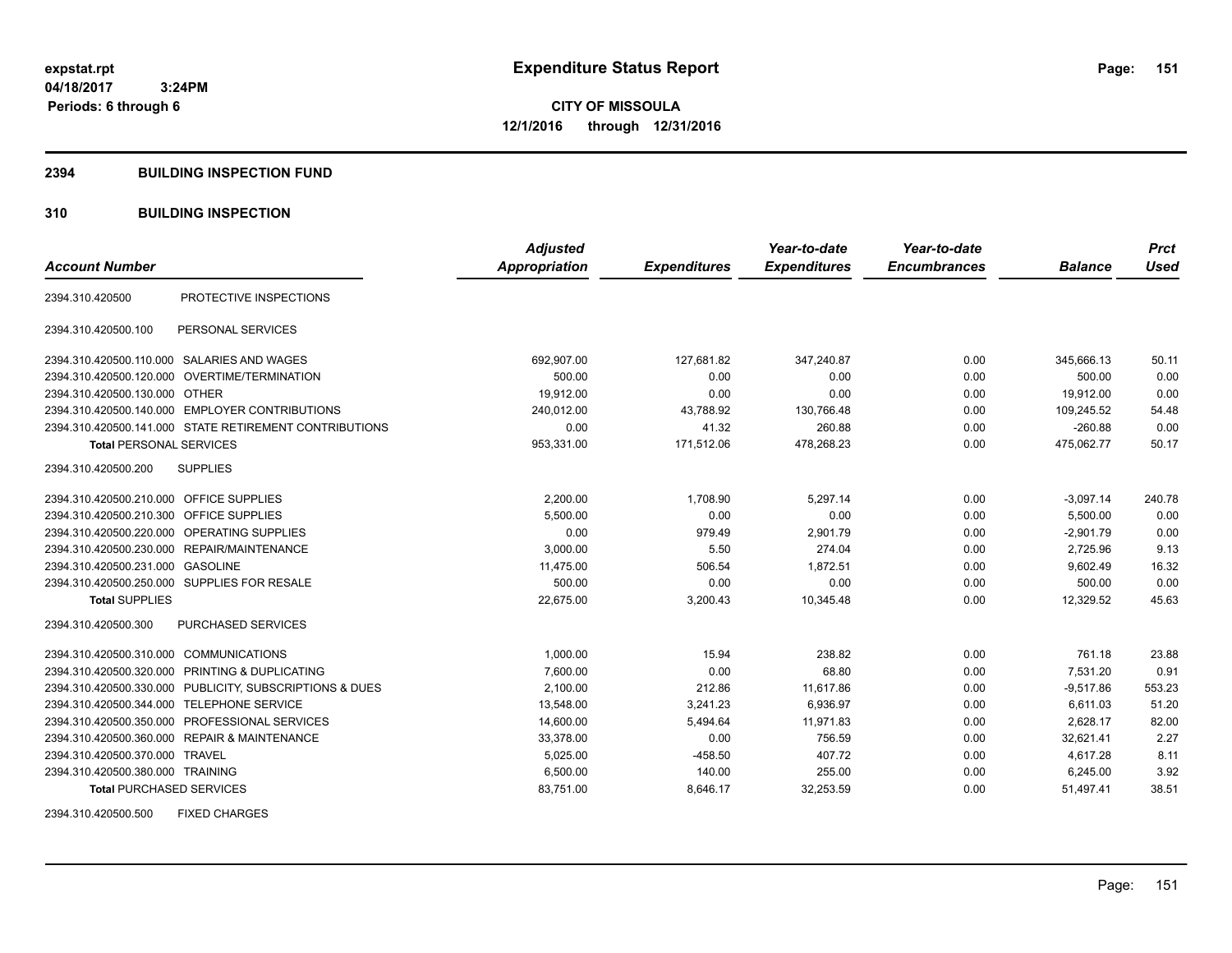#### **2394 BUILDING INSPECTION FUND**

# **310 BUILDING INSPECTION**

| <b>Account Number</b>                      |                                                | <b>Adjusted</b><br><b>Appropriation</b> | <b>Expenditures</b> | Year-to-date<br><b>Expenditures</b> | Year-to-date<br><b>Encumbrances</b> | <b>Balance</b> | <b>Prct</b><br><b>Used</b> |
|--------------------------------------------|------------------------------------------------|-----------------------------------------|---------------------|-------------------------------------|-------------------------------------|----------------|----------------------------|
| 2394.310.420500.500.000 FIXED CHARGES      |                                                | 363,860.00<br>363,860.00                | 181,930.00          | 181,930.00                          | 0.00<br>0.00                        | 181.930.00     | 50.00<br>50.00             |
| <b>Total FIXED CHARGES</b>                 |                                                |                                         | 181,930.00          | 181,930.00                          |                                     | 181,930.00     |                            |
| 2394.310.420500.600                        | <b>DEBT SERVICE</b>                            |                                         |                     |                                     |                                     |                |                            |
| <b>Total DEBT SERVICE</b>                  |                                                | 0.00                                    | 0.00                | 0.00                                | 0.00                                | 0.00           | 0.00                       |
| 2394.310.420500.900                        | <b>CAPITAL OUTLAY</b>                          |                                         |                     |                                     |                                     |                |                            |
| <b>Total CAPITAL OUTLAY</b>                |                                                | 0.00                                    | 0.00                | 0.00                                | 0.00                                | 0.00           | 0.00                       |
| <b>Total PROTECTIVE INSPECTIONS</b>        |                                                | 1,423,617.00                            | 365,288.66          | 702,797.30                          | 0.00                                | 720,819.70     | 49.37                      |
| 2394.310.510110                            | <b>MERCHANT SERVICES</b>                       |                                         |                     |                                     |                                     |                |                            |
| 2394.310.510110.500                        | <b>FIXED CHARGES</b>                           |                                         |                     |                                     |                                     |                |                            |
|                                            | 2394.310.510110.550.000 MERCHANT SERVICE FEES  | 15,400.00                               | 0.00                | 0.00                                | 0.00                                | 15,400.00      | 0.00                       |
| <b>Total MERCHANT SERVICES</b>             |                                                | 15,400.00                               | 0.00                | 0.00                                | 0.00                                | 15,400.00      | 0.00                       |
| 2394.310.510306                            | <b>SALARY RESERVE</b>                          |                                         |                     |                                     |                                     |                |                            |
| 2394.310.510306.100                        | PERSONAL SERVICES                              |                                         |                     |                                     |                                     |                |                            |
| 2394.310.510306.110.000 SALARIES AND WAGES |                                                | 7,721.00                                | 0.00                | 0.00                                | 0.00                                | 7,721.00       | 0.00                       |
|                                            | 2394.310.510306.140.000 EMPLOYER CONTRIBUTIONS | 1,998.00                                | 0.00                | 0.00                                | 0.00                                | 1,998.00       | 0.00                       |
| <b>Total SALARY RESERVE</b>                |                                                | 9,719.00                                | 0.00                | 0.00                                | 0.00                                | 9,719.00       | 0.00                       |
| <b>Total BUILDING INSPECTION FUND</b>      |                                                | 1,448,736.00                            | 365,288.66          | 702,797.30                          | 0.00                                | 745,938.70     | 48.51                      |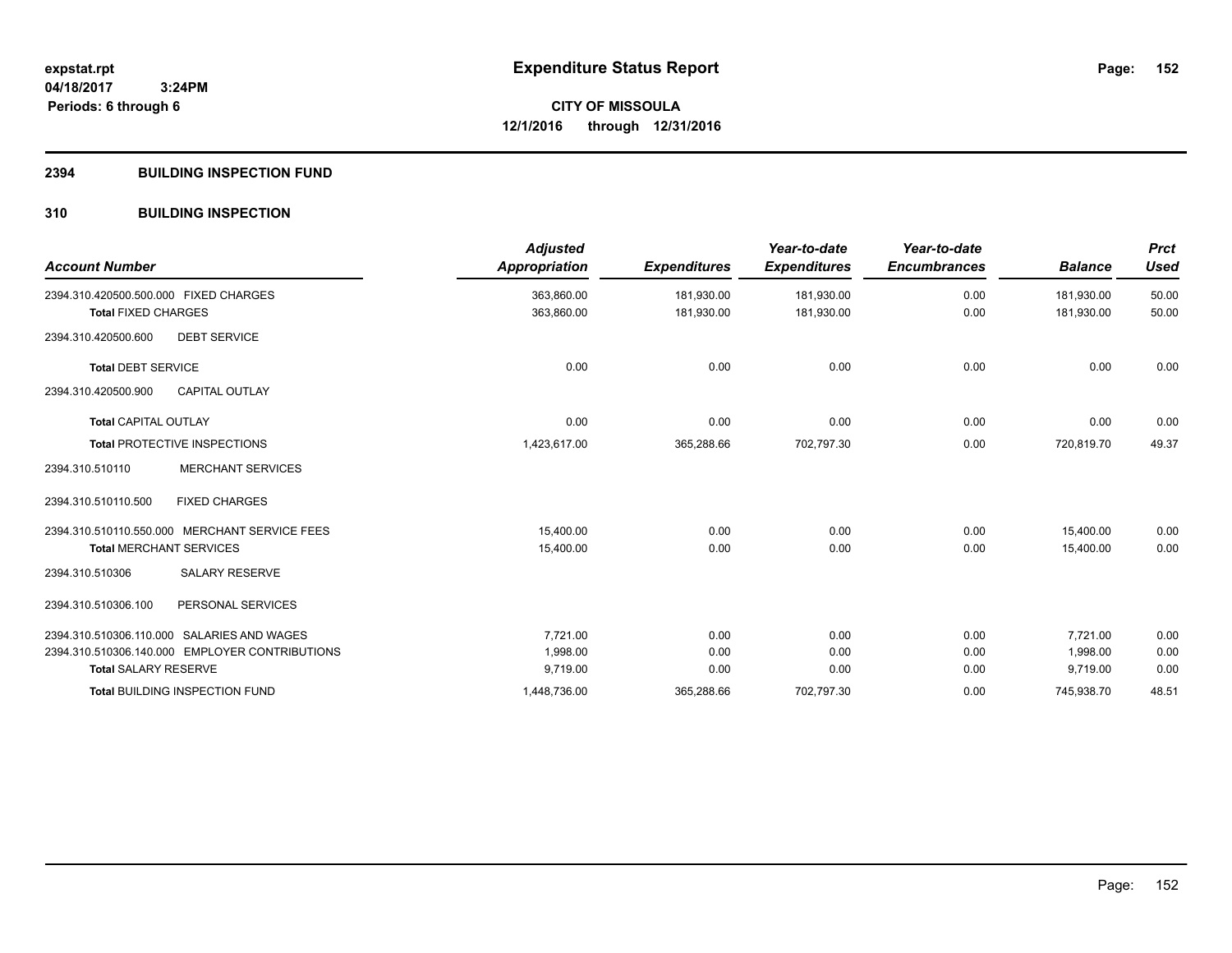**CITY OF MISSOULA 12/1/2016 through 12/31/2016**

# **2395 CITY GRANTS & PROGRAM INCOME FUND**

|                             |                                               | <b>Adjusted</b>      |                     | Year-to-date        | Year-to-date        |                | <b>Prct</b> |
|-----------------------------|-----------------------------------------------|----------------------|---------------------|---------------------|---------------------|----------------|-------------|
| <b>Account Number</b>       |                                               | <b>Appropriation</b> | <b>Expenditures</b> | <b>Expenditures</b> | <b>Encumbrances</b> | <b>Balance</b> | <b>Used</b> |
| 2395.390.470200             | <b>HOUSING REHAB</b>                          |                      |                     |                     |                     |                |             |
| 2395.390.470200.700         | <b>GRANTS &amp; CONTRIBUTIONS</b>             |                      |                     |                     |                     |                |             |
|                             | <b>Total GRANTS &amp; CONTRIBUTIONS</b>       | 0.00                 | 0.00                | 0.00                | 0.00                | 0.00           | 0.00        |
| 2395.390.470200.800         | OTHER OBJECTS                                 |                      |                     |                     |                     |                |             |
| <b>Total HOUSING REHAB</b>  |                                               | 0.00                 | 0.00                | 0.00                | 0.00                | 0.00           | 0.00        |
| 2395.390.470210             | <b>ADMINISTRATION</b>                         |                      |                     |                     |                     |                |             |
| 2395.390.470210.300         | PURCHASED SERVICES                            |                      |                     |                     |                     |                |             |
|                             | 2395.390.470210.350.000 PROFESSIONAL SERVICES | 2,105.00             | 0.00                | 0.00                | 0.00                | 2,105.00       | 0.00        |
|                             | <b>Total PURCHASED SERVICES</b>               | 2,105.00             | 0.00                | 0.00                | 0.00                | 2,105.00       | 0.00        |
| 2395.390.470210.800         | OTHER OBJECTS                                 |                      |                     |                     |                     |                |             |
| Total OTHER OBJECTS         |                                               | 0.00                 | 0.00                | 0.00                | 0.00                | 0.00           | 0.00        |
| <b>Total ADMINISTRATION</b> |                                               | 2,105.00             | 0.00                | 0.00                | 0.00                | 2,105.00       | 0.00        |
| 2395.390.470220             | PROPERTY ACQUISITION                          |                      |                     |                     |                     |                |             |
| 2395.390.470220.300         | PURCHASED SERVICES                            |                      |                     |                     |                     |                |             |
|                             | <b>Total PROPERTY ACQUISITION</b>             | 0.00                 | 0.00                | 0.00                | 0.00                | 0.00           | 0.00        |
| 2395.390.470300             | ECONOMIC DEVELOPMENT                          |                      |                     |                     |                     |                |             |
| 2395.390.470300.700         | <b>GRANTS &amp; CONTRIBUTIONS</b>             |                      |                     |                     |                     |                |             |
|                             | Total ECONOMIC DEVELOPMENT                    | 0.00                 | 0.00                | 0.00                | 0.00                | 0.00           | 0.00        |
| 2395.390.510110             | <b>MERCHANT SERVICES</b>                      |                      |                     |                     |                     |                |             |
| 2395.390.510110.500         | <b>FIXED CHARGES</b>                          |                      |                     |                     |                     |                |             |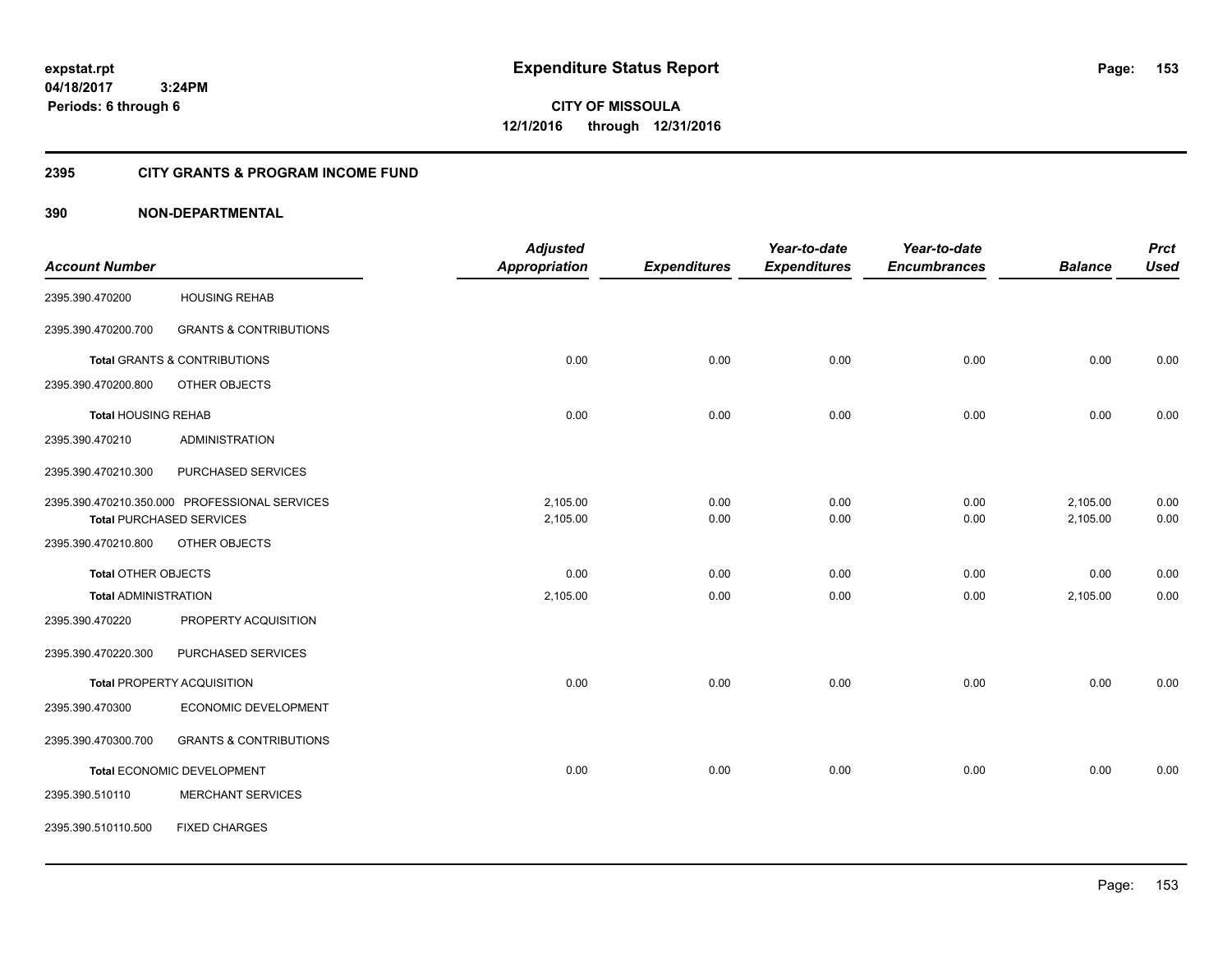**CITY OF MISSOULA 12/1/2016 through 12/31/2016**

# **2395 CITY GRANTS & PROGRAM INCOME FUND**

| <b>Account Number</b>                   | <b>Adjusted</b><br>Appropriation | <b>Expenditures</b> | Year-to-date<br><b>Expenditures</b> | Year-to-date<br><i><b>Encumbrances</b></i> | <b>Balance</b> | Prct<br>Used |
|-----------------------------------------|----------------------------------|---------------------|-------------------------------------|--------------------------------------------|----------------|--------------|
| <b>Total MERCHANT SERVICES</b>          | 0.00                             | 0.00                | 0.00                                | 0.00                                       | 0.00           | 0.00         |
| Total CITY GRANTS & PROGRAM INCOME FUND | 2,105.00                         | 0.00                | 0.00                                | 0.00                                       | 2.105.00       | 0.00         |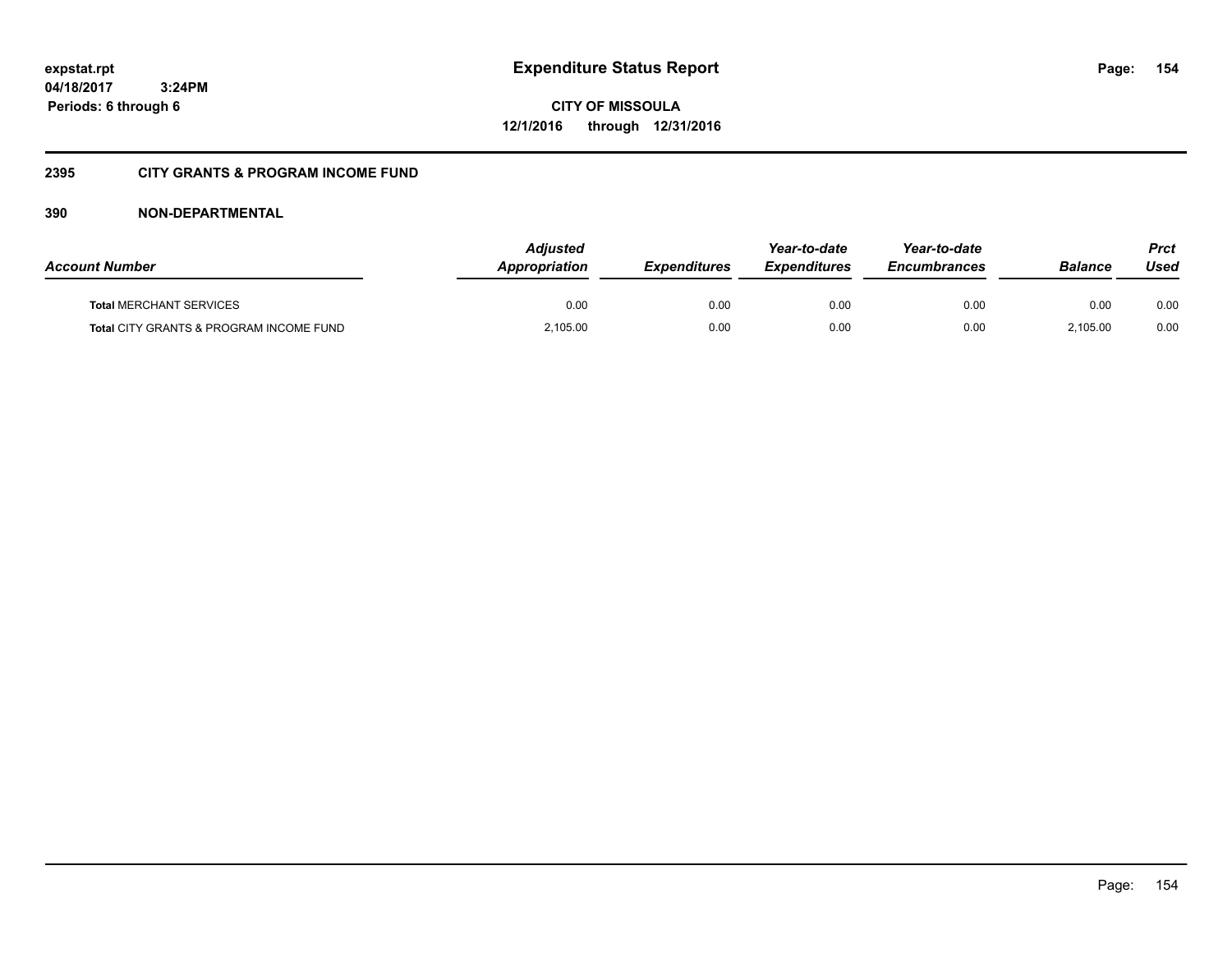**155**

**CITY OF MISSOULA 12/1/2016 through 12/31/2016**

# **2396 ENERGY EFFICIENCY REVOLVING LOAN FUND**

| <b>Account Number</b> |                                                    | <b>Adjusted</b><br>Appropriation | <b>Expenditures</b> | Year-to-date<br><i><b>Expenditures</b></i> | Year-to-date<br><b>Encumbrances</b> | <b>Balance</b> | <b>Prct</b><br>Used |
|-----------------------|----------------------------------------------------|----------------------------------|---------------------|--------------------------------------------|-------------------------------------|----------------|---------------------|
| 2396.390.510001       | EECBG REVOLVING LOAN FUND                          |                                  |                     |                                            |                                     |                |                     |
| 2396.390.510001.700   | <b>GRANTS &amp; CONTRIBUTIONS</b>                  |                                  |                     |                                            |                                     |                |                     |
|                       | <b>Total ENERGY EFFICIENCY REVOLVING LOAN FUND</b> | 0.00                             | 0.00                | 0.00                                       | 0.00                                | 0.00           | 0.00                |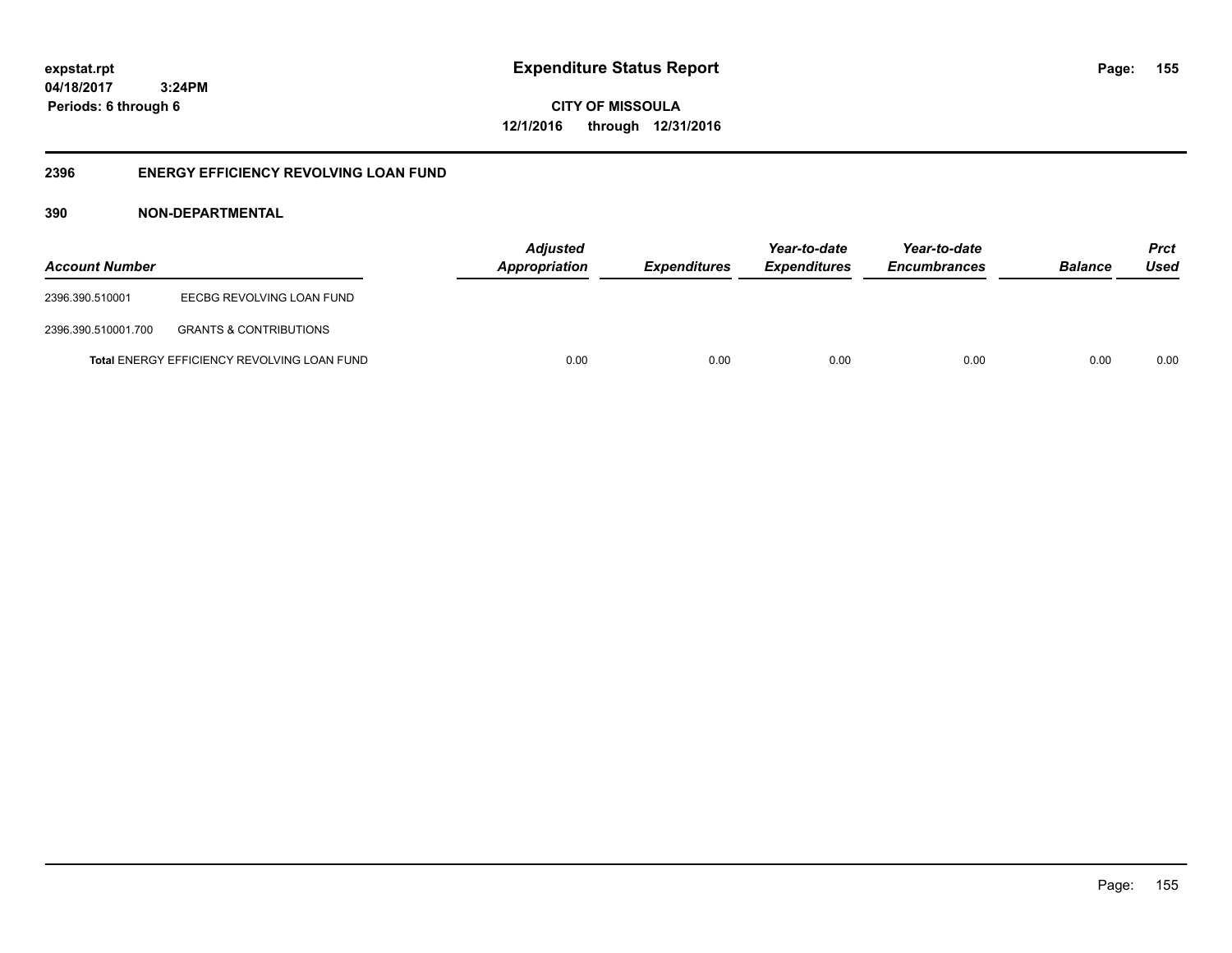**156**

**04/18/2017 3:24PM Periods: 6 through 6**

**CITY OF MISSOULA 12/1/2016 through 12/31/2016**

# **2399 DANGEROUS BUILDING DEMOLITION & REPAIR F**

# **310 BUILDING INSPECTION**

| <b>Account Number</b>               |                                                           | <b>Adjusted</b><br><b>Appropriation</b> | <b>Expenditures</b> | Year-to-date<br><b>Expenditures</b> | Year-to-date<br><b>Encumbrances</b> | <b>Balance</b> | <b>Prct</b><br><b>Used</b> |
|-------------------------------------|-----------------------------------------------------------|-----------------------------------------|---------------------|-------------------------------------|-------------------------------------|----------------|----------------------------|
| 2399.310.420510                     | ADMINISTRATION                                            |                                         |                     |                                     |                                     |                |                            |
| 2399.310.420510.800                 | OTHER OBJECTS                                             |                                         |                     |                                     |                                     |                |                            |
| 2399.310.420510.845.000 CONTINGENCY |                                                           | 15,000.00                               | 0.00                | 0.00                                | 0.00                                | 15.000.00      | 0.00                       |
| <b>Total ADMINISTRATION</b>         |                                                           | 15,000.00                               | 0.00                | 0.00                                | 0.00                                | 15,000.00      | 0.00                       |
| 2399.310.510110                     | <b>MERCHANT SERVICES</b>                                  |                                         |                     |                                     |                                     |                |                            |
| 2399.310.510110.500                 | <b>FIXED CHARGES</b>                                      |                                         |                     |                                     |                                     |                |                            |
|                                     | <b>Total MERCHANT SERVICES</b>                            | 0.00                                    | 0.00                | 0.00                                | 0.00                                | 0.00           | 0.00                       |
|                                     | <b>Total DANGEROUS BUILDING DEMOLITION &amp; REPAIR F</b> | 15,000.00                               | 0.00                | 0.00                                | 0.00                                | 15.000.00      | 0.00                       |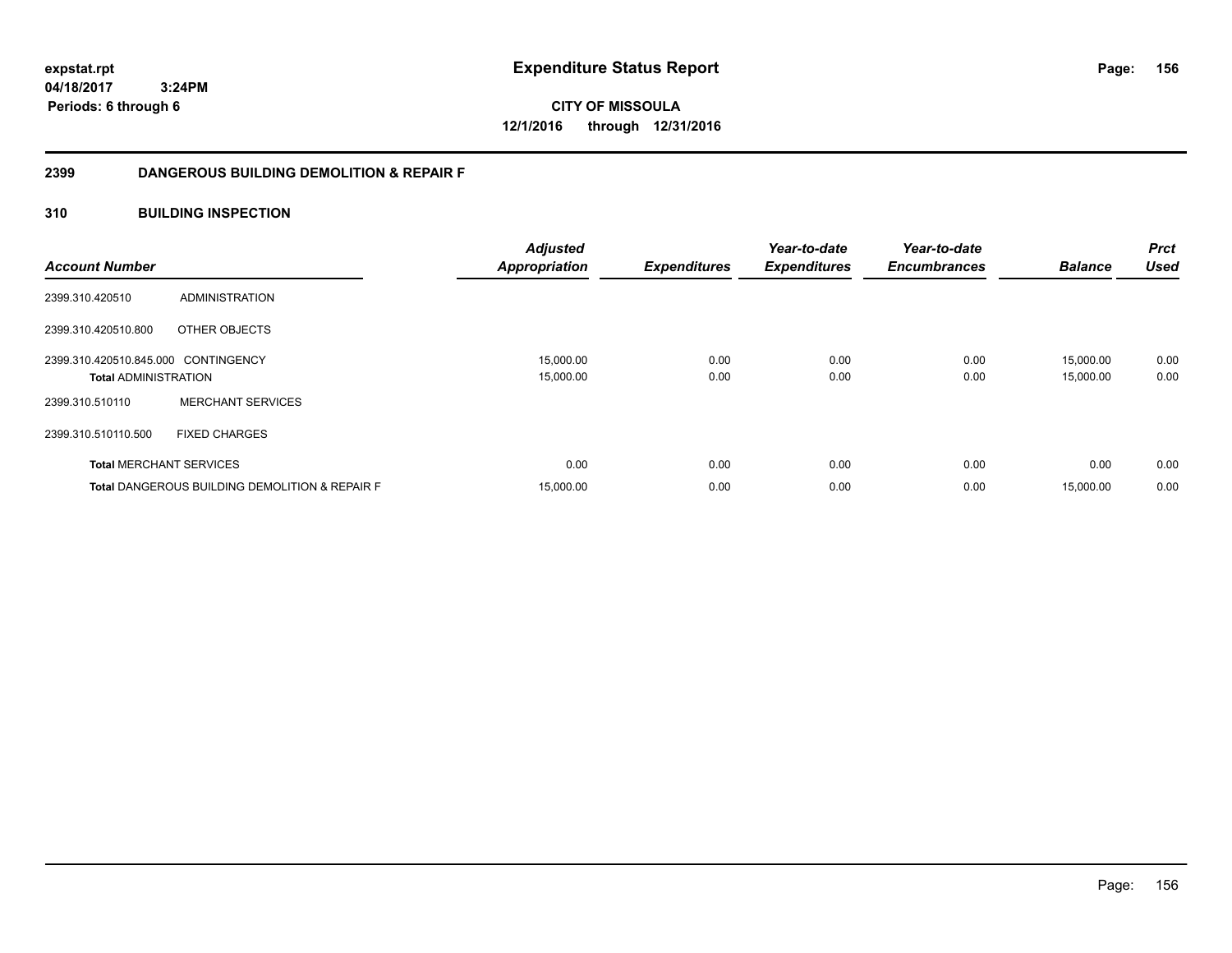**CITY OF MISSOULA 12/1/2016 through 12/31/2016**

#### **2400 STREET LIGHTING ASSESSMENTS FUND**

# **280 PUBLIC WORKS OPERATIONS**

| <b>Account Number</b>          |                                                   | Adjusted<br><b>Appropriation</b> | <b>Expenditures</b> | Year-to-date<br><b>Expenditures</b> | Year-to-date<br><b>Encumbrances</b> | <b>Balance</b> | <b>Prct</b><br><b>Used</b> |
|--------------------------------|---------------------------------------------------|----------------------------------|---------------------|-------------------------------------|-------------------------------------|----------------|----------------------------|
| 2400.280.430263                | <b>STREET LIGHTING</b>                            |                                  |                     |                                     |                                     |                |                            |
| 2400.280.430263.300            | PURCHASED SERVICES                                |                                  |                     |                                     |                                     |                |                            |
|                                | 2400.280.430263.341.000 ELECTRICITY & NATURAL GAS | 307,084.00                       | 27,450.40           | 136,886.74                          | 0.00                                | 170,197.26     | 44.58                      |
|                                | 2400.280.430263.350.000 PROFESSIONAL SERVICES     | 10,193.00                        | 7,958.00            | 7,958.00                            | 0.00                                | 2,235.00       | 78.07                      |
| <b>Total STREET LIGHTING</b>   |                                                   | 317,277.00                       | 35,408.40           | 144,844.74                          | 0.00                                | 172,432.26     | 45.65                      |
| 2400.280.510110                | <b>MERCHANT SERVICES</b>                          |                                  |                     |                                     |                                     |                |                            |
| 2400.280.510110.500            | <b>FIXED CHARGES</b>                              |                                  |                     |                                     |                                     |                |                            |
| <b>Total FIXED CHARGES</b>     |                                                   | 0.00                             | 0.00                | 0.00                                | 0.00                                | 0.00           | 0.00                       |
| <b>Total MERCHANT SERVICES</b> |                                                   | 0.00                             | 0.00                | 0.00                                | 0.00                                | 0.00           | 0.00                       |
|                                | <b>Total STREET LIGHTING ASSESSMENTS FUND</b>     | 317,277.00                       | 35,408.40           | 144,844.74                          | 0.00                                | 172.432.26     | 45.65                      |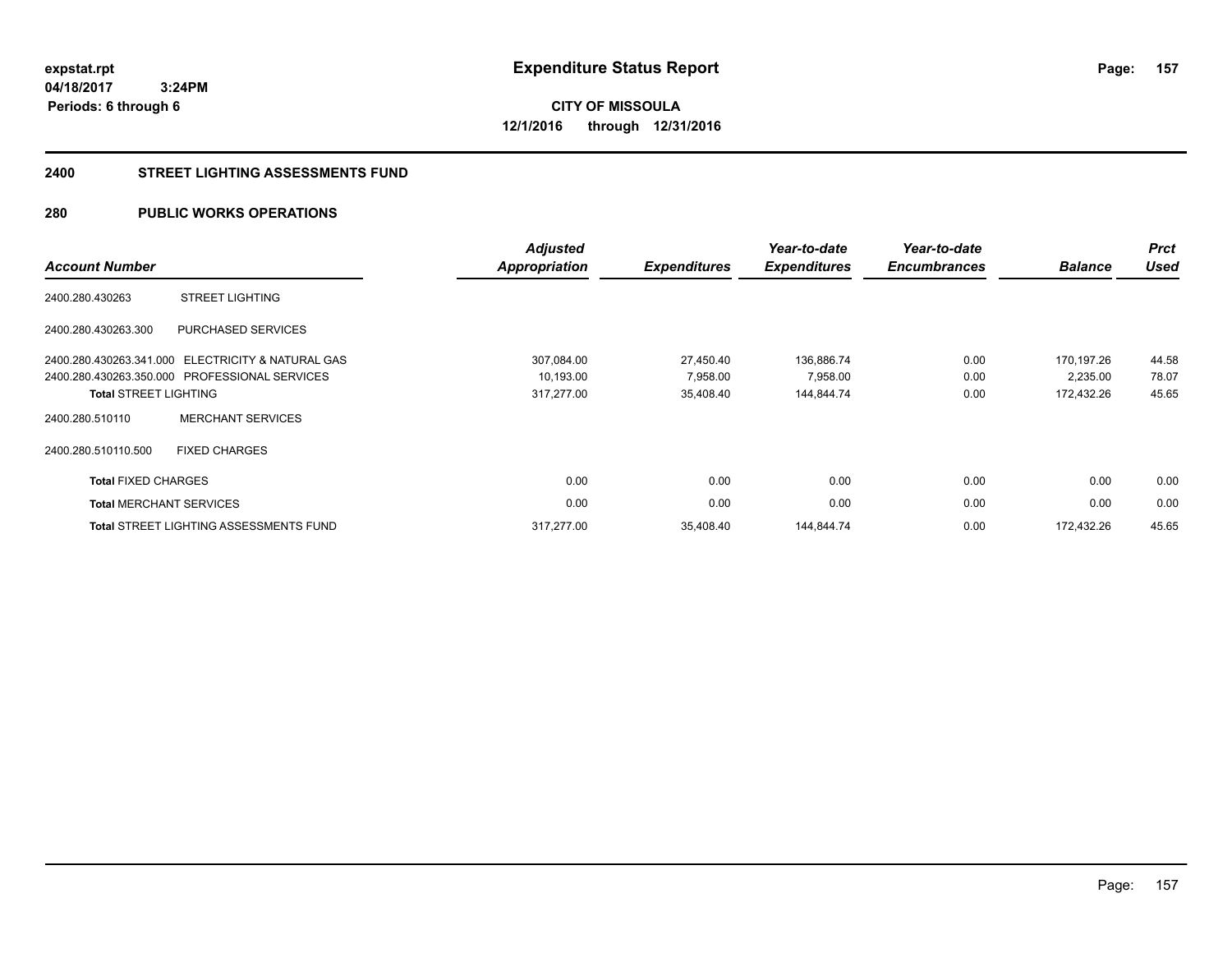**CITY OF MISSOULA 12/1/2016 through 12/31/2016**

# **2500 STREET MAINTENANCE ASSESSMENT FUND**

| <b>Account Number</b>           |                                                  | <b>Adjusted</b><br>Appropriation | <b>Expenditures</b> | Year-to-date<br><b>Expenditures</b> | Year-to-date<br><b>Encumbrances</b> | <b>Balance</b> | <b>Prct</b><br><b>Used</b> |
|---------------------------------|--------------------------------------------------|----------------------------------|---------------------|-------------------------------------|-------------------------------------|----------------|----------------------------|
| 2500.390.510110                 | <b>MERCHANT SERVICES</b>                         |                                  |                     |                                     |                                     |                |                            |
| 2500.390.510110.500             | <b>FIXED CHARGES</b>                             |                                  |                     |                                     |                                     |                |                            |
| <b>Total MERCHANT SERVICES</b>  |                                                  | 0.00                             | 0.00                | 0.00                                | 0.00                                | 0.00           | 0.00                       |
| 2500.390.521000                 | INTERFUND OPERATING TRANSFERS                    |                                  |                     |                                     |                                     |                |                            |
| 2500.390.521000.300             | PURCHASED SERVICES                               |                                  |                     |                                     |                                     |                |                            |
| 2500.390.521000.345.000 GARBAGE |                                                  | 21,580.00                        | 1,332.59            | 10,712.26                           | 0.00                                | 10,867.74      | 49.64                      |
|                                 | <b>Total PURCHASED SERVICES</b>                  | 21,580.00                        | 1,332.59            | 10,712.26                           | 0.00                                | 10,867.74      | 49.64                      |
| 2500.390.521000.800             | OTHER OBJECTS                                    |                                  |                     |                                     |                                     |                |                            |
|                                 | 2500.390.521000.820.000 TRANSFERS TO OTHER FUNDS | 41,200.00                        | 20,600.00           | 20,600.00                           | 0.00                                | 20,600.00      | 50.00                      |
| <b>Total OTHER OBJECTS</b>      |                                                  | 41,200.00                        | 20,600.00           | 20,600.00                           | 0.00                                | 20,600.00      | 50.00                      |
|                                 | <b>Total STREET MAINTENANCE ASSESSMENT FUND</b>  | 62,780.00                        | 21,932.59           | 31,312.26                           | 0.00                                | 31,467.74      | 49.88                      |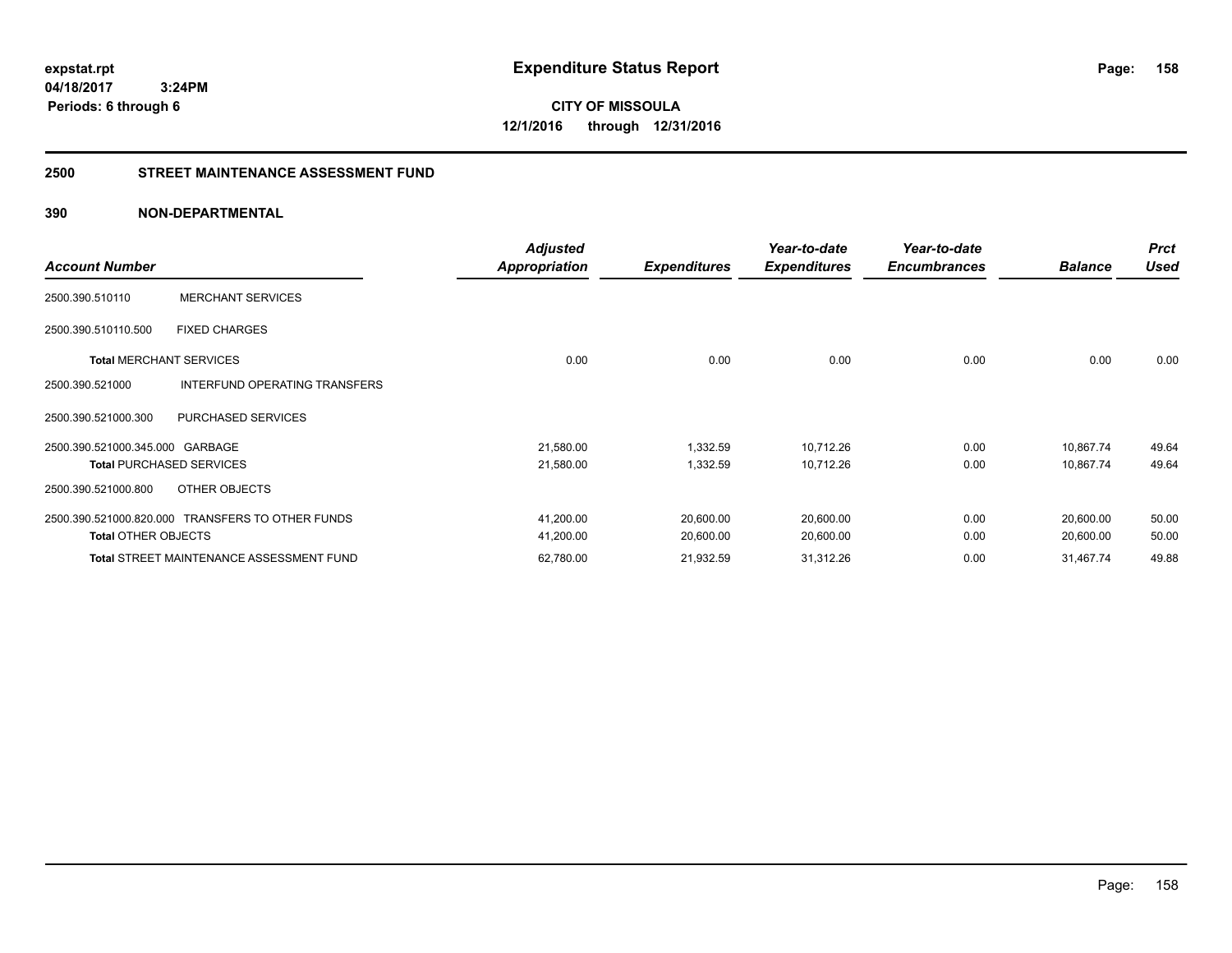**Periods: 6 through 6**

**CITY OF MISSOULA 12/1/2016 through 12/31/2016**

**2512 ROAD DISTRICT #1**

|                                                        | <b>Adjusted</b>      |                     | Year-to-date        | Year-to-date        |                | <b>Prct</b> |
|--------------------------------------------------------|----------------------|---------------------|---------------------|---------------------|----------------|-------------|
| <b>Account Number</b>                                  | <b>Appropriation</b> | <b>Expenditures</b> | <b>Expenditures</b> | <b>Encumbrances</b> | <b>Balance</b> | <b>Used</b> |
| PUBLIC WORKS ADMINISTRATION<br>2512.320.430100         |                      |                     |                     |                     |                |             |
| 2512.320.430100.100<br>PERSONAL SERVICES               |                      |                     |                     |                     |                |             |
| 2512.320.430100.110.000 SALARIES AND WAGES             | 23,585.00            | 1,270.31            | 7,970.97            | 0.00                | 15,614.03      | 33.80       |
| 2512.320.430100.130.000 OTHER                          | 17,790.00            | 0.00                | 0.00                | 0.00                | 17,790.00      | 0.00        |
| 2512.320.430100.140.000 EMPLOYER CONTRIBUTIONS         | 9,824.00             | 223.97              | 1,405.55            | 0.00                | 8,418.45       | 14.31       |
| 2512.320.430100.141.000 STATE RETIREMENT CONTRIBUTIONS | 0.00                 | 1.27                | 7.97                | 0.00                | $-7.97$        | 0.00        |
| <b>Total PERSONAL SERVICES</b>                         | 51,199.00            | 1,495.55            | 9,384.49            | 0.00                | 41,814.51      | 18.33       |
| 2512.320.430100.200<br><b>SUPPLIES</b>                 |                      |                     |                     |                     |                |             |
| 2512.320.430100.210.000 OFFICE SUPPLIES                | 6,185.00             | 1,379.52            | 1,379.52            | 0.00                | 4,805.48       | 22.30       |
| <b>Total SUPPLIES</b>                                  | 6,185.00             | 1,379.52            | 1,379.52            | 0.00                | 4,805.48       | 22.30       |
| 2512.320.430100.300<br>PURCHASED SERVICES              |                      |                     |                     |                     |                |             |
| 2512.320.430100.350.000 PROFESSIONAL SERVICES          | 19.500.00            | 3,837.50            | 11,422.00           | 0.00                | 8,078.00       | 58.57       |
| 2512.320.430100.370.000 TRAVEL                         | 1,450.00             | 0.00                | 1,403.48            | 0.00                | 46.52          | 96.79       |
| 2512.320.430100.380.000 TRAINING                       | 350.00               | 0.00                | 0.00                | 0.00                | 350.00         | 0.00        |
| <b>Total PURCHASED SERVICES</b>                        | 21,300.00            | 3,837.50            | 12,825.48           | 0.00                | 8,474.52       | 60.21       |
| 2512.320.430100.500<br><b>FIXED CHARGES</b>            |                      |                     |                     |                     |                |             |
| 2512.320.430100.500.000 FIXED CHARGES                  | 105,199.00           | 0.00                | 0.00                | 0.00                | 105,199.00     | 0.00        |
| <b>Total FIXED CHARGES</b>                             | 105,199.00           | 0.00                | 0.00                | 0.00                | 105,199.00     | 0.00        |
| 2512.320.430100.800<br>OTHER OBJECTS                   |                      |                     |                     |                     |                |             |
| 2512.320.430100.845.000 CONTINGENCY                    | 0.00                 | 0.00                | 9,507.97            | 0.00                | $-9,507.97$    | 0.00        |
| Total OTHER OBJECTS                                    | 0.00                 | 0.00                | 9,507.97            | 0.00                | $-9,507.97$    | 0.00        |
| <b>Total PUBLIC WORKS ADMINISTRATION</b>               | 183,883.00           | 6,712.57            | 33,097.46           | 0.00                | 150,785.54     | 18.00       |
| <b>FACILITY</b><br>2512.320.430220                     |                      |                     |                     |                     |                |             |
| <b>SUPPLIES</b><br>2512.320.430220.200                 |                      |                     |                     |                     |                |             |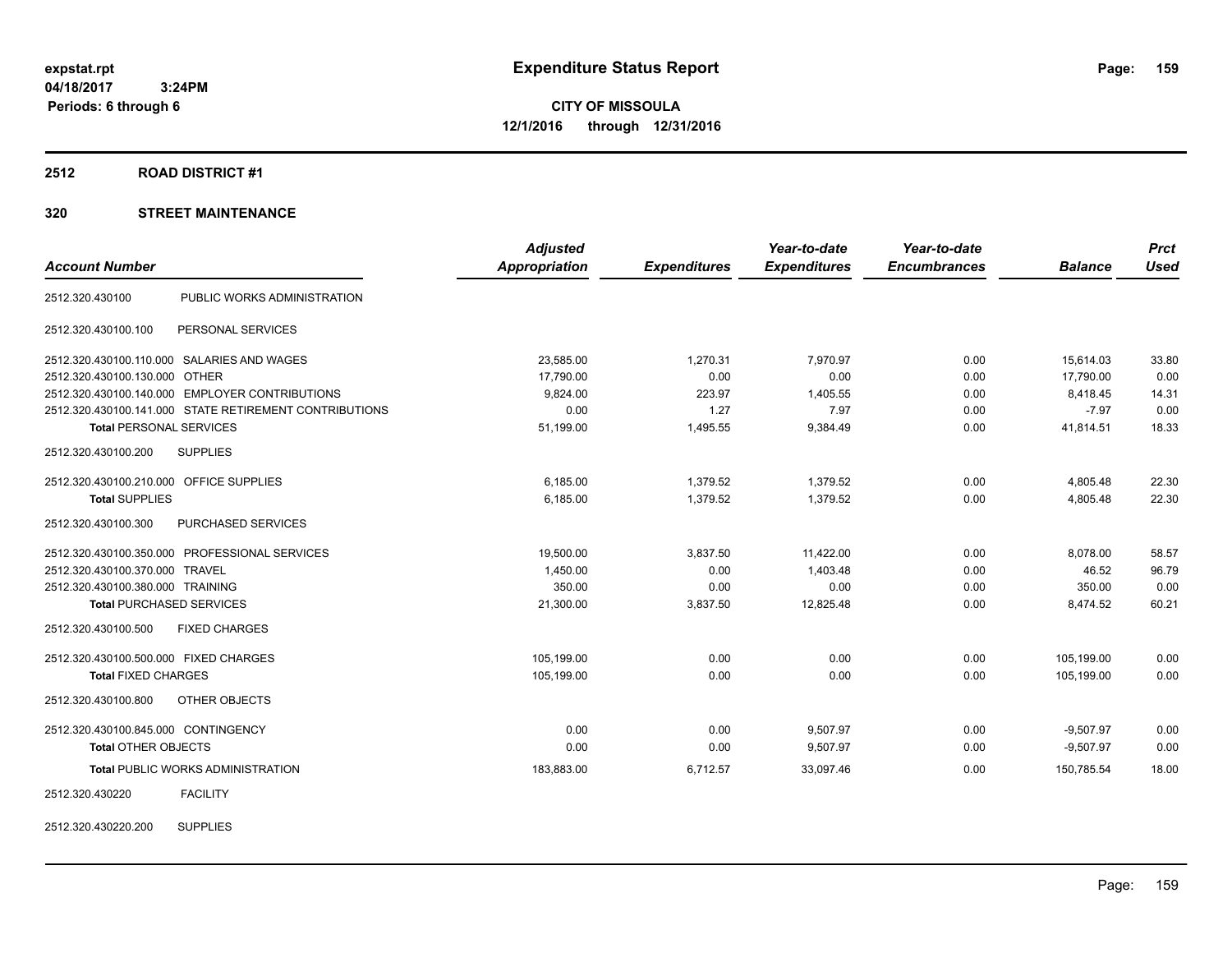#### **2512 ROAD DISTRICT #1**

|                                 |                                                           | <b>Adjusted</b> |                     | Year-to-date        | Year-to-date        |                | <b>Prct</b> |
|---------------------------------|-----------------------------------------------------------|-----------------|---------------------|---------------------|---------------------|----------------|-------------|
| <b>Account Number</b>           |                                                           | Appropriation   | <b>Expenditures</b> | <b>Expenditures</b> | <b>Encumbrances</b> | <b>Balance</b> | <b>Used</b> |
| <b>Total SUPPLIES</b>           |                                                           | 0.00            | 0.00                | 0.00                | 0.00                | 0.00           | 0.00        |
| 2512.320.430220.300             | PURCHASED SERVICES                                        |                 |                     |                     |                     |                |             |
| <b>Total FACILITY</b>           |                                                           | 0.00            | 0.00                | 0.00                | 0.00                | 0.00           | 0.00        |
| 2512.320.430230                 | <b>STREET RESTORATION</b>                                 |                 |                     |                     |                     |                |             |
| 2512.320.430230.200             | <b>SUPPLIES</b>                                           |                 |                     |                     |                     |                |             |
|                                 | 2512.320.430230.220.000 STREET RESTORATION/OPERATING SUPP | 1,401.00        | 1,633.04            | 16,539.56           | 0.00                | $-15,138.56$   | 1,180.55    |
|                                 | 2512.320.430230.230.000 STREET RESTORATION/MAINT & REPAIR | 31,739.00       | 12,680.29           | 32,059.59           | 0.00                | $-320.59$      | 101.01      |
| <b>Total SUPPLIES</b>           |                                                           | 33,140.00       | 14,313.33           | 48,599.15           | 0.00                | $-15,459.15$   | 146.65      |
| 2512.320.430230.400             | <b>BUILDING MATERIALS</b>                                 |                 |                     |                     |                     |                |             |
|                                 | 2512.320.430230.400.000 BUILDING MATERIALS                | 215,418.00      | 1,686.22            | 200,977.54          | 0.00                | 14,440.46      | 93.30       |
| <b>Total BUILDING MATERIALS</b> |                                                           | 215,418.00      | 1,686.22            | 200,977.54          | 0.00                | 14,440.46      | 93.30       |
| 2512.320.430230.800             | OTHER OBJECTS                                             |                 |                     |                     |                     |                |             |
| <b>Total OTHER OBJECTS</b>      |                                                           | 0.00            | 0.00                | 0.00                | 0.00                | 0.00           | 0.00        |
| 2512.320.430230.900             | <b>CAPITAL OUTLAY</b>                                     |                 |                     |                     |                     |                |             |
| <b>Total CAPITAL OUTLAY</b>     |                                                           | 0.00            | 0.00                | 0.00                | 0.00                | 0.00           | 0.00        |
|                                 | <b>Total STREET RESTORATION</b>                           | 248,558.00      | 15,999.55           | 249,576.69          | 0.00                | $-1,018.69$    | 100.41      |
| 2512.320.430233                 | <b>CLARK FORK LN IMPROVEMENTS</b>                         |                 |                     |                     |                     |                |             |
| 2512.320.430233.900             | CAPITAL OUTLAY                                            |                 |                     |                     |                     |                |             |
|                                 | Total CLARK FORK LN IMPROVEMENTS                          | 0.00            | 0.00                | 0.00                | 0.00                | 0.00           | 0.00        |
| 2512.320.430234                 | <b>CURB &amp; GUTTERS</b>                                 |                 |                     |                     |                     |                |             |
| 2512.320.430234.900             | CAPITAL OUTLAY                                            |                 |                     |                     |                     |                |             |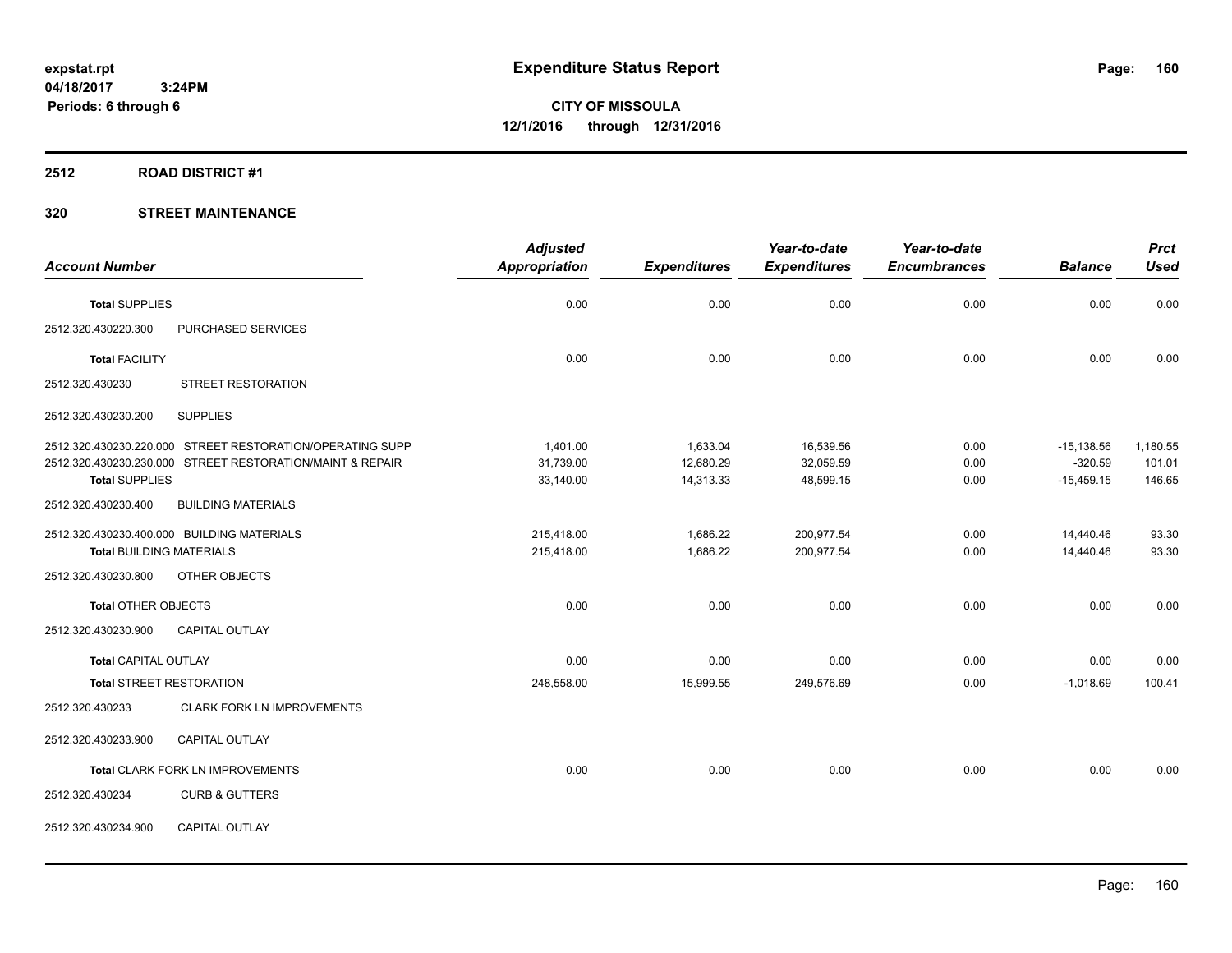# **2512 ROAD DISTRICT #1**

|                                                     | <b>Adjusted</b>      |                     | Year-to-date        | Year-to-date        |                | <b>Prct</b> |
|-----------------------------------------------------|----------------------|---------------------|---------------------|---------------------|----------------|-------------|
| <b>Account Number</b>                               | <b>Appropriation</b> | <b>Expenditures</b> | <b>Expenditures</b> | <b>Encumbrances</b> | <b>Balance</b> | <b>Used</b> |
| 2512.320.430234.930.000 ADA SIDEWALK ASSISTANCE     | 60,000.00            | 5,588.61            | 71,240.04           | 0.00                | $-11,240.04$   | 118.73      |
| Total CURB & GUTTERS                                | 60,000.00            | 5,588.61            | 71,240.04           | 0.00                | $-11,240.04$   | 118.73      |
| <b>STREET MAINTENANCE</b><br>2512.320.430240        |                      |                     |                     |                     |                |             |
| 2512.320.430240.100<br>PERSONAL SERVICES            |                      |                     |                     |                     |                |             |
| 2512.320.430240.110.000 SALARIES AND WAGES          | 62,738.00            | 0.00                | 0.00                | 0.00                | 62,738.00      | 0.00        |
| 2512.320.430240.140.000 EMPLOYER CONTRIBUTIONS      | 23,920.00            | 0.00                | 0.00                | 0.00                | 23,920.00      | 0.00        |
| <b>Total PERSONAL SERVICES</b>                      | 86,658.00            | 0.00                | 0.00                | 0.00                | 86.658.00      | 0.00        |
| 2512.320.430240.200<br><b>SUPPLIES</b>              |                      |                     |                     |                     |                |             |
| 2512.320.430240.220.000 STREET MAINT/OPER SUPPLIES  | 1,401.00             | 0.00                | 0.00                | 0.00                | 1,401.00       | 0.00        |
| 2512.320.430240.230.000 STREET MAINT/REPAIR & MAINT | 17,045.00            | 2,024.54            | 20,541.12           | 0.00                | $-3,496.12$    | 120.51      |
| 2512.320.430240.240.000 OTHER SUPPLIES              | 549.00               | 0.00                | 0.00                | 0.00                | 549.00         | 0.00        |
| <b>Total SUPPLIES</b>                               | 18,995.00            | 2,024.54            | 20,541.12           | 0.00                | $-1,546.12$    | 108.14      |
| <b>BUILDING MATERIALS</b><br>2512.320.430240.400    |                      |                     |                     |                     |                |             |
| 2512.320.430240.400.000 BUILDING MATERIALS          | 59.783.00            | 424.53              | 36.527.45           | 0.00                | 23,255.55      | 61.10       |
| <b>Total BUILDING MATERIALS</b>                     | 59.783.00            | 424.53              | 36,527.45           | 0.00                | 23.255.55      | 61.10       |
| <b>Total STREET MAINTENANCE</b>                     | 165,436.00           | 2,449.07            | 57,068.57           | 0.00                | 108,367.43     | 34.50       |
| TRANSFER CENTER IMPROVEMENTS<br>2512.320.430247     |                      |                     |                     |                     |                |             |
| CAPITAL OUTLAY<br>2512.320.430247.900               |                      |                     |                     |                     |                |             |
| <b>Total TRANSFER CENTER IMPROVEMENTS</b>           | 0.00                 | 0.00                | 0.00                | 0.00                | 0.00           | 0.00        |
| 2512.320.430251<br>ICE & SNOW REMOVAL               |                      |                     |                     |                     |                |             |
| PERSONAL SERVICES<br>2512.320.430251.100            |                      |                     |                     |                     |                |             |
| 2512.320.430251.110.000 SALARIES AND WAGES          | 11,367.00            | 0.00                | 0.00                | 0.00                | 11,367.00      | 0.00        |
|                                                     |                      |                     |                     |                     |                |             |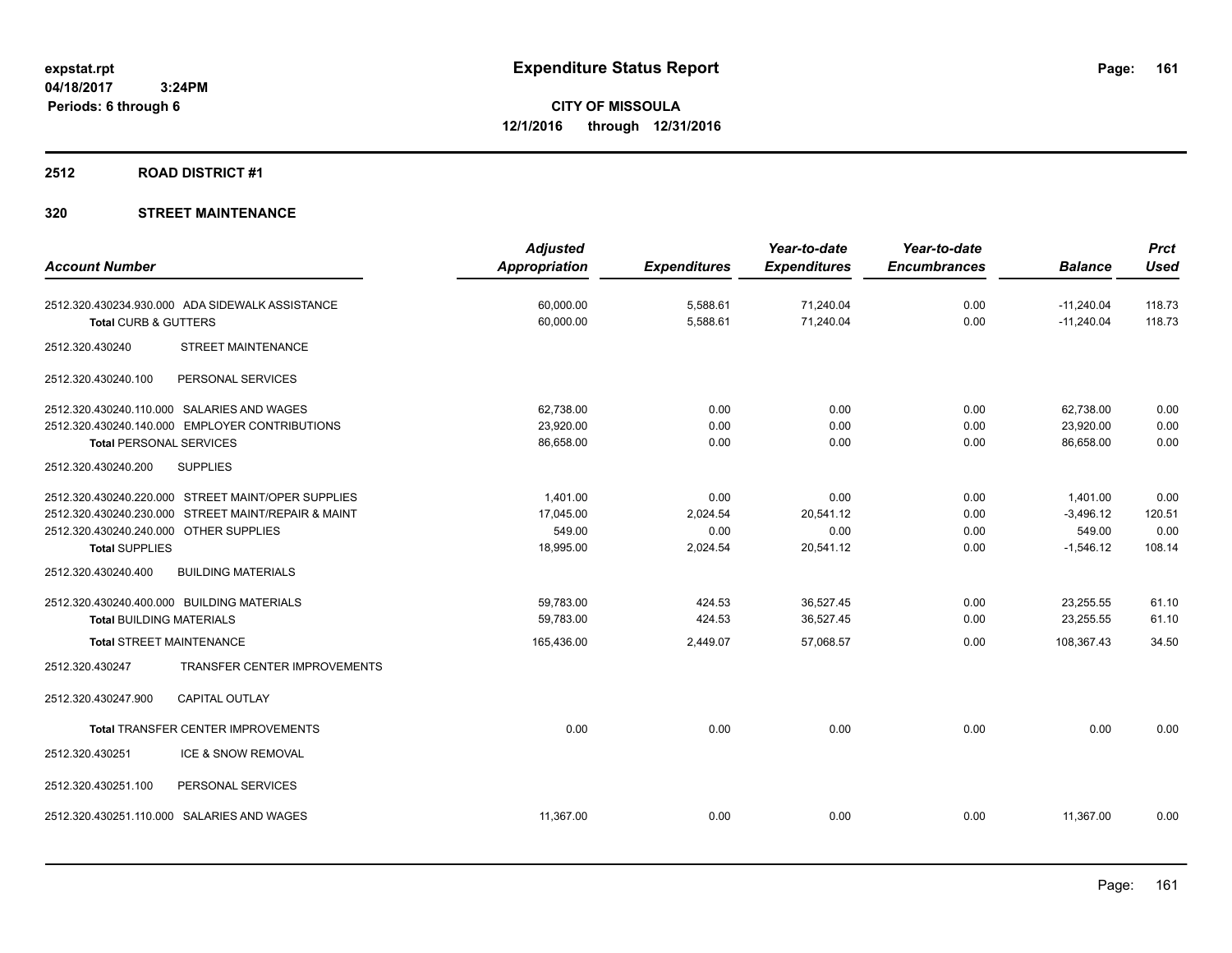#### **2512 ROAD DISTRICT #1**

| <b>Account Number</b>                                         | <b>Adjusted</b><br><b>Appropriation</b> | <b>Expenditures</b> | Year-to-date<br><b>Expenditures</b> | Year-to-date<br><b>Encumbrances</b> | <b>Balance</b> | <b>Prct</b><br><b>Used</b> |
|---------------------------------------------------------------|-----------------------------------------|---------------------|-------------------------------------|-------------------------------------|----------------|----------------------------|
| 2512.320.430251.140.000 EMPLOYER CONTRIBUTIONS                | 4,333.00                                | 0.00                | 0.00                                | 0.00                                | 4,333.00       | 0.00                       |
| <b>Total PERSONAL SERVICES</b>                                | 15,700.00                               | 0.00                | 0.00                                | 0.00                                | 15,700.00      | 0.00                       |
| <b>SUPPLIES</b><br>2512.320.430251.200                        |                                         |                     |                                     |                                     |                |                            |
| 2512.320.430251.220.000 OPERATING SUPPLIES                    | 86,343.00                               | 32,003.70           | 54,496.97                           | 0.00                                | 31,846.03      | 63.12                      |
| 2512.320.430251.230.000 SNOW/ICE CTRL REPAIR & MAINT          | 12.544.00                               | 846.49              | 4,599.56                            | 0.00                                | 7,944.44       | 36.67                      |
| <b>Total SUPPLIES</b>                                         | 98,887.00                               | 32,850.19           | 59,096.53                           | 0.00                                | 39,790.47      | 59.76                      |
| Total ICE & SNOW REMOVAL                                      | 114,587.00                              | 32,850.19           | 59.096.53                           | 0.00                                | 55.490.47      | 51.57                      |
| 2512.320.430252<br><b>STREET CLEANING</b>                     |                                         |                     |                                     |                                     |                |                            |
| <b>SUPPLIES</b><br>2512.320.430252.200                        |                                         |                     |                                     |                                     |                |                            |
| 2512.320.430252.220.000 STREET CLEANING/OPERATING SUPPLIES    | 1,869.00                                | 0.00                | 292.00                              | 0.00                                | 1,577.00       | 15.62                      |
| 2512.320.430252.230.000 STREET CLEANING/REPAIR & MAINT        | 22,285.00                               | 2,198.02            | 11,307.89                           | 0.00                                | 10,977.11      | 50.74                      |
| <b>Total SUPPLIES</b>                                         | 24,154.00                               | 2,198.02            | 11,599.89                           | 0.00                                | 12,554.11      | 48.02                      |
| 2512.320.430252.500<br><b>FIXED CHARGES</b>                   |                                         |                     |                                     |                                     |                |                            |
| 2512.320.430252.500.000 FIXED CHARGES                         | 10,000.00                               | 0.00                | 0.00                                | 0.00                                | 10,000.00      | 0.00                       |
| <b>Total FIXED CHARGES</b>                                    | 10,000.00                               | 0.00                | 0.00                                | 0.00                                | 10,000.00      | 0.00                       |
| <b>Total STREET CLEANING</b>                                  | 34,154.00                               | 2,198.02            | 11,599.89                           | 0.00                                | 22,554.11      | 33.96                      |
| <b>SIDEWALKS</b><br>2512.320.430262                           |                                         |                     |                                     |                                     |                |                            |
| 2512.320.430262.300<br>PURCHASED SERVICES                     |                                         |                     |                                     |                                     |                |                            |
| 2512.320.430262.350.000 SIDEWALK & CURB-PROFESSIONAL SERVICES | 20,000.00                               | 0.00                | 0.00                                | 0.00                                | 20,000.00      | 0.00                       |
| <b>Total PURCHASED SERVICES</b>                               | 20,000.00                               | 0.00                | 0.00                                | 0.00                                | 20.000.00      | 0.00                       |
| 2512.320.430262.600<br><b>DEBT SERVICE</b>                    |                                         |                     |                                     |                                     |                |                            |
| 2512.320.430262.610.000 PRINCIPAL                             | 51,755.00                               | 0.00                | 0.00                                | 0.00                                | 51,755.00      | 0.00                       |
| <b>Total DEBT SERVICE</b>                                     | 51,755.00                               | 0.00                | 0.00                                | 0.00                                | 51,755.00      | 0.00                       |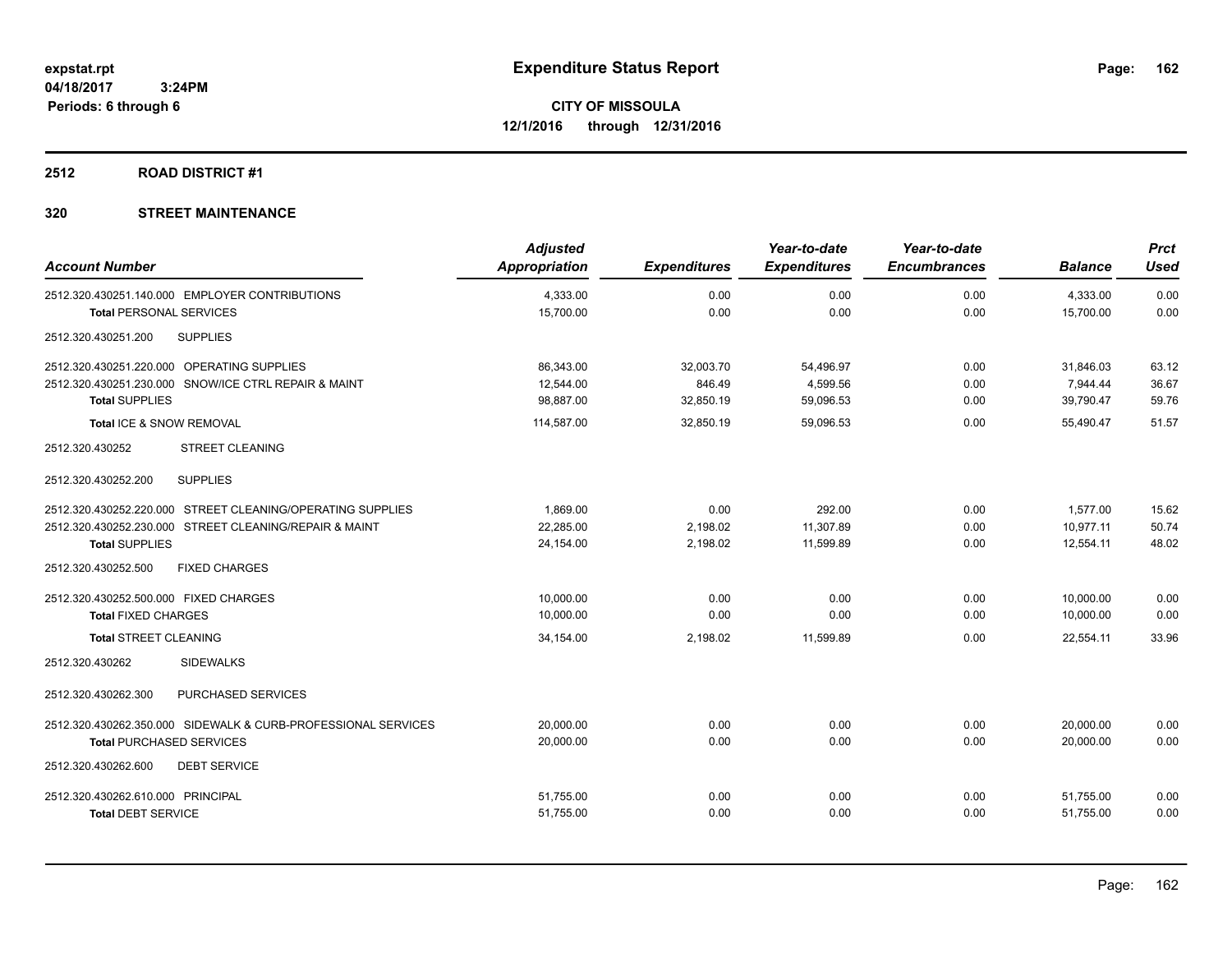#### **2512 ROAD DISTRICT #1**

|                                                               | <b>Adjusted</b> |                     | Year-to-date        | Year-to-date        |                | <b>Prct</b> |
|---------------------------------------------------------------|-----------------|---------------------|---------------------|---------------------|----------------|-------------|
| <b>Account Number</b>                                         | Appropriation   | <b>Expenditures</b> | <b>Expenditures</b> | <b>Encumbrances</b> | <b>Balance</b> | <b>Used</b> |
| 2512.320.430262.900<br><b>CAPITAL OUTLAY</b>                  |                 |                     |                     |                     |                |             |
| 2512.320.430262.930.000 SIDEWALK & CURB-MPROVEMENTS           | 465,480.00      | 0.00                | 0.00                | 0.00                | 465,480.00     | 0.00        |
| <b>Total CAPITAL OUTLAY</b>                                   | 465,480.00      | 0.00                | 0.00                | 0.00                | 465,480.00     | 0.00        |
| <b>Total SIDEWALKS</b>                                        | 537,235.00      | 0.00                | 0.00                | 0.00                | 537,235.00     | 0.00        |
| TRAFFIC SIGNAL MAINTENANCE<br>2512.320.430264                 |                 |                     |                     |                     |                |             |
| <b>GRANTS &amp; CONTRIBUTIONS</b><br>2512.320.430264.700      |                 |                     |                     |                     |                |             |
| 2512.320.430264.700.000 GRANTS & CONTRIBUTIONS                | 20,907.00       | 0.00                | 0.00                | 0.00                | 20,907.00      | 0.00        |
| <b>Total GRANTS &amp; CONTRIBUTIONS</b>                       | 20,907.00       | 0.00                | 0.00                | 0.00                | 20,907.00      | 0.00        |
| 2512.320.430264.900<br><b>CAPITAL OUTLAY</b>                  |                 |                     |                     |                     |                |             |
| 2512.320.430264.930.000 IMPROVEMENTS                          | 0.00            | 0.00                | 22,313.75           | 0.00                | $-22,313.75$   | 0.00        |
| <b>Total CAPITAL OUTLAY</b>                                   | 0.00            | 0.00                | 22,313.75           | 0.00                | $-22,313.75$   | 0.00        |
| Total TRAFFIC SIGNAL MAINTENANCE                              | 20,907.00       | 0.00                | 22,313.75           | 0.00                | $-1,406.75$    | 106.73      |
| 2512.320.430265<br><b>SIGNING &amp; STRIPING</b>              |                 |                     |                     |                     |                |             |
| 2512.320.430265.100<br>PERSONAL SERVICES                      |                 |                     |                     |                     |                |             |
| 2512.320.430265.110.000 SALARIES AND WAGES                    | 19,043.00       | 0.00                | 0.00                | 0.00                | 19,043.00      | 0.00        |
| 2512.320.430265.140.000 EMPLOYER CONTRIBUTIONS                | 7,287.00        | 0.00                | 0.00                | 0.00                | 7,287.00       | 0.00        |
| <b>Total PERSONAL SERVICES</b>                                | 26,330.00       | 0.00                | 0.00                | 0.00                | 26,330.00      | 0.00        |
| <b>SUPPLIES</b><br>2512.320.430265.200                        |                 |                     |                     |                     |                |             |
| 2512.320.430265.230.000 SIGNING & STRIPING-REPAIR/MAINTENANCE | 8,865.00        | 0.00                | 0.00                | 0.00                | 8,865.00       | 0.00        |
| 2512.320.430265.231.000 SIGNING & STRIPING/GASOLINE           | 1,135.00        | 0.00                | 0.00                | 0.00                | 1,135.00       | 0.00        |
| <b>Total SUPPLIES</b>                                         | 10,000.00       | 0.00                | 0.00                | 0.00                | 10,000.00      | 0.00        |
| <b>Total SIGNING &amp; STRIPING</b>                           | 36,330.00       | 0.00                | 0.00                | 0.00                | 36,330.00      | 0.00        |
| <b>COMMUNICATIONS MAINTENANCE</b><br>2512.320.430270          |                 |                     |                     |                     |                |             |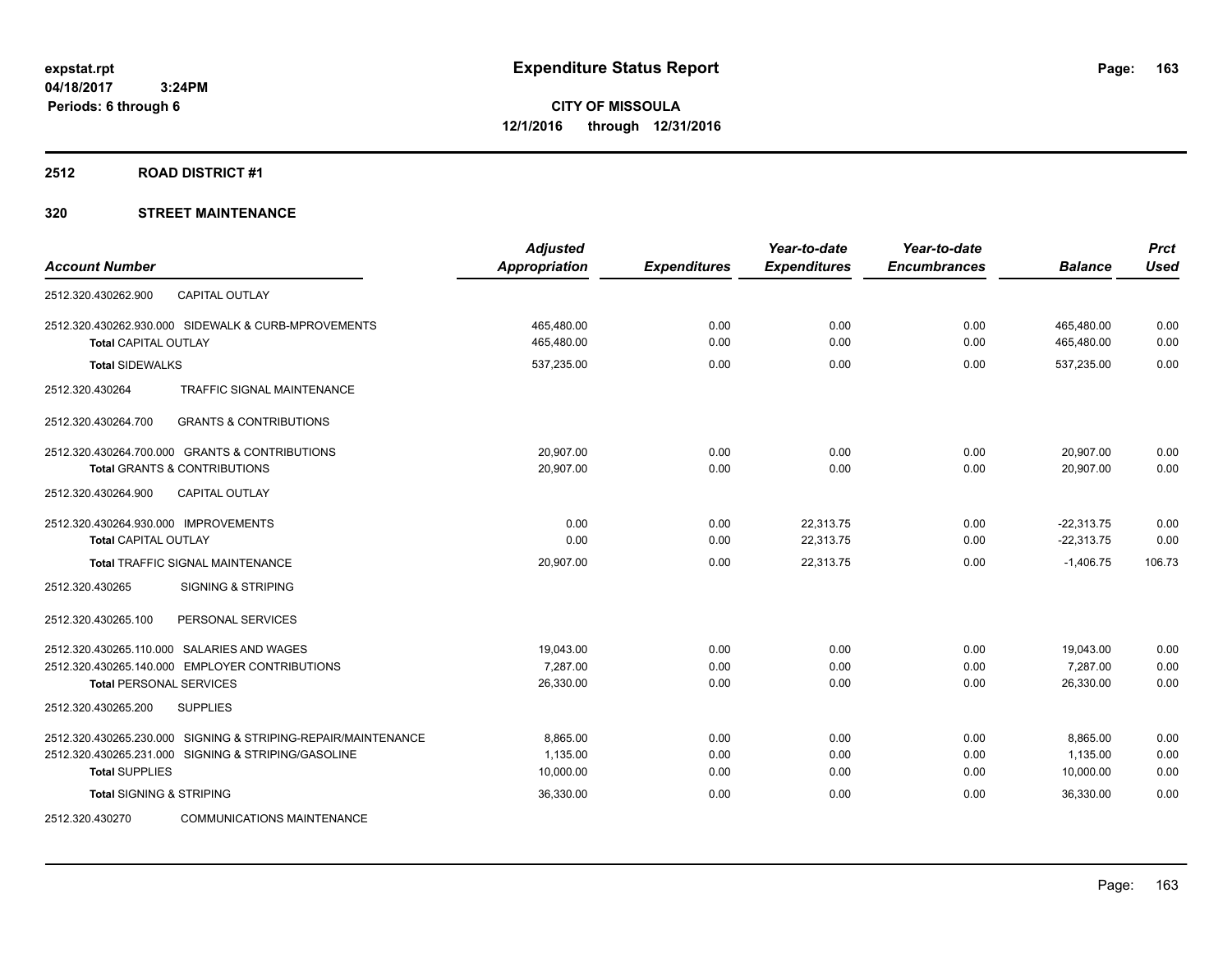#### **2512 ROAD DISTRICT #1**

| <b>Account Number</b>            |                                                         | <b>Adjusted</b><br><b>Appropriation</b> | <b>Expenditures</b> | Year-to-date<br><b>Expenditures</b> | Year-to-date<br><b>Encumbrances</b> | <b>Balance</b> | <b>Prct</b><br><b>Used</b> |
|----------------------------------|---------------------------------------------------------|-----------------------------------------|---------------------|-------------------------------------|-------------------------------------|----------------|----------------------------|
|                                  |                                                         |                                         |                     |                                     |                                     |                |                            |
| 2512.320.430270.100              | PERSONAL SERVICES                                       |                                         |                     |                                     |                                     |                |                            |
| <b>Total PERSONAL SERVICES</b>   |                                                         | 0.00                                    | 0.00                | 0.00                                | 0.00                                | 0.00           | 0.00                       |
| 2512.320.430270.900              | <b>CAPITAL OUTLAY</b>                                   |                                         |                     |                                     |                                     |                |                            |
|                                  | <b>Total COMMUNICATIONS MAINTENANCE</b>                 | 0.00                                    | 0.00                | 0.00                                | 0.00                                | 0.00           | 0.00                       |
| 2512.320.431200                  | <b>FLOOD CONTROL</b>                                    |                                         |                     |                                     |                                     |                |                            |
| 2512.320.431200.100              | PERSONAL SERVICES                                       |                                         |                     |                                     |                                     |                |                            |
| <b>Total PERSONAL SERVICES</b>   |                                                         | 0.00                                    | 0.00                | 0.00                                | 0.00                                | 0.00           | 0.00                       |
| 2512.320.431200.200              | <b>SUPPLIES</b>                                         |                                         |                     |                                     |                                     |                |                            |
| <b>Total SUPPLIES</b>            |                                                         | 0.00                                    | 0.00                | 0.00                                | 0.00                                | 0.00           | 0.00                       |
| 2512.320.431200.300              | PURCHASED SERVICES                                      |                                         |                     |                                     |                                     |                |                            |
| 2512.320.431200.380.000 TRAINING |                                                         | 0.00                                    | 0.00                | 100.00                              | 0.00                                | $-100.00$      | 0.00                       |
| <b>Total PURCHASED SERVICES</b>  |                                                         | 0.00                                    | 0.00                | 100.00                              | 0.00                                | $-100.00$      | 0.00                       |
| 2512.320.431200.900              | <b>CAPITAL OUTLAY</b>                                   |                                         |                     |                                     |                                     |                |                            |
|                                  | 2512.320.431200.930.000 FLOOD CONTROL MAINT/MPROVEMENTS | 30,000.00                               | 0.00                | 2,556.69                            | 0.00                                | 27,443.31      | 8.52                       |
| <b>Total CAPITAL OUTLAY</b>      |                                                         | 30,000.00                               | 0.00                | 2,556.69                            | 0.00                                | 27,443.31      | 8.52                       |
| <b>Total FLOOD CONTROL</b>       |                                                         | 30,000.00                               | 0.00                | 2,656.69                            | 0.00                                | 27,343.31      | 8.86                       |
| 2512.320.460434                  | <b>GREENWAYS &amp; HORTICULTURE</b>                     |                                         |                     |                                     |                                     |                |                            |
| 2512.320.460434.200              | <b>SUPPLIES</b>                                         |                                         |                     |                                     |                                     |                |                            |
|                                  | 2512.320.460434.230.000 ADOPT A TRAFFIC CIRCLE          | 2,500.00                                | 303.85              | 671.09                              | 0.00                                | 1,828.91       | 26.84                      |
|                                  | Total GREENWAYS & HORTICULTURE                          | 2,500.00                                | 303.85              | 671.09                              | 0.00                                | 1,828.91       | 26.84                      |
| 2512.320.490504                  | <b>DEBT SERVICE</b>                                     |                                         |                     |                                     |                                     |                |                            |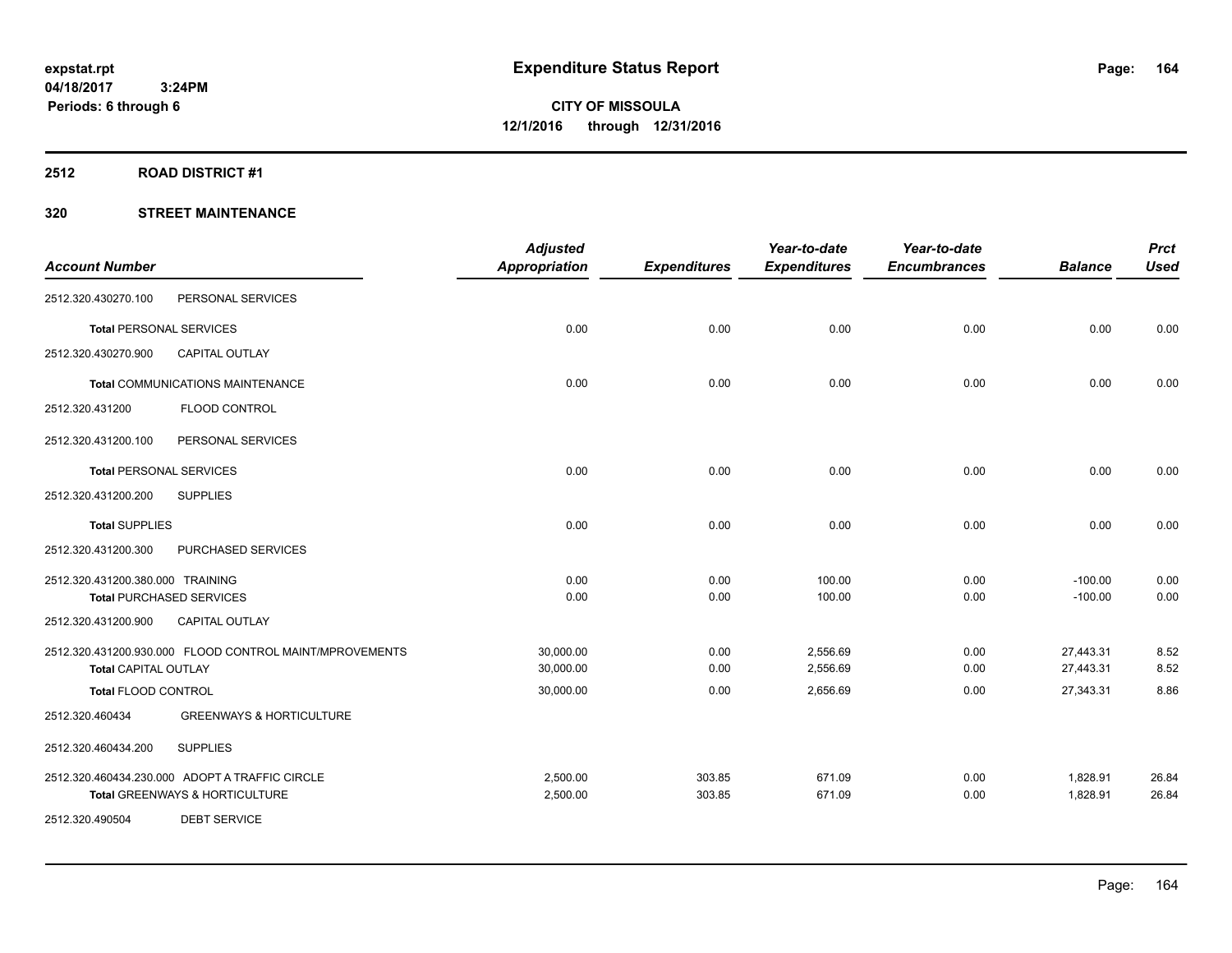#### **2512 ROAD DISTRICT #1**

| <b>Account Number</b>                           | <b>Adjusted</b><br>Appropriation | <b>Expenditures</b> | Year-to-date<br><b>Expenditures</b> | Year-to-date<br><b>Encumbrances</b> | <b>Balance</b> | <b>Prct</b><br><b>Used</b> |
|-------------------------------------------------|----------------------------------|---------------------|-------------------------------------|-------------------------------------|----------------|----------------------------|
| <b>DEBT SERVICE</b><br>2512.320.490504.600      |                                  |                     |                                     |                                     |                |                            |
| 2512.320.490504.610.000 PRINCIPAL               | 516,398.00                       | 142,883.18          | 304,272.64                          | 0.00                                | 212,125.36     | 58.92                      |
| 2512.320.490504.620.000 INTEREST / SERVICE FEES | 51,053.00                        | 15,202.82           | 40,189.26                           | 0.00                                | 10,863.74      | 78.72                      |
| <b>Total DEBT SERVICE</b>                       | 567,451.00                       | 158,086.00          | 344,461.90                          | 0.00                                | 222,989.10     | 60.70                      |
| <b>MERCHANT SERVICES</b><br>2512.320.510110     |                                  |                     |                                     |                                     |                |                            |
| <b>FIXED CHARGES</b><br>2512.320.510110.500     |                                  |                     |                                     |                                     |                |                            |
| <b>Total MERCHANT SERVICES</b>                  | 0.00                             | 0.00                | 0.00                                | 0.00                                | 0.00           | 0.00                       |
| <b>JUDGMENT &amp; LOSSES</b><br>2512.320.510200 |                                  |                     |                                     |                                     |                |                            |
| <b>FIXED CHARGES</b><br>2512.320.510200.500     |                                  |                     |                                     |                                     |                |                            |
| 2512.320.510200.500.000 FIXED CHARGES           | 91,949.00                        | 0.00                | 0.00                                | 0.00                                | 91,949.00      | 0.00                       |
| <b>Total FIXED CHARGES</b>                      | 91,949.00                        | 0.00                | 0.00                                | 0.00                                | 91,949.00      | 0.00                       |
| <b>Total JUDGMENT &amp; LOSSES</b>              | 91,949.00                        | 0.00                | 0.00                                | 0.00                                | 91,949.00      | 0.00                       |
| <b>Total STREET MAINTENANCE</b>                 | 2,092,990.00                     | 224,187.86          | 851,782.61                          | 0.00                                | 1,241,207.39   | 40.70                      |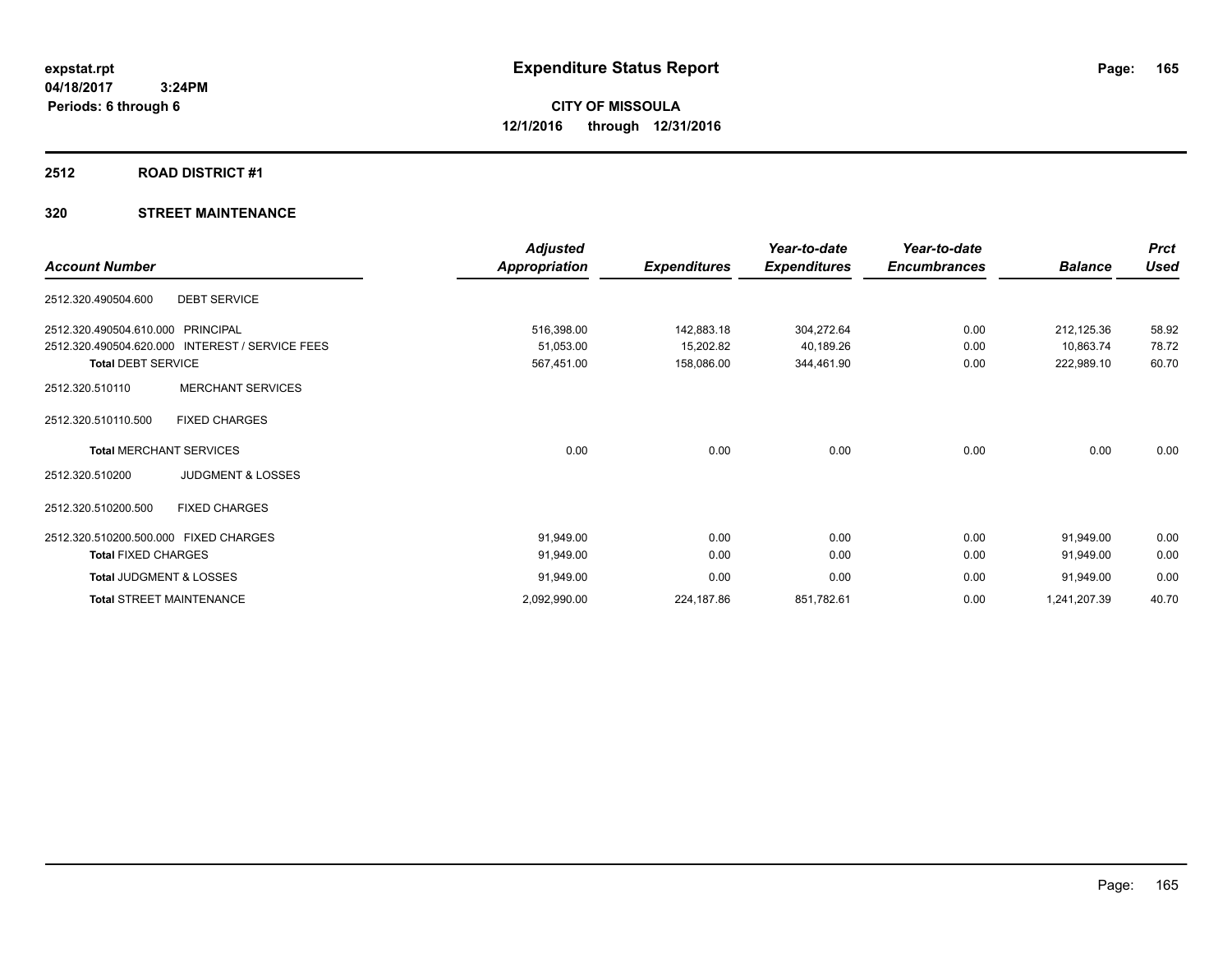**CITY OF MISSOULA 12/1/2016 through 12/31/2016**

**2512 ROAD DISTRICT #1**

| <b>Account Number</b>         |                              | <b>Adjusted</b><br><b>Appropriation</b> | <b>Expenditures</b> | Year-to-date<br><b>Expenditures</b> | Year-to-date<br><b>Encumbrances</b> | <b>Balance</b> | <b>Prct</b><br><b>Used</b> |
|-------------------------------|------------------------------|-----------------------------------------|---------------------|-------------------------------------|-------------------------------------|----------------|----------------------------|
| 2512.390.510200               | <b>JUDGMENT &amp; LOSSES</b> |                                         |                     |                                     |                                     |                |                            |
| 2512.390.510200.500           | <b>FIXED CHARGES</b>         |                                         |                     |                                     |                                     |                |                            |
| <b>Total NON-DEPARTMENTAL</b> |                              | 0.00                                    | 0.00                | 0.00                                | 0.00                                | 0.00           | 0.00                       |
| <b>Total ROAD DISTRICT #1</b> |                              | 2,092,990.00                            | 224,187.86          | 851,782.61                          | 0.00                                | 1,241,207.39   | 40.70                      |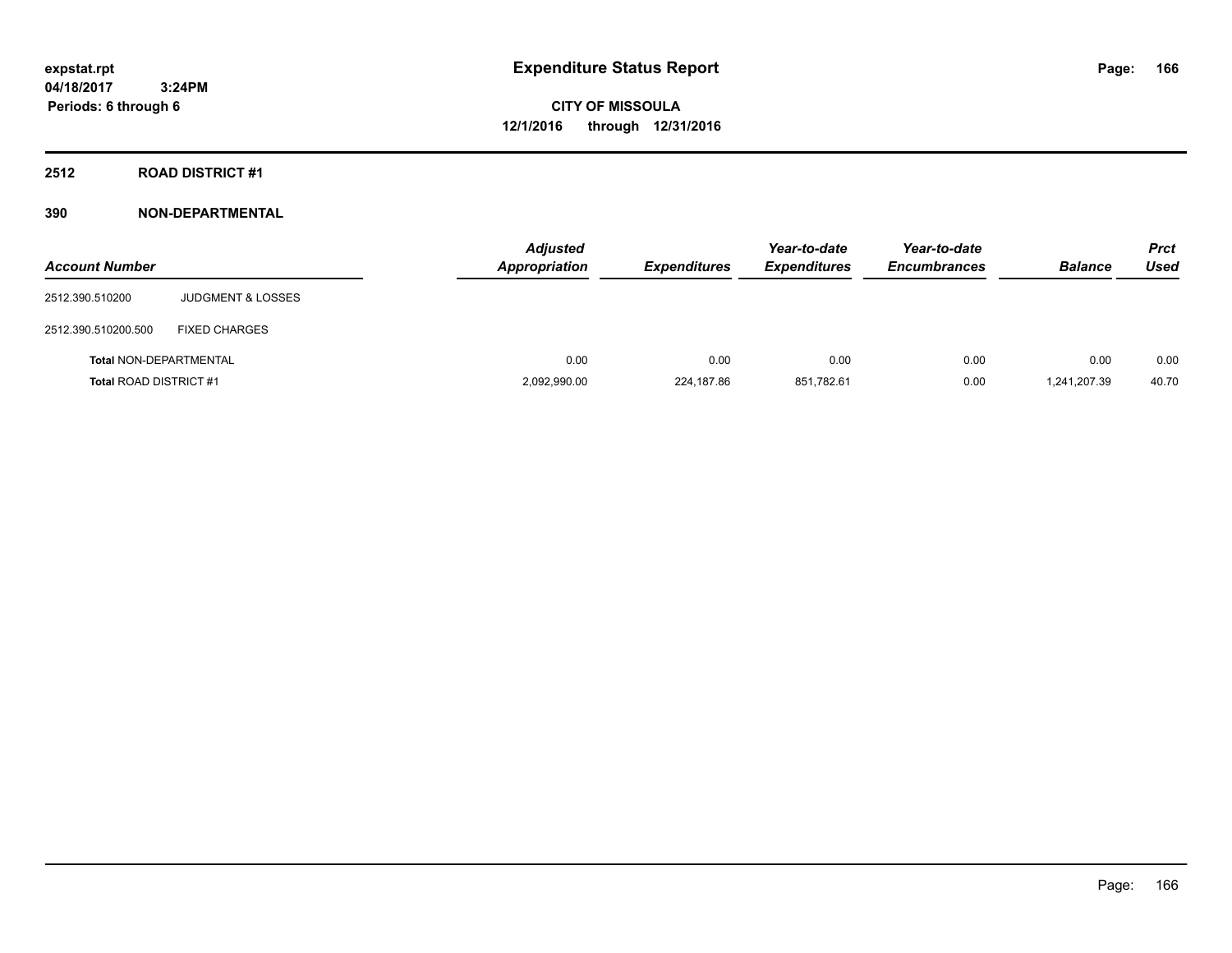**CITY OF MISSOULA 12/1/2016 through 12/31/2016**

#### **2513 PARK DISTRICT #1**

|                                  |                                                         | <b>Adjusted</b>      |                     | Year-to-date        | Year-to-date        |                | <b>Prct</b> |
|----------------------------------|---------------------------------------------------------|----------------------|---------------------|---------------------|---------------------|----------------|-------------|
| <b>Account Number</b>            |                                                         | <b>Appropriation</b> | <b>Expenditures</b> | <b>Expenditures</b> | <b>Encumbrances</b> | <b>Balance</b> | <b>Used</b> |
| 2513.370.460400                  | PARKS ASSET MANAGEMENT                                  |                      |                     |                     |                     |                |             |
| 2513.370.460400.300              | PURCHASED SERVICES                                      |                      |                     |                     |                     |                |             |
|                                  | <b>Total PURCHASED SERVICES</b>                         | 0.00                 | 0.00                | 0.00                | 0.00                | 0.00           | 0.00        |
| 2513.370.460400.900              | <b>CAPITAL OUTLAY</b>                                   |                      |                     |                     |                     |                |             |
|                                  | 2513.370.460400.930.000 RENOVATE REPLACE IMPROVE        | 30,000.00            | 0.00                | 17,430.25           | 0.00                | 12,569.75      | 58.10       |
|                                  | 2513.370.460400.940.000 MACHINERY & EQUIPMENT           | 40,000.00            | 0.00                | 0.00                | 0.00                | 40,000.00      | 0.00        |
|                                  | <b>Total PARKS ASSET MANAGEMENT</b>                     | 70,000.00            | 0.00                | 17,430.25           | 0.00                | 52,569.75      | 24.90       |
| 2513.370.460432                  | PARK ADMIN                                              |                      |                     |                     |                     |                |             |
| 2513.370.460432.100              | PERSONAL SERVICES                                       |                      |                     |                     |                     |                |             |
|                                  | 2513.370.460432.110.000 SALARIES AND WAGES              | 48,827.00            | 1,845.25            | 1,845.25            | 0.00                | 46,981.75      | 3.78        |
|                                  | 2513.370.460432.140.000 EMPLOYER CONTRIBUTIONS          | 16,865.00            | 416.36              | 416.36              | 0.00                | 16,448.64      | 2.47        |
|                                  | 2513.370.460432.141.000 STATE RETIREMENT CONTRIBUTIONS  | 0.00                 | 10.40               | 88.42               | 0.00                | $-88.42$       | 0.00        |
| <b>Total PERSONAL SERVICES</b>   |                                                         | 65,692.00            | 2,272.01            | 2,350.03            | 0.00                | 63,341.97      | 3.58        |
| 2513.370.460432.200              | <b>SUPPLIES</b>                                         |                      |                     |                     |                     |                |             |
|                                  | 2513.370.460432.220.000 OPERATING SUPPLIES              | 3,665.00             | 0.00                | 0.00                | 0.00                | 3,665.00       | 0.00        |
| <b>Total SUPPLIES</b>            |                                                         | 3,665.00             | 0.00                | 0.00                | 0.00                | 3.665.00       | 0.00        |
| 2513.370.460432.300              | PURCHASED SERVICES                                      |                      |                     |                     |                     |                |             |
|                                  | 2513.370.460432.330.000 PUBLICITY, SUBSCRIPTIONS & DUES | 3,000.00             | 25.25               | 25.25               | 0.00                | 2,974.75       | 0.84        |
|                                  | 2513.370.460432.344.000 TELEPHONE SERVICE               | 360.00               | 0.00                | 0.00                | 0.00                | 360.00         | 0.00        |
|                                  | 2513.370.460432.350.000 PROFESSIONAL SERVICES           | 14,000.00            | 800.00              | 5,435.47            | 0.00                | 8,564.53       | 38.82       |
|                                  | 2513.370.460432.360.000 REPAIR & MAINTENANCE            | 3,000.00             | 0.00                | 0.00                | 0.00                | 3,000.00       | 0.00        |
| 2513.370.460432.370.000 TRAVEL   |                                                         | 500.00               | 0.00                | 0.00                | 0.00                | 500.00         | 0.00        |
| 2513.370.460432.380.000 TRAINING |                                                         | 700.00               | 0.00                | 0.00                | 0.00                | 700.00         | 0.00        |
|                                  | <b>Total PURCHASED SERVICES</b>                         | 21,560.00            | 825.25              | 5,460.72            | 0.00                | 16,099.28      | 25.33       |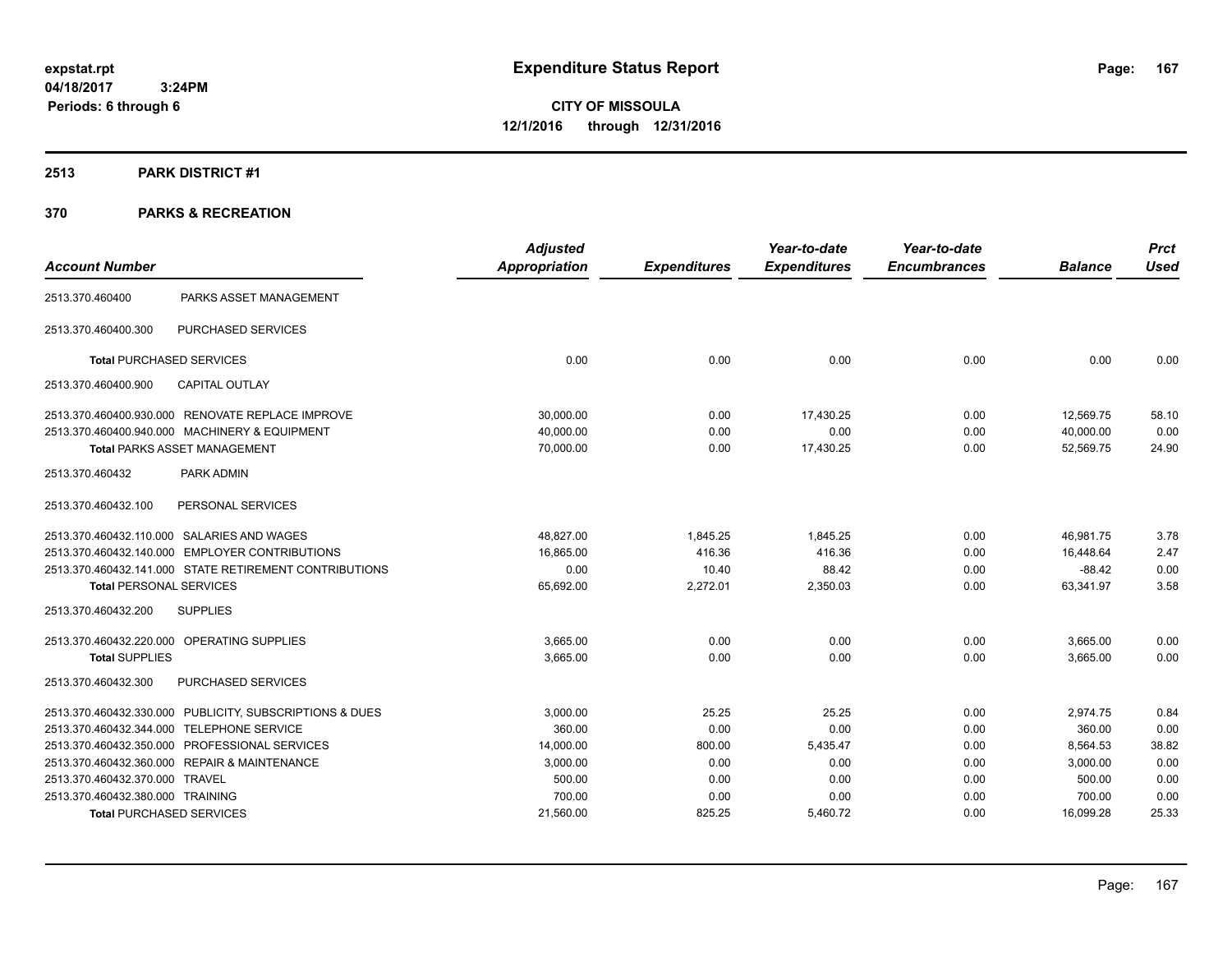#### **2513 PARK DISTRICT #1**

|                                                             | <b>Adjusted</b> |                     | Year-to-date        | Year-to-date        |                | <b>Prct</b> |
|-------------------------------------------------------------|-----------------|---------------------|---------------------|---------------------|----------------|-------------|
| <b>Account Number</b>                                       | Appropriation   | <b>Expenditures</b> | <b>Expenditures</b> | <b>Encumbrances</b> | <b>Balance</b> | <b>Used</b> |
| <b>DEBT SERVICE</b><br>2513.370.460432.600                  |                 |                     |                     |                     |                |             |
| <b>Total DEBT SERVICE</b>                                   | 0.00            | 0.00                | 0.00                | 0.00                | 0.00           | 0.00        |
| 2513.370.460432.700<br><b>GRANTS &amp; CONTRIBUTIONS</b>    |                 |                     |                     |                     |                |             |
| 2513.370.460432.700.000 GRANTS & CONTRIBUTIONS              | 5,000.00        | 0.00                | 0.00                | 0.00                | 5,000.00       | 0.00        |
| <b>Total GRANTS &amp; CONTRIBUTIONS</b>                     | 5,000.00        | 0.00                | 0.00                | 0.00                | 5,000.00       | 0.00        |
| <b>CAPITAL OUTLAY</b><br>2513.370.460432.900                |                 |                     |                     |                     |                |             |
| <b>Total CAPITAL OUTLAY</b>                                 | 0.00            | 0.00                | 0.00                | 0.00                | 0.00           | 0.00        |
| <b>Total PARK ADMIN</b>                                     | 95,917.00       | 3,097.26            | 7,810.75            | 0.00                | 88,106.25      | 8.14        |
| 2513.370.460434<br><b>GREENWAYS &amp; HORTICULTURE</b>      |                 |                     |                     |                     |                |             |
| PERSONAL SERVICES<br>2513.370.460434.100                    |                 |                     |                     |                     |                |             |
| 2513.370.460434.110.000 GREENWAYS & HORTCULTURE             | 38,216.00       | 469.22              | 20,669.56           | 0.00                | 17,546.44      | 54.09       |
| 2513.370.460434.140.000 GREENWAYS & HORTICLTURE-EMPL CONTRI | 8,624.00        | 895.40              | 10,823.33           | 0.00                | $-2,199.33$    | 125.50      |
| <b>Total PERSONAL SERVICES</b>                              | 46,840.00       | 1,364.62            | 31,492.89           | 0.00                | 15,347.11      | 67.24       |
| <b>SUPPLIES</b><br>2513.370.460434.200                      |                 |                     |                     |                     |                |             |
| 2513.370.460434.220.000 OPERATING SUPPLIES                  | 3,373.00        | 10.00               | 1.694.47            | 0.00                | 1,678.53       | 50.24       |
| 2513.370.460434.230.000 REPAIR/MAINTENANCE                  | 7,134.00        | 0.00                | 0.00                | 0.00                | 7,134.00       | 0.00        |
| 2513.370.460434.231.000 GASOLINE                            | 2,000.00        | 47.73               | 447.69              | 0.00                | 1,552.31       | 22.38       |
| <b>Total SUPPLIES</b>                                       | 12,507.00       | 57.73               | 2,142.16            | 0.00                | 10,364.84      | 17.13       |
| 2513.370.460434.300<br>PURCHASED SERVICES                   |                 |                     |                     |                     |                |             |
| 2513.370.460434.341.000 ELECTRICITY & NATURAL GAS           | 322.00          | 151.61              | 244.38              | 0.00                | 77.62          | 75.89       |
| 2513.370.460434.343.000 WATER CHARGES                       | 310.00          | 0.00                | 300.05              | 0.00                | 9.95           | 96.79       |
| 2513.370.460434.345.000 GARBAGE                             | 141.00          | 0.00                | 0.00                | 0.00                | 141.00         | 0.00        |
| 2513.370.460434.350.000 PROFESSIONAL SERVICES               | 5,000.00        | 0.00                | 5,084.50            | 0.00                | $-84.50$       | 101.69      |
| 2513.370.460434.360.000 REPAIR & MAINTENANCE                | 2,589.00        | 0.00                | 302.60              | 0.00                | 2,286.40       | 11.69       |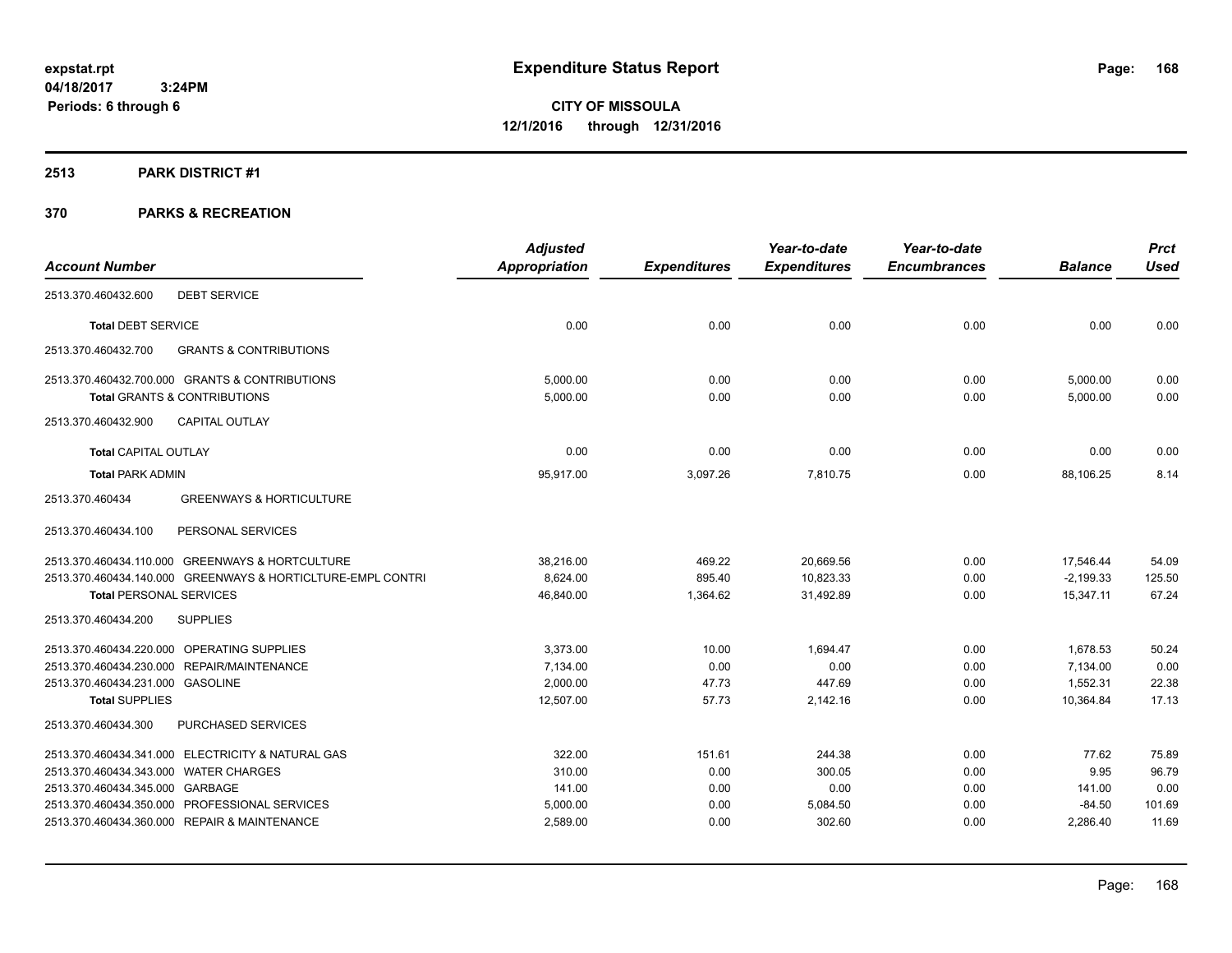#### **2513 PARK DISTRICT #1**

| <b>Account Number</b>                          | <b>Adjusted</b><br><b>Appropriation</b> | <b>Expenditures</b> | Year-to-date<br><b>Expenditures</b> | Year-to-date<br><b>Encumbrances</b> | <b>Balance</b> | <b>Prct</b><br><b>Used</b> |
|------------------------------------------------|-----------------------------------------|---------------------|-------------------------------------|-------------------------------------|----------------|----------------------------|
| 2513.370.460434.380.000 TRAINING               | 95.00                                   | 0.00                | 0.00                                | 0.00                                | 95.00          | 0.00                       |
| <b>Total PURCHASED SERVICES</b>                | 8,457.00                                | 151.61              | 5,931.53                            | 0.00                                | 2,525.47       | 70.14                      |
| <b>Total GREENWAYS &amp; HORTICULTURE</b>      | 67,804.00                               | 1,573.96            | 39,566.58                           | 0.00                                | 28,237.42      | 58.35                      |
| 2513.370.460439<br><b>URBAN FORESTRY</b>       |                                         |                     |                                     |                                     |                |                            |
| 2513.370.460439.100<br>PERSONAL SERVICES       |                                         |                     |                                     |                                     |                |                            |
| 2513.370.460439.110.000 SALARIES AND WAGES     | 66,189.00                               | 5,596.90            | 31,733.47                           | 0.00                                | 34,455.53      | 47.94                      |
| 2513.370.460439.140.000 EMPLOYER CONTRIBUTIONS | 34,906.00                               | 3,096.67            | 16,115.77                           | 0.00                                | 18,790.23      | 46.17                      |
| <b>Total PERSONAL SERVICES</b>                 | 101,095.00                              | 8,693.57            | 47,849.24                           | 0.00                                | 53,245.76      | 47.33                      |
| 2513.370.460439.200<br><b>SUPPLIES</b>         |                                         |                     |                                     |                                     |                |                            |
| 2513.370.460439.220.000 OPERATING SUPPLIES     | 24,352.00                               | 1,152.13            | 2,034.58                            | 0.00                                | 22,317.42      | 8.35                       |
| 2513.370.460439.230.000 REPAIR/MAINTENANCE     | 4,252.00                                | 0.00                | 19.98                               | 0.00                                | 4,232.02       | 0.47                       |
| <b>Total SUPPLIES</b>                          | 28,604.00                               | 1,152.13            | 2,054.56                            | 0.00                                | 26,549.44      | 7.18                       |
| 2513.370.460439.300<br>PURCHASED SERVICES      |                                         |                     |                                     |                                     |                |                            |
| 2513.370.460439.344.000 TELEPHONE SERVICE      | 240.00                                  | 0.00                | 0.00                                | 0.00                                | 240.00         | 0.00                       |
| 2513.370.460439.350.000 PROFESSIONAL SERVICES  | 2,660.00                                | $-4,806.50$         | 3,157.16                            | 0.00                                | $-497.16$      | 118.69                     |
| 2513.370.460439.360.000 REPAIR & MAINTENANCE   | 60,000.00                               | 7,377.50            | 7,377.50                            | 0.00                                | 52,622.50      | 12.30                      |
| 2513.370.460439.380.000 TRAINING               | 150.00                                  | 251.13              | 251.13                              | 0.00                                | $-101.13$      | 167.42                     |
| <b>Total PURCHASED SERVICES</b>                | 63,050.00                               | 2,822.13            | 10,785.79                           | 0.00                                | 52,264.21      | 17.11                      |
| <b>Total URBAN FORESTRY</b>                    | 192,749.00                              | 12.667.83           | 60.689.59                           | 0.00                                | 132.059.41     | 31.49                      |
| <b>RECREATION MORE</b><br>2513.370.460470      |                                         |                     |                                     |                                     |                |                            |
| PERSONAL SERVICES<br>2513.370.460470.100       |                                         |                     |                                     |                                     |                |                            |
| 2513.370.460470.110.000 SALARIES AND WAGES     | 5,108.00                                | 0.00                | 0.00                                | 0.00                                | 5,108.00       | 0.00                       |
| 2513.370.460470.140.000 EMPLOYER CONTRIBUTIONS | 2,018.00                                | 0.00                | 0.00                                | 0.00                                | 2,018.00       | 0.00                       |
| <b>Total PERSONAL SERVICES</b>                 | 7,126.00                                | 0.00                | 0.00                                | 0.00                                | 7,126.00       | 0.00                       |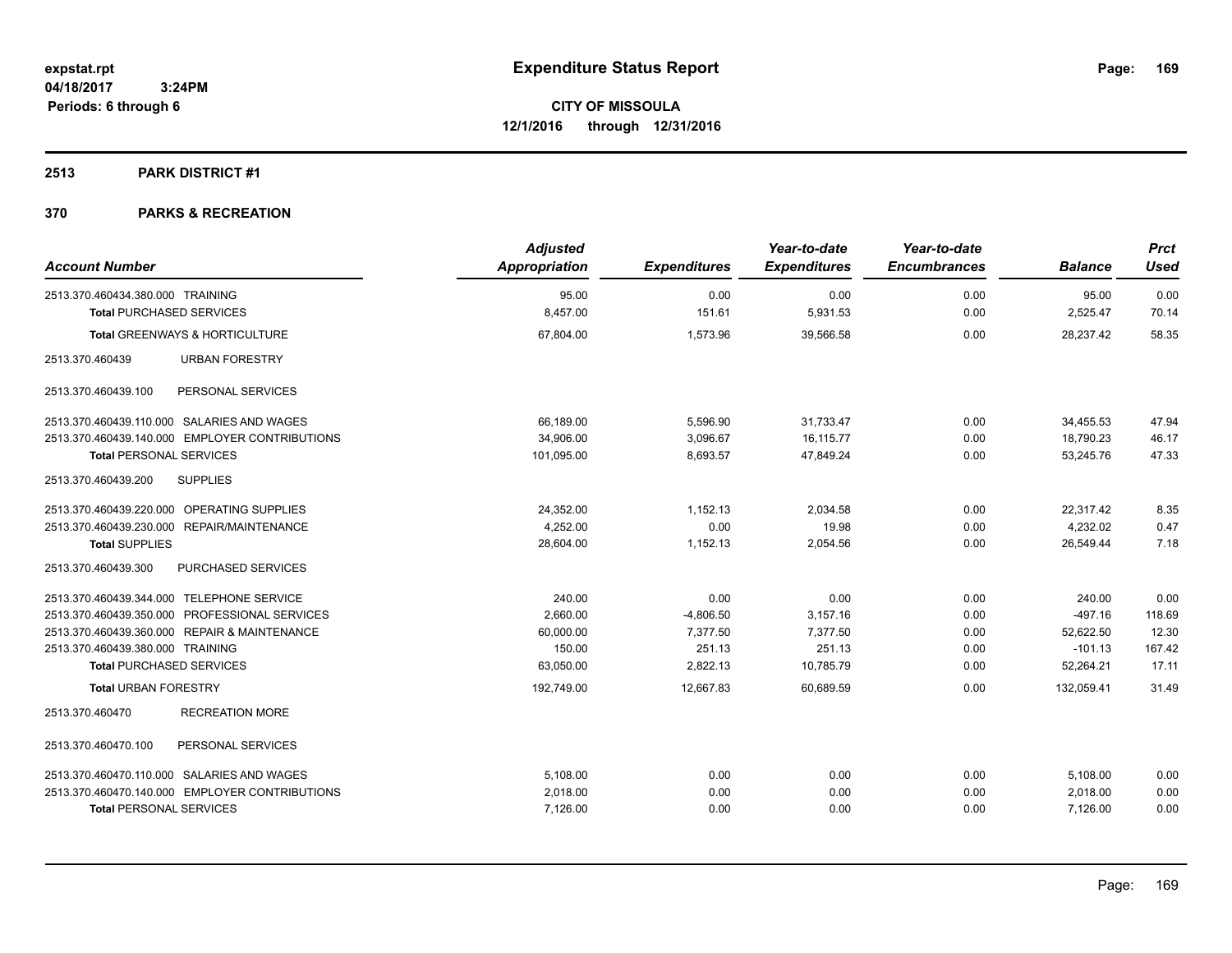#### **2513 PARK DISTRICT #1**

| <b>Account Number</b>        |                                                        | <b>Adjusted</b><br><b>Appropriation</b> | <b>Expenditures</b> | Year-to-date<br><b>Expenditures</b> | Year-to-date<br><b>Encumbrances</b> | <b>Balance</b> | <b>Prct</b><br><b>Used</b> |
|------------------------------|--------------------------------------------------------|-----------------------------------------|---------------------|-------------------------------------|-------------------------------------|----------------|----------------------------|
|                              |                                                        |                                         |                     |                                     |                                     |                |                            |
| 2513.370.460470.200          | <b>SUPPLIES</b>                                        |                                         |                     |                                     |                                     |                |                            |
| <b>Total SUPPLIES</b>        |                                                        | 0.00                                    | 0.00                | 0.00                                | 0.00                                | 0.00           | 0.00                       |
| 2513.370.460470.300          | PURCHASED SERVICES                                     |                                         |                     |                                     |                                     |                |                            |
|                              | 2513.370.460470.360.000 REPAIR & MAINTENANCE           | 3.000.00                                | 936.04              | 2,330.51                            | 0.00                                | 669.49         | 77.68                      |
|                              | <b>Total PURCHASED SERVICES</b>                        | 3,000.00                                | 936.04              | 2,330.51                            | 0.00                                | 669.49         | 77.68                      |
| <b>Total RECREATION MORE</b> |                                                        | 10,126.00                               | 936.04              | 2,330.51                            | 0.00                                | 7,795.49       | 23.02                      |
| 2513.370.460474              | <b>SPRAY DECKS</b>                                     |                                         |                     |                                     |                                     |                |                            |
| 2513.370.460474.200          | <b>SUPPLIES</b>                                        |                                         |                     |                                     |                                     |                |                            |
|                              | 2513.370.460474.230.000 SPRAY DECKS/REPAIR/MAINTENANCE | 1,600.00                                | 0.00                | 0.00                                | 0.00                                | 1,600.00       | 0.00                       |
| <b>Total SUPPLIES</b>        |                                                        | 1,600.00                                | 0.00                | 0.00                                | 0.00                                | 1,600.00       | 0.00                       |
| 2513.370.460474.300          | PURCHASED SERVICES                                     |                                         |                     |                                     |                                     |                |                            |
|                              | 2513.370.460474.341.000 ELECTRICITY & NATURAL GAS      | 2.184.00                                | 0.00                | 0.00                                | 0.00                                | 2,184.00       | 0.00                       |
|                              | 2513.370.460474.360.000 REPAIR & MAINTENANCE           | 6.300.00                                | 0.00                | 0.00                                | 0.00                                | 6,300.00       | 0.00                       |
|                              | <b>Total PURCHASED SERVICES</b>                        | 8,484.00                                | 0.00                | 0.00                                | 0.00                                | 8,484.00       | 0.00                       |
| <b>Total SPRAY DECKS</b>     |                                                        | 10,084.00                               | 0.00                | 0.00                                | 0.00                                | 10.084.00      | 0.00                       |
| 2513.370.460477              | <b>GRILL VAN</b>                                       |                                         |                     |                                     |                                     |                |                            |
| 2513.370.460477.200          | <b>SUPPLIES</b>                                        |                                         |                     |                                     |                                     |                |                            |
| <b>Total SUPPLIES</b>        |                                                        | 0.00                                    | 0.00                | 0.00                                | 0.00                                | 0.00           | 0.00                       |
| 2513.370.460477.300          | PURCHASED SERVICES                                     |                                         |                     |                                     |                                     |                |                            |
| <b>Total GRILL VAN</b>       |                                                        | 0.00                                    | 0.00                | 0.00                                | 0.00                                | 0.00           | 0.00                       |
| 2513.370.460484              | <b>CONSERVATION LANDS MGMT</b>                         |                                         |                     |                                     |                                     |                |                            |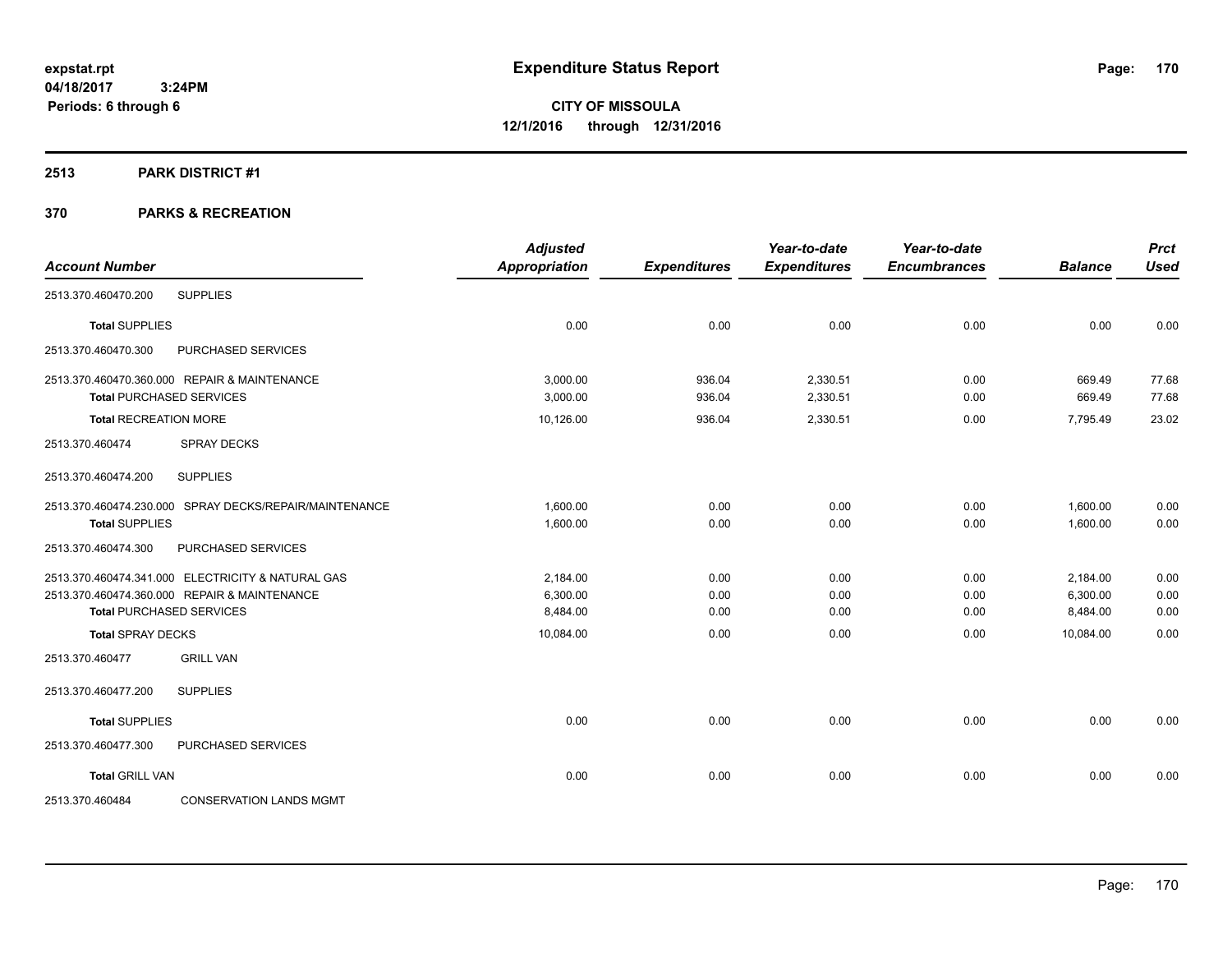#### **2513 PARK DISTRICT #1**

|                                                               | <b>Adjusted</b> |                     | Year-to-date        | Year-to-date        |                | <b>Prct</b> |
|---------------------------------------------------------------|-----------------|---------------------|---------------------|---------------------|----------------|-------------|
| <b>Account Number</b>                                         | Appropriation   | <b>Expenditures</b> | <b>Expenditures</b> | <b>Encumbrances</b> | <b>Balance</b> | <b>Used</b> |
| PERSONAL SERVICES<br>2513.370.460484.100                      |                 |                     |                     |                     |                |             |
| 2513.370.460484.110.000 CONSRVTN LAND MGMT/WAGES              | 30,450.00       | 2,486.36            | 32,440.10           | 0.00                | $-1,990.10$    | 106.54      |
| 2513.370.460484.120.000 OVERTIME/TERMINATION                  | 0.00            | 0.00                | 20.10               | 0.00                | $-20.10$       | 0.00        |
| 2513.370.460484.140.000 CONSRVTN LAND MGMT/EMP CONTRIBUTIONS  | 15,062.00       | 1,347.36            | 11,144.86           | 0.00                | 3,917.14       | 73.99       |
| <b>Total PERSONAL SERVICES</b>                                | 45,512.00       | 3,833.72            | 43,605.06           | 0.00                | 1,906.94       | 95.81       |
| <b>SUPPLIES</b><br>2513.370.460484.200                        |                 |                     |                     |                     |                |             |
| 2513.370.460484.220.000 OPERATING SUPPLIES                    | 6,000.00        | 1,669.46            | 13,206.48           | 0.00                | $-7,206.48$    | 220.11      |
| 2513.370.460484.230.000 REPAIR/MAINTENANCE                    | 8.000.00        | 0.00                | 8,499.27            | 0.00                | $-499.27$      | 106.24      |
| <b>Total SUPPLIES</b>                                         | 14,000.00       | 1,669.46            | 21,705.75           | 0.00                | $-7,705.75$    | 155.04      |
| PURCHASED SERVICES<br>2513.370.460484.300                     |                 |                     |                     |                     |                |             |
| 2513.370.460484.350.000 PROFESSIONAL SERVICES                 | 44.127.00       | 129.13              | 14,968.88           | 0.00                | 29,158.12      | 33.92       |
| <b>Total PURCHASED SERVICES</b>                               | 44,127.00       | 129.13              | 14,968.88           | 0.00                | 29,158.12      | 33.92       |
| <b>Total CONSERVATION LANDS MGMT</b>                          | 103,639.00      | 5,632.31            | 80,279.69           | 0.00                | 23.359.31      | 77.46       |
| 2513.370.460485<br><b>SAFETY &amp; TRAINING</b>               |                 |                     |                     |                     |                |             |
| 2513.370.460485.100<br>PERSONAL SERVICES                      |                 |                     |                     |                     |                |             |
| <b>Total PERSONAL SERVICES</b>                                | 0.00            | 0.00                | 0.00                | 0.00                | 0.00           | 0.00        |
| 2513.370.460485.300<br>PURCHASED SERVICES                     |                 |                     |                     |                     |                |             |
| <b>Total SAFETY &amp; TRAINING</b>                            | 0.00            | 0.00                | 0.00                | 0.00                | 0.00           | 0.00        |
| PARK MAINTENANCE ROUTINE<br>2513.370.460501                   |                 |                     |                     |                     |                |             |
| 2513.370.460501.100<br>PERSONAL SERVICES                      |                 |                     |                     |                     |                |             |
| 2513.370.460501.110.000 PARK MAINT ROUTINE/SALARIES AND WAGES | 39,986.00       | 0.00                | 1,733.54            | 0.00                | 38.252.46      | 4.34        |
| 2513.370.460501.140.000 PARK MAINT ROUTINE/WAGES              | 10.588.00       | 0.00                | 244.32              | 0.00                | 10.343.68      | 2.31        |
| <b>Total PERSONAL SERVICES</b>                                | 50,574.00       | 0.00                | 1,977.86            | 0.00                | 48,596.14      | 3.91        |
|                                                               |                 |                     |                     |                     |                |             |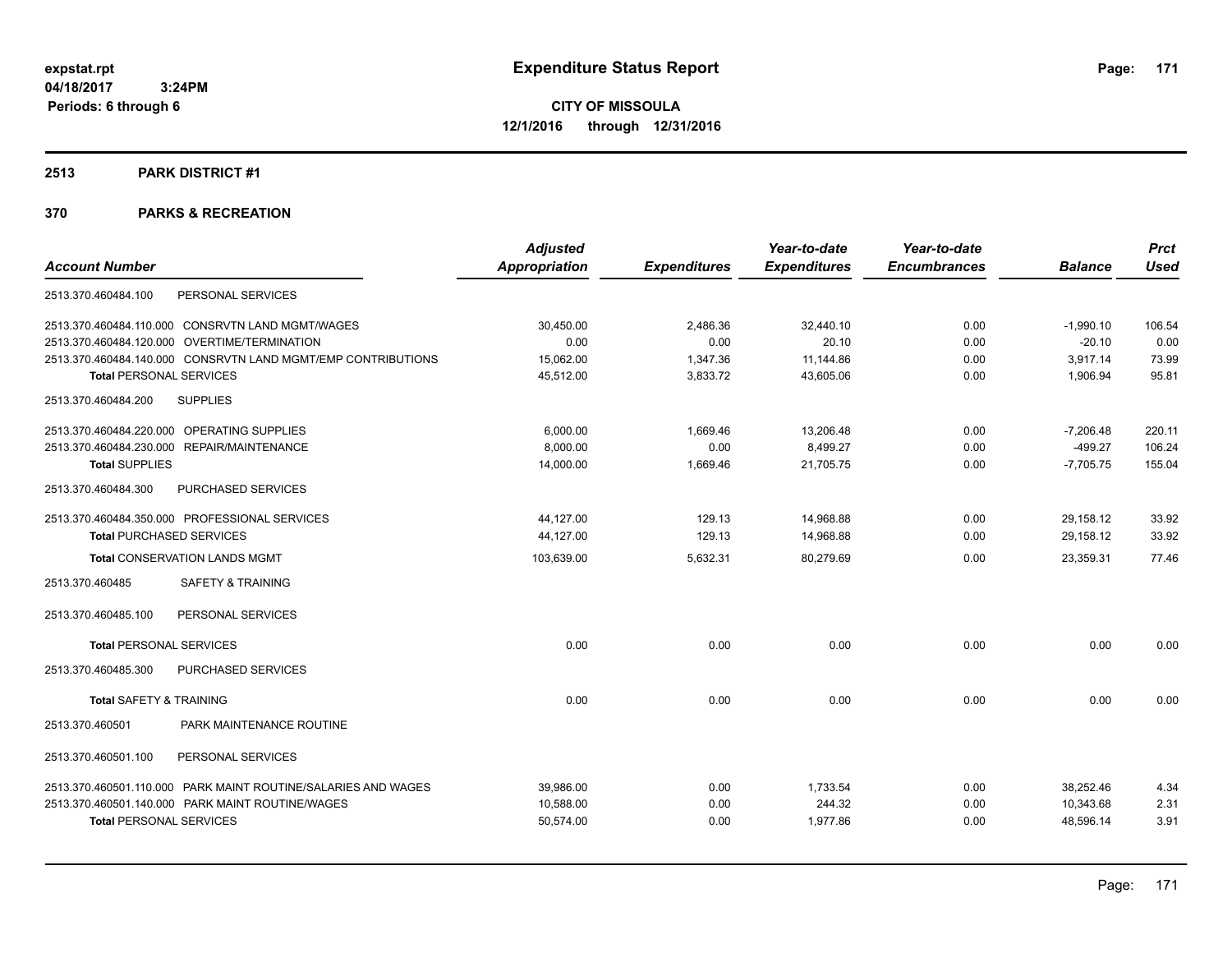#### **2513 PARK DISTRICT #1**

|                                            |                                                   | <b>Adjusted</b>      |                     | Year-to-date        | Year-to-date        |                | <b>Prct</b> |
|--------------------------------------------|---------------------------------------------------|----------------------|---------------------|---------------------|---------------------|----------------|-------------|
| <b>Account Number</b>                      |                                                   | <b>Appropriation</b> | <b>Expenditures</b> | <b>Expenditures</b> | <b>Encumbrances</b> | <b>Balance</b> | <b>Used</b> |
| 2513.370.460501.200                        | <b>SUPPLIES</b>                                   |                      |                     |                     |                     |                |             |
| 2513.370.460501.220.000 OPERATING SUPPLIES |                                                   | 41,566.00            | 7,789.29            | 48,341.57           | 0.00                | $-6,775.57$    | 116.30      |
| 2513.370.460501.230.000 REPAIR/MAINTENANCE |                                                   | 77,899.00            | 2,588.85            | 24,406.03           | 0.00                | 53,492.97      | 31.33       |
| 2513.370.460501.231.000 GASOLINE           |                                                   | 8,144.00             | 0.00                | 8,164.00            | 0.00                | $-20.00$       | 100.25      |
| <b>Total SUPPLIES</b>                      |                                                   | 127,609.00           | 10,378.14           | 80,911.60           | 0.00                | 46,697.40      | 63.41       |
| 2513.370.460501.300                        | PURCHASED SERVICES                                |                      |                     |                     |                     |                |             |
|                                            | 2513.370.460501.341.000 ELECTRICITY & NATURAL GAS | 41,260.00            | 22.65               | 26,207.40           | 0.00                | 15,052.60      | 63.52       |
| 2513.370.460501.343.000 WATER CHARGES      |                                                   | 7,375.00             | 0.00                | 7,298.38            | 0.00                | 76.62          | 98.96       |
| 2513.370.460501.344.000 TELEPHONE SERVICE  |                                                   | 60.00                | 0.00                | 0.00                | 0.00                | 60.00          | 0.00        |
| 2513.370.460501.345.000 GARBAGE            |                                                   | 3,072.00             | 467.35              | 2,610.04            | 0.00                | 461.96         | 84.96       |
|                                            | 2513.370.460501.350.000 PROFESSIONAL SERVICES     | 11,557.00            | 1,800.00            | 5,214.97            | 0.00                | 6,342.03       | 45.12       |
|                                            | 2513.370.460501.360.000 REPAIR & MAINTENANCE      | 56,076.00            | 28,536.50           | 64,558.15           | 0.00                | $-8,482.15$    | 115.13      |
| 2513.370.460501.380.000 TRAINING           |                                                   | 38.00                | 0.00                | 0.00                | 0.00                | 38.00          | 0.00        |
| <b>Total PURCHASED SERVICES</b>            |                                                   | 119,438.00           | 30,826.50           | 105,888.94          | 0.00                | 13,549.06      | 88.66       |
|                                            | <b>Total PARK MAINTENANCE ROUTINE</b>             | 297,621.00           | 41,204.64           | 188,778.40          | 0.00                | 108,842.60     | 63.43       |
| 2513.370.460503                            | SPORTS FACILITIES MAINTENANCE                     |                      |                     |                     |                     |                |             |
| 2513.370.460503.200                        | <b>SUPPLIES</b>                                   |                      |                     |                     |                     |                |             |
|                                            | <b>Total SPORTS FACILITIES MAINTENANCE</b>        | 0.00                 | 0.00                | 0.00                | 0.00                | 0.00           | 0.00        |
| 2513.370.460506                            | <b>CARAS PARK IMPROVEMENTS</b>                    |                      |                     |                     |                     |                |             |
| 2513.370.460506.900                        | <b>CAPITAL OUTLAY</b>                             |                      |                     |                     |                     |                |             |
|                                            | <b>Total CARAS PARK IMPROVEMENTS</b>              | 0.00                 | 0.00                | 0.00                | 0.00                | 0.00           | 0.00        |
| 2513.370.490504                            | <b>DEBT SERVICE</b>                               |                      |                     |                     |                     |                |             |
| 2513.370.490504.600                        | <b>DEBT SERVICE</b>                               |                      |                     |                     |                     |                |             |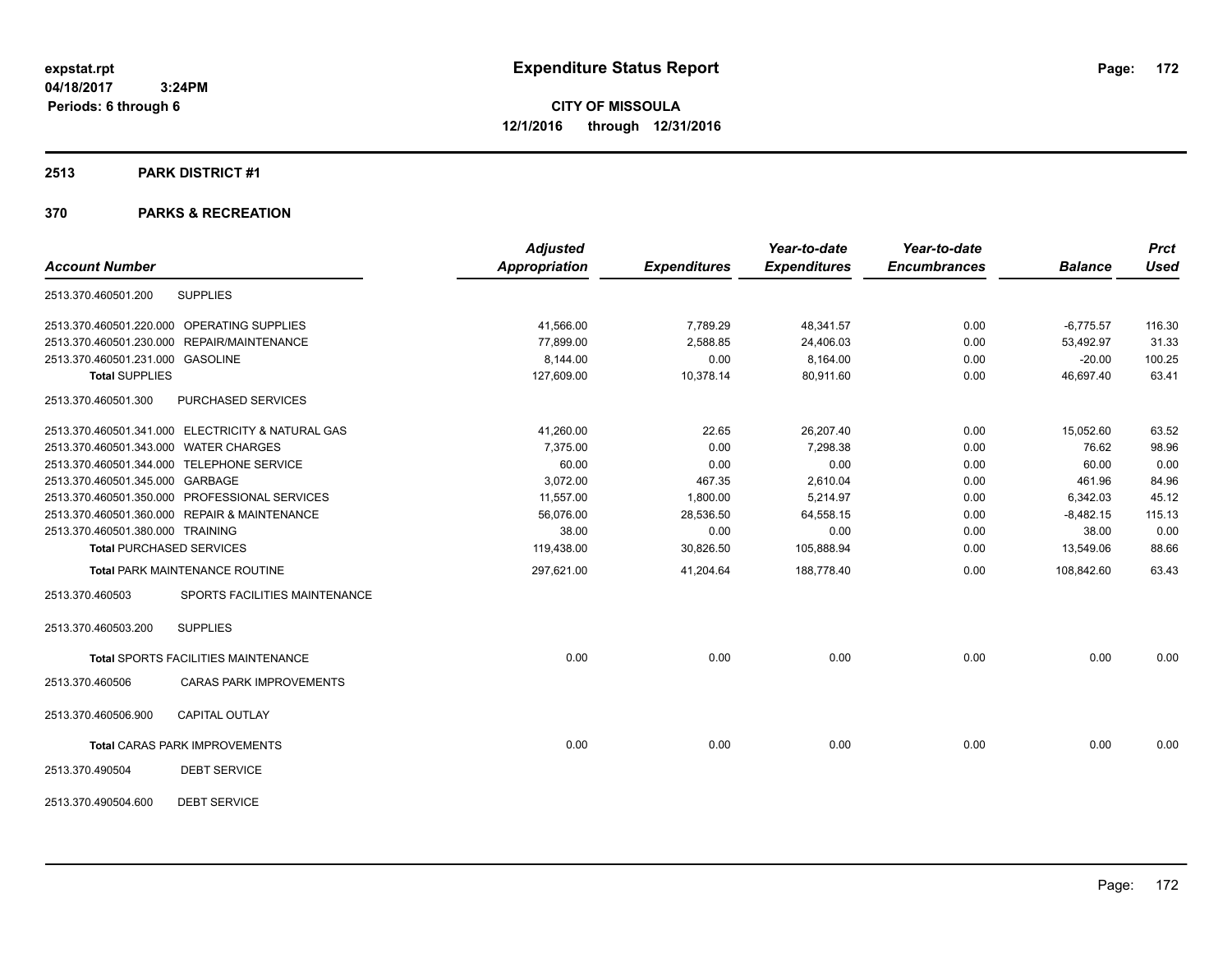# **2513 PARK DISTRICT #1**

| <b>Account Number</b>         |                                                  | <b>Adjusted</b><br><b>Appropriation</b> | <b>Expenditures</b> | Year-to-date<br><b>Expenditures</b> | Year-to-date<br><b>Encumbrances</b> | <b>Balance</b> | <b>Prct</b><br><b>Used</b> |
|-------------------------------|--------------------------------------------------|-----------------------------------------|---------------------|-------------------------------------|-------------------------------------|----------------|----------------------------|
| 2513.370.490504.610.000       | PRINCIPAL                                        | 294,977.00                              | 58,598.00           | 263,281.72                          | 0.00                                | 31,695.28      | 89.25                      |
|                               | 2513.370.490504.620.000 INTEREST / SERVICE FEES  | 6,569.00                                | 1,424.00            | 7,148.48                            | 0.00                                | $-579.48$      | 108.82                     |
| <b>Total DEBT SERVICE</b>     |                                                  | 301,546.00                              | 60,022.00           | 270,430.20                          | 0.00                                | 31,115.80      | 89.68                      |
| 2513.370.510110               | <b>MERCHANT SERVICES</b>                         |                                         |                     |                                     |                                     |                |                            |
| 2513.370.510110.500           | <b>FIXED CHARGES</b>                             |                                         |                     |                                     |                                     |                |                            |
|                               | <b>Total MERCHANT SERVICES</b>                   | 0.00                                    | 0.00                | 0.00                                | 0.00                                | 0.00           | 0.00                       |
| 2513.370.521003               | FORT MISSOULA REGIONAL PARK SUBSIDY              |                                         |                     |                                     |                                     |                |                            |
| 2513.370.521003.800           | OTHER OBJECTS                                    |                                         |                     |                                     |                                     |                |                            |
|                               | 2513.370.521003.820.000 TRANSFERS TO OTHER FUNDS | 163,214.00                              | 0.00                | 0.00                                | 0.00                                | 163,214.00     | 0.00                       |
|                               | <b>Total FORT MISSOULA REGIONAL PARK SUBSIDY</b> | 163,214.00                              | 0.00                | 0.00                                | 0.00                                | 163,214.00     | 0.00                       |
| <b>Total PARK DISTRICT #1</b> |                                                  | 1,312,700.00                            | 125,134.04          | 667,315.97                          | 0.00                                | 645,384.03     | 50.84                      |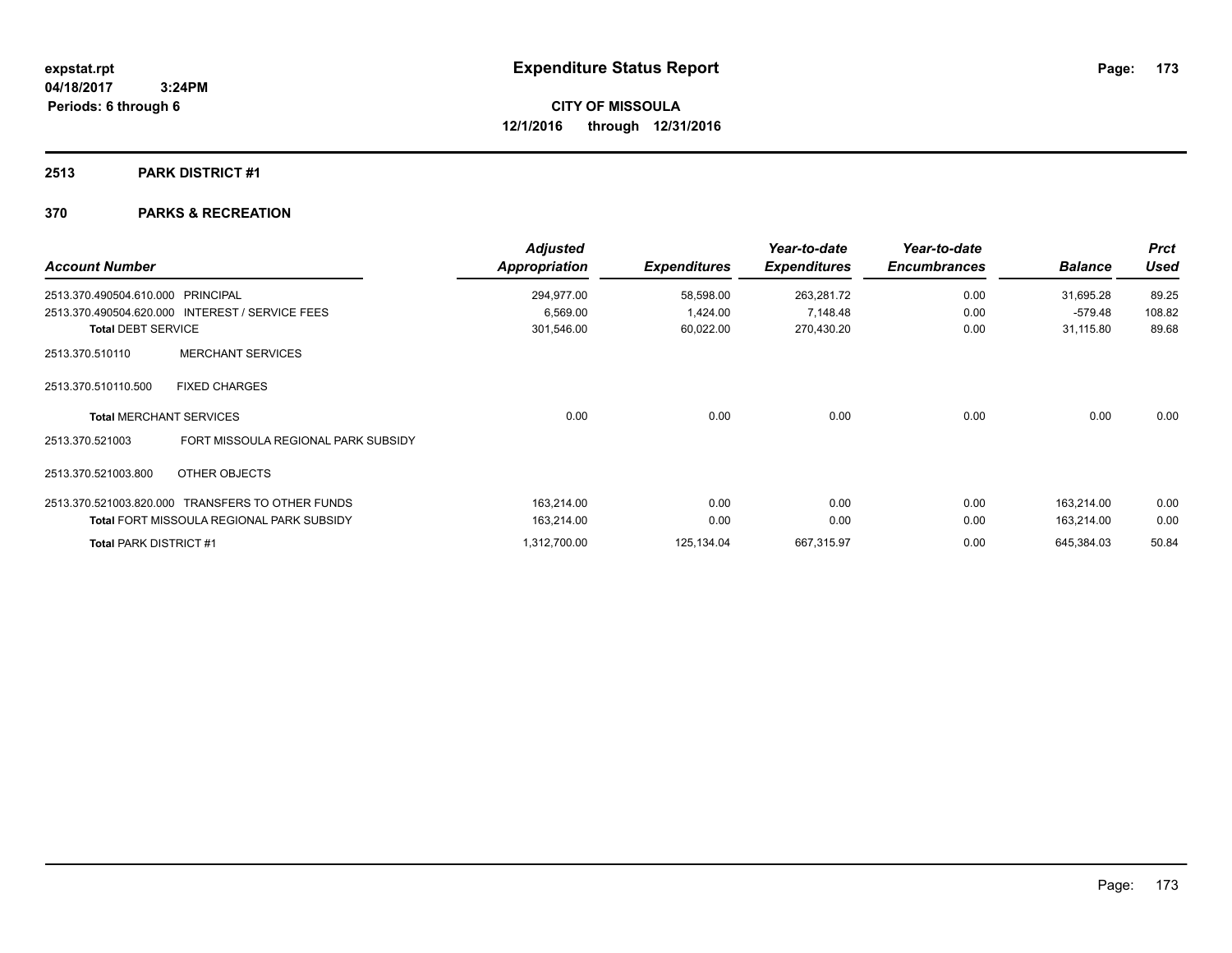#### **2820 STATE GAS TAX FUND**

# **280 PUBLIC WORKS OPERATIONS**

| <b>Account Number</b>                                               |                                                  | <b>Adjusted</b><br><b>Appropriation</b> | <b>Expenditures</b>      | Year-to-date<br><b>Expenditures</b> | Year-to-date<br><b>Encumbrances</b> | <b>Balance</b>           | <b>Prct</b><br><b>Used</b> |
|---------------------------------------------------------------------|--------------------------------------------------|-----------------------------------------|--------------------------|-------------------------------------|-------------------------------------|--------------------------|----------------------------|
| 2820.280.430230                                                     | <b>STREET RESTORATION</b>                        |                                         |                          |                                     |                                     |                          |                            |
| 2820.280.430230.300                                                 | PURCHASED SERVICES                               |                                         |                          |                                     |                                     |                          |                            |
|                                                                     | <b>Total PURCHASED SERVICES</b>                  | 0.00                                    | 0.00                     | 0.00                                | 0.00                                | 0.00                     | 0.00                       |
| 2820.280.430230.500                                                 | <b>FIXED CHARGES</b>                             |                                         |                          |                                     |                                     |                          |                            |
| <b>Total FIXED CHARGES</b>                                          |                                                  | 0.00                                    | 0.00                     | 0.00                                | 0.00                                | 0.00                     | 0.00                       |
| 2820.280.430230.800                                                 | OTHER OBJECTS                                    |                                         |                          |                                     |                                     |                          |                            |
| <b>Total OTHER OBJECTS</b>                                          | 2820.280.430230.820.000 TRANSFERS TO OTHER FUNDS | 564,000.00<br>564,000.00                | 282,000.00<br>282,000.00 | 282,000.00<br>282,000.00            | 0.00<br>0.00                        | 282,000.00<br>282,000.00 | 50.00<br>50.00             |
| 2820.280.430230.900                                                 | <b>CAPITAL OUTLAY</b>                            |                                         |                          |                                     |                                     |                          |                            |
| 2820.280.430230.930.000 IMPROVEMENTS<br><b>Total CAPITAL OUTLAY</b> |                                                  | 391,200.00<br>391,200.00                | 0.00<br>0.00             | 133,258.67<br>133,258.67            | 0.00<br>0.00                        | 257,941.33<br>257,941.33 | 34.06<br>34.06             |
|                                                                     | <b>Total STREET RESTORATION</b>                  | 955,200.00                              | 282,000.00               | 415,258.67                          | 0.00                                | 539,941.33               | 43.47                      |
| 2820.280.510110                                                     | <b>MERCHANT SERVICES</b>                         |                                         |                          |                                     |                                     |                          |                            |
| 2820.280.510110.500                                                 | <b>FIXED CHARGES</b>                             |                                         |                          |                                     |                                     |                          |                            |
| <b>Total FIXED CHARGES</b>                                          |                                                  | 0.00                                    | 0.00                     | 0.00                                | 0.00                                | 0.00                     | 0.00                       |
|                                                                     | <b>Total MERCHANT SERVICES</b>                   | 0.00                                    | 0.00                     | 0.00                                | 0.00                                | 0.00                     | 0.00                       |
|                                                                     | <b>Total STATE GAS TAX FUND</b>                  | 955,200.00                              | 282,000.00               | 415,258.67                          | 0.00                                | 539,941.33               | 43.47                      |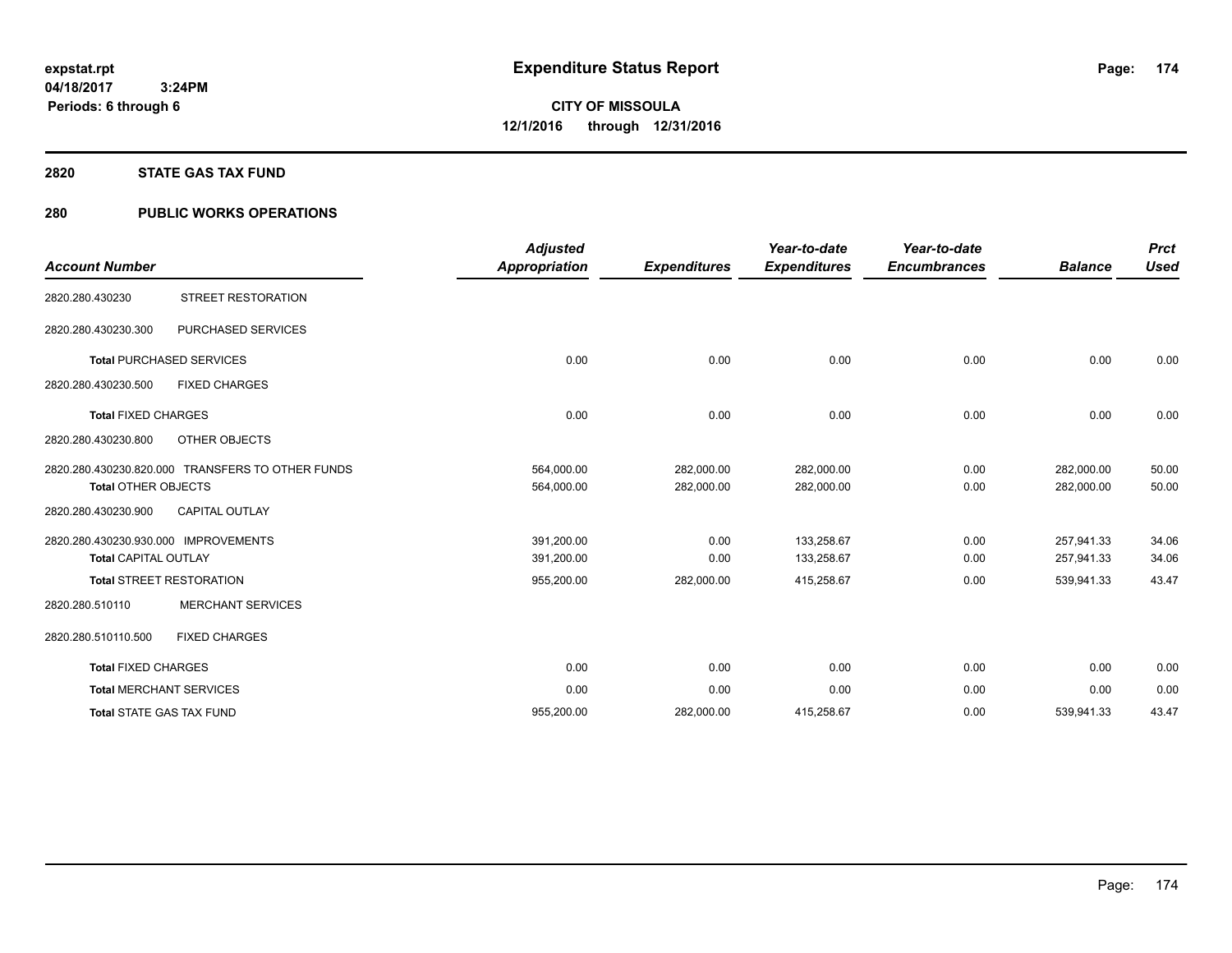# **2917 CRIME VICTIM SURCHARGE**

| <b>Account Number</b> |                                     | Adjusted<br>Appropriation | <b>Expenditures</b> | Year-to-date<br><b>Expenditures</b> | Year-to-date<br><b>Encumbrances</b> | <b>Balance</b> | <b>Prct</b><br><b>Used</b> |
|-----------------------|-------------------------------------|---------------------------|---------------------|-------------------------------------|-------------------------------------|----------------|----------------------------|
| 2917.390.510110       | <b>MERCHANT SERVICES</b>            |                           |                     |                                     |                                     |                |                            |
| 2917.390.510110.500   | <b>FIXED CHARGES</b>                |                           |                     |                                     |                                     |                |                            |
|                       | <b>Total CRIME VICTIM SURCHARGE</b> | 0.00                      | 0.00                | 0.00                                | 0.00                                | 0.00           | 0.00                       |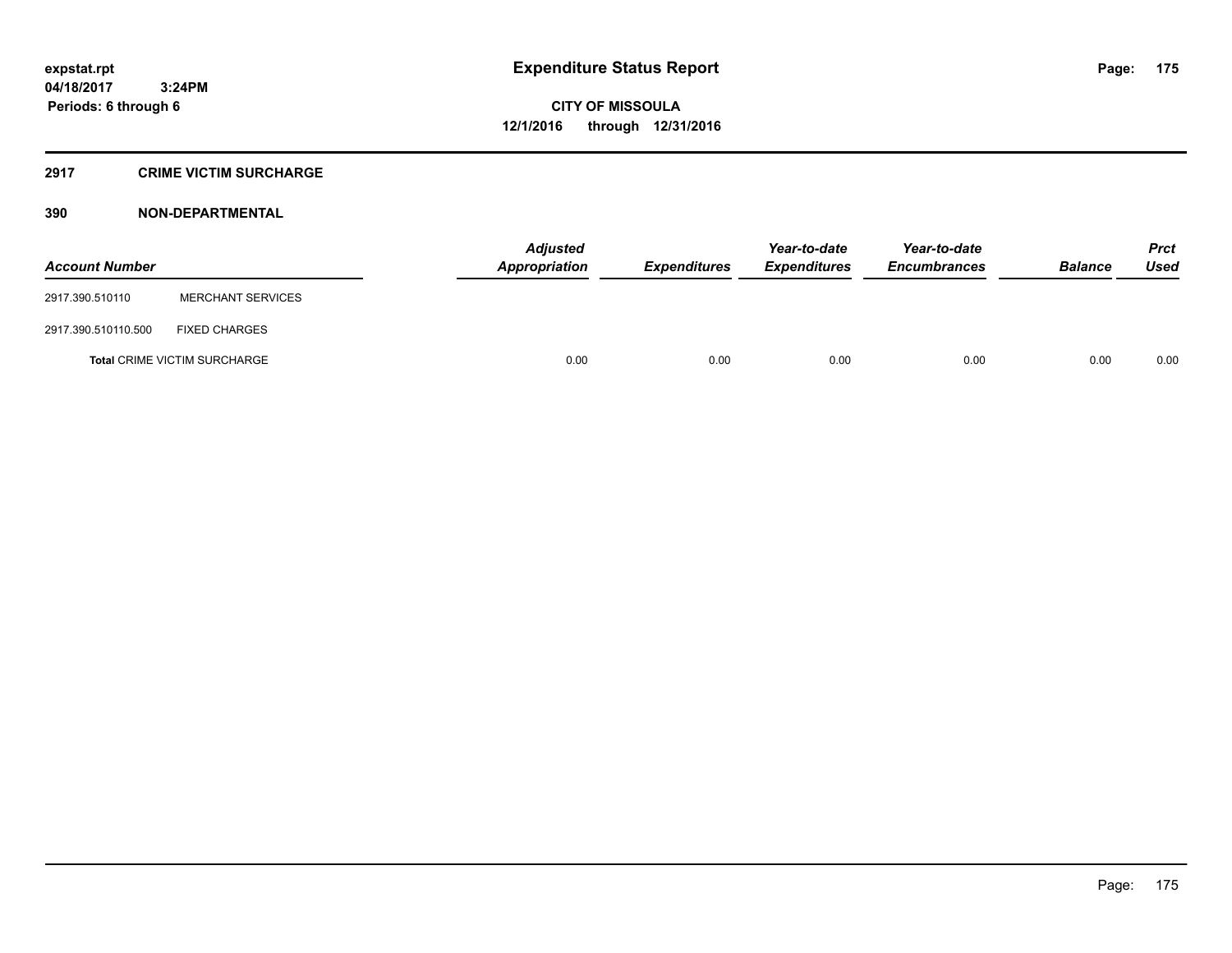**CITY OF MISSOULA 12/1/2016 through 12/31/2016**

# **2918 LAW ENFORCEMENT BLOCK GRANT FUND**

| <b>Account Number</b> |                                   | <b>Adjusted</b><br>Appropriation | <b>Expenditures</b> | Year-to-date<br><b>Expenditures</b> | Year-to-date<br><b>Encumbrances</b> | <b>Balance</b> | <b>Prct</b><br><b>Used</b> |
|-----------------------|-----------------------------------|----------------------------------|---------------------|-------------------------------------|-------------------------------------|----------------|----------------------------|
| 2918.290.420170       | <b>JAG VIII GRANT</b>             |                                  |                     |                                     |                                     |                |                            |
| 2918.290.420170.200   | <b>SUPPLIES</b>                   |                                  |                     |                                     |                                     |                |                            |
| <b>Total SUPPLIES</b> |                                   | 0.00                             | 0.00                | 0.00                                | 0.00                                | 0.00           | 0.00                       |
| 2918.290.420170.300   | PURCHASED SERVICES                |                                  |                     |                                     |                                     |                |                            |
|                       | <b>Total PURCHASED SERVICES</b>   | 0.00                             | 0.00                | 0.00                                | 0.00                                | 0.00           | 0.00                       |
| 2918.290.420170.900   | CAPITAL OUTLAY                    |                                  |                     |                                     |                                     |                |                            |
| Total JAG VIII GRANT  |                                   | 0.00                             | 0.00                | 0.00                                | 0.00                                | 0.00           | 0.00                       |
| 2918.290.420171       | <b>JAG IX GRANT</b>               |                                  |                     |                                     |                                     |                |                            |
| 2918.290.420171.200   | <b>SUPPLIES</b>                   |                                  |                     |                                     |                                     |                |                            |
| <b>Total SUPPLIES</b> |                                   | 0.00                             | 0.00                | 0.00                                | 0.00                                | 0.00           | 0.00                       |
| 2918.290.420171.300   | PURCHASED SERVICES                |                                  |                     |                                     |                                     |                |                            |
|                       | <b>Total PURCHASED SERVICES</b>   | 0.00                             | 0.00                | 0.00                                | 0.00                                | 0.00           | 0.00                       |
| 2918.290.420171.700   | <b>GRANTS &amp; CONTRIBUTIONS</b> |                                  |                     |                                     |                                     |                |                            |
| Total JAG IX GRANT    |                                   | 0.00                             | 0.00                | 0.00                                | 0.00                                | 0.00           | 0.00                       |
| 2918.290.420172       | <b>JAG XII</b>                    |                                  |                     |                                     |                                     |                |                            |
| 2918.290.420172.300   | PURCHASED SERVICES                |                                  |                     |                                     |                                     |                |                            |
|                       | <b>Total PURCHASED SERVICES</b>   | 0.00                             | 0.00                | 0.00                                | 0.00                                | 0.00           | 0.00                       |
| 2918.290.420172.900   | <b>CAPITAL OUTLAY</b>             |                                  |                     |                                     |                                     |                |                            |
| <b>Total JAG XII</b>  |                                   | 0.00                             | 0.00                | 0.00                                | 0.00                                | 0.00           | 0.00                       |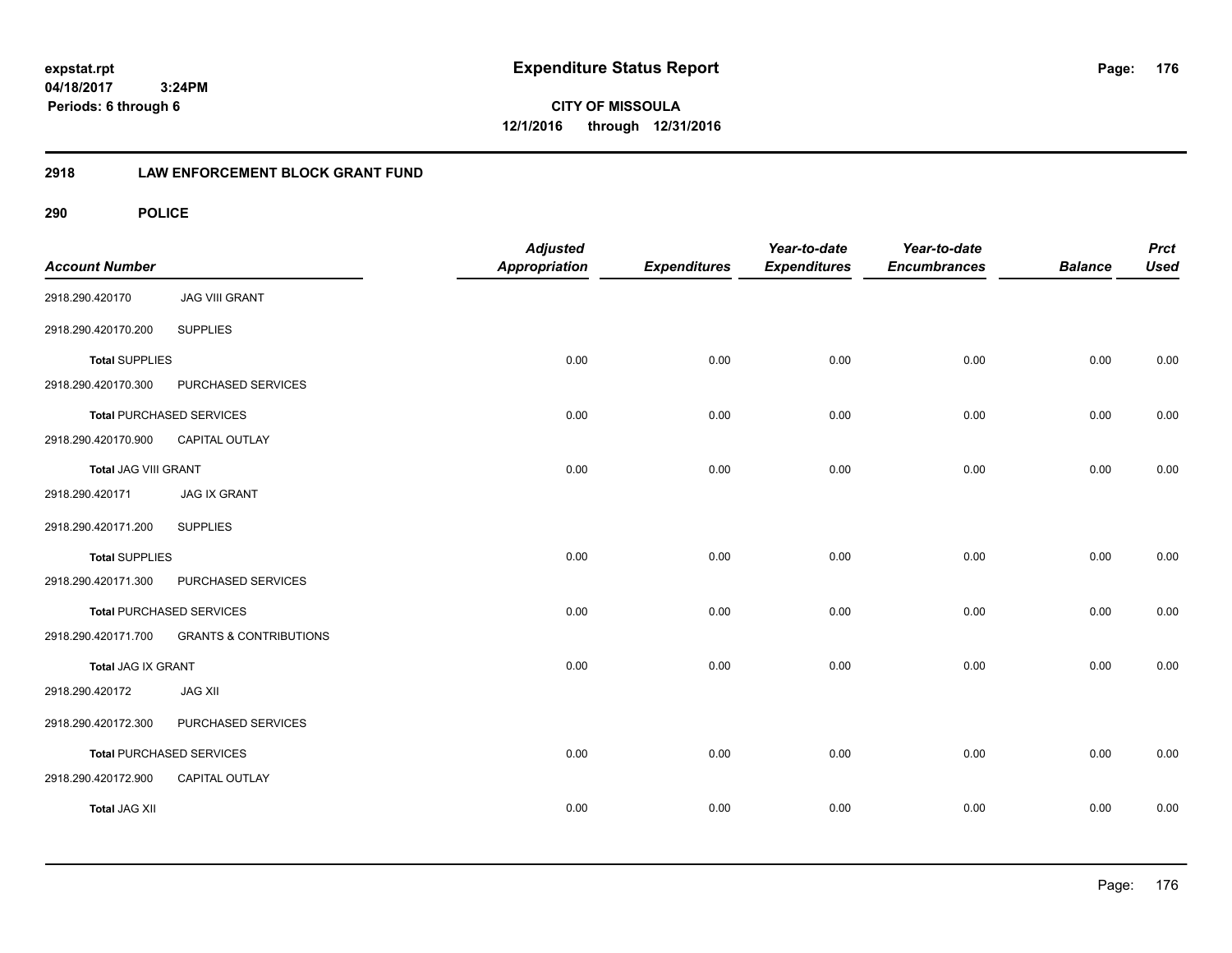**CITY OF MISSOULA 12/1/2016 through 12/31/2016**

# **2918 LAW ENFORCEMENT BLOCK GRANT FUND**

| <b>Account Number</b>       |                                                                                                   | <b>Adjusted</b><br><b>Appropriation</b> | <b>Expenditures</b>    | Year-to-date<br><b>Expenditures</b> | Year-to-date<br><b>Encumbrances</b> | <b>Balance</b>         | <b>Prct</b><br><b>Used</b> |
|-----------------------------|---------------------------------------------------------------------------------------------------|-----------------------------------------|------------------------|-------------------------------------|-------------------------------------|------------------------|----------------------------|
| 2918.290.420173             | <b>JAG XI</b>                                                                                     |                                         |                        |                                     |                                     |                        |                            |
| 2918.290.420173.200         | <b>SUPPLIES</b>                                                                                   |                                         |                        |                                     |                                     |                        |                            |
| <b>Total SUPPLIES</b>       |                                                                                                   | 0.00                                    | 0.00                   | 0.00                                | 0.00                                | 0.00                   | 0.00                       |
| 2918.290.420173.300         | PURCHASED SERVICES                                                                                |                                         |                        |                                     |                                     |                        |                            |
|                             | <b>Total PURCHASED SERVICES</b>                                                                   | 0.00                                    | 0.00                   | 0.00                                | 0.00                                | 0.00                   | 0.00                       |
| 2918.290.420173.700         | <b>GRANTS &amp; CONTRIBUTIONS</b>                                                                 |                                         |                        |                                     |                                     |                        |                            |
|                             | <b>Total GRANTS &amp; CONTRIBUTIONS</b>                                                           | 0.00                                    | 0.00                   | 0.00                                | 0.00                                | 0.00                   | 0.00                       |
| 2918.290.420173.900         | <b>CAPITAL OUTLAY</b>                                                                             |                                         |                        |                                     |                                     |                        |                            |
| <b>Total JAG XI</b>         |                                                                                                   | 0.00                                    | 0.00                   | 0.00                                | 0.00                                | 0.00                   | 0.00                       |
| 2918.290.420174             | <b>JAG V GRANT</b>                                                                                |                                         |                        |                                     |                                     |                        |                            |
| 2918.290.420174.200         | <b>SUPPLIES</b>                                                                                   |                                         |                        |                                     |                                     |                        |                            |
| <b>Total SUPPLIES</b>       | 2918.290.420174.220.000 OPERATING SUPPLIES-JAG V                                                  | 43,124.00<br>43,124.00                  | 21,111.65<br>21,111.65 | 43,124.00<br>43,124.00              | 0.00<br>0.00                        | 0.00<br>0.00           | 100.00<br>100.00           |
| 2918.290.420174.300         | PURCHASED SERVICES                                                                                |                                         |                        |                                     |                                     |                        |                            |
|                             | <b>Total PURCHASED SERVICES</b>                                                                   | 0.00                                    | 0.00                   | 0.00                                | 0.00                                | 0.00                   | 0.00                       |
| 2918.290.420174.700         | <b>GRANTS &amp; CONTRIBUTIONS</b>                                                                 |                                         |                        |                                     |                                     |                        |                            |
|                             | 2918.290.420174.700.000 JAG V / GRANTS & CONTRIBUTIONS<br><b>Total GRANTS &amp; CONTRIBUTIONS</b> | 17.249.00<br>17,249.00                  | 0.00<br>0.00           | 0.00<br>0.00                        | 0.00<br>0.00                        | 17.249.00<br>17,249.00 | 0.00<br>0.00               |
| 2918.290.420174.900         | CAPITAL OUTLAY                                                                                    |                                         |                        |                                     |                                     |                        |                            |
| <b>Total CAPITAL OUTLAY</b> |                                                                                                   | 0.00                                    | 0.00                   | 0.00                                | 0.00                                | 0.00                   | 0.00                       |
| Total JAG V GRANT           |                                                                                                   | 60,373.00                               | 21,111.65              | 43,124.00                           | 0.00                                | 17,249.00              | 71.43                      |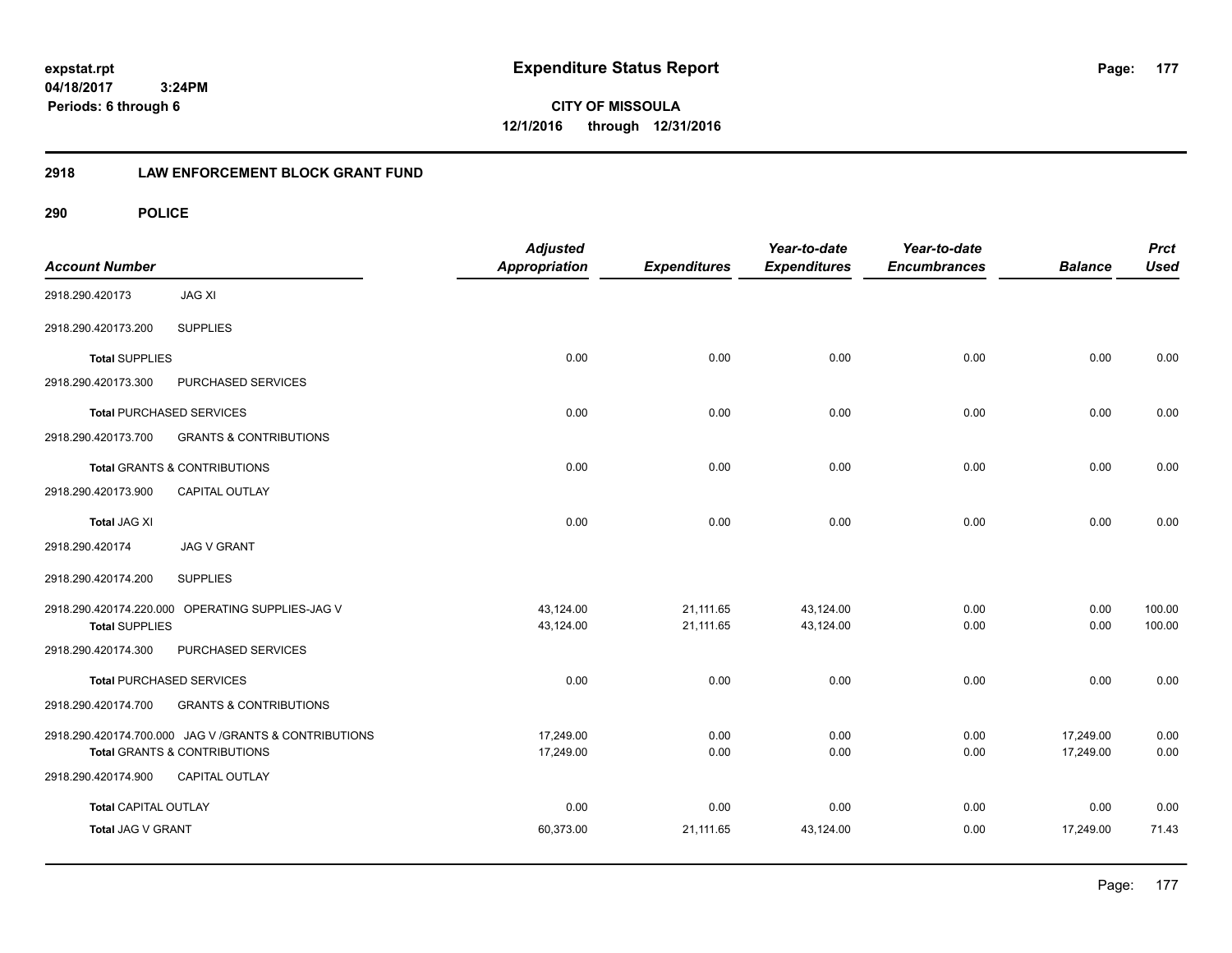**expstat.rpt Expenditure Status Report** 

**04/18/2017 3:24PM Periods: 6 through 6**

**CITY OF MISSOULA 12/1/2016 through 12/31/2016**

# **2918 LAW ENFORCEMENT BLOCK GRANT FUND**

| <b>Account Number</b>          |                                   | <b>Adjusted</b><br><b>Appropriation</b> | <b>Expenditures</b> | Year-to-date<br><b>Expenditures</b> | Year-to-date<br><b>Encumbrances</b> | <b>Balance</b> | <b>Prct</b><br><b>Used</b> |
|--------------------------------|-----------------------------------|-----------------------------------------|---------------------|-------------------------------------|-------------------------------------|----------------|----------------------------|
| 2918.290.420175                | <b>JAG X GRANT</b>                |                                         |                     |                                     |                                     |                |                            |
| 2918.290.420175.200            | <b>SUPPLIES</b>                   |                                         |                     |                                     |                                     |                |                            |
| <b>Total SUPPLIES</b>          |                                   | 0.00                                    | 0.00                | 0.00                                | 0.00                                | 0.00           | 0.00                       |
| 2918.290.420175.300            | PURCHASED SERVICES                |                                         |                     |                                     |                                     |                |                            |
| <b>Total JAG X GRANT</b>       |                                   | 0.00                                    | 0.00                | 0.00                                | 0.00                                | 0.00           | 0.00                       |
| 2918.290.420176                | <b>JAG VII GRANT</b>              |                                         |                     |                                     |                                     |                |                            |
| 2918.290.420176.100            | PERSONAL SERVICES                 |                                         |                     |                                     |                                     |                |                            |
| <b>Total PERSONAL SERVICES</b> |                                   | 0.00                                    | 0.00                | 0.00                                | 0.00                                | 0.00           | 0.00                       |
| 2918.290.420176.200            | <b>SUPPLIES</b>                   |                                         |                     |                                     |                                     |                |                            |
| <b>Total SUPPLIES</b>          |                                   | 0.00                                    | 0.00                | 0.00                                | 0.00                                | 0.00           | 0.00                       |
| 2918.290.420176.300            | PURCHASED SERVICES                |                                         |                     |                                     |                                     |                |                            |
|                                | <b>Total PURCHASED SERVICES</b>   | 0.00                                    | 0.00                | 0.00                                | 0.00                                | 0.00           | 0.00                       |
| 2918.290.420176.700            | <b>GRANTS &amp; CONTRIBUTIONS</b> |                                         |                     |                                     |                                     |                |                            |
|                                | Total GRANTS & CONTRIBUTIONS      | 0.00                                    | 0.00                | 0.00                                | 0.00                                | 0.00           | 0.00                       |
| 2918.290.420176.900            | CAPITAL OUTLAY                    |                                         |                     |                                     |                                     |                |                            |
| <b>Total JAG VII GRANT</b>     |                                   | 0.00                                    | 0.00                | 0.00                                | 0.00                                | 0.00           | 0.00                       |
| 2918.290.420177                | <b>SMART POLICING</b>             |                                         |                     |                                     |                                     |                |                            |
| 2918.290.420177.700            | <b>GRANTS &amp; CONTRIBUTIONS</b> |                                         |                     |                                     |                                     |                |                            |
| <b>Total SMART POLICING</b>    |                                   | 0.00                                    | 0.00                | 0.00                                | 0.00                                | 0.00           | 0.00                       |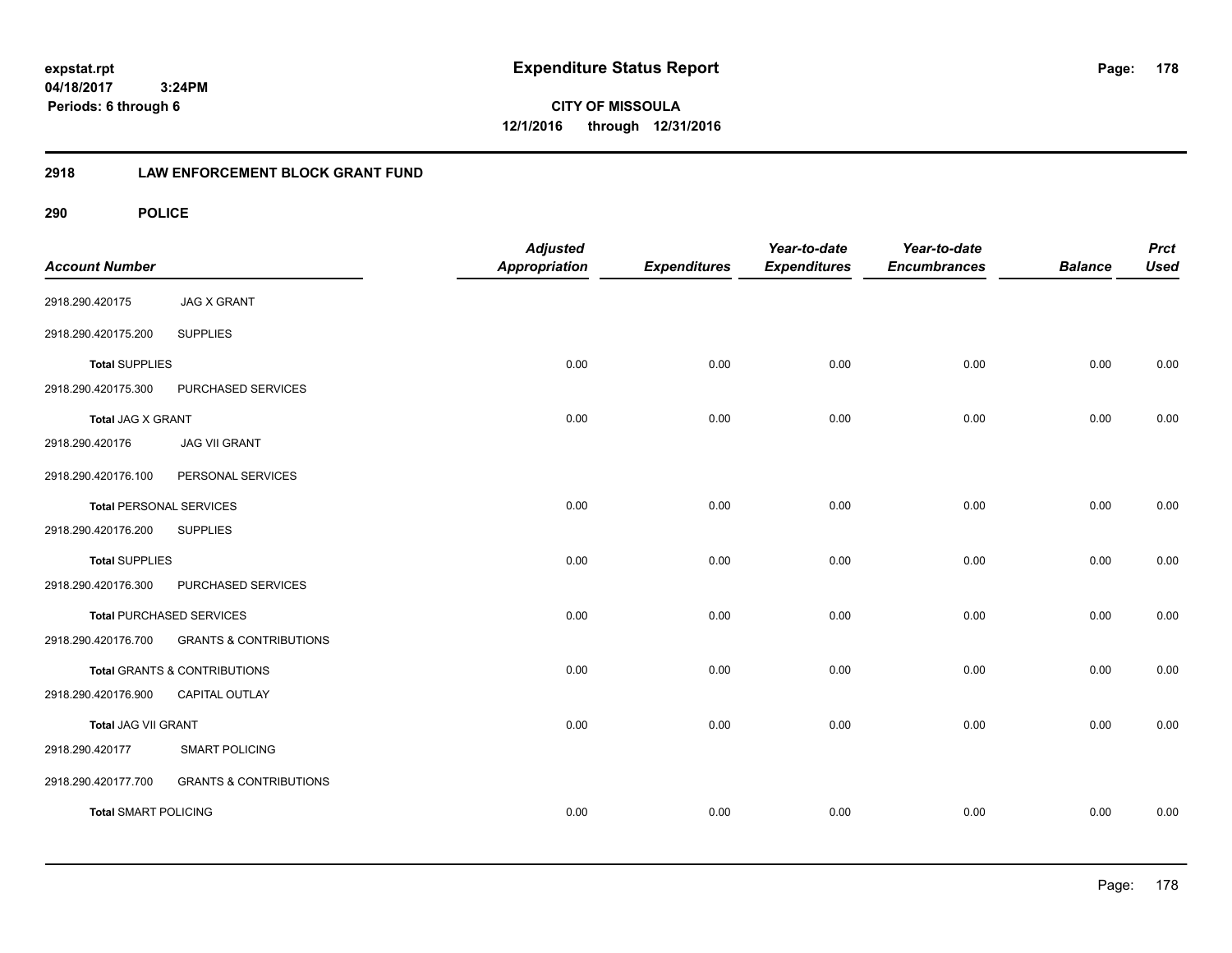**expstat.rpt Expenditure Status Report** 

**04/18/2017 3:24PM Periods: 6 through 6**

**CITY OF MISSOULA 12/1/2016 through 12/31/2016**

# **2918 LAW ENFORCEMENT BLOCK GRANT FUND**

| <b>Account Number</b>           |                                                                                | <b>Adjusted</b><br>Appropriation | <b>Expenditures</b> | Year-to-date<br><b>Expenditures</b> | Year-to-date<br><b>Encumbrances</b> | <b>Balance</b> | <b>Prct</b><br><b>Used</b> |
|---------------------------------|--------------------------------------------------------------------------------|----------------------------------|---------------------|-------------------------------------|-------------------------------------|----------------|----------------------------|
| 2918.290.420178                 | COPS HIRING FY2011                                                             |                                  |                     |                                     |                                     |                |                            |
| 2918.290.420178.100             | PERSONAL SERVICES                                                              |                                  |                     |                                     |                                     |                |                            |
| <b>Total PERSONAL SERVICES</b>  |                                                                                | 0.00                             | 0.00                | 0.00                                | 0.00                                | 0.00           | 0.00                       |
| 2918.290.420178.200             | <b>SUPPLIES</b>                                                                |                                  |                     |                                     |                                     |                |                            |
| <b>Total SUPPLIES</b>           |                                                                                | 0.00                             | 0.00                | 0.00                                | 0.00                                | 0.00           | 0.00                       |
| 2918.290.420178.300             | PURCHASED SERVICES                                                             |                                  |                     |                                     |                                     |                |                            |
| <b>Total PURCHASED SERVICES</b> |                                                                                | 0.00                             | 0.00                | 0.00                                | 0.00                                | 0.00           | 0.00                       |
| 2918.290.420178.900             | <b>CAPITAL OUTLAY</b>                                                          |                                  |                     |                                     |                                     |                |                            |
| Total COPS HIRING FY2011        |                                                                                | 0.00                             | 0.00                | 0.00                                | 0.00                                | 0.00           | 0.00                       |
| 2918.290.420179                 | FY14 COPS HIRING GRANT                                                         |                                  |                     |                                     |                                     |                |                            |
| 2918.290.420179.100             | PERSONAL SERVICES                                                              |                                  |                     |                                     |                                     |                |                            |
|                                 | 2918.290.420179.110.000 FY14COPS HIRING GRANT SALARIES AND WAGES               | 29,390.00                        | 0.00                | 0.00                                | 0.00                                | 29,390.00      | 0.00                       |
|                                 | 2918.290.420179.140.000 EMPLOYER CONTRIBUTIONS<br>Total FY14 COPS HIRING GRANT | 10,610.00                        | 0.00                | 0.00                                | 0.00<br>0.00                        | 10,610.00      | 0.00                       |
| 2918.290.420190                 | LAW ENFORCEMENT BLOCK GRANT                                                    | 40,000.00                        | 0.00                | 0.00                                |                                     | 40,000.00      | 0.00                       |
| 2918.290.420190.900             | <b>CAPITAL OUTLAY</b>                                                          |                                  |                     |                                     |                                     |                |                            |
|                                 | Total LAW ENFORCEMENT BLOCK GRANT                                              | 0.00                             | 0.00                | 0.00                                | 0.00                                | 0.00           | 0.00                       |
| 2918.290.510110                 | <b>MERCHANT SERVICES</b>                                                       |                                  |                     |                                     |                                     |                |                            |
| 2918.290.510110.500             | <b>FIXED CHARGES</b>                                                           |                                  |                     |                                     |                                     |                |                            |
| <b>Total MERCHANT SERVICES</b>  |                                                                                | 0.00                             | 0.00                | 0.00                                | 0.00                                | 0.00           | 0.00                       |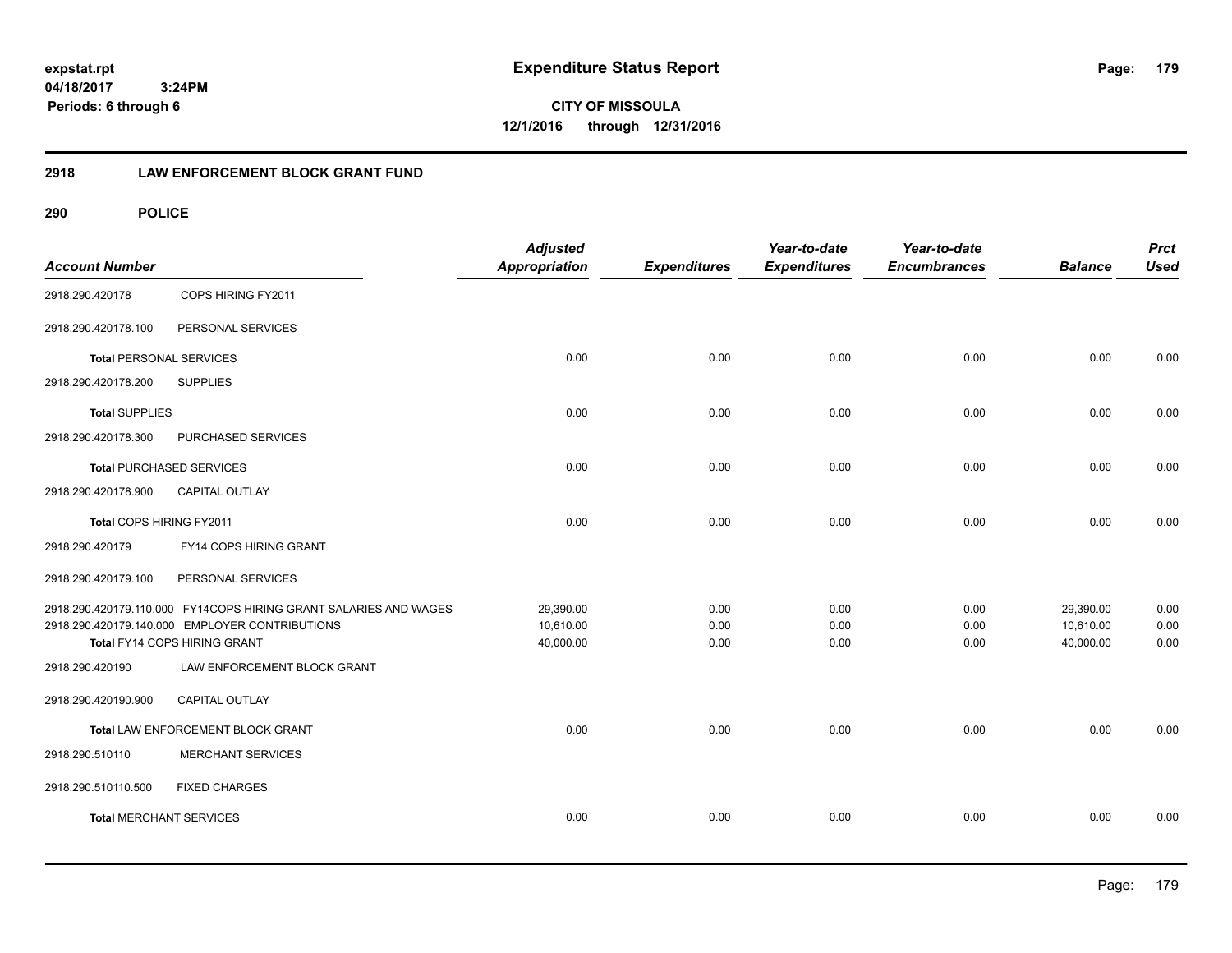**180**

**CITY OF MISSOULA 12/1/2016 through 12/31/2016**

| 2918                  | <b>LAW ENFORCEMENT BLOCK GRANT FUND</b> |                                         |                     |                                     |                                     |                |                            |
|-----------------------|-----------------------------------------|-----------------------------------------|---------------------|-------------------------------------|-------------------------------------|----------------|----------------------------|
| <b>Total POLICE</b>   |                                         | 100,373.00                              | 21,111.65           | 43,124.00                           | 0.00                                | 57,249.00      | 42.96                      |
| 390                   | <b>NON-DEPARTMENTAL</b>                 |                                         |                     |                                     |                                     |                |                            |
| <b>Account Number</b> |                                         | <b>Adjusted</b><br><b>Appropriation</b> | <b>Expenditures</b> | Year-to-date<br><b>Expenditures</b> | Year-to-date<br><b>Encumbrances</b> | <b>Balance</b> | <b>Prct</b><br><b>Used</b> |
| 2918.390.420172       | <b>JAG XII</b>                          |                                         |                     |                                     |                                     |                |                            |
| 2918.390.420172.300   | PURCHASED SERVICES                      |                                         |                     |                                     |                                     |                |                            |
| <b>Total JAG XII</b>  |                                         | 0.00                                    | 0.00                | 0.00                                | 0.00                                | 0.00           | 0.00                       |
| 2918.390.420191       | COPS TECHNOLOGY                         |                                         |                     |                                     |                                     |                |                            |
| 2918.390.420191.500   | <b>FIXED CHARGES</b>                    |                                         |                     |                                     |                                     |                |                            |
|                       | <b>Total COPS TECHNOLOGY</b>            | 0.00                                    | 0.00                | 0.00                                | 0.00                                | 0.00           | 0.00                       |
| 2918.390.510110       | <b>MERCHANT SERVICES</b>                |                                         |                     |                                     |                                     |                |                            |
| 2918.390.510110.500   | <b>FIXED CHARGES</b>                    |                                         |                     |                                     |                                     |                |                            |
|                       | Total NON-DEPARTMENTAL                  | 0.00                                    | 0.00                | 0.00                                | 0.00                                | 0.00           | 0.00                       |
|                       | Total LAW ENFORCEMENT BLOCK GRANT FUND  | 100,373.00                              | 21,111.65           | 43,124.00                           | 0.00                                | 57,249.00      | 42.96                      |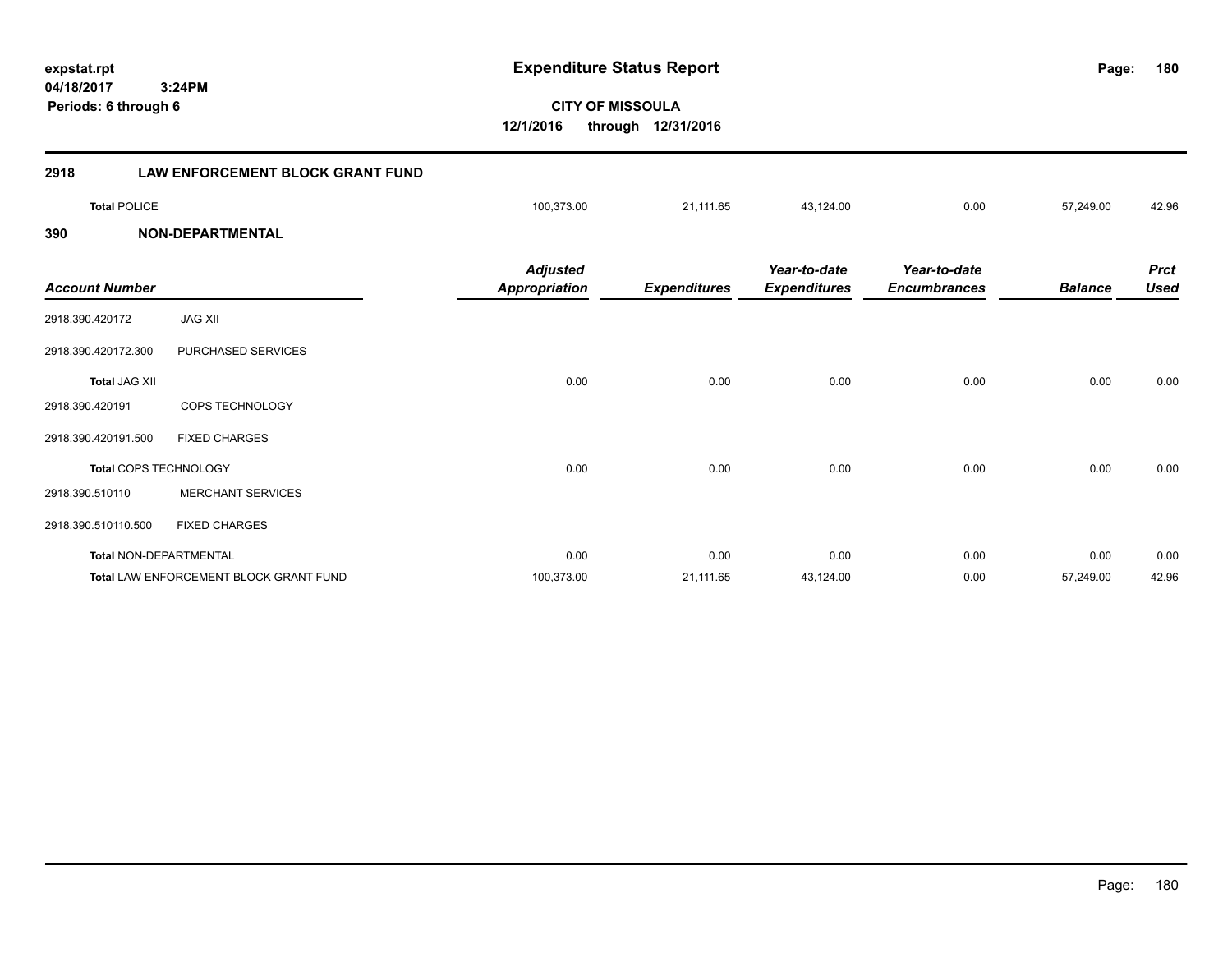**CITY OF MISSOULA 12/1/2016 through 12/31/2016**

**2919 HIDTA FUND**

**290 POLICE**

| <b>Account Number</b>                                    | <b>Adjusted</b><br><b>Appropriation</b> | <b>Expenditures</b> | Year-to-date<br><b>Expenditures</b> | Year-to-date<br><b>Encumbrances</b> | <b>Balance</b> | <b>Prct</b><br><b>Used</b> |
|----------------------------------------------------------|-----------------------------------------|---------------------|-------------------------------------|-------------------------------------|----------------|----------------------------|
| <b>HIDTA STATE FORFEITURES</b><br>2919.290.420142        |                                         |                     |                                     |                                     |                |                            |
| PERSONAL SERVICES<br>2919.290.420142.100                 |                                         |                     |                                     |                                     |                |                            |
| 2919.290.420142.120.000 OVERTIME/TERMINATION             | 15,000.00                               | 0.00                | 0.00                                | 0.00                                | 15,000.00      | 0.00                       |
| 2919.290.420142.140.000 EMPLOYER CONTRIBUTIONS           | 1,350.00                                | 0.00                | 0.00                                | 0.00                                | 1,350.00       | 0.00                       |
| <b>Total PERSONAL SERVICES</b>                           | 16,350.00                               | 0.00                | 0.00                                | 0.00                                | 16,350.00      | 0.00                       |
| <b>SUPPLIES</b><br>2919.290.420142.200                   |                                         |                     |                                     |                                     |                |                            |
| 2919.290.420142.210.000 OFFICE SUPPLIES                  | 500.00                                  | 0.00                | 0.00                                | 0.00                                | 500.00         | 0.00                       |
| 2919.290.420142.220.000 OPERATING SUPPLIES               | 500.00                                  | 0.00                | 116.39                              | 0.00                                | 383.61         | 23.28                      |
| <b>Total SUPPLIES</b>                                    | 1,000.00                                | 0.00                | 116.39                              | 0.00                                | 883.61         | 11.64                      |
| 2919.290.420142.300<br>PURCHASED SERVICES                |                                         |                     |                                     |                                     |                |                            |
| 2919.290.420142.341.000 ELECTRICITY & NATURAL GAS        | 4.600.00                                | 0.00                | 0.00                                | 0.00                                | 4,600.00       | 0.00                       |
| 2919.290.420142.344.000 TELEPHONE SERVICE                | 250.00                                  | 0.00                | 0.00                                | 0.00                                | 250.00         | 0.00                       |
| 2919.290.420142.350.000 PROFESSIONAL SERVICES            | 4,000.00                                | 0.00                | 376.00                              | 0.00                                | 3.624.00       | 9.40                       |
| 2919.290.420142.350.011 TOWING/PROFESSIONAL SERVICES     | 0.00                                    | 465.00              | 1.335.00                            | 0.00                                | $-1,335.00$    | 0.00                       |
| 2919.290.420142.360.000 REPAIR & MAINTENANCE             | 1.200.00                                | 0.00                | 0.00                                | 0.00                                | 1.200.00       | 0.00                       |
| 2919.290.420142.370.000 TRAVEL                           | 1,500.00                                | 0.00                | 1.346.68                            | 0.00                                | 153.32         | 89.78                      |
| 2919.290.420142.380.000 TRAINING                         | 1,500.00                                | 0.00                | 410.00                              | 0.00                                | 1,090.00       | 27.33                      |
| 2919.290.420142.390.000 OTHER PURCHASED SERVICES         | 200.00                                  | 0.00                | 0.00                                | 0.00                                | 200.00         | 0.00                       |
| <b>Total PURCHASED SERVICES</b>                          | 13,250.00                               | 465.00              | 3,467.68                            | 0.00                                | 9,782.32       | 26.17                      |
| 2919.290.420142.500<br><b>FIXED CHARGES</b>              |                                         |                     |                                     |                                     |                |                            |
| 2919.290.420142.500.000 FIXED CHARGES                    | 45,000.00                               | 1,719.87            | 12,039.09                           | 0.00                                | 32,960.91      | 26.75                      |
| <b>Total FIXED CHARGES</b>                               | 45,000.00                               | 1.719.87            | 12.039.09                           | 0.00                                | 32.960.91      | 26.75                      |
| <b>GRANTS &amp; CONTRIBUTIONS</b><br>2919.290.420142.700 |                                         |                     |                                     |                                     |                |                            |
| 2919.290.420142.700.000 HIDTA STATE FORFEITURE           | 65,000.00                               | 0.00                | 727.74                              | 0.00                                | 64,272.26      | 1.12                       |
| 2919.290.420142.700.002 STATE/GRANTS & CONTRIBUTIONS     | 0.00                                    | 0.00                | 15,099.00                           | 0.00                                | $-15,099.00$   | 0.00                       |
| <b>Total GRANTS &amp; CONTRIBUTIONS</b>                  | 65,000.00                               | 0.00                | 15,826.74                           | 0.00                                | 49,173.26      | 24.35                      |
|                                                          |                                         |                     |                                     |                                     |                |                            |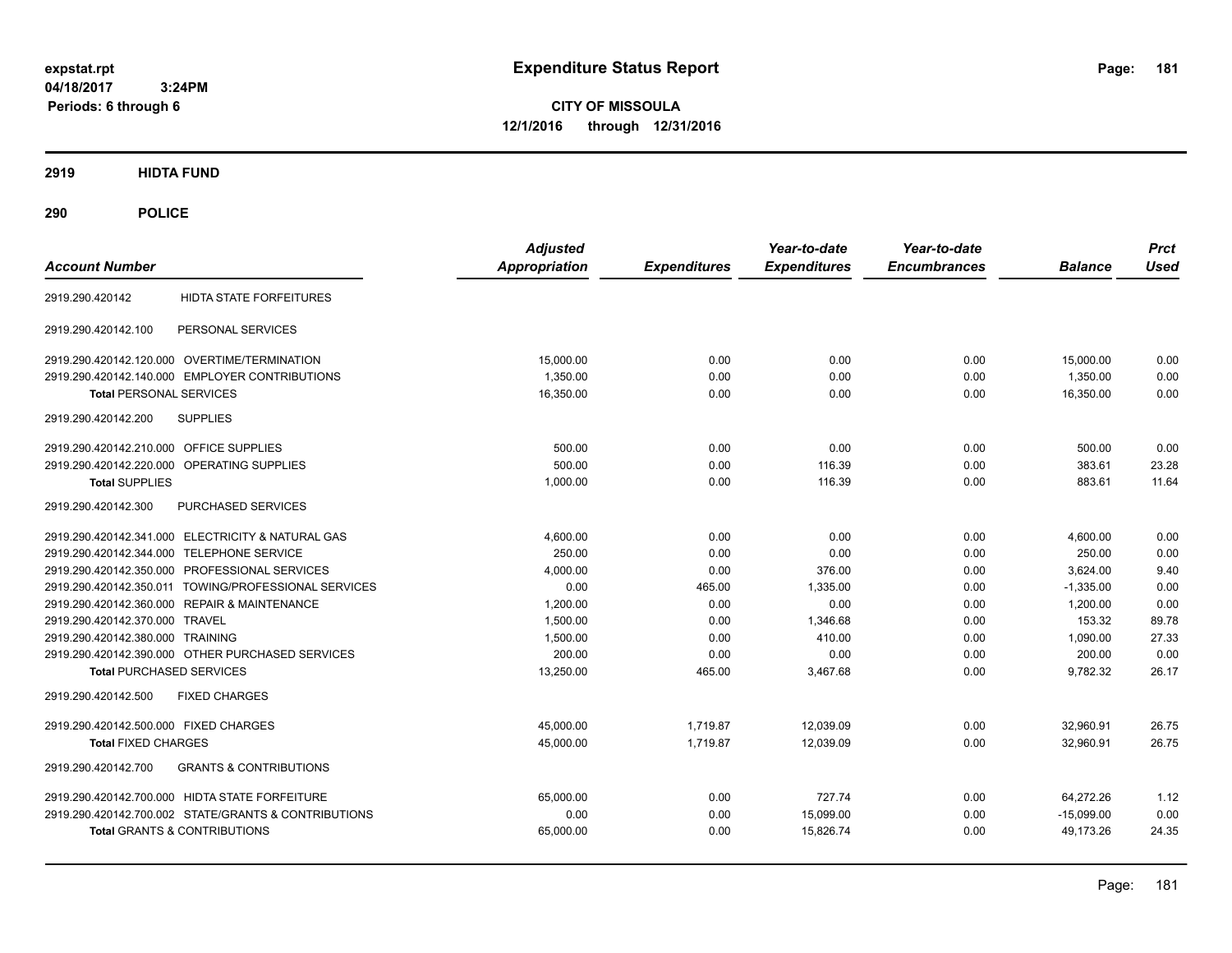**CITY OF MISSOULA 12/1/2016 through 12/31/2016**

**2919 HIDTA FUND**

**290 POLICE**

| <b>Account Number</b>                                                        | <b>Adjusted</b><br><b>Appropriation</b> | <b>Expenditures</b>    | Year-to-date<br><b>Expenditures</b> | Year-to-date<br><b>Encumbrances</b> | <b>Balance</b>               | <b>Prct</b><br><b>Used</b> |
|------------------------------------------------------------------------------|-----------------------------------------|------------------------|-------------------------------------|-------------------------------------|------------------------------|----------------------------|
| <b>CAPITAL OUTLAY</b><br>2919.290.420142.900                                 |                                         |                        |                                     |                                     |                              |                            |
| 2919.290.420142.940.000 MACHINERY & EQUIPMENT<br><b>Total CAPITAL OUTLAY</b> | 0.00<br>0.00                            | 11.310.00<br>11,310.00 | 11.310.00<br>11,310.00              | 0.00<br>0.00                        | $-11.310.00$<br>$-11,310.00$ | 0.00<br>0.00               |
| <b>Total HIDTA STATE FORFEITURES</b>                                         | 140,600.00                              | 13.494.87              | 42,759.90                           | 0.00                                | 97,840.10                    | 30.41                      |
| <b>MERCHANT SERVICES</b><br>2919.290.510110                                  |                                         |                        |                                     |                                     |                              |                            |
| 2919.290.510110.500<br><b>FIXED CHARGES</b>                                  |                                         |                        |                                     |                                     |                              |                            |
| <b>Total MERCHANT SERVICES</b>                                               | 0.00                                    | 0.00                   | 0.00                                | 0.00                                | 0.00                         | 0.00                       |
| <b>Total HIDTA FUND</b>                                                      | 140,600.00                              | 13.494.87              | 42,759.90                           | 0.00                                | 97,840.10                    | 30.41                      |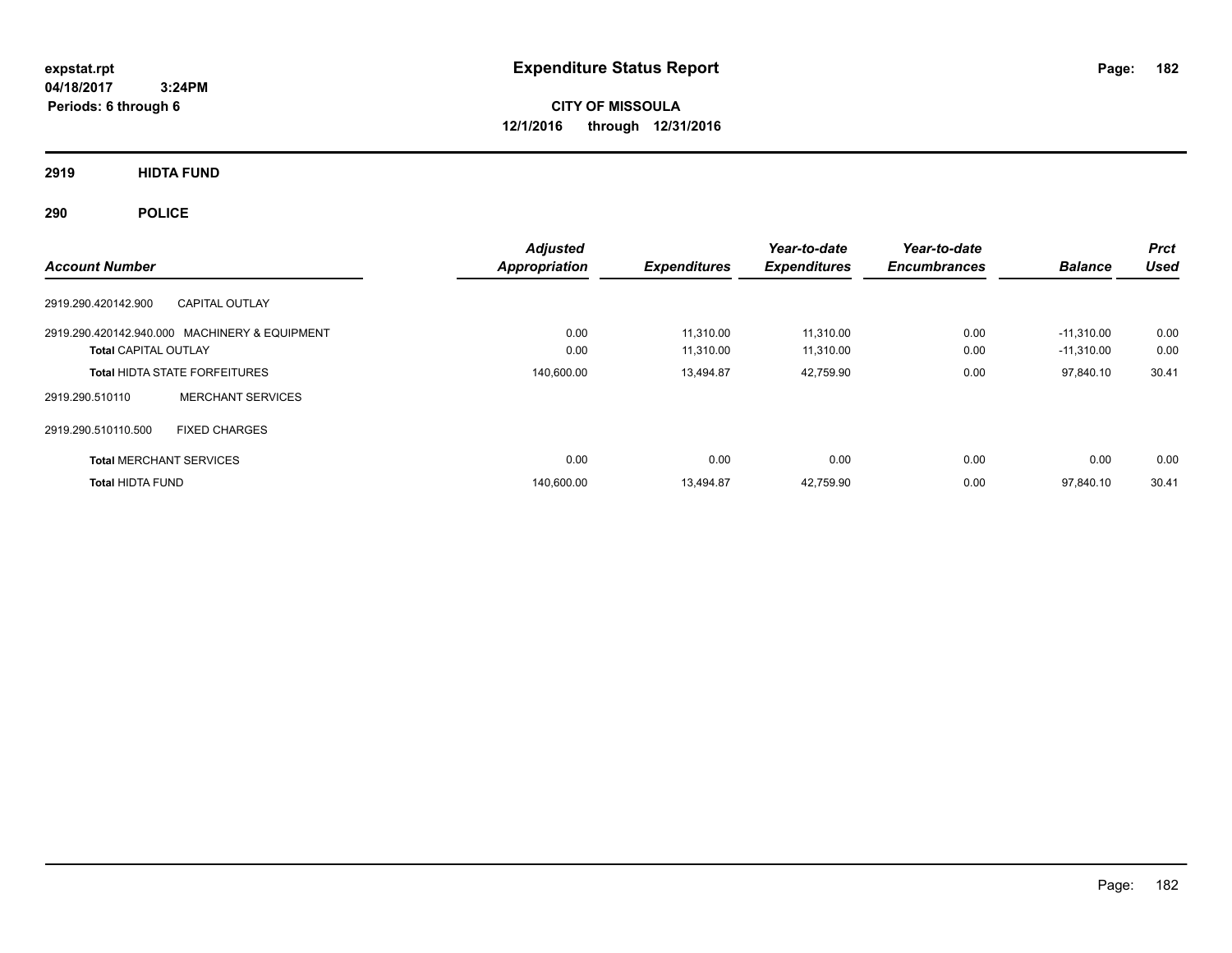**CITY OF MISSOULA 12/1/2016 through 12/31/2016**

# **2939 CDBG PROGRAM INCOME ACCOUNT**

| <b>Account Number</b>      |                                                                                  | <b>Adjusted</b><br><b>Appropriation</b> | <b>Expenditures</b> | Year-to-date<br><b>Expenditures</b> | Year-to-date<br><b>Encumbrances</b> | <b>Balance</b>         | <b>Prct</b><br><b>Used</b> |
|----------------------------|----------------------------------------------------------------------------------|-----------------------------------------|---------------------|-------------------------------------|-------------------------------------|------------------------|----------------------------|
| 2939.400.470000            | HOUSING & COMMUNITY DEVELOPMENT                                                  |                                         |                     |                                     |                                     |                        |                            |
| 2939.400.470000.300        | <b>PURCHASED SERVICES</b>                                                        |                                         |                     |                                     |                                     |                        |                            |
|                            | 2939.400.470000.350.000 PROFESSIONAL SERVICES<br><b>Total PURCHASED SERVICES</b> | 14,383.00<br>14,383.00                  | 0.00<br>0.00        | 0.00<br>0.00                        | 0.00<br>0.00                        | 14,383.00<br>14,383.00 | 0.00<br>0.00               |
| 2939.400.470000.800        | OTHER OBJECTS                                                                    |                                         |                     |                                     |                                     |                        |                            |
| <b>Total OTHER OBJECTS</b> |                                                                                  | 0.00                                    | 0.00                | 0.00                                | 0.00                                | 0.00                   | 0.00                       |
|                            | <b>Total HOUSING &amp; COMMUNITY DEVELOPMENT</b>                                 | 14,383.00                               | 0.00                | 0.00                                | 0.00                                | 14,383.00              | 0.00                       |
| 2939.400.510110            | <b>MERCHANT SERVICES</b>                                                         |                                         |                     |                                     |                                     |                        |                            |
| 2939.400.510110.500        | <b>FIXED CHARGES</b>                                                             |                                         |                     |                                     |                                     |                        |                            |
|                            | <b>Total MERCHANT SERVICES</b>                                                   | 0.00                                    | 0.00                | 0.00                                | 0.00                                | 0.00                   | 0.00                       |
|                            | Total CDBG PROGRAM INCOME ACCOUNT                                                | 14,383.00                               | 0.00                | 0.00                                | 0.00                                | 14,383.00              | 0.00                       |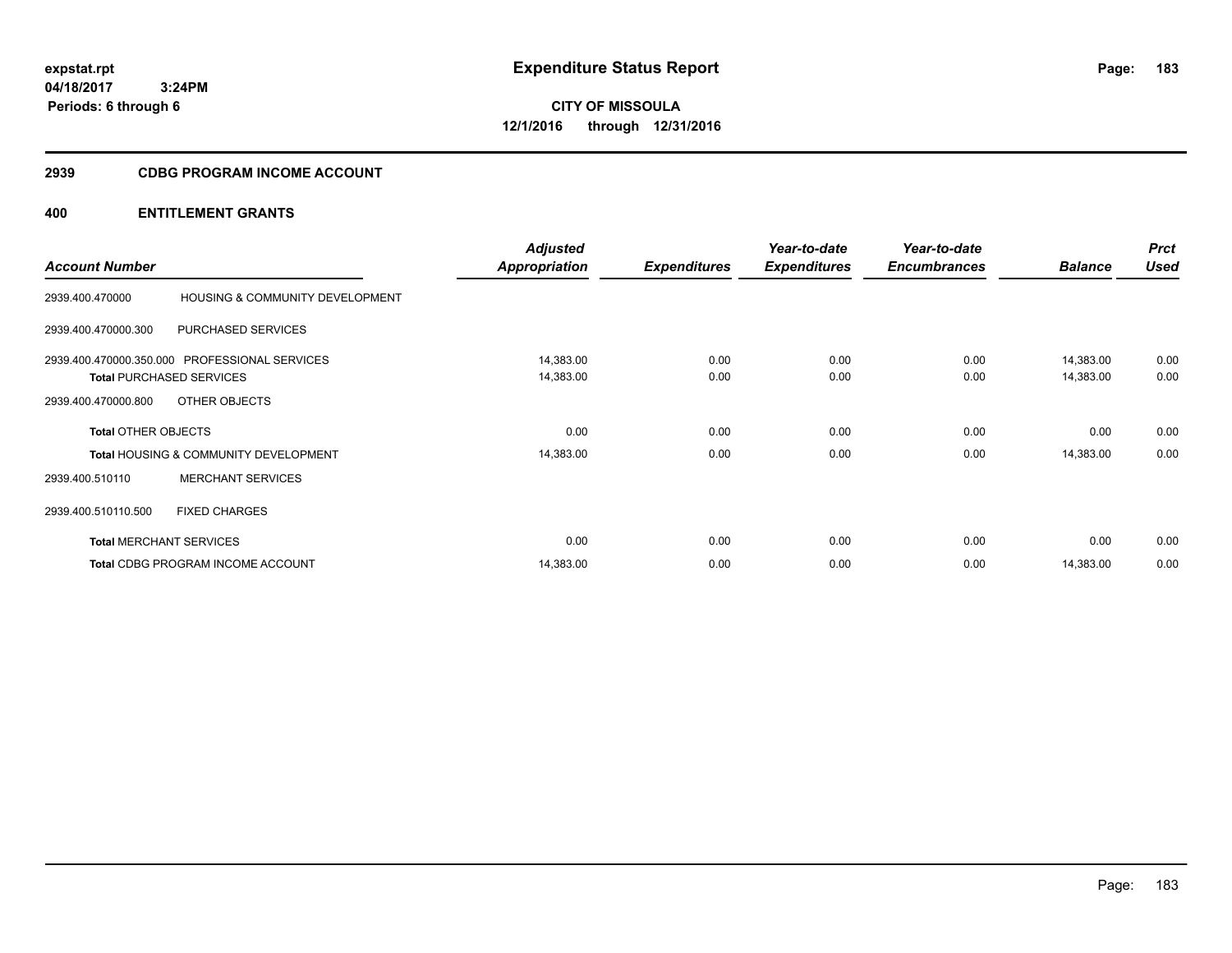**CITY OF MISSOULA 12/1/2016 through 12/31/2016**

**2940 CDBG FUND**

| <b>Account Number</b>         |                                               | <b>Adjusted</b><br><b>Appropriation</b> | <b>Expenditures</b> | Year-to-date<br><b>Expenditures</b> | Year-to-date<br><b>Encumbrances</b> | <b>Balance</b>       | Prct<br><b>Used</b> |
|-------------------------------|-----------------------------------------------|-----------------------------------------|---------------------|-------------------------------------|-------------------------------------|----------------------|---------------------|
| 2940.390.331010               | *** Title Not Found ***                       |                                         |                     |                                     |                                     |                      |                     |
| 2940.390.331010.300           | PURCHASED SERVICES                            |                                         |                     |                                     |                                     |                      |                     |
| <b>Total NON-DEPARTMENTAL</b> | 2940.390.331010.350.000 PROFESSIONAL SERVICES | 0.00<br>0.00                            | 69.00<br>69.00      | 69.00<br>69.00                      | 0.00<br>0.00                        | $-69.00$<br>$-69.00$ | 0.00<br>0.00        |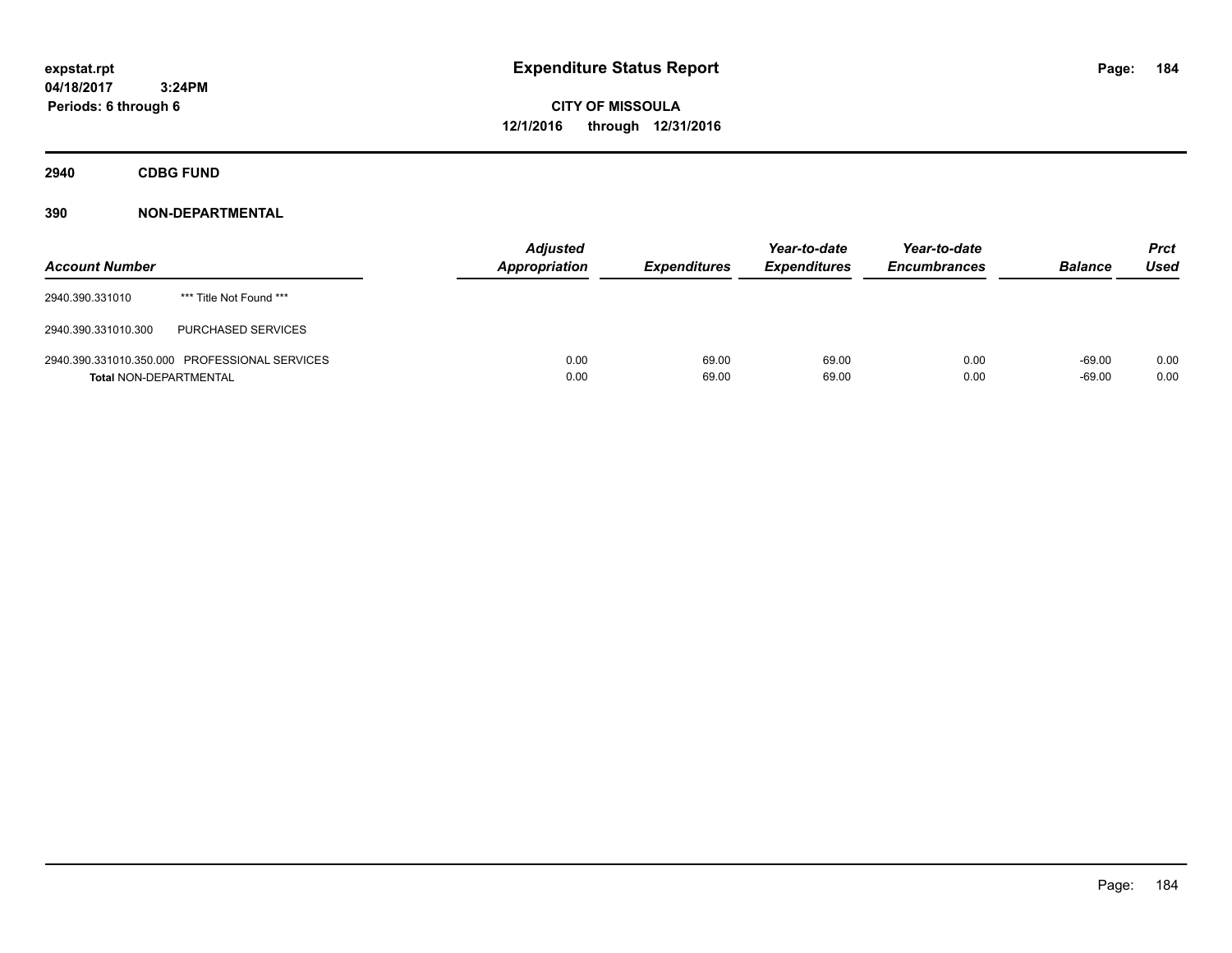**CITY OF MISSOULA 12/1/2016 through 12/31/2016**

**2940 CDBG FUND**

| <b>Account Number</b>                                                                       |                                                              | <b>Adjusted</b><br><b>Appropriation</b> | <b>Expenditures</b>  | Year-to-date<br><b>Expenditures</b> | Year-to-date<br><b>Encumbrances</b> | <b>Balance</b>               | <b>Prct</b><br><b>Used</b> |
|---------------------------------------------------------------------------------------------|--------------------------------------------------------------|-----------------------------------------|----------------------|-------------------------------------|-------------------------------------|------------------------------|----------------------------|
| 2940.400.470000                                                                             | HOUSING & COMMUNITY DEVELOPMENT                              |                                         |                      |                                     |                                     |                              |                            |
| 2940.400.470000.700                                                                         | <b>GRANTS &amp; CONTRIBUTIONS</b>                            |                                         |                      |                                     |                                     |                              |                            |
| 2940.400.470000.700.000 TBD/GRANTS & CONTRIBUTIONS<br>Total HOUSING & COMMUNITY DEVELOPMENT |                                                              | 690,143.00<br>690,143.00                | 0.00<br>0.00         | 0.00<br>0.00                        | 0.00<br>0.00                        | 690,143.00<br>690,143.00     | 0.00<br>0.00               |
| 2940.400.470001                                                                             | <b>FAIR HOUSING STUDY</b>                                    |                                         |                      |                                     |                                     |                              |                            |
| 2940.400.470001.700                                                                         | <b>GRANTS &amp; CONTRIBUTIONS</b>                            |                                         |                      |                                     |                                     |                              |                            |
| Total FAIR HOUSING STUDY                                                                    |                                                              | 0.00                                    | 0.00                 | 0.00                                | 0.00                                | 0.00                         | 0.00                       |
| 2940.400.470291<br><b>YWCA</b>                                                              |                                                              |                                         |                      |                                     |                                     |                              |                            |
| 2940.400.470291.700                                                                         | <b>GRANTS &amp; CONTRIBUTIONS</b>                            |                                         |                      |                                     |                                     |                              |                            |
| 2940.400.470291.700.000 FY13 YWCA<br><b>Total YWCA</b>                                      |                                                              | 0.00<br>0.00                            | 4,350.00<br>4,350.00 | 18,000.00<br>18,000.00              | 0.00<br>0.00                        | $-18,000.00$<br>$-18,000.00$ | 0.00<br>0.00               |
| 2940.400.470292                                                                             | FY12 homeWORD                                                |                                         |                      |                                     |                                     |                              |                            |
| 2940.400.470292.700                                                                         | <b>GRANTS &amp; CONTRIBUTIONS</b>                            |                                         |                      |                                     |                                     |                              |                            |
| Total FY12 homeWORD                                                                         | 2940.400.470292.700.000 FY13 homeWORD/GRANTS & CONTRIBUTIONS | 0.00<br>0.00                            | 0.00<br>0.00         | 2,765.00<br>2,765.00                | 0.00<br>0.00                        | $-2,765.00$<br>$-2,765.00$   | 0.00<br>0.00               |
| 2940.400.470293                                                                             | MISSOULA FOOD BANK                                           |                                         |                      |                                     |                                     |                              |                            |
| 2940.400.470293.700                                                                         | <b>GRANTS &amp; CONTRIBUTIONS</b>                            |                                         |                      |                                     |                                     |                              |                            |
| 2940.400.470293.700.000 FY13 MSLA FOOD BANK<br><b>Total MISSOULA FOOD BANK</b>              |                                                              | 0.00<br>0.00                            | 0.00<br>0.00         | 3,850.40<br>3,850.40                | 0.00<br>0.00                        | $-3,850.40$<br>$-3,850.40$   | 0.00<br>0.00               |
| 2940.400.470294<br>FY12 WORD                                                                |                                                              |                                         |                      |                                     |                                     |                              |                            |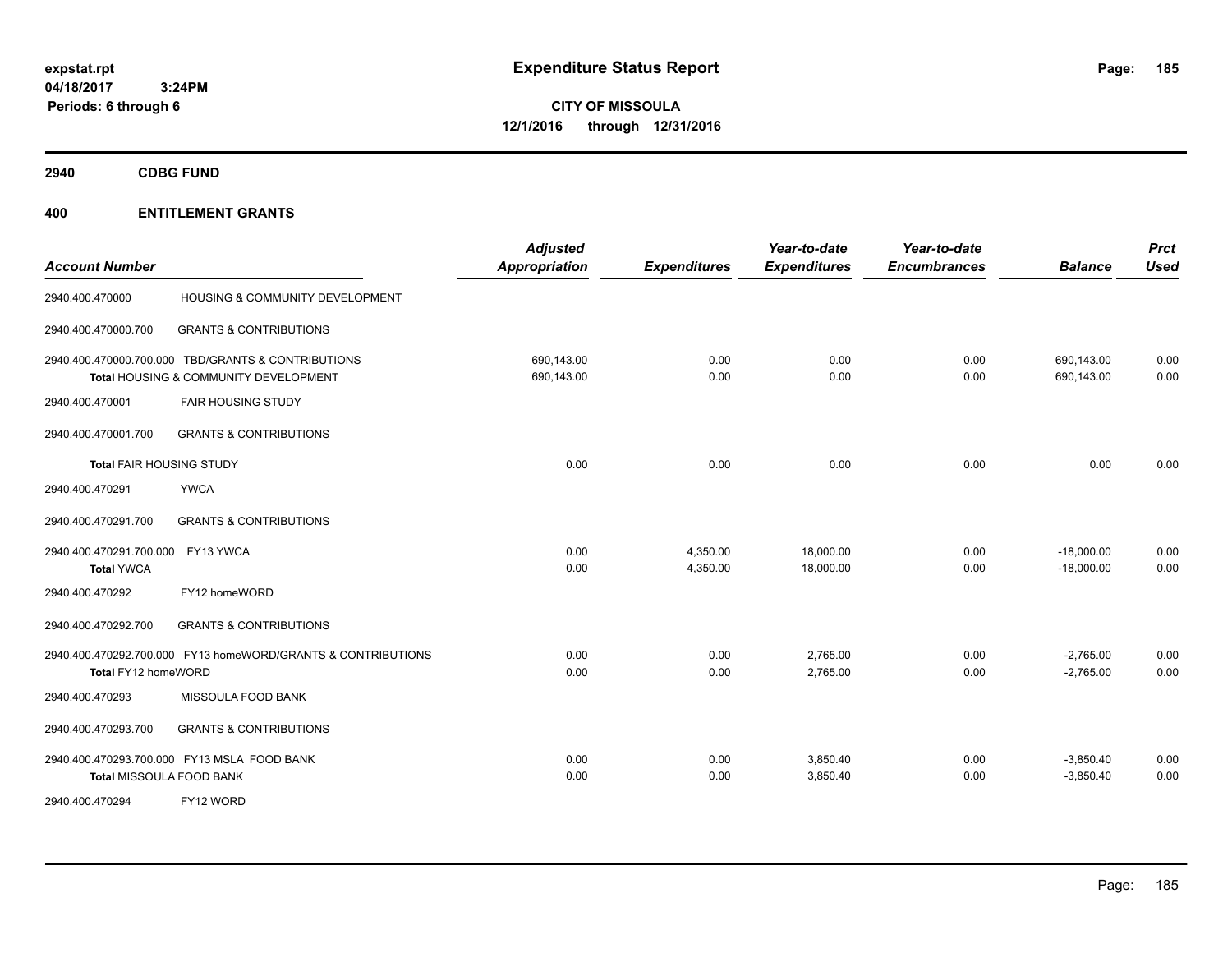**CITY OF MISSOULA 12/1/2016 through 12/31/2016**

**2940 CDBG FUND**

|                                   |                                                  | <b>Adjusted</b>      |                     | Year-to-date        | Year-to-date        |                | <b>Prct</b> |
|-----------------------------------|--------------------------------------------------|----------------------|---------------------|---------------------|---------------------|----------------|-------------|
| <b>Account Number</b>             |                                                  | <b>Appropriation</b> | <b>Expenditures</b> | <b>Expenditures</b> | <b>Encumbrances</b> | <b>Balance</b> | <b>Used</b> |
| 2940.400.470294.700               | <b>GRANTS &amp; CONTRIBUTIONS</b>                |                      |                     |                     |                     |                |             |
| 2940.400.470294.700.000 FY13 WORD |                                                  | 0.00                 | 2,181.90            | 8,032.60            | 0.00                | $-8,032.60$    | 0.00        |
| Total FY12 WORD                   |                                                  | 0.00                 | 2,181.90            | 8,032.60            | 0.00                | $-8,032.60$    | 0.00        |
| 2940.400.470296                   | MISSOULA AGING SERVICES                          |                      |                     |                     |                     |                |             |
| 2940.400.470296.700               | <b>GRANTS &amp; CONTRIBUTIONS</b>                |                      |                     |                     |                     |                |             |
|                                   | 2940.400.470296.700.000 GRANTS & CONTRIBUTIONS   | 0.00                 | 0.00                | 3,000.00            | 0.00                | $-3,000.00$    | 0.00        |
|                                   | Total MISSOULA AGING SERVICES                    | 0.00                 | 0.00                | 3,000.00            | 0.00                | $-3,000.00$    | 0.00        |
| 2940.400.470298                   | FY12 RAMP                                        |                      |                     |                     |                     |                |             |
| 2940.400.470298.700               | <b>GRANTS &amp; CONTRIBUTIONS</b>                |                      |                     |                     |                     |                |             |
| 2940.400.470298.700.000 FY13 RAMP |                                                  | 0.00                 | 7,867.16            | 15,631.91           | 0.00                | $-15,631.91$   | 0.00        |
| Total FY12 RAMP                   |                                                  | 0.00                 | 7,867.16            | 15,631.91           | 0.00                | $-15,631.91$   | 0.00        |
| 2940.400.470313                   | MISSOULA SENIOR CENTER                           |                      |                     |                     |                     |                |             |
| 2940.400.470313.700               | <b>GRANTS &amp; CONTRIBUTIONS</b>                |                      |                     |                     |                     |                |             |
|                                   | <b>Total MISSOULA SENIOR CENTER</b>              | 0.00                 | 0.00                | 0.00                | 0.00                | 0.00           | 0.00        |
| 2940.400.470315                   | MISSOULA PARKS & REC                             |                      |                     |                     |                     |                |             |
| 2940.400.470315.700               | <b>GRANTS &amp; CONTRIBUTIONS</b>                |                      |                     |                     |                     |                |             |
|                                   | <b>Total GRANTS &amp; CONTRIBUTIONS</b>          | 0.00                 | 0.00                | 0.00                | 0.00                | 0.00           | 0.00        |
| 2940.400.470315.800               | OTHER OBJECTS                                    |                      |                     |                     |                     |                |             |
|                                   | 2940.400.470315.820.000 TRANSFERS TO OTHER FUNDS | 0.00                 | 0.00                | 90,303.40           | 0.00                | $-90,303.40$   | 0.00        |
|                                   | Total MISSOULA PARKS & REC                       | 0.00                 | 0.00                | 90,303.40           | 0.00                | $-90,303.40$   | 0.00        |
| 2940.400.470318                   | <b>FY12 POVERELLO FACILITY REPAIRS</b>           |                      |                     |                     |                     |                |             |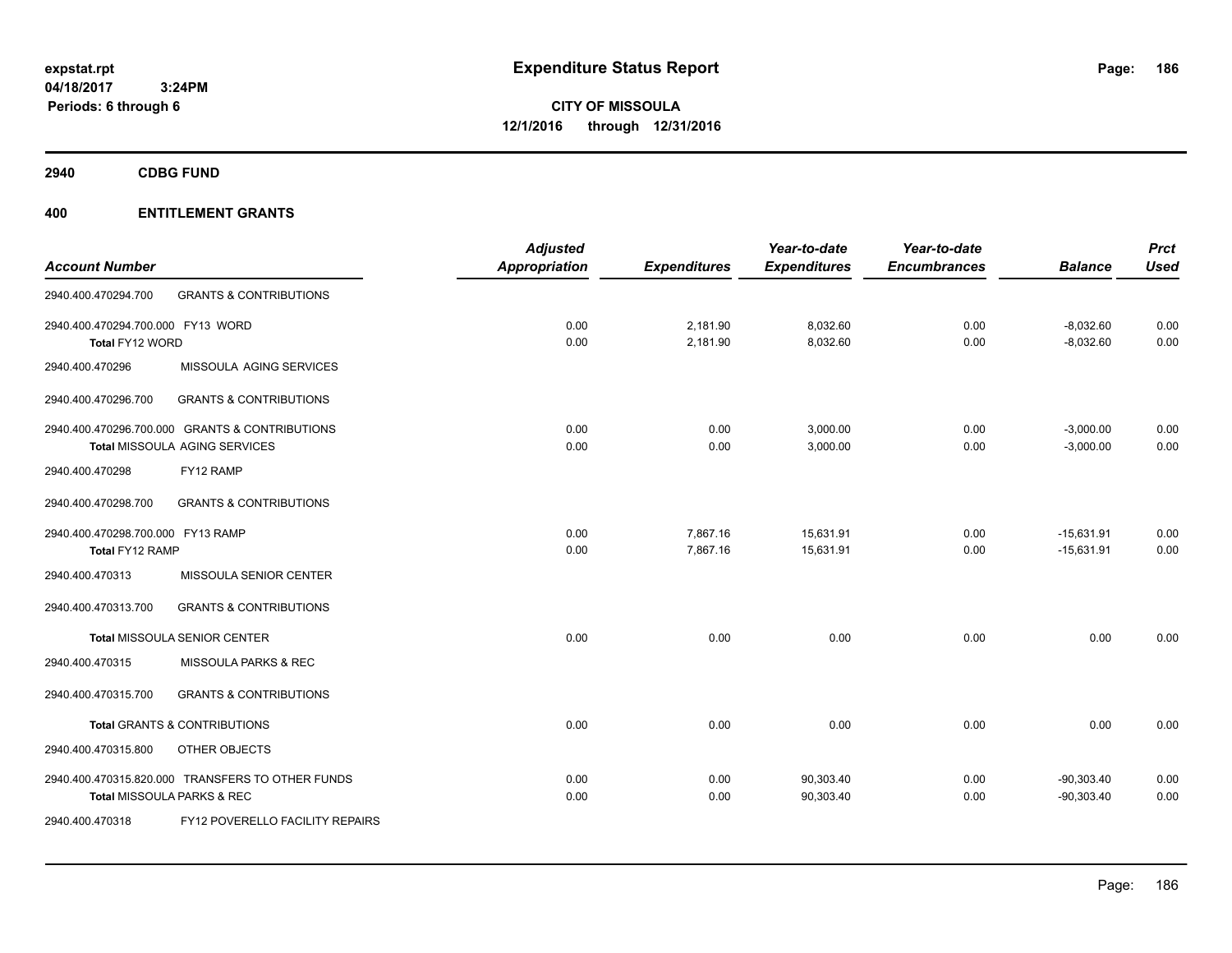**CITY OF MISSOULA 12/1/2016 through 12/31/2016**

**2940 CDBG FUND**

|                       |                                                  | <b>Adjusted</b>      |                     | Year-to-date        | Year-to-date        |                | <b>Prct</b> |
|-----------------------|--------------------------------------------------|----------------------|---------------------|---------------------|---------------------|----------------|-------------|
| <b>Account Number</b> |                                                  | <b>Appropriation</b> | <b>Expenditures</b> | <b>Expenditures</b> | <b>Encumbrances</b> | <b>Balance</b> | <b>Used</b> |
| 2940.400.470318.700   | <b>GRANTS &amp; CONTRIBUTIONS</b>                |                      |                     |                     |                     |                |             |
|                       | Total FY12 POVERELLO FACILITY REPAIRS            | 0.00                 | 0.00                | 0.00                | 0.00                | 0.00           | 0.00        |
| 2940.400.470335       | <b>GRANT &amp; COMMUNITY PROGRAMS</b>            |                      |                     |                     |                     |                |             |
| 2940.400.470335.300   | PURCHASED SERVICES                               |                      |                     |                     |                     |                |             |
|                       | <b>Total PURCHASED SERVICES</b>                  | 0.00                 | 0.00                | 0.00                | 0.00                | 0.00           | 0.00        |
| 2940.400.470335.700   | <b>GRANTS &amp; CONTRIBUTIONS</b>                |                      |                     |                     |                     |                |             |
|                       | Total GRANT & COMMUNITY PROGRAMS                 | 0.00                 | 0.00                | 0.00                | 0.00                | 0.00           | 0.00        |
| 2940.400.470372       | WESTERN MT MENTAL HEALTH CENTER                  |                      |                     |                     |                     |                |             |
| 2940.400.470372.700   | <b>GRANTS &amp; CONTRIBUTIONS</b>                |                      |                     |                     |                     |                |             |
|                       | Total WESTERN MT MENTAL HEALTH CENTER            | 0.00                 | 0.00                | 0.00                | 0.00                | 0.00           | 0.00        |
| 2940.400.470397       | FY12 GARDEN CITY HARVEST                         |                      |                     |                     |                     |                |             |
| 2940.400.470397.700   | <b>GRANTS &amp; CONTRIBUTIONS</b>                |                      |                     |                     |                     |                |             |
|                       | 2940.400.470397.700.000 FY13 GARDEN CITY HARVEST | 0.00                 | 0.00                | 12,000.00           | 0.00                | $-12,000.00$   | 0.00        |
|                       | Total FY12 GARDEN CITY HARVEST                   | 0.00                 | 0.00                | 12,000.00           | 0.00                | $-12,000.00$   | 0.00        |
| 2940.400.470403       | FY12 PARKS & RECREATION GRANTS                   |                      |                     |                     |                     |                |             |
| 2940.400.470403.700   | <b>GRANTS &amp; CONTRIBUTIONS</b>                |                      |                     |                     |                     |                |             |
|                       | Total FY12 PARKS & RECREATION GRANTS             | 0.00                 | 0.00                | 0.00                | 0.00                | 0.00           | 0.00        |
| 2940.400.470409       | NMCDC FRONT STREET                               |                      |                     |                     |                     |                |             |
| 2940.400.470409.700   | <b>GRANTS &amp; CONTRIBUTIONS</b>                |                      |                     |                     |                     |                |             |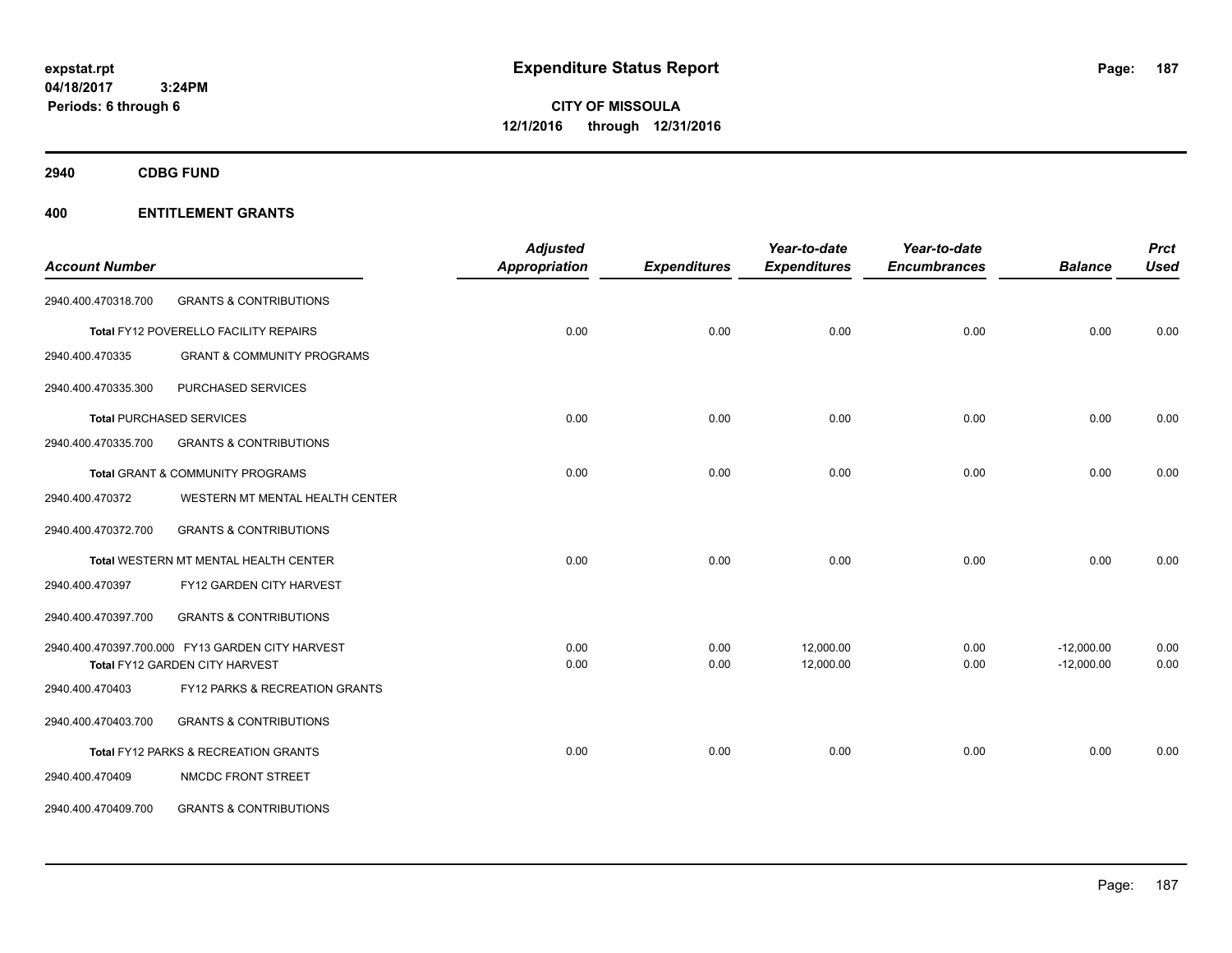**2940 CDBG FUND**

| <b>Account Number</b>  |                                         | <b>Adjusted</b><br><b>Appropriation</b> | <b>Expenditures</b> | Year-to-date<br><b>Expenditures</b> | Year-to-date<br><b>Encumbrances</b> | <b>Balance</b> | <b>Prct</b><br><b>Used</b> |
|------------------------|-----------------------------------------|-----------------------------------------|---------------------|-------------------------------------|-------------------------------------|----------------|----------------------------|
|                        | <b>Total NMCDC FRONT STREET</b>         | 0.00                                    | 0.00                | 0.00                                | 0.00                                | 0.00           | 0.00                       |
| 2940.400.470439        | FY16 HOMEWORD SWEETGRASS                |                                         |                     |                                     |                                     |                |                            |
| 2940.400.470439.700    | <b>GRANTS &amp; CONTRIBUTIONS</b>       |                                         |                     |                                     |                                     |                |                            |
|                        | Total FY16 HOMEWORD SWEETGRASS          | 0.00                                    | 0.00                | 0.00                                | 0.00                                | 0.00           | 0.00                       |
| 2940.400.470440        | FY10 DIST XI HRS/RESIDENCES REHAB       |                                         |                     |                                     |                                     |                |                            |
| 2940.400.470440.700    | <b>GRANTS &amp; CONTRIBUTIONS</b>       |                                         |                     |                                     |                                     |                |                            |
|                        | Total FY10 DIST XI HRS/RESIDENCES REHAB | 0.00                                    | 0.00                | 0.00                                | 0.00                                | 0.00           | 0.00                       |
| 2940.400.510110        | <b>MERCHANT SERVICES</b>                |                                         |                     |                                     |                                     |                |                            |
| 2940.400.510110.500    | <b>FIXED CHARGES</b>                    |                                         |                     |                                     |                                     |                |                            |
|                        | <b>Total MERCHANT SERVICES</b>          | 0.00                                    | 0.00                | 0.00                                | 0.00                                | 0.00           | 0.00                       |
| 2940.400.521000        | INTERFUND OPERATING TRANSFERS           |                                         |                     |                                     |                                     |                |                            |
| 2940.400.521000.800    | OTHER OBJECTS                           |                                         |                     |                                     |                                     |                |                            |
|                        | Total INTERFUND OPERATING TRANSFERS     | 0.00                                    | 0.00                | 0.00                                | 0.00                                | 0.00           | 0.00                       |
|                        | <b>Total ENTITLEMENT GRANTS</b>         | 690,143.00                              | 14,399.06           | 153,583.31                          | 0.00                                | 536,559.69     | 22.25                      |
| <b>Total CDBG FUND</b> |                                         | 690,143.00                              | 14,468.06           | 153,652.31                          | 0.00                                | 536,490.69     | 22.26                      |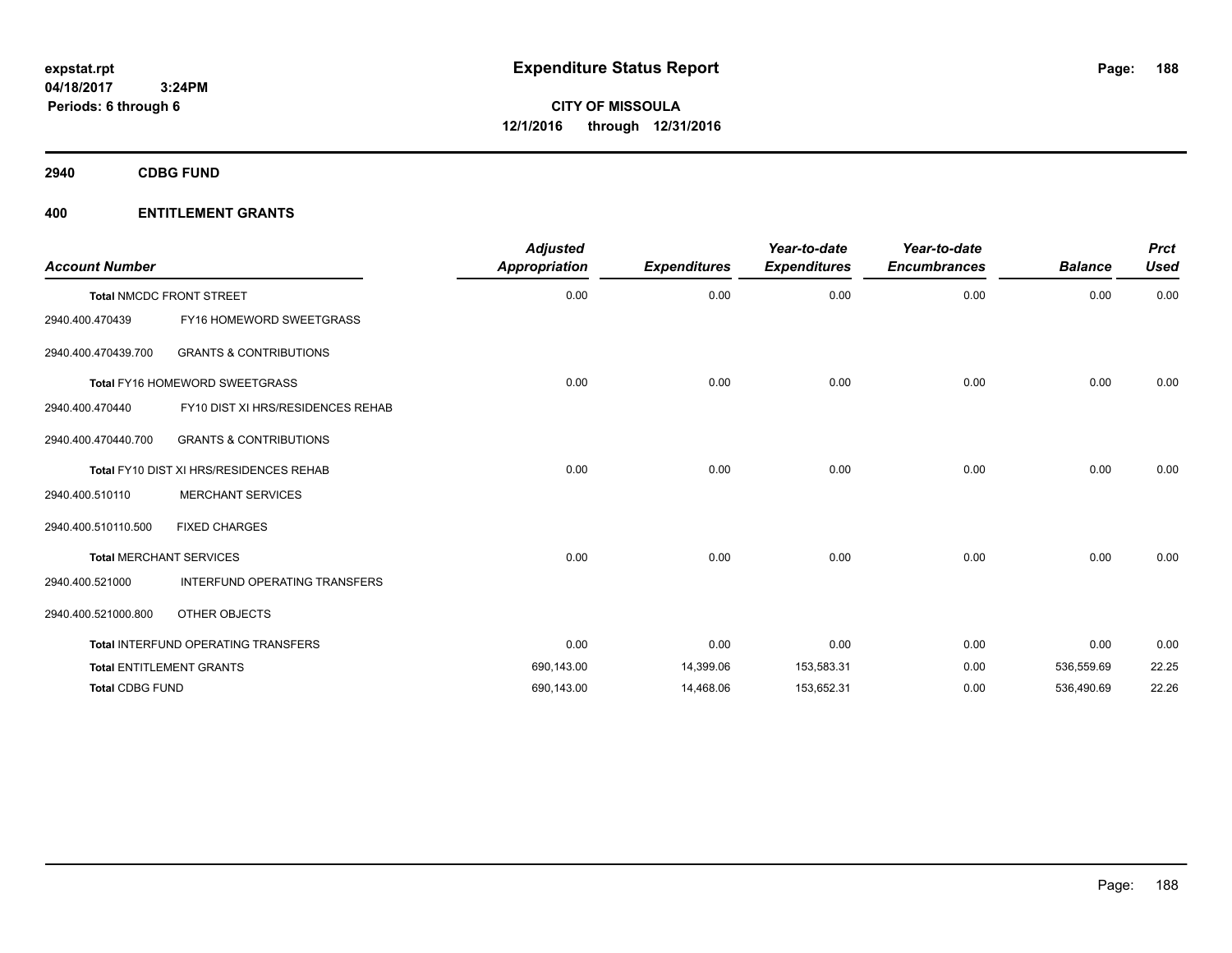**CITY OF MISSOULA 12/1/2016 through 12/31/2016**

**2941 HOME FUND**

| <b>Account Number</b>         |                                               | <b>Adjusted</b><br><b>Appropriation</b> | <b>Expenditures</b> | Year-to-date<br><b>Expenditures</b> | Year-to-date<br><b>Encumbrances</b> | <b>Balance</b>       | Prct<br><b>Used</b> |
|-------------------------------|-----------------------------------------------|-----------------------------------------|---------------------|-------------------------------------|-------------------------------------|----------------------|---------------------|
| 2941.390.330000               | *** Title Not Found ***                       |                                         |                     |                                     |                                     |                      |                     |
| 2941.390.330000.300           | PURCHASED SERVICES                            |                                         |                     |                                     |                                     |                      |                     |
| <b>Total NON-DEPARTMENTAL</b> | 2941.390.330000.350.000 PROFESSIONAL SERVICES | 0.00<br>0.00                            | 15.00<br>15.00      | 15.00<br>15.00                      | 0.00<br>0.00                        | $-15.00$<br>$-15.00$ | 0.00<br>0.00        |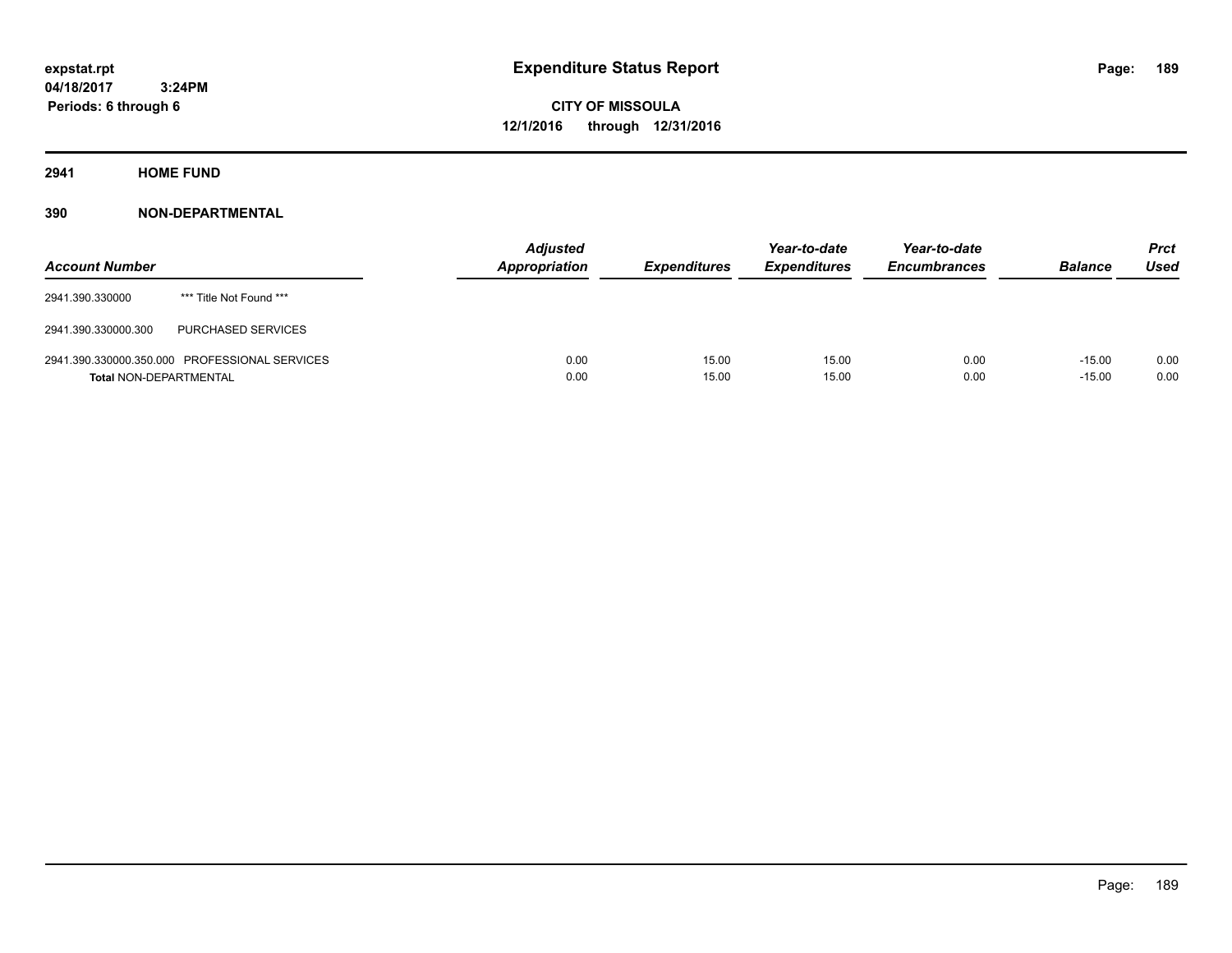# **2941 HOME FUND**

| <b>Account Number</b>  |                                                   | <b>Adjusted</b><br>Appropriation | <b>Expenditures</b> | Year-to-date<br><b>Expenditures</b> | Year-to-date<br><b>Encumbrances</b> | <b>Balance</b> | <b>Prct</b><br><b>Used</b> |
|------------------------|---------------------------------------------------|----------------------------------|---------------------|-------------------------------------|-------------------------------------|----------------|----------------------------|
| 2941.400.470335        | <b>GRANT &amp; COMMUNITY PROGRAMS</b>             |                                  |                     |                                     |                                     |                |                            |
| 2941.400.470335.300    | PURCHASED SERVICES                                |                                  |                     |                                     |                                     |                |                            |
|                        | <b>Total PURCHASED SERVICES</b>                   | 0.00                             | 0.00                | 0.00                                | 0.00                                | 0.00           | 0.00                       |
| 2941.400.470335.800    | OTHER OBJECTS                                     |                                  |                     |                                     |                                     |                |                            |
|                        | Total GRANT & COMMUNITY PROGRAMS                  | 0.00                             | 0.00                | 0.00                                | 0.00                                | 0.00           | 0.00                       |
| 2941.400.470385        | FY16 DISTRICT XI HRC TBRA                         |                                  |                     |                                     |                                     |                |                            |
| 2941.400.470385.700    | <b>GRANTS &amp; CONTRIBUTIONS</b>                 |                                  |                     |                                     |                                     |                |                            |
|                        | 2941.400.470385.700.000 FY16 DISTRICT XI HRC TBRA | 0.00                             | 0.00                | 1,212.31                            | 0.00                                | $-1,212.31$    | 0.00                       |
|                        | Total FY16 DISTRICT XI HRC TBRA                   | 0.00                             | 0.00                | 1,212.31                            | 0.00                                | $-1,212.31$    | 0.00                       |
| 2941.400.470405        | HOME PROGRAM INCOME                               |                                  |                     |                                     |                                     |                |                            |
| 2941.400.470405.700    | <b>GRANTS &amp; CONTRIBUTIONS</b>                 |                                  |                     |                                     |                                     |                |                            |
|                        | 2941.400.470405.700.000 HOME PROGRAM INCOME       | 495,248.00                       | 0.00                | 0.00                                | 0.00                                | 495,248.00     | 0.00                       |
|                        | Total HOME PROGRAM INCOME                         | 495,248.00                       | 0.00                | 0.00                                | 0.00                                | 495,248.00     | 0.00                       |
| 2941.400.470407        | FY12 DIST XI HRC                                  |                                  |                     |                                     |                                     |                |                            |
| 2941.400.470407.700    | <b>GRANTS &amp; CONTRIBUTIONS</b>                 |                                  |                     |                                     |                                     |                |                            |
| Total FY12 DIST XI HRC |                                                   | 0.00                             | 0.00                | 0.00                                | 0.00                                | 0.00           | 0.00                       |
| 2941.400.470439        | HOMEWORD SWEETGRASS                               |                                  |                     |                                     |                                     |                |                            |
| 2941.400.470439.700    | <b>GRANTS &amp; CONTRIBUTIONS</b>                 |                                  |                     |                                     |                                     |                |                            |
|                        | Total HOMEWORD SWEETGRASS                         | 0.00                             | 0.00                | 0.00                                | 0.00                                | 0.00           | 0.00                       |
| 2941.400.470500        | <b>HOME GRANTS</b>                                |                                  |                     |                                     |                                     |                |                            |
|                        |                                                   |                                  |                     |                                     |                                     |                |                            |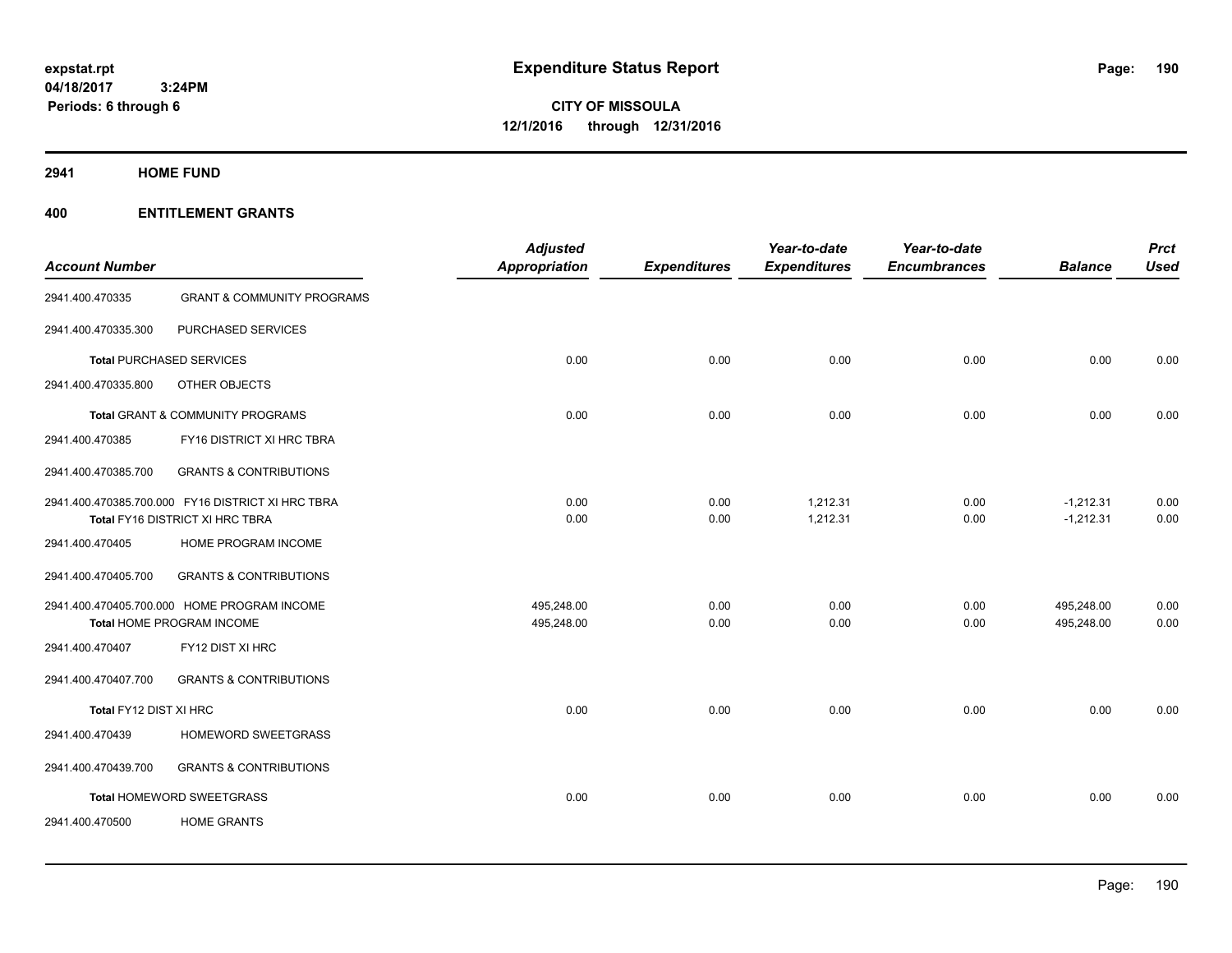#### **2941 HOME FUND**

| <b>Account Number</b>             |                                      | <b>Adjusted</b><br><b>Appropriation</b> | <b>Expenditures</b> | Year-to-date<br><b>Expenditures</b> | Year-to-date<br><b>Encumbrances</b> | <b>Balance</b> | <b>Prct</b><br><b>Used</b> |
|-----------------------------------|--------------------------------------|-----------------------------------------|---------------------|-------------------------------------|-------------------------------------|----------------|----------------------------|
| 2941.400.470500.700               | <b>GRANTS &amp; CONTRIBUTIONS</b>    |                                         |                     |                                     |                                     |                |                            |
| <b>Total HOME GRANTS</b>          |                                      | 0.00                                    | 0.00                | 0.00                                | 0.00                                | 0.00           | 0.00                       |
| 2941.400.470520                   | FY16 WORD TBRA                       |                                         |                     |                                     |                                     |                |                            |
| 2941.400.470520.700               | <b>GRANTS &amp; CONTRIBUTIONS</b>    |                                         |                     |                                     |                                     |                |                            |
| 2941.400.470520.700.000 WORD TBRA |                                      | 0.00                                    | 0.00                | 5,456.24                            | 0.00                                | $-5,456.24$    | 0.00                       |
| <b>Total FY16 WORD TBRA</b>       |                                      | 0.00                                    | 0.00                | 5,456.24                            | 0.00                                | $-5,456.24$    | 0.00                       |
| 2941.400.510110                   | <b>MERCHANT SERVICES</b>             |                                         |                     |                                     |                                     |                |                            |
| 2941.400.510110.500               | <b>FIXED CHARGES</b>                 |                                         |                     |                                     |                                     |                |                            |
|                                   | <b>Total MERCHANT SERVICES</b>       | 0.00                                    | 0.00                | 0.00                                | 0.00                                | 0.00           | 0.00                       |
| 2941.400.521000                   | <b>INTERFUND OPERATING TRANSFERS</b> |                                         |                     |                                     |                                     |                |                            |
| 2941.400.521000.800               | OTHER OBJECTS                        |                                         |                     |                                     |                                     |                |                            |
|                                   | Total INTERFUND OPERATING TRANSFERS  | 0.00                                    | 0.00                | 0.00                                | 0.00                                | 0.00           | 0.00                       |
|                                   | <b>Total ENTITLEMENT GRANTS</b>      | 495,248.00                              | 0.00                | 6,668.55                            | 0.00                                | 488,579.45     | 1.35                       |
| <b>Total HOME FUND</b>            |                                      | 495,248.00                              | 15.00               | 6,683.55                            | 0.00                                | 488,564.45     | 1.35                       |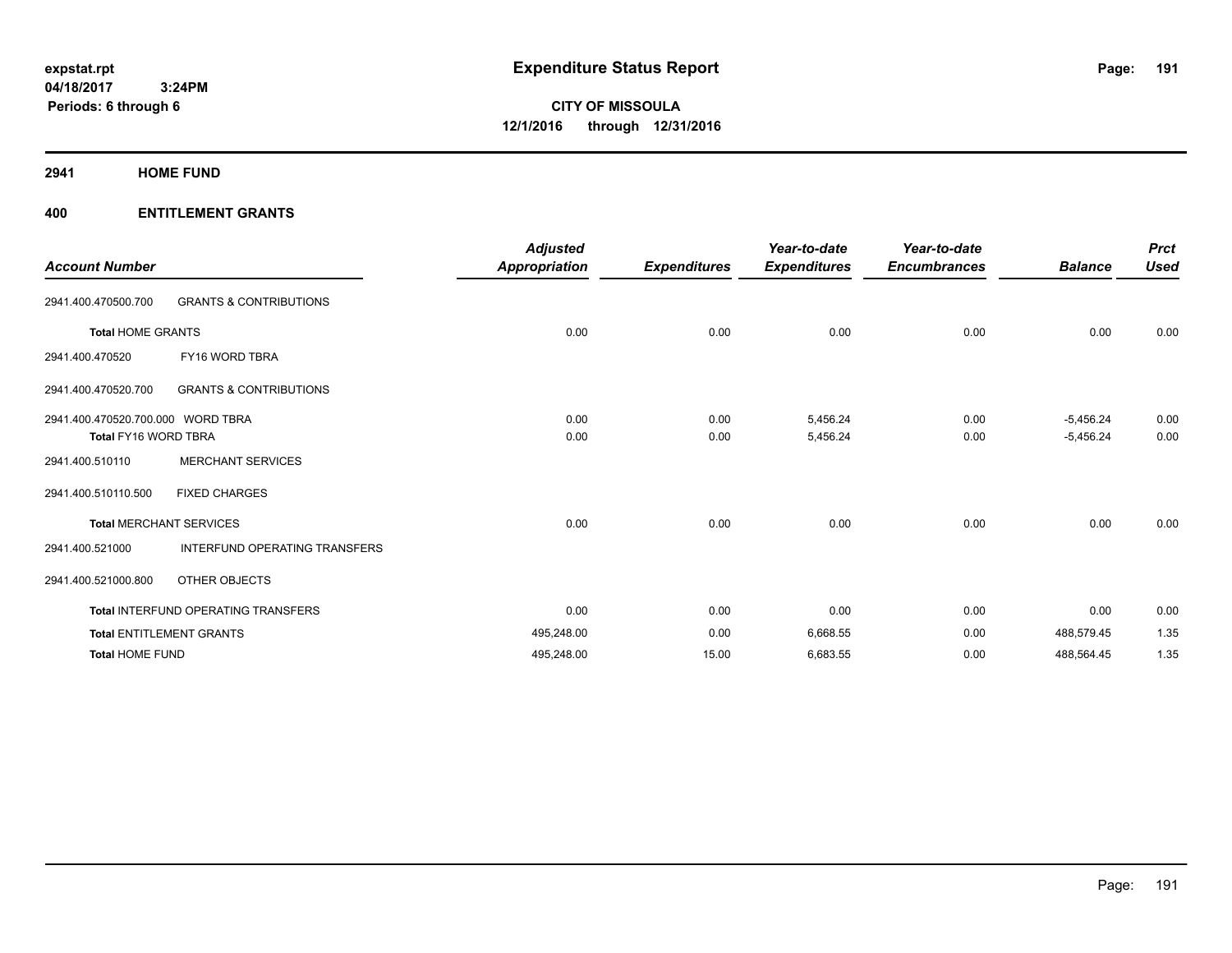# **2943 CITY HOME PROGRAM INCOME**

| <b>Account Number</b>                                                            | <b>Adjusted</b><br>Appropriation | <b>Expenditures</b> | Year-to-date<br><b>Expenditures</b> | Year-to-date<br><b>Encumbrances</b> | <b>Balance</b>         | <b>Prct</b><br><b>Used</b> |
|----------------------------------------------------------------------------------|----------------------------------|---------------------|-------------------------------------|-------------------------------------|------------------------|----------------------------|
| *** Title Not Found ***<br>2943.400.470405                                       |                                  |                     |                                     |                                     |                        |                            |
| 2943.400.470405.300<br>PURCHASED SERVICES                                        |                                  |                     |                                     |                                     |                        |                            |
| 2943.400.470405.350.000 PROFESSIONAL SERVICES<br><b>Total PURCHASED SERVICES</b> | 25,000.00<br>25,000.00           | 0.00<br>0.00        | 0.00<br>0.00                        | 0.00<br>0.00                        | 25.000.00<br>25,000.00 | 0.00<br>0.00               |
| <b>GRANTS &amp; CONTRIBUTIONS</b><br>2943.400.470405.700                         |                                  |                     |                                     |                                     |                        |                            |
| <b>Total GRANTS &amp; CONTRIBUTIONS</b>                                          | 0.00                             | 0.00                | 0.00                                | 0.00                                | 0.00                   | 0.00                       |
| <b>Total CITY HOME PROGRAM INCOME</b>                                            | 25,000.00                        | 0.00                | 0.00                                | 0.00                                | 25,000.00              | 0.00                       |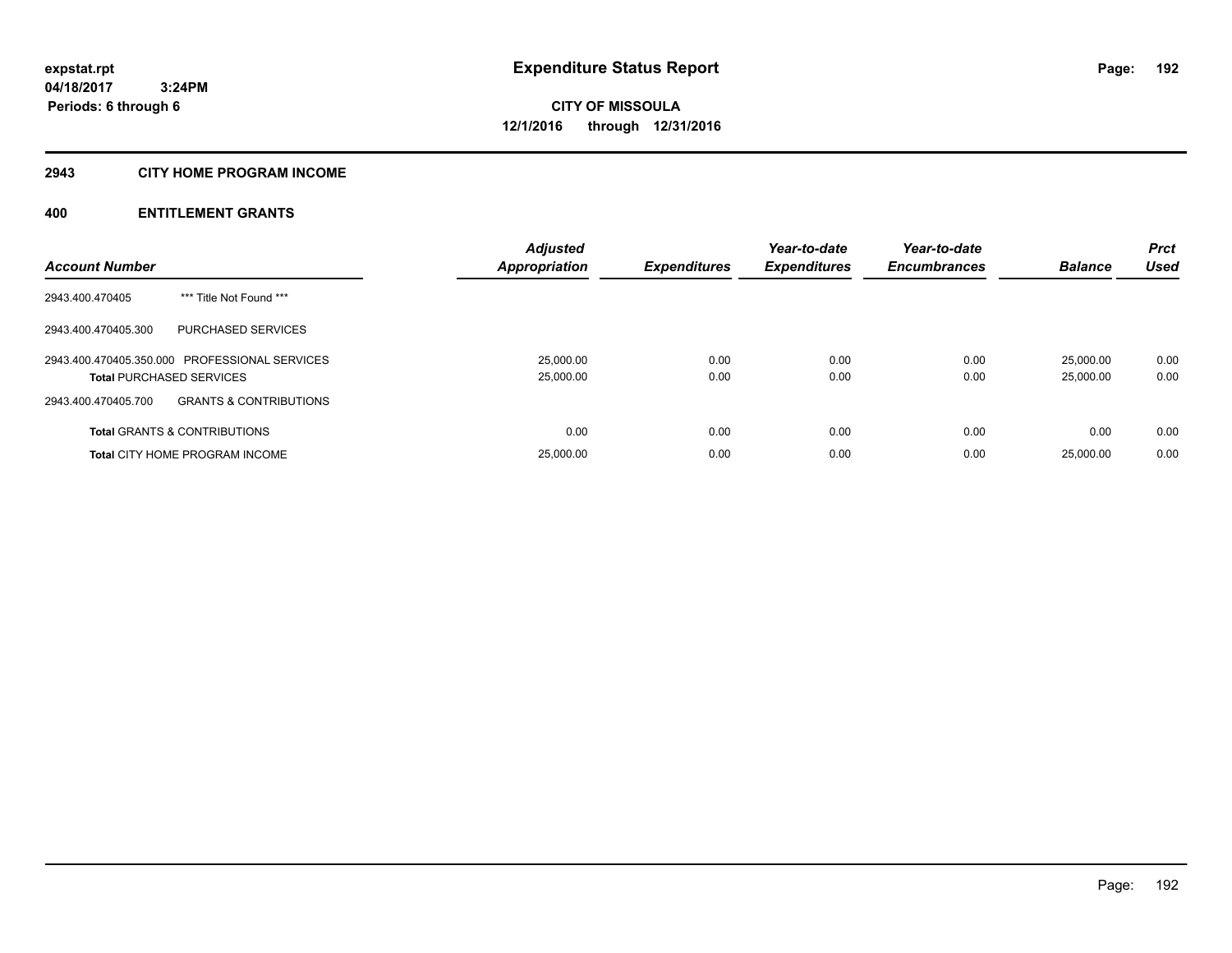#### **2955 TRANSPORTATION**

# **250 DEVELOPMENT SERVICES**

|                                         |                                                         | <b>Adjusted</b>      |                     | Year-to-date        | Year-to-date        |                | <b>Prct</b> |
|-----------------------------------------|---------------------------------------------------------|----------------------|---------------------|---------------------|---------------------|----------------|-------------|
| <b>Account Number</b>                   |                                                         | <b>Appropriation</b> | <b>Expenditures</b> | <b>Expenditures</b> | <b>Encumbrances</b> | <b>Balance</b> | <b>Used</b> |
| 2955.250.411070                         | <b>TRANSPORTATION</b>                                   |                      |                     |                     |                     |                |             |
| 2955.250.411070.100                     | PERSONAL SERVICES                                       |                      |                     |                     |                     |                |             |
|                                         | 2955.250.411070.110.000 SALARIES AND WAGES              | 249,730.00           | 19,197.22           | 121,361.07          | 0.00                | 128,368.93     | 48.60       |
| 2955.250.411070.140.000                 | <b>EMPLOYER CONTRIBUTIONS</b>                           | 81,632.00            | 6,685.19            | 44,371.18           | 0.00                | 37.260.82      | 54.36       |
|                                         | 2955.250.411070.141.000 STATE RETIREMENT CONTRIBUTIONS  | 0.00                 | 30.80               | 196.99              | 0.00                | $-196.99$      | 0.00        |
| <b>Total PERSONAL SERVICES</b>          |                                                         | 331,362.00           | 25,913.21           | 165,929.24          | 0.00                | 165,432.76     | 50.07       |
| 2955.250.411070.200                     | <b>SUPPLIES</b>                                         |                      |                     |                     |                     |                |             |
| 2955.250.411070.210.000 OFFICE SUPPLIES |                                                         | 6,000.00             | 0.00                | 778.08              | 0.00                | 5,221.92       | 12.97       |
|                                         | 2955.250.411070.220.000 OPERATING SUPPLIES              | 1,300.00             | 151.47              | 1.194.30            | 0.00                | 105.70         | 91.87       |
| 2955.250.411070.240.000 OTHER SUPPLIES  |                                                         | 360.00               | 0.00                | 0.00                | 0.00                | 360.00         | 0.00        |
| <b>Total SUPPLIES</b>                   |                                                         | 7,660.00             | 151.47              | 1,972.38            | 0.00                | 5,687.62       | 25.75       |
| 2955.250.411070.300                     | <b>PURCHASED SERVICES</b>                               |                      |                     |                     |                     |                |             |
| 2955.250.411070.310.000 COMMUNICATIONS  |                                                         | 500.00               | 40.00               | 45.29               | 0.00                | 454.71         | 9.06        |
|                                         | 2955.250.411070.320.000 PRINTING & DUPLICATING          | 5,000.00             | 29.62               | 66.66               | 0.00                | 4,933.34       | 1.33        |
|                                         | 2955.250.411070.330.000 PUBLICITY, SUBSCRIPTIONS & DUES | 3,000.00             | 454.00              | 1,412.00            | 0.00                | 1,588.00       | 47.07       |
|                                         | 2955.250.411070.344.000 TELEPHONE SERVICE               | 500.00               | 2.12                | 81.33               | 0.00                | 418.67         | 16.27       |
| 2955.250.411070.350.000                 | PROFESSIONAL SERVICES                                   | 50,000.00            | 221.57              | 11,011.96           | 0.00                | 38,988.04      | 22.02       |
|                                         | 2955.250.411070.360.000 REPAIR & MAINTENANCE            | 8,900.00             | 167.49              | 504.57              | 0.00                | 8,395.43       | 5.67        |
| 2955.250.411070.370.000 TRAVEL          |                                                         | 9,000.00             | 17.80               | 294.09              | 0.00                | 8,705.91       | 3.27        |
| 2955.250.411070.380.000 TRAINING        |                                                         | 5,500.00             | 0.00                | 275.00              | 0.00                | 5,225.00       | 5.00        |
|                                         | 2955.250.411070.390.000 OTHER PURCHASED SERVICES        | 0.00                 | 3,661.35            | 6,158.52            | 0.00                | $-6, 158.52$   | 0.00        |
| <b>Total PURCHASED SERVICES</b>         |                                                         | 82,400.00            | 4,593.95            | 19,849.42           | 0.00                | 62,550.58      | 24.09       |
| 2955.250.411070.500                     | <b>FIXED CHARGES</b>                                    |                      |                     |                     |                     |                |             |
| 2955.250.411070.500.000 FIXED CHARGES   |                                                         | 24,000.00            | 12,360.00           | 12,360.00           | 0.00                | 11,640.00      | 51.50       |
| <b>Total FIXED CHARGES</b>              |                                                         | 24,000.00            | 12.360.00           | 12.360.00           | 0.00                | 11.640.00      | 51.50       |
|                                         | 0.011170.0.0011701011710110                             |                      |                     |                     |                     |                |             |

2955.250.411070.700 GRANTS & CONTRIBUTIONS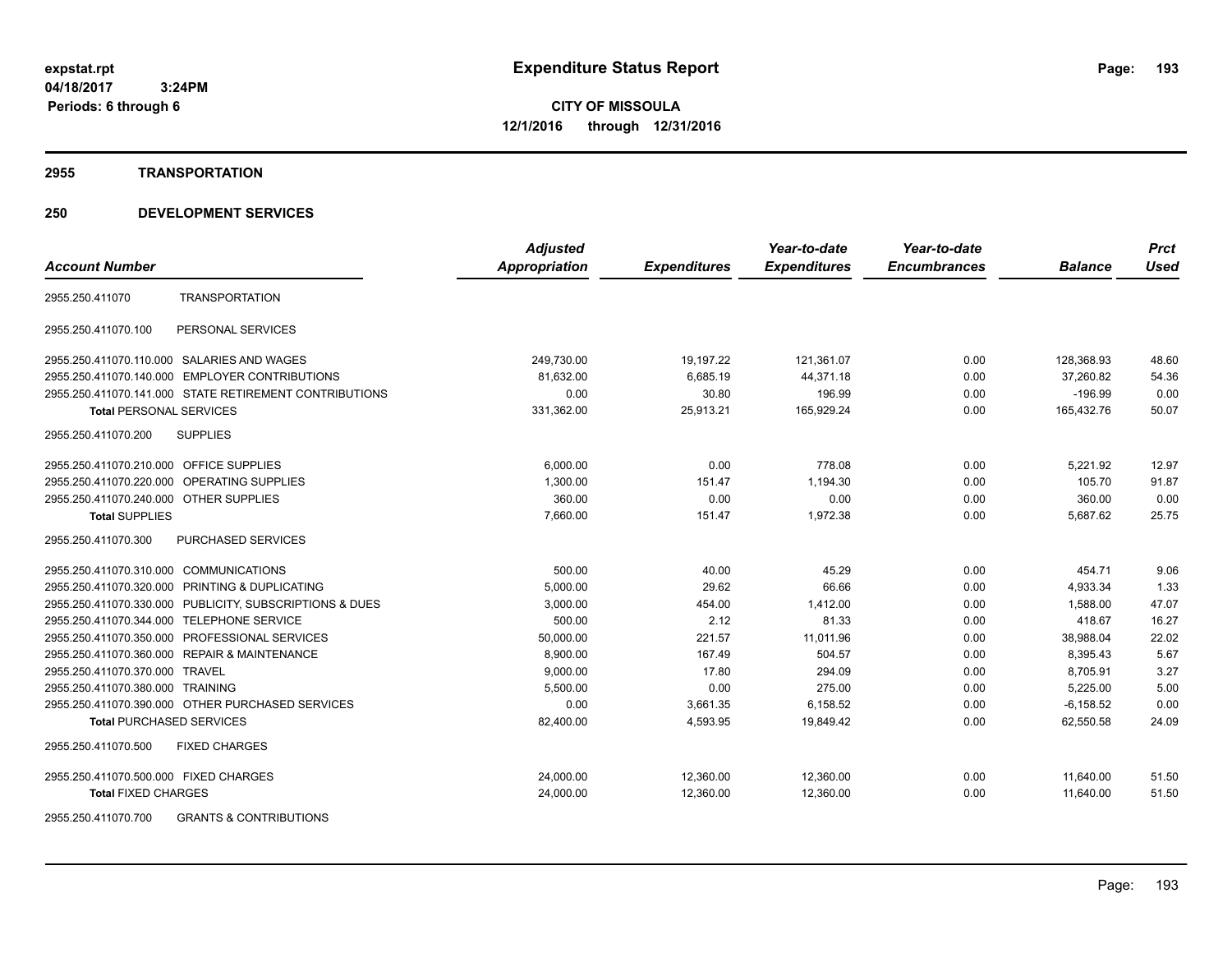**2955 TRANSPORTATION**

| <b>Account Number</b>                                                                     | <b>Adjusted</b><br><b>Appropriation</b> | <b>Expenditures</b>    | Year-to-date<br><b>Expenditures</b> | Year-to-date<br><b>Encumbrances</b> | <b>Balance</b>           | <b>Prct</b><br><b>Used</b> |
|-------------------------------------------------------------------------------------------|-----------------------------------------|------------------------|-------------------------------------|-------------------------------------|--------------------------|----------------------------|
| 2955.250.411070.700.000 GRANTS & CONTRIBUTIONS<br><b>Total GRANTS &amp; CONTRIBUTIONS</b> | 144,228.00<br>144,228.00                | 31,995.00<br>31,995.00 | 31,995.00<br>31,995.00              | 0.00<br>0.00                        | 112,233.00<br>112,233.00 | 22.18<br>22.18             |
| OTHER OBJECTS<br>2955.250.411070.800                                                      |                                         |                        |                                     |                                     |                          |                            |
| 2955.250.411070.845.000 CONTINGENCY                                                       | 207,937.00                              | 0.00                   | 0.00                                | 0.00                                | 207,937.00               | 0.00                       |
| <b>Total OTHER OBJECTS</b>                                                                | 207,937.00                              | 0.00                   | 0.00                                | 0.00                                | 207,937.00               | 0.00                       |
| <b>Total TRANSPORTATION</b>                                                               | 797,587.00                              | 75,013.63              | 232,106.04                          | 0.00                                | 565,480.96               | 29.10                      |
| <b>BIKE/PED MDT</b><br>2955.250.411079                                                    |                                         |                        |                                     |                                     |                          |                            |
| <b>SUPPLIES</b><br>2955.250.411079.200                                                    |                                         |                        |                                     |                                     |                          |                            |
| 2955.250.411079.220.000 OPERATING SUPPLIES                                                | 0.00                                    | 5,700.00               | 5,700.00                            | 0.00                                | $-5,700.00$              | 0.00                       |
| <b>Total SUPPLIES</b>                                                                     | 0.00                                    | 5,700.00               | 5,700.00                            | 0.00                                | $-5,700.00$              | 0.00                       |
| PURCHASED SERVICES<br>2955.250.411079.300                                                 |                                         |                        |                                     |                                     |                          |                            |
| 2955.250.411079.330.000 PUBLICITY, SUBSCRIPTIONS & DUES                                   | 0.00                                    | 941.50                 | 941.50                              | 0.00                                | $-941.50$                | 0.00                       |
| <b>Total PURCHASED SERVICES</b>                                                           | 0.00                                    | 941.50                 | 941.50                              | 0.00                                | $-941.50$                | 0.00                       |
| <b>Total BIKE/PED MDT</b>                                                                 | 0.00                                    | 6,641.50               | 6,641.50                            | 0.00                                | $-6,641.50$              | 0.00                       |
| 2955.250.411080<br><b>MIM MDT</b>                                                         |                                         |                        |                                     |                                     |                          |                            |
| PERSONAL SERVICES<br>2955.250.411080.100                                                  |                                         |                        |                                     |                                     |                          |                            |
| 2955.250.411080.110.000 CMAQ/MIM-SALARIES AND WAGES                                       | 161,379.00                              | 7,766.09               | 51,457.94                           | 0.00                                | 109,921.06               | 31.89                      |
| 2955.250.411080.120.000 OVERTIME/TERMINATION                                              | 0.00                                    | 0.00                   | 969.58                              | 0.00                                | $-969.58$                | 0.00                       |
| 2955.250.411080.140.000 EMPLOYER CONTRIBUTIONS                                            | 66,158.00                               | 3,603.91               | 21,482.59                           | 0.00                                | 44,675.41                | 32.47                      |
| <b>Total PERSONAL SERVICES</b>                                                            | 227,537.00                              | 11,370.00              | 73,910.11                           | 0.00                                | 153,626.89               | 32.48                      |
| 2955.250.411080.200<br><b>SUPPLIES</b>                                                    |                                         |                        |                                     |                                     |                          |                            |
| 2955.250.411080.210.000 OFFICE SUPPLIES                                                   | 1,000.00                                | 38.44                  | 291.07                              | 0.00                                | 708.93                   | 29.11                      |
| 2955.250.411080.220.000 OPERATING SUPPLIES                                                | 35,000.00                               | 5,678.40               | 12,600.15                           | 0.00                                | 22,399.85                | 36.00                      |
| <b>Total SUPPLIES</b>                                                                     | 36,000.00                               | 5,716.84               | 12,891.22                           | 0.00                                | 23,108.78                | 35.81                      |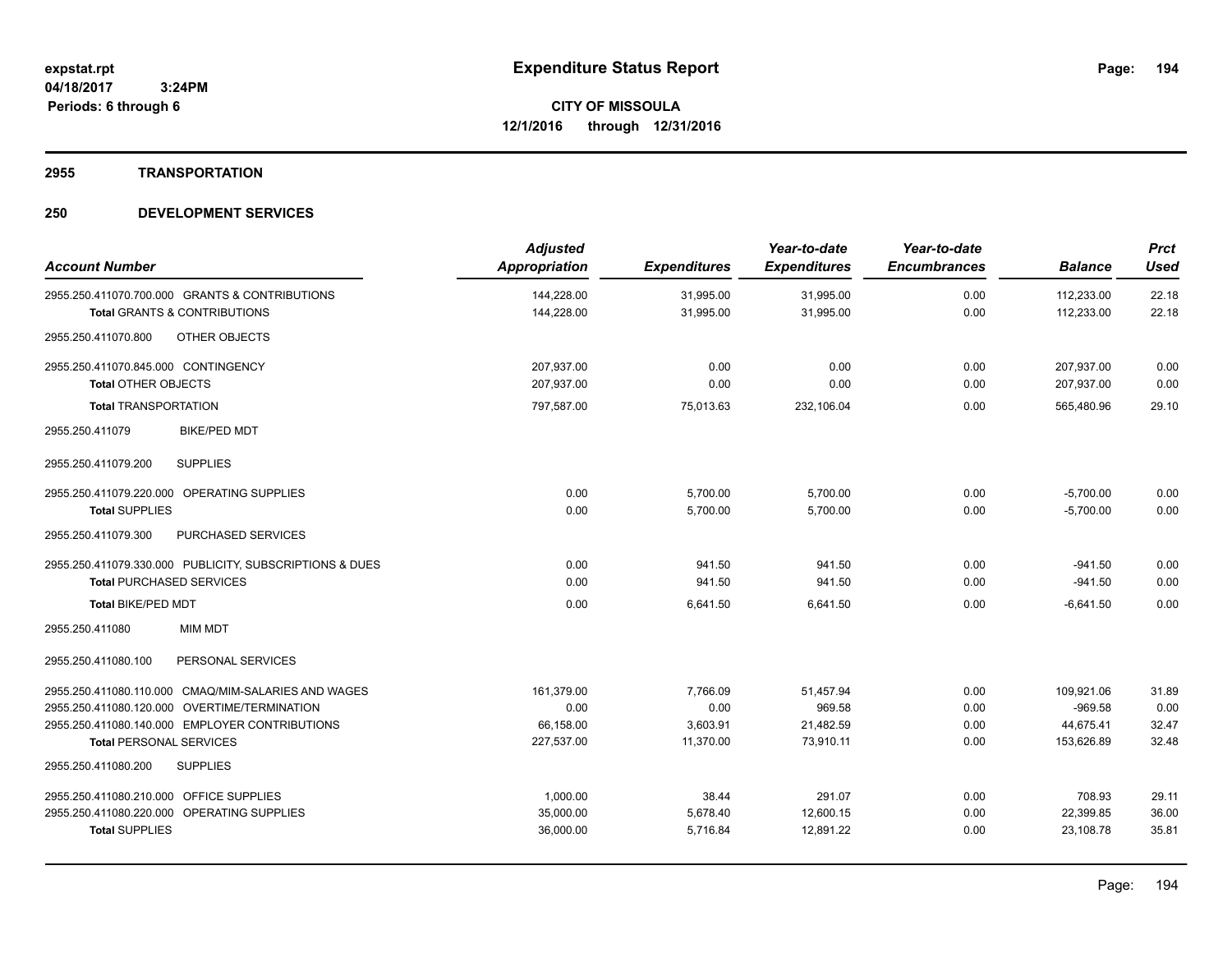**CITY OF MISSOULA 12/1/2016 through 12/31/2016**

#### **2955 TRANSPORTATION**

| <b>Account Number</b>                                    | <b>Adjusted</b><br><b>Appropriation</b> | <b>Expenditures</b> | Year-to-date<br><b>Expenditures</b> | Year-to-date<br><b>Encumbrances</b> | <b>Balance</b> | <b>Prct</b><br><b>Used</b> |
|----------------------------------------------------------|-----------------------------------------|---------------------|-------------------------------------|-------------------------------------|----------------|----------------------------|
|                                                          |                                         |                     |                                     |                                     |                |                            |
| PURCHASED SERVICES<br>2955.250.411080.300                |                                         |                     |                                     |                                     |                |                            |
| 2955.250.411080.310.000 COMMUNICATIONS                   | 1.200.00                                | 88.81               | 969.41                              | 0.00                                | 230.59         | 80.78                      |
| 2955.250.411080.320.000 PRINTING & DUPLICATING           | 5,000.00                                | 191.76              | 3,436.39                            | 0.00                                | 1,563.61       | 68.73                      |
| 2955.250.411080.330.000 PUBLICITY, SUBSCRIPTIONS & DUES  | 25,000.00                               | 1,346.50            | 16,057.07                           | 0.00                                | 8,942.93       | 64.23                      |
| <b>TELEPHONE SERVICE</b><br>2955.250.411080.344.000      | 50.00                                   | 4.80                | 11.72                               | 0.00                                | 38.28          | 23.44                      |
| 2955.250.411080.350.000 PROFESSIONAL SERVICES            | 14,207.00                               | 100.00              | 3,403.74                            | 0.00                                | 10,803.26      | 23.96                      |
| 2955.250.411080.360.000 REPAIR & MAINTENANCE             | 0.00                                    | 0.00                | 12.00                               | 0.00                                | $-12.00$       | 0.00                       |
| 2955.250.411080.370.000 TRAVEL                           | 3,000.00                                | 0.00                | 1,374.31                            | 0.00                                | 1,625.69       | 45.81                      |
| 2955.250.411080.380.000 TRAINING                         | 5,000.00                                | 0.00                | 1,899.82                            | 0.00                                | 3,100.18       | 38.00                      |
| 2955.250.411080.390.000 OTHER PURCHASED SERVICES         | 20,000.00                               | 0.00                | 3,015.00                            | 0.00                                | 16,985.00      | 15.08                      |
| <b>Total PURCHASED SERVICES</b>                          | 73,457.00                               | 1,731.87            | 30,179.46                           | 0.00                                | 43,277.54      | 41.08                      |
| <b>FIXED CHARGES</b><br>2955.250.411080.500              |                                         |                     |                                     |                                     |                |                            |
| 2955.250.411080.500.000 FIXED CHARGES                    | 10,000.00                               | 0.00                | 0.00                                | 0.00                                | 10,000.00      | 0.00                       |
| <b>Total FIXED CHARGES</b>                               | 10,000.00                               | 0.00                | 0.00                                | 0.00                                | 10,000.00      | 0.00                       |
| 2955.250.411080.700<br><b>GRANTS &amp; CONTRIBUTIONS</b> |                                         |                     |                                     |                                     |                |                            |
| 2955.250.411080.700.000 GRANTS & CONTRIBUTIONS           | 2,500.00                                | 0.00                | 500.00                              | 0.00                                | 2,000.00       | 20.00                      |
| <b>Total GRANTS &amp; CONTRIBUTIONS</b>                  | 2,500.00                                | 0.00                | 500.00                              | 0.00                                | 2,000.00       | 20.00                      |
| 2955.250.411080.800<br>OTHER OBJECTS                     |                                         |                     |                                     |                                     |                |                            |
| <b>Total OTHER OBJECTS</b>                               | 0.00                                    | 0.00                | 0.00                                | 0.00                                | 0.00           | 0.00                       |
| <b>Total MIM MDT</b>                                     | 349,494.00                              | 18,818.71           | 117,480.79                          | 0.00                                | 232,013.21     | 33.61                      |
| <b>BIKE-PED PROGRAM</b><br>2955.250.430255               |                                         |                     |                                     |                                     |                |                            |
| PERSONAL SERVICES<br>2955.250.430255.100                 |                                         |                     |                                     |                                     |                |                            |
| 2955.250.430255.110.000 SALARIES AND WAGES               | 49,884.00                               | 3,837.15            | 24, 167. 48                         | 0.00                                | 25.716.52      | 48.45                      |
| 2955.250.430255.140.000 EMPLOYER CONTRIBUTIONS           | 17,600.00                               | 1,426.73            | 9,448.87                            | 0.00                                | 8,151.13       | 53.69                      |
| <b>Total PERSONAL SERVICES</b>                           | 67,484.00                               | 5,263.88            | 33,616.35                           | 0.00                                | 33,867.65      | 49.81                      |
|                                                          |                                         |                     |                                     |                                     |                |                            |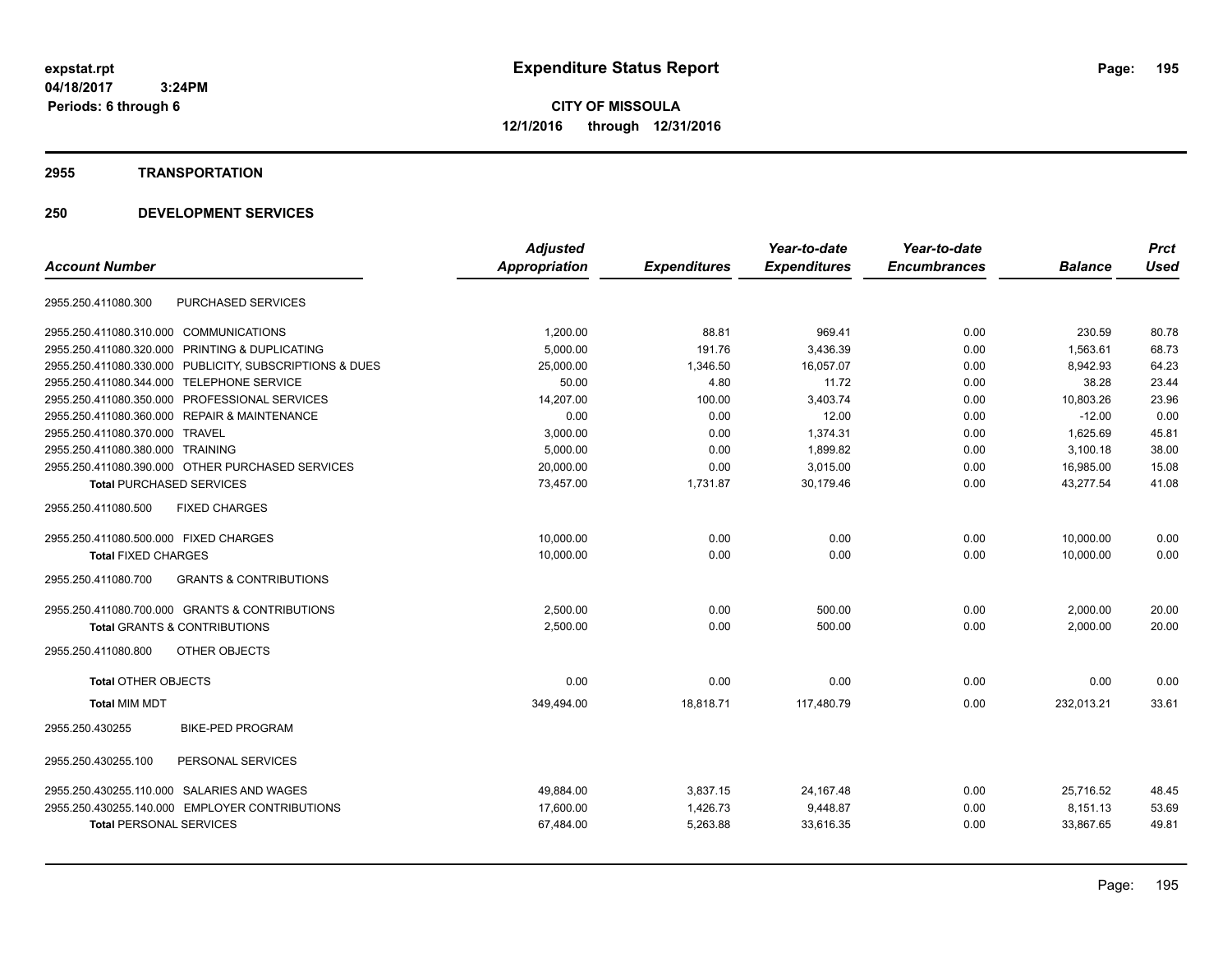#### **2955 TRANSPORTATION**

| <b>Account Number</b>                   |                                                         | <b>Adjusted</b><br><b>Appropriation</b> | <b>Expenditures</b> | Year-to-date<br><b>Expenditures</b> | Year-to-date<br><b>Encumbrances</b> | <b>Balance</b> | <b>Prct</b><br><b>Used</b> |
|-----------------------------------------|---------------------------------------------------------|-----------------------------------------|---------------------|-------------------------------------|-------------------------------------|----------------|----------------------------|
|                                         |                                                         |                                         |                     |                                     |                                     |                |                            |
| 2955.250.430255.200                     | <b>SUPPLIES</b>                                         |                                         |                     |                                     |                                     |                |                            |
| 2955.250.430255.210.000 OFFICE SUPPLIES |                                                         | 1,000.00                                | 0.00                | 100.24                              | 0.00                                | 899.76         | 10.02                      |
|                                         | 2955.250.430255.220.000 OPERATING SUPPLIES              | 0.00                                    | 92.97               | 92.97                               | 0.00                                | $-92.97$       | 0.00                       |
| <b>Total SUPPLIES</b>                   |                                                         | 1,000.00                                | 92.97               | 193.21                              | 0.00                                | 806.79         | 19.32                      |
| 2955.250.430255.300                     | PURCHASED SERVICES                                      |                                         |                     |                                     |                                     |                |                            |
| 2955.250.430255.310.000 COMMUNICATIONS  |                                                         | 0.00                                    | 34.16               | 57.68                               | 0.00                                | $-57.68$       | 0.00                       |
|                                         | 2955.250.430255.320.000 PRINTING & DUPLICATING          | 125.00                                  | 33.10               | 380.06                              | 0.00                                | $-255.06$      | 304.05                     |
|                                         | 2955.250.430255.330.000 PUBLICITY, SUBSCRIPTIONS & DUES | 395.00                                  | 0.00                | 0.00                                | 0.00                                | 395.00         | 0.00                       |
|                                         | 2955.250.430255.344.000 TELEPHONE SERVICE               | 29.00                                   | 1.39                | 15.89                               | 0.00                                | 13.11          | 54.79                      |
|                                         | 2955.250.430255.350.000 PROFESSIONAL SERVICES           | 4,004.00                                | 0.00                | 0.00                                | 0.00                                | 4.004.00       | 0.00                       |
| 2955.250.430255.370.000 TRAVEL          |                                                         | 1.200.00                                | 0.00                | 1.677.43                            | 0.00                                | $-477.43$      | 139.79                     |
| 2955.250.430255.380.000 TRAINING        |                                                         | 800.00                                  | 0.00                | 685.00                              | 0.00                                | 115.00         | 85.63                      |
|                                         | 2955.250.430255.390.000 OTHER PURCHASED SERVICES        | 4,500.00                                | 0.00                | 0.00                                | 0.00                                | 4,500.00       | 0.00                       |
|                                         | <b>Total PURCHASED SERVICES</b>                         | 11,053.00                               | 68.65               | 2,816.06                            | 0.00                                | 8,236.94       | 25.48                      |
| 2955.250.430255.500                     | <b>FIXED CHARGES</b>                                    |                                         |                     |                                     |                                     |                |                            |
| 2955.250.430255.500.000 FIXED CHARGES   |                                                         | 4.592.00                                | 0.00                | 1.049.33                            | 0.00                                | 3,542.67       | 22.85                      |
| <b>Total FIXED CHARGES</b>              |                                                         | 4,592.00                                | 0.00                | 1,049.33                            | 0.00                                | 3,542.67       | 22.85                      |
| 2955.250.430255.900                     | <b>CAPITAL OUTLAY</b>                                   |                                         |                     |                                     |                                     |                |                            |
| <b>Total CAPITAL OUTLAY</b>             |                                                         | 0.00                                    | 0.00                | 0.00                                | 0.00                                | 0.00           | 0.00                       |
| <b>Total BIKE-PED PROGRAM</b>           |                                                         | 84,129.00                               | 5,425.50            | 37,674.95                           | 0.00                                | 46,454.05      | 44.78                      |
| 2955.250.430257                         | BICYCLE COMMUTER NETWORK                                |                                         |                     |                                     |                                     |                |                            |
| 2955.250.430257.200                     | <b>SUPPLIES</b>                                         |                                         |                     |                                     |                                     |                |                            |
| <b>Total SUPPLIES</b>                   |                                                         | 0.00                                    | 0.00                | 0.00                                | 0.00                                | 0.00           | 0.00                       |
| 2955.250.430257.300                     | <b>PURCHASED SERVICES</b>                               |                                         |                     |                                     |                                     |                |                            |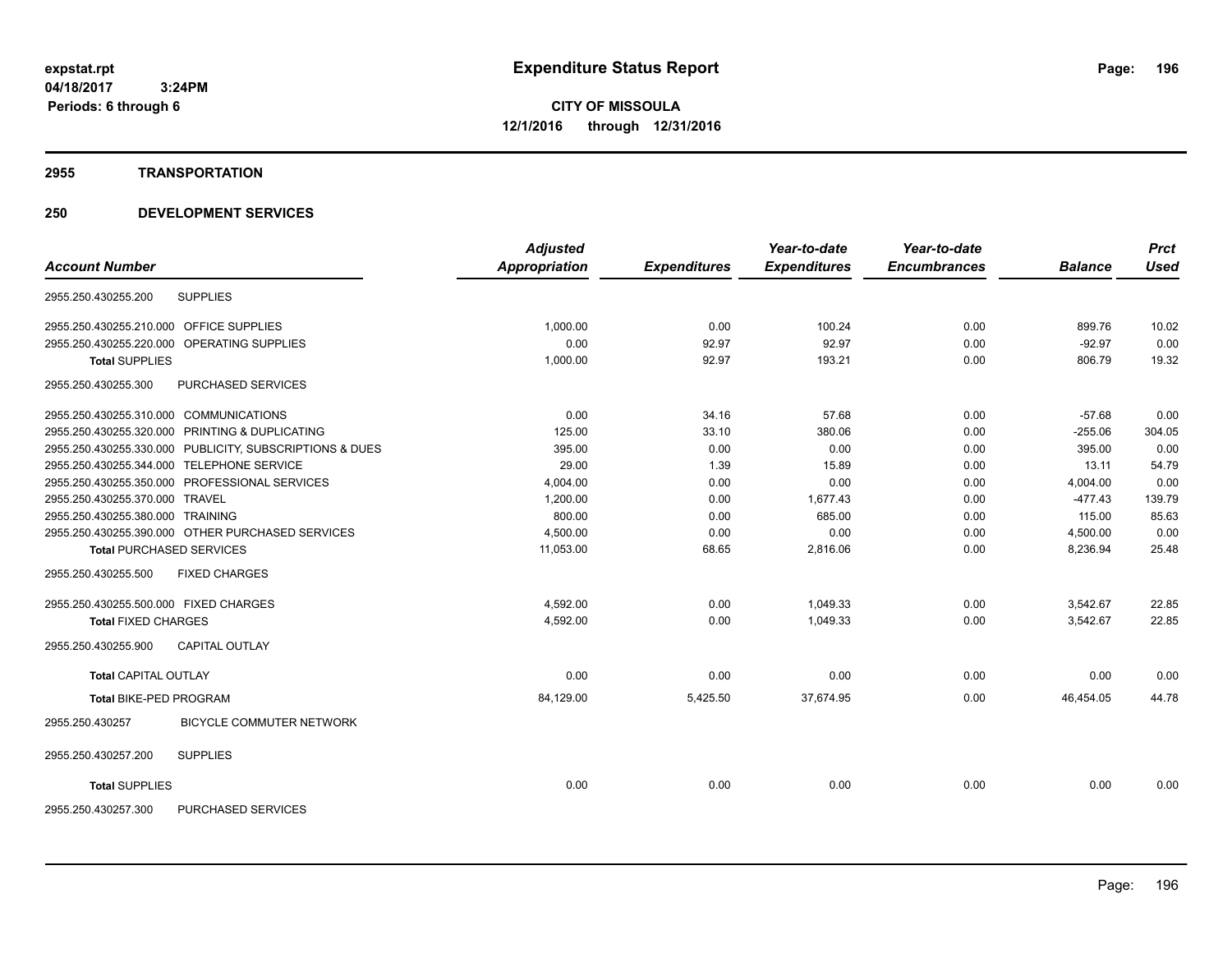**2955 TRANSPORTATION**

| <b>Account Number</b>       |                                     | <b>Adjusted</b><br><b>Appropriation</b> | <b>Expenditures</b> | Year-to-date<br><b>Expenditures</b> | Year-to-date<br><b>Encumbrances</b> | <b>Balance</b> | <b>Prct</b><br><b>Used</b> |
|-----------------------------|-------------------------------------|-----------------------------------------|---------------------|-------------------------------------|-------------------------------------|----------------|----------------------------|
|                             | <b>Total PURCHASED SERVICES</b>     | 0.00                                    | 0.00                | 0.00                                | 0.00                                | 0.00           | 0.00                       |
| 2955.250.430257.900         | <b>CAPITAL OUTLAY</b>               |                                         |                     |                                     |                                     |                |                            |
|                             | Total BICYCLE COMMUTER NETWORK      | 0.00                                    | 0.00                | 0.00                                | 0.00                                | 0.00           | 0.00                       |
| 2955.250.430267             | <b>CMAQ GRANT</b>                   |                                         |                     |                                     |                                     |                |                            |
| 2955.250.430267.200         | <b>SUPPLIES</b>                     |                                         |                     |                                     |                                     |                |                            |
| <b>Total CMAQ GRANT</b>     |                                     | 0.00                                    | 0.00                | 0.00                                | 0.00                                | 0.00           | 0.00                       |
| 2955.250.510110             | <b>MERCHANT SERVICES</b>            |                                         |                     |                                     |                                     |                |                            |
| 2955.250.510110.500         | <b>FIXED CHARGES</b>                |                                         |                     |                                     |                                     |                |                            |
|                             | <b>Total MERCHANT SERVICES</b>      | 0.00                                    | 0.00                | 0.00                                | 0.00                                | 0.00           | 0.00                       |
| 2955.250.510306             | SALARY RESERVE                      |                                         |                     |                                     |                                     |                |                            |
| 2955.250.510306.100         | PERSONAL SERVICES                   |                                         |                     |                                     |                                     |                |                            |
| <b>Total SALARY RESERVE</b> |                                     | 0.00                                    | 0.00                | 0.00                                | 0.00                                | 0.00           | 0.00                       |
| 2955.250.521000             | INTERFUND OPERATING TRANSFERS       |                                         |                     |                                     |                                     |                |                            |
| 2955.250.521000.800         | OTHER OBJECTS                       |                                         |                     |                                     |                                     |                |                            |
|                             | Total INTERFUND OPERATING TRANSFERS | 0.00                                    | 0.00                | 0.00                                | 0.00                                | 0.00           | 0.00                       |
| <b>Total TRANSPORTATION</b> |                                     | 1,231,210.00                            | 105,899.34          | 393,903.28                          | 0.00                                | 837,306.72     | 31.99                      |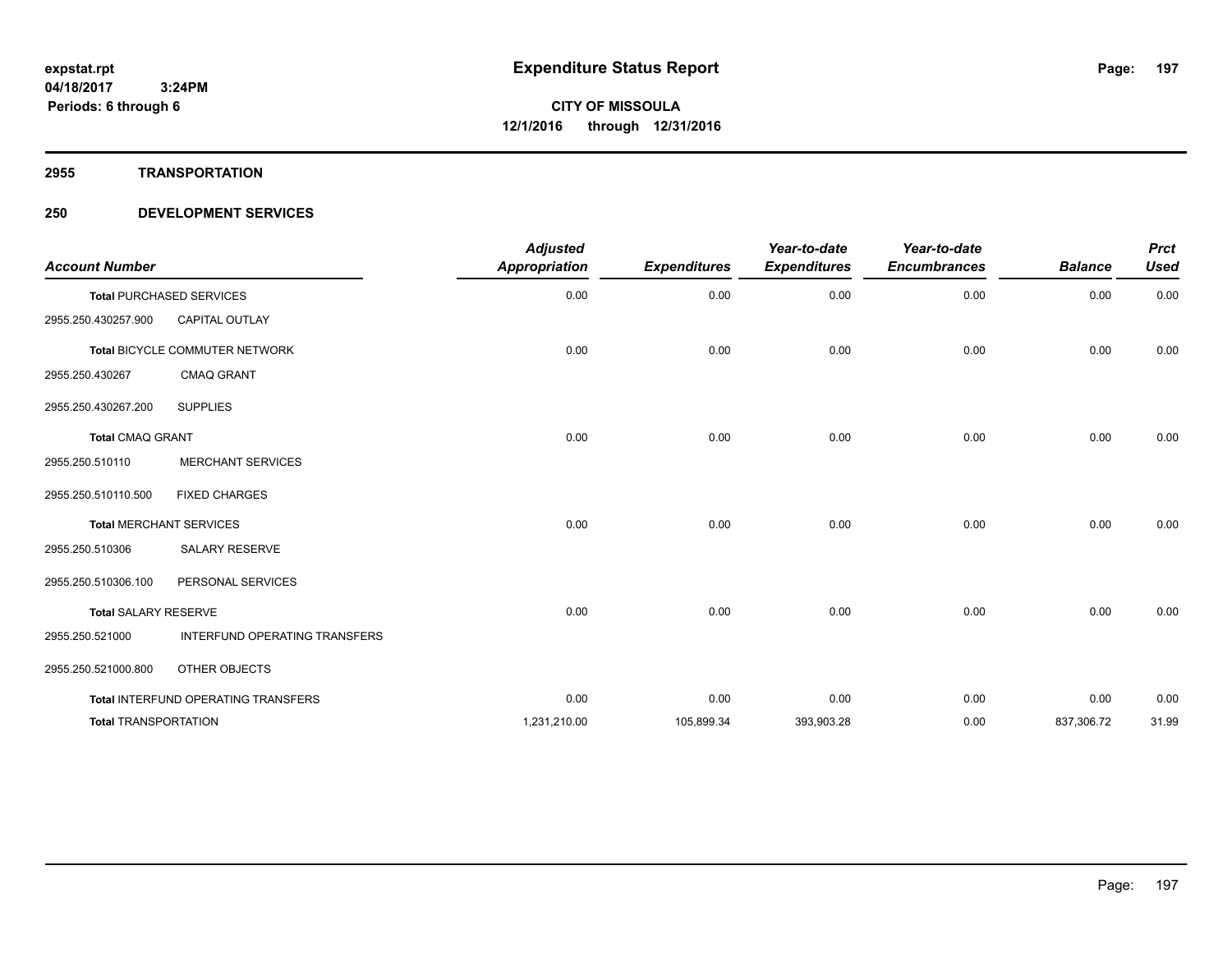# **2987 FEDERAL TRANSPORTATION FUND**

# **370 PARKS & RECREATION**

| <b>Account Number</b>               |                                                | <b>Adjusted</b><br><b>Appropriation</b> | <b>Expenditures</b> | Year-to-date<br><b>Expenditures</b> | Year-to-date<br><b>Encumbrances</b> | <b>Balance</b> | <b>Prct</b><br><b>Used</b> |
|-------------------------------------|------------------------------------------------|-----------------------------------------|---------------------|-------------------------------------|-------------------------------------|----------------|----------------------------|
| 2987.370.430258                     | *** Title Not Found ***                        |                                         |                     |                                     |                                     |                |                            |
| 2987.370.430258.100                 | PERSONAL SERVICES                              |                                         |                     |                                     |                                     |                |                            |
|                                     | 2987.370.430258.140.000 EMPLOYER CONTRIBUTIONS | 0.00                                    | 0.00                | 0.48                                | 0.00                                | $-0.48$        | 0.00                       |
| Total *** Title Not Found ***       |                                                | 0.00                                    | 0.00                | 0.48                                | 0.00                                | $-0.48$        | 0.00                       |
| 2987.370.510110                     | <b>MERCHANT SERVICES</b>                       |                                         |                     |                                     |                                     |                |                            |
| 2987.370.510110.500                 | <b>FIXED CHARGES</b>                           |                                         |                     |                                     |                                     |                |                            |
| <b>Total MERCHANT SERVICES</b>      |                                                | 0.00                                    | 0.00                | 0.00                                | 0.00                                | 0.00           | 0.00                       |
| <b>Total PARKS &amp; RECREATION</b> |                                                | 0.00                                    | 0.00                | 0.48                                | 0.00                                | $-0.48$        | 0.00                       |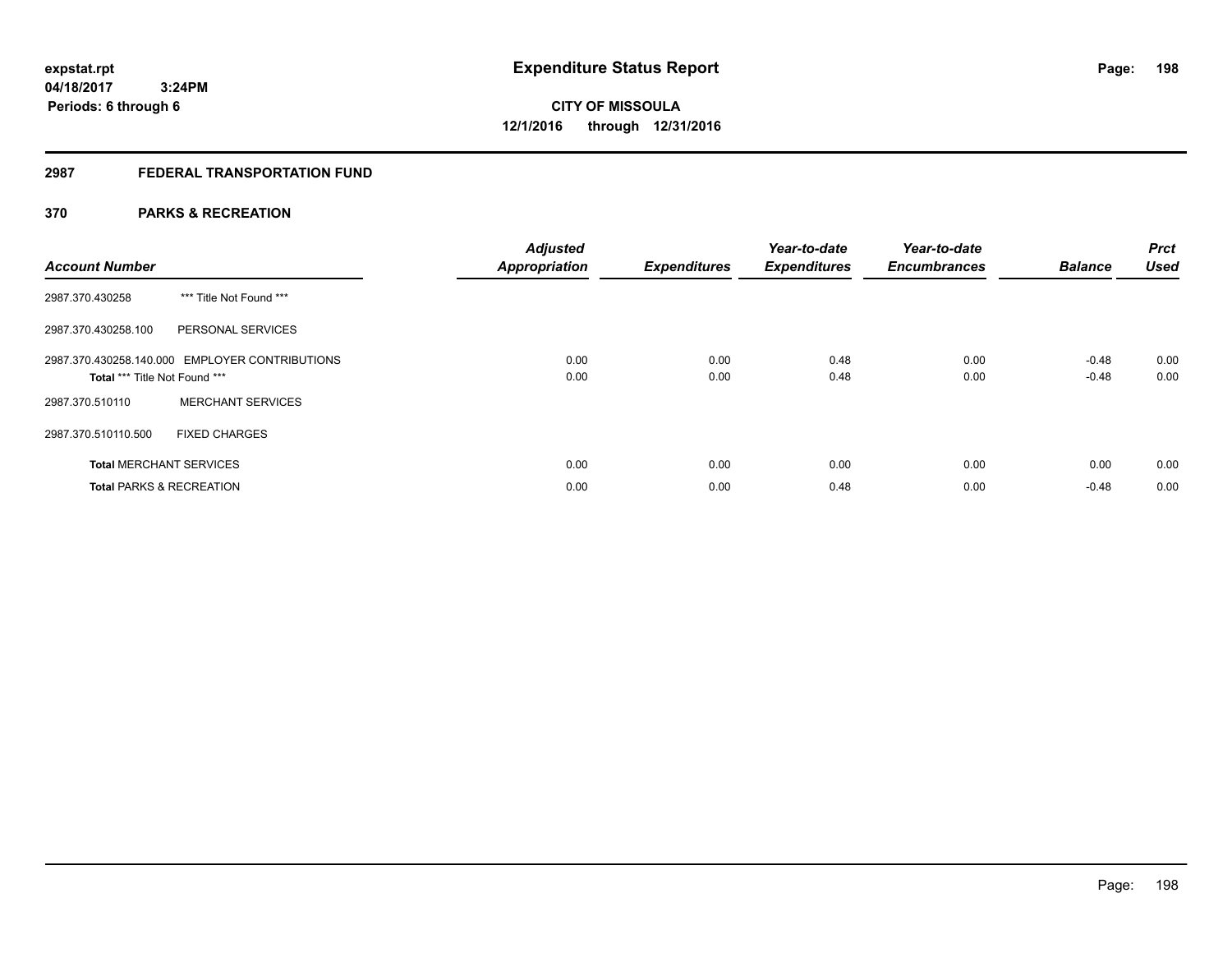# **2987 FEDERAL TRANSPORTATION FUND**

|                                |                                        | <b>Adjusted</b>      |                     | Year-to-date        | Year-to-date        |                | <b>Prct</b> |
|--------------------------------|----------------------------------------|----------------------|---------------------|---------------------|---------------------|----------------|-------------|
| <b>Account Number</b>          |                                        | <b>Appropriation</b> | <b>Expenditures</b> | <b>Expenditures</b> | <b>Encumbrances</b> | <b>Balance</b> | <b>Used</b> |
| 2987.390.430233                | *** Title Not Found ***                |                      |                     |                     |                     |                |             |
| 2987.390.430233.900            | <b>CAPITAL OUTLAY</b>                  |                      |                     |                     |                     |                |             |
| Total *** Title Not Found ***  |                                        | 0.00                 | 0.00                | 0.00                | 0.00                | 0.00           | 0.00        |
| 2987.390.430256                | SAFE ROUTES TO SCHOOLS                 |                      |                     |                     |                     |                |             |
| 2987.390.430256.900            | CAPITAL OUTLAY                         |                      |                     |                     |                     |                |             |
|                                | Total SAFE ROUTES TO SCHOOLS           | 0.00                 | 0.00                | 0.00                | 0.00                | 0.00           | 0.00        |
| 2987.390.430257                | BICYCLE COMMUTER NETWORK               |                      |                     |                     |                     |                |             |
| 2987.390.430257.900            | CAPITAL OUTLAY                         |                      |                     |                     |                     |                |             |
|                                | Total BICYCLE COMMUTER NETWORK         | 0.00                 | 0.00                | 0.00                | 0.00                | 0.00           | 0.00        |
| 2987.390.430258                | <b>GRANT CREEK TRAIL BCN</b>           |                      |                     |                     |                     |                |             |
| 2987.390.430258.100            | PERSONAL SERVICES                      |                      |                     |                     |                     |                |             |
| <b>Total PERSONAL SERVICES</b> |                                        | 0.00                 | 0.00                | 0.00                | 0.00                | 0.00           | 0.00        |
| 2987.390.430258.900            | <b>CAPITAL OUTLAY</b>                  |                      |                     |                     |                     |                |             |
|                                | Total GRANT CREEK TRAIL BCN            | 0.00                 | 0.00                | 0.00                | 0.00                | 0.00           | 0.00        |
| 2987.390.430259                | RTLSNK CR/BRDWAY CROSSING              |                      |                     |                     |                     |                |             |
| 2987.390.430259.900            | CAPITAL OUTLAY                         |                      |                     |                     |                     |                |             |
|                                | <b>Total RTLSNK CR/BRDWAY CROSSING</b> | 0.00                 | 0.00                | 0.00                | 0.00                | 0.00           | 0.00        |
| 2987.390.430262                | MASTER SIDEWALK PLAN                   |                      |                     |                     |                     |                |             |
| 2987.390.430262.900            | CAPITAL OUTLAY                         |                      |                     |                     |                     |                |             |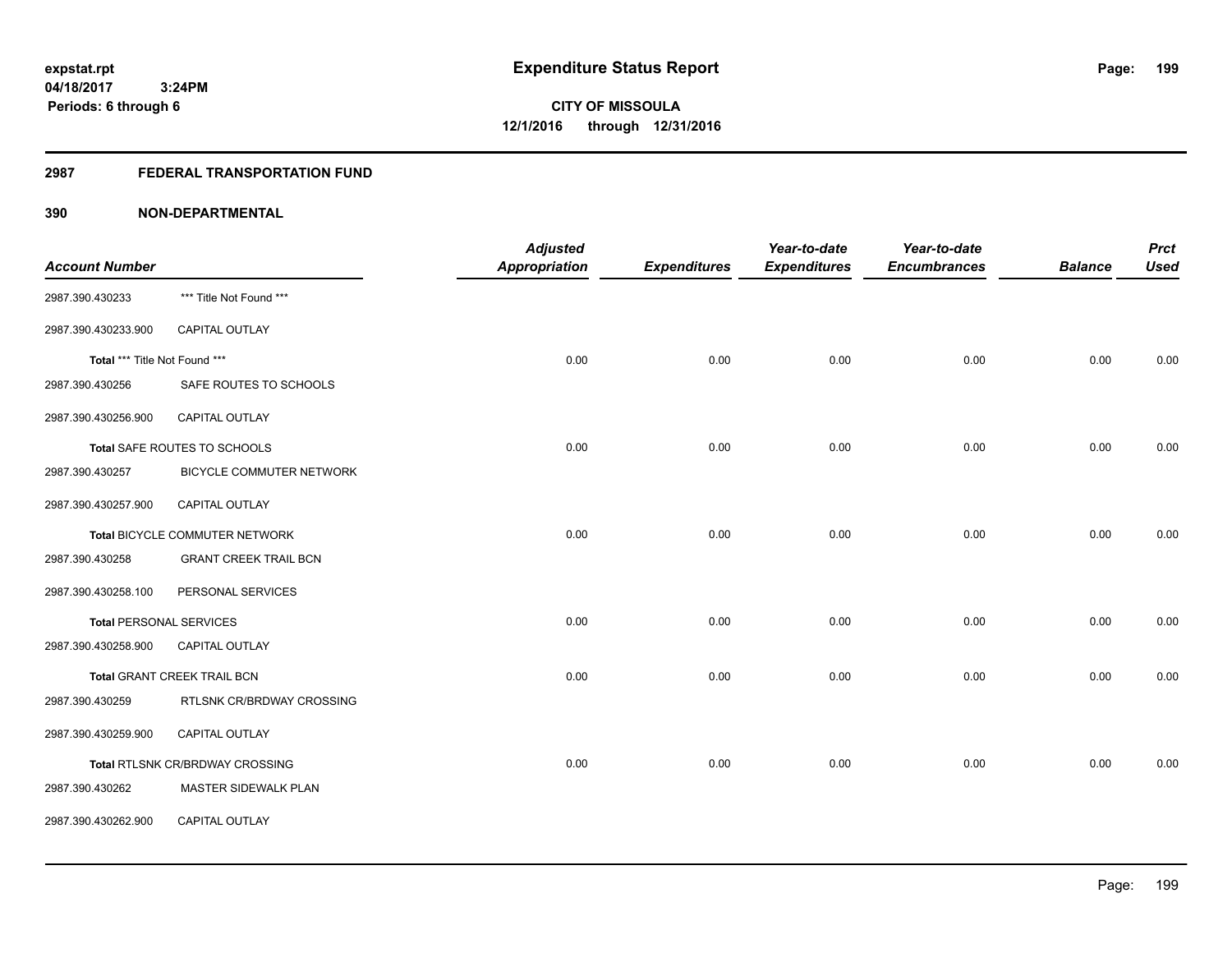#### **2987 FEDERAL TRANSPORTATION FUND**

| <b>Account Number</b>      |                                            | <b>Adjusted</b><br><b>Appropriation</b> | <b>Expenditures</b> | Year-to-date<br><b>Expenditures</b> | Year-to-date<br><b>Encumbrances</b> | <b>Balance</b> | <b>Prct</b><br><b>Used</b> |
|----------------------------|--------------------------------------------|-----------------------------------------|---------------------|-------------------------------------|-------------------------------------|----------------|----------------------------|
|                            | Total MASTER SIDEWALK PLAN                 | 0.00                                    | 0.00                | 0.00                                | 0.00                                | 0.00           | 0.00                       |
| 2987.390.430271            | HIGGINS HILL/BECKWITH RECONSTRUCTION       |                                         |                     |                                     |                                     |                |                            |
| 2987.390.430271.900        | CAPITAL OUTLAY                             |                                         |                     |                                     |                                     |                |                            |
|                            | Total HIGGINS HILL/BECKWITH RECONSTRUCTION | 0.00                                    | 0.00                | 0.00                                | 0.00                                | 0.00           | 0.00                       |
| 2987.390.430272            | SIGNALIZATION                              |                                         |                     |                                     |                                     |                |                            |
| 2987.390.430272.900        | CAPITAL OUTLAY                             |                                         |                     |                                     |                                     |                |                            |
| <b>Total SIGNALIZATION</b> |                                            | 0.00                                    | 0.00                | 0.00                                | 0.00                                | 0.00           | 0.00                       |
| 2987.390.430276            | RUSSELL S 3RD IMPROVEMENTS                 |                                         |                     |                                     |                                     |                |                            |
| 2987.390.430276.900        | <b>CAPITAL OUTLAY</b>                      |                                         |                     |                                     |                                     |                |                            |
|                            | Total RUSSELL S 3RD IMPROVEMENTS           | 0.00                                    | 0.00                | 0.00                                | 0.00                                | 0.00           | 0.00                       |
| 2987.390.430278            | LOLO ST-BRIDGE TO DUNCAN S/C               |                                         |                     |                                     |                                     |                |                            |
| 2987.390.430278.900        | CAPITAL OUTLAY                             |                                         |                     |                                     |                                     |                |                            |
|                            | Total LOLO ST-BRIDGE TO DUNCAN S/C         | 0.00                                    | 0.00                | 0.00                                | 0.00                                | 0.00           | 0.00                       |
| 2987.390.430279            | E BROADWAY IMPROV/MISSOULA COLLEGE         |                                         |                     |                                     |                                     |                |                            |
| 2987.390.430279.900        | <b>CAPITAL OUTLAY</b>                      |                                         |                     |                                     |                                     |                |                            |
|                            | Total E BROADWAY IMPROV/MISSOULA COLLEGE   | 0.00                                    | 0.00                | 0.00                                | 0.00                                | 0.00           | 0.00                       |
| 2987.390.460405            | PLAYFAIR PARK - MINOR IMPROVEMENTS         |                                         |                     |                                     |                                     |                |                            |
| 2987.390.460405.900        | CAPITAL OUTLAY                             |                                         |                     |                                     |                                     |                |                            |
|                            | Total PLAYFAIR PARK - MINOR IMPROVEMENTS   | 0.00                                    | 0.00                | 0.00                                | 0.00                                | 0.00           | 0.00                       |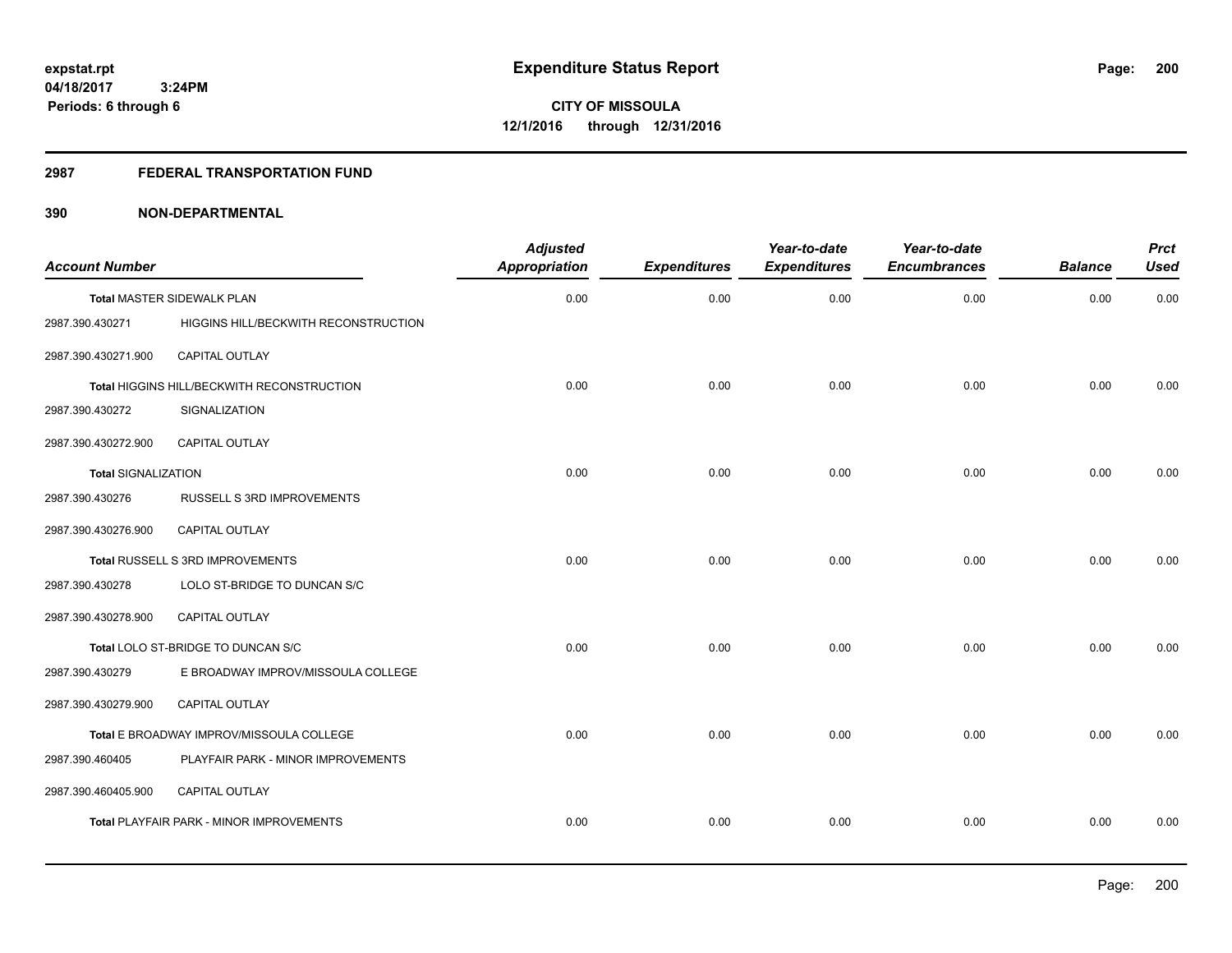# **2987 FEDERAL TRANSPORTATION FUND**

| <b>Account Number</b>           |                                           | <b>Adjusted</b>      |                     | Year-to-date        | Year-to-date        | <b>Balance</b> | <b>Prct</b><br><b>Used</b> |
|---------------------------------|-------------------------------------------|----------------------|---------------------|---------------------|---------------------|----------------|----------------------------|
|                                 |                                           | <b>Appropriation</b> | <b>Expenditures</b> | <b>Expenditures</b> | <b>Encumbrances</b> |                |                            |
| 2987.390.460415                 | SOUTH HILLS TRAIL SYSTEM                  |                      |                     |                     |                     |                |                            |
| 2987.390.460415.900             | <b>CAPITAL OUTLAY</b>                     |                      |                     |                     |                     |                |                            |
|                                 | Total SOUTH HILLS TRAIL SYSTEM            | 0.00                 | 0.00                | 0.00                | 0.00                | 0.00           | 0.00                       |
| 2987.390.460435                 | SILVER PARK MILL SITE                     |                      |                     |                     |                     |                |                            |
| 2987.390.460435.900             | CAPITAL OUTLAY                            |                      |                     |                     |                     |                |                            |
|                                 | Total SILVER PARK MILL SITE               | 0.00                 | 0.00                | 0.00                | 0.00                | 0.00           | 0.00                       |
| 2987.390.460509                 | <b>KIM WILLIAMS TRAIL</b>                 |                      |                     |                     |                     |                |                            |
| 2987.390.460509.900             | <b>CAPITAL OUTLAY</b>                     |                      |                     |                     |                     |                |                            |
|                                 | 2987.390.460509.930.000 KIM WILLIAMS EAST | 371,738.00           | 0.00                | 61,778.88           | 0.00                | 309,959.12     | 16.62                      |
| <b>Total KIM WILLIAMS TRAIL</b> |                                           | 371,738.00           | 0.00                | 61,778.88           | 0.00                | 309,959.12     | 16.62                      |
| 2987.390.510000                 | <b>MISCELLANEOUS</b>                      |                      |                     |                     |                     |                |                            |
| 2987.390.510000.800             | OTHER OBJECTS                             |                      |                     |                     |                     |                |                            |
| <b>Total MISCELLANEOUS</b>      |                                           | 0.00                 | 0.00                | 0.00                | 0.00                | 0.00           | 0.00                       |
| 2987.390.510110                 | <b>MERCHANT SERVICES</b>                  |                      |                     |                     |                     |                |                            |
| 2987.390.510110.500             | <b>FIXED CHARGES</b>                      |                      |                     |                     |                     |                |                            |
|                                 | <b>Total MERCHANT SERVICES</b>            | 0.00                 | 0.00                | 0.00                | 0.00                | 0.00           | 0.00                       |
| <b>Total NON-DEPARTMENTAL</b>   |                                           | 371,738.00           | 0.00                | 61,778.88           | 0.00                | 309,959.12     | 16.62                      |
|                                 | Total FEDERAL TRANSPORTATION FUND         | 371,738.00           | 0.00                | 61,779.36           | 0.00                | 309,958.64     | 16.62                      |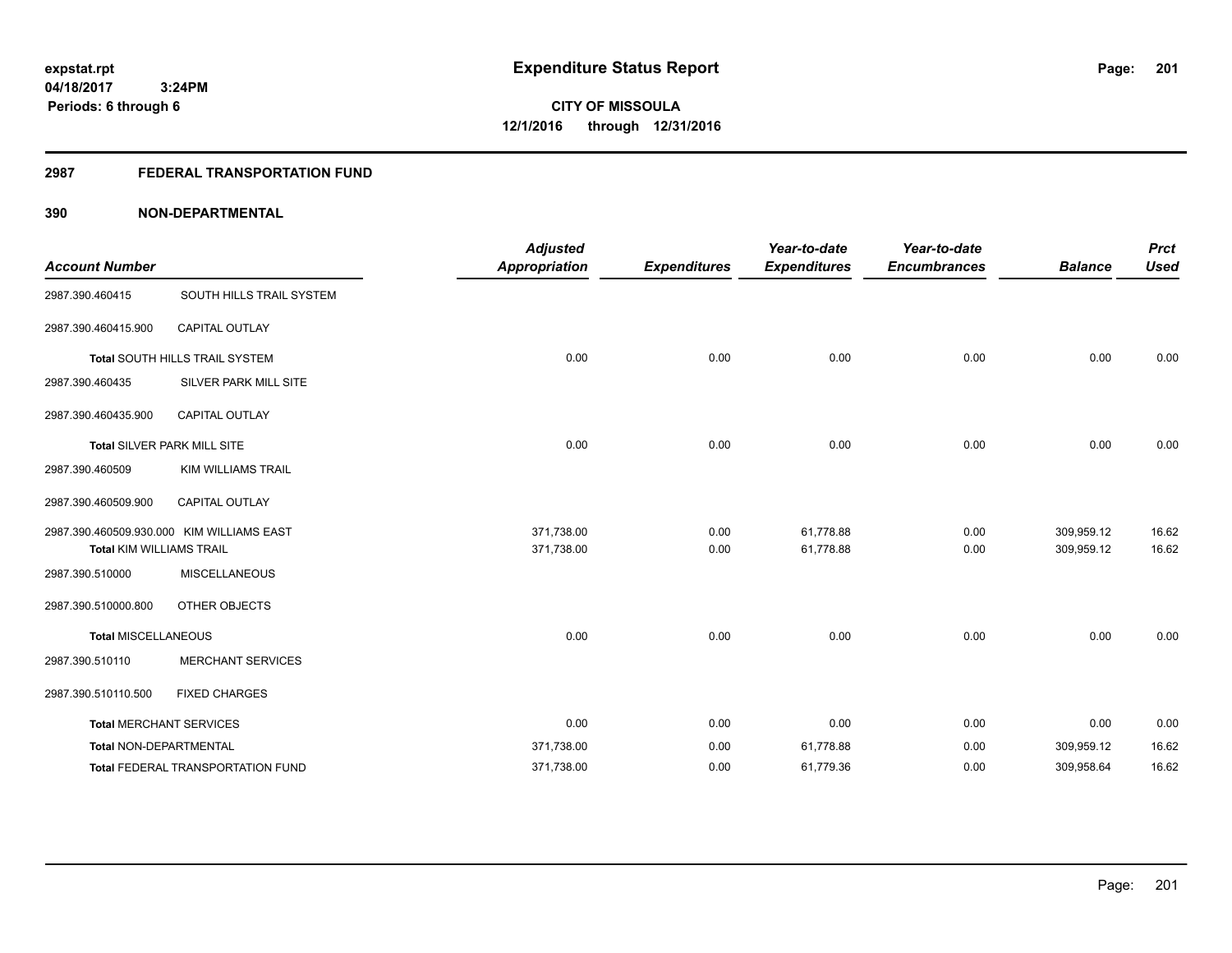#### **2988 GRANTS & DONATIONS FUND**

# **223 CITY CLERK**

| <b>Account Number</b>      |                          | <b>Adjusted</b><br><b>Appropriation</b> | <b>Expenditures</b> | Year-to-date<br><b>Expenditures</b> | Year-to-date<br><b>Encumbrances</b> | <b>Balance</b> | <b>Prct</b><br><b>Used</b> |
|----------------------------|--------------------------|-----------------------------------------|---------------------|-------------------------------------|-------------------------------------|----------------|----------------------------|
| 2988.223.420000            | <b>PUBLIC SAFETY</b>     |                                         |                     |                                     |                                     |                |                            |
| 2988.223.420000.200        | <b>SUPPLIES</b>          |                                         |                     |                                     |                                     |                |                            |
| <b>Total PUBLIC SAFETY</b> |                          | 0.00                                    | 0.00                | 0.00                                | 0.00                                | 0.00           | 0.00                       |
| 2988.223.510110            | <b>MERCHANT SERVICES</b> |                                         |                     |                                     |                                     |                |                            |
| 2988.223.510110.500        | <b>FIXED CHARGES</b>     |                                         |                     |                                     |                                     |                |                            |
| <b>Total CITY CLERK</b>    |                          | 0.00                                    | 0.00                | 0.00                                | 0.00                                | 0.00           | 0.00                       |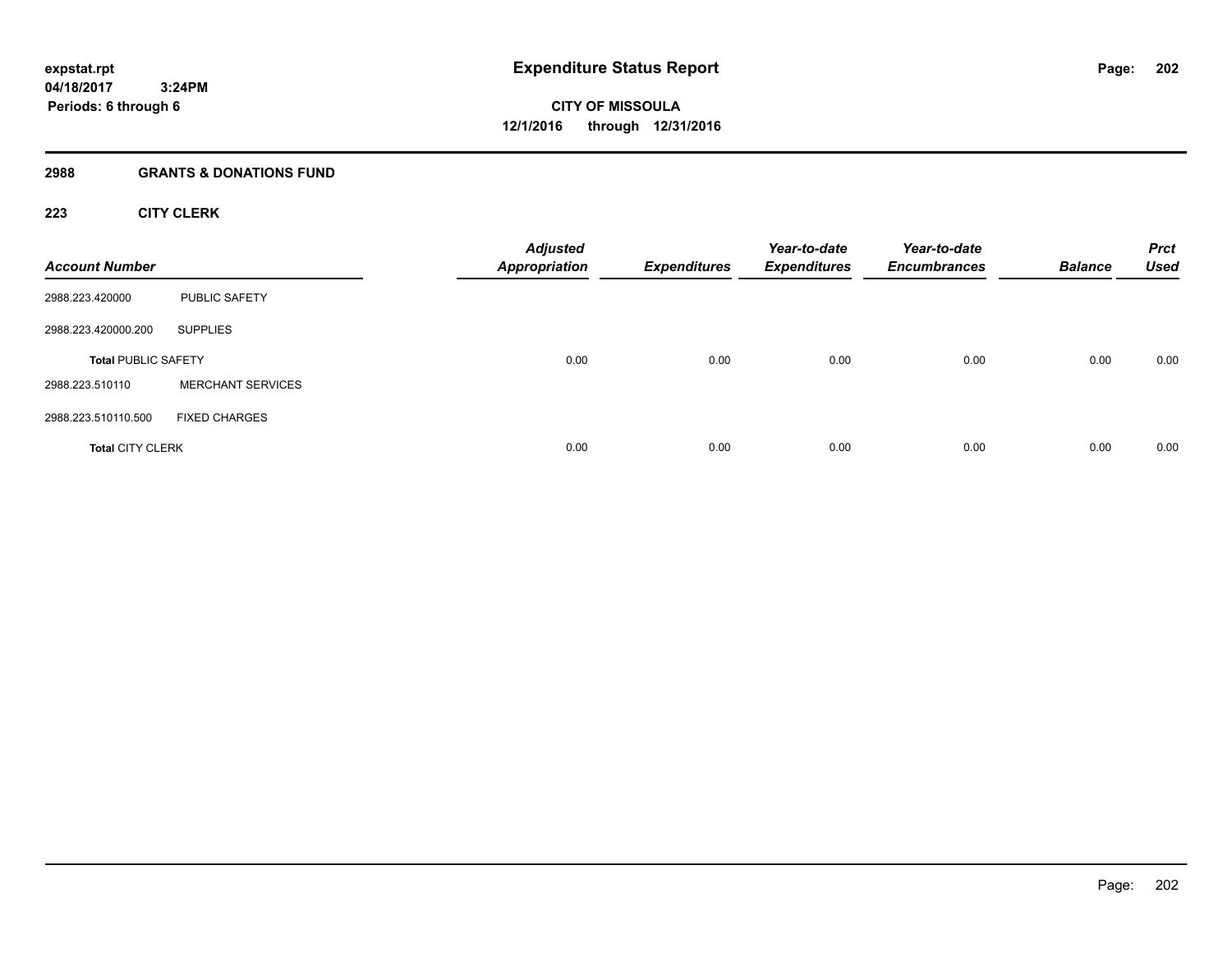# **2988 GRANTS & DONATIONS FUND**

# **270 CITY ATTORNEY**

| <b>Account Number</b>      |                                | <b>Adjusted</b><br><b>Appropriation</b> | <b>Expenditures</b> | Year-to-date<br><b>Expenditures</b> | Year-to-date<br><b>Encumbrances</b> | <b>Balance</b> | <b>Prct</b><br>Used |
|----------------------------|--------------------------------|-----------------------------------------|---------------------|-------------------------------------|-------------------------------------|----------------|---------------------|
| 2988.270.411121            | DV ACCOUNTABILITY GRANT        |                                         |                     |                                     |                                     |                |                     |
| 2988.270.411121.100        | PERSONAL SERVICES              |                                         |                     |                                     |                                     |                |                     |
|                            | <b>Total PERSONAL SERVICES</b> | 0.00                                    | 0.00                | 0.00                                | 0.00                                | 0.00           | 0.00                |
| 2988.270.411121.300        | PURCHASED SERVICES             |                                         |                     |                                     |                                     |                |                     |
| <b>Total CITY ATTORNEY</b> |                                | 0.00                                    | 0.00                | 0.00                                | 0.00                                | 0.00           | 0.00                |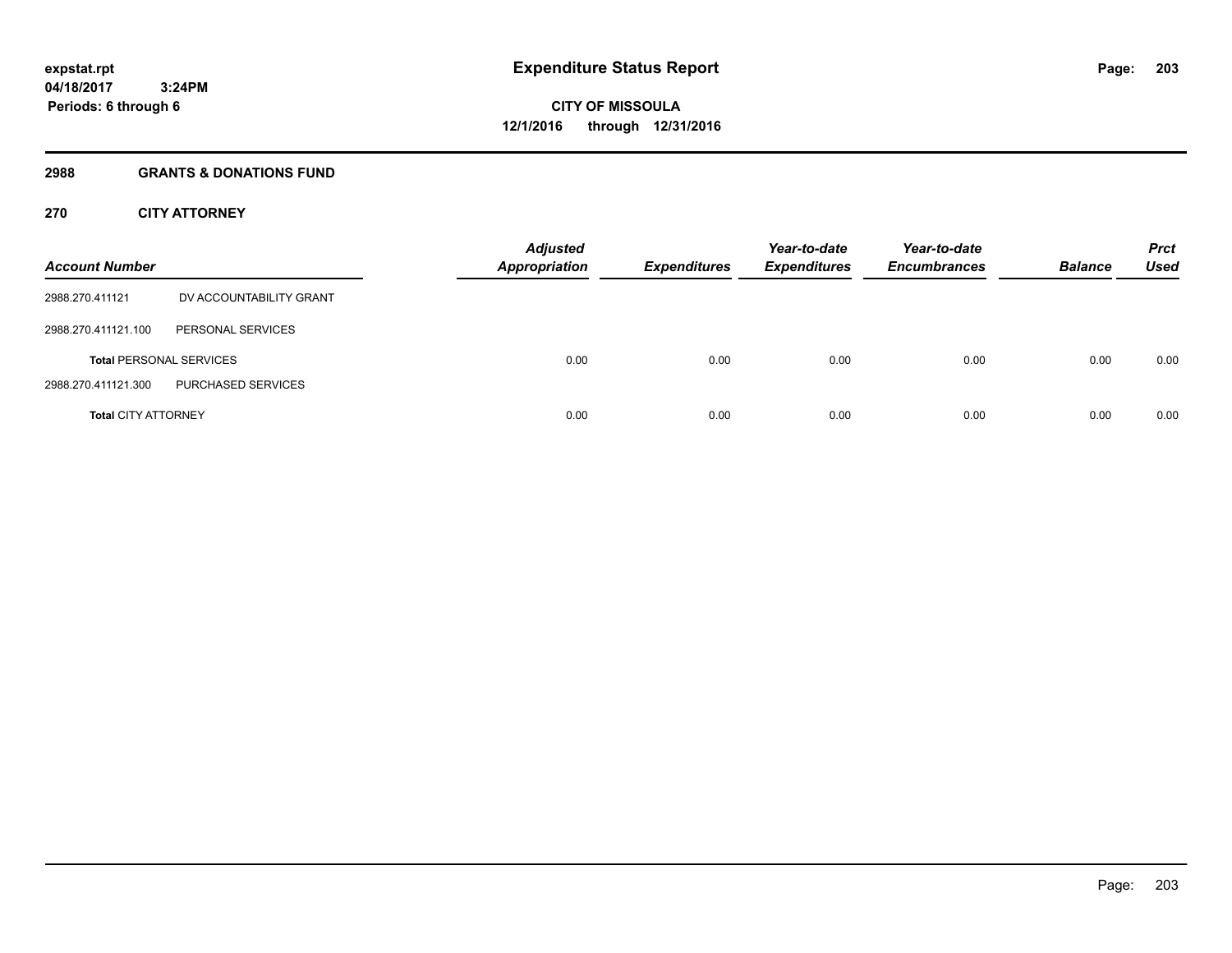# **2988 GRANTS & DONATIONS FUND**

# **290 POLICE**

| <b>Account Number</b> |                                | <b>Adjusted</b><br><b>Appropriation</b> | <b>Expenditures</b> | Year-to-date<br><b>Expenditures</b> | Year-to-date<br><b>Encumbrances</b> | <b>Balance</b> | <b>Prct</b><br><b>Used</b> |
|-----------------------|--------------------------------|-----------------------------------------|---------------------|-------------------------------------|-------------------------------------|----------------|----------------------------|
| 2988.290.420161       | <b>ICAC GOOGLE</b>             |                                         |                     |                                     |                                     |                |                            |
| 2988.290.420161.100   | PERSONAL SERVICES              |                                         |                     |                                     |                                     |                |                            |
|                       | <b>Total PERSONAL SERVICES</b> | 0.00                                    | 0.00                | 0.00                                | 0.00                                | 0.00           | 0.00                       |
| 2988.290.420161.900   | <b>CAPITAL OUTLAY</b>          |                                         |                     |                                     |                                     |                |                            |
| Total ICAC GOOGLE     |                                | 0.00                                    | 0.00                | 0.00                                | 0.00                                | 0.00           | 0.00                       |
| 2988.290.420186       | FY15 HITDA                     |                                         |                     |                                     |                                     |                |                            |
| 2988.290.420186.200   | <b>SUPPLIES</b>                |                                         |                     |                                     |                                     |                |                            |
| <b>Total SUPPLIES</b> |                                | 0.00                                    | 0.00                | 0.00                                | 0.00                                | 0.00           | 0.00                       |
| 2988.290.420186.300   | PURCHASED SERVICES             |                                         |                     |                                     |                                     |                |                            |
| Total FY15 HITDA      |                                | 0.00                                    | 0.00                | 0.00                                | 0.00                                | 0.00           | 0.00                       |
| 2988.290.420190       | LAW ENFORCEMENT BLOCK GRANT    |                                         |                     |                                     |                                     |                |                            |
| 2988.290.420190.100   | PERSONAL SERVICES              |                                         |                     |                                     |                                     |                |                            |
| <b>Total POLICE</b>   |                                | 0.00                                    | 0.00                | 0.00                                | 0.00                                | 0.00           | 0.00                       |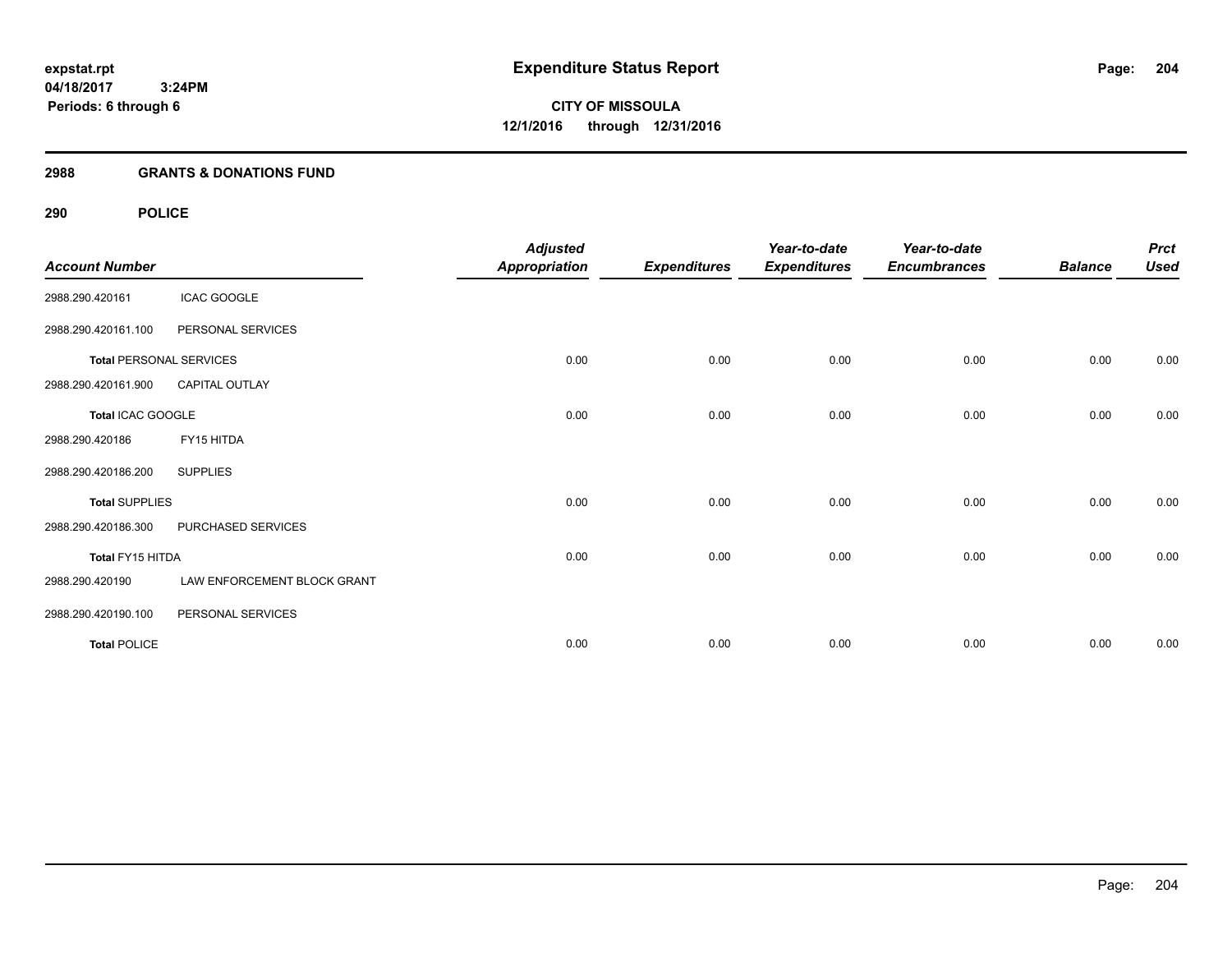# **2988 GRANTS & DONATIONS FUND**

**300 FIRE**

| <b>Account Number</b>  |                         | <b>Adjusted</b><br><b>Appropriation</b> | <b>Expenditures</b> | Year-to-date<br><b>Expenditures</b> | Year-to-date<br><b>Encumbrances</b> | <b>Balance</b> | <b>Prct</b><br><b>Used</b> |
|------------------------|-------------------------|-----------------------------------------|---------------------|-------------------------------------|-------------------------------------|----------------|----------------------------|
| 2988.300.420731        | <b>AFG GRANT</b>        |                                         |                     |                                     |                                     |                |                            |
| 2988.300.420731.900    | <b>CAPITAL OUTLAY</b>   |                                         |                     |                                     |                                     |                |                            |
| <b>Total AFG GRANT</b> |                         | 0.00                                    | 0.00                | 0.00                                | 0.00                                | 0.00           | 0.00                       |
| 2988.300.720731        | *** Title Not Found *** |                                         |                     |                                     |                                     |                |                            |
| 2988.300.720731.900    | <b>CAPITAL OUTLAY</b>   |                                         |                     |                                     |                                     |                |                            |
| <b>Total FIRE</b>      |                         | 0.00                                    | 0.00                | 0.00                                | 0.00                                | 0.00           | 0.00                       |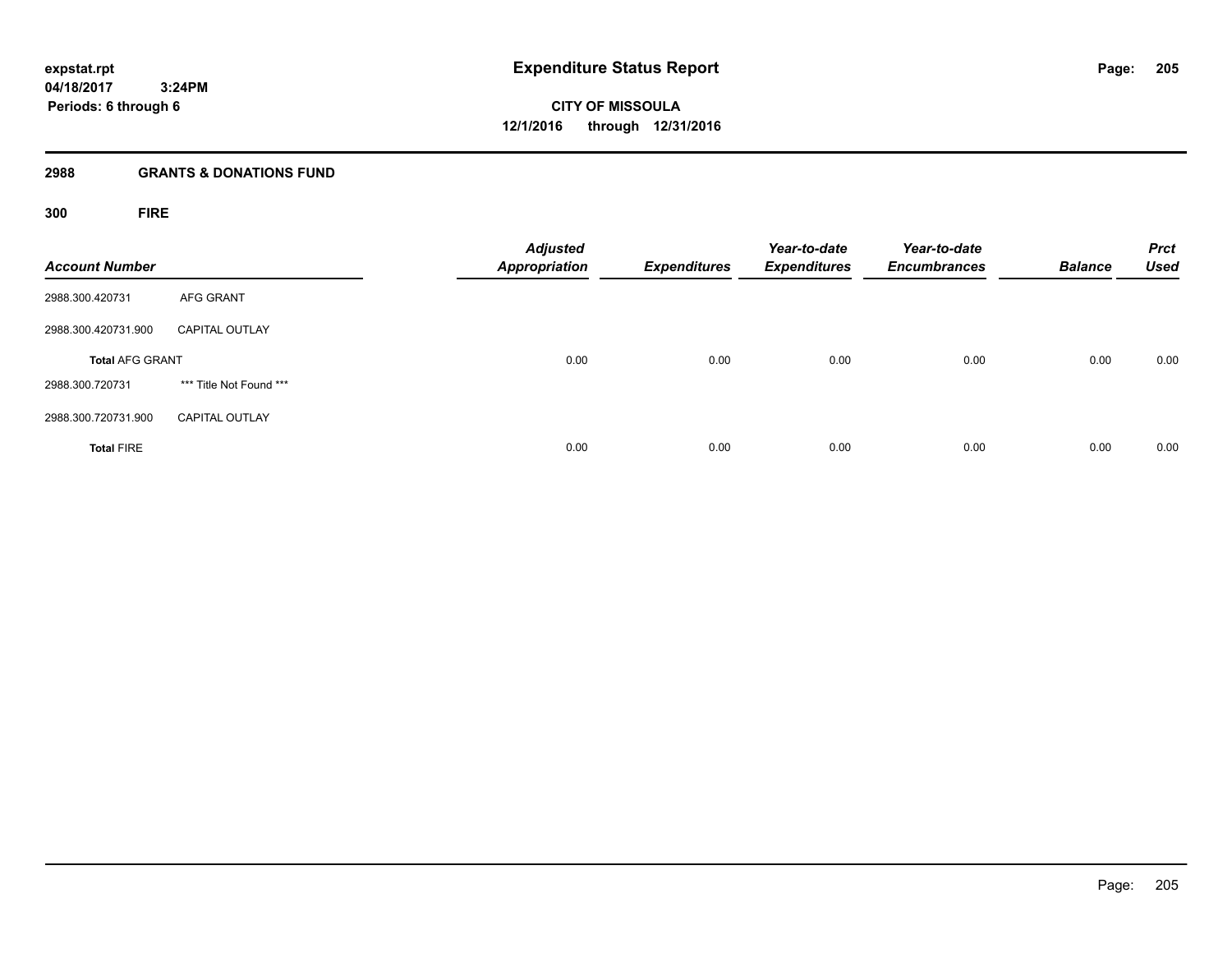#### **2988 GRANTS & DONATIONS FUND**

|                            |                                                | <b>Adjusted</b>      |                     | Year-to-date        | Year-to-date        |                | <b>Prct</b> |
|----------------------------|------------------------------------------------|----------------------|---------------------|---------------------|---------------------|----------------|-------------|
| <b>Account Number</b>      |                                                | <b>Appropriation</b> | <b>Expenditures</b> | <b>Expenditures</b> | <b>Encumbrances</b> | <b>Balance</b> | <b>Used</b> |
| 2988.390.410105            | WAPIKIYA HOMEOWNERS ASSN GRANT                 |                      |                     |                     |                     |                |             |
| 2988.390.410105.200        | <b>SUPPLIES</b>                                |                      |                     |                     |                     |                |             |
|                            | Total WAPIKIYA HOMEOWNERS ASSN GRANT           | 0.00                 | 0.00                | 0.00                | 0.00                | 0.00           | 0.00        |
| 2988.390.420000            | <b>MISC GRANTS</b>                             |                      |                     |                     |                     |                |             |
| 2988.390.420000.700        | <b>GRANTS &amp; CONTRIBUTIONS</b>              |                      |                     |                     |                     |                |             |
|                            | 2988.390.420000.700.000 GRANTS & CONTRIBUTIONS | 20,260.00            | 0.00                | 0.00                | 0.00                | 20,260.00      | 0.00        |
|                            | Total GRANTS & CONTRIBUTIONS                   | 20,260.00            | 0.00                | 0.00                | 0.00                | 20,260.00      | 0.00        |
| 2988.390.420000.800        | OTHER OBJECTS                                  |                      |                     |                     |                     |                |             |
| <b>Total OTHER OBJECTS</b> |                                                | 0.00                 | 0.00                | 0.00                | 0.00                | 0.00           | 0.00        |
| <b>Total MISC GRANTS</b>   |                                                | 20,260.00            | 0.00                | 0.00                | 0.00                | 20,260.00      | 0.00        |
| 2988.390.420110            | COPS TECHNOLOGY GRANT(D0J)                     |                      |                     |                     |                     |                |             |
| 2988.390.420110.900        | CAPITAL OUTLAY                                 |                      |                     |                     |                     |                |             |
|                            | Total COPS TECHNOLOGY GRANT(D0J)               | 0.00                 | 0.00                | 0.00                | 0.00                | 0.00           | 0.00        |
| 2988.390.420112            | COPS TECH GRANT X2 \$750,000                   |                      |                     |                     |                     |                |             |
| 2988.390.420112.300        | PURCHASED SERVICES                             |                      |                     |                     |                     |                |             |
|                            | <b>Total PURCHASED SERVICES</b>                | 0.00                 | 0.00                | 0.00                | 0.00                | 0.00           | 0.00        |
| 2988.390.420112.900        | CAPITAL OUTLAY                                 |                      |                     |                     |                     |                |             |
|                            | Total COPS TECH GRANT X2 \$750,000             | 0.00                 | 0.00                | 0.00                | 0.00                | 0.00           | 0.00        |
| 2988.390.420143            | ANTI-GRAFFITI PROJECT                          |                      |                     |                     |                     |                |             |
| 2988.390.420143.200        | <b>SUPPLIES</b>                                |                      |                     |                     |                     |                |             |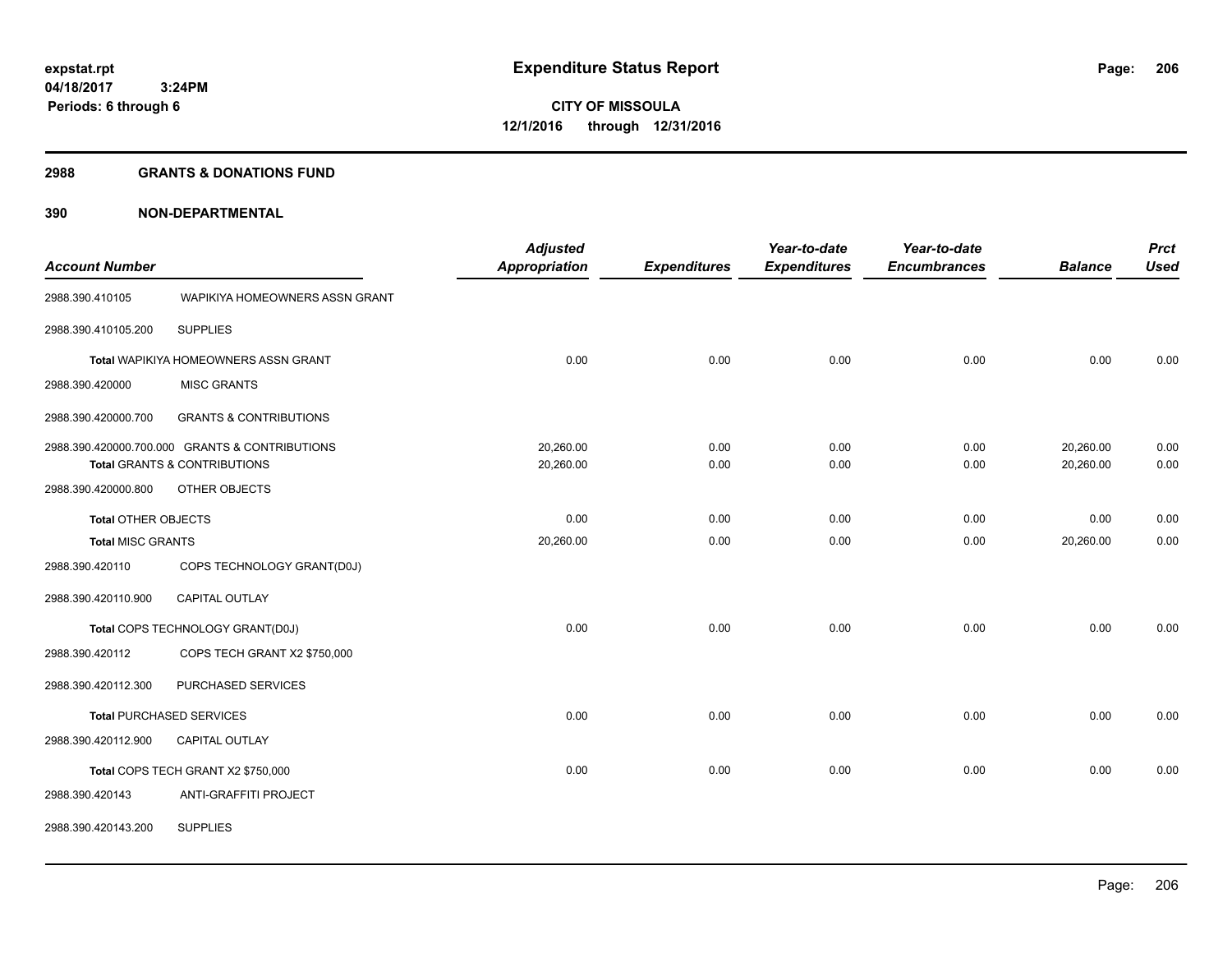# **2988 GRANTS & DONATIONS FUND**

|                                |                                       | <b>Adjusted</b>      |                     | Year-to-date        | Year-to-date        |                | <b>Prct</b> |
|--------------------------------|---------------------------------------|----------------------|---------------------|---------------------|---------------------|----------------|-------------|
| <b>Account Number</b>          |                                       | <b>Appropriation</b> | <b>Expenditures</b> | <b>Expenditures</b> | <b>Encumbrances</b> | <b>Balance</b> | <b>Used</b> |
|                                | Total ANTI-GRAFFITI PROJECT           | 0.00                 | 0.00                | 0.00                | 0.00                | 0.00           | 0.00        |
| 2988.390.420144                | <b>BIAS CRIME CONTROL CAMPAIGN</b>    |                      |                     |                     |                     |                |             |
| 2988.390.420144.300            | PURCHASED SERVICES                    |                      |                     |                     |                     |                |             |
|                                | Total BIAS CRIME CONTROL CAMPAIGN     | 0.00                 | 0.00                | 0.00                | 0.00                | 0.00           | 0.00        |
| 2988.390.420145                | FY10 UNDERAGE DRINKING                |                      |                     |                     |                     |                |             |
| 2988.390.420145.100            | PERSONAL SERVICES                     |                      |                     |                     |                     |                |             |
| <b>Total PERSONAL SERVICES</b> |                                       | 0.00                 | 0.00                | 0.00                | 0.00                | 0.00           | 0.00        |
| 2988.390.420145.300            | PURCHASED SERVICES                    |                      |                     |                     |                     |                |             |
|                                | Total FY10 UNDERAGE DRINKING          | 0.00                 | 0.00                | 0.00                | 0.00                | 0.00           | 0.00        |
| 2988.390.420150                | TRAFFIC POLICING-UNIFORM              |                      |                     |                     |                     |                |             |
| 2988.390.420150.900            | CAPITAL OUTLAY                        |                      |                     |                     |                     |                |             |
|                                | <b>Total TRAFFIC POLICING-UNIFORM</b> | 0.00                 | 0.00                | 0.00                | 0.00                | 0.00           | 0.00        |
| 2988.390.420160                | FY09 POLICE ICAC FEDERAL GRANT        |                      |                     |                     |                     |                |             |
| 2988.390.420160.100            | PERSONAL SERVICES                     |                      |                     |                     |                     |                |             |
| <b>Total PERSONAL SERVICES</b> |                                       | 0.00                 | 0.00                | 0.00                | 0.00                | 0.00           | 0.00        |
| 2988.390.420160.200            | <b>SUPPLIES</b>                       |                      |                     |                     |                     |                |             |
| <b>Total SUPPLIES</b>          |                                       | 0.00                 | 0.00                | 0.00                | 0.00                | 0.00           | 0.00        |
| 2988.390.420160.300            | PURCHASED SERVICES                    |                      |                     |                     |                     |                |             |
|                                | <b>Total PURCHASED SERVICES</b>       | 0.00                 | 0.00                | 0.00                | 0.00                | 0.00           | 0.00        |
|                                |                                       |                      |                     |                     |                     |                |             |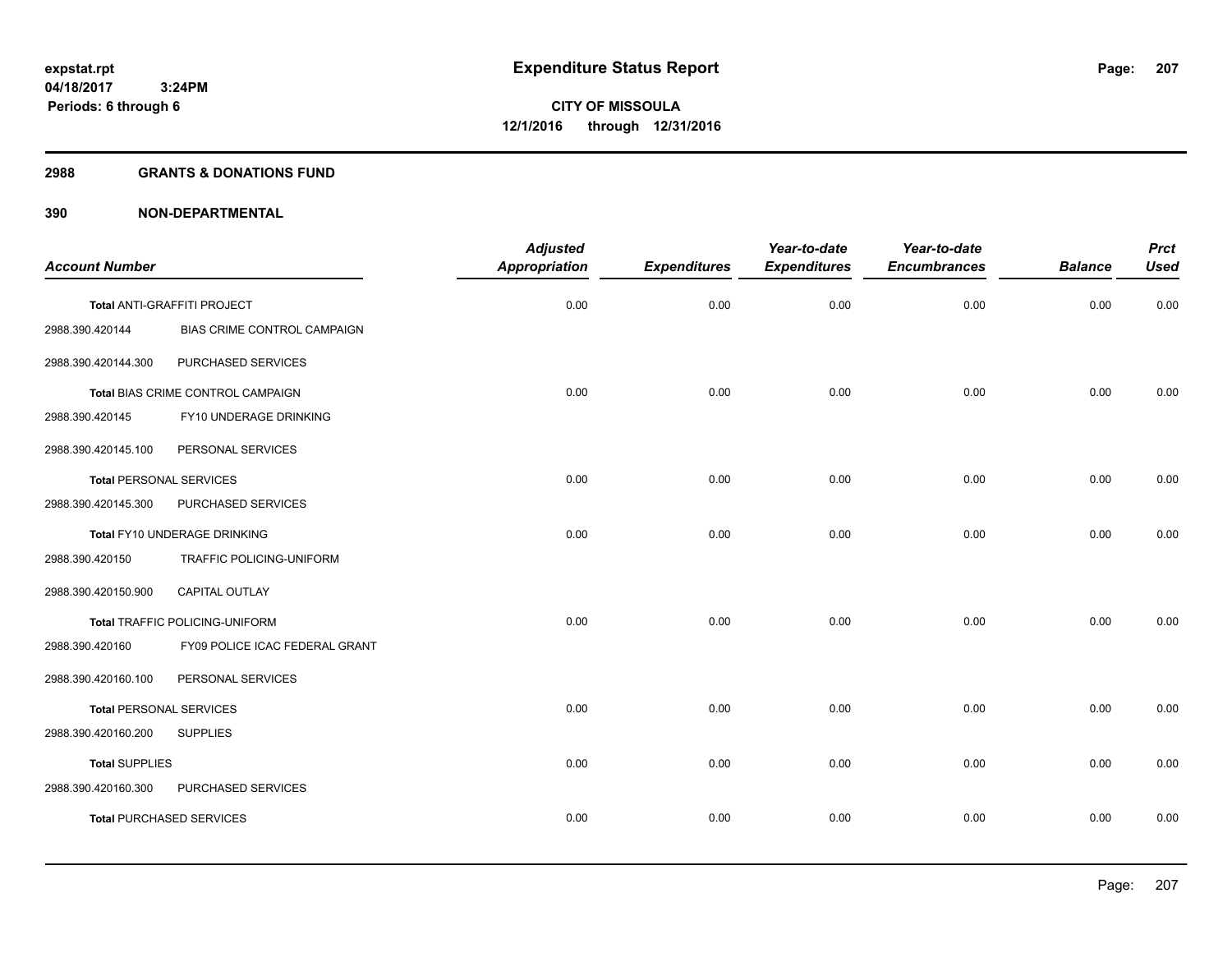#### **2988 GRANTS & DONATIONS FUND**

|                                 |                                                           | <b>Adjusted</b> |                     | Year-to-date        | Year-to-date        |                | <b>Prct</b> |
|---------------------------------|-----------------------------------------------------------|-----------------|---------------------|---------------------|---------------------|----------------|-------------|
| <b>Account Number</b>           |                                                           | Appropriation   | <b>Expenditures</b> | <b>Expenditures</b> | <b>Encumbrances</b> | <b>Balance</b> | <b>Used</b> |
| 2988.390.420160.400             | <b>BUILDING MATERIALS</b>                                 |                 |                     |                     |                     |                |             |
| <b>Total BUILDING MATERIALS</b> |                                                           | 0.00            | 0.00                | 0.00                | 0.00                | 0.00           | 0.00        |
| 2988.390.420160.500             | <b>FIXED CHARGES</b>                                      |                 |                     |                     |                     |                |             |
| <b>Total FIXED CHARGES</b>      |                                                           | 0.00            | 0.00                | 0.00                | 0.00                | 0.00           | 0.00        |
| 2988.390.420160.800             | OTHER OBJECTS                                             |                 |                     |                     |                     |                |             |
| <b>Total OTHER OBJECTS</b>      |                                                           | 0.00            | 0.00                | 0.00                | 0.00                | 0.00           | 0.00        |
| 2988.390.420160.900             | <b>CAPITAL OUTLAY</b>                                     |                 |                     |                     |                     |                |             |
|                                 | Total FY09 POLICE ICAC FEDERAL GRANT                      | 0.00            | 0.00                | 0.00                | 0.00                | 0.00           | 0.00        |
| 2988.390.420161                 | <b>FY09 POLICE TRAINING SIMULATOR GRANT</b>               |                 |                     |                     |                     |                |             |
| 2988.390.420161.100             | PERSONAL SERVICES                                         |                 |                     |                     |                     |                |             |
|                                 | 2988.390.420161.110.000 ICAC GOOGLE-SALARIES AND WAGES    | 0.00            | 0.00                | 4,260.60            | 0.00                | $-4,260.60$    | 0.00        |
|                                 | 2988.390.420161.115.000 SALARIES/HEALTH INSURANCE BENEFIT | 0.00            | 0.00                | 210.60              | 0.00                | $-210.60$      | 0.00        |
|                                 | 2988.390.420161.140.000 EMPLOYER CONTRIBUTIONS            | 0.00            | 0.00                | 1,155.83            | 0.00                | $-1,155.83$    | 0.00        |
|                                 | 2988.390.420161.141.000 STATE RETIREMENT CONTRIBUTIONS    | 0.00            | 0.00                | 4.26                | 0.00                | $-4.26$        | 0.00        |
| <b>Total PERSONAL SERVICES</b>  |                                                           | 0.00            | 0.00                | 5,631.29            | 0.00                | $-5,631.29$    | 0.00        |
| 2988.390.420161.200             | <b>SUPPLIES</b>                                           |                 |                     |                     |                     |                |             |
| <b>Total SUPPLIES</b>           |                                                           | 0.00            | 0.00                | 0.00                | 0.00                | 0.00           | 0.00        |
|                                 | <b>Total FY09 POLICE TRAINING SIMULATOR GRANT</b>         | 0.00            | 0.00                | 5,631.29            | 0.00                | $-5.631.29$    | 0.00        |
| 2988.390.420180                 | <b>BULLETPROOF VEST PROGRAM</b>                           |                 |                     |                     |                     |                |             |
| 2988.390.420180.200             | <b>SUPPLIES</b>                                           |                 |                     |                     |                     |                |             |
|                                 | <b>Total BULLETPROOF VEST PROGRAM</b>                     | 0.00            | 0.00                | 0.00                | 0.00                | 0.00           | 0.00        |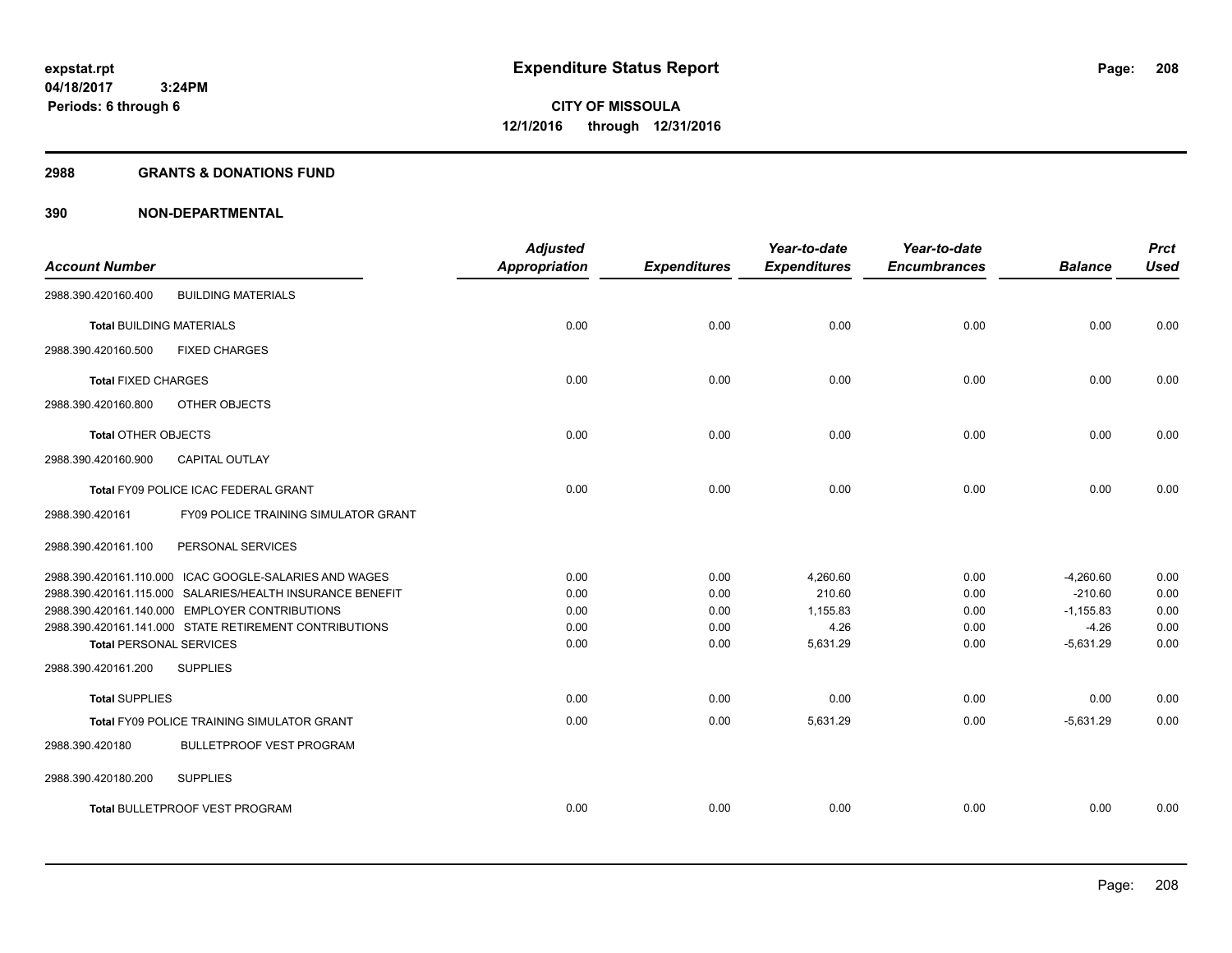#### **2988 GRANTS & DONATIONS FUND**

| <b>Account Number</b>           |                                                           | <b>Adjusted</b><br><b>Appropriation</b> | <b>Expenditures</b> | Year-to-date<br><b>Expenditures</b> | Year-to-date<br><b>Encumbrances</b> | <b>Balance</b> | <b>Prct</b><br><b>Used</b> |
|---------------------------------|-----------------------------------------------------------|-----------------------------------------|---------------------|-------------------------------------|-------------------------------------|----------------|----------------------------|
|                                 |                                                           |                                         |                     |                                     |                                     |                |                            |
| 2988.390.420181                 | FY16 HIDTA                                                |                                         |                     |                                     |                                     |                |                            |
| 2988.390.420181.100             | PERSONAL SERVICES                                         |                                         |                     |                                     |                                     |                |                            |
|                                 | 2988.390.420181.120.000 FY12 HIDTA-OVERTIME/TERMINATION   | 0.00                                    | 0.00                | 282.33                              | 0.00                                | $-282.33$      | 0.00                       |
|                                 | 2988.390.420181.140.000 FY12 HIDTA-EMPLOYER CONTRIBUTIONS | 0.00                                    | 0.00                | 19.14                               | 0.00                                | $-19.14$       | 0.00                       |
| <b>Total PERSONAL SERVICES</b>  |                                                           | 0.00                                    | 0.00                | 301.47                              | 0.00                                | $-301.47$      | 0.00                       |
| 2988.390.420181.200             | <b>SUPPLIES</b>                                           |                                         |                     |                                     |                                     |                |                            |
| <b>Total SUPPLIES</b>           |                                                           | 0.00                                    | 0.00                | 0.00                                | 0.00                                | 0.00           | 0.00                       |
| 2988.390.420181.300             | PURCHASED SERVICES                                        |                                         |                     |                                     |                                     |                |                            |
| <b>Total PURCHASED SERVICES</b> |                                                           | 0.00                                    | 0.00                | 0.00                                | 0.00                                | 0.00           | 0.00                       |
| 2988.390.420181.500             | <b>FIXED CHARGES</b>                                      |                                         |                     |                                     |                                     |                |                            |
| <b>Total FIXED CHARGES</b>      |                                                           | 0.00                                    | 0.00                | 0.00                                | 0.00                                | 0.00           | 0.00                       |
| 2988.390.420181.900             | <b>CAPITAL OUTLAY</b>                                     |                                         |                     |                                     |                                     |                |                            |
| <b>Total CAPITAL OUTLAY</b>     |                                                           | 0.00                                    | 0.00                | 0.00                                | 0.00                                | 0.00           | 0.00                       |
| Total FY16 HIDTA                |                                                           | 0.00                                    | 0.00                | 301.47                              | 0.00                                | $-301.47$      | 0.00                       |
| 2988.390.420184                 | <b>DUI TASK FORCE GRANT</b>                               |                                         |                     |                                     |                                     |                |                            |
| 2988.390.420184.100             | PERSONAL SERVICES                                         |                                         |                     |                                     |                                     |                |                            |
| <b>Total PERSONAL SERVICES</b>  |                                                           | 0.00                                    | 0.00                | 0.00                                | 0.00                                | 0.00           | 0.00                       |
| 2988.390.420184.200             | <b>SUPPLIES</b>                                           |                                         |                     |                                     |                                     |                |                            |
|                                 | Total DUI TASK FORCE GRANT                                | 0.00                                    | 0.00                | 0.00                                | 0.00                                | 0.00           | 0.00                       |
| 2988.390.420185                 | DUI - COPS IN SHOPS                                       |                                         |                     |                                     |                                     |                |                            |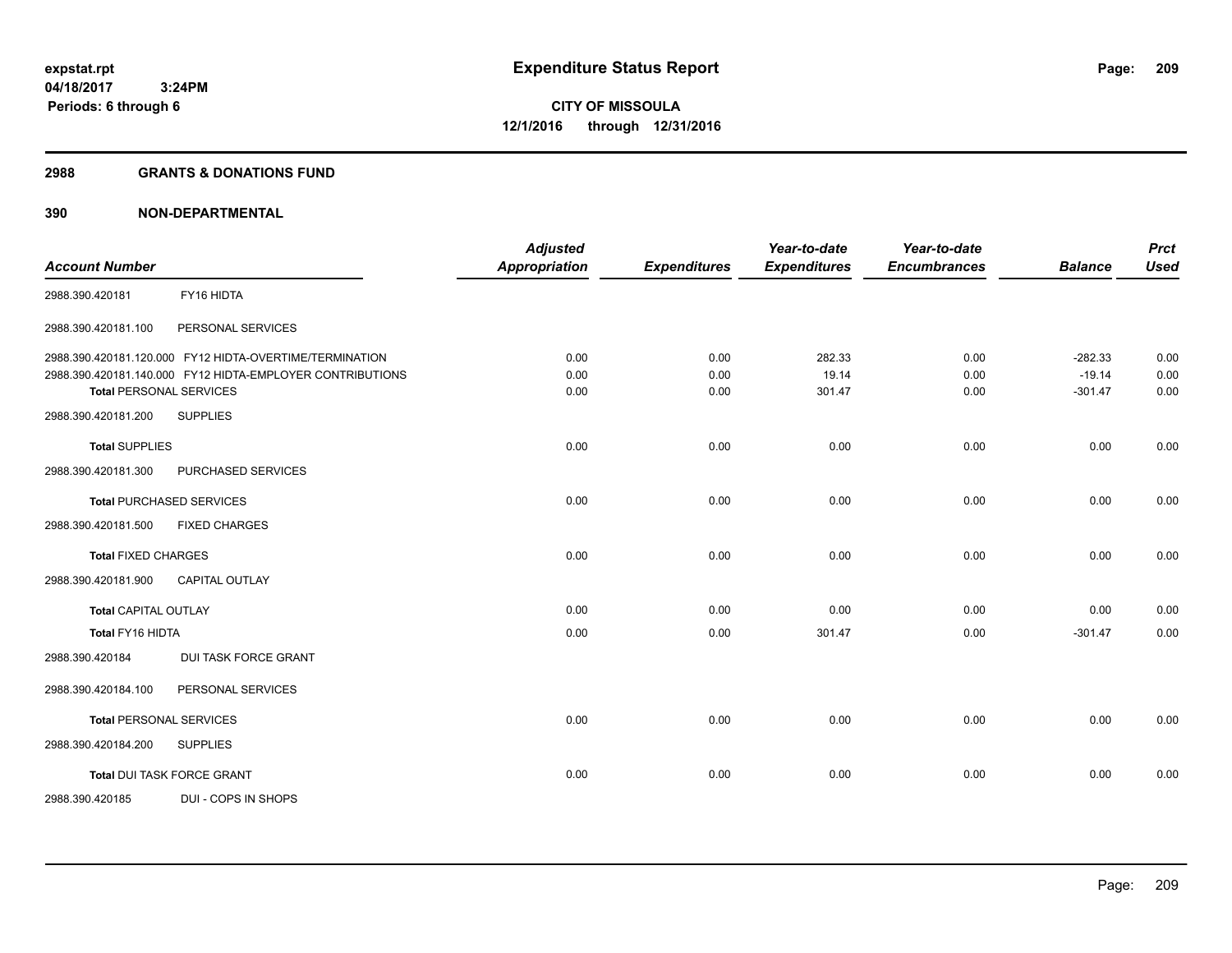#### **2988 GRANTS & DONATIONS FUND**

|                                |                                                              | <b>Adjusted</b>      |                     | Year-to-date        | Year-to-date        |                       | <b>Prct</b>  |
|--------------------------------|--------------------------------------------------------------|----------------------|---------------------|---------------------|---------------------|-----------------------|--------------|
| <b>Account Number</b>          |                                                              | <b>Appropriation</b> | <b>Expenditures</b> | <b>Expenditures</b> | <b>Encumbrances</b> | <b>Balance</b>        | <b>Used</b>  |
| 2988.390.420185.100            | PERSONAL SERVICES                                            |                      |                     |                     |                     |                       |              |
| <b>Total PERSONAL SERVICES</b> |                                                              | 0.00                 | 0.00                | 0.00                | 0.00                | 0.00                  | 0.00         |
| 2988.390.420185.200            | <b>SUPPLIES</b>                                              |                      |                     |                     |                     |                       |              |
| Total DUI - COPS IN SHOPS      |                                                              | 0.00                 | 0.00                | 0.00                | 0.00                | 0.00                  | 0.00         |
| 2988.390.420186                | FY15 HITDA                                                   |                      |                     |                     |                     |                       |              |
| 2988.390.420186.100            | PERSONAL SERVICES                                            |                      |                     |                     |                     |                       |              |
| <b>Total PERSONAL SERVICES</b> |                                                              | 0.00                 | 0.00                | 0.00                | 0.00                | 0.00                  | 0.00         |
| 2988.390.420186.200            | <b>SUPPLIES</b>                                              |                      |                     |                     |                     |                       |              |
| <b>Total SUPPLIES</b>          |                                                              | 0.00                 | 0.00                | 0.00                | 0.00                | 0.00                  | 0.00         |
| 2988.390.420186.300            | PURCHASED SERVICES                                           |                      |                     |                     |                     |                       |              |
|                                | <b>Total PURCHASED SERVICES</b>                              | 0.00                 | 0.00                | 0.00                | 0.00                | 0.00                  | 0.00         |
| 2988.390.420186.500            | <b>FIXED CHARGES</b>                                         |                      |                     |                     |                     |                       |              |
| Total FY15 HITDA               |                                                              | 0.00                 | 0.00                | 0.00                | 0.00                | 0.00                  | 0.00         |
| 2988.390.420190                | STATE OT SEAT BELT GRANT                                     |                      |                     |                     |                     |                       |              |
| 2988.390.420190.100            | PERSONAL SERVICES                                            |                      |                     |                     |                     |                       |              |
|                                | 2988.390.420190.120.000 OVERTIME/TERMINATION - MDOT/SEATBELT | 0.00                 | 0.00                | 393.49              | 0.00                | $-393.49$             | 0.00         |
| <b>Total PERSONAL SERVICES</b> | 2988.390.420190.140.000 EMPLOYER CONTRIBUTIONS-MDOT/SEATBELT | 0.00<br>0.00         | 0.00<br>0.00        | 25.64<br>419.13     | 0.00<br>0.00        | $-25.64$<br>$-419.13$ | 0.00<br>0.00 |
| 2988.390.420190.200            | <b>SUPPLIES</b>                                              |                      |                     |                     |                     |                       |              |
| <b>Total SUPPLIES</b>          |                                                              | 0.00                 | 0.00                | 0.00                | 0.00                | 0.00                  | 0.00         |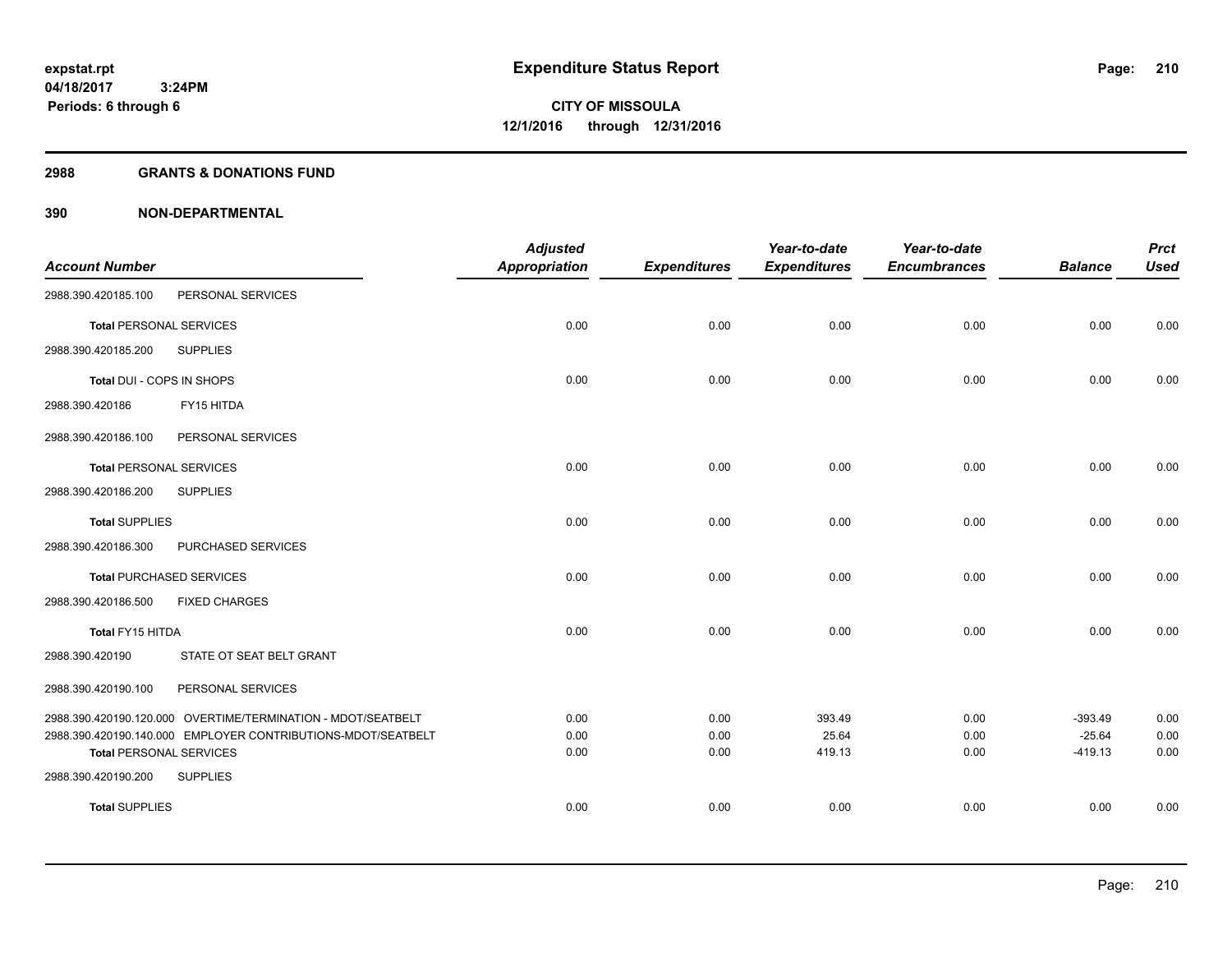#### **2988 GRANTS & DONATIONS FUND**

| <b>Account Number</b>         |                                 | <b>Adjusted</b><br><b>Appropriation</b> | <b>Expenditures</b> | Year-to-date<br><b>Expenditures</b> | Year-to-date<br><b>Encumbrances</b> | <b>Balance</b> | <b>Prct</b><br><b>Used</b> |
|-------------------------------|---------------------------------|-----------------------------------------|---------------------|-------------------------------------|-------------------------------------|----------------|----------------------------|
| 2988.390.420190.300           | PURCHASED SERVICES              |                                         |                     |                                     |                                     |                |                            |
|                               | <b>Total PURCHASED SERVICES</b> | 0.00                                    | 0.00                | 0.00                                | 0.00                                | 0.00           | 0.00                       |
|                               | Total STATE OT SEAT BELT GRANT  | 0.00                                    | 0.00                | 419.13                              | 0.00                                | $-419.13$      | 0.00                       |
| 2988.390.420191               | <b>HIDTA INITIATIVE</b>         |                                         |                     |                                     |                                     |                |                            |
| 2988.390.420191.100           | PERSONAL SERVICES               |                                         |                     |                                     |                                     |                |                            |
| <b>Total HIDTA INITIATIVE</b> |                                 | 0.00                                    | 0.00                | 0.00                                | 0.00                                | 0.00           | 0.00                       |
| 2988.390.420192               | UNDERAGE DRINKING GRANT         |                                         |                     |                                     |                                     |                |                            |
| 2988.390.420192.100           | PERSONAL SERVICES               |                                         |                     |                                     |                                     |                |                            |
|                               | Total UNDERAGE DRINKING GRANT   | 0.00                                    | 0.00                | 0.00                                | 0.00                                | 0.00           | 0.00                       |
| 2988.390.420193               | FY13 HIDTA                      |                                         |                     |                                     |                                     |                |                            |
| 2988.390.420193.100           | PERSONAL SERVICES               |                                         |                     |                                     |                                     |                |                            |
|                               | <b>Total PERSONAL SERVICES</b>  | 0.00                                    | 0.00                | 0.00                                | 0.00                                | 0.00           | 0.00                       |
| 2988.390.420193.200           | <b>SUPPLIES</b>                 |                                         |                     |                                     |                                     |                |                            |
| <b>Total SUPPLIES</b>         |                                 | 0.00                                    | 0.00                | 0.00                                | 0.00                                | 0.00           | 0.00                       |
| 2988.390.420193.300           | PURCHASED SERVICES              |                                         |                     |                                     |                                     |                |                            |
|                               | <b>Total PURCHASED SERVICES</b> | 0.00                                    | 0.00                | 0.00                                | 0.00                                | 0.00           | 0.00                       |
| 2988.390.420193.500           | <b>FIXED CHARGES</b>            |                                         |                     |                                     |                                     |                |                            |
| Total FY13 HIDTA              |                                 | 0.00                                    | 0.00                | 0.00                                | 0.00                                | 0.00           | 0.00                       |
| 2988.390.420194               | UNDERAGE DRINKING GRANT         |                                         |                     |                                     |                                     |                |                            |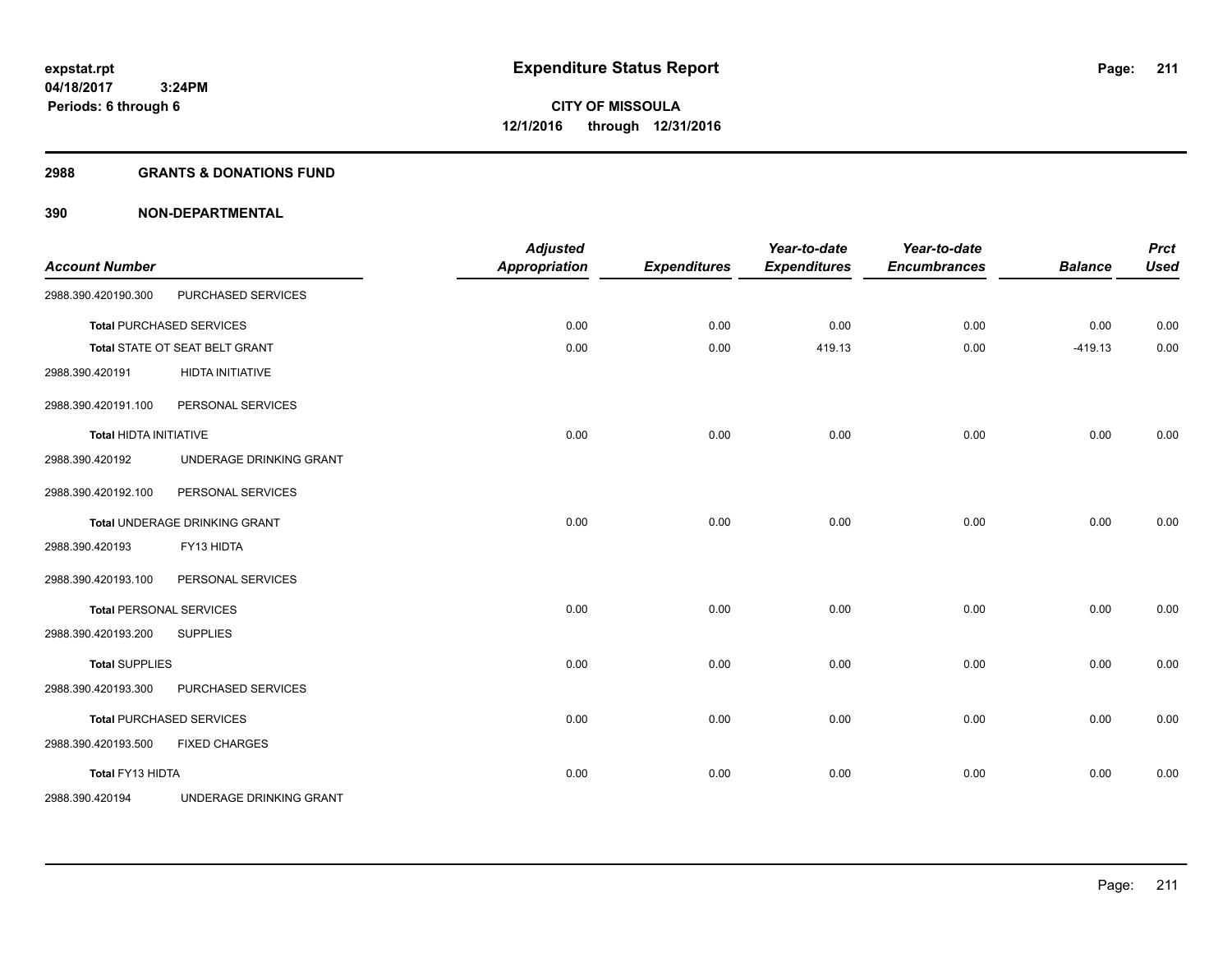#### **2988 GRANTS & DONATIONS FUND**

|                                |                                 | <b>Adjusted</b> |                     | Year-to-date        | Year-to-date        |                | <b>Prct</b> |
|--------------------------------|---------------------------------|-----------------|---------------------|---------------------|---------------------|----------------|-------------|
| <b>Account Number</b>          |                                 | Appropriation   | <b>Expenditures</b> | <b>Expenditures</b> | <b>Encumbrances</b> | <b>Balance</b> | <b>Used</b> |
| 2988.390.420194.100            | PERSONAL SERVICES               |                 |                     |                     |                     |                |             |
|                                | Total UNDERAGE DRINKING GRANT   | 0.00            | 0.00                | 0.00                | 0.00                | 0.00           | 0.00        |
| 2988.390.420195                | FY09 HIDTA                      |                 |                     |                     |                     |                |             |
| 2988.390.420195.100            | PERSONAL SERVICES               |                 |                     |                     |                     |                |             |
| <b>Total PERSONAL SERVICES</b> |                                 | 0.00            | 0.00                | 0.00                | 0.00                | 0.00           | 0.00        |
| 2988.390.420195.200            | <b>SUPPLIES</b>                 |                 |                     |                     |                     |                |             |
| <b>Total SUPPLIES</b>          |                                 | 0.00            | 0.00                | 0.00                | 0.00                | 0.00           | 0.00        |
| 2988.390.420195.300            | PURCHASED SERVICES              |                 |                     |                     |                     |                |             |
|                                | <b>Total PURCHASED SERVICES</b> | 0.00            | 0.00                | 0.00                | 0.00                | 0.00           | 0.00        |
| 2988.390.420195.500            | <b>FIXED CHARGES</b>            |                 |                     |                     |                     |                |             |
| Total FY09 HIDTA               |                                 | 0.00            | 0.00                | 0.00                | 0.00                | 0.00           | 0.00        |
| 2988.390.420196                | <b>HIDTA 2010</b>               |                 |                     |                     |                     |                |             |
| 2988.390.420196.100            | PERSONAL SERVICES               |                 |                     |                     |                     |                |             |
| <b>Total PERSONAL SERVICES</b> |                                 | 0.00            | 0.00                | 0.00                | 0.00                | 0.00           | 0.00        |
| 2988.390.420196.200            | <b>SUPPLIES</b>                 |                 |                     |                     |                     |                |             |
| <b>Total SUPPLIES</b>          |                                 | 0.00            | 0.00                | 0.00                | 0.00                | 0.00           | 0.00        |
| 2988.390.420196.300            | PURCHASED SERVICES              |                 |                     |                     |                     |                |             |
|                                | <b>Total PURCHASED SERVICES</b> | 0.00            | 0.00                | 0.00                | 0.00                | 0.00           | 0.00        |
| 2988.390.420196.500            | <b>FIXED CHARGES</b>            |                 |                     |                     |                     |                |             |
| <b>Total FIXED CHARGES</b>     |                                 | 0.00            | 0.00                | 0.00                | 0.00                | 0.00           | 0.00        |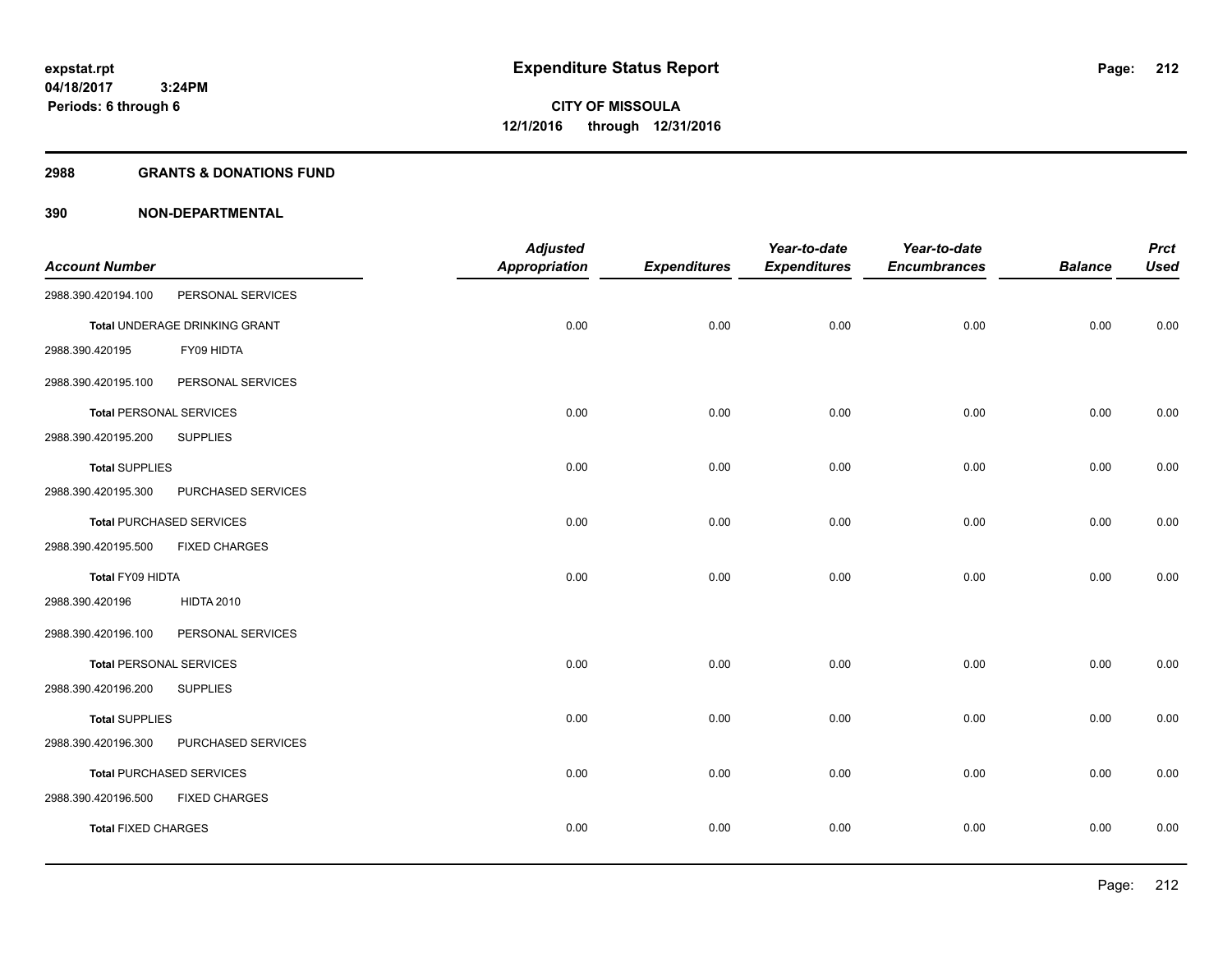#### **2988 GRANTS & DONATIONS FUND**

| <b>Account Number</b>       |                                                               | <b>Adjusted</b><br><b>Appropriation</b> | <b>Expenditures</b> | Year-to-date<br><b>Expenditures</b> | Year-to-date<br><b>Encumbrances</b> | <b>Balance</b>       | <b>Prct</b><br><b>Used</b> |
|-----------------------------|---------------------------------------------------------------|-----------------------------------------|---------------------|-------------------------------------|-------------------------------------|----------------------|----------------------------|
| 2988.390.420196.900         | <b>CAPITAL OUTLAY</b>                                         |                                         |                     |                                     |                                     |                      |                            |
| Total HIDTA 2010            |                                                               | 0.00                                    | 0.00                | 0.00                                | 0.00                                | 0.00                 | 0.00                       |
| 2988.390.420432             | <b>FIRE EXPLORERS</b>                                         |                                         |                     |                                     |                                     |                      |                            |
| 2988.390.420432.700         | <b>GRANTS &amp; CONTRIBUTIONS</b>                             |                                         |                     |                                     |                                     |                      |                            |
| <b>Total FIRE EXPLORERS</b> | 2988.390.420432.700.000 FIRE EXPLORERS/GRANTS & CONTRIBUTIONS | 1,650.00<br>1,650.00                    | 0.00<br>0.00        | 0.00<br>0.00                        | 0.00<br>0.00                        | 1,650.00<br>1,650.00 | 0.00<br>0.00               |
| 2988.390.420433             | <b>COMBAT CHALLENGE</b>                                       |                                         |                     |                                     |                                     |                      |                            |
| 2988.390.420433.200         | <b>SUPPLIES</b>                                               |                                         |                     |                                     |                                     |                      |                            |
| <b>Total SUPPLIES</b>       |                                                               | 0.00                                    | 0.00                | 0.00                                | 0.00                                | 0.00                 | 0.00                       |
| 2988.390.420433.300         | PURCHASED SERVICES                                            |                                         |                     |                                     |                                     |                      |                            |
|                             | <b>Total PURCHASED SERVICES</b>                               | 0.00                                    | 0.00                | 0.00                                | 0.00                                | 0.00                 | 0.00                       |
| 2988.390.420433.700         | <b>GRANTS &amp; CONTRIBUTIONS</b>                             |                                         |                     |                                     |                                     |                      |                            |
| Total COMBAT CHALLENGE      |                                                               | 0.00                                    | 0.00                | 0.00                                | 0.00                                | 0.00                 | 0.00                       |
| 2988.390.430100             | <b>GREEN BLOCKS PILOT PROJECT</b>                             |                                         |                     |                                     |                                     |                      |                            |
| 2988.390.430100.300         | PURCHASED SERVICES                                            |                                         |                     |                                     |                                     |                      |                            |
|                             | <b>Total PURCHASED SERVICES</b>                               | 0.00                                    | 0.00                | 0.00                                | 0.00                                | 0.00                 | 0.00                       |
| 2988.390.430100.700         | <b>GRANTS &amp; CONTRIBUTIONS</b>                             |                                         |                     |                                     |                                     |                      |                            |
|                             | Total GREEN BLOCKS PILOT PROJECT                              | 0.00                                    | 0.00                | 0.00                                | 0.00                                | 0.00                 | 0.00                       |
| 2988.390.430230             | <b>STREET RESTORATION</b>                                     |                                         |                     |                                     |                                     |                      |                            |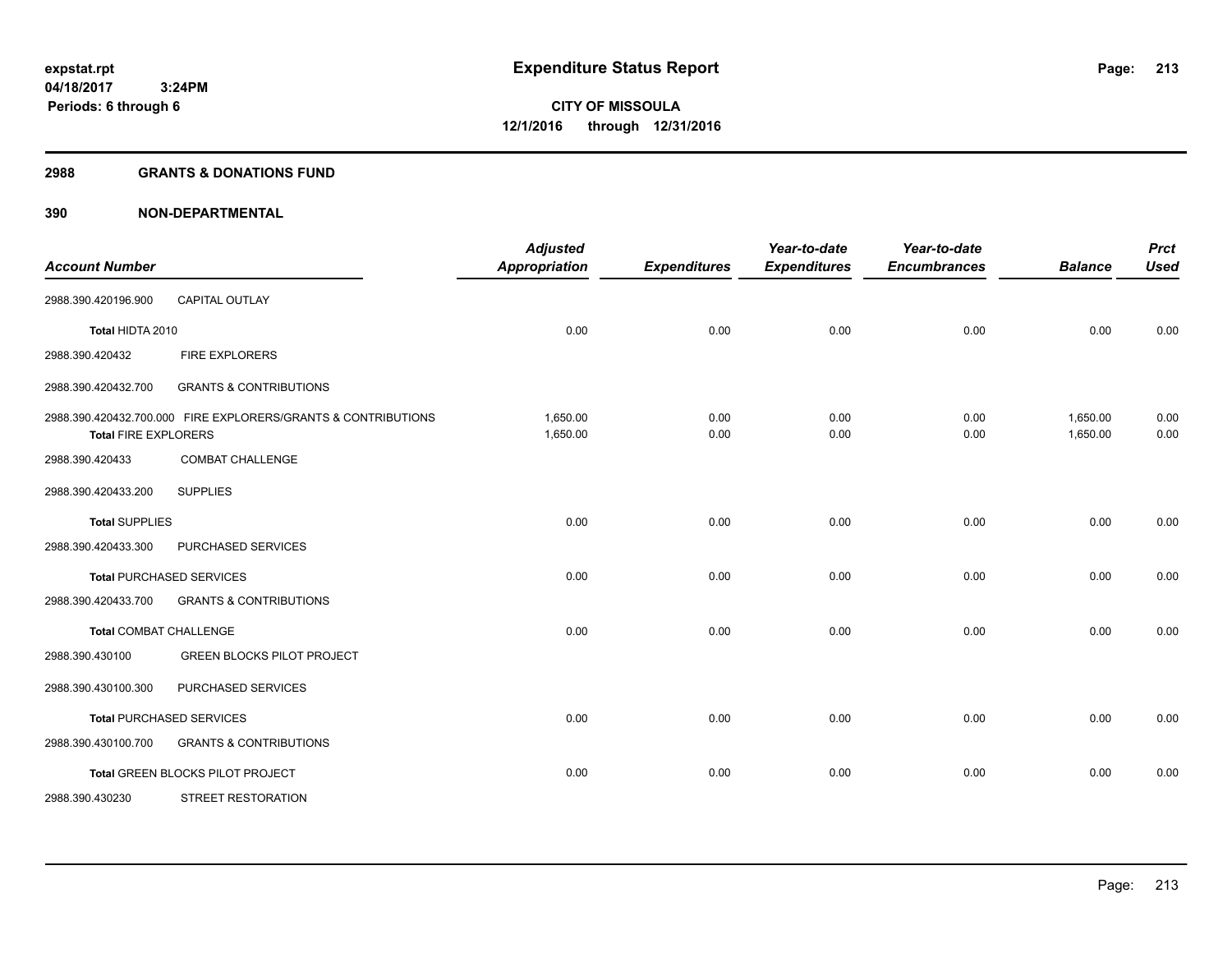#### **2988 GRANTS & DONATIONS FUND**

|                                      |                                                 | <b>Adjusted</b> |                     | Year-to-date        | Year-to-date        |                | <b>Prct</b> |
|--------------------------------------|-------------------------------------------------|-----------------|---------------------|---------------------|---------------------|----------------|-------------|
| <b>Account Number</b>                |                                                 | Appropriation   | <b>Expenditures</b> | <b>Expenditures</b> | <b>Encumbrances</b> | <b>Balance</b> | <b>Used</b> |
| 2988.390.430230.900                  | CAPITAL OUTLAY                                  |                 |                     |                     |                     |                |             |
| 2988.390.430230.930.000 IMPROVEMENTS |                                                 | 24,822.00       | 0.00                | 0.00                | 0.00                | 24,822.00      | 0.00        |
|                                      | <b>Total STREET RESTORATION</b>                 | 24,822.00       | 0.00                | 0.00                | 0.00                | 24,822.00      | 0.00        |
| 2988.390.430243                      | SCHILLING ST FOOT BRIDGE                        |                 |                     |                     |                     |                |             |
| 2988.390.430243.200                  | <b>SUPPLIES</b>                                 |                 |                     |                     |                     |                |             |
|                                      | Total SCHILLING ST FOOT BRIDGE                  | 0.00            | 0.00                | 0.00                | 0.00                | 0.00           | 0.00        |
| 2988.390.430300                      | <b>EECBG</b>                                    |                 |                     |                     |                     |                |             |
| 2988.390.430300.300                  | PURCHASED SERVICES                              |                 |                     |                     |                     |                |             |
| <b>Total EECBG</b>                   |                                                 | 0.00            | 0.00                | 0.00                | 0.00                | 0.00           | 0.00        |
| 2988.390.470404                      | <b>BROWNFIELDS CLEANUP RLF</b>                  |                 |                     |                     |                     |                |             |
| 2988.390.470404.300                  | PURCHASED SERVICES                              |                 |                     |                     |                     |                |             |
|                                      | 2988.390.470404.350.000 PROFESSIONAL SERVICES   | 0.00            | 21,355.15           | 21,355.15           | 0.00                | $-21,355.15$   | 0.00        |
|                                      | <b>Total PURCHASED SERVICES</b>                 | 0.00            | 21,355.15           | 21,355.15           | 0.00                | $-21,355.15$   | 0.00        |
| 2988.390.470404.700                  | <b>GRANTS &amp; CONTRIBUTIONS</b>               |                 |                     |                     |                     |                |             |
|                                      | 2988.390.470404.700.000 BROWNSFIELD RLF CLEANUP | 509,603.00      | 5,205.00            | 10,931.25           | 0.00                | 498,671.75     | 2.15        |
|                                      | <b>Total GRANTS &amp; CONTRIBUTIONS</b>         | 509,603.00      | 5,205.00            | 10,931.25           | 0.00                | 498,671.75     | 2.15        |
| 2988.390.470404.800                  | OTHER OBJECTS                                   |                 |                     |                     |                     |                |             |
| <b>Total OTHER OBJECTS</b>           |                                                 | 0.00            | 0.00                | 0.00                | 0.00                | 0.00           | 0.00        |
|                                      | Total BROWNFIELDS CLEANUP RLF                   | 509,603.00      | 26,560.15           | 32,286.40           | 0.00                | 477,316.60     | 6.34        |
| 2988.390.470405                      | <b>BROWNFIELDS ASSESSMENT</b>                   |                 |                     |                     |                     |                |             |
| 2988.390.470405.300                  | PURCHASED SERVICES                              |                 |                     |                     |                     |                |             |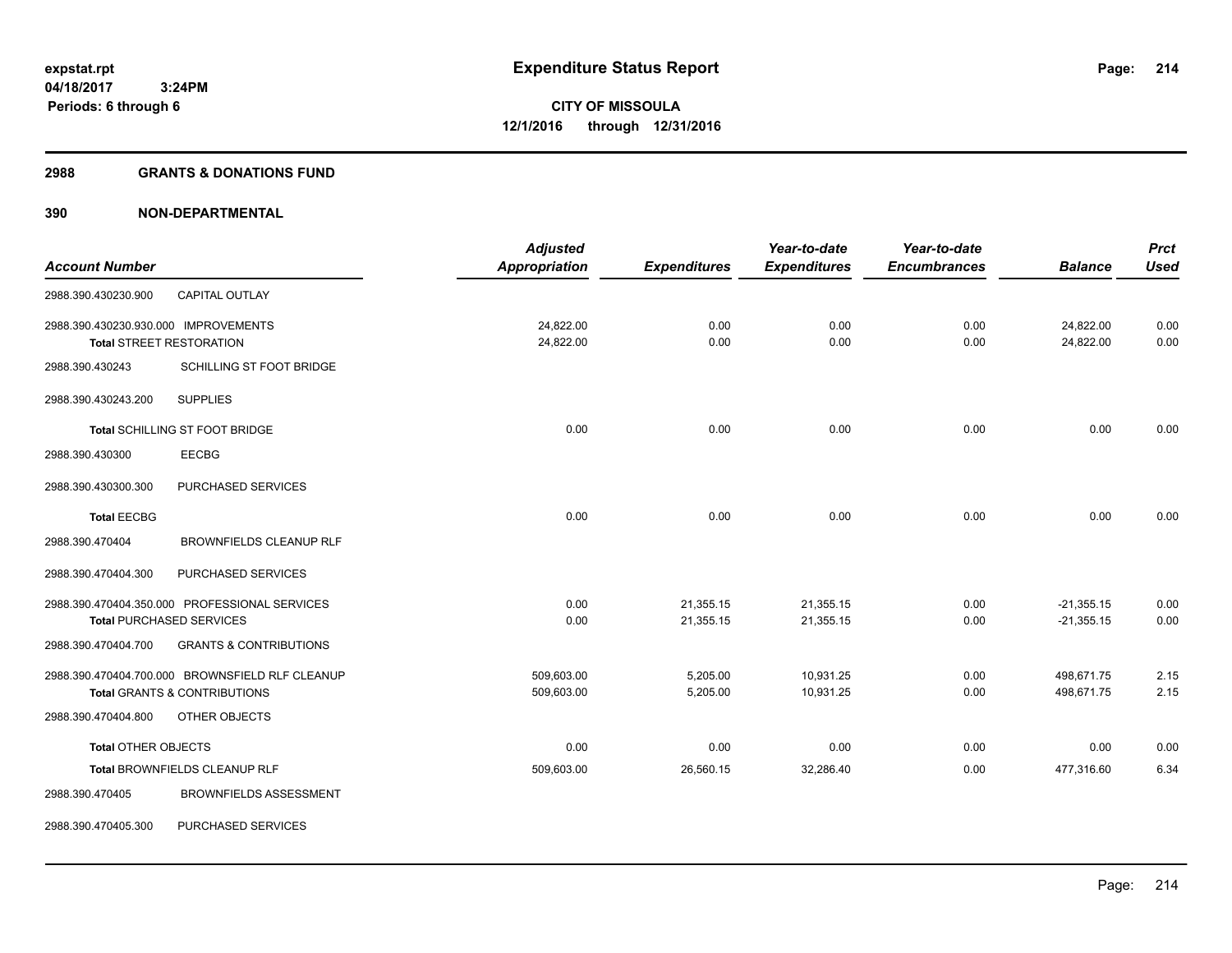#### **2988 GRANTS & DONATIONS FUND**

|                                                              | <b>Adjusted</b>      |                     | Year-to-date        | Year-to-date        |                | <b>Prct</b> |
|--------------------------------------------------------------|----------------------|---------------------|---------------------|---------------------|----------------|-------------|
| <b>Account Number</b>                                        | <b>Appropriation</b> | <b>Expenditures</b> | <b>Expenditures</b> | <b>Encumbrances</b> | <b>Balance</b> | <b>Used</b> |
| 2988.390.470405.350.000 PROFESSIONAL SERVICES                | 0.00                 | 3.402.60            | 3,402.60            | 0.00                | $-3.402.60$    | 0.00        |
| <b>Total PURCHASED SERVICES</b>                              | 0.00                 | 3,402.60            | 3,402.60            | 0.00                | $-3,402.60$    | 0.00        |
| <b>GRANTS &amp; CONTRIBUTIONS</b><br>2988.390.470405.700     |                      |                     |                     |                     |                |             |
| 2988.390.470405.700.000 BROWNFIELDS AREA WIDE PLANNING GRANT | 378,075.00           | 730.51              | 33,385.65           | 0.00                | 344,689.35     | 8.83        |
| <b>Total GRANTS &amp; CONTRIBUTIONS</b>                      | 378.075.00           | 730.51              | 33,385.65           | 0.00                | 344,689.35     | 8.83        |
| OTHER OBJECTS<br>2988.390.470405.800                         |                      |                     |                     |                     |                |             |
| <b>Total OTHER OBJECTS</b>                                   | 0.00                 | 0.00                | 0.00                | 0.00                | 0.00           | 0.00        |
| <b>Total BROWNFIELDS ASSESSMENT</b>                          | 378.075.00           | 4.133.11            | 36,788.25           | 0.00                | 341.286.75     | 9.73        |
| <b>Total NON-DEPARTMENTAL</b>                                | 934.410.00           | 30.693.26           | 75,426.54           | 0.00                | 858.983.46     | 8.07        |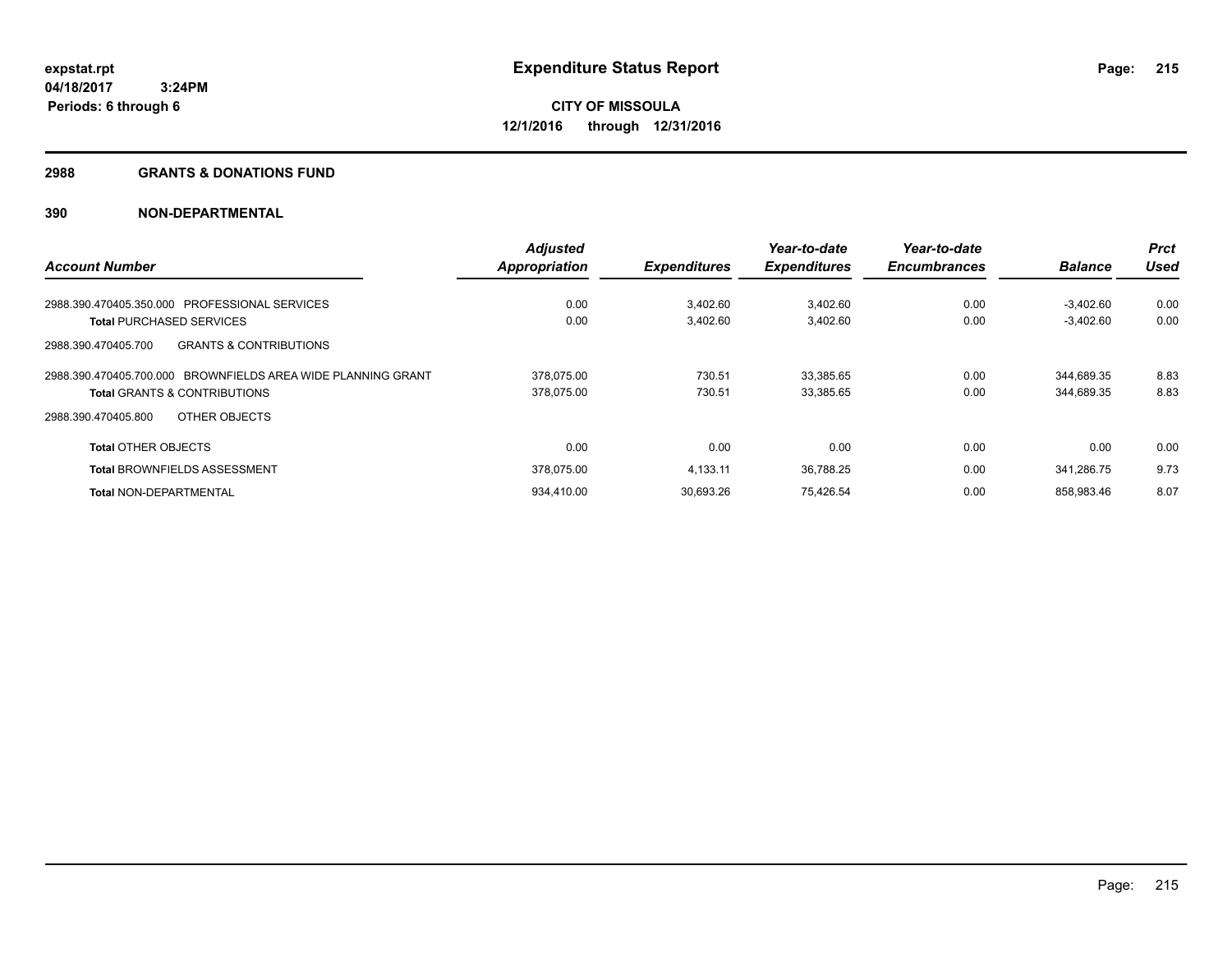# **2988 GRANTS & DONATIONS FUND**

| <b>Account Number</b>           |                                          | <b>Adjusted</b><br><b>Appropriation</b> | <b>Expenditures</b> | Year-to-date<br><b>Expenditures</b> | Year-to-date<br><b>Encumbrances</b> | <b>Balance</b> | <b>Prct</b><br>Used |
|---------------------------------|------------------------------------------|-----------------------------------------|---------------------|-------------------------------------|-------------------------------------|----------------|---------------------|
| 2988.400.470322                 | RIVERTOP RENEWABLES/BSTFG                |                                         |                     |                                     |                                     |                |                     |
| 2988.400.470322.700             | <b>GRANTS &amp; CONTRIBUTIONS</b>        |                                         |                     |                                     |                                     |                |                     |
| <b>Total ENTITLEMENT GRANTS</b> |                                          | 0.00                                    | 0.00                | 0.00                                | 0.00                                | 0.00           | 0.00                |
|                                 | <b>Total GRANTS &amp; DONATIONS FUND</b> | 934.410.00                              | 30.693.26           | 75.426.54                           | 0.00                                | 858.983.46     | 8.07                |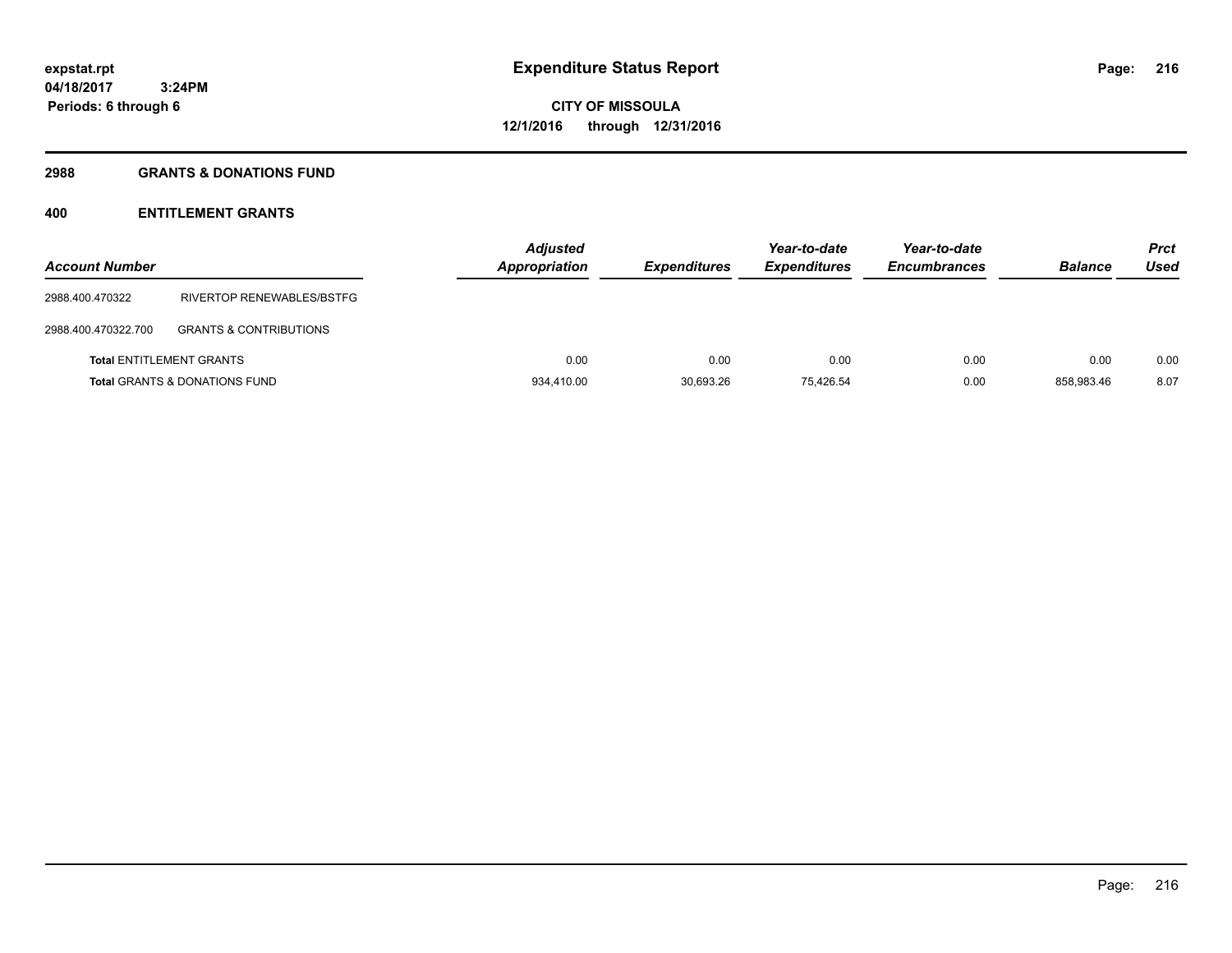**CITY OF MISSOULA 12/1/2016 through 12/31/2016**

### **2989 POLICE GRANTS & DONATIONS**

|                                         |                                                | <b>Adjusted</b>      |                     | Year-to-date        | Year-to-date        |                | <b>Prct</b> |
|-----------------------------------------|------------------------------------------------|----------------------|---------------------|---------------------|---------------------|----------------|-------------|
| <b>Account Number</b>                   |                                                | <b>Appropriation</b> | <b>Expenditures</b> | <b>Expenditures</b> | <b>Encumbrances</b> | <b>Balance</b> | <b>Used</b> |
| 2989.290.420000                         | <b>PUBLIC SAFETY</b>                           |                      |                     |                     |                     |                |             |
| 2989.290.420000.700                     | <b>GRANTS &amp; CONTRIBUTIONS</b>              |                      |                     |                     |                     |                |             |
|                                         | 2989.290.420000.700.000 GRANTS & CONTRIBUTIONS | 20,000.00            | 0.00                | 0.00                | 0.00                | 20,000.00      | 0.00        |
| <b>Total PUBLIC SAFETY</b>              |                                                | 20,000.00            | 0.00                | 0.00                | 0.00                | 20,000.00      | 0.00        |
| 2989.290.420143                         | <b>ANTI-GRAFFITI</b>                           |                      |                     |                     |                     |                |             |
| 2989.290.420143.200                     | <b>SUPPLIES</b>                                |                      |                     |                     |                     |                |             |
| 2989.290.420143.210.000 OFFICE SUPPLIES |                                                | 5,000.00             | 0.00                | 439.97              | 0.00                | 4,560.03       | 8.80        |
| <b>Total ANTI-GRAFFITI</b>              |                                                | 5,000.00             | 0.00                | 439.97              | 0.00                | 4,560.03       | 8.80        |
| 2989.290.420144                         | <b>BIAS CRIME CAMPAIGN</b>                     |                      |                     |                     |                     |                |             |
| 2989.290.420144.300                     | PURCHASED SERVICES                             |                      |                     |                     |                     |                |             |
|                                         | 2989.290.420144.350.000 PROFESSIONAL SERVICES  | 10,903.00            | 0.00                | 0.00                | 0.00                | 10,903.00      | 0.00        |
| <b>Total BIAS CRIME CAMPAIGN</b>        |                                                | 10,903.00            | 0.00                | 0.00                | 0.00                | 10,903.00      | 0.00        |
| 2989.290.420150                         | STATE EQUIPMENT GRANT                          |                      |                     |                     |                     |                |             |
| 2989.290.420150.200                     | <b>SUPPLIES</b>                                |                      |                     |                     |                     |                |             |
|                                         | 2989.290.420150.220.000 OPERATING SUPPLIES     | 44,100.00            | 0.00                | 0.00                | 0.00                | 44,100.00      | 0.00        |
|                                         | <b>Total STATE EQUIPMENT GRANT</b>             | 44,100.00            | 0.00                | 0.00                | 0.00                | 44,100.00      | 0.00        |
| 2989.290.420160                         | <b>ICAC</b>                                    |                      |                     |                     |                     |                |             |
| 2989.290.420160.100                     | PERSONAL SERVICES                              |                      |                     |                     |                     |                |             |
|                                         | 2989.290.420160.110.000 SALARIES AND WAGES     | 82,418.00            | 0.00                | 0.00                | 0.00                | 82,418.00      | 0.00        |
|                                         | 2989.290.420160.120.000 OVERTIME/TERMINATION   | 8,000.00             | 395.36              | 1,029.56            | 0.00                | 6,970.44       | 12.87       |
|                                         | 2989.290.420160.140.000 EMPLOYER CONTRIBUTIONS | 9,453.00             | 26.57               | 69.67               | 0.00                | 9,383.33       | 0.74        |
| <b>Total PERSONAL SERVICES</b>          |                                                | 99,871.00            | 421.93              | 1,099.23            | 0.00                | 98,771.77      | 1.10        |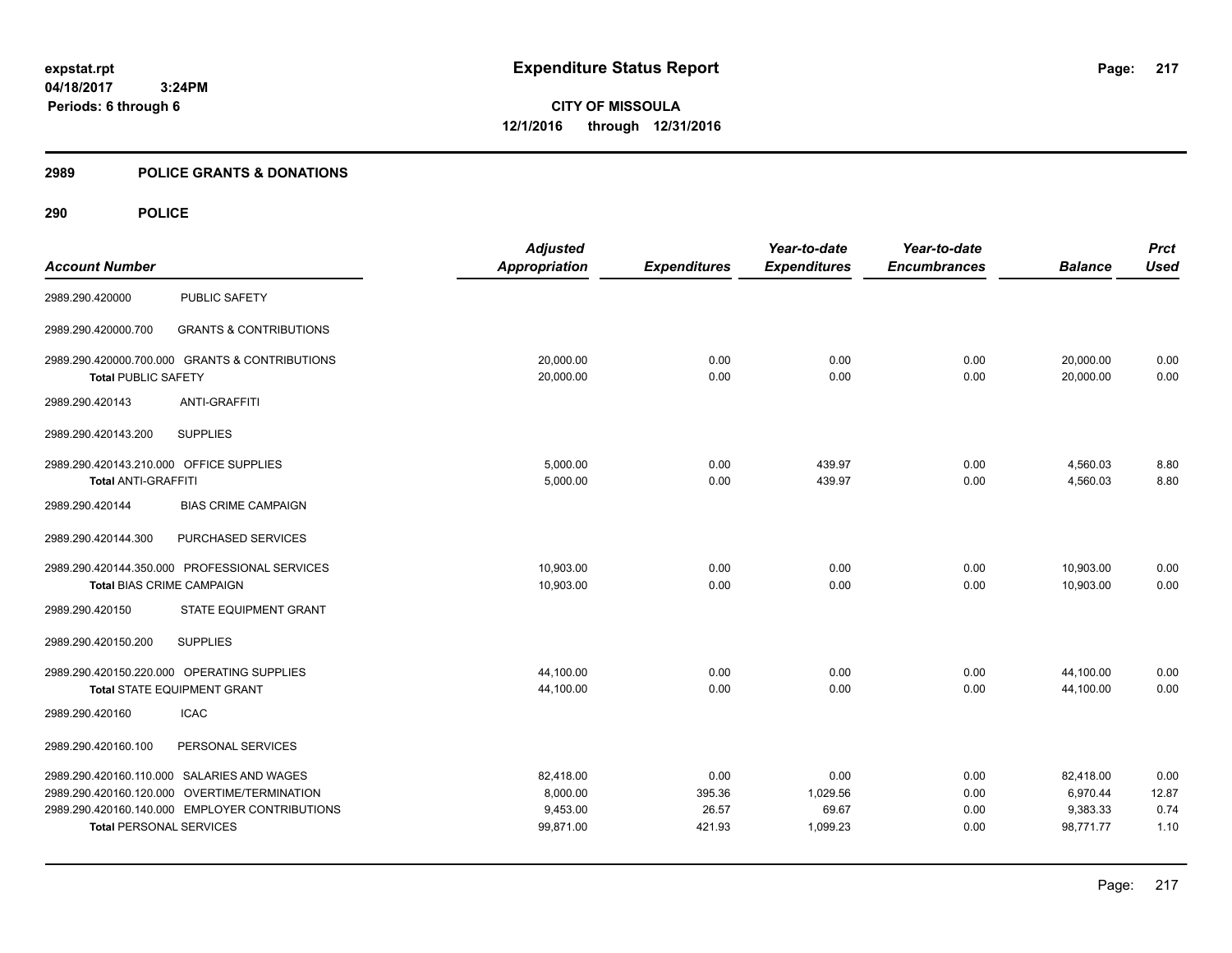**CITY OF MISSOULA 12/1/2016 through 12/31/2016**

### **2989 POLICE GRANTS & DONATIONS**

|                                                           | <b>Adjusted</b>      |                     | Year-to-date        | Year-to-date        |                | <b>Prct</b> |
|-----------------------------------------------------------|----------------------|---------------------|---------------------|---------------------|----------------|-------------|
| <b>Account Number</b>                                     | <b>Appropriation</b> | <b>Expenditures</b> | <b>Expenditures</b> | <b>Encumbrances</b> | <b>Balance</b> | <b>Used</b> |
| <b>PURCHASED SERVICES</b><br>2989.290.420160.300          |                      |                     |                     |                     |                |             |
| 2989.290.420160.350.000 PROFESSIONAL SERVICES             | 540.00               | 114.97              | 574.85              | 0.00                | $-34.85$       | 106.45      |
| 2989.290.420160.370.000 TRAVEL                            | 5,000.00             | 0.00                | 2,040.84            | 0.00                | 2,959.16       | 40.82       |
| <b>Total PURCHASED SERVICES</b>                           | 5.540.00             | 114.97              | 2,615.69            | 0.00                | 2,924.31       | 47.21       |
| <b>Total ICAC</b>                                         | 105,411.00           | 536.90              | 3,714.92            | 0.00                | 101,696.08     | 3.52        |
| 2989.290.420161<br><b>ICAC GOOGLE</b>                     |                      |                     |                     |                     |                |             |
| PERSONAL SERVICES<br>2989.290.420161.100                  |                      |                     |                     |                     |                |             |
| 2989.290.420161.110.000 SALARIES AND WAGES                | 0.00                 | 5,278.20            | 29,283.55           | 0.00                | $-29,283.55$   | 0.00        |
| 2989.290.420161.115.000 SALARIES/HEALTH INSURANCE BENEFIT | 0.00                 | 351.00              | 3.510.00            | 0.00                | $-3.510.00$    | 0.00        |
| 2989.290.420161.120.000 OVERTIME/TERMINATION              | 0.00                 | 0.00                | 929.97              | 0.00                | $-929.97$      | 0.00        |
| 2989.290.420161.130.000 OTHER                             | 0.00                 | 0.00                | 700.00              | 0.00                | $-700.00$      | 0.00        |
| 2989.290.420161.133.000 EDUCATION COMPENSATION            | 0.00                 | 20.00               | 110.00              | 0.00                | $-110.00$      | 0.00        |
| 2989.290.420161.140.000 EMPLOYER CONTRIBUTIONS            | 0.00                 | 1,195.59            | 7,251.79            | 0.00                | $-7,251.79$    | 0.00        |
| Total ICAC GOOGLE                                         | 0.00                 | 6,844.79            | 41,785.31           | 0.00                | $-41,785.31$   | 0.00        |
| <b>BULLETPROOF VEST PROGRAM</b><br>2989.290.420180        |                      |                     |                     |                     |                |             |
| <b>SUPPLIES</b><br>2989.290.420180.200                    |                      |                     |                     |                     |                |             |
| 2989.290.420180.220.000 OPERATING SUPPLIES                | 10,500.00            | 0.00                | 2,224.00            | 0.00                | 8,276.00       | 21.18       |
| Total BULLETPROOF VEST PROGRAM                            | 10,500.00            | 0.00                | 2,224.00            | 0.00                | 8,276.00       | 21.18       |
| 2989.290.420181<br>2016 HIDTA                             |                      |                     |                     |                     |                |             |
| PERSONAL SERVICES<br>2989.290.420181.100                  |                      |                     |                     |                     |                |             |
| 2989.290.420181.120.000 OVERTIME/TERMINATION              | 25,000.00            | 3,049.07            | 13,125.20           | 0.00                | 11,874.80      | 52.50       |
| 2989.290.420181.140.000 EMPLOYER CONTRIBUTIONS            | 2,250.00             | 202.78              | 856.51              | 0.00                | 1,393.49       | 38.07       |
| <b>Total PERSONAL SERVICES</b>                            | 27,250.00            | 3,251.85            | 13,981.71           | 0.00                | 13,268.29      | 51.31       |
| <b>SUPPLIES</b><br>2989.290.420181.200                    |                      |                     |                     |                     |                |             |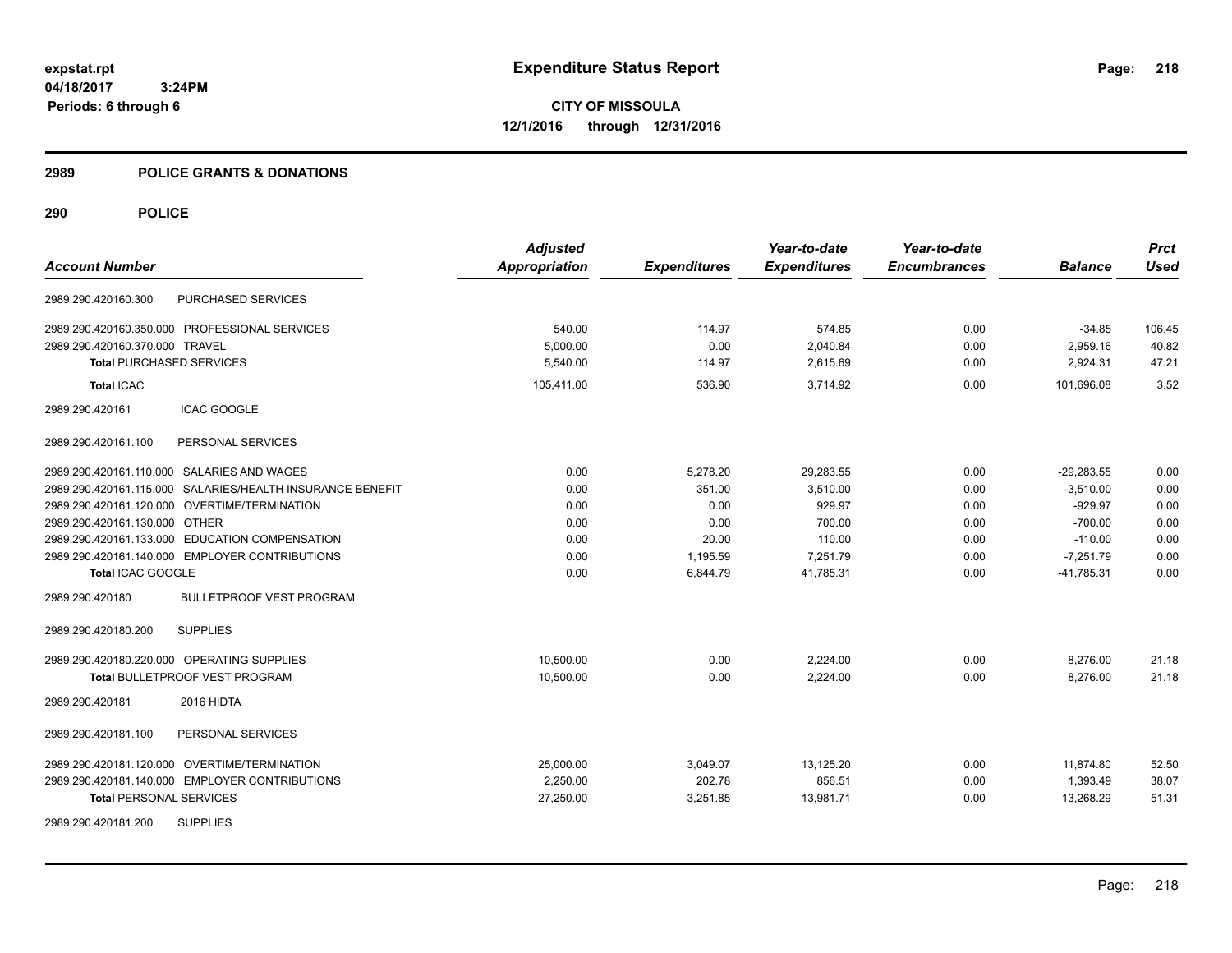### **2989 POLICE GRANTS & DONATIONS**

|                                                | <b>Adjusted</b>      |                     | Year-to-date        | Year-to-date        |                | <b>Prct</b> |
|------------------------------------------------|----------------------|---------------------|---------------------|---------------------|----------------|-------------|
| <b>Account Number</b>                          | <b>Appropriation</b> | <b>Expenditures</b> | <b>Expenditures</b> | <b>Encumbrances</b> | <b>Balance</b> | <b>Used</b> |
| 2989.290.420181.210.000 OFFICE SUPPLIES        | 688.00               | 0.00                | 261.25              | 0.00                | 426.75         | 37.97       |
| 2989.290.420181.220.000 OPERATING SUPPLIES     | 23.525.00            | 0.00                | 1.079.97            | 0.00                | 22.445.03      | 4.59        |
| 2989.290.420181.220.032 OPERATING SUPPLIES     | 0.00                 | 0.00                | 10,000.00           | 0.00                | $-10,000.00$   | 0.00        |
| <b>Total SUPPLIES</b>                          | 24,213.00            | 0.00                | 11,341.22           | 0.00                | 12,871.78      | 46.84       |
| 2989.290.420181.300<br>PURCHASED SERVICES      |                      |                     |                     |                     |                |             |
| 2989.290.420181.344.000 TELEPHONE SERVICE      | 5,006.00             | 271.13              | 1,702.98            | 0.00                | 3,303.02       | 34.02       |
| 2989.290.420181.350.000 PROFESSIONAL SERVICES  | 39.100.00            | 51.00               | 3.065.00            | 0.00                | 36.035.00      | 7.84        |
| 2989.290.420181.350.039 PROFESSIONAL SERVICES  | 0.00                 | 0.00                | 16,095.03           | 0.00                | $-16,095.03$   | 0.00        |
| 2989.290.420181.350.040 PROFESSIONAL SERVICES  | 0.00                 | 0.00                | 5.347.89            | 0.00                | $-5,347.89$    | 0.00        |
| 2989.290.420181.360.000 REPAIR & MAINTENANCE   | 1,500.00             | 0.00                | 0.00                | 0.00                | 1,500.00       | 0.00        |
| 2989.290.420181.370.000 TRAVEL                 | 1,143.00             | 0.00                | 0.00                | 0.00                | 1,143.00       | 0.00        |
| <b>Total PURCHASED SERVICES</b>                | 46,749.00            | 322.13              | 26,210.90           | 0.00                | 20,538.10      | 56.07       |
| 2989.290.420181.500<br><b>FIXED CHARGES</b>    |                      |                     |                     |                     |                |             |
| 2989.290.420181.500.000 FIXED CHARGES          | 40,399.00            | 0.00                | 34,018.20           | 0.00                | 6,380.80       | 84.21       |
| <b>Total FIXED CHARGES</b>                     | 40,399.00            | 0.00                | 34,018.20           | 0.00                | 6,380.80       | 84.21       |
| Total 2016 HIDTA                               | 138,611.00           | 3,573.98            | 85,552.03           | 0.00                | 53,058.97      | 61.72       |
| <b>DUI TASK FORCES</b><br>2989.290.420184      |                      |                     |                     |                     |                |             |
| PERSONAL SERVICES<br>2989.290.420184.100       |                      |                     |                     |                     |                |             |
| 2989.290.420184.120.000 OVERTIME/TERMINATION   | 4,300.00             | 0.00                | 0.00                | 0.00                | 4,300.00       | 0.00        |
| 2989.290.420184.140.000 EMPLOYER CONTRIBUTIONS | 700.00               | 0.00                | 0.00                | 0.00                | 700.00         | 0.00        |
| <b>Total DUI TASK FORCES</b>                   | 5,000.00             | 0.00                | 0.00                | 0.00                | 5,000.00       | 0.00        |
| STATE OT SEAT BELT GRANT<br>2989.290.420190    |                      |                     |                     |                     |                |             |
| PERSONAL SERVICES<br>2989.290.420190.100       |                      |                     |                     |                     |                |             |
| 2989.290.420190.110.000 SALARIES AND WAGES     | 5,000.00             | 0.00                | 0.00                | 0.00                | 5,000.00       | 0.00        |
| 2989.290.420190.110.113 SALARIES AND WAGES     | 0.00                 | 321.02              | 3.686.56            | 0.00                | $-3.686.56$    | 0.00        |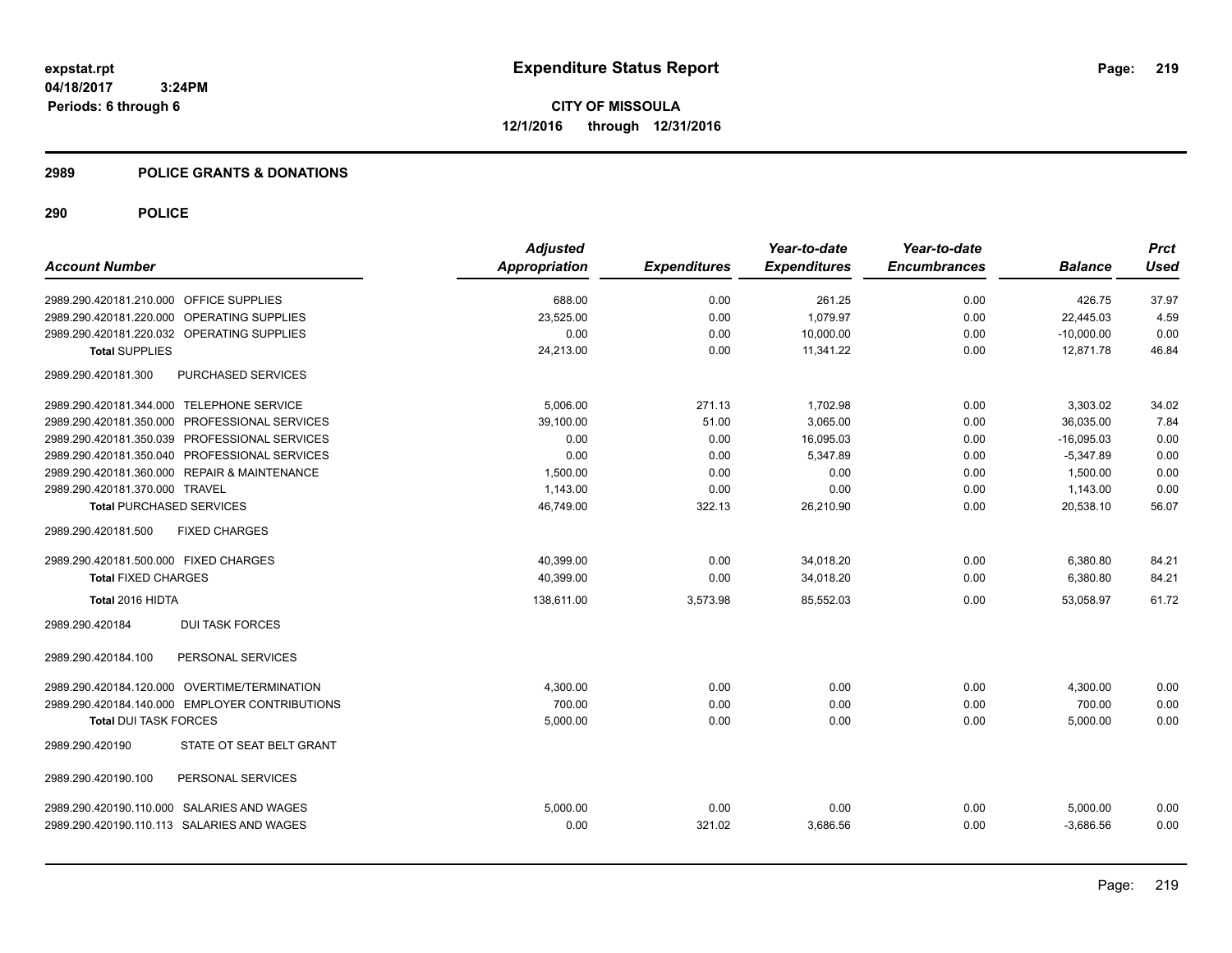### **2989 POLICE GRANTS & DONATIONS**

| <b>Account Number</b>                          | <b>Adjusted</b><br>Appropriation | <b>Expenditures</b> | Year-to-date<br><b>Expenditures</b> | Year-to-date<br><b>Encumbrances</b> | <b>Balance</b> | <b>Prct</b><br><b>Used</b> |
|------------------------------------------------|----------------------------------|---------------------|-------------------------------------|-------------------------------------|----------------|----------------------------|
| 2989.290.420190.120.000 OVERTIME/TERMINATION   | 45,400.00                        | 1,059.11            | 14,468.06                           | 0.00                                | 30,931.94      | 31.87                      |
| 2989.290.420190.120.113 OVERTIME/TERMINATION   | 0.00                             | 528.13              | 621.33                              | 0.00                                | $-621.33$      | 0.00                       |
| 2989.290.420190.140.000 EMPLOYER CONTRIBUTIONS | 3,200.00                         | 129.30              | 1,239.98                            | 0.00                                | 1,960.02       | 38.75                      |
| <b>Total PERSONAL SERVICES</b>                 | 53,600.00                        | 2,037.56            | 20,015.93                           | 0.00                                | 33,584.07      | 37.34                      |
| PURCHASED SERVICES<br>2989.290.420190.300      |                                  |                     |                                     |                                     |                |                            |
| 2989.290.420190.370.000 TRAVEL                 | 0.00                             | 0.00                | 1,531.80                            | 0.00                                | $-1,531.80$    | 0.00                       |
| <b>Total PURCHASED SERVICES</b>                | 0.00                             | 0.00                | 1,531.80                            | 0.00                                | $-1,531.80$    | 0.00                       |
| Total STATE OT SEAT BELT GRANT                 | 53,600.00                        | 2,037.56            | 21,547.73                           | 0.00                                | 32,052.27      | 40.20                      |
| COPS TECHNOLOGY<br>2989.290.420191             |                                  |                     |                                     |                                     |                |                            |
| 2989.290.420191.100<br>PERSONAL SERVICES       |                                  |                     |                                     |                                     |                |                            |
| Total COPS TECHNOLOGY                          | 0.00                             | 0.00                | 0.00                                | 0.00                                | 0.00           | 0.00                       |
| 2989.290.420195<br>2017 HIDTA                  |                                  |                     |                                     |                                     |                |                            |
| 2989.290.420195.100<br>PERSONAL SERVICES       |                                  |                     |                                     |                                     |                |                            |
| 2989.290.420195.120.000 OVERTIME/TERMINATION   | 25,000.00                        | 0.00                | 0.00                                | 0.00                                | 25,000.00      | 0.00                       |
| 2989.290.420195.140.000 EMPLOYER CONTRIBUTIONS | 2,250.00                         | 0.00                | 0.00                                | 0.00                                | 2,250.00       | 0.00                       |
| <b>Total PERSONAL SERVICES</b>                 | 27,250.00                        | 0.00                | 0.00                                | 0.00                                | 27,250.00      | 0.00                       |
| <b>SUPPLIES</b><br>2989.290.420195.200         |                                  |                     |                                     |                                     |                |                            |
| 2989.290.420195.210.000 OFFICE SUPPLIES        | 688.00                           | 0.00                | 0.00                                | 0.00                                | 688.00         | 0.00                       |
| 2989.290.420195.220.000 OPERATING SUPPLIES     | 23,525.00                        | 0.00                | 0.00                                | 0.00                                | 23,525.00      | 0.00                       |
| <b>Total SUPPLIES</b>                          | 24,213.00                        | 0.00                | 0.00                                | 0.00                                | 24,213.00      | 0.00                       |
| PURCHASED SERVICES<br>2989.290.420195.300      |                                  |                     |                                     |                                     |                |                            |
| 2989.290.420195.344.000 TELEPHONE SERVICE      | 5,006.00                         | 0.00                | 0.00                                | 0.00                                | 5,006.00       | 0.00                       |
| 2989.290.420195.350.000 PROFESSIONAL SERVICES  | 39,100.00                        | 0.00                | 0.00                                | 0.00                                | 39,100.00      | 0.00                       |
| 2989.290.420195.360.000 REPAIR & MAINTENANCE   | 1,500.00                         | 0.00                | 0.00                                | 0.00                                | 1,500.00       | 0.00                       |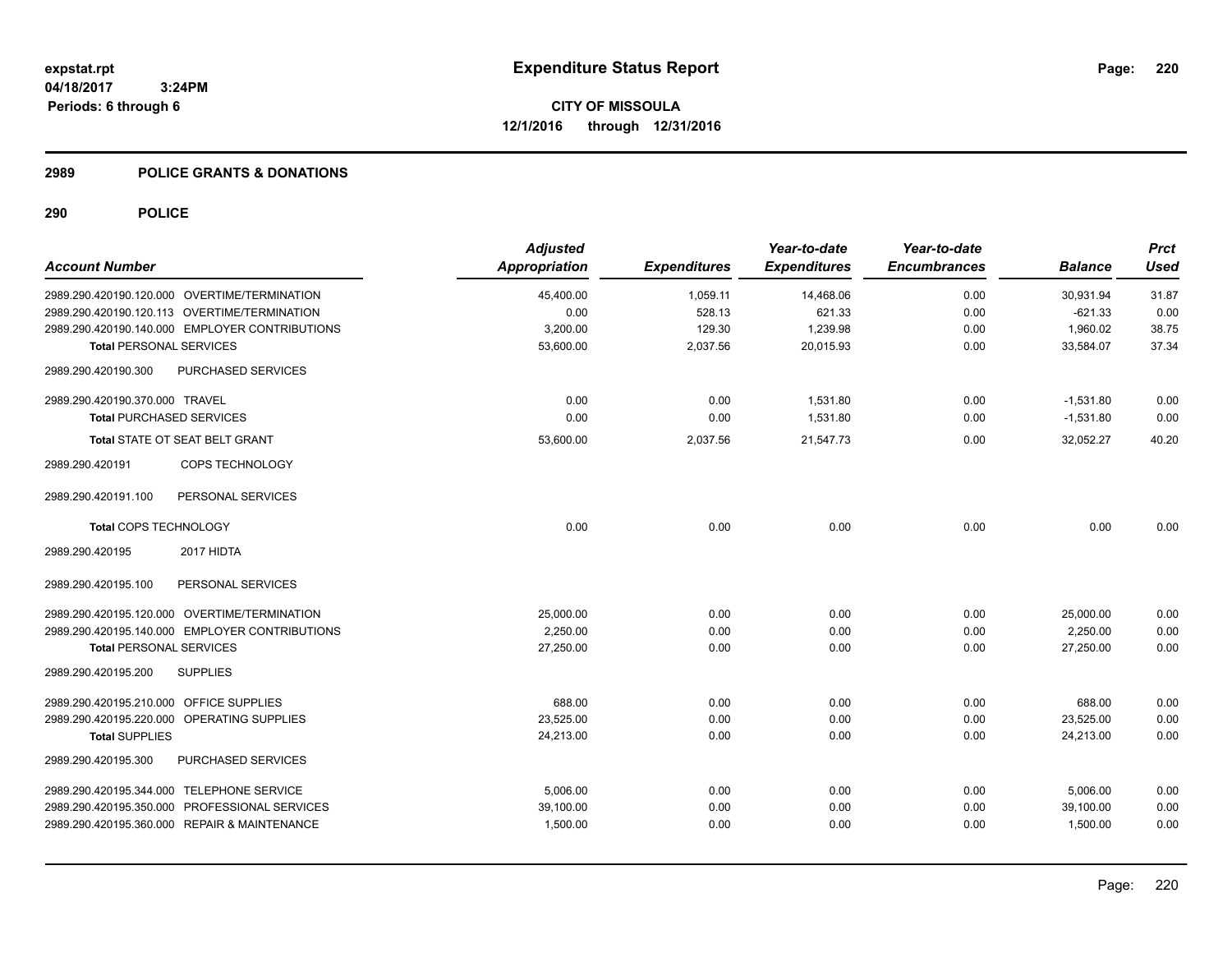## **2989 POLICE GRANTS & DONATIONS**

|                                             | <b>Adjusted</b> |                     | Year-to-date        | Year-to-date        |                | <b>Prct</b> |
|---------------------------------------------|-----------------|---------------------|---------------------|---------------------|----------------|-------------|
| <b>Account Number</b>                       | Appropriation   | <b>Expenditures</b> | <b>Expenditures</b> | <b>Encumbrances</b> | <b>Balance</b> | Used        |
| 2989.290.420195.370.000 TRAVEL              | 1.143.00        | 0.00                | 0.00                | 0.00                | 1.143.00       | 0.00        |
| <b>Total PURCHASED SERVICES</b>             | 46,749.00       | 0.00                | 0.00                | 0.00                | 46.749.00      | 0.00        |
| 2989.290.420195.500<br><b>FIXED CHARGES</b> |                 |                     |                     |                     |                |             |
| 2989.290.420195.500.000 FIXED CHARGES       | 42.419.00       | 5.669.70            | 5.669.70            | 0.00                | 36.749.30      | 13.37       |
| <b>Total FIXED CHARGES</b>                  | 42.419.00       | 5.669.70            | 5.669.70            | 0.00                | 36.749.30      | 13.37       |
| Total 2017 HIDTA                            | 140,631.00      | 5.669.70            | 5.669.70            | 0.00                | 134,961.30     | 4.03        |
| <b>Total POLICE GRANTS &amp; DONATIONS</b>  | 533.756.00      | 18,662.93           | 160,933.66          | 0.00                | 372.822.34     | 30.15       |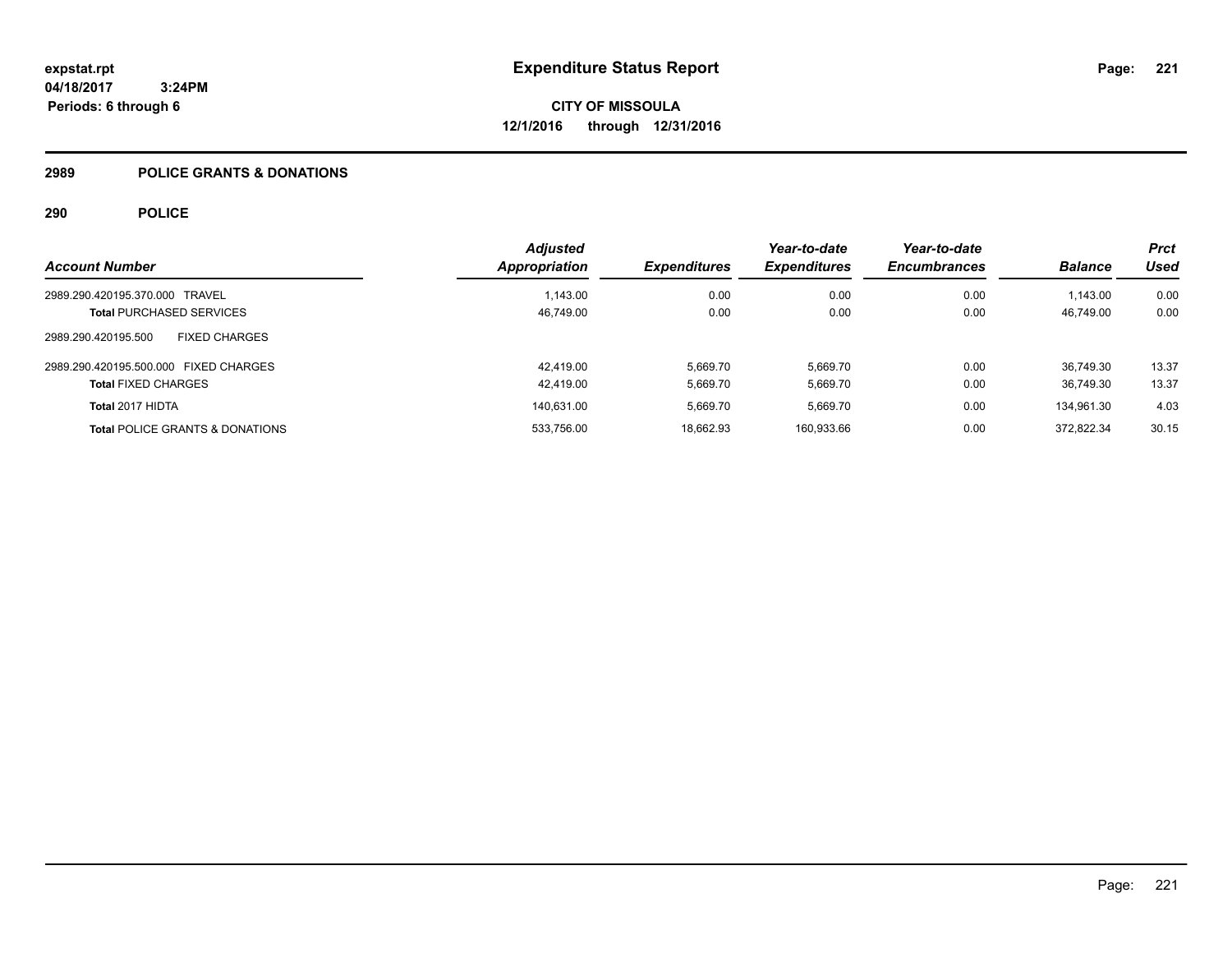**Periods: 6 through 6**

**CITY OF MISSOULA 12/1/2016 through 12/31/2016**

**3000 SID REVOLVING FUND**

| <b>Account Number</b>           |                                                  | <b>Adjusted</b><br><b>Appropriation</b> | <b>Expenditures</b> | Year-to-date<br><b>Expenditures</b> | Year-to-date<br><b>Encumbrances</b> | <b>Balance</b> | <b>Prct</b><br><b>Used</b> |
|---------------------------------|--------------------------------------------------|-----------------------------------------|---------------------|-------------------------------------|-------------------------------------|----------------|----------------------------|
| 3000.390.510110                 | <b>MERCHANT SERVICES</b>                         |                                         |                     |                                     |                                     |                |                            |
| 3000.390.510110.500             | <b>FIXED CHARGES</b>                             |                                         |                     |                                     |                                     |                |                            |
| <b>Total MERCHANT SERVICES</b>  |                                                  | 0.00                                    | 0.00                | 0.00                                | 0.00                                | 0.00           | 0.00                       |
| 3000.390.521000                 | INTERFUND OPERATING TRANSFERS                    |                                         |                     |                                     |                                     |                |                            |
| 3000.390.521000.800             | OTHER OBJECTS                                    |                                         |                     |                                     |                                     |                |                            |
|                                 | 3000.390.521000.820.000 TRANSFERS TO OTHER FUNDS | 100.000.00                              | 0.00                | 0.00                                | 0.00                                | 100.000.00     | 0.00                       |
|                                 | <b>Total INTERFUND OPERATING TRANSFERS</b>       | 100,000.00                              | 0.00                | 0.00                                | 0.00                                | 100,000.00     | 0.00                       |
| <b>Total SID REVOLVING FUND</b> |                                                  | 100.000.00                              | 0.00                | 0.00                                | 0.00                                | 100.000.00     | 0.00                       |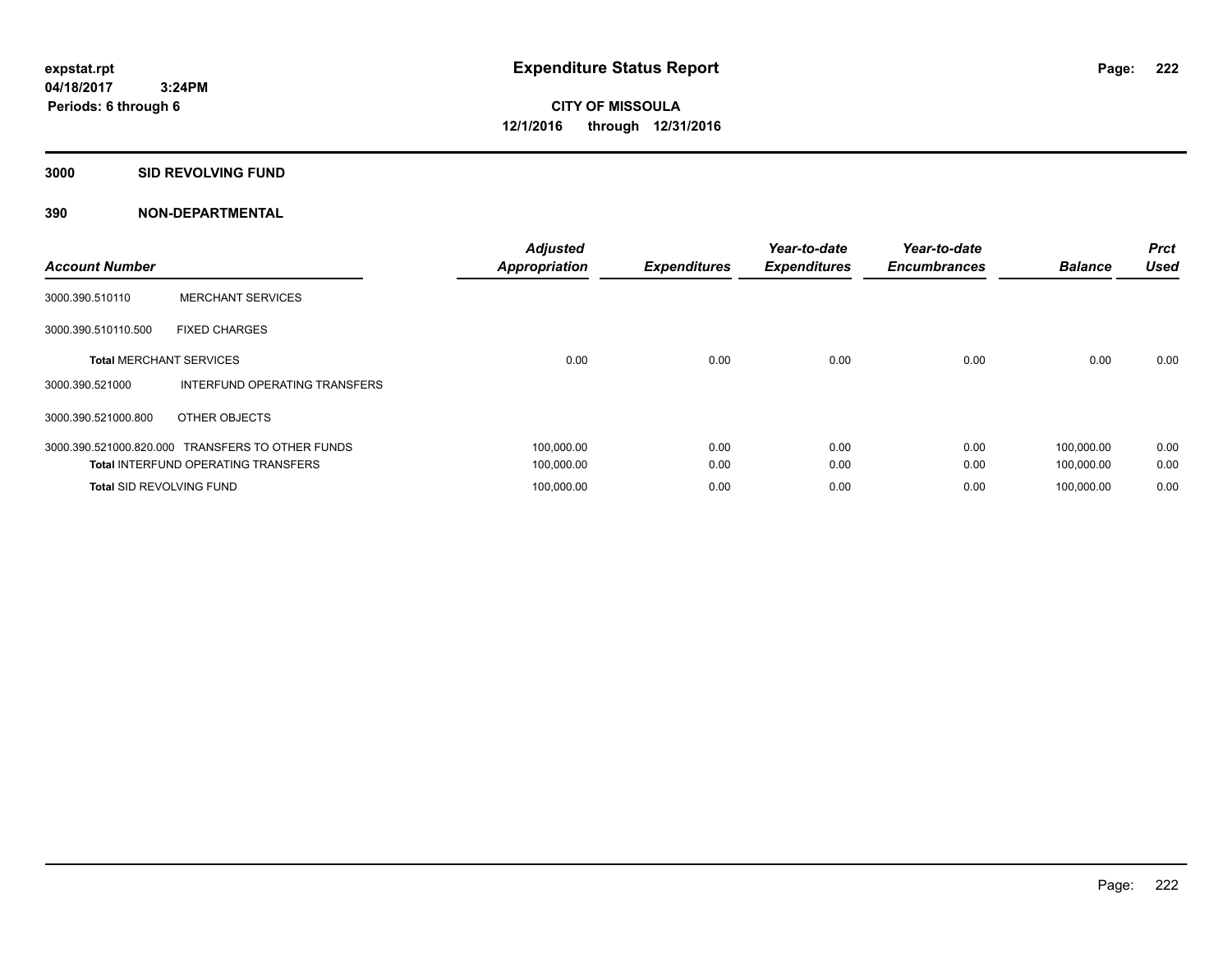**CITY OF MISSOULA 12/1/2016 through 12/31/2016**

**3005 SID REBATES**

| <b>Account Number</b>    |                          | <b>Adjusted</b><br>Appropriation | Expenditures | Year-to-date<br><b>Expenditures</b> | Year-to-date<br><b>Encumbrances</b> | <b>Balance</b> | <b>Prct</b><br>Used |
|--------------------------|--------------------------|----------------------------------|--------------|-------------------------------------|-------------------------------------|----------------|---------------------|
| 3005.390.510110          | <b>MERCHANT SERVICES</b> |                                  |              |                                     |                                     |                |                     |
| 3005.390.510110.500      | <b>FIXED CHARGES</b>     |                                  |              |                                     |                                     |                |                     |
| <b>Total SID REBATES</b> |                          | 0.00                             | 0.00         | 0.00                                | 0.00                                | 0.00           | 0.00                |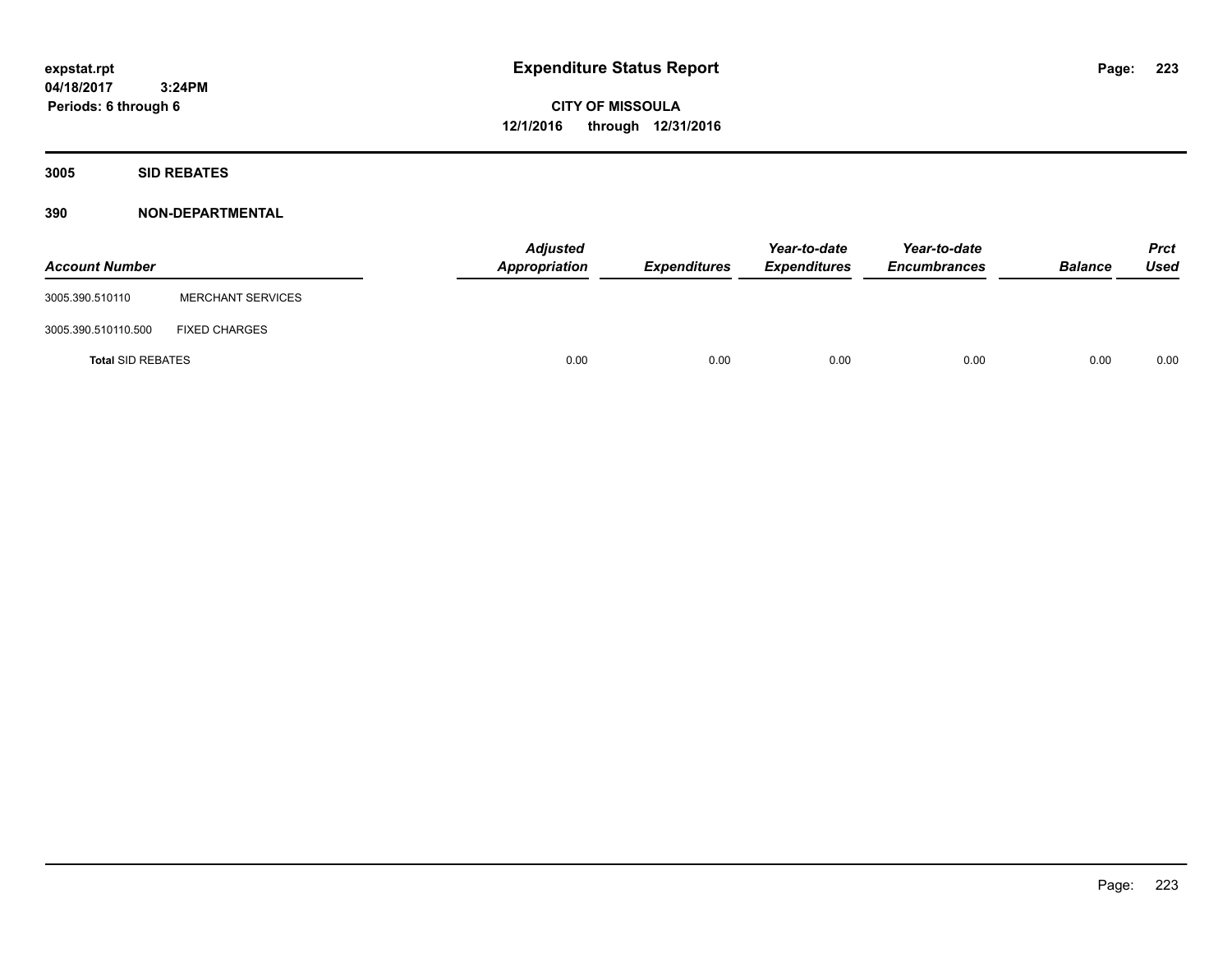**expstat.rpt Expenditure Status Report** 

**04/18/2017 3:24PM Periods: 6 through 6**

**CITY OF MISSOULA 12/1/2016 through 12/31/2016**

# **3065 1998 PUBLIC SAFETY G O BONDS FUND**

**000 \*\*\* Title Not Found \*\*\***

| <b>Account Number</b>         |                         | <b>Adjusted</b><br>Appropriation | <b>Expenditures</b> | Year-to-date<br><b>Expenditures</b> | Year-to-date<br><b>Encumbrances</b> | <b>Balance</b> | <b>Prct</b><br>Used |
|-------------------------------|-------------------------|----------------------------------|---------------------|-------------------------------------|-------------------------------------|----------------|---------------------|
| 3065.000.520100               | *** Title Not Found *** |                                  |                     |                                     |                                     |                |                     |
| 3065.000.520100.800           | OTHER OBJECTS           |                                  |                     |                                     |                                     |                |                     |
| Total *** Title Not Found *** |                         | 0.00                             | 0.00                | 0.00                                | 0.00                                | 0.00           | 0.00                |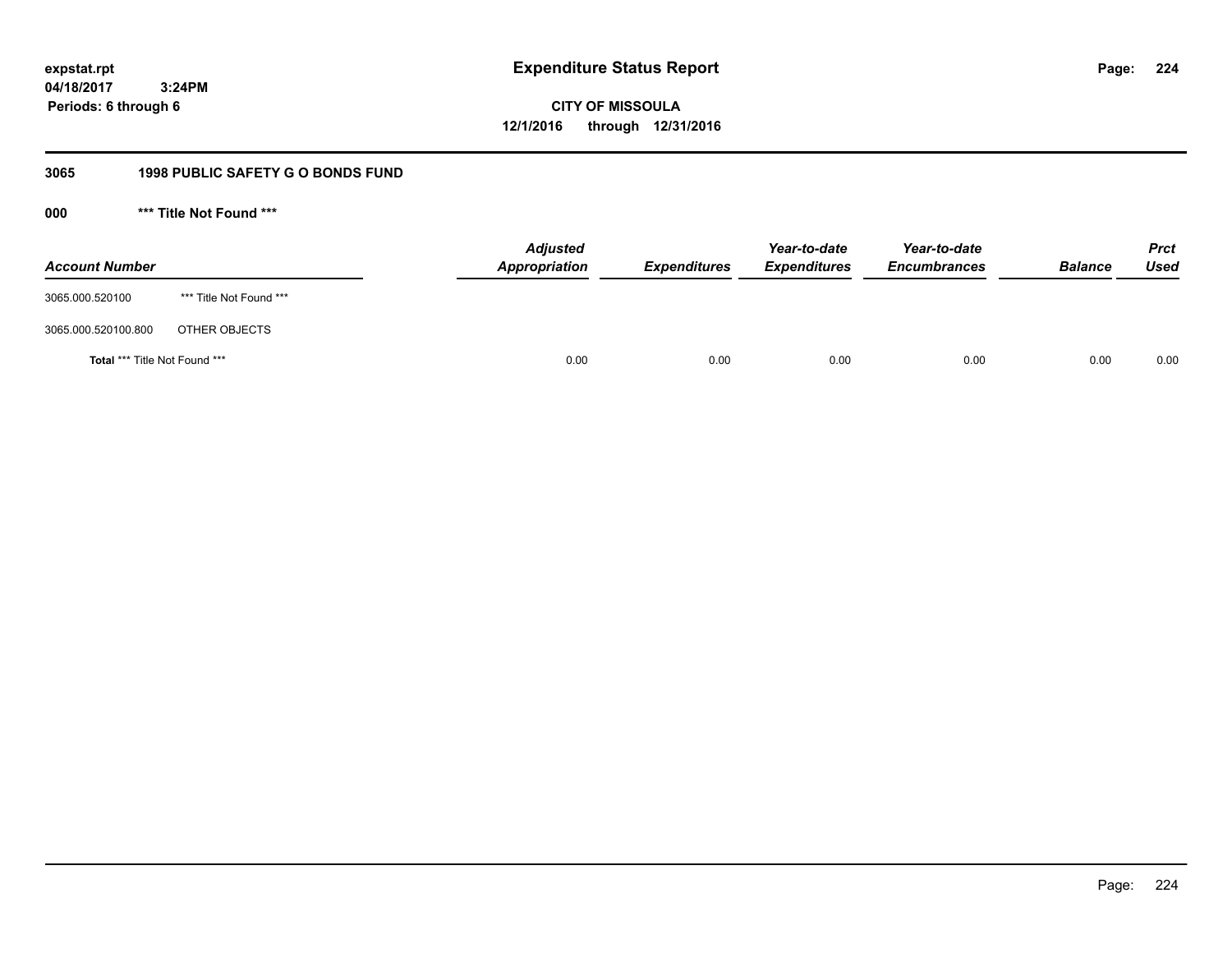**CITY OF MISSOULA 12/1/2016 through 12/31/2016**

# **3065 1998 PUBLIC SAFETY G O BONDS FUND**

| <b>Account Number</b>          |                                         | <b>Adjusted</b><br><b>Appropriation</b> | <b>Expenditures</b> | Year-to-date<br><b>Expenditures</b> | Year-to-date<br><b>Encumbrances</b> | <b>Balance</b> | <b>Prct</b><br>Used |
|--------------------------------|-----------------------------------------|-----------------------------------------|---------------------|-------------------------------------|-------------------------------------|----------------|---------------------|
| 3065.390.510110                | <b>MERCHANT SERVICES</b>                |                                         |                     |                                     |                                     |                |                     |
| 3065.390.510110.500            | <b>FIXED CHARGES</b>                    |                                         |                     |                                     |                                     |                |                     |
| <b>Total MERCHANT SERVICES</b> |                                         | 0.00                                    | 0.00                | 0.00                                | 0.00                                | 0.00           | 0.00                |
|                                | Total 1998 PUBLIC SAFETY G O BONDS FUND | 0.00                                    | 0.00                | 0.00                                | 0.00                                | 0.00           | 0.00                |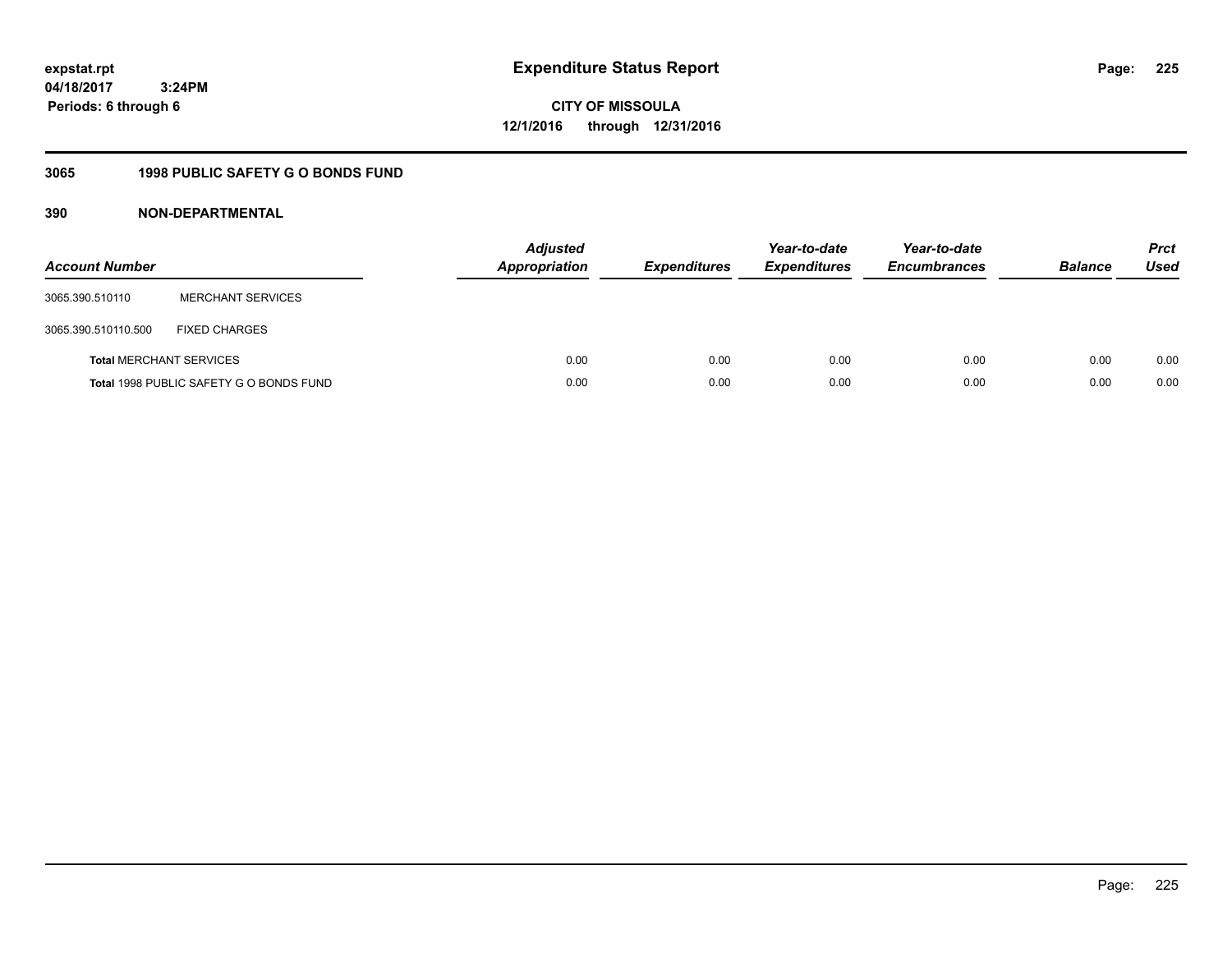## **3070 1996 OPEN SPACE GO BONDS**

| <b>Account Number</b> |                                | <b>Adjusted</b><br>Appropriation | <b>Expenditures</b> | Year-to-date<br><b>Expenditures</b> | Year-to-date<br><b>Encumbrances</b> | <b>Balance</b> | <b>Prct</b><br><b>Used</b> |
|-----------------------|--------------------------------|----------------------------------|---------------------|-------------------------------------|-------------------------------------|----------------|----------------------------|
| 3070.390.490100       | <b>GO BONDS</b>                |                                  |                     |                                     |                                     |                |                            |
| 3070.390.490100.800   | OTHER OBJECTS                  |                                  |                     |                                     |                                     |                |                            |
| <b>Total GO BONDS</b> |                                | 0.00                             | 0.00                | 0.00                                | 0.00                                | 0.00           | 0.00                       |
| 3070.390.510110       | <b>MERCHANT SERVICES</b>       |                                  |                     |                                     |                                     |                |                            |
| 3070.390.510110.500   | <b>FIXED CHARGES</b>           |                                  |                     |                                     |                                     |                |                            |
|                       | <b>Total MERCHANT SERVICES</b> | 0.00                             | 0.00                | 0.00                                | 0.00                                | 0.00           | 0.00                       |
|                       | Total 1996 OPEN SPACE GO BONDS | 0.00                             | 0.00                | 0.00                                | 0.00                                | 0.00           | 0.00                       |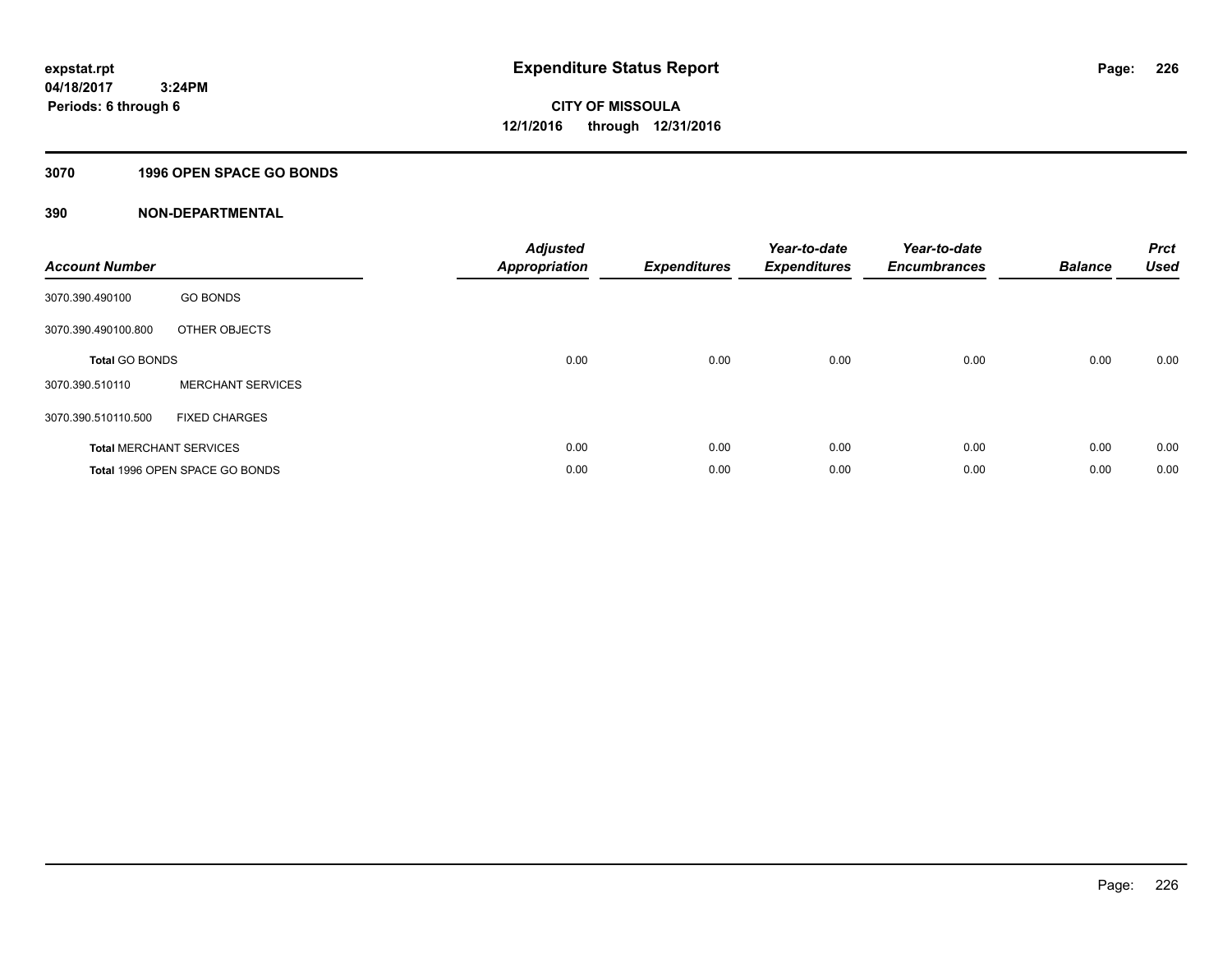# **3075 1997 OPEN SPACE G O BOND FUND**

| <b>Account Number</b> |                                     | <b>Adjusted</b><br>Appropriation | <b>Expenditures</b> | Year-to-date<br><b>Expenditures</b> | Year-to-date<br><b>Encumbrances</b> | <b>Balance</b> | <b>Prct</b><br>Used |
|-----------------------|-------------------------------------|----------------------------------|---------------------|-------------------------------------|-------------------------------------|----------------|---------------------|
| 3075.390.490100       | <b>GO BONDS</b>                     |                                  |                     |                                     |                                     |                |                     |
| 3075.390.490100.800   | OTHER OBJECTS                       |                                  |                     |                                     |                                     |                |                     |
| <b>Total GO BONDS</b> |                                     | 0.00                             | 0.00                | 0.00                                | 0.00                                | 0.00           | 0.00                |
| 3075.390.510110       | <b>MERCHANT SERVICES</b>            |                                  |                     |                                     |                                     |                |                     |
| 3075.390.510110.500   | <b>FIXED CHARGES</b>                |                                  |                     |                                     |                                     |                |                     |
|                       | <b>Total MERCHANT SERVICES</b>      | 0.00                             | 0.00                | 0.00                                | 0.00                                | 0.00           | 0.00                |
|                       | Total 1997 OPEN SPACE G O BOND FUND | 0.00                             | 0.00                | 0.00                                | 0.00                                | 0.00           | 0.00                |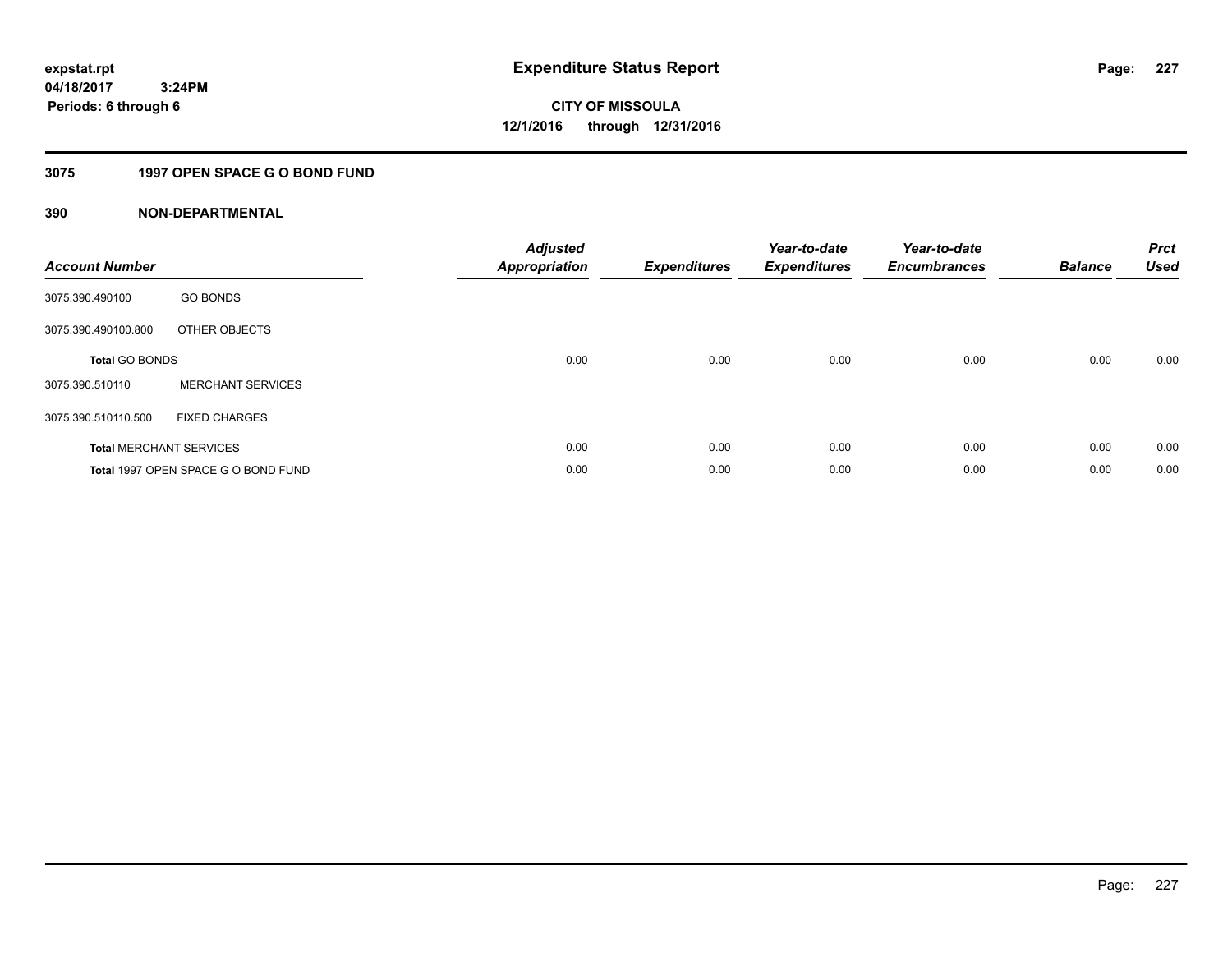**CITY OF MISSOULA 12/1/2016 through 12/31/2016**

## **3080 1994 FIRE EQUIP/CITY HALLS REFUND BOND F**

| <b>Account Number</b>     |                                                | <b>Adjusted</b><br><b>Appropriation</b> | <b>Expenditures</b> | Year-to-date<br><b>Expenditures</b> | Year-to-date<br><b>Encumbrances</b> | <b>Balance</b> | <b>Prct</b><br><b>Used</b> |
|---------------------------|------------------------------------------------|-----------------------------------------|---------------------|-------------------------------------|-------------------------------------|----------------|----------------------------|
| 3080.390.490100           | <b>GO BONDS</b>                                |                                         |                     |                                     |                                     |                |                            |
| 3080.390.490100.600       | <b>DEBT SERVICE</b>                            |                                         |                     |                                     |                                     |                |                            |
| <b>Total DEBT SERVICE</b> |                                                | 0.00                                    | 0.00                | 0.00                                | 0.00                                | 0.00           | 0.00                       |
| 3080.390.490100.800       | OTHER OBJECTS                                  |                                         |                     |                                     |                                     |                |                            |
| <b>Total GO BONDS</b>     |                                                | 0.00                                    | 0.00                | 0.00                                | 0.00                                | 0.00           | 0.00                       |
| 3080.390.510110           | <b>MERCHANT SERVICES</b>                       |                                         |                     |                                     |                                     |                |                            |
| 3080.390.510110.500       | <b>FIXED CHARGES</b>                           |                                         |                     |                                     |                                     |                |                            |
|                           | <b>Total MERCHANT SERVICES</b>                 | 0.00                                    | 0.00                | 0.00                                | 0.00                                | 0.00           | 0.00                       |
|                           | Total 1994 FIRE EQUIP/CITY HALLS REFUND BOND F | 0.00                                    | 0.00                | 0.00                                | 0.00                                | 0.00           | 0.00                       |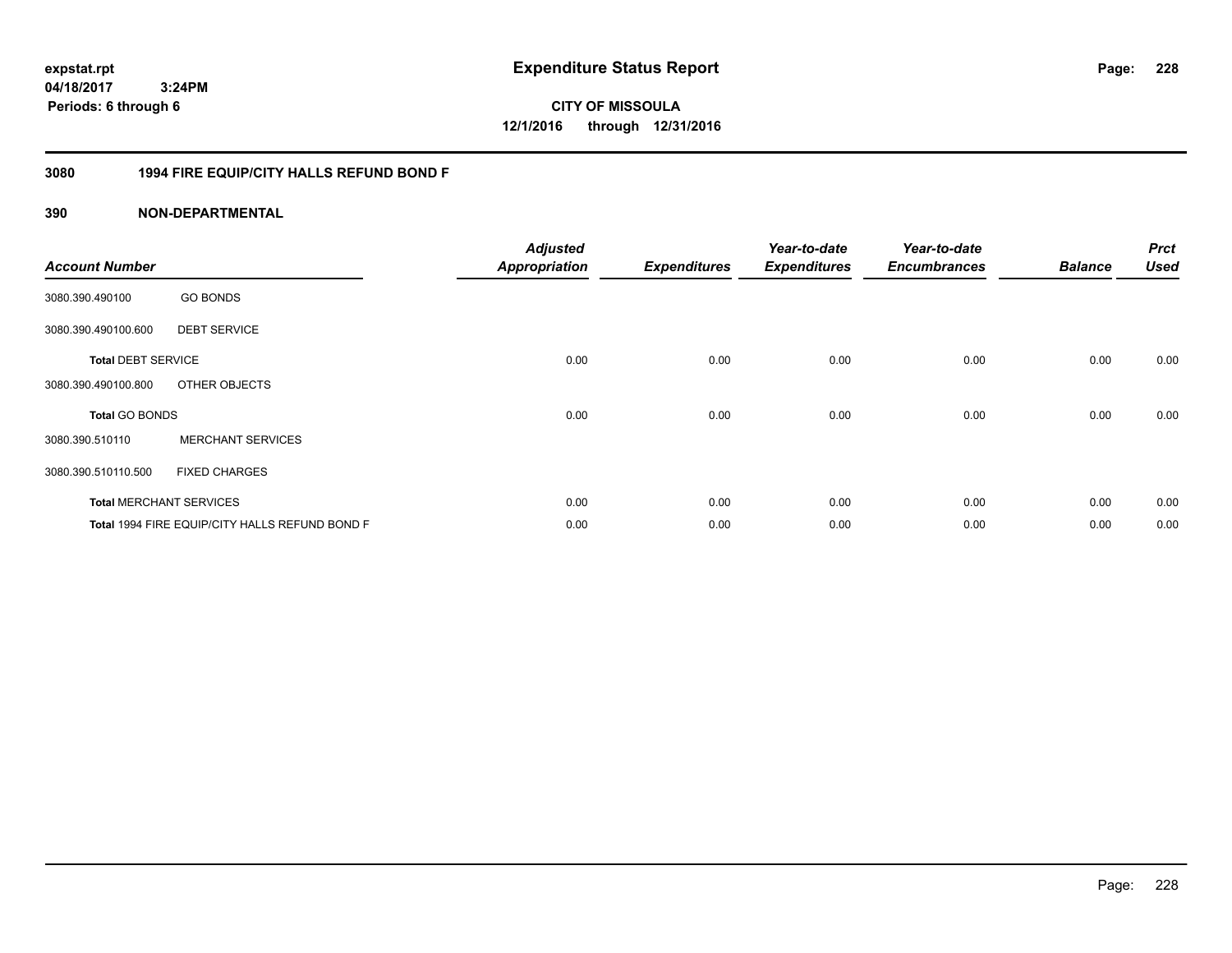# **3085 1993 FIRE STATION G O BOND FUND**

| <b>Account Number</b> |                                       | <b>Adjusted</b><br>Appropriation | <b>Expenditures</b> | Year-to-date<br><b>Expenditures</b> | Year-to-date<br><b>Encumbrances</b> | <b>Balance</b> | <b>Prct</b><br><b>Used</b> |
|-----------------------|---------------------------------------|----------------------------------|---------------------|-------------------------------------|-------------------------------------|----------------|----------------------------|
| 3085.390.490100       | <b>GO BONDS</b>                       |                                  |                     |                                     |                                     |                |                            |
| 3085.390.490100.800   | OTHER OBJECTS                         |                                  |                     |                                     |                                     |                |                            |
| <b>Total GO BONDS</b> |                                       | 0.00                             | 0.00                | 0.00                                | 0.00                                | 0.00           | 0.00                       |
| 3085.390.510110       | <b>MERCHANT SERVICES</b>              |                                  |                     |                                     |                                     |                |                            |
| 3085.390.510110.500   | <b>FIXED CHARGES</b>                  |                                  |                     |                                     |                                     |                |                            |
|                       | <b>Total MERCHANT SERVICES</b>        | 0.00                             | 0.00                | 0.00                                | 0.00                                | 0.00           | 0.00                       |
|                       | Total 1993 FIRE STATION G O BOND FUND | 0.00                             | 0.00                | 0.00                                | 0.00                                | 0.00           | 0.00                       |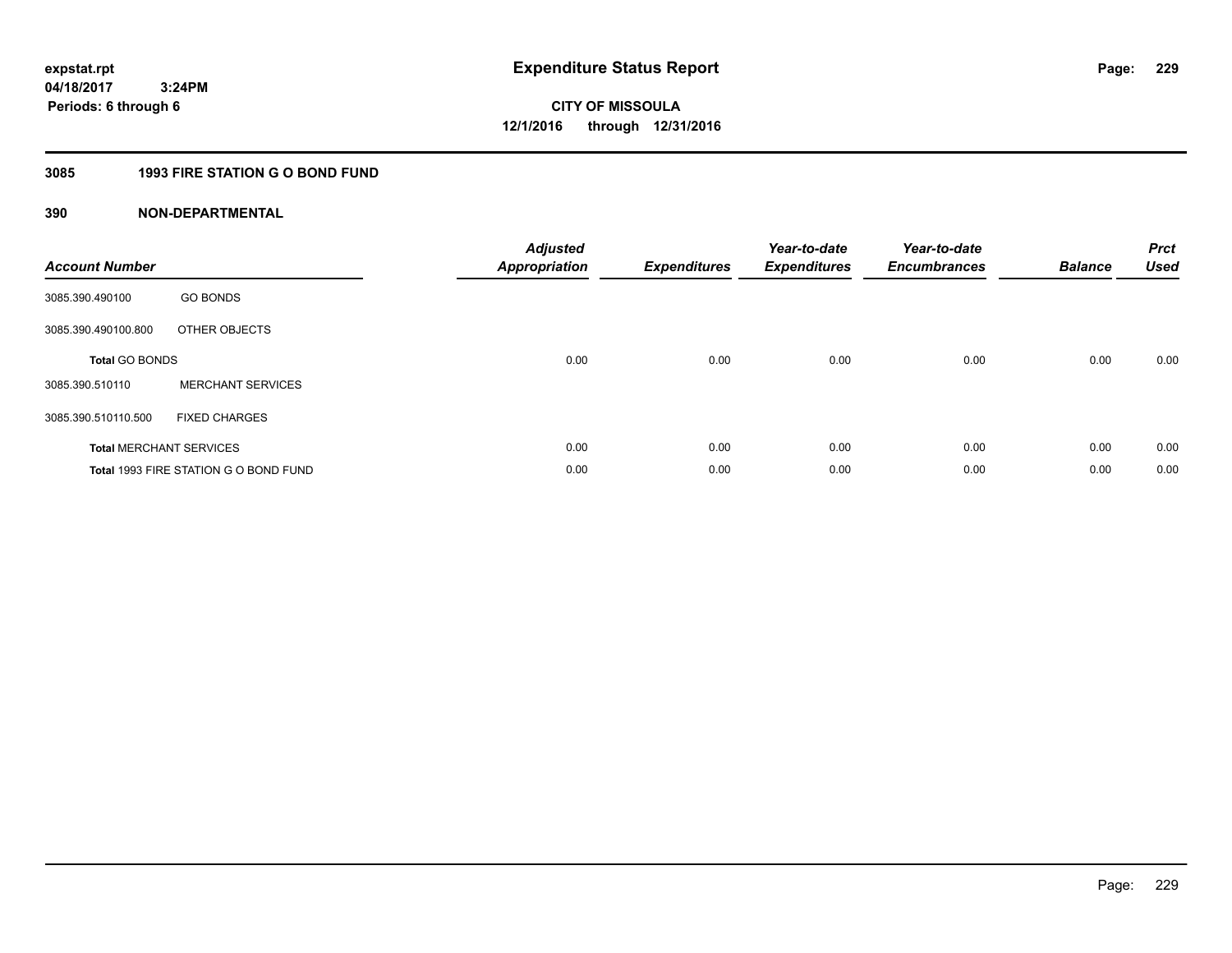## **3090 2004 AQUATICS BOND**

| <b>Account Number</b>     |                                | <b>Adjusted</b><br><b>Appropriation</b> | <b>Expenditures</b> | Year-to-date<br><b>Expenditures</b> | Year-to-date<br><b>Encumbrances</b> | <b>Balance</b> | <b>Prct</b><br><b>Used</b> |
|---------------------------|--------------------------------|-----------------------------------------|---------------------|-------------------------------------|-------------------------------------|----------------|----------------------------|
| 3090.390.490100           | <b>GO BONDS</b>                |                                         |                     |                                     |                                     |                |                            |
| 3090.390.490100.600       | <b>DEBT SERVICE</b>            |                                         |                     |                                     |                                     |                |                            |
| <b>Total DEBT SERVICE</b> |                                | 0.00                                    | 0.00                | 0.00                                | 0.00                                | 0.00           | 0.00                       |
| 3090.390.490100.800       | OTHER OBJECTS                  |                                         |                     |                                     |                                     |                |                            |
| <b>Total GO BONDS</b>     |                                | 0.00                                    | 0.00                | 0.00                                | 0.00                                | 0.00           | 0.00                       |
| 3090.390.510110           | <b>MERCHANT SERVICES</b>       |                                         |                     |                                     |                                     |                |                            |
| 3090.390.510110.500       | <b>FIXED CHARGES</b>           |                                         |                     |                                     |                                     |                |                            |
|                           | <b>Total MERCHANT SERVICES</b> | 0.00                                    | 0.00                | 0.00                                | 0.00                                | 0.00           | 0.00                       |
| Total 2004 AQUATICS BOND  |                                | 0.00                                    | 0.00                | 0.00                                | 0.00                                | 0.00           | 0.00                       |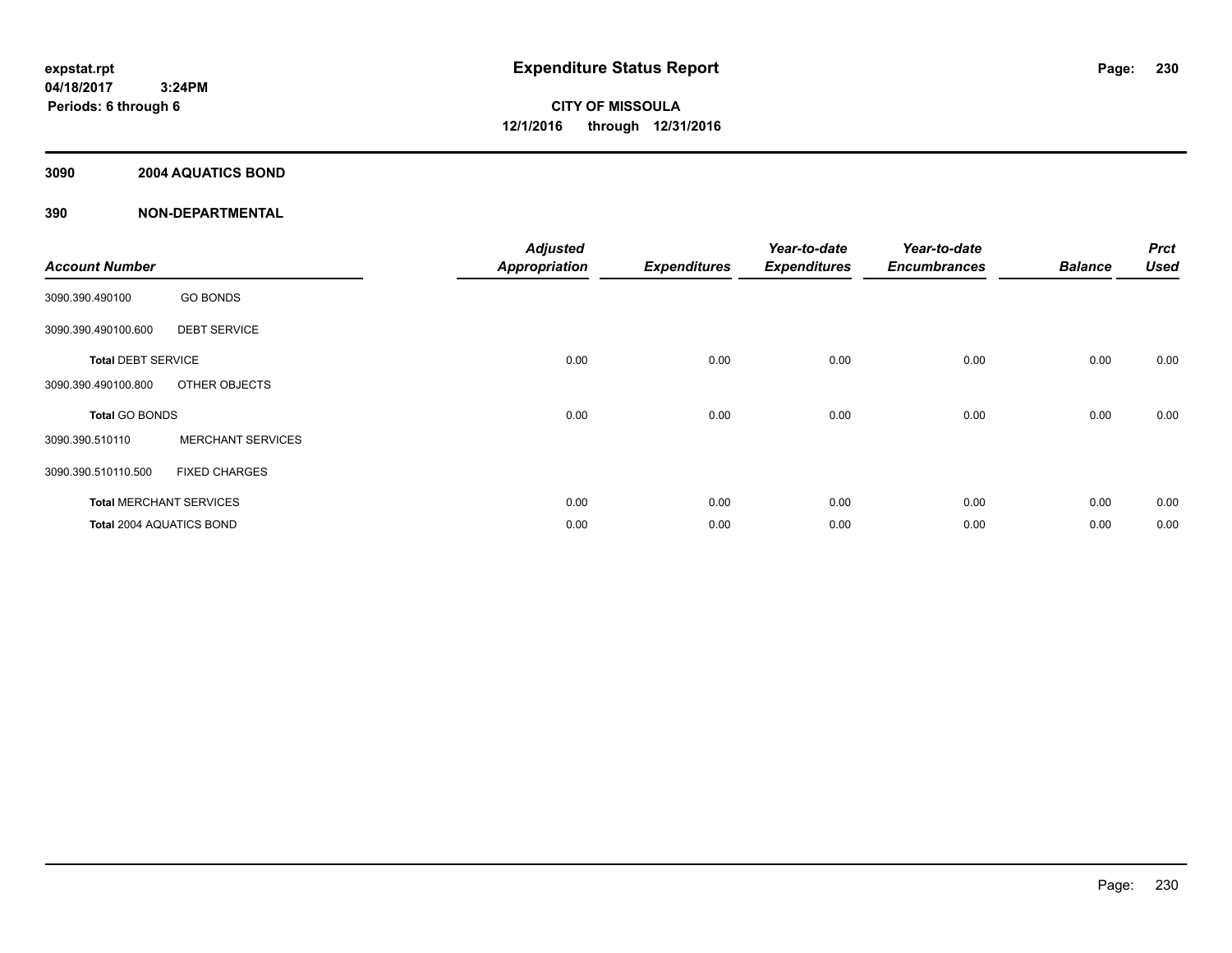**CITY OF MISSOULA 12/1/2016 through 12/31/2016**

# **3091 SERIES 2012A AQUATICS REFUNDING BOND**

|                                                           | <b>Adjusted</b> |                     | Year-to-date        | Year-to-date        |                | <b>Prct</b> |
|-----------------------------------------------------------|-----------------|---------------------|---------------------|---------------------|----------------|-------------|
| <b>Account Number</b>                                     | Appropriation   | <b>Expenditures</b> | <b>Expenditures</b> | <b>Encumbrances</b> | <b>Balance</b> | <b>Used</b> |
| <b>GO BONDS</b><br>3091.390.490100                        |                 |                     |                     |                     |                |             |
| <b>DEBT SERVICE</b><br>3091.390.490100.600                |                 |                     |                     |                     |                |             |
| <b>PRINCIPAL</b><br>3091.390.490100.610.000               | 515,000.00      | 0.00                | 0.00                | 0.00                | 515,000.00     | 0.00        |
| 3091.390.490100.620.000<br><b>INTEREST / SERVICE FEES</b> | 78,435.00       | 39,217.50           | 39,567.50           | 0.00                | 38,867.50      | 50.45       |
| <b>Total DEBT SERVICE</b>                                 | 593,435.00      | 39,217.50           | 39,567.50           | 0.00                | 553,867.50     | 6.67        |
| OTHER OBJECTS<br>3091.390.490100.800                      |                 |                     |                     |                     |                |             |
| <b>Total OTHER OBJECTS</b>                                | 0.00            | 0.00                | 0.00                | 0.00                | 0.00           | 0.00        |
| <b>Total GO BONDS</b>                                     | 593,435.00      | 39,217.50           | 39,567.50           | 0.00                | 553,867.50     | 6.67        |
| <b>MERCHANT SERVICES</b><br>3091.390.510110               |                 |                     |                     |                     |                |             |
| <b>FIXED CHARGES</b><br>3091.390.510110.500               |                 |                     |                     |                     |                |             |
| 3091.390.510110.550.000 MERCHANT SERVICE FEES             | 350.00          | 0.00                | 0.00                | 0.00                | 350.00         | 0.00        |
| <b>Total MERCHANT SERVICES</b>                            | 350.00          | 0.00                | 0.00                | 0.00                | 350.00         | 0.00        |
| Total SERIES 2012A AQUATICS REFUNDING BOND                | 593,785.00      | 39,217.50           | 39,567.50           | 0.00                | 554,217.50     | 6.66        |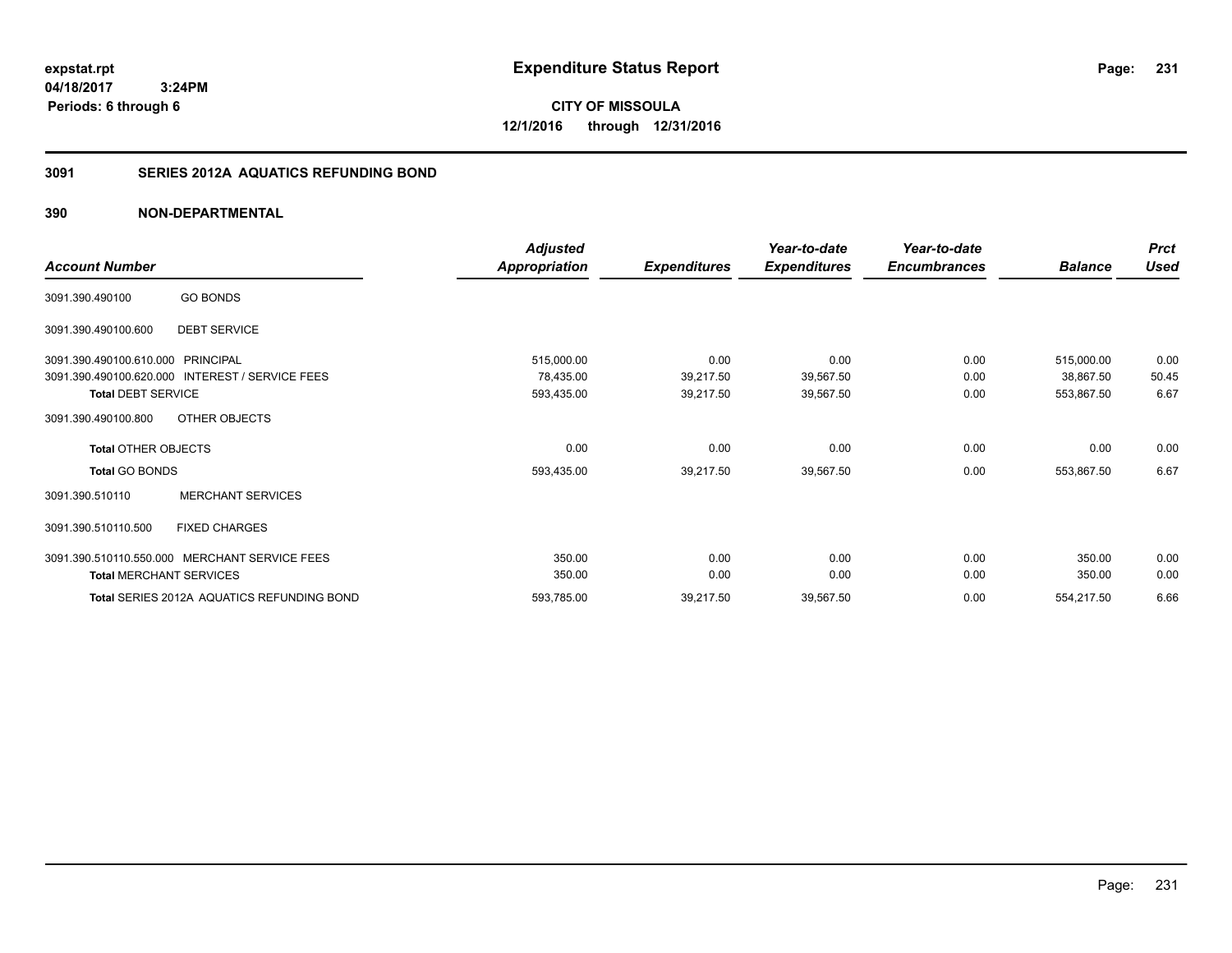**232**

**04/18/2017 3:24PM Periods: 6 through 6**

**CITY OF MISSOULA 12/1/2016 through 12/31/2016**

### **3092 Series 2013A GO REFUNDING BONDS**

|                                   |                                                 | <b>Adjusted</b>      |                     | Year-to-date        | Year-to-date        |                | <b>Prct</b> |
|-----------------------------------|-------------------------------------------------|----------------------|---------------------|---------------------|---------------------|----------------|-------------|
| <b>Account Number</b>             |                                                 | <b>Appropriation</b> | <b>Expenditures</b> | <b>Expenditures</b> | <b>Encumbrances</b> | <b>Balance</b> | <b>Used</b> |
| 3092.390.490100                   | <b>GO BONDS</b>                                 |                      |                     |                     |                     |                |             |
| 3092.390.490100.600               | <b>DEBT SERVICE</b>                             |                      |                     |                     |                     |                |             |
| 3092.390.490100.610.000 PRINCIPAL |                                                 | 575,000.00           | 0.00                | 0.00                | 0.00                | 575,000.00     | 0.00        |
|                                   | 3092.390.490100.620.000 INTEREST / SERVICE FEES | 95,120.00            | 47,560.00           | 47,560.00           | 0.00                | 47,560.00      | 50.00       |
| <b>Total GO BONDS</b>             |                                                 | 670,120.00           | 47,560.00           | 47,560.00           | 0.00                | 622,560.00     | 7.10        |
| 3092.390.510110                   | <b>MERCHANT SERVICES</b>                        |                      |                     |                     |                     |                |             |
| 3092.390.510110.500               | <b>FIXED CHARGES</b>                            |                      |                     |                     |                     |                |             |
| 3092.390.510110.550.000           | <b>MERCHANT SERVICE FEES</b>                    | 350.00               | 0.00                | 0.00                | 0.00                | 350.00         | 0.00        |
| <b>Total MERCHANT SERVICES</b>    |                                                 | 350.00               | 0.00                | 0.00                | 0.00                | 350.00         | 0.00        |
| 3092.390.521000                   | <b>INTERFUND OPERATING TRANSFERS</b>            |                      |                     |                     |                     |                |             |
| 3092.390.521000.800               | OTHER OBJECTS                                   |                      |                     |                     |                     |                |             |
|                                   | <b>Total INTERFUND OPERATING TRANSFERS</b>      | 0.00                 | 0.00                | 0.00                | 0.00                | 0.00           | 0.00        |
|                                   | Total Series 2013A GO REFUNDING BONDS           | 670,470.00           | 47,560.00           | 47,560.00           | 0.00                | 622,910.00     | 7.09        |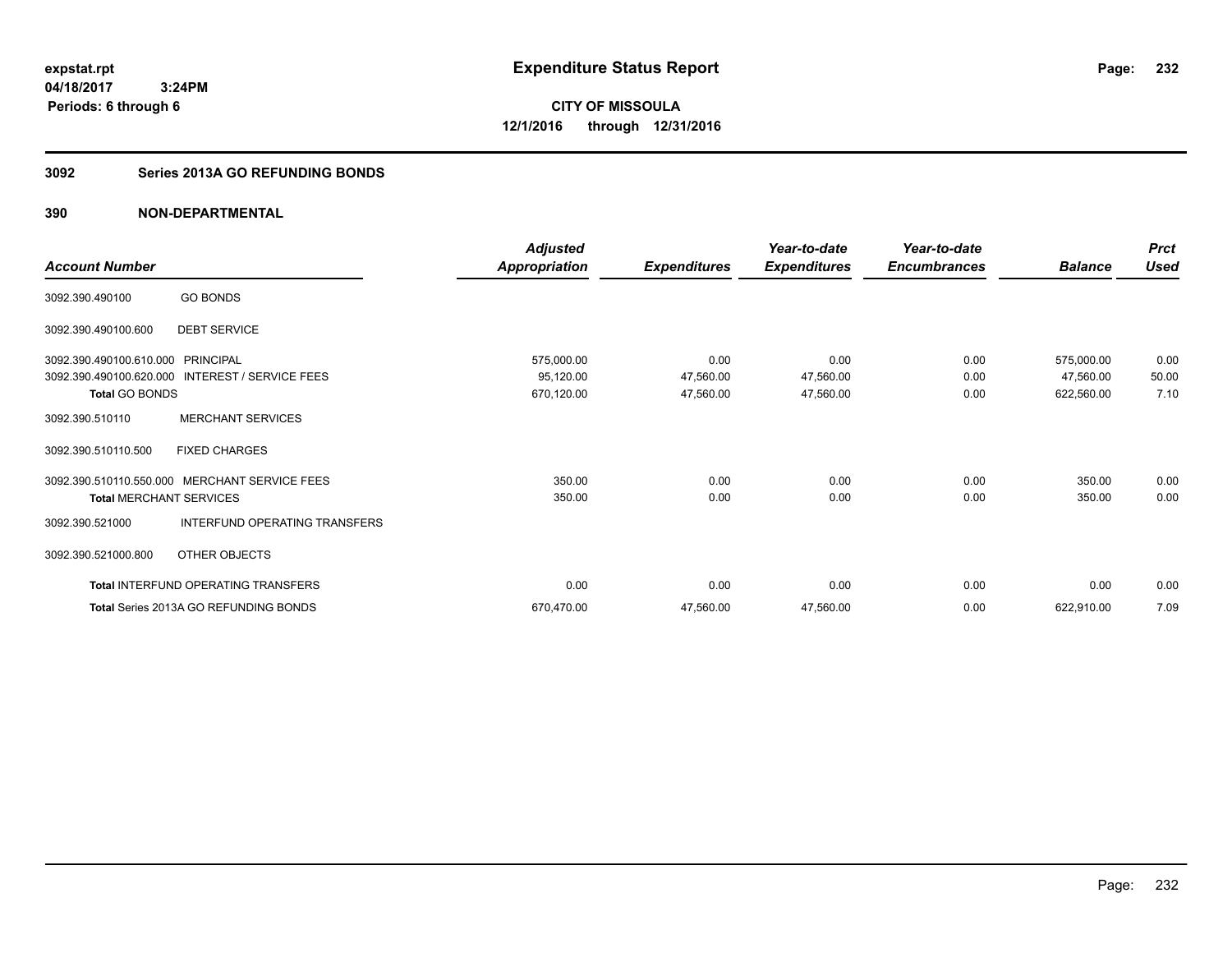**233**

**04/18/2017 3:24PM Periods: 6 through 6**

**CITY OF MISSOULA 12/1/2016 through 12/31/2016**

### **3095 2004 REFUNDING BONDS DEBT SERVICE**

| <b>Account Number</b>          |                                                | <b>Adjusted</b><br><b>Appropriation</b> | <b>Expenditures</b> | Year-to-date<br><b>Expenditures</b> | Year-to-date<br><b>Encumbrances</b> | <b>Balance</b> | <b>Prct</b><br><b>Used</b> |
|--------------------------------|------------------------------------------------|-----------------------------------------|---------------------|-------------------------------------|-------------------------------------|----------------|----------------------------|
| 3095.390.490100                | <b>GO BONDS</b>                                |                                         |                     |                                     |                                     |                |                            |
| 3095.390.490100.600            | <b>DEBT SERVICE</b>                            |                                         |                     |                                     |                                     |                |                            |
| <b>Total GO BONDS</b>          |                                                | 0.00                                    | 0.00                | 0.00                                | 0.00                                | 0.00           | 0.00                       |
| 3095.390.510110                | <b>MERCHANT SERVICES</b>                       |                                         |                     |                                     |                                     |                |                            |
| 3095.390.510110.500            | <b>FIXED CHARGES</b>                           |                                         |                     |                                     |                                     |                |                            |
| <b>Total MERCHANT SERVICES</b> |                                                | 0.00                                    | 0.00                | 0.00                                | 0.00                                | 0.00           | 0.00                       |
|                                | <b>Total 2004 REFUNDING BONDS DEBT SERVICE</b> | 0.00                                    | 0.00                | 0.00                                | 0.00                                | 0.00           | 0.00                       |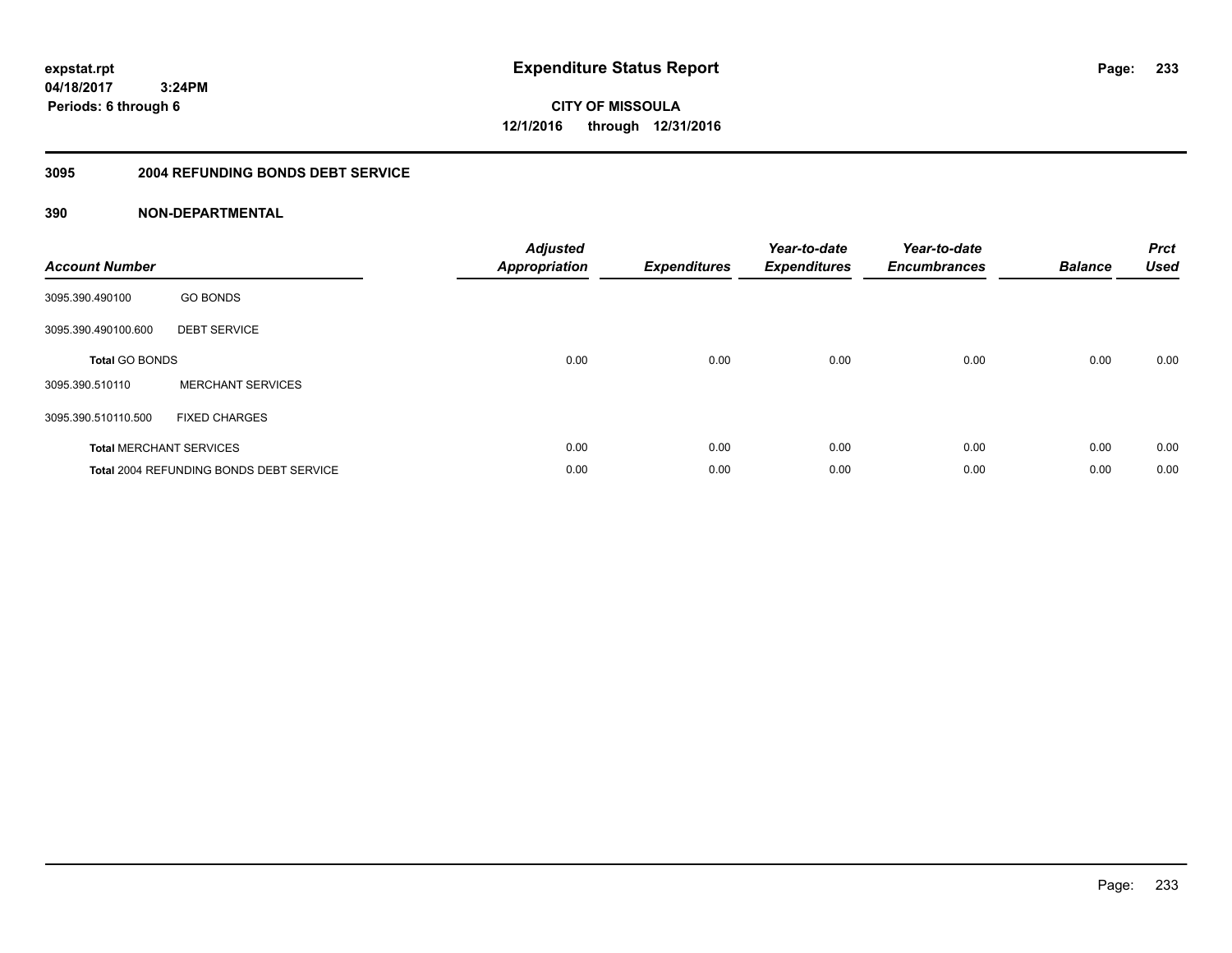## **3096 NEW FIRE STATION GO BOND**

|                                |                                                 | <b>Adjusted</b>      |                     | Year-to-date        | Year-to-date        |                        | <b>Prct</b>  |
|--------------------------------|-------------------------------------------------|----------------------|---------------------|---------------------|---------------------|------------------------|--------------|
| <b>Account Number</b>          |                                                 | <b>Appropriation</b> | <b>Expenditures</b> | <b>Expenditures</b> | <b>Encumbrances</b> | <b>Balance</b>         | <b>Used</b>  |
| 3096.390.490100                | <b>GO BONDS</b>                                 |                      |                     |                     |                     |                        |              |
| 3096.390.490100.600            | <b>DEBT SERVICE</b>                             |                      |                     |                     |                     |                        |              |
| <b>Total DEBT SERVICE</b>      | 3096.390.490100.620.000 INTEREST / SERVICE FEES | 0.00<br>0.00         | 0.00<br>0.00        | 350.00<br>350.00    | 0.00<br>0.00        | $-350.00$<br>$-350.00$ | 0.00<br>0.00 |
| 3096.390.490100.800            | OTHER OBJECTS                                   |                      |                     |                     |                     |                        |              |
| <b>Total OTHER OBJECTS</b>     |                                                 | 0.00                 | 0.00                | 0.00                | 0.00                | 0.00                   | 0.00         |
| <b>Total GO BONDS</b>          |                                                 | 0.00                 | 0.00                | 350.00              | 0.00                | $-350.00$              | 0.00         |
| 3096.390.510110                | <b>MERCHANT SERVICES</b>                        |                      |                     |                     |                     |                        |              |
| 3096.390.510110.500            | <b>FIXED CHARGES</b>                            |                      |                     |                     |                     |                        |              |
| <b>Total MERCHANT SERVICES</b> |                                                 | 0.00                 | 0.00                | 0.00                | 0.00                | 0.00                   | 0.00         |
|                                | <b>Total NEW FIRE STATION GO BOND</b>           | 0.00                 | 0.00                | 350.00              | 0.00                | $-350.00$              | 0.00         |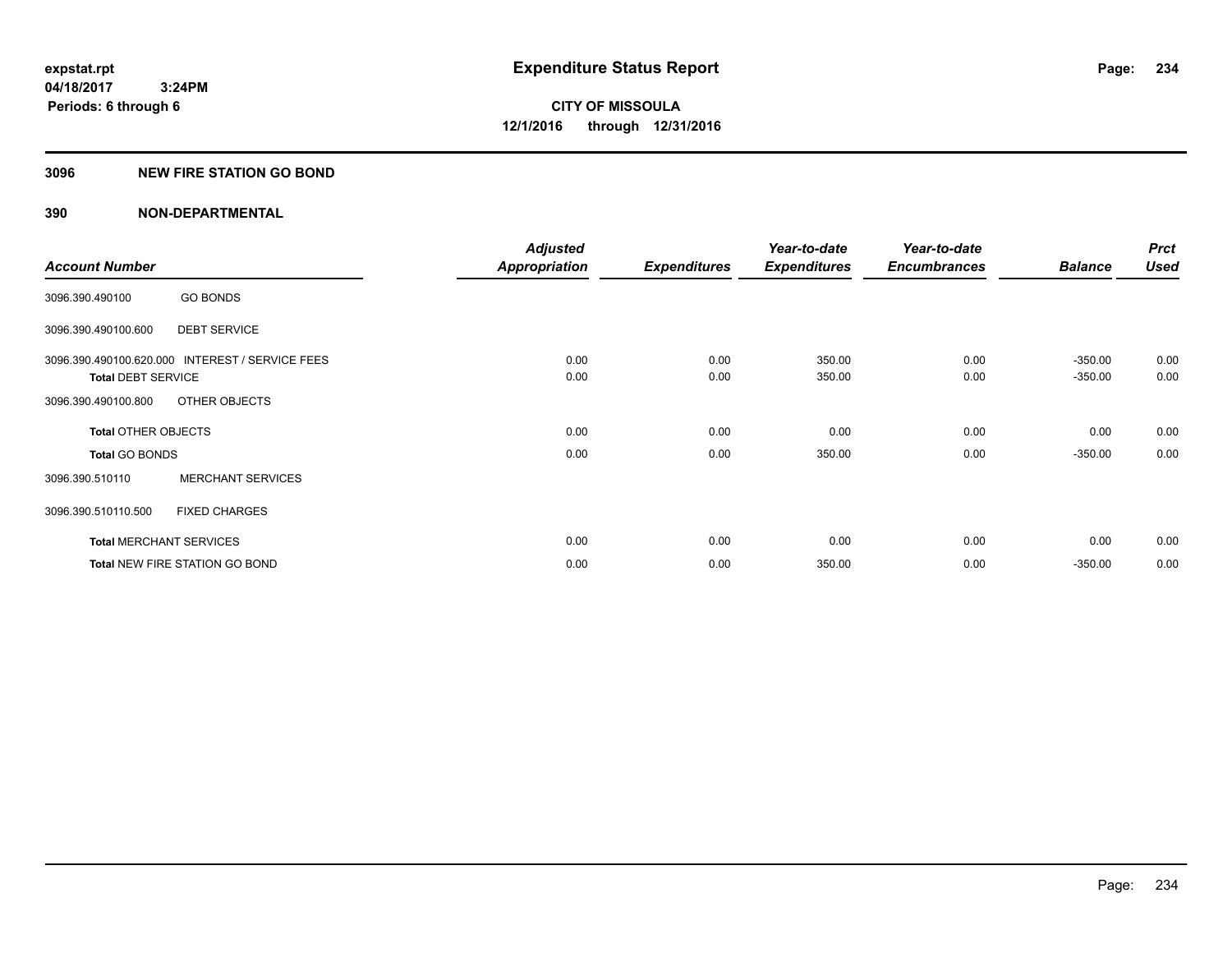### **3097 2007 REFUNDING BONDS**

| <b>Account Number</b>          |                            | <b>Adjusted</b><br>Appropriation | <b>Expenditures</b> | Year-to-date<br><b>Expenditures</b> | Year-to-date<br><b>Encumbrances</b> | <b>Balance</b> | <b>Prct</b><br><b>Used</b> |
|--------------------------------|----------------------------|----------------------------------|---------------------|-------------------------------------|-------------------------------------|----------------|----------------------------|
| 3097.390.490100                | <b>GO BONDS</b>            |                                  |                     |                                     |                                     |                |                            |
| 3097.390.490100.600            | <b>DEBT SERVICE</b>        |                                  |                     |                                     |                                     |                |                            |
| <b>Total GO BONDS</b>          |                            | 0.00                             | 0.00                | 0.00                                | 0.00                                | 0.00           | 0.00                       |
| 3097.390.490500                | <b>DEBT PAYMENTS</b>       |                                  |                     |                                     |                                     |                |                            |
| 3097.390.490500.500            | <b>FIXED CHARGES</b>       |                                  |                     |                                     |                                     |                |                            |
| <b>Total DEBT PAYMENTS</b>     |                            | 0.00                             | 0.00                | 0.00                                | 0.00                                | 0.00           | 0.00                       |
| 3097.390.510110                | <b>MERCHANT SERVICES</b>   |                                  |                     |                                     |                                     |                |                            |
| 3097.390.510110.500            | <b>FIXED CHARGES</b>       |                                  |                     |                                     |                                     |                |                            |
| <b>Total MERCHANT SERVICES</b> |                            | 0.00                             | 0.00                | 0.00                                | 0.00                                | 0.00           | 0.00                       |
|                                | Total 2007 REFUNDING BONDS | 0.00                             | 0.00                | 0.00                                | 0.00                                | 0.00           | 0.00                       |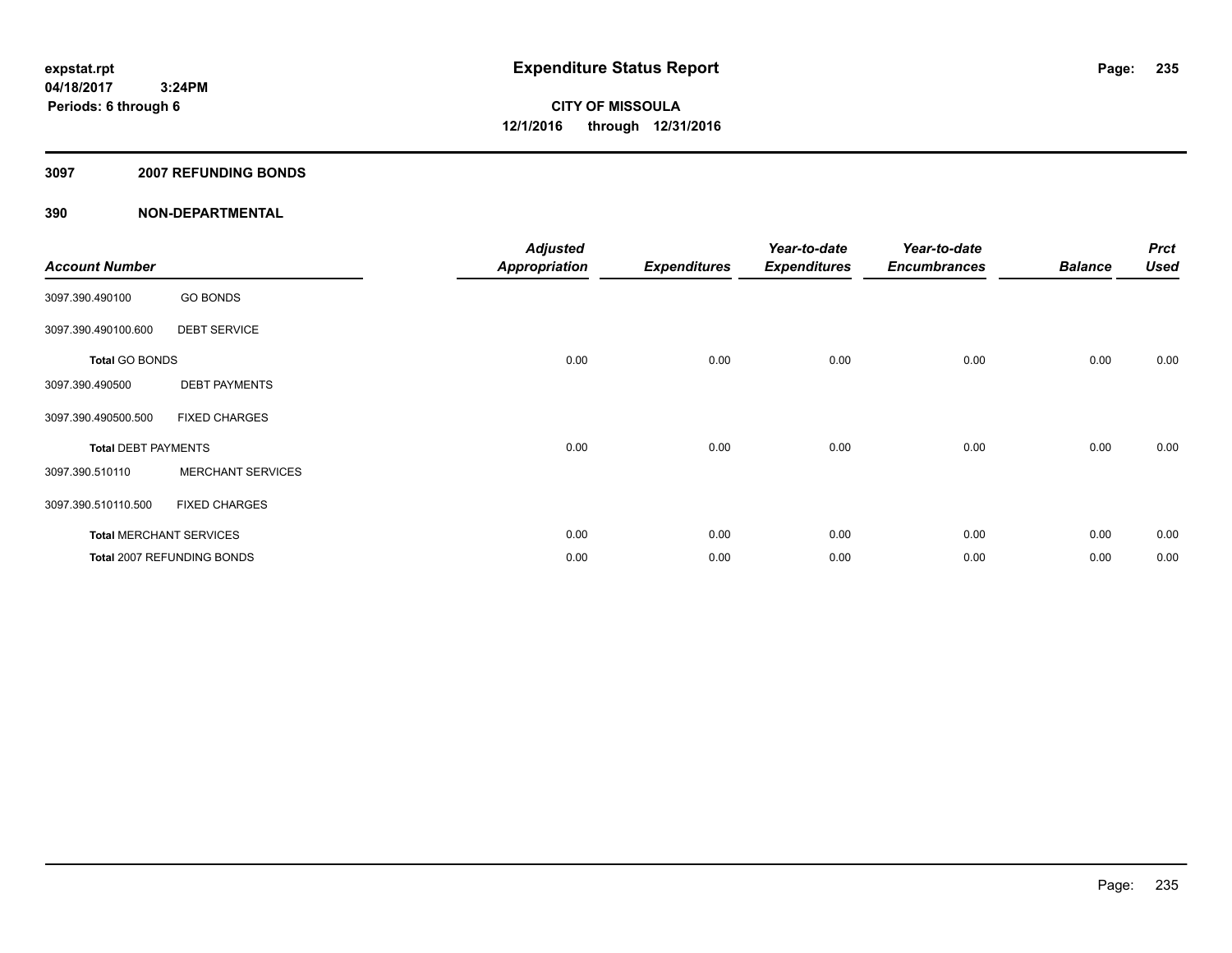**CITY OF MISSOULA 12/1/2016 through 12/31/2016**

# **3100 SIDEWALK & CURB WARRANTS FUND**

| <b>Account Number</b>          |                                                | <b>Adjusted</b><br><b>Appropriation</b> | <b>Expenditures</b> | Year-to-date<br><b>Expenditures</b> | Year-to-date<br><b>Encumbrances</b> | <b>Balance</b> | <b>Prct</b><br><b>Used</b> |
|--------------------------------|------------------------------------------------|-----------------------------------------|---------------------|-------------------------------------|-------------------------------------|----------------|----------------------------|
| 3100.390.490300                | SPECIAL IMPROVEMENTS BONDS                     |                                         |                     |                                     |                                     |                |                            |
| 3100.390.490300.600            | <b>DEBT SERVICE</b>                            |                                         |                     |                                     |                                     |                |                            |
|                                | <b>Total SPECIAL IMPROVEMENTS BONDS</b>        | 0.00                                    | 0.00                | 0.00                                | 0.00                                | 0.00           | 0.00                       |
| 3100.390.510110                | <b>MERCHANT SERVICES</b>                       |                                         |                     |                                     |                                     |                |                            |
| 3100.390.510110.500            | <b>FIXED CHARGES</b>                           |                                         |                     |                                     |                                     |                |                            |
| <b>Total MERCHANT SERVICES</b> |                                                | 0.00                                    | 0.00                | 0.00                                | 0.00                                | 0.00           | 0.00                       |
| 3100.390.521000                | INTERFUND OPERATING TRANSFERS                  |                                         |                     |                                     |                                     |                |                            |
| 3100.390.521000.800            | OTHER OBJECTS                                  |                                         |                     |                                     |                                     |                |                            |
|                                | <b>Total INTERFUND OPERATING TRANSFERS</b>     | 0.00                                    | 0.00                | 0.00                                | 0.00                                | 0.00           | 0.00                       |
|                                | <b>Total SIDEWALK &amp; CURB WARRANTS FUND</b> | 0.00                                    | 0.00                | 0.00                                | 0.00                                | 0.00           | 0.00                       |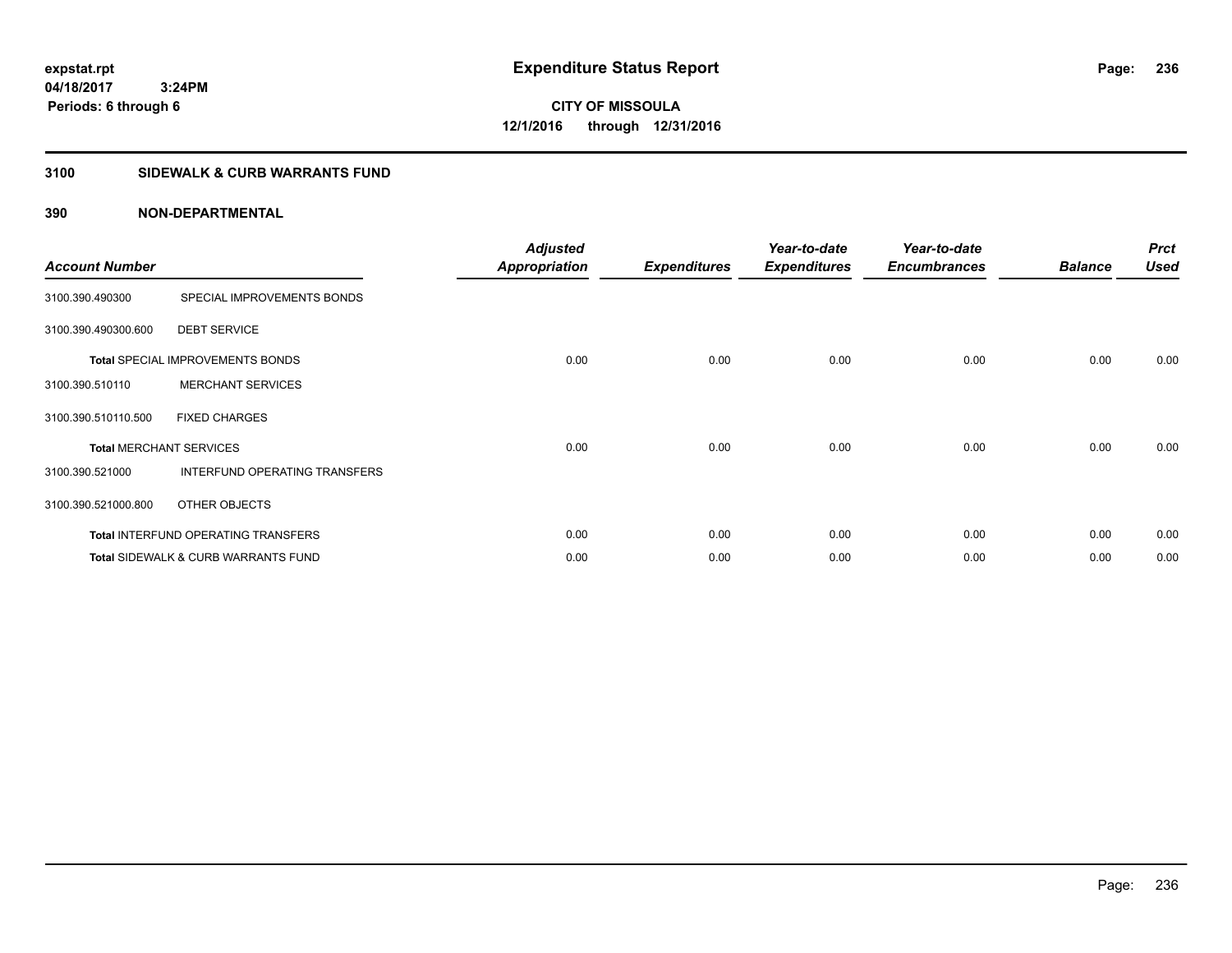**CITY OF MISSOULA 12/1/2016 through 12/31/2016**

## **3200 FY99 SIDEWALK & CURB DEBT SERVICE FUND**

| <b>Account Number</b>     |                                              | <b>Adjusted</b><br><b>Appropriation</b> | <b>Expenditures</b> | Year-to-date<br><b>Expenditures</b> | Year-to-date<br><b>Encumbrances</b> | <b>Balance</b> | <b>Prct</b><br><b>Used</b> |
|---------------------------|----------------------------------------------|-----------------------------------------|---------------------|-------------------------------------|-------------------------------------|----------------|----------------------------|
| 3200.390.490300           | SPECIAL IMPROVEMENTS BONDS                   |                                         |                     |                                     |                                     |                |                            |
| 3200.390.490300.600       | <b>DEBT SERVICE</b>                          |                                         |                     |                                     |                                     |                |                            |
|                           | Total SPECIAL IMPROVEMENTS BONDS             | 0.00                                    | 0.00                | 0.00                                | 0.00                                | 0.00           | 0.00                       |
| 3200.390.510100           | SPECIAL ASSESSMENTS                          |                                         |                     |                                     |                                     |                |                            |
| 3200.390.510100.600       | <b>DEBT SERVICE</b>                          |                                         |                     |                                     |                                     |                |                            |
| <b>Total DEBT SERVICE</b> |                                              | 0.00                                    | 0.00                | 0.00                                | 0.00                                | 0.00           | 0.00                       |
| 3200.390.510100.800       | OTHER OBJECTS                                |                                         |                     |                                     |                                     |                |                            |
|                           | <b>Total SPECIAL ASSESSMENTS</b>             | 0.00                                    | 0.00                | 0.00                                | 0.00                                | 0.00           | 0.00                       |
| 3200.390.510110           | <b>MERCHANT SERVICES</b>                     |                                         |                     |                                     |                                     |                |                            |
| 3200.390.510110.500       | <b>FIXED CHARGES</b>                         |                                         |                     |                                     |                                     |                |                            |
|                           | <b>Total MERCHANT SERVICES</b>               | 0.00                                    | 0.00                | 0.00                                | 0.00                                | 0.00           | 0.00                       |
|                           | Total FY99 SIDEWALK & CURB DEBT SERVICE FUND | 0.00                                    | 0.00                | 0.00                                | 0.00                                | 0.00           | 0.00                       |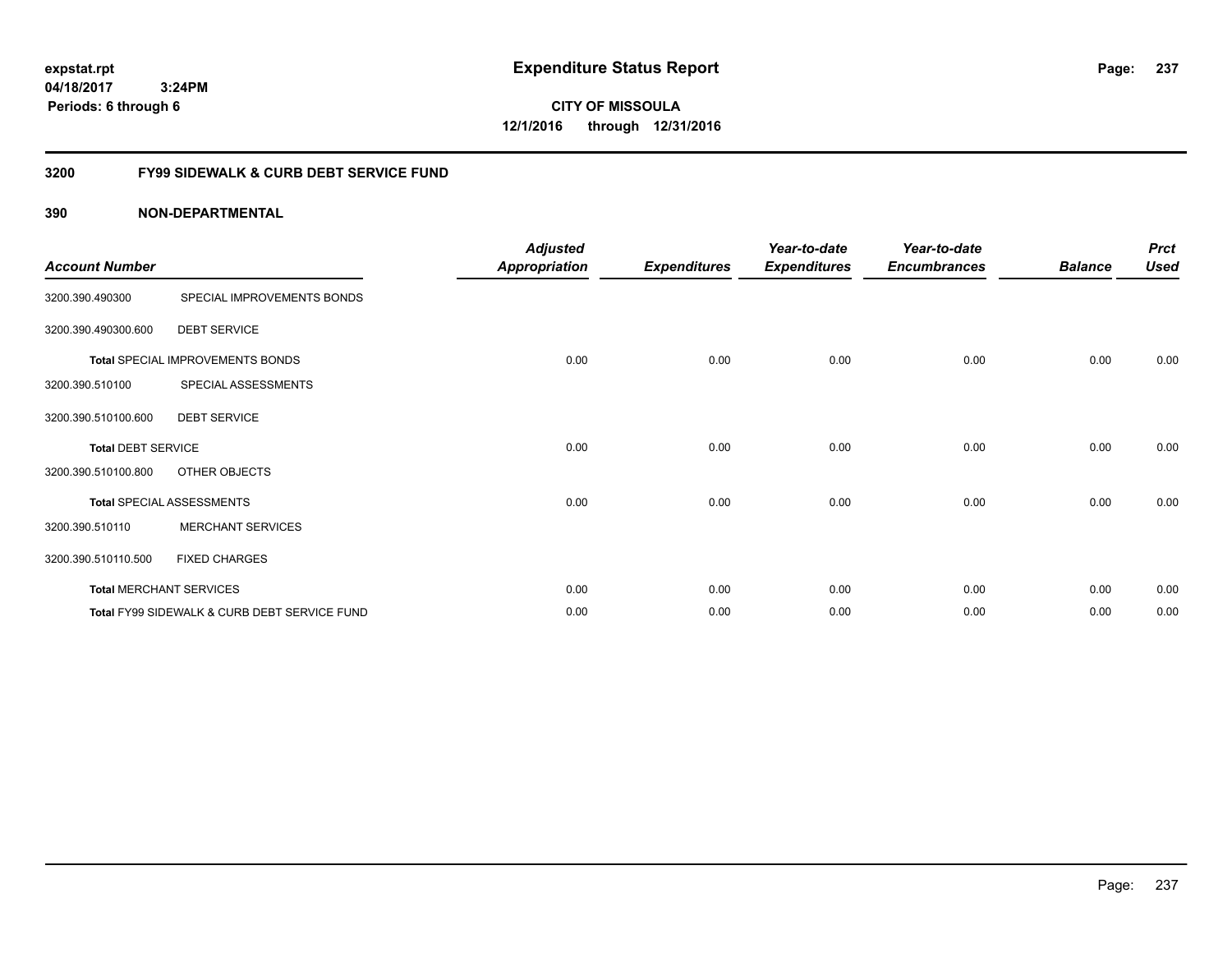**CITY OF MISSOULA 12/1/2016 through 12/31/2016**

## **3300 FY00 SIDEWALK & CURB DEBT SERVICE FUND**

| <b>Account Number</b> |                                              | <b>Adjusted</b><br>Appropriation | <b>Expenditures</b> | Year-to-date<br><b>Expenditures</b> | Year-to-date<br><b>Encumbrances</b> | <b>Balance</b> | <b>Prct</b><br><b>Used</b> |
|-----------------------|----------------------------------------------|----------------------------------|---------------------|-------------------------------------|-------------------------------------|----------------|----------------------------|
| 3300.390.510100       | SPECIAL ASSESSMENTS                          |                                  |                     |                                     |                                     |                |                            |
| 3300.390.510100.600   | <b>DEBT SERVICE</b>                          |                                  |                     |                                     |                                     |                |                            |
|                       | <b>Total SPECIAL ASSESSMENTS</b>             | 0.00                             | 0.00                | 0.00                                | 0.00                                | 0.00           | 0.00                       |
| 3300.390.510110       | <b>MERCHANT SERVICES</b>                     |                                  |                     |                                     |                                     |                |                            |
| 3300.390.510110.500   | <b>FIXED CHARGES</b>                         |                                  |                     |                                     |                                     |                |                            |
|                       | <b>Total MERCHANT SERVICES</b>               | 0.00                             | 0.00                | 0.00                                | 0.00                                | 0.00           | 0.00                       |
|                       | Total FY00 SIDEWALK & CURB DEBT SERVICE FUND | 0.00                             | 0.00                | 0.00                                | 0.00                                | 0.00           | 0.00                       |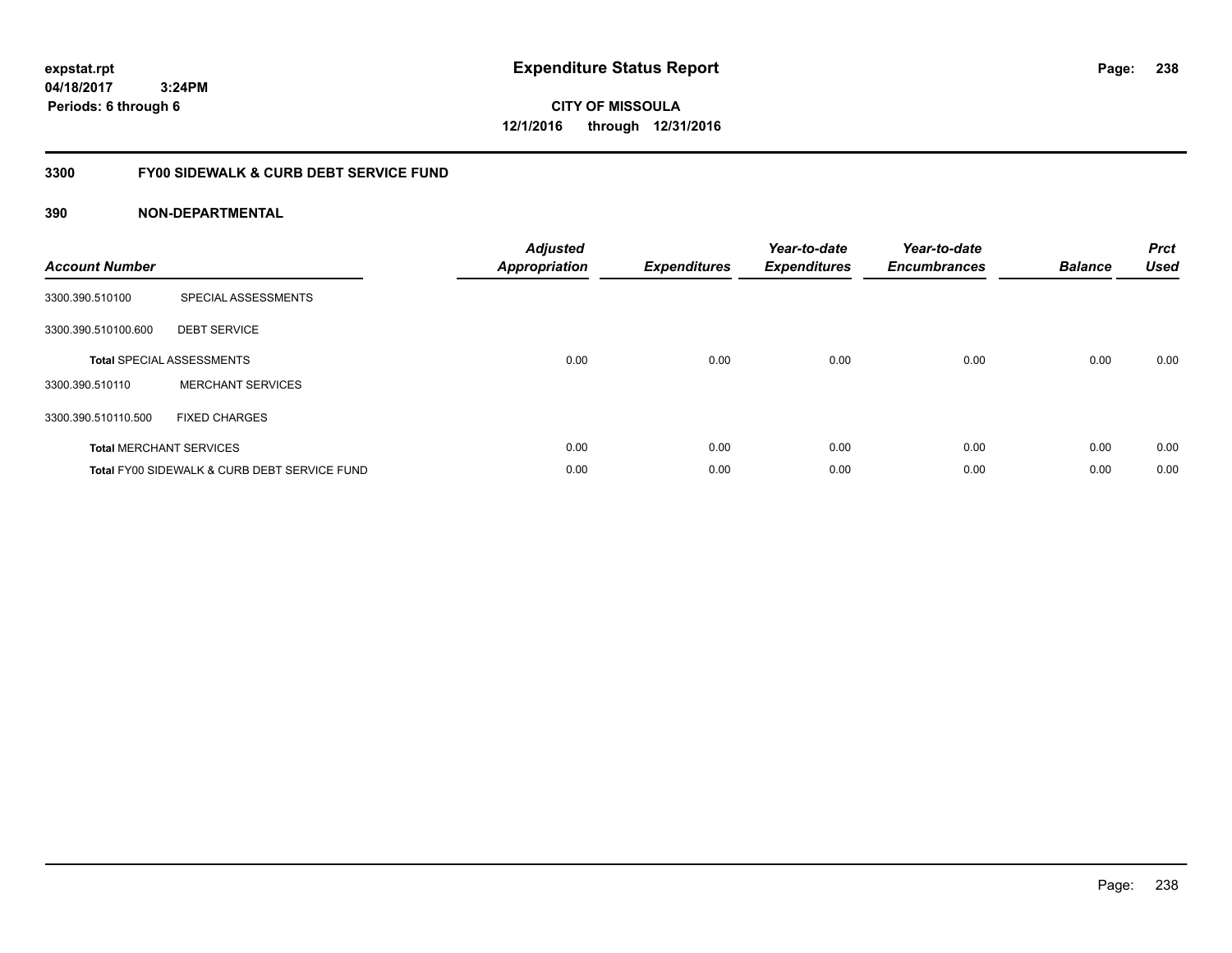**3305 JUDGMENT LEVIES**

| <b>Account Number</b>        |                           | <b>Adjusted</b><br><b>Appropriation</b> | <b>Expenditures</b> | Year-to-date<br><b>Expenditures</b> | Year-to-date<br><b>Encumbrances</b> | <b>Balance</b> | <b>Prct</b><br><b>Used</b> |
|------------------------------|---------------------------|-----------------------------------------|---------------------|-------------------------------------|-------------------------------------|----------------|----------------------------|
| 3305.390.490550              | <b>JUDGMENT LEVY DEBT</b> |                                         |                     |                                     |                                     |                |                            |
| 3305.390.490550.600          | <b>DEBT SERVICE</b>       |                                         |                     |                                     |                                     |                |                            |
| <b>Total DEBT SERVICE</b>    |                           | 0.00                                    | 0.00                | 0.00                                | 0.00                                | 0.00           | 0.00                       |
| 3305.390.490550.800          | OTHER OBJECTS             |                                         |                     |                                     |                                     |                |                            |
| <b>Total JUDGMENT LEVIES</b> |                           | 0.00                                    | 0.00                | 0.00                                | 0.00                                | 0.00           | 0.00                       |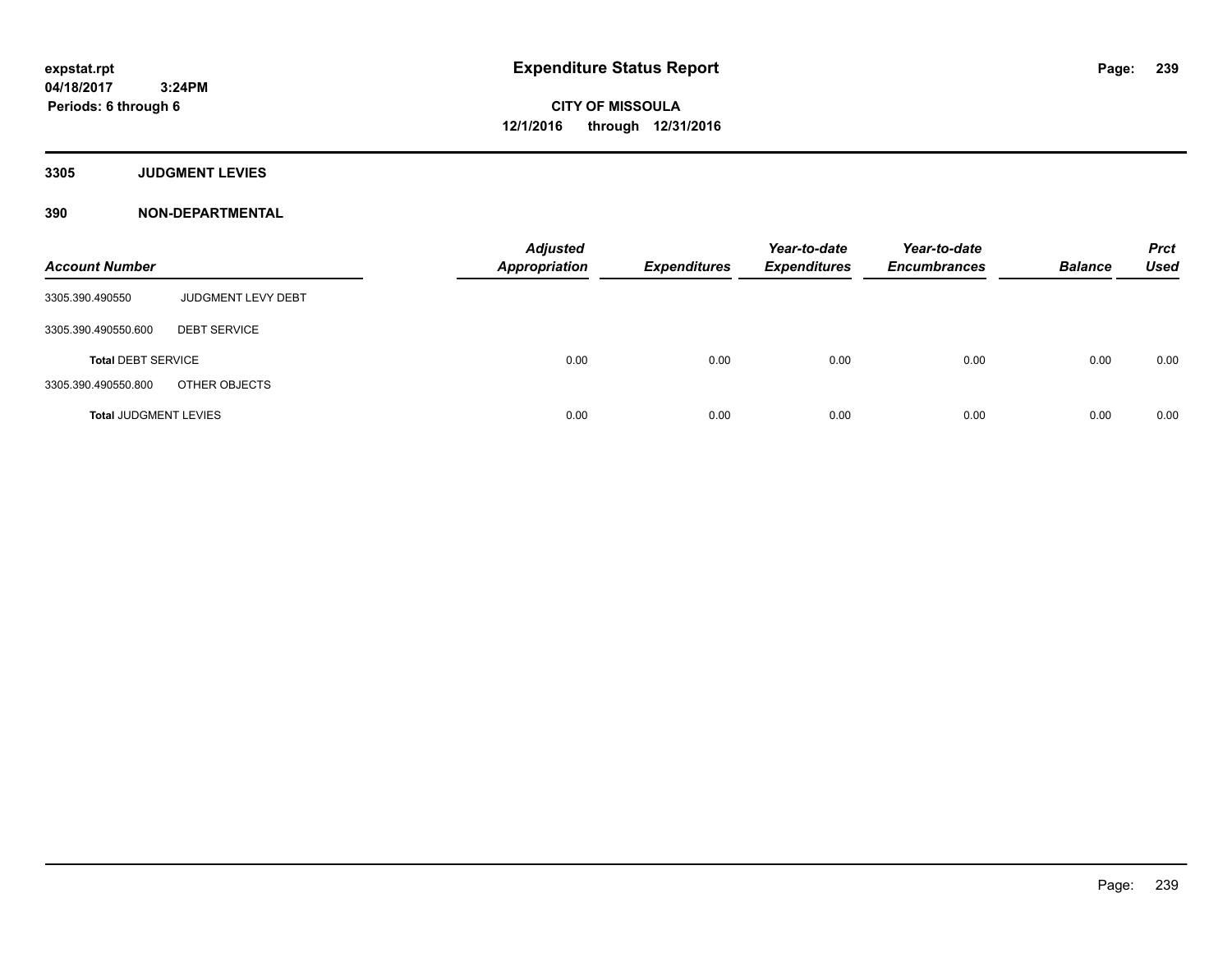**CITY OF MISSOULA 12/1/2016 through 12/31/2016**

## **3400 FY01 SIDEWALK & CURB DEBT SERVICE FUND**

**000 \*\*\* Title Not Found \*\*\***

| <b>Account Number</b>         |                         | <b>Adjusted</b><br>Appropriation | <b>Expenditures</b> | Year-to-date<br><b>Expenditures</b> | Year-to-date<br><b>Encumbrances</b> | <b>Balance</b> | Prct<br><b>Used</b> |
|-------------------------------|-------------------------|----------------------------------|---------------------|-------------------------------------|-------------------------------------|----------------|---------------------|
| 3400.000.520100               | *** Title Not Found *** |                                  |                     |                                     |                                     |                |                     |
| 3400.000.520100.800           | OTHER OBJECTS           |                                  |                     |                                     |                                     |                |                     |
| Total *** Title Not Found *** |                         | 0.00                             | 0.00                | 0.00                                | 0.00                                | 0.00           | 0.00                |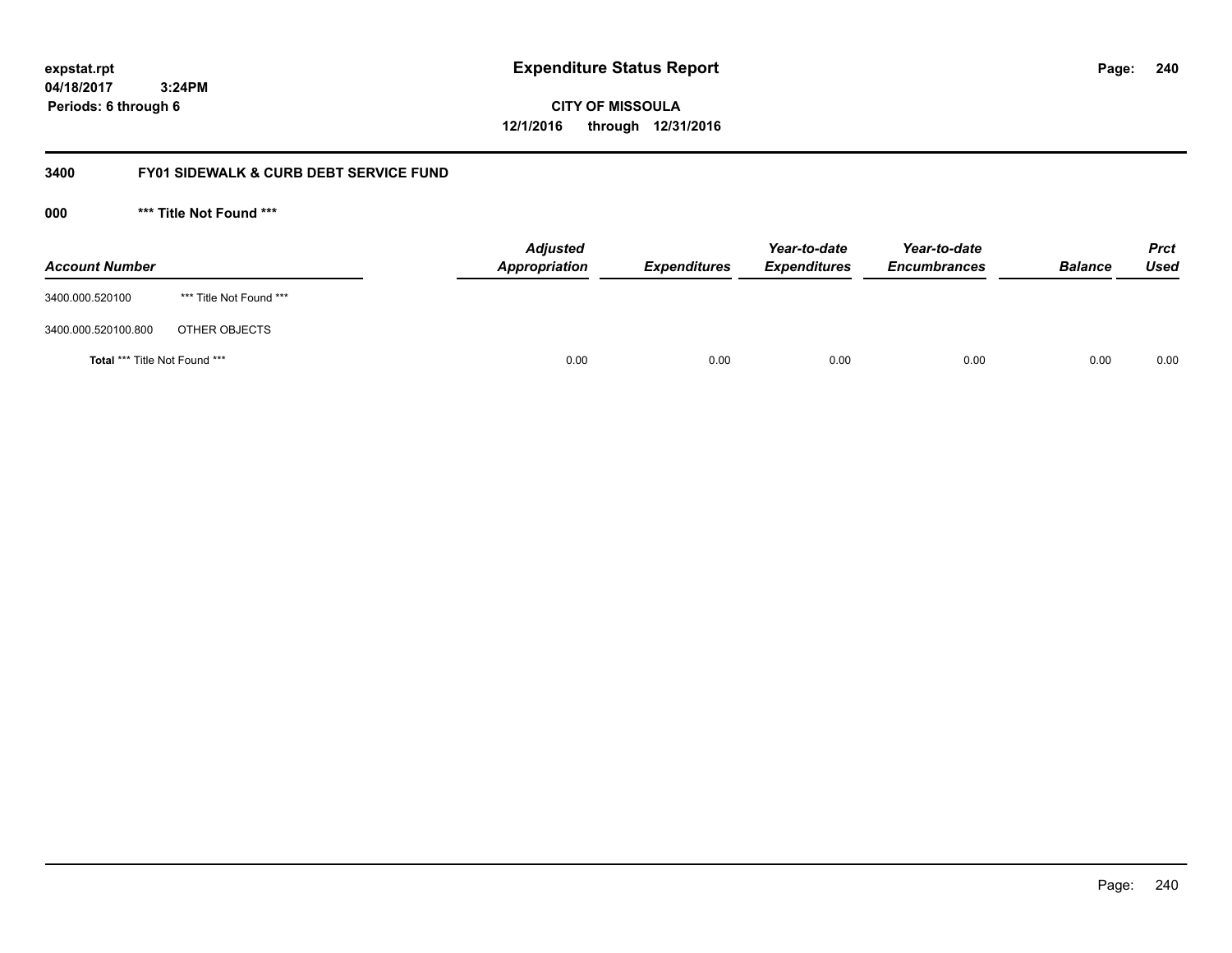**CITY OF MISSOULA 12/1/2016 through 12/31/2016**

## **3400 FY01 SIDEWALK & CURB DEBT SERVICE FUND**

| <b>Account Number</b>     |                                              | <b>Adjusted</b><br><b>Appropriation</b> | <b>Expenditures</b> | Year-to-date<br><b>Expenditures</b> | Year-to-date<br><b>Encumbrances</b> | <b>Balance</b> | <b>Prct</b><br><b>Used</b> |
|---------------------------|----------------------------------------------|-----------------------------------------|---------------------|-------------------------------------|-------------------------------------|----------------|----------------------------|
|                           |                                              |                                         |                     |                                     |                                     |                |                            |
| 3400.390.510100           | SPECIAL ASSESSMENTS                          |                                         |                     |                                     |                                     |                |                            |
| 3400.390.510100.600       | <b>DEBT SERVICE</b>                          |                                         |                     |                                     |                                     |                |                            |
| <b>Total DEBT SERVICE</b> |                                              | 0.00                                    | 0.00                | 0.00                                | 0.00                                | 0.00           | 0.00                       |
| 3400.390.510100.800       | OTHER OBJECTS                                |                                         |                     |                                     |                                     |                |                            |
|                           | <b>Total SPECIAL ASSESSMENTS</b>             | 0.00                                    | 0.00                | 0.00                                | 0.00                                | 0.00           | 0.00                       |
| 3400.390.510110           | <b>MERCHANT SERVICES</b>                     |                                         |                     |                                     |                                     |                |                            |
| 3400.390.510110.500       | <b>FIXED CHARGES</b>                         |                                         |                     |                                     |                                     |                |                            |
|                           | Total FY01 SIDEWALK & CURB DEBT SERVICE FUND | 0.00                                    | 0.00                | 0.00                                | 0.00                                | 0.00           | 0.00                       |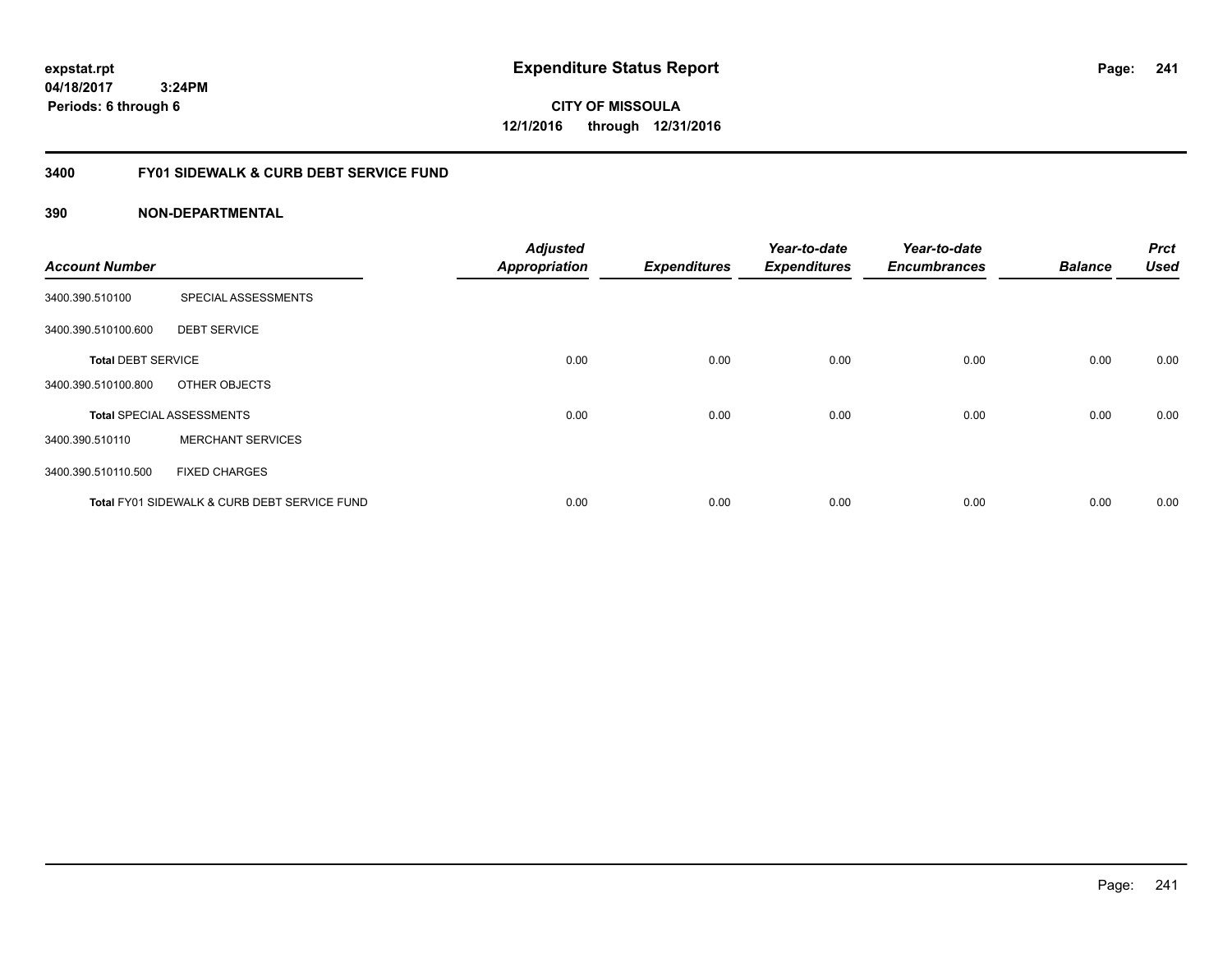**CITY OF MISSOULA 12/1/2016 through 12/31/2016**

## **3410 FY02 SIDEWALK & CURB DEBT SERVICE FUND**

**000 \*\*\* Title Not Found \*\*\***

| <b>Account Number</b>         |                         | <b>Adjusted</b><br>Appropriation | <b>Expenditures</b> | Year-to-date<br><b>Expenditures</b> | Year-to-date<br><b>Encumbrances</b> | <b>Balance</b> | <b>Prct</b><br><b>Used</b> |
|-------------------------------|-------------------------|----------------------------------|---------------------|-------------------------------------|-------------------------------------|----------------|----------------------------|
| 3410.000.520100               | *** Title Not Found *** |                                  |                     |                                     |                                     |                |                            |
| 3410.000.520100.800           | OTHER OBJECTS           |                                  |                     |                                     |                                     |                |                            |
| Total *** Title Not Found *** |                         | 0.00                             | 0.00                | 0.00                                | 0.00                                | 0.00           | 0.00                       |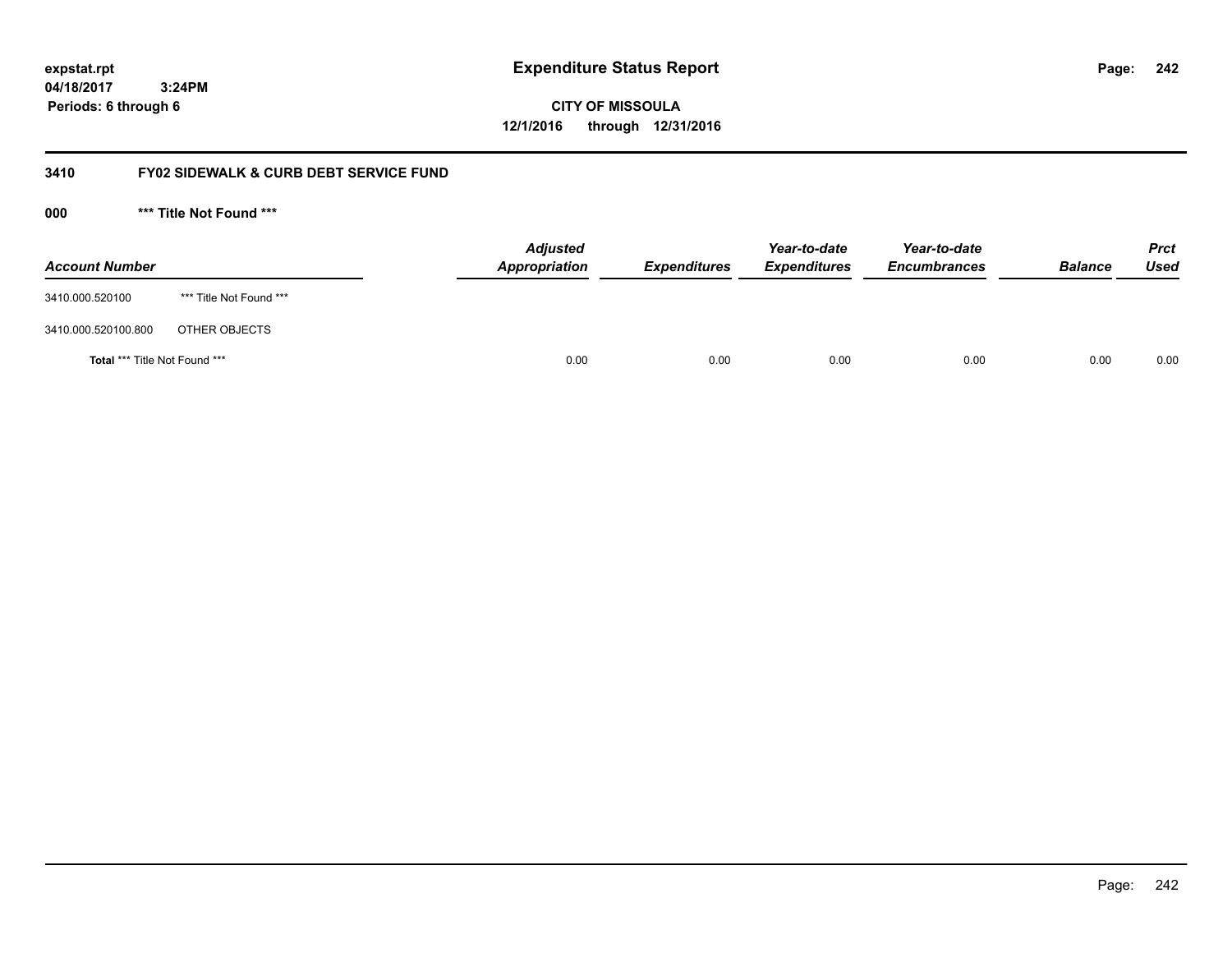**CITY OF MISSOULA 12/1/2016 through 12/31/2016**

## **3410 FY02 SIDEWALK & CURB DEBT SERVICE FUND**

| <b>Account Number</b> |                                              | <b>Adjusted</b><br>Appropriation | <b>Expenditures</b> | Year-to-date<br><b>Expenditures</b> | Year-to-date<br><b>Encumbrances</b> | <b>Balance</b> | <b>Prct</b><br><b>Used</b> |
|-----------------------|----------------------------------------------|----------------------------------|---------------------|-------------------------------------|-------------------------------------|----------------|----------------------------|
| 3410.390.510100       | SPECIAL ASSESSMENTS                          |                                  |                     |                                     |                                     |                |                            |
| 3410.390.510100.600   | <b>DEBT SERVICE</b>                          |                                  |                     |                                     |                                     |                |                            |
|                       | <b>Total SPECIAL ASSESSMENTS</b>             | 0.00                             | 0.00                | 0.00                                | 0.00                                | 0.00           | 0.00                       |
| 3410.390.510110       | <b>MERCHANT SERVICES</b>                     |                                  |                     |                                     |                                     |                |                            |
| 3410.390.510110.500   | <b>FIXED CHARGES</b>                         |                                  |                     |                                     |                                     |                |                            |
|                       | <b>Total MERCHANT SERVICES</b>               | 0.00                             | 0.00                | 0.00                                | 0.00                                | 0.00           | 0.00                       |
|                       | Total FY02 SIDEWALK & CURB DEBT SERVICE FUND | 0.00                             | 0.00                | 0.00                                | 0.00                                | 0.00           | 0.00                       |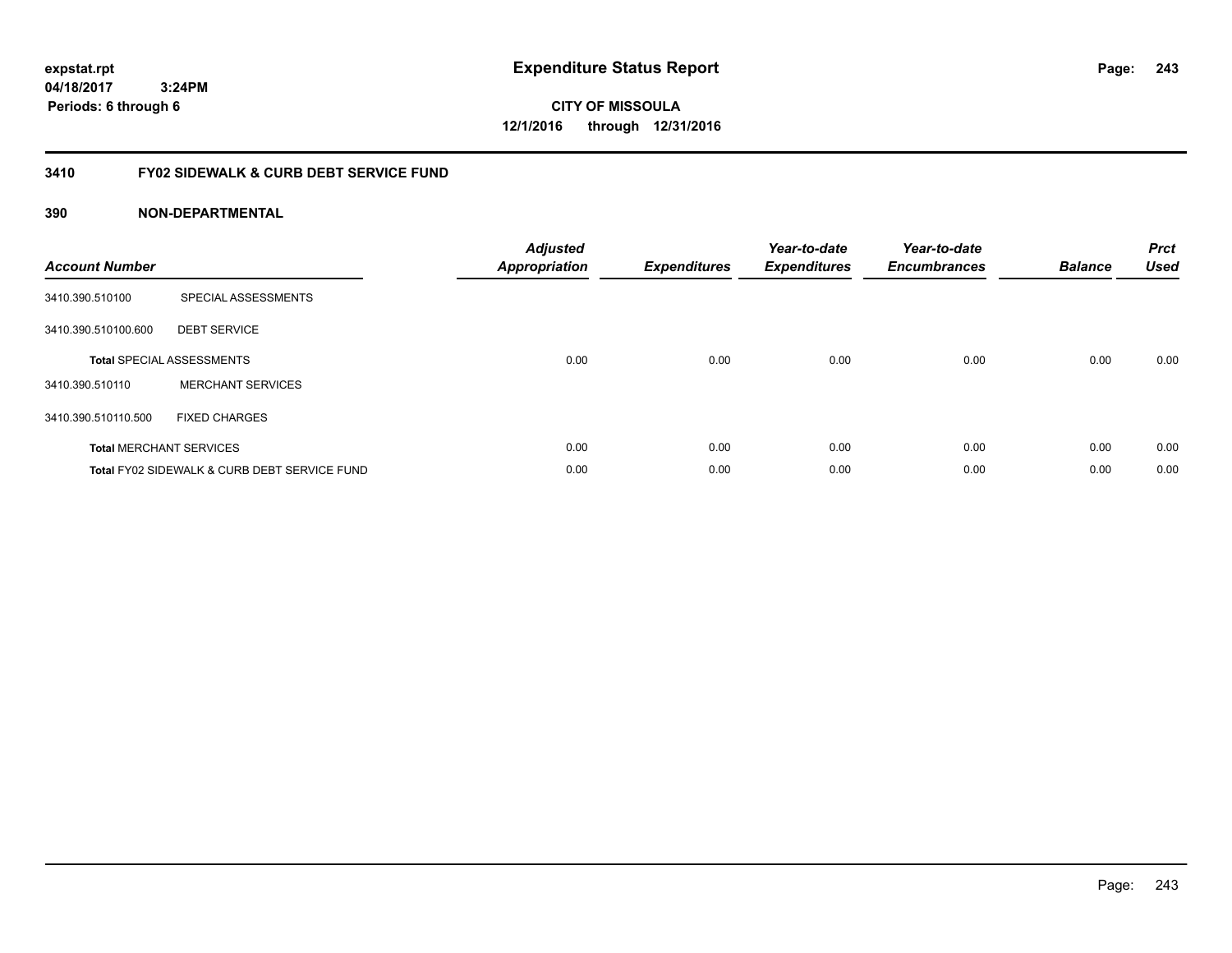**expstat.rpt Expenditure Status Report** 

**04/18/2017 3:24PM Periods: 6 through 6**

**CITY OF MISSOULA 12/1/2016 through 12/31/2016**

## **3420 FY03 SIDEWALK & CURB DEBT SERVICE**

| <b>Account Number</b> |                                                                                     | <b>Adjusted</b><br><b>Appropriation</b> | <b>Expenditures</b> | Year-to-date<br><b>Expenditures</b> | Year-to-date<br><b>Encumbrances</b> | <b>Balance</b>         | <b>Prct</b><br><b>Used</b> |
|-----------------------|-------------------------------------------------------------------------------------|-----------------------------------------|---------------------|-------------------------------------|-------------------------------------|------------------------|----------------------------|
| 3420.390.510100       | SPECIAL ASSESSMENTS                                                                 |                                         |                     |                                     |                                     |                        |                            |
| 3420.390.510100.600   | <b>DEBT SERVICE</b>                                                                 |                                         |                     |                                     |                                     |                        |                            |
|                       | 3420.390.510100.620.000 INTEREST / SERVICE FEES<br><b>Total SPECIAL ASSESSMENTS</b> | 0.00<br>0.00                            | 0.00<br>0.00        | 350.00<br>350.00                    | 0.00<br>0.00                        | $-350.00$<br>$-350.00$ | 0.00<br>0.00               |
| 3420.390.510110       | <b>MERCHANT SERVICES</b>                                                            |                                         |                     |                                     |                                     |                        |                            |
| 3420.390.510110.500   | <b>FIXED CHARGES</b>                                                                |                                         |                     |                                     |                                     |                        |                            |
|                       | <b>Total MERCHANT SERVICES</b>                                                      | 0.00                                    | 0.00                | 0.00                                | 0.00                                | 0.00                   | 0.00                       |
|                       | <b>Total FY03 SIDEWALK &amp; CURB DEBT SERVICE</b>                                  | 0.00                                    | 0.00                | 350.00                              | 0.00                                | $-350.00$              | 0.00                       |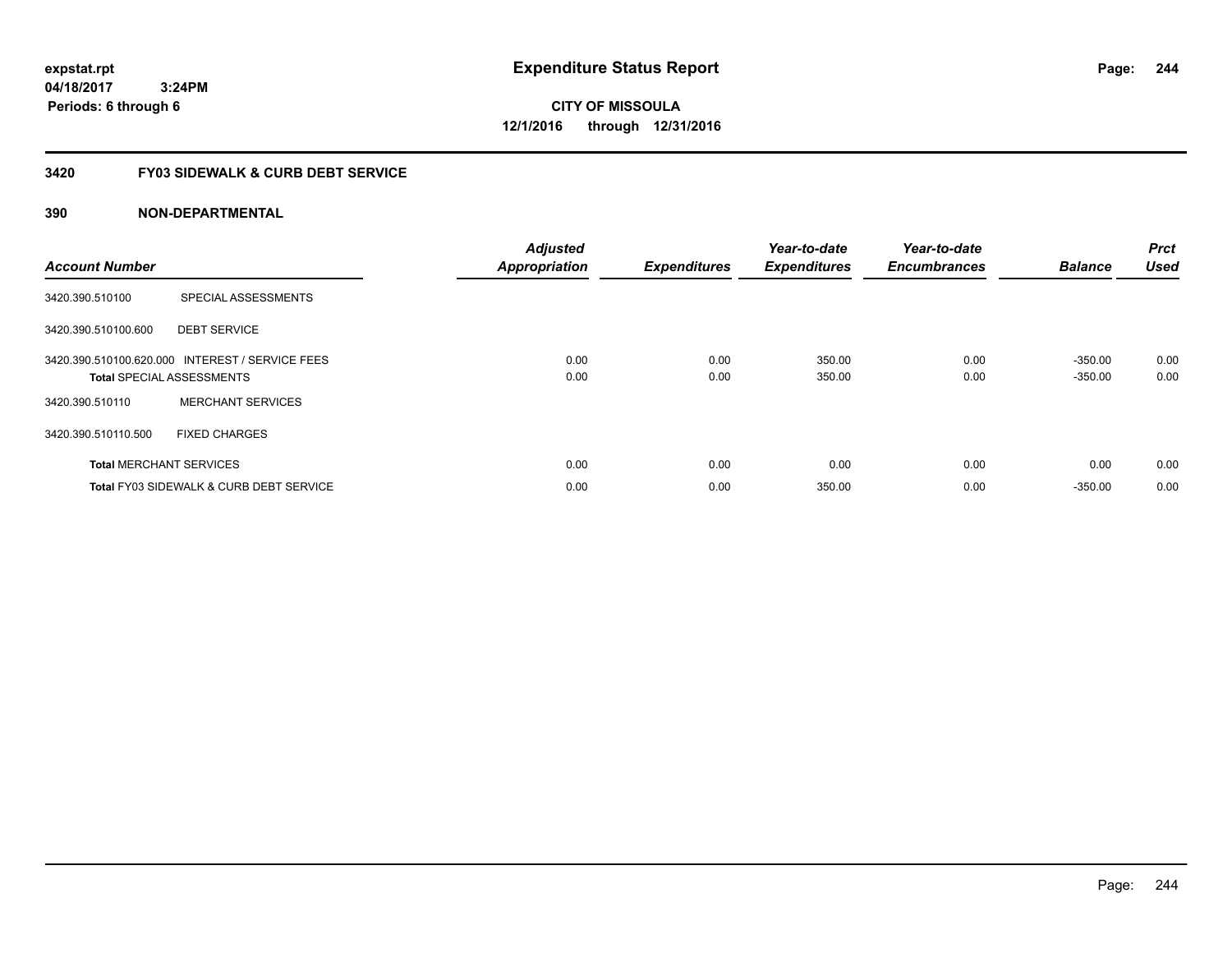**CITY OF MISSOULA 12/1/2016 through 12/31/2016**

## **3430 FY04 SIDEWALK CURB DEBT SERVICE**

| <b>Account Number</b> |                                                                                     | <b>Adjusted</b><br><b>Appropriation</b> | <b>Expenditures</b> | Year-to-date<br><b>Expenditures</b> | Year-to-date<br><b>Encumbrances</b> | <b>Balance</b>         | <b>Prct</b><br><b>Used</b> |
|-----------------------|-------------------------------------------------------------------------------------|-----------------------------------------|---------------------|-------------------------------------|-------------------------------------|------------------------|----------------------------|
| 3430.390.510100       | SPECIAL ASSESSMENTS                                                                 |                                         |                     |                                     |                                     |                        |                            |
| 3430.390.510100.600   | <b>DEBT SERVICE</b>                                                                 |                                         |                     |                                     |                                     |                        |                            |
|                       | 3430.390.510100.620.000 INTEREST / SERVICE FEES<br><b>Total SPECIAL ASSESSMENTS</b> | 0.00<br>0.00                            | 0.00<br>0.00        | 350.00<br>350.00                    | 0.00<br>0.00                        | $-350.00$<br>$-350.00$ | 0.00<br>0.00               |
| 3430.390.510110       | <b>MERCHANT SERVICES</b>                                                            |                                         |                     |                                     |                                     |                        |                            |
| 3430.390.510110.500   | <b>FIXED CHARGES</b>                                                                |                                         |                     |                                     |                                     |                        |                            |
|                       | <b>Total MERCHANT SERVICES</b>                                                      | 0.00                                    | 0.00                | 0.00                                | 0.00                                | 0.00                   | 0.00                       |
|                       | <b>Total FY04 SIDEWALK CURB DEBT SERVICE</b>                                        | 0.00                                    | 0.00                | 350.00                              | 0.00                                | $-350.00$              | 0.00                       |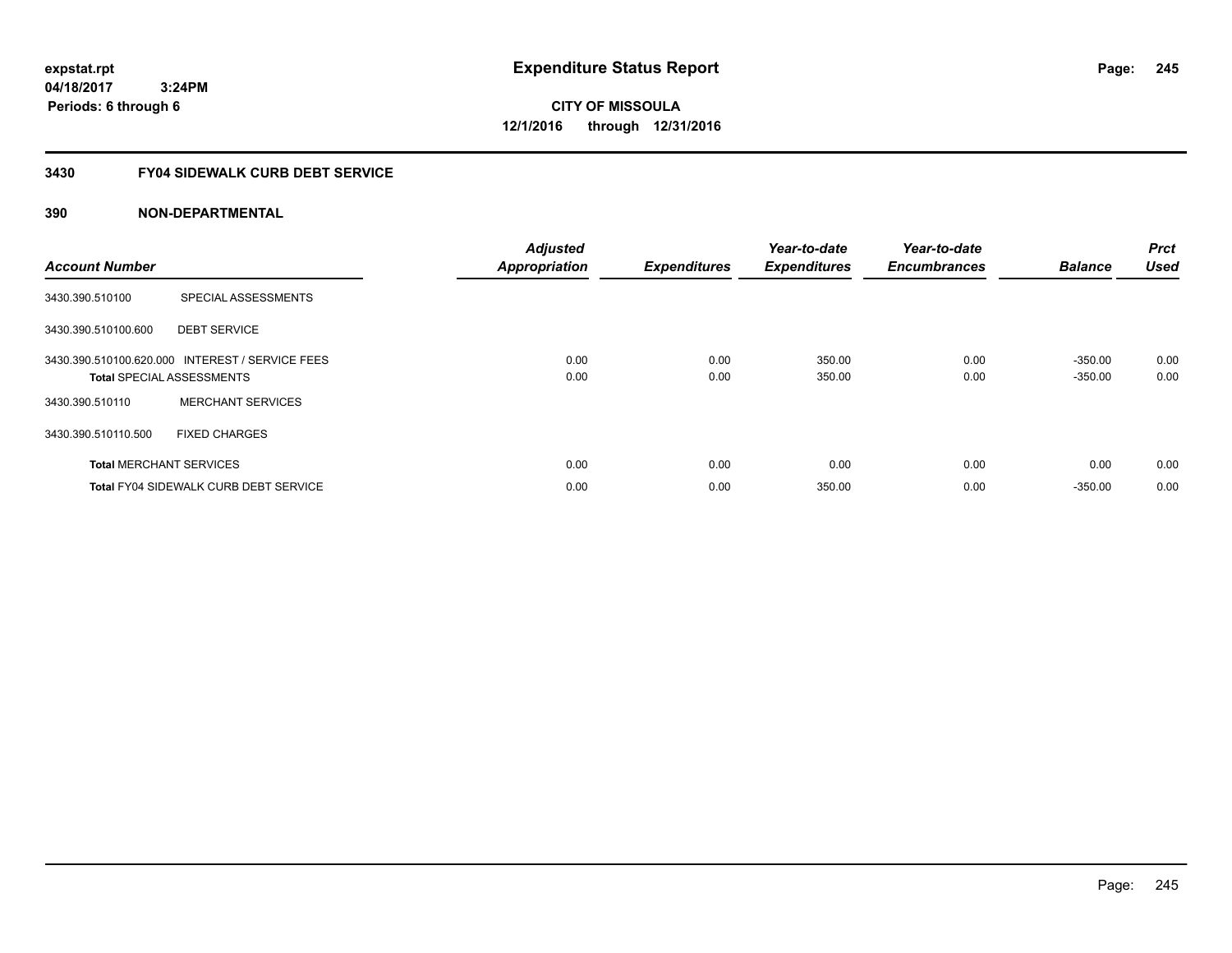### **3440 FY05 SIDEWALK AND CURB**

|                                   |                                                 | <b>Adjusted</b>      |                     | Year-to-date        | Year-to-date        |                | <b>Prct</b> |
|-----------------------------------|-------------------------------------------------|----------------------|---------------------|---------------------|---------------------|----------------|-------------|
| <b>Account Number</b>             |                                                 | <b>Appropriation</b> | <b>Expenditures</b> | <b>Expenditures</b> | <b>Encumbrances</b> | <b>Balance</b> | <b>Used</b> |
| 3440.390.510100                   | SPECIAL ASSESSMENTS                             |                      |                     |                     |                     |                |             |
| 3440.390.510100.600               | <b>DEBT SERVICE</b>                             |                      |                     |                     |                     |                |             |
| 3440.390.510100.610.000 PRINCIPAL |                                                 | 35.000.00            | 0.00                | 0.00                | 0.00                | 35,000.00      | 0.00        |
|                                   | 3440.390.510100.620.000 INTEREST / SERVICE FEES | 1,628.00             | 813.75              | 1,163.75            | 0.00                | 464.25         | 71.48       |
| <b>Total SPECIAL ASSESSMENTS</b>  |                                                 | 36,628.00            | 813.75              | 1,163.75            | 0.00                | 35.464.25      | 3.18        |
| 3440.390.510110                   | <b>MERCHANT SERVICES</b>                        |                      |                     |                     |                     |                |             |
| 3440.390.510110.500               | <b>FIXED CHARGES</b>                            |                      |                     |                     |                     |                |             |
| <b>Total MERCHANT SERVICES</b>    |                                                 | 0.00                 | 0.00                | 0.00                | 0.00                | 0.00           | 0.00        |
|                                   | <b>Total FY05 SIDEWALK AND CURB</b>             | 36,628.00            | 813.75              | 1,163.75            | 0.00                | 35.464.25      | 3.18        |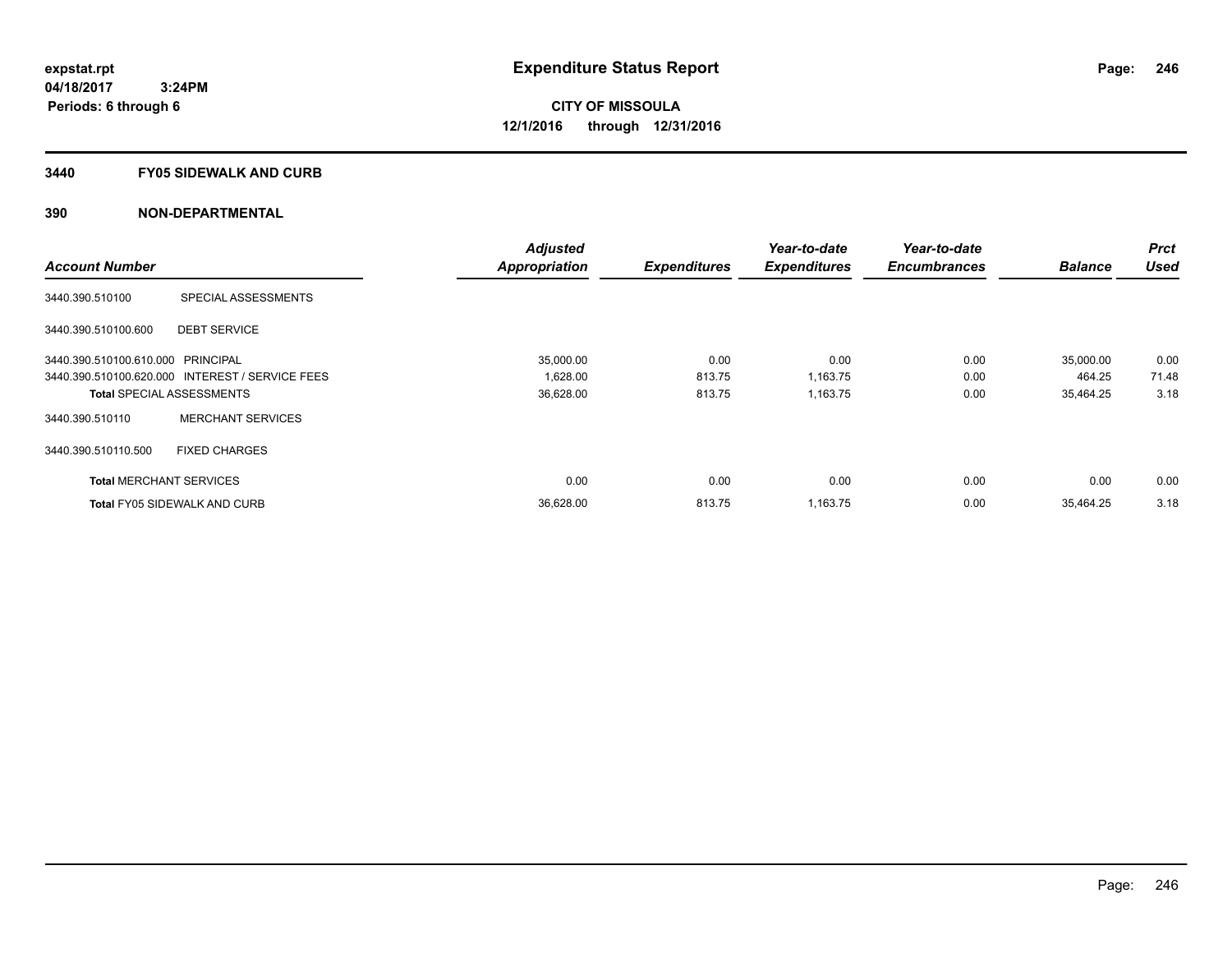### **3450 FY06 SIDEWALK AND CURB**

|                                   |                                                 | <b>Adjusted</b>      |                     | Year-to-date        | Year-to-date        |                | <b>Prct</b> |
|-----------------------------------|-------------------------------------------------|----------------------|---------------------|---------------------|---------------------|----------------|-------------|
| <b>Account Number</b>             |                                                 | <b>Appropriation</b> | <b>Expenditures</b> | <b>Expenditures</b> | <b>Encumbrances</b> | <b>Balance</b> | <b>Used</b> |
| 3450.390.510100                   | SPECIAL ASSESSMENTS                             |                      |                     |                     |                     |                |             |
| 3450.390.510100.600               | <b>DEBT SERVICE</b>                             |                      |                     |                     |                     |                |             |
| 3450.390.510100.610.000 PRINCIPAL |                                                 | 25,000.00            | 0.00                | 0.00                | 0.00                | 25,000.00      | 0.00        |
|                                   | 3450.390.510100.620.000 INTEREST / SERVICE FEES | 2,125.00             | 1,062.50            | 1,062.50            | 0.00                | 1,062.50       | 50.00       |
|                                   | <b>Total SPECIAL ASSESSMENTS</b>                | 27,125.00            | 1,062.50            | 1,062.50            | 0.00                | 26,062.50      | 3.92        |
| 3450.390.510110                   | <b>MERCHANT SERVICES</b>                        |                      |                     |                     |                     |                |             |
| 3450.390.510110.500               | <b>FIXED CHARGES</b>                            |                      |                     |                     |                     |                |             |
| 3450.390.510110.550.000           | MERCHANT SERVICE FEES                           | 350.00               | 0.00                | 0.00                | 0.00                | 350.00         | 0.00        |
| <b>Total MERCHANT SERVICES</b>    |                                                 | 350.00               | 0.00                | 0.00                | 0.00                | 350.00         | 0.00        |
|                                   | <b>Total FY06 SIDEWALK AND CURB</b>             | 27,475.00            | 1,062.50            | 1,062.50            | 0.00                | 26,412.50      | 3.87        |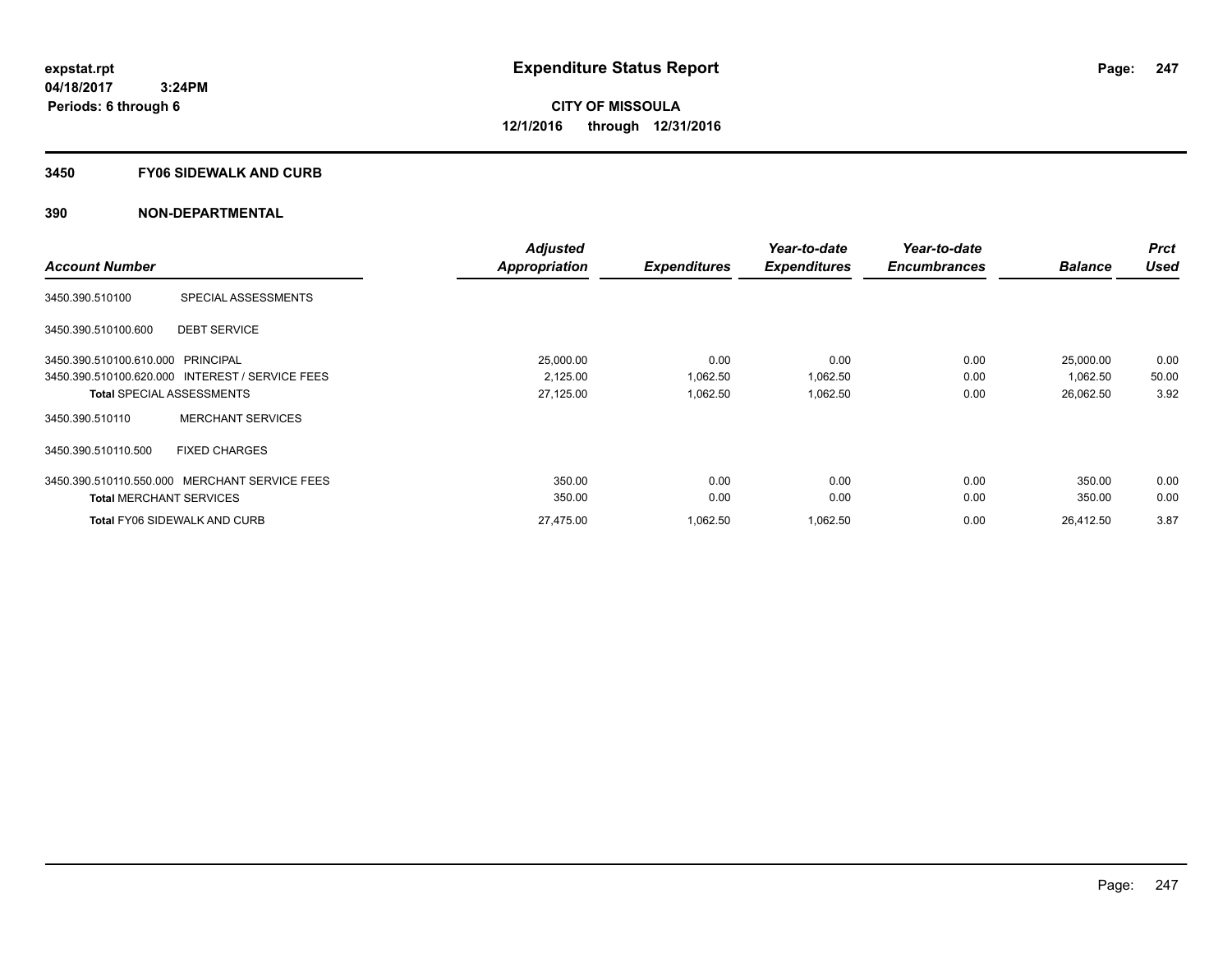## **3460 FY07 SIDEWALK AND CURB DEBT**

|                                   |                                                 | <b>Adjusted</b>      |                     | Year-to-date        | Year-to-date        |                | <b>Prct</b> |
|-----------------------------------|-------------------------------------------------|----------------------|---------------------|---------------------|---------------------|----------------|-------------|
| <b>Account Number</b>             |                                                 | <b>Appropriation</b> | <b>Expenditures</b> | <b>Expenditures</b> | <b>Encumbrances</b> | <b>Balance</b> | <b>Used</b> |
| 3460.390.510100                   | SPECIAL ASSESSMENTS                             |                      |                     |                     |                     |                |             |
| 3460.390.510100.600               | <b>DEBT SERVICE</b>                             |                      |                     |                     |                     |                |             |
| 3460.390.510100.610.000 PRINCIPAL |                                                 | 45,000.00            | 0.00                | 0.00                | 0.00                | 45,000.00      | 0.00        |
|                                   | 3460.390.510100.620.000 INTEREST / SERVICE FEES | 11,480.00            | 5,740.00            | 6,090.00            | 0.00                | 5,390.00       | 53.05       |
|                                   | <b>Total SPECIAL ASSESSMENTS</b>                | 56,480.00            | 5,740.00            | 6,090.00            | 0.00                | 50,390.00      | 10.78       |
| 3460.390.510110                   | <b>MERCHANT SERVICES</b>                        |                      |                     |                     |                     |                |             |
| 3460.390.510110.500               | <b>FIXED CHARGES</b>                            |                      |                     |                     |                     |                |             |
|                                   | 3460.390.510110.550.000 MERCHANT SERVICE FEES   | 350.00               | 0.00                | 0.00                | 0.00                | 350.00         | 0.00        |
| <b>Total FIXED CHARGES</b>        |                                                 | 350.00               | 0.00                | 0.00                | 0.00                | 350.00         | 0.00        |
| <b>Total MERCHANT SERVICES</b>    |                                                 | 350.00               | 0.00                | 0.00                | 0.00                | 350.00         | 0.00        |
|                                   | <b>Total FY07 SIDEWALK AND CURB DEBT</b>        | 56,830.00            | 5,740.00            | 6,090.00            | 0.00                | 50,740.00      | 10.72       |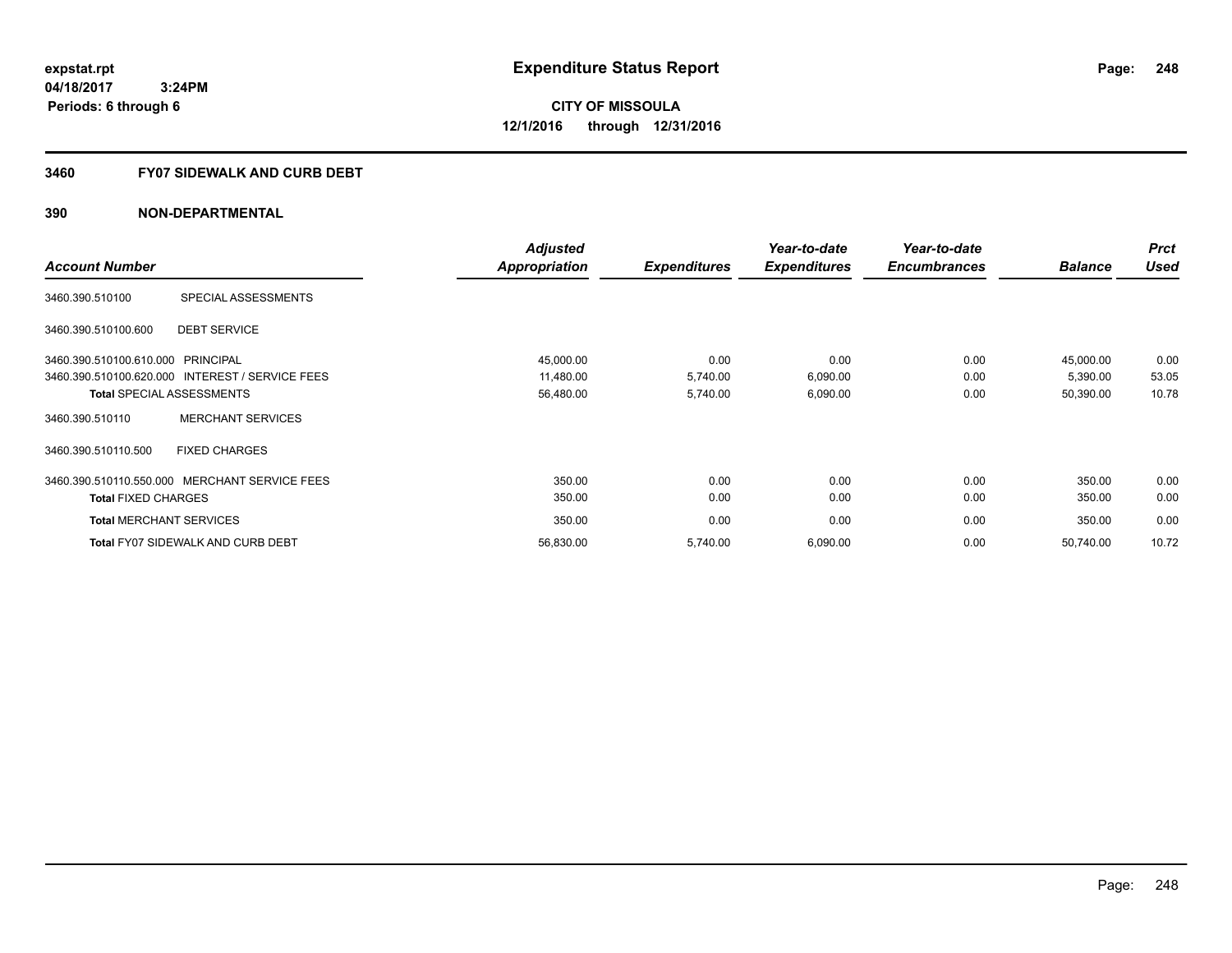**04/18/2017**

**Periods: 6 through 6**

**249**

 **3:24PM**

**CITY OF MISSOULA 12/1/2016 through 12/31/2016**

## **3461 SERIES 2008A SIDEWALK AND CURB**

# **280 PUBLIC WORKS OPERATIONS**

| <b>Account Number</b>          |                                      | <b>Adjusted</b><br><b>Appropriation</b> | <b>Expenditures</b> | Year-to-date<br><b>Expenditures</b> | Year-to-date<br><b>Encumbrances</b> | <b>Balance</b> | <b>Prct</b><br><b>Used</b> |
|--------------------------------|--------------------------------------|-----------------------------------------|---------------------|-------------------------------------|-------------------------------------|----------------|----------------------------|
| 3461.280.510110                | <b>MERCHANT SERVICES</b>             |                                         |                     |                                     |                                     |                |                            |
| 3461.280.510110.500            | <b>FIXED CHARGES</b>                 |                                         |                     |                                     |                                     |                |                            |
| <b>Total MERCHANT SERVICES</b> |                                      | 0.00                                    | 0.00                | 0.00                                | 0.00                                | 0.00           | 0.00                       |
| 3461.280.521000                | INTERFUND OPERATING TRANSFERS        |                                         |                     |                                     |                                     |                |                            |
| 3461.280.521000.800            | OTHER OBJECTS                        |                                         |                     |                                     |                                     |                |                            |
|                                | <b>Total PUBLIC WORKS OPERATIONS</b> | 0.00                                    | 0.00                | 0.00                                | 0.00                                | 0.00           | 0.00                       |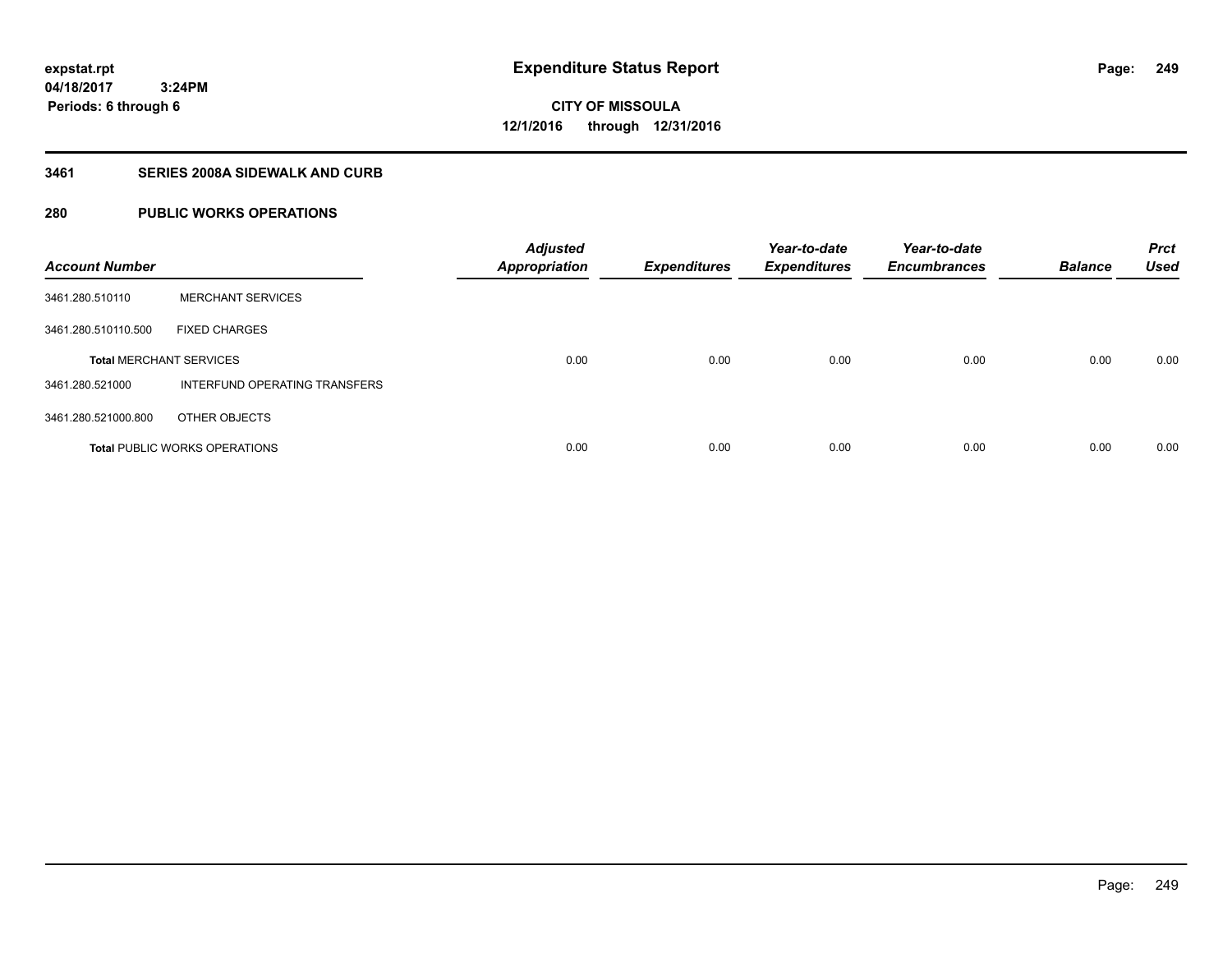**250**

**04/18/2017 3:24PM Periods: 6 through 6**

**CITY OF MISSOULA 12/1/2016 through 12/31/2016**

### **3461 SERIES 2008A SIDEWALK AND CURB**

|                                   |                                                 | <b>Adjusted</b>      |                     | Year-to-date        | Year-to-date        |                | <b>Prct</b> |
|-----------------------------------|-------------------------------------------------|----------------------|---------------------|---------------------|---------------------|----------------|-------------|
| <b>Account Number</b>             |                                                 | <b>Appropriation</b> | <b>Expenditures</b> | <b>Expenditures</b> | <b>Encumbrances</b> | <b>Balance</b> | <b>Used</b> |
| 3461.390.510100                   | SPECIAL ASSESSMENTS                             |                      |                     |                     |                     |                |             |
| 3461.390.510100.600               | <b>DEBT SERVICE</b>                             |                      |                     |                     |                     |                |             |
| 3461.390.510100.610.000 PRINCIPAL |                                                 | 20,000.00            | 0.00                | 0.00                | 0.00                | 20,000.00      | 0.00        |
|                                   | 3461.390.510100.620.000 INTEREST / SERVICE FEES | 7,488.00             | 3,743.75            | 3,743.75            | 0.00                | 3,744.25       | 50.00       |
| <b>Total SPECIAL ASSESSMENTS</b>  |                                                 | 27,488.00            | 3,743.75            | 3,743.75            | 0.00                | 23,744.25      | 13.62       |
| 3461.390.510110                   | <b>MERCHANT SERVICES</b>                        |                      |                     |                     |                     |                |             |
| 3461.390.510110.500               | <b>FIXED CHARGES</b>                            |                      |                     |                     |                     |                |             |
| 3461.390.510110.550.000           | <b>MERCHANT SERVICE FEES</b>                    | 350.00               | 0.00                | 0.00                | 0.00                | 350.00         | 0.00        |
| <b>Total MERCHANT SERVICES</b>    |                                                 | 350.00               | 0.00                | 0.00                | 0.00                | 350.00         | 0.00        |
| 3461.390.521000                   | INTERFUND OPERATING TRANSFERS                   |                      |                     |                     |                     |                |             |
| 3461.390.521000.800               | OTHER OBJECTS                                   |                      |                     |                     |                     |                |             |
|                                   | <b>Total INTERFUND OPERATING TRANSFERS</b>      | 0.00                 | 0.00                | 0.00                | 0.00                | 0.00           | 0.00        |
|                                   | Total SERIES 2008A SIDEWALK AND CURB            | 27,838.00            | 3,743.75            | 3,743.75            | 0.00                | 24,094.25      | 13.45       |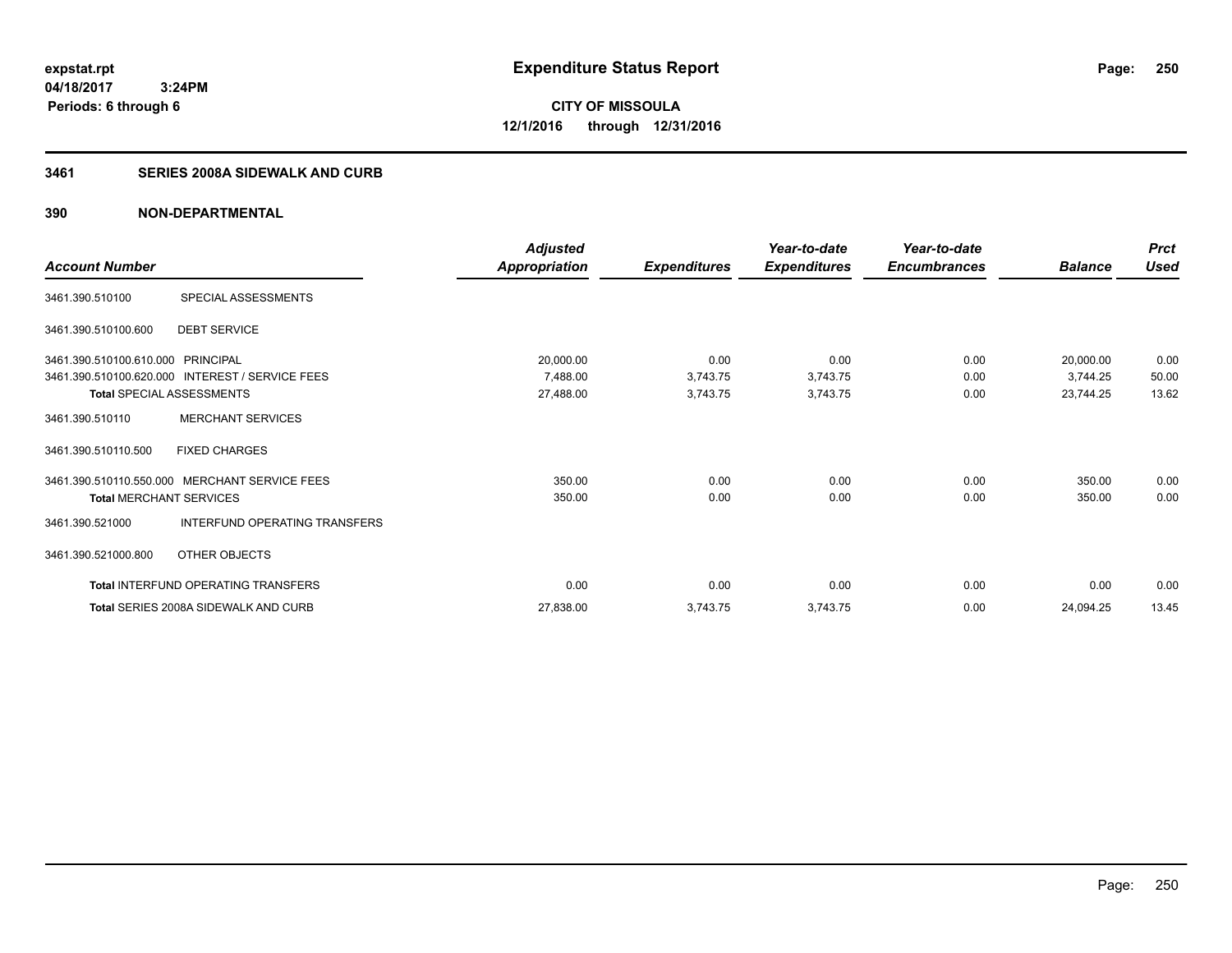**251**

**04/18/2017 3:24PM Periods: 6 through 6**

**CITY OF MISSOULA 12/1/2016 through 12/31/2016**

### **3462 SERIES 2009 SIDEWALK AND CURB**

|                                   |                                                 | <b>Adjusted</b>      |                     | Year-to-date        | Year-to-date        |                | <b>Prct</b> |
|-----------------------------------|-------------------------------------------------|----------------------|---------------------|---------------------|---------------------|----------------|-------------|
| <b>Account Number</b>             |                                                 | <b>Appropriation</b> | <b>Expenditures</b> | <b>Expenditures</b> | <b>Encumbrances</b> | <b>Balance</b> | <b>Used</b> |
| 3462.390.510100                   | SPECIAL ASSESSMENTS                             |                      |                     |                     |                     |                |             |
| 3462.390.510100.600               | <b>DEBT SERVICE</b>                             |                      |                     |                     |                     |                |             |
| 3462.390.510100.610.000 PRINCIPAL |                                                 | 50,000.00            | 0.00                | 0.00                | 0.00                | 50,000.00      | 0.00        |
|                                   | 3462.390.510100.620.000 INTEREST / SERVICE FEES | 13,068.00            | 6,533.75            | 6,833.75            | 0.00                | 6,234.25       | 52.29       |
| <b>Total SPECIAL ASSESSMENTS</b>  |                                                 | 63,068.00            | 6,533.75            | 6,833.75            | 0.00                | 56,234.25      | 10.84       |
| 3462.390.510110                   | <b>MERCHANT SERVICES</b>                        |                      |                     |                     |                     |                |             |
| 3462.390.510110.500               | <b>FIXED CHARGES</b>                            |                      |                     |                     |                     |                |             |
| 3462.390.510110.550.000           | <b>MERCHANT SERVICE FEES</b>                    | 300.00               | 0.00                | 0.00                | 0.00                | 300.00         | 0.00        |
| <b>Total MERCHANT SERVICES</b>    |                                                 | 300.00               | 0.00                | 0.00                | 0.00                | 300.00         | 0.00        |
| 3462.390.521000                   | INTERFUND OPERATING TRANSFERS                   |                      |                     |                     |                     |                |             |
| 3462.390.521000.800               | OTHER OBJECTS                                   |                      |                     |                     |                     |                |             |
|                                   | <b>Total INTERFUND OPERATING TRANSFERS</b>      | 0.00                 | 0.00                | 0.00                | 0.00                | 0.00           | 0.00        |
|                                   | Total SERIES 2009 SIDEWALK AND CURB             | 63,368.00            | 6,533.75            | 6,833.75            | 0.00                | 56,534.25      | 10.78       |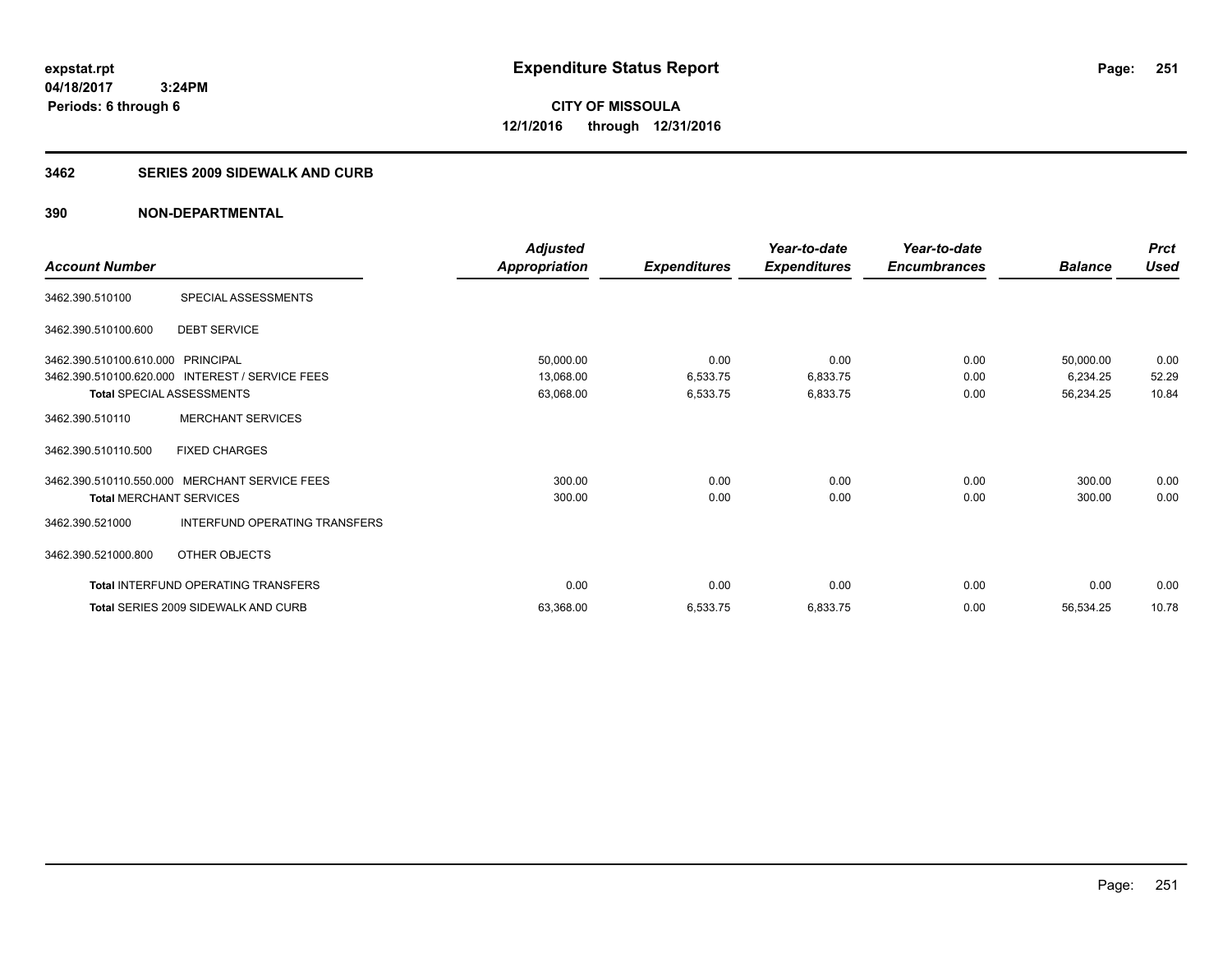**CITY OF MISSOULA 12/1/2016 through 12/31/2016**

### **3463 SERIES 2010 SIDEWALK AND CURB**

|                                                 | <b>Adjusted</b>      |                     | Year-to-date        | Year-to-date        |                | <b>Prct</b> |
|-------------------------------------------------|----------------------|---------------------|---------------------|---------------------|----------------|-------------|
| <b>Account Number</b>                           | <b>Appropriation</b> | <b>Expenditures</b> | <b>Expenditures</b> | <b>Encumbrances</b> | <b>Balance</b> | <b>Used</b> |
| SPECIAL ASSESSMENTS<br>3463.390.510100          |                      |                     |                     |                     |                |             |
| <b>DEBT SERVICE</b><br>3463.390.510100.600      |                      |                     |                     |                     |                |             |
| 3463.390.510100.610.000 PRINCIPAL               | 75,000.00            | 0.00                | 0.00                | 0.00                | 75,000.00      | 0.00        |
| 3463.390.510100.620.000 INTEREST / SERVICE FEES | 21,500.00            | 10,750.00           | 11,100.00           | 0.00                | 10,400.00      | 51.63       |
| <b>Total SPECIAL ASSESSMENTS</b>                | 96,500.00            | 10,750.00           | 11,100.00           | 0.00                | 85,400.00      | 11.50       |
| <b>MERCHANT SERVICES</b><br>3463.390.510110     |                      |                     |                     |                     |                |             |
| <b>FIXED CHARGES</b><br>3463.390.510110.500     |                      |                     |                     |                     |                |             |
| 3463.390.510110.550.000 MERCHANT SERVICE FEES   | 350.00               | 0.00                | 0.00                | 0.00                | 350.00         | 0.00        |
| <b>Total MERCHANT SERVICES</b>                  | 350.00               | 0.00                | 0.00                | 0.00                | 350.00         | 0.00        |
| <b>Total SERIES 2010 SIDEWALK AND CURB</b>      | 96.850.00            | 10.750.00           | 11,100.00           | 0.00                | 85,750.00      | 11.46       |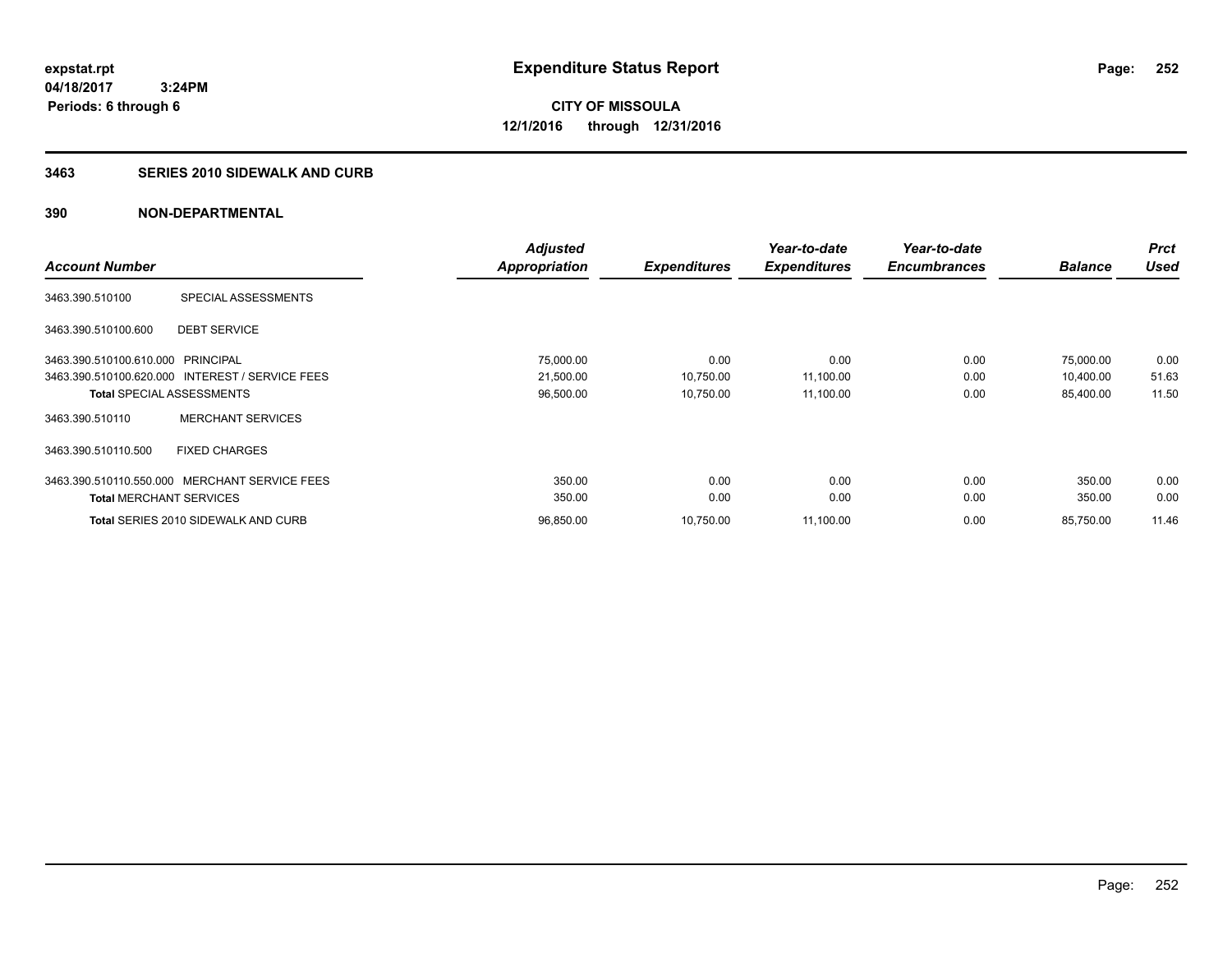# **3464 FY12 S/C DEBT SERVICE**

|                                   |                                                 | <b>Adjusted</b> |                     | Year-to-date        | Year-to-date        |                | <b>Prct</b> |
|-----------------------------------|-------------------------------------------------|-----------------|---------------------|---------------------|---------------------|----------------|-------------|
| <b>Account Number</b>             |                                                 | Appropriation   | <b>Expenditures</b> | <b>Expenditures</b> | <b>Encumbrances</b> | <b>Balance</b> | <b>Used</b> |
| 3464.390.510100                   | SPECIAL ASSESSMENTS                             |                 |                     |                     |                     |                |             |
| 3464.390.510100.600               | <b>DEBT SERVICE</b>                             |                 |                     |                     |                     |                |             |
| 3464.390.510100.610.000 PRINCIPAL |                                                 | 50,000.00       | 0.00                | 0.00                | 0.00                | 50,000.00      | 0.00        |
|                                   | 3464.390.510100.620.000 INTEREST / SERVICE FEES | 20,560.00       | 10,280.00           | 10,630.00           | 0.00                | 9,930.00       | 51.70       |
| <b>Total SPECIAL ASSESSMENTS</b>  |                                                 | 70,560.00       | 10,280.00           | 10,630.00           | 0.00                | 59,930.00      | 15.07       |
| 3464.390.510110                   | <b>MERCHANT SERVICES</b>                        |                 |                     |                     |                     |                |             |
| 3464.390.510110.500               | <b>FIXED CHARGES</b>                            |                 |                     |                     |                     |                |             |
| 3464.390.510110.550.000           | <b>MERCHANT SERVICE FEES</b>                    | 350.00          | 0.00                | 0.00                | 0.00                | 350.00         | 0.00        |
| <b>Total MERCHANT SERVICES</b>    |                                                 | 350.00          | 0.00                | 0.00                | 0.00                | 350.00         | 0.00        |
| Total FY12 S/C DEBT SERVICE       |                                                 | 70.910.00       | 10,280.00           | 10,630.00           | 0.00                | 60,280.00      | 14.99       |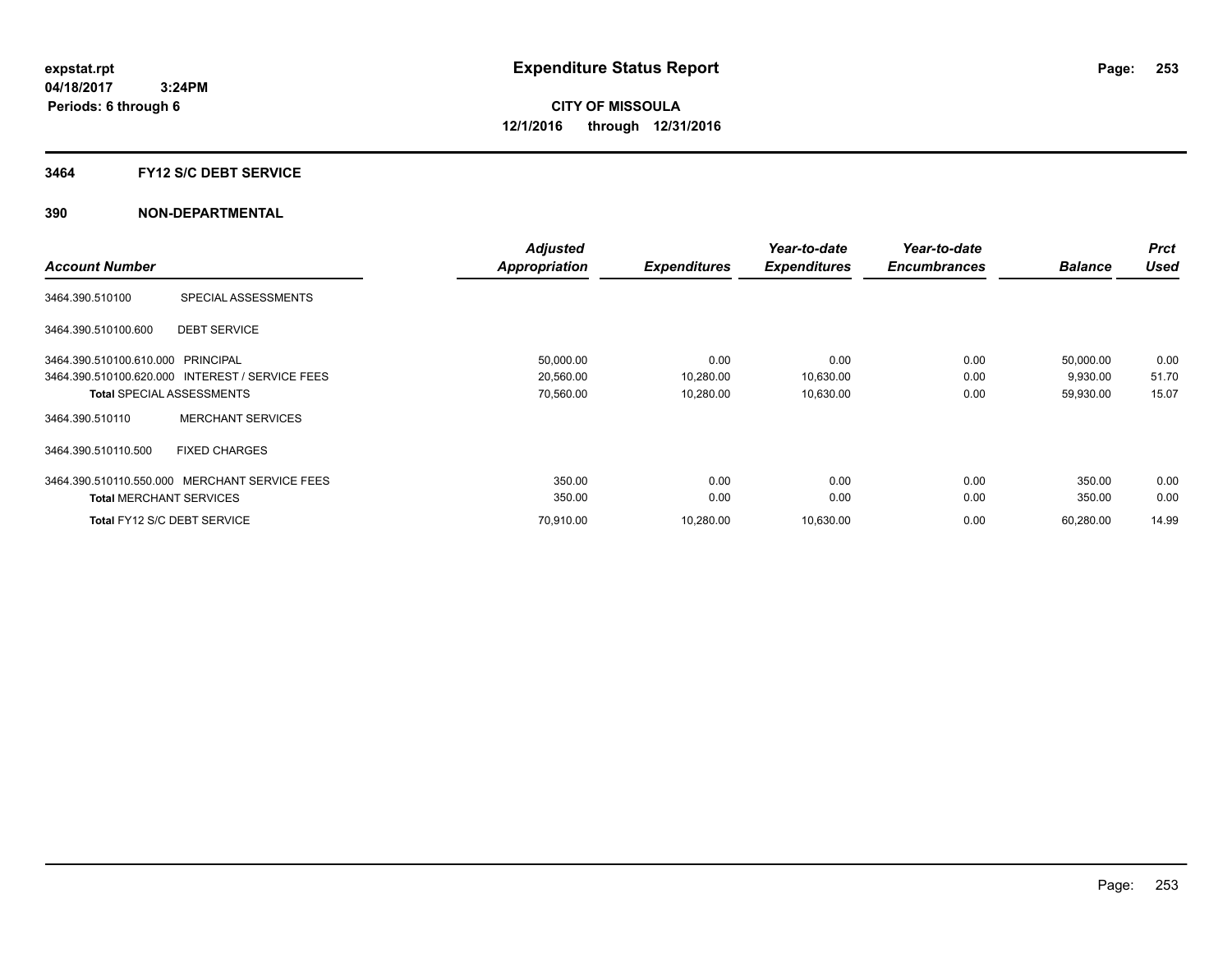**04/18/2017 3:24PM Periods: 6 through 6**

**CITY OF MISSOULA 12/1/2016 through 12/31/2016**

# **3465 FY13 SIDEWALK/CURB DEBT SERVICE**

|                                   |                                                 | <b>Adjusted</b>      |                     | Year-to-date        | Year-to-date        |                | <b>Prct</b> |
|-----------------------------------|-------------------------------------------------|----------------------|---------------------|---------------------|---------------------|----------------|-------------|
| <b>Account Number</b>             |                                                 | <b>Appropriation</b> | <b>Expenditures</b> | <b>Expenditures</b> | <b>Encumbrances</b> | <b>Balance</b> | <b>Used</b> |
| 3465.390.510100                   | SPECIAL ASSESSMENTS                             |                      |                     |                     |                     |                |             |
| 3465.390.510100.600               | <b>DEBT SERVICE</b>                             |                      |                     |                     |                     |                |             |
| 3465.390.510100.610.000 PRINCIPAL |                                                 | 29,000.00            | 0.00                | 0.00                | 0.00                | 29,000.00      | 0.00        |
|                                   | 3465.390.510100.620.000 INTEREST / SERVICE FEES | 10,067.00            | 5,059.83            | 5,059.83            | 0.00                | 5,007.17       | 50.26       |
| <b>Total SPECIAL ASSESSMENTS</b>  |                                                 | 39,067.00            | 5,059.83            | 5,059.83            | 0.00                | 34,007.17      | 12.95       |
| 3465.390.510110                   | <b>MERCHANT SERVICES</b>                        |                      |                     |                     |                     |                |             |
| 3465.390.510110.500               | <b>FIXED CHARGES</b>                            |                      |                     |                     |                     |                |             |
| <b>Total MERCHANT SERVICES</b>    |                                                 | 0.00                 | 0.00                | 0.00                | 0.00                | 0.00           | 0.00        |
|                                   | <b>Total FY13 SIDEWALK/CURB DEBT SERVICE</b>    | 39.067.00            | 5.059.83            | 5.059.83            | 0.00                | 34.007.17      | 12.95       |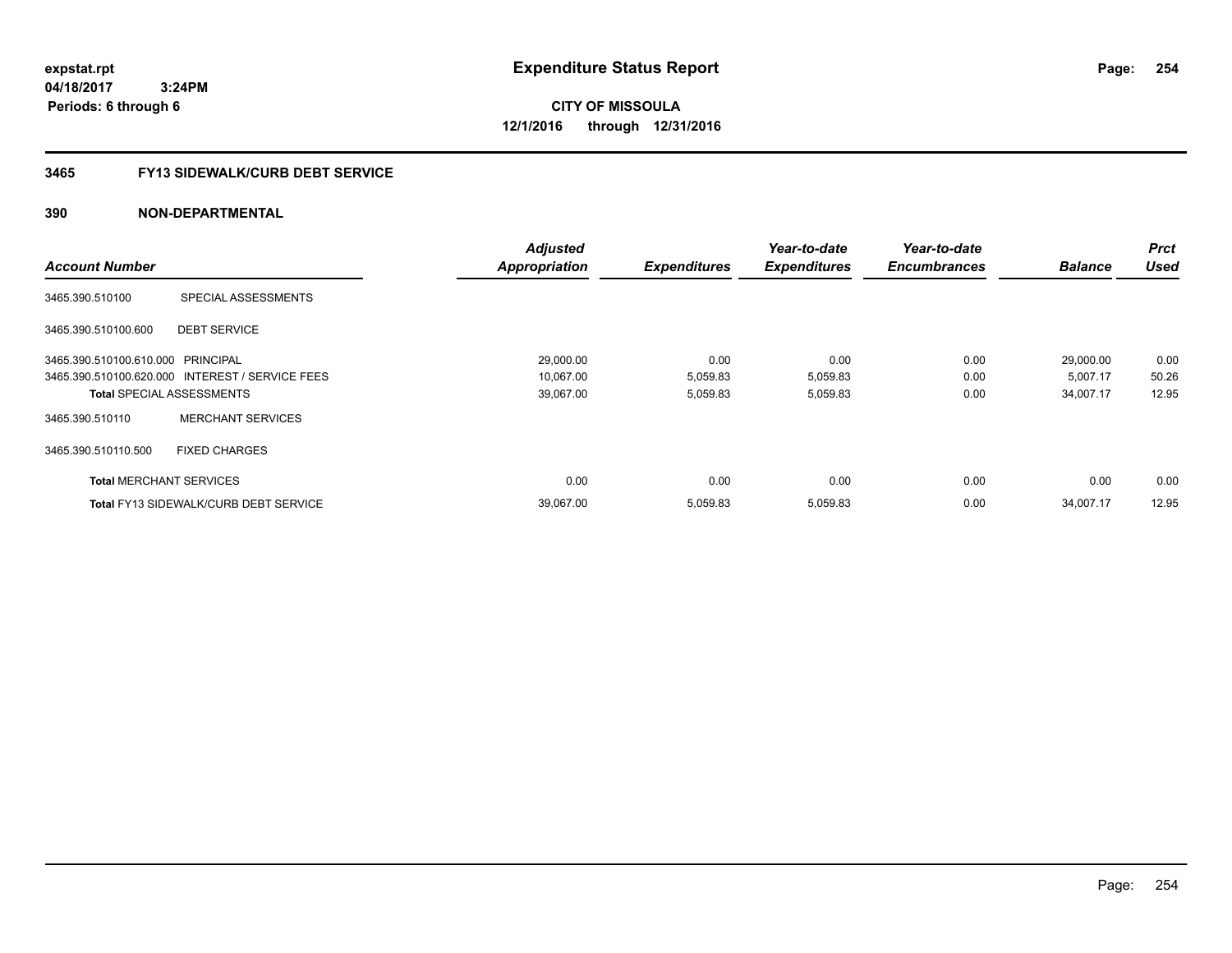**04/18/2017 3:24PM Periods: 6 through 6**

# **CITY OF MISSOULA 12/1/2016 through 12/31/2016**

# **3466 FY15 SIDEWALK/CURB DEBT SERVICE**

|                                   |                                                 | <b>Adjusted</b>      |                     | Year-to-date        | Year-to-date        |                | <b>Prct</b> |
|-----------------------------------|-------------------------------------------------|----------------------|---------------------|---------------------|---------------------|----------------|-------------|
| <b>Account Number</b>             |                                                 | <b>Appropriation</b> | <b>Expenditures</b> | <b>Expenditures</b> | <b>Encumbrances</b> | <b>Balance</b> | Used        |
| 3466.390.510100                   | SPECIAL ASSESSMENTS                             |                      |                     |                     |                     |                |             |
| 3466.390.510100.300               | PURCHASED SERVICES                              |                      |                     |                     |                     |                |             |
|                                   | <b>Total PURCHASED SERVICES</b>                 | 0.00                 | 0.00                | 0.00                | 0.00                | 0.00           | 0.00        |
| 3466.390.510100.600               | <b>DEBT SERVICE</b>                             |                      |                     |                     |                     |                |             |
| 3466.390.510100.610.000 PRINCIPAL |                                                 | 33,000.00            | 0.00                | 0.00                | 0.00                | 33,000.00      | 0.00        |
|                                   | 3466.390.510100.620.000 INTEREST / SERVICE FEES | 24,525.00            | 16,859.22           | 16,859.22           | 0.00                | 7,665.78       | 68.74       |
|                                   | <b>Total SPECIAL ASSESSMENTS</b>                | 57,525.00            | 16,859.22           | 16,859.22           | 0.00                | 40,665.78      | 29.31       |
| 3466.390.510110                   | <b>MERCHANT SERVICES</b>                        |                      |                     |                     |                     |                |             |
| 3466.390.510110.500               | <b>FIXED CHARGES</b>                            |                      |                     |                     |                     |                |             |
|                                   | <b>Total MERCHANT SERVICES</b>                  | 0.00                 | 0.00                | 0.00                | 0.00                | 0.00           | 0.00        |
|                                   | <b>Total FY15 SIDEWALK/CURB DEBT SERVICE</b>    | 57,525.00            | 16,859.22           | 16,859.22           | 0.00                | 40,665.78      | 29.31       |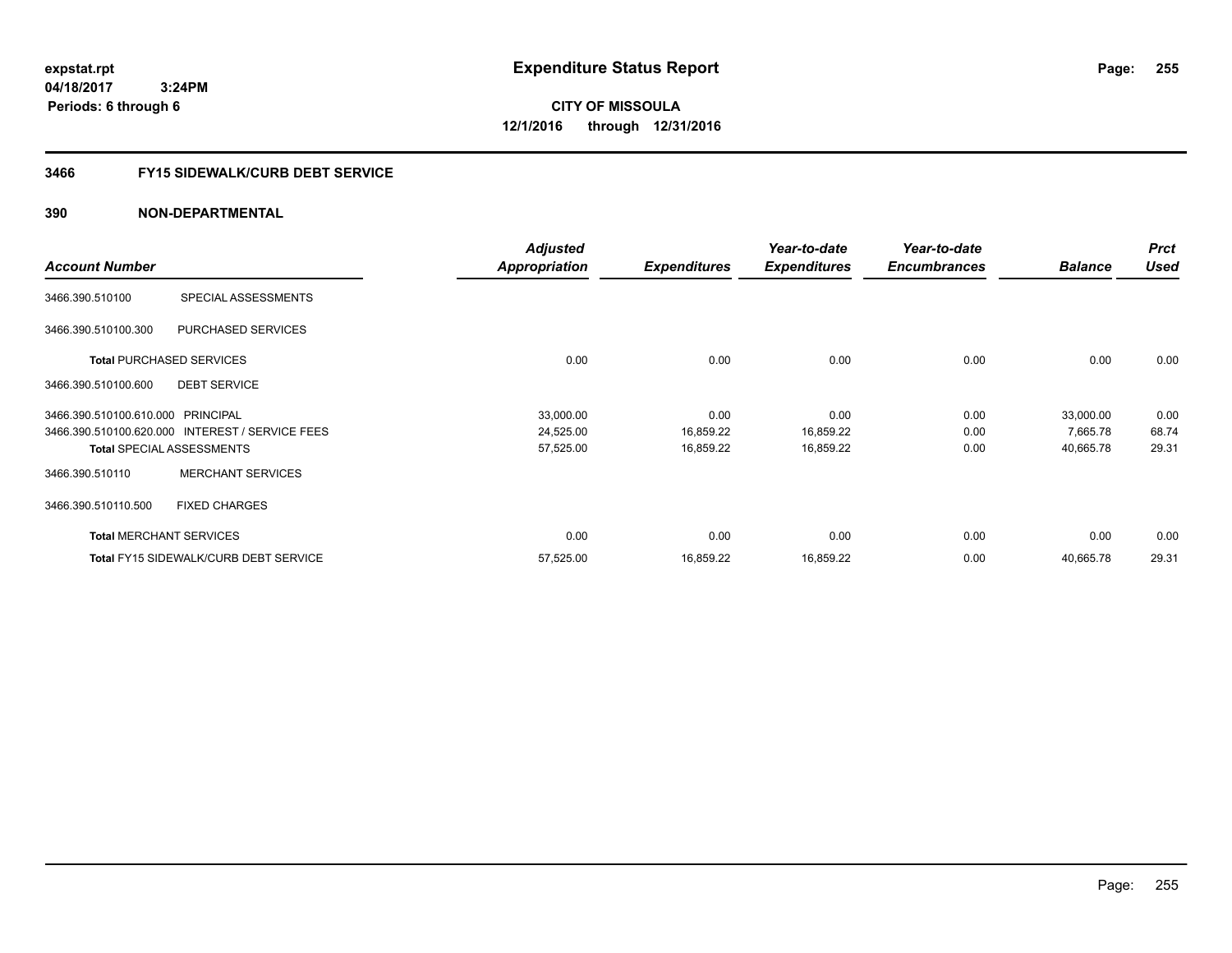**04/18/2017 3:24PM Periods: 6 through 6**

**CITY OF MISSOULA 12/1/2016 through 12/31/2016**

# **3467 FY16 SIDEWALK/CURB DEBT SERVICE**

| <b>Account Number</b>          |                                                                                     | <b>Adjusted</b><br>Appropriation | <b>Expenditures</b> | Year-to-date<br><b>Expenditures</b> | Year-to-date<br><b>Encumbrances</b> | <b>Balance</b>             | <b>Prct</b><br><b>Used</b> |
|--------------------------------|-------------------------------------------------------------------------------------|----------------------------------|---------------------|-------------------------------------|-------------------------------------|----------------------------|----------------------------|
| 3467.390.510000                | <b>MISCELLANEOUS</b>                                                                |                                  |                     |                                     |                                     |                            |                            |
| 3467.390.510000.600            | <b>DEBT SERVICE</b>                                                                 |                                  |                     |                                     |                                     |                            |                            |
| <b>Total MISCELLANEOUS</b>     | 3467.390.510000.620.000 INTEREST / SERVICE FEES                                     | 0.00<br>0.00                     | 0.00<br>0.00        | 7,950.00<br>7,950.00                | 0.00<br>0.00                        | $-7,950.00$<br>$-7,950.00$ | 0.00<br>0.00               |
| 3467.390.510100                | SPECIAL ASSESSMENTS                                                                 |                                  |                     |                                     |                                     |                            |                            |
| 3467.390.510100.300            | PURCHASED SERVICES                                                                  |                                  |                     |                                     |                                     |                            |                            |
|                                | <b>Total PURCHASED SERVICES</b>                                                     | 0.00                             | 0.00                | 0.00                                | 0.00                                | 0.00                       | 0.00                       |
| 3467.390.510100.600            | <b>DEBT SERVICE</b>                                                                 |                                  |                     |                                     |                                     |                            |                            |
|                                | 3467.390.510100.620.000 INTEREST / SERVICE FEES<br><b>Total SPECIAL ASSESSMENTS</b> | 0.00<br>0.00                     | 0.00<br>0.00        | 3,500.00<br>3,500.00                | 0.00<br>0.00                        | $-3,500.00$<br>$-3,500.00$ | 0.00<br>0.00               |
| 3467.390.510110                | <b>MERCHANT SERVICES</b>                                                            |                                  |                     |                                     |                                     |                            |                            |
| 3467.390.510110.500            | <b>FIXED CHARGES</b>                                                                |                                  |                     |                                     |                                     |                            |                            |
| <b>Total MERCHANT SERVICES</b> |                                                                                     | 0.00                             | 0.00                | 0.00                                | 0.00                                | 0.00                       | 0.00                       |
|                                | Total FY16 SIDEWALK/CURB DEBT SERVICE                                               | 0.00                             | 0.00                | 11,450.00                           | 0.00                                | $-11,450.00$               | 0.00                       |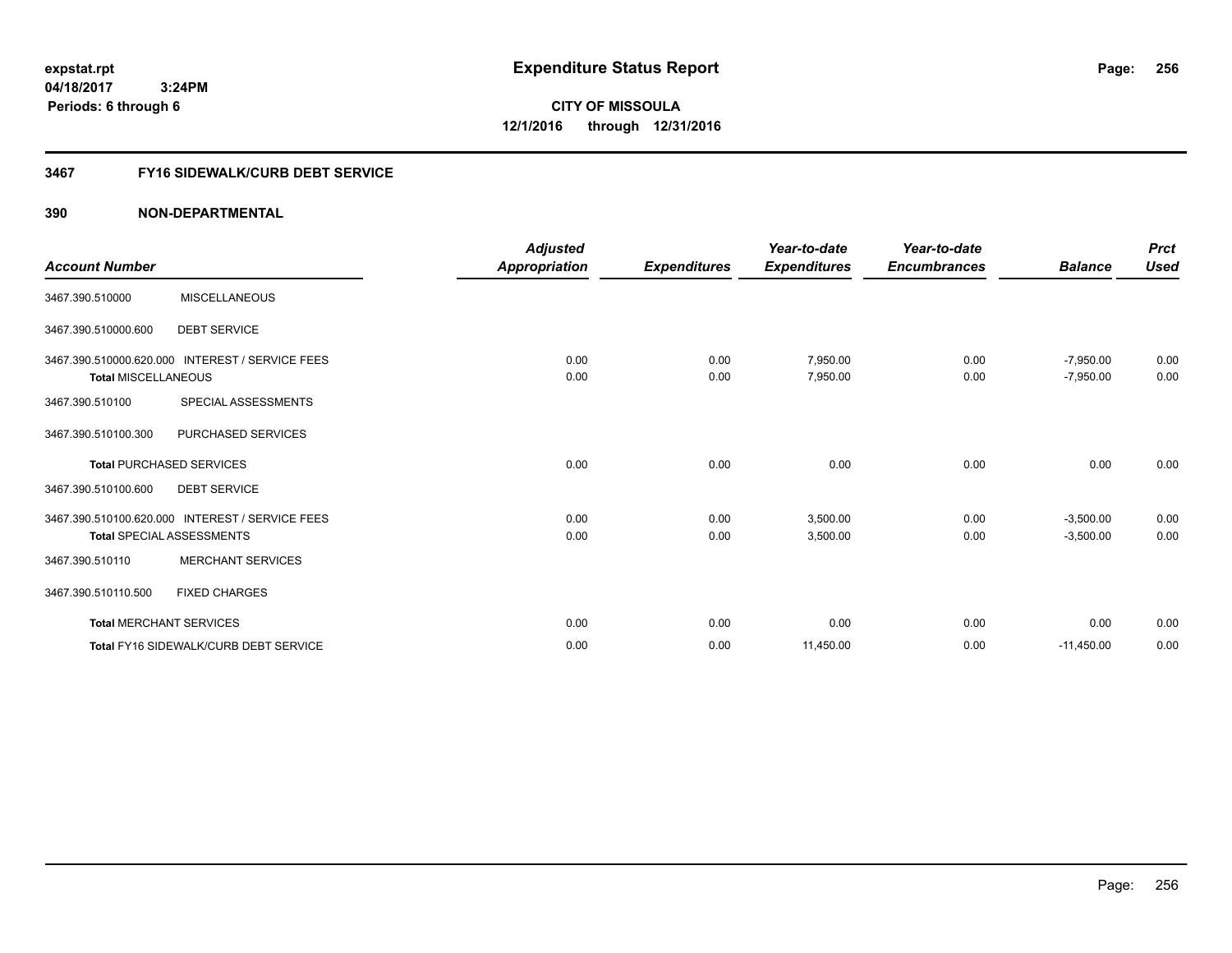# **3491 SID 491 DEBT SERVICE FUND**

| <b>Account Number</b> |                                 | <b>Adjusted</b><br><b>Appropriation</b> | <b>Expenditures</b> | Year-to-date<br><b>Expenditures</b> | Year-to-date<br><b>Encumbrances</b> | <b>Balance</b> | <b>Prct</b><br><b>Used</b> |
|-----------------------|---------------------------------|-----------------------------------------|---------------------|-------------------------------------|-------------------------------------|----------------|----------------------------|
| 3491.390.510100       | SPECIAL ASSESSMENTS             |                                         |                     |                                     |                                     |                |                            |
| 3491.390.510100.600   | <b>DEBT SERVICE</b>             |                                         |                     |                                     |                                     |                |                            |
|                       | Total SID 491 DEBT SERVICE FUND | 0.00                                    | 0.00                | 0.00                                | 0.00                                | 0.00           | 0.00                       |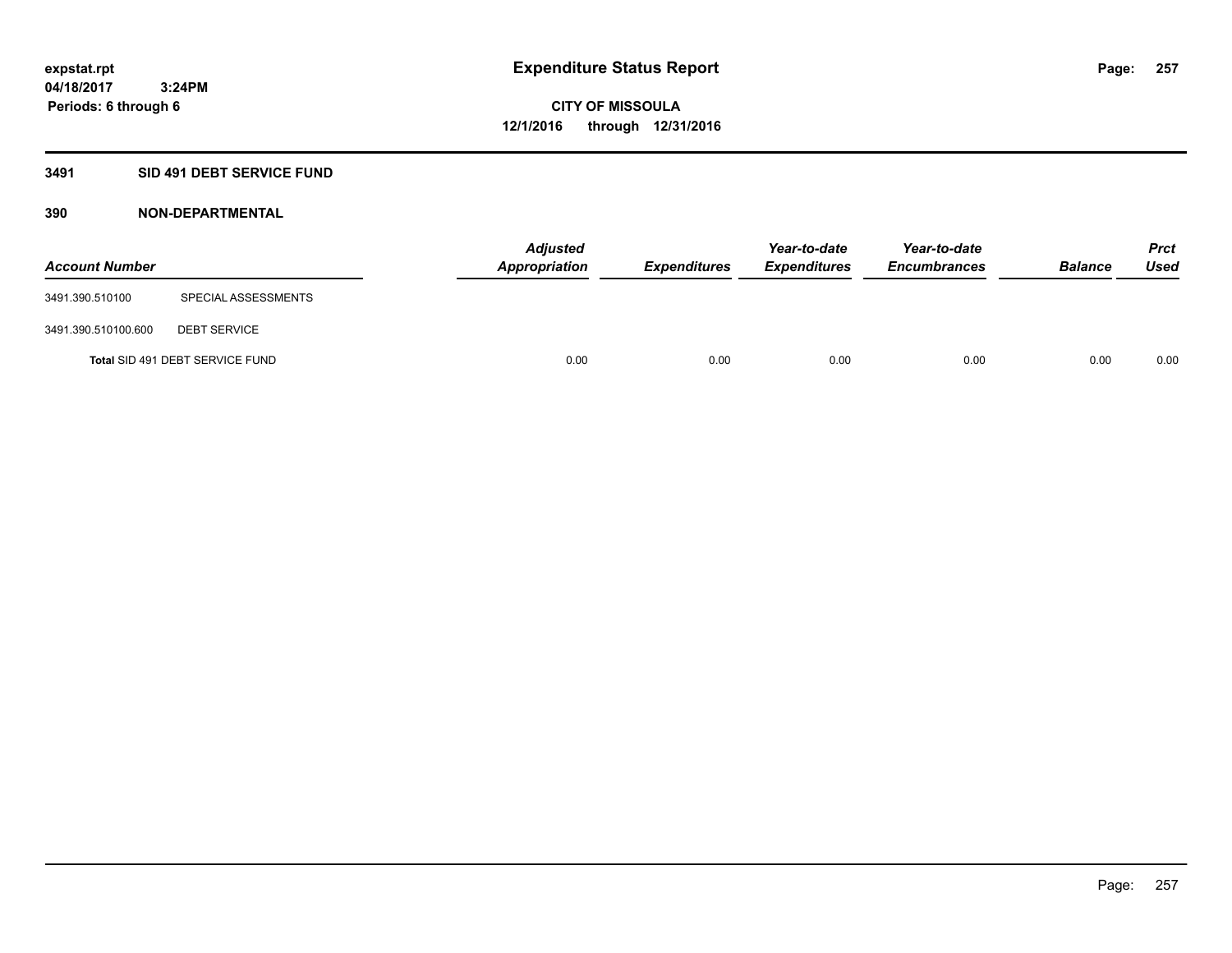# **3495 SID 495 DEBT SERVICE FUND**

| <b>Account Number</b>         |                         | <b>Adjusted</b><br>Appropriation | <b>Expenditures</b> | Year-to-date<br><b>Expenditures</b> | Year-to-date<br><b>Encumbrances</b> | <b>Balance</b> | <b>Prct</b><br>Used |
|-------------------------------|-------------------------|----------------------------------|---------------------|-------------------------------------|-------------------------------------|----------------|---------------------|
| 3495.000.520100               | *** Title Not Found *** |                                  |                     |                                     |                                     |                |                     |
| 3495.000.520100.800           | OTHER OBJECTS           |                                  |                     |                                     |                                     |                |                     |
| Total *** Title Not Found *** |                         | 0.00                             | 0.00                | 0.00                                | 0.00                                | 0.00           | 0.00                |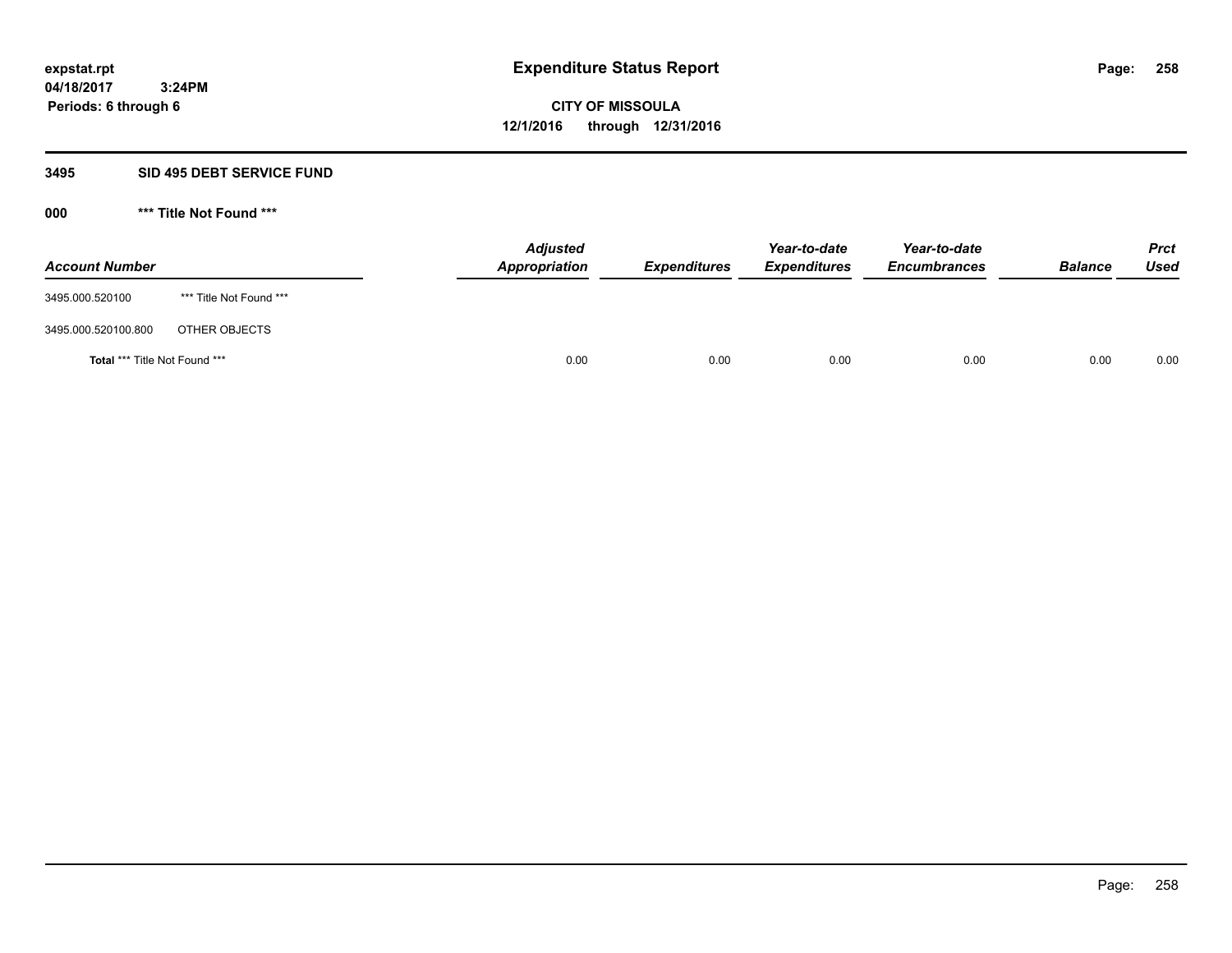# **3495 SID 495 DEBT SERVICE FUND**

| <b>Account Number</b> |                                  | <b>Adjusted</b><br><b>Appropriation</b> | <b>Expenditures</b> | Year-to-date<br><b>Expenditures</b> | Year-to-date<br><b>Encumbrances</b> | <b>Balance</b> | <b>Prct</b><br><b>Used</b> |
|-----------------------|----------------------------------|-----------------------------------------|---------------------|-------------------------------------|-------------------------------------|----------------|----------------------------|
| 3495.390.510100       | SPECIAL ASSESSMENTS              |                                         |                     |                                     |                                     |                |                            |
| 3495.390.510100.800   | OTHER OBJECTS                    |                                         |                     |                                     |                                     |                |                            |
|                       | <b>Total SPECIAL ASSESSMENTS</b> | 0.00                                    | 0.00                | 0.00                                | 0.00                                | 0.00           | 0.00                       |
| 3495.390.510110       | <b>MERCHANT SERVICES</b>         |                                         |                     |                                     |                                     |                |                            |
| 3495.390.510110.500   | <b>FIXED CHARGES</b>             |                                         |                     |                                     |                                     |                |                            |
|                       | Total SID 495 DEBT SERVICE FUND  | 0.00                                    | 0.00                | 0.00                                | 0.00                                | 0.00           | 0.00                       |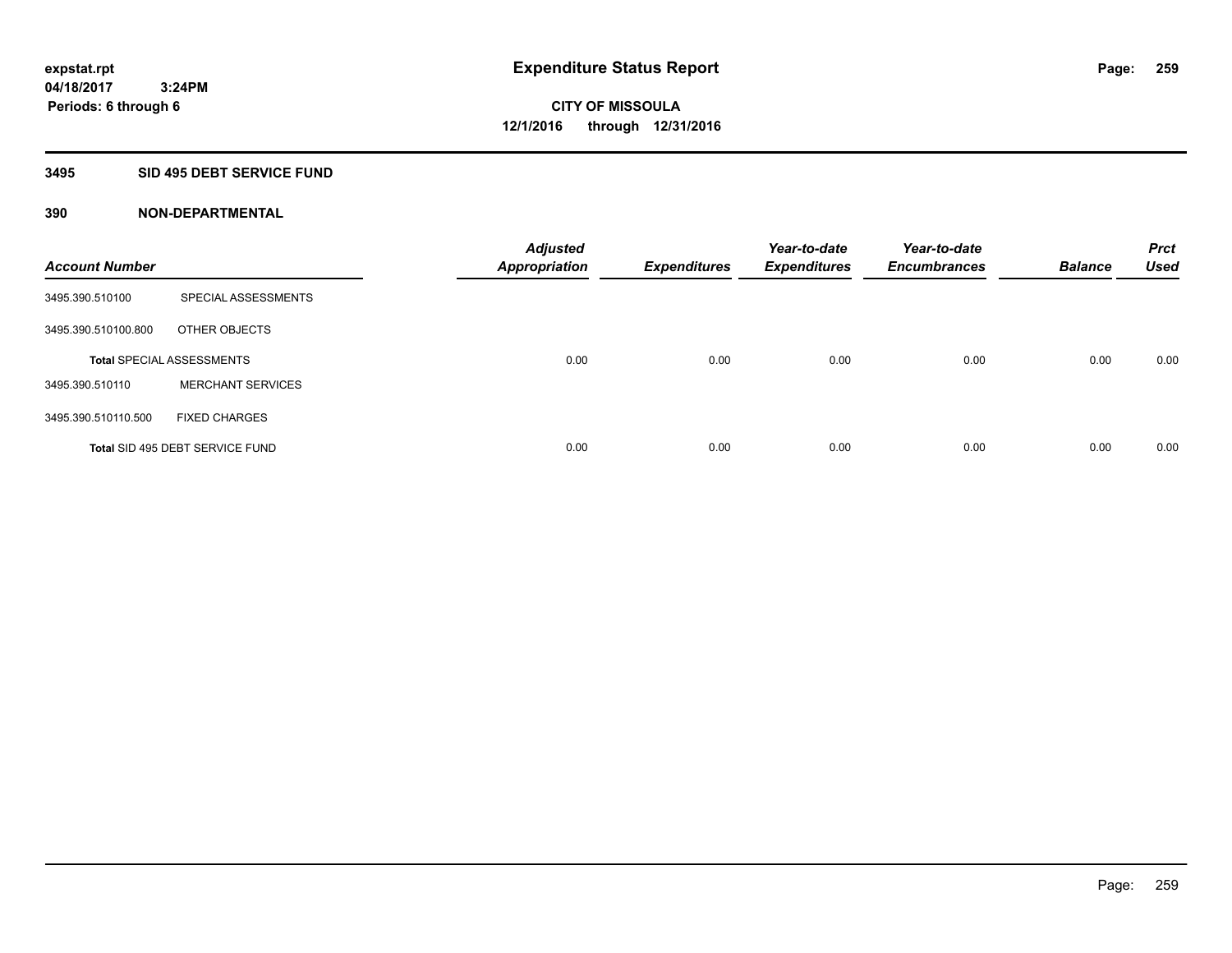### **3497 SID 497 DEBT SERVICE FUND**

| <b>Account Number</b>                |                         | <b>Adjusted</b><br>Appropriation | <b>Expenditures</b> | Year-to-date<br><b>Expenditures</b> | Year-to-date<br><b>Encumbrances</b> | <b>Balance</b> | <b>Prct</b><br><b>Used</b> |
|--------------------------------------|-------------------------|----------------------------------|---------------------|-------------------------------------|-------------------------------------|----------------|----------------------------|
| 3497.000.520100                      | *** Title Not Found *** |                                  |                     |                                     |                                     |                |                            |
| 3497.000.520100.800                  | OTHER OBJECTS           |                                  |                     |                                     |                                     |                |                            |
| <b>Total *** Title Not Found ***</b> |                         | 0.00                             | 0.00                | 0.00                                | 0.00                                | 0.00           | 0.00                       |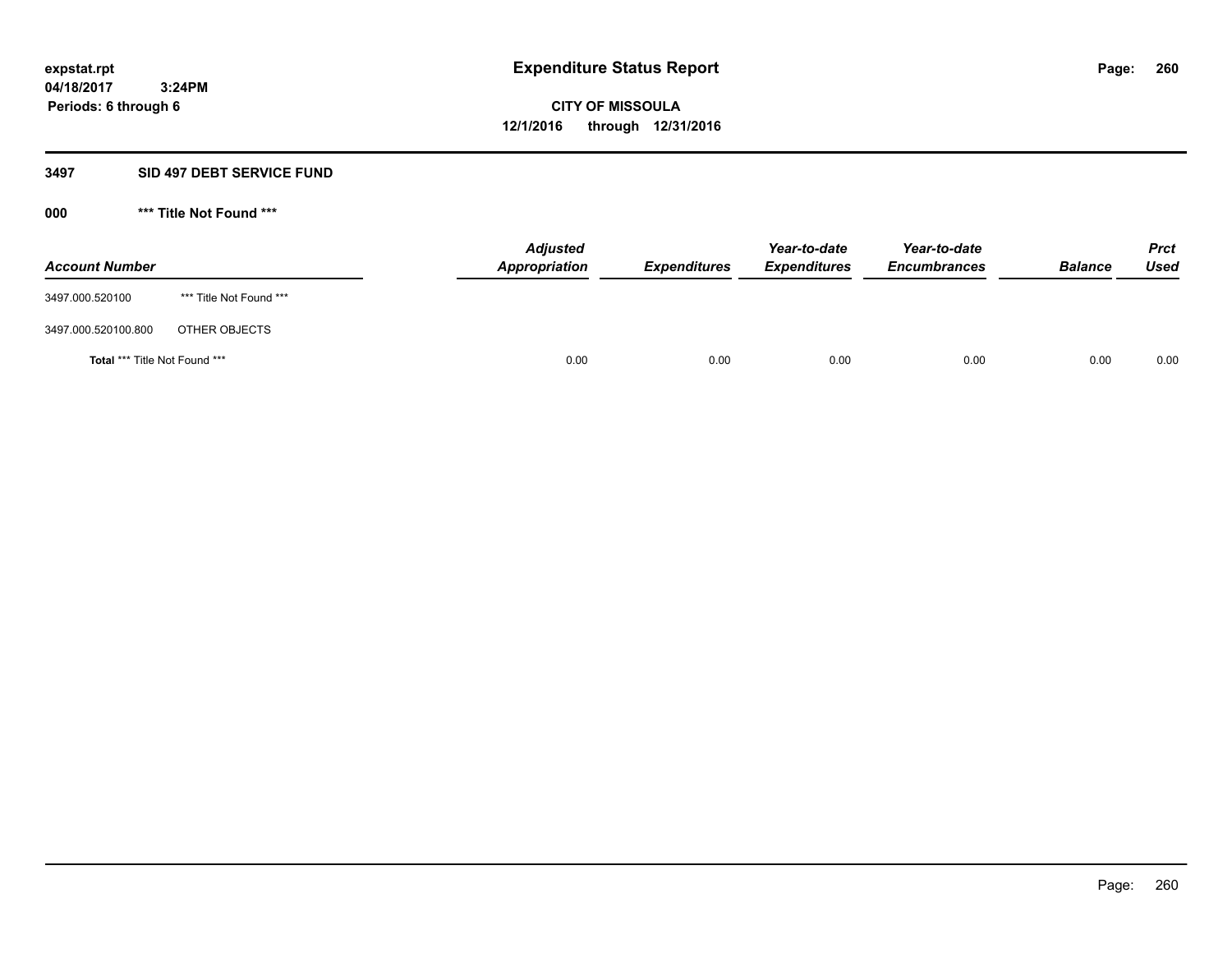# **3497 SID 497 DEBT SERVICE FUND**

|                            |                                  | <b>Adjusted</b>      |                     | Year-to-date        | Year-to-date        |                | <b>Prct</b> |
|----------------------------|----------------------------------|----------------------|---------------------|---------------------|---------------------|----------------|-------------|
| <b>Account Number</b>      |                                  | <b>Appropriation</b> | <b>Expenditures</b> | <b>Expenditures</b> | <b>Encumbrances</b> | <b>Balance</b> | <b>Used</b> |
| 3497.390.510000            | <b>MISCELLANEOUS</b>             |                      |                     |                     |                     |                |             |
| 3497.390.510000.800        | OTHER OBJECTS                    |                      |                     |                     |                     |                |             |
| <b>Total MISCELLANEOUS</b> |                                  | 0.00                 | 0.00                | 0.00                | 0.00                | 0.00           | 0.00        |
| 3497.390.510100            | SPECIAL ASSESSMENTS              |                      |                     |                     |                     |                |             |
| 3497.390.510100.600        | <b>DEBT SERVICE</b>              |                      |                     |                     |                     |                |             |
| <b>Total DEBT SERVICE</b>  |                                  | 0.00                 | 0.00                | 0.00                | 0.00                | 0.00           | 0.00        |
| 3497.390.510100.800        | OTHER OBJECTS                    |                      |                     |                     |                     |                |             |
|                            | <b>Total SPECIAL ASSESSMENTS</b> | 0.00                 | 0.00                | 0.00                | 0.00                | 0.00           | 0.00        |
| 3497.390.510110            | <b>MERCHANT SERVICES</b>         |                      |                     |                     |                     |                |             |
| 3497.390.510110.500        | <b>FIXED CHARGES</b>             |                      |                     |                     |                     |                |             |
|                            | Total SID 497 DEBT SERVICE FUND  | 0.00                 | 0.00                | 0.00                | 0.00                | 0.00           | 0.00        |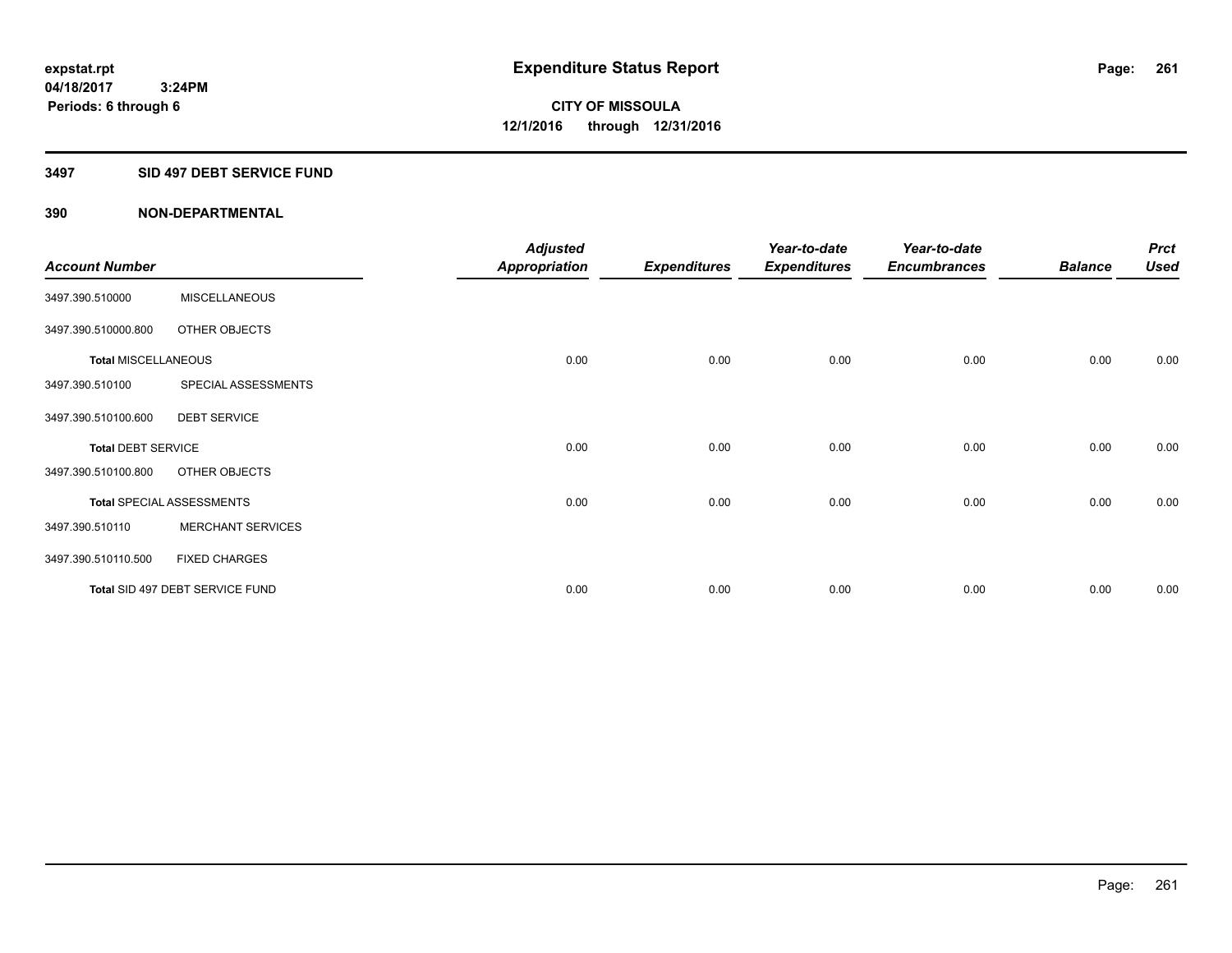# **3498 SID 498 DEBT SERVICE FUND**

| <b>Account Number</b>                |                         | <b>Adjusted</b><br><b>Appropriation</b> | <b>Expenditures</b> | Year-to-date<br><b>Expenditures</b> | Year-to-date<br><b>Encumbrances</b> | <b>Balance</b> | <b>Prct</b><br><b>Used</b> |
|--------------------------------------|-------------------------|-----------------------------------------|---------------------|-------------------------------------|-------------------------------------|----------------|----------------------------|
| 3498.000.520100                      | *** Title Not Found *** |                                         |                     |                                     |                                     |                |                            |
| 3498.000.520100.800                  | OTHER OBJECTS           |                                         |                     |                                     |                                     |                |                            |
| <b>Total *** Title Not Found ***</b> |                         | 0.00                                    | 0.00                | 0.00                                | 0.00                                | 0.00           | 0.00                       |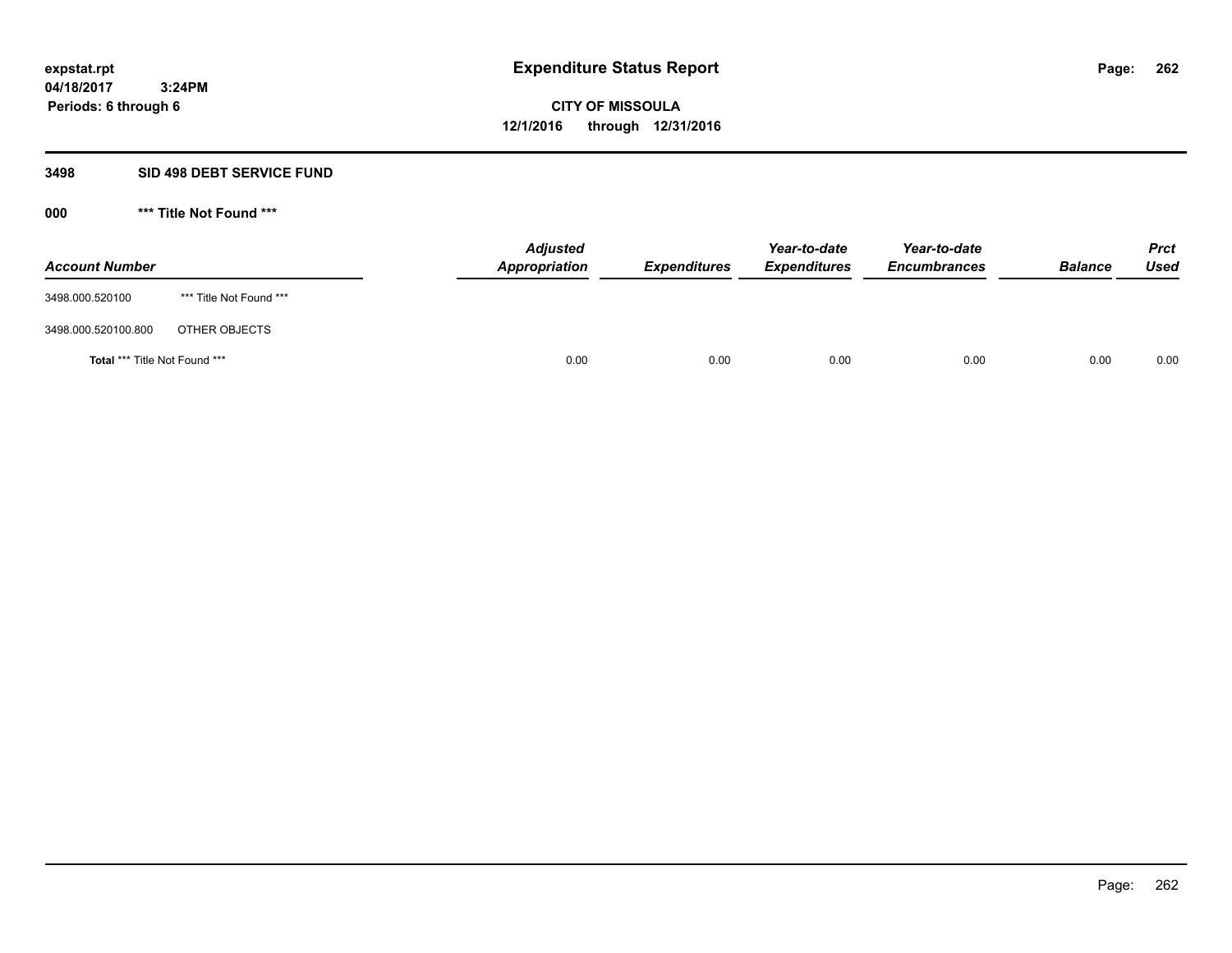# **3498 SID 498 DEBT SERVICE FUND**

| <b>Account Number</b> |                                  | <b>Adjusted</b><br><b>Appropriation</b> | <b>Expenditures</b> | Year-to-date<br><b>Expenditures</b> | Year-to-date<br><b>Encumbrances</b> | <b>Balance</b> | <b>Prct</b><br><b>Used</b> |
|-----------------------|----------------------------------|-----------------------------------------|---------------------|-------------------------------------|-------------------------------------|----------------|----------------------------|
| 3498.390.510100       | SPECIAL ASSESSMENTS              |                                         |                     |                                     |                                     |                |                            |
| 3498.390.510100.600   | <b>DEBT SERVICE</b>              |                                         |                     |                                     |                                     |                |                            |
|                       | <b>Total SPECIAL ASSESSMENTS</b> | 0.00                                    | 0.00                | 0.00                                | 0.00                                | 0.00           | 0.00                       |
| 3498.390.510110       | <b>MERCHANT SERVICES</b>         |                                         |                     |                                     |                                     |                |                            |
| 3498.390.510110.500   | <b>FIXED CHARGES</b>             |                                         |                     |                                     |                                     |                |                            |
|                       | <b>Total MERCHANT SERVICES</b>   | 0.00                                    | 0.00                | 0.00                                | 0.00                                | 0.00           | 0.00                       |
|                       | Total SID 498 DEBT SERVICE FUND  | 0.00                                    | 0.00                | 0.00                                | 0.00                                | 0.00           | 0.00                       |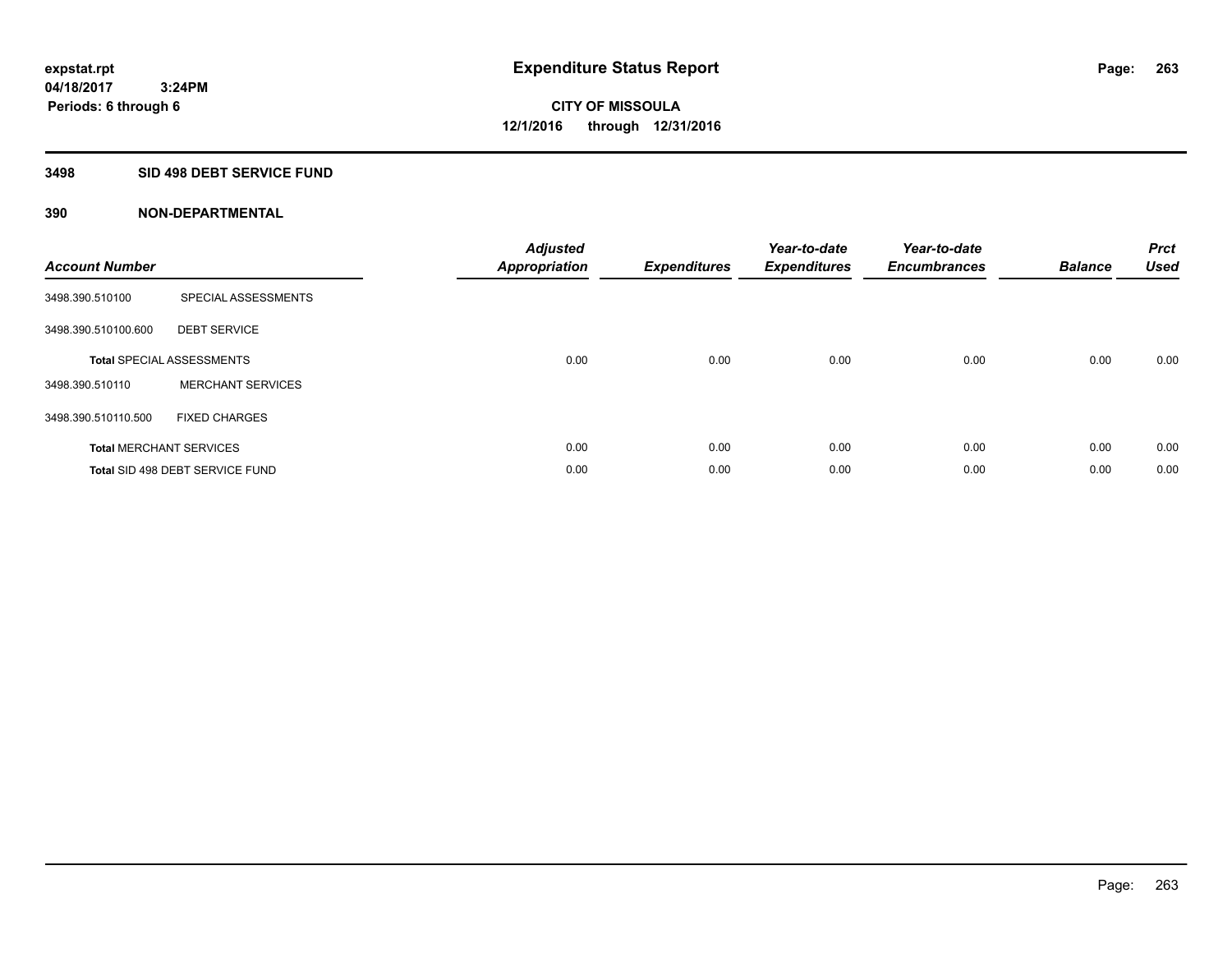# **3500 SID 500 DEBT SERVICE FUND**

| <b>Account Number</b>     |                                 | <b>Adjusted</b><br><b>Appropriation</b> | <b>Expenditures</b> | Year-to-date<br><b>Expenditures</b> | Year-to-date<br><b>Encumbrances</b> | <b>Balance</b> | <b>Prct</b><br>Used |
|---------------------------|---------------------------------|-----------------------------------------|---------------------|-------------------------------------|-------------------------------------|----------------|---------------------|
| 3500.390.510100           | SPECIAL ASSESSMENTS             |                                         |                     |                                     |                                     |                |                     |
| 3500.390.510100.600       | <b>DEBT SERVICE</b>             |                                         |                     |                                     |                                     |                |                     |
| <b>Total DEBT SERVICE</b> |                                 | 0.00                                    | 0.00                | 0.00                                | 0.00                                | 0.00           | 0.00                |
| 3500.390.510100.800       | OTHER OBJECTS                   |                                         |                     |                                     |                                     |                |                     |
|                           | Total SID 500 DEBT SERVICE FUND | 0.00                                    | 0.00                | 0.00                                | 0.00                                | 0.00           | 0.00                |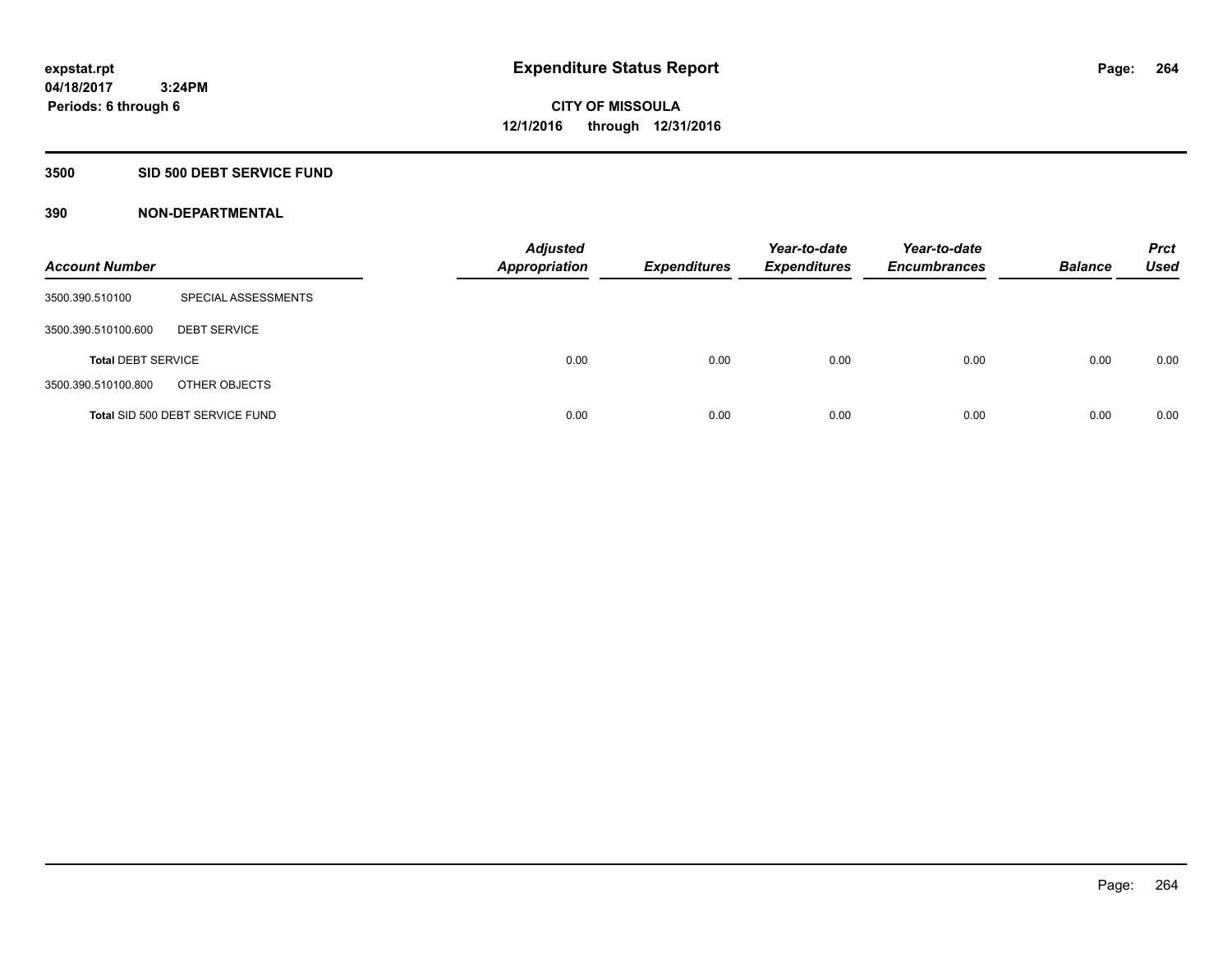### **3501 SID 501 DEBT SERVICE FUND**

| <b>Account Number</b>                |                         | <b>Adjusted</b><br>Appropriation | <b>Expenditures</b> | Year-to-date<br><b>Expenditures</b> | Year-to-date<br><b>Encumbrances</b> | <b>Balance</b> | <b>Prct</b><br><b>Used</b> |
|--------------------------------------|-------------------------|----------------------------------|---------------------|-------------------------------------|-------------------------------------|----------------|----------------------------|
| 3501.000.520100                      | *** Title Not Found *** |                                  |                     |                                     |                                     |                |                            |
| 3501.000.520100.800                  | OTHER OBJECTS           |                                  |                     |                                     |                                     |                |                            |
| <b>Total *** Title Not Found ***</b> |                         | 0.00                             | 0.00                | 0.00                                | 0.00                                | 0.00           | 0.00                       |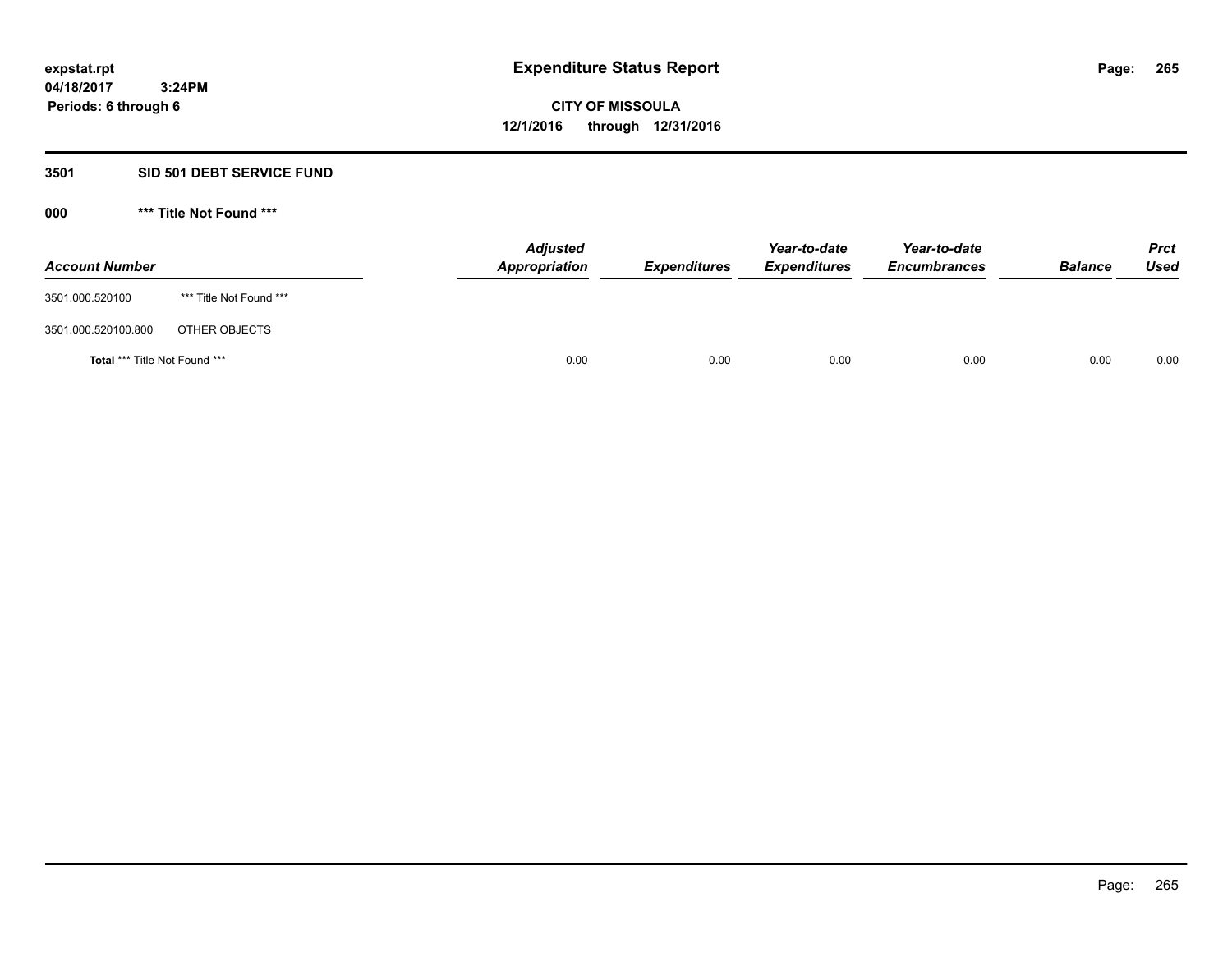# **3501 SID 501 DEBT SERVICE FUND**

| <b>Account Number</b> |                                  | <b>Adjusted</b><br><b>Appropriation</b> | <b>Expenditures</b> | Year-to-date<br><b>Expenditures</b> | Year-to-date<br><b>Encumbrances</b> | <b>Balance</b> | <b>Prct</b><br><b>Used</b> |
|-----------------------|----------------------------------|-----------------------------------------|---------------------|-------------------------------------|-------------------------------------|----------------|----------------------------|
| 3501.390.510100       | SPECIAL ASSESSMENTS              |                                         |                     |                                     |                                     |                |                            |
| 3501.390.510100.600   | <b>DEBT SERVICE</b>              |                                         |                     |                                     |                                     |                |                            |
|                       | <b>Total SPECIAL ASSESSMENTS</b> | 0.00                                    | 0.00                | 0.00                                | 0.00                                | 0.00           | 0.00                       |
| 3501.390.510110       | <b>MERCHANT SERVICES</b>         |                                         |                     |                                     |                                     |                |                            |
| 3501.390.510110.500   | <b>FIXED CHARGES</b>             |                                         |                     |                                     |                                     |                |                            |
|                       | Total SID 501 DEBT SERVICE FUND  | 0.00                                    | 0.00                | 0.00                                | 0.00                                | 0.00           | 0.00                       |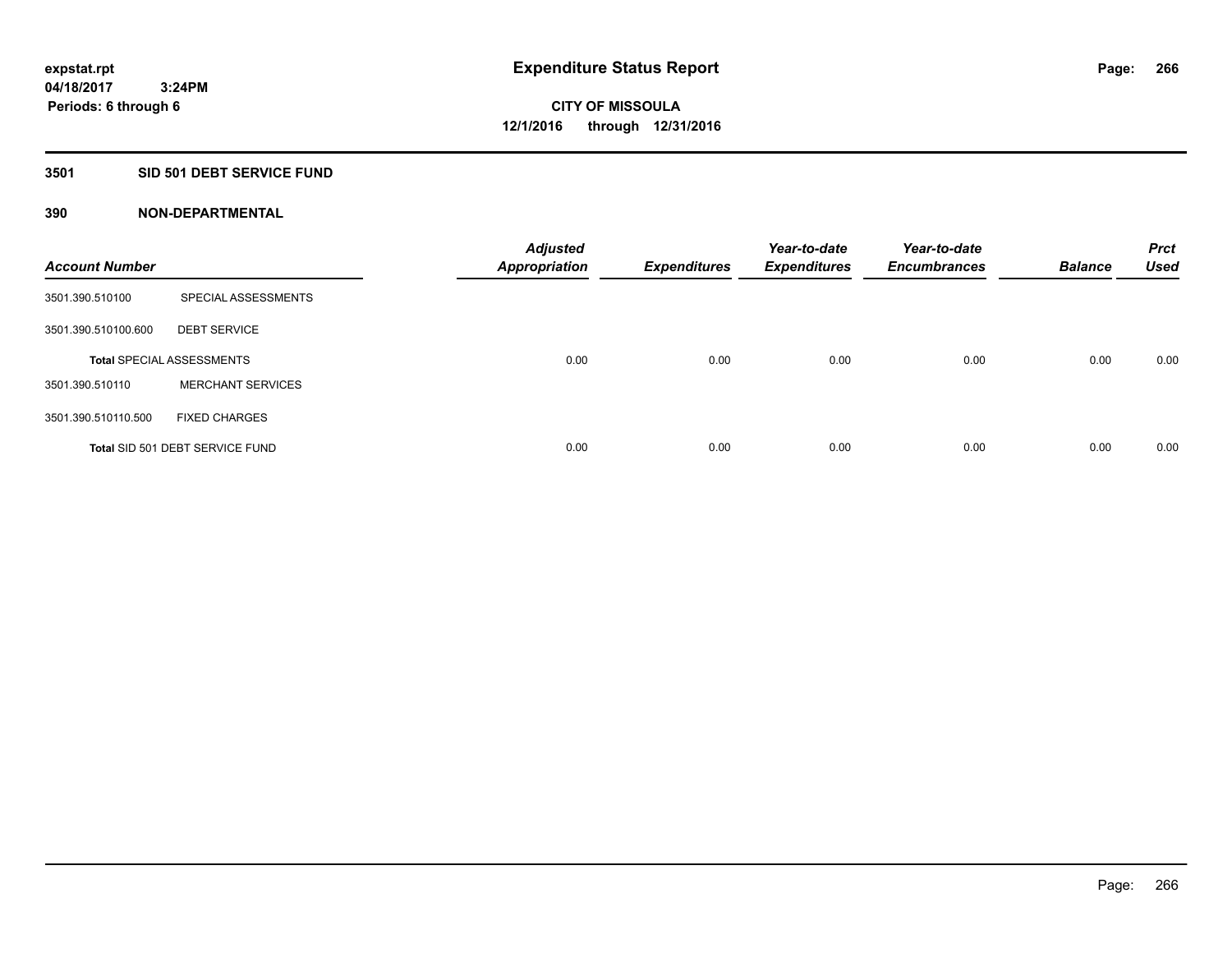### **3503 SID 503 DEBT SERVICE FUND**

| <b>Account Number</b>         |                         | <b>Adjusted</b><br>Appropriation | <b>Expenditures</b> | Year-to-date<br><b>Expenditures</b> | Year-to-date<br><b>Encumbrances</b> | <b>Balance</b> | <b>Prct</b><br>Used |
|-------------------------------|-------------------------|----------------------------------|---------------------|-------------------------------------|-------------------------------------|----------------|---------------------|
| 3503.000.520100               | *** Title Not Found *** |                                  |                     |                                     |                                     |                |                     |
| 3503.000.520100.800           | OTHER OBJECTS           |                                  |                     |                                     |                                     |                |                     |
| Total *** Title Not Found *** |                         | 0.00                             | 0.00                | 0.00                                | 0.00                                | 0.00           | 0.00                |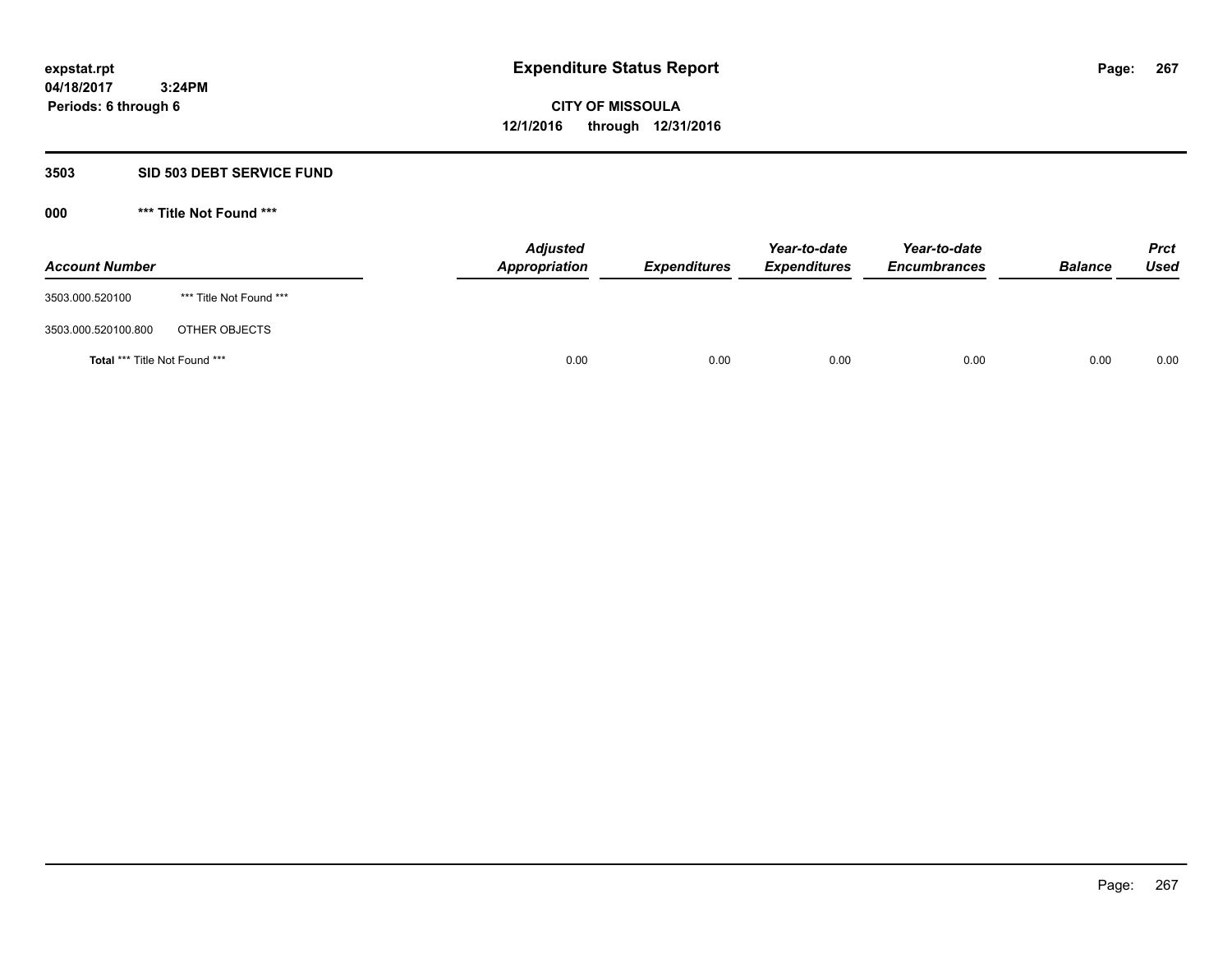# **3503 SID 503 DEBT SERVICE FUND**

| <b>Account Number</b> |                                  | <b>Adjusted</b><br><b>Appropriation</b> | <b>Expenditures</b> | Year-to-date<br><b>Expenditures</b> | Year-to-date<br><b>Encumbrances</b> | <b>Balance</b> | <b>Prct</b><br><b>Used</b> |
|-----------------------|----------------------------------|-----------------------------------------|---------------------|-------------------------------------|-------------------------------------|----------------|----------------------------|
| 3503.390.510100       | SPECIAL ASSESSMENTS              |                                         |                     |                                     |                                     |                |                            |
| 3503.390.510100.600   | <b>DEBT SERVICE</b>              |                                         |                     |                                     |                                     |                |                            |
|                       | <b>Total SPECIAL ASSESSMENTS</b> | 0.00                                    | 0.00                | 0.00                                | 0.00                                | 0.00           | 0.00                       |
| 3503.390.510110       | <b>MERCHANT SERVICES</b>         |                                         |                     |                                     |                                     |                |                            |
| 3503.390.510110.500   | <b>FIXED CHARGES</b>             |                                         |                     |                                     |                                     |                |                            |
|                       | Total SID 503 DEBT SERVICE FUND  | 0.00                                    | 0.00                | 0.00                                | 0.00                                | 0.00           | 0.00                       |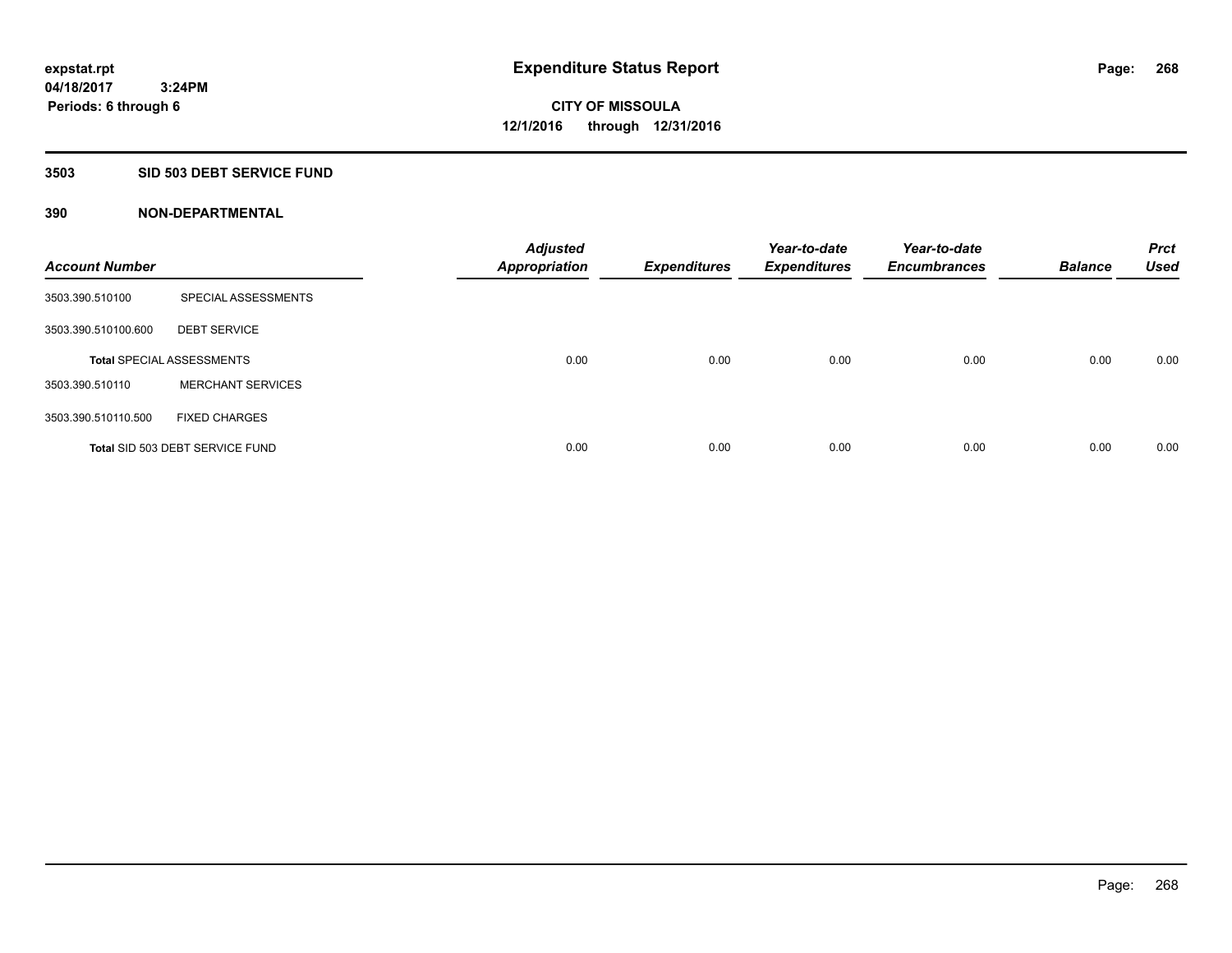### **3505 SID 505 DEBT SERVICE FUND**

| <b>Account Number</b>                |                         | <b>Adjusted</b><br>Appropriation | <b>Expenditures</b> | Year-to-date<br><b>Expenditures</b> | Year-to-date<br><b>Encumbrances</b> | <b>Balance</b> | <b>Prct</b><br>Used |
|--------------------------------------|-------------------------|----------------------------------|---------------------|-------------------------------------|-------------------------------------|----------------|---------------------|
| 3505.000.520100                      | *** Title Not Found *** |                                  |                     |                                     |                                     |                |                     |
| 3505.000.520100.800                  | OTHER OBJECTS           |                                  |                     |                                     |                                     |                |                     |
| <b>Total *** Title Not Found ***</b> |                         |                                  | 0.00<br>0.00        | 0.00                                | 0.00                                | 0.00           | 0.00                |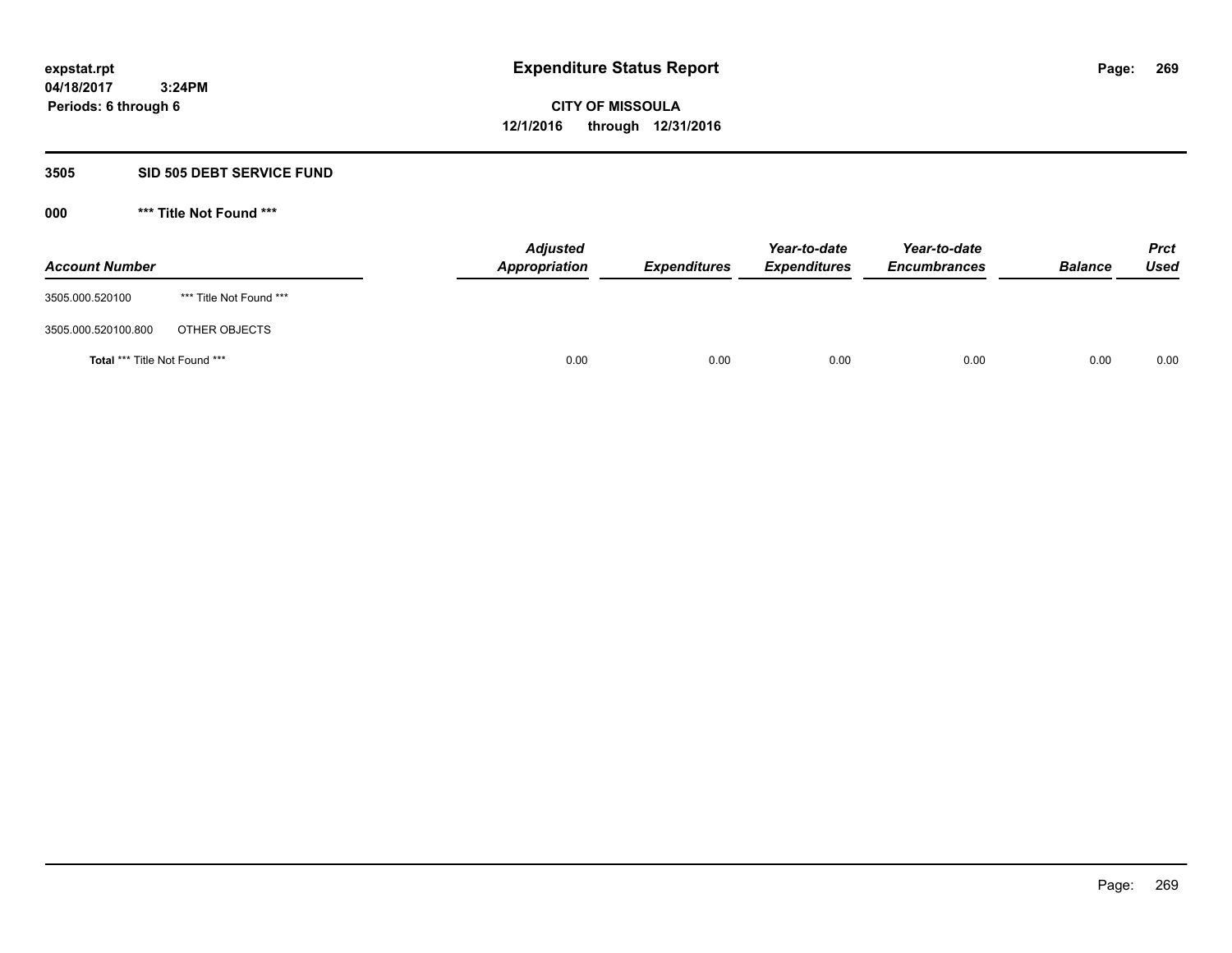# **3505 SID 505 DEBT SERVICE FUND**

| <b>Account Number</b> |                                  | <b>Adjusted</b><br><b>Appropriation</b> | <b>Expenditures</b> | Year-to-date<br><b>Expenditures</b> | Year-to-date<br><b>Encumbrances</b> | <b>Balance</b> | <b>Prct</b><br><b>Used</b> |
|-----------------------|----------------------------------|-----------------------------------------|---------------------|-------------------------------------|-------------------------------------|----------------|----------------------------|
| 3505.390.510100       | SPECIAL ASSESSMENTS              |                                         |                     |                                     |                                     |                |                            |
| 3505.390.510100.600   | <b>DEBT SERVICE</b>              |                                         |                     |                                     |                                     |                |                            |
|                       | <b>Total SPECIAL ASSESSMENTS</b> | 0.00                                    | 0.00                | 0.00                                | 0.00                                | 0.00           | 0.00                       |
| 3505.390.510110       | <b>MERCHANT SERVICES</b>         |                                         |                     |                                     |                                     |                |                            |
| 3505.390.510110.500   | <b>FIXED CHARGES</b>             |                                         |                     |                                     |                                     |                |                            |
|                       | Total SID 505 DEBT SERVICE FUND  | 0.00                                    | 0.00                | 0.00                                | 0.00                                | 0.00           | 0.00                       |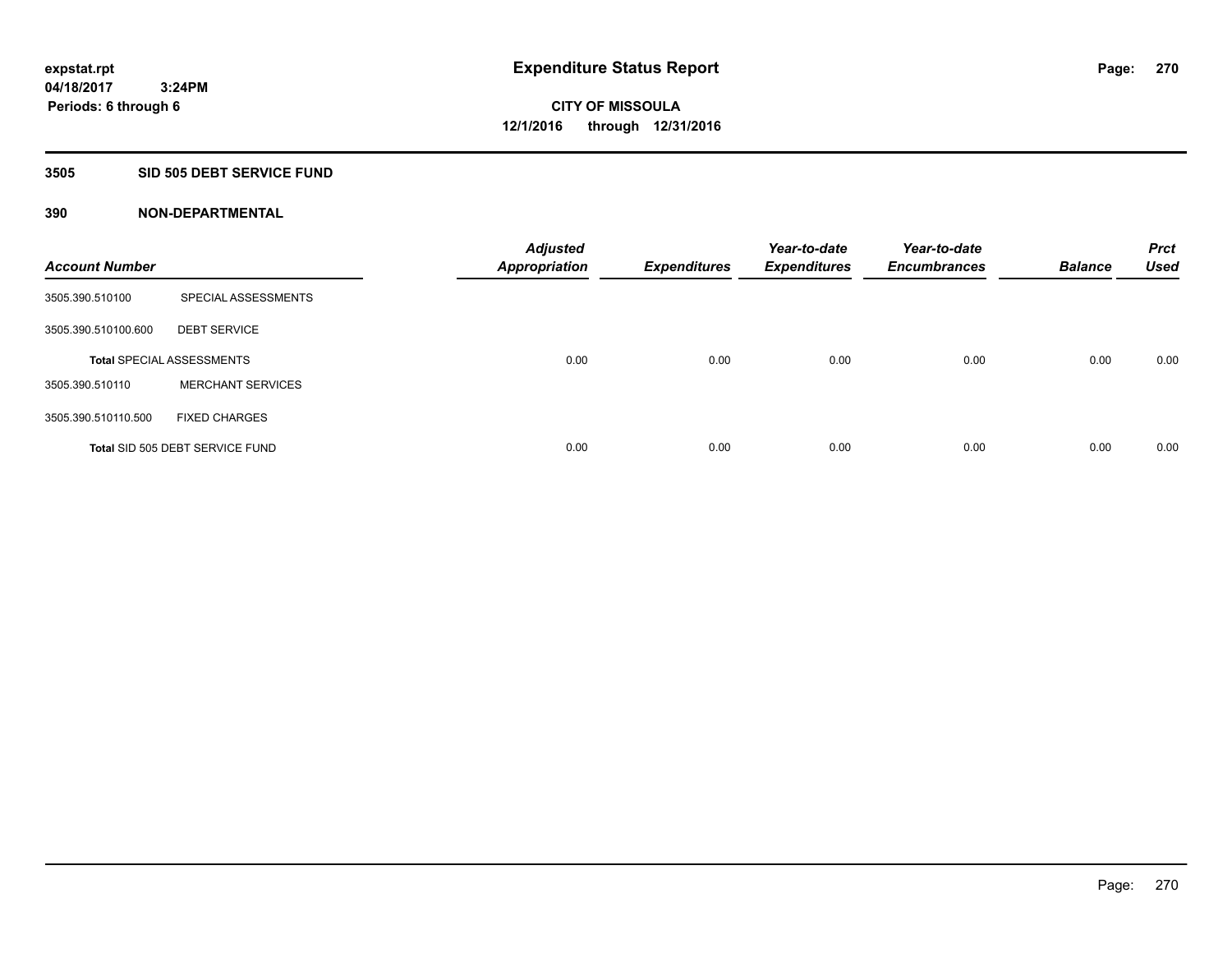### **3506 SID 506 DEBT SERVICE FUND**

| <b>Account Number</b>         |                         | <b>Adjusted</b><br>Appropriation | <b>Expenditures</b> | Year-to-date<br><b>Expenditures</b> | Year-to-date<br><b>Encumbrances</b> | <b>Balance</b> | <b>Prct</b><br>Used |
|-------------------------------|-------------------------|----------------------------------|---------------------|-------------------------------------|-------------------------------------|----------------|---------------------|
| 3506.000.520100               | *** Title Not Found *** |                                  |                     |                                     |                                     |                |                     |
| 3506.000.520100.800           | OTHER OBJECTS           |                                  |                     |                                     |                                     |                |                     |
| Total *** Title Not Found *** |                         | 0.00                             | 0.00                | 0.00                                | 0.00                                | 0.00           | 0.00                |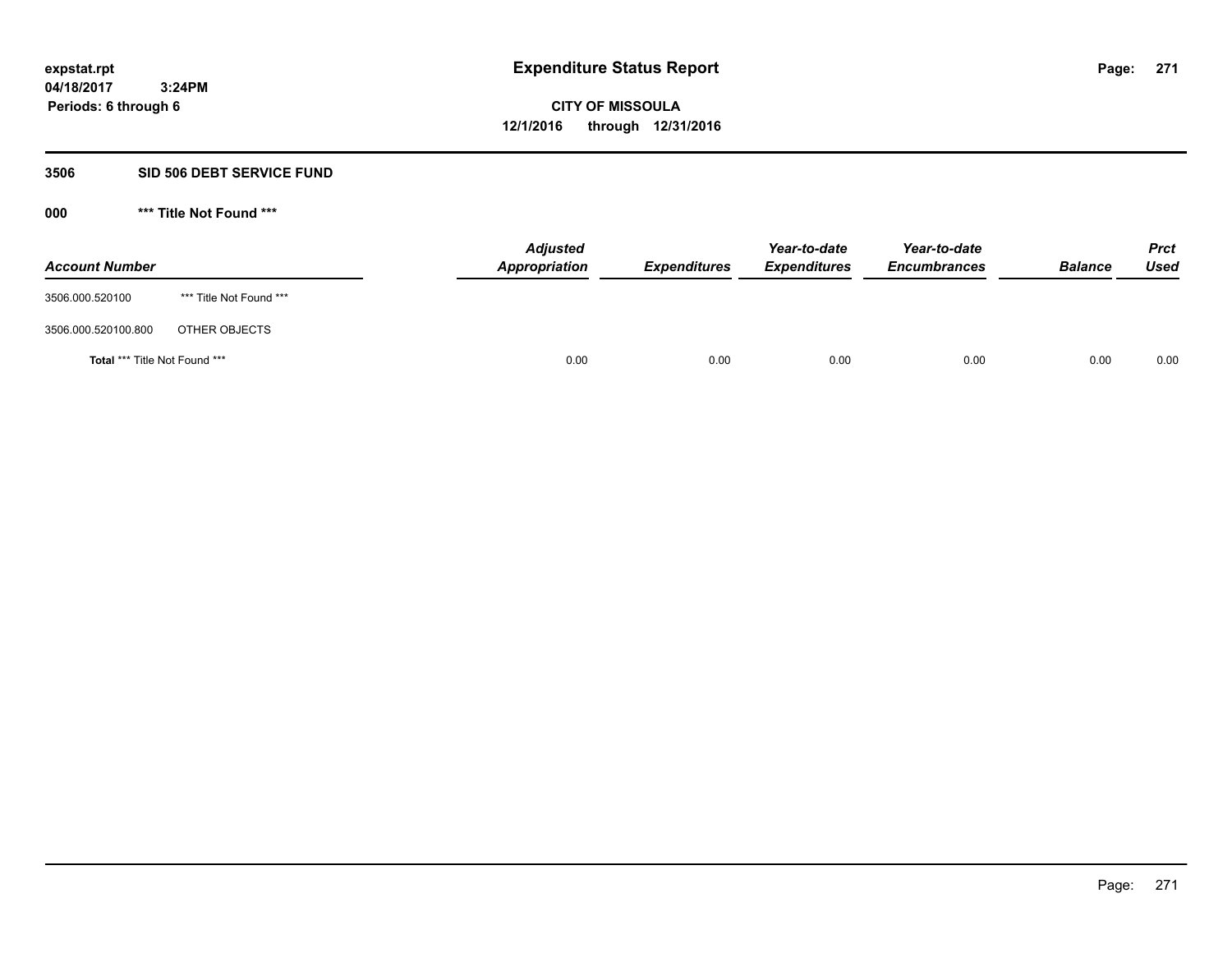### **3506 SID 506 DEBT SERVICE FUND**

| <b>Account Number</b> |                                  | <b>Adjusted</b><br><b>Appropriation</b> | <b>Expenditures</b> | Year-to-date<br><b>Expenditures</b> | Year-to-date<br><b>Encumbrances</b> | <b>Balance</b> | <b>Prct</b><br><b>Used</b> |
|-----------------------|----------------------------------|-----------------------------------------|---------------------|-------------------------------------|-------------------------------------|----------------|----------------------------|
| 3506.390.510100       | SPECIAL ASSESSMENTS              |                                         |                     |                                     |                                     |                |                            |
| 3506.390.510100.600   | <b>DEBT SERVICE</b>              |                                         |                     |                                     |                                     |                |                            |
|                       | <b>Total SPECIAL ASSESSMENTS</b> | 0.00                                    | 0.00                | 0.00                                | 0.00                                | 0.00           | 0.00                       |
| 3506.390.510110       | <b>MERCHANT SERVICES</b>         |                                         |                     |                                     |                                     |                |                            |
| 3506.390.510110.500   | <b>FIXED CHARGES</b>             |                                         |                     |                                     |                                     |                |                            |
|                       | Total SID 506 DEBT SERVICE FUND  | 0.00                                    | 0.00                | 0.00                                | 0.00                                | 0.00           | 0.00                       |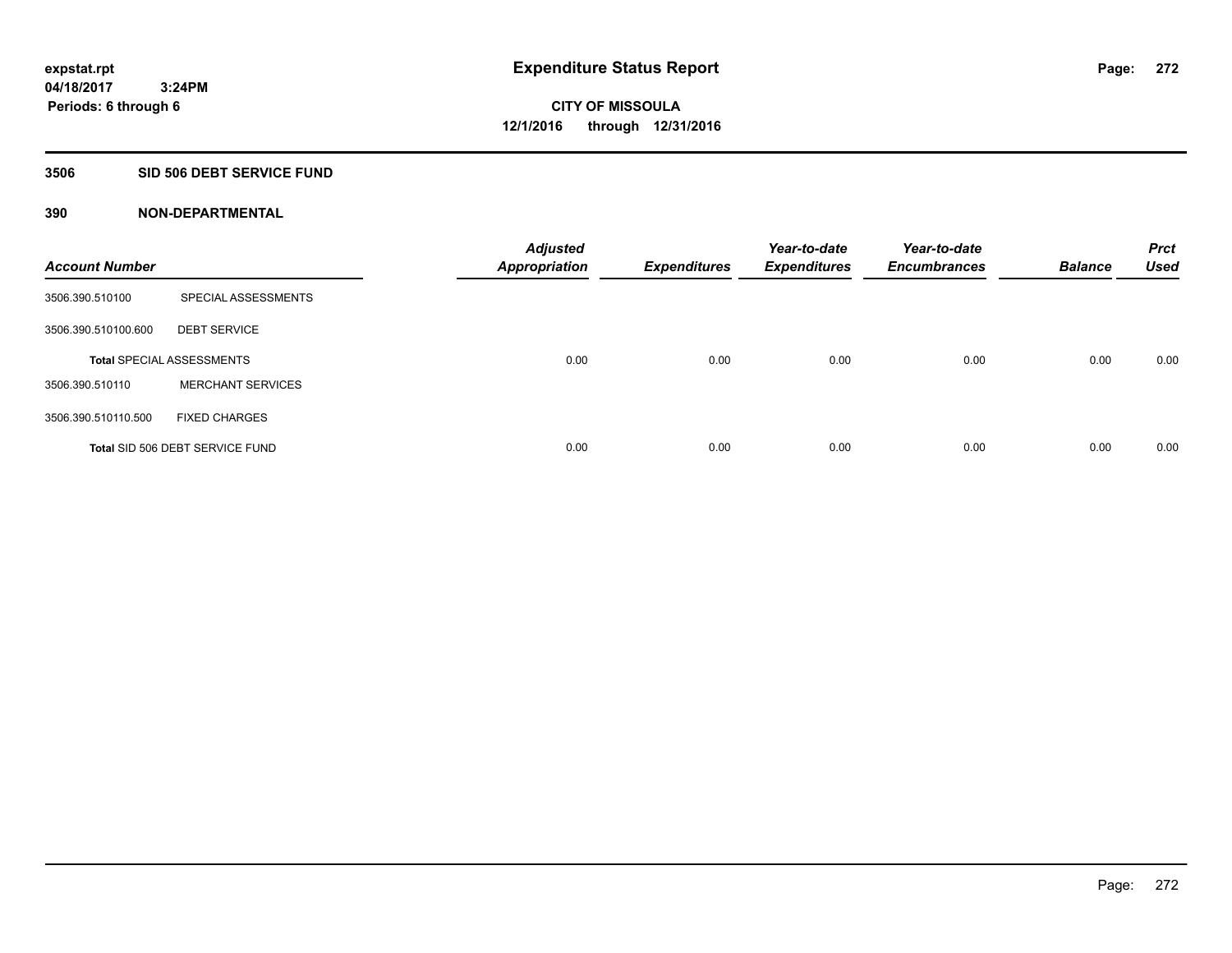### **3507 SID 507 DEBT SERVICE FUND**

| <b>Account Number</b>                |                         | <b>Adjusted</b><br>Appropriation | <b>Expenditures</b> | Year-to-date<br><b>Expenditures</b> | Year-to-date<br><b>Encumbrances</b> | <b>Balance</b> | <b>Prct</b><br>Used |
|--------------------------------------|-------------------------|----------------------------------|---------------------|-------------------------------------|-------------------------------------|----------------|---------------------|
| 3507.000.520100                      | *** Title Not Found *** |                                  |                     |                                     |                                     |                |                     |
| 3507.000.520100.800                  | OTHER OBJECTS           |                                  |                     |                                     |                                     |                |                     |
| <b>Total *** Title Not Found ***</b> |                         | 0.00                             | 0.00                | 0.00                                | 0.00                                | 0.00           | 0.00                |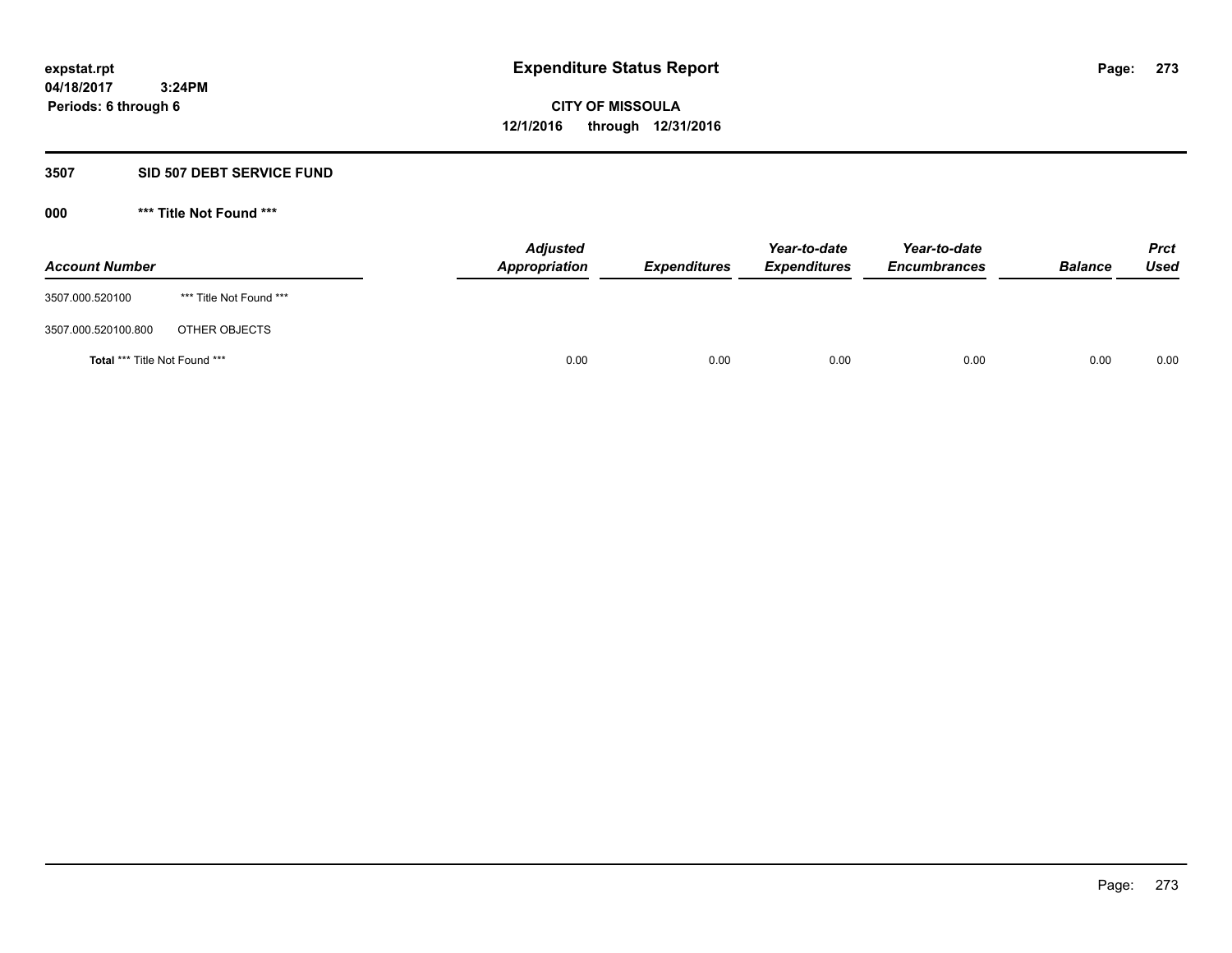# **3507 SID 507 DEBT SERVICE FUND**

| <b>Account Number</b> |                                 | <b>Adjusted</b><br>Appropriation | <b>Expenditures</b> | Year-to-date<br><b>Expenditures</b> | Year-to-date<br><b>Encumbrances</b> | <b>Balance</b> | <b>Prct</b><br><b>Used</b> |
|-----------------------|---------------------------------|----------------------------------|---------------------|-------------------------------------|-------------------------------------|----------------|----------------------------|
| 3507.390.510110       | <b>MERCHANT SERVICES</b>        |                                  |                     |                                     |                                     |                |                            |
| 3507.390.510110.500   | <b>FIXED CHARGES</b>            |                                  |                     |                                     |                                     |                |                            |
|                       | Total SID 507 DEBT SERVICE FUND | 0.00                             | 0.00                | 0.00                                | 0.00                                | 0.00           | 0.00                       |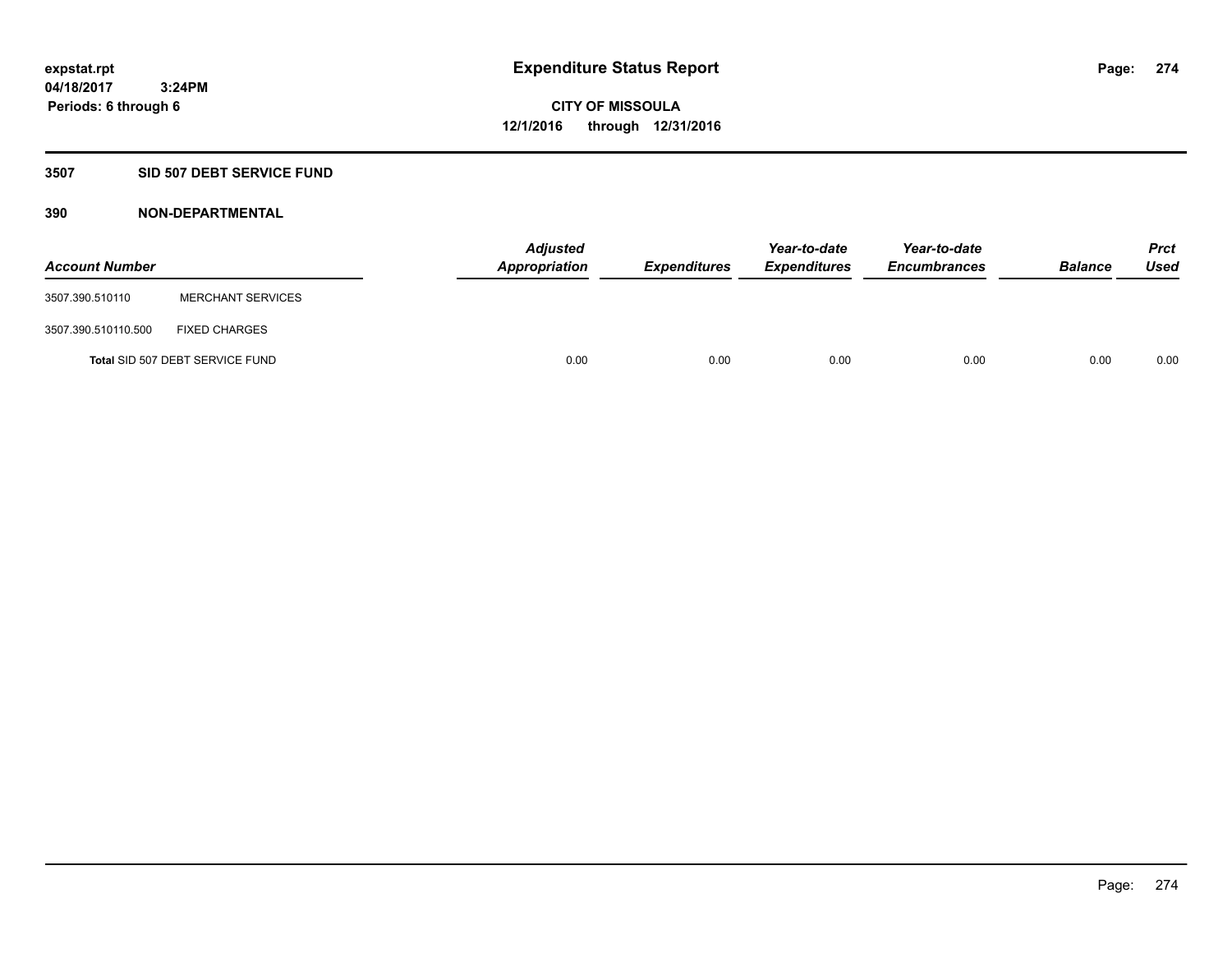# **3508 SID 508 DEBT SERVICE FUND**

| <b>Account Number</b>                |                         | <b>Adjusted</b><br>Appropriation | <b>Expenditures</b> | Year-to-date<br><b>Expenditures</b> | Year-to-date<br><b>Encumbrances</b> | <b>Balance</b> | <b>Prct</b><br><b>Used</b> |
|--------------------------------------|-------------------------|----------------------------------|---------------------|-------------------------------------|-------------------------------------|----------------|----------------------------|
| 3508.000.520100                      | *** Title Not Found *** |                                  |                     |                                     |                                     |                |                            |
| 3508.000.520100.800                  | OTHER OBJECTS           |                                  |                     |                                     |                                     |                |                            |
| <b>Total *** Title Not Found ***</b> |                         | 0.00                             | 0.00                | 0.00                                | 0.00                                | 0.00           | 0.00                       |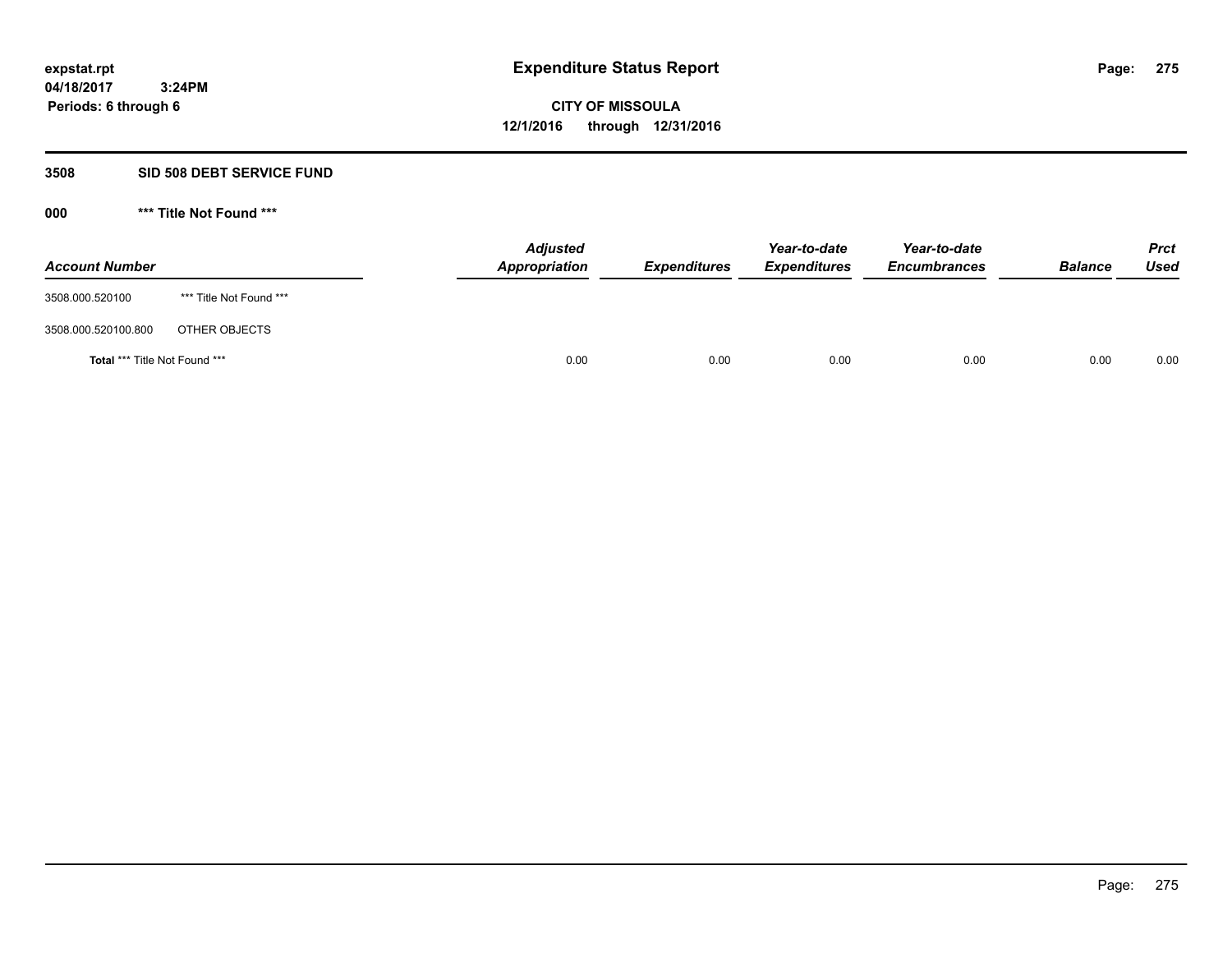# **3508 SID 508 DEBT SERVICE FUND**

| <b>Account Number</b> |                                 | <b>Adjusted</b><br>Appropriation | <b>Expenditures</b> | Year-to-date<br><b>Expenditures</b> | Year-to-date<br><b>Encumbrances</b> | <b>Balance</b> | <b>Prct</b><br><b>Used</b> |
|-----------------------|---------------------------------|----------------------------------|---------------------|-------------------------------------|-------------------------------------|----------------|----------------------------|
| 3508.390.510110       | <b>MERCHANT SERVICES</b>        |                                  |                     |                                     |                                     |                |                            |
| 3508.390.510110.500   | <b>FIXED CHARGES</b>            |                                  |                     |                                     |                                     |                |                            |
|                       | Total SID 508 DEBT SERVICE FUND | 0.00                             | 0.00                | 0.00                                | 0.00                                | 0.00           | 0.00                       |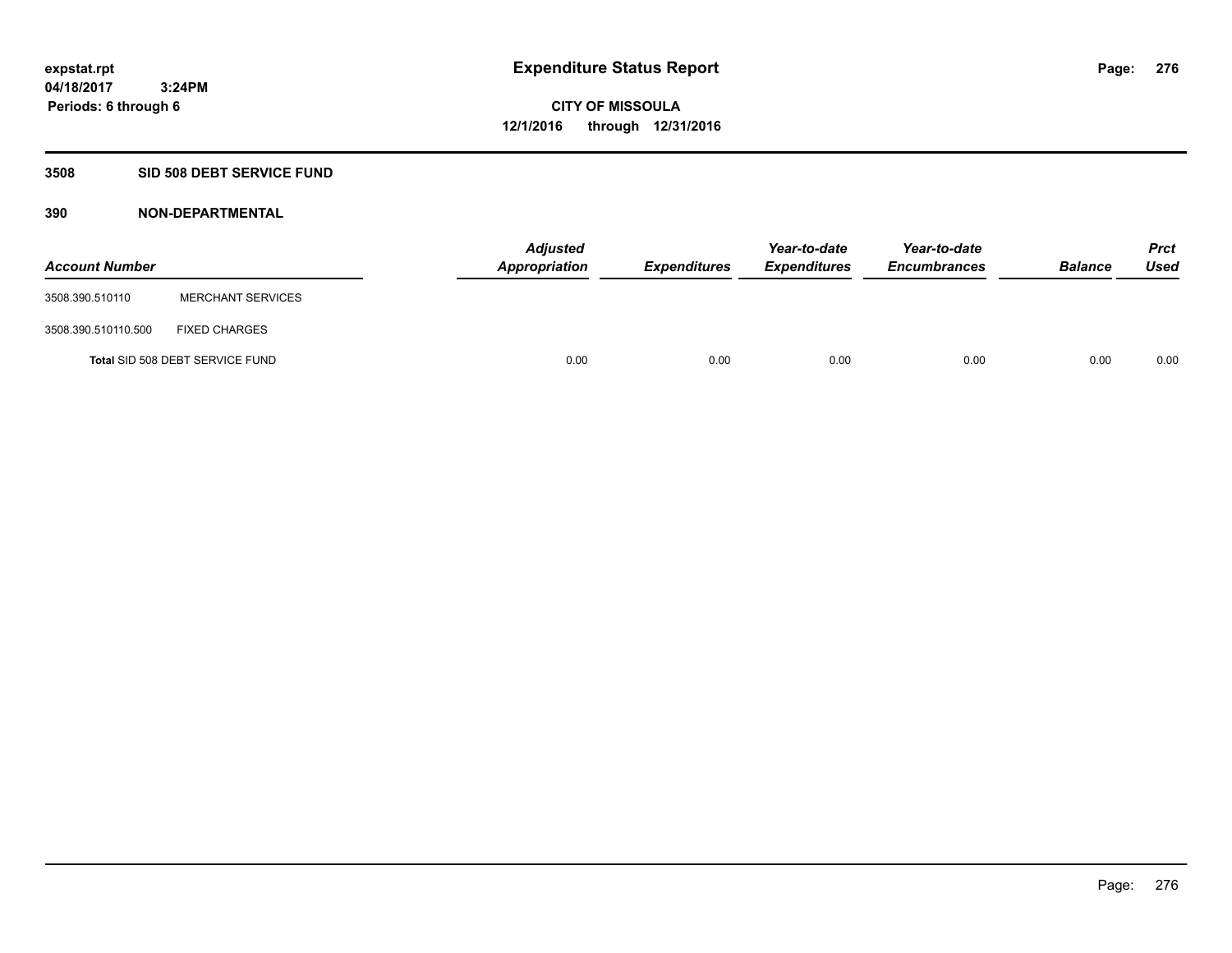# **3510 SID 510 DEBT SERVICE FUND**

| <b>Account Number</b>                |                         | <b>Adjusted</b><br>Appropriation | <b>Expenditures</b> | Year-to-date<br><b>Expenditures</b> | Year-to-date<br><b>Encumbrances</b> | <b>Balance</b> | <b>Prct</b><br>Used |
|--------------------------------------|-------------------------|----------------------------------|---------------------|-------------------------------------|-------------------------------------|----------------|---------------------|
| 3510.000.520100                      | *** Title Not Found *** |                                  |                     |                                     |                                     |                |                     |
| 3510.000.520100.800                  | OTHER OBJECTS           |                                  |                     |                                     |                                     |                |                     |
| <b>Total *** Title Not Found ***</b> |                         | 0.00                             | 0.00                | 0.00                                | 0.00                                | 0.00           | 0.00                |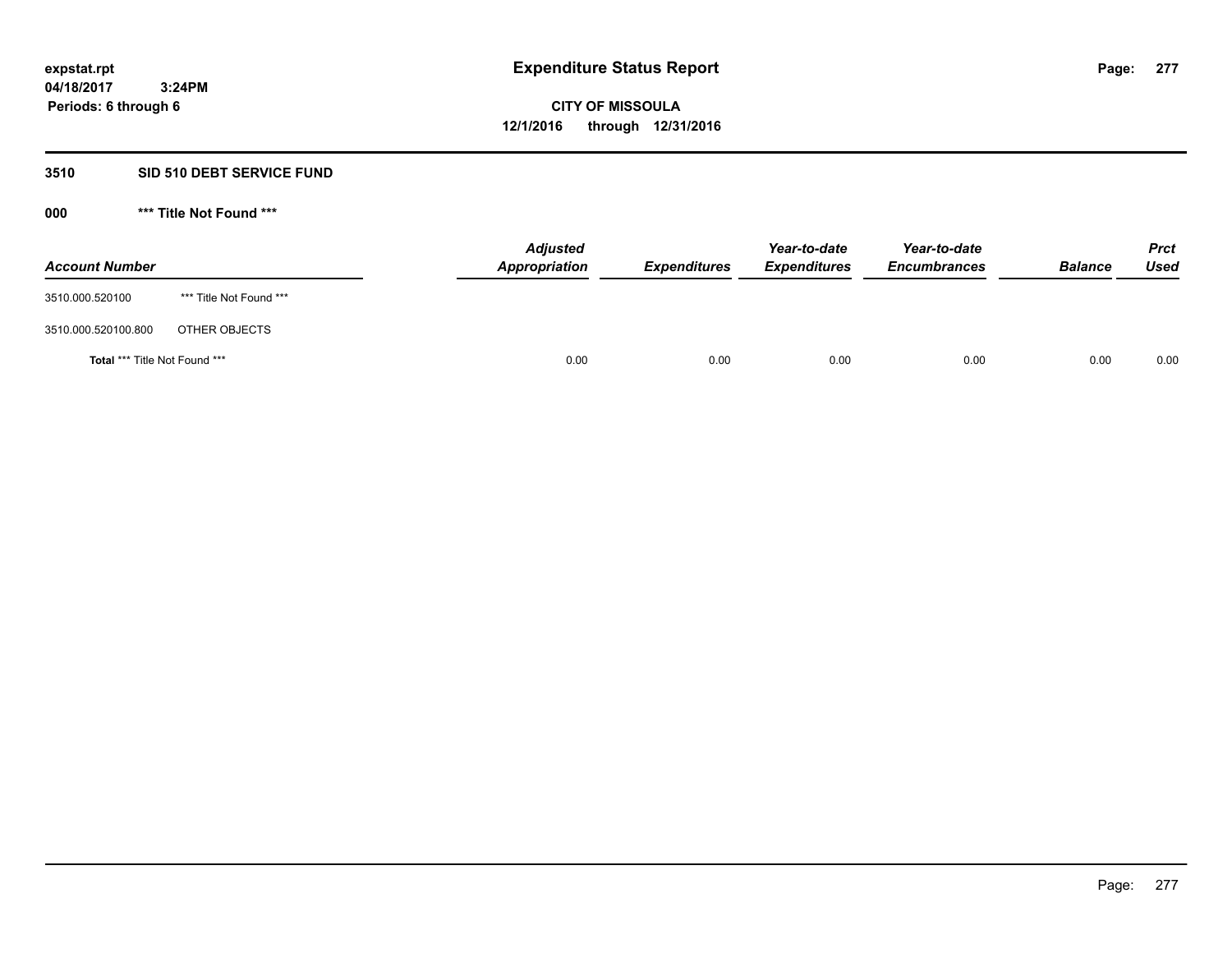# **3510 SID 510 DEBT SERVICE FUND**

| <b>Account Number</b> |                                  | <b>Adjusted</b><br><b>Appropriation</b> | <b>Expenditures</b> | Year-to-date<br><b>Expenditures</b> | Year-to-date<br><b>Encumbrances</b> | <b>Balance</b> | <b>Prct</b><br><b>Used</b> |
|-----------------------|----------------------------------|-----------------------------------------|---------------------|-------------------------------------|-------------------------------------|----------------|----------------------------|
| 3510.390.510100       | SPECIAL ASSESSMENTS              |                                         |                     |                                     |                                     |                |                            |
| 3510.390.510100.600   | <b>DEBT SERVICE</b>              |                                         |                     |                                     |                                     |                |                            |
|                       | <b>Total SPECIAL ASSESSMENTS</b> | 0.00                                    | 0.00                | 0.00                                | 0.00                                | 0.00           | 0.00                       |
| 3510.390.510110       | <b>MERCHANT SERVICES</b>         |                                         |                     |                                     |                                     |                |                            |
| 3510.390.510110.500   | <b>FIXED CHARGES</b>             |                                         |                     |                                     |                                     |                |                            |
|                       | Total SID 510 DEBT SERVICE FUND  | 0.00                                    | 0.00                | 0.00                                | 0.00                                | 0.00           | 0.00                       |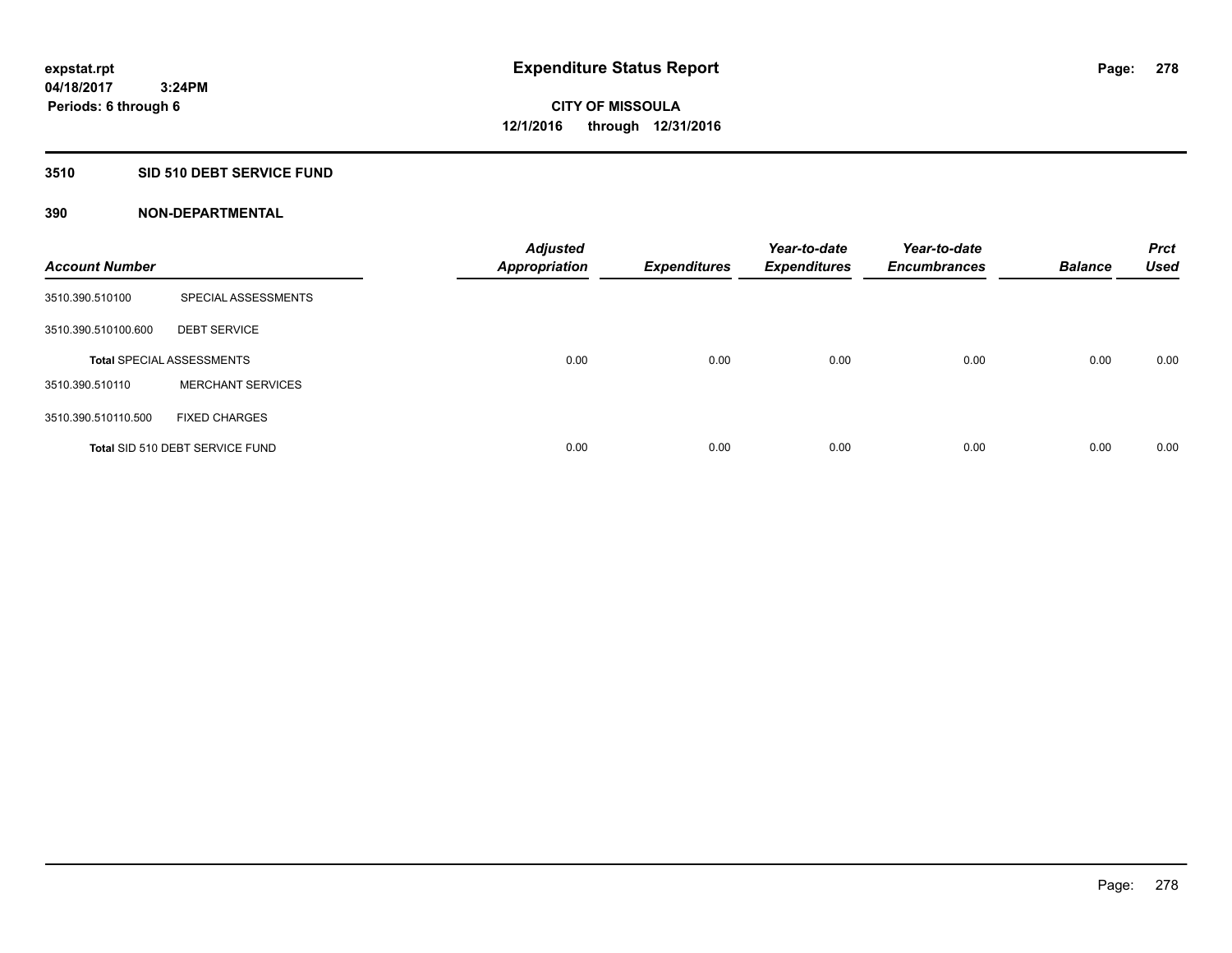# **3511 SID 511 DEBT SERVICE FUND**

| <b>Account Number</b>                |                         | <b>Adjusted</b><br>Appropriation | <b>Expenditures</b> | Year-to-date<br><b>Expenditures</b> | Year-to-date<br><b>Encumbrances</b> | <b>Balance</b> | <b>Prct</b><br><b>Used</b> |
|--------------------------------------|-------------------------|----------------------------------|---------------------|-------------------------------------|-------------------------------------|----------------|----------------------------|
| 3511.000.520100                      | *** Title Not Found *** |                                  |                     |                                     |                                     |                |                            |
| 3511.000.520100.800                  | OTHER OBJECTS           |                                  |                     |                                     |                                     |                |                            |
| <b>Total *** Title Not Found ***</b> |                         | 0.00                             | 0.00                | 0.00                                | 0.00                                | 0.00           | 0.00                       |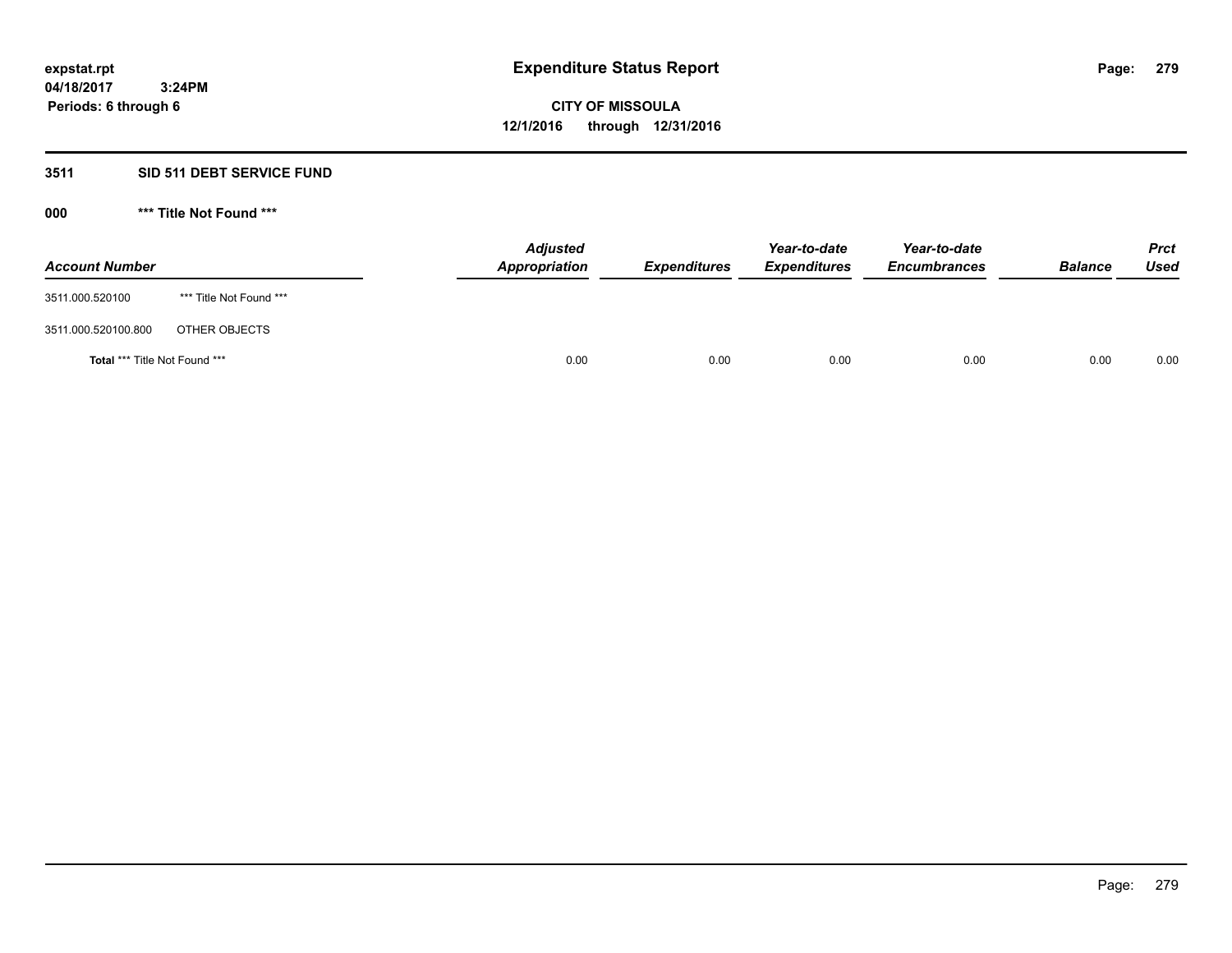# **3511 SID 511 DEBT SERVICE FUND**

| <b>Account Number</b> |                                  | <b>Adjusted</b><br><b>Appropriation</b> | <b>Expenditures</b> | Year-to-date<br><b>Expenditures</b> | Year-to-date<br><b>Encumbrances</b> | <b>Balance</b> | <b>Prct</b><br>Used |
|-----------------------|----------------------------------|-----------------------------------------|---------------------|-------------------------------------|-------------------------------------|----------------|---------------------|
| 3511.390.510100       | SPECIAL ASSESSMENTS              |                                         |                     |                                     |                                     |                |                     |
| 3511.390.510100.600   | <b>DEBT SERVICE</b>              |                                         |                     |                                     |                                     |                |                     |
|                       | <b>Total SPECIAL ASSESSMENTS</b> | 0.00                                    | 0.00                | 0.00                                | 0.00                                | 0.00           | 0.00                |
| 3511.390.510110       | <b>MERCHANT SERVICES</b>         |                                         |                     |                                     |                                     |                |                     |
| 3511.390.510110.500   | <b>FIXED CHARGES</b>             |                                         |                     |                                     |                                     |                |                     |
|                       | <b>Total MERCHANT SERVICES</b>   | 0.00                                    | 0.00                | 0.00                                | 0.00                                | 0.00           | 0.00                |
|                       | Total SID 511 DEBT SERVICE FUND  | 0.00                                    | 0.00                | 0.00                                | 0.00                                | 0.00           | 0.00                |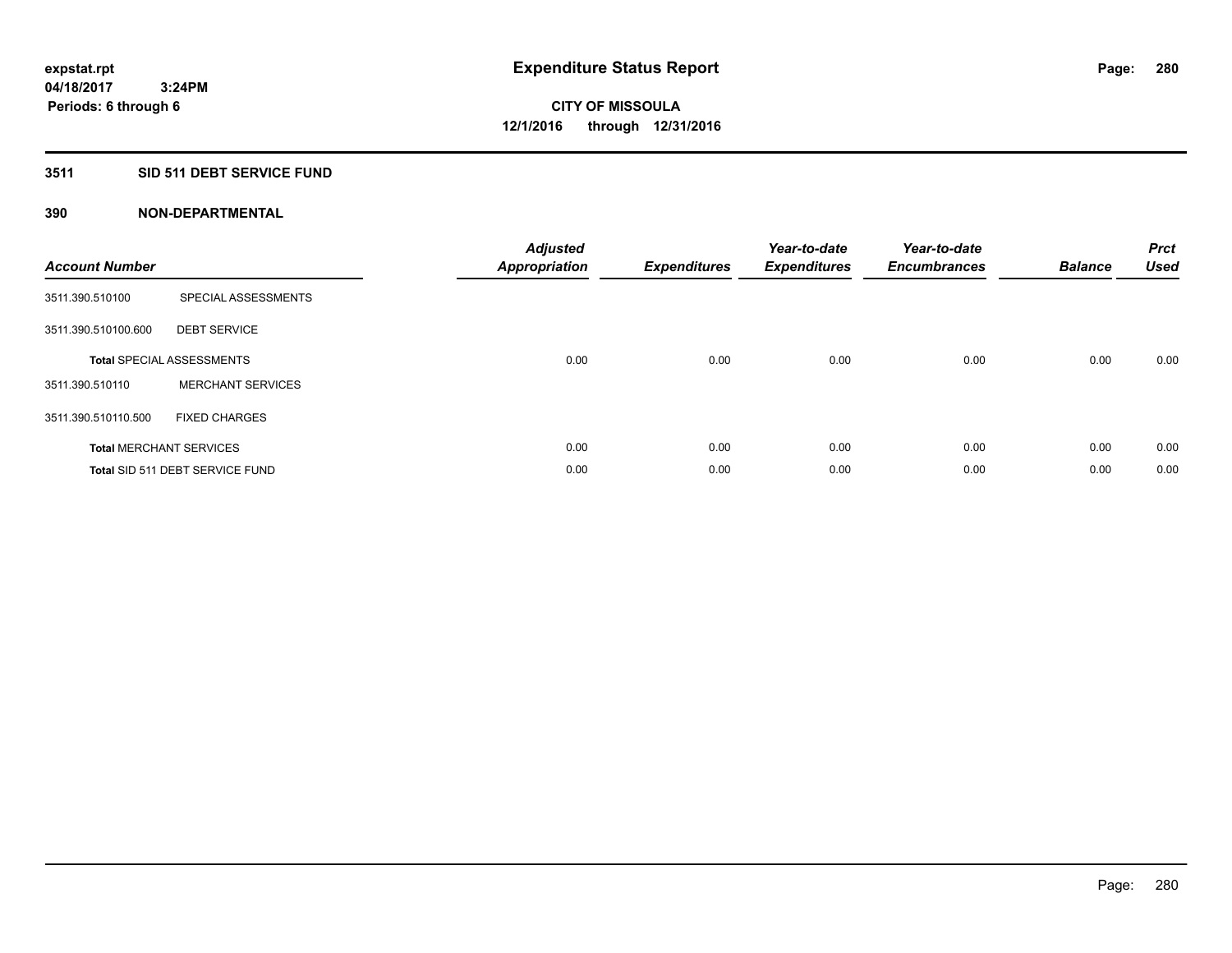### **3512 SID 512 DEBT SERVICE FUND**

|                                   |                                                 | <b>Adjusted</b> |                     | Year-to-date        | Year-to-date        |                | <b>Prct</b> |
|-----------------------------------|-------------------------------------------------|-----------------|---------------------|---------------------|---------------------|----------------|-------------|
| <b>Account Number</b>             |                                                 | Appropriation   | <b>Expenditures</b> | <b>Expenditures</b> | <b>Encumbrances</b> | <b>Balance</b> | <b>Used</b> |
| 3512.390.510100                   | SPECIAL ASSESSMENTS                             |                 |                     |                     |                     |                |             |
| 3512.390.510100.600               | <b>DEBT SERVICE</b>                             |                 |                     |                     |                     |                |             |
| 3512.390.510100.610.000 PRINCIPAL |                                                 | 19,780.00       | 0.00                | 0.00                | 0.00                | 19.780.00      | 0.00        |
|                                   | 3512.390.510100.620.000 INTEREST / SERVICE FEES | 1.807.00        | 903.70              | 1,253.70            | 0.00                | 553.30         | 69.38       |
|                                   | <b>Total SPECIAL ASSESSMENTS</b>                | 21,587.00       | 903.70              | 1,253.70            | 0.00                | 20,333.30      | 5.81        |
| 3512.390.510110                   | <b>MERCHANT SERVICES</b>                        |                 |                     |                     |                     |                |             |
| 3512.390.510110.500               | <b>FIXED CHARGES</b>                            |                 |                     |                     |                     |                |             |
|                                   | 3512.390.510110.550.000 MERCHANT SERVICE FEES   | 350.00          | 0.00                | 0.00                | 0.00                | 350.00         | 0.00        |
| <b>Total FIXED CHARGES</b>        |                                                 | 350.00          | 0.00                | 0.00                | 0.00                | 350.00         | 0.00        |
| <b>Total MERCHANT SERVICES</b>    |                                                 | 350.00          | 0.00                | 0.00                | 0.00                | 350.00         | 0.00        |
|                                   | Total SID 512 DEBT SERVICE FUND                 | 21,937.00       | 903.70              | 1,253.70            | 0.00                | 20,683.30      | 5.72        |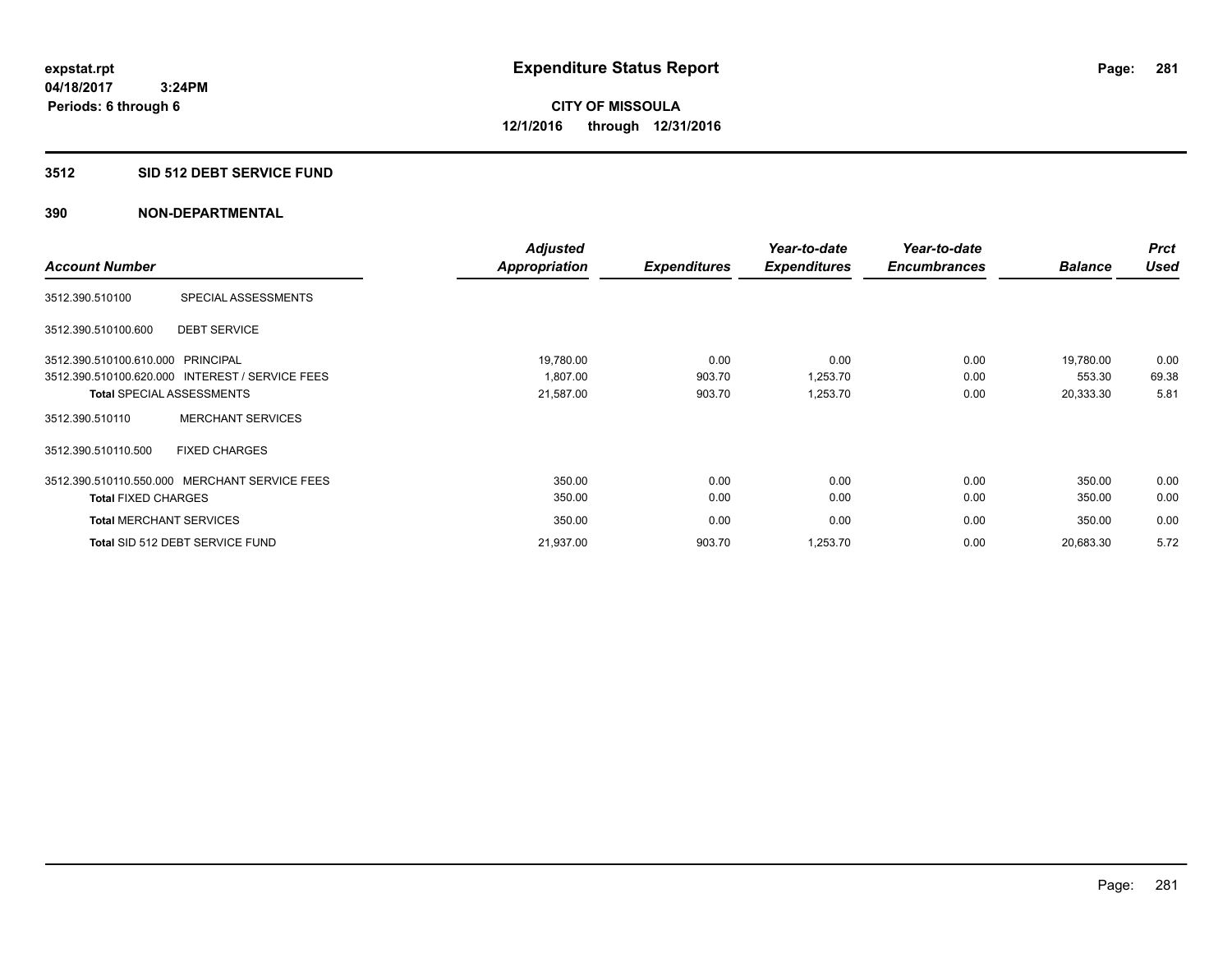# **3513 SID 513 DEBT SERVICE FUND**

# **280 PUBLIC WORKS OPERATIONS**

| <b>Account Number</b>          |                                      | <b>Adjusted</b><br><b>Appropriation</b> | <b>Expenditures</b> | Year-to-date<br><b>Expenditures</b> | Year-to-date<br><b>Encumbrances</b> | <b>Balance</b> | <b>Prct</b><br><b>Used</b> |
|--------------------------------|--------------------------------------|-----------------------------------------|---------------------|-------------------------------------|-------------------------------------|----------------|----------------------------|
| 3513.280.510110                | <b>MERCHANT SERVICES</b>             |                                         |                     |                                     |                                     |                |                            |
| 3513.280.510110.500            | <b>FIXED CHARGES</b>                 |                                         |                     |                                     |                                     |                |                            |
| <b>Total MERCHANT SERVICES</b> |                                      | 0.00                                    | 0.00                | 0.00                                | 0.00                                | 0.00           | 0.00                       |
| 3513.280.521000                | INTERFUND OPERATING TRANSFERS        |                                         |                     |                                     |                                     |                |                            |
| 3513.280.521000.800            | OTHER OBJECTS                        |                                         |                     |                                     |                                     |                |                            |
|                                | <b>Total PUBLIC WORKS OPERATIONS</b> | 0.00                                    | 0.00                | 0.00                                | 0.00                                | 0.00           | 0.00                       |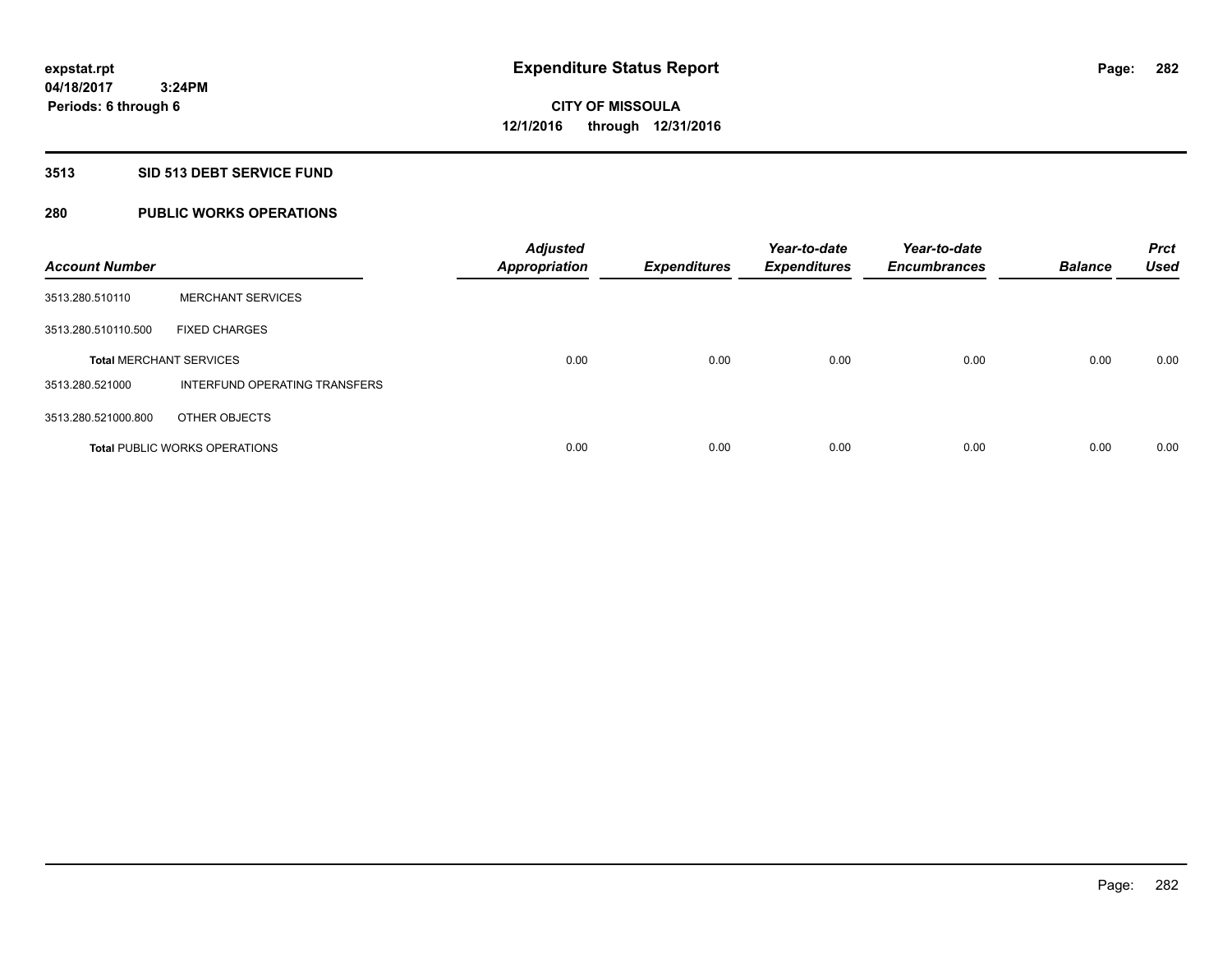# **3513 SID 513 DEBT SERVICE FUND**

|                                |                                  | <b>Adjusted</b>      |                     | Year-to-date        | Year-to-date        |                | <b>Prct</b> |
|--------------------------------|----------------------------------|----------------------|---------------------|---------------------|---------------------|----------------|-------------|
| <b>Account Number</b>          |                                  | <b>Appropriation</b> | <b>Expenditures</b> | <b>Expenditures</b> | <b>Encumbrances</b> | <b>Balance</b> | <b>Used</b> |
| 3513.390.510100                | SPECIAL ASSESSMENTS              |                      |                     |                     |                     |                |             |
| 3513.390.510100.600            | <b>DEBT SERVICE</b>              |                      |                     |                     |                     |                |             |
| <b>Total DEBT SERVICE</b>      |                                  | 0.00                 | 0.00                | 0.00                | 0.00                | 0.00           | 0.00        |
| 3513.390.510100.800            | OTHER OBJECTS                    |                      |                     |                     |                     |                |             |
|                                | <b>Total SPECIAL ASSESSMENTS</b> | 0.00                 | 0.00                | 0.00                | 0.00                | 0.00           | 0.00        |
| 3513.390.510110                | <b>MERCHANT SERVICES</b>         |                      |                     |                     |                     |                |             |
| 3513.390.510110.500            | <b>FIXED CHARGES</b>             |                      |                     |                     |                     |                |             |
| <b>Total MERCHANT SERVICES</b> |                                  | 0.00                 | 0.00                | 0.00                | 0.00                | 0.00           | 0.00        |
| 3513.390.521000                | INTERFUND OPERATING TRANSFERS    |                      |                     |                     |                     |                |             |
| 3513.390.521000.800            | OTHER OBJECTS                    |                      |                     |                     |                     |                |             |
|                                | Total SID 513 DEBT SERVICE FUND  | 0.00                 | 0.00                | 0.00                | 0.00                | 0.00           | 0.00        |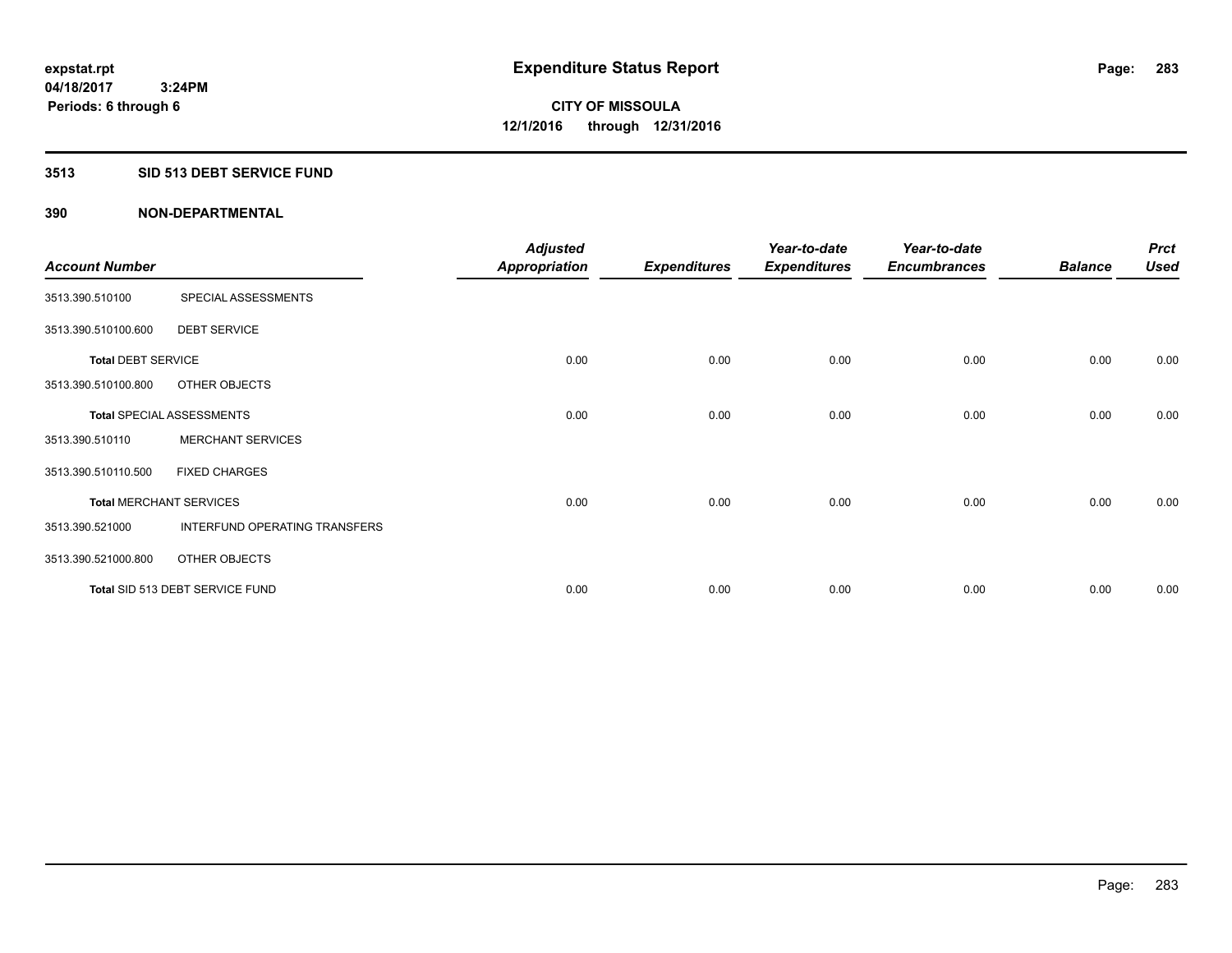# **3514 SID 514 DEBT SERVICE FUND**

| <b>Account Number</b>                |                         | <b>Adjusted</b><br>Appropriation | <b>Expenditures</b> | Year-to-date<br><b>Expenditures</b> | Year-to-date<br><b>Encumbrances</b> | <b>Balance</b> | <b>Prct</b><br><b>Used</b> |
|--------------------------------------|-------------------------|----------------------------------|---------------------|-------------------------------------|-------------------------------------|----------------|----------------------------|
| 3514.000.520100                      | *** Title Not Found *** |                                  |                     |                                     |                                     |                |                            |
| 3514.000.520100.800                  | OTHER OBJECTS           |                                  |                     |                                     |                                     |                |                            |
| <b>Total *** Title Not Found ***</b> |                         | 0.00                             | 0.00                | 0.00                                | 0.00                                | 0.00           | 0.00                       |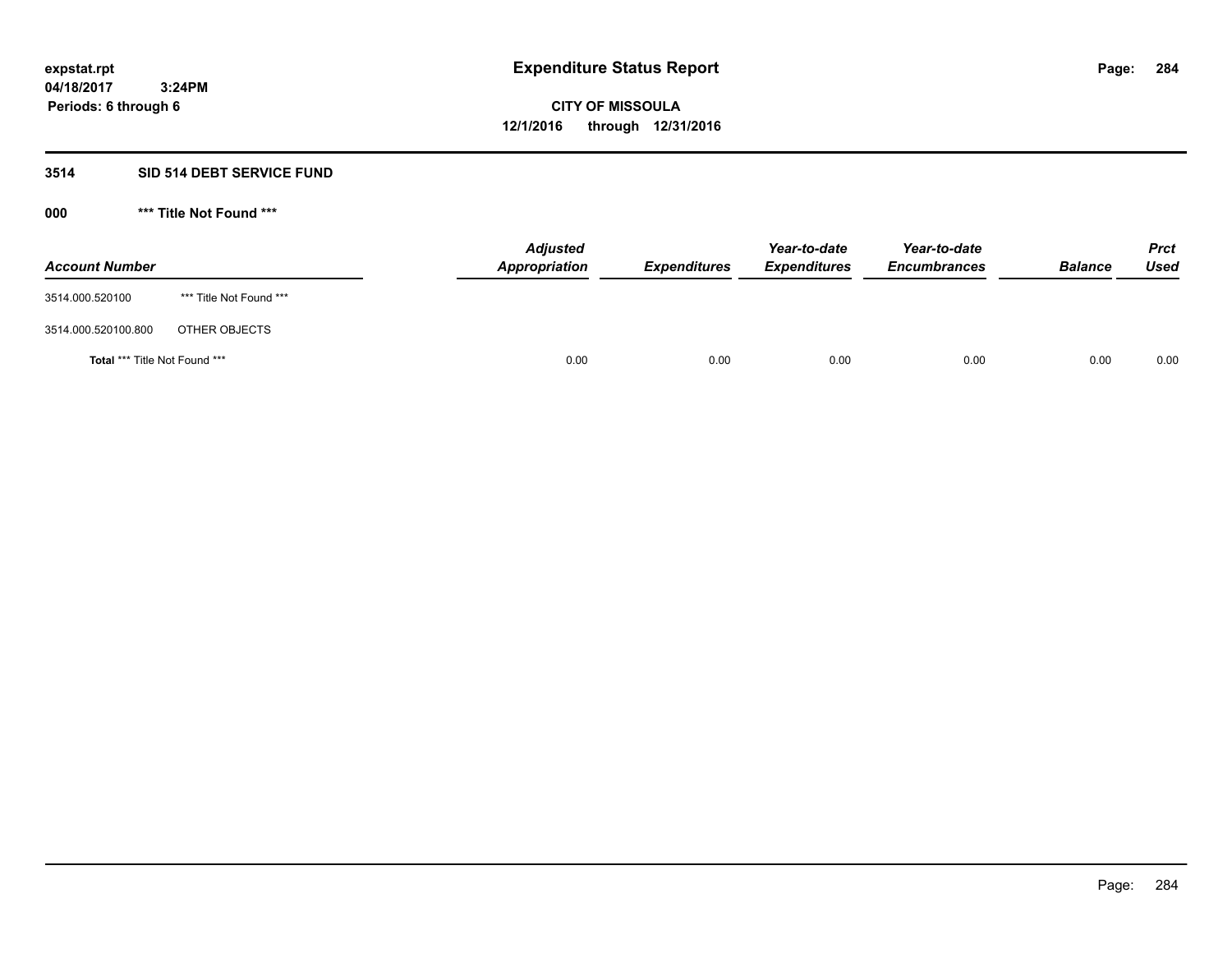# **3514 SID 514 DEBT SERVICE FUND**

| <b>Account Number</b> |                                  | <b>Adjusted</b><br>Appropriation | <b>Expenditures</b> | Year-to-date<br><b>Expenditures</b> | Year-to-date<br><b>Encumbrances</b> | <b>Balance</b> | <b>Prct</b><br><b>Used</b> |
|-----------------------|----------------------------------|----------------------------------|---------------------|-------------------------------------|-------------------------------------|----------------|----------------------------|
| 3514.390.510100       | SPECIAL ASSESSMENTS              |                                  |                     |                                     |                                     |                |                            |
| 3514.390.510100.600   | <b>DEBT SERVICE</b>              |                                  |                     |                                     |                                     |                |                            |
|                       | <b>Total SPECIAL ASSESSMENTS</b> | 0.00                             | 0.00                | 0.00                                | 0.00                                | 0.00           | 0.00                       |
| 3514.390.510110       | <b>MERCHANT SERVICES</b>         |                                  |                     |                                     |                                     |                |                            |
| 3514.390.510110.500   | <b>FIXED CHARGES</b>             |                                  |                     |                                     |                                     |                |                            |
|                       | <b>Total MERCHANT SERVICES</b>   | 0.00                             | 0.00                | 0.00                                | 0.00                                | 0.00           | 0.00                       |
|                       | Total SID 514 DEBT SERVICE FUND  | 0.00                             | 0.00                | 0.00                                | 0.00                                | 0.00           | 0.00                       |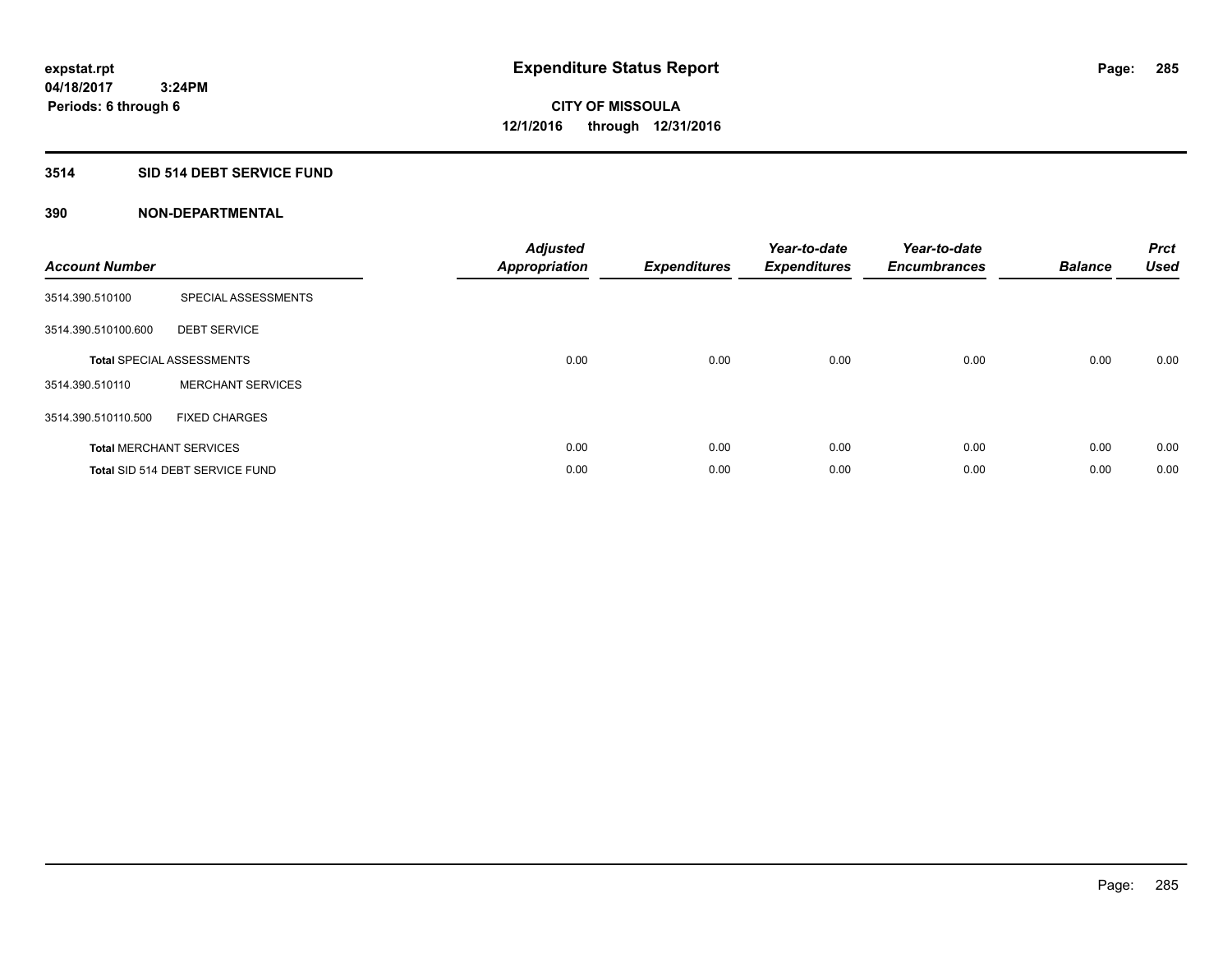# **3515 SID 515 DEBT SERVICE FUND**

|                           |                                  | <b>Adjusted</b>      |                     | Year-to-date        | Year-to-date        |                | <b>Prct</b><br><b>Used</b> |
|---------------------------|----------------------------------|----------------------|---------------------|---------------------|---------------------|----------------|----------------------------|
| <b>Account Number</b>     |                                  | <b>Appropriation</b> | <b>Expenditures</b> | <b>Expenditures</b> | <b>Encumbrances</b> | <b>Balance</b> |                            |
| 3515.390.510100           | SPECIAL ASSESSMENTS              |                      |                     |                     |                     |                |                            |
| 3515.390.510100.600       | <b>DEBT SERVICE</b>              |                      |                     |                     |                     |                |                            |
| <b>Total DEBT SERVICE</b> |                                  | 0.00                 | 0.00                | 0.00                | 0.00                | 0.00           | 0.00                       |
| 3515.390.510100.800       | OTHER OBJECTS                    |                      |                     |                     |                     |                |                            |
|                           | <b>Total SPECIAL ASSESSMENTS</b> | 0.00                 | 0.00                | 0.00                | 0.00                | 0.00           | 0.00                       |
| 3515.390.510110           | <b>MERCHANT SERVICES</b>         |                      |                     |                     |                     |                |                            |
| 3515.390.510110.500       | <b>FIXED CHARGES</b>             |                      |                     |                     |                     |                |                            |
|                           | Total SID 515 DEBT SERVICE FUND  | 0.00                 | 0.00                | 0.00                | 0.00                | 0.00           | 0.00                       |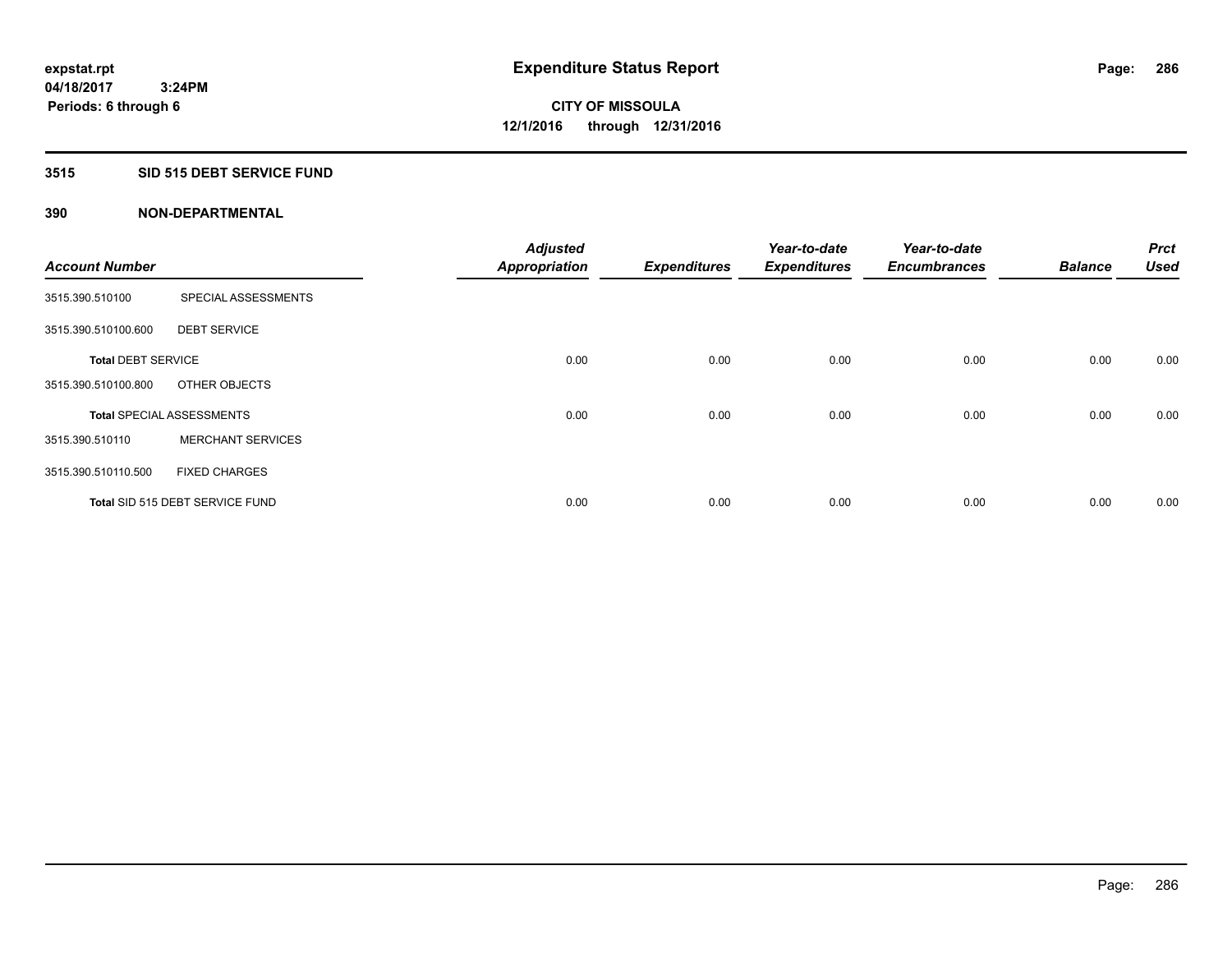# **3517 SID 517 DEBT SERVICE FUND**

| <b>Account Number</b>                |                         | <b>Adjusted</b><br>Appropriation | <b>Expenditures</b> | Year-to-date<br><b>Expenditures</b> | Year-to-date<br><b>Encumbrances</b> | <b>Balance</b> | Prct<br><b>Used</b> |
|--------------------------------------|-------------------------|----------------------------------|---------------------|-------------------------------------|-------------------------------------|----------------|---------------------|
| 3517.000.520100                      | *** Title Not Found *** |                                  |                     |                                     |                                     |                |                     |
| 3517.000.520100.800                  | OTHER OBJECTS           |                                  |                     |                                     |                                     |                |                     |
| <b>Total *** Title Not Found ***</b> |                         | 0.00                             | 0.00                | 0.00                                | 0.00                                | 0.00           | 0.00                |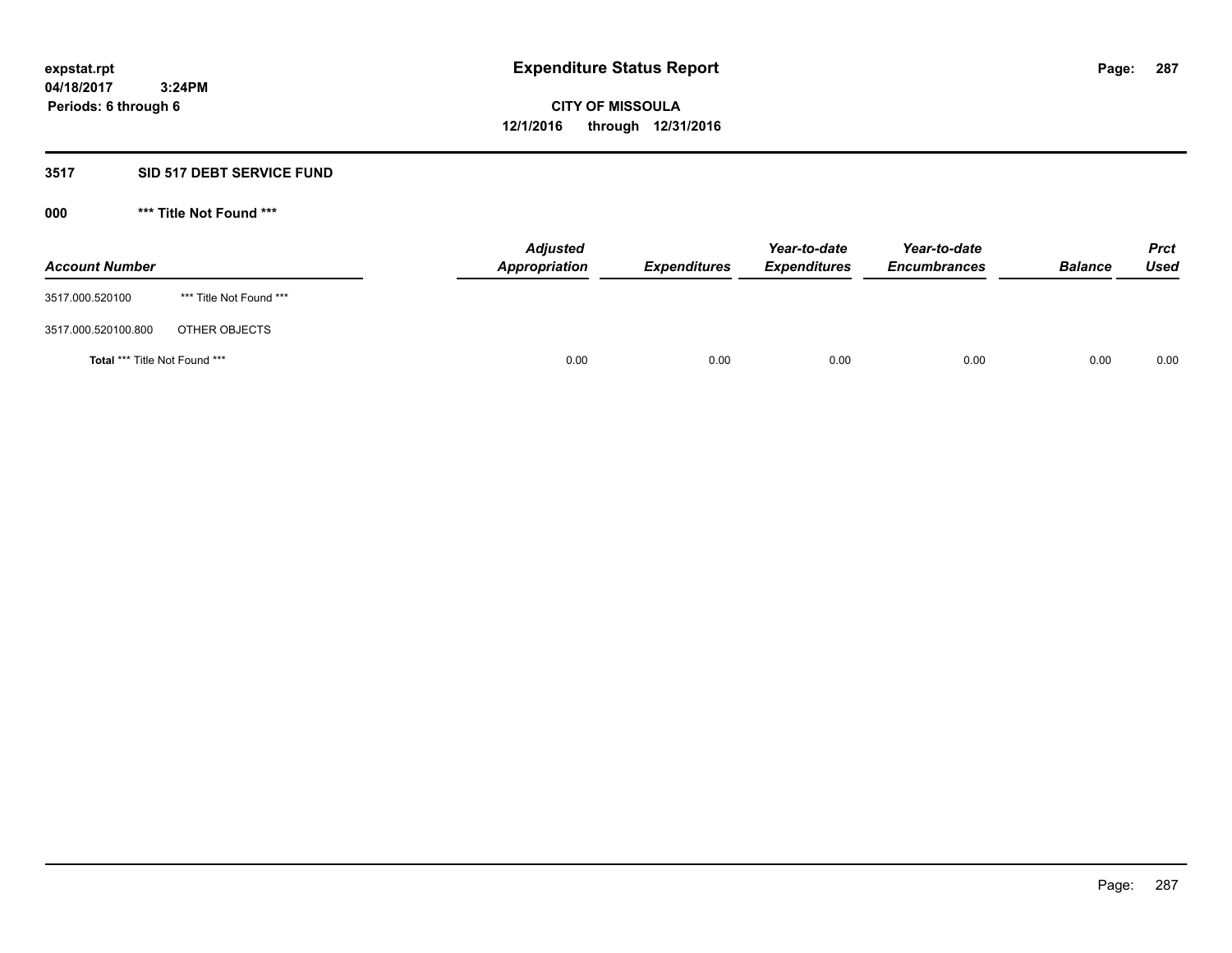# **3517 SID 517 DEBT SERVICE FUND**

| <b>Account Number</b> |                                  | <b>Adjusted</b><br><b>Appropriation</b> | <b>Expenditures</b> | Year-to-date<br><b>Expenditures</b> | Year-to-date<br><b>Encumbrances</b> | <b>Balance</b> | <b>Prct</b><br>Used |
|-----------------------|----------------------------------|-----------------------------------------|---------------------|-------------------------------------|-------------------------------------|----------------|---------------------|
| 3517.390.510100       | SPECIAL ASSESSMENTS              |                                         |                     |                                     |                                     |                |                     |
| 3517.390.510100.600   | <b>DEBT SERVICE</b>              |                                         |                     |                                     |                                     |                |                     |
|                       | <b>Total SPECIAL ASSESSMENTS</b> | 0.00                                    | 0.00                | 0.00                                | 0.00                                | 0.00           | 0.00                |
| 3517.390.510110       | <b>MERCHANT SERVICES</b>         |                                         |                     |                                     |                                     |                |                     |
| 3517.390.510110.500   | <b>FIXED CHARGES</b>             |                                         |                     |                                     |                                     |                |                     |
|                       | Total SID 517 DEBT SERVICE FUND  | 0.00                                    | 0.00                | 0.00                                | 0.00                                | 0.00           | 0.00                |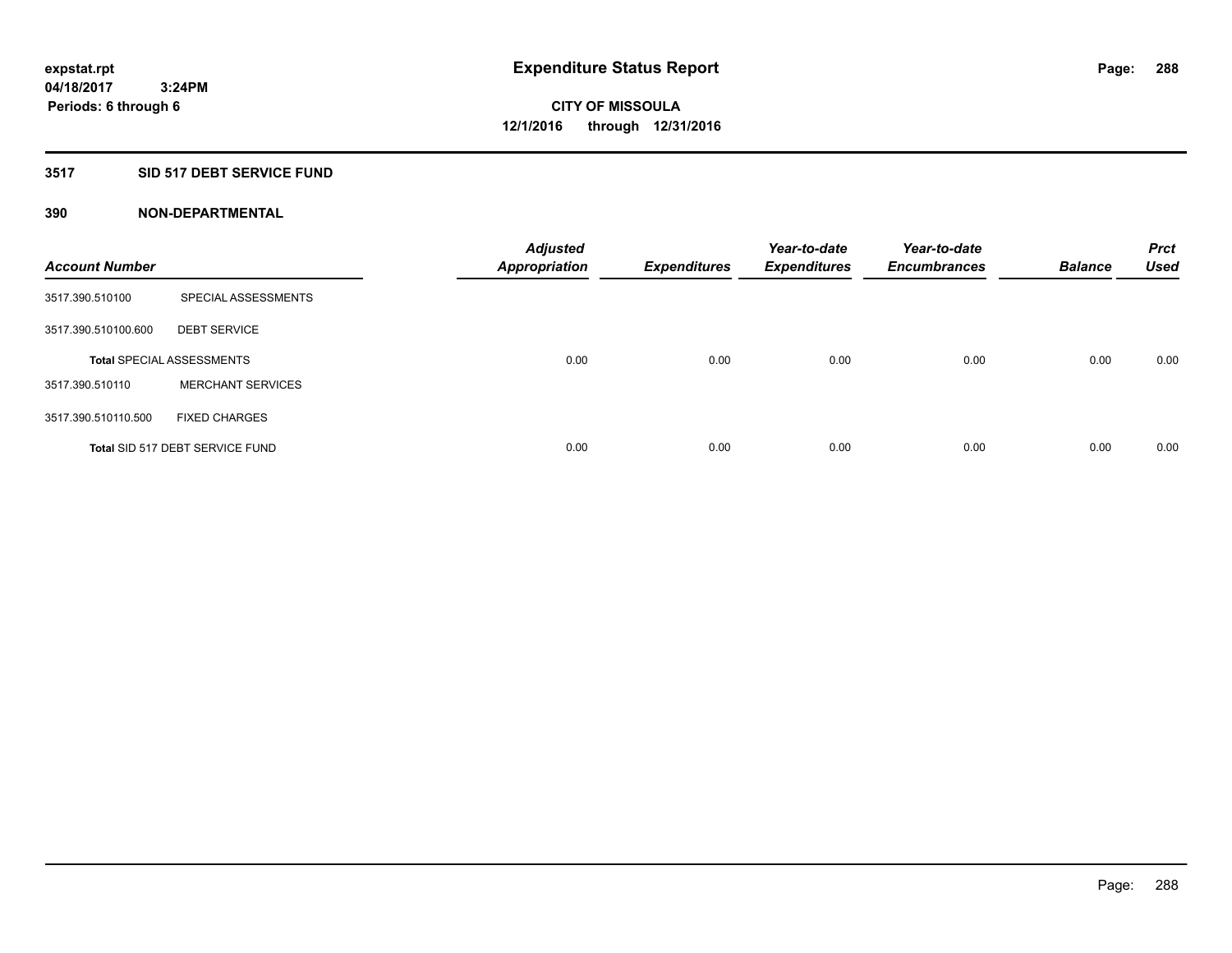### **3518 SID 518 DEBT SERVICE FUND**

**000 \*\*\* Title Not Found \*\*\***

| <b>Account Number</b>                |                         | <b>Adjusted</b><br><b>Appropriation</b> | <b>Expenditures</b> | Year-to-date<br><b>Expenditures</b> | Year-to-date<br><b>Encumbrances</b> | <b>Balance</b> | <b>Prct</b><br><b>Used</b> |
|--------------------------------------|-------------------------|-----------------------------------------|---------------------|-------------------------------------|-------------------------------------|----------------|----------------------------|
| 3518.000.520100                      | *** Title Not Found *** |                                         |                     |                                     |                                     |                |                            |
| 3518.000.520100.800                  | OTHER OBJECTS           |                                         |                     |                                     |                                     |                |                            |
| <b>Total *** Title Not Found ***</b> |                         | 0.00                                    | 0.00                | 0.00                                | 0.00                                | 0.00           | 0.00                       |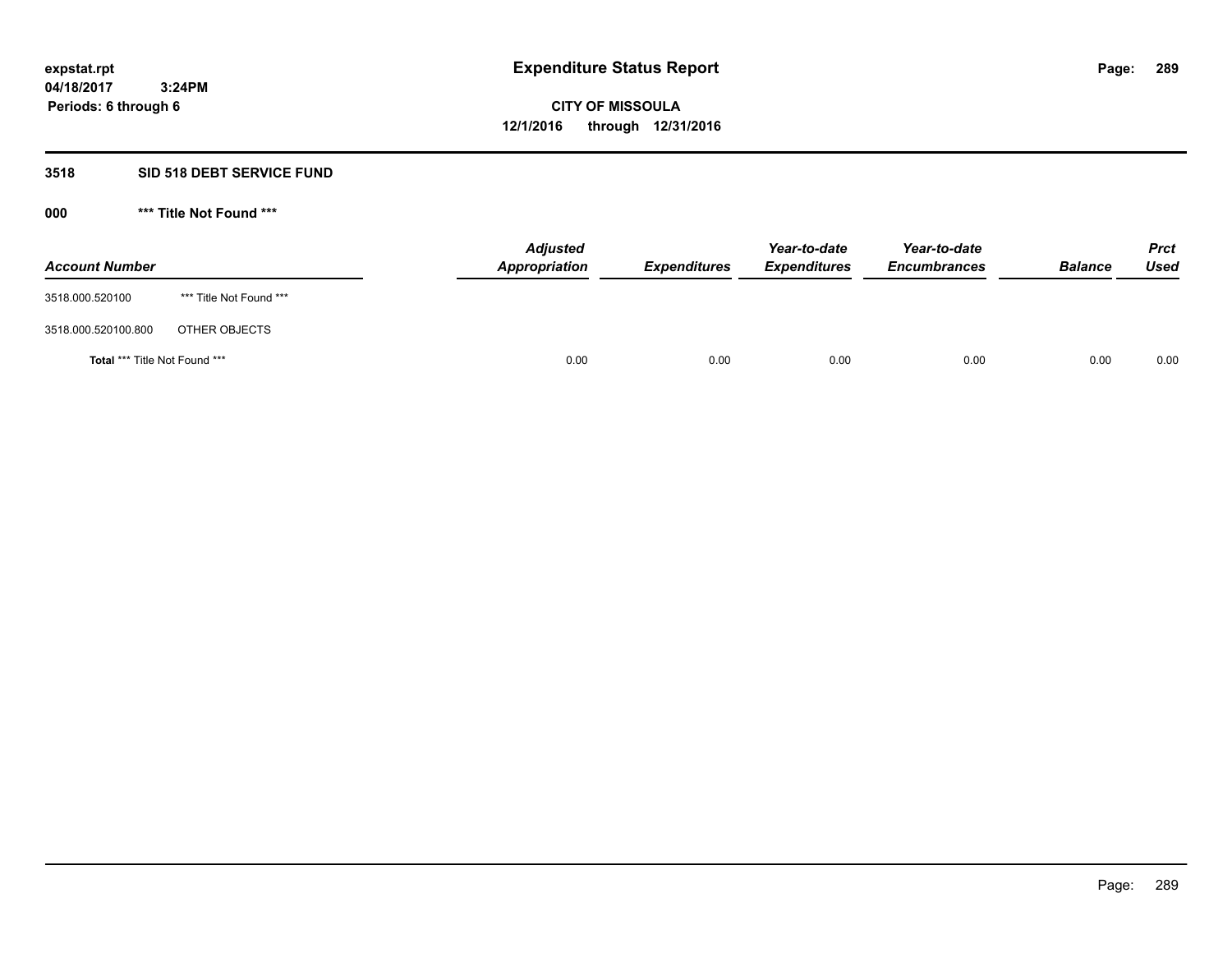## **3518 SID 518 DEBT SERVICE FUND**

| <b>Account Number</b> |                                            | <b>Adjusted</b><br><b>Appropriation</b> | <b>Expenditures</b> | Year-to-date<br><b>Expenditures</b> | Year-to-date<br><b>Encumbrances</b> | <b>Balance</b> | <b>Prct</b><br><b>Used</b> |
|-----------------------|--------------------------------------------|-----------------------------------------|---------------------|-------------------------------------|-------------------------------------|----------------|----------------------------|
| 3518.390.510100       | SPECIAL ASSESSMENTS                        |                                         |                     |                                     |                                     |                |                            |
| 3518.390.510100.600   | <b>DEBT SERVICE</b>                        |                                         |                     |                                     |                                     |                |                            |
|                       | <b>Total SPECIAL ASSESSMENTS</b>           | 0.00                                    | 0.00                | 0.00                                | 0.00                                | 0.00           | 0.00                       |
| 3518.390.510110       | <b>MERCHANT SERVICES</b>                   |                                         |                     |                                     |                                     |                |                            |
| 3518.390.510110.500   | <b>FIXED CHARGES</b>                       |                                         |                     |                                     |                                     |                |                            |
|                       | <b>Total MERCHANT SERVICES</b>             | 0.00                                    | 0.00                | 0.00                                | 0.00                                | 0.00           | 0.00                       |
| 3518.390.521000       | INTERFUND OPERATING TRANSFERS              |                                         |                     |                                     |                                     |                |                            |
| 3518.390.521000.800   | OTHER OBJECTS                              |                                         |                     |                                     |                                     |                |                            |
|                       | <b>Total INTERFUND OPERATING TRANSFERS</b> | 0.00                                    | 0.00                | 0.00                                | 0.00                                | 0.00           | 0.00                       |
|                       | Total SID 518 DEBT SERVICE FUND            | 0.00                                    | 0.00                | 0.00                                | 0.00                                | 0.00           | 0.00                       |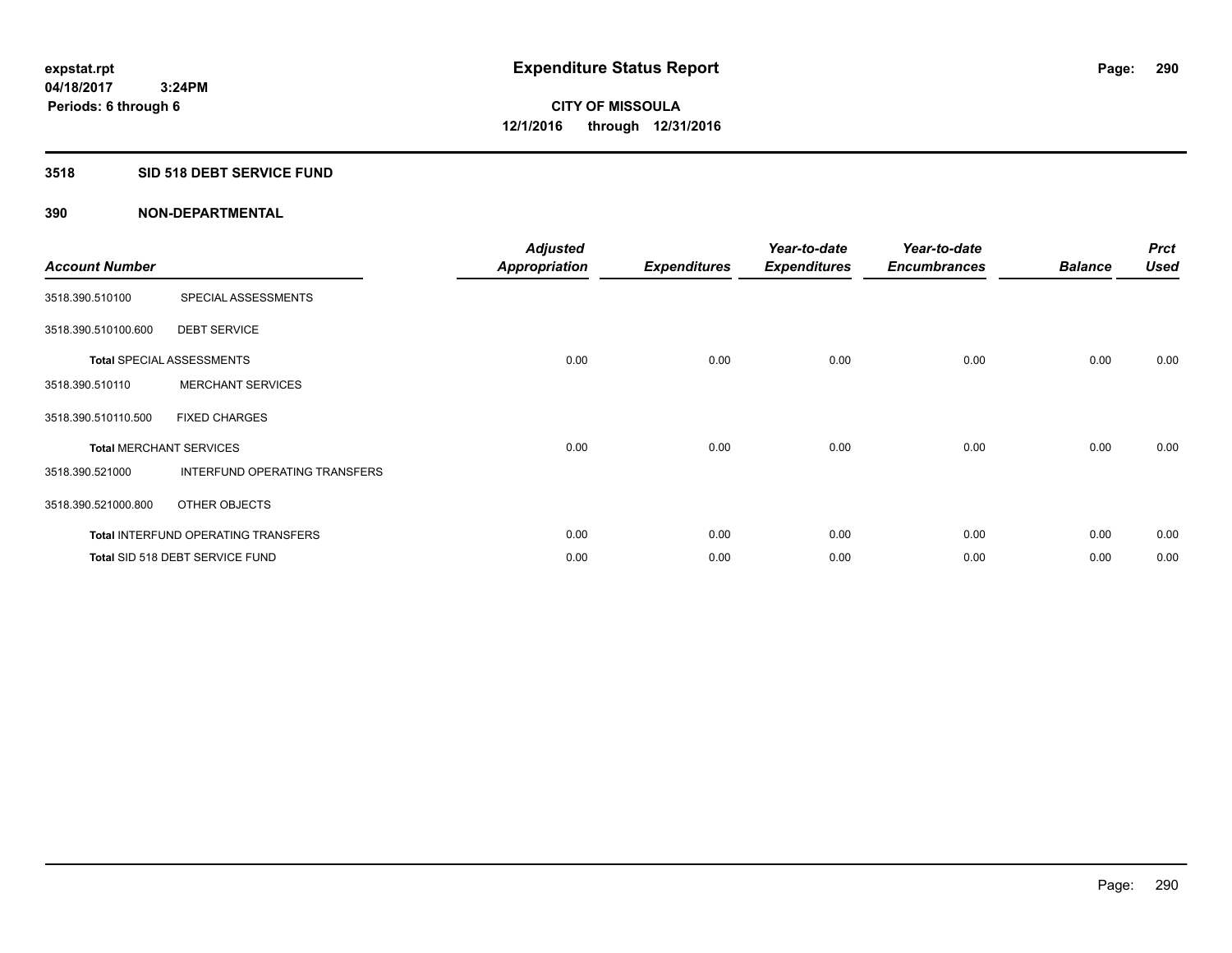## **3519 SID 519 DEBT SERVICE FUND**

| <b>Account Number</b> |                                            | <b>Adjusted</b><br><b>Appropriation</b> | <b>Expenditures</b> | Year-to-date<br><b>Expenditures</b> | Year-to-date<br><b>Encumbrances</b> | <b>Balance</b> | <b>Prct</b><br><b>Used</b> |
|-----------------------|--------------------------------------------|-----------------------------------------|---------------------|-------------------------------------|-------------------------------------|----------------|----------------------------|
| 3519.390.510100       | SPECIAL ASSESSMENTS                        |                                         |                     |                                     |                                     |                |                            |
| 3519.390.510100.600   | <b>DEBT SERVICE</b>                        |                                         |                     |                                     |                                     |                |                            |
|                       | <b>Total SPECIAL ASSESSMENTS</b>           | 0.00                                    | 0.00                | 0.00                                | 0.00                                | 0.00           | 0.00                       |
| 3519.390.510110       | <b>MERCHANT SERVICES</b>                   |                                         |                     |                                     |                                     |                |                            |
| 3519.390.510110.500   | <b>FIXED CHARGES</b>                       |                                         |                     |                                     |                                     |                |                            |
|                       | <b>Total MERCHANT SERVICES</b>             | 0.00                                    | 0.00                | 0.00                                | 0.00                                | 0.00           | 0.00                       |
| 3519.390.521000       | <b>INTERFUND OPERATING TRANSFERS</b>       |                                         |                     |                                     |                                     |                |                            |
| 3519.390.521000.800   | OTHER OBJECTS                              |                                         |                     |                                     |                                     |                |                            |
|                       | <b>Total INTERFUND OPERATING TRANSFERS</b> | 0.00                                    | 0.00                | 0.00                                | 0.00                                | 0.00           | 0.00                       |
|                       | Total SID 519 DEBT SERVICE FUND            | 0.00                                    | 0.00                | 0.00                                | 0.00                                | 0.00           | 0.00                       |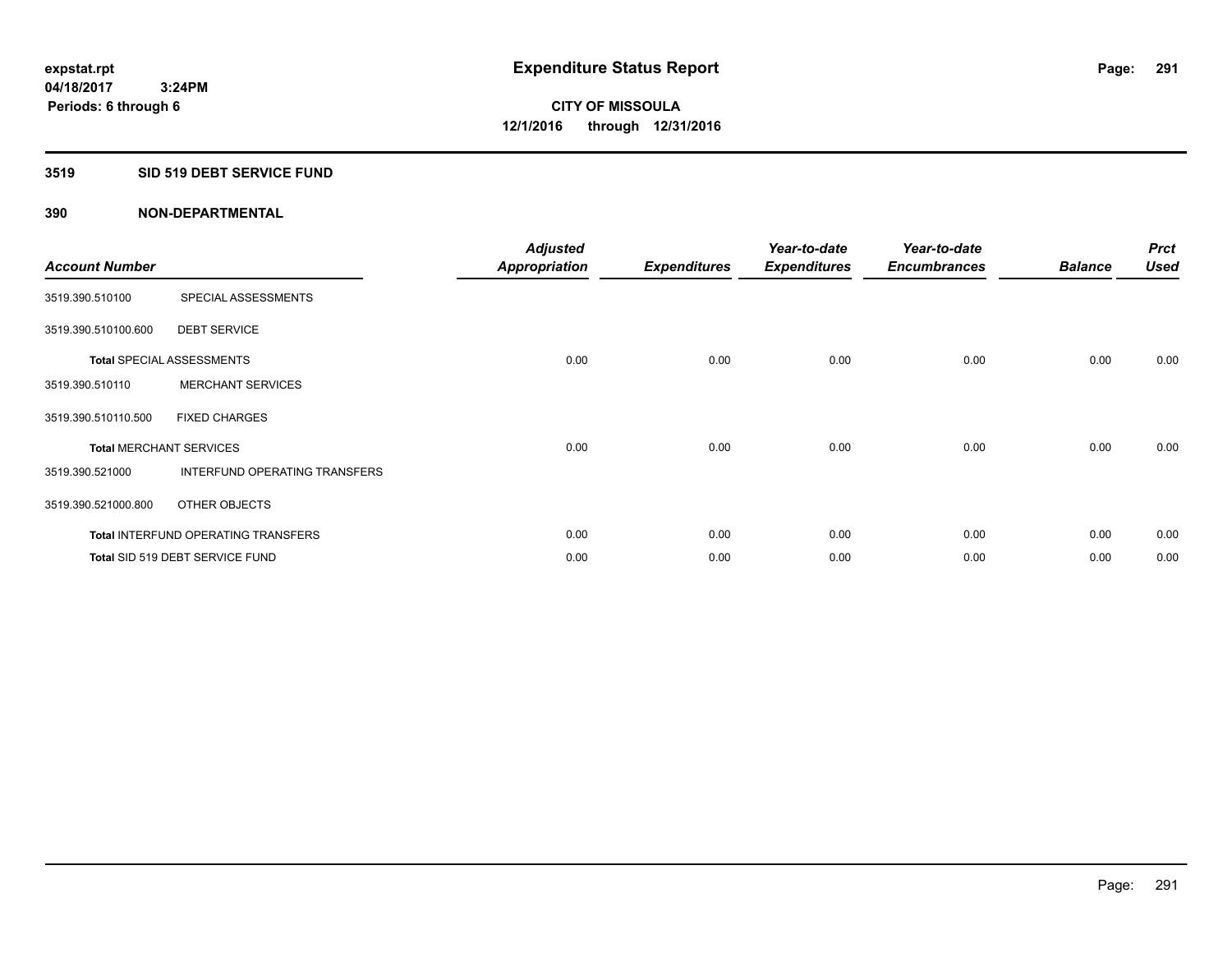#### **3520 SID 520 DEBT SERVICE FUND**

|                                   |                                                 | <b>Adjusted</b>      |                     | Year-to-date        | Year-to-date        |                | <b>Prct</b> |
|-----------------------------------|-------------------------------------------------|----------------------|---------------------|---------------------|---------------------|----------------|-------------|
| <b>Account Number</b>             |                                                 | <b>Appropriation</b> | <b>Expenditures</b> | <b>Expenditures</b> | <b>Encumbrances</b> | <b>Balance</b> | <b>Used</b> |
| 3520.390.510100                   | SPECIAL ASSESSMENTS                             |                      |                     |                     |                     |                |             |
| 3520.390.510100.600               | <b>DEBT SERVICE</b>                             |                      |                     |                     |                     |                |             |
| 3520.390.510100.610.000 PRINCIPAL |                                                 | 143,000.00           | 71,000.00           | 71,000.00           | 0.00                | 72,000.00      | 49.65       |
|                                   | 3520.390.510100.620.000 INTEREST / SERVICE FEES | 16,340.00            | 8,880.00            | 8,880.00            | 0.00                | 7,460.00       | 54.35       |
|                                   | <b>Total SPECIAL ASSESSMENTS</b>                | 159,340.00           | 79,880.00           | 79,880.00           | 0.00                | 79,460.00      | 50.13       |
| 3520.390.510110                   | <b>MERCHANT SERVICES</b>                        |                      |                     |                     |                     |                |             |
| 3520.390.510110.500               | <b>FIXED CHARGES</b>                            |                      |                     |                     |                     |                |             |
| <b>Total MERCHANT SERVICES</b>    |                                                 | 0.00                 | 0.00                | 0.00                | 0.00                | 0.00           | 0.00        |
|                                   | Total SID 520 DEBT SERVICE FUND                 | 159,340.00           | 79,880.00           | 79,880.00           | 0.00                | 79,460.00      | 50.13       |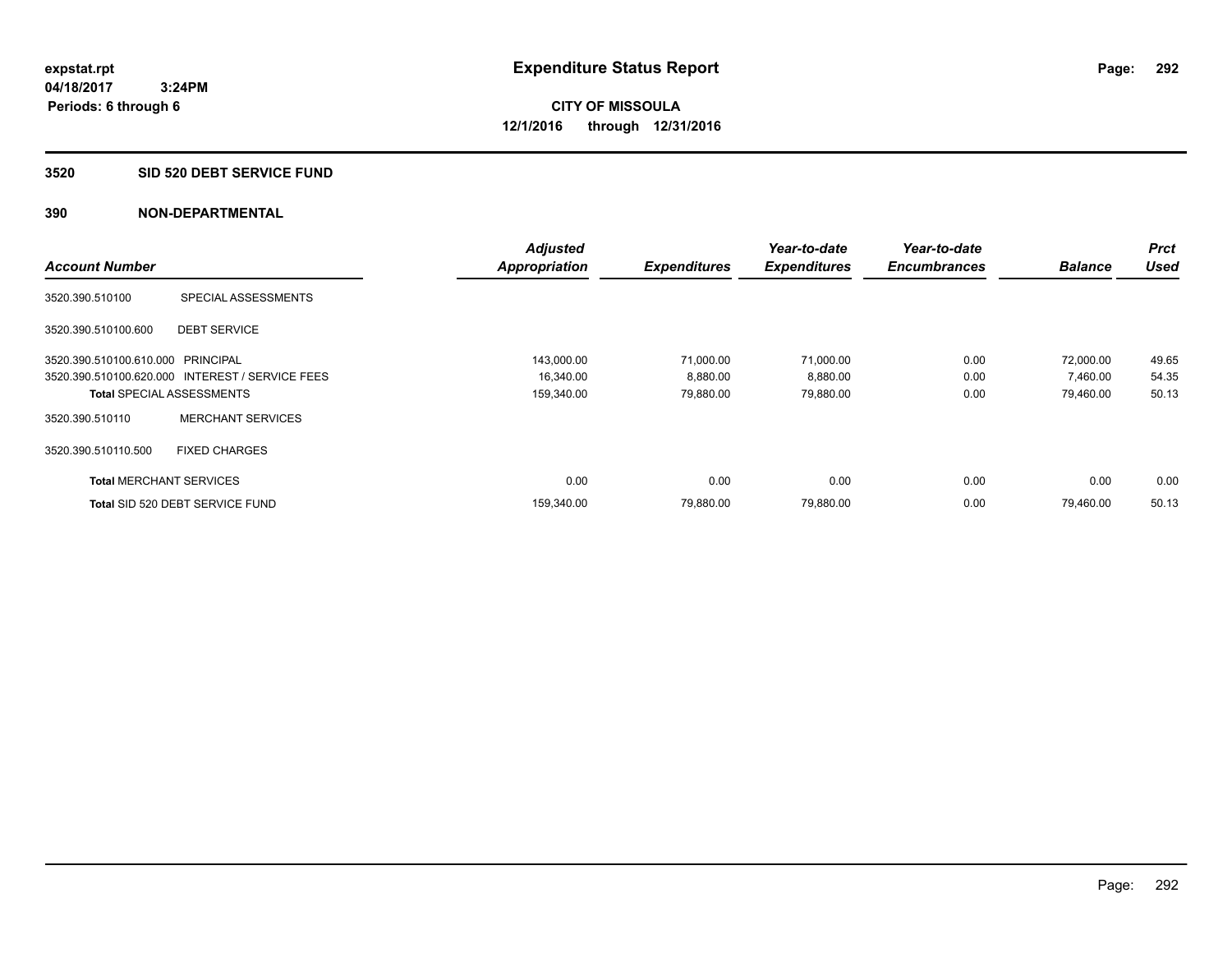## **3521 SID 521 DEBT SERVICE FUND**

|                                   |                                                 | <b>Adjusted</b>      |                     | Year-to-date        | Year-to-date        |                | <b>Prct</b> |
|-----------------------------------|-------------------------------------------------|----------------------|---------------------|---------------------|---------------------|----------------|-------------|
| <b>Account Number</b>             |                                                 | <b>Appropriation</b> | <b>Expenditures</b> | <b>Expenditures</b> | <b>Encumbrances</b> | <b>Balance</b> | <b>Used</b> |
| 3521.390.510100                   | SPECIAL ASSESSMENTS                             |                      |                     |                     |                     |                |             |
| 3521.390.510100.600               | <b>DEBT SERVICE</b>                             |                      |                     |                     |                     |                |             |
| 3521.390.510100.610.000 PRINCIPAL |                                                 | 90.00                | 0.00                | 0.00                | 0.00                | 90.00          | 0.00        |
|                                   | 3521.390.510100.620.000 INTEREST / SERVICE FEES | 8.00                 | 4.11                | 4.11                | 0.00                | 3.89           | 51.38       |
| <b>Total SPECIAL ASSESSMENTS</b>  |                                                 | 98.00                | 4.11                | 4.11                | 0.00                | 93.89          | 4.19        |
| 3521.390.510110                   | <b>MERCHANT SERVICES</b>                        |                      |                     |                     |                     |                |             |
| 3521.390.510110.500               | <b>FIXED CHARGES</b>                            |                      |                     |                     |                     |                |             |
| <b>Total MERCHANT SERVICES</b>    |                                                 | 0.00                 | 0.00                | 0.00                | 0.00                | 0.00           | 0.00        |
|                                   | Total SID 521 DEBT SERVICE FUND                 | 98.00                | 4.11                | 4.11                | 0.00                | 93.89          | 4.19        |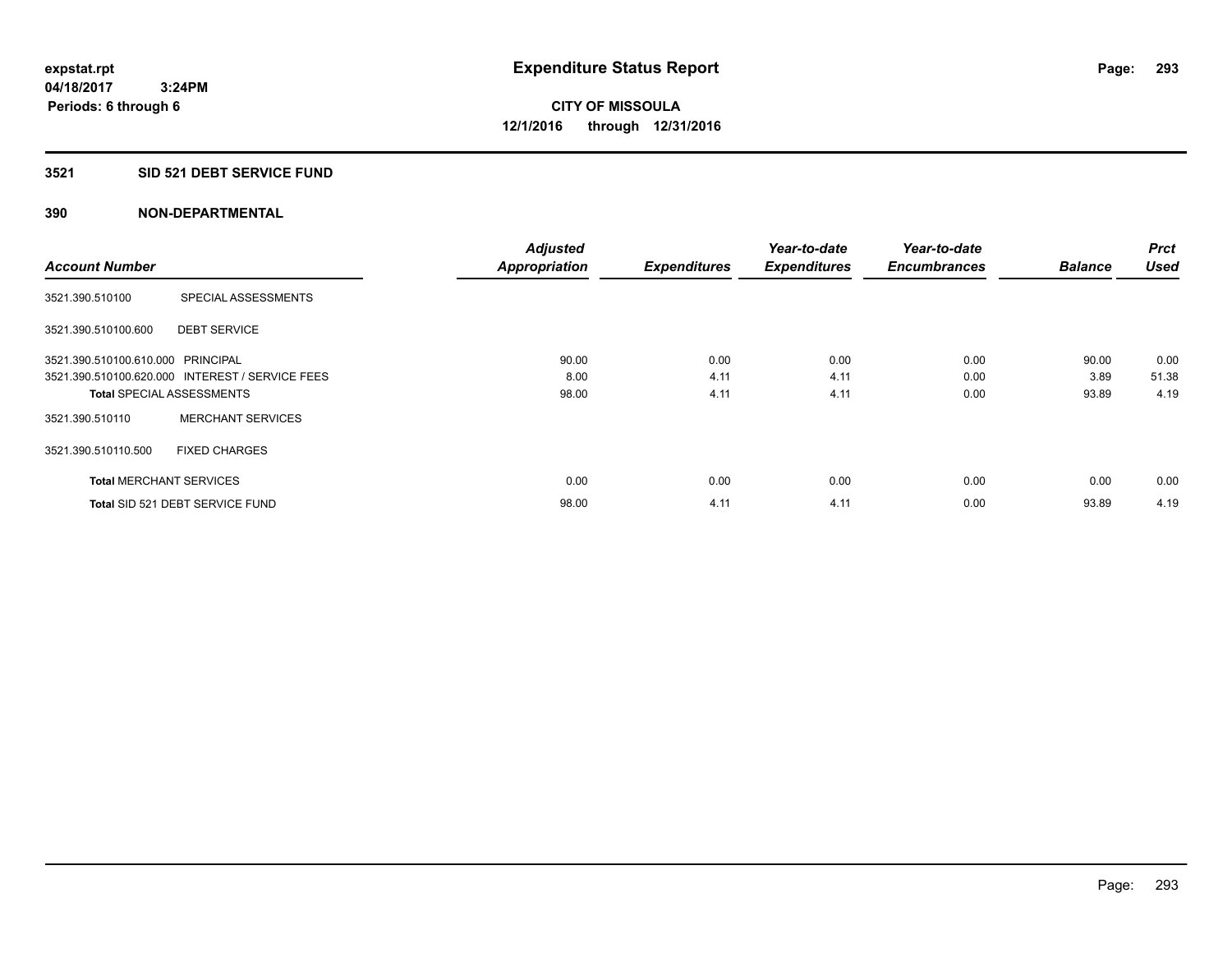### **3522 SID 522 DEBT SERVICE FUND**

|                                   |                                                 | <b>Adjusted</b>      |                     | Year-to-date        | Year-to-date        |                | <b>Prct</b> |
|-----------------------------------|-------------------------------------------------|----------------------|---------------------|---------------------|---------------------|----------------|-------------|
| <b>Account Number</b>             |                                                 | <b>Appropriation</b> | <b>Expenditures</b> | <b>Expenditures</b> | <b>Encumbrances</b> | <b>Balance</b> | <b>Used</b> |
| 3522.390.510100                   | SPECIAL ASSESSMENTS                             |                      |                     |                     |                     |                |             |
| 3522.390.510100.600               | <b>DEBT SERVICE</b>                             |                      |                     |                     |                     |                |             |
| 3522.390.510100.610.000 PRINCIPAL |                                                 | 130.00               | 0.00                | 0.00                | 0.00                | 130.00         | 0.00        |
|                                   | 3522.390.510100.620.000 INTEREST / SERVICE FEES | 12.00                | 5.94                | 5.94                | 0.00                | 6.06           | 49.50       |
| <b>Total SPECIAL ASSESSMENTS</b>  |                                                 | 142.00               | 5.94                | 5.94                | 0.00                | 136.06         | 4.18        |
| 3522.390.510110                   | <b>MERCHANT SERVICES</b>                        |                      |                     |                     |                     |                |             |
| 3522.390.510110.500               | <b>FIXED CHARGES</b>                            |                      |                     |                     |                     |                |             |
| <b>Total MERCHANT SERVICES</b>    |                                                 | 0.00                 | 0.00                | 0.00                | 0.00                | 0.00           | 0.00        |
|                                   | Total SID 522 DEBT SERVICE FUND                 | 142.00               | 5.94                | 5.94                | 0.00                | 136.06         | 4.18        |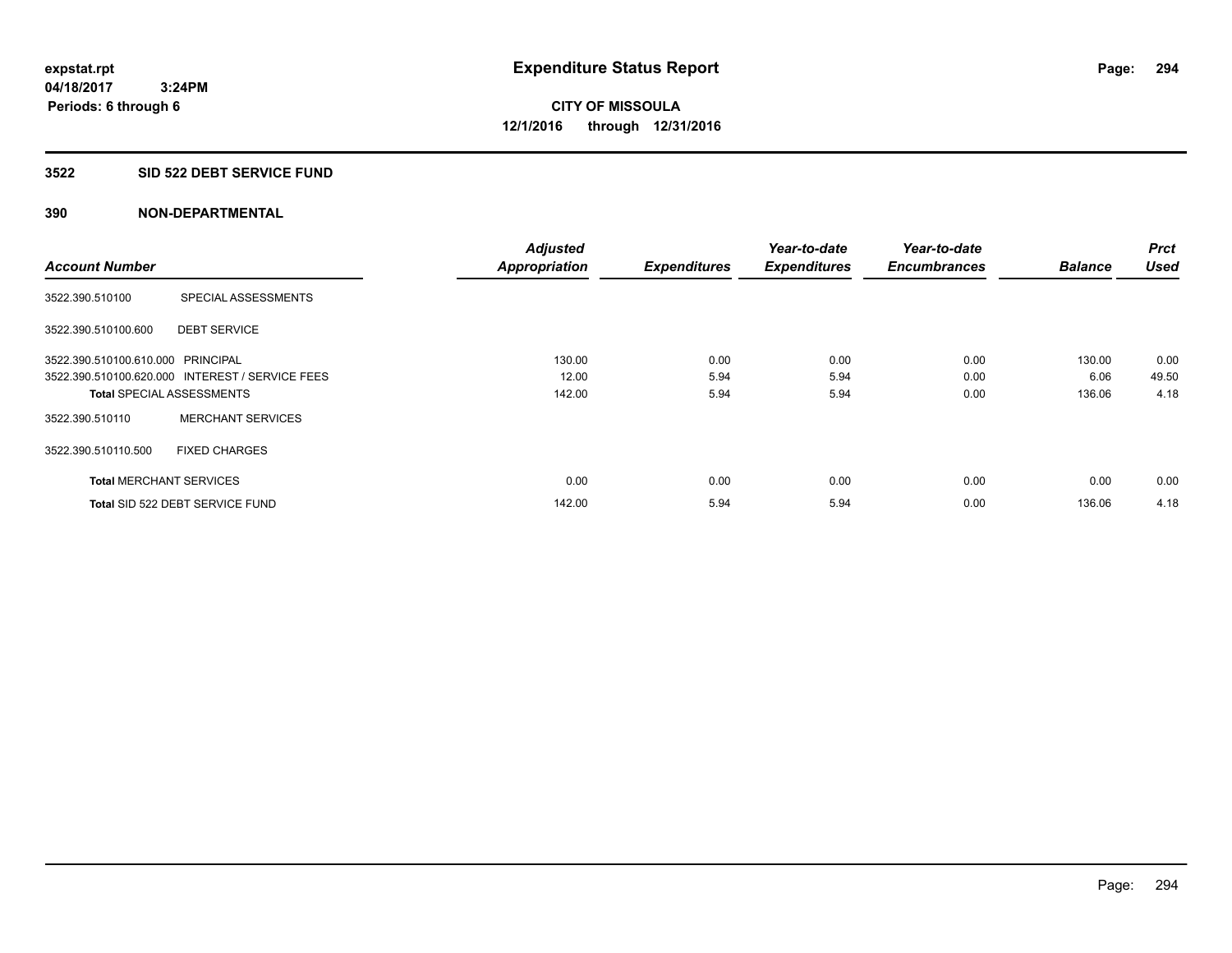## **3524 SID 524 DEBT SERVICE FUND**

|                                   |                                                 | <b>Adjusted</b> |                     | Year-to-date        | Year-to-date        |                | <b>Prct</b> |
|-----------------------------------|-------------------------------------------------|-----------------|---------------------|---------------------|---------------------|----------------|-------------|
| <b>Account Number</b>             |                                                 | Appropriation   | <b>Expenditures</b> | <b>Expenditures</b> | <b>Encumbrances</b> | <b>Balance</b> | <b>Used</b> |
| 3524.390.510100                   | SPECIAL ASSESSMENTS                             |                 |                     |                     |                     |                |             |
| 3524.390.510100.600               | <b>DEBT SERVICE</b>                             |                 |                     |                     |                     |                |             |
| 3524.390.510100.610.000 PRINCIPAL |                                                 | 234,000.00      | 116,000.00          | 116,000.00          | 0.00                | 118,000.00     | 49.57       |
|                                   | 3524.390.510100.620.000 INTEREST / SERVICE FEES | 71,600.00       | 36,960.00           | 36,960.00           | 0.00                | 34,640.00      | 51.62       |
|                                   | <b>Total SPECIAL ASSESSMENTS</b>                | 305,600.00      | 152,960.00          | 152,960.00          | 0.00                | 152,640.00     | 50.05       |
| 3524.390.510110                   | <b>MERCHANT SERVICES</b>                        |                 |                     |                     |                     |                |             |
| 3524.390.510110.500               | <b>FIXED CHARGES</b>                            |                 |                     |                     |                     |                |             |
| <b>Total MERCHANT SERVICES</b>    |                                                 | 0.00            | 0.00                | 0.00                | 0.00                | 0.00           | 0.00        |
|                                   | Total SID 524 DEBT SERVICE FUND                 | 305,600.00      | 152,960.00          | 152,960.00          | 0.00                | 152,640.00     | 50.05       |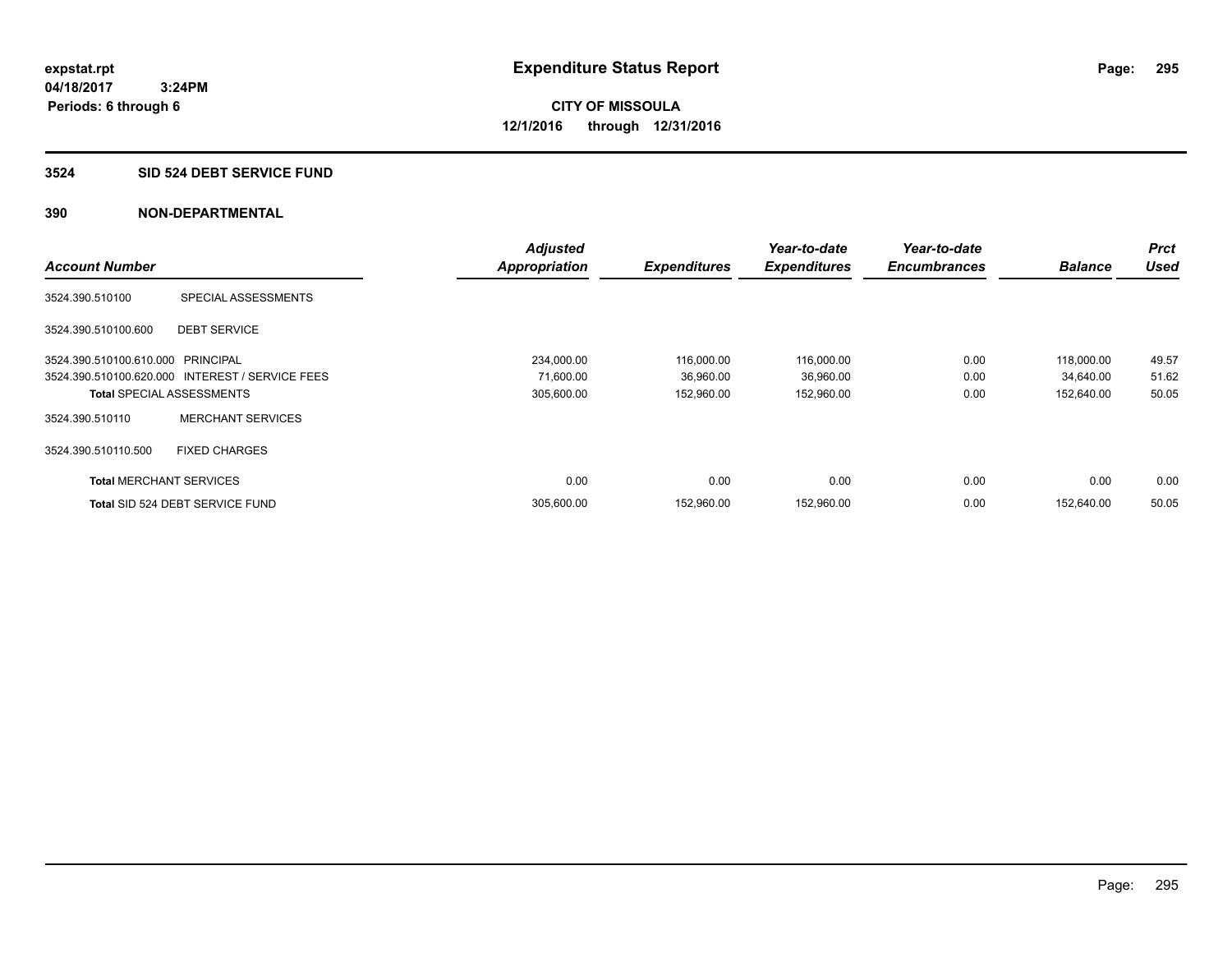### **3525 SID 525 DEBT SERVICE FUND**

|                                   |                                                 | <b>Adjusted</b>      |                     | Year-to-date        | Year-to-date        |                | <b>Prct</b> |
|-----------------------------------|-------------------------------------------------|----------------------|---------------------|---------------------|---------------------|----------------|-------------|
| <b>Account Number</b>             |                                                 | <b>Appropriation</b> | <b>Expenditures</b> | <b>Expenditures</b> | <b>Encumbrances</b> | <b>Balance</b> | <b>Used</b> |
| 3525.390.510100                   | SPECIAL ASSESSMENTS                             |                      |                     |                     |                     |                |             |
| 3525.390.510100.600               | <b>DEBT SERVICE</b>                             |                      |                     |                     |                     |                |             |
| 3525.390.510100.610.000 PRINCIPAL |                                                 | 28,000.00            | 14,000.00           | 14,000.00           | 0.00                | 14,000.00      | 50.00       |
|                                   | 3525.390.510100.620.000 INTEREST / SERVICE FEES | 4,440.00             | 19,700.00           | 19,700.00           | 0.00                | $-15,260.00$   | 443.69      |
| <b>Total SPECIAL ASSESSMENTS</b>  |                                                 | 32,440.00            | 33,700.00           | 33,700.00           | 0.00                | $-1,260.00$    | 103.88      |
| 3525.390.510110                   | <b>MERCHANT SERVICES</b>                        |                      |                     |                     |                     |                |             |
| 3525.390.510110.500               | <b>FIXED CHARGES</b>                            |                      |                     |                     |                     |                |             |
| <b>Total MERCHANT SERVICES</b>    |                                                 | 0.00                 | 0.00                | 0.00                | 0.00                | 0.00           | 0.00        |
|                                   | Total SID 525 DEBT SERVICE FUND                 | 32,440.00            | 33,700.00           | 33,700.00           | 0.00                | $-1,260.00$    | 103.88      |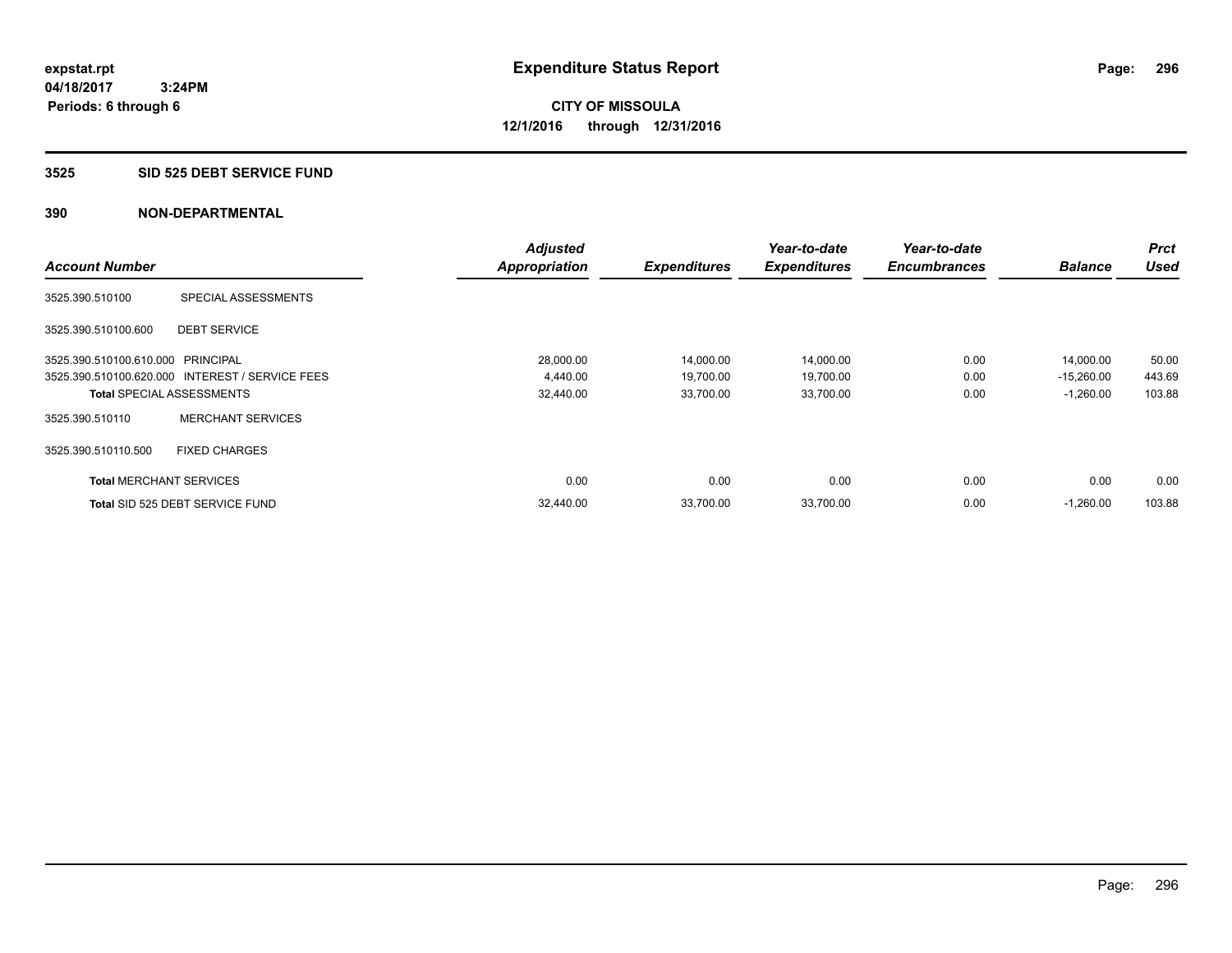### **3526 SID 526 DEBT SERVICE FUND**

|                                   |                                                 | <b>Adjusted</b>      |                     | Year-to-date        | Year-to-date        |                | <b>Prct</b> |
|-----------------------------------|-------------------------------------------------|----------------------|---------------------|---------------------|---------------------|----------------|-------------|
| <b>Account Number</b>             |                                                 | <b>Appropriation</b> | <b>Expenditures</b> | <b>Expenditures</b> | <b>Encumbrances</b> | <b>Balance</b> | <b>Used</b> |
| 3526.390.510100                   | SPECIAL ASSESSMENTS                             |                      |                     |                     |                     |                |             |
| 3526.390.510100.600               | <b>DEBT SERVICE</b>                             |                      |                     |                     |                     |                |             |
| 3526.390.510100.610.000 PRINCIPAL |                                                 | 160,000.00           | 79,000.00           | 79,000.00           | 0.00                | 81,000.00      | 49.38       |
|                                   | 3526.390.510100.620.000 INTEREST / SERVICE FEES | 33,100.00            | 0.00                | 0.00                | 0.00                | 33,100.00      | 0.00        |
| <b>Total SPECIAL ASSESSMENTS</b>  |                                                 | 193,100.00           | 79,000.00           | 79,000.00           | 0.00                | 114,100.00     | 40.91       |
| 3526.390.510110                   | <b>MERCHANT SERVICES</b>                        |                      |                     |                     |                     |                |             |
| 3526.390.510110.500               | <b>FIXED CHARGES</b>                            |                      |                     |                     |                     |                |             |
| <b>Total MERCHANT SERVICES</b>    |                                                 | 0.00                 | 0.00                | 0.00                | 0.00                | 0.00           | 0.00        |
|                                   | Total SID 526 DEBT SERVICE FUND                 | 193,100.00           | 79,000.00           | 79,000.00           | 0.00                | 114,100.00     | 40.91       |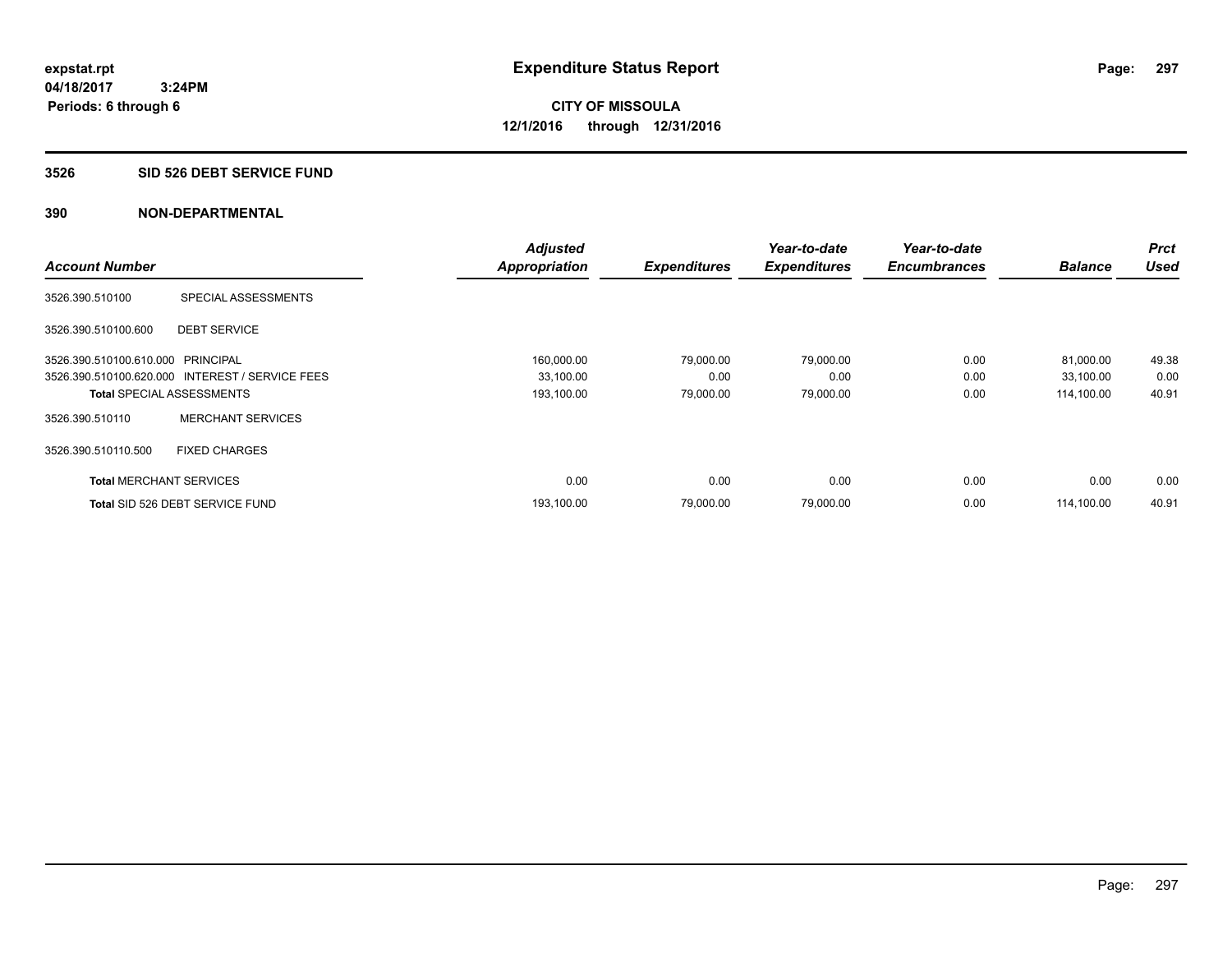### **3527 SID 527 DEBT SERVICE FUND**

**000 \*\*\* Title Not Found \*\*\***

| <b>Account Number</b>                |                         | <b>Adjusted</b><br><b>Appropriation</b> | <b>Expenditures</b> | Year-to-date<br><b>Expenditures</b> | Year-to-date<br><b>Encumbrances</b> | <b>Balance</b> | <b>Prct</b><br>Used |
|--------------------------------------|-------------------------|-----------------------------------------|---------------------|-------------------------------------|-------------------------------------|----------------|---------------------|
| 3527.000.520100                      | *** Title Not Found *** |                                         |                     |                                     |                                     |                |                     |
| 3527.000.520100.800                  | OTHER OBJECTS           |                                         |                     |                                     |                                     |                |                     |
| <b>Total *** Title Not Found ***</b> |                         | 0.00                                    | 0.00                | 0.00                                | 0.00                                | 0.00           | 0.00                |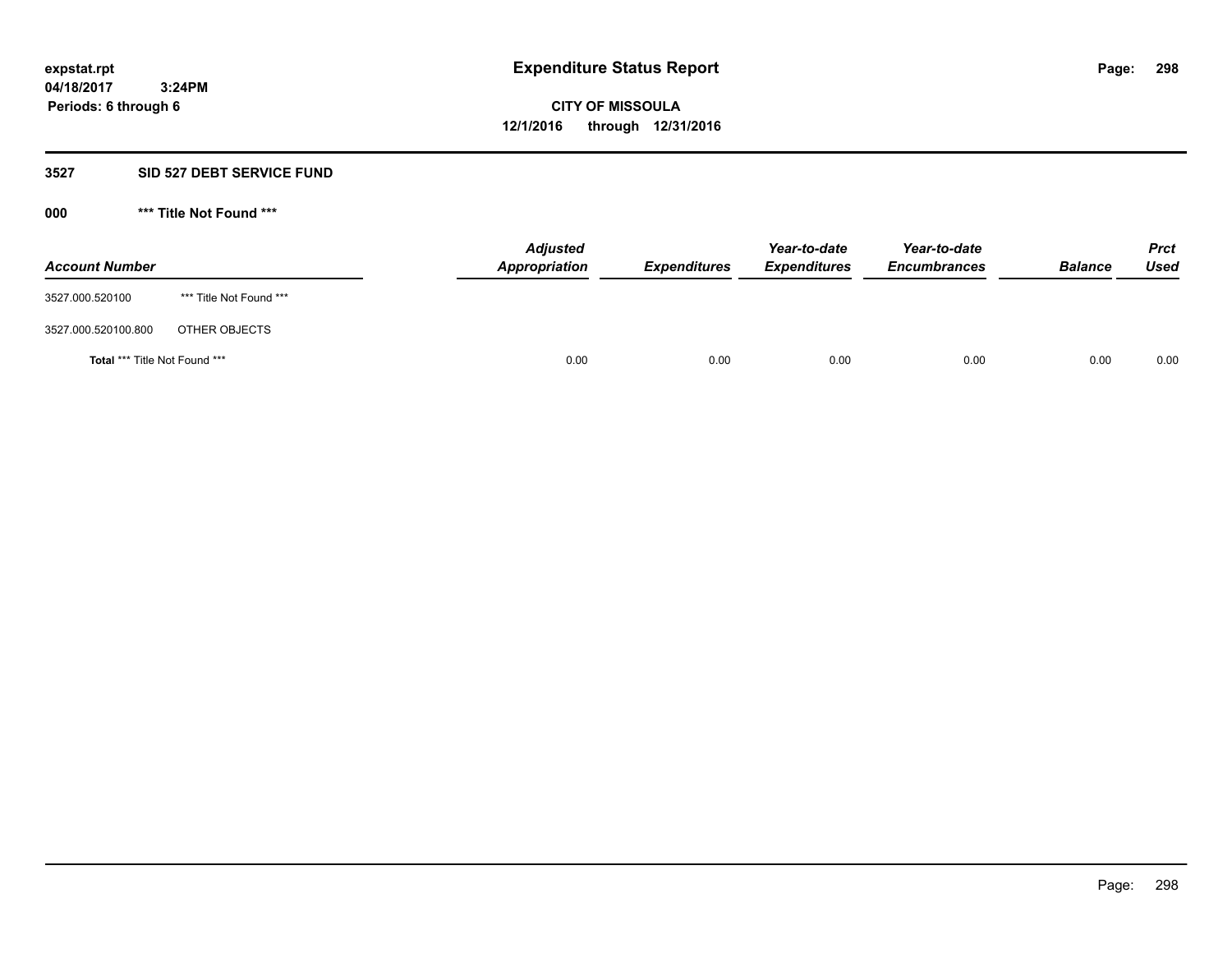## **3527 SID 527 DEBT SERVICE FUND**

| <b>Account Number</b> |                                  | <b>Adjusted</b><br><b>Appropriation</b> | <b>Expenditures</b> | Year-to-date<br><b>Expenditures</b> | Year-to-date<br><b>Encumbrances</b> | <b>Balance</b> | <b>Prct</b><br>Used |
|-----------------------|----------------------------------|-----------------------------------------|---------------------|-------------------------------------|-------------------------------------|----------------|---------------------|
| 3527.390.510100       | SPECIAL ASSESSMENTS              |                                         |                     |                                     |                                     |                |                     |
| 3527.390.510100.600   | <b>DEBT SERVICE</b>              |                                         |                     |                                     |                                     |                |                     |
|                       | <b>Total SPECIAL ASSESSMENTS</b> | 0.00                                    | 0.00                | 0.00                                | 0.00                                | 0.00           | 0.00                |
| 3527.390.510110       | <b>MERCHANT SERVICES</b>         |                                         |                     |                                     |                                     |                |                     |
| 3527.390.510110.500   | <b>FIXED CHARGES</b>             |                                         |                     |                                     |                                     |                |                     |
|                       | <b>Total MERCHANT SERVICES</b>   | 0.00                                    | 0.00                | 0.00                                | 0.00                                | 0.00           | 0.00                |
|                       | Total SID 527 DEBT SERVICE FUND  | 0.00                                    | 0.00                | 0.00                                | 0.00                                | 0.00           | 0.00                |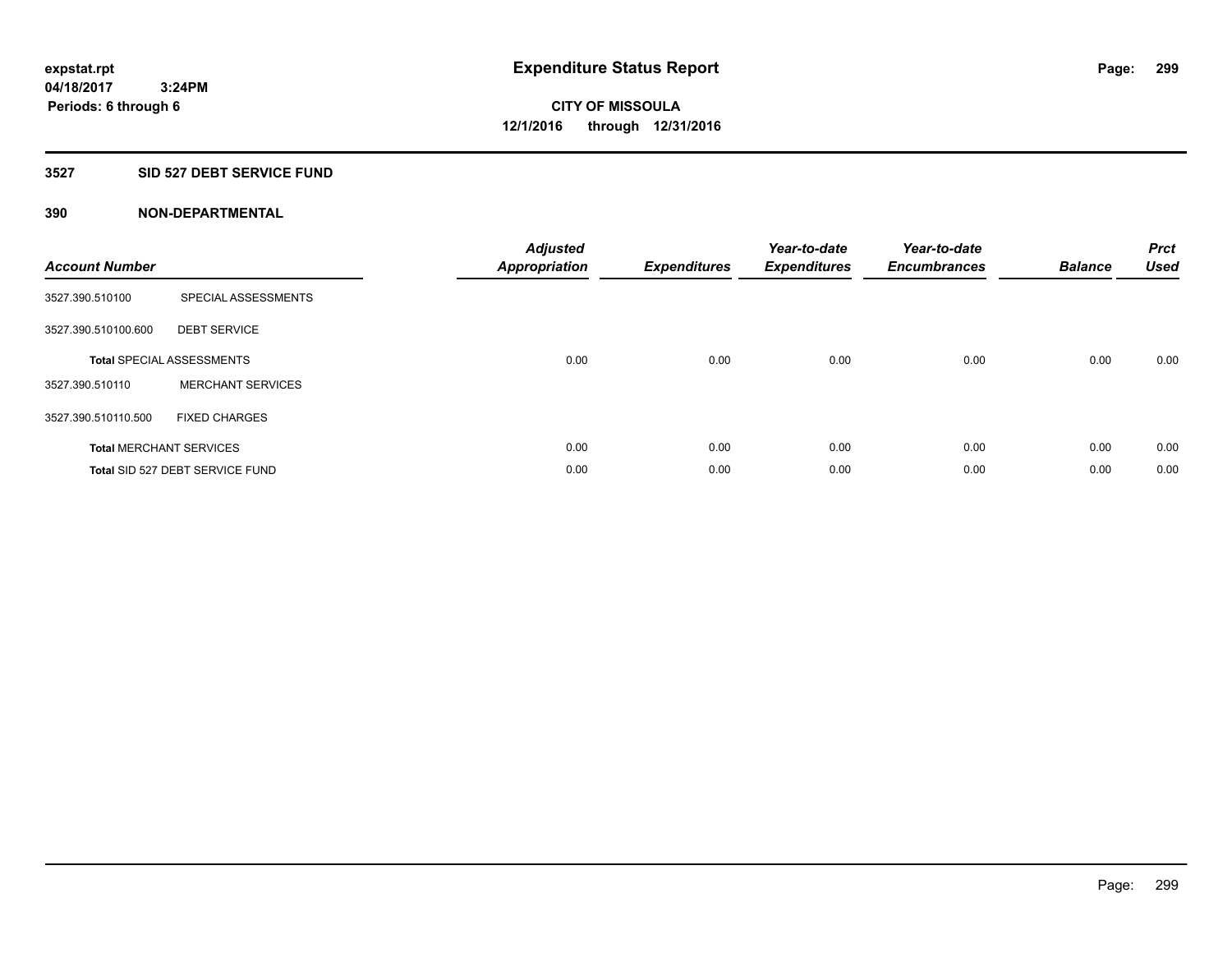### **3530 SID 530 DEBT SERVICE FUND**

| <b>Account Number</b> |                                            | <b>Adjusted</b><br>Appropriation | <b>Expenditures</b> | Year-to-date<br><b>Expenditures</b> | Year-to-date<br><b>Encumbrances</b> | <b>Balance</b> | <b>Prct</b><br><b>Used</b> |
|-----------------------|--------------------------------------------|----------------------------------|---------------------|-------------------------------------|-------------------------------------|----------------|----------------------------|
| 3530.390.510100       | SPECIAL ASSESSMENTS                        |                                  |                     |                                     |                                     |                |                            |
| 3530.390.510100.600   | <b>DEBT SERVICE</b>                        |                                  |                     |                                     |                                     |                |                            |
|                       | <b>Total SPECIAL ASSESSMENTS</b>           | 0.00                             | 0.00                | 0.00                                | 0.00                                | 0.00           | 0.00                       |
| 3530.390.510110       | <b>MERCHANT SERVICES</b>                   |                                  |                     |                                     |                                     |                |                            |
| 3530.390.510110.500   | <b>FIXED CHARGES</b>                       |                                  |                     |                                     |                                     |                |                            |
|                       | <b>Total MERCHANT SERVICES</b>             | 0.00                             | 0.00                | 0.00                                | 0.00                                | 0.00           | 0.00                       |
| 3530.390.521000       | <b>INTERFUND OPERATING TRANSFERS</b>       |                                  |                     |                                     |                                     |                |                            |
| 3530.390.521000.800   | OTHER OBJECTS                              |                                  |                     |                                     |                                     |                |                            |
|                       | <b>Total INTERFUND OPERATING TRANSFERS</b> | 0.00                             | 0.00                | 0.00                                | 0.00                                | 0.00           | 0.00                       |
|                       | Total SID 530 DEBT SERVICE FUND            | 0.00                             | 0.00                | 0.00                                | 0.00                                | 0.00           | 0.00                       |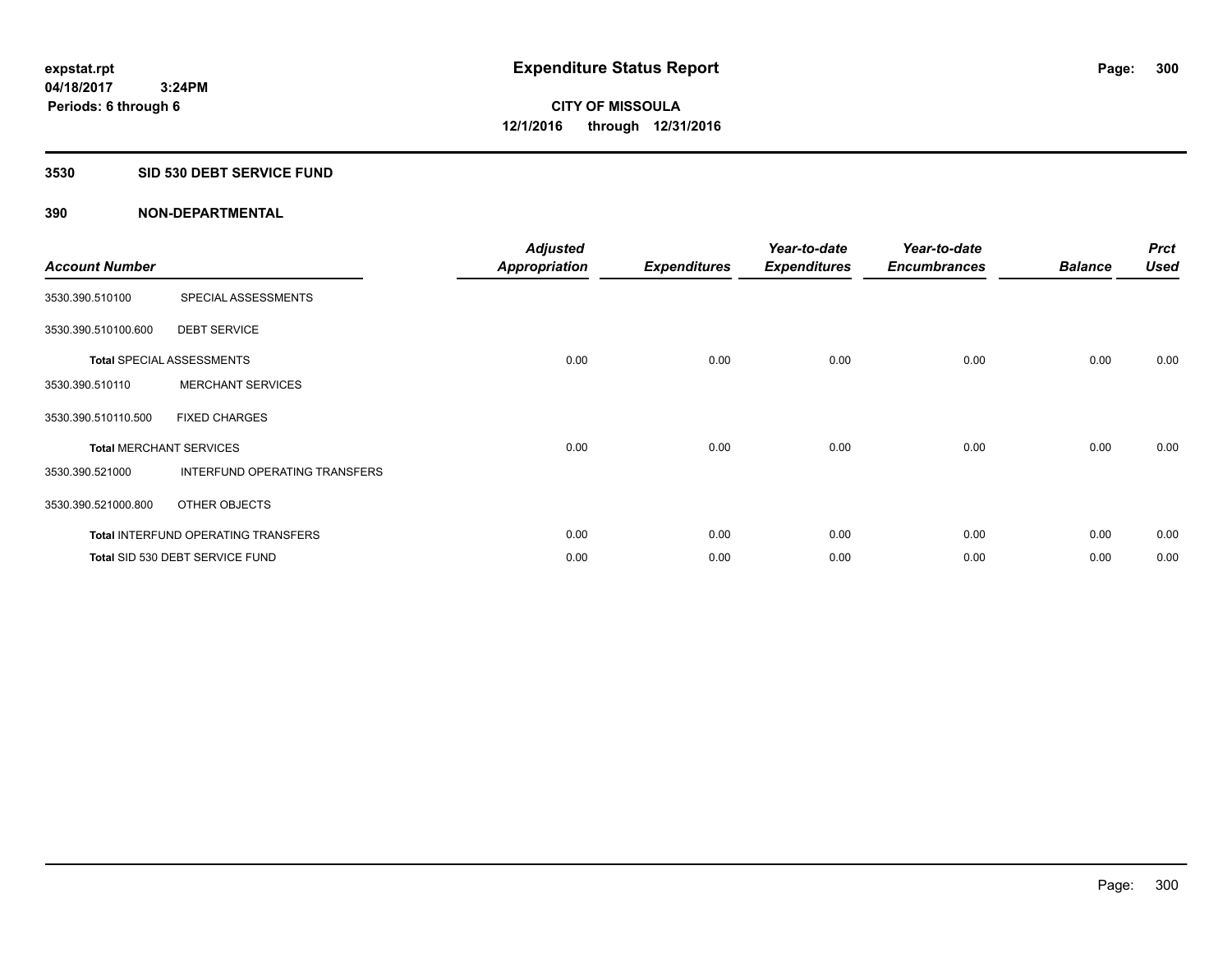## **3531 SID 531 HICKORY ST CALMING**

| <b>Account Number</b> |                                            | <b>Adjusted</b><br>Appropriation | <b>Expenditures</b> | Year-to-date<br><b>Expenditures</b> | Year-to-date<br><b>Encumbrances</b> | <b>Balance</b> | <b>Prct</b><br><b>Used</b> |
|-----------------------|--------------------------------------------|----------------------------------|---------------------|-------------------------------------|-------------------------------------|----------------|----------------------------|
| 3531.390.510110       | <b>MERCHANT SERVICES</b>                   |                                  |                     |                                     |                                     |                |                            |
| 3531.390.510110.500   | <b>FIXED CHARGES</b>                       |                                  |                     |                                     |                                     |                |                            |
|                       | <b>Total MERCHANT SERVICES</b>             | 0.00                             | 0.00                | 0.00                                | 0.00                                | 0.00           | 0.00                       |
| 3531.390.521000       | INTERFUND OPERATING TRANSFERS              |                                  |                     |                                     |                                     |                |                            |
| 3531.390.521000.800   | OTHER OBJECTS                              |                                  |                     |                                     |                                     |                |                            |
|                       | <b>Total INTERFUND OPERATING TRANSFERS</b> | 0.00                             | 0.00                | 0.00                                | 0.00                                | 0.00           | 0.00                       |
|                       | <b>Total SID 531 HICKORY ST CALMING</b>    | 0.00                             | 0.00                | 0.00                                | 0.00                                | 0.00           | 0.00                       |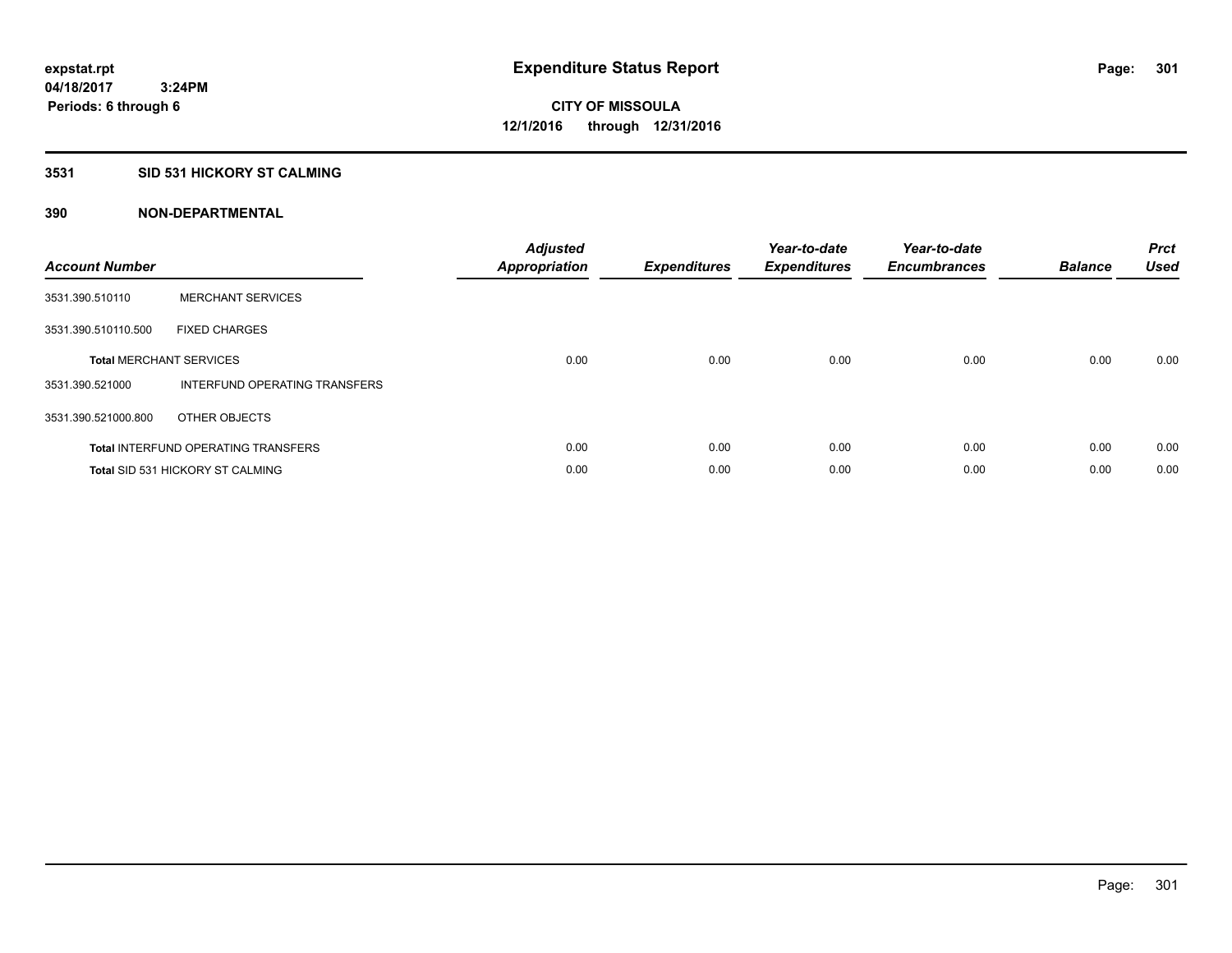#### **3532 SID 532 DEBT SERVICE FUND**

| <b>Account Number</b>          |                                                 | <b>Adjusted</b><br><b>Appropriation</b> | <b>Expenditures</b> | Year-to-date<br><b>Expenditures</b> | Year-to-date<br><b>Encumbrances</b> | <b>Balance</b> | <b>Prct</b><br><b>Used</b> |
|--------------------------------|-------------------------------------------------|-----------------------------------------|---------------------|-------------------------------------|-------------------------------------|----------------|----------------------------|
| 3532.390.510100                | SPECIAL ASSESSMENTS                             |                                         |                     |                                     |                                     |                |                            |
| 3532.390.510100.600            | <b>DEBT SERVICE</b>                             |                                         |                     |                                     |                                     |                |                            |
| 3532.390.510100.610.000        | PRINCIPAL                                       | 30,000.00                               | 0.00                | 0.00                                | 0.00                                | 30,000.00      | 0.00                       |
|                                | 3532.390.510100.620.000 INTEREST / SERVICE FEES | 10,633.00                               | 5,316.25            | 5,666.25                            | 0.00                                | 4,966.75       | 53.29                      |
|                                | <b>Total SPECIAL ASSESSMENTS</b>                | 40,633.00                               | 5,316.25            | 5,666.25                            | 0.00                                | 34,966.75      | 13.94                      |
| 3532.390.510110                | <b>MERCHANT SERVICES</b>                        |                                         |                     |                                     |                                     |                |                            |
| 3532.390.510110.500            | <b>FIXED CHARGES</b>                            |                                         |                     |                                     |                                     |                |                            |
| <b>Total FIXED CHARGES</b>     |                                                 | 0.00                                    | 0.00                | 0.00                                | 0.00                                | 0.00           | 0.00                       |
| <b>Total MERCHANT SERVICES</b> |                                                 | 0.00                                    | 0.00                | 0.00                                | 0.00                                | 0.00           | 0.00                       |
|                                | Total SID 532 DEBT SERVICE FUND                 | 40,633.00                               | 5,316.25            | 5,666.25                            | 0.00                                | 34,966.75      | 13.94                      |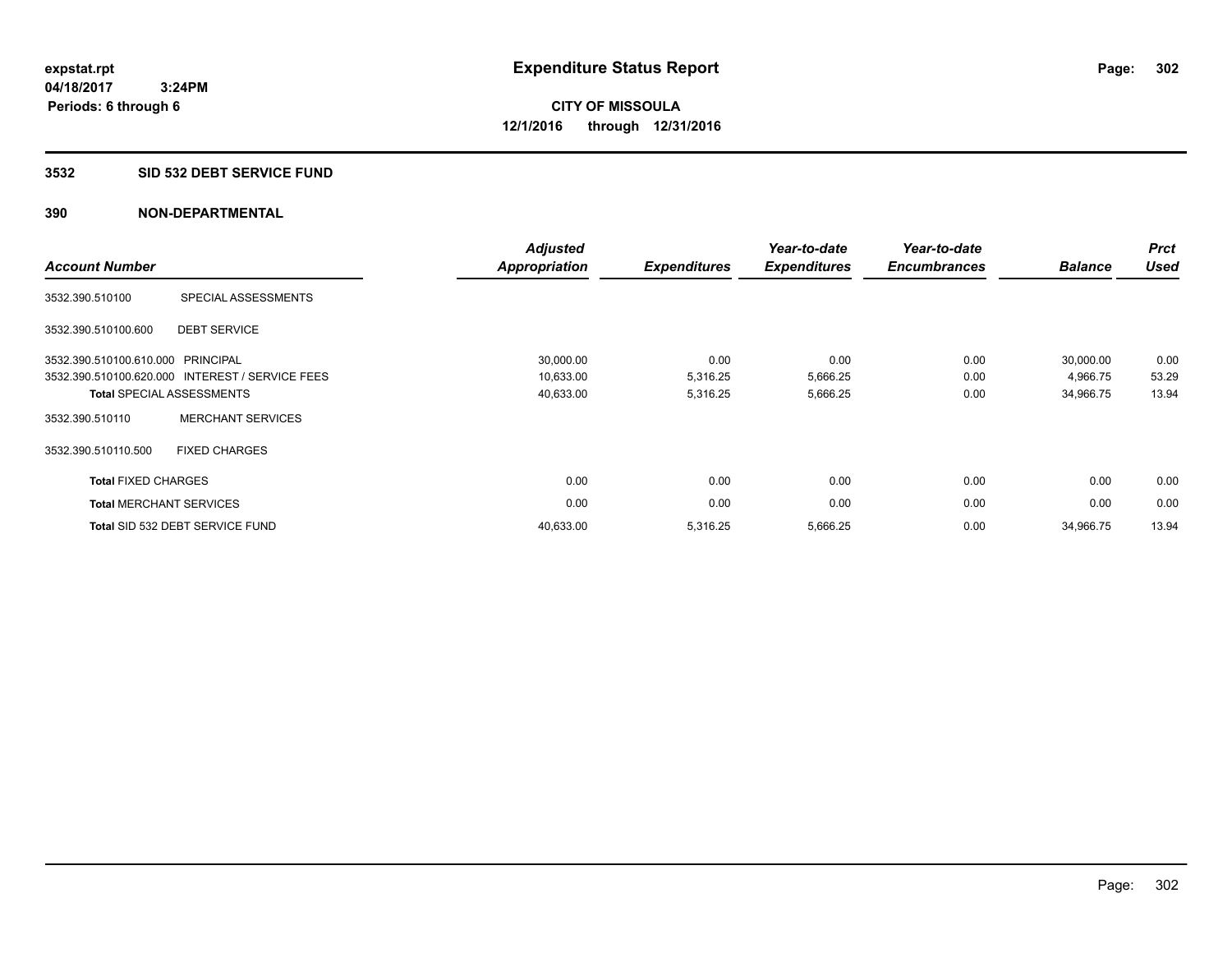**CITY OF MISSOULA 12/1/2016 through 12/31/2016**

# **3533 GILBERT ST SEWER SID DEBT FUND**

## **330 WASTEWATER**

| <b>Account Number</b>   |                          | <b>Adjusted</b><br>Appropriation | <b>Expenditures</b> | Year-to-date<br><b>Expenditures</b> | Year-to-date<br><b>Encumbrances</b> | <b>Balance</b> | <b>Prct</b><br>Used |
|-------------------------|--------------------------|----------------------------------|---------------------|-------------------------------------|-------------------------------------|----------------|---------------------|
| 3533.330.510110         | <b>MERCHANT SERVICES</b> |                                  |                     |                                     |                                     |                |                     |
| 3533.330.510110.500     | <b>FIXED CHARGES</b>     |                                  |                     |                                     |                                     |                |                     |
| <b>Total WASTEWATER</b> |                          | 0.00                             | 0.00                | 0.00                                | 0.00                                | 0.00           | 0.00                |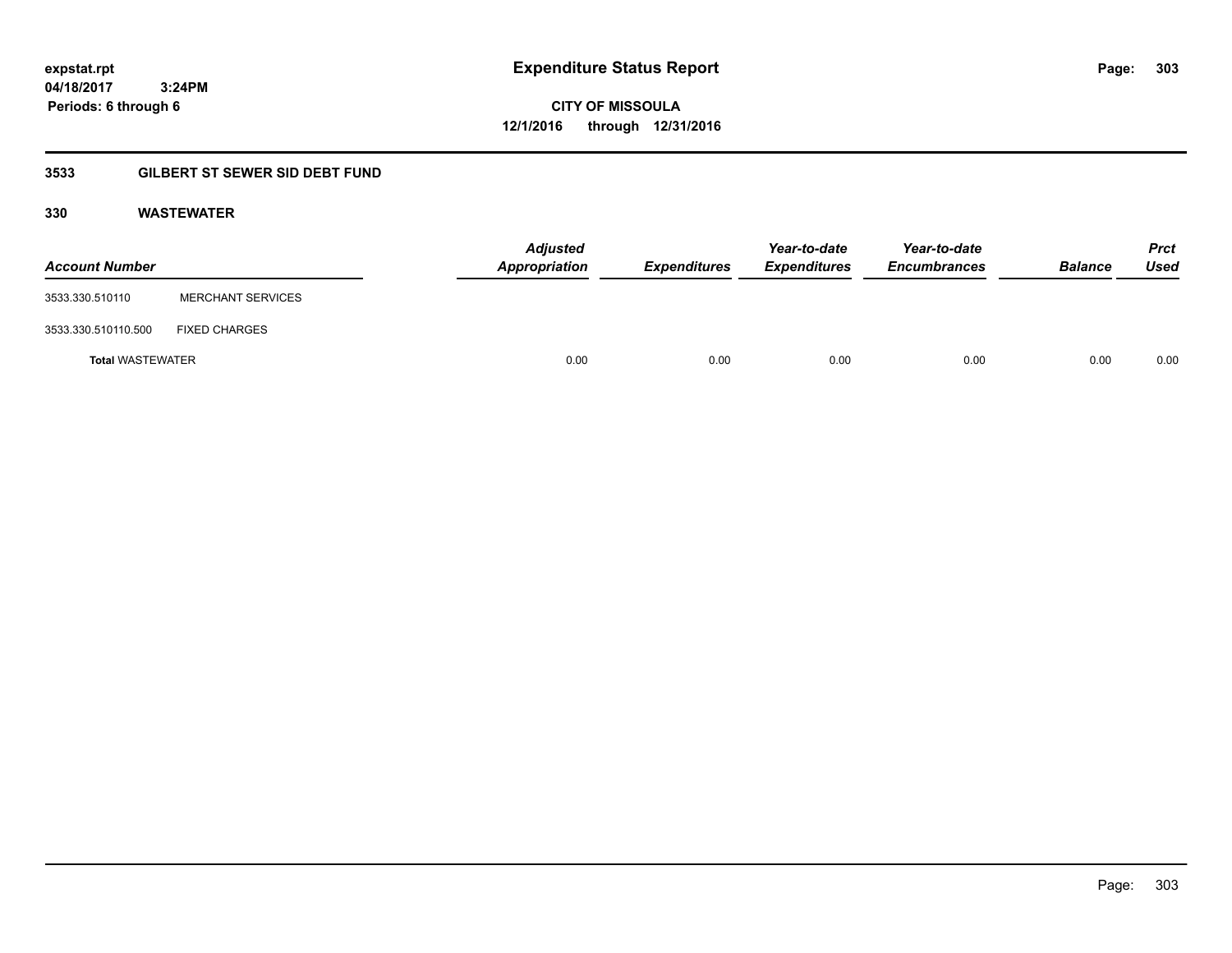**CITY OF MISSOULA 12/1/2016 through 12/31/2016**

## **3533 GILBERT ST SEWER SID DEBT FUND**

| <b>Account Number</b>             |                                                 | <b>Adjusted</b><br><b>Appropriation</b> | <b>Expenditures</b> | Year-to-date<br><b>Expenditures</b> | Year-to-date<br><b>Encumbrances</b> | <b>Balance</b> | <b>Prct</b><br><b>Used</b> |
|-----------------------------------|-------------------------------------------------|-----------------------------------------|---------------------|-------------------------------------|-------------------------------------|----------------|----------------------------|
| 3533.390.510100                   | SPECIAL ASSESSMENTS                             |                                         |                     |                                     |                                     |                |                            |
| 3533.390.510100.500               | <b>FIXED CHARGES</b>                            |                                         |                     |                                     |                                     |                |                            |
| <b>Total FIXED CHARGES</b>        |                                                 | 0.00                                    | 0.00                | 0.00                                | 0.00                                | 0.00           | 0.00                       |
| 3533.390.510100.600               | <b>DEBT SERVICE</b>                             |                                         |                     |                                     |                                     |                |                            |
| 3533.390.510100.610.000 PRINCIPAL |                                                 | 12,000.00                               | 6,000.00            | 6,000.00                            | 0.00                                | 6,000.00       | 50.00                      |
|                                   | 3533.390.510100.620.000 INTEREST / SERVICE FEES | 4,875.00                                | 2,493.75            | 2,493.75                            | 0.00                                | 2,381.25       | 51.15                      |
|                                   | <b>Total SPECIAL ASSESSMENTS</b>                | 16,875.00                               | 8,493.75            | 8,493.75                            | 0.00                                | 8,381.25       | 50.33                      |
| 3533.390.510110                   | <b>MERCHANT SERVICES</b>                        |                                         |                     |                                     |                                     |                |                            |
| 3533.390.510110.500               | <b>FIXED CHARGES</b>                            |                                         |                     |                                     |                                     |                |                            |
| <b>Total MERCHANT SERVICES</b>    |                                                 | 0.00                                    | 0.00                | 0.00                                | 0.00                                | 0.00           | 0.00                       |
| 3533.390.521000                   | <b>INTERFUND OPERATING TRANSFERS</b>            |                                         |                     |                                     |                                     |                |                            |
| 3533.390.521000.800               | <b>OTHER OBJECTS</b>                            |                                         |                     |                                     |                                     |                |                            |
|                                   | <b>Total INTERFUND OPERATING TRANSFERS</b>      | 0.00                                    | 0.00                | 0.00                                | 0.00                                | 0.00           | 0.00                       |
|                                   | <b>Total GILBERT ST SEWER SID DEBT FUND</b>     | 16,875.00                               | 8,493.75            | 8,493.75                            | 0.00                                | 8,381.25       | 50.33                      |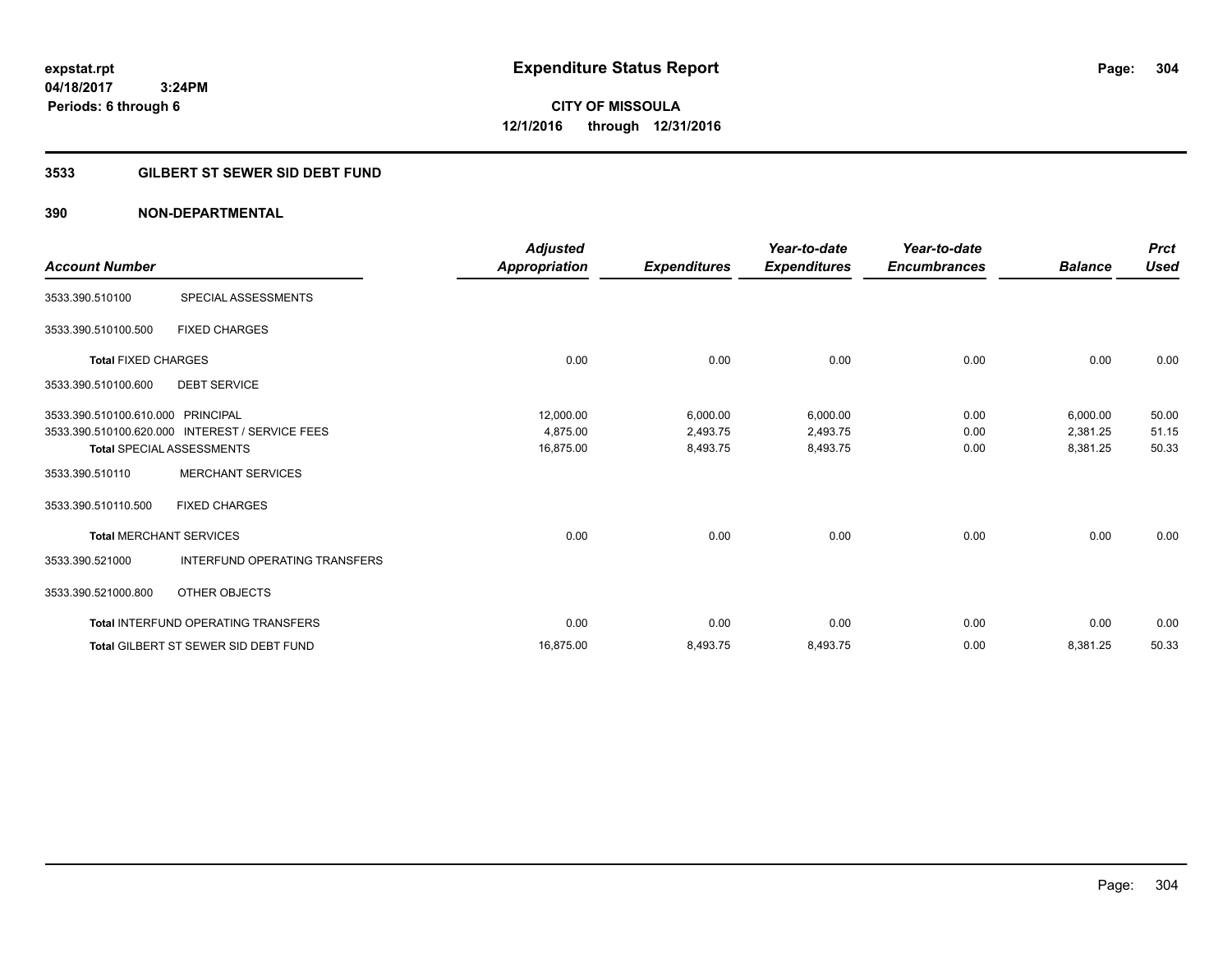## **3534 LINCOLNWOOD SEWER PHASE I**

| <b>Account Number</b>      |                                                 | <b>Adjusted</b><br><b>Appropriation</b> | <b>Expenditures</b> | Year-to-date<br><b>Expenditures</b> | Year-to-date<br><b>Encumbrances</b> | <b>Balance</b> | <b>Prct</b><br><b>Used</b> |
|----------------------------|-------------------------------------------------|-----------------------------------------|---------------------|-------------------------------------|-------------------------------------|----------------|----------------------------|
| 3534.390.510100            | SPECIAL ASSESSMENTS                             |                                         |                     |                                     |                                     |                |                            |
| 3534.390.510100.600        | <b>DEBT SERVICE</b>                             |                                         |                     |                                     |                                     |                |                            |
| 3534.390.510100.610.000    | PRINCIPAL                                       | 12,000.00                               | 6,000.00            | 6,000.00                            | 0.00                                | 6,000.00       | 50.00                      |
|                            | 3534.390.510100.620.000 INTEREST / SERVICE FEES | 5,513.00                                | 2,812.50            | 2,812.50                            | 0.00                                | 2,700.50       | 51.02                      |
|                            | <b>Total SPECIAL ASSESSMENTS</b>                | 17,513.00                               | 8,812.50            | 8,812.50                            | 0.00                                | 8,700.50       | 50.32                      |
| 3534.390.510110            | <b>MERCHANT SERVICES</b>                        |                                         |                     |                                     |                                     |                |                            |
| 3534.390.510110.500        | <b>FIXED CHARGES</b>                            |                                         |                     |                                     |                                     |                |                            |
| <b>Total FIXED CHARGES</b> |                                                 | 0.00                                    | 0.00                | 0.00                                | 0.00                                | 0.00           | 0.00                       |
|                            | <b>Total MERCHANT SERVICES</b>                  | 0.00                                    | 0.00                | 0.00                                | 0.00                                | 0.00           | 0.00                       |
|                            | <b>Total LINCOLNWOOD SEWER PHASE I</b>          | 17.513.00                               | 8,812.50            | 8,812.50                            | 0.00                                | 8,700.50       | 50.32                      |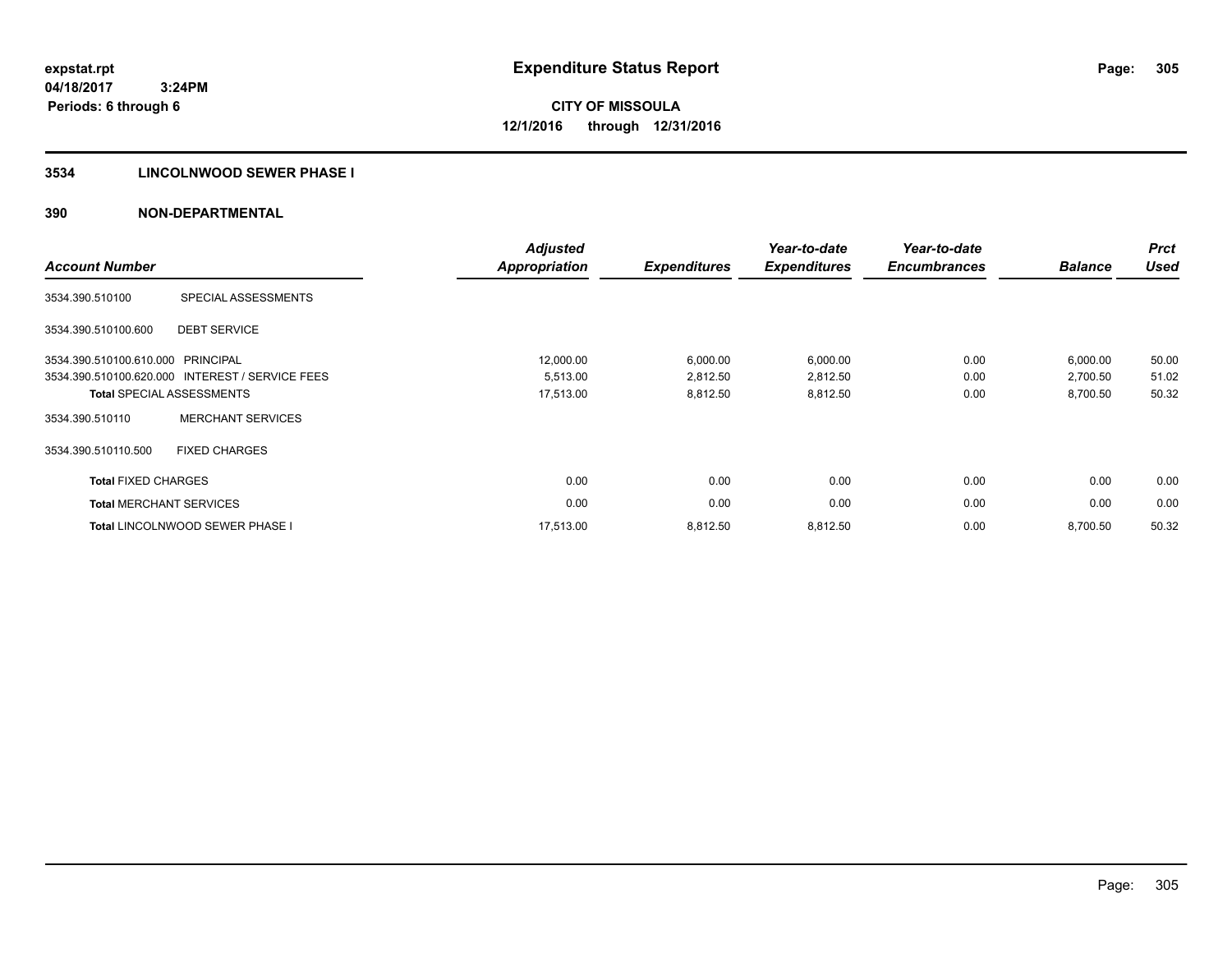## **3535 SLANT STREET TRAFFIC CALMING**

| <b>Account Number</b> |                                            | <b>Adjusted</b><br><b>Appropriation</b> | <b>Expenditures</b> | Year-to-date<br><b>Expenditures</b> | Year-to-date<br><b>Encumbrances</b> | <b>Balance</b> | <b>Prct</b><br><b>Used</b> |
|-----------------------|--------------------------------------------|-----------------------------------------|---------------------|-------------------------------------|-------------------------------------|----------------|----------------------------|
| 3535.390.510110       | <b>MERCHANT SERVICES</b>                   |                                         |                     |                                     |                                     |                |                            |
| 3535.390.510110.500   | <b>FIXED CHARGES</b>                       |                                         |                     |                                     |                                     |                |                            |
|                       | <b>Total MERCHANT SERVICES</b>             | 0.00                                    | 0.00                | 0.00                                | 0.00                                | 0.00           | 0.00                       |
| 3535.390.521000       | INTERFUND OPERATING TRANSFERS              |                                         |                     |                                     |                                     |                |                            |
| 3535.390.521000.800   | OTHER OBJECTS                              |                                         |                     |                                     |                                     |                |                            |
|                       | <b>Total INTERFUND OPERATING TRANSFERS</b> | 0.00                                    | 0.00                | 0.00                                | 0.00                                | 0.00           | 0.00                       |
|                       | <b>Total SLANT STREET TRAFFIC CALMING</b>  | 0.00                                    | 0.00                | 0.00                                | 0.00                                | 0.00           | 0.00                       |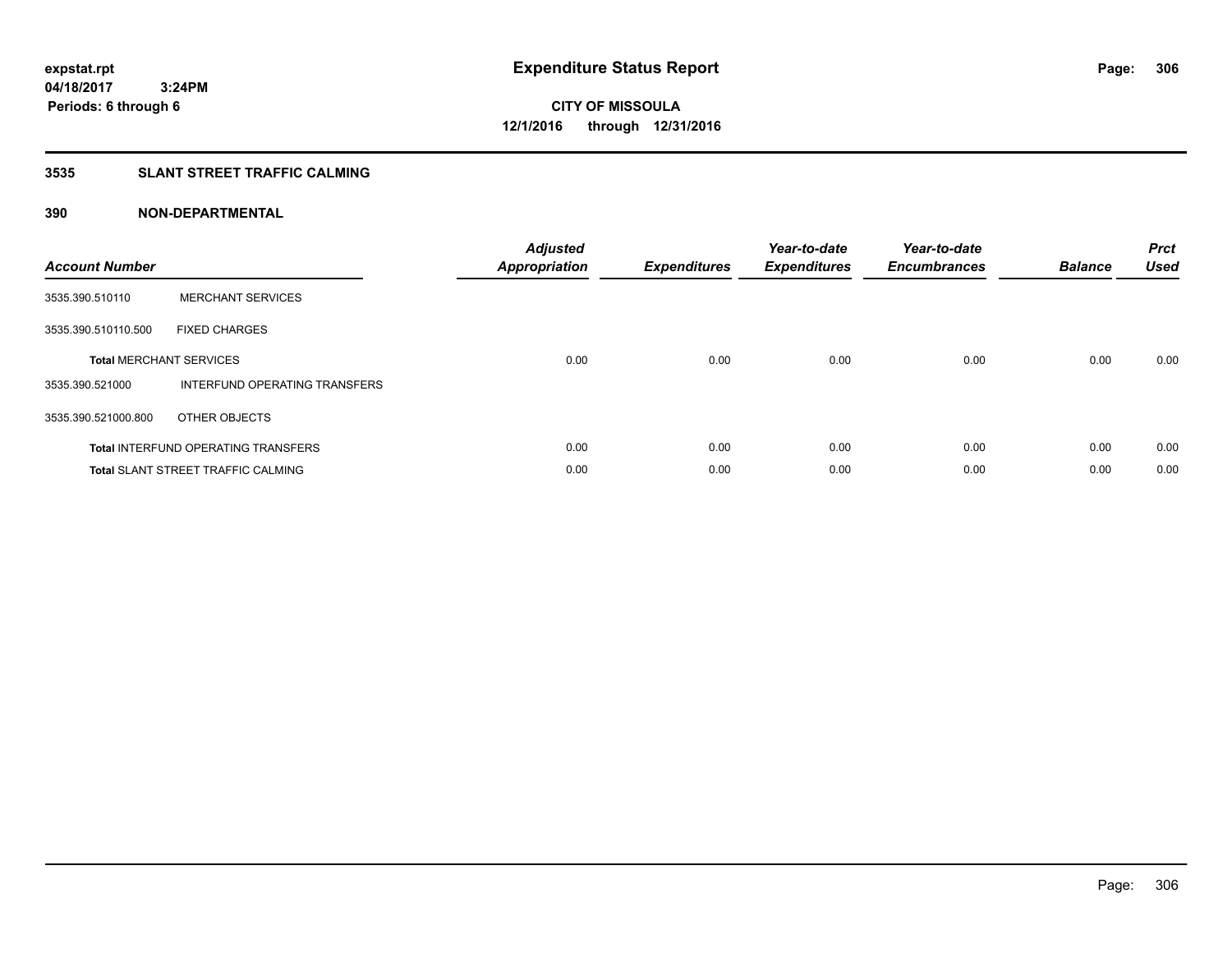## **3536 LINCOLNWOOD SEWER PHASE II**

|                                |                                                 | <b>Adjusted</b>                                                                                                                                                                                                                                                                                                                                                                                                                         | Year-to-date | Year-to-date |  | <b>Prct</b> |
|--------------------------------|-------------------------------------------------|-----------------------------------------------------------------------------------------------------------------------------------------------------------------------------------------------------------------------------------------------------------------------------------------------------------------------------------------------------------------------------------------------------------------------------------------|--------------|--------------|--|-------------|
| <b>Account Number</b>          |                                                 | <b>Appropriation</b><br><b>Expenditures</b><br><b>Balance</b><br><b>Expenditures</b><br><b>Encumbrances</b><br>22,000.00<br>0.00<br>11,000.00<br>11,000.00<br>11.000.00<br>9.544.00<br>4,875.00<br>4,875.00<br>0.00<br>4,669.00<br>31,544.00<br>15,875.00<br>15,875.00<br>0.00<br>15,669.00<br>0.00<br>0.00<br>0.00<br>0.00<br>0.00<br>0.00<br>0.00<br>0.00<br>0.00<br>0.00<br>0.00<br>15,875.00<br>15,875.00<br>31,544.00<br>15,669.00 | <b>Used</b>  |              |  |             |
| 3536.390.510100                | SPECIAL ASSESSMENTS                             |                                                                                                                                                                                                                                                                                                                                                                                                                                         |              |              |  |             |
| 3536.390.510100.600            | <b>DEBT SERVICE</b>                             |                                                                                                                                                                                                                                                                                                                                                                                                                                         |              |              |  |             |
| 3536.390.510100.610.000        | PRINCIPAL                                       |                                                                                                                                                                                                                                                                                                                                                                                                                                         |              |              |  | 50.00       |
|                                | 3536.390.510100.620.000 INTEREST / SERVICE FEES |                                                                                                                                                                                                                                                                                                                                                                                                                                         |              |              |  | 51.08       |
|                                | <b>Total SPECIAL ASSESSMENTS</b>                |                                                                                                                                                                                                                                                                                                                                                                                                                                         |              |              |  | 50.33       |
| 3536.390.510110                | <b>MERCHANT SERVICES</b>                        |                                                                                                                                                                                                                                                                                                                                                                                                                                         |              |              |  |             |
| 3536.390.510110.500            | <b>FIXED CHARGES</b>                            |                                                                                                                                                                                                                                                                                                                                                                                                                                         |              |              |  |             |
| <b>Total FIXED CHARGES</b>     |                                                 |                                                                                                                                                                                                                                                                                                                                                                                                                                         |              |              |  | 0.00        |
| <b>Total MERCHANT SERVICES</b> |                                                 |                                                                                                                                                                                                                                                                                                                                                                                                                                         |              |              |  | 0.00        |
|                                | <b>Total LINCOLNWOOD SEWER PHASE II</b>         |                                                                                                                                                                                                                                                                                                                                                                                                                                         |              |              |  | 50.33       |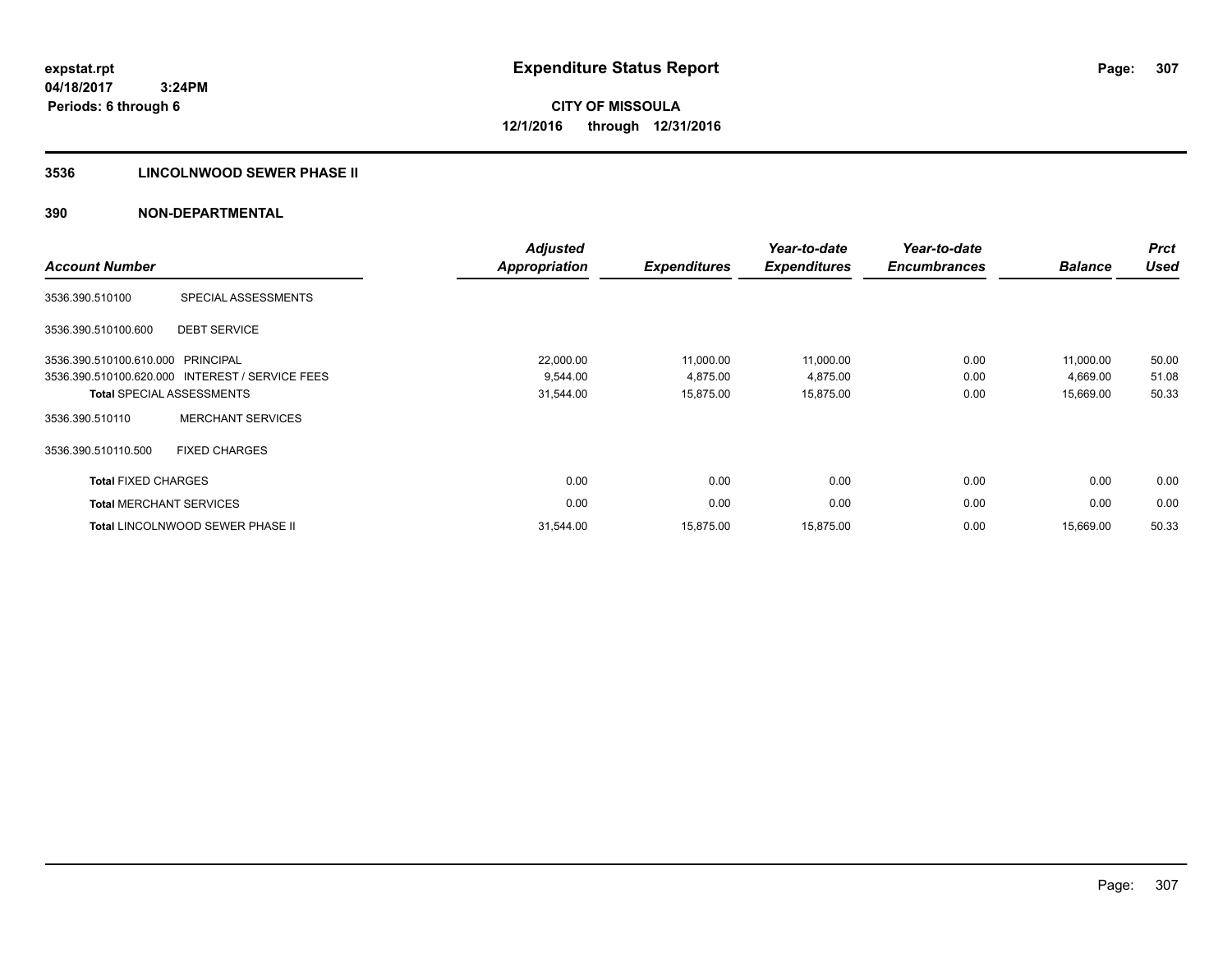## **3539 SOUTH 4TH STREET W TRAFFIC**

| <b>Account Number</b> |                                            | <b>Adjusted</b><br>Appropriation | <b>Expenditures</b> | Year-to-date<br><b>Expenditures</b> | Year-to-date<br><b>Encumbrances</b> | <b>Balance</b> | <b>Prct</b><br><b>Used</b> |
|-----------------------|--------------------------------------------|----------------------------------|---------------------|-------------------------------------|-------------------------------------|----------------|----------------------------|
| 3539.390.510110       | <b>MERCHANT SERVICES</b>                   |                                  |                     |                                     |                                     |                |                            |
| 3539.390.510110.500   | <b>FIXED CHARGES</b>                       |                                  |                     |                                     |                                     |                |                            |
|                       | <b>Total MERCHANT SERVICES</b>             | 0.00                             | 0.00                | 0.00                                | 0.00                                | 0.00           | 0.00                       |
| 3539.390.521000       | INTERFUND OPERATING TRANSFERS              |                                  |                     |                                     |                                     |                |                            |
| 3539.390.521000.800   | OTHER OBJECTS                              |                                  |                     |                                     |                                     |                |                            |
|                       | <b>Total INTERFUND OPERATING TRANSFERS</b> | 0.00                             | 0.00                | 0.00                                | 0.00                                | 0.00           | 0.00                       |
|                       | <b>Total SOUTH 4TH STREET W TRAFFIC</b>    | 0.00                             | 0.00                | 0.00                                | 0.00                                | 0.00           | 0.00                       |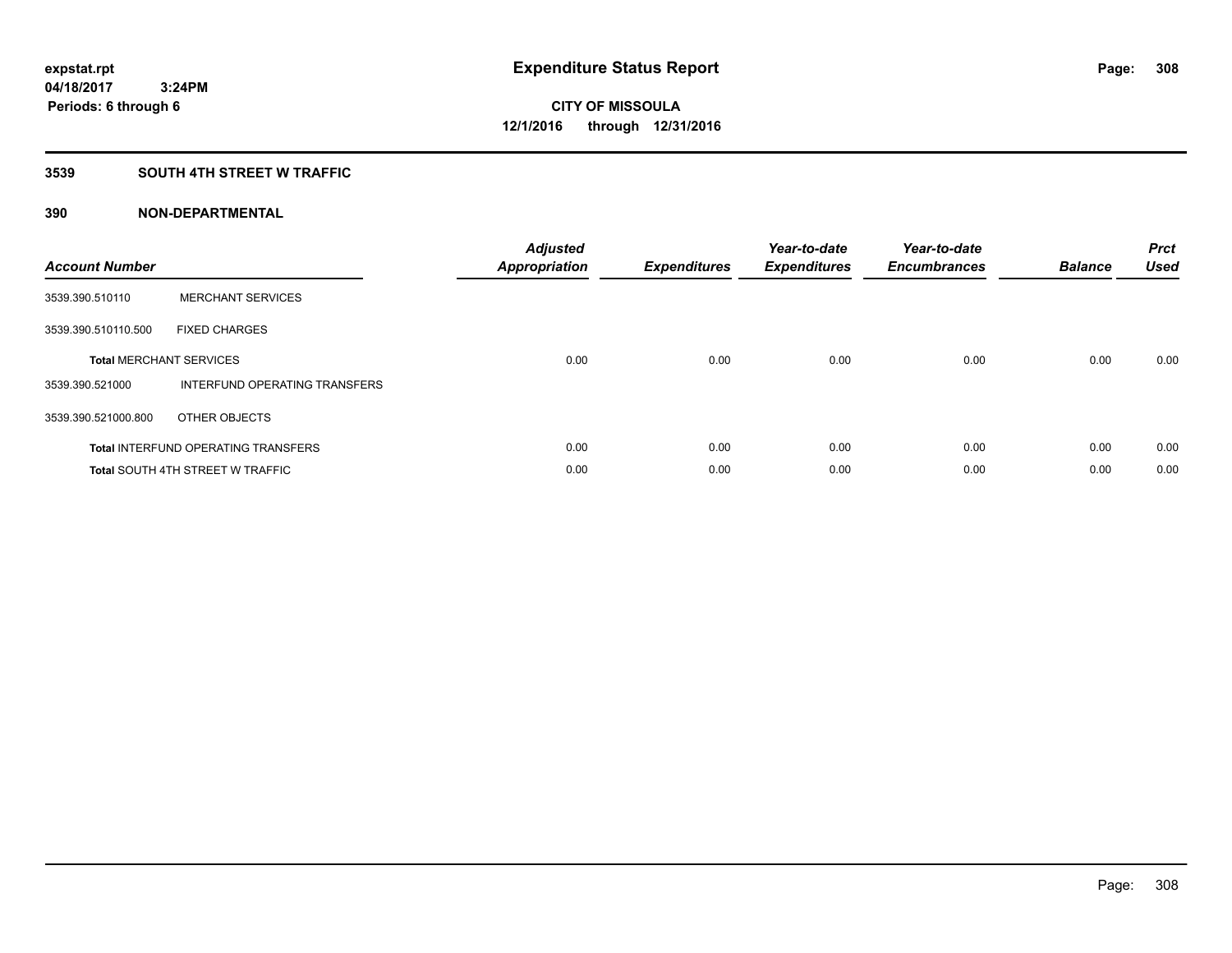#### **3540 SID 540 DEBT SERVICE FUND**

|                                                 | <b>Adjusted</b> |                     | Year-to-date        | Year-to-date        |                | <b>Prct</b> |
|-------------------------------------------------|-----------------|---------------------|---------------------|---------------------|----------------|-------------|
| <b>Account Number</b>                           | Appropriation   | <b>Expenditures</b> | <b>Expenditures</b> | <b>Encumbrances</b> | <b>Balance</b> | <b>Used</b> |
| SPECIAL ASSESSMENTS<br>3540.390.510100          |                 |                     |                     |                     |                |             |
| PURCHASED SERVICES<br>3540.390.510100.300       |                 |                     |                     |                     |                |             |
| 3540.390.510100.350.000 PROFESSIONAL SERVICES   | 0.00            | 350.00              | 350.00              | 0.00                | $-350.00$      | 0.00        |
| <b>Total PURCHASED SERVICES</b>                 | 0.00            | 350.00              | 350.00              | 0.00                | $-350.00$      | 0.00        |
| <b>DEBT SERVICE</b><br>3540.390.510100.600      |                 |                     |                     |                     |                |             |
| 3540.390.510100.610.000 PRINCIPAL               | 75,000.00       | 0.00                | 0.00                | 0.00                | 75,000.00      | 0.00        |
| 3540.390.510100.620.000 INTEREST / SERVICE FEES | 45,903.00       | 22,951.25           | 22,951.25           | 0.00                | 22,951.75      | 50.00       |
| <b>Total DEBT SERVICE</b>                       | 120,903.00      | 22,951.25           | 22,951.25           | 0.00                | 97,951.75      | 18.98       |
| <b>Total SPECIAL ASSESSMENTS</b>                | 120,903.00      | 23,301.25           | 23,301.25           | 0.00                | 97,601.75      | 19.27       |
| <b>MERCHANT SERVICES</b><br>3540.390.510110     |                 |                     |                     |                     |                |             |
| 3540.390.510110.500<br><b>FIXED CHARGES</b>     |                 |                     |                     |                     |                |             |
| 3540.390.510110.550.000 MERCHANT SERVICE FEES   | 350.00          | 0.00                | 0.00                | 0.00                | 350.00         | 0.00        |
| <b>Total MERCHANT SERVICES</b>                  | 350.00          | 0.00                | 0.00                | 0.00                | 350.00         | 0.00        |
| Total SID 540 DEBT SERVICE FUND                 | 121,253.00      | 23,301.25           | 23,301.25           | 0.00                | 97,951.75      | 19.22       |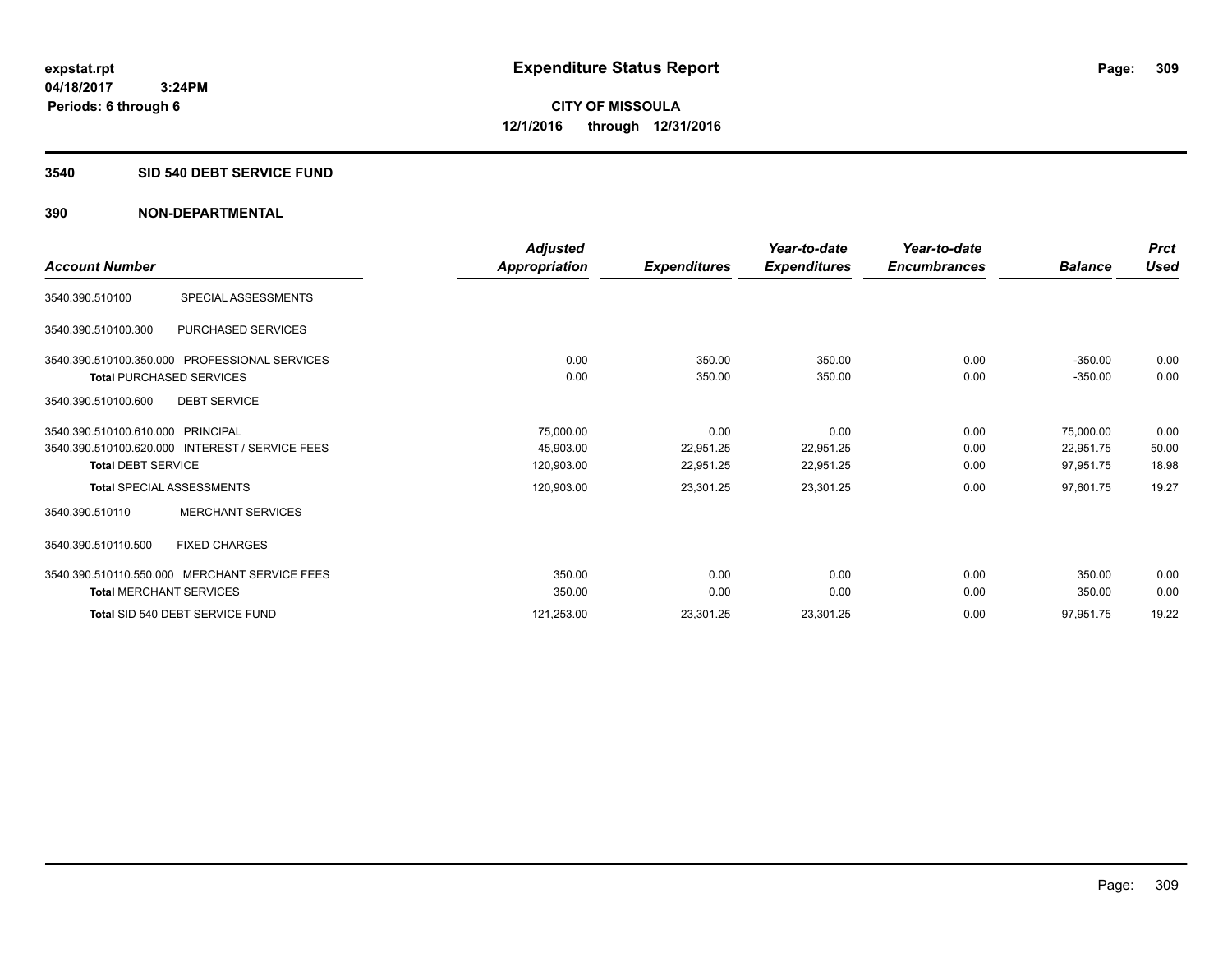### **3541 SID 541 DEBT SERVICE**

| <b>Account Number</b>             |                                               | <b>Adjusted</b><br><b>Appropriation</b> | <b>Expenditures</b> | Year-to-date<br><b>Expenditures</b> | Year-to-date<br><b>Encumbrances</b> | <b>Balance</b> | <b>Prct</b><br><b>Used</b> |
|-----------------------------------|-----------------------------------------------|-----------------------------------------|---------------------|-------------------------------------|-------------------------------------|----------------|----------------------------|
| 3541.390.510100                   | SPECIAL ASSESSMENTS                           |                                         |                     |                                     |                                     |                |                            |
| 3541.390.510100.600               | <b>DEBT SERVICE</b>                           |                                         |                     |                                     |                                     |                |                            |
| 3541.390.510100.610.000 PRINCIPAL |                                               | 30,000.00                               | 0.00                | 0.00                                | 0.00                                | 30,000.00      | 0.00                       |
|                                   | 3541.390.510100.620.000 PINEVIEW PARK/INT     | 27,798.00                               | 13,898.75           | 14,198.75                           | 0.00                                | 13,599.25      | 51.08                      |
|                                   | <b>Total SPECIAL ASSESSMENTS</b>              | 57,798.00                               | 13,898.75           | 14,198.75                           | 0.00                                | 43,599.25      | 24.57                      |
| 3541.390.510110                   | <b>MERCHANT SERVICES</b>                      |                                         |                     |                                     |                                     |                |                            |
| 3541.390.510110.500               | <b>FIXED CHARGES</b>                          |                                         |                     |                                     |                                     |                |                            |
|                                   | 3541.390.510110.550.000 MERCHANT SERVICE FEES | 300.00                                  | 0.00                | 0.00                                | 0.00                                | 300.00         | 0.00                       |
| <b>Total MERCHANT SERVICES</b>    |                                               | 300.00                                  | 0.00                | 0.00                                | 0.00                                | 300.00         | 0.00                       |
|                                   | Total SID 541 DEBT SERVICE                    | 58,098.00                               | 13,898.75           | 14,198.75                           | 0.00                                | 43.899.25      | 24.44                      |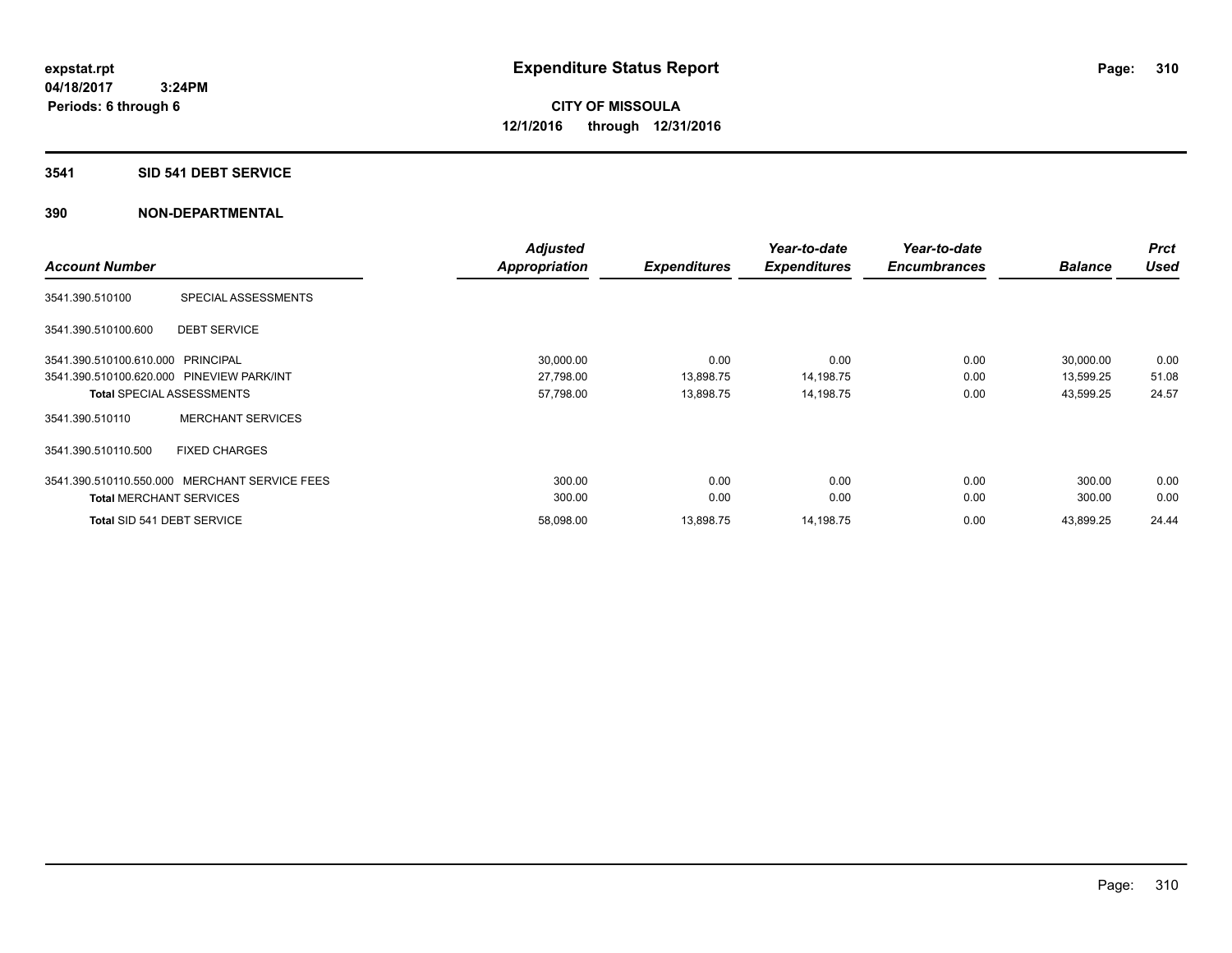#### **3543 SID 543 DEBT SERVICE**

| <b>Account Number</b>      |                                     | <b>Adjusted</b><br><b>Appropriation</b> | <b>Expenditures</b> | Year-to-date<br><b>Expenditures</b> | Year-to-date<br><b>Encumbrances</b> | <b>Balance</b> | <b>Prct</b><br><b>Used</b> |
|----------------------------|-------------------------------------|-----------------------------------------|---------------------|-------------------------------------|-------------------------------------|----------------|----------------------------|
| 3543.390.510000            | <b>MISCELLANEOUS</b>                |                                         |                     |                                     |                                     |                |                            |
| 3543.390.510000.800        | OTHER OBJECTS                       |                                         |                     |                                     |                                     |                |                            |
| <b>Total MISCELLANEOUS</b> |                                     | 0.00                                    | 0.00                | 0.00                                | 0.00                                | 0.00           | 0.00                       |
| 3543.390.510100            | SPECIAL ASSESSMENTS                 |                                         |                     |                                     |                                     |                |                            |
| 3543.390.510100.600        | <b>DEBT SERVICE</b>                 |                                         |                     |                                     |                                     |                |                            |
|                            | <b>Total SPECIAL ASSESSMENTS</b>    | 0.00                                    | 0.00                | 0.00                                | 0.00                                | 0.00           | 0.00                       |
| 3543.390.510110            | <b>MERCHANT SERVICES</b>            |                                         |                     |                                     |                                     |                |                            |
| 3543.390.510110.500        | <b>FIXED CHARGES</b>                |                                         |                     |                                     |                                     |                |                            |
|                            | <b>Total MERCHANT SERVICES</b>      | 0.00                                    | 0.00                | 0.00                                | 0.00                                | 0.00           | 0.00                       |
| 3543.390.521000            | INTERFUND OPERATING TRANSFERS       |                                         |                     |                                     |                                     |                |                            |
| 3543.390.521000.800        | OTHER OBJECTS                       |                                         |                     |                                     |                                     |                |                            |
|                            | Total INTERFUND OPERATING TRANSFERS | 0.00                                    | 0.00                | 0.00                                | 0.00                                | 0.00           | 0.00                       |
|                            | Total SID 543 DEBT SERVICE          | 0.00                                    | 0.00                | 0.00                                | 0.00                                | 0.00           | 0.00                       |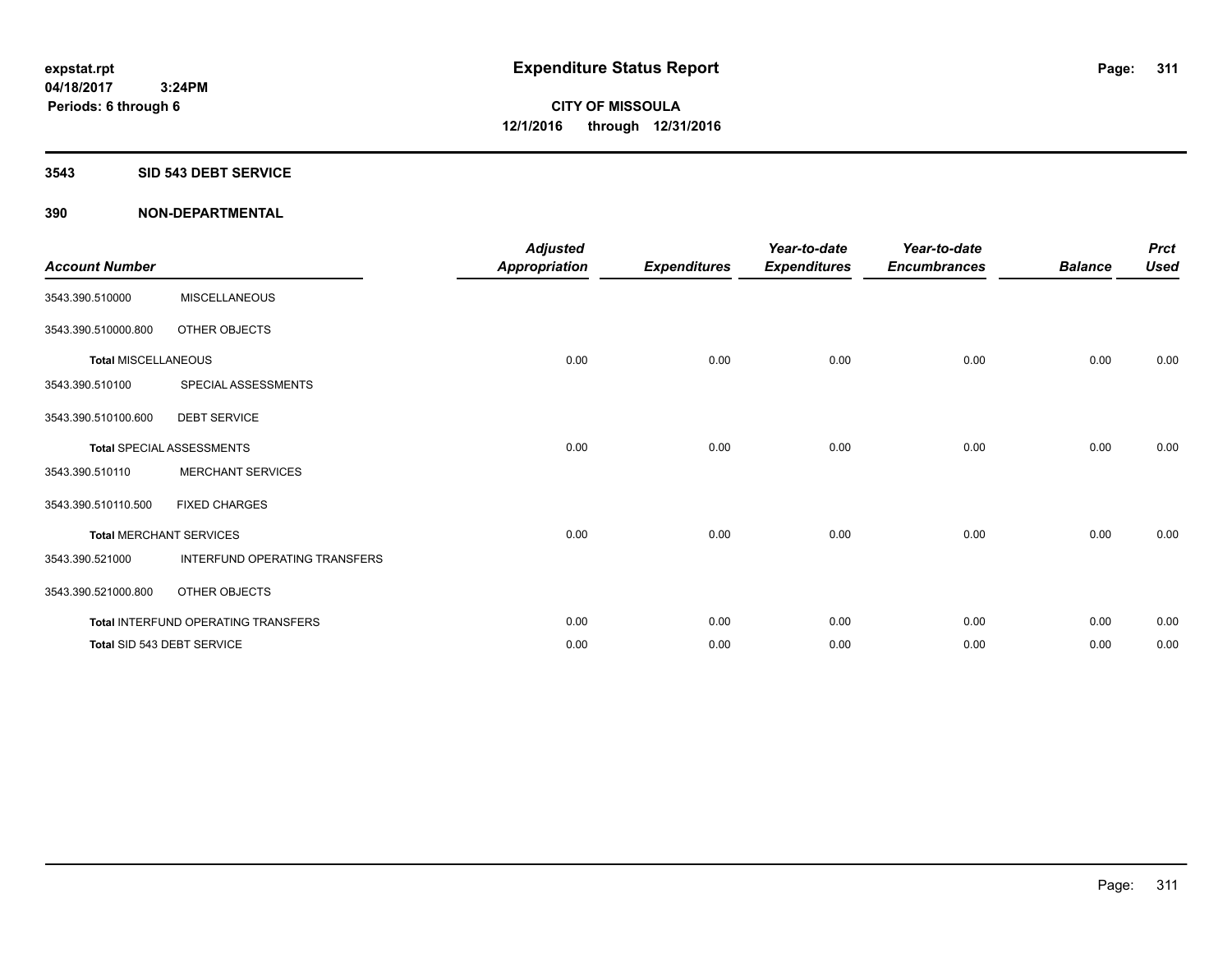**312**

**04/18/2017 3:24PM Periods: 6 through 6**

**CITY OF MISSOULA 12/1/2016 through 12/31/2016**

### **3544 SID 544 RATTLESNAKE DEBT SERVICE**

| <b>Account Number</b>                      |                                                 | <b>Adjusted</b><br><b>Appropriation</b> | <b>Expenditures</b> | Year-to-date<br><b>Expenditures</b> | Year-to-date<br><b>Encumbrances</b> | <b>Balance</b> | <b>Prct</b><br>Used |
|--------------------------------------------|-------------------------------------------------|-----------------------------------------|---------------------|-------------------------------------|-------------------------------------|----------------|---------------------|
| 3544.390.510100                            | SPECIAL ASSESSMENTS                             |                                         |                     |                                     |                                     |                |                     |
| 3544.390.510100.600                        | <b>DEBT SERVICE</b>                             |                                         |                     |                                     |                                     |                |                     |
| 3544.390.510100.610.000 SID 544C/PRINCIPAL |                                                 | 87.500.00                               | 35.000.00           | 35.000.00                           | 0.00                                | 52.500.00      | 40.00               |
|                                            | 3544.390.510100.620.000 INTEREST / SERVICE FEES | 51,996.00                               | 23.643.75           | 26,743.75                           | 0.00                                | 25,252.25      | 51.43               |
| <b>Total DEBT SERVICE</b>                  |                                                 | 139.496.00                              | 58.643.75           | 61.743.75                           | 0.00                                | 77.752.25      | 44.26               |
| <b>Total NON-DEPARTMENTAL</b>              |                                                 | 139.496.00                              | 58.643.75           | 61.743.75                           | 0.00                                | 77.752.25      | 44.26               |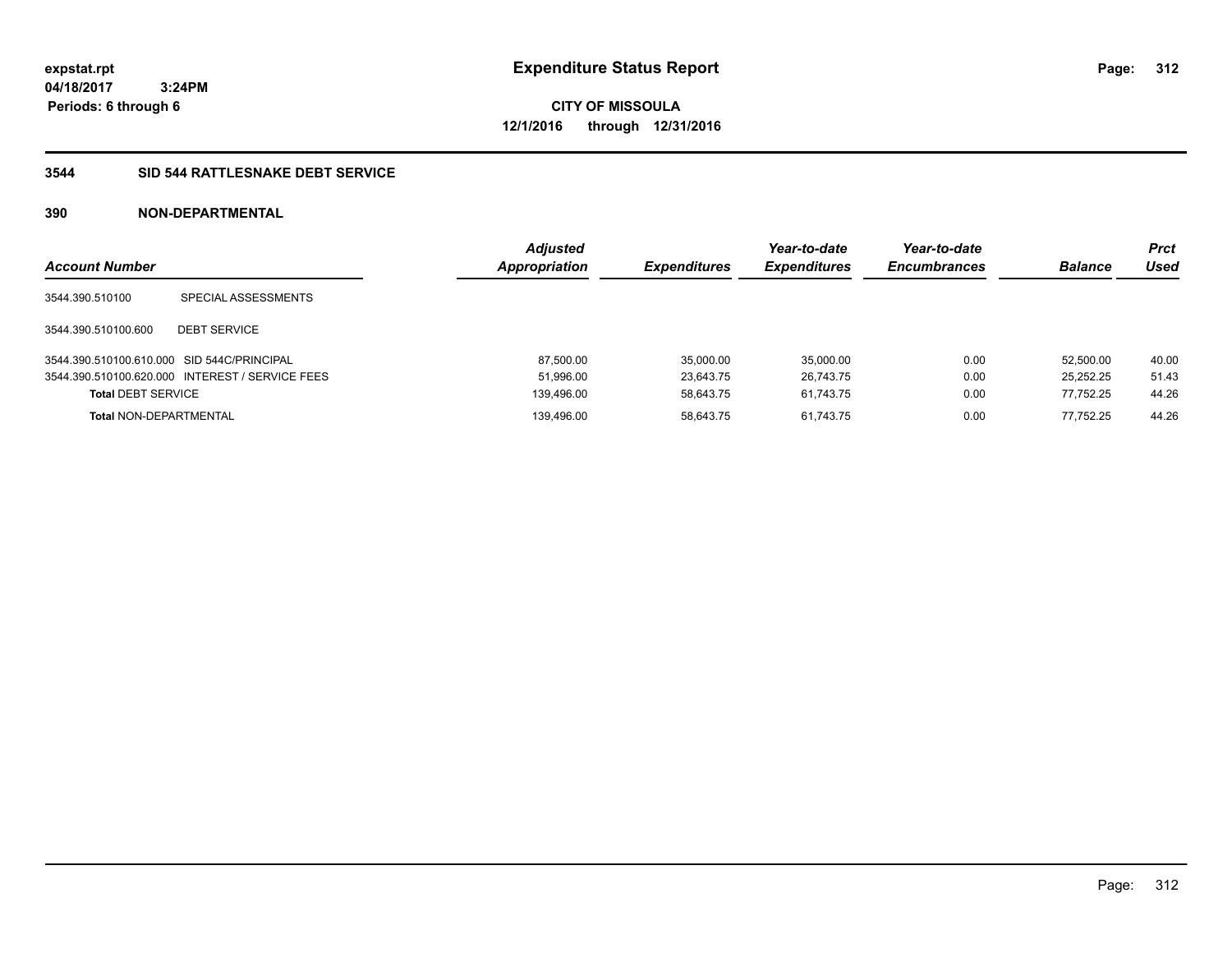**CITY OF MISSOULA 12/1/2016 through 12/31/2016**

## **3544 SID 544 RATTLESNAKE DEBT SERVICE**

## **550 SID 544 PROJECT**

| <b>Account Number</b>     |                                                 | <b>Adjusted</b><br>Appropriation | <b>Expenditures</b> | Year-to-date<br><b>Expenditures</b> | Year-to-date<br><b>Encumbrances</b> | <b>Balance</b> | <b>Prct</b><br>Used |
|---------------------------|-------------------------------------------------|----------------------------------|---------------------|-------------------------------------|-------------------------------------|----------------|---------------------|
| 3544.550.510100           | SPECIAL ASSESSMENTS                             |                                  |                     |                                     |                                     |                |                     |
| 3544.550.510100.600       | <b>DEBT SERVICE</b>                             |                                  |                     |                                     |                                     |                |                     |
|                           | 3544.550.510100.610.000 SID 544B ARRA/PRINCIPAL | 0.00                             | 8.000.00            | 8,000.00                            | 0.00                                | $-8.000.00$    | 0.00                |
|                           | 3544.550.510100.620.000 INTEREST / SERVICE FEES | 0.00                             | 2.310.00            | 2.310.00                            | 0.00                                | $-2.310.00$    | 0.00                |
| <b>Total DEBT SERVICE</b> |                                                 | 0.00                             | 10.310.00           | 10,310.00                           | 0.00                                | $-10.310.00$   | 0.00                |
| Total SID 544 PROJECT     |                                                 | 0.00                             | 10.310.00           | 10.310.00                           | 0.00                                | $-10.310.00$   | 0.00                |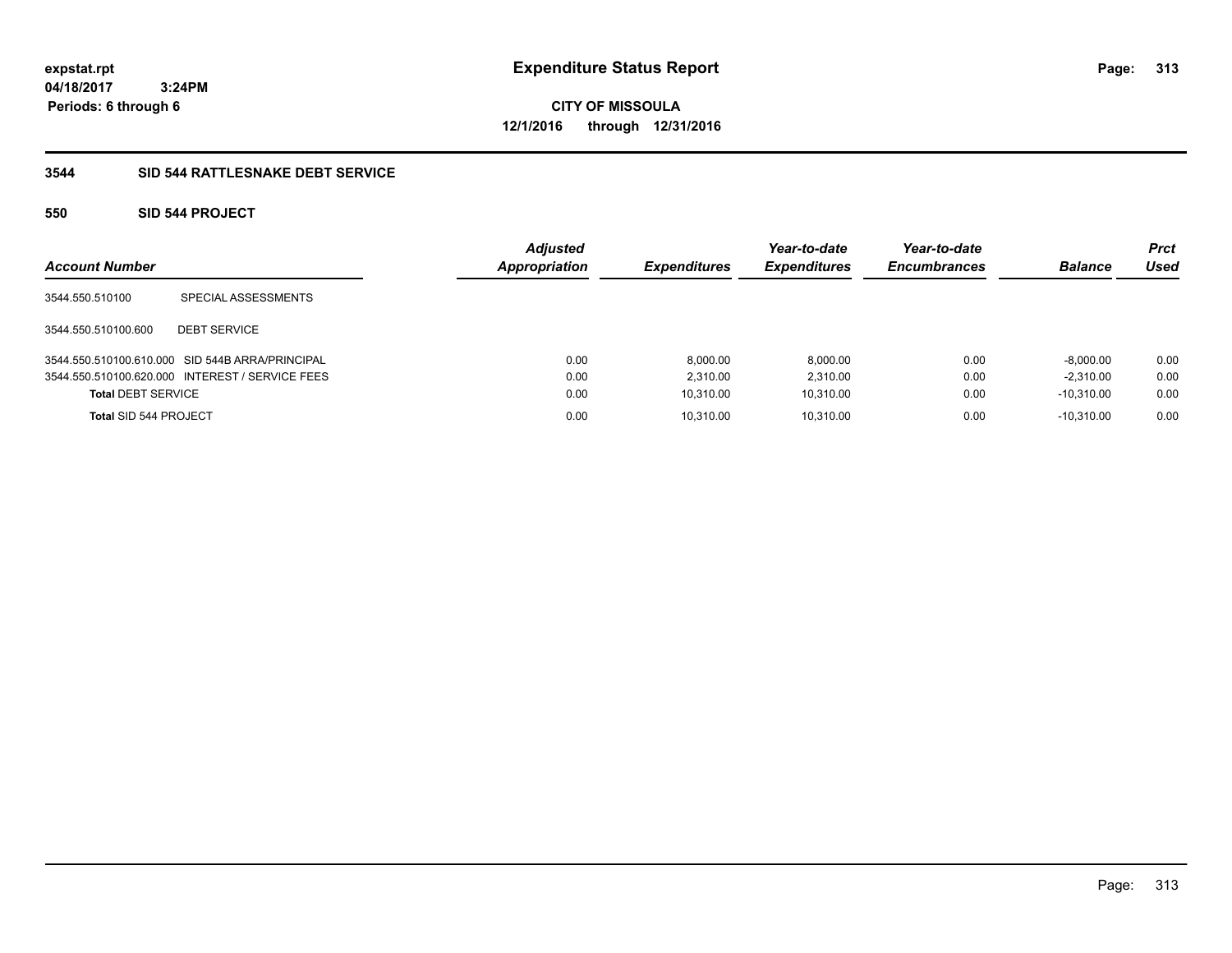**314**

**04/18/2017 3:24PM Periods: 6 through 6**

**CITY OF MISSOULA 12/1/2016 through 12/31/2016**

### **3544 SID 544 RATTLESNAKE DEBT SERVICE**

## **555 LOLO STREET PROJECT**

| <b>Account Number</b>          |                                                           | <b>Adjusted</b><br><b>Appropriation</b> | <b>Expenditures</b> | Year-to-date<br><b>Expenditures</b> | Year-to-date<br><b>Encumbrances</b> | <b>Balance</b> | <b>Prct</b><br><b>Used</b> |
|--------------------------------|-----------------------------------------------------------|-----------------------------------------|---------------------|-------------------------------------|-------------------------------------|----------------|----------------------------|
| 3544.555.510100                | SPECIAL ASSESSMENTS                                       |                                         |                     |                                     |                                     |                |                            |
| 3544.555.510100.600            | <b>DEBT SERVICE</b>                                       |                                         |                     |                                     |                                     |                |                            |
|                                | 3544.555.510100.610.000 SID 544D LOLOD/PRINCIPAL          | 0.00                                    | 750.00              | 750.00                              | 0.00                                | $-750.00$      | 0.00                       |
|                                | 3544.555.510100.620.000 SID 544 D INTEREST / SERVICE FEES | 0.00                                    | 162.50              | 162.50                              | 0.00                                | $-162.50$      | 0.00                       |
|                                | <b>Total SPECIAL ASSESSMENTS</b>                          | 0.00                                    | 912.50              | 912.50                              | 0.00                                | $-912.50$      | 0.00                       |
| 3544.555.510110                | <b>MERCHANT SERVICES</b>                                  |                                         |                     |                                     |                                     |                |                            |
| 3544.555.510110.500            | <b>FIXED CHARGES</b>                                      |                                         |                     |                                     |                                     |                |                            |
| <b>Total MERCHANT SERVICES</b> |                                                           | 0.00                                    | 0.00                | 0.00                                | 0.00                                | 0.00           | 0.00                       |
|                                | <b>Total LOLO STREET PROJECT</b>                          | 0.00                                    | 912.50              | 912.50                              | 0.00                                | $-912.50$      | 0.00                       |
|                                | Total SID 544 RATTLESNAKE DEBT SERVICE                    | 139,496.00                              | 69,866.25           | 72,966.25                           | 0.00                                | 66.529.75      | 52.31                      |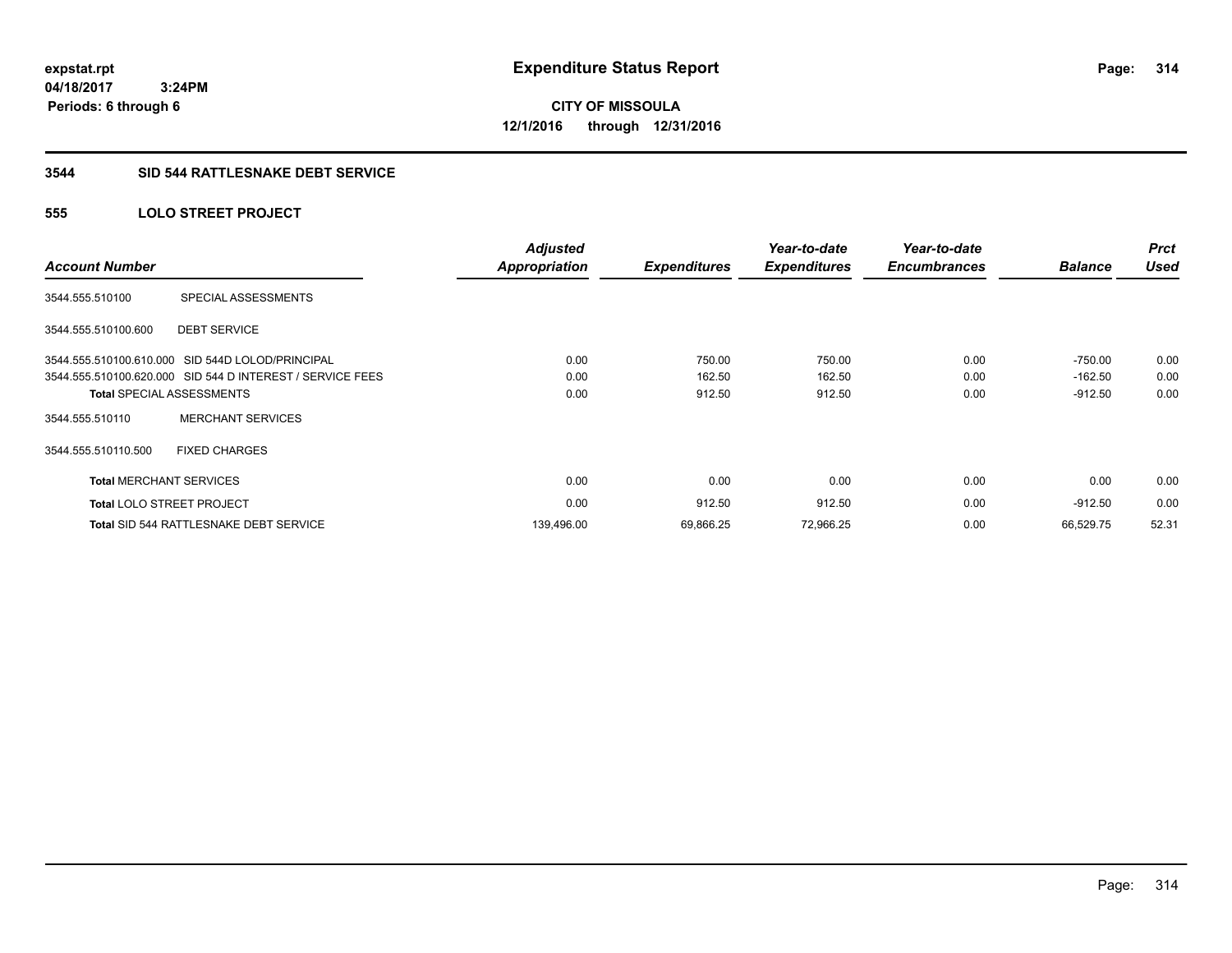## **3545 SID 545 DEBT SERVICE**

| <b>Account Number</b> |                                            | <b>Adjusted</b><br><b>Appropriation</b> | <b>Expenditures</b> | Year-to-date<br><b>Expenditures</b> | Year-to-date<br><b>Encumbrances</b> | <b>Balance</b> | <b>Prct</b><br><b>Used</b> |
|-----------------------|--------------------------------------------|-----------------------------------------|---------------------|-------------------------------------|-------------------------------------|----------------|----------------------------|
| 3545.390.510100       | SPECIAL ASSESSMENTS                        |                                         |                     |                                     |                                     |                |                            |
| 3545.390.510100.600   | <b>DEBT SERVICE</b>                        |                                         |                     |                                     |                                     |                |                            |
|                       | <b>Total SPECIAL ASSESSMENTS</b>           | 0.00                                    | 0.00                | 0.00                                | 0.00                                | 0.00           | 0.00                       |
| 3545.390.510110       | <b>MERCHANT SERVICES</b>                   |                                         |                     |                                     |                                     |                |                            |
| 3545.390.510110.500   | <b>FIXED CHARGES</b>                       |                                         |                     |                                     |                                     |                |                            |
|                       | <b>Total MERCHANT SERVICES</b>             | 0.00                                    | 0.00                | 0.00                                | 0.00                                | 0.00           | 0.00                       |
| 3545.390.521000       | INTERFUND OPERATING TRANSFERS              |                                         |                     |                                     |                                     |                |                            |
| 3545.390.521000.800   | OTHER OBJECTS                              |                                         |                     |                                     |                                     |                |                            |
|                       | <b>Total INTERFUND OPERATING TRANSFERS</b> | 0.00                                    | 0.00                | 0.00                                | 0.00                                | 0.00           | 0.00                       |
|                       | Total SID 545 DEBT SERVICE                 | 0.00                                    | 0.00                | 0.00                                | 0.00                                | 0.00           | 0.00                       |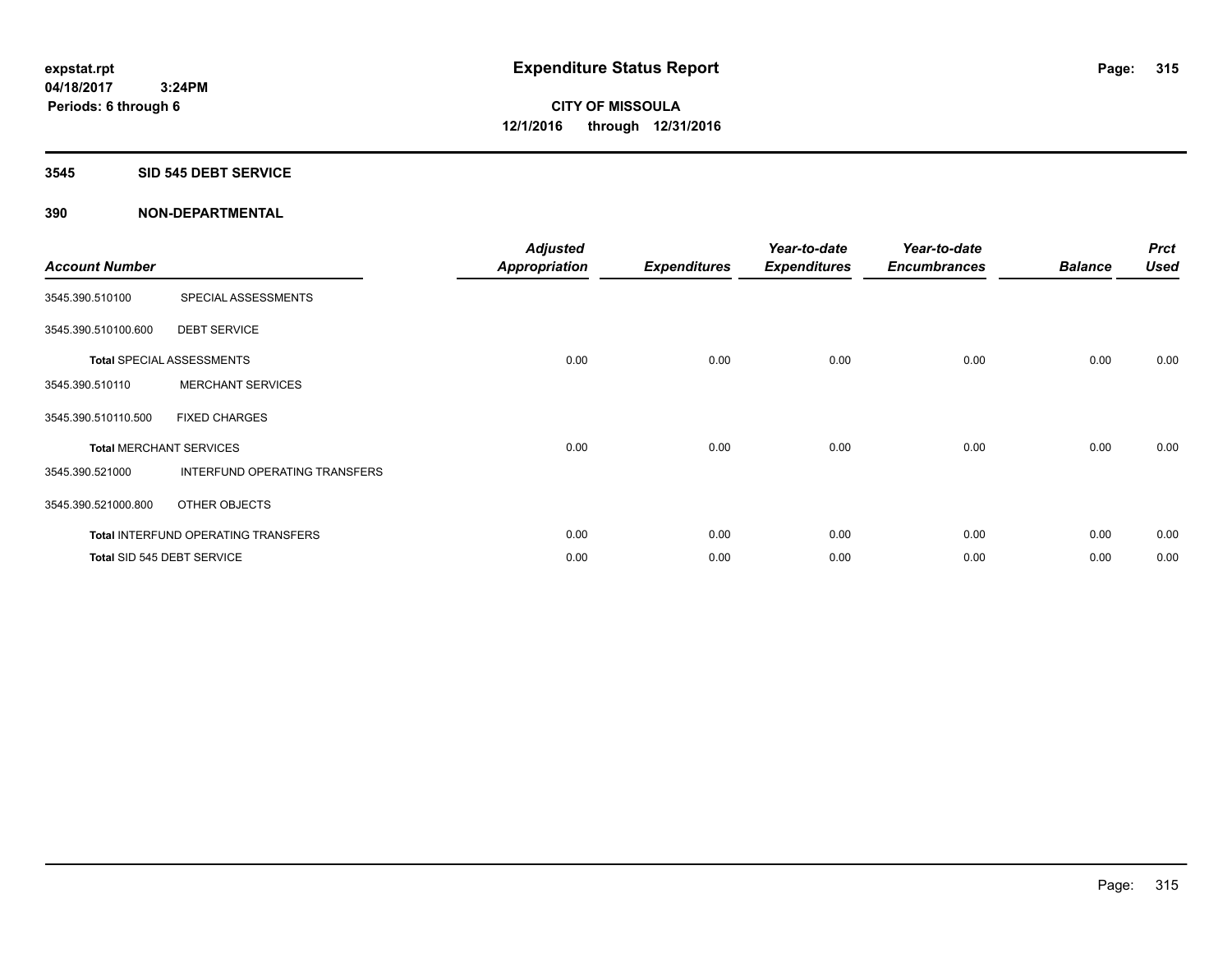### **3546 SID 546 DEBT SERVICE**

| <b>Account Number</b> |                                     | <b>Adjusted</b><br>Appropriation | <b>Expenditures</b> | Year-to-date<br><b>Expenditures</b> | Year-to-date<br><b>Encumbrances</b> | <b>Balance</b> | <b>Prct</b><br><b>Used</b> |
|-----------------------|-------------------------------------|----------------------------------|---------------------|-------------------------------------|-------------------------------------|----------------|----------------------------|
| 3546.390.510100       | SPECIAL ASSESSMENTS                 |                                  |                     |                                     |                                     |                |                            |
| 3546.390.510100.600   | <b>DEBT SERVICE</b>                 |                                  |                     |                                     |                                     |                |                            |
|                       | Total SPECIAL ASSESSMENTS           | 0.00                             | 0.00                | 0.00                                | 0.00                                | 0.00           | 0.00                       |
| 3546.390.510110       | <b>MERCHANT SERVICES</b>            |                                  |                     |                                     |                                     |                |                            |
| 3546.390.510110.500   | <b>FIXED CHARGES</b>                |                                  |                     |                                     |                                     |                |                            |
|                       | <b>Total MERCHANT SERVICES</b>      | 0.00                             | 0.00                | 0.00                                | 0.00                                | 0.00           | 0.00                       |
| 3546.390.521000       | INTERFUND OPERATING TRANSFERS       |                                  |                     |                                     |                                     |                |                            |
| 3546.390.521000.800   | OTHER OBJECTS                       |                                  |                     |                                     |                                     |                |                            |
|                       | Total INTERFUND OPERATING TRANSFERS | 0.00                             | 0.00                | 0.00                                | 0.00                                | 0.00           | 0.00                       |
|                       | Total SID 546 DEBT SERVICE          | 0.00                             | 0.00                | 0.00                                | 0.00                                | 0.00           | 0.00                       |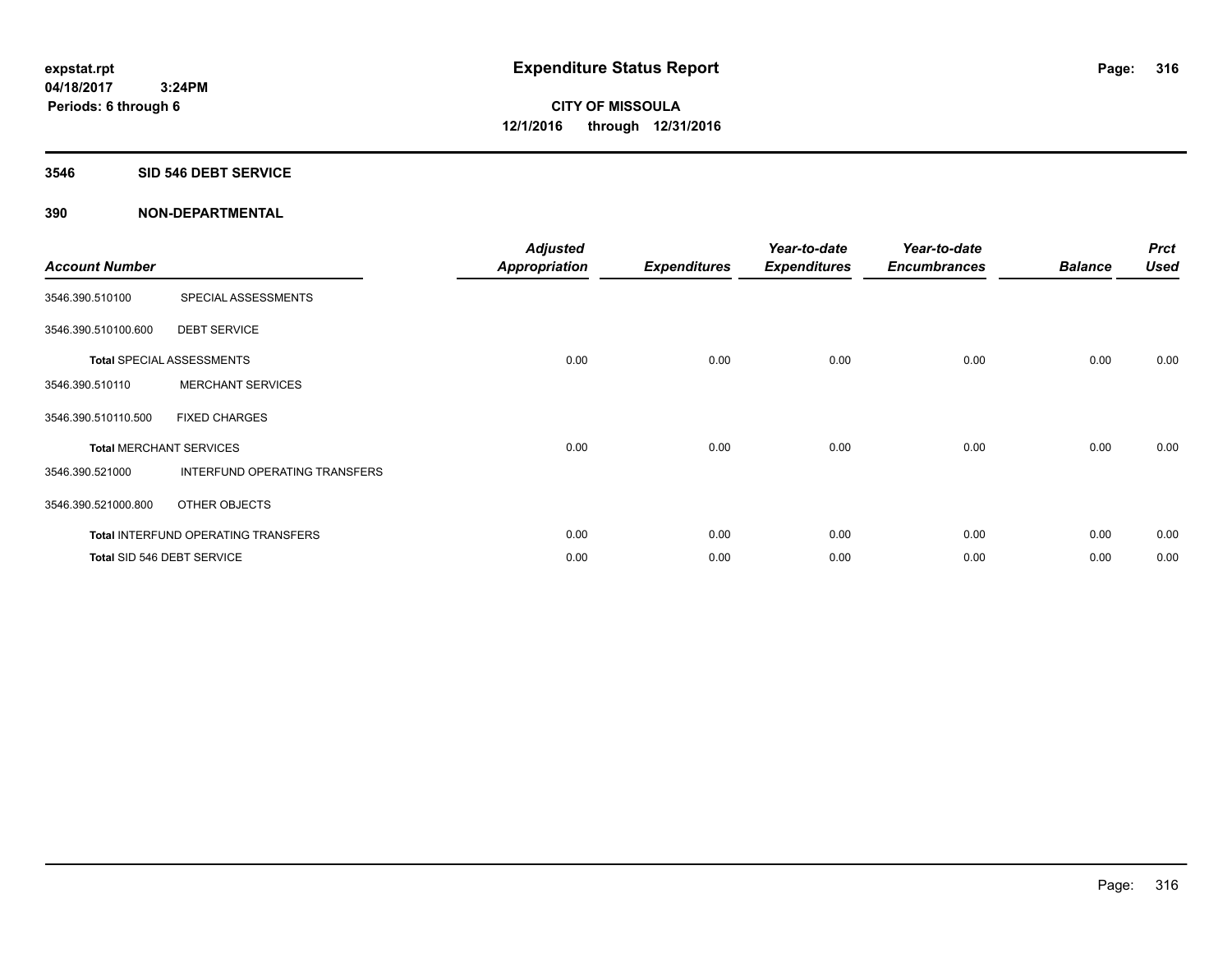# **3548 SID 548-5TH, 6TH & ARTHUR**

|                                                 |                          | <b>Adjusted</b> |                     | Year-to-date        | Year-to-date        |                | <b>Prct</b> |
|-------------------------------------------------|--------------------------|-----------------|---------------------|---------------------|---------------------|----------------|-------------|
| <b>Account Number</b>                           |                          | Appropriation   | <b>Expenditures</b> | <b>Expenditures</b> | <b>Encumbrances</b> | <b>Balance</b> | <b>Used</b> |
| 3548.390.510100                                 | SPECIAL ASSESSMENTS      |                 |                     |                     |                     |                |             |
| 3548.390.510100.600                             | <b>DEBT SERVICE</b>      |                 |                     |                     |                     |                |             |
| 3548.390.510100.610.000 SID 544C/PRINCIPAL      |                          | 65,000.00       | 0.00                | 0.00                | 0.00                | 65,000.00      | 0.00        |
| 3548.390.510100.620.000 INTEREST / SERVICE FEES |                          | 44,225.00       | 22,112.50           | 22,462.50           | 0.00                | 21,762.50      | 50.79       |
| <b>Total SPECIAL ASSESSMENTS</b>                |                          | 109,225.00      | 22,112.50           | 22,462.50           | 0.00                | 86,762.50      | 20.57       |
| 3548.390.510110                                 | <b>MERCHANT SERVICES</b> |                 |                     |                     |                     |                |             |
| 3548.390.510110.500                             | <b>FIXED CHARGES</b>     |                 |                     |                     |                     |                |             |
| 3548.390.510110.550.000 MERCHANT SERVICE FEES   |                          | 350.00          | 0.00                | 0.00                | 0.00                | 350.00         | 0.00        |
| <b>Total MERCHANT SERVICES</b>                  |                          | 350.00          | 0.00                | 0.00                | 0.00                | 350.00         | 0.00        |
| Total SID 548-5TH, 6TH & ARTHUR                 |                          | 109,575.00      | 22,112.50           | 22,462.50           | 0.00                | 87,112.50      | 20.50       |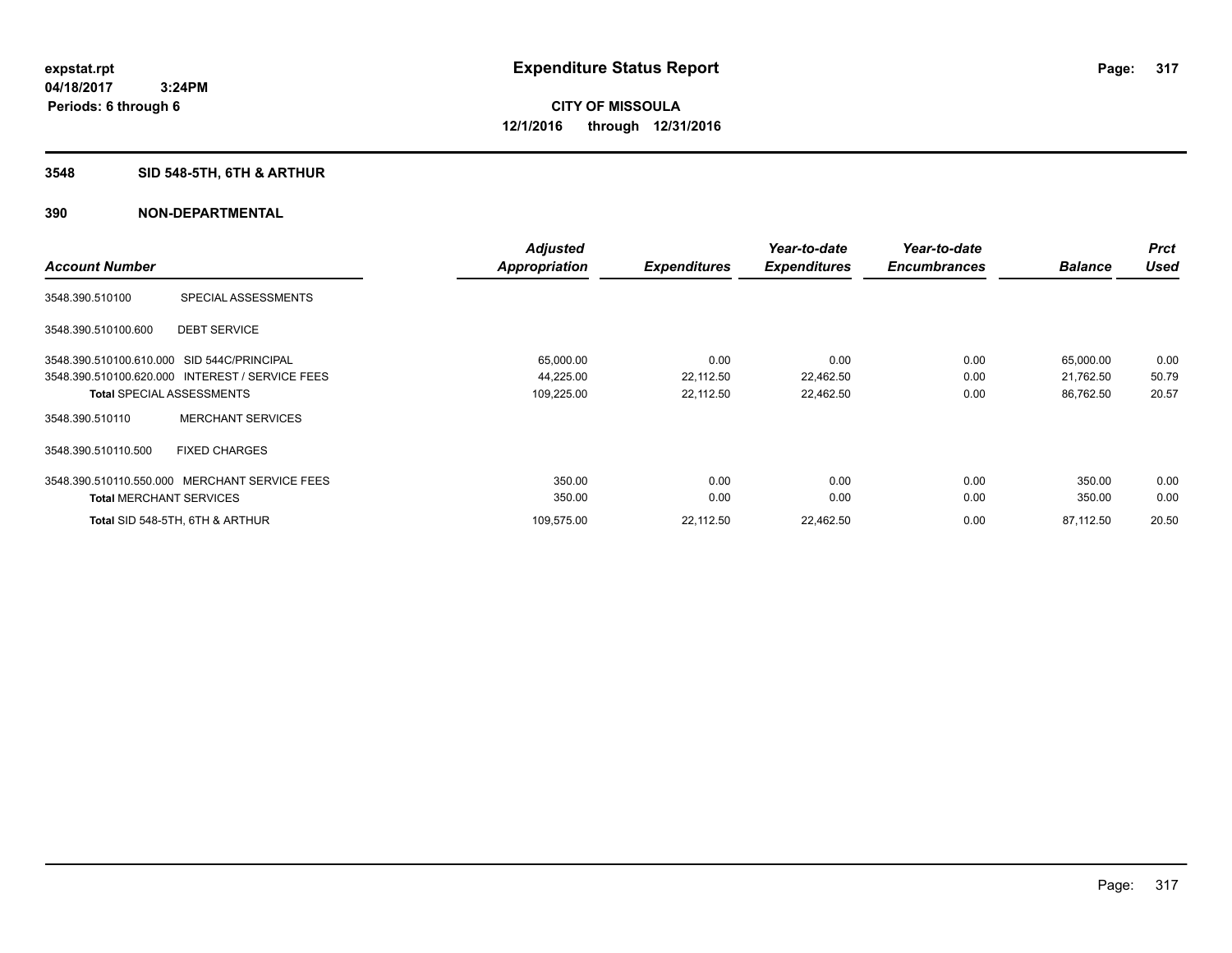#### **3549 SID 549 HILLVIEW WAY**

| <b>Account Number</b>            |                                                 | <b>Adjusted</b><br>Appropriation | <b>Expenditures</b>    | Year-to-date<br><b>Expenditures</b> | Year-to-date<br><b>Encumbrances</b> | <b>Balance</b>               | <b>Prct</b><br><b>Used</b> |
|----------------------------------|-------------------------------------------------|----------------------------------|------------------------|-------------------------------------|-------------------------------------|------------------------------|----------------------------|
| 3549.390.510100                  | SPECIAL ASSESSMENTS                             |                                  |                        |                                     |                                     |                              |                            |
| 3549.390.510100.600              | <b>DEBT SERVICE</b>                             |                                  |                        |                                     |                                     |                              |                            |
| <b>Total SPECIAL ASSESSMENTS</b> | 3549.390.510100.620.000 INTEREST / SERVICE FEES | 0.00<br>0.00                     | 25.314.34<br>25.314.34 | 26,014.34<br>26.014.34              | 0.00<br>0.00                        | $-26.014.34$<br>$-26.014.34$ | 0.00<br>0.00               |
| Total SID 549 HILLVIEW WAY       |                                                 | 0.00                             | 25.314.34              | 26.014.34                           | 0.00                                | $-26.014.34$                 | 0.00                       |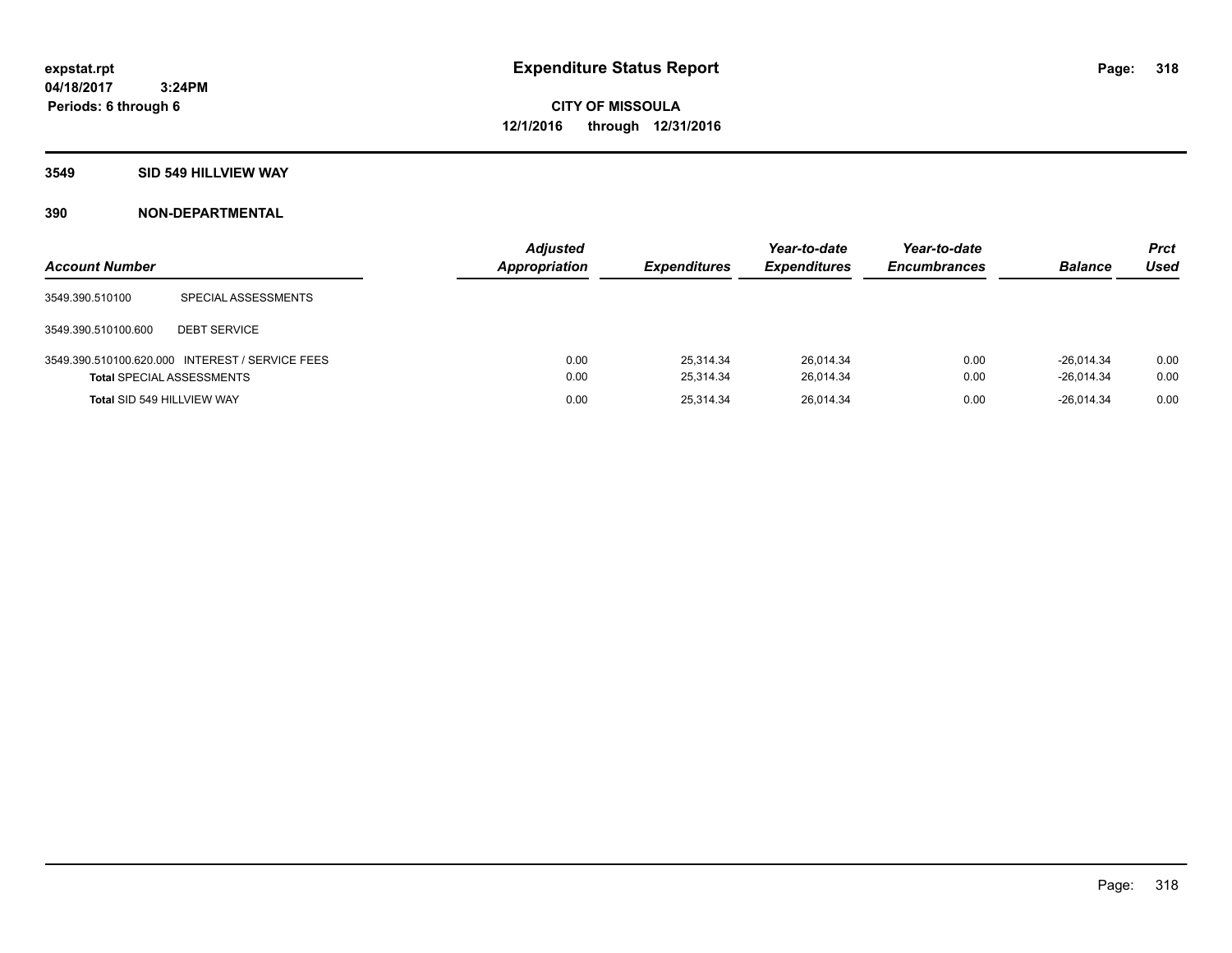**CITY OF MISSOULA 12/1/2016 through 12/31/2016**

#### **4060 CAPITAL IMPROVEMENT PROGRAM FUND**

| <b>Account Number</b>                   |                                                                                                        | <b>Adjusted</b><br><b>Appropriation</b> | <b>Expenditures</b>  | Year-to-date<br><b>Expenditures</b> | Year-to-date<br><b>Encumbrances</b> | <b>Balance</b>             | <b>Prct</b><br><b>Used</b> |
|-----------------------------------------|--------------------------------------------------------------------------------------------------------|-----------------------------------------|----------------------|-------------------------------------|-------------------------------------|----------------------------|----------------------------|
| 4060.390.410000                         | <b>GENERAL GOVERNMENT</b>                                                                              |                                         |                      |                                     |                                     |                            |                            |
| 4060.390.410000.600                     | <b>DEBT SERVICE</b>                                                                                    |                                         |                      |                                     |                                     |                            |                            |
|                                         | <b>Total GENERAL GOVERNMENT</b>                                                                        | 0.00                                    | 0.00                 | 0.00                                | 0.00                                | 0.00                       | 0.00                       |
| 4060.390.410001                         | SELF HOSTING ACCELA AUTOMATION                                                                         |                                         |                      |                                     |                                     |                            |                            |
| 4060.390.410001.900                     | CAPITAL OUTLAY                                                                                         |                                         |                      |                                     |                                     |                            |                            |
|                                         | Total SELF HOSTING ACCELA AUTOMATION                                                                   | 0.00                                    | 0.00                 | 0.00                                | 0.00                                | 0.00                       | 0.00                       |
| 4060.390.410211                         | MAYORS NEIGHBORHOOD OFFICE REMODEL                                                                     |                                         |                      |                                     |                                     |                            |                            |
| 4060.390.410211.900                     | <b>CAPITAL OUTLAY</b>                                                                                  |                                         |                      |                                     |                                     |                            |                            |
|                                         | 4060.390.410211.930.000 MAYORS NEIGHBORHOOD OFFICE REMODEL<br>Total MAYORS NEIGHBORHOOD OFFICE REMODEL | 0.00<br>0.00                            | 2,942.55<br>2,942.55 | 3,981.20<br>3,981.20                | 0.00<br>0.00                        | $-3,981.20$<br>$-3,981.20$ | 0.00<br>0.00               |
| 4060.390.410360                         | <b>CITY HALL EXPANSION</b>                                                                             |                                         |                      |                                     |                                     |                            |                            |
| 4060.390.410360.800                     | OTHER OBJECTS                                                                                          |                                         |                      |                                     |                                     |                            |                            |
| Total CITY HALL EXPANSION               |                                                                                                        | 0.00                                    | 0.00                 | 0.00                                | 0.00                                | 0.00                       | 0.00                       |
| 4060.390.410368                         | MUNI COURT EXPANSION DEBT SERVICE                                                                      |                                         |                      |                                     |                                     |                            |                            |
| 4060.390.410368.600                     | <b>DEBT SERVICE</b>                                                                                    |                                         |                      |                                     |                                     |                            |                            |
| 4060.390.410368.620.000 INTEREST & FEES | Total MUNI COURT EXPANSION DEBT SERVICE                                                                | 0.00<br>0.00                            | 0.00<br>0.00         | 350.00<br>350.00                    | 0.00<br>0.00                        | $-350.00$<br>$-350.00$     | 0.00<br>0.00               |
| 4060.390.410560                         | COPIERS/COMPUTER EQUIP                                                                                 |                                         |                      |                                     |                                     |                            |                            |
| 4060.390.410560.900                     | <b>CAPITAL OUTLAY</b>                                                                                  |                                         |                      |                                     |                                     |                            |                            |
|                                         | 4060.390.410560.940.000 COPIERS/COMPUTER EQUIP                                                         | 0.00                                    | 209.00               | 6,084.88                            | 0.00                                | $-6,084.88$                | 0.00                       |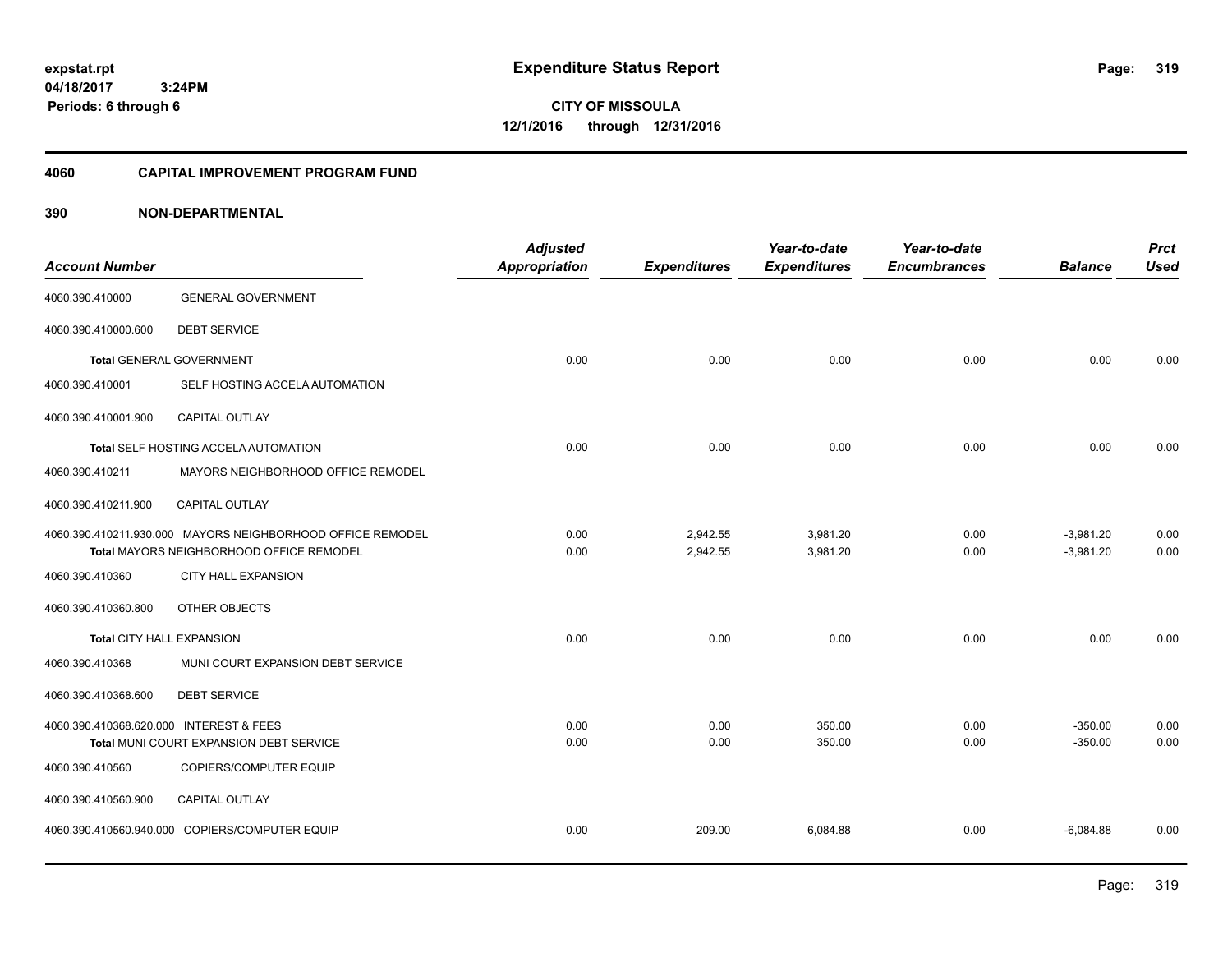**CITY OF MISSOULA 12/1/2016 through 12/31/2016**

#### **4060 CAPITAL IMPROVEMENT PROGRAM FUND**

| <b>Account Number</b>            |                                                             | <b>Adjusted</b><br>Appropriation | <b>Expenditures</b> | Year-to-date<br><b>Expenditures</b> | Year-to-date<br><b>Encumbrances</b> | <b>Balance</b> | <b>Prct</b><br><b>Used</b> |
|----------------------------------|-------------------------------------------------------------|----------------------------------|---------------------|-------------------------------------|-------------------------------------|----------------|----------------------------|
|                                  | Total COPIERS/COMPUTER EQUIP                                | 0.00                             | 209.00              | 6,084.88                            | 0.00                                | $-6,084.88$    | 0.00                       |
| 4060.390.410587                  | <b>CUSTOMER SERVICE REQUEST MODULE</b>                      |                                  |                     |                                     |                                     |                |                            |
| 4060.390.410587.900              | <b>CAPITAL OUTLAY</b>                                       |                                  |                     |                                     |                                     |                |                            |
|                                  | Total CUSTOMER SERVICE REQUEST MODULE                       | 0.00                             | 0.00                | 0.00                                | 0.00                                | 0.00           | 0.00                       |
| 4060.390.411011                  | <b>CAFR BUILDER</b>                                         |                                  |                     |                                     |                                     |                |                            |
| 4060.390.411011.900              | <b>CAPITAL OUTLAY</b>                                       |                                  |                     |                                     |                                     |                |                            |
| <b>Total CAFR BUILDER</b>        |                                                             | 0.00                             | 0.00                | 0.00                                | 0.00                                | 0.00           | 0.00                       |
| 4060.390.411241                  | <b>ENERGY CONSERVATION CLIMATE ACTION</b>                   |                                  |                     |                                     |                                     |                |                            |
| 4060.390.411241.900              | <b>CAPITAL OUTLAY</b>                                       |                                  |                     |                                     |                                     |                |                            |
|                                  | Total ENERGY CONSERVATION CLIMATE ACTION                    | 0.00                             | 0.00                | 0.00                                | 0.00                                | 0.00           | 0.00                       |
| 4060.390.411242                  | COUNCIL CHAMBERS HVAC                                       |                                  |                     |                                     |                                     |                |                            |
| 4060.390.411242.900              | <b>CAPITAL OUTLAY</b>                                       |                                  |                     |                                     |                                     |                |                            |
|                                  | Total COUNCIL CHAMBERS HVAC                                 | 0.00                             | 0.00                | 0.00                                | 0.00                                | 0.00           | 0.00                       |
| 4060.390.411300                  | INTERNAL FINANCED EQUIPMENT                                 |                                  |                     |                                     |                                     |                |                            |
| 4060.390.411300.300              | PURCHASED SERVICES                                          |                                  |                     |                                     |                                     |                |                            |
| 4060.390.411300.380.000 TRAINING |                                                             | 0.00                             | 787.50              | 787.50                              | 0.00                                | $-787.50$      | 0.00                       |
|                                  | <b>Total PURCHASED SERVICES</b>                             | 0.00                             | 787.50              | 787.50                              | 0.00                                | $-787.50$      | 0.00                       |
| 4060.390.411300.600              | <b>DEBT SERVICE</b>                                         |                                  |                     |                                     |                                     |                |                            |
|                                  | 4060.390.411300.610.000 INTERNALLY FINANCED EQUIP/PRINCIPAL | 150,993.00                       | 0.00                | 0.00                                | 0.00                                | 150,993.00     | 0.00                       |
|                                  | 4060.390.411300.620.000 INTEREST / SERVICE FEES             | 11,183.00                        | 0.00                | 0.00                                | 0.00                                | 11,183.00      | 0.00                       |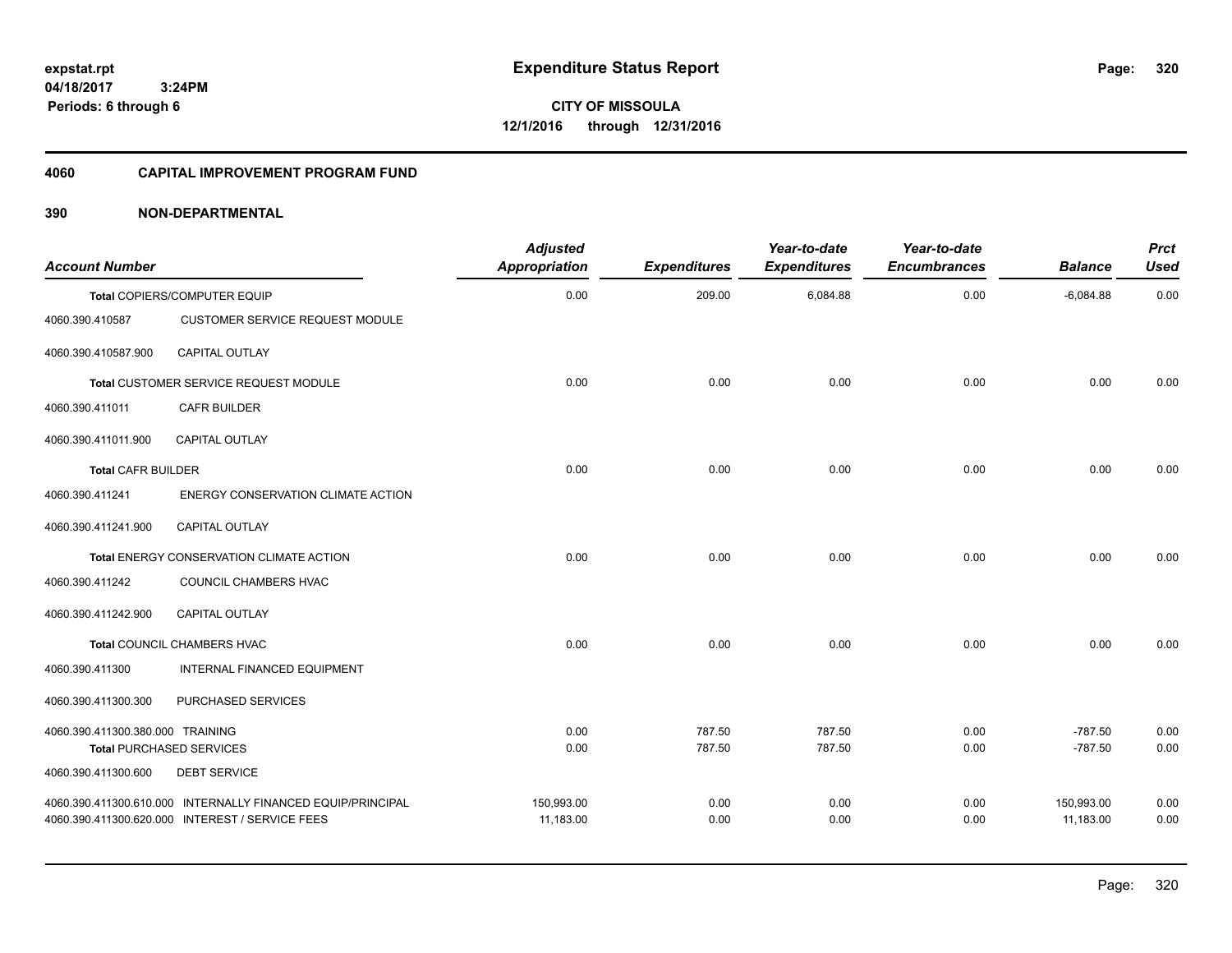**CITY OF MISSOULA 12/1/2016 through 12/31/2016**

### **4060 CAPITAL IMPROVEMENT PROGRAM FUND**

| <b>Account Number</b>       |                                                                                         | <b>Adjusted</b><br><b>Appropriation</b> | <b>Expenditures</b>  | Year-to-date<br><b>Expenditures</b> | Year-to-date<br><b>Encumbrances</b> | <b>Balance</b>                 | <b>Prct</b><br><b>Used</b> |
|-----------------------------|-----------------------------------------------------------------------------------------|-----------------------------------------|----------------------|-------------------------------------|-------------------------------------|--------------------------------|----------------------------|
| <b>Total DEBT SERVICE</b>   |                                                                                         | 162,176.00                              | 0.00                 | 0.00                                | 0.00                                | 162,176.00                     | 0.00                       |
| 4060.390.411300.900         | CAPITAL OUTLAY                                                                          |                                         |                      |                                     |                                     |                                |                            |
| <b>Total CAPITAL OUTLAY</b> | 4060.390.411300.940.000 MACHINERY & EQUIPMENT                                           | 0.00<br>0.00                            | 8,317.98<br>8,317.98 | 10,989.90<br>10,989.90              | 0.00<br>0.00                        | $-10,989.90$<br>$-10.989.90$   | 0.00<br>0.00               |
|                             | Total INTERNAL FINANCED EQUIPMENT                                                       | 162,176.00                              | 9,105.48             | 11.777.40                           | 0.00                                | 150,398.60                     | 7.26                       |
| 4060.390.411302             | VOIP/DATA/GIS/STORAGE UPGRADE                                                           |                                         |                      |                                     |                                     |                                |                            |
| 4060.390.411302.900         | <b>CAPITAL OUTLAY</b>                                                                   |                                         |                      |                                     |                                     |                                |                            |
|                             | Total VOIP/DATA/GIS/STORAGE UPGRADE                                                     | 0.00                                    | 0.00                 | 0.00                                | 0.00                                | 0.00                           | 0.00                       |
| 4060.390.411400             | <b>CIP SOFTWARE</b>                                                                     |                                         |                      |                                     |                                     |                                |                            |
| 4060.390.411400.900         | CAPITAL OUTLAY                                                                          |                                         |                      |                                     |                                     |                                |                            |
| <b>Total CIP SOFTWARE</b>   |                                                                                         | 0.00                                    | 0.00                 | 0.00                                | 0.00                                | 0.00                           | 0.00                       |
| 4060.390.420001             | PUBLIC SAFETY OPERATING/LIGHT VEHICLES                                                  |                                         |                      |                                     |                                     |                                |                            |
| 4060.390.420001.900         | CAPITAL OUTLAY                                                                          |                                         |                      |                                     |                                     |                                |                            |
|                             | 4060.390.420001.940.000 PS CORE OPERATING LIGHT VEHICLES                                | 0.00                                    | 9,981.63             | 86,304.78                           | 0.00                                | $-86,304.78$                   | 0.00                       |
|                             | Total PUBLIC SAFETY OPERATING/LIGHT VEHICLES                                            | 0.00                                    | 9,981.63             | 86,304.78                           | 0.00                                | $-86,304.78$                   | 0.00                       |
| 4060.390.420002             | PUBLIC SAFETY CORE HEAVY EQUIP                                                          |                                         |                      |                                     |                                     |                                |                            |
| 4060.390.420002.900         | CAPITAL OUTLAY                                                                          |                                         |                      |                                     |                                     |                                |                            |
|                             | 4060.390.420002.940.000 PS CORE HEAVY EQUIPMENT<br>Total PUBLIC SAFETY CORE HEAVY EQUIP | 0.00<br>0.00                            | 2,849.80<br>2,849.80 | 951,831.80<br>951,831.80            | 0.00<br>0.00                        | $-951,831.80$<br>$-951,831.80$ | 0.00<br>0.00               |
| 4060.390.420120             | <b>FACILITIES</b>                                                                       |                                         |                      |                                     |                                     |                                |                            |
| 4060.390.420120.300         | PURCHASED SERVICES                                                                      |                                         |                      |                                     |                                     |                                |                            |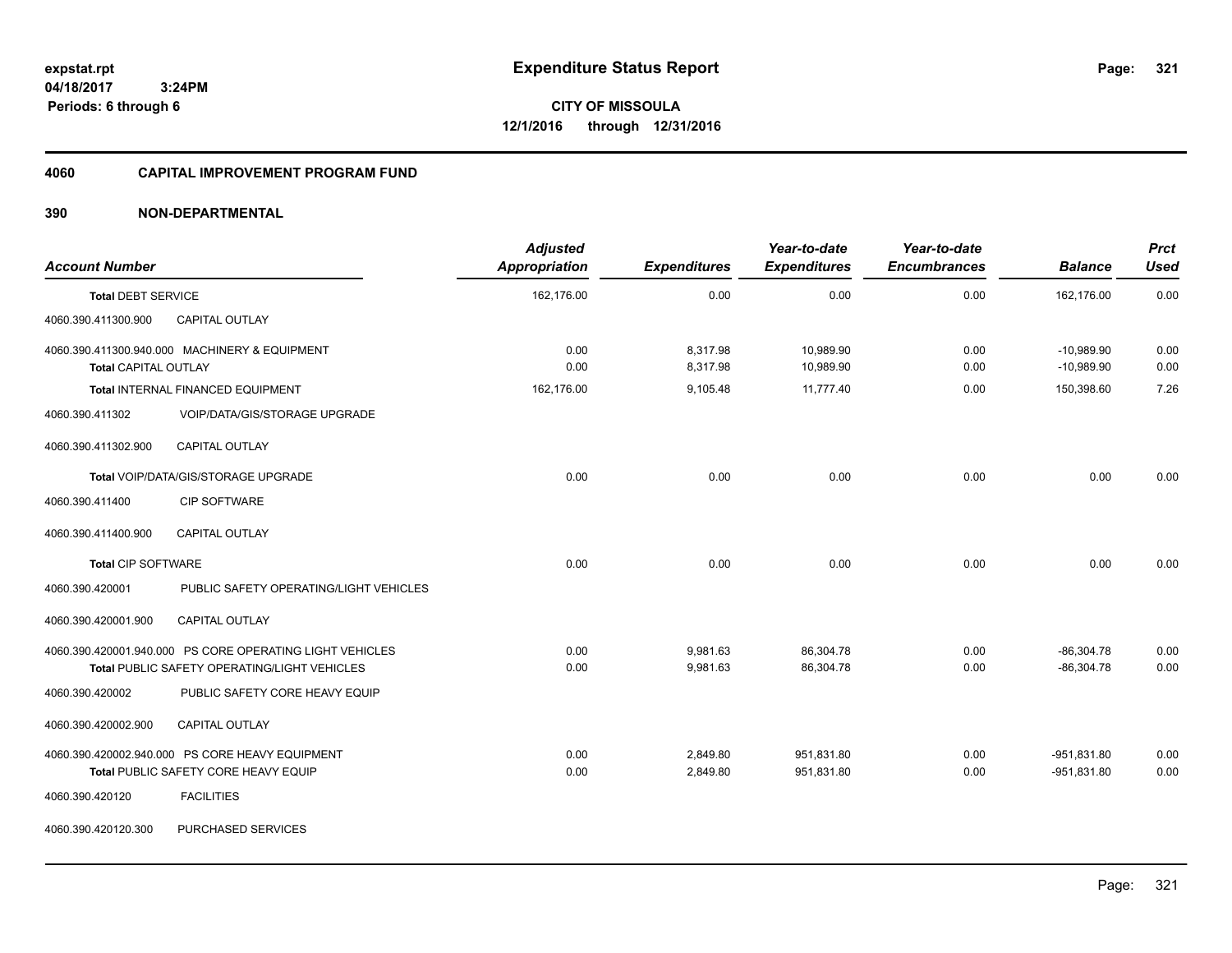**322**

**04/18/2017 3:24PM Periods: 6 through 6**

**CITY OF MISSOULA 12/1/2016 through 12/31/2016**

#### **4060 CAPITAL IMPROVEMENT PROGRAM FUND**

|                                                                                                |                                                                                                  | <b>Adjusted</b>              |                                           | Year-to-date                                    | Year-to-date                 |                                                             | <b>Prct</b>                  |
|------------------------------------------------------------------------------------------------|--------------------------------------------------------------------------------------------------|------------------------------|-------------------------------------------|-------------------------------------------------|------------------------------|-------------------------------------------------------------|------------------------------|
| <b>Account Number</b>                                                                          |                                                                                                  | <b>Appropriation</b>         | <b>Expenditures</b>                       | <b>Expenditures</b>                             | <b>Encumbrances</b>          | <b>Balance</b>                                              | <b>Used</b>                  |
|                                                                                                | 4060.390.420120.350.000 POLICE EVIDENCE STORAGE BLDG/PROF SVS<br><b>Total PURCHASED SERVICES</b> | 0.00<br>0.00                 | 14,843.70<br>14,843.70                    | 33,203.83<br>33,203.83                          | 0.00<br>0.00                 | $-33,203.83$<br>$-33,203.83$                                | 0.00<br>0.00                 |
| 4060.390.420120.900                                                                            | <b>CAPITAL OUTLAY</b>                                                                            |                              |                                           |                                                 |                              |                                                             |                              |
| 4060.390.420120.930.000 IMPROVEMENTS<br><b>Total CAPITAL OUTLAY</b><br><b>Total FACILITIES</b> | 4060.390.420120.920.000 POLICE EVIDENCE STORAGE BUILDING                                         | 0.00<br>0.00<br>0.00<br>0.00 | 0.00<br>2,793.09<br>2,793.09<br>17,636.79 | 1,792.50<br>57,940.09<br>59,732.59<br>92,936.42 | 0.00<br>0.00<br>0.00<br>0.00 | $-1,792.50$<br>$-57,940.09$<br>$-59,732.59$<br>$-92,936.42$ | 0.00<br>0.00<br>0.00<br>0.00 |
| 4060.390.420421                                                                                | FIRE STATION IMPROVEMENTS                                                                        |                              |                                           |                                                 |                              |                                                             |                              |
| 4060.390.420421.900                                                                            | <b>CAPITAL OUTLAY</b>                                                                            |                              |                                           |                                                 |                              |                                                             |                              |
|                                                                                                | <b>Total FIRE STATION IMPROVEMENTS</b>                                                           | 0.00                         | 0.00                                      | 0.00                                            | 0.00                         | 0.00                                                        | 0.00                         |
| 4060.390.420470                                                                                | <b>SEARCH &amp; RESCUE</b>                                                                       |                              |                                           |                                                 |                              |                                                             |                              |
| 4060.390.420470.900                                                                            | CAPITAL OUTLAY                                                                                   |                              |                                           |                                                 |                              |                                                             |                              |
| Total SEARCH & RESCUE                                                                          | 4060.390.420470.930.000 BOAT RAMP IMPROVEMENTS                                                   | 0.00<br>0.00                 | 5,874.31<br>5,874.31                      | 48.074.31<br>48,074.31                          | 0.00<br>0.00                 | $-48.074.31$<br>$-48,074.31$                                | 0.00<br>0.00                 |
| 4060.390.420471                                                                                | <b>BOAT RAMP IMPROVEMENTS</b>                                                                    |                              |                                           |                                                 |                              |                                                             |                              |
| 4060.390.420471.300                                                                            | PURCHASED SERVICES                                                                               |                              |                                           |                                                 |                              |                                                             |                              |
|                                                                                                | <b>Total PURCHASED SERVICES</b>                                                                  | 0.00                         | 0.00                                      | 0.00                                            | 0.00                         | 0.00                                                        | 0.00                         |
| 4060.390.420471.900                                                                            | <b>CAPITAL OUTLAY</b>                                                                            |                              |                                           |                                                 |                              |                                                             |                              |
|                                                                                                | <b>Total BOAT RAMP IMPROVEMENTS</b>                                                              | 0.00                         | 0.00                                      | 0.00                                            | 0.00                         | 0.00                                                        | 0.00                         |
| 4060.390.420640                                                                                | <b>SCBA EQUPMENT</b>                                                                             |                              |                                           |                                                 |                              |                                                             |                              |
| 4060.390.420640.900                                                                            | <b>CAPITAL OUTLAY</b>                                                                            |                              |                                           |                                                 |                              |                                                             |                              |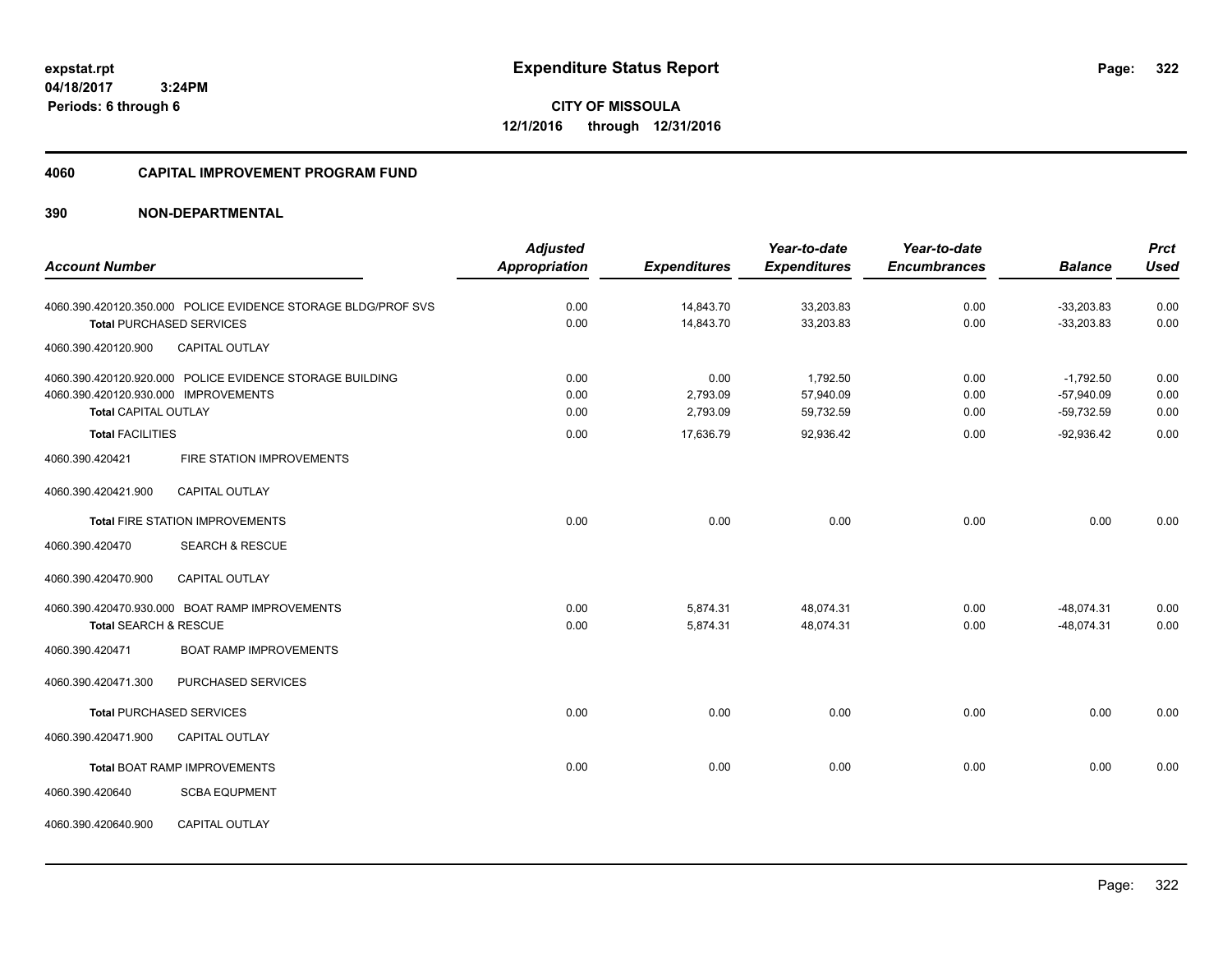**CITY OF MISSOULA 12/1/2016 through 12/31/2016**

#### **4060 CAPITAL IMPROVEMENT PROGRAM FUND**

| <b>Account Number</b>           |                                                                                                    | <b>Adjusted</b><br>Appropriation | <b>Expenditures</b>    | Year-to-date<br><b>Expenditures</b> | Year-to-date<br><b>Encumbrances</b> | <b>Balance</b>                 | <b>Prct</b><br><b>Used</b> |
|---------------------------------|----------------------------------------------------------------------------------------------------|----------------------------------|------------------------|-------------------------------------|-------------------------------------|--------------------------------|----------------------------|
| <b>Total SCBA EQUPMENT</b>      |                                                                                                    | 0.00                             | 0.00                   | 0.00                                | 0.00                                | 0.00                           | 0.00                       |
| 4060.390.430000                 | <b>CITY HALL REMODELS</b>                                                                          |                                  |                        |                                     |                                     |                                |                            |
| 4060.390.430000.900             | CAPITAL OUTLAY                                                                                     |                                  |                        |                                     |                                     |                                |                            |
| <b>Total CITY HALL REMODELS</b> | 4060.390.430000.930.000 ADA STUDY/IMPLEMENTATION/IMPROVEMENTS                                      | 0.00<br>0.00                     | 93,656.24<br>93,656.24 | 222,661.57<br>222,661.57            | 0.00<br>0.00                        | $-222,661.57$<br>$-222,661.57$ | 0.00<br>0.00               |
| 4060.390.430001                 | PW CORE OPERATING LIGHT VEHICLES                                                                   |                                  |                        |                                     |                                     |                                |                            |
| 4060.390.430001.900             | <b>CAPITAL OUTLAY</b>                                                                              |                                  |                        |                                     |                                     |                                |                            |
|                                 | 4060.390.430001.940.000 PW CORE OPERATING LIGHT VEHICLES<br>Total PW CORE OPERATING LIGHT VEHICLES | 0.00<br>0.00                     | 90.50<br>90.50         | 26,308.41<br>26,308.41              | 0.00<br>0.00                        | $-26,308.41$<br>$-26,308.41$   | 0.00<br>0.00               |
| 4060.390.430002                 | PW CORE HEAVY EQUIPMENT                                                                            |                                  |                        |                                     |                                     |                                |                            |
| 4060.390.430002.900             | <b>CAPITAL OUTLAY</b>                                                                              |                                  |                        |                                     |                                     |                                |                            |
|                                 | 4060.390.430002.940.000 PW CORE HEAVY EQUIPMENT<br>Total PW CORE HEAVY EQUIPMENT                   | 0.00<br>0.00                     | 71.00<br>71.00         | 46,969.65<br>46,969.65              | 0.00<br>0.00                        | $-46,969.65$<br>$-46,969.65$   | 0.00<br>0.00               |
| 4060.390.430004                 | TRAFFIC SIGNAL LED CONVERSION                                                                      |                                  |                        |                                     |                                     |                                |                            |
| 4060.390.430004.900             | <b>CAPITAL OUTLAY</b>                                                                              |                                  |                        |                                     |                                     |                                |                            |
|                                 | Total TRAFFIC SIGNAL LED CONVERSION                                                                | 0.00                             | 0.00                   | 0.00                                | 0.00                                | 0.00                           | 0.00                       |
| 4060.390.430013                 | MAINTENANCE MANAGEMENT SYSTEM                                                                      |                                  |                        |                                     |                                     |                                |                            |
| 4060.390.430013.900             | <b>CAPITAL OUTLAY</b>                                                                              |                                  |                        |                                     |                                     |                                |                            |
|                                 | Total MAINTENANCE MANAGEMENT SYSTEM                                                                | 0.00                             | 0.00                   | 0.00                                | 0.00                                | 0.00                           | 0.00                       |
| 4060.390.430221                 | CENTRALIZED MAINT, TOOLS & FENCE                                                                   |                                  |                        |                                     |                                     |                                |                            |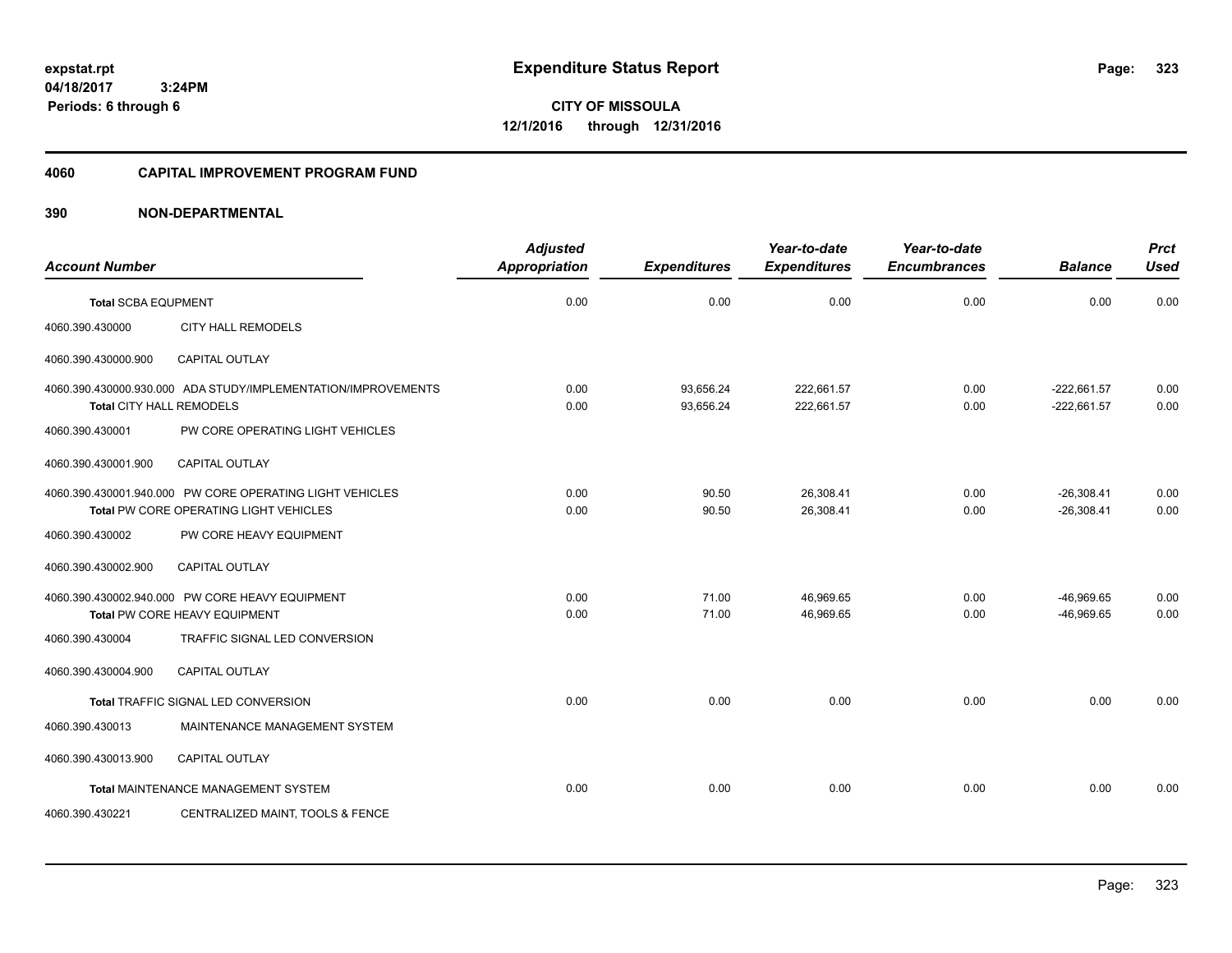**CITY OF MISSOULA 12/1/2016 through 12/31/2016**

### **4060 CAPITAL IMPROVEMENT PROGRAM FUND**

| <b>Account Number</b>        |                                                                                   | <b>Adjusted</b><br><b>Appropriation</b> | <b>Expenditures</b>  | Year-to-date<br><b>Expenditures</b> | Year-to-date<br><b>Encumbrances</b> | <b>Balance</b>               | <b>Prct</b><br><b>Used</b> |
|------------------------------|-----------------------------------------------------------------------------------|-----------------------------------------|----------------------|-------------------------------------|-------------------------------------|------------------------------|----------------------------|
| 4060.390.430221.900          | CAPITAL OUTLAY                                                                    |                                         |                      |                                     |                                     |                              |                            |
|                              | Total CENTRALIZED MAINT, TOOLS & FENCE                                            | 0.00                                    | 0.00                 | 0.00                                | 0.00                                | 0.00                         | 0.00                       |
| 4060.390.430266              | <b>TRAFFIC CALMING</b>                                                            |                                         |                      |                                     |                                     |                              |                            |
| 4060.390.430266.900          | <b>CAPITAL OUTLAY</b>                                                             |                                         |                      |                                     |                                     |                              |                            |
| <b>Total TRAFFIC CALMING</b> |                                                                                   | 0.00                                    | 0.00                 | 0.00                                | 0.00                                | 0.00                         | 0.00                       |
| 4060.390.431401              | GIS-AERIAL PHOTOGRAPHY                                                            |                                         |                      |                                     |                                     |                              |                            |
| 4060.390.431401.300          | PURCHASED SERVICES                                                                |                                         |                      |                                     |                                     |                              |                            |
|                              | Total GIS-AERIAL PHOTOGRAPHY                                                      | 0.00                                    | 0.00                 | 0.00                                | 0.00                                | 0.00                         | 0.00                       |
| 4060.390.440620              | ANIMAL CONTROL FACILITIES                                                         |                                         |                      |                                     |                                     |                              |                            |
| 4060.390.440620.900          | <b>CAPITAL OUTLAY</b>                                                             |                                         |                      |                                     |                                     |                              |                            |
|                              | Total ANIMAL CONTROL FACILITIES                                                   | 0.00                                    | 0.00                 | 0.00                                | 0.00                                | 0.00                         | 0.00                       |
| 4060.390.460001              | PARKS CORE EQUIPMENT                                                              |                                         |                      |                                     |                                     |                              |                            |
| 4060.390.460001.900          | CAPITAL OUTLAY                                                                    |                                         |                      |                                     |                                     |                              |                            |
|                              | 4060.390.460001.940.000 PARKS CORE EQUIPMENT<br><b>Total PARKS CORE EQUIPMENT</b> | 0.00<br>0.00                            | 87.00<br>87.00       | 68,322.00<br>68,322.00              | 0.00<br>0.00                        | $-68,322.00$<br>$-68,322.00$ | 0.00<br>0.00               |
| 4060.390.460002              | PARKS CORE HEAVY EQUIPMENT                                                        |                                         |                      |                                     |                                     |                              |                            |
| 4060.390.460002.900          | <b>CAPITAL OUTLAY</b>                                                             |                                         |                      |                                     |                                     |                              |                            |
|                              | 4060.390.460002.940.000 MACHINERY & EQUIPMENT<br>Total PARKS CORE HEAVY EQUIPMENT | 0.00<br>0.00                            | 1,848.00<br>1,848.00 | 1,848.00<br>1,848.00                | 0.00<br>0.00                        | $-1,848.00$<br>$-1,848.00$   | 0.00<br>0.00               |
| 4060.390.460400              | PARK MAINTENANCE & IMPROVEMENTS                                                   |                                         |                      |                                     |                                     |                              |                            |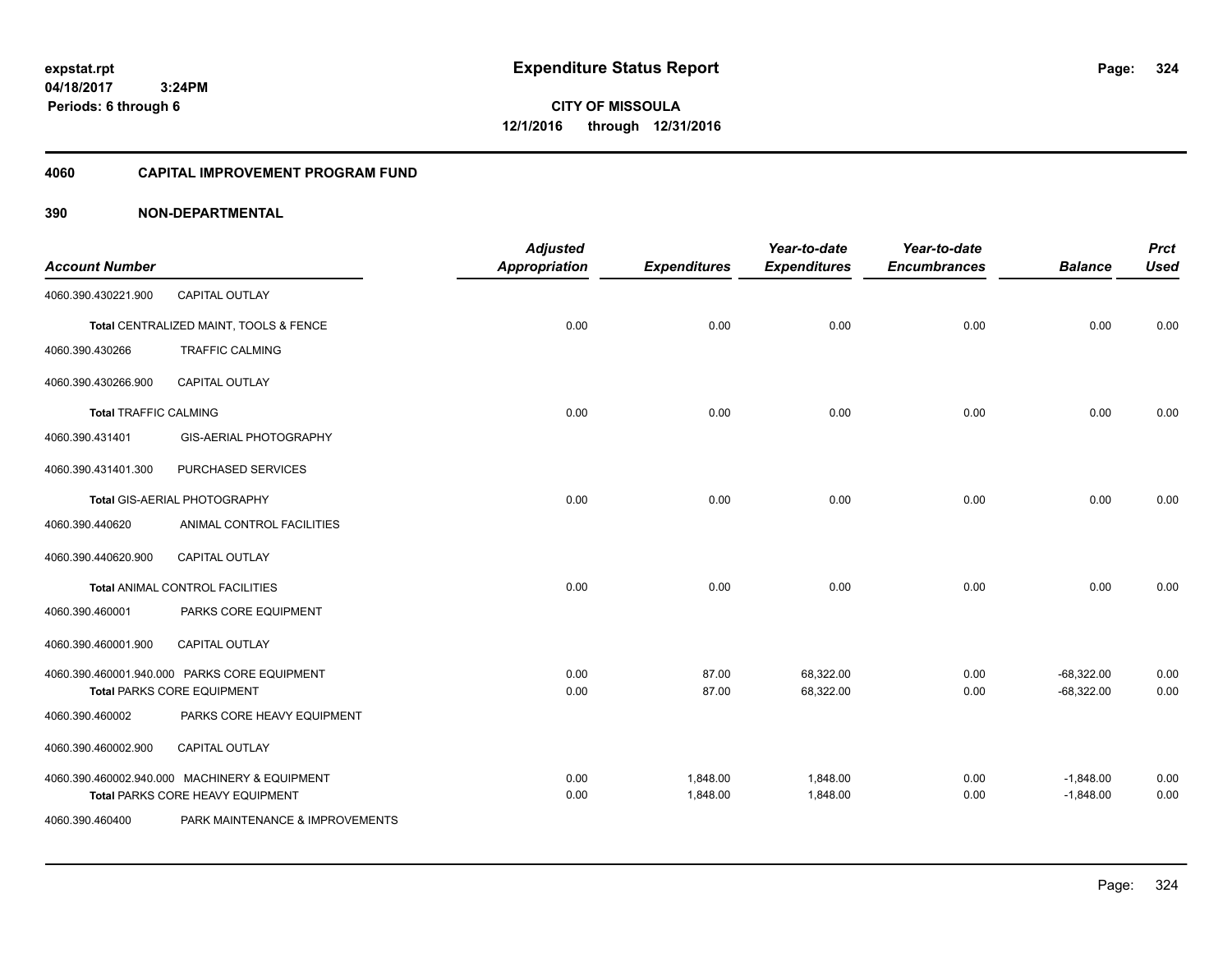**04/18/2017 3:24PM Periods: 6 through 6**

**CITY OF MISSOULA 12/1/2016 through 12/31/2016**

#### **4060 CAPITAL IMPROVEMENT PROGRAM FUND**

| <b>Account Number</b>                                           |                                                                                                    | <b>Adjusted</b><br><b>Appropriation</b> | <b>Expenditures</b>      | Year-to-date<br><b>Expenditures</b> | Year-to-date<br><b>Encumbrances</b> | <b>Balance</b>                 | <b>Prct</b><br><b>Used</b> |
|-----------------------------------------------------------------|----------------------------------------------------------------------------------------------------|-----------------------------------------|--------------------------|-------------------------------------|-------------------------------------|--------------------------------|----------------------------|
| 4060.390.460400.100                                             | PERSONAL SERVICES                                                                                  |                                         |                          |                                     |                                     |                                |                            |
| <b>Total PERSONAL SERVICES</b>                                  |                                                                                                    | 0.00                                    | 0.00                     | 0.00                                | 0.00                                | 0.00                           | 0.00                       |
| 4060.390.460400.900                                             | <b>CAPITAL OUTLAY</b>                                                                              |                                         |                          |                                     |                                     |                                |                            |
|                                                                 | 4060.390.460400.930.000 PARK MAINTENANCE AND IMPROVEMENTS<br>Total PARK MAINTENANCE & IMPROVEMENTS | 0.00<br>0.00                            | 0.00<br>0.00             | 731.44<br>731.44                    | 0.00<br>0.00                        | $-731.44$<br>$-731.44$         | 0.00<br>0.00               |
| 4060.390.460439                                                 | <b>EXISTING PARK EXPANSION</b>                                                                     |                                         |                          |                                     |                                     |                                |                            |
| 4060.390.460439.900                                             | <b>CAPITAL OUTLAY</b>                                                                              |                                         |                          |                                     |                                     |                                |                            |
|                                                                 | Total EXISTING PARK EXPANSION                                                                      | 0.00                                    | 0.00                     | 0.00                                | 0.00                                | 0.00                           | 0.00                       |
| 4060.390.460452                                                 | <b>ART MUSEUM</b>                                                                                  |                                         |                          |                                     |                                     |                                |                            |
| 4060.390.460452.900                                             | <b>CAPITAL OUTLAY</b>                                                                              |                                         |                          |                                     |                                     |                                |                            |
| 4060.390.460452.930.000 MAM ART PARK<br><b>Total ART MUSEUM</b> |                                                                                                    | 0.00<br>0.00                            | 350,004.01<br>350,004.01 | 727,203.83<br>727,203.83            | 0.00<br>0.00                        | $-727,203.83$<br>$-727,203.83$ | 0.00<br>0.00               |
| 4060.390.490100                                                 | AQUATICS GEN FUND DEBT SERVICE                                                                     |                                         |                          |                                     |                                     |                                |                            |
| 4060.390.490100.600                                             | <b>DEBT SERVICE</b>                                                                                |                                         |                          |                                     |                                     |                                |                            |
|                                                                 | Total AQUATICS GEN FUND DEBT SERVICE                                                               | 0.00                                    | 0.00                     | 0.00                                | 0.00                                | 0.00                           | 0.00                       |
| 4060.390.490101                                                 | 50 METER POOL DEBT SERVICE                                                                         |                                         |                          |                                     |                                     |                                |                            |
| 4060.390.490101.300                                             | PURCHASED SERVICES                                                                                 |                                         |                          |                                     |                                     |                                |                            |
| <b>Total PURCHASED SERVICES</b>                                 | 4060.390.490101.350.000 PROFESSIONAL SERVICES                                                      | 0.00<br>0.00                            | 350.00<br>350.00         | 350.00<br>350.00                    | 0.00<br>0.00                        | $-350.00$<br>$-350.00$         | 0.00<br>0.00               |
| 4060.390.490101.600                                             | <b>DEBT SERVICE</b>                                                                                |                                         |                          |                                     |                                     |                                |                            |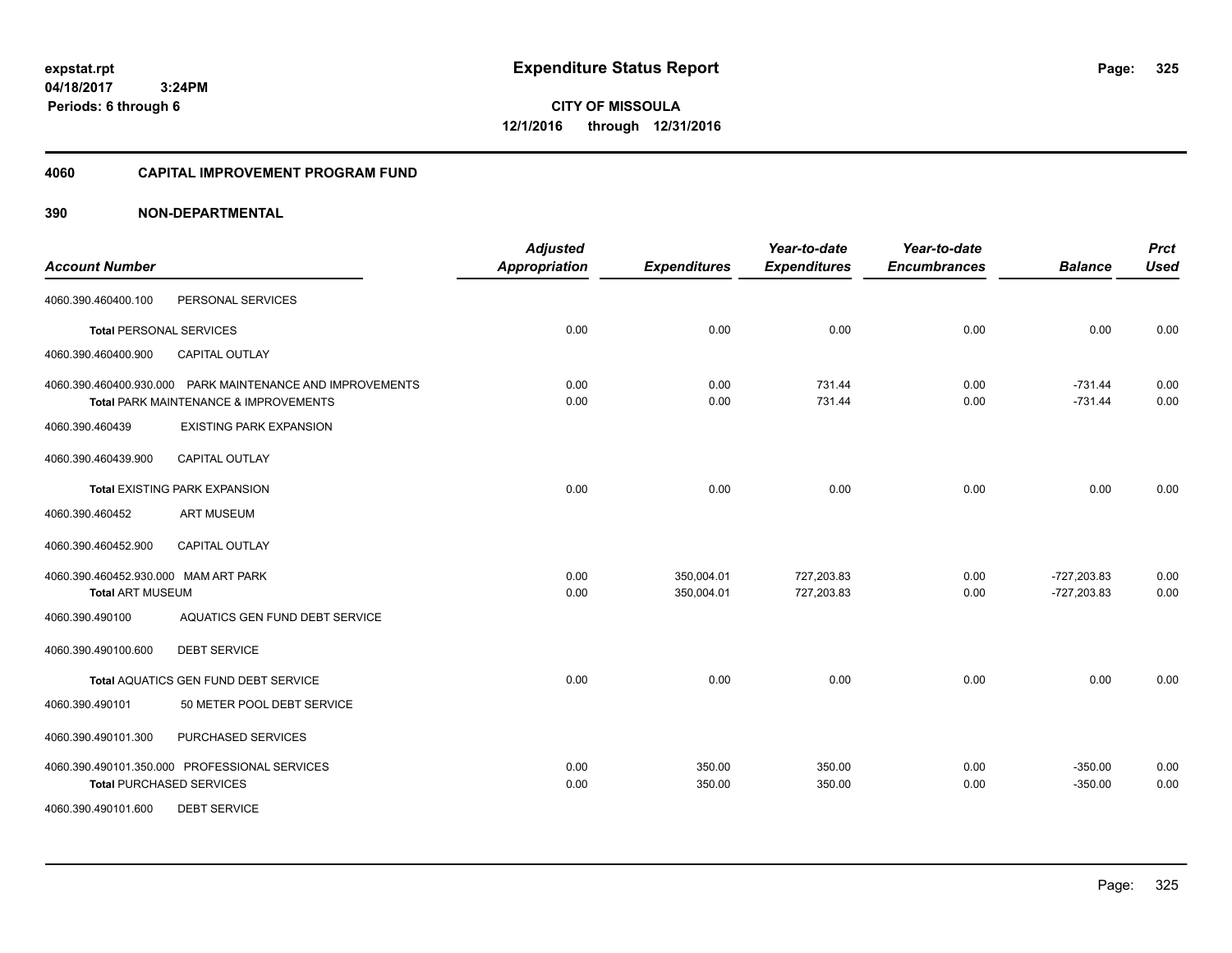**04/18/2017 3:24PM Periods: 6 through 6**

**CITY OF MISSOULA 12/1/2016 through 12/31/2016**

#### **4060 CAPITAL IMPROVEMENT PROGRAM FUND**

| <b>Account Number</b>                                                                                                                          | <b>Adjusted</b><br><b>Appropriation</b> | <b>Expenditures</b>            | Year-to-date<br><b>Expenditures</b> | Year-to-date<br><b>Encumbrances</b> | <b>Balance</b>                          | <b>Prct</b><br>Used     |
|------------------------------------------------------------------------------------------------------------------------------------------------|-----------------------------------------|--------------------------------|-------------------------------------|-------------------------------------|-----------------------------------------|-------------------------|
| 4060.390.490101.610.000 50 METER POOL DEBT SERVICE<br>4060.390.490101.620.000 50 METER POOL DEBT SERVICE/INTEREST<br><b>Total DEBT SERVICE</b> | 540,000.00<br>22.495.00<br>562,495.00   | 0.00<br>11,247.50<br>11,247.50 | 0.00<br>11.247.50<br>11,247.50      | 0.00<br>0.00<br>0.00                | 540,000.00<br>11.247.50<br>551,247.50   | 0.00<br>50.00<br>2.00   |
| Total 50 METER POOL DEBT SERVICE                                                                                                               | 562,495.00                              | 11,597.50                      | 11,597.50                           | 0.00                                | 550,897.50                              | 2.06                    |
| 2010C ENERGY BONDS DEBT SERVICE<br>4060.390.490102                                                                                             |                                         |                                |                                     |                                     |                                         |                         |
| PURCHASED SERVICES<br>4060.390.490102.300                                                                                                      |                                         |                                |                                     |                                     |                                         |                         |
| 4060.390.490102.350.000 PROFESSIONAL SERVICES<br><b>Total PURCHASED SERVICES</b>                                                               | 0.00<br>0.00                            | 350.00<br>350.00               | 350.00<br>350.00                    | 0.00<br>0.00                        | $-350.00$<br>$-350.00$                  | 0.00<br>0.00            |
| 4060.390.490102.600<br><b>DEBT SERVICE</b>                                                                                                     |                                         |                                |                                     |                                     |                                         |                         |
| 4060.390.490102.610.000 PRINCIPAL-2010C BONDS<br>4060.390.490102.620.000 INTEREST / SERVICE FEES-2010C BONDS<br><b>Total DEBT SERVICE</b>      | 65,000.00<br>21,575.00<br>86,575.00     | 0.00<br>10,787.50<br>10,787.50 | 0.00<br>10,787.50<br>10,787.50      | 0.00<br>0.00<br>0.00                | 65,000.00<br>10,787.50<br>75,787.50     | 0.00<br>50.00<br>12.46  |
| <b>Total 2010C ENERGY BONDS DEBT SERVICE</b>                                                                                                   | 86,575.00                               | 11,137.50                      | 11,137.50                           | 0.00                                | 75,437.50                               | 12.86                   |
| 4060.390.490103<br>2010A REFUNDING DEBT SERVICE                                                                                                |                                         |                                |                                     |                                     |                                         |                         |
| PURCHASED SERVICES<br>4060.390.490103.300                                                                                                      |                                         |                                |                                     |                                     |                                         |                         |
| 4060.390.490103.350.000 PROFESSIONAL SERVICES<br><b>Total PURCHASED SERVICES</b>                                                               | 0.00<br>0.00                            | 700.00<br>700.00               | 700.00<br>700.00                    | 0.00<br>0.00                        | $-700.00$<br>$-700.00$                  | 0.00<br>0.00            |
| <b>DEBT SERVICE</b><br>4060.390.490103.600                                                                                                     |                                         |                                |                                     |                                     |                                         |                         |
| 4060.390.490103.610.000 PRINCIPAL<br>4060.390.490103.620.000 INTEREST / SERVICE FEES<br><b>Total DEBT SERVICE</b>                              | 115,000.00<br>16.513.00<br>131,513.00   | 0.00<br>56,931.25<br>56,931.25 | 0.00<br>57,281.25<br>57,281.25      | 0.00<br>0.00<br>0.00                | 115,000.00<br>$-40,768.25$<br>74,231.75 | 0.00<br>346.89<br>43.56 |
| Total 2010A REFUNDING DEBT SERVICE                                                                                                             | 131,513.00                              | 57,631.25                      | 57,981.25                           | 0.00                                | 73,531.75                               | 44.09                   |
| FY16A REFUNDING BOND DEBT SERVICE<br>4060.390.490104                                                                                           |                                         |                                |                                     |                                     |                                         |                         |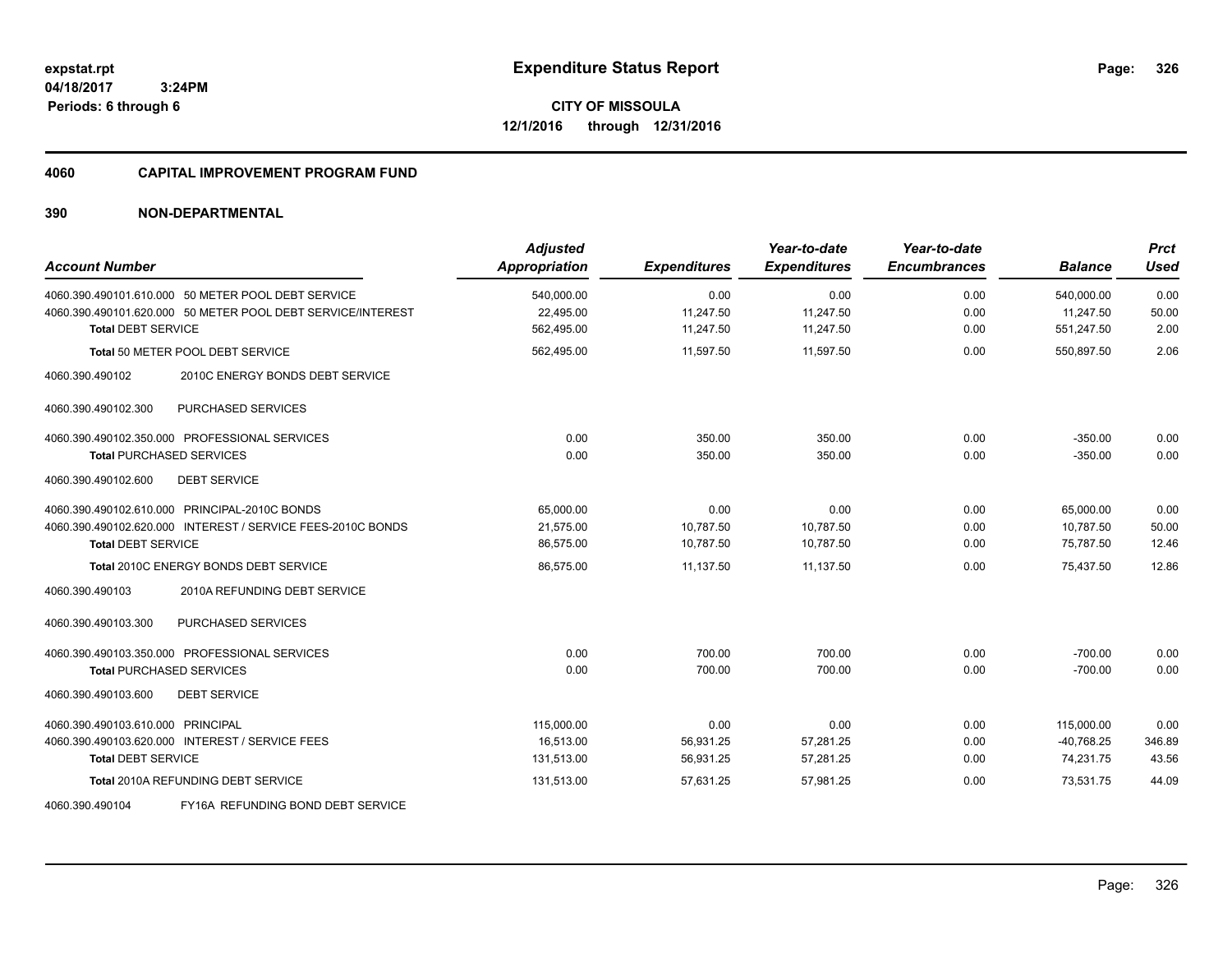**04/18/2017 3:24PM Periods: 6 through 6**

**CITY OF MISSOULA 12/1/2016 through 12/31/2016**

#### **4060 CAPITAL IMPROVEMENT PROGRAM FUND**

|                                   |                                                               | <b>Adjusted</b>      |                     | Year-to-date        | Year-to-date        |                | <b>Prct</b> |
|-----------------------------------|---------------------------------------------------------------|----------------------|---------------------|---------------------|---------------------|----------------|-------------|
| <b>Account Number</b>             |                                                               | <b>Appropriation</b> | <b>Expenditures</b> | <b>Expenditures</b> | <b>Encumbrances</b> | <b>Balance</b> | <b>Used</b> |
| 4060.390.490104.300               | PURCHASED SERVICES                                            |                      |                     |                     |                     |                |             |
|                                   | <b>Total PURCHASED SERVICES</b>                               | 0.00                 | 0.00                | 0.00                | 0.00                | 0.00           | 0.00        |
| 4060.390.490104.600               | <b>DEBT SERVICE</b>                                           |                      |                     |                     |                     |                |             |
|                                   | 4060.390.490104.610.000 FY16A LIMITED OBLG REFUNDING DEBT SVS | 195,000.00           | 0.00                | 0.00                | 0.00                | 195,000.00     | 0.00        |
|                                   | 4060.390.490104.620.000 INTEREST / SERVICE FEES               | 123,450.00           | 0.00                | 0.00                | 0.00                | 123,450.00     | 0.00        |
|                                   | Total FY16A REFUNDING BOND DEBT SERVICE                       | 318,450.00           | 0.00                | 0.00                | 0.00                | 318,450.00     | 0.00        |
| 4060.390.490429                   | 07 FIRE BOND DEBT SVS \$680,000                               |                      |                     |                     |                     |                |             |
| 4060.390.490429.300               | PURCHASED SERVICES                                            |                      |                     |                     |                     |                |             |
|                                   | <b>Total PURCHASED SERVICES</b>                               | 0.00                 | 0.00                | 0.00                | 0.00                | 0.00           | 0.00        |
| 4060.390.490429.600               | <b>DEBT SERVICE</b>                                           |                      |                     |                     |                     |                |             |
| 4060.390.490429.610.000 PRINCIPAL |                                                               | 420,000.00           | 0.00                | 0.00                | 0.00                | 420,000.00     | 0.00        |
|                                   | 4060.390.490429.620.000 INTEREST / SERVICE FEES               | 17,340.00            | 8,670.00            | 9,020.00            | 0.00                | 8,320.00       | 52.02       |
|                                   | Total 07 FIRE BOND DEBT SVS \$680,000                         | 437,340.00           | 8,670.00            | 9,020.00            | 0.00                | 428,320.00     | 2.06        |
| 4060.390.490504                   | FY09 FINANCED CORE EQUIPMENT                                  |                      |                     |                     |                     |                |             |
| 4060.390.490504.600               | <b>DEBT SERVICE</b>                                           |                      |                     |                     |                     |                |             |
|                                   | 4060.390.490504.610.000 FY09 CORE FINANCED EQUIP-PRINCIPAL    | 457,277.00           | 109,521.00          | 258,430.55          | 0.00                | 198,846.45     | 56.52       |
|                                   | 4060.390.490504.620.000 FY09 FINANCED CORE EQUIP-INTEREST     | 60,015.00            | 36.446.00           | 57.916.10           | 0.00                | 2,098.90       | 96.50       |
|                                   | Total FY09 FINANCED CORE EQUIPMENT                            | 517,292.00           | 145,967.00          | 316,346.65          | 0.00                | 200,945.35     | 61.15       |
| 4060.390.490506                   | <b>CORE FINANCED EQUIPMENT</b>                                |                      |                     |                     |                     |                |             |
| 4060.390.490506.600               | <b>DEBT SERVICE</b>                                           |                      |                     |                     |                     |                |             |
|                                   | Total CORE FINANCED EQUIPMENT                                 | 0.00                 | 0.00                | 0.00                | 0.00                | 0.00           | 0.00        |
| 4060.390.510110                   | <b>MERCHANT SERVICES</b>                                      |                      |                     |                     |                     |                |             |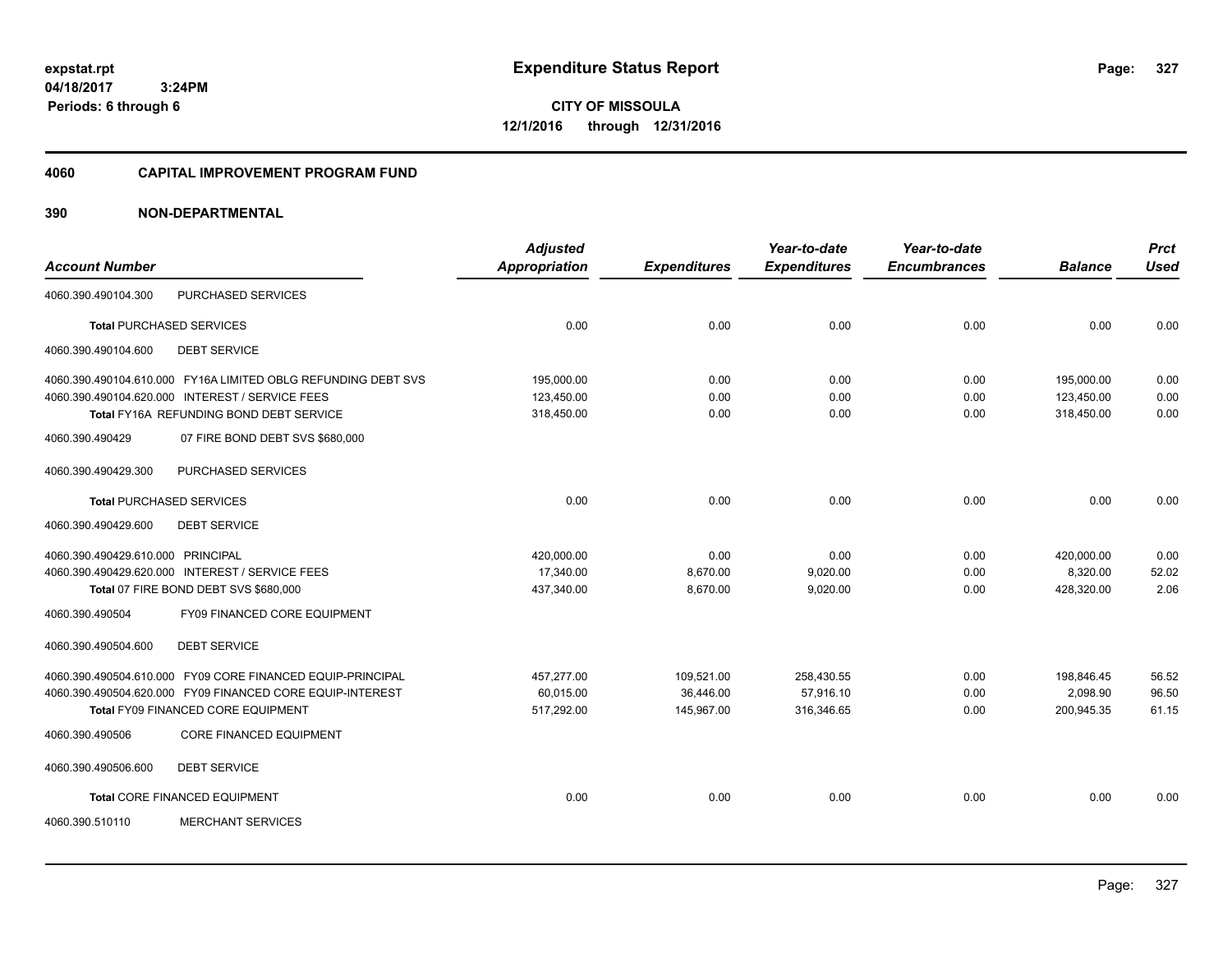**04/18/2017 3:24PM Periods: 6 through 6**

**CITY OF MISSOULA 12/1/2016 through 12/31/2016**

#### **4060 CAPITAL IMPROVEMENT PROGRAM FUND**

| <b>Account Number</b>          |                                                  | <b>Adjusted</b><br><b>Appropriation</b> | <b>Expenditures</b> | Year-to-date<br><b>Expenditures</b> | Year-to-date<br><b>Encumbrances</b> | <b>Balance</b> | <b>Prct</b><br><b>Used</b> |
|--------------------------------|--------------------------------------------------|-----------------------------------------|---------------------|-------------------------------------|-------------------------------------|----------------|----------------------------|
| 4060.390.510110.500            | <b>FIXED CHARGES</b>                             |                                         |                     |                                     |                                     |                |                            |
| <b>Total MERCHANT SERVICES</b> |                                                  | 0.00                                    | 0.00                | 0.00                                | 0.00                                | 0.00           | 0.00                       |
| 4060.390.521001                | <b>TRANSFER TO CIP</b>                           |                                         |                     |                                     |                                     |                |                            |
| 4060.390.521001.800            | OTHER OBJECTS                                    |                                         |                     |                                     |                                     |                |                            |
|                                | 4060.390.521001.820.000 TRANSFERS TO OTHER FUNDS | 316,129.00                              | 0.00                | 0.00                                | 0.00                                | 316.129.00     | 0.00                       |
| <b>Total TRANSFER TO CIP</b>   |                                                  | 316,129.00                              | 0.00                | 0.00                                | 0.00                                | 316.129.00     | 0.00                       |
|                                | <b>Total CAPITAL IMPROVEMENT PROGRAM FUND</b>    | 2,531,970.00                            | 729.359.56          | 2,701,468.59                        | 0.00                                | $-169.498.59$  | 106.69                     |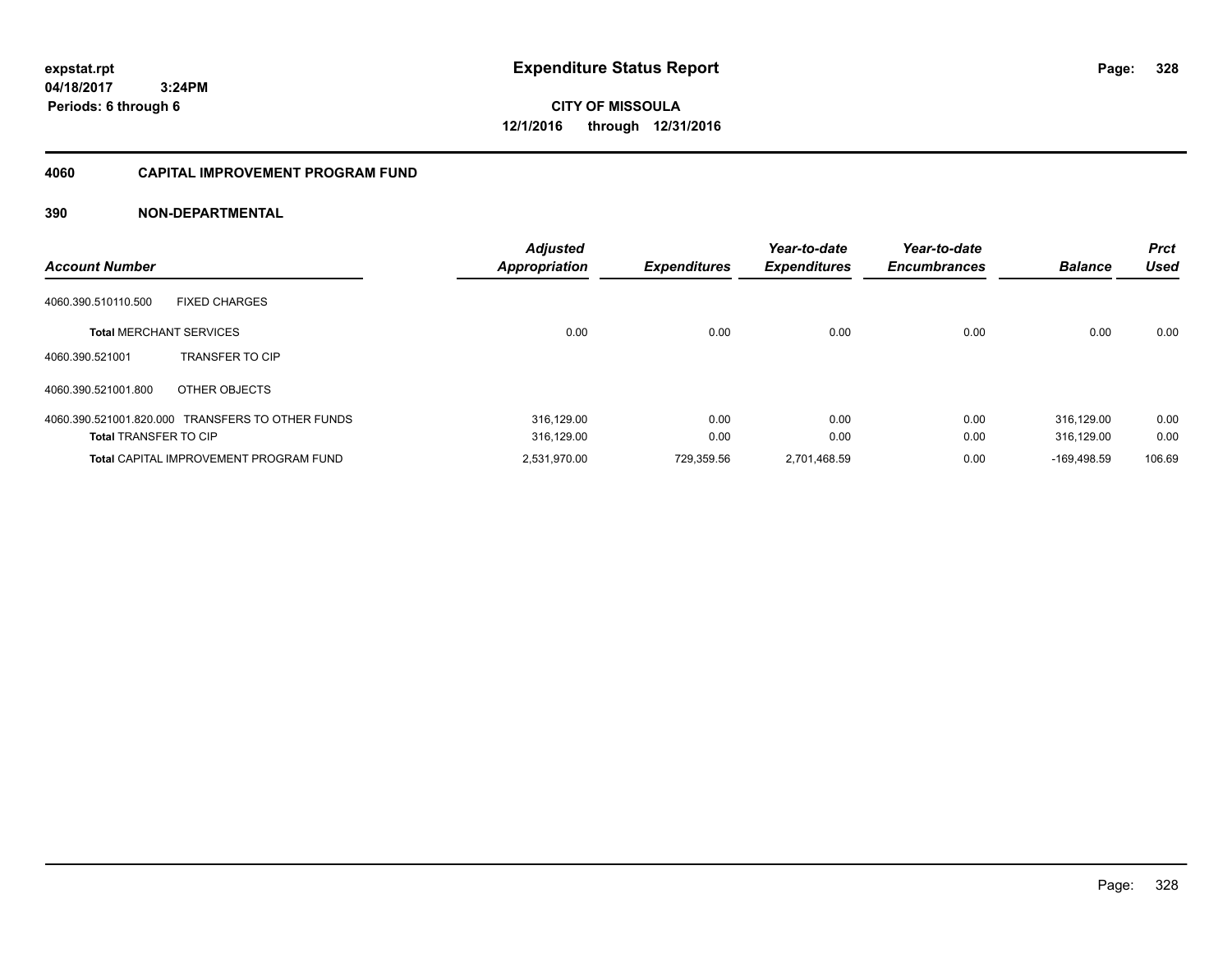**04/18/2017 3:24PM Periods: 6 through 6**

**CITY OF MISSOULA 12/1/2016 through 12/31/2016**

#### **4130 1997 G O BOND OPEN SPACE PURCHASE FUND**

|                            |                                              | <b>Adjusted</b>      |                     | Year-to-date        | Year-to-date        |                | <b>Prct</b> |
|----------------------------|----------------------------------------------|----------------------|---------------------|---------------------|---------------------|----------------|-------------|
| <b>Account Number</b>      |                                              | <b>Appropriation</b> | <b>Expenditures</b> | <b>Expenditures</b> | <b>Encumbrances</b> | <b>Balance</b> | <b>Used</b> |
| 4130.390.460480            | VANDALISM                                    |                      |                     |                     |                     |                |             |
| 4130.390.460480.800        | OTHER OBJECTS                                |                      |                     |                     |                     |                |             |
| <b>Total OTHER OBJECTS</b> |                                              | 0.00                 | 0.00                | 0.00                | 0.00                | 0.00           | 0.00        |
| 4130.390.460480.900        | <b>CAPITAL OUTLAY</b>                        |                      |                     |                     |                     |                |             |
| 4130.390.460480.930.000    | <b>IMPROVEMENTS</b>                          | 389,534.00           | 0.00                | 0.00                | 0.00                | 389,534.00     | 0.00        |
| <b>Total VANDALISM</b>     |                                              | 389,534.00           | 0.00                | 0.00                | 0.00                | 389,534.00     | 0.00        |
| 4130.390.510110            | <b>MERCHANT SERVICES</b>                     |                      |                     |                     |                     |                |             |
| 4130.390.510110.500        | <b>FIXED CHARGES</b>                         |                      |                     |                     |                     |                |             |
|                            | <b>Total MERCHANT SERVICES</b>               | 0.00                 | 0.00                | 0.00                | 0.00                | 0.00           | 0.00        |
|                            | Total 1997 G O BOND OPEN SPACE PURCHASE FUND | 389,534.00           | 0.00                | 0.00                | 0.00                | 389,534.00     | 0.00        |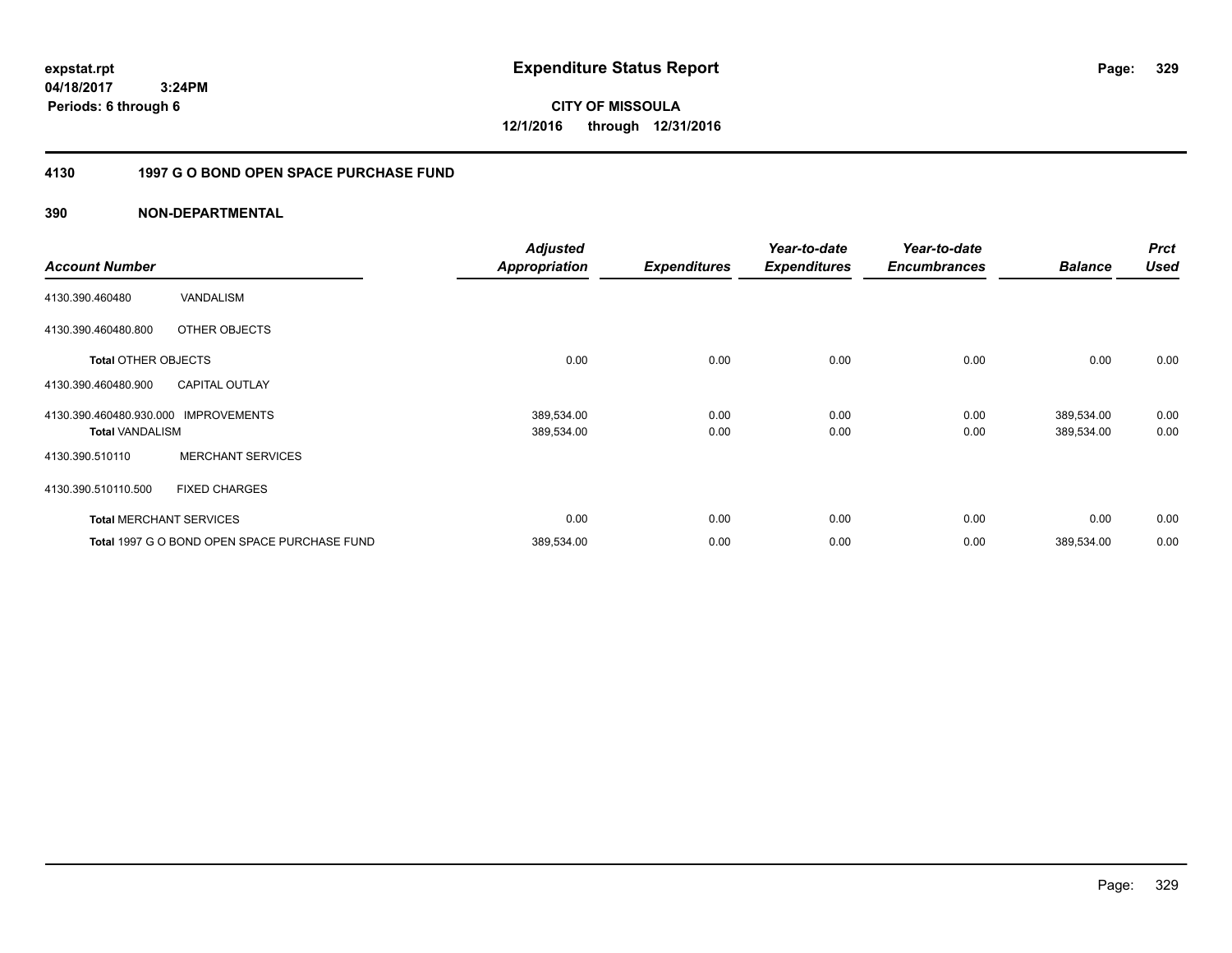**CITY OF MISSOULA 12/1/2016 through 12/31/2016**

#### **4196 NEW FIRE STATION GO BOND**

## **300 FIRE**

| <b>Account Number</b>      |                                       | <b>Adjusted</b><br><b>Appropriation</b> | <b>Expenditures</b> | Year-to-date<br><b>Expenditures</b> | Year-to-date<br><b>Encumbrances</b> | <b>Balance</b> | <b>Prct</b><br><b>Used</b> |
|----------------------------|---------------------------------------|-----------------------------------------|---------------------|-------------------------------------|-------------------------------------|----------------|----------------------------|
| 4196.300.420420            | <b>FACILITY</b>                       |                                         |                     |                                     |                                     |                |                            |
| 4196.300.420420.800        | OTHER OBJECTS                         |                                         |                     |                                     |                                     |                |                            |
| <b>Total OTHER OBJECTS</b> |                                       | 0.00                                    | 0.00                | 0.00                                | 0.00                                | 0.00           | 0.00                       |
| 4196.300.420420.900        | <b>CAPITAL OUTLAY</b>                 |                                         |                     |                                     |                                     |                |                            |
| <b>Total FACILITY</b>      |                                       | 0.00                                    | 0.00                | 0.00                                | 0.00                                | 0.00           | 0.00                       |
| 4196.300.510110            | <b>MERCHANT SERVICES</b>              |                                         |                     |                                     |                                     |                |                            |
| 4196.300.510110.500        | <b>FIXED CHARGES</b>                  |                                         |                     |                                     |                                     |                |                            |
| <b>Total FIXED CHARGES</b> |                                       | 0.00                                    | 0.00                | 0.00                                | 0.00                                | 0.00           | 0.00                       |
|                            | <b>Total NEW FIRE STATION GO BOND</b> | 0.00                                    | 0.00                | 0.00                                | 0.00                                | 0.00           | 0.00                       |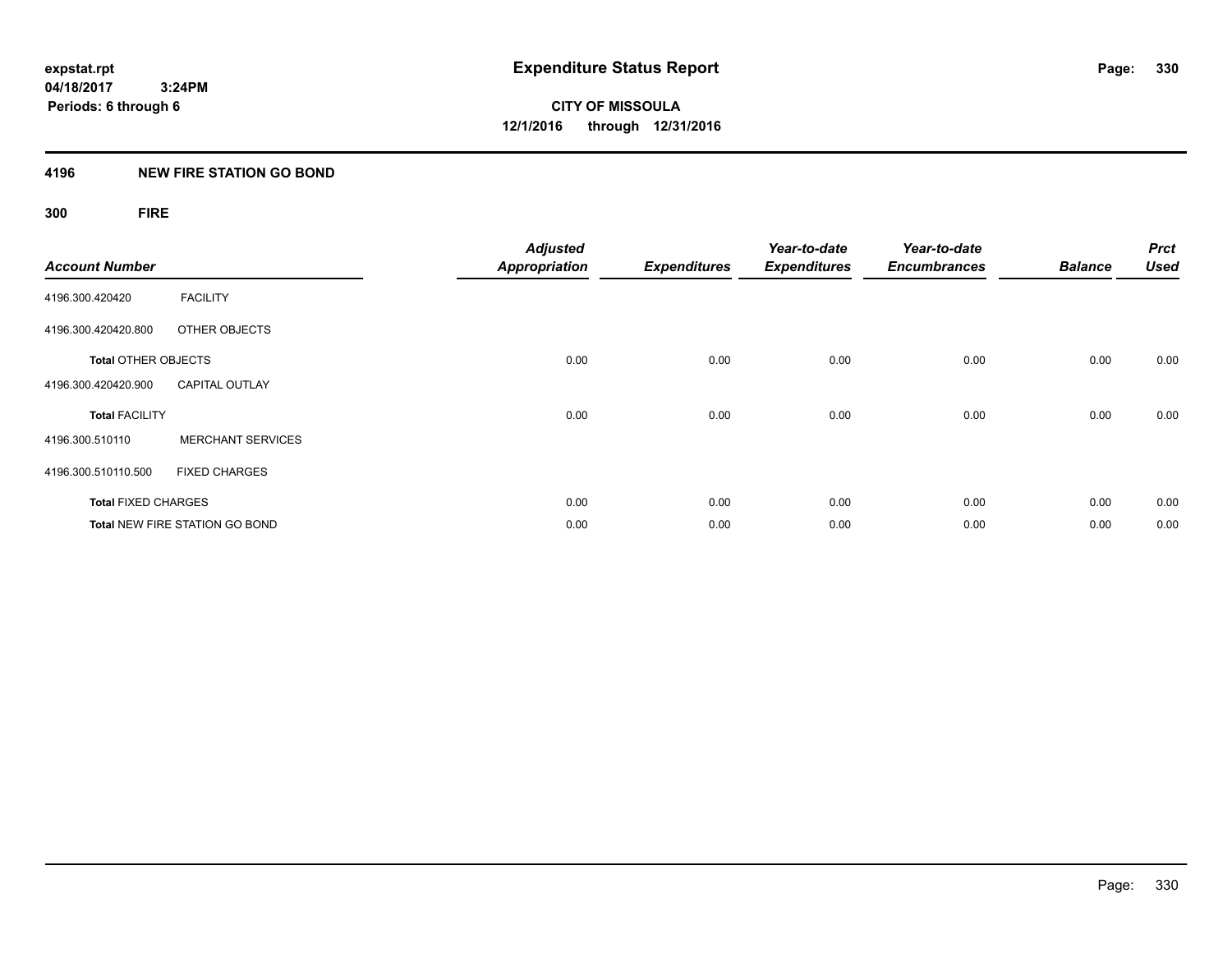**04/18/2017 3:24PM Periods: 6 through 6**

# **CITY OF MISSOULA 12/1/2016 through 12/31/2016**

#### **4450 S/C CONSTRUCTION FUND FOR FY06**

| <b>Account Number</b> |                                             | <b>Adjusted</b><br><b>Appropriation</b> | <b>Expenditures</b> | Year-to-date<br><b>Expenditures</b> | Year-to-date<br><b>Encumbrances</b> | <b>Balance</b> | <b>Prct</b><br><b>Used</b> |
|-----------------------|---------------------------------------------|-----------------------------------------|---------------------|-------------------------------------|-------------------------------------|----------------|----------------------------|
| 4450.280.510110       | <b>MERCHANT SERVICES</b>                    |                                         |                     |                                     |                                     |                |                            |
| 4450.280.510110.500   | <b>FIXED CHARGES</b>                        |                                         |                     |                                     |                                     |                |                            |
|                       | <b>Total MERCHANT SERVICES</b>              | 0.00                                    | 0.00                | 0.00                                | 0.00                                | 0.00           | 0.00                       |
| 4450.280.521000       | INTERFUND OPERATING TRANSFERS               |                                         |                     |                                     |                                     |                |                            |
| 4450.280.521000.800   | OTHER OBJECTS                               |                                         |                     |                                     |                                     |                |                            |
|                       | <b>Total INTERFUND OPERATING TRANSFERS</b>  | 0.00                                    | 0.00                | 0.00                                | 0.00                                | 0.00           | 0.00                       |
|                       | <b>Total S/C CONSTRUCTION FUND FOR FY06</b> | 0.00                                    | 0.00                | 0.00                                | 0.00                                | 0.00           | 0.00                       |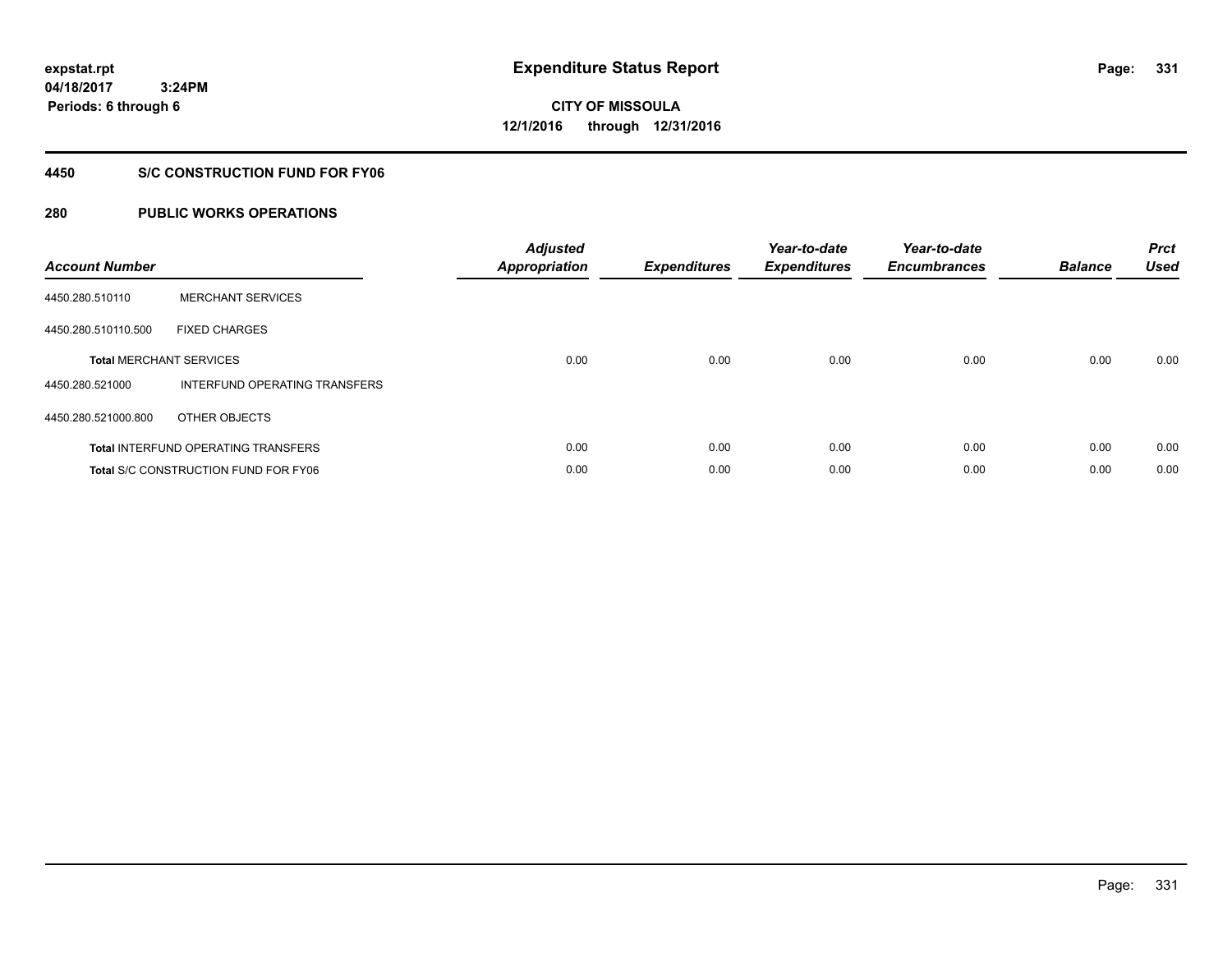#### **4451 FY07 S/C BOND FUND**

| <b>Account Number</b>    |                                            | <b>Adjusted</b><br>Appropriation | <b>Expenditures</b> | Year-to-date<br><b>Expenditures</b> | Year-to-date<br><b>Encumbrances</b> | <b>Balance</b> | <b>Prct</b><br><b>Used</b> |
|--------------------------|--------------------------------------------|----------------------------------|---------------------|-------------------------------------|-------------------------------------|----------------|----------------------------|
| 4451.280.510110          | <b>MERCHANT SERVICES</b>                   |                                  |                     |                                     |                                     |                |                            |
| 4451.280.510110.500      | <b>FIXED CHARGES</b>                       |                                  |                     |                                     |                                     |                |                            |
|                          | <b>Total MERCHANT SERVICES</b>             | 0.00                             | 0.00                | 0.00                                | 0.00                                | 0.00           | 0.00                       |
| 4451.280.521000          | INTERFUND OPERATING TRANSFERS              |                                  |                     |                                     |                                     |                |                            |
| 4451.280.521000.800      | OTHER OBJECTS                              |                                  |                     |                                     |                                     |                |                            |
|                          | <b>Total INTERFUND OPERATING TRANSFERS</b> | 0.00                             | 0.00                | 0.00                                | 0.00                                | 0.00           | 0.00                       |
| Total FY07 S/C BOND FUND |                                            | 0.00                             | 0.00                | 0.00                                | 0.00                                | 0.00           | 0.00                       |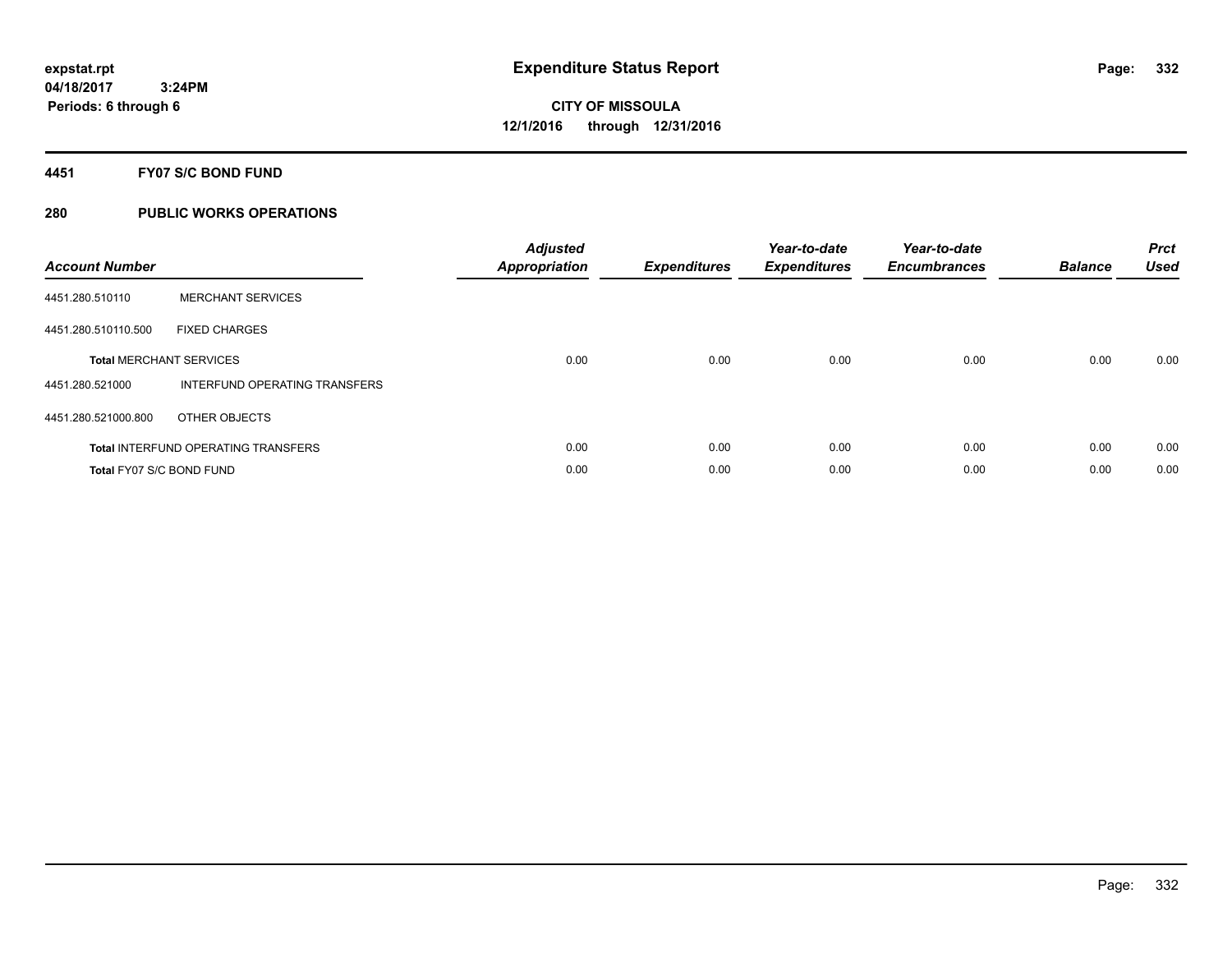**04/18/2017 3:24PM Periods: 6 through 6**

**CITY OF MISSOULA 12/1/2016 through 12/31/2016**

### **4452 S/C CONSTRUCTION FUND FOR FY 08 BOND SAL**

| <b>Account Number</b>  |                                                       | <b>Adjusted</b><br><b>Appropriation</b> | <b>Expenditures</b> | Year-to-date<br><b>Expenditures</b> | Year-to-date<br><b>Encumbrances</b> | <b>Balance</b> | <b>Prct</b><br><b>Used</b> |
|------------------------|-------------------------------------------------------|-----------------------------------------|---------------------|-------------------------------------|-------------------------------------|----------------|----------------------------|
| 4452.280.430262        | <b>SIDEWALKS</b>                                      |                                         |                     |                                     |                                     |                |                            |
| 4452.280.430262.900    | <b>CAPITAL OUTLAY</b>                                 |                                         |                     |                                     |                                     |                |                            |
| <b>Total SIDEWALKS</b> |                                                       | 0.00                                    | 0.00                | 0.00                                | 0.00                                | 0.00           | 0.00                       |
| 4452.280.510110        | <b>MERCHANT SERVICES</b>                              |                                         |                     |                                     |                                     |                |                            |
| 4452.280.510110.500    | <b>FIXED CHARGES</b>                                  |                                         |                     |                                     |                                     |                |                            |
|                        | <b>Total MERCHANT SERVICES</b>                        | 0.00                                    | 0.00                | 0.00                                | 0.00                                | 0.00           | 0.00                       |
|                        | <b>Total S/C CONSTRUCTION FUND FOR FY 08 BOND SAL</b> | 0.00                                    | 0.00                | 0.00                                | 0.00                                | 0.00           | 0.00                       |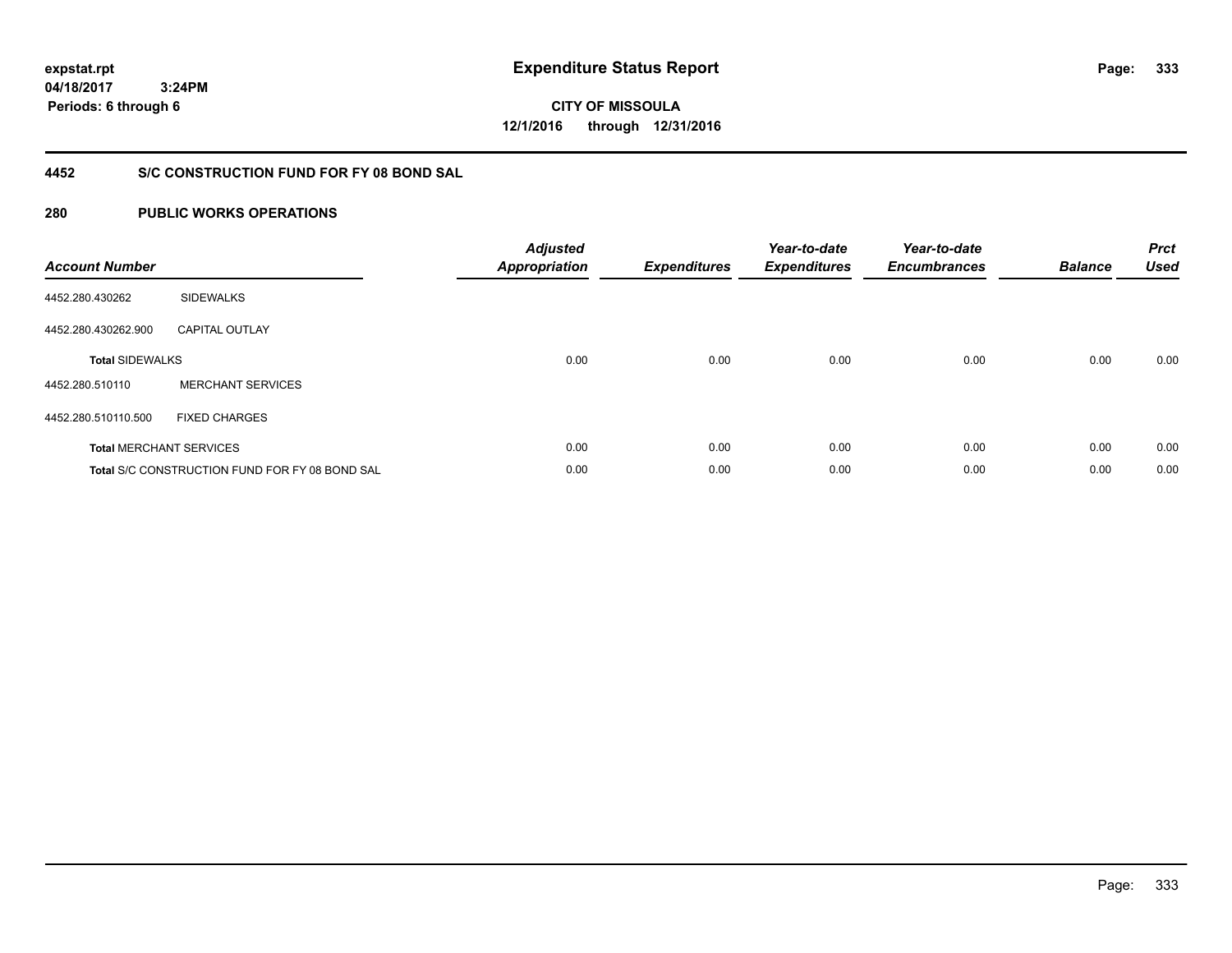**04/18/2017 3:24PM Periods: 6 through 6**

**CITY OF MISSOULA 12/1/2016 through 12/31/2016**

#### **4453 S/C CONSTRUCTION FUND FY09 BOND**

| <b>Account Number</b>  |                                      | <b>Adjusted</b><br><b>Appropriation</b> | <b>Expenditures</b> | Year-to-date<br><b>Expenditures</b> | Year-to-date<br><b>Encumbrances</b> | <b>Balance</b> | <b>Prct</b><br><b>Used</b> |
|------------------------|--------------------------------------|-----------------------------------------|---------------------|-------------------------------------|-------------------------------------|----------------|----------------------------|
| 4453.280.430262        | <b>SIDEWALKS</b>                     |                                         |                     |                                     |                                     |                |                            |
| 4453.280.430262.900    | <b>CAPITAL OUTLAY</b>                |                                         |                     |                                     |                                     |                |                            |
| <b>Total SIDEWALKS</b> |                                      | 0.00                                    | 0.00                | 0.00                                | 0.00                                | 0.00           | 0.00                       |
| 4453.280.510110        | <b>MERCHANT SERVICES</b>             |                                         |                     |                                     |                                     |                |                            |
| 4453.280.510110.500    | <b>FIXED CHARGES</b>                 |                                         |                     |                                     |                                     |                |                            |
|                        | <b>Total MERCHANT SERVICES</b>       | 0.00                                    | 0.00                | 0.00                                | 0.00                                | 0.00           | 0.00                       |
| 4453.280.521000        | <b>INTERFUND OPERATING TRANSFERS</b> |                                         |                     |                                     |                                     |                |                            |
| 4453.280.521000.800    | OTHER OBJECTS                        |                                         |                     |                                     |                                     |                |                            |
|                        | <b>Total PUBLIC WORKS OPERATIONS</b> | 0.00                                    | 0.00                | 0.00                                | 0.00                                | 0.00           | 0.00                       |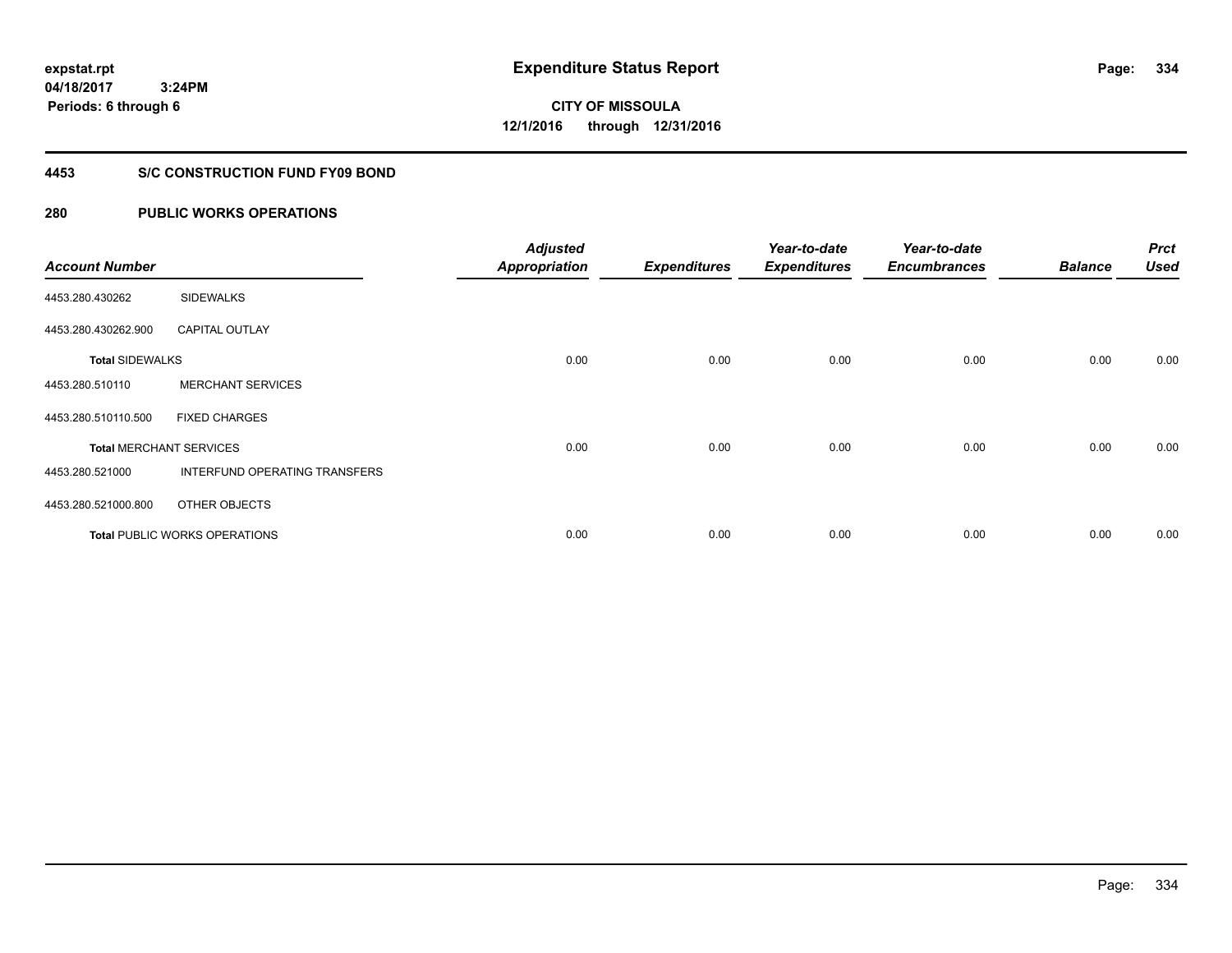**04/18/2017 3:24PM Periods: 6 through 6**

**CITY OF MISSOULA 12/1/2016 through 12/31/2016**

#### **4453 S/C CONSTRUCTION FUND FY09 BOND**

| <b>Account Number</b>                |                                              | <b>Adjusted</b><br><b>Appropriation</b> | <b>Expenditures</b> | Year-to-date<br><b>Expenditures</b> | Year-to-date<br><b>Encumbrances</b> | <b>Balance</b> | <b>Prct</b><br><b>Used</b> |
|--------------------------------------|----------------------------------------------|-----------------------------------------|---------------------|-------------------------------------|-------------------------------------|----------------|----------------------------|
| 4453.390.410710                      | *** Title Not Found ***                      |                                         |                     |                                     |                                     |                |                            |
| 4453.390.410710.500                  | <b>FIXED CHARGES</b>                         |                                         |                     |                                     |                                     |                |                            |
| <b>Total *** Title Not Found ***</b> |                                              | 0.00                                    | 0.00                | 0.00                                | 0.00                                | 0.00           | 0.00                       |
| 4453.390.510110                      | <b>MERCHANT SERVICES</b>                     |                                         |                     |                                     |                                     |                |                            |
| 4453.390.510110.500                  | <b>FIXED CHARGES</b>                         |                                         |                     |                                     |                                     |                |                            |
|                                      | <b>Total S/C CONSTRUCTION FUND FY09 BOND</b> | 0.00                                    | 0.00                | 0.00                                | 0.00                                | 0.00           | 0.00                       |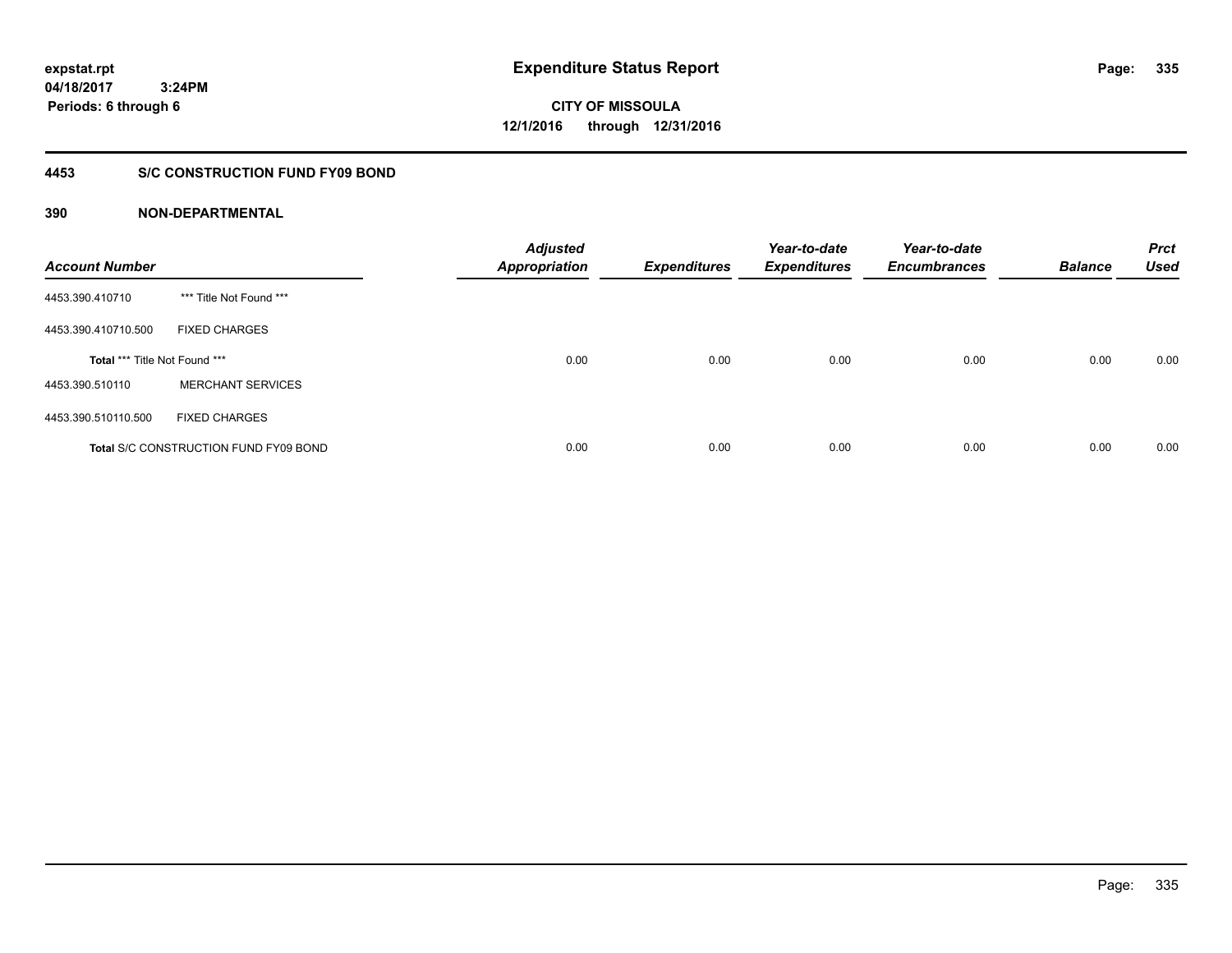**04/18/2017 3:24PM Periods: 6 through 6**

**CITY OF MISSOULA 12/1/2016 through 12/31/2016**

#### **4454 S/C CONSTRUCTION FUND FOR FY10**

| <b>Account Number</b>  |                                             | <b>Adjusted</b><br><b>Appropriation</b> | <b>Expenditures</b> | Year-to-date<br><b>Expenditures</b> | Year-to-date<br><b>Encumbrances</b> | <b>Balance</b> | <b>Prct</b><br><b>Used</b> |
|------------------------|---------------------------------------------|-----------------------------------------|---------------------|-------------------------------------|-------------------------------------|----------------|----------------------------|
| 4454.280.430262        | <b>SIDEWALKS</b>                            |                                         |                     |                                     |                                     |                |                            |
| 4454.280.430262.900    | <b>CAPITAL OUTLAY</b>                       |                                         |                     |                                     |                                     |                |                            |
| <b>Total SIDEWALKS</b> |                                             | 0.00                                    | 0.00                | 0.00                                | 0.00                                | 0.00           | 0.00                       |
| 4454.280.510110        | <b>MERCHANT SERVICES</b>                    |                                         |                     |                                     |                                     |                |                            |
| 4454.280.510110.500    | <b>FIXED CHARGES</b>                        |                                         |                     |                                     |                                     |                |                            |
|                        | <b>Total MERCHANT SERVICES</b>              | 0.00                                    | 0.00                | 0.00                                | 0.00                                | 0.00           | 0.00                       |
|                        | <b>Total S/C CONSTRUCTION FUND FOR FY10</b> | 0.00                                    | 0.00                | 0.00                                | 0.00                                | 0.00           | 0.00                       |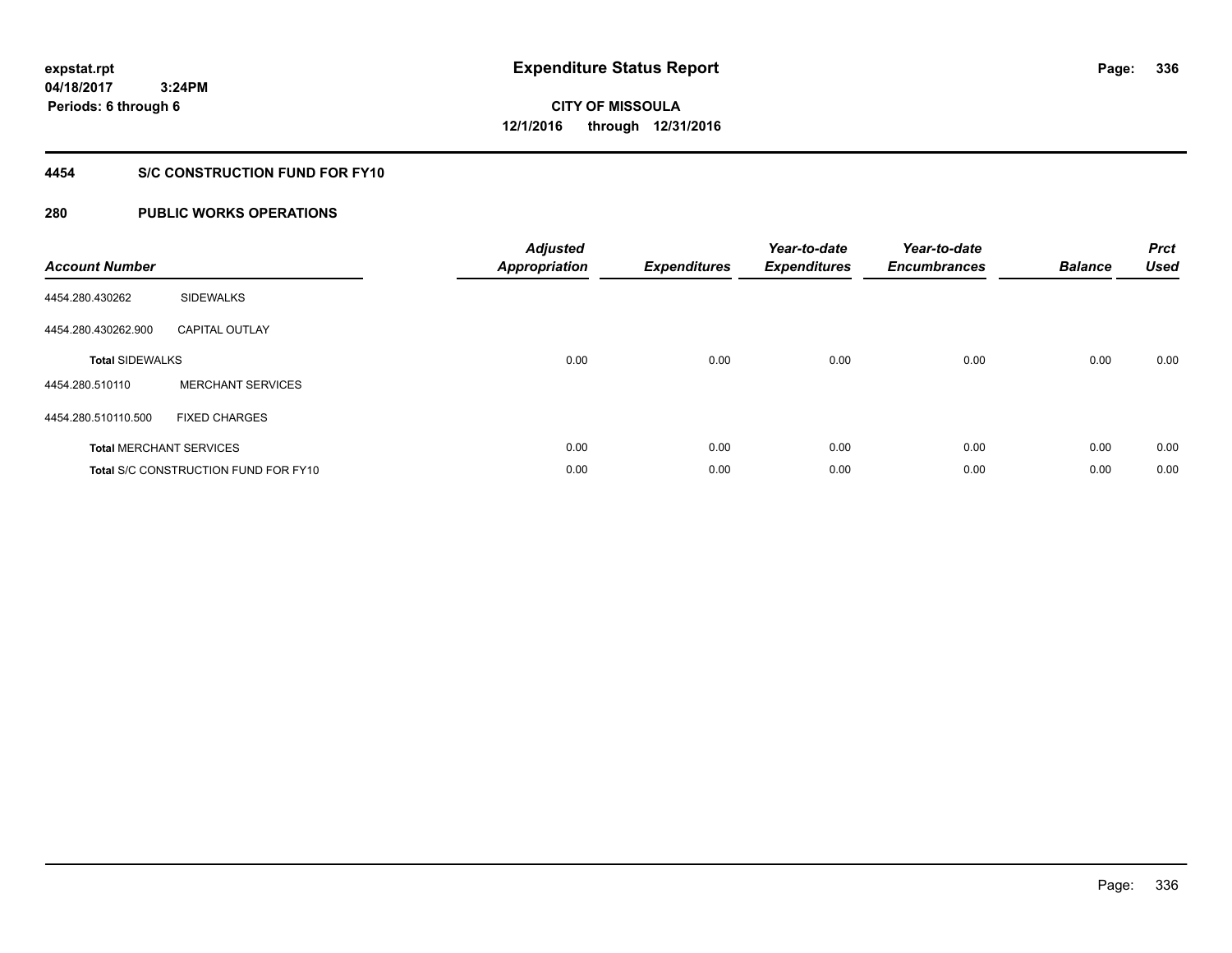### **4455 FY11 S/C CONSTRUCTION FUND**

| <b>Account Number</b>  |                                         | <b>Adjusted</b><br><b>Appropriation</b> | <b>Expenditures</b> | Year-to-date<br><b>Expenditures</b> | Year-to-date<br><b>Encumbrances</b> | <b>Balance</b> | <b>Prct</b><br><b>Used</b> |
|------------------------|-----------------------------------------|-----------------------------------------|---------------------|-------------------------------------|-------------------------------------|----------------|----------------------------|
| 4455.280.430262        | <b>SIDEWALKS</b>                        |                                         |                     |                                     |                                     |                |                            |
| 4455.280.430262.900    | <b>CAPITAL OUTLAY</b>                   |                                         |                     |                                     |                                     |                |                            |
| <b>Total SIDEWALKS</b> |                                         | 0.00                                    | 0.00                | 0.00                                | 0.00                                | 0.00           | 0.00                       |
| 4455.280.510110        | <b>MERCHANT SERVICES</b>                |                                         |                     |                                     |                                     |                |                            |
| 4455.280.510110.500    | <b>FIXED CHARGES</b>                    |                                         |                     |                                     |                                     |                |                            |
|                        | <b>Total MERCHANT SERVICES</b>          | 0.00                                    | 0.00                | 0.00                                | 0.00                                | 0.00           | 0.00                       |
|                        | <b>Total FY11 S/C CONSTRUCTION FUND</b> | 0.00                                    | 0.00                | 0.00                                | 0.00                                | 0.00           | 0.00                       |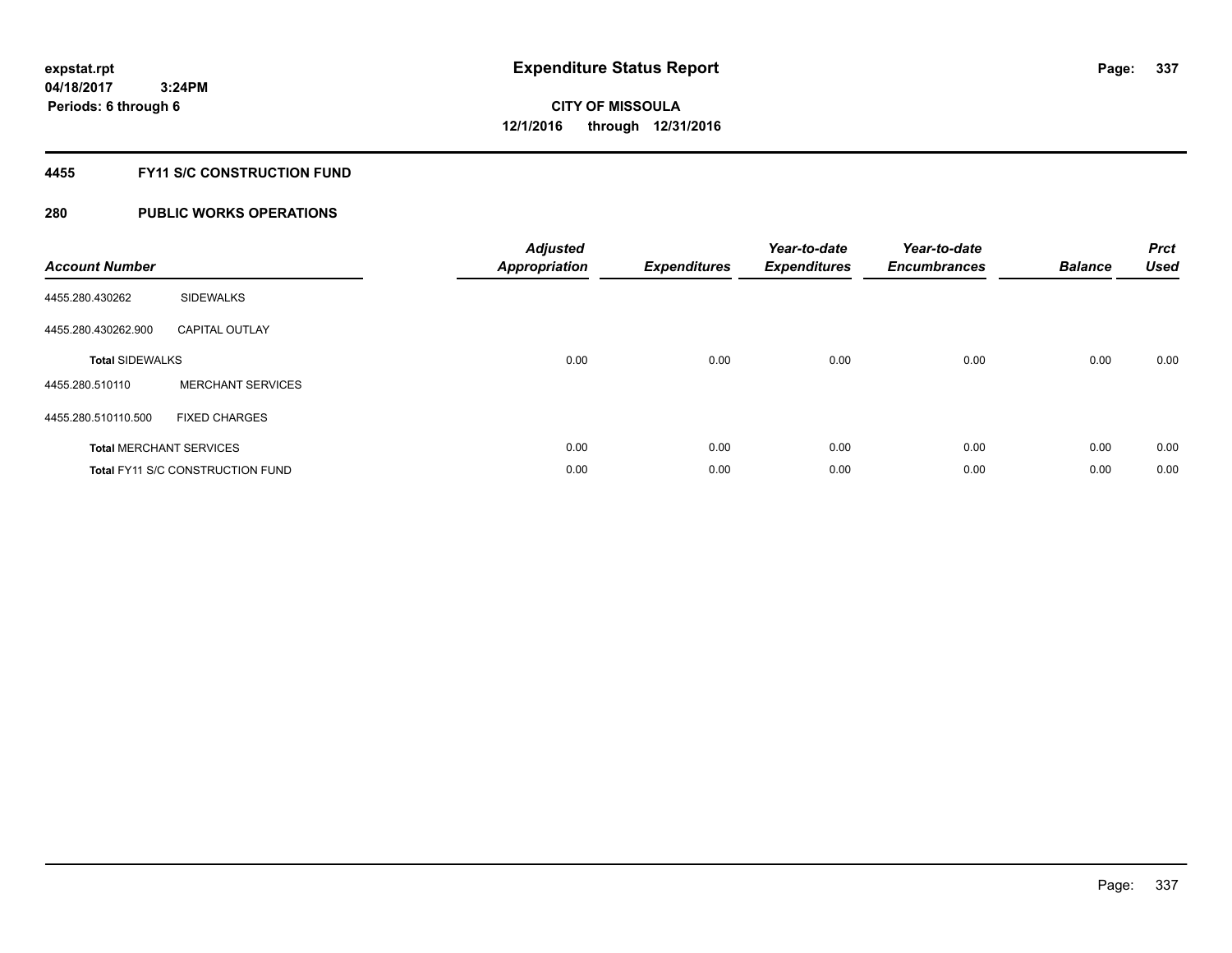### **4456 FY12 S/C CONSTRUCTION FUND**

| <b>Account Number</b>          |                                            | <b>Adjusted</b><br>Appropriation | <b>Expenditures</b> | Year-to-date<br><b>Expenditures</b> | Year-to-date<br><b>Encumbrances</b> | <b>Balance</b> | <b>Prct</b><br><b>Used</b> |
|--------------------------------|--------------------------------------------|----------------------------------|---------------------|-------------------------------------|-------------------------------------|----------------|----------------------------|
| 4456.280.430262                | <b>SIDEWALKS</b>                           |                                  |                     |                                     |                                     |                |                            |
| 4456.280.430262.900            | <b>CAPITAL OUTLAY</b>                      |                                  |                     |                                     |                                     |                |                            |
| <b>Total SIDEWALKS</b>         |                                            | 0.00                             | 0.00                | 0.00                                | 0.00                                | 0.00           | 0.00                       |
| 4456.280.510110                | <b>MERCHANT SERVICES</b>                   |                                  |                     |                                     |                                     |                |                            |
| 4456.280.510110.500            | <b>FIXED CHARGES</b>                       |                                  |                     |                                     |                                     |                |                            |
| <b>Total MERCHANT SERVICES</b> |                                            | 0.00                             | 0.00                | 0.00                                | 0.00                                | 0.00           | 0.00                       |
| 4456.280.521000                | INTERFUND OPERATING TRANSFERS              |                                  |                     |                                     |                                     |                |                            |
| 4456.280.521000.800            | OTHER OBJECTS                              |                                  |                     |                                     |                                     |                |                            |
|                                | <b>Total INTERFUND OPERATING TRANSFERS</b> | 0.00                             | 0.00                | 0.00                                | 0.00                                | 0.00           | 0.00                       |
|                                | <b>Total FY12 S/C CONSTRUCTION FUND</b>    | 0.00                             | 0.00                | 0.00                                | 0.00                                | 0.00           | 0.00                       |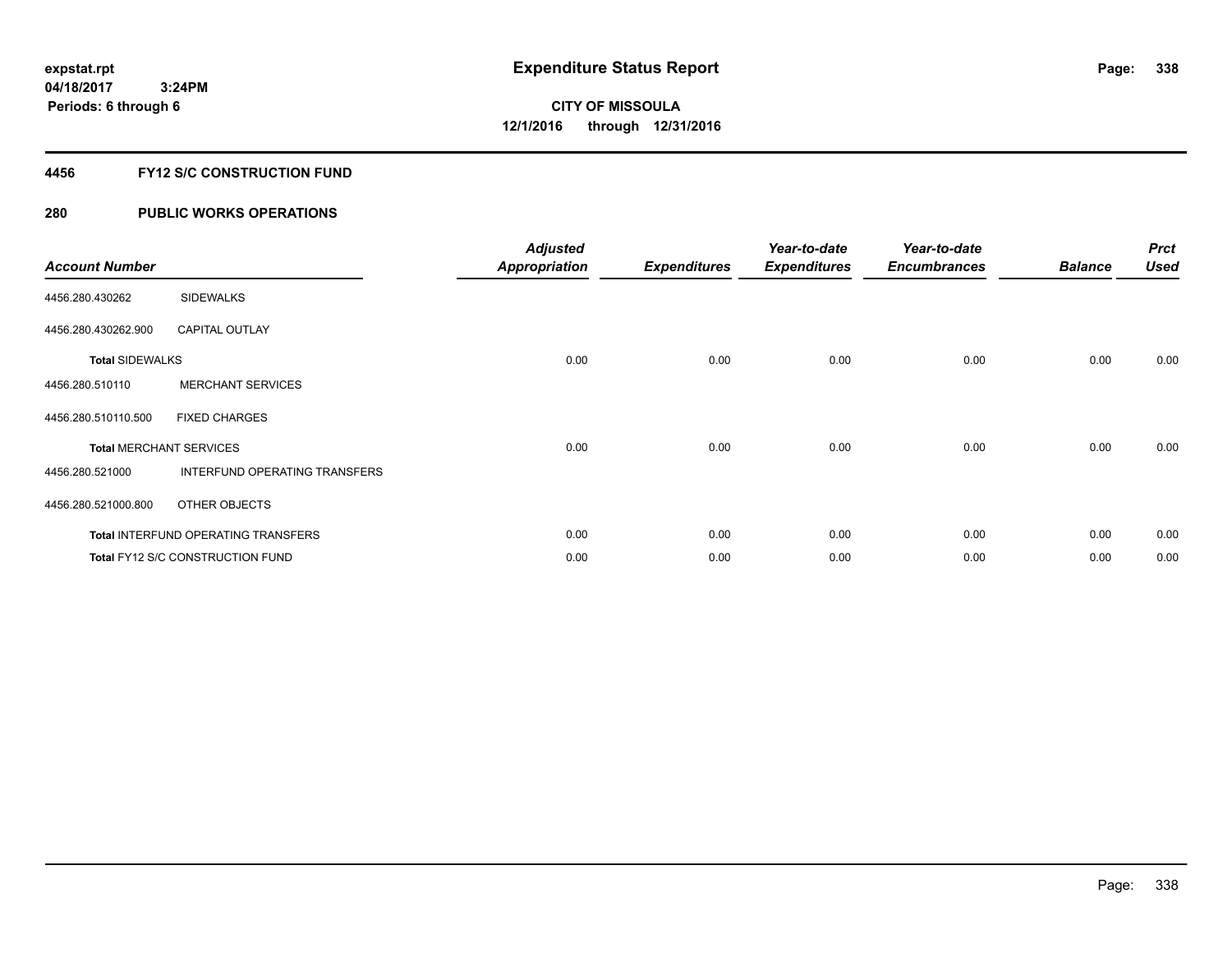**CITY OF MISSOULA 12/1/2016 through 12/31/2016**

#### **4457 FY13 SIDEWALK/CURB CONSTRUCTION**

#### **280 PUBLIC WORKS OPERATIONS**

| <b>Account Number</b>  |                                       | <b>Adjusted</b><br><b>Appropriation</b> | <b>Expenditures</b> | Year-to-date<br><b>Expenditures</b> | Year-to-date<br><b>Encumbrances</b> | <b>Balance</b> | <b>Prct</b><br><b>Used</b> |
|------------------------|---------------------------------------|-----------------------------------------|---------------------|-------------------------------------|-------------------------------------|----------------|----------------------------|
| 4457.280.430262        | <b>SIDEWALKS</b>                      |                                         |                     |                                     |                                     |                |                            |
| 4457.280.430262.300    | PURCHASED SERVICES                    |                                         |                     |                                     |                                     |                |                            |
|                        | <b>Total PURCHASED SERVICES</b>       | 0.00                                    | 0.00                | 0.00                                | 0.00                                | 0.00           | 0.00                       |
| 4457.280.430262.900    | <b>CAPITAL OUTLAY</b>                 |                                         |                     |                                     |                                     |                |                            |
| <b>Total SIDEWALKS</b> |                                       | 0.00                                    | 0.00                | 0.00                                | 0.00                                | 0.00           | 0.00                       |
| 4457.280.510110        | <b>MERCHANT SERVICES</b>              |                                         |                     |                                     |                                     |                |                            |
| 4457.280.510110.500    | <b>FIXED CHARGES</b>                  |                                         |                     |                                     |                                     |                |                            |
|                        | <b>Total MERCHANT SERVICES</b>        | 0.00                                    | 0.00                | 0.00                                | 0.00                                | 0.00           | 0.00                       |
| 4457.280.521000        | INTERFUND OPERATING TRANSFERS         |                                         |                     |                                     |                                     |                |                            |
| 4457.280.521000.800    | <b>OTHER OBJECTS</b>                  |                                         |                     |                                     |                                     |                |                            |
|                        | Total INTERFUND OPERATING TRANSFERS   | 0.00                                    | 0.00                | 0.00                                | 0.00                                | 0.00           | 0.00                       |
|                        | Total FY13 SIDEWALK/CURB CONSTRUCTION | 0.00                                    | 0.00                | 0.00                                | 0.00                                | 0.00           | 0.00                       |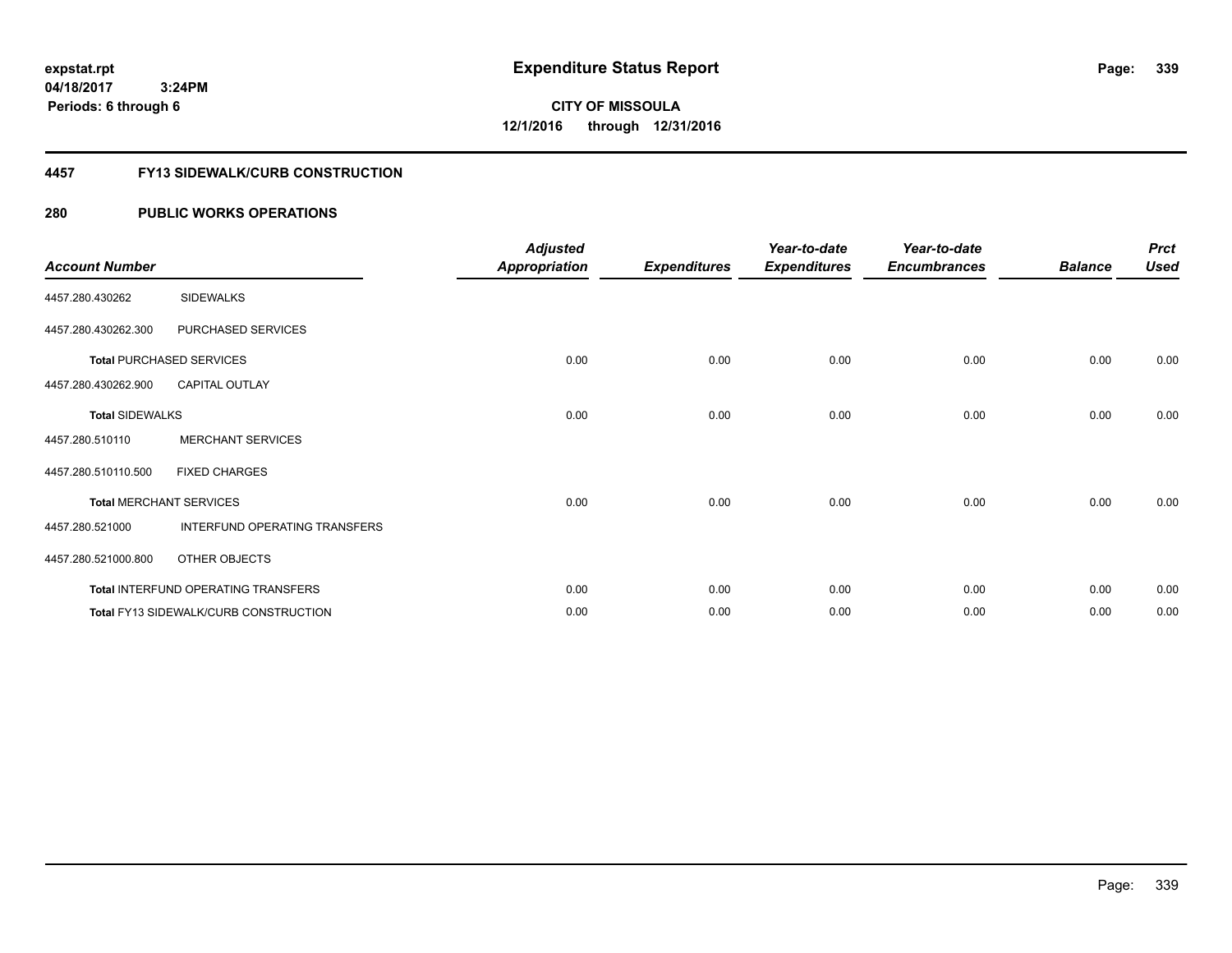**CITY OF MISSOULA 12/1/2016 through 12/31/2016**

#### **4458 FY14 SIDEWALK & CURB CONSTRUCTION**

#### **280 PUBLIC WORKS OPERATIONS**

| <b>Account Number</b>  |                                                    | <b>Adjusted</b><br><b>Appropriation</b> | <b>Expenditures</b> | Year-to-date<br><b>Expenditures</b> | Year-to-date<br><b>Encumbrances</b> | <b>Balance</b> | <b>Prct</b><br><b>Used</b> |
|------------------------|----------------------------------------------------|-----------------------------------------|---------------------|-------------------------------------|-------------------------------------|----------------|----------------------------|
| 4458.280.430262        | <b>SIDEWALKS</b>                                   |                                         |                     |                                     |                                     |                |                            |
| 4458.280.430262.900    | <b>CAPITAL OUTLAY</b>                              |                                         |                     |                                     |                                     |                |                            |
| <b>Total SIDEWALKS</b> |                                                    | 0.00                                    | 0.00                | 0.00                                | 0.00                                | 0.00           | 0.00                       |
| 4458.280.510110        | <b>MERCHANT SERVICES</b>                           |                                         |                     |                                     |                                     |                |                            |
| 4458.280.510110.500    | <b>FIXED CHARGES</b>                               |                                         |                     |                                     |                                     |                |                            |
|                        | <b>Total MERCHANT SERVICES</b>                     | 0.00                                    | 0.00                | 0.00                                | 0.00                                | 0.00           | 0.00                       |
| 4458.280.521000        | INTERFUND OPERATING TRANSFERS                      |                                         |                     |                                     |                                     |                |                            |
| 4458.280.521000.800    | OTHER OBJECTS                                      |                                         |                     |                                     |                                     |                |                            |
|                        | <b>Total INTERFUND OPERATING TRANSFERS</b>         | 0.00                                    | 0.00                | 0.00                                | 0.00                                | 0.00           | 0.00                       |
|                        | <b>Total FY14 SIDEWALK &amp; CURB CONSTRUCTION</b> | 0.00                                    | 0.00                | 0.00                                | 0.00                                | 0.00           | 0.00                       |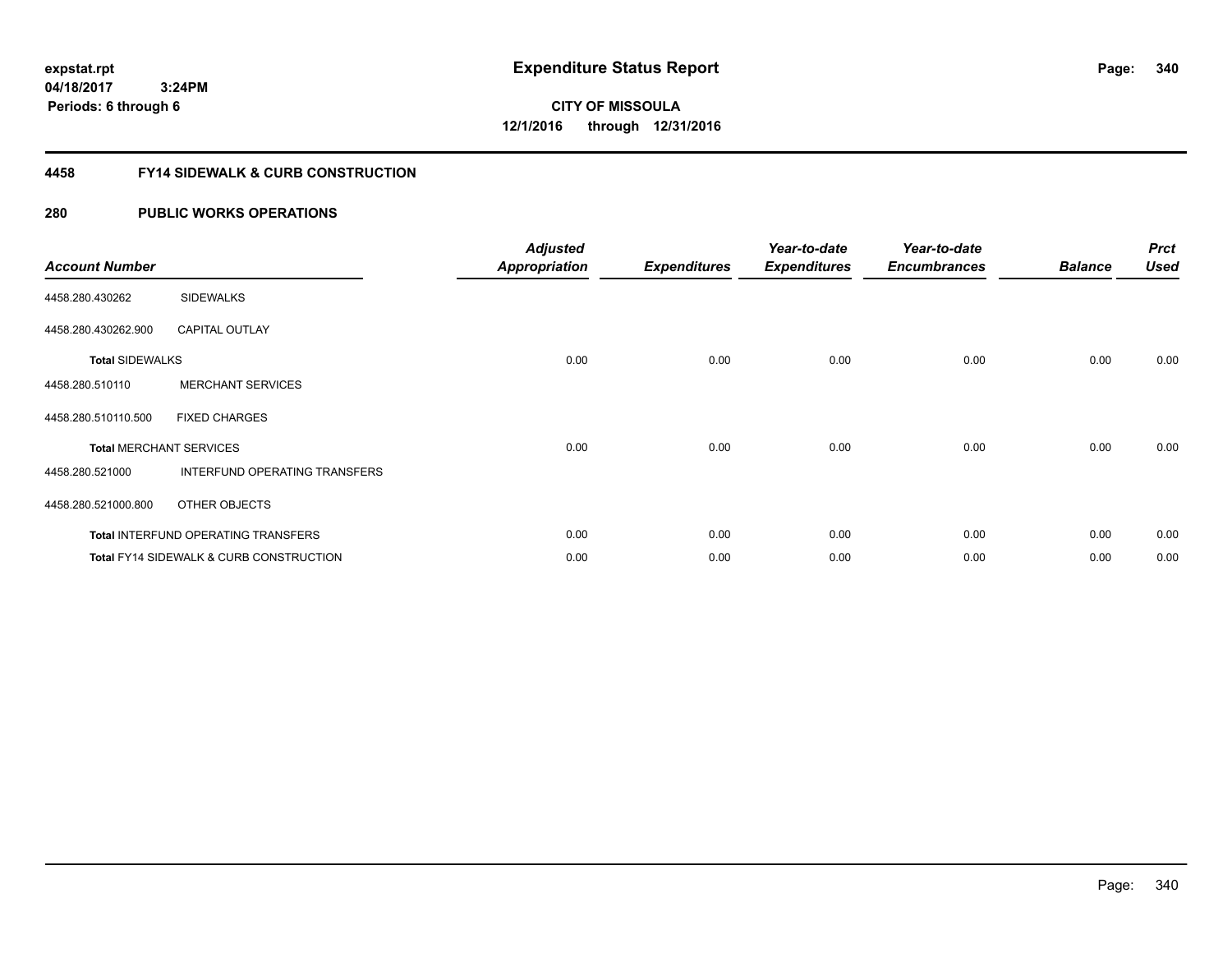**CITY OF MISSOULA 12/1/2016 through 12/31/2016**

#### **4459 FY15 SIDEWALK/CURB CONSTRUCTION**

#### **280 PUBLIC WORKS OPERATIONS**

| <b>Account Number</b>      |                                       | <b>Adjusted</b><br><b>Appropriation</b> | <b>Expenditures</b> | Year-to-date<br><b>Expenditures</b> | Year-to-date<br><b>Encumbrances</b> | <b>Balance</b> | <b>Prct</b><br><b>Used</b> |
|----------------------------|---------------------------------------|-----------------------------------------|---------------------|-------------------------------------|-------------------------------------|----------------|----------------------------|
| 4459.280.430262            | <b>SIDEWALKS</b>                      |                                         |                     |                                     |                                     |                |                            |
| 4459.280.430262.800        | OTHER OBJECTS                         |                                         |                     |                                     |                                     |                |                            |
| <b>Total OTHER OBJECTS</b> |                                       | 0.00                                    | 0.00                | 0.00                                | 0.00                                | 0.00           | 0.00                       |
| 4459.280.430262.900        | <b>CAPITAL OUTLAY</b>                 |                                         |                     |                                     |                                     |                |                            |
| <b>Total SIDEWALKS</b>     |                                       | 0.00                                    | 0.00                | 0.00                                | 0.00                                | 0.00           | 0.00                       |
| 4459.280.510110            | <b>MERCHANT SERVICES</b>              |                                         |                     |                                     |                                     |                |                            |
| 4459.280.510110.500        | <b>FIXED CHARGES</b>                  |                                         |                     |                                     |                                     |                |                            |
|                            | <b>Total MERCHANT SERVICES</b>        | 0.00                                    | 0.00                | 0.00                                | 0.00                                | 0.00           | 0.00                       |
|                            | Total FY15 SIDEWALK/CURB CONSTRUCTION | 0.00                                    | 0.00                | 0.00                                | 0.00                                | 0.00           | 0.00                       |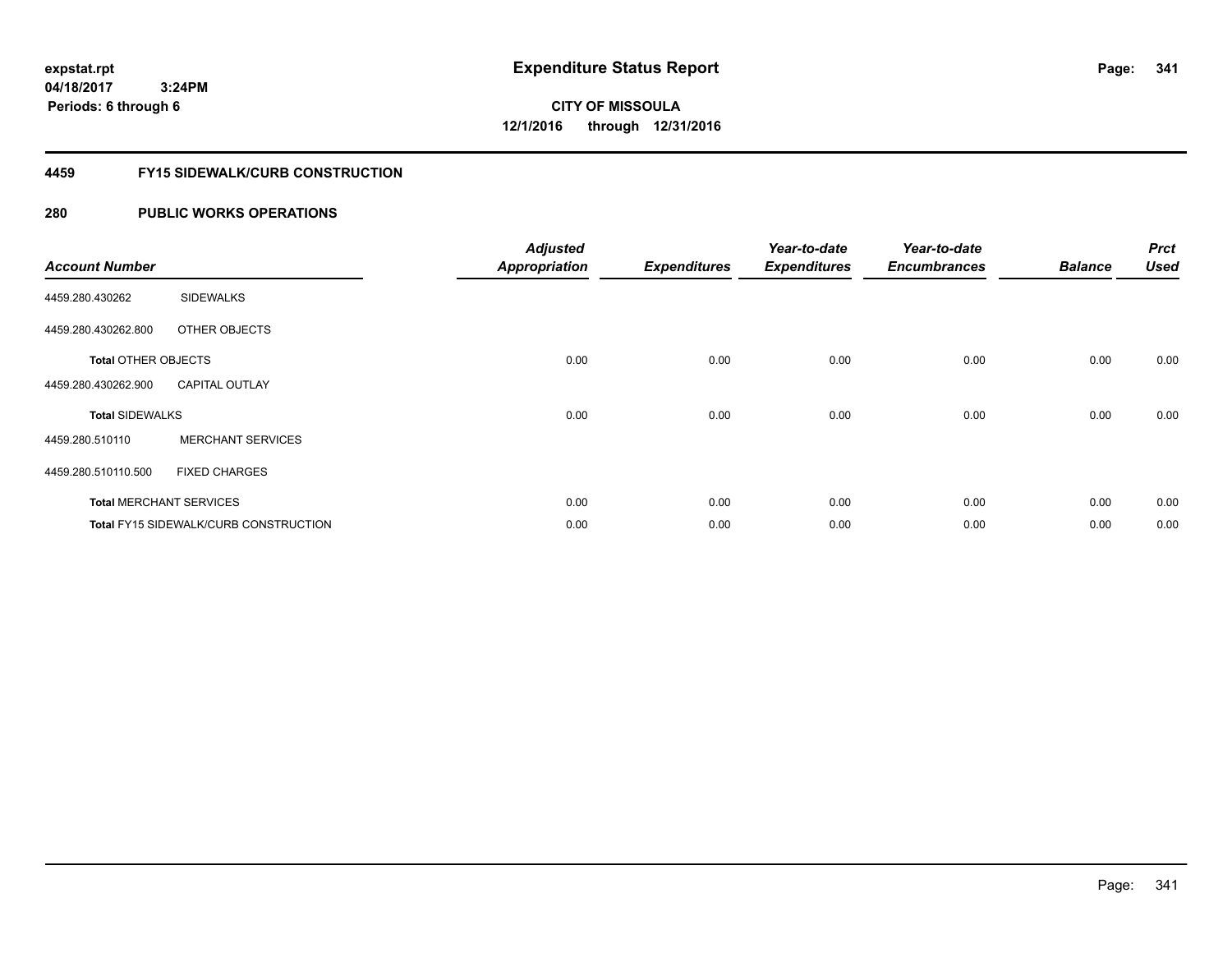**04/18/2017 3:24PM Periods: 6 through 6**

**CITY OF MISSOULA 12/1/2016 through 12/31/2016**

#### **4460 FY16 SIDEWALK/CURB CONSTRUCTION**

|                                                  | <b>Adjusted</b> |                     | Year-to-date        | Year-to-date        |                | <b>Prct</b> |
|--------------------------------------------------|-----------------|---------------------|---------------------|---------------------|----------------|-------------|
| <b>Account Number</b>                            | Appropriation   | <b>Expenditures</b> | <b>Expenditures</b> | <b>Encumbrances</b> | <b>Balance</b> | <b>Used</b> |
| <b>SIDEWALKS</b><br>4460.280.430262              |                 |                     |                     |                     |                |             |
| 4460.280.430262.800<br>OTHER OBJECTS             |                 |                     |                     |                     |                |             |
| 4460.280.430262.820.000 TRANSFERS TO OTHER FUNDS | 0.00            | 0.00                | 17,134.25           | 0.00                | $-17,134.25$   | 0.00        |
| <b>Total OTHER OBJECTS</b>                       | 0.00            | 0.00                | 17,134.25           | 0.00                | $-17,134.25$   | 0.00        |
| <b>CAPITAL OUTLAY</b><br>4460.280.430262.900     |                 |                     |                     |                     |                |             |
| 4460.280.430262.930.000 IMPROVEMENTS             | 0.00            | 0.00                | 17,200.00           | 0.00                | $-17,200.00$   | 0.00        |
| <b>Total CAPITAL OUTLAY</b>                      | 0.00            | 0.00                | 17,200.00           | 0.00                | $-17,200.00$   | 0.00        |
| <b>Total SIDEWALKS</b>                           | 0.00            | 0.00                | 34,334.25           | 0.00                | $-34,334.25$   | 0.00        |
| <b>MERCHANT SERVICES</b><br>4460.280.510110      |                 |                     |                     |                     |                |             |
| 4460.280.510110.500<br><b>FIXED CHARGES</b>      |                 |                     |                     |                     |                |             |
| <b>Total MERCHANT SERVICES</b>                   | 0.00            | 0.00                | 0.00                | 0.00                | 0.00           | 0.00        |
| <b>Total FY16 SIDEWALK/CURB CONSTRUCTION</b>     | 0.00            | 0.00                | 34,334.25           | 0.00                | $-34,334.25$   | 0.00        |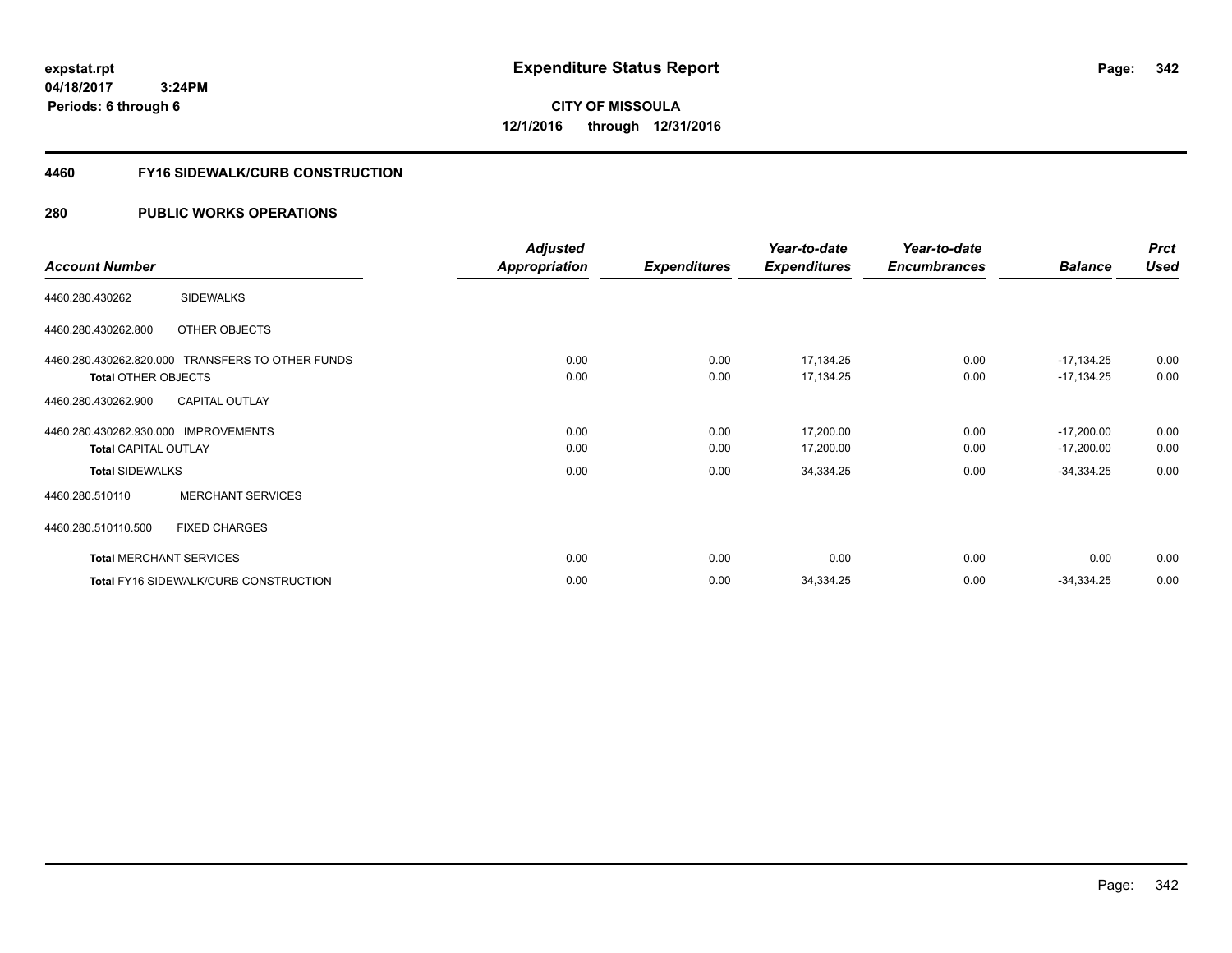**04/18/2017 3:24PM Periods: 6 through 6**

**CITY OF MISSOULA 12/1/2016 through 12/31/2016**

#### **4461 FY17 SIDEWALK/CURB CONSTRUCTION**

| <b>Account Number</b>                                          |                                       | <b>Adjusted</b><br><b>Appropriation</b> | <b>Expenditures</b>    | Year-to-date<br><b>Expenditures</b> | Year-to-date<br><b>Encumbrances</b> | <b>Balance</b>             | Prct<br><b>Used</b> |
|----------------------------------------------------------------|---------------------------------------|-----------------------------------------|------------------------|-------------------------------------|-------------------------------------|----------------------------|---------------------|
| 4461.280.430262                                                | <b>SIDEWALKS</b>                      |                                         |                        |                                     |                                     |                            |                     |
| 4461.280.430262.900                                            | <b>CAPITAL OUTLAY</b>                 |                                         |                        |                                     |                                     |                            |                     |
| 4461.280.430262.930.000 IMPROVEMENTS<br><b>Total SIDEWALKS</b> |                                       | 0.00<br>0.00                            | 98,117.51<br>98.117.51 | 780,679.90<br>780.679.90            | 0.00<br>0.00                        | -780.679.90<br>-780.679.90 | 0.00<br>0.00        |
| 4461.280.510110                                                | <b>MERCHANT SERVICES</b>              |                                         |                        |                                     |                                     |                            |                     |
| 4461.280.510110.500                                            | <b>FIXED CHARGES</b>                  |                                         |                        |                                     |                                     |                            |                     |
|                                                                | <b>Total MERCHANT SERVICES</b>        | 0.00                                    | 0.00                   | 0.00                                | 0.00                                | 0.00                       | 0.00                |
|                                                                | Total FY17 SIDEWALK/CURB CONSTRUCTION | 0.00                                    | 98,117.51              | 780,679.90                          | 0.00                                | -780.679.90                | 0.00                |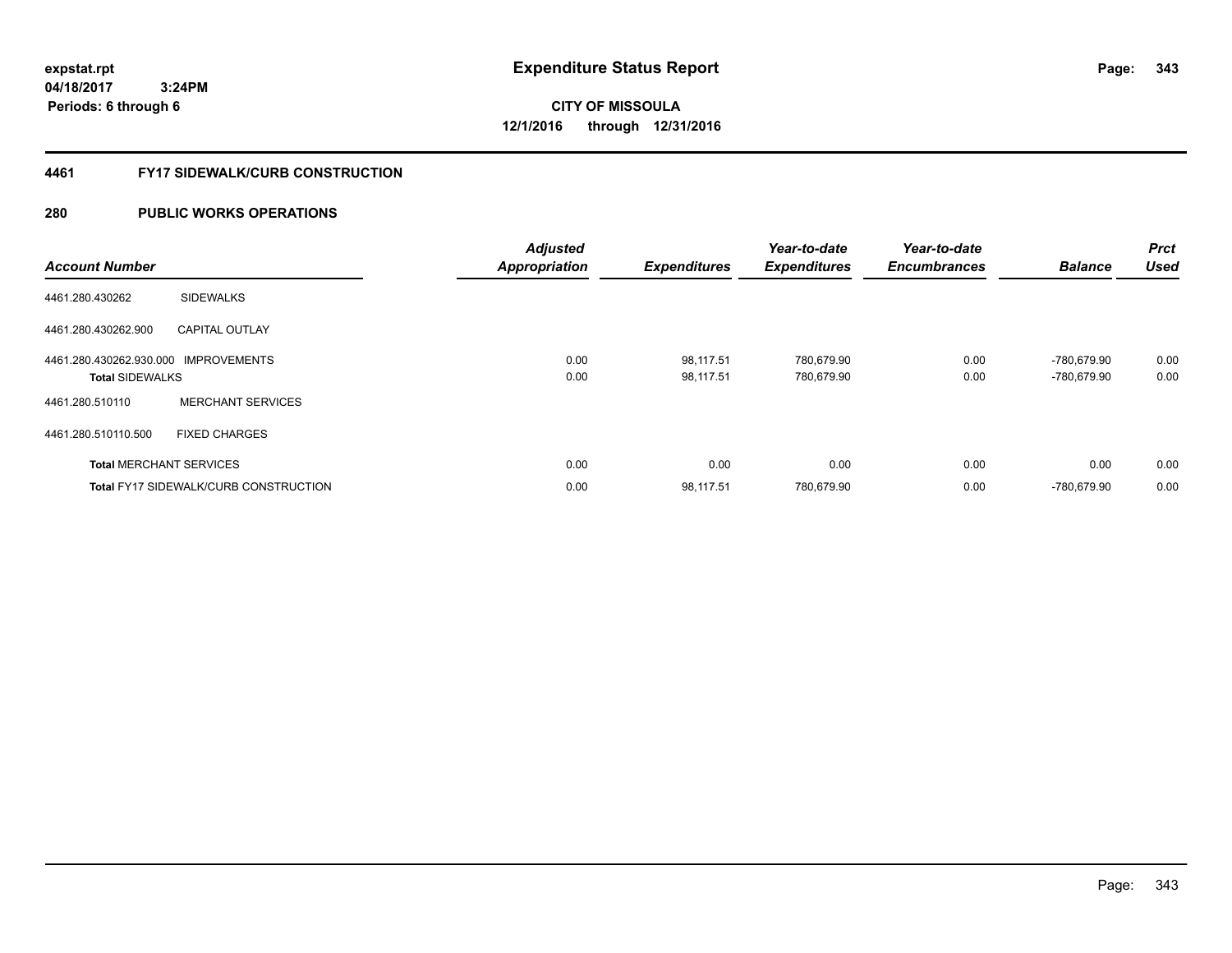#### **4531 SID 531 TRAFFIC CALMING**

## **000 \*\*\* Title Not Found \*\*\***

| <b>Account Number</b>         |                                 | <b>Adjusted</b><br><b>Appropriation</b> | <b>Expenditures</b> | Year-to-date<br><b>Expenditures</b> | Year-to-date<br><b>Encumbrances</b> | <b>Balance</b> | <b>Prct</b><br><b>Used</b> |
|-------------------------------|---------------------------------|-----------------------------------------|---------------------|-------------------------------------|-------------------------------------|----------------|----------------------------|
| 4531.000.410000               | <b>GENERAL GOVERNMENT</b>       |                                         |                     |                                     |                                     |                |                            |
| 4531.000.410000.600           | <b>DEBT SERVICE</b>             |                                         |                     |                                     |                                     |                |                            |
|                               | <b>Total GENERAL GOVERNMENT</b> | 0.00                                    | 0.00                | 0.00                                | 0.00                                | 0.00           | 0.00                       |
| 4531.000.510110               | <b>MERCHANT SERVICES</b>        |                                         |                     |                                     |                                     |                |                            |
| 4531.000.510110.500           | <b>FIXED CHARGES</b>            |                                         |                     |                                     |                                     |                |                            |
| Total *** Title Not Found *** |                                 | 0.00                                    | 0.00                | 0.00                                | 0.00                                | 0.00           | 0.00                       |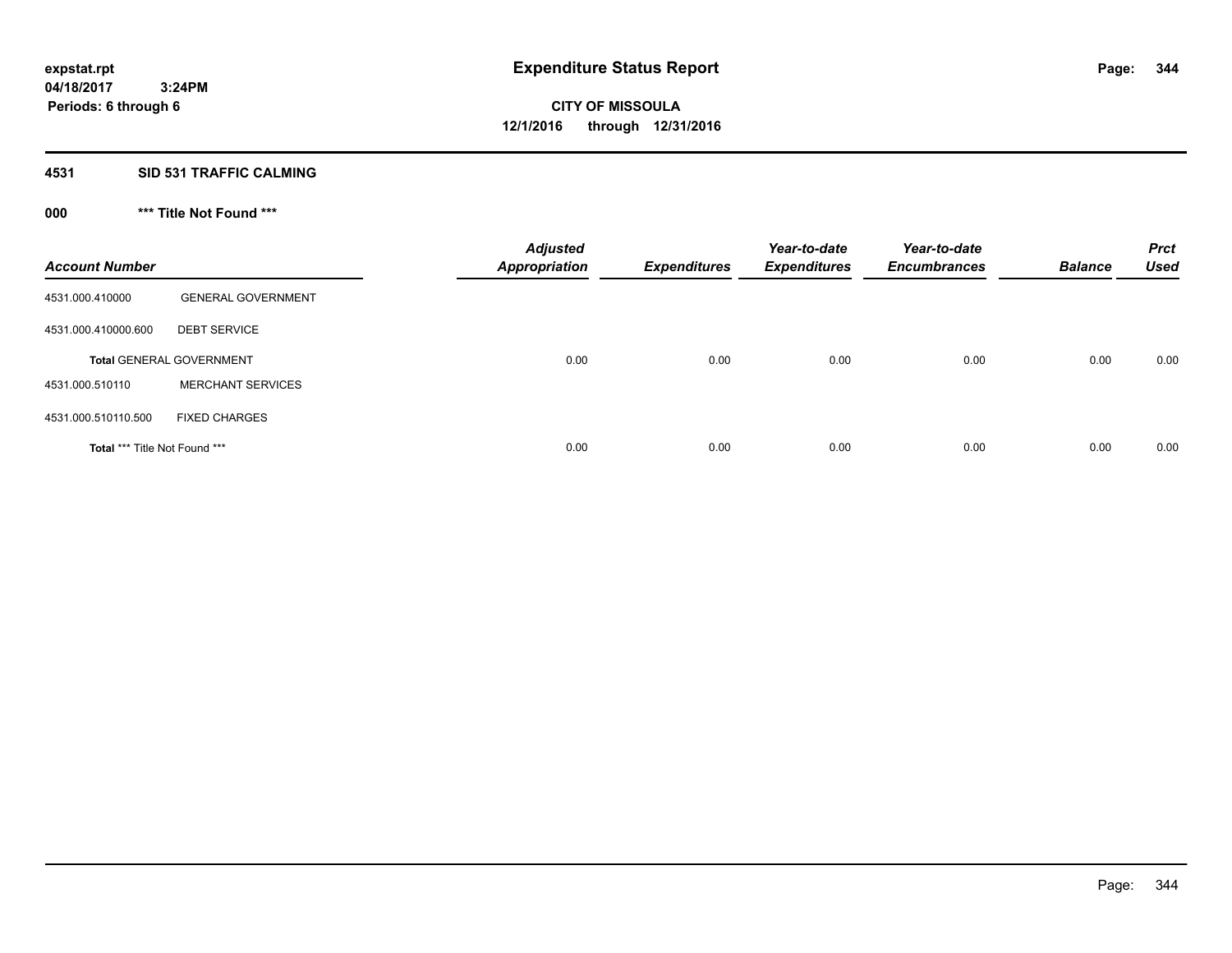#### **4531 SID 531 TRAFFIC CALMING**

| <b>Account Number</b> |                                      | <b>Adjusted</b><br>Appropriation | <b>Expenditures</b> | Year-to-date<br><b>Expenditures</b> | Year-to-date<br><b>Encumbrances</b> | <b>Balance</b> | <b>Prct</b><br><b>Used</b> |
|-----------------------|--------------------------------------|----------------------------------|---------------------|-------------------------------------|-------------------------------------|----------------|----------------------------|
| 4531.390.510100       | SPECIAL ASSESSMENTS                  |                                  |                     |                                     |                                     |                |                            |
| 4531.390.510100.900   | <b>CAPITAL OUTLAY</b>                |                                  |                     |                                     |                                     |                |                            |
|                       | <b>Total SPECIAL ASSESSMENTS</b>     | 0.00                             | 0.00                | 0.00                                | 0.00                                | 0.00           | 0.00                       |
| 4531.390.510110       | <b>MERCHANT SERVICES</b>             |                                  |                     |                                     |                                     |                |                            |
| 4531.390.510110.500   | <b>FIXED CHARGES</b>                 |                                  |                     |                                     |                                     |                |                            |
|                       | <b>Total MERCHANT SERVICES</b>       | 0.00                             | 0.00                | 0.00                                | 0.00                                | 0.00           | 0.00                       |
|                       | <b>Total SID 531 TRAFFIC CALMING</b> | 0.00                             | 0.00                | 0.00                                | 0.00                                | 0.00           | 0.00                       |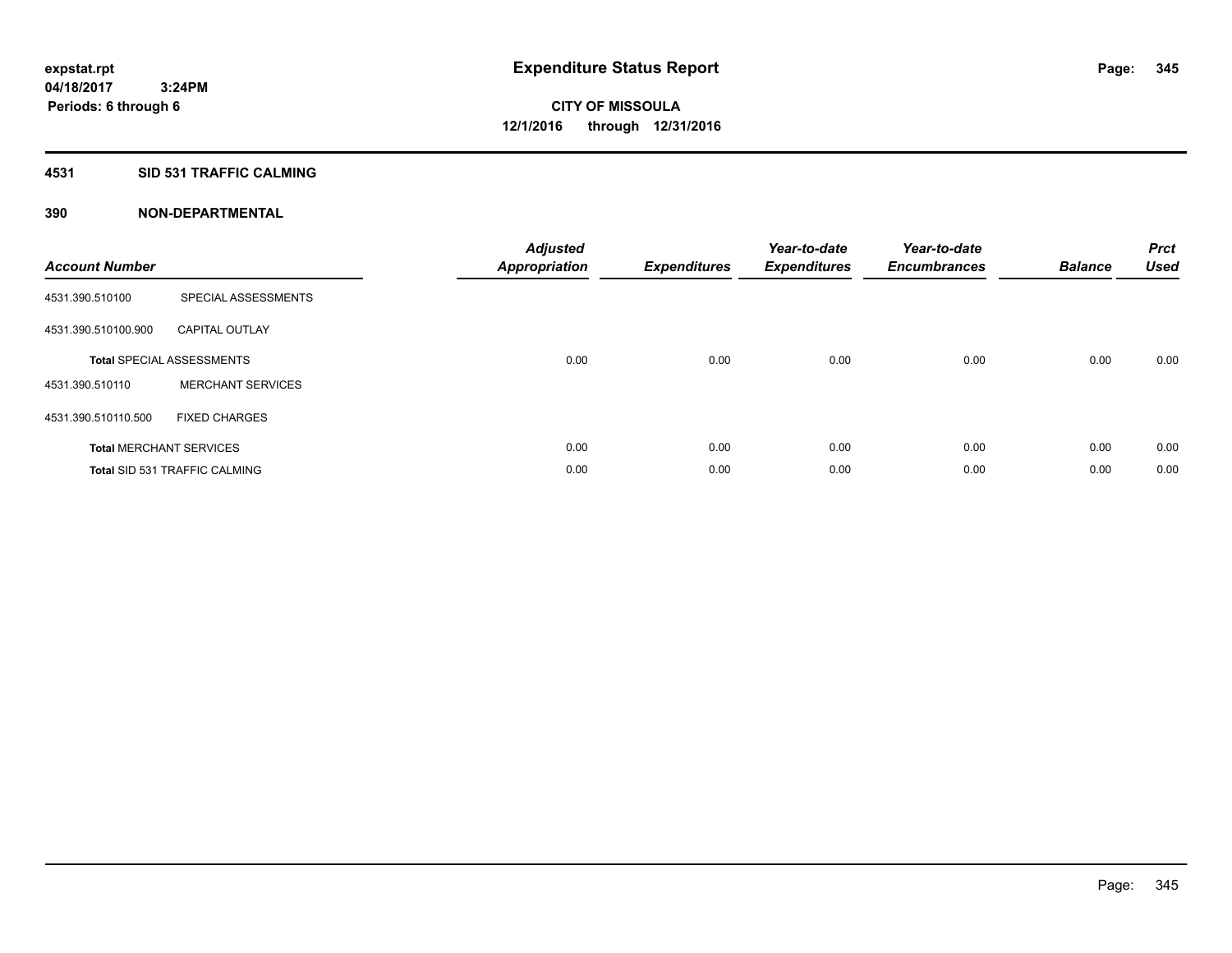#### **4532 MALONEY RANCH SID**

| <b>Account Number</b>          |                                  | <b>Adjusted</b><br><b>Appropriation</b> | <b>Expenditures</b> | Year-to-date<br><b>Expenditures</b> | Year-to-date<br><b>Encumbrances</b> | <b>Balance</b> | <b>Prct</b><br><b>Used</b> |
|--------------------------------|----------------------------------|-----------------------------------------|---------------------|-------------------------------------|-------------------------------------|----------------|----------------------------|
| 4532.390.510100                | SPECIAL ASSESSMENTS              |                                         |                     |                                     |                                     |                |                            |
| 4532.390.510100.900            | <b>CAPITAL OUTLAY</b>            |                                         |                     |                                     |                                     |                |                            |
|                                | <b>Total SPECIAL ASSESSMENTS</b> | 0.00                                    | 0.00                | 0.00                                | 0.00                                | 0.00           | 0.00                       |
| 4532.390.510110                | <b>MERCHANT SERVICES</b>         |                                         |                     |                                     |                                     |                |                            |
| 4532.390.510110.500            | <b>FIXED CHARGES</b>             |                                         |                     |                                     |                                     |                |                            |
| <b>Total FIXED CHARGES</b>     |                                  | 0.00                                    | 0.00                | 0.00                                | 0.00                                | 0.00           | 0.00                       |
|                                | <b>Total MERCHANT SERVICES</b>   | 0.00                                    | 0.00                | 0.00                                | 0.00                                | 0.00           | 0.00                       |
| <b>Total MALONEY RANCH SID</b> |                                  | 0.00                                    | 0.00                | 0.00                                | 0.00                                | 0.00           | 0.00                       |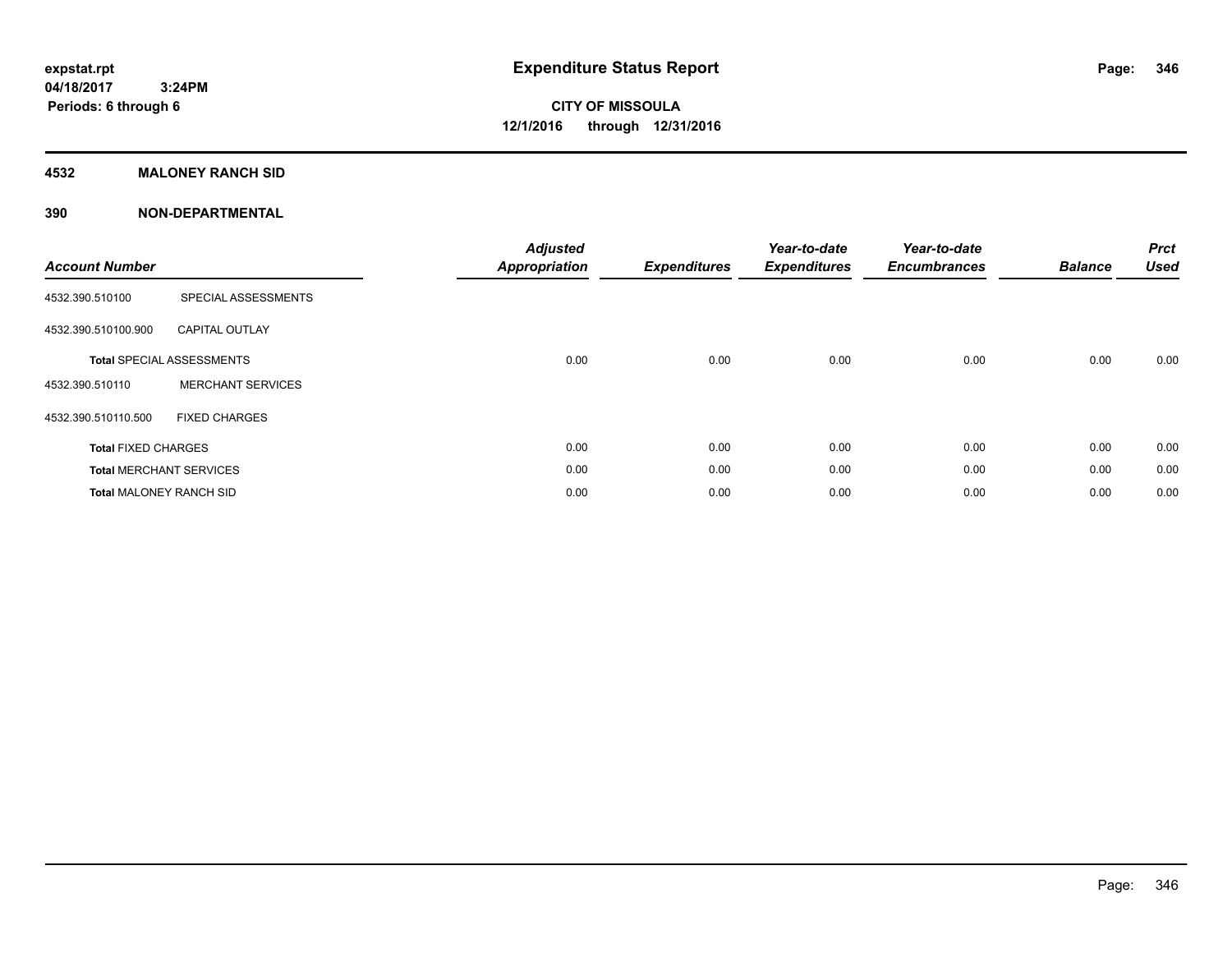#### **4533 RATTLESNAKE SEWER SID**

| <b>Account Number</b>          |                                    | <b>Adjusted</b><br><b>Appropriation</b> | <b>Expenditures</b> | Year-to-date<br><b>Expenditures</b> | Year-to-date<br><b>Encumbrances</b> | <b>Balance</b> | <b>Prct</b><br>Used |
|--------------------------------|------------------------------------|-----------------------------------------|---------------------|-------------------------------------|-------------------------------------|----------------|---------------------|
| 4533.390.510110                | <b>MERCHANT SERVICES</b>           |                                         |                     |                                     |                                     |                |                     |
| 4533.390.510110.500            | <b>FIXED CHARGES</b>               |                                         |                     |                                     |                                     |                |                     |
| <b>Total FIXED CHARGES</b>     |                                    | 0.00                                    | 0.00                | 0.00                                | 0.00                                | 0.00           | 0.00                |
| <b>Total MERCHANT SERVICES</b> |                                    | 0.00                                    | 0.00                | 0.00                                | 0.00                                | 0.00           | 0.00                |
|                                | <b>Total RATTLESNAKE SEWER SID</b> | 0.00                                    | 0.00                | 0.00                                | 0.00                                | 0.00           | 0.00                |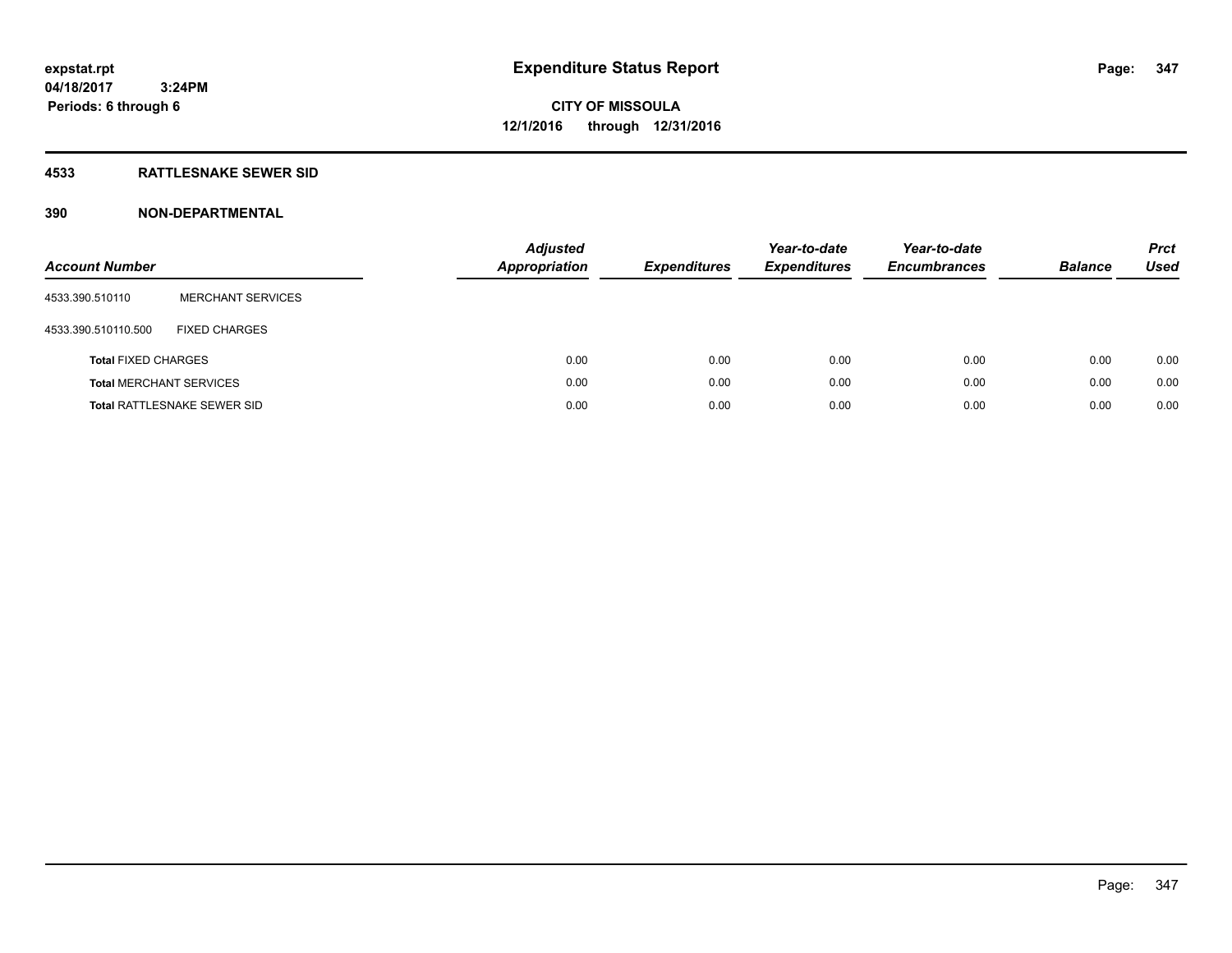#### **4534 SID 534 LINCOLNWOOD**

| <b>Account Number</b>            |                               | <b>Adjusted</b><br><b>Appropriation</b> | <b>Expenditures</b> | Year-to-date<br><b>Expenditures</b> | Year-to-date<br><b>Encumbrances</b> | <b>Balance</b> | <b>Prct</b><br><b>Used</b> |
|----------------------------------|-------------------------------|-----------------------------------------|---------------------|-------------------------------------|-------------------------------------|----------------|----------------------------|
| 4534.390.510110                  | <b>MERCHANT SERVICES</b>      |                                         |                     |                                     |                                     |                |                            |
| 4534.390.510110.500              | <b>FIXED CHARGES</b>          |                                         |                     |                                     |                                     |                |                            |
| <b>Total MERCHANT SERVICES</b>   |                               | 0.00                                    | 0.00                | 0.00                                | 0.00                                | 0.00           | 0.00                       |
| 4534.390.521000                  | INTERFUND OPERATING TRANSFERS |                                         |                     |                                     |                                     |                |                            |
| 4534.390.521000.800              | OTHER OBJECTS                 |                                         |                     |                                     |                                     |                |                            |
| <b>Total SID 534 LINCOLNWOOD</b> |                               | 0.00                                    | 0.00                | 0.00                                | 0.00                                | 0.00           | 0.00                       |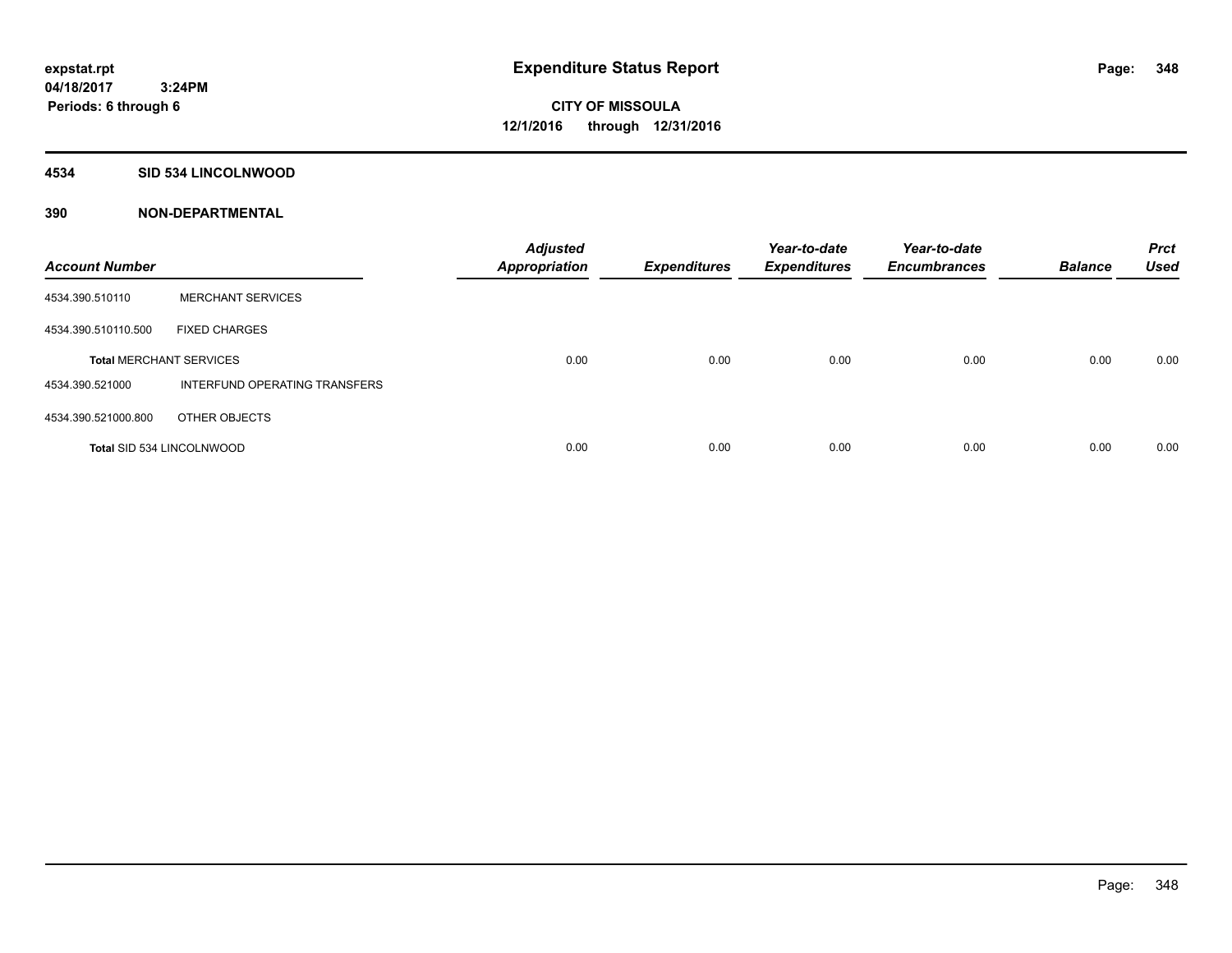**04/18/2017 3:24PM Periods: 6 through 6**

**CITY OF MISSOULA 12/1/2016 through 12/31/2016**

## **4535 SLANT STREET TRAFFIC CALMING**

## **000 \*\*\* Title Not Found \*\*\***

| <b>Account Number</b>      |                                           | <b>Adjusted</b><br>Appropriation | <b>Expenditures</b> | Year-to-date<br><b>Expenditures</b> | Year-to-date<br><b>Encumbrances</b> | <b>Balance</b> | <b>Prct</b><br><b>Used</b> |
|----------------------------|-------------------------------------------|----------------------------------|---------------------|-------------------------------------|-------------------------------------|----------------|----------------------------|
| 4535.000.410000            | <b>GENERAL GOVERNMENT</b>                 |                                  |                     |                                     |                                     |                |                            |
| 4535.000.410000.600        | <b>DEBT SERVICE</b>                       |                                  |                     |                                     |                                     |                |                            |
|                            | <b>Total GENERAL GOVERNMENT</b>           | 0.00                             | 0.00                | 0.00                                | 0.00                                | 0.00           | 0.00                       |
| 4535.000.510110            | <b>MERCHANT SERVICES</b>                  |                                  |                     |                                     |                                     |                |                            |
| 4535.000.510110.500        | <b>FIXED CHARGES</b>                      |                                  |                     |                                     |                                     |                |                            |
| <b>Total FIXED CHARGES</b> |                                           | 0.00                             | 0.00                | 0.00                                | 0.00                                | 0.00           | 0.00                       |
|                            | <b>Total SLANT STREET TRAFFIC CALMING</b> | 0.00                             | 0.00                | 0.00                                | 0.00                                | 0.00           | 0.00                       |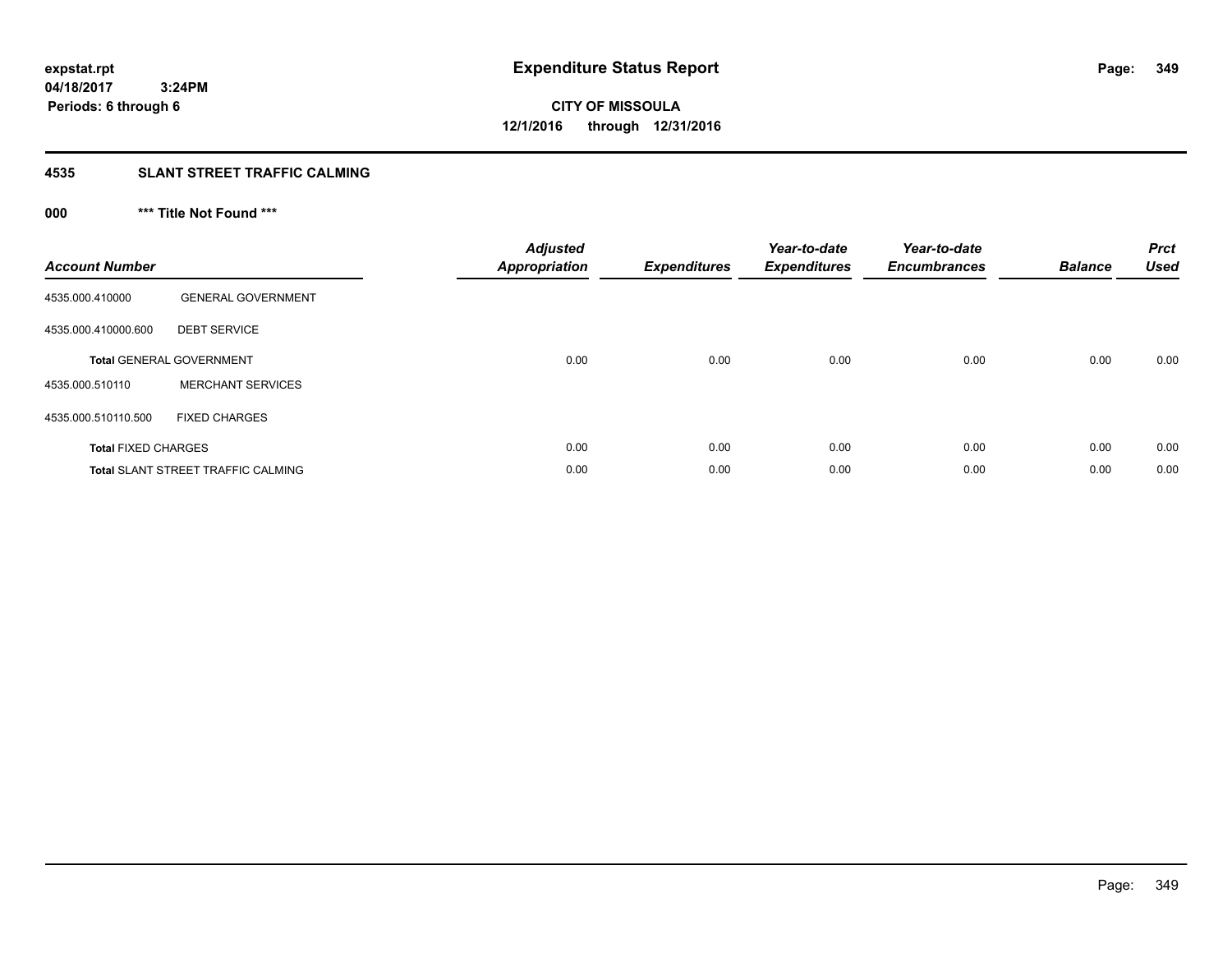### **4536 SID536 LINCOLNWOOD SWR PH2**

| <b>Account Number</b> |                                         | <b>Adjusted</b><br>Appropriation | <b>Expenditures</b> | Year-to-date<br><b>Expenditures</b> | Year-to-date<br><b>Encumbrances</b> | <b>Balance</b> | Prct<br><b>Used</b> |
|-----------------------|-----------------------------------------|----------------------------------|---------------------|-------------------------------------|-------------------------------------|----------------|---------------------|
| 4536.390.510110       | <b>MERCHANT SERVICES</b>                |                                  |                     |                                     |                                     |                |                     |
| 4536.390.510110.500   | <b>FIXED CHARGES</b>                    |                                  |                     |                                     |                                     |                |                     |
|                       | <b>Total SID536 LINCOLNWOOD SWR PH2</b> | 0.00                             | 0.00                | 0.00                                | 0.00                                | 0.00           | 0.00                |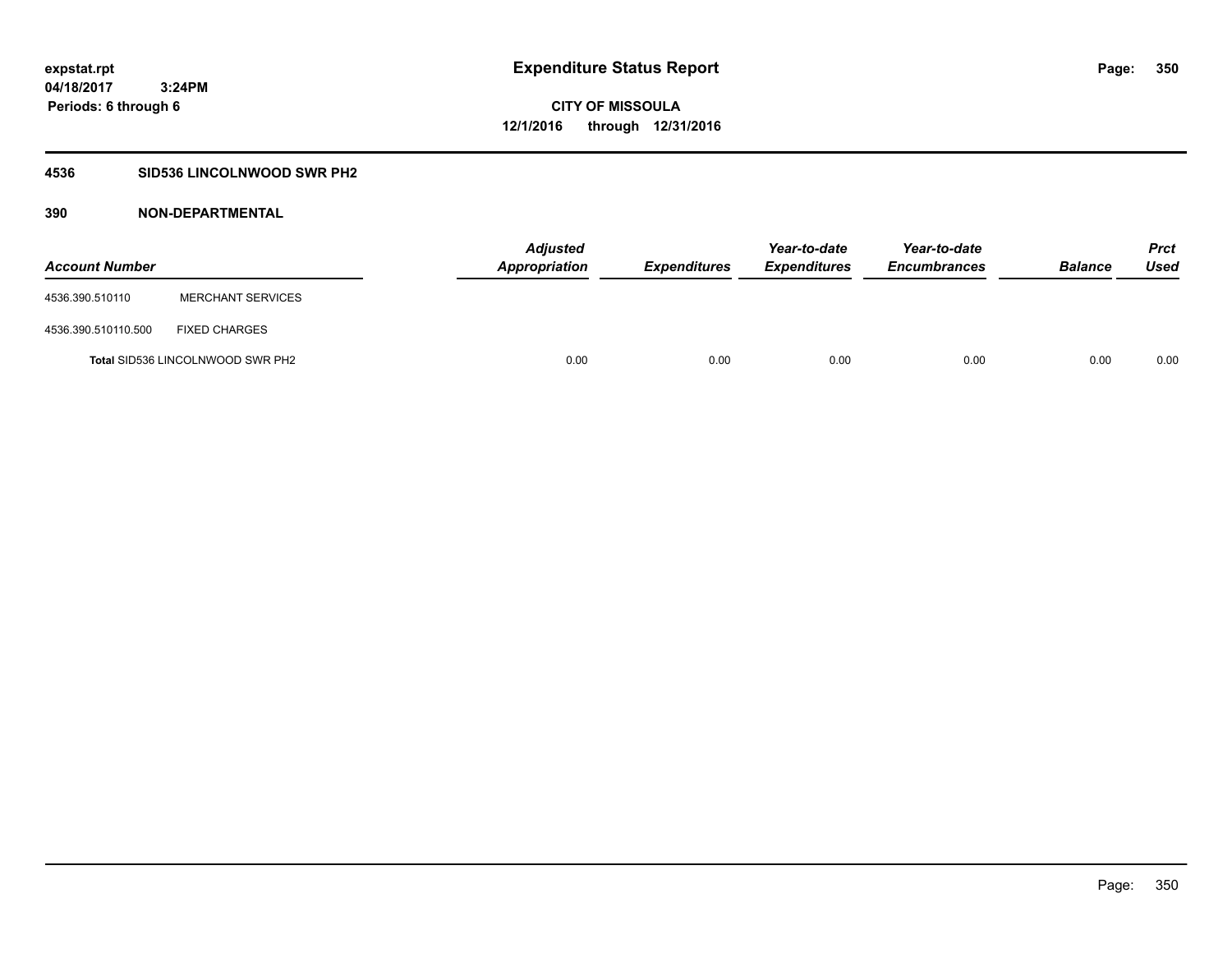**04/18/2017 3:24PM Periods: 6 through 6**

**CITY OF MISSOULA 12/1/2016 through 12/31/2016**

**4539 SID 539 4th STREET**

**000 \*\*\* Title Not Found \*\*\***

| <b>Account Number</b>    |                                 | <b>Adjusted</b><br><b>Appropriation</b> | <b>Expenditures</b> | Year-to-date<br><b>Expenditures</b> | Year-to-date<br><b>Encumbrances</b> | <b>Balance</b> | <b>Prct</b><br><b>Used</b> |
|--------------------------|---------------------------------|-----------------------------------------|---------------------|-------------------------------------|-------------------------------------|----------------|----------------------------|
| 4539.000.410000          | <b>GENERAL GOVERNMENT</b>       |                                         |                     |                                     |                                     |                |                            |
| 4539.000.410000.600      | <b>DEBT SERVICE</b>             |                                         |                     |                                     |                                     |                |                            |
|                          | <b>Total GENERAL GOVERNMENT</b> | 0.00                                    | 0.00                | 0.00                                | 0.00                                | 0.00           | 0.00                       |
| 4539.000.510110          | <b>MERCHANT SERVICES</b>        |                                         |                     |                                     |                                     |                |                            |
| 4539.000.510110.500      | <b>FIXED CHARGES</b>            |                                         |                     |                                     |                                     |                |                            |
| Total SID 539 4th STREET |                                 | 0.00                                    | 0.00                | 0.00                                | 0.00                                | 0.00           | 0.00                       |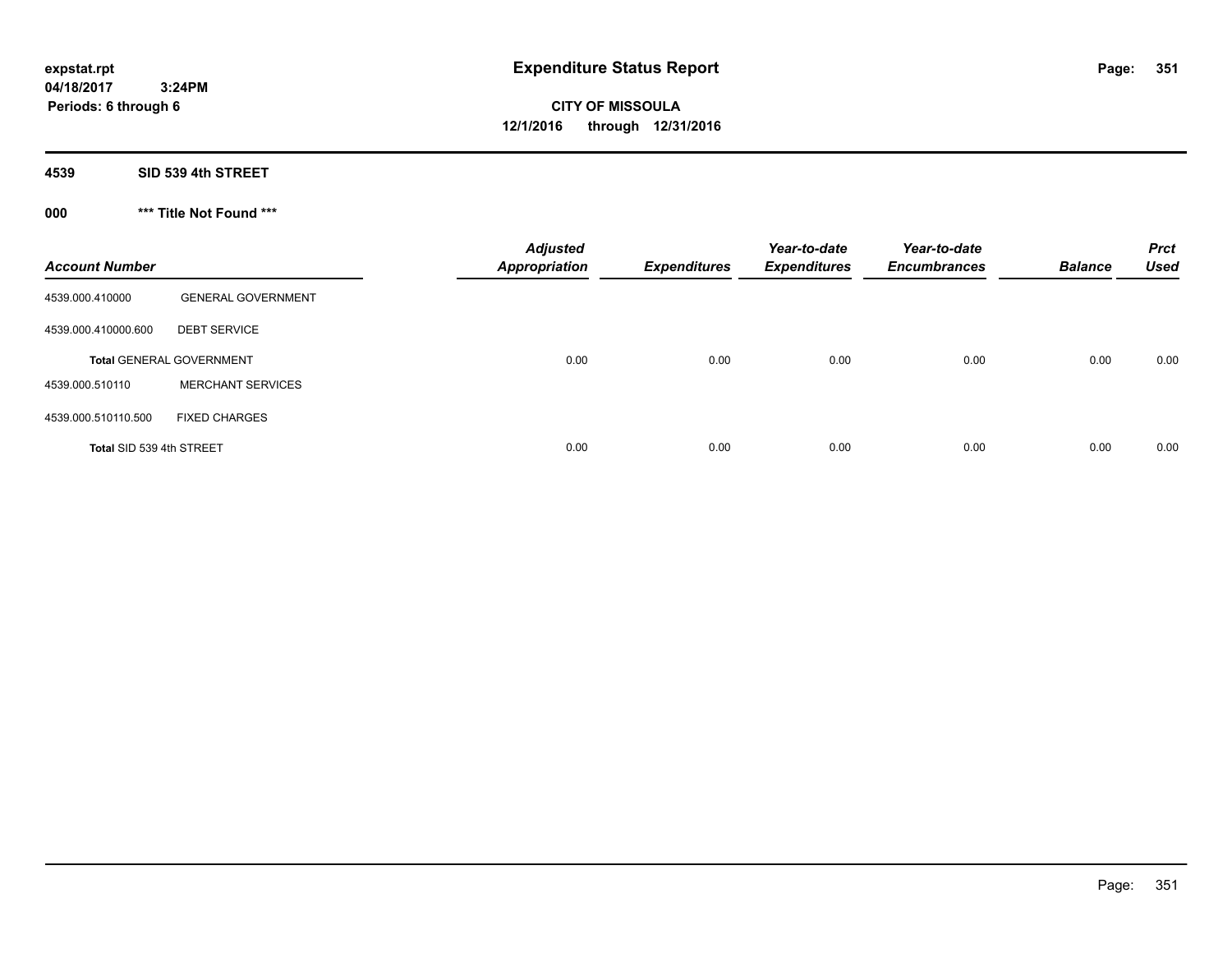#### **4540 SID 540 ENGLAND BLVD**

| <b>Account Number</b>       |                                                                                  | <b>Adjusted</b><br>Appropriation | <b>Expenditures</b> | Year-to-date<br><b>Expenditures</b> | Year-to-date<br><b>Encumbrances</b> | <b>Balance</b>         | <b>Prct</b><br><b>Used</b> |
|-----------------------------|----------------------------------------------------------------------------------|----------------------------------|---------------------|-------------------------------------|-------------------------------------|------------------------|----------------------------|
| 4540.390.510100             | SPECIAL ASSESSMENTS                                                              |                                  |                     |                                     |                                     |                        |                            |
| 4540.390.510100.300         | <b>PURCHASED SERVICES</b>                                                        |                                  |                     |                                     |                                     |                        |                            |
|                             | 4540.390.510100.350.000 PROFESSIONAL SERVICES<br><b>Total PURCHASED SERVICES</b> | 0.00<br>0.00                     | 0.00<br>0.00        | 891.25<br>891.25                    | 0.00<br>0.00                        | $-891.25$<br>$-891.25$ | 0.00<br>0.00               |
| 4540.390.510100.900         | <b>CAPITAL OUTLAY</b>                                                            |                                  |                     |                                     |                                     |                        |                            |
| <b>Total CAPITAL OUTLAY</b> |                                                                                  | 0.00                             | 0.00                | 0.00                                | 0.00                                | 0.00                   | 0.00                       |
|                             | <b>Total SPECIAL ASSESSMENTS</b>                                                 | 0.00                             | 0.00                | 891.25                              | 0.00                                | $-891.25$              | 0.00                       |
| 4540.390.510110             | <b>MERCHANT SERVICES</b>                                                         |                                  |                     |                                     |                                     |                        |                            |
| 4540.390.510110.500         | <b>FIXED CHARGES</b>                                                             |                                  |                     |                                     |                                     |                        |                            |
|                             | <b>Total MERCHANT SERVICES</b>                                                   | 0.00                             | 0.00                | 0.00                                | 0.00                                | 0.00                   | 0.00                       |
| 4540.390.521000             | <b>INTERFUND OPERATING TRANSFERS</b>                                             |                                  |                     |                                     |                                     |                        |                            |
| 4540.390.521000.800         | OTHER OBJECTS                                                                    |                                  |                     |                                     |                                     |                        |                            |
|                             | <b>Total INTERFUND OPERATING TRANSFERS</b>                                       | 0.00                             | 0.00                | 0.00                                | 0.00                                | 0.00                   | 0.00                       |
|                             | Total SID 540 ENGLAND BLVD                                                       | 0.00                             | 0.00                | 891.25                              | 0.00                                | $-891.25$              | 0.00                       |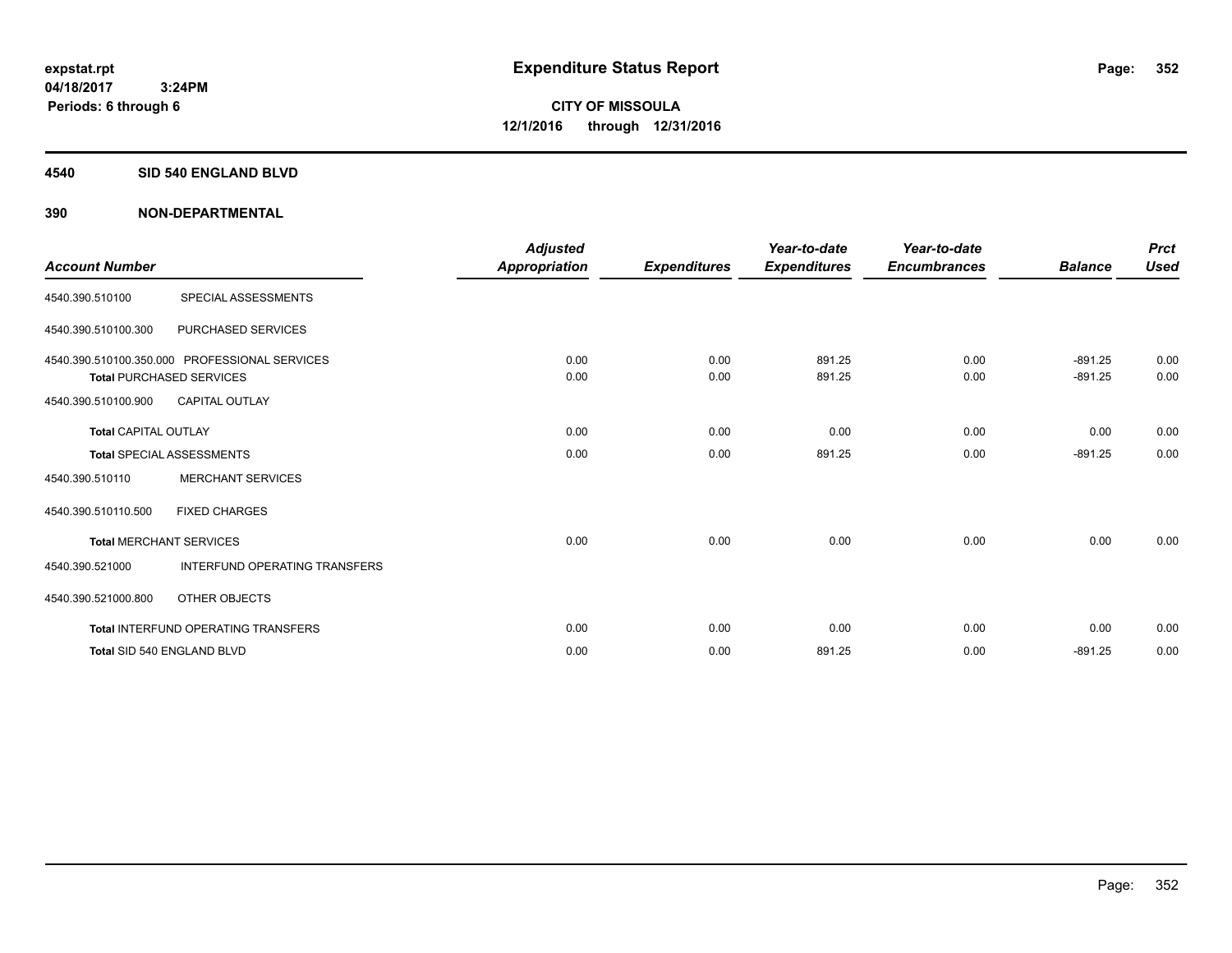#### **4541 SID 541 PINEVIEW PARK**

| <b>Account Number</b>         |                                  | <b>Adjusted</b><br><b>Appropriation</b> | <b>Expenditures</b> | Year-to-date<br><b>Expenditures</b> | Year-to-date<br><b>Encumbrances</b> | <b>Balance</b> | <b>Prct</b><br><b>Used</b> |
|-------------------------------|----------------------------------|-----------------------------------------|---------------------|-------------------------------------|-------------------------------------|----------------|----------------------------|
| 4541.390.410710               | *** Title Not Found ***          |                                         |                     |                                     |                                     |                |                            |
| 4541.390.410710.500           | <b>FIXED CHARGES</b>             |                                         |                     |                                     |                                     |                |                            |
| Total *** Title Not Found *** |                                  | 0.00                                    | 0.00                | 0.00                                | 0.00                                | 0.00           | 0.00                       |
| 4541.390.510100               | SPECIAL ASSESSMENTS              |                                         |                     |                                     |                                     |                |                            |
| 4541.390.510100.900           | <b>CAPITAL OUTLAY</b>            |                                         |                     |                                     |                                     |                |                            |
|                               | <b>Total SPECIAL ASSESSMENTS</b> | 0.00                                    | 0.00                | 0.00                                | 0.00                                | 0.00           | 0.00                       |
| 4541.390.510110               | <b>MERCHANT SERVICES</b>         |                                         |                     |                                     |                                     |                |                            |
| 4541.390.510110.500           | <b>FIXED CHARGES</b>             |                                         |                     |                                     |                                     |                |                            |
|                               | <b>Total MERCHANT SERVICES</b>   | 0.00                                    | 0.00                | 0.00                                | 0.00                                | 0.00           | 0.00                       |
|                               | Total SID 541 PINEVIEW PARK      | 0.00                                    | 0.00                | 0.00                                | 0.00                                | 0.00           | 0.00                       |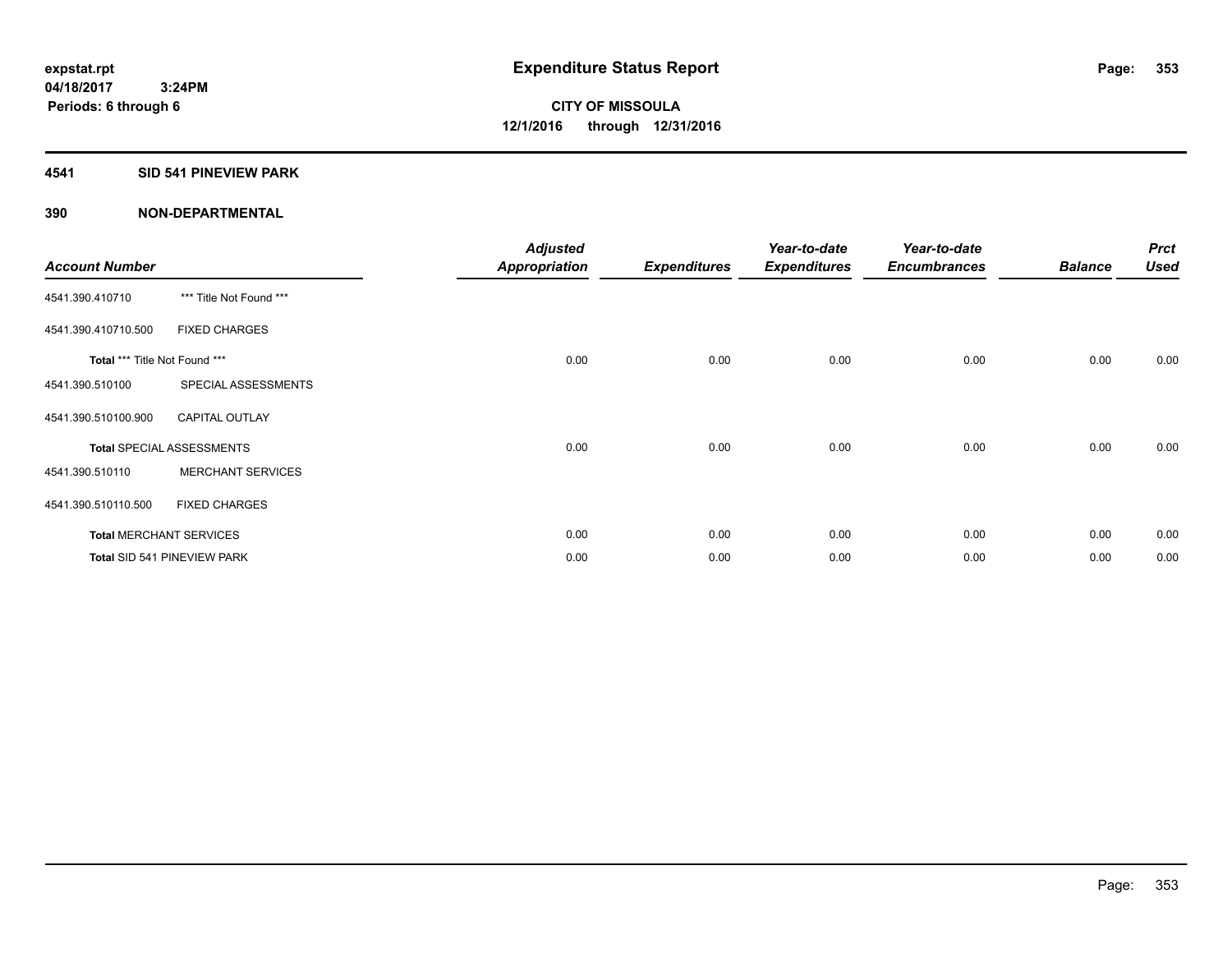#### **4542 SID 542 HILLVIEW WAY**

| <b>Account Number</b>      |                                  | <b>Adjusted</b><br><b>Appropriation</b> | <b>Expenditures</b> | Year-to-date<br><b>Expenditures</b> | Year-to-date<br><b>Encumbrances</b> | <b>Balance</b> | <b>Prct</b><br><b>Used</b> |
|----------------------------|----------------------------------|-----------------------------------------|---------------------|-------------------------------------|-------------------------------------|----------------|----------------------------|
| 4542.390.510100            | SPECIAL ASSESSMENTS              |                                         |                     |                                     |                                     |                |                            |
| 4542.390.510100.300        | PURCHASED SERVICES               |                                         |                     |                                     |                                     |                |                            |
|                            | <b>Total SPECIAL ASSESSMENTS</b> | 0.00                                    | 0.00                | 0.00                                | 0.00                                | 0.00           | 0.00                       |
| 4542.390.510110            | <b>MERCHANT SERVICES</b>         |                                         |                     |                                     |                                     |                |                            |
| 4542.390.510110.500        | <b>FIXED CHARGES</b>             |                                         |                     |                                     |                                     |                |                            |
| Total SID 542 HILLVIEW WAY |                                  | 0.00                                    | 0.00                | 0.00                                | 0.00                                | 0.00           | 0.00                       |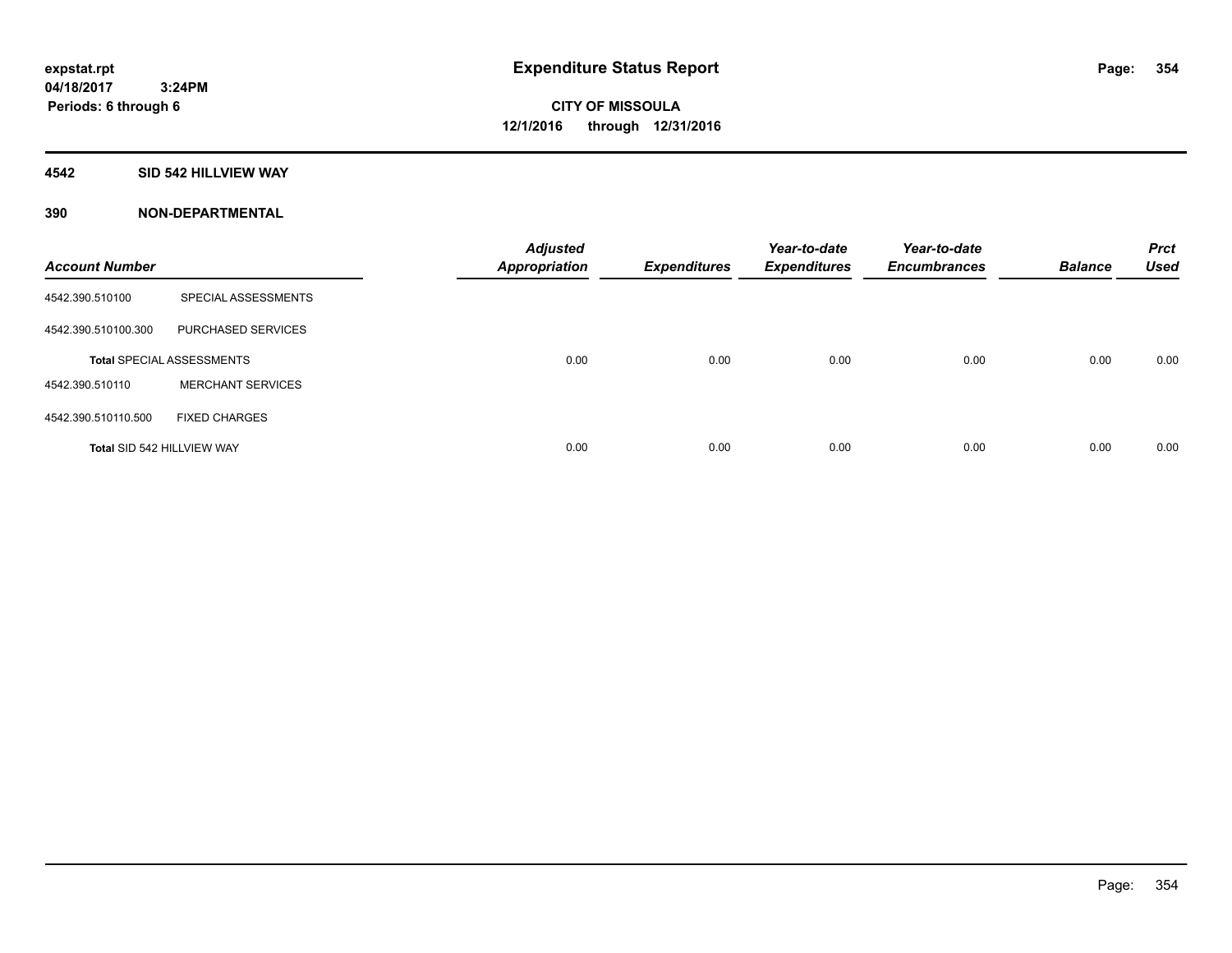#### **4543 SID 543 TRAFFIC CALMING**

## **000 \*\*\* Title Not Found \*\*\***

| <b>Account Number</b>         |                                 | <b>Adjusted</b><br><b>Appropriation</b> | <b>Expenditures</b> | Year-to-date<br><b>Expenditures</b> | Year-to-date<br><b>Encumbrances</b> | <b>Balance</b> | <b>Prct</b><br><b>Used</b> |
|-------------------------------|---------------------------------|-----------------------------------------|---------------------|-------------------------------------|-------------------------------------|----------------|----------------------------|
| 4543.000.410000               | <b>GENERAL GOVERNMENT</b>       |                                         |                     |                                     |                                     |                |                            |
| 4543.000.410000.600           | <b>DEBT SERVICE</b>             |                                         |                     |                                     |                                     |                |                            |
|                               | <b>Total GENERAL GOVERNMENT</b> | 0.00                                    | 0.00                | 0.00                                | 0.00                                | 0.00           | 0.00                       |
| 4543.000.510110               | <b>MERCHANT SERVICES</b>        |                                         |                     |                                     |                                     |                |                            |
| 4543.000.510110.500           | <b>FIXED CHARGES</b>            |                                         |                     |                                     |                                     |                |                            |
| Total *** Title Not Found *** |                                 | 0.00                                    | 0.00                | 0.00                                | 0.00                                | 0.00           | 0.00                       |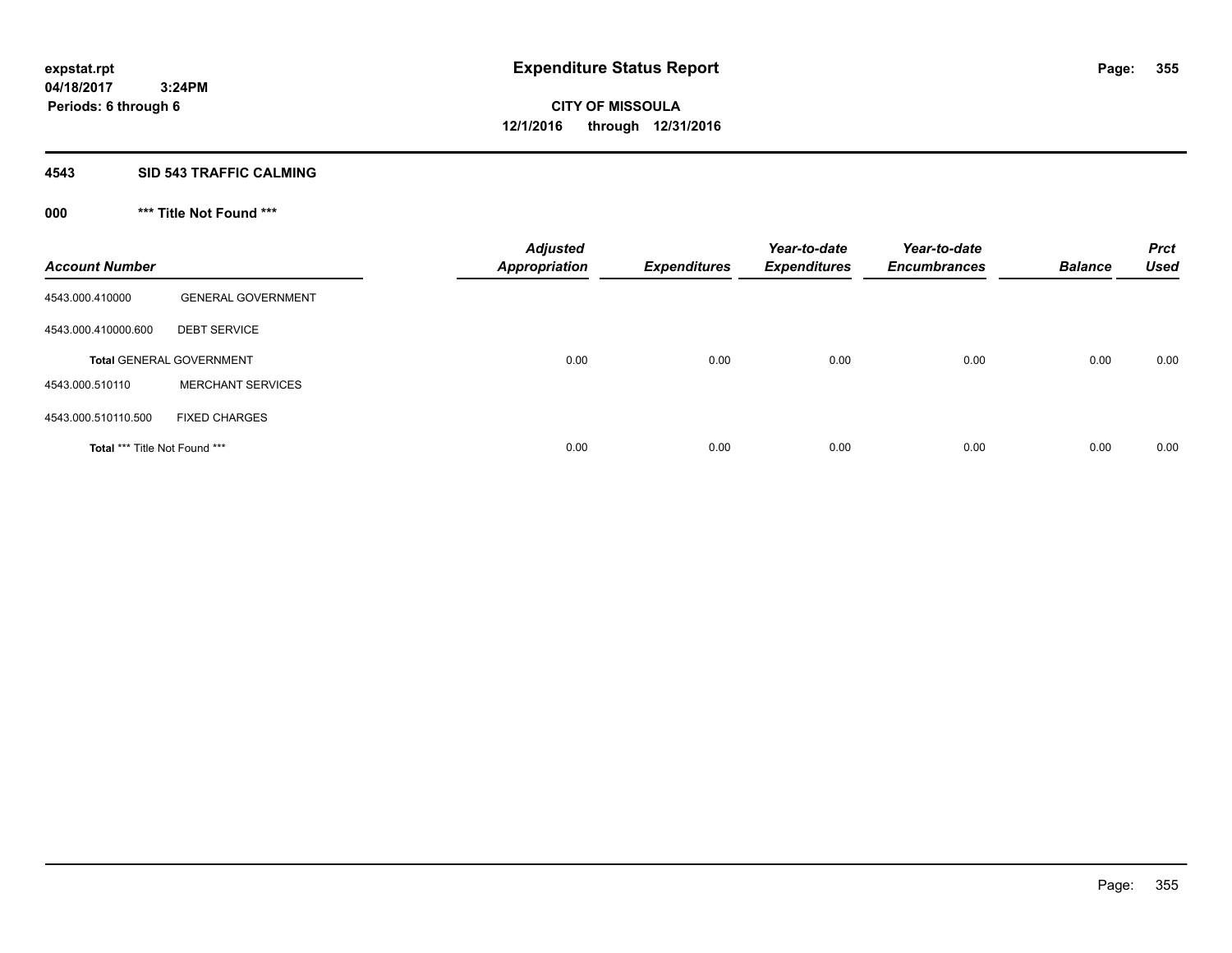#### **4543 SID 543 TRAFFIC CALMING**

|                       |                                      | <b>Adjusted</b>      |                     | Year-to-date        | Year-to-date        |                | <b>Prct</b> |
|-----------------------|--------------------------------------|----------------------|---------------------|---------------------|---------------------|----------------|-------------|
| <b>Account Number</b> |                                      | <b>Appropriation</b> | <b>Expenditures</b> | <b>Expenditures</b> | <b>Encumbrances</b> | <b>Balance</b> | <b>Used</b> |
| 4543.390.510100       | SPECIAL ASSESSMENTS                  |                      |                     |                     |                     |                |             |
| 4543.390.510100.300   | PURCHASED SERVICES                   |                      |                     |                     |                     |                |             |
|                       | <b>Total PURCHASED SERVICES</b>      | 0.00                 | 0.00                | 0.00                | 0.00                | 0.00           | 0.00        |
| 4543.390.510100.900   | <b>CAPITAL OUTLAY</b>                |                      |                     |                     |                     |                |             |
|                       | <b>Total SPECIAL ASSESSMENTS</b>     | 0.00                 | 0.00                | 0.00                | 0.00                | 0.00           | 0.00        |
| 4543.390.510110       | <b>MERCHANT SERVICES</b>             |                      |                     |                     |                     |                |             |
| 4543.390.510110.500   | <b>FIXED CHARGES</b>                 |                      |                     |                     |                     |                |             |
|                       | <b>Total MERCHANT SERVICES</b>       | 0.00                 | 0.00                | 0.00                | 0.00                | 0.00           | 0.00        |
|                       | <b>Total SID 543 TRAFFIC CALMING</b> | 0.00                 | 0.00                | 0.00                | 0.00                | 0.00           | 0.00        |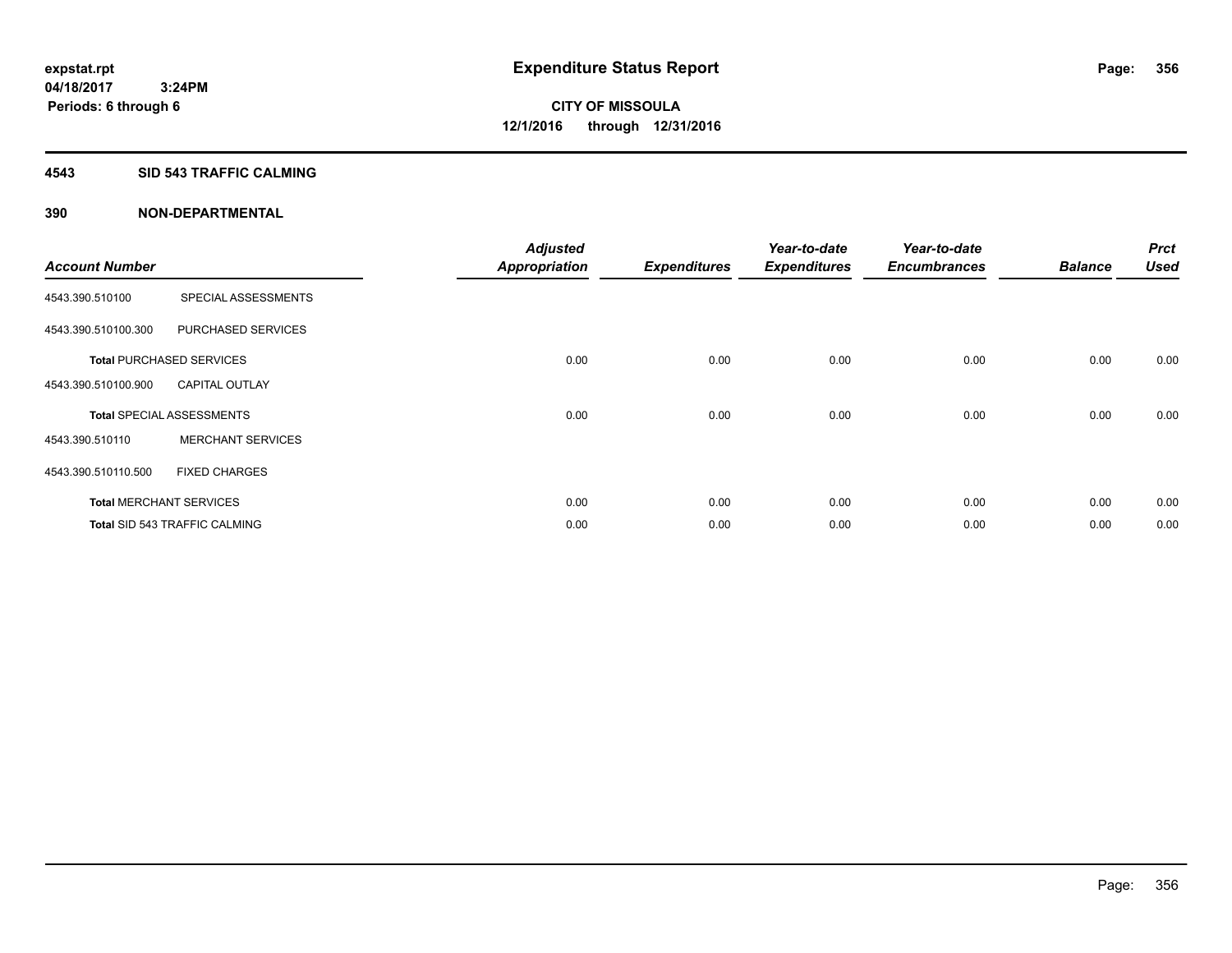### **4544 MILLER CREEK MITIGATION FUND**

| <b>Account Number</b> |                                           | <b>Adjusted</b><br><b>Appropriation</b> | <b>Expenditures</b> | Year-to-date<br><b>Expenditures</b> | Year-to-date<br><b>Encumbrances</b> | <b>Balance</b> | <b>Prct</b><br><b>Used</b> |
|-----------------------|-------------------------------------------|-----------------------------------------|---------------------|-------------------------------------|-------------------------------------|----------------|----------------------------|
| 4544.390.510100       | SPECIAL ASSESSMENTS                       |                                         |                     |                                     |                                     |                |                            |
| 4544.390.510100.900   | <b>CAPITAL OUTLAY</b>                     |                                         |                     |                                     |                                     |                |                            |
|                       | <b>Total SPECIAL ASSESSMENTS</b>          | 0.00                                    | 0.00                | 0.00                                | 0.00                                | 0.00           | 0.00                       |
| 4544.390.510110       | <b>MERCHANT SERVICES</b>                  |                                         |                     |                                     |                                     |                |                            |
| 4544.390.510110.500   | <b>FIXED CHARGES</b>                      |                                         |                     |                                     |                                     |                |                            |
|                       | <b>Total MERCHANT SERVICES</b>            | 0.00                                    | 0.00                | 0.00                                | 0.00                                | 0.00           | 0.00                       |
|                       | <b>Total MILLER CREEK MITIGATION FUND</b> | 0.00                                    | 0.00                | 0.00                                | 0.00                                | 0.00           | 0.00                       |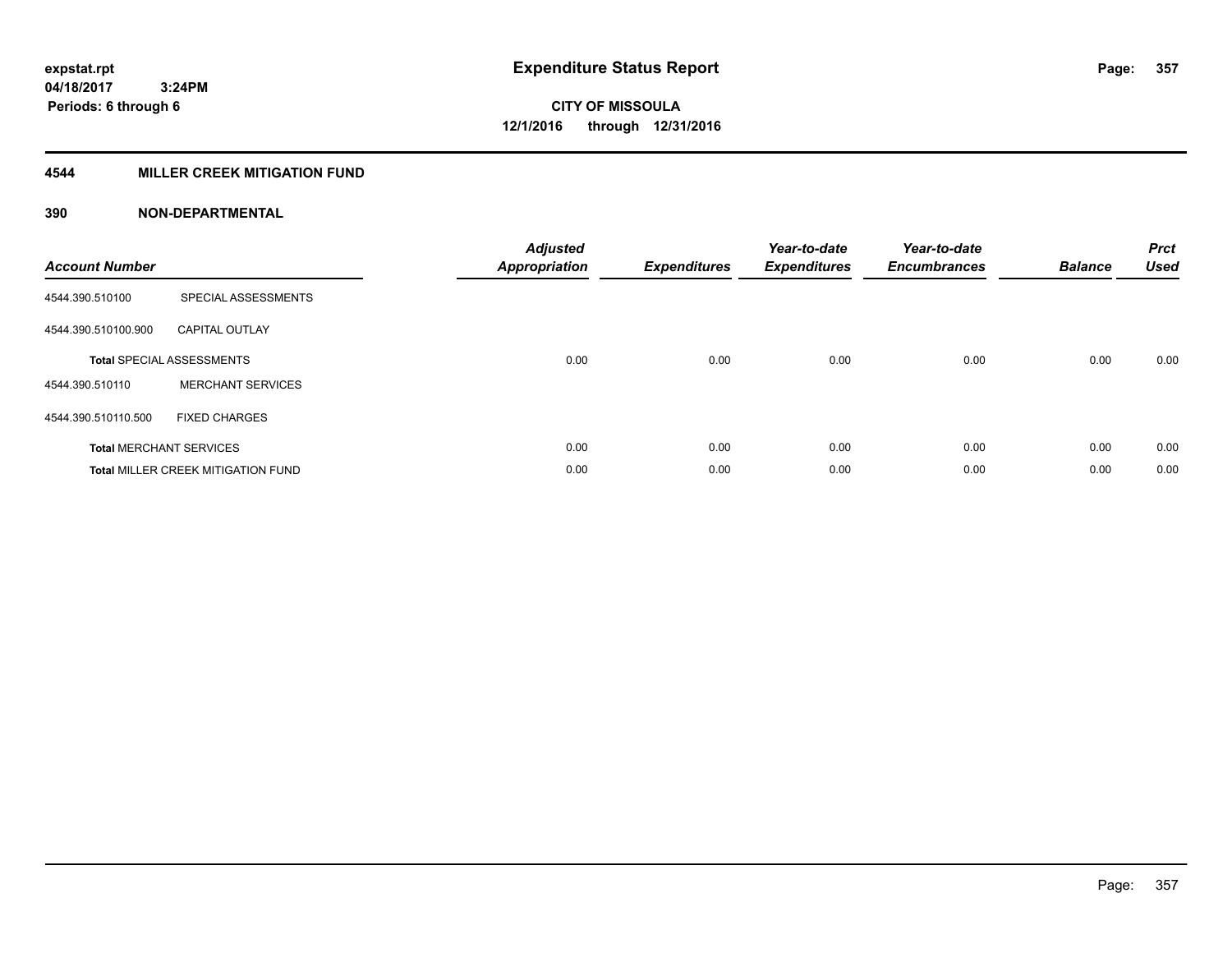**CITY OF MISSOULA 12/1/2016 through 12/31/2016**

#### **4545 MILLER CREEK TWITE CONSTRUCTION**

#### **390 NON-DEPARTMENTAL**

| <b>Account Number</b> |                                       | <b>Adjusted</b><br><b>Appropriation</b> | <b>Expenditures</b> | Year-to-date<br><b>Expenditures</b> | Year-to-date<br><b>Encumbrances</b> | <b>Balance</b> | <b>Prct</b><br><b>Used</b> |
|-----------------------|---------------------------------------|-----------------------------------------|---------------------|-------------------------------------|-------------------------------------|----------------|----------------------------|
|                       |                                       |                                         |                     |                                     |                                     |                |                            |
| 4545.390.510100       | SPECIAL ASSESSMENTS                   |                                         |                     |                                     |                                     |                |                            |
| 4545.390.510100.300   | PURCHASED SERVICES                    |                                         |                     |                                     |                                     |                |                            |
|                       | <b>Total PURCHASED SERVICES</b>       | 0.00                                    | 0.00                | 0.00                                | 0.00                                | 0.00           | 0.00                       |
| 4545.390.510100.900   | <b>CAPITAL OUTLAY</b>                 |                                         |                     |                                     |                                     |                |                            |
|                       | <b>Total SPECIAL ASSESSMENTS</b>      | 0.00                                    | 0.00                | 0.00                                | 0.00                                | 0.00           | 0.00                       |
| 4545.390.510110       | <b>MERCHANT SERVICES</b>              |                                         |                     |                                     |                                     |                |                            |
| 4545.390.510110.500   | <b>FIXED CHARGES</b>                  |                                         |                     |                                     |                                     |                |                            |
|                       | <b>Total MERCHANT SERVICES</b>        | 0.00                                    | 0.00                | 0.00                                | 0.00                                | 0.00           | 0.00                       |
|                       | Total MILLER CREEK TWITE CONSTRUCTION | 0.00                                    | 0.00                | 0.00                                | 0.00                                | 0.00           | 0.00                       |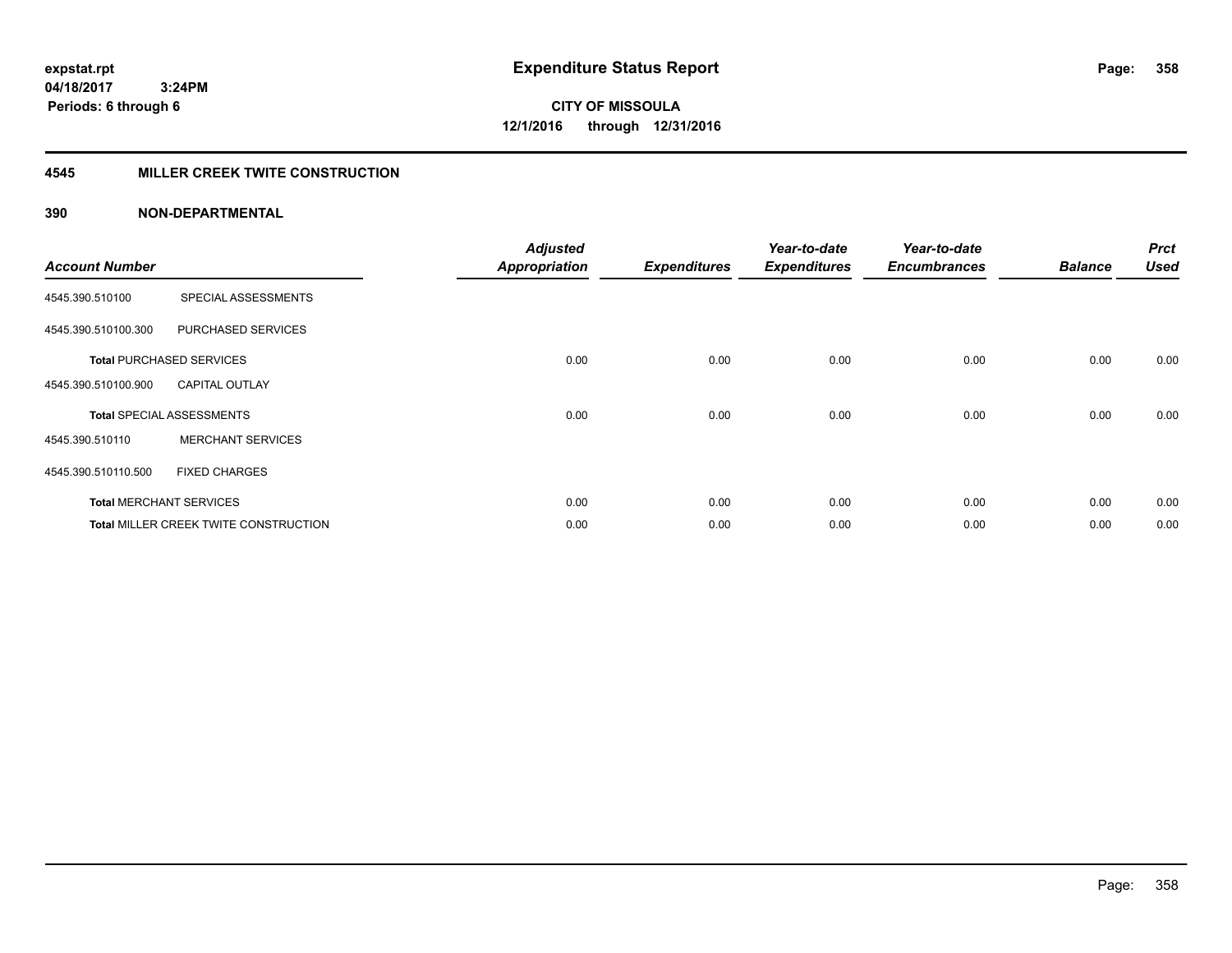**04/18/2017 3:24PM Periods: 6 through 6**

**CITY OF MISSOULA 12/1/2016 through 12/31/2016**

#### **4546 MILLER CREEK MALOHNEY CONSTRUCTION**

| <b>Account Number</b> |                                                 | <b>Adjusted</b><br><b>Appropriation</b> | <b>Expenditures</b> | Year-to-date<br><b>Expenditures</b> | Year-to-date<br><b>Encumbrances</b> | <b>Balance</b> | <b>Prct</b><br><b>Used</b> |
|-----------------------|-------------------------------------------------|-----------------------------------------|---------------------|-------------------------------------|-------------------------------------|----------------|----------------------------|
| 4546.390.510100       | SPECIAL ASSESSMENTS                             |                                         |                     |                                     |                                     |                |                            |
| 4546.390.510100.300   | PURCHASED SERVICES                              |                                         |                     |                                     |                                     |                |                            |
|                       | <b>Total PURCHASED SERVICES</b>                 | 0.00                                    | 0.00                | 0.00                                | 0.00                                | 0.00           | 0.00                       |
| 4546.390.510100.900   | <b>CAPITAL OUTLAY</b>                           |                                         |                     |                                     |                                     |                |                            |
|                       | <b>Total SPECIAL ASSESSMENTS</b>                | 0.00                                    | 0.00                | 0.00                                | 0.00                                | 0.00           | 0.00                       |
| 4546.390.510110       | <b>MERCHANT SERVICES</b>                        |                                         |                     |                                     |                                     |                |                            |
| 4546.390.510110.500   | <b>FIXED CHARGES</b>                            |                                         |                     |                                     |                                     |                |                            |
|                       | <b>Total MERCHANT SERVICES</b>                  | 0.00                                    | 0.00                | 0.00                                | 0.00                                | 0.00           | 0.00                       |
|                       | <b>Total MILLER CREEK MALOHNEY CONSTRUCTION</b> | 0.00                                    | 0.00                | 0.00                                | 0.00                                | 0.00           | 0.00                       |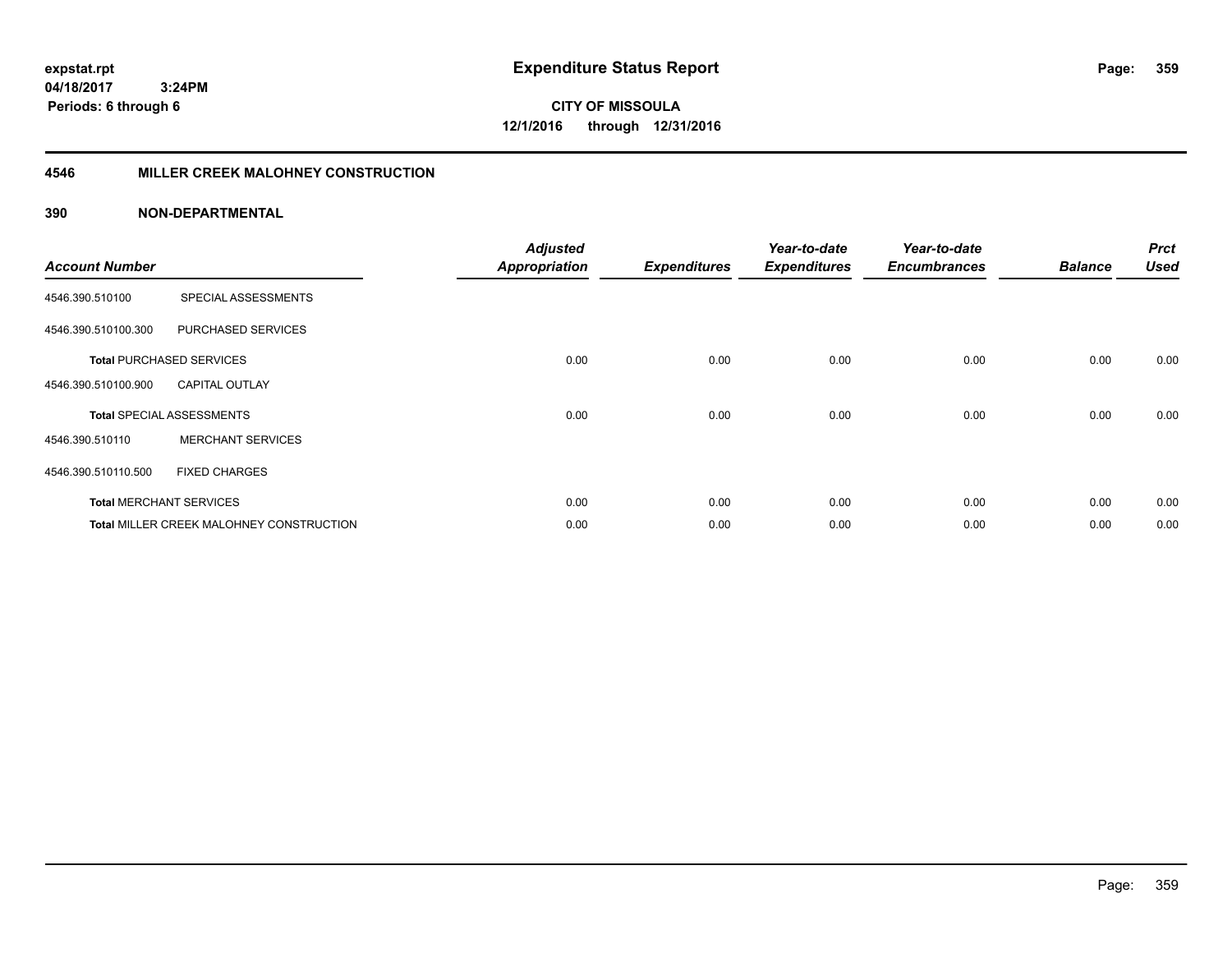**04/18/2017 3:24PM Periods: 6 through 6**

**CITY OF MISSOULA 12/1/2016 through 12/31/2016**

#### **4547 MILLER CREEK MCCARTHY CONSTRUCTION**

| <b>Account Number</b> |                                          | <b>Adjusted</b><br><b>Appropriation</b> | <b>Expenditures</b> | Year-to-date<br><b>Expenditures</b> | Year-to-date<br><b>Encumbrances</b> | <b>Balance</b> | <b>Prct</b><br><b>Used</b> |
|-----------------------|------------------------------------------|-----------------------------------------|---------------------|-------------------------------------|-------------------------------------|----------------|----------------------------|
| 4547.390.510100       | SPECIAL ASSESSMENTS                      |                                         |                     |                                     |                                     |                |                            |
| 4547.390.510100.300   | PURCHASED SERVICES                       |                                         |                     |                                     |                                     |                |                            |
|                       | <b>Total PURCHASED SERVICES</b>          | 0.00                                    | 0.00                | 0.00                                | 0.00                                | 0.00           | 0.00                       |
| 4547.390.510100.900   | <b>CAPITAL OUTLAY</b>                    |                                         |                     |                                     |                                     |                |                            |
|                       | <b>Total SPECIAL ASSESSMENTS</b>         | 0.00                                    | 0.00                | 0.00                                | 0.00                                | 0.00           | 0.00                       |
| 4547.390.510110       | <b>MERCHANT SERVICES</b>                 |                                         |                     |                                     |                                     |                |                            |
| 4547.390.510110.500   | <b>FIXED CHARGES</b>                     |                                         |                     |                                     |                                     |                |                            |
|                       | <b>Total MERCHANT SERVICES</b>           | 0.00                                    | 0.00                | 0.00                                | 0.00                                | 0.00           | 0.00                       |
|                       | Total MILLER CREEK MCCARTHY CONSTRUCTION | 0.00                                    | 0.00                | 0.00                                | 0.00                                | 0.00           | 0.00                       |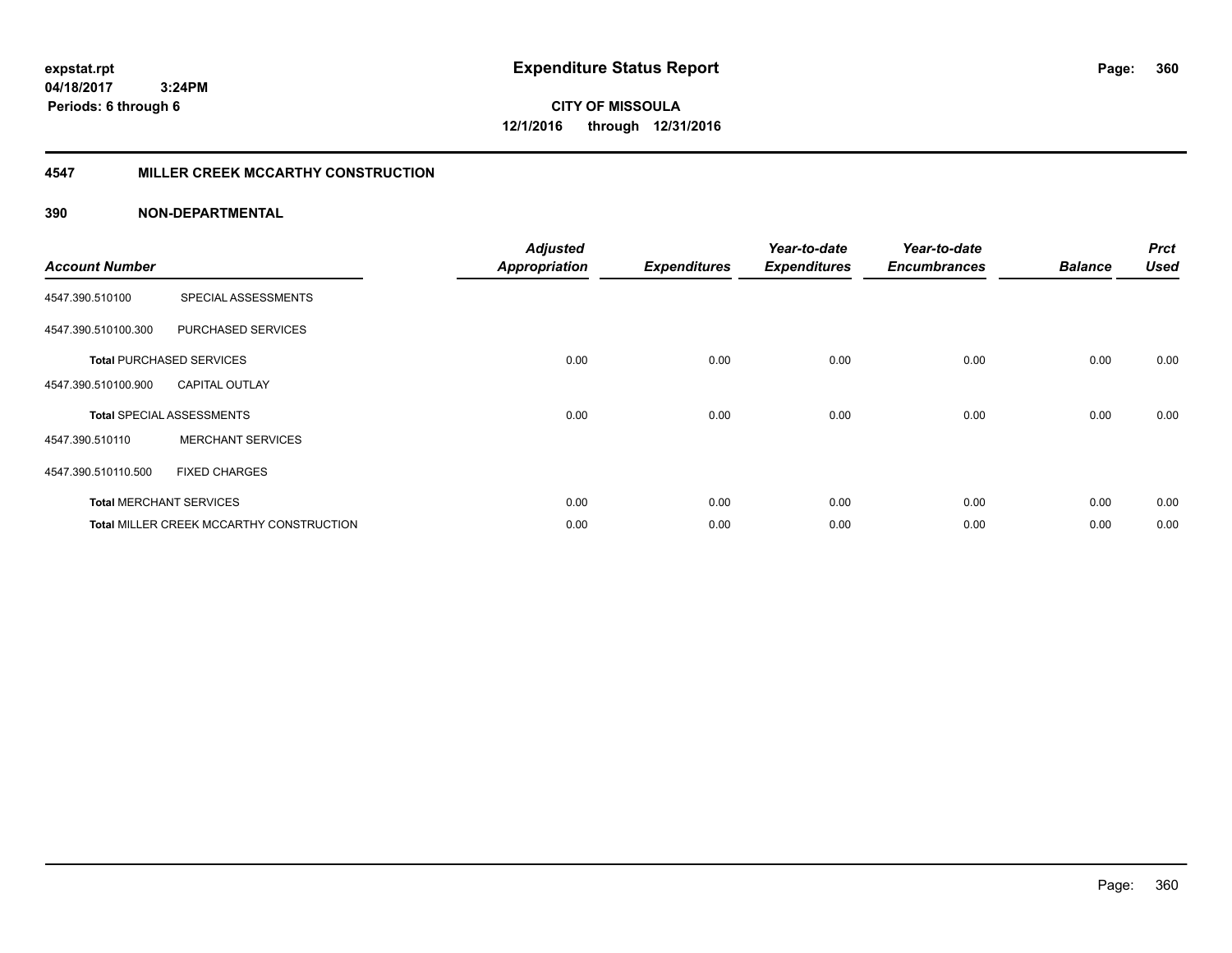**Periods: 6 through 6**

**361**

**CITY OF MISSOULA 12/1/2016 through 12/31/2016**

# **4548 5TH,6TH & ARTHUR ROAD IMPROVEMENTS**

### **390 NON-DEPARTMENTAL**

 **3:24PM**

| <b>Account Number</b>                |                                                     | <b>Adjusted</b><br>Appropriation | <b>Expenditures</b> | Year-to-date<br><b>Expenditures</b> | Year-to-date<br><b>Encumbrances</b> | <b>Balance</b> | <b>Prct</b><br><b>Used</b> |
|--------------------------------------|-----------------------------------------------------|----------------------------------|---------------------|-------------------------------------|-------------------------------------|----------------|----------------------------|
| 4548.390.510100                      | SPECIAL ASSESSMENTS                                 |                                  |                     |                                     |                                     |                |                            |
| 4548.390.510100.300                  | PURCHASED SERVICES                                  |                                  |                     |                                     |                                     |                |                            |
|                                      | <b>Total PURCHASED SERVICES</b>                     | 0.00                             | 0.00                | 0.00                                | 0.00                                | 0.00           | 0.00                       |
| 4548.390.510100.900                  | <b>CAPITAL OUTLAY</b>                               |                                  |                     |                                     |                                     |                |                            |
| 4548.390.510100.930.000 IMPROVEMENTS |                                                     | 0.00                             | 0.00                | 4,400.00                            | 0.00                                | $-4,400.00$    | 0.00                       |
|                                      | <b>Total SPECIAL ASSESSMENTS</b>                    | 0.00                             | 0.00                | 4,400.00                            | 0.00                                | $-4,400.00$    | 0.00                       |
| 4548.390.510110                      | <b>MERCHANT SERVICES</b>                            |                                  |                     |                                     |                                     |                |                            |
| 4548.390.510110.500                  | <b>FIXED CHARGES</b>                                |                                  |                     |                                     |                                     |                |                            |
|                                      | <b>Total MERCHANT SERVICES</b>                      | 0.00                             | 0.00                | 0.00                                | 0.00                                | 0.00           | 0.00                       |
| 4548.390.521000                      | INTERFUND OPERATING TRANSFERS                       |                                  |                     |                                     |                                     |                |                            |
| 4548.390.521000.800                  | OTHER OBJECTS                                       |                                  |                     |                                     |                                     |                |                            |
|                                      | Total INTERFUND OPERATING TRANSFERS                 | 0.00                             | 0.00                | 0.00                                | 0.00                                | 0.00           | 0.00                       |
|                                      | <b>Total 5TH.6TH &amp; ARTHUR ROAD IMPROVEMENTS</b> | 0.00                             | 0.00                | 4,400.00                            | 0.00                                | $-4,400.00$    | 0.00                       |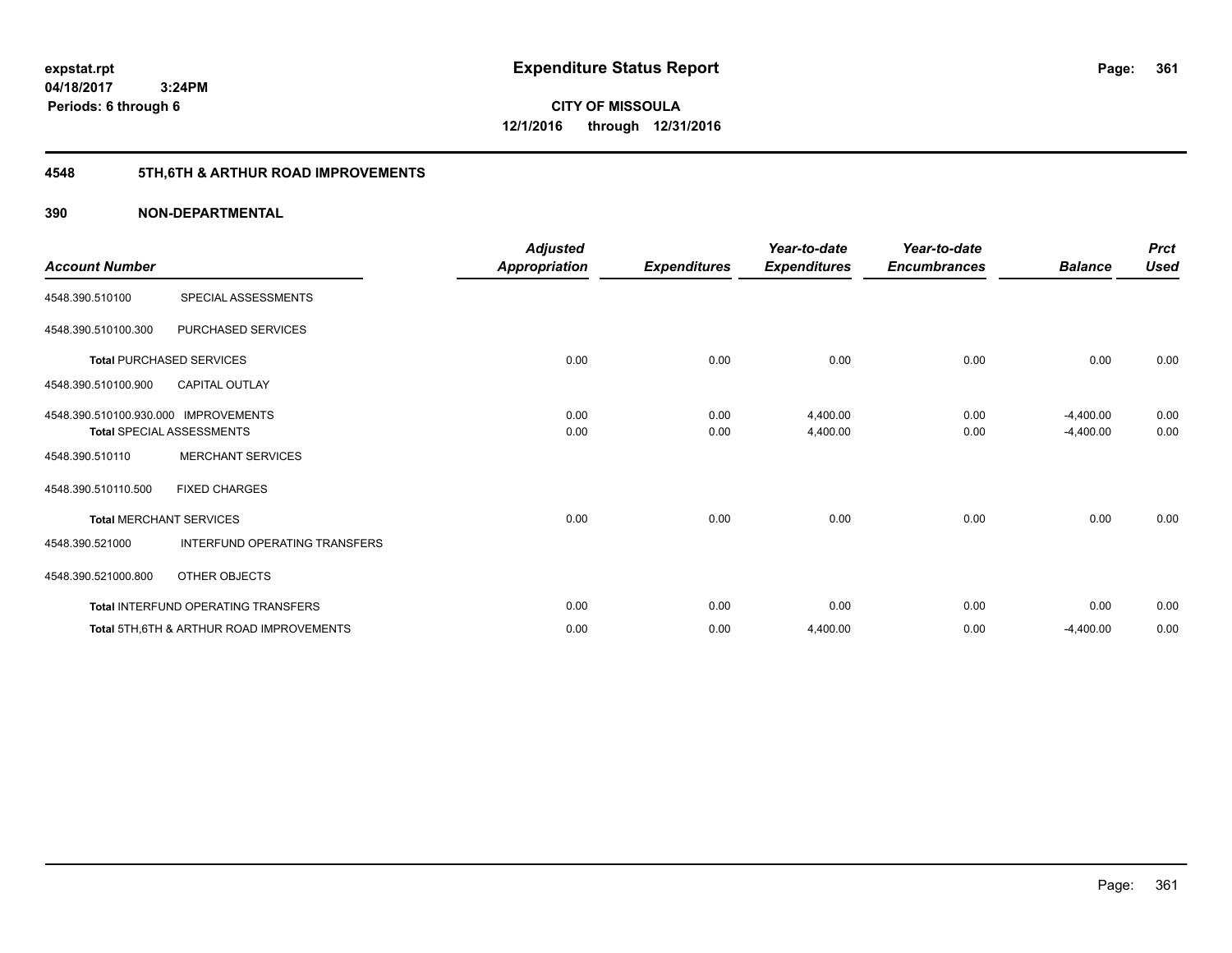#### **4549 SID 549 HILLVIEW WAY**

| <b>Account Number</b>     |                                            | <b>Adjusted</b><br><b>Appropriation</b> | <b>Expenditures</b> | Year-to-date<br><b>Expenditures</b> | Year-to-date<br><b>Encumbrances</b> | <b>Balance</b> | <b>Prct</b><br><b>Used</b> |
|---------------------------|--------------------------------------------|-----------------------------------------|---------------------|-------------------------------------|-------------------------------------|----------------|----------------------------|
| 4549.390.510100           | SPECIAL ASSESSMENTS                        |                                         |                     |                                     |                                     |                |                            |
| 4549.390.510100.300       | PURCHASED SERVICES                         |                                         |                     |                                     |                                     |                |                            |
|                           | <b>Total PURCHASED SERVICES</b>            | 0.00                                    | 0.00                | 0.00                                | 0.00                                | 0.00           | 0.00                       |
| 4549.390.510100.600       | <b>DEBT SERVICE</b>                        |                                         |                     |                                     |                                     |                |                            |
| <b>Total DEBT SERVICE</b> |                                            | 0.00                                    | 0.00                | 0.00                                | 0.00                                | 0.00           | 0.00                       |
| 4549.390.510100.900       | <b>CAPITAL OUTLAY</b>                      |                                         |                     |                                     |                                     |                |                            |
|                           | <b>Total SPECIAL ASSESSMENTS</b>           | 0.00                                    | 0.00                | 0.00                                | 0.00                                | 0.00           | 0.00                       |
| 4549.390.510110           | <b>MERCHANT SERVICES</b>                   |                                         |                     |                                     |                                     |                |                            |
| 4549.390.510110.500       | <b>FIXED CHARGES</b>                       |                                         |                     |                                     |                                     |                |                            |
|                           | Total MERCHANT SERVICES                    | 0.00                                    | 0.00                | 0.00                                | 0.00                                | 0.00           | 0.00                       |
| 4549.390.521000           | <b>INTERFUND OPERATING TRANSFERS</b>       |                                         |                     |                                     |                                     |                |                            |
| 4549.390.521000.800       | <b>OTHER OBJECTS</b>                       |                                         |                     |                                     |                                     |                |                            |
|                           | <b>Total INTERFUND OPERATING TRANSFERS</b> | 0.00                                    | 0.00                | 0.00                                | 0.00                                | 0.00           | 0.00                       |
|                           | Total SID 549 HILLVIEW WAY                 | 0.00                                    | 0.00                | 0.00                                | 0.00                                | 0.00           | 0.00                       |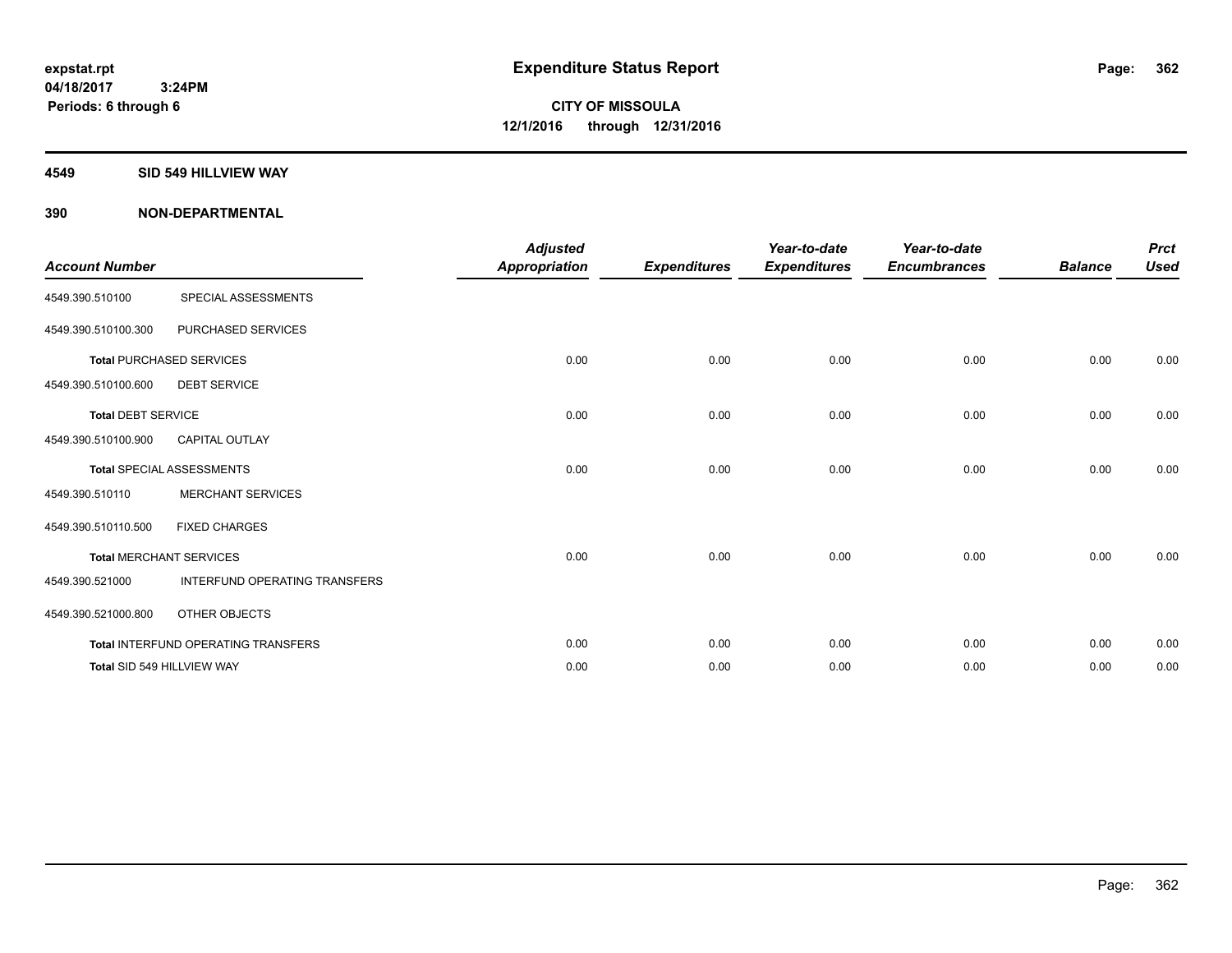**CITY OF MISSOULA 12/1/2016 through 12/31/2016**

### **4745 MALONEY/TWITE MILLER CR \$1.2M CONTRIB**

|                       |                                              | <b>Adjusted</b>      |                     | Year-to-date        | Year-to-date        |                | <b>Prct</b> |
|-----------------------|----------------------------------------------|----------------------|---------------------|---------------------|---------------------|----------------|-------------|
| <b>Account Number</b> |                                              | <b>Appropriation</b> | <b>Expenditures</b> | <b>Expenditures</b> | <b>Encumbrances</b> | <b>Balance</b> | <b>Used</b> |
| 4745.390.510100       | SPECIAL ASSESSMENTS                          |                      |                     |                     |                     |                |             |
| 4745.390.510100.300   | PURCHASED SERVICES                           |                      |                     |                     |                     |                |             |
|                       | <b>Total PURCHASED SERVICES</b>              | 0.00                 | 0.00                | 0.00                | 0.00                | 0.00           | 0.00        |
| 4745.390.510100.800   | OTHER OBJECTS                                |                      |                     |                     |                     |                |             |
| Total OTHER OBJECTS   |                                              | 0.00                 | 0.00                | 0.00                | 0.00                | 0.00           | 0.00        |
| 4745.390.510100.900   | <b>CAPITAL OUTLAY</b>                        |                      |                     |                     |                     |                |             |
|                       | <b>Total SPECIAL ASSESSMENTS</b>             | 0.00                 | 0.00                | 0.00                | 0.00                | 0.00           | 0.00        |
| 4745.390.510110       | <b>MERCHANT SERVICES</b>                     |                      |                     |                     |                     |                |             |
| 4745.390.510110.500   | <b>FIXED CHARGES</b>                         |                      |                     |                     |                     |                |             |
|                       | Total MALONEY/TWITE MILLER CR \$1.2M CONTRIB | 0.00                 | 0.00                | 0.00                | 0.00                | 0.00           | 0.00        |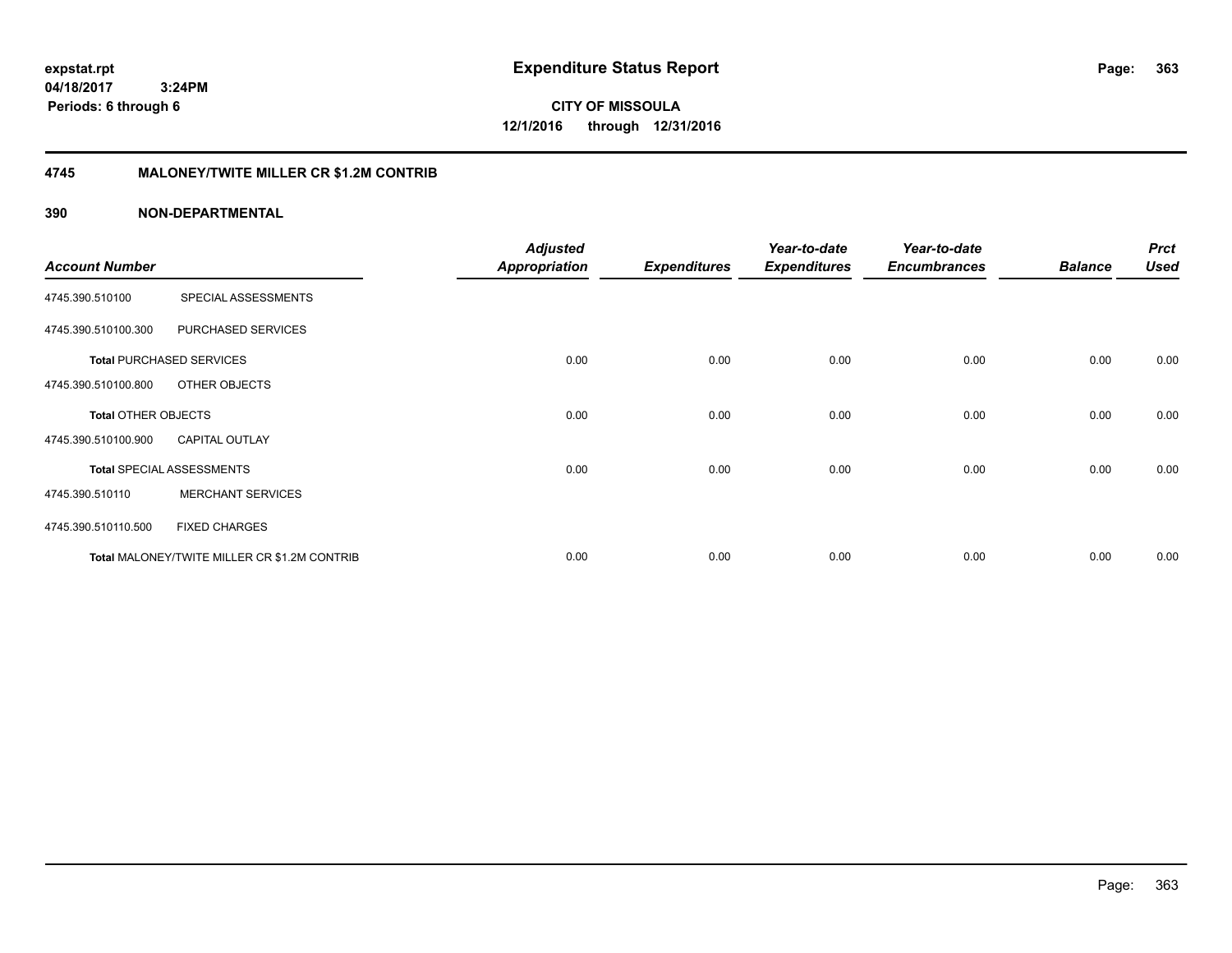#### **4941 HILLVIEW WAY CONSTRUCTION**

### **280 PUBLIC WORKS OPERATIONS**

| <b>Account Number</b>                |                                                  | <b>Adjusted</b><br><b>Appropriation</b> | <b>Expenditures</b> | Year-to-date<br><b>Expenditures</b> | Year-to-date<br><b>Encumbrances</b> | <b>Balance</b>  | <b>Prct</b><br><b>Used</b> |
|--------------------------------------|--------------------------------------------------|-----------------------------------------|---------------------|-------------------------------------|-------------------------------------|-----------------|----------------------------|
|                                      |                                                  |                                         |                     |                                     |                                     |                 |                            |
| 4941.280.430034                      | CONSTRUCTION                                     |                                         |                     |                                     |                                     |                 |                            |
| 4941.280.430034.200                  | <b>SUPPLIES</b>                                  |                                         |                     |                                     |                                     |                 |                            |
| <b>Total SUPPLIES</b>                |                                                  | 0.00                                    | 0.00                | 0.00                                | 0.00                                | 0.00            | 0.00                       |
| 4941.280.430034.300                  | PURCHASED SERVICES                               |                                         |                     |                                     |                                     |                 |                            |
|                                      | 4941.280.430034.350.000 PROFESSIONAL SERVICES    | 0.00                                    | 49,661.11           | 163,318.34                          | 0.00                                | $-163,318.34$   | 0.00                       |
|                                      | Total PURCHASED SERVICES                         | 0.00                                    | 49,661.11           | 163,318.34                          | 0.00                                | $-163,318.34$   | 0.00                       |
| 4941.280.430034.900                  | CAPITAL OUTLAY                                   |                                         |                     |                                     |                                     |                 |                            |
| 4941.280.430034.930.000 IMPROVEMENTS |                                                  | 0.00                                    | 0.00                | 1.989.372.11                        | 0.00                                | $-1.989.372.11$ | 0.00                       |
| <b>Total CAPITAL OUTLAY</b>          |                                                  | 0.00                                    | 0.00                | 1,989,372.11                        | 0.00                                | $-1,989,372.11$ | 0.00                       |
| <b>Total CONSTRUCTION</b>            |                                                  | 0.00                                    | 49,661.11           | 2,152,690.45                        | 0.00                                | $-2,152,690.45$ | 0.00                       |
| 4941.280.430262                      | <b>SIDEWALKS</b>                                 |                                         |                     |                                     |                                     |                 |                            |
| 4941.280.430262.800                  | OTHER OBJECTS                                    |                                         |                     |                                     |                                     |                 |                            |
|                                      | 4941.280.430262.820.000 TRANSFERS TO OTHER FUNDS | 0.00                                    | 0.00                | 127,500.00                          | 0.00                                | $-127,500.00$   | 0.00                       |
| <b>Total SIDEWALKS</b>               |                                                  | 0.00                                    | 0.00                | 127,500.00                          | 0.00                                | $-127,500.00$   | 0.00                       |
| 4941.280.510110                      | <b>MERCHANT SERVICES</b>                         |                                         |                     |                                     |                                     |                 |                            |
| 4941.280.510110.500                  | <b>FIXED CHARGES</b>                             |                                         |                     |                                     |                                     |                 |                            |
| <b>Total FIXED CHARGES</b>           |                                                  | 0.00                                    | 0.00                | 0.00                                | 0.00                                | 0.00            | 0.00                       |
| <b>Total MERCHANT SERVICES</b>       |                                                  | 0.00                                    | 0.00                | 0.00                                | 0.00                                | 0.00            | 0.00                       |
|                                      | <b>Total HILLVIEW WAY CONSTRUCTION</b>           | 0.00                                    | 49,661.11           | 2,280,190.45                        | 0.00                                | $-2,280,190.45$ | 0.00                       |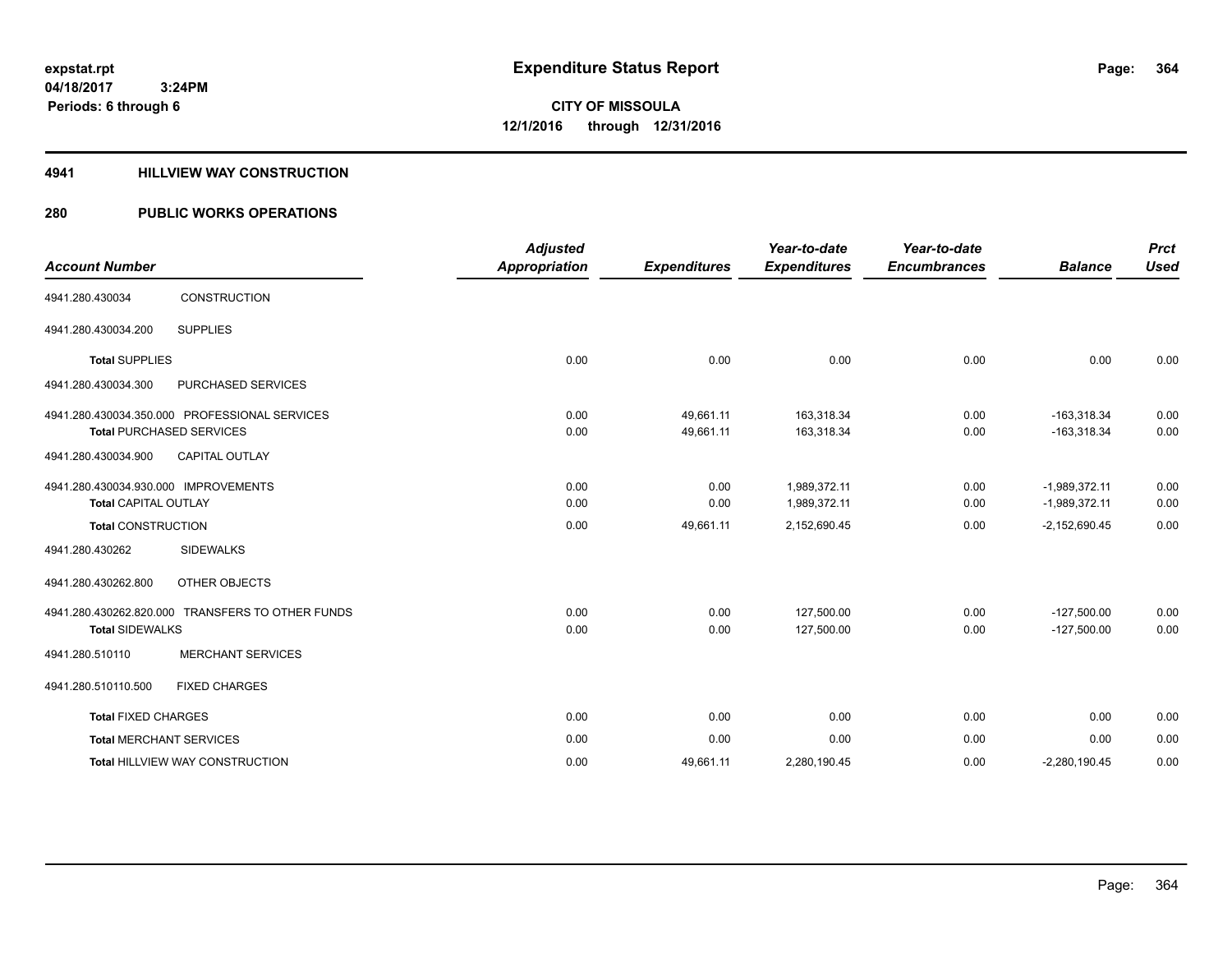**365**

**04/18/2017 3:24PM Periods: 6 through 6**

**CITY OF MISSOULA 12/1/2016 through 12/31/2016**

# **4944 RATTLESNAKE SEWER COLLECTION (544)**

**000 \*\*\* Title Not Found \*\*\***

| <b>Account Number</b>         |                          | <b>Adjusted</b><br>Appropriation | <b>Expenditures</b> | Year-to-date<br><b>Expenditures</b> | Year-to-date<br><b>Encumbrances</b> | <b>Balance</b> | <b>Prct</b><br>Used |
|-------------------------------|--------------------------|----------------------------------|---------------------|-------------------------------------|-------------------------------------|----------------|---------------------|
| 4944.000.510110               | <b>MERCHANT SERVICES</b> |                                  |                     |                                     |                                     |                |                     |
| 4944.000.510110.500           | <b>FIXED CHARGES</b>     |                                  |                     |                                     |                                     |                |                     |
| Total *** Title Not Found *** |                          | 0.00                             | 0.00                | 0.00                                | 0.00                                | 0.00           | 0.00                |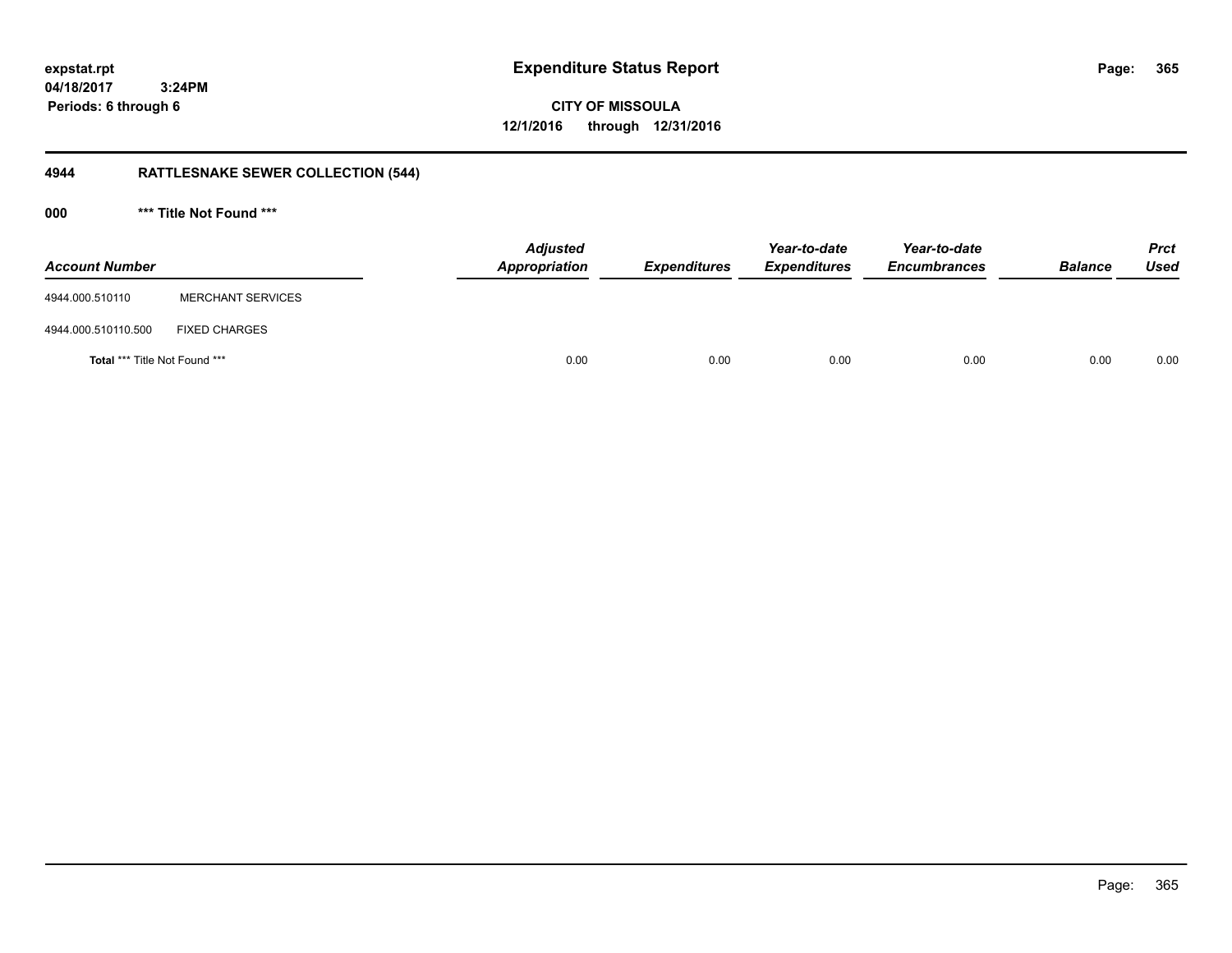**CITY OF MISSOULA 12/1/2016 through 12/31/2016**

# **4944 RATTLESNAKE SEWER COLLECTION (544)**

| <b>Account Number</b>     |                                  | <b>Adjusted</b><br><b>Appropriation</b> | <b>Expenditures</b> | Year-to-date<br><b>Expenditures</b> | Year-to-date<br><b>Encumbrances</b> | <b>Balance</b> | <b>Prct</b><br><b>Used</b> |
|---------------------------|----------------------------------|-----------------------------------------|---------------------|-------------------------------------|-------------------------------------|----------------|----------------------------|
| 4944.390.510100           | SPECIAL ASSESSMENTS              |                                         |                     |                                     |                                     |                |                            |
| 4944.390.510100.300       | PURCHASED SERVICES               |                                         |                     |                                     |                                     |                |                            |
|                           | <b>Total PURCHASED SERVICES</b>  | 0.00                                    | 0.00                | 0.00                                | 0.00                                | 0.00           | 0.00                       |
| 4944.390.510100.600       | <b>DEBT SERVICE</b>              |                                         |                     |                                     |                                     |                |                            |
| <b>Total DEBT SERVICE</b> |                                  | 0.00                                    | 0.00                | 0.00                                | 0.00                                | 0.00           | 0.00                       |
| 4944.390.510100.900       | <b>CAPITAL OUTLAY</b>            |                                         |                     |                                     |                                     |                |                            |
|                           | <b>Total SPECIAL ASSESSMENTS</b> | 0.00                                    | 0.00                | 0.00                                | 0.00                                | 0.00           | 0.00                       |
| 4944.390.510110           | <b>MERCHANT SERVICES</b>         |                                         |                     |                                     |                                     |                |                            |
| 4944.390.510110.500       | <b>FIXED CHARGES</b>             |                                         |                     |                                     |                                     |                |                            |
| Total NON-DEPARTMENTAL    |                                  | 0.00                                    | 0.00                | 0.00                                | 0.00                                | 0.00           | 0.00                       |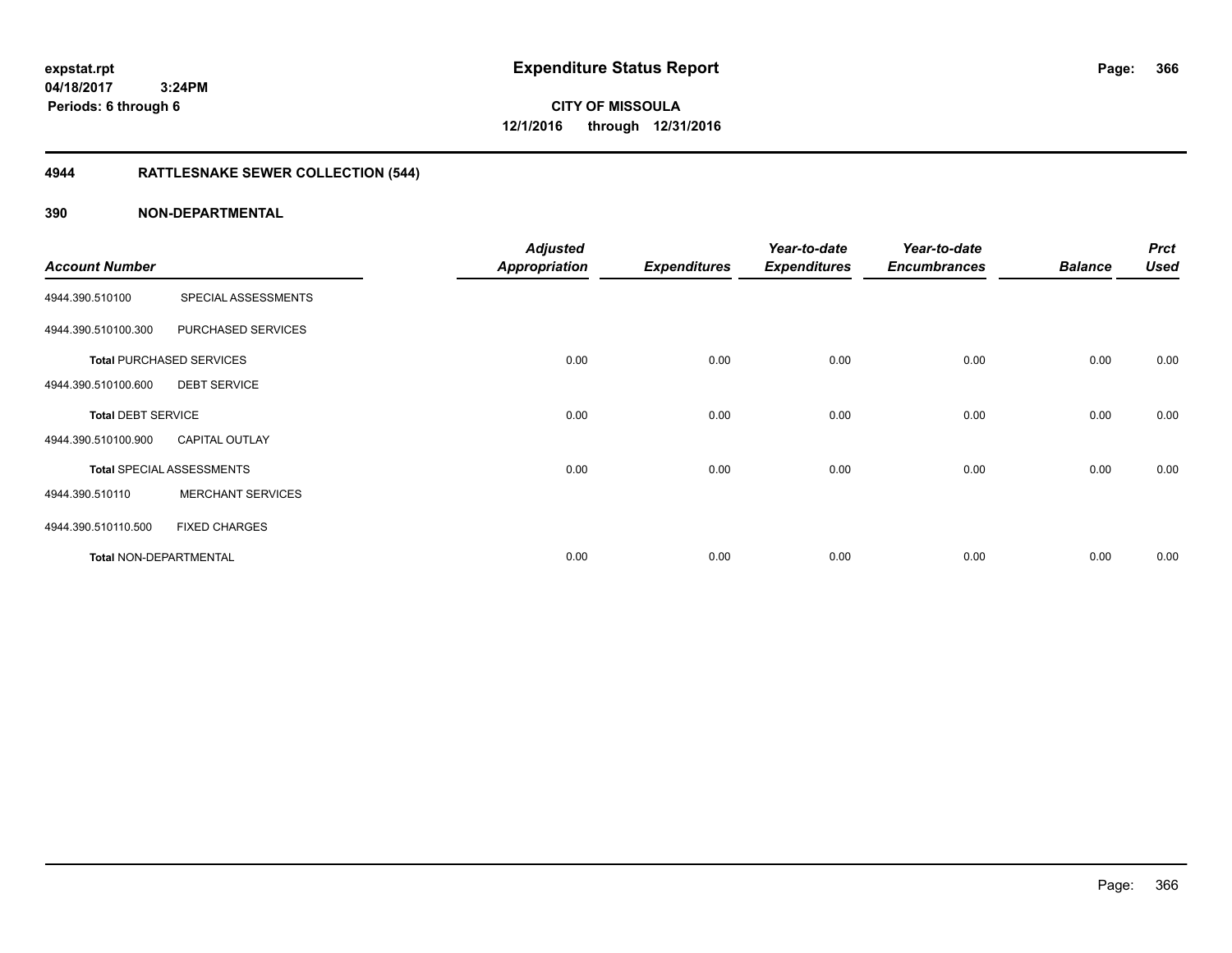**CITY OF MISSOULA 12/1/2016 through 12/31/2016**

# **4944 RATTLESNAKE SEWER COLLECTION (544)**

**550 SID 544 PROJECT**

| <b>Account Number</b>   |                                 | <b>Adjusted</b><br><b>Appropriation</b> | <b>Expenditures</b> | Year-to-date<br><b>Expenditures</b> | Year-to-date<br><b>Encumbrances</b> | <b>Balance</b> | <b>Prct</b><br><b>Used</b> |
|-------------------------|---------------------------------|-----------------------------------------|---------------------|-------------------------------------|-------------------------------------|----------------|----------------------------|
| 4944.550.430680         | <b>ARRA GRANT</b>               |                                         |                     |                                     |                                     |                |                            |
| 4944.550.430680.900     | CAPITAL OUTLAY                  |                                         |                     |                                     |                                     |                |                            |
| <b>Total ARRA GRANT</b> |                                 | 0.00                                    | 0.00                | 0.00                                | 0.00                                | 0.00           | 0.00                       |
| 4944.550.430681         | ARRA LOAN                       |                                         |                     |                                     |                                     |                |                            |
| 4944.550.430681.900     | CAPITAL OUTLAY                  |                                         |                     |                                     |                                     |                |                            |
| <b>Total ARRA LOAN</b>  |                                 | 0.00                                    | 0.00                | 0.00                                | 0.00                                | 0.00           | 0.00                       |
| 4944.550.430682         | <b>TSEP GRANT</b>               |                                         |                     |                                     |                                     |                |                            |
| 4944.550.430682.900     | CAPITAL OUTLAY                  |                                         |                     |                                     |                                     |                |                            |
| <b>Total TSEP GRANT</b> |                                 | 0.00                                    | 0.00                | 0.00                                | 0.00                                | 0.00           | 0.00                       |
| 4944.550.430685         | <b>SRF SID</b>                  |                                         |                     |                                     |                                     |                |                            |
| 4944.550.430685.900     | CAPITAL OUTLAY                  |                                         |                     |                                     |                                     |                |                            |
| <b>Total SRF SID</b>    |                                 | 0.00                                    | 0.00                | 0.00                                | 0.00                                | 0.00           | 0.00                       |
| 4944.550.430686         | SRF REV BOND                    |                                         |                     |                                     |                                     |                |                            |
| 4944.550.430686.300     | PURCHASED SERVICES              |                                         |                     |                                     |                                     |                |                            |
|                         | <b>Total PURCHASED SERVICES</b> | 0.00                                    | 0.00                | 0.00                                | 0.00                                | 0.00           | 0.00                       |
| 4944.550.430686.900     | CAPITAL OUTLAY                  |                                         |                     |                                     |                                     |                |                            |
| Total SRF REV BOND      |                                 | 0.00                                    | 0.00                | 0.00                                | 0.00                                | 0.00           | 0.00                       |
| 4944.550.430687         | ARRA LOAN SID                   |                                         |                     |                                     |                                     |                |                            |
| 4944.550.430687.900     | CAPITAL OUTLAY                  |                                         |                     |                                     |                                     |                |                            |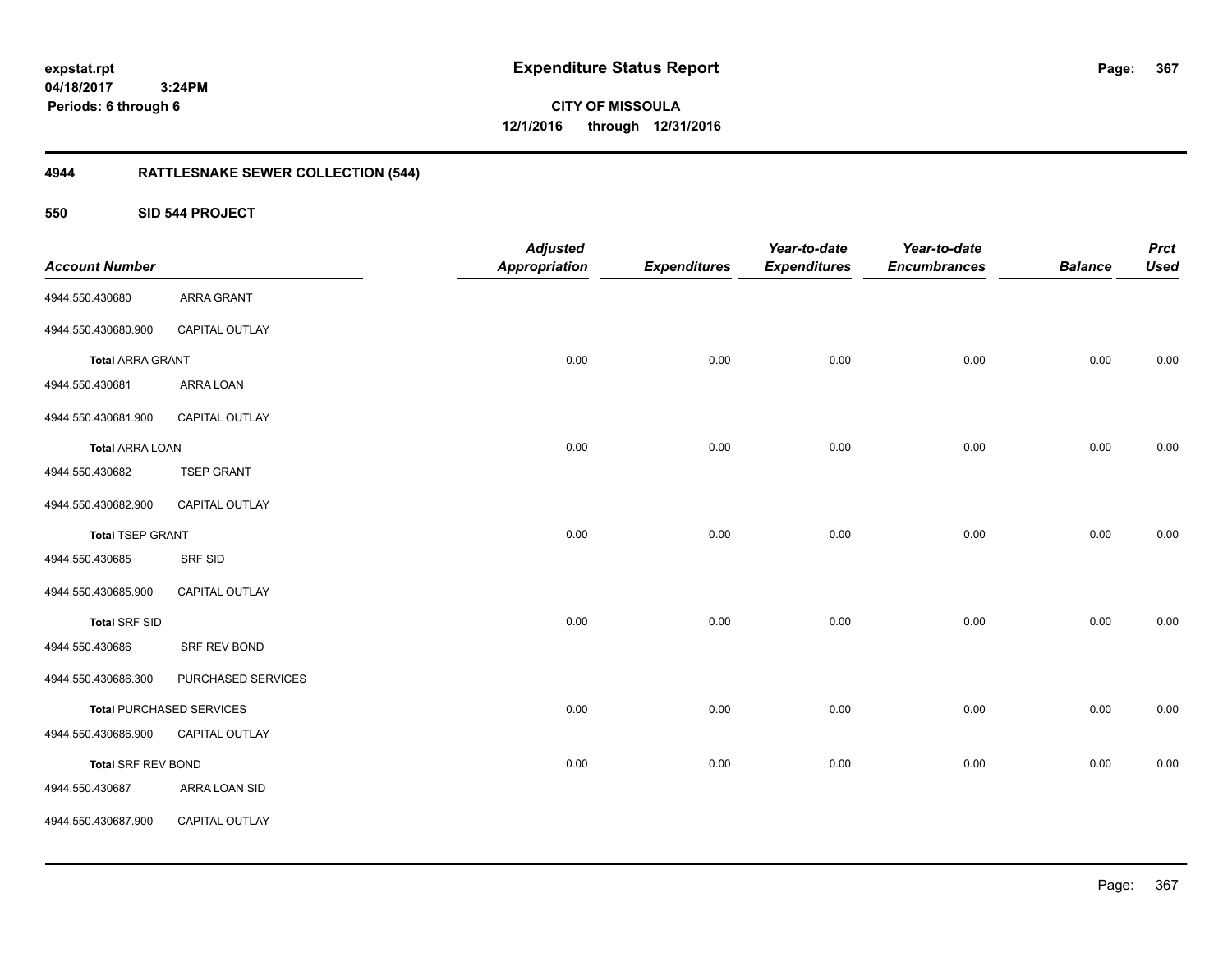**CITY OF MISSOULA 12/1/2016 through 12/31/2016**

# **4944 RATTLESNAKE SEWER COLLECTION (544)**

### **550 SID 544 PROJECT**

| <b>Account Number</b>        |                          | <b>Adjusted</b><br><b>Appropriation</b> | <b>Expenditures</b> | Year-to-date<br><b>Expenditures</b> | Year-to-date<br><b>Encumbrances</b> | <b>Balance</b> | <b>Prct</b><br><b>Used</b> |
|------------------------------|--------------------------|-----------------------------------------|---------------------|-------------------------------------|-------------------------------------|----------------|----------------------------|
| <b>Total ARRA LOAN SID</b>   |                          | 0.00                                    | 0.00                | 0.00                                | 0.00                                | 0.00           | 0.00                       |
| 4944.550.510110              | <b>MERCHANT SERVICES</b> |                                         |                     |                                     |                                     |                |                            |
| 4944.550.510110.500          | <b>FIXED CHARGES</b>     |                                         |                     |                                     |                                     |                |                            |
| <b>Total SID 544 PROJECT</b> |                          | 0.00                                    | 0.00                | 0.00                                | 0.00                                | 0.00           | 0.00                       |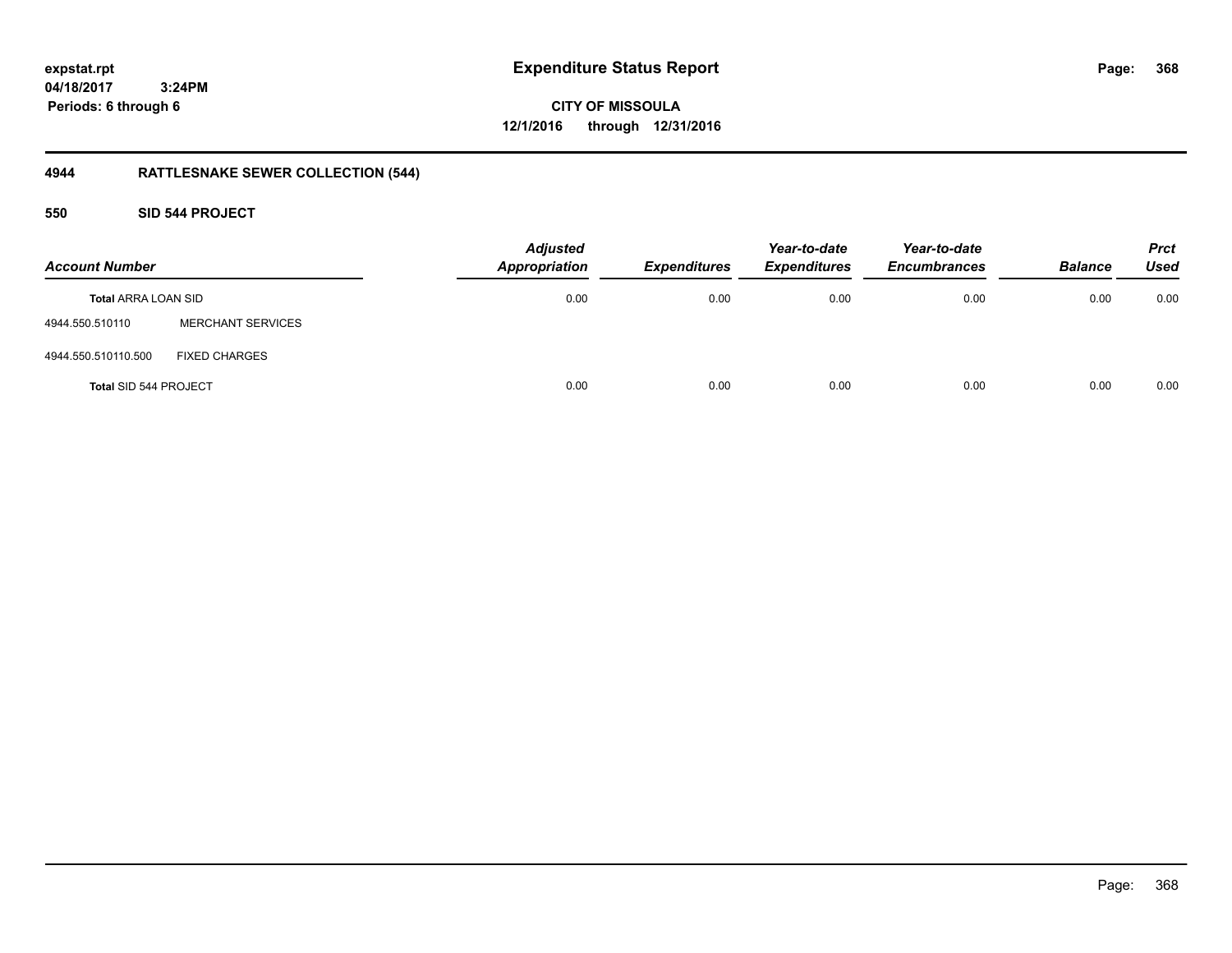**CITY OF MISSOULA 12/1/2016 through 12/31/2016**

# **4944 RATTLESNAKE SEWER COLLECTION (544)**

### **555 LOLO STREET PROJECT**

| <b>Account Number</b>     |                                          | <b>Adjusted</b><br><b>Appropriation</b> | <b>Expenditures</b> | Year-to-date<br><b>Expenditures</b> | Year-to-date<br><b>Encumbrances</b> | <b>Balance</b> | <b>Prct</b><br><b>Used</b> |
|---------------------------|------------------------------------------|-----------------------------------------|---------------------|-------------------------------------|-------------------------------------|----------------|----------------------------|
| 4944.555.430680           | ARRA GRANT                               |                                         |                     |                                     |                                     |                |                            |
| 4944.555.430680.900       | <b>CAPITAL OUTLAY</b>                    |                                         |                     |                                     |                                     |                |                            |
| <b>Total ARRA GRANT</b>   |                                          | 0.00                                    | 0.00                | 0.00                                | 0.00                                | 0.00           | 0.00                       |
| 4944.555.430685           | SRF SID                                  |                                         |                     |                                     |                                     |                |                            |
| 4944.555.430685.900       | <b>CAPITAL OUTLAY</b>                    |                                         |                     |                                     |                                     |                |                            |
| <b>Total SRF SID</b>      |                                          | 0.00                                    | 0.00                | 0.00                                | 0.00                                | 0.00           | 0.00                       |
| 4944.555.430686           | SRF REV BOND                             |                                         |                     |                                     |                                     |                |                            |
| 4944.555.430686.900       | <b>CAPITAL OUTLAY</b>                    |                                         |                     |                                     |                                     |                |                            |
| <b>Total SRF REV BOND</b> |                                          | 0.00                                    | 0.00                | 0.00                                | 0.00                                | 0.00           | 0.00                       |
| 4944.555.510110           | <b>MERCHANT SERVICES</b>                 |                                         |                     |                                     |                                     |                |                            |
| 4944.555.510110.500       | <b>FIXED CHARGES</b>                     |                                         |                     |                                     |                                     |                |                            |
|                           | Total RATTLESNAKE SEWER COLLECTION (544) | 0.00                                    | 0.00                | 0.00                                | 0.00                                | 0.00           | 0.00                       |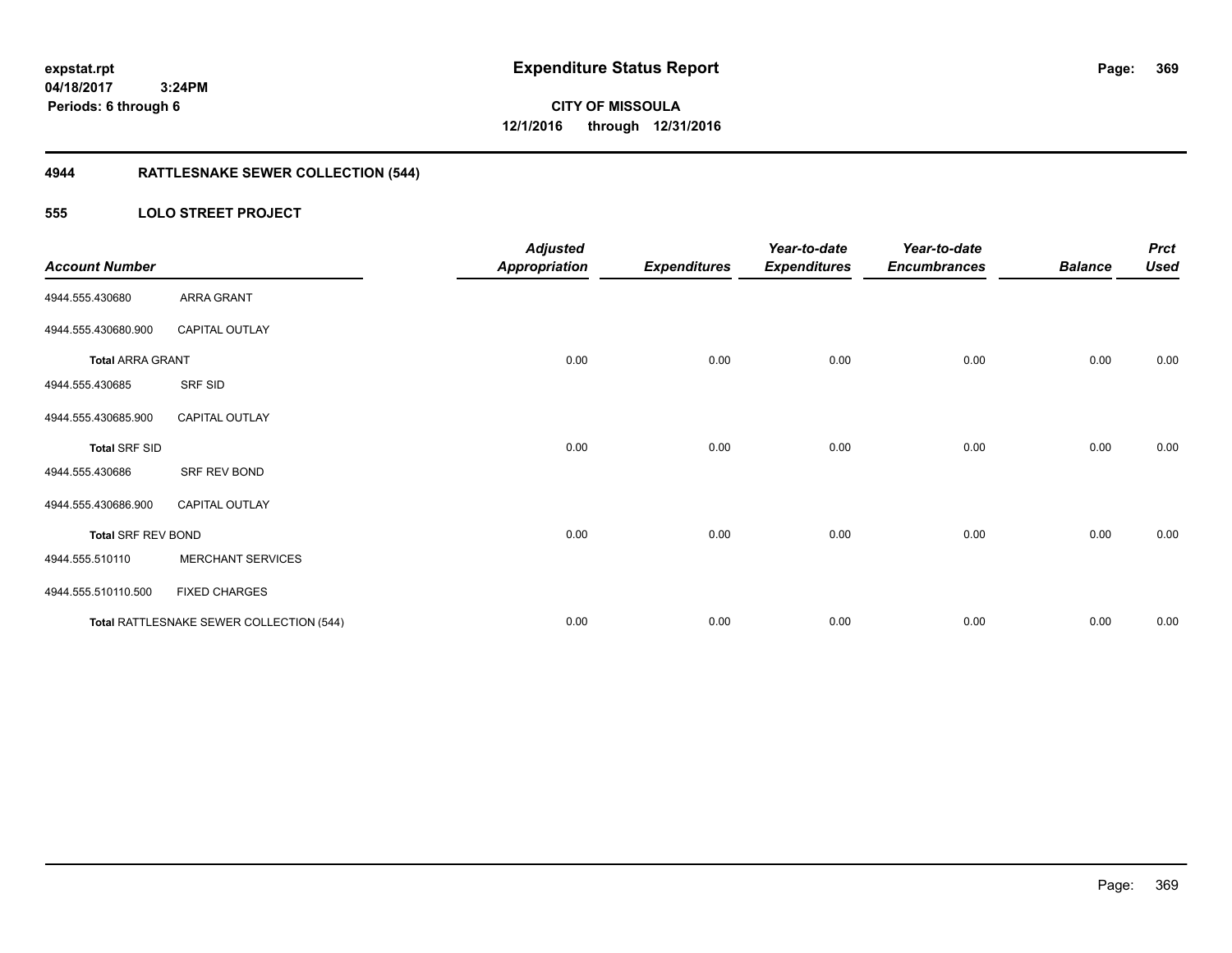#### **4945 PHILLIPS ST TRAFFIC CALMING**

# **000 \*\*\* Title Not Found \*\*\***

| <b>Account Number</b> |                                          | <b>Adjusted</b><br><b>Appropriation</b> | <b>Expenditures</b> | Year-to-date<br><b>Expenditures</b> | Year-to-date<br><b>Encumbrances</b> | <b>Balance</b> | <b>Prct</b><br><b>Used</b> |
|-----------------------|------------------------------------------|-----------------------------------------|---------------------|-------------------------------------|-------------------------------------|----------------|----------------------------|
| 4945.000.410000       | <b>GENERAL GOVERNMENT</b>                |                                         |                     |                                     |                                     |                |                            |
| 4945.000.410000.600   | <b>DEBT SERVICE</b>                      |                                         |                     |                                     |                                     |                |                            |
|                       | <b>Total GENERAL GOVERNMENT</b>          | 0.00                                    | 0.00                | 0.00                                | 0.00                                | 0.00           | 0.00                       |
| 4945.000.510110       | <b>MERCHANT SERVICES</b>                 |                                         |                     |                                     |                                     |                |                            |
| 4945.000.510110.500   | <b>FIXED CHARGES</b>                     |                                         |                     |                                     |                                     |                |                            |
|                       | <b>Total MERCHANT SERVICES</b>           | 0.00                                    | 0.00                | 0.00                                | 0.00                                | 0.00           | 0.00                       |
|                       | <b>Total PHILLIPS ST TRAFFIC CALMING</b> | 0.00                                    | 0.00                | 0.00                                | 0.00                                | 0.00           | 0.00                       |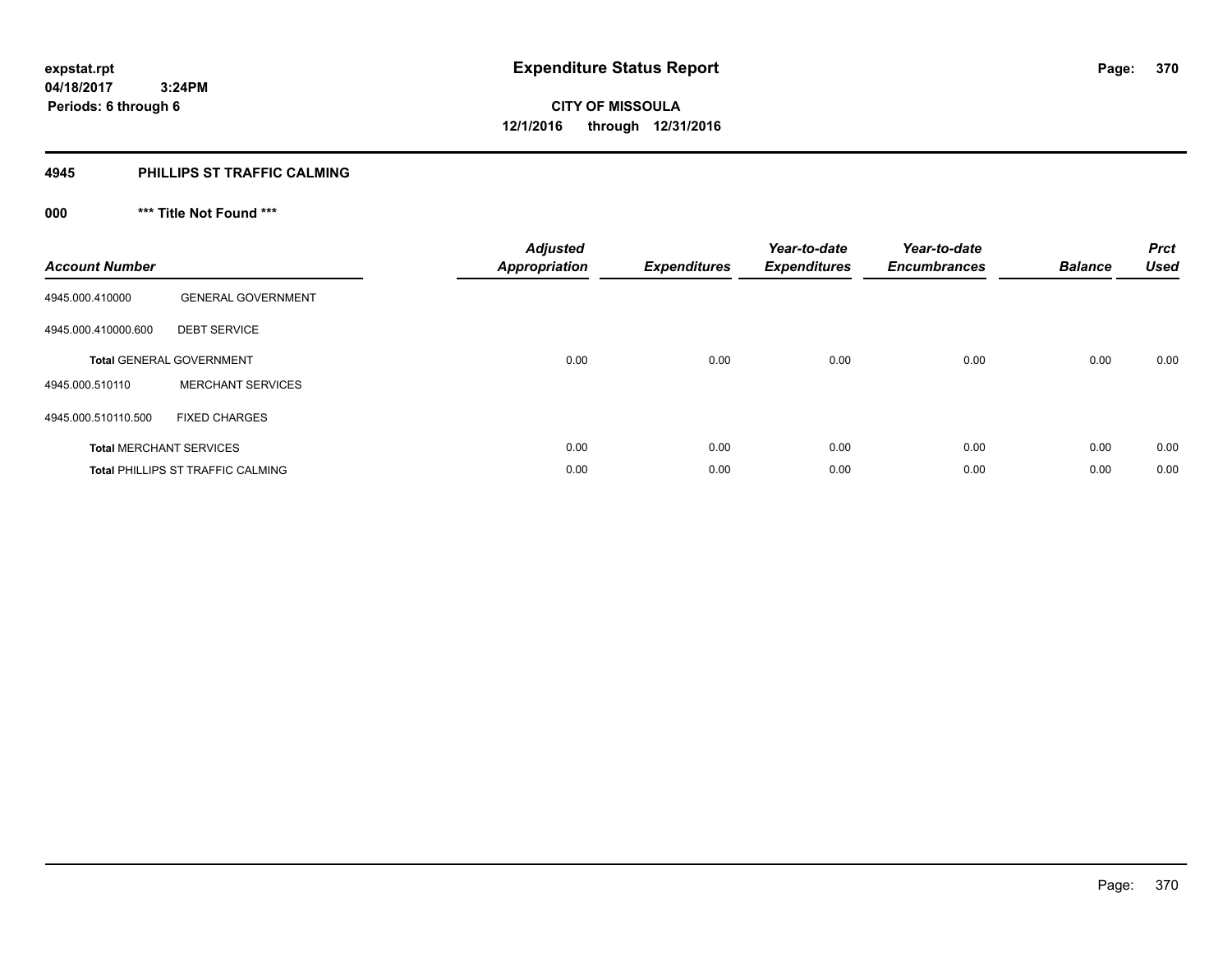**371**

**04/18/2017 3:24PM Periods: 6 through 6**

**CITY OF MISSOULA 12/1/2016 through 12/31/2016**

### **4946 PATTEE CREEK DR. TRAFFIC CALMING**

**000 \*\*\* Title Not Found \*\*\***

| <b>Account Number</b>         |                                 | <b>Adjusted</b><br><b>Appropriation</b> | <b>Expenditures</b> | Year-to-date<br><b>Expenditures</b> | Year-to-date<br><b>Encumbrances</b> | <b>Balance</b> | <b>Prct</b><br><b>Used</b> |
|-------------------------------|---------------------------------|-----------------------------------------|---------------------|-------------------------------------|-------------------------------------|----------------|----------------------------|
| 4946.000.410000               | <b>GENERAL GOVERNMENT</b>       |                                         |                     |                                     |                                     |                |                            |
| 4946.000.410000.600           | <b>DEBT SERVICE</b>             |                                         |                     |                                     |                                     |                |                            |
|                               | <b>Total GENERAL GOVERNMENT</b> | 0.00                                    | 0.00                | 0.00                                | 0.00                                | 0.00           | 0.00                       |
| 4946.000.510110               | <b>MERCHANT SERVICES</b>        |                                         |                     |                                     |                                     |                |                            |
| 4946.000.510110.500           | <b>FIXED CHARGES</b>            |                                         |                     |                                     |                                     |                |                            |
| Total *** Title Not Found *** |                                 | 0.00                                    | 0.00                | 0.00                                | 0.00                                | 0.00           | 0.00                       |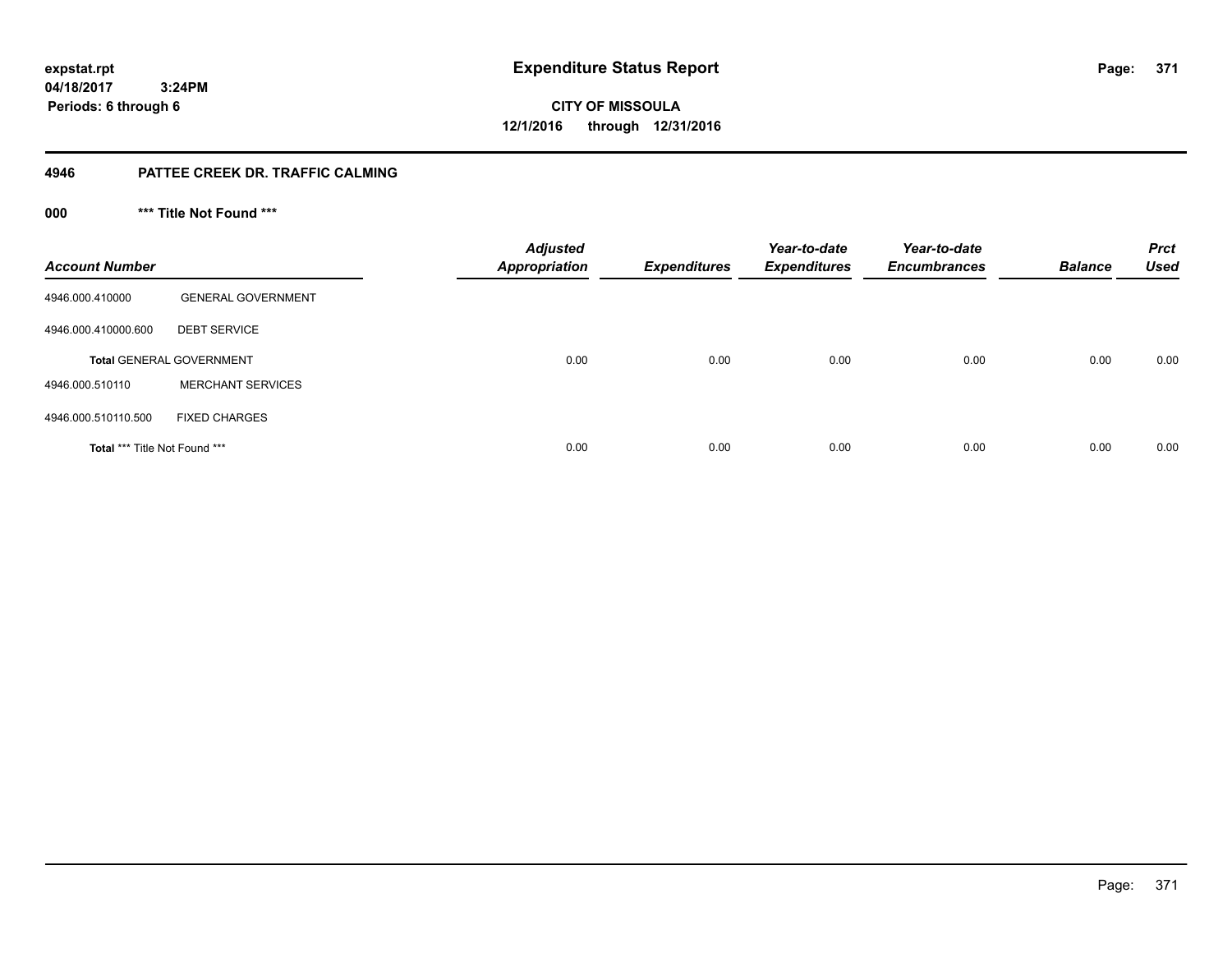**expstat.rpt Expenditure Status Report** 

**04/18/2017 3:24PM Periods: 6 through 6**

**CITY OF MISSOULA 12/1/2016 through 12/31/2016**

### **4946 PATTEE CREEK DR. TRAFFIC CALMING**

| <b>Account Number</b> |                                        | <b>Adjusted</b><br><b>Appropriation</b> | <b>Expenditures</b> | Year-to-date<br><b>Expenditures</b> | Year-to-date<br><b>Encumbrances</b> | <b>Balance</b> | <b>Prct</b><br><b>Used</b> |
|-----------------------|----------------------------------------|-----------------------------------------|---------------------|-------------------------------------|-------------------------------------|----------------|----------------------------|
| 4946.390.510100       | SPECIAL ASSESSMENTS                    |                                         |                     |                                     |                                     |                |                            |
| 4946.390.510100.300   | PURCHASED SERVICES                     |                                         |                     |                                     |                                     |                |                            |
|                       | <b>Total PURCHASED SERVICES</b>        | 0.00                                    | 0.00                | 0.00                                | 0.00                                | 0.00           | 0.00                       |
| 4946.390.510100.900   | <b>CAPITAL OUTLAY</b>                  |                                         |                     |                                     |                                     |                |                            |
|                       | <b>Total SPECIAL ASSESSMENTS</b>       | 0.00                                    | 0.00                | 0.00                                | 0.00                                | 0.00           | 0.00                       |
| 4946.390.510110       | <b>MERCHANT SERVICES</b>               |                                         |                     |                                     |                                     |                |                            |
| 4946.390.510110.500   | <b>FIXED CHARGES</b>                   |                                         |                     |                                     |                                     |                |                            |
|                       | <b>Total MERCHANT SERVICES</b>         | 0.00                                    | 0.00                | 0.00                                | 0.00                                | 0.00           | 0.00                       |
|                       | Total PATTEE CREEK DR. TRAFFIC CALMING | 0.00                                    | 0.00                | 0.00                                | 0.00                                | 0.00           | 0.00                       |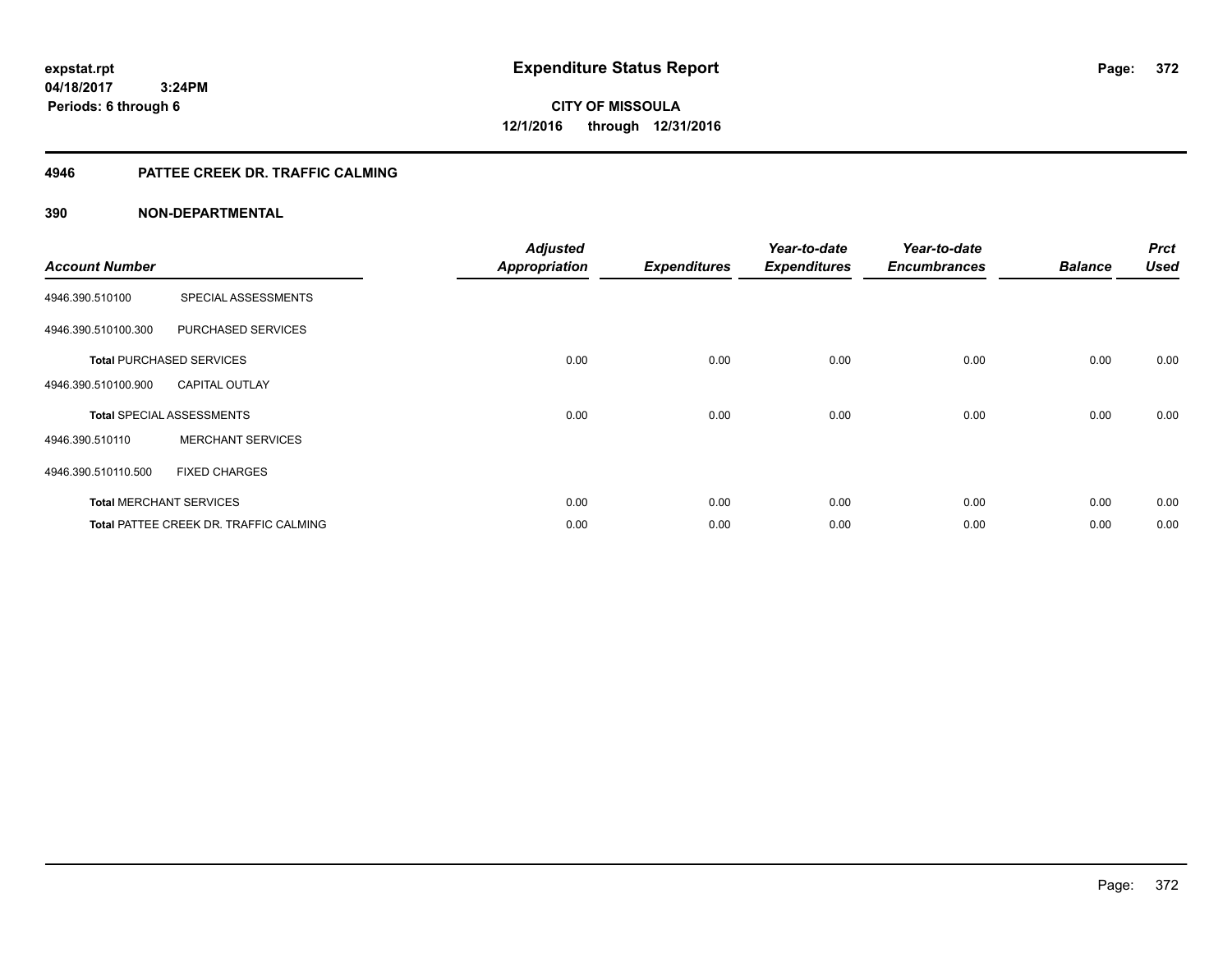**CITY OF MISSOULA 12/1/2016 through 12/31/2016**

### **4948 STORMWATER OUTFALL RETROFITS**

| <b>Account Number</b>       |                                                                                         | <b>Adjusted</b><br><b>Appropriation</b> | <b>Expenditures</b>  | Year-to-date<br><b>Expenditures</b> | Year-to-date<br><b>Encumbrances</b> | <b>Balance</b>               | <b>Prct</b><br>Used |
|-----------------------------|-----------------------------------------------------------------------------------------|-----------------------------------------|----------------------|-------------------------------------|-------------------------------------|------------------------------|---------------------|
| 4948.390.431210             | CARAS PARK STORM WATER RETROFITS                                                        |                                         |                      |                                     |                                     |                              |                     |
| 4948.390.431210.300         | PURCHASED SERVICES                                                                      |                                         |                      |                                     |                                     |                              |                     |
|                             | 4948.390.431210.350.000 CARAS PARK OUTFALL RETROFITS<br><b>Total PURCHASED SERVICES</b> | 0.00<br>0.00                            | 1.334.50<br>1,334.50 | 18.738.45<br>18,738.45              | 0.00<br>0.00                        | $-18.738.45$<br>$-18,738.45$ | 0.00<br>0.00        |
| 4948.390.431210.900         | <b>CAPITAL OUTLAY</b>                                                                   |                                         |                      |                                     |                                     |                              |                     |
| <b>Total CAPITAL OUTLAY</b> |                                                                                         | 0.00                                    | 0.00                 | 0.00                                | 0.00                                | 0.00                         | 0.00                |
|                             | <b>Total CARAS PARK STORM WATER RETROFITS</b>                                           | 0.00                                    | 1,334.50             | 18,738.45                           | 0.00                                | $-18,738.45$                 | 0.00                |
| 4948.390.431212             | <b>BUCKHOUSE BRIDGE STORM WATER RETROFIT</b>                                            |                                         |                      |                                     |                                     |                              |                     |
| 4948.390.431212.300         | <b>PURCHASED SERVICES</b>                                                               |                                         |                      |                                     |                                     |                              |                     |
|                             | <b>Total BUCKHOUSE BRIDGE STORM WATER RETROFIT</b>                                      | 0.00                                    | 0.00                 | 0.00                                | 0.00                                | 0.00                         | 0.00                |
| 4948.390.510110             | <b>MERCHANT SERVICES</b>                                                                |                                         |                      |                                     |                                     |                              |                     |
| 4948.390.510110.500         | <b>FIXED CHARGES</b>                                                                    |                                         |                      |                                     |                                     |                              |                     |
|                             | <b>Total MERCHANT SERVICES</b>                                                          | 0.00                                    | 0.00                 | 0.00                                | 0.00                                | 0.00                         | 0.00                |
|                             | <b>Total STORMWATER OUTFALL RETROFITS</b>                                               | 0.00                                    | 1,334.50             | 18,738.45                           | 0.00                                | $-18,738.45$                 | 0.00                |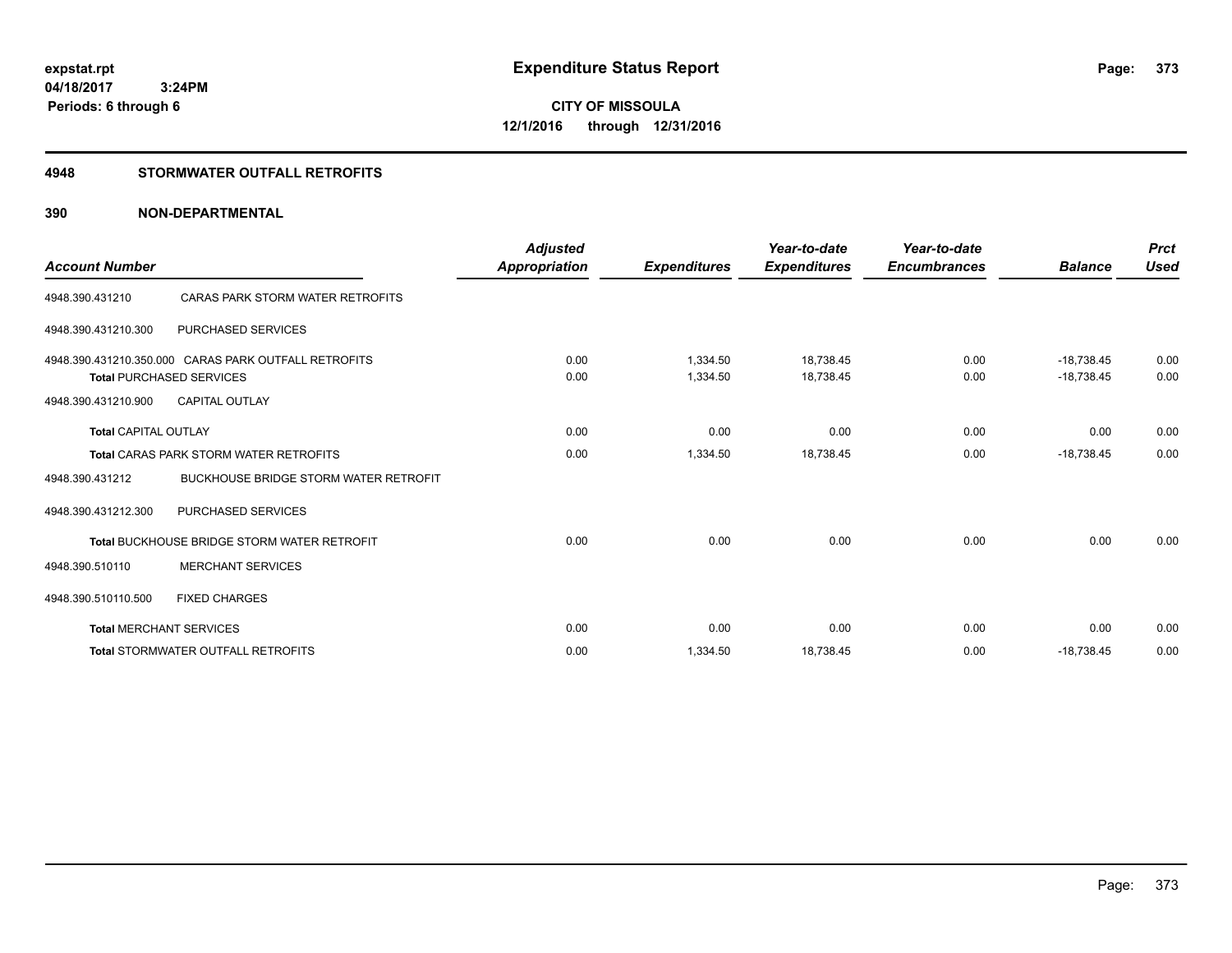#### **4949 WAYFINDING PROJECT**

|                                |                                               | <b>Adjusted</b>      |                     | Year-to-date        | Year-to-date        |                | <b>Prct</b> |
|--------------------------------|-----------------------------------------------|----------------------|---------------------|---------------------|---------------------|----------------|-------------|
| <b>Account Number</b>          |                                               | <b>Appropriation</b> | <b>Expenditures</b> | <b>Expenditures</b> | <b>Encumbrances</b> | <b>Balance</b> | <b>Used</b> |
| 4949.390.430268                | *** Title Not Found ***                       |                      |                     |                     |                     |                |             |
| 4949.390.430268.100            | PERSONAL SERVICES                             |                      |                     |                     |                     |                |             |
| <b>Total PERSONAL SERVICES</b> |                                               | 0.00                 | 0.00                | 0.00                | 0.00                | 0.00           | 0.00        |
| 4949.390.430268.200            | <b>SUPPLIES</b>                               |                      |                     |                     |                     |                |             |
| <b>Total SUPPLIES</b>          |                                               | 0.00                 | 0.00                | 0.00                | 0.00                | 0.00           | 0.00        |
| 4949.390.430268.300            | PURCHASED SERVICES                            |                      |                     |                     |                     |                |             |
|                                | 4949.390.430268.350.000 PROFESSIONAL SERVICES | 0.00                 | 0.00                | 90,695.50           | 0.00                | $-90.695.50$   | 0.00        |
|                                | <b>Total PURCHASED SERVICES</b>               | 0.00                 | 0.00                | 90,695.50           | 0.00                | $-90,695.50$   | 0.00        |
| 4949.390.430268.900            | <b>CAPITAL OUTLAY</b>                         |                      |                     |                     |                     |                |             |
| <b>Total CAPITAL OUTLAY</b>    |                                               | 0.00                 | 0.00                | 0.00                | 0.00                | 0.00           | 0.00        |
| Total *** Title Not Found ***  |                                               | 0.00                 | 0.00                | 90,695.50           | 0.00                | $-90,695.50$   | 0.00        |
| 4949.390.510110                | <b>MERCHANT SERVICES</b>                      |                      |                     |                     |                     |                |             |
| 4949.390.510110.500            | <b>FIXED CHARGES</b>                          |                      |                     |                     |                     |                |             |
|                                | <b>Total MERCHANT SERVICES</b>                | 0.00                 | 0.00                | 0.00                | 0.00                | 0.00           | 0.00        |
|                                | <b>Total WAYFINDING PROJECT</b>               | 0.00                 | 0.00                | 90,695.50           | 0.00                | $-90,695.50$   | 0.00        |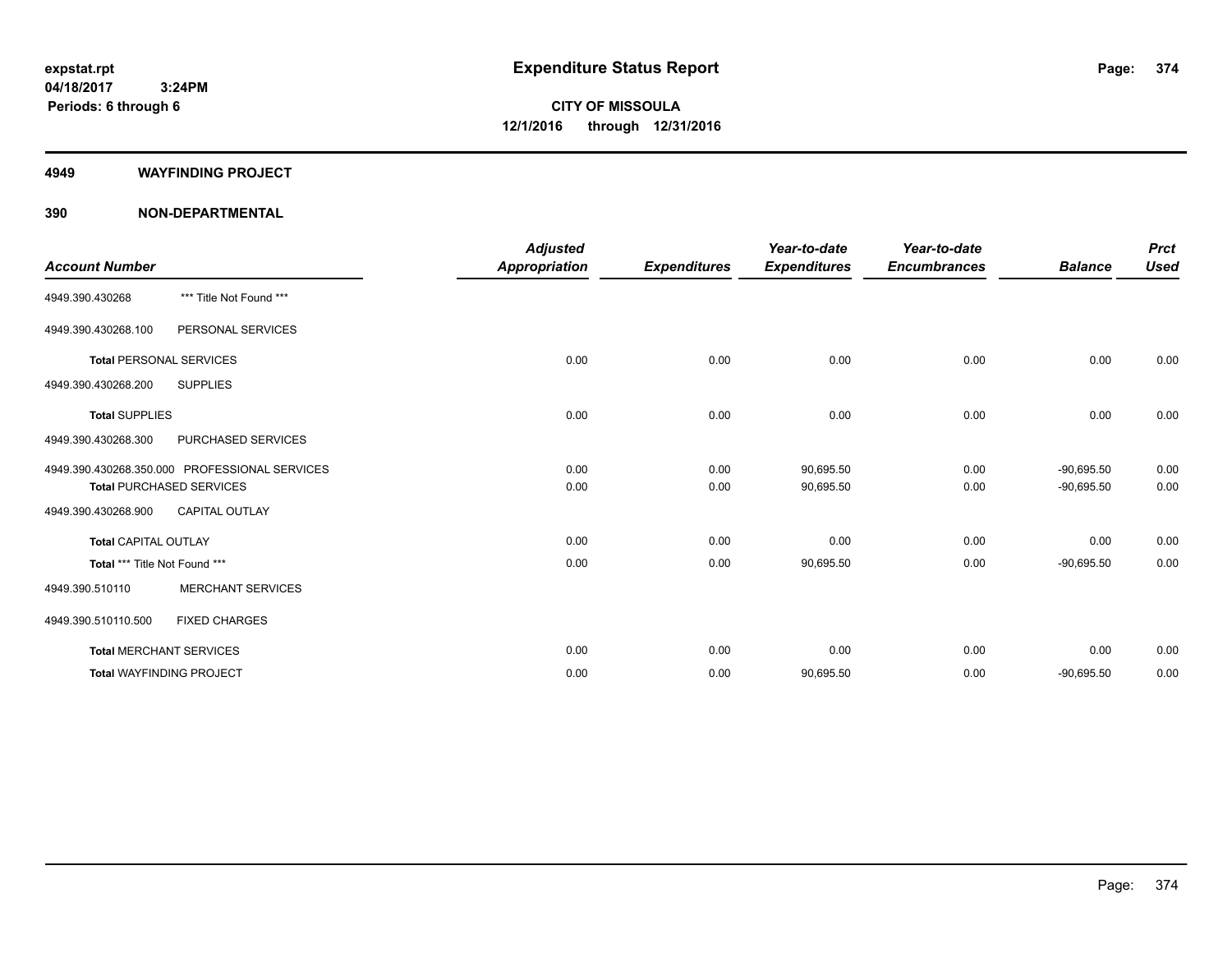#### **4990 ARRA ENHANCEMENTS**

### **500 N HIGGINS STREETSCAPE**

| <b>Account Number</b> |                                         | <b>Adjusted</b><br>Appropriation | <b>Expenditures</b> | Year-to-date<br><b>Expenditures</b> | Year-to-date<br><b>Encumbrances</b> | <b>Balance</b> | <b>Prct</b><br><b>Used</b> |
|-----------------------|-----------------------------------------|----------------------------------|---------------------|-------------------------------------|-------------------------------------|----------------|----------------------------|
| 4990.500.430030       | PRELIMINARY ENGINEERING                 |                                  |                     |                                     |                                     |                |                            |
| 4990.500.430030.900   | <b>CAPITAL OUTLAY</b>                   |                                  |                     |                                     |                                     |                |                            |
|                       | <b>Total PRELIMINARY ENGINEERING</b>    | 0.00                             | 0.00                | 0.00                                | 0.00                                | 0.00           | 0.00                       |
| 4990.500.430031       | <b>CONTRUCTION ENGINEERING</b>          |                                  |                     |                                     |                                     |                |                            |
| 4990.500.430031.900   | <b>CAPITAL OUTLAY</b>                   |                                  |                     |                                     |                                     |                |                            |
|                       | Total CONTRUCTION ENGINEERING           | 0.00                             | 0.00                | 0.00                                | 0.00                                | 0.00           | 0.00                       |
| 4990.500.430032       | CONTRACTOR PAYMENTS-CONTSTRUCTION       |                                  |                     |                                     |                                     |                |                            |
| 4990.500.430032.900   | <b>CAPITAL OUTLAY</b>                   |                                  |                     |                                     |                                     |                |                            |
|                       | Total CONTRACTOR PAYMENTS-CONTSTRUCTION | 0.00                             | 0.00                | 0.00                                | 0.00                                | 0.00           | 0.00                       |
| 4990.500.510110       | <b>MERCHANT SERVICES</b>                |                                  |                     |                                     |                                     |                |                            |
| 4990.500.510110.500   | <b>FIXED CHARGES</b>                    |                                  |                     |                                     |                                     |                |                            |
|                       | Total N HIGGINS STREETSCAPE             | 0.00                             | 0.00                | 0.00                                | 0.00                                | 0.00           | 0.00                       |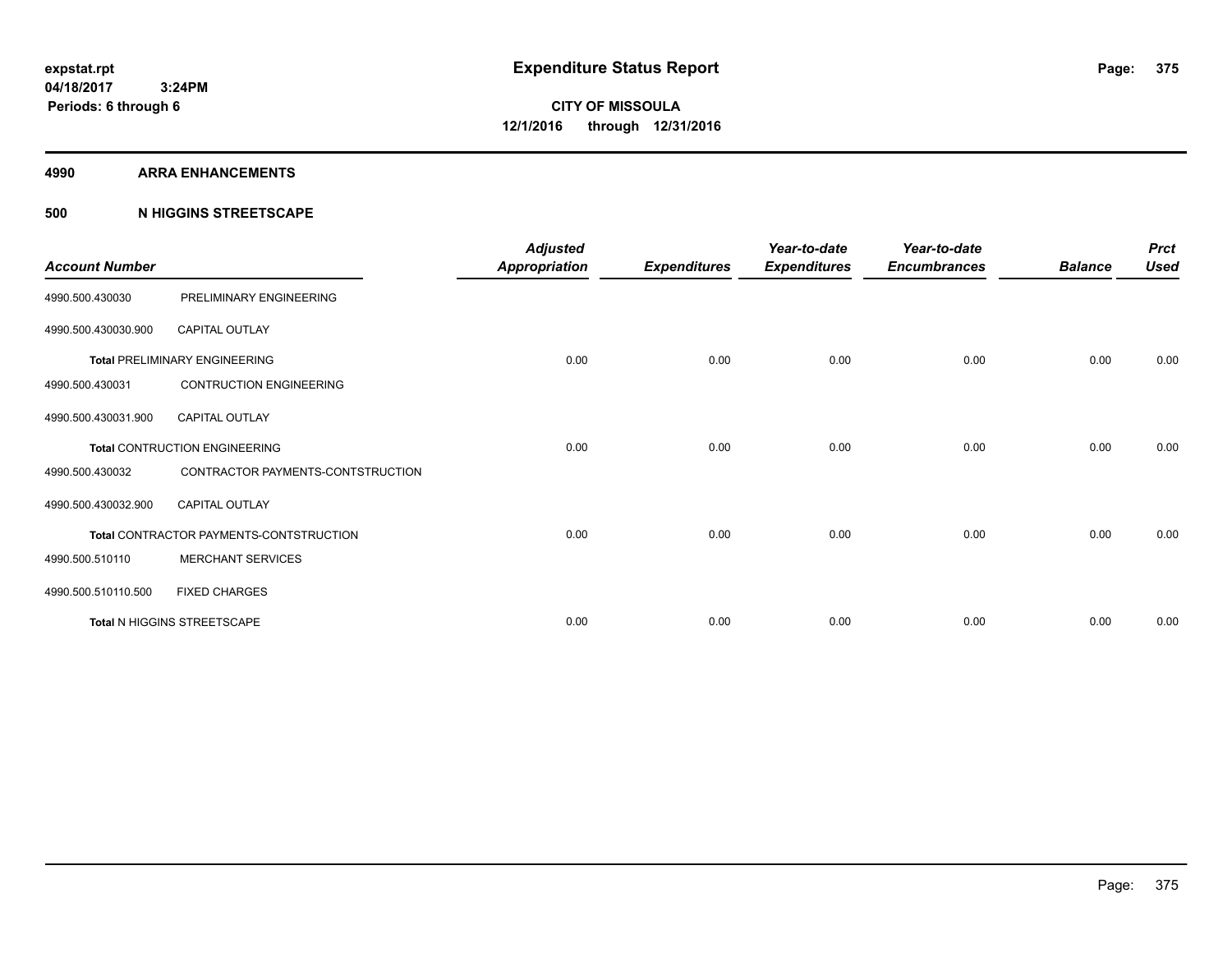**Periods: 6 through 6**

**CITY OF MISSOULA 12/1/2016 through 12/31/2016**

**4990 ARRA ENHANCEMENTS**

 **3:24PM**

**510 CURB RAMPS**

| <b>Account Number</b>   |                                                | <b>Adjusted</b><br><b>Appropriation</b> | <b>Expenditures</b> | Year-to-date<br><b>Expenditures</b> | Year-to-date<br><b>Encumbrances</b> | <b>Balance</b> | <b>Prct</b><br><b>Used</b> |
|-------------------------|------------------------------------------------|-----------------------------------------|---------------------|-------------------------------------|-------------------------------------|----------------|----------------------------|
| 4990.510.430032         | CONTRACTOR PAYMENTS-CONTSTRUCTION              |                                         |                     |                                     |                                     |                |                            |
| 4990.510.430032.900     | <b>CAPITAL OUTLAY</b>                          |                                         |                     |                                     |                                     |                |                            |
|                         | <b>Total CONTRACTOR PAYMENTS-CONTSTRUCTION</b> | 0.00                                    | 0.00                | 0.00                                | 0.00                                | 0.00           | 0.00                       |
| 4990.510.510110         | <b>MERCHANT SERVICES</b>                       |                                         |                     |                                     |                                     |                |                            |
| 4990.510.510110.500     | <b>FIXED CHARGES</b>                           |                                         |                     |                                     |                                     |                |                            |
| <b>Total CURB RAMPS</b> |                                                | 0.00                                    | 0.00                | 0.00                                | 0.00                                | 0.00           | 0.00                       |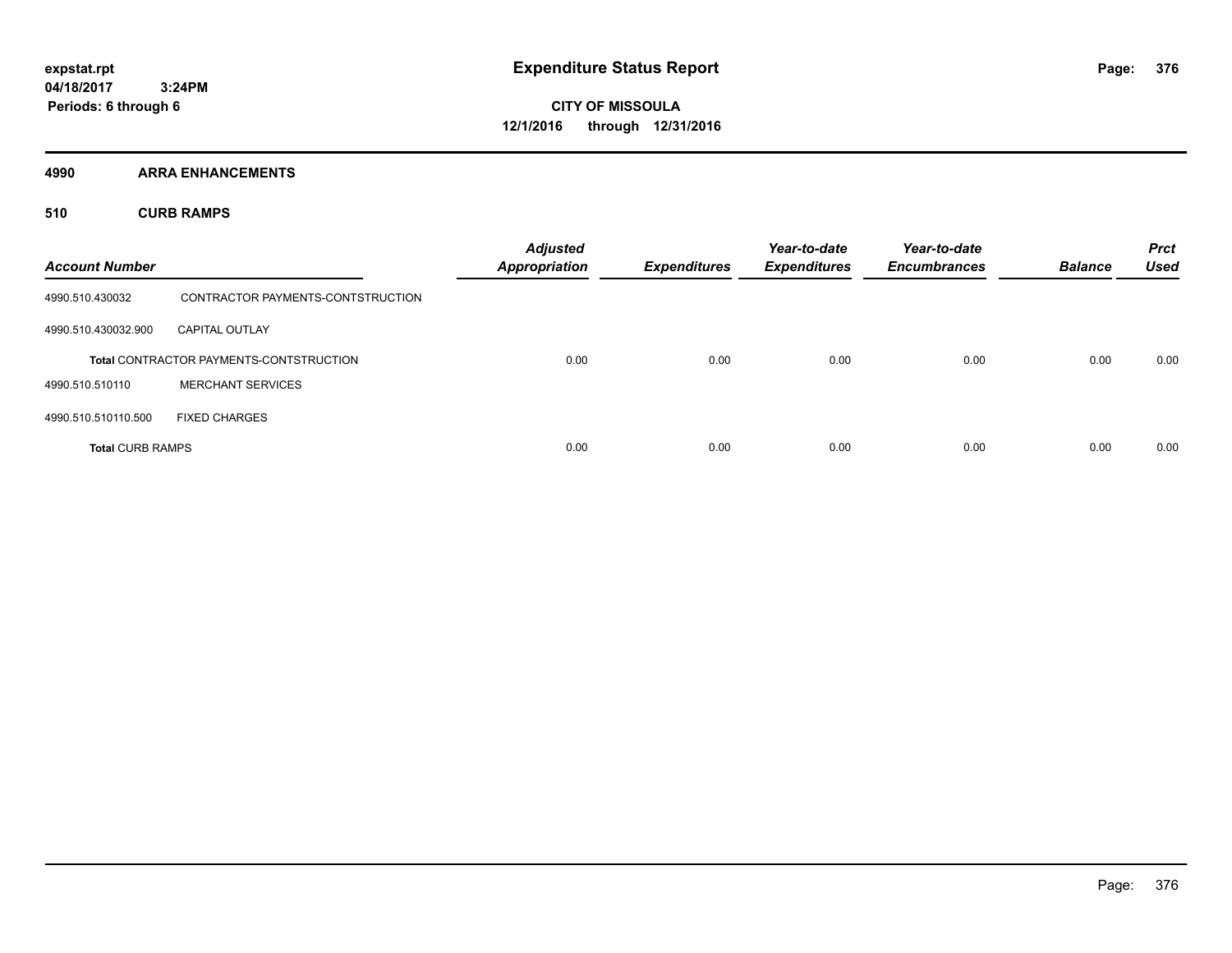**4990 ARRA ENHANCEMENTS**

### **515 RSNAKE GATEWAY GREENOUGH DRIVE**

| <b>Account Number</b> |                                         | <b>Adjusted</b><br><b>Appropriation</b> | <b>Expenditures</b> | Year-to-date<br><b>Expenditures</b> | Year-to-date<br><b>Encumbrances</b> | <b>Balance</b> | <b>Prct</b><br><b>Used</b> |
|-----------------------|-----------------------------------------|-----------------------------------------|---------------------|-------------------------------------|-------------------------------------|----------------|----------------------------|
| 4990.515.430030       | PRELIMINARY ENGINEERING                 |                                         |                     |                                     |                                     |                |                            |
| 4990.515.430030.900   | <b>CAPITAL OUTLAY</b>                   |                                         |                     |                                     |                                     |                |                            |
|                       | <b>Total PRELIMINARY ENGINEERING</b>    | 0.00                                    | 0.00                | 0.00                                | 0.00                                | 0.00           | 0.00                       |
| 4990.515.430031       | <b>CONTRUCTION ENGINEERING</b>          |                                         |                     |                                     |                                     |                |                            |
| 4990.515.430031.900   | <b>CAPITAL OUTLAY</b>                   |                                         |                     |                                     |                                     |                |                            |
|                       | Total CONTRUCTION ENGINEERING           | 0.00                                    | 0.00                | 0.00                                | 0.00                                | 0.00           | 0.00                       |
| 4990.515.430032       | CONTRACTOR PAYMENTS-CONTSTRUCTION       |                                         |                     |                                     |                                     |                |                            |
| 4990.515.430032.900   | <b>CAPITAL OUTLAY</b>                   |                                         |                     |                                     |                                     |                |                            |
|                       | Total CONTRACTOR PAYMENTS-CONTSTRUCTION | 0.00                                    | 0.00                | 0.00                                | 0.00                                | 0.00           | 0.00                       |
| 4990.515.510110       | <b>MERCHANT SERVICES</b>                |                                         |                     |                                     |                                     |                |                            |
| 4990.515.510110.500   | <b>FIXED CHARGES</b>                    |                                         |                     |                                     |                                     |                |                            |
|                       | <b>Total ARRA ENHANCEMENTS</b>          | 0.00                                    | 0.00                | 0.00                                | 0.00                                | 0.00           | 0.00                       |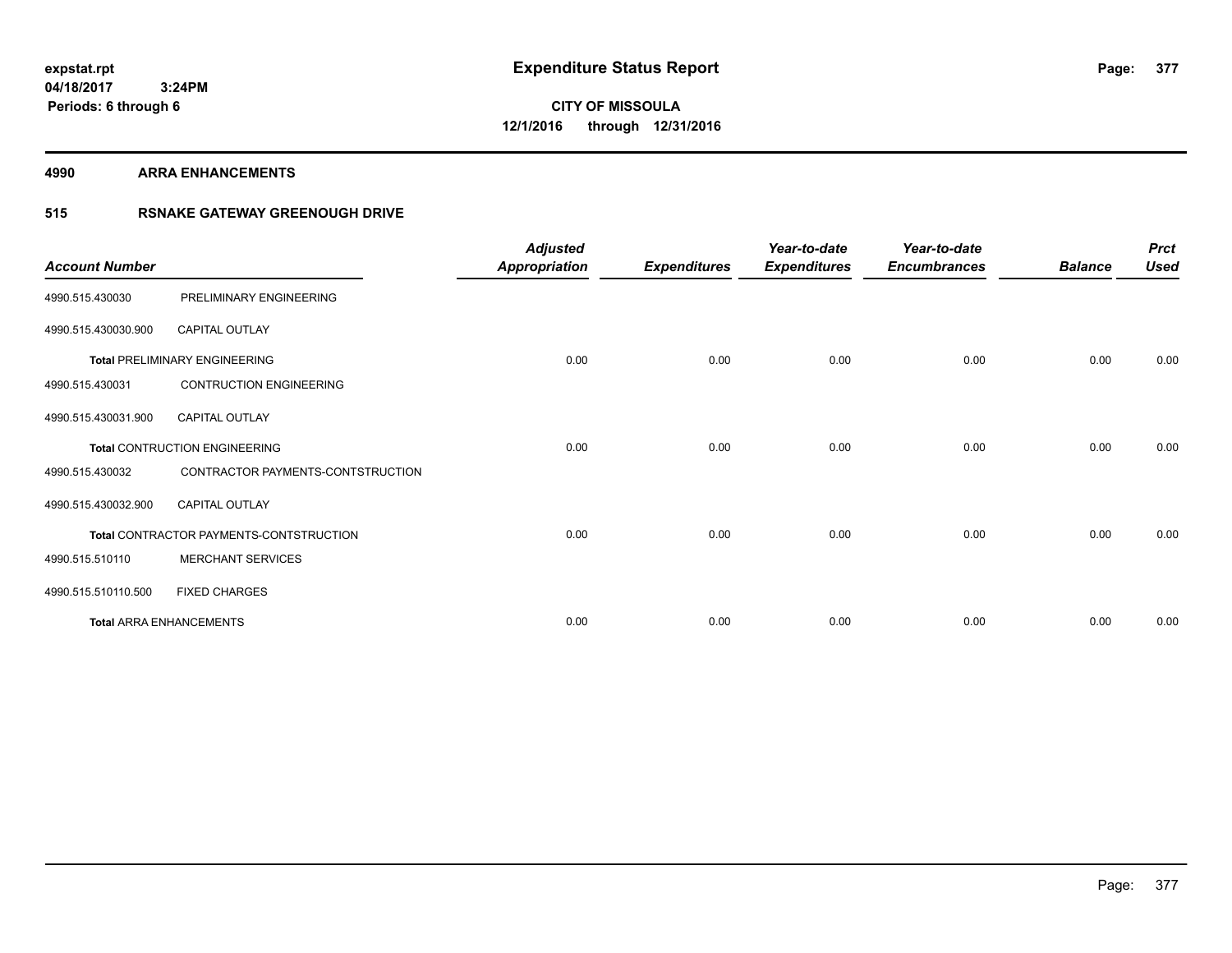**4991 ARRA HB645**

### **500 N HIGGINS STREETSCAPE**

| <b>Account Number</b> |                                    | <b>Adjusted</b><br><b>Appropriation</b> | <b>Expenditures</b> | Year-to-date<br><b>Expenditures</b> | Year-to-date<br><b>Encumbrances</b> | <b>Balance</b> | <b>Prct</b><br><b>Used</b> |
|-----------------------|------------------------------------|-----------------------------------------|---------------------|-------------------------------------|-------------------------------------|----------------|----------------------------|
| 4991.500.430033       | N.HIGGINS/MTN WATER                |                                         |                     |                                     |                                     |                |                            |
| 4991.500.430033.900   | <b>CAPITAL OUTLAY</b>              |                                         |                     |                                     |                                     |                |                            |
|                       | <b>Total N.HIGGINS/MTN WATER</b>   | 0.00                                    | 0.00                | 0.00                                | 0.00                                | 0.00           | 0.00                       |
| 4991.500.510110       | <b>MERCHANT SERVICES</b>           |                                         |                     |                                     |                                     |                |                            |
| 4991.500.510110.500   | <b>FIXED CHARGES</b>               |                                         |                     |                                     |                                     |                |                            |
|                       | <b>Total N HIGGINS STREETSCAPE</b> | 0.00                                    | 0.00                | 0.00                                | 0.00                                | 0.00           | 0.00                       |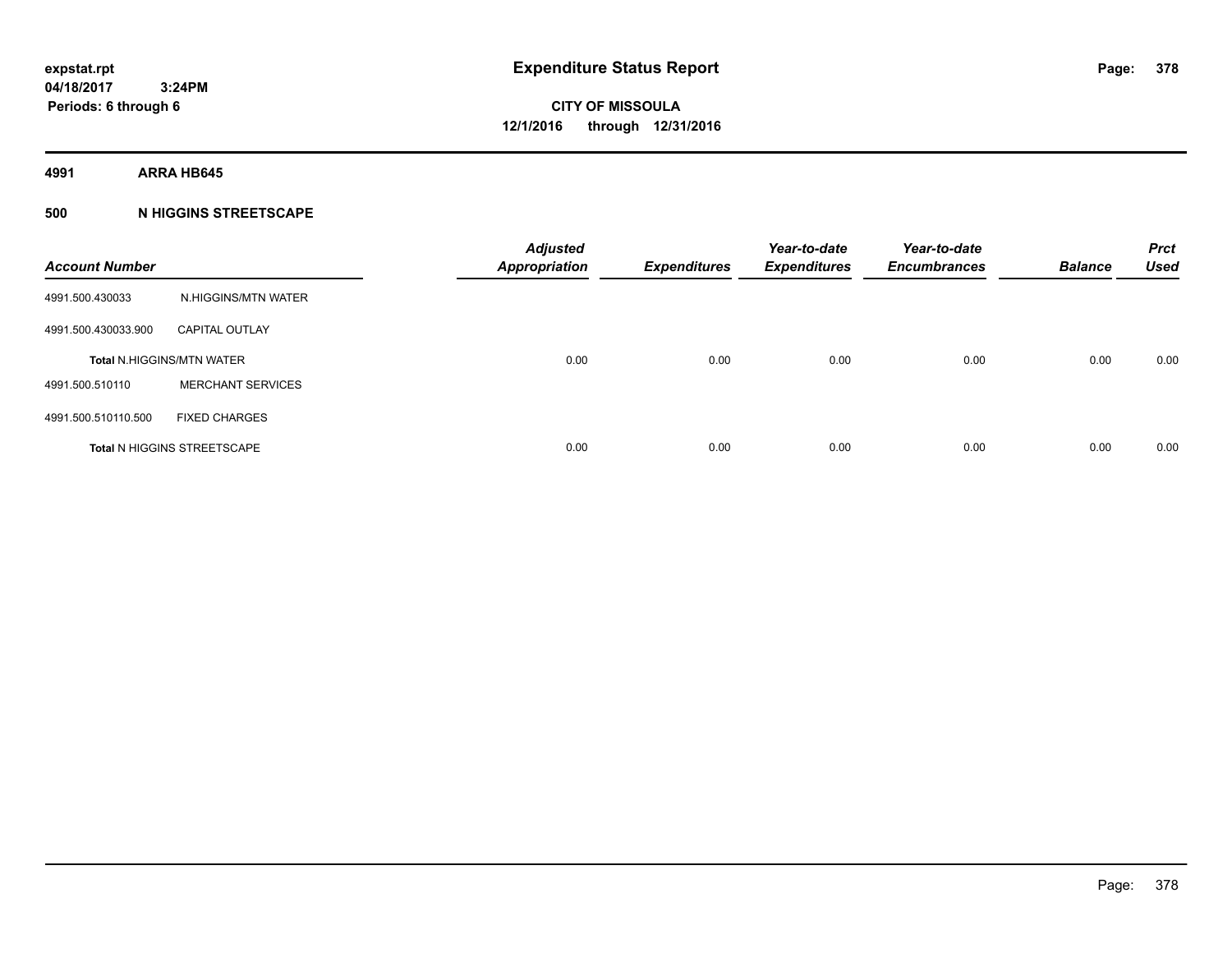**CITY OF MISSOULA 12/1/2016 through 12/31/2016**

**4991 ARRA HB645**

### **520 N HIGGINS PAVING**

| <b>Account Number</b>  |                                         | <b>Adjusted</b><br><b>Appropriation</b> | <b>Expenditures</b> | Year-to-date<br><b>Expenditures</b> | Year-to-date<br><b>Encumbrances</b> | <b>Balance</b> | <b>Prct</b><br><b>Used</b> |
|------------------------|-----------------------------------------|-----------------------------------------|---------------------|-------------------------------------|-------------------------------------|----------------|----------------------------|
| 4991.520.430030        | PRELIMINARY ENGINEERING                 |                                         |                     |                                     |                                     |                |                            |
| 4991.520.430030.900    | <b>CAPITAL OUTLAY</b>                   |                                         |                     |                                     |                                     |                |                            |
|                        | <b>Total PRELIMINARY ENGINEERING</b>    | 0.00                                    | 0.00                | 0.00                                | 0.00                                | 0.00           | 0.00                       |
| 4991.520.430031        | <b>CONTRUCTION ENGINEERING</b>          |                                         |                     |                                     |                                     |                |                            |
| 4991.520.430031.900    | <b>CAPITAL OUTLAY</b>                   |                                         |                     |                                     |                                     |                |                            |
|                        | <b>Total CONTRUCTION ENGINEERING</b>    | 0.00                                    | 0.00                | 0.00                                | 0.00                                | 0.00           | 0.00                       |
| 4991.520.430032        | CONTRACTOR PAYMENTS-CONTSTRUCTION       |                                         |                     |                                     |                                     |                |                            |
| 4991.520.430032.900    | <b>CAPITAL OUTLAY</b>                   |                                         |                     |                                     |                                     |                |                            |
|                        | Total CONTRACTOR PAYMENTS-CONTSTRUCTION | 0.00                                    | 0.00                | 0.00                                | 0.00                                | 0.00           | 0.00                       |
| 4991.520.510110        | <b>MERCHANT SERVICES</b>                |                                         |                     |                                     |                                     |                |                            |
| 4991.520.510110.500    | <b>FIXED CHARGES</b>                    |                                         |                     |                                     |                                     |                |                            |
| Total N HIGGINS PAVING |                                         | 0.00                                    | 0.00                | 0.00                                | 0.00                                | 0.00           | 0.00                       |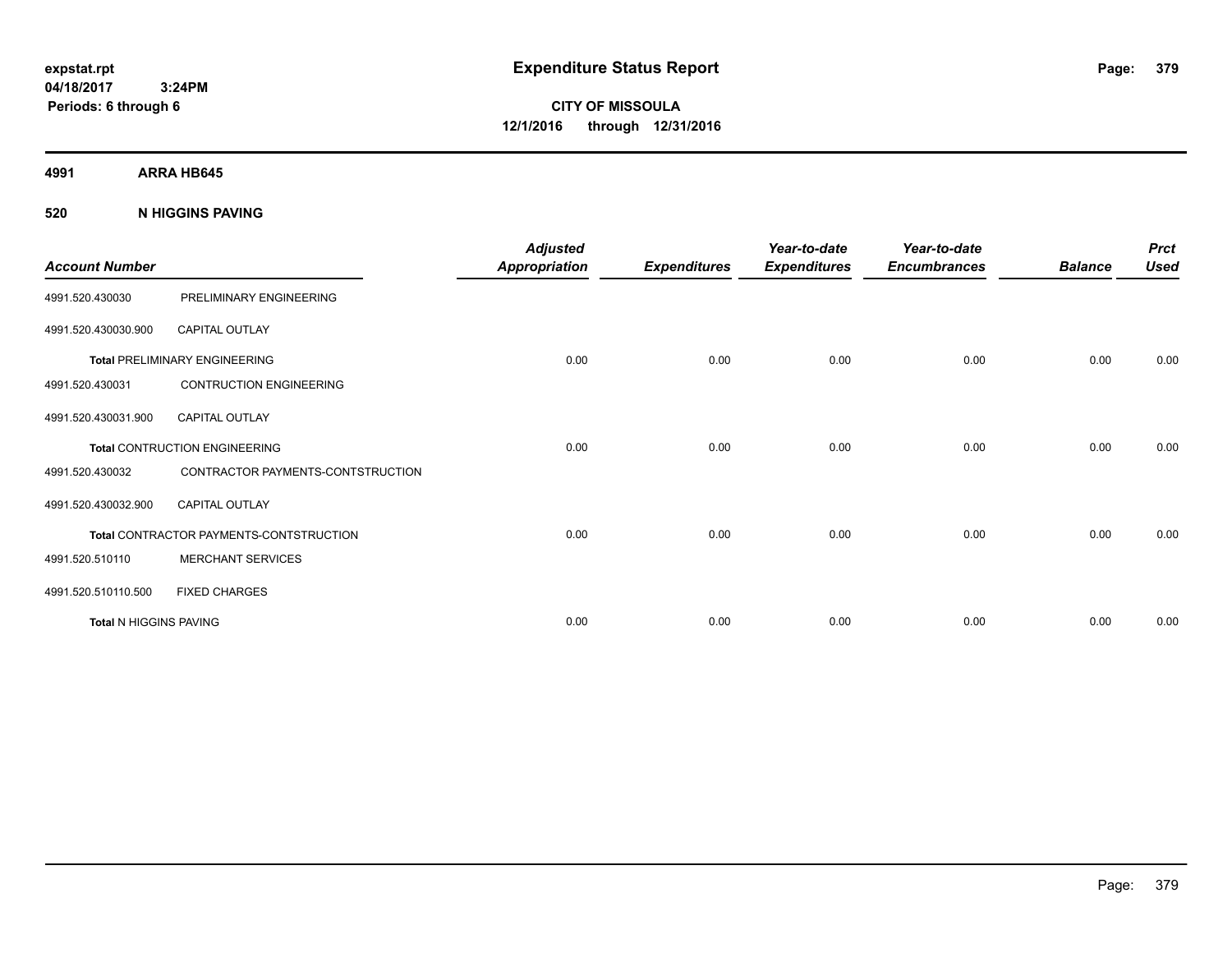**Periods: 6 through 6**

**CITY OF MISSOULA 12/1/2016 through 12/31/2016**

**4991 ARRA HB645**

### **525 BROOKS ST CURB & SW IMPROVEMENTS**

| <b>Account Number</b> |                                         | <b>Adjusted</b><br><b>Appropriation</b> | <b>Expenditures</b> | Year-to-date<br><b>Expenditures</b> | Year-to-date<br><b>Encumbrances</b> | <b>Balance</b> | <b>Prct</b><br><b>Used</b> |
|-----------------------|-----------------------------------------|-----------------------------------------|---------------------|-------------------------------------|-------------------------------------|----------------|----------------------------|
| 4991.525.430030       | PRELIMINARY ENGINEERING                 |                                         |                     |                                     |                                     |                |                            |
| 4991.525.430030.900   | CAPITAL OUTLAY                          |                                         |                     |                                     |                                     |                |                            |
|                       | <b>Total PRELIMINARY ENGINEERING</b>    | 0.00                                    | 0.00                | 0.00                                | 0.00                                | 0.00           | 0.00                       |
| 4991.525.430031       | <b>CONTRUCTION ENGINEERING</b>          |                                         |                     |                                     |                                     |                |                            |
| 4991.525.430031.900   | <b>CAPITAL OUTLAY</b>                   |                                         |                     |                                     |                                     |                |                            |
|                       | Total CONTRUCTION ENGINEERING           | 0.00                                    | 0.00                | 0.00                                | 0.00                                | 0.00           | 0.00                       |
| 4991.525.430032       | CONTRACTOR PAYMENTS-CONTSTRUCTION       |                                         |                     |                                     |                                     |                |                            |
| 4991.525.430032.900   | <b>CAPITAL OUTLAY</b>                   |                                         |                     |                                     |                                     |                |                            |
|                       | Total CONTRACTOR PAYMENTS-CONTSTRUCTION | 0.00                                    | 0.00                | 0.00                                | 0.00                                | 0.00           | 0.00                       |
| 4991.525.510110       | <b>MERCHANT SERVICES</b>                |                                         |                     |                                     |                                     |                |                            |
| 4991.525.510110.500   | <b>FIXED CHARGES</b>                    |                                         |                     |                                     |                                     |                |                            |
|                       | Total BROOKS ST CURB & SW IMPROVEMENTS  | 0.00                                    | 0.00                | 0.00                                | 0.00                                | 0.00           | 0.00                       |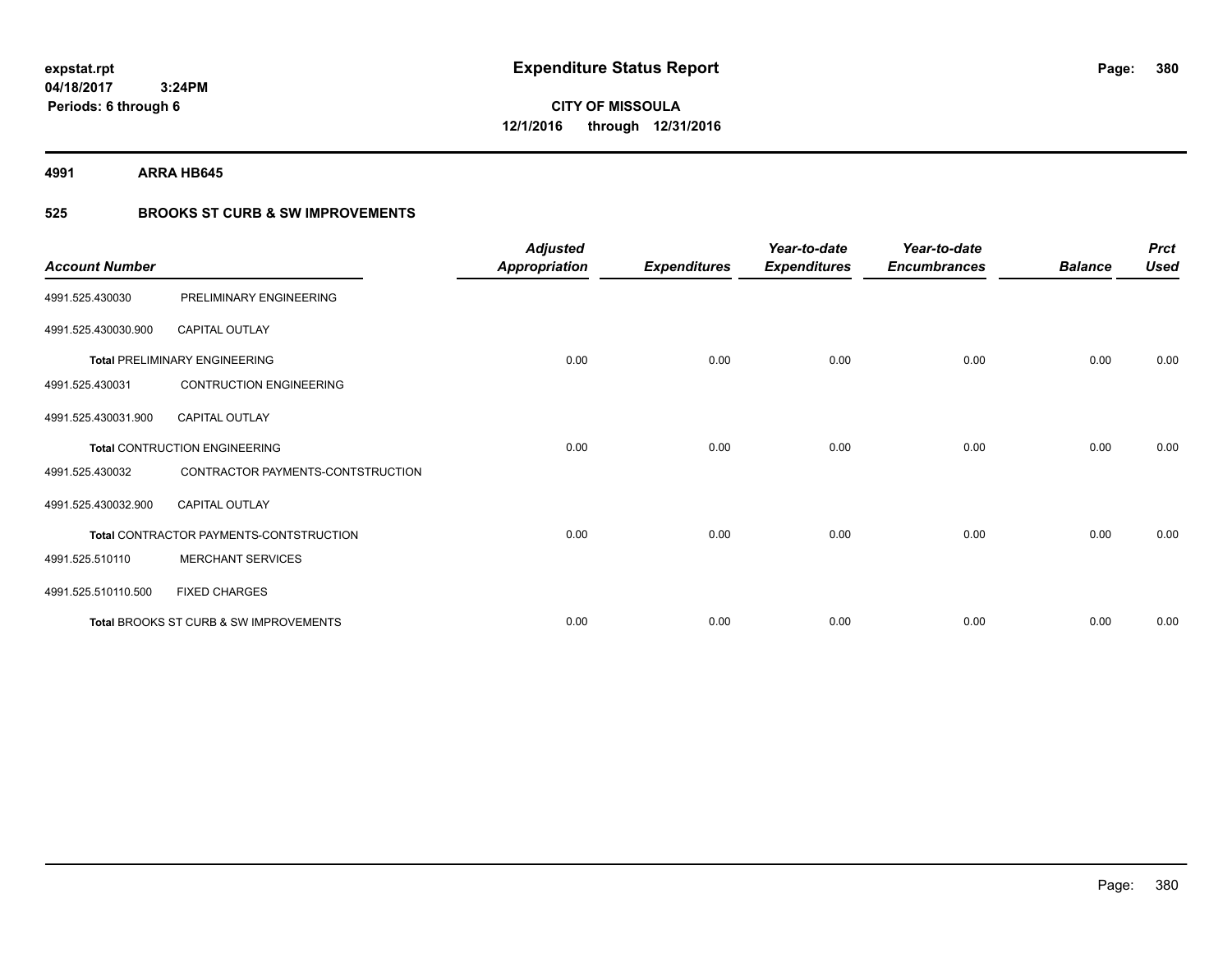**CITY OF MISSOULA 12/1/2016 through 12/31/2016**

**4991 ARRA HB645**

**530 CURB RAMPS**

| <b>Account Number</b>          |                                         | <b>Adjusted</b><br><b>Appropriation</b> | <b>Expenditures</b> | Year-to-date<br><b>Expenditures</b> | Year-to-date<br><b>Encumbrances</b> | <b>Balance</b> | <b>Prct</b><br><b>Used</b> |
|--------------------------------|-----------------------------------------|-----------------------------------------|---------------------|-------------------------------------|-------------------------------------|----------------|----------------------------|
| 4991.530.430030                | PRELIMINARY ENGINEERING                 |                                         |                     |                                     |                                     |                |                            |
| 4991.530.430030.100            | PERSONAL SERVICES                       |                                         |                     |                                     |                                     |                |                            |
| <b>Total PERSONAL SERVICES</b> |                                         | 0.00                                    | 0.00                | 0.00                                | 0.00                                | 0.00           | 0.00                       |
| 4991.530.430030.900            | <b>CAPITAL OUTLAY</b>                   |                                         |                     |                                     |                                     |                |                            |
|                                | <b>Total PRELIMINARY ENGINEERING</b>    | 0.00                                    | 0.00                | 0.00                                | 0.00                                | 0.00           | 0.00                       |
| 4991.530.430031                | <b>CONTRUCTION ENGINEERING</b>          |                                         |                     |                                     |                                     |                |                            |
| 4991.530.430031.900            | <b>CAPITAL OUTLAY</b>                   |                                         |                     |                                     |                                     |                |                            |
|                                | <b>Total CONTRUCTION ENGINEERING</b>    | 0.00                                    | 0.00                | 0.00                                | 0.00                                | 0.00           | 0.00                       |
| 4991.530.430032                | CONTRACTOR PAYMENTS-CONTSTRUCTION       |                                         |                     |                                     |                                     |                |                            |
| 4991.530.430032.900            | <b>CAPITAL OUTLAY</b>                   |                                         |                     |                                     |                                     |                |                            |
|                                | Total CONTRACTOR PAYMENTS-CONTSTRUCTION | 0.00                                    | 0.00                | 0.00                                | 0.00                                | 0.00           | 0.00                       |
| 4991.530.510110                | MERCHANT SERVICES                       |                                         |                     |                                     |                                     |                |                            |
| 4991.530.510110.500            | <b>FIXED CHARGES</b>                    |                                         |                     |                                     |                                     |                |                            |
| <b>Total CURB RAMPS</b>        |                                         | 0.00                                    | 0.00                | 0.00                                | 0.00                                | 0.00           | 0.00                       |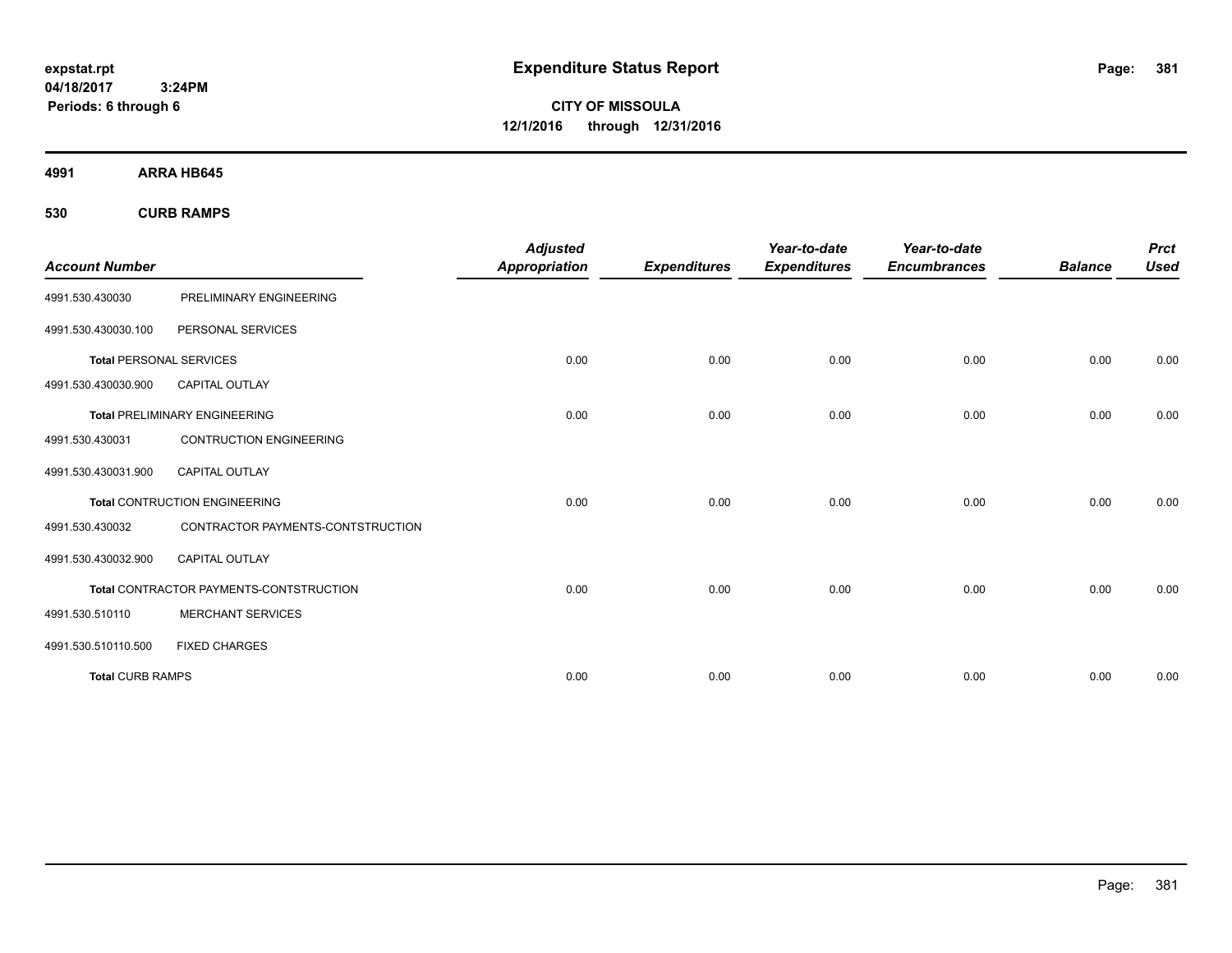**4991 ARRA HB645**

### **535 PARKS PLAYGROUND INSTALLS**

| <b>Account Number</b>          |                                         | <b>Adjusted</b><br><b>Appropriation</b> | <b>Expenditures</b> | Year-to-date<br><b>Expenditures</b> | Year-to-date<br><b>Encumbrances</b> | <b>Balance</b> | <b>Prct</b><br><b>Used</b> |
|--------------------------------|-----------------------------------------|-----------------------------------------|---------------------|-------------------------------------|-------------------------------------|----------------|----------------------------|
| 4991.535.430030                | PRELIMINARY ENGINEERING                 |                                         |                     |                                     |                                     |                |                            |
| 4991.535.430030.100            | PERSONAL SERVICES                       |                                         |                     |                                     |                                     |                |                            |
| <b>Total PERSONAL SERVICES</b> |                                         | 0.00                                    | 0.00                | 0.00                                | 0.00                                | 0.00           | 0.00                       |
| 4991.535.430030.900            | <b>CAPITAL OUTLAY</b>                   |                                         |                     |                                     |                                     |                |                            |
|                                | <b>Total PRELIMINARY ENGINEERING</b>    | 0.00                                    | 0.00                | 0.00                                | 0.00                                | 0.00           | 0.00                       |
| 4991.535.430031                | <b>CONTRUCTION ENGINEERING</b>          |                                         |                     |                                     |                                     |                |                            |
| 4991.535.430031.900            | CAPITAL OUTLAY                          |                                         |                     |                                     |                                     |                |                            |
|                                | <b>Total CONTRUCTION ENGINEERING</b>    | 0.00                                    | 0.00                | 0.00                                | 0.00                                | 0.00           | 0.00                       |
| 4991.535.430032                | CONTRACTOR PAYMENTS-CONTSTRUCTION       |                                         |                     |                                     |                                     |                |                            |
| 4991.535.430032.900            | <b>CAPITAL OUTLAY</b>                   |                                         |                     |                                     |                                     |                |                            |
|                                | Total CONTRACTOR PAYMENTS-CONTSTRUCTION | 0.00                                    | 0.00                | 0.00                                | 0.00                                | 0.00           | 0.00                       |
| 4991.535.510110                | <b>MERCHANT SERVICES</b>                |                                         |                     |                                     |                                     |                |                            |
| 4991.535.510110.500            | <b>FIXED CHARGES</b>                    |                                         |                     |                                     |                                     |                |                            |
|                                | <b>Total PARKS PLAYGROUND INSTALLS</b>  | 0.00                                    | 0.00                | 0.00                                | 0.00                                | 0.00           | 0.00                       |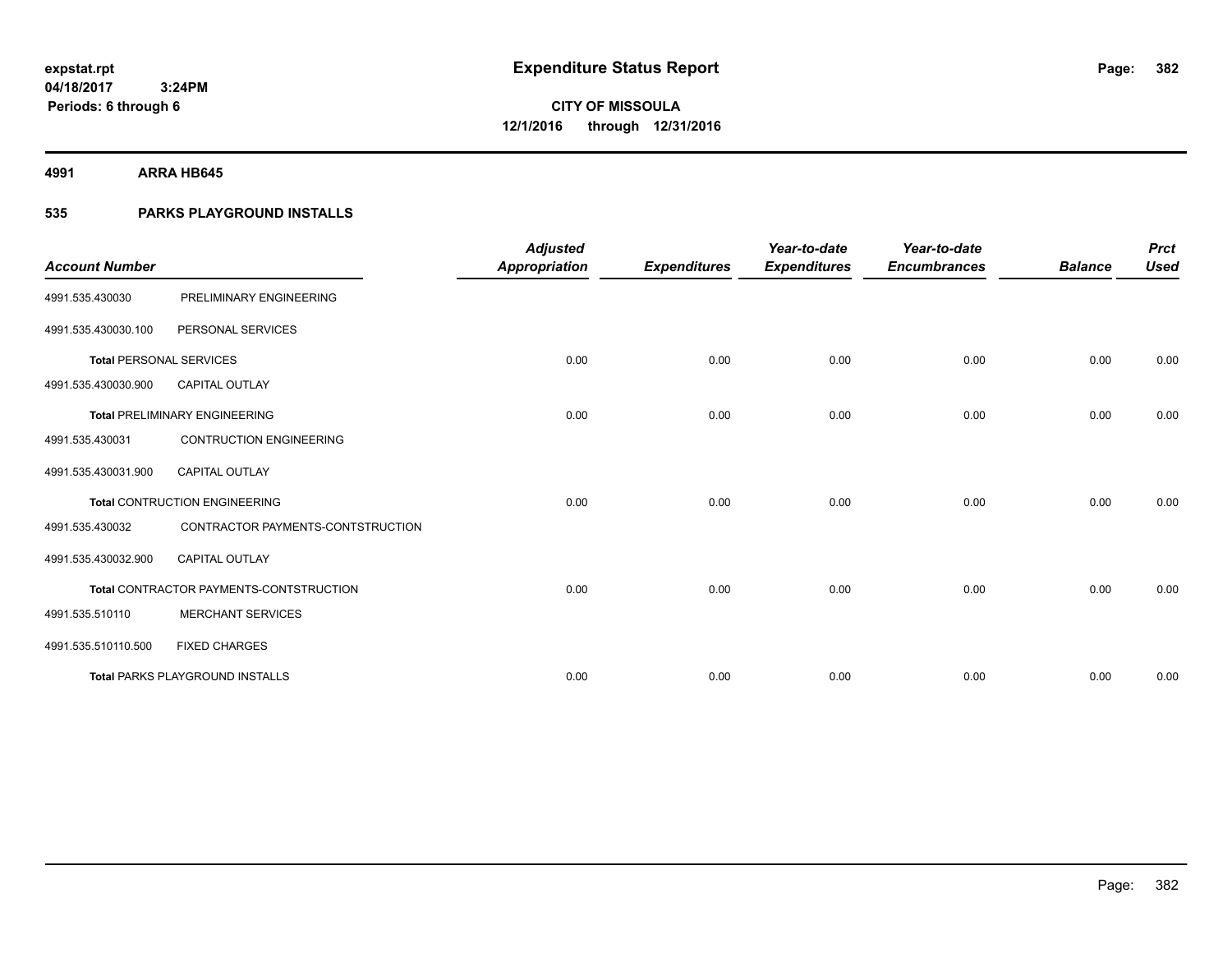**Periods: 6 through 6**

**CITY OF MISSOULA 12/1/2016 through 12/31/2016**

**4991 ARRA HB645**

### **540 GREENOUGH PARK BRIDGE**

 **3:24PM**

| <b>Account Number</b>          |                                         | <b>Adjusted</b><br><b>Appropriation</b> | <b>Expenditures</b> | Year-to-date<br><b>Expenditures</b> | Year-to-date<br><b>Encumbrances</b> | <b>Balance</b> | <b>Prct</b><br><b>Used</b> |
|--------------------------------|-----------------------------------------|-----------------------------------------|---------------------|-------------------------------------|-------------------------------------|----------------|----------------------------|
| 4991.540.430030                | PRELIMINARY ENGINEERING                 |                                         |                     |                                     |                                     |                |                            |
|                                |                                         |                                         |                     |                                     |                                     |                |                            |
| 4991.540.430030.900            | <b>CAPITAL OUTLAY</b>                   |                                         |                     |                                     |                                     |                |                            |
|                                | <b>Total PRELIMINARY ENGINEERING</b>    | 0.00                                    | 0.00                | 0.00                                | 0.00                                | 0.00           | 0.00                       |
| 4991.540.430031                | <b>CONTRUCTION ENGINEERING</b>          |                                         |                     |                                     |                                     |                |                            |
| 4991.540.430031.900            | <b>CAPITAL OUTLAY</b>                   |                                         |                     |                                     |                                     |                |                            |
|                                | <b>Total CONTRUCTION ENGINEERING</b>    | 0.00                                    | 0.00                | 0.00                                | 0.00                                | 0.00           | 0.00                       |
| 4991.540.430032                | CONTRACTOR PAYMENTS-CONTSTRUCTION       |                                         |                     |                                     |                                     |                |                            |
| 4991.540.430032.100            | PERSONAL SERVICES                       |                                         |                     |                                     |                                     |                |                            |
| <b>Total PERSONAL SERVICES</b> |                                         | 0.00                                    | 0.00                | 0.00                                | 0.00                                | 0.00           | 0.00                       |
| 4991.540.430032.900            | <b>CAPITAL OUTLAY</b>                   |                                         |                     |                                     |                                     |                |                            |
|                                | Total CONTRACTOR PAYMENTS-CONTSTRUCTION | 0.00                                    | 0.00                | 0.00                                | 0.00                                | 0.00           | 0.00                       |
| 4991.540.510110                | <b>MERCHANT SERVICES</b>                |                                         |                     |                                     |                                     |                |                            |
| 4991.540.510110.500            | <b>FIXED CHARGES</b>                    |                                         |                     |                                     |                                     |                |                            |
| Total ARRA HB645               |                                         | 0.00                                    | 0.00                | 0.00                                | 0.00                                | 0.00           | 0.00                       |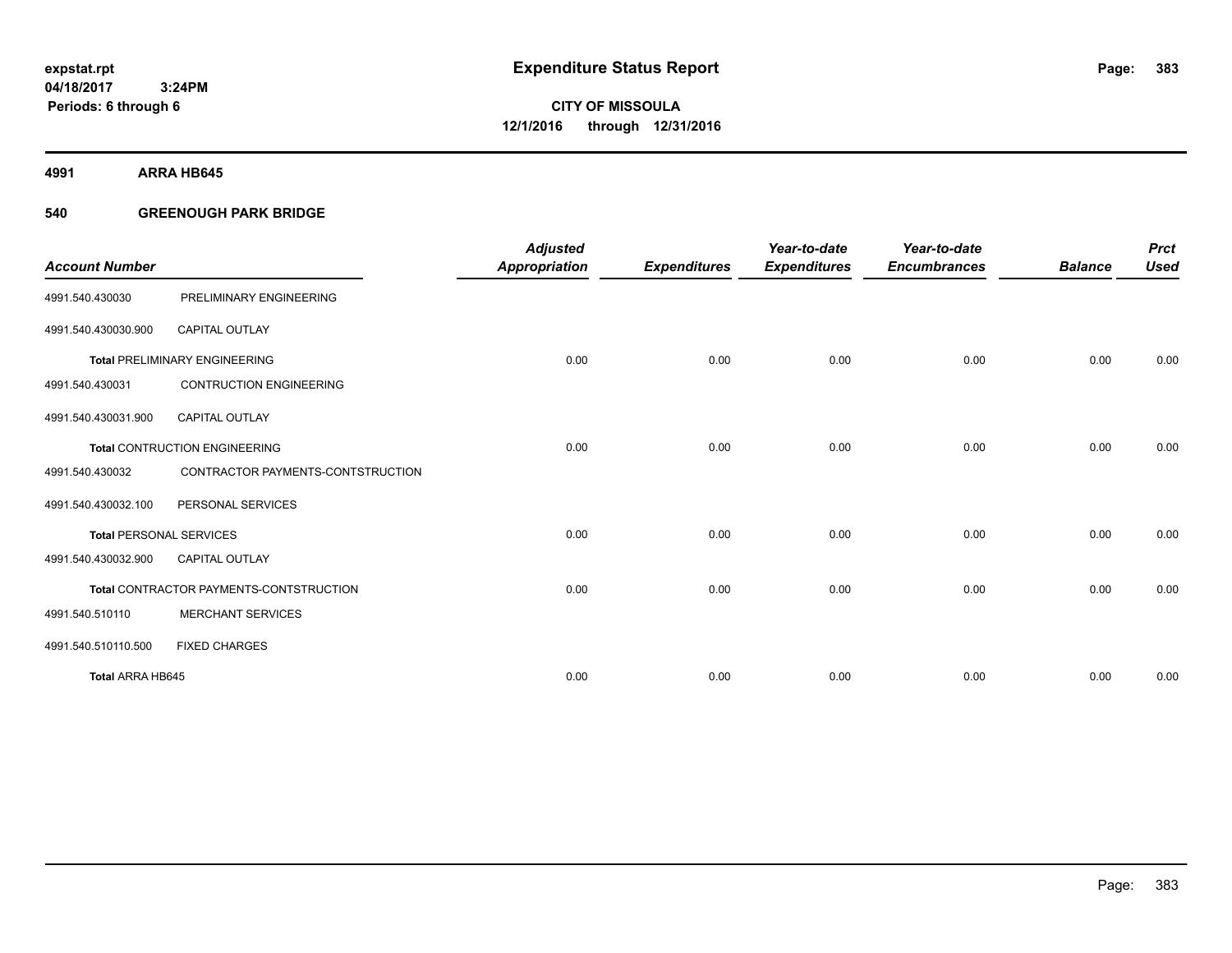#### **4992 WFL MILLER CREEK ROAD**

| <b>Account Number</b> |                                    | <b>Adjusted</b><br><b>Appropriation</b> | <b>Expenditures</b> | Year-to-date<br><b>Expenditures</b> | Year-to-date<br><b>Encumbrances</b> | <b>Balance</b> | <b>Prct</b><br><b>Used</b> |
|-----------------------|------------------------------------|-----------------------------------------|---------------------|-------------------------------------|-------------------------------------|----------------|----------------------------|
| 4992.390.430230       | <b>STREET RESTORATION</b>          |                                         |                     |                                     |                                     |                |                            |
| 4992.390.430230.900   | <b>CAPITAL OUTLAY</b>              |                                         |                     |                                     |                                     |                |                            |
|                       | <b>Total STREET RESTORATION</b>    | 0.00                                    | 0.00                | 0.00                                | 0.00                                | 0.00           | 0.00                       |
| 4992.390.510110       | <b>MERCHANT SERVICES</b>           |                                         |                     |                                     |                                     |                |                            |
| 4992.390.510110.500   | <b>FIXED CHARGES</b>               |                                         |                     |                                     |                                     |                |                            |
|                       | <b>Total WFL MILLER CREEK ROAD</b> | 0.00                                    | 0.00                | 0.00                                | 0.00                                | 0.00           | 0.00                       |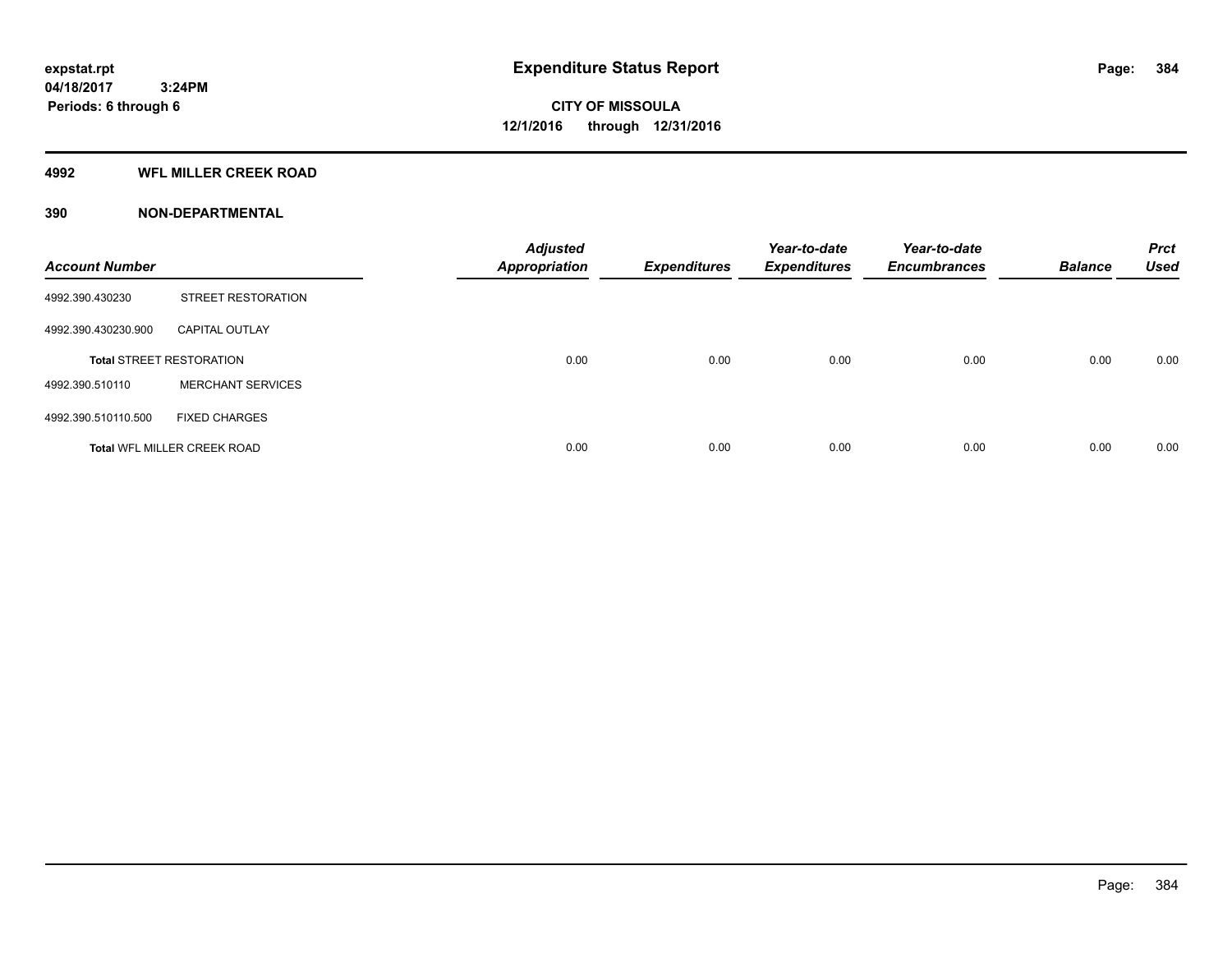#### **4993 WESTERN FEDERAL LANDS**

### **280 PUBLIC WORKS OPERATIONS**

| <b>Account Number</b>          |                                          | <b>Adjusted</b><br><b>Appropriation</b> | <b>Expenditures</b> | Year-to-date<br><b>Expenditures</b> | Year-to-date<br><b>Encumbrances</b> | <b>Balance</b> | <b>Prct</b><br><b>Used</b> |
|--------------------------------|------------------------------------------|-----------------------------------------|---------------------|-------------------------------------|-------------------------------------|----------------|----------------------------|
| 4993.280.430022                | RATTLESNAKE UNIVERSITY CROSSING          |                                         |                     |                                     |                                     |                |                            |
| 4993.280.430022.300            | PURCHASED SERVICES                       |                                         |                     |                                     |                                     |                |                            |
|                                | <b>Total PURCHASED SERVICES</b>          | 0.00                                    | 0.00                | 0.00                                | 0.00                                | 0.00           | 0.00                       |
| 4993.280.430022.900            | <b>CAPITAL OUTLAY</b>                    |                                         |                     |                                     |                                     |                |                            |
|                                | Total RATTLESNAKE UNIVERSITY CROSSING    | 0.00                                    | 0.00                | 0.00                                | 0.00                                | 0.00           | 0.00                       |
| 4993.280.430024                | RUX PH 11/PROJ 2010-022(B)               |                                         |                     |                                     |                                     |                |                            |
| 4993.280.430024.100            | PERSONAL SERVICES                        |                                         |                     |                                     |                                     |                |                            |
| <b>Total PERSONAL SERVICES</b> |                                          | 0.00                                    | 0.00                | 0.00                                | 0.00                                | 0.00           | 0.00                       |
| 4993.280.430024.900            | <b>CAPITAL OUTLAY</b>                    |                                         |                     |                                     |                                     |                |                            |
|                                | Total RUX PH 11/PROJ 2010-022(B)         | 0.00                                    | 0.00                | 0.00                                | 0.00                                | 0.00           | 0.00                       |
| 4993.280.430223                | FACILITY MAINT ENERGY CONSERVATION       |                                         |                     |                                     |                                     |                |                            |
| 4993.280.430223.900            | <b>CAPITAL OUTLAY</b>                    |                                         |                     |                                     |                                     |                |                            |
|                                | Total FACILITY MAINT ENERGY CONSERVATION | 0.00                                    | 0.00                | 0.00                                | 0.00                                | 0.00           | 0.00                       |
| 4993.280.510110                | <b>MERCHANT SERVICES</b>                 |                                         |                     |                                     |                                     |                |                            |
| 4993.280.510110.500            | <b>FIXED CHARGES</b>                     |                                         |                     |                                     |                                     |                |                            |
|                                | <b>Total WESTERN FEDERAL LANDS</b>       | 0.00                                    | 0.00                | 0.00                                | 0.00                                | 0.00           | 0.00                       |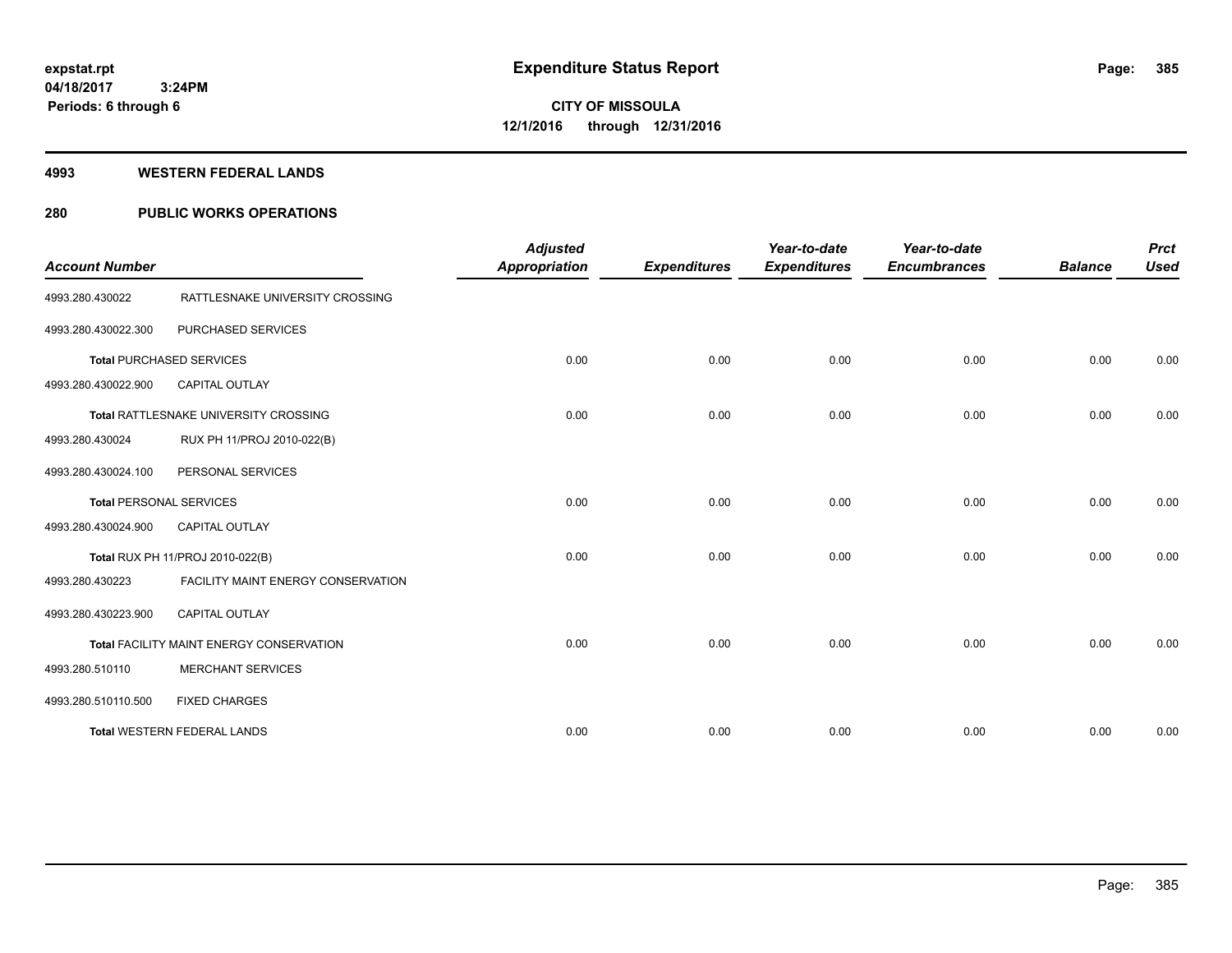**CITY OF MISSOULA 12/1/2016 through 12/31/2016**

**5020 CIVIC STADIUM**

### **395 PARKING COMMISSION**

| <b>Account Number</b>                                                  |                                                                                    | <b>Adjusted</b><br><b>Appropriation</b> | <b>Expenditures</b>  | Year-to-date<br><b>Expenditures</b> | Year-to-date<br><b>Encumbrances</b> | <b>Balance</b>                       | <b>Prct</b><br><b>Used</b> |
|------------------------------------------------------------------------|------------------------------------------------------------------------------------|-----------------------------------------|----------------------|-------------------------------------|-------------------------------------|--------------------------------------|----------------------------|
| 5020.395.460000                                                        | <b>CULTURE &amp; RECREATION</b>                                                    |                                         |                      |                                     |                                     |                                      |                            |
| 5020.395.460000.500                                                    | <b>FIXED CHARGES</b>                                                               |                                         |                      |                                     |                                     |                                      |                            |
|                                                                        | Total CULTURE & RECREATION                                                         | 0.00                                    | 0.00                 | 0.00                                | 0.00                                | 0.00                                 | 0.00                       |
| 5020.395.460451                                                        | *** Title Not Found ***                                                            |                                         |                      |                                     |                                     |                                      |                            |
| 5020.395.460451.500                                                    | <b>FIXED CHARGES</b>                                                               |                                         |                      |                                     |                                     |                                      |                            |
| 5020.395.460451.500.000 FIXED CHARGES<br>Total *** Title Not Found *** |                                                                                    | 3,000.00<br>3,000.00                    | 0.00<br>0.00         | 0.00<br>0.00                        | 0.00<br>0.00                        | 3,000.00<br>3,000.00                 | 0.00<br>0.00               |
| 5020.395.490200                                                        | REVENUE BOND DEBT SERVICE                                                          |                                         |                      |                                     |                                     |                                      |                            |
| 5020.395.490200.600                                                    | <b>DEBT SERVICE</b>                                                                |                                         |                      |                                     |                                     |                                      |                            |
| 5020.395.490200.610.000 PRINCIPAL                                      | 5020.395.490200.620.000 INTEREST / SERVICE FEES<br>Total REVENUE BOND DEBT SERVICE | 39.116.00<br>76,607.00<br>115,723.00    | 0.00<br>0.00<br>0.00 | 0.00<br>0.00<br>0.00                | 0.00<br>0.00<br>0.00                | 39,116.00<br>76,607.00<br>115,723.00 | 0.00<br>0.00<br>0.00       |
| 5020.395.510000                                                        | <b>MISCELLANEOUS</b>                                                               |                                         |                      |                                     |                                     |                                      |                            |
| 5020.395.510000.800                                                    | OTHER OBJECTS                                                                      |                                         |                      |                                     |                                     |                                      |                            |
| <b>Total MISCELLANEOUS</b>                                             |                                                                                    | 0.00                                    | 0.00                 | 0.00                                | 0.00                                | 0.00                                 | 0.00                       |
| 5020.395.510110                                                        | <b>MERCHANT SERVICES</b>                                                           |                                         |                      |                                     |                                     |                                      |                            |
| 5020.395.510110.500                                                    | <b>FIXED CHARGES</b>                                                               |                                         |                      |                                     |                                     |                                      |                            |
| <b>Total MERCHANT SERVICES</b>                                         |                                                                                    | 0.00                                    | 0.00                 | 0.00                                | 0.00                                | 0.00                                 | 0.00                       |
| <b>Total CIVIC STADIUM</b>                                             |                                                                                    | 118,723.00                              | 0.00                 | 0.00                                | 0.00                                | 118,723.00                           | 0.00                       |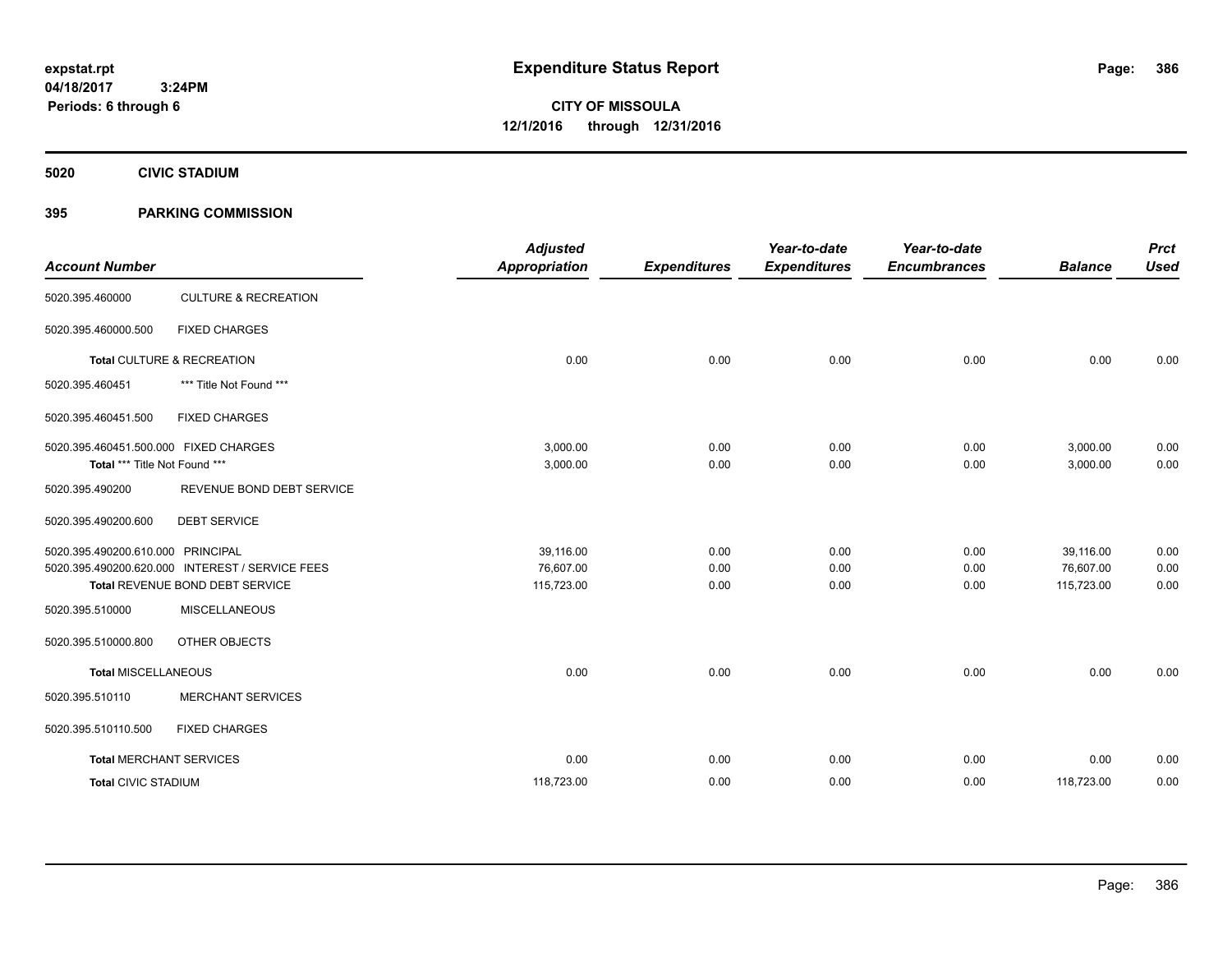**CITY OF MISSOULA 12/1/2016 through 12/31/2016**

**5210 WATER**

| <b>Account Number</b>           |                                                           | <b>Adjusted</b><br><b>Appropriation</b> | <b>Expenditures</b> | Year-to-date<br><b>Expenditures</b> | Year-to-date<br><b>Encumbrances</b> | <b>Balance</b> | <b>Prct</b><br><b>Used</b> |
|---------------------------------|-----------------------------------------------------------|-----------------------------------------|---------------------|-------------------------------------|-------------------------------------|----------------|----------------------------|
| 5210.335.430210                 | <b>ADMINISTRATION</b>                                     |                                         |                     |                                     |                                     |                |                            |
| 5210.335.430210.100             | PERSONAL SERVICES                                         |                                         |                     |                                     |                                     |                |                            |
|                                 | 5210.335.430210.110.000 SALARIES AND WAGES                | 0.00                                    | 657.69              | 2,427.47                            | 0.00                                | $-2,427.47$    | 0.00                       |
|                                 | 5210.335.430210.140.000 EMPLOYER CONTRIBUTIONS            | 0.00                                    | 112.03              | 413.45                              | 0.00                                | $-413.45$      | 0.00                       |
|                                 | 5210.335.430210.141.000 STATE RETIREMENT CONTRIBUTIONS    | 0.00                                    | 0.66                | 2.44                                | 0.00                                | $-2.44$        | 0.00                       |
| <b>Total PERSONAL SERVICES</b>  |                                                           | 0.00                                    | 770.38              | 2,843.36                            | 0.00                                | $-2,843.36$    | 0.00                       |
| 5210.335.430210.500             | <b>FIXED CHARGES</b>                                      |                                         |                     |                                     |                                     |                |                            |
| <b>Total FIXED CHARGES</b>      |                                                           | 0.00                                    | 0.00                | 0.00                                | 0.00                                | 0.00           | 0.00                       |
| 5210.335.430210.900             | <b>CAPITAL OUTLAY</b>                                     |                                         |                     |                                     |                                     |                |                            |
| <b>Total CAPITAL OUTLAY</b>     |                                                           | 0.00                                    | 0.00                | 0.00                                | 0.00                                | 0.00           | 0.00                       |
| <b>Total ADMINISTRATION</b>     |                                                           | 0.00                                    | 770.38              | 2,843.36                            | 0.00                                | $-2,843.36$    | 0.00                       |
| 5210.335.430590                 | OTHER ACTIVITIES                                          |                                         |                     |                                     |                                     |                |                            |
| 5210.335.430590.200             | <b>SUPPLIES</b>                                           |                                         |                     |                                     |                                     |                |                            |
| <b>Total SUPPLIES</b>           |                                                           | 0.00                                    | 0.00                | 0.00                                | 0.00                                | 0.00           | 0.00                       |
| 5210.335.430590.300             | <b>PURCHASED SERVICES</b>                                 |                                         |                     |                                     |                                     |                |                            |
|                                 | 5210.335.430590.350.000 ACQUISITION/PROFESSIONAL SERVICES | 0.00                                    | 12,445.21           | 332,686.35                          | 0.00                                | -332.686.35    | 0.00                       |
| <b>Total PURCHASED SERVICES</b> |                                                           | 0.00                                    | 12,445.21           | 332,686.35                          | 0.00                                | $-332,686.35$  | 0.00                       |
| 5210.335.430590.900             | CAPITAL OUTLAY                                            |                                         |                     |                                     |                                     |                |                            |
| <b>Total CAPITAL OUTLAY</b>     |                                                           | 0.00                                    | 0.00                | 0.00                                | 0.00                                | 0.00           | 0.00                       |
| <b>Total OTHER ACTIVITIES</b>   |                                                           | 0.00                                    | 12,445.21           | 332,686.35                          | 0.00                                | $-332,686.35$  | 0.00                       |
| 5210.335.430703                 | *** Title Not Found ***                                   |                                         |                     |                                     |                                     |                |                            |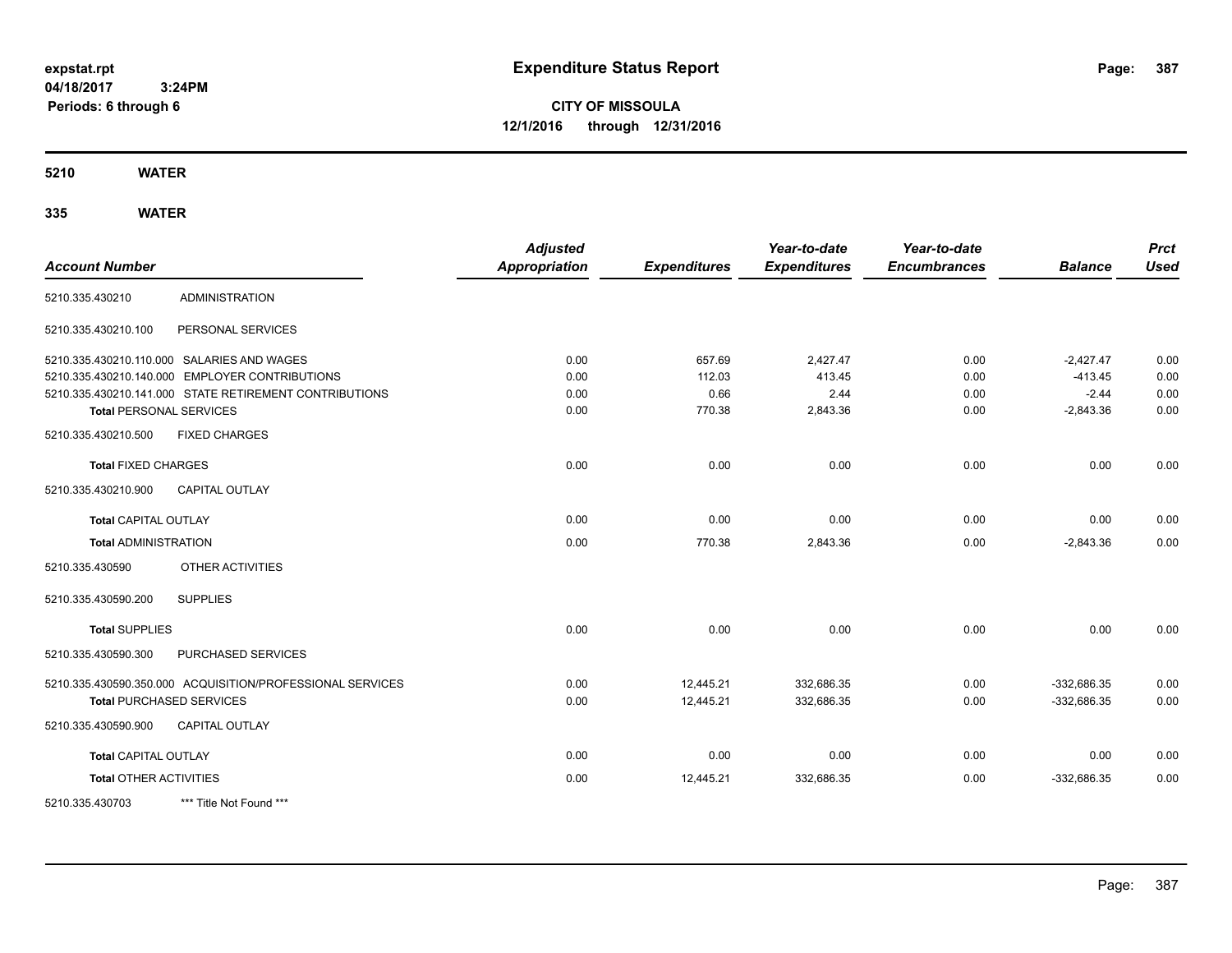# **CITY OF MISSOULA 12/1/2016 through 12/31/2016**

**5210 WATER**

| <b>Account Number</b>          |                           | <b>Adjusted</b><br>Appropriation | <b>Expenditures</b> | Year-to-date<br><b>Expenditures</b> | Year-to-date<br><b>Encumbrances</b> | <b>Balance</b> | <b>Prct</b><br><b>Used</b> |
|--------------------------------|---------------------------|----------------------------------|---------------------|-------------------------------------|-------------------------------------|----------------|----------------------------|
| 5210.335.430703.300            | <b>PURCHASED SERVICES</b> |                                  |                     |                                     |                                     |                |                            |
| Total *** Title Not Found ***  |                           | 0.00                             | 0.00                | 0.00                                | 0.00                                | 0.00           | 0.00                       |
| 5210.335.510110                | <b>MERCHANT SERVICES</b>  |                                  |                     |                                     |                                     |                |                            |
| 5210.335.510110.500            | <b>FIXED CHARGES</b>      |                                  |                     |                                     |                                     |                |                            |
| <b>Total FIXED CHARGES</b>     |                           | 0.00                             | 0.00                | 0.00                                | 0.00                                | 0.00           | 0.00                       |
| <b>Total MERCHANT SERVICES</b> |                           | 0.00                             | 0.00                | 0.00                                | 0.00                                | 0.00           | 0.00                       |
| <b>Total WATER</b>             |                           | 0.00                             | 13,215.59           | 335,529.71                          | 0.00                                | $-335,529.71$  | 0.00                       |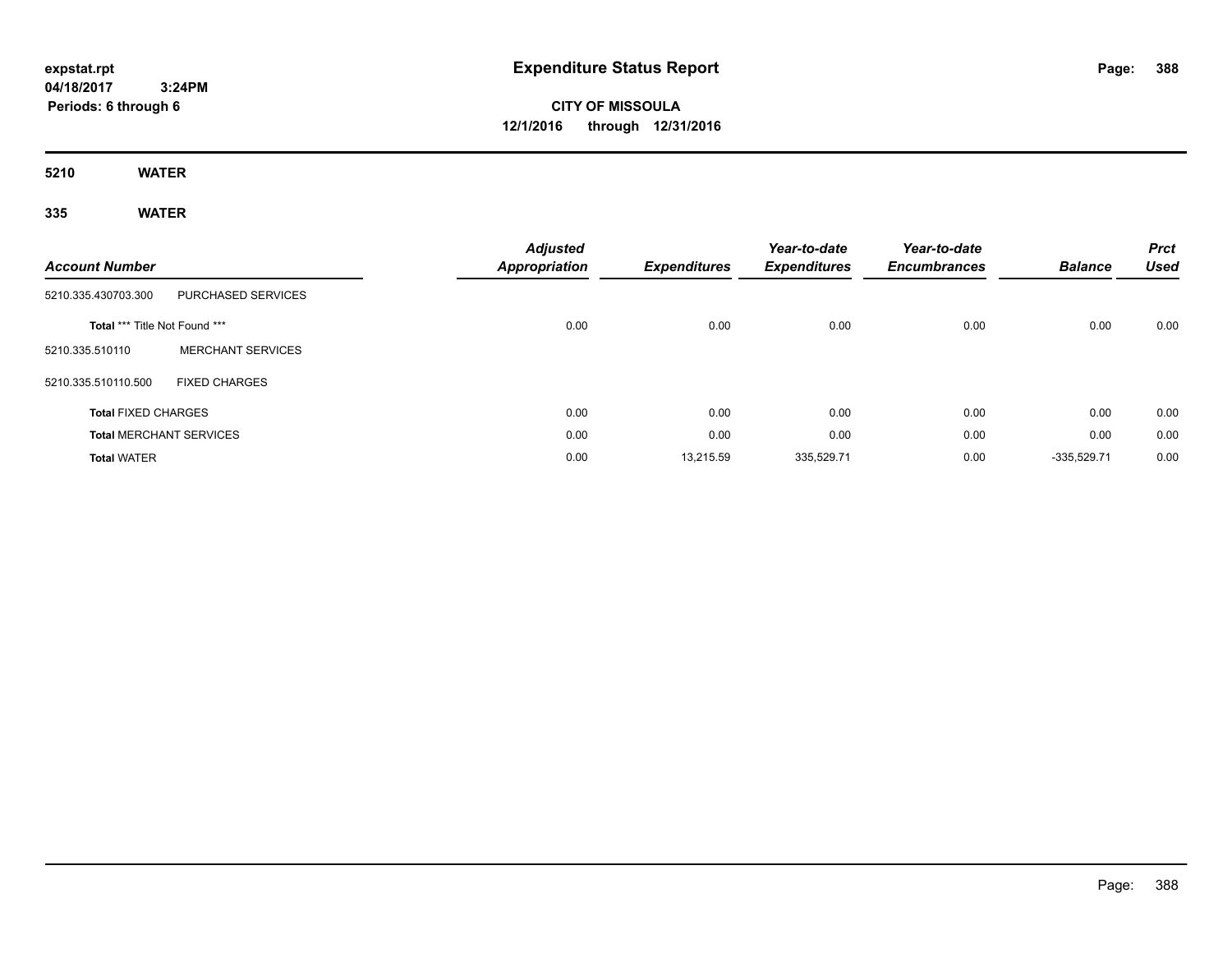**CITY OF MISSOULA 12/1/2016 through 12/31/2016**

### **5211 WATER REVENUE COLLECTION & CLEARING**

| <b>Account Number</b>      |                                                      | <b>Adjusted</b><br><b>Appropriation</b> | <b>Expenditures</b> | Year-to-date<br><b>Expenditures</b> | Year-to-date<br><b>Encumbrances</b> | <b>Balance</b> | <b>Prct</b><br><b>Used</b> |
|----------------------------|------------------------------------------------------|-----------------------------------------|---------------------|-------------------------------------|-------------------------------------|----------------|----------------------------|
| 5211.335.510110            | <b>MERCHANT SERVICES</b>                             |                                         |                     |                                     |                                     |                |                            |
| 5211.335.510110.500        | <b>FIXED CHARGES</b>                                 |                                         |                     |                                     |                                     |                |                            |
|                            | <b>Total MERCHANT SERVICES</b>                       | 0.00                                    | 0.00                | 0.00                                | 0.00                                | 0.00           | 0.00                       |
| 5211.335.521000            | INTERFUND OPERATING TRANSFERS                        |                                         |                     |                                     |                                     |                |                            |
| 5211.335.521000.500        | <b>FIXED CHARGES</b>                                 |                                         |                     |                                     |                                     |                |                            |
| <b>Total FIXED CHARGES</b> |                                                      | 0.00                                    | 0.00                | 0.00                                | 0.00                                | 0.00           | 0.00                       |
| 5211.335.521000.800        | OTHER OBJECTS                                        |                                         |                     |                                     |                                     |                |                            |
|                            | Total INTERFUND OPERATING TRANSFERS                  | 0.00                                    | 0.00                | 0.00                                | 0.00                                | 0.00           | 0.00                       |
|                            | <b>Total WATER REVENUE COLLECTION &amp; CLEARING</b> | 0.00                                    | 0.00                | 0.00                                | 0.00                                | 0.00           | 0.00                       |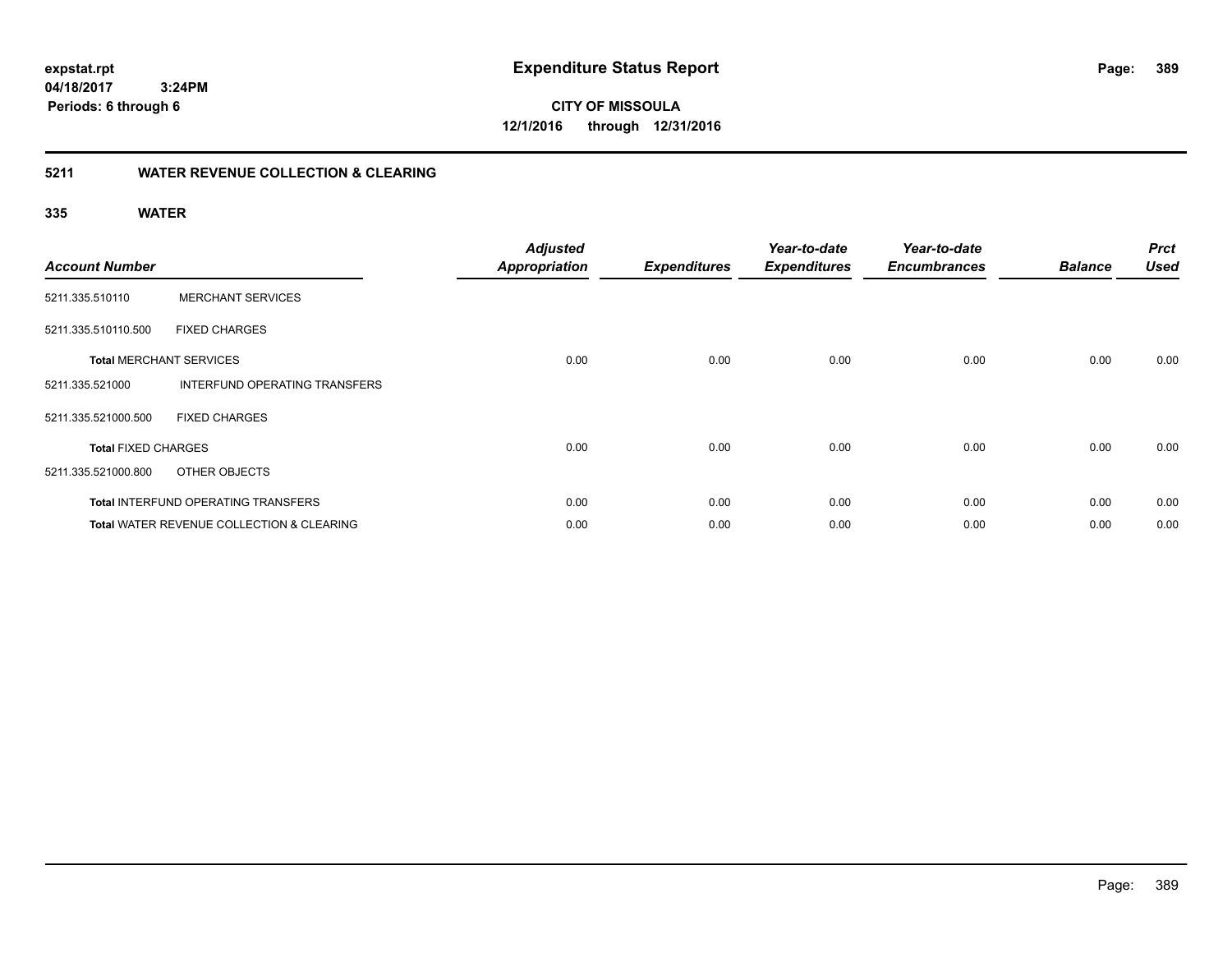**CITY OF MISSOULA 12/1/2016 through 12/31/2016**

**5215 WATER LOAN FUND**

| <b>Account Number</b>        |                                            | <b>Adjusted</b><br>Appropriation | <b>Expenditures</b> | Year-to-date<br><b>Expenditures</b> | Year-to-date<br><b>Encumbrances</b> | <b>Balance</b> | <b>Prct</b><br><b>Used</b> |
|------------------------------|--------------------------------------------|----------------------------------|---------------------|-------------------------------------|-------------------------------------|----------------|----------------------------|
| 5215.335.510110              | <b>MERCHANT SERVICES</b>                   |                                  |                     |                                     |                                     |                |                            |
| 5215.335.510110.500          | <b>FIXED CHARGES</b>                       |                                  |                     |                                     |                                     |                |                            |
|                              | <b>Total MERCHANT SERVICES</b>             | 0.00                             | 0.00                | 0.00                                | 0.00                                | 0.00           | 0.00                       |
| 5215.335.521000              | INTERFUND OPERATING TRANSFERS              |                                  |                     |                                     |                                     |                |                            |
| 5215.335.521000.800          | OTHER OBJECTS                              |                                  |                     |                                     |                                     |                |                            |
|                              | <b>Total INTERFUND OPERATING TRANSFERS</b> | 0.00                             | 0.00                | 0.00                                | 0.00                                | 0.00           | 0.00                       |
| <b>Total WATER LOAN FUND</b> |                                            | 0.00                             | 0.00                | 0.00                                | 0.00                                | 0.00           | 0.00                       |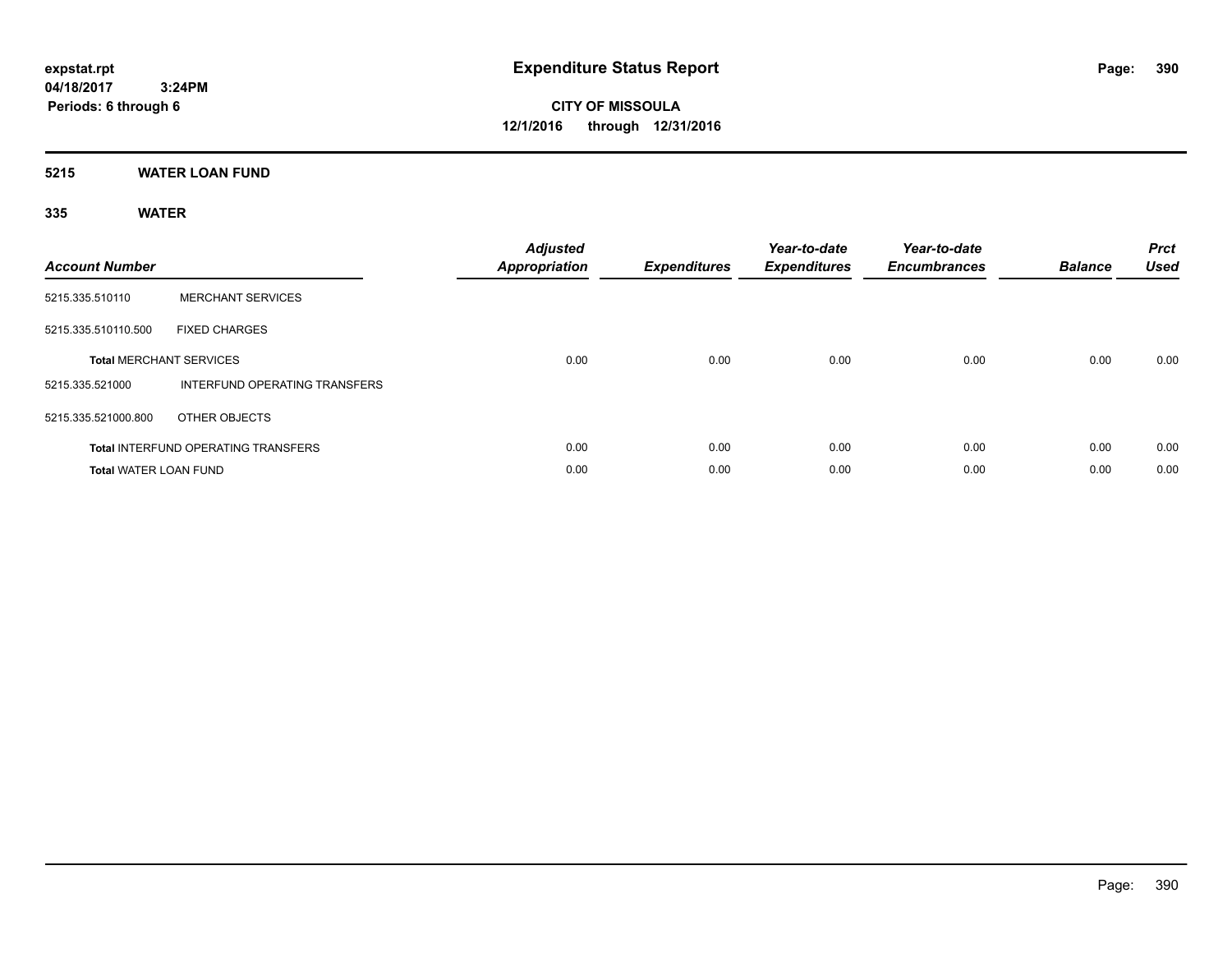**CITY OF MISSOULA 12/1/2016 through 12/31/2016**

**5220 WATER R&D FUND**

| <b>Account Number</b>           |                                     | <b>Adjusted</b><br><b>Appropriation</b> | <b>Expenditures</b> | Year-to-date<br><b>Expenditures</b> | Year-to-date<br><b>Encumbrances</b> | <b>Balance</b> | <b>Prct</b><br><b>Used</b> |
|---------------------------------|-------------------------------------|-----------------------------------------|---------------------|-------------------------------------|-------------------------------------|----------------|----------------------------|
| 5220.335.430510                 | *** Title Not Found ***             |                                         |                     |                                     |                                     |                |                            |
| 5220.335.430510.200             | <b>SUPPLIES</b>                     |                                         |                     |                                     |                                     |                |                            |
| Total *** Title Not Found ***   |                                     | 0.00                                    | 0.00                | 0.00                                | 0.00                                | 0.00           | 0.00                       |
| 5220.335.490220                 | *** Title Not Found ***             |                                         |                     |                                     |                                     |                |                            |
| 5220.335.490220.600             | <b>DEBT SERVICE</b>                 |                                         |                     |                                     |                                     |                |                            |
| Total *** Title Not Found ***   |                                     | 0.00                                    | 0.00                | 0.00                                | 0.00                                | 0.00           | 0.00                       |
| 5220.335.490506                 | CORE FINANCED EQUIPMENT             |                                         |                     |                                     |                                     |                |                            |
| 5220.335.490506.600             | <b>DEBT SERVICE</b>                 |                                         |                     |                                     |                                     |                |                            |
|                                 | Total CORE FINANCED EQUIPMENT       | 0.00                                    | 0.00                | 0.00                                | 0.00                                | 0.00           | 0.00                       |
| 5220.335.510110                 | <b>MERCHANT SERVICES</b>            |                                         |                     |                                     |                                     |                |                            |
| 5220.335.510110.500             | <b>FIXED CHARGES</b>                |                                         |                     |                                     |                                     |                |                            |
|                                 | <b>Total MERCHANT SERVICES</b>      | 0.00                                    | 0.00                | 0.00                                | 0.00                                | 0.00           | 0.00                       |
| 5220.335.521000                 | INTERFUND OPERATING TRANSFERS       |                                         |                     |                                     |                                     |                |                            |
| 5220.335.521000.800             | OTHER OBJECTS                       |                                         |                     |                                     |                                     |                |                            |
|                                 | Total INTERFUND OPERATING TRANSFERS | 0.00                                    | 0.00                | 0.00                                | 0.00                                | 0.00           | 0.00                       |
| <b>Total WATER R&amp;D FUND</b> |                                     | 0.00                                    | 0.00                | 0.00                                | 0.00                                | 0.00           | 0.00                       |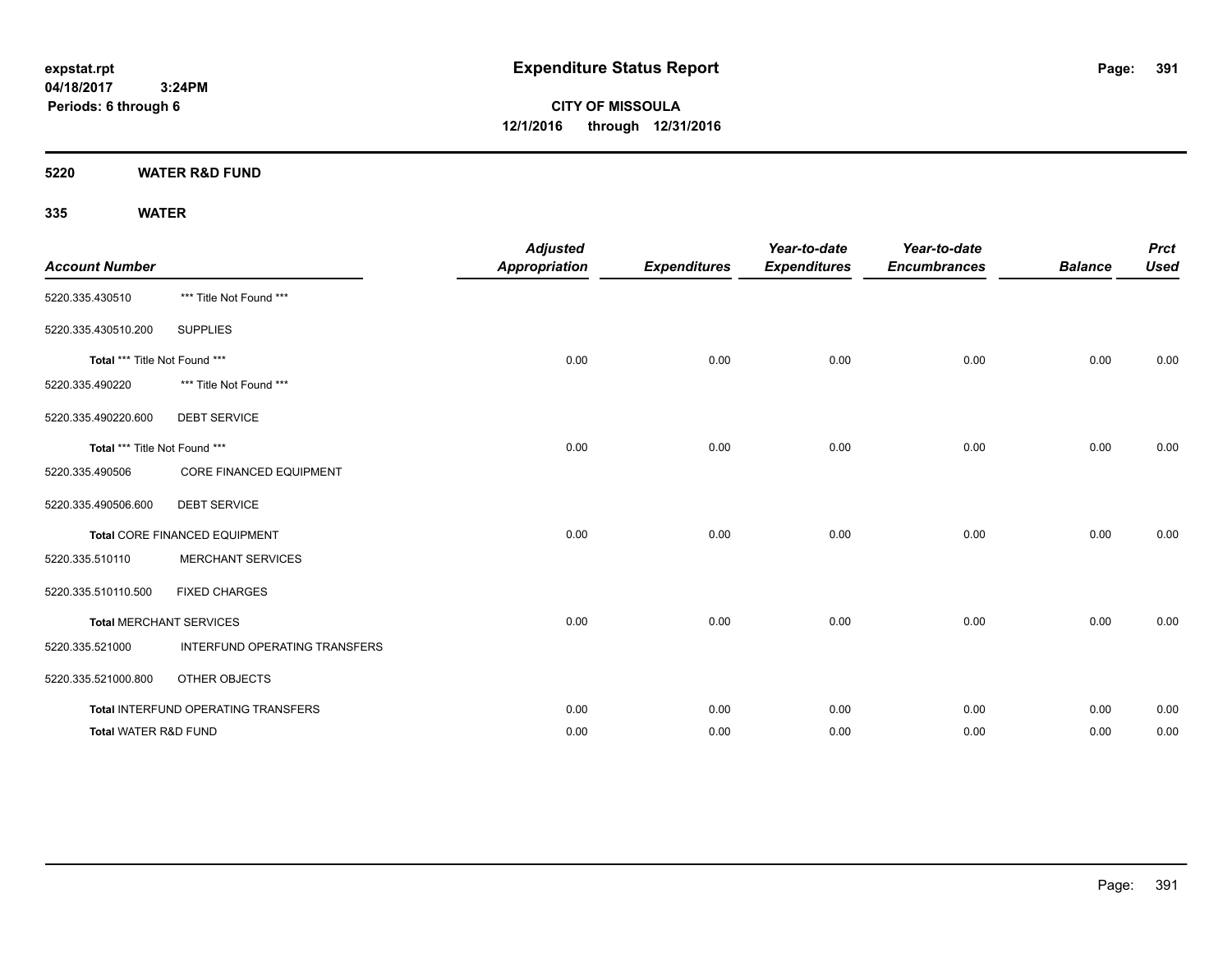### **5240 WATER CONSTRUCTION FUND**

| <b>Account Number</b> |                                      | <b>Adjusted</b><br>Appropriation | <i><b>Expenditures</b></i> | Year-to-date<br><i><b>Expenditures</b></i> | Year-to-date<br><b>Encumbrances</b> | <b>Balance</b> | <b>Prct</b><br>Used |
|-----------------------|--------------------------------------|----------------------------------|----------------------------|--------------------------------------------|-------------------------------------|----------------|---------------------|
| 5240.335.510110       | <b>MERCHANT SERVICES</b>             |                                  |                            |                                            |                                     |                |                     |
| 5240.335.510110.500   | <b>FIXED CHARGES</b>                 |                                  |                            |                                            |                                     |                |                     |
|                       | <b>Total WATER CONSTRUCTION FUND</b> | 0.00                             | 0.00                       | 0.00                                       | 0.00                                | 0.00           | 0.00                |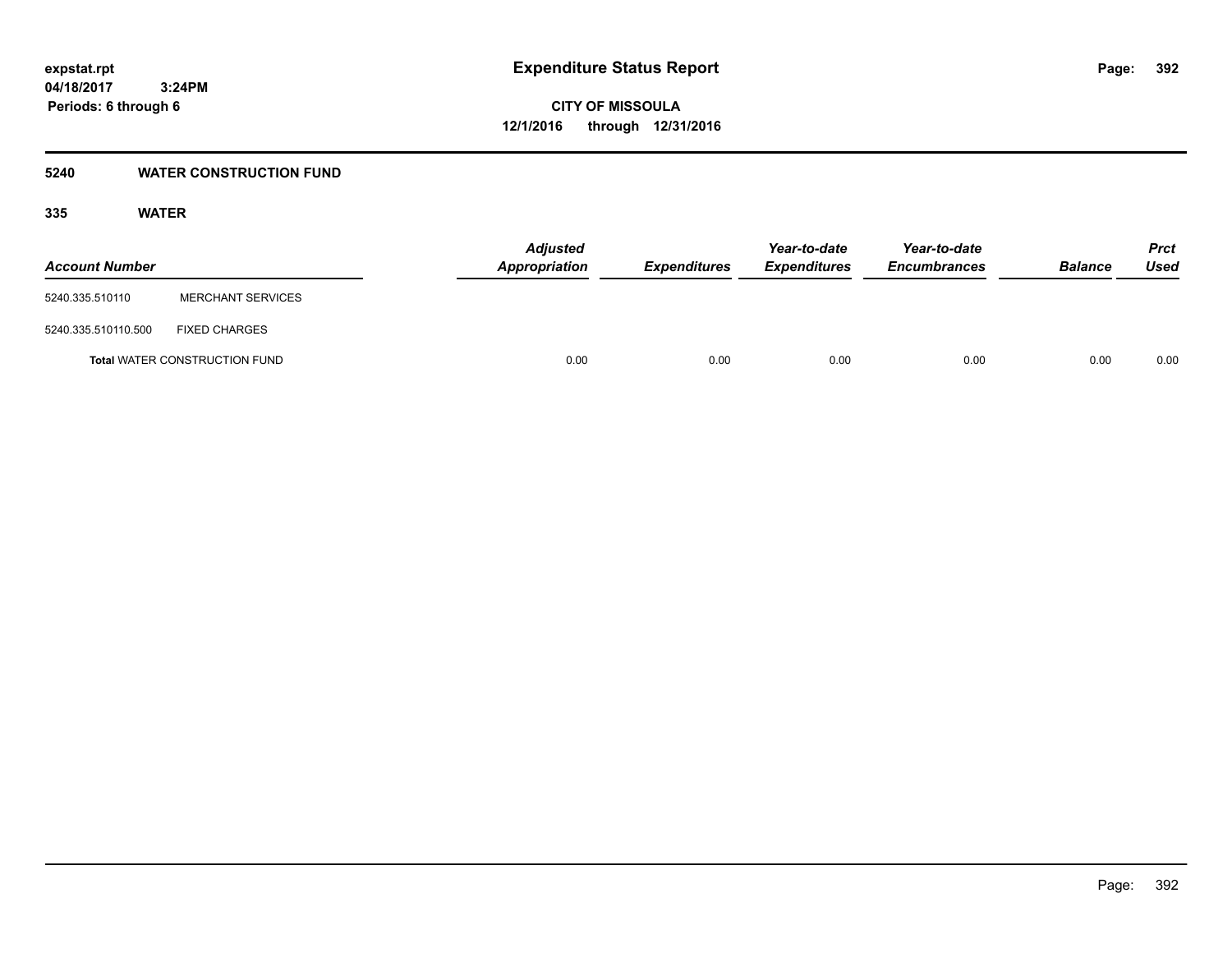#### **5250 WATER PURCHASE LOAN**

| <b>Account Number</b> |                                  | <b>Adjusted</b><br>Appropriation | <b>Expenditures</b> | Year-to-date<br><b>Expenditures</b> | Year-to-date<br><b>Encumbrances</b> | <b>Balance</b> | <b>Prct</b><br><b>Used</b> |
|-----------------------|----------------------------------|----------------------------------|---------------------|-------------------------------------|-------------------------------------|----------------|----------------------------|
| 5250.330.490200       | REVENUE BOND DEBT SERVICE        |                                  |                     |                                     |                                     |                |                            |
| 5250.330.490200.600   | <b>DEBT SERVICE</b>              |                                  |                     |                                     |                                     |                |                            |
|                       | Total REVENUE BOND DEBT SERVICE  | 0.00                             | 0.00                | 0.00                                | 0.00                                | 0.00           | 0.00                       |
| 5250.330.510110       | <b>MERCHANT SERVICES</b>         |                                  |                     |                                     |                                     |                |                            |
| 5250.330.510110.500   | <b>FIXED CHARGES</b>             |                                  |                     |                                     |                                     |                |                            |
|                       | <b>Total MERCHANT SERVICES</b>   | 0.00                             | 0.00                | 0.00                                | 0.00                                | 0.00           | 0.00                       |
|                       | <b>Total WATER PURCHASE LOAN</b> | 0.00                             | 0.00                | 0.00                                | 0.00                                | 0.00           | 0.00                       |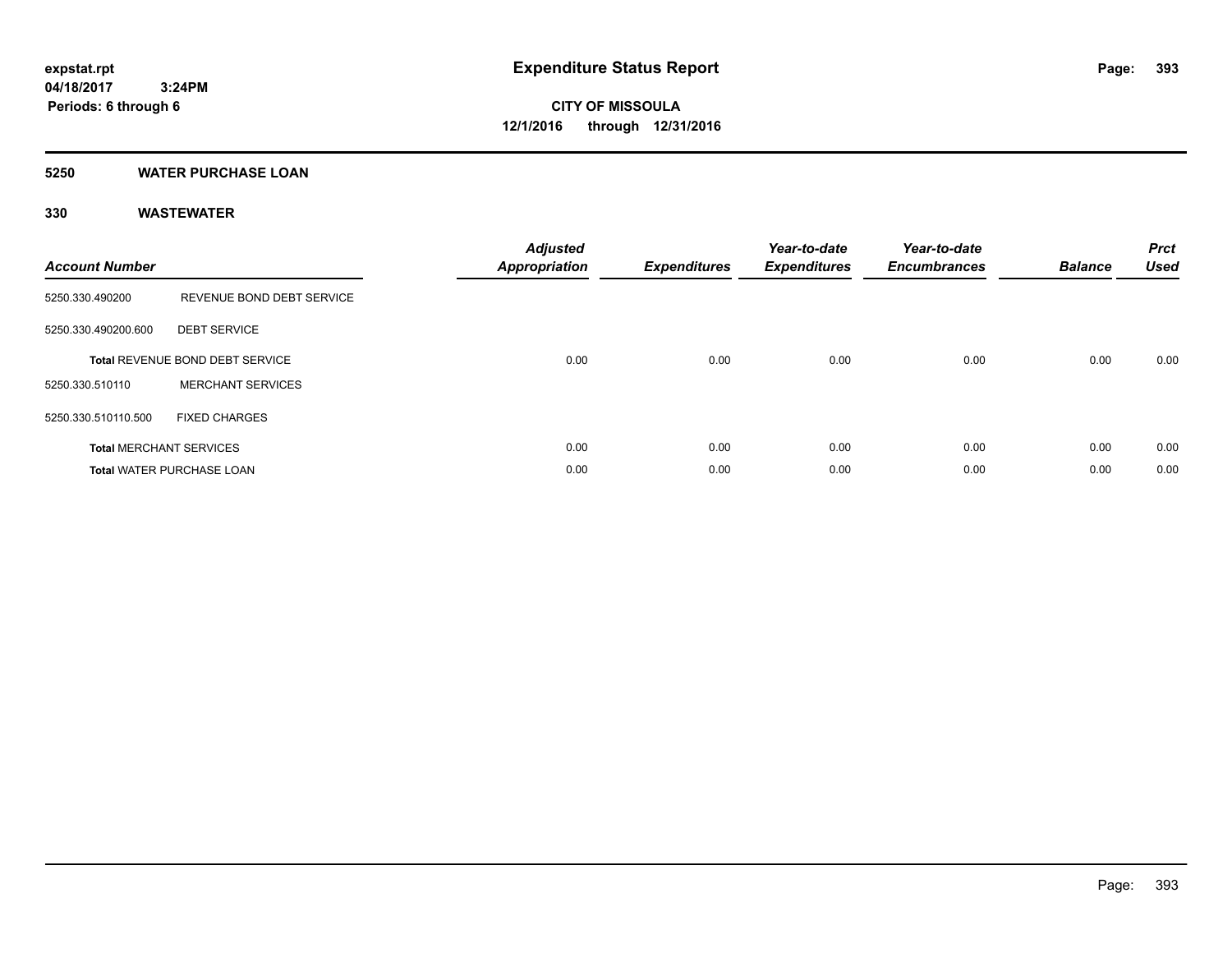### **5310 SEWER OPERATING BUDGET FUND**

| <b>Account Number</b>                                   | <b>Adjusted</b><br>Appropriation | <b>Expenditures</b> | Year-to-date<br><b>Expenditures</b> | Year-to-date<br><b>Encumbrances</b> | <b>Balance</b> | <b>Prct</b><br><b>Used</b> |
|---------------------------------------------------------|----------------------------------|---------------------|-------------------------------------|-------------------------------------|----------------|----------------------------|
| <b>DEPRECIATION</b><br>5310.330.410400                  |                                  |                     |                                     |                                     |                |                            |
| OTHER OBJECTS<br>5310.330.410400.800                    |                                  |                     |                                     |                                     |                |                            |
| <b>Total DEPRECIATION</b>                               | 0.00                             | 0.00                | 0.00                                | 0.00                                | 0.00           | 0.00                       |
| <b>ADMINISTRATION</b><br>5310.330.430610                |                                  |                     |                                     |                                     |                |                            |
| PERSONAL SERVICES<br>5310.330.430610.100                |                                  |                     |                                     |                                     |                |                            |
| 5310.330.430610.110.000 SALARIES AND WAGES              | 189,560.00                       | 14,003.71           | 90,489.33                           | 0.00                                | 99,070.67      | 47.74                      |
| 5310.330.430610.120.000 OVERTIME/TERMINATION            | 0.00                             | 0.00                | 2.25                                | 0.00                                | $-2.25$        | 0.00                       |
| 5310.330.430610.140.000 EMPLOYER CONTRIBUTIONS          | 64,366.00                        | $-3,059.95$         | 19,097.31                           | 0.00                                | 45,268.69      | 29.67                      |
| 5310.330.430610.145.000 OPEB CONTRIBUTION               | 175.00                           | 0.00                | 0.00                                | 0.00                                | 175.00         | 0.00                       |
| <b>Total PERSONAL SERVICES</b>                          | 254,101.00                       | 10,943.76           | 109,588.89                          | 0.00                                | 144,512.11     | 43.13                      |
| 5310.330.430610.200<br><b>SUPPLIES</b>                  |                                  |                     |                                     |                                     |                |                            |
| 5310.330.430610.210.000 OFFICE SUPPLIES                 | 0.00                             | 118.73              | 942.64                              | 0.00                                | $-942.64$      | 0.00                       |
| 5310.330.430610.220.000 OPERATING SUPPLIES              | 3,400.00                         | 68.25               | 664.74                              | 0.00                                | 2,735.26       | 19.55                      |
| 5310.330.430610.230.000 REPAIR/MAINTENANCE              | 1,000.00                         | 0.00                | 115.55                              | 0.00                                | 884.45         | 11.56                      |
| 5310.330.430610.231.000 GASOLINE                        | 60,000.00                        | 6,904.05            | 16,288.98                           | 0.00                                | 43,711.02      | 27.15                      |
| <b>Total SUPPLIES</b>                                   | 64,400.00                        | 7,091.03            | 18,011.91                           | 0.00                                | 46.388.09      | 27.97                      |
| PURCHASED SERVICES<br>5310.330.430610.300               |                                  |                     |                                     |                                     |                |                            |
| 5310.330.430610.310.000 COMMUNICATIONS                  | 86.00                            | 4.00                | 3,924.97                            | 0.00                                | $-3,838.97$    | 4,563.92                   |
| 5310.330.430610.320.000 PRINTING & DUPLICATING          | 8,000.00                         | 338.10              | 4.582.18                            | 0.00                                | 3.417.82       | 57.28                      |
| 5310.330.430610.330.000 PUBLICITY, SUBSCRIPTIONS & DUES | 3,000.00                         | 62.00               | 1,621.50                            | 0.00                                | 1,378.50       | 54.05                      |
| 5310.330.430610.344.000 TELEPHONE SERVICE               | 19,604.00                        | 1,152.28            | 11,191.04                           | 0.00                                | 8,412.96       | 57.09                      |
| PROFESSIONAL SERVICES<br>5310.330.430610.350.000        | 38,000.00                        | 18,090.33           | 40.004.38                           | 0.00                                | $-2,004.38$    | 105.27                     |
| 5310.330.430610.360.000 REPAIR & MAINTENANCE            | 6,952.00                         | 1,085.90            | 4,291.03                            | 0.00                                | 2,660.97       | 61.72                      |
| 5310.330.430610.370.000 TRAVEL                          | 1,500.00                         | 0.00                | 0.00                                | 0.00                                | 1,500.00       | 0.00                       |
| 5310.330.430610.380.000 TRAINING                        | 1,100.00                         | 0.00                | 110.30                              | 0.00                                | 989.70         | 10.03                      |
| <b>Total PURCHASED SERVICES</b>                         | 78,242.00                        | 20,732.61           | 65,725.40                           | 0.00                                | 12,516.60      | 84.00                      |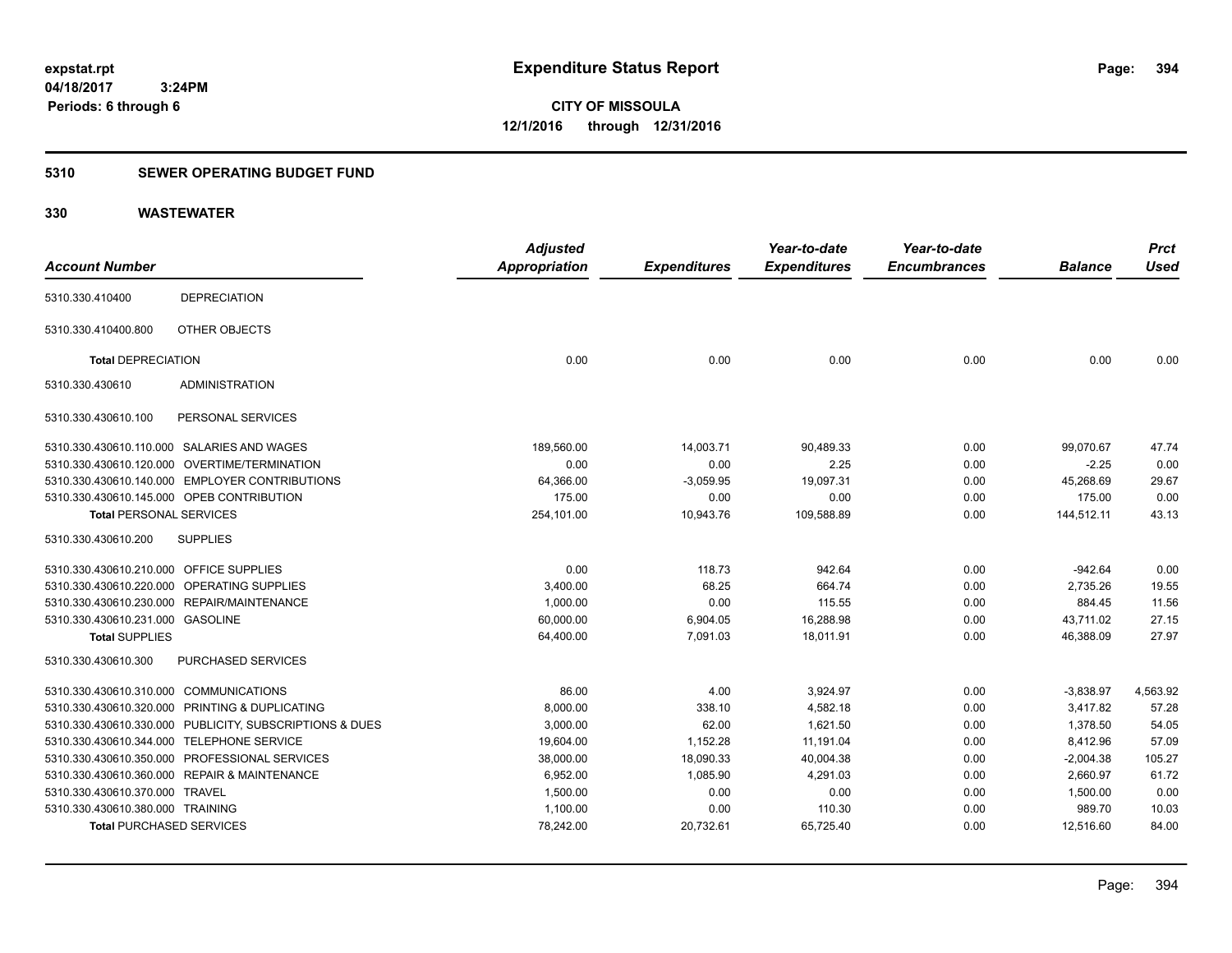### **5310 SEWER OPERATING BUDGET FUND**

|                                                          | <b>Adjusted</b> |                     | Year-to-date        | Year-to-date        |                | <b>Prct</b> |
|----------------------------------------------------------|-----------------|---------------------|---------------------|---------------------|----------------|-------------|
| <b>Account Number</b>                                    | Appropriation   | <b>Expenditures</b> | <b>Expenditures</b> | <b>Encumbrances</b> | <b>Balance</b> | <b>Used</b> |
| <b>FIXED CHARGES</b><br>5310.330.430610.500              |                 |                     |                     |                     |                |             |
| 5310.330.430610.500.000 FIXED CHARGES                    | 1,350,838.00    | 675,419.00          | 675,913.55          | 0.00                | 674,924.45     | 50.04       |
| <b>Total FIXED CHARGES</b>                               | 1,350,838.00    | 675,419.00          | 675,913.55          | 0.00                | 674,924.45     | 50.04       |
| <b>GRANTS &amp; CONTRIBUTIONS</b><br>5310.330.430610.700 |                 |                     |                     |                     |                |             |
| 5310.330.430610.700.000 GRANTS & CONTRIBUTIONS           | 1,500.00        | 0.00                | 0.00                | 0.00                | 1,500.00       | 0.00        |
| <b>Total GRANTS &amp; CONTRIBUTIONS</b>                  | 1,500.00        | 0.00                | 0.00                | 0.00                | 1,500.00       | 0.00        |
| 5310.330.430610.800<br>OTHER OBJECTS                     |                 |                     |                     |                     |                |             |
| <b>Total OTHER OBJECTS</b>                               | 0.00            | 0.00                | 0.00                | 0.00                | 0.00           | 0.00        |
| 5310.330.430610.900<br><b>CAPITAL OUTLAY</b>             |                 |                     |                     |                     |                |             |
| <b>Total CAPITAL OUTLAY</b>                              | 0.00            | 0.00                | 0.00                | 0.00                | 0.00           | 0.00        |
| <b>Total ADMINISTRATION</b>                              | 1,749,081.00    | 714,186.40          | 869,239.75          | 0.00                | 879,841.25     | 49.70       |
| COLLECTIONS & TRANSMISSIONS<br>5310.330.430630           |                 |                     |                     |                     |                |             |
| PERSONAL SERVICES<br>5310.330.430630.100                 |                 |                     |                     |                     |                |             |
| 5310.330.430630.110.000 SALARIES AND WAGES               | 459,648.00      | 34,073.36           | 224,652.14          | 0.00                | 234,995.86     | 48.87       |
| 5310.330.430630.120.000 OVERTIME/TERMINATION             | 12,000.00       | 116.64              | 5,060.81            | 0.00                | 6,939.19       | 42.17       |
| 5310.330.430630.130.000 OTHER                            | 19,224.00       | 0.00                | 0.00                | 0.00                | 19,224.00      | 0.00        |
| 5310.330.430630.140.000 EMPLOYER CONTRIBUTIONS           | 223,931.00      | 17,413.54           | 117,843.21          | 0.00                | 106,087.79     | 52.62       |
| 5310.330.430630.141.000 STATE RETIREMENT CONTRIBUTIONS   | 501.00          | 113.23              | 645.59              | 0.00                | $-144.59$      | 128.86      |
| <b>Total PERSONAL SERVICES</b>                           | 715,304.00      | 51,716.77           | 348,201.75          | 0.00                | 367,102.25     | 48.68       |
| <b>SUPPLIES</b><br>5310.330.430630.200                   |                 |                     |                     |                     |                |             |
| 5310.330.430630.220.000 OPERATING SUPPLIES               | 20,000.00       | 2,210.58            | 12,221.30           | 0.00                | 7,778.70       | 61.11       |
| 5310.330.430630.230.000 REPAIR/MAINTENANCE               | 150,000.00      | 6,564.51            | 36,741.29           | 0.00                | 113,258.71     | 24.49       |
| 5310.330.430630.240.000 OTHER SUPPLIES                   | 2,000.00        | 988.55              | 2,550.65            | 0.00                | $-550.65$      | 127.53      |
| <b>Total SUPPLIES</b>                                    | 172,000.00      | 9,763.64            | 51,513.24           | 0.00                | 120,486.76     | 29.95       |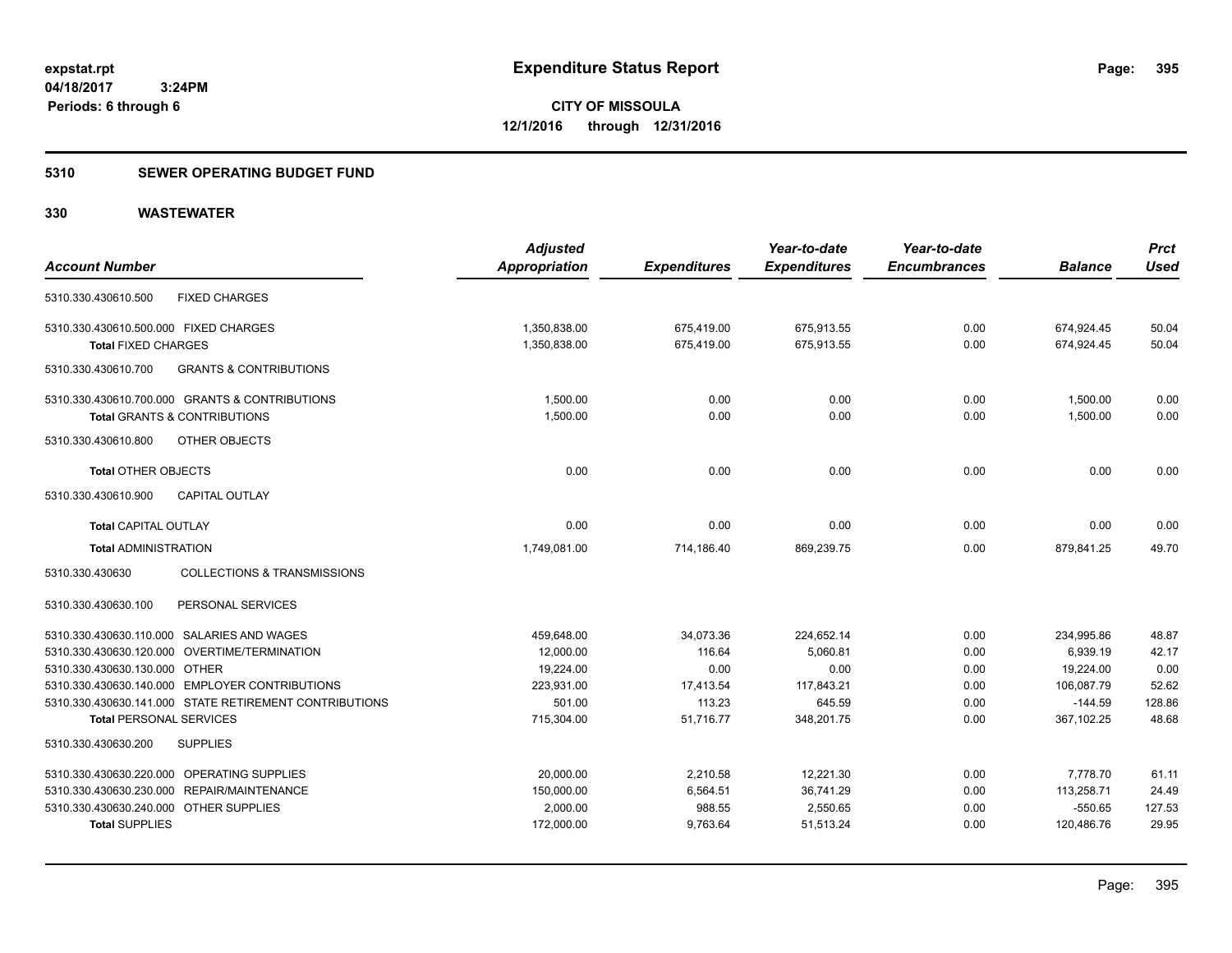**CITY OF MISSOULA 12/1/2016 through 12/31/2016**

### **5310 SEWER OPERATING BUDGET FUND**

| <b>Account Number</b>                      |                                                   | <b>Adjusted</b><br><b>Appropriation</b> | <b>Expenditures</b> | Year-to-date<br><b>Expenditures</b> | Year-to-date<br><b>Encumbrances</b> | <b>Balance</b> | <b>Prct</b><br><b>Used</b> |
|--------------------------------------------|---------------------------------------------------|-----------------------------------------|---------------------|-------------------------------------|-------------------------------------|----------------|----------------------------|
| 5310.330.430630.300                        | PURCHASED SERVICES                                |                                         |                     |                                     |                                     |                |                            |
| 5310.330.430630.310.000 COMMUNICATIONS     |                                                   | 984.00                                  | 0.00                | 268.36                              | 0.00                                | 715.64         | 27.27                      |
|                                            | 5310.330.430630.341.000 ELECTRICITY & NATURAL GAS | 78,216.00                               | 6,371.91            | 26,868.65                           | 0.00                                | 51,347.35      | 34.35                      |
| 5310.330.430630.343.000 WATER CHARGES      |                                                   | 6,468.00                                | 554.61              | 2,130.40                            | 0.00                                | 4,337.60       | 32.94                      |
|                                            | 5310.330.430630.350.000 PROFESSIONAL SERVICES     | 2,000.00                                | 0.00                | 301.00                              | 0.00                                | 1,699.00       | 15.05                      |
|                                            | 5310.330.430630.360.000 REPAIR & MAINTENANCE      | 104,360.00                              | 6,198.57            | 35,079.11                           | 0.00                                | 69,280.89      | 33.61                      |
| 5310.330.430630.370.000 TRAVEL             |                                                   | 3,000.00                                | 0.00                | 0.00                                | 0.00                                | 3,000.00       | 0.00                       |
| 5310.330.430630.380.000 TRAINING           |                                                   | 2,500.00                                | 0.00                | 0.00                                | 0.00                                | 2,500.00       | 0.00                       |
| <b>Total PURCHASED SERVICES</b>            |                                                   | 197,528.00                              | 13,125.09           | 64,647.52                           | 0.00                                | 132,880.48     | 32.73                      |
| 5310.330.430630.500                        | <b>FIXED CHARGES</b>                              |                                         |                     |                                     |                                     |                |                            |
| 5310.330.430630.500.000 FIXED CHARGES      |                                                   | 60,000.00                               | 0.00                | 0.00                                | 0.00                                | 60,000.00      | 0.00                       |
| <b>Total FIXED CHARGES</b>                 |                                                   | 60,000.00                               | 0.00                | 0.00                                | 0.00                                | 60,000.00      | 0.00                       |
| 5310.330.430630.900                        | <b>CAPITAL OUTLAY</b>                             |                                         |                     |                                     |                                     |                |                            |
|                                            | 5310.330.430630.940.000 MACHINERY & EQUIPMENT     | 0.00                                    | 0.00                | 7,858.00                            | 0.00                                | $-7,858.00$    | 0.00                       |
| <b>Total CAPITAL OUTLAY</b>                |                                                   | 0.00                                    | 0.00                | 7,858.00                            | 0.00                                | $-7,858.00$    | 0.00                       |
|                                            | Total COLLECTIONS & TRANSMISSIONS                 | 1,144,832.00                            | 74,605.50           | 472,220.51                          | 0.00                                | 672,611.49     | 41.25                      |
| 5310.330.430640                            | <b>TREATMENT AND DISPOSAL</b>                     |                                         |                     |                                     |                                     |                |                            |
| 5310.330.430640.100                        | PERSONAL SERVICES                                 |                                         |                     |                                     |                                     |                |                            |
| 5310.330.430640.110.000 SALARIES AND WAGES |                                                   | 429,292.00                              | 37,094.49           | 217,299.55                          | 0.00                                | 211,992.45     | 50.62                      |
|                                            | 5310.330.430640.120.000 OVERTIME/TERMINATION      | 7,000.00                                | 732.13              | 7,640.98                            | 0.00                                | $-640.98$      | 109.16                     |
| 5310.330.430640.130.000 OTHER              |                                                   | 32,733.00                               | 0.00                | 0.00                                | 0.00                                | 32,733.00      | 0.00                       |
|                                            | 5310.330.430640.140.000 EMPLOYER CONTRIBUTIONS    | 195,429.00                              | 14,103.41           | 92,121.41                           | 0.00                                | 103,307.59     | 47.14                      |
| 5310.330.430640.190.000 PENSION EXPENSE    |                                                   | 470.00                                  | 0.00                | 0.00                                | 0.00                                | 470.00         | 0.00                       |
| <b>Total PERSONAL SERVICES</b>             |                                                   | 664,924.00                              | 51,930.03           | 317,061.94                          | 0.00                                | 347,862.06     | 47.68                      |
| 5310.330.430640.200                        | <b>SUPPLIES</b>                                   |                                         |                     |                                     |                                     |                |                            |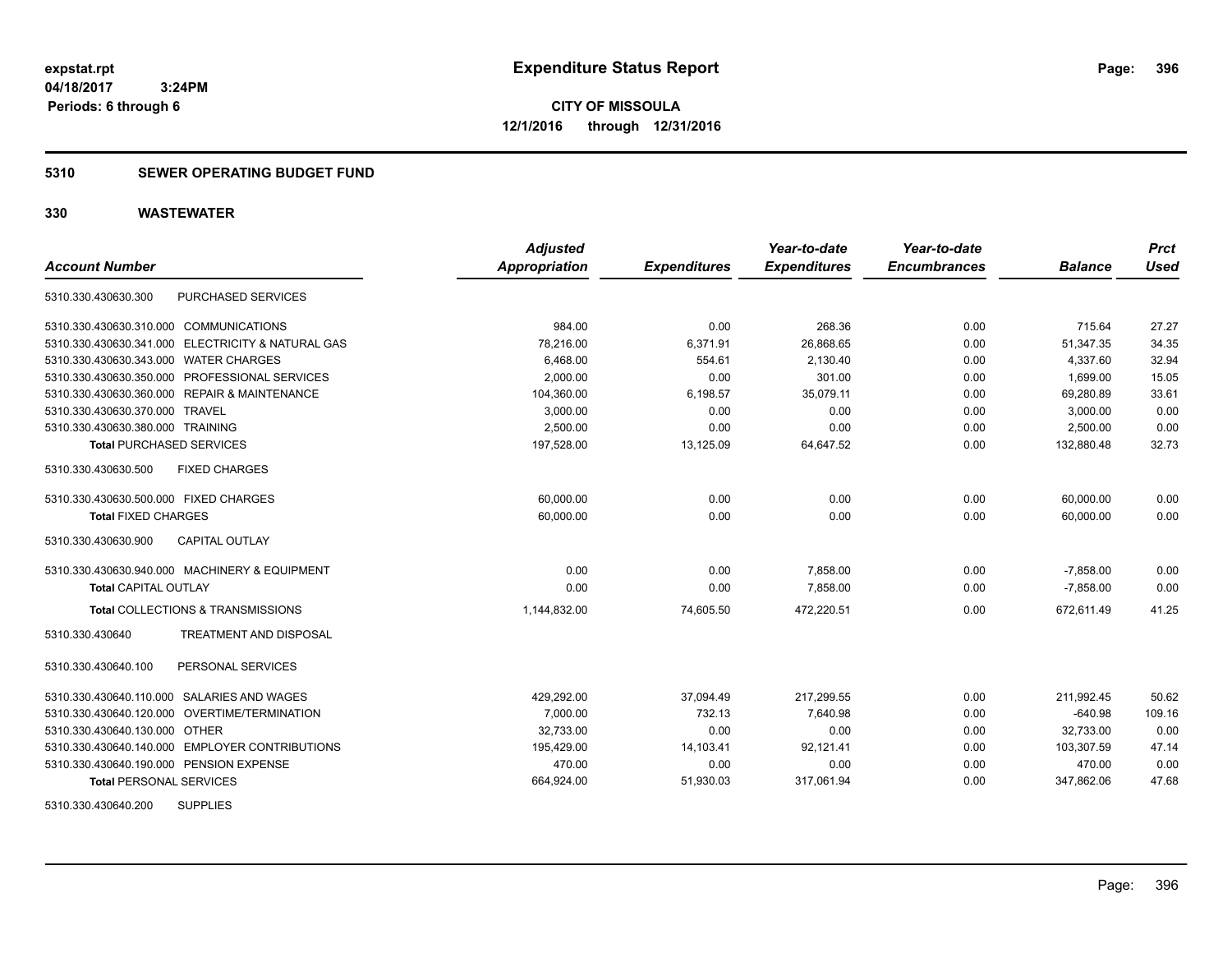**Periods: 6 through 6**

**CITY OF MISSOULA 12/1/2016 through 12/31/2016**

# **5310 SEWER OPERATING BUDGET FUND**

 **3:24PM**

| <b>Account Number</b>                             | <b>Adjusted</b><br>Appropriation | <b>Expenditures</b> | Year-to-date<br><b>Expenditures</b> | Year-to-date<br><b>Encumbrances</b> | <b>Balance</b> | <b>Prct</b><br><b>Used</b> |
|---------------------------------------------------|----------------------------------|---------------------|-------------------------------------|-------------------------------------|----------------|----------------------------|
| 5310.330.430640.210.000 OFFICE SUPPLIES           | 270,170.00                       | 0.00                | 0.00                                | 0.00                                | 270,170.00     | 0.00                       |
| 5310.330.430640.220.000 OPERATING SUPPLIES        | 100.000.00                       | 17,692.66           | 74,390.41                           | 0.00                                | 25.609.59      | 74.39                      |
| 5310.330.430640.230.000 REPAIR/MAINTENANCE        | 0.00                             | 28,022.75           | 44,801.86                           | 0.00                                | $-44,801.86$   | 0.00                       |
| 5310.330.430640.240.000 OTHER SUPPLIES            | 2,000.00                         | 0.00                | 427.81                              | 0.00                                | 1,572.19       | 21.39                      |
| <b>Total SUPPLIES</b>                             | 372,170.00                       | 45,715.41           | 119,620.08                          | 0.00                                | 252,549.92     | 32.14                      |
| 5310.330.430640.300<br>PURCHASED SERVICES         |                                  |                     |                                     |                                     |                |                            |
| 5310.330.430640.310.000 COMMUNICATIONS            | 1,500.00                         | 0.00                | 8.96                                | 0.00                                | 1,491.04       | 0.60                       |
| 5310.330.430640.341.000 ELECTRICITY & NATURAL GAS | 539,563.00                       | 48,122.32           | 187,973.04                          | 0.00                                | 351,589.96     | 34.84                      |
| 5310.330.430640.343.000 WATER CHARGES             | 3,780.00                         | 250.83              | 1,306.60                            | 0.00                                | 2,473.40       | 34.57                      |
| 5310.330.430640.345.000 GARBAGE                   | 21.636.00                        | 2,428.77            | 12.431.89                           | 0.00                                | 9.204.11       | 57.46                      |
| 5310.330.430640.350.000 PROFESSIONAL SERVICES     | 1,000.00                         | 0.00                | 422.08                              | 0.00                                | 577.92         | 42.21                      |
| 5310.330.430640.360.000 REPAIR & MAINTENANCE      | 225,000.00                       | 30,672.12           | 149,208.66                          | 0.00                                | 75,791.34      | 66.31                      |
| 5310.330.430640.370.000 TRAVEL                    | 6,000.00                         | 0.00                | 2,825.81                            | 0.00                                | 3,174.19       | 47.10                      |
| 5310.330.430640.380.000 TRAINING                  | 6,000.00                         | 1,079.00            | 2,329.00                            | 0.00                                | 3,671.00       | 38.82                      |
| 5310.330.430640.390.000 OTHER PURCHASED SERVICES  | 445,887.00                       | 30,216.20           | 131,197.90                          | 0.00                                | 314,689.10     | 29.42                      |
| <b>Total PURCHASED SERVICES</b>                   | 1,250,366.00                     | 112,769.24          | 487,703.94                          | 0.00                                | 762,662.06     | 39.00                      |
| CAPITAL OUTLAY<br>5310.330.430640.900             |                                  |                     |                                     |                                     |                |                            |
| <b>Total CAPITAL OUTLAY</b>                       | 0.00                             | 0.00                | 0.00                                | 0.00                                | 0.00           | 0.00                       |
| <b>Total TREATMENT AND DISPOSAL</b>               | 2,287,460.00                     | 210,414.68          | 924,385.96                          | 0.00                                | 1,363,074.04   | 40.41                      |
| <b>LAB &amp; TESTING</b><br>5310.330.430650       |                                  |                     |                                     |                                     |                |                            |
| 5310.330.430650.100<br>PERSONAL SERVICES          |                                  |                     |                                     |                                     |                |                            |
| 5310.330.430650.110.000 SALARIES AND WAGES        | 175,949.00                       | 13,544.36           | 94,837.15                           | 0.00                                | 81,111.85      | 53.90                      |
| 5310.330.430650.140.000 EMPLOYER CONTRIBUTIONS    | 72,869.00                        | 5,387.28            | 37,437.30                           | 0.00                                | 35,431.70      | 51.38                      |
| 5310.330.430650.190.000 PENSION EXPENSE           | 165.00                           | 0.00                | 0.00                                | 0.00                                | 165.00         | 0.00                       |
| <b>Total PERSONAL SERVICES</b>                    | 248,983.00                       | 18,931.64           | 132,274.45                          | 0.00                                | 116,708.55     | 53.13                      |
| <b>SUPPLIES</b><br>5310.330.430650.200            |                                  |                     |                                     |                                     |                |                            |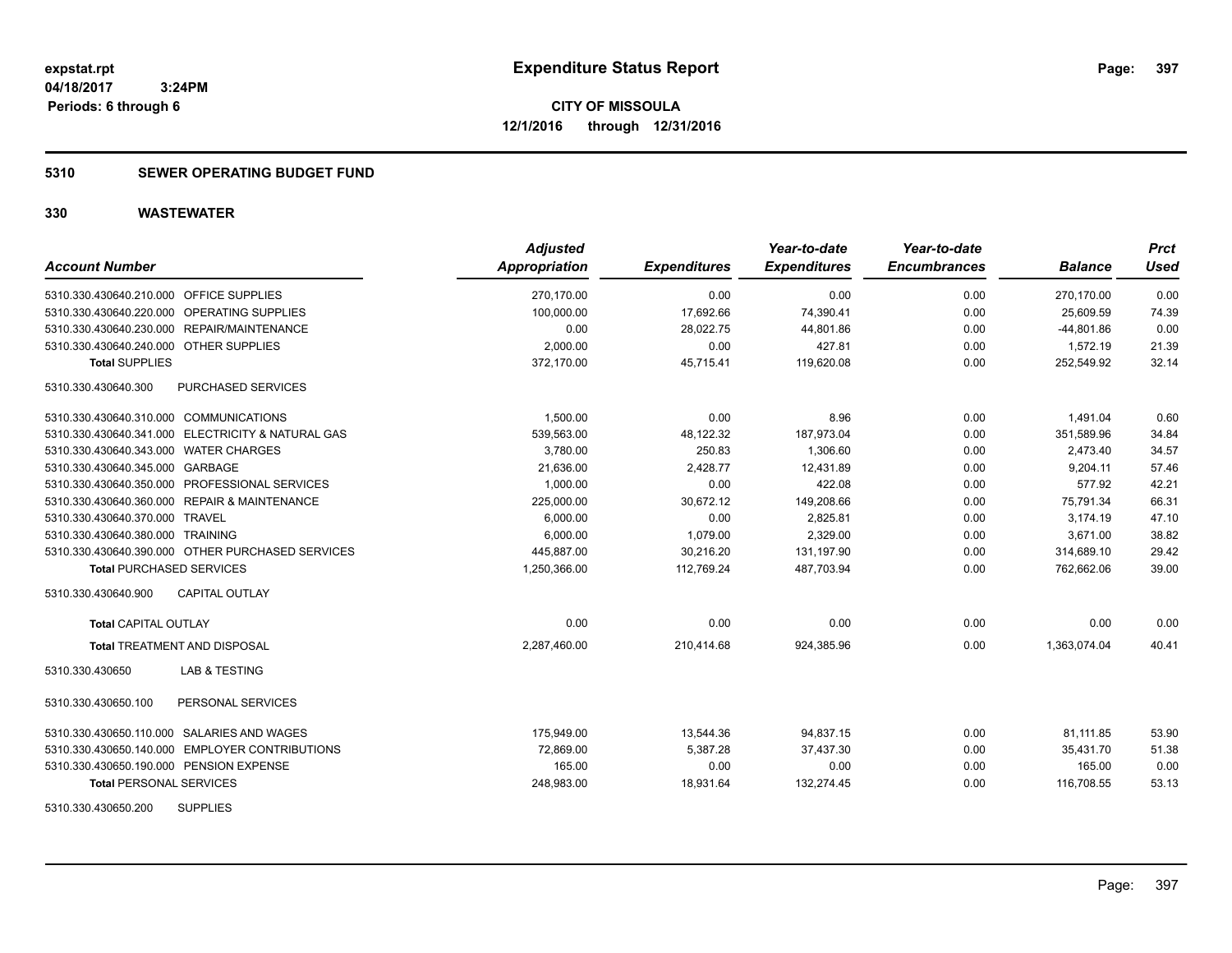# **5310 SEWER OPERATING BUDGET FUND**

| <b>Account Number</b>                          | <b>Adjusted</b><br><b>Appropriation</b> | <b>Expenditures</b> | Year-to-date<br><b>Expenditures</b> | Year-to-date<br><b>Encumbrances</b> | <b>Balance</b> | <b>Prct</b><br><b>Used</b> |
|------------------------------------------------|-----------------------------------------|---------------------|-------------------------------------|-------------------------------------|----------------|----------------------------|
| 5310.330.430650.220.000 OPERATING SUPPLIES     | 23,000.00                               | 7,823.79            | 14,691.69                           | 0.00                                | 8,308.31       | 63.88                      |
| 5310.330.430650.230.000 REPAIR/MAINTENANCE     | 3,000.00                                | 752.00              | 1,424.69                            | 0.00                                | 1,575.31       | 47.49                      |
| <b>Total SUPPLIES</b>                          | 26,000.00                               | 8,575.79            | 16,116.38                           | 0.00                                | 9,883.62       | 61.99                      |
| PURCHASED SERVICES<br>5310.330.430650.300      |                                         |                     |                                     |                                     |                |                            |
| 5310.330.430650.310.000 COMMUNICATIONS         | 1,000.00                                | 111.84              | 265.72                              | 0.00                                | 734.28         | 26.57                      |
| 5310.330.430650.350.000 PROFESSIONAL SERVICES  | 37,700.00                               | 4,576.55            | 15,889.55                           | 0.00                                | 21,810.45      | 42.15                      |
| 5310.330.430650.360.000 REPAIR & MAINTENANCE   | 4,000.00                                | 68.00               | 2,727.27                            | 0.00                                | 1.272.73       | 68.18                      |
| 5310.330.430650.370.000 TRAVEL                 | 2,000.00                                | 0.00                | 0.00                                | 0.00                                | 2,000.00       | 0.00                       |
| 5310.330.430650.380.000 TRAINING               | 1,000.00                                | 0.00                | 0.00                                | 0.00                                | 1,000.00       | 0.00                       |
| <b>Total PURCHASED SERVICES</b>                | 45,700.00                               | 4,756.39            | 18,882.54                           | 0.00                                | 26,817.46      | 41.32                      |
| <b>CAPITAL OUTLAY</b><br>5310.330.430650.900   |                                         |                     |                                     |                                     |                |                            |
| Total CAPITAL OUTLAY                           | 0.00                                    | 0.00                | 0.00                                | 0.00                                | 0.00           | 0.00                       |
| <b>Total LAB &amp; TESTING</b>                 | 320,683.00                              | 32,263.82           | 167,273.37                          | 0.00                                | 153,409.63     | 52.16                      |
| <b>COMPOST</b><br>5310.330.430660              |                                         |                     |                                     |                                     |                |                            |
| 5310.330.430660.100<br>PERSONAL SERVICES       |                                         |                     |                                     |                                     |                |                            |
| 5310.330.430660.110. SALARIES AND WAGES        | 0.00                                    | 0.00                | 3,786.58                            | 0.00                                | $-3,786.58$    | 0.00                       |
| 5310.330.430660.110.000 SALARIES AND WAGES     | 0.00                                    | 14,509.20           | 14,509.20                           | 0.00                                | $-14,509.20$   | 0.00                       |
| 5310.330.430660.120.000 OVERTIME/TERMINATION   | 0.00                                    | 1,016.18            | 1,411.79                            | 0.00                                | $-1,411.79$    | 0.00                       |
| 5310.330.430660.140.000 EMPLOYER CONTRIBUTIONS | 0.00                                    | 3,464.52            | 4,393.24                            | 0.00                                | $-4,393.24$    | 0.00                       |
| <b>Total PERSONAL SERVICES</b>                 | 0.00                                    | 18,989.90           | 24,100.81                           | 0.00                                | $-24.100.81$   | 0.00                       |
| 5310.330.430660.200<br><b>SUPPLIES</b>         |                                         |                     |                                     |                                     |                |                            |
| 5310.330.430660.220.000 OPERATING SUPPLIES     | 0.00                                    | 3,405.39            | 3,405.39                            | 0.00                                | $-3,405.39$    | 0.00                       |
| 5310.330.430660.230.000 REPAIR/MAINTENANCE     | 0.00                                    | 7,221.05            | 7,221.05                            | 0.00                                | $-7,221.05$    | 0.00                       |
| 5310.330.430660.231.000 GASOLINE               | 0.00                                    | 1,798.06            | 1,798.06                            | 0.00                                | $-1,798.06$    | 0.00                       |
| <b>Total SUPPLIES</b>                          | 0.00                                    | 12,424.50           | 12,424.50                           | 0.00                                | $-12,424.50$   | 0.00                       |
| PURCHASED SERVICES<br>5310.330.430660.300      |                                         |                     |                                     |                                     |                |                            |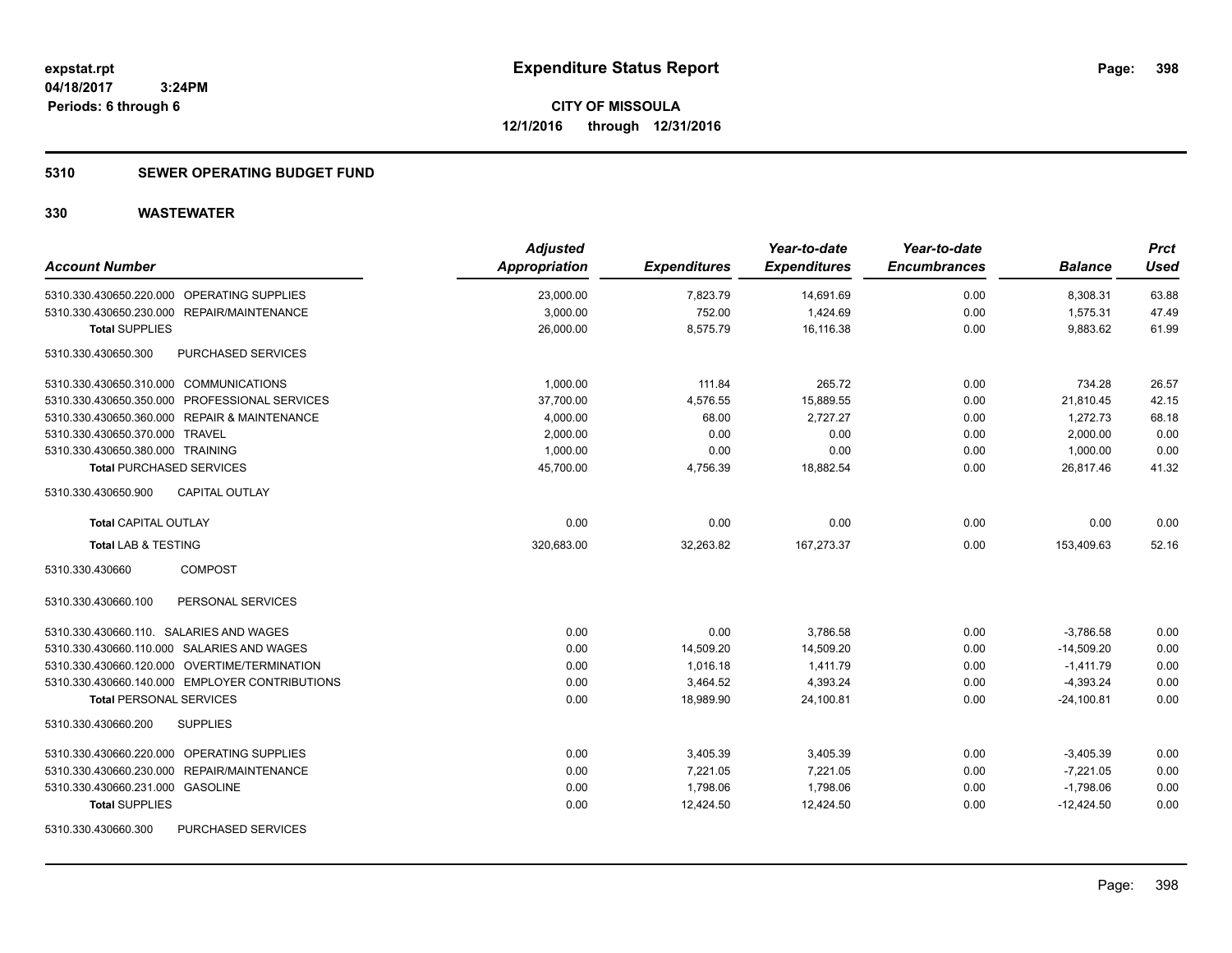# **5310 SEWER OPERATING BUDGET FUND**

|                                |                                                              | <b>Adjusted</b>      |                     | Year-to-date        | Year-to-date        |                | <b>Prct</b> |
|--------------------------------|--------------------------------------------------------------|----------------------|---------------------|---------------------|---------------------|----------------|-------------|
| <b>Account Number</b>          |                                                              | <b>Appropriation</b> | <b>Expenditures</b> | <b>Expenditures</b> | <b>Encumbrances</b> | <b>Balance</b> | <b>Used</b> |
|                                | 5310.330.430660.350.000 PROFESSIONAL SERVICES                | 0.00                 | 6,100.00            | 6,100.00            | 0.00                | $-6,100.00$    | 0.00        |
|                                | 5310.330.430660.360.000 REPAIR & MAINTENANCE                 | 0.00                 | 4,104.97            | 4,104.97            | 0.00                | $-4,104.97$    | 0.00        |
|                                | <b>Total PURCHASED SERVICES</b>                              | 0.00                 | 10,204.97           | 10,204.97           | 0.00                | $-10,204.97$   | 0.00        |
| 5310.330.430660.600            | <b>DEBT SERVICE</b>                                          |                      |                     |                     |                     |                |             |
| <b>Total DEBT SERVICE</b>      |                                                              | 0.00                 | 0.00                | 0.00                | 0.00                | 0.00           | 0.00        |
| 5310.330.430660.900            | <b>CAPITAL OUTLAY</b>                                        |                      |                     |                     |                     |                |             |
| Total CAPITAL OUTLAY           |                                                              | 0.00                 | 0.00                | 0.00                | 0.00                | 0.00           | 0.00        |
| <b>Total COMPOST</b>           |                                                              | 0.00                 | 41,619.37           | 46,730.28           | 0.00                | $-46,730.28$   | 0.00        |
| 5310.330.490504                | <b>DEBT SERVICE</b>                                          |                      |                     |                     |                     |                |             |
| 5310.330.490504.600            | <b>DEBT SERVICE</b>                                          |                      |                     |                     |                     |                |             |
| <b>Total DEBT SERVICE</b>      |                                                              | 0.00                 | 0.00                | 0.00                | 0.00                | 0.00           | 0.00        |
| 5310.330.499999                | <b>NEW REQUESTS</b>                                          |                      |                     |                     |                     |                |             |
| 5310.330.499999.100            | PERSONAL SERVICES                                            |                      |                     |                     |                     |                |             |
| <b>Total PERSONAL SERVICES</b> |                                                              | 0.00                 | 0.00                | 0.00                | 0.00                | 0.00           | 0.00        |
| 5310.330.499999.900            | <b>CAPITAL OUTLAY</b>                                        |                      |                     |                     |                     |                |             |
| <b>Total NEW REQUESTS</b>      |                                                              | 0.00                 | 0.00                | 0.00                | 0.00                | 0.00           | 0.00        |
| 5310.330.510110                | <b>MERCHANT SERVICES</b>                                     |                      |                     |                     |                     |                |             |
| 5310.330.510110.500            | <b>FIXED CHARGES</b>                                         |                      |                     |                     |                     |                |             |
|                                | 5310.330.510110.500.000 MERCHANT SERVICE FEES/FIIXED CHARGES | 45,000.00            | 0.00                | 0.00                | 0.00                | 45,000.00      | 0.00        |
| <b>Total MERCHANT SERVICES</b> |                                                              | 45,000.00            | 0.00                | 0.00                | 0.00                | 45,000.00      | 0.00        |
| 5310.330.510306                | <b>SALARY RESERVE</b>                                        |                      |                     |                     |                     |                |             |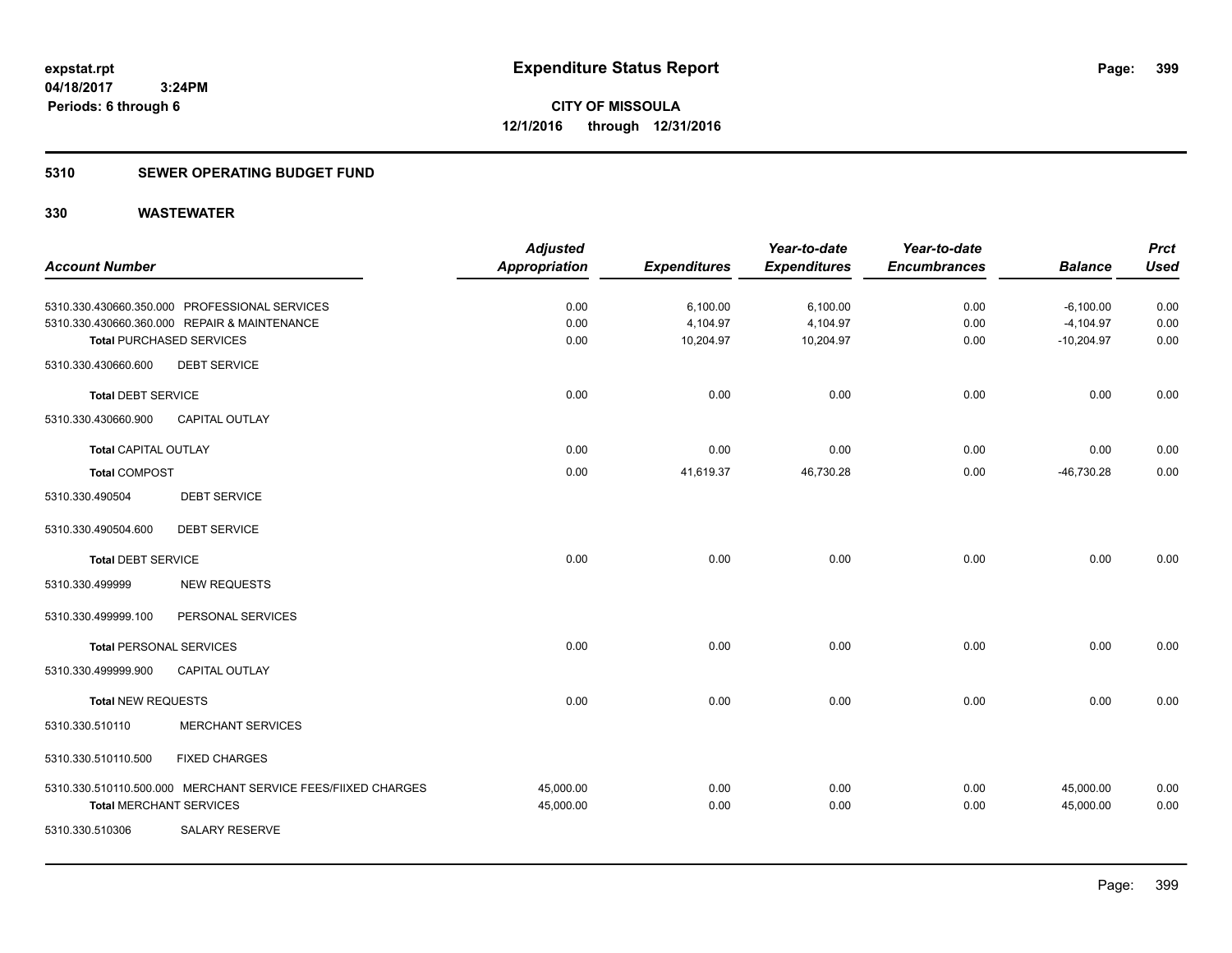# **5310 SEWER OPERATING BUDGET FUND**

|                                                  | <b>Adjusted</b> |                     | Year-to-date        | Year-to-date        |                | <b>Prct</b> |
|--------------------------------------------------|-----------------|---------------------|---------------------|---------------------|----------------|-------------|
| <b>Account Number</b>                            | Appropriation   | <b>Expenditures</b> | <b>Expenditures</b> | <b>Encumbrances</b> | <b>Balance</b> | Used        |
|                                                  |                 |                     |                     |                     |                |             |
| 5310.330.510306.100<br>PERSONAL SERVICES         |                 |                     |                     |                     |                |             |
| 5310.330.510306.140.000 EMPLOYER CONTRIBUTIONS   | 5,400.00        | 0.00                | 0.00                | 0.00                | 5.400.00       | 0.00        |
| <b>Total SALARY RESERVE</b>                      | 5,400.00        | 0.00                | 0.00                | 0.00                | 5,400.00       | 0.00        |
| INTERFUND OPERATING TRANSFERS<br>5310.330.521000 |                 |                     |                     |                     |                |             |
| 5310.330.521000.800<br>OTHER OBJECTS             |                 |                     |                     |                     |                |             |
| <b>Total INTERFUND OPERATING TRANSFERS</b>       | 0.00            | 0.00                | 0.00                | 0.00                | 0.00           | 0.00        |
| <b>Total WASTEWATER</b>                          | 5.552.456.00    | 1.073.089.77        | 2.479.849.87        | 0.00                | 3.072.606.13   | 44.66       |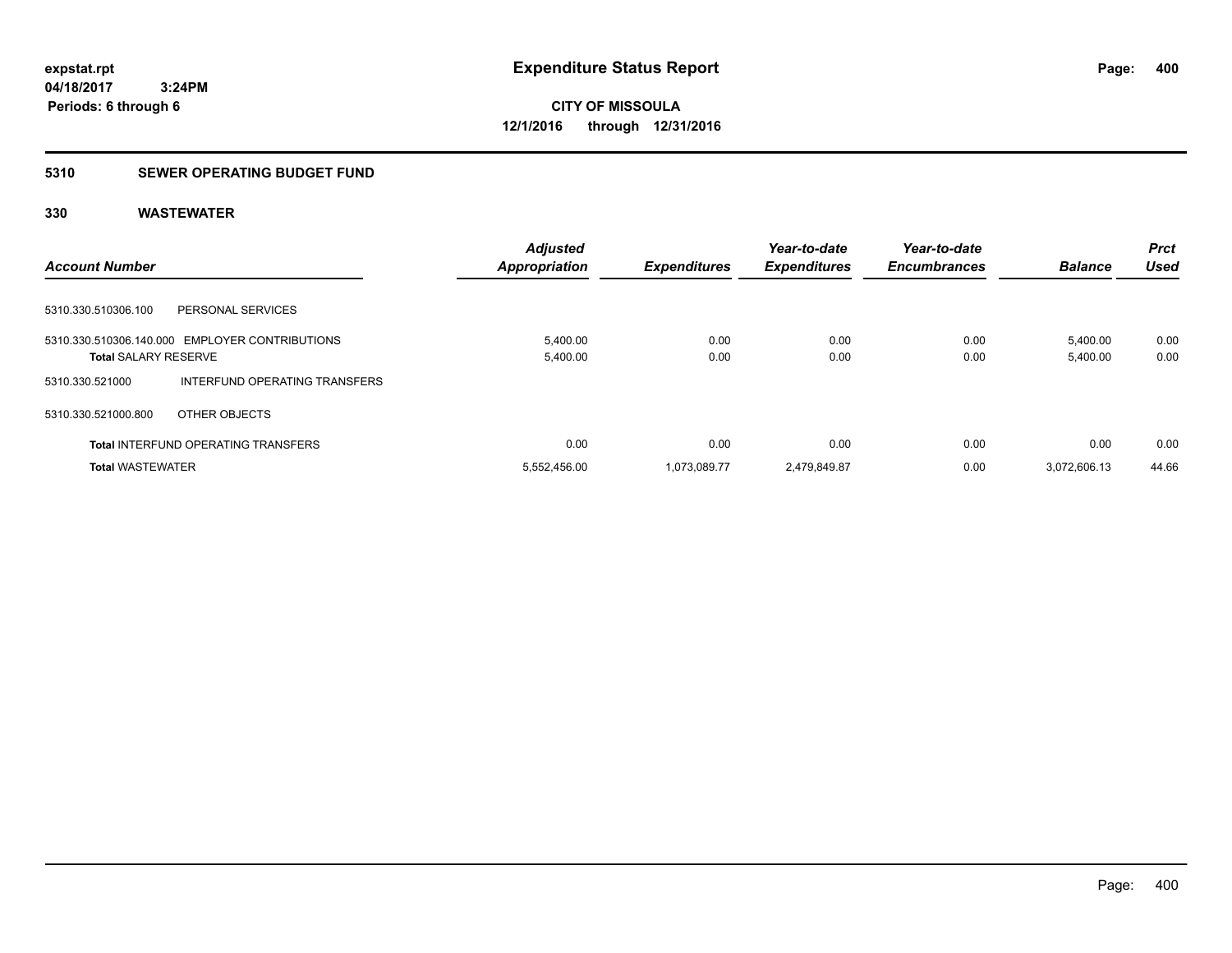**CITY OF MISSOULA 12/1/2016 through 12/31/2016**

# **5310 SEWER OPERATING BUDGET FUND**

# **335 WATER**

| <b>Account Number</b> |                                          | <b>Adjusted</b><br>Appropriation | <b>Expenditures</b> | Year-to-date<br><b>Expenditures</b> | Year-to-date<br><b>Encumbrances</b> | <b>Balance</b> | <b>Prct</b><br>Used |
|-----------------------|------------------------------------------|----------------------------------|---------------------|-------------------------------------|-------------------------------------|----------------|---------------------|
| 5310.335.430590       | OTHER ACTIVITIES                         |                                  |                     |                                     |                                     |                |                     |
| 5310.335.430590.300   | PURCHASED SERVICES                       |                                  |                     |                                     |                                     |                |                     |
| <b>Total WATER</b>    |                                          | 0.00                             | 0.00                | 0.00                                | 0.00                                | 0.00           | 0.00                |
|                       | <b>Total SEWER OPERATING BUDGET FUND</b> | 5,552,456.00                     | 1,073,089.77        | 2,479,849.87                        | 0.00                                | 3,072,606.13   | 44.66               |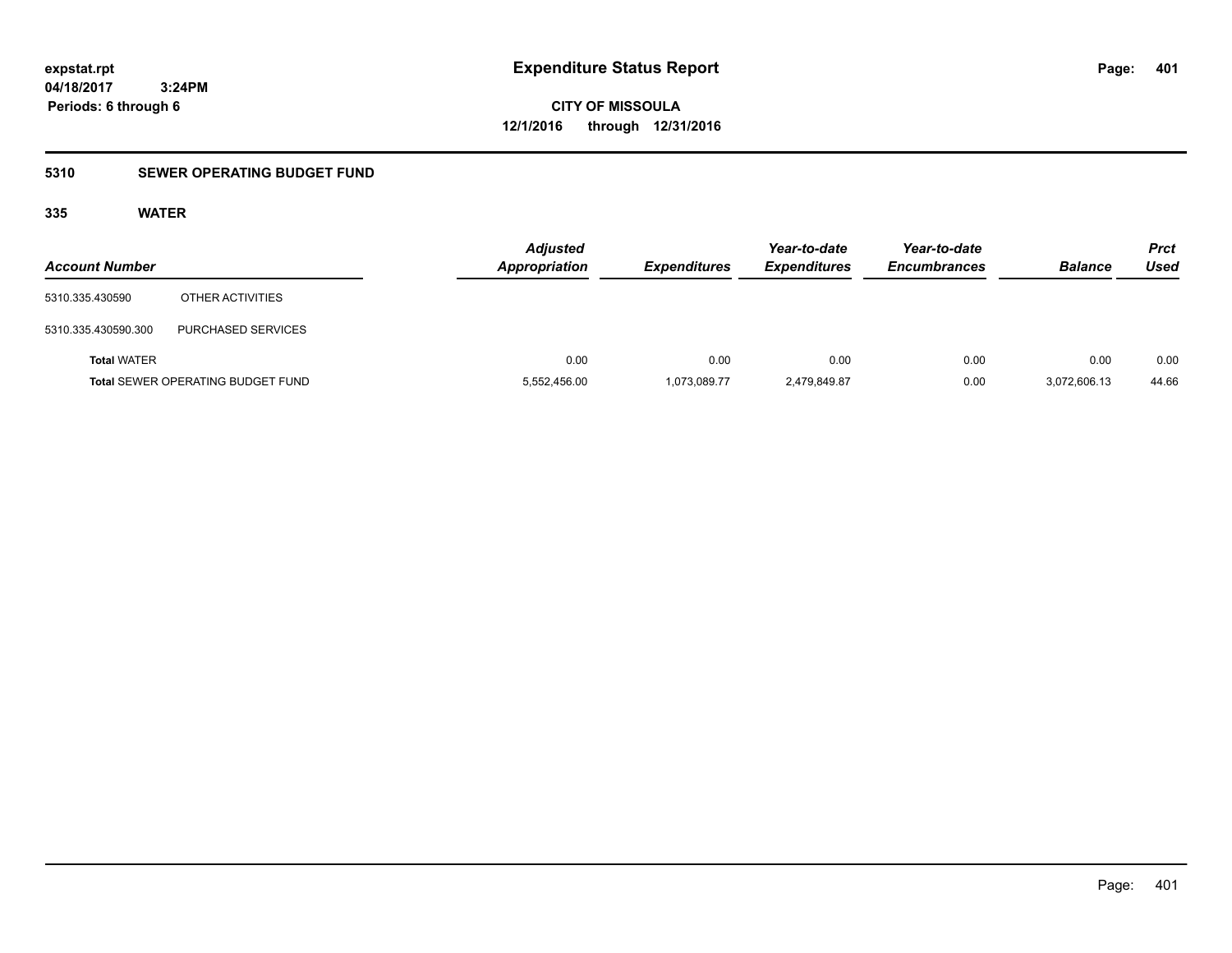**CITY OF MISSOULA 12/1/2016 through 12/31/2016**

# **5311 SEWER REVENUE COLLECTION & CLEARING FUND**

| <b>Account Number</b>      |                                                  | <b>Adjusted</b><br><b>Appropriation</b> | <b>Expenditures</b> | Year-to-date<br><b>Expenditures</b> | Year-to-date<br><b>Encumbrances</b> | <b>Balance</b> | <b>Prct</b><br><b>Used</b> |
|----------------------------|--------------------------------------------------|-----------------------------------------|---------------------|-------------------------------------|-------------------------------------|----------------|----------------------------|
| 5311.330.430670            | <b>CUSTOMER ACCOUNTING &amp; COLLECTION</b>      |                                         |                     |                                     |                                     |                |                            |
| 5311.330.430670.800        | OTHER OBJECTS                                    |                                         |                     |                                     |                                     |                |                            |
|                            | Total CUSTOMER ACCOUNTING & COLLECTION           | 0.00                                    | 0.00                | 0.00                                | 0.00                                | 0.00           | 0.00                       |
| 5311.330.510000            | <b>MISCELLANEOUS</b>                             |                                         |                     |                                     |                                     |                |                            |
| 5311.330.510000.800        | <b>OTHER OBJECTS</b>                             |                                         |                     |                                     |                                     |                |                            |
| <b>Total MISCELLANEOUS</b> |                                                  | 0.00                                    | 0.00                | 0.00                                | 0.00                                | 0.00           | 0.00                       |
| 5311.330.510110            | <b>MERCHANT SERVICES</b>                         |                                         |                     |                                     |                                     |                |                            |
| 5311.330.510110.500        | <b>FIXED CHARGES</b>                             |                                         |                     |                                     |                                     |                |                            |
|                            | <b>Total MERCHANT SERVICES</b>                   | 0.00                                    | 0.00                | 0.00                                | 0.00                                | 0.00           | 0.00                       |
| 5311.330.521000            | SEWER REVENUE CLEARING                           |                                         |                     |                                     |                                     |                |                            |
| 5311.330.521000.500        | <b>FIXED CHARGES</b>                             |                                         |                     |                                     |                                     |                |                            |
| <b>Total FIXED CHARGES</b> |                                                  | 0.00                                    | 0.00                | 0.00                                | 0.00                                | 0.00           | 0.00                       |
| 5311.330.521000.800        | <b>OTHER OBJECTS</b>                             |                                         |                     |                                     |                                     |                |                            |
|                            | 5311.330.521000.820.000 TRANSFERS TO OTHER FUNDS | 7,963,568.00                            | 0.00                | 0.00                                | 0.00                                | 7,963,568.00   | 0.00                       |
|                            | Total SEWER REVENUE CLEARING                     | 7,963,568.00                            | 0.00                | 0.00                                | 0.00                                | 7,963,568.00   | 0.00                       |
|                            | Total SEWER REVENUE COLLECTION & CLEARING FUND   | 7,963,568.00                            | 0.00                | 0.00                                | 0.00                                | 7,963,568.00   | 0.00                       |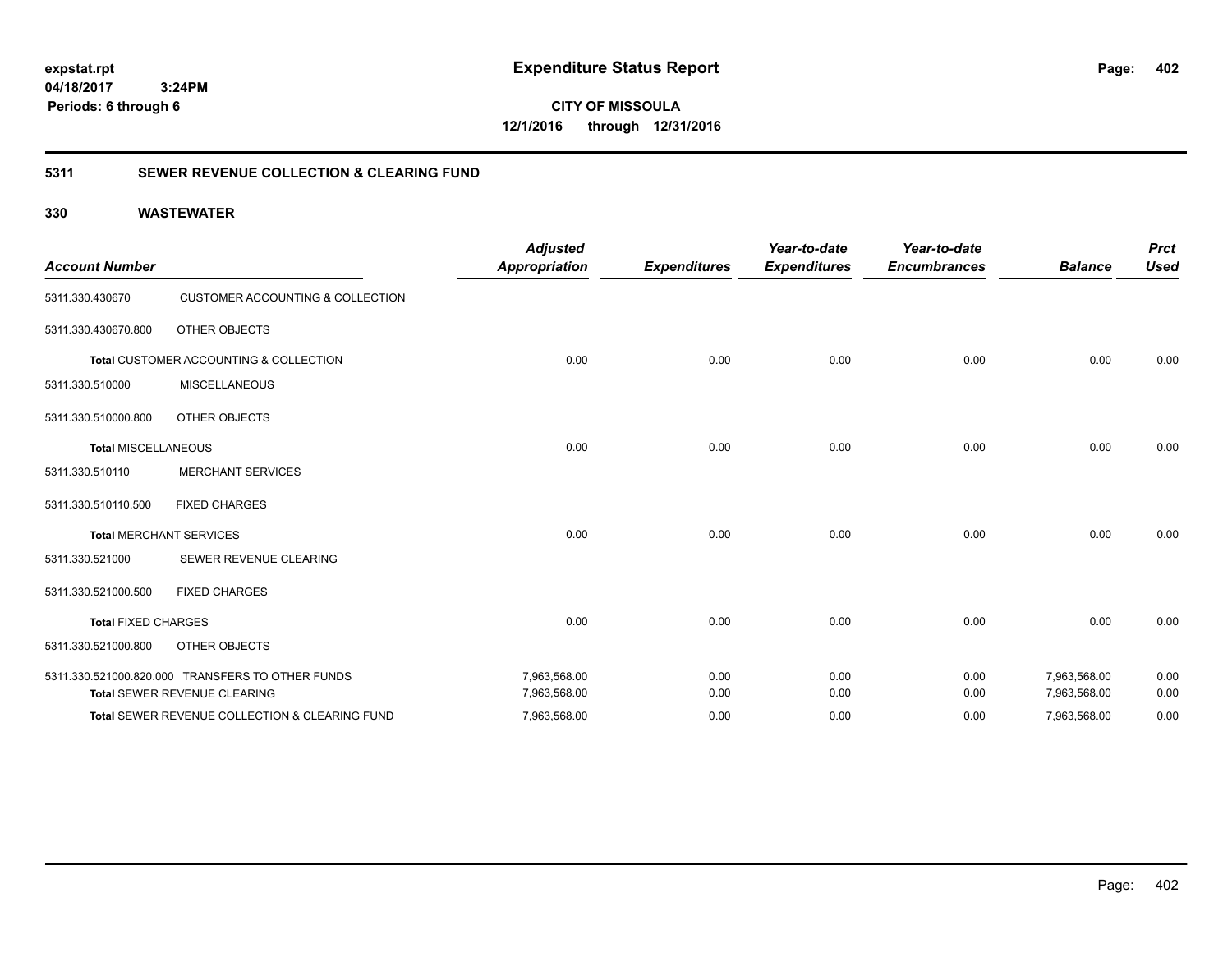### **5315 SEWER LOAN FUND**

| <b>Account Number</b>         |                                                   | <b>Adjusted</b><br><b>Appropriation</b> | <b>Expenditures</b> | Year-to-date<br><b>Expenditures</b> | Year-to-date<br><b>Encumbrances</b> | <b>Balance</b> | <b>Prct</b><br><b>Used</b> |
|-------------------------------|---------------------------------------------------|-----------------------------------------|---------------------|-------------------------------------|-------------------------------------|----------------|----------------------------|
| 5315.330.430607               | *** Title Not Found ***                           |                                         |                     |                                     |                                     |                |                            |
| 5315.330.430607.300           | PURCHASED SERVICES                                |                                         |                     |                                     |                                     |                |                            |
| Total *** Title Not Found *** |                                                   | 0.00                                    | 0.00                | 0.00                                | 0.00                                | 0.00           | 0.00                       |
| 5315.330.430670               | <b>CUSTOMER ACCOUNTING &amp; COLLECTION</b>       |                                         |                     |                                     |                                     |                |                            |
| 5315.330.430670.300           | PURCHASED SERVICES                                |                                         |                     |                                     |                                     |                |                            |
|                               | <b>Total PURCHASED SERVICES</b>                   | 0.00                                    | 0.00                | 0.00                                | 0.00                                | 0.00           | 0.00                       |
| 5315.330.430670.800           | OTHER OBJECTS                                     |                                         |                     |                                     |                                     |                |                            |
|                               | 5315.330.430670.820.000 TRANSFERS TO OTHER FUNDS  | 20,000.00                               | 0.00                | 0.00                                | 0.00                                | 20,000.00      | 0.00                       |
|                               | <b>Total CUSTOMER ACCOUNTING &amp; COLLECTION</b> | 20,000.00                               | 0.00                | 0.00                                | 0.00                                | 20,000.00      | 0.00                       |
| <b>Total SEWER LOAN FUND</b>  |                                                   | 20,000.00                               | 0.00                | 0.00                                | 0.00                                | 20,000.00      | 0.00                       |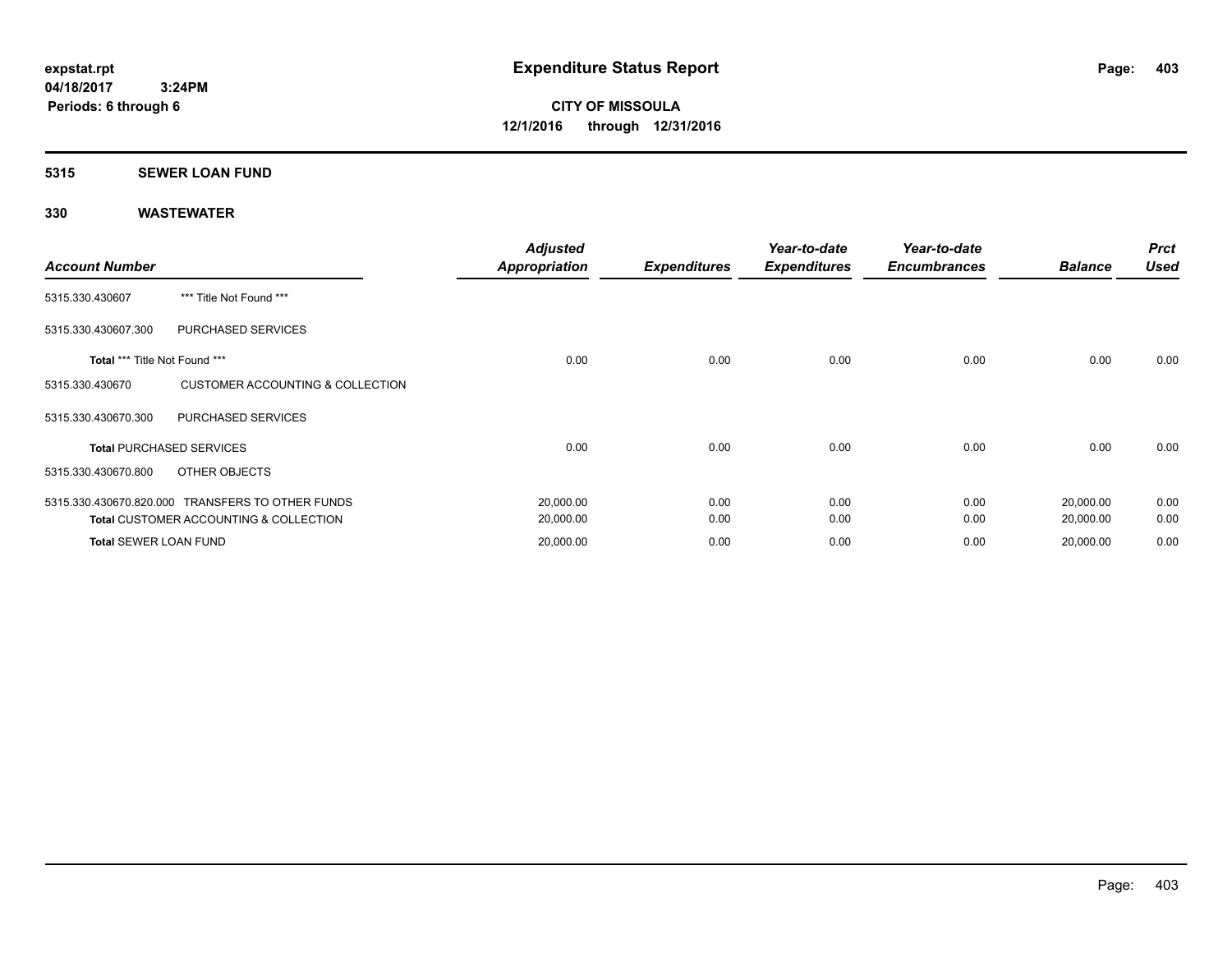**CITY OF MISSOULA 12/1/2016 through 12/31/2016**

# **5320 SEWER REPLACEMENT & DEPRECIATION FUND**

|                                 |                                        | <b>Adjusted</b>      |                     | Year-to-date        | Year-to-date        |                | <b>Prct</b> |
|---------------------------------|----------------------------------------|----------------------|---------------------|---------------------|---------------------|----------------|-------------|
| <b>Account Number</b>           |                                        | <b>Appropriation</b> | <b>Expenditures</b> | <b>Expenditures</b> | <b>Encumbrances</b> | <b>Balance</b> | <b>Used</b> |
| 5320.330.410400                 | <b>DEPRECIATION</b>                    |                      |                     |                     |                     |                |             |
| 5320.330.410400.800             | OTHER OBJECTS                          |                      |                     |                     |                     |                |             |
| <b>Total DEPRECIATION</b>       |                                        | 0.00                 | 0.00                | 0.00                | 0.00                | 0.00           | 0.00        |
| 5320.330.410551                 | <b>FINANCIAL SOFTWARE</b>              |                      |                     |                     |                     |                |             |
| 5320.330.410551.800             | OTHER OBJECTS                          |                      |                     |                     |                     |                |             |
| <b>Total FINANCIAL SOFTWARE</b> |                                        | 0.00                 | 0.00                | 0.00                | 0.00                | 0.00           | 0.00        |
| 5320.330.430613                 | <b>EQUIPMENT-TRUCKS</b>                |                      |                     |                     |                     |                |             |
| 5320.330.430613.900             | <b>CAPITAL OUTLAY</b>                  |                      |                     |                     |                     |                |             |
| <b>Total EQUIPMENT-TRUCKS</b>   |                                        | 0.00                 | 0.00                | 0.00                | 0.00                | 0.00           | 0.00        |
| 5320.330.430614                 | WW DEVELOPMENT FEE RECALCULATION       |                      |                     |                     |                     |                |             |
| 5320.330.430614.300             | PURCHASED SERVICES                     |                      |                     |                     |                     |                |             |
|                                 | Total WW DEVELOPMENT FEE RECALCULATION | 0.00                 | 0.00                | 0.00                | 0.00                | 0.00           | 0.00        |
| 5320.330.430615                 | WWTP OPTIMIZATION STUDY                |                      |                     |                     |                     |                |             |
| 5320.330.430615.300             | PURCHASED SERVICES                     |                      |                     |                     |                     |                |             |
|                                 | Total WWTP OPTIMIZATION STUDY          | 0.00                 | 0.00                | 0.00                | 0.00                | 0.00           | 0.00        |
| 5320.330.430622                 | TREATMENT PLANT SOFTWARE UPGRADE       |                      |                     |                     |                     |                |             |
| 5320.330.430622.900             | <b>CAPITAL OUTLAY</b>                  |                      |                     |                     |                     |                |             |
|                                 | Total TREATMENT PLANT SOFTWARE UPGRADE | 0.00                 | 0.00                | 0.00                | 0.00                | 0.00           | 0.00        |
| 5320.330.430623                 | LATERAL SWR MAIN EXT                   |                      |                     |                     |                     |                |             |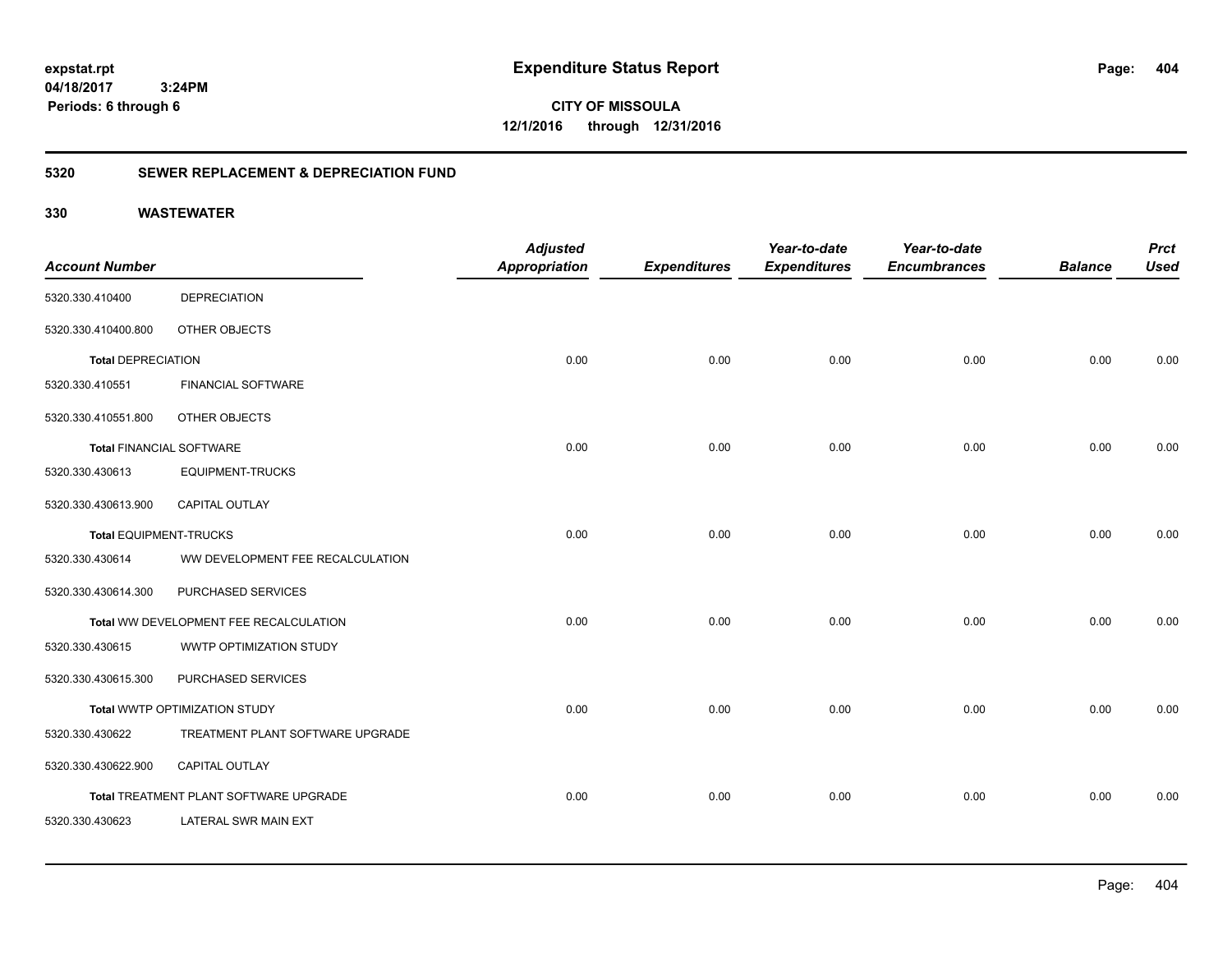**CITY OF MISSOULA 12/1/2016 through 12/31/2016**

# **5320 SEWER REPLACEMENT & DEPRECIATION FUND**

|                                 |                                              | <b>Adjusted</b>      |                     | Year-to-date        | Year-to-date        |                | <b>Prct</b> |
|---------------------------------|----------------------------------------------|----------------------|---------------------|---------------------|---------------------|----------------|-------------|
| <b>Account Number</b>           |                                              | <b>Appropriation</b> | <b>Expenditures</b> | <b>Expenditures</b> | <b>Encumbrances</b> | <b>Balance</b> | <b>Used</b> |
| 5320.330.430623.300             | PURCHASED SERVICES                           |                      |                     |                     |                     |                |             |
|                                 | 5320.330.430623.360.000 REPAIR & MAINTENANCE | 10,000.00            | 0.00                | 0.00                | 0.00                | 10,000.00      | 0.00        |
|                                 | <b>Total PURCHASED SERVICES</b>              | 10,000.00            | 0.00                | 0.00                | 0.00                | 10,000.00      | 0.00        |
| 5320.330.430623.900             | <b>CAPITAL OUTLAY</b>                        |                      |                     |                     |                     |                |             |
| <b>Total CAPITAL OUTLAY</b>     |                                              | 0.00                 | 0.00                | 0.00                | 0.00                | 0.00           | 0.00        |
|                                 | <b>Total LATERAL SWR MAIN EXT</b>            | 10,000.00            | 0.00                | 0.00                | 0.00                | 10,000.00      | 0.00        |
| 5320.330.430624                 | SEWER LINE REHAB                             |                      |                     |                     |                     |                |             |
| 5320.330.430624.300             | PURCHASED SERVICES                           |                      |                     |                     |                     |                |             |
| <b>Total SEWER LINE REHAB</b>   |                                              | 0.00                 | 0.00                | 0.00                | 0.00                | 0.00           | 0.00        |
| 5320.330.430625                 | SWR MAIN MASTER PLANS                        |                      |                     |                     |                     |                |             |
| 5320.330.430625.300             | PURCHASED SERVICES                           |                      |                     |                     |                     |                |             |
|                                 | <b>Total SWR MAIN MASTER PLANS</b>           | 0.00                 | 0.00                | 0.00                | 0.00                | 0.00           | 0.00        |
| 5320.330.430630                 | <b>MISC PLANT REPAIRS</b>                    |                      |                     |                     |                     |                |             |
| 5320.330.430630.300             | PURCHASED SERVICES                           |                      |                     |                     |                     |                |             |
|                                 | 5320.330.430630.360.000 REPAIR & MAINTENANCE | 200,000.00           | 1,107.50            | 103,995.56          | 0.00                | 96,004.44      | 52.00       |
|                                 | <b>Total PURCHASED SERVICES</b>              | 200,000.00           | 1,107.50            | 103,995.56          | 0.00                | 96,004.44      | 52.00       |
| 5320.330.430630.900             | CAPITAL OUTLAY                               |                      |                     |                     |                     |                |             |
| <b>Total CAPITAL OUTLAY</b>     |                                              | 0.00                 | 0.00                | 0.00                | 0.00                | 0.00           | 0.00        |
| <b>Total MISC PLANT REPAIRS</b> |                                              | 200,000.00           | 1,107.50            | 103,995.56          | 0.00                | 96,004.44      | 52.00       |
| 5320.330.430631                 | <b>MISC SWR MAIN REPAIRS</b>                 |                      |                     |                     |                     |                |             |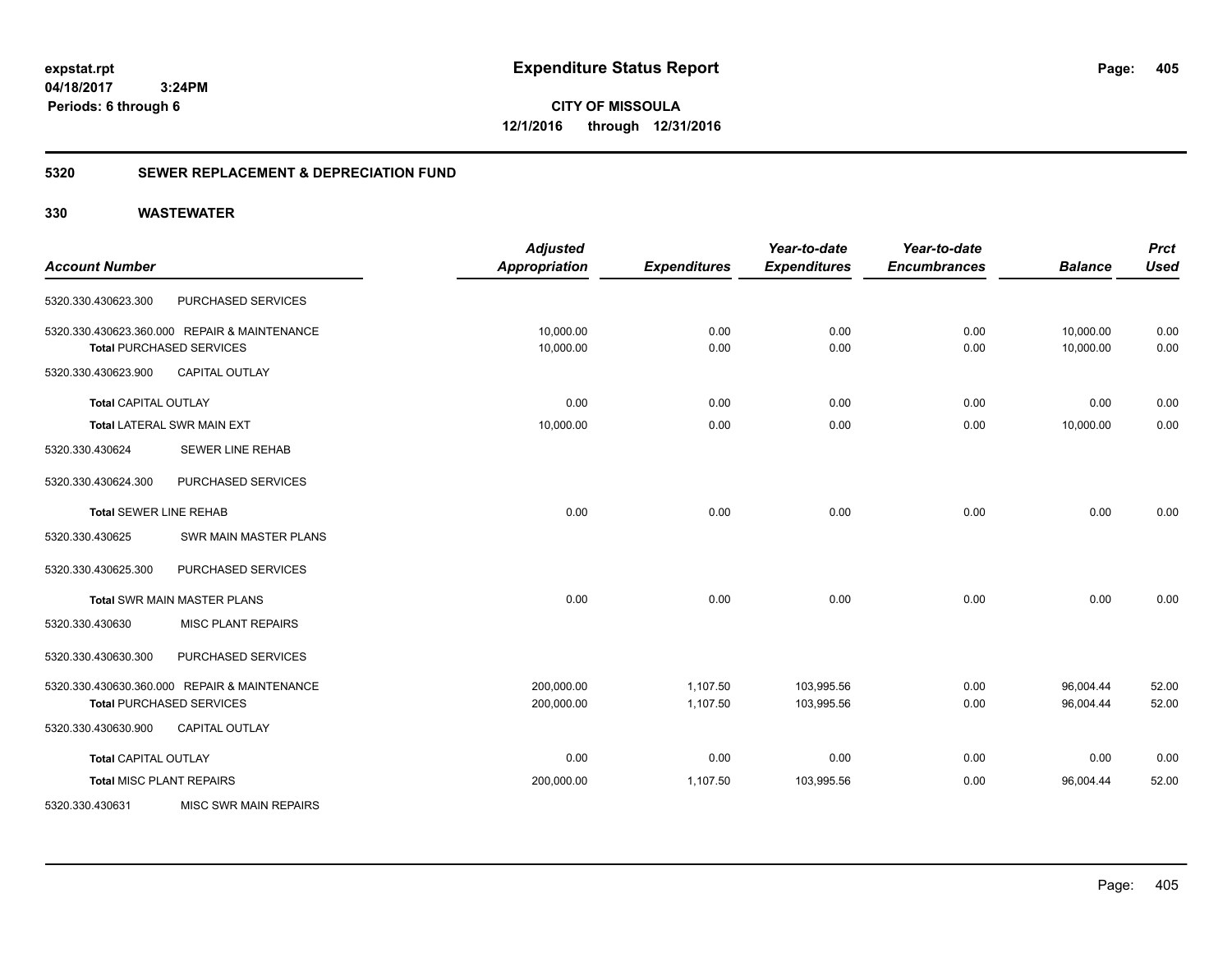**CITY OF MISSOULA 12/1/2016 through 12/31/2016**

# **5320 SEWER REPLACEMENT & DEPRECIATION FUND**

| <b>Account Number</b>      |                                                                               | <b>Adjusted</b><br><b>Appropriation</b> | <b>Expenditures</b>  | Year-to-date<br><b>Expenditures</b> | Year-to-date<br><b>Encumbrances</b> | <b>Balance</b>           | <b>Prct</b><br><b>Used</b> |
|----------------------------|-------------------------------------------------------------------------------|-----------------------------------------|----------------------|-------------------------------------|-------------------------------------|--------------------------|----------------------------|
| 5320.330.430631.300        | PURCHASED SERVICES                                                            |                                         |                      |                                     |                                     |                          |                            |
|                            | 5320.330.430631.360.000 MISC SEWER LINE REPAIR<br>Total MISC SWR MAIN REPAIRS | 200,000.00<br>200,000.00                | 7,846.02<br>7,846.02 | 90,037.41<br>90,037.41              | 0.00<br>0.00                        | 109,962.59<br>109,962.59 | 45.02<br>45.02             |
| 5320.330.430632            | <b>DEWATERING SCREW PRESS</b>                                                 |                                         |                      |                                     |                                     |                          |                            |
| 5320.330.430632.800        | OTHER OBJECTS                                                                 |                                         |                      |                                     |                                     |                          |                            |
| <b>Total OTHER OBJECTS</b> |                                                                               | 0.00                                    | 0.00                 | 0.00                                | 0.00                                | 0.00                     | 0.00                       |
| 5320.330.430632.900        | <b>CAPITAL OUTLAY</b>                                                         |                                         |                      |                                     |                                     |                          |                            |
|                            | <b>Total DEWATERING SCREW PRESS</b>                                           | 0.00                                    | 0.00                 | 0.00                                | 0.00                                | 0.00                     | 0.00                       |
| 5320.330.430635            | CARAS PARK FORCE MAIN RELOCATION                                              |                                         |                      |                                     |                                     |                          |                            |
| 5320.330.430635.300        | PURCHASED SERVICES                                                            |                                         |                      |                                     |                                     |                          |                            |
|                            | <b>Total PURCHASED SERVICES</b>                                               | 0.00                                    | 0.00                 | 0.00                                | 0.00                                | 0.00                     | 0.00                       |
| 5320.330.430635.900        | CAPITAL OUTLAY                                                                |                                         |                      |                                     |                                     |                          |                            |
|                            | Total CARAS PARK FORCE MAIN RELOCATION                                        | 0.00                                    | 0.00                 | 0.00                                | 0.00                                | 0.00                     | 0.00                       |
| 5320.330.430637            | SEWAGE LIFT STATION UPGRADE/REHAB                                             |                                         |                      |                                     |                                     |                          |                            |
| 5320.330.430637.300        | PURCHASED SERVICES                                                            |                                         |                      |                                     |                                     |                          |                            |
|                            | Total SEWAGE LIFT STATION UPGRADE/REHAB                                       | 0.00                                    | 0.00                 | 0.00                                | 0.00                                | 0.00                     | 0.00                       |
| 5320.330.430643            | <b>WWTP TELEMETRY UPGRADE PROJECT</b>                                         |                                         |                      |                                     |                                     |                          |                            |
| 5320.330.430643.300        | PURCHASED SERVICES                                                            |                                         |                      |                                     |                                     |                          |                            |
|                            | <b>Total PURCHASED SERVICES</b>                                               | 0.00                                    | 0.00                 | 0.00                                | 0.00                                | 0.00                     | 0.00                       |
| 5320.330.430643.900        | CAPITAL OUTLAY                                                                |                                         |                      |                                     |                                     |                          |                            |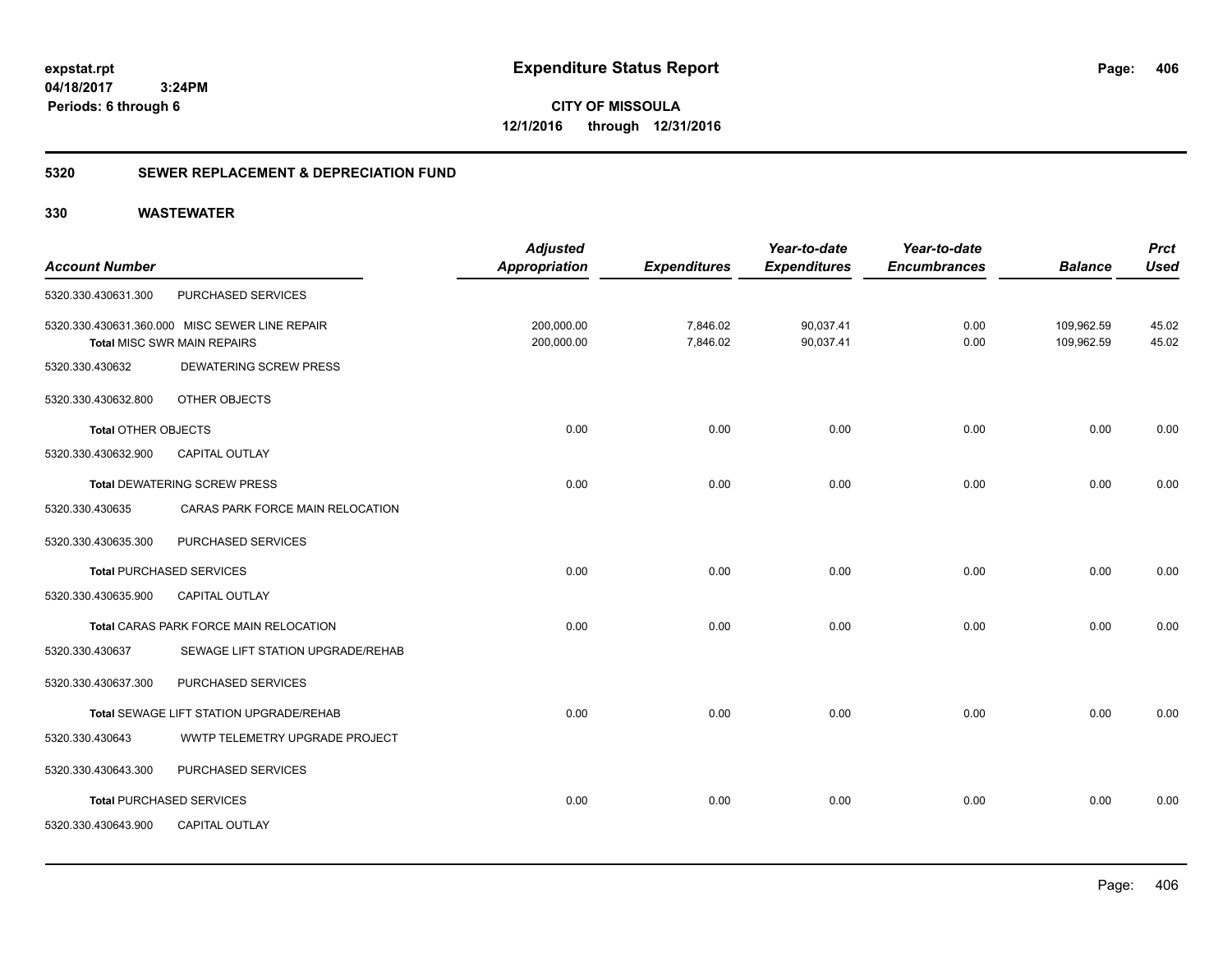**CITY OF MISSOULA 12/1/2016 through 12/31/2016**

# **5320 SEWER REPLACEMENT & DEPRECIATION FUND**

| <b>Account Number</b>          |                                      | <b>Adjusted</b><br><b>Appropriation</b> | <b>Expenditures</b> | Year-to-date<br><b>Expenditures</b> | Year-to-date<br><b>Encumbrances</b> | <b>Balance</b> | <b>Prct</b><br><b>Used</b> |
|--------------------------------|--------------------------------------|-----------------------------------------|---------------------|-------------------------------------|-------------------------------------|----------------|----------------------------|
|                                |                                      |                                         |                     |                                     |                                     |                |                            |
|                                | Total WWTP TELEMETRY UPGRADE PROJECT | 0.00                                    | 0.00                | 0.00                                | 0.00                                | 0.00           | 0.00                       |
| 5320.330.430650                | LAB & TESTING                        |                                         |                     |                                     |                                     |                |                            |
| 5320.330.430650.300            | PURCHASED SERVICES                   |                                         |                     |                                     |                                     |                |                            |
|                                | <b>Total PURCHASED SERVICES</b>      | 0.00                                    | 0.00                | 0.00                                | 0.00                                | 0.00           | 0.00                       |
| 5320.330.430650.900            | CAPITAL OUTLAY                       |                                         |                     |                                     |                                     |                |                            |
| <b>Total LAB &amp; TESTING</b> |                                      | 0.00                                    | 0.00                | 0.00                                | 0.00                                | 0.00           | 0.00                       |
| 5320.330.430651                | TRANSFER TO SEWER LOAN               |                                         |                     |                                     |                                     |                |                            |
| 5320.330.430651.800            | OTHER OBJECTS                        |                                         |                     |                                     |                                     |                |                            |
|                                | Total TRANSFER TO SEWER LOAN         | 0.00                                    | 0.00                | 0.00                                | 0.00                                | 0.00           | 0.00                       |
| 5320.330.430660                | <b>COMPOST</b>                       |                                         |                     |                                     |                                     |                |                            |
| 5320.330.430660.900            | <b>CAPITAL OUTLAY</b>                |                                         |                     |                                     |                                     |                |                            |
| <b>Total COMPOST</b>           |                                      | 0.00                                    | 0.00                | 0.00                                | 0.00                                | 0.00           | 0.00                       |
| 5320.330.430684                | MILLER CREEK SEWER INTERCEPTOR       |                                         |                     |                                     |                                     |                |                            |
| 5320.330.430684.300            | PURCHASED SERVICES                   |                                         |                     |                                     |                                     |                |                            |
|                                | <b>Total PURCHASED SERVICES</b>      | 0.00                                    | 0.00                | 0.00                                | 0.00                                | 0.00           | 0.00                       |
| 5320.330.430684.800            | OTHER OBJECTS                        |                                         |                     |                                     |                                     |                |                            |
|                                | Total MILLER CREEK SEWER INTERCEPTOR | 0.00                                    | 0.00                | 0.00                                | 0.00                                | 0.00           | 0.00                       |
| 5320.330.430689                | FY11 \$1.29M Sewer Bond Construction |                                         |                     |                                     |                                     |                |                            |
| 5320.330.430689.800            | OTHER OBJECTS                        |                                         |                     |                                     |                                     |                |                            |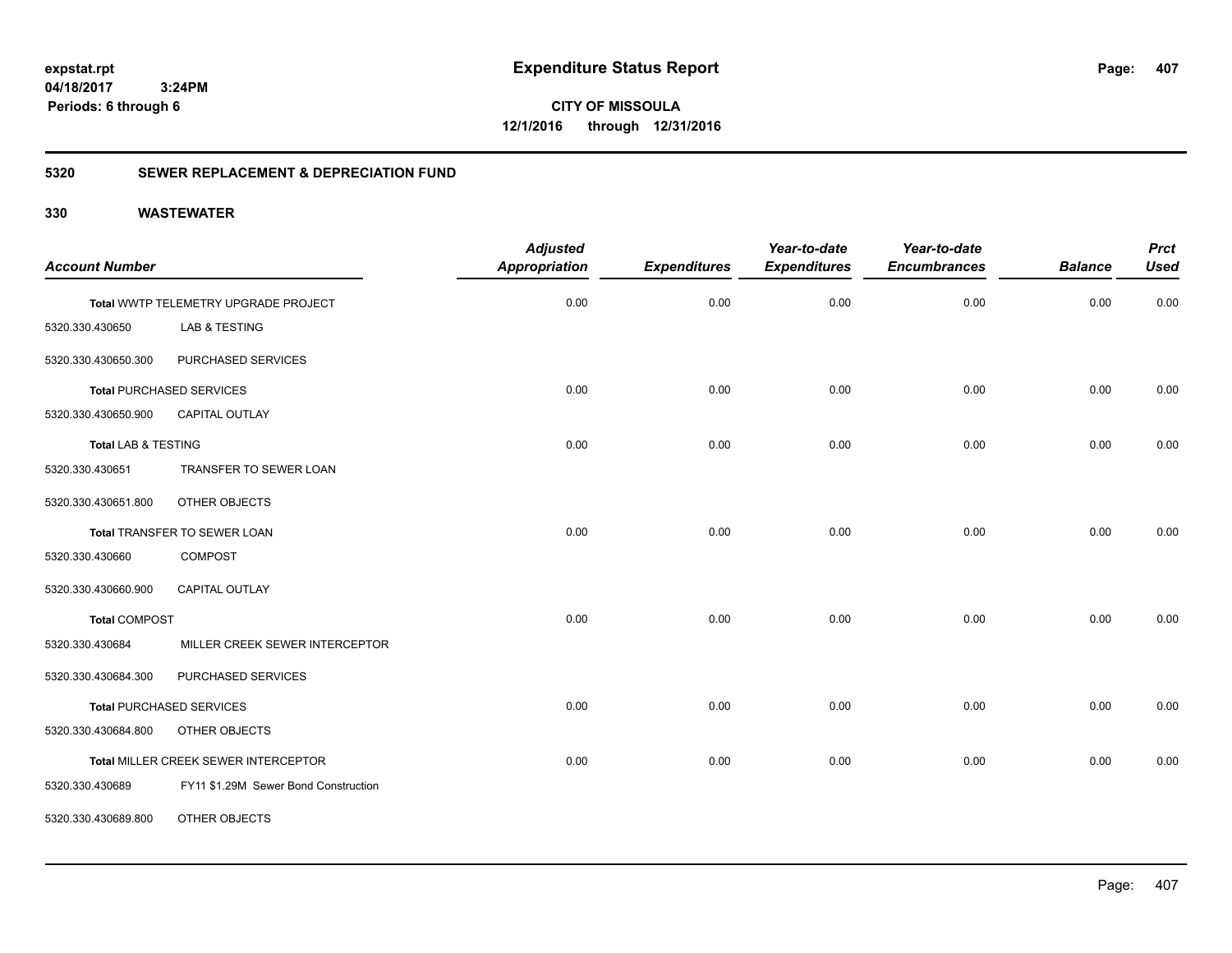**CITY OF MISSOULA 12/1/2016 through 12/31/2016**

# **5320 SEWER REPLACEMENT & DEPRECIATION FUND**

| <b>Account Number</b>            |                                               | <b>Adjusted</b><br><b>Appropriation</b> | <b>Expenditures</b> | Year-to-date<br><b>Expenditures</b> | Year-to-date<br><b>Encumbrances</b> | <b>Balance</b> | <b>Prct</b><br><b>Used</b> |
|----------------------------------|-----------------------------------------------|-----------------------------------------|---------------------|-------------------------------------|-------------------------------------|----------------|----------------------------|
|                                  | Total FY11 \$1.29M Sewer Bond Construction    | 0.00                                    | 0.00                | 0.00                                | 0.00                                | 0.00           | 0.00                       |
| 5320.330.430691                  | HYBRID POPLAR SEWER PROJECT                   |                                         |                     |                                     |                                     |                |                            |
| 5320.330.430691.900              | CAPITAL OUTLAY                                |                                         |                     |                                     |                                     |                |                            |
|                                  | Total HYBRID POPLAR SEWER PROJECT             | 0.00                                    | 0.00                | 0.00                                | 0.00                                | 0.00           | 0.00                       |
| 5320.330.430702                  | COUNTY RSID WYE SEWER PROJECT                 |                                         |                     |                                     |                                     |                |                            |
| 5320.330.430702.300              | PURCHASED SERVICES                            |                                         |                     |                                     |                                     |                |                            |
|                                  | Total COUNTY RSID WYE SEWER PROJECT           | 0.00                                    | 0.00                | 0.00                                | 0.00                                | 0.00           | 0.00                       |
| 5320.330.430703                  | <b>Russell St Re-Route</b>                    |                                         |                     |                                     |                                     |                |                            |
| 5320.330.430703.300              | PURCHASED SERVICES                            |                                         |                     |                                     |                                     |                |                            |
| <b>Total Russell St Re-Route</b> |                                               | 0.00                                    | 0.00                | 0.00                                | 0.00                                | 0.00           | 0.00                       |
| 5320.330.430706                  | <b>RUSSELL ST INTERCEPTOR</b>                 |                                         |                     |                                     |                                     |                |                            |
| 5320.330.430706.300              | PURCHASED SERVICES                            |                                         |                     |                                     |                                     |                |                            |
|                                  | 5320.330.430706.350.000 PROFESSIONAL SERVICES | 0.00                                    | 0.00                | 3,890.00                            | 0.00                                | $-3,890.00$    | 0.00                       |
|                                  | 5320.330.430706.360.000 REPAIR & MAINTENANCE  | 31,500.00                               | 0.00                | 0.00                                | 0.00                                | 31,500.00      | 0.00                       |
|                                  | Total RUSSELL ST INTERCEPTOR                  | 31,500.00                               | 0.00                | 3,890.00                            | 0.00                                | 27,610.00      | 12.35                      |
| 5320.330.430707                  | RUSSELL ST RE-ROUTE                           |                                         |                     |                                     |                                     |                |                            |
| 5320.330.430707.300              | PURCHASED SERVICES                            |                                         |                     |                                     |                                     |                |                            |
|                                  | Total RUSSELL ST RE-ROUTE                     | 0.00                                    | 0.00                | 0.00                                | 0.00                                | 0.00           | 0.00                       |
| 5320.330.470230                  | <b>PW FACILITY</b>                            |                                         |                     |                                     |                                     |                |                            |
| 5320.330.470230.300              | PURCHASED SERVICES                            |                                         |                     |                                     |                                     |                |                            |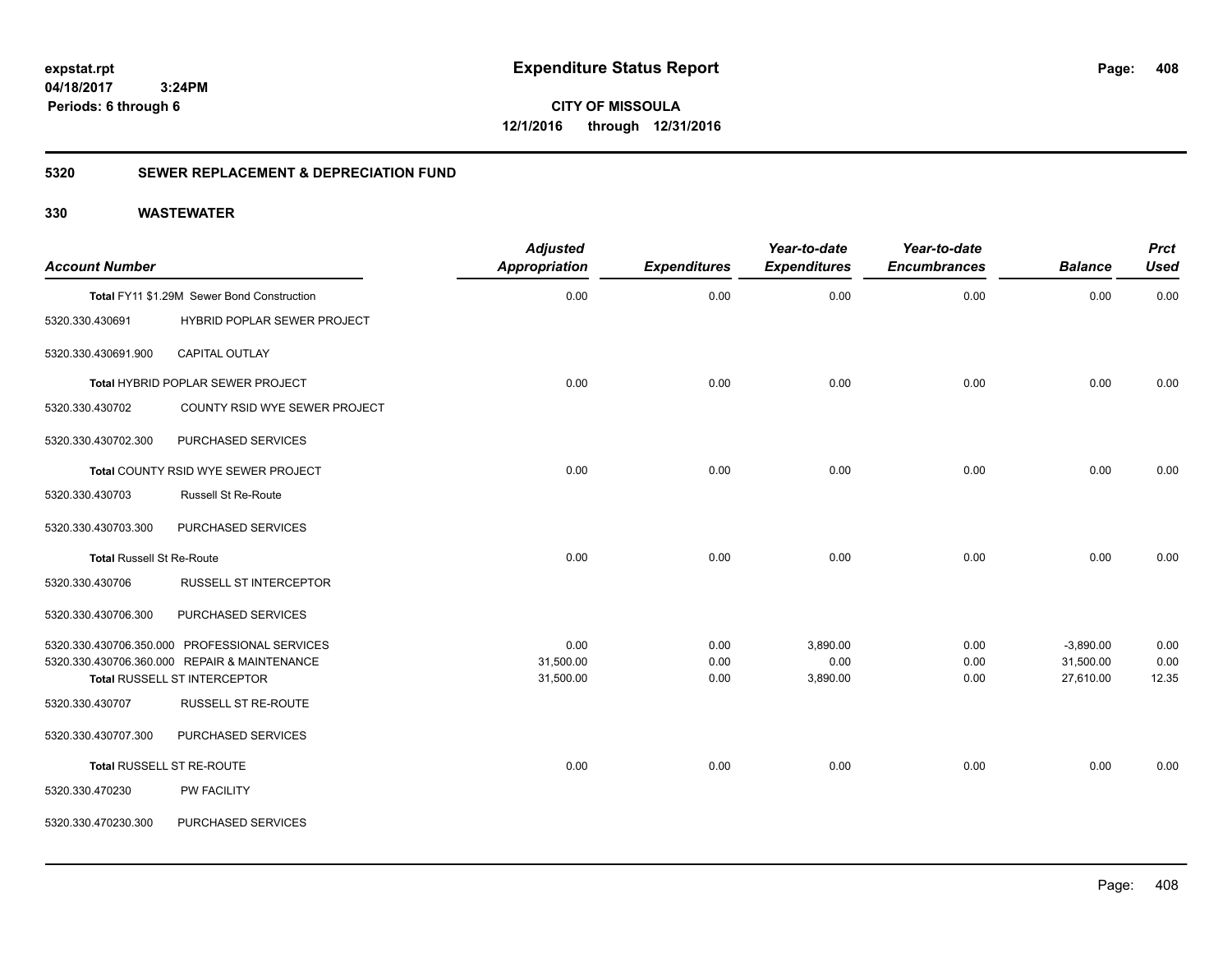**CITY OF MISSOULA 12/1/2016 through 12/31/2016**

# **5320 SEWER REPLACEMENT & DEPRECIATION FUND**

| <b>Account Number</b>                                                                                                                    | <b>Adjusted</b><br><b>Appropriation</b> | <b>Expenditures</b>  | Year-to-date<br><b>Expenditures</b> | Year-to-date<br><b>Encumbrances</b> | <b>Balance</b>                      | <b>Prct</b><br><b>Used</b> |
|------------------------------------------------------------------------------------------------------------------------------------------|-----------------------------------------|----------------------|-------------------------------------|-------------------------------------|-------------------------------------|----------------------------|
| <b>Total PURCHASED SERVICES</b>                                                                                                          | 0.00                                    | 0.00                 | 0.00                                | 0.00                                | 0.00                                | 0.00                       |
| 5320.330.470230.900<br><b>CAPITAL OUTLAY</b>                                                                                             |                                         |                      |                                     |                                     |                                     |                            |
| 5320.330.470230.920.000 BUILDINGS<br><b>Total PW FACILITY</b>                                                                            | 1,300,000.00<br>1,300,000.00            | 0.00<br>0.00         | 0.00<br>0.00                        | 0.00<br>0.00                        | 1,300,000.00<br>1,300,000.00        | 0.00<br>0.00               |
| ACCELA LOAN DEBT SERVICE<br>5320.330.490505                                                                                              |                                         |                      |                                     |                                     |                                     |                            |
| 5320.330.490505.800<br>OTHER OBJECTS                                                                                                     |                                         |                      |                                     |                                     |                                     |                            |
| Total ACCELA LOAN DEBT SERVICE                                                                                                           | 0.00                                    | 0.00                 | 0.00                                | 0.00                                | 0.00                                | 0.00                       |
| CORE FINANCED EQUIPMENT<br>5320.330.490506                                                                                               |                                         |                      |                                     |                                     |                                     |                            |
| 5320.330.490506.600<br><b>DEBT SERVICE</b>                                                                                               |                                         |                      |                                     |                                     |                                     |                            |
| 5320.330.490506.610.000 FINANCED EQUIPMENT/PRINCIPAL<br>5320.330.490506.620.000 INTEREST / SERVICE FEES<br>Total CORE FINANCED EQUIPMENT | 92,749.00<br>2.459.00<br>95,208.00      | 0.00<br>0.00<br>0.00 | 44,932.29<br>2.671.58<br>47,603.87  | 0.00<br>0.00<br>0.00                | 47,816.71<br>$-212.58$<br>47,604.13 | 48.45<br>108.64<br>50.00   |
| EKO COMPOST PURCHASE<br>5320.330.490508                                                                                                  |                                         |                      |                                     |                                     |                                     |                            |
| <b>DEBT SERVICE</b><br>5320.330.490508.600                                                                                               |                                         |                      |                                     |                                     |                                     |                            |
| 5320.330.490508.610.000 EKO-PRINCIPAL<br><b>Total EKO COMPOST PURCHASE</b>                                                               | 0.00<br>0.00                            | 0.00<br>0.00         | 10,000.00<br>10.000.00              | 0.00<br>0.00                        | $-10,000.00$<br>$-10.000.00$        | 0.00<br>0.00               |
| INTERFUND OPERATING TRANSFERS<br>5320.330.521000                                                                                         |                                         |                      |                                     |                                     |                                     |                            |
| 5320.330.521000.800<br>OTHER OBJECTS                                                                                                     |                                         |                      |                                     |                                     |                                     |                            |
| <b>Total INTERFUND OPERATING TRANSFERS</b>                                                                                               | 0.00                                    | 0.00                 | 0.00                                | 0.00                                | 0.00                                | 0.00                       |
| Total SEWER REPLACEMENT & DEPRECIATION FUND                                                                                              | 1,836,708.00                            | 8,953.52             | 255,526.84                          | 0.00                                | 1,581,181.16                        | 13.91                      |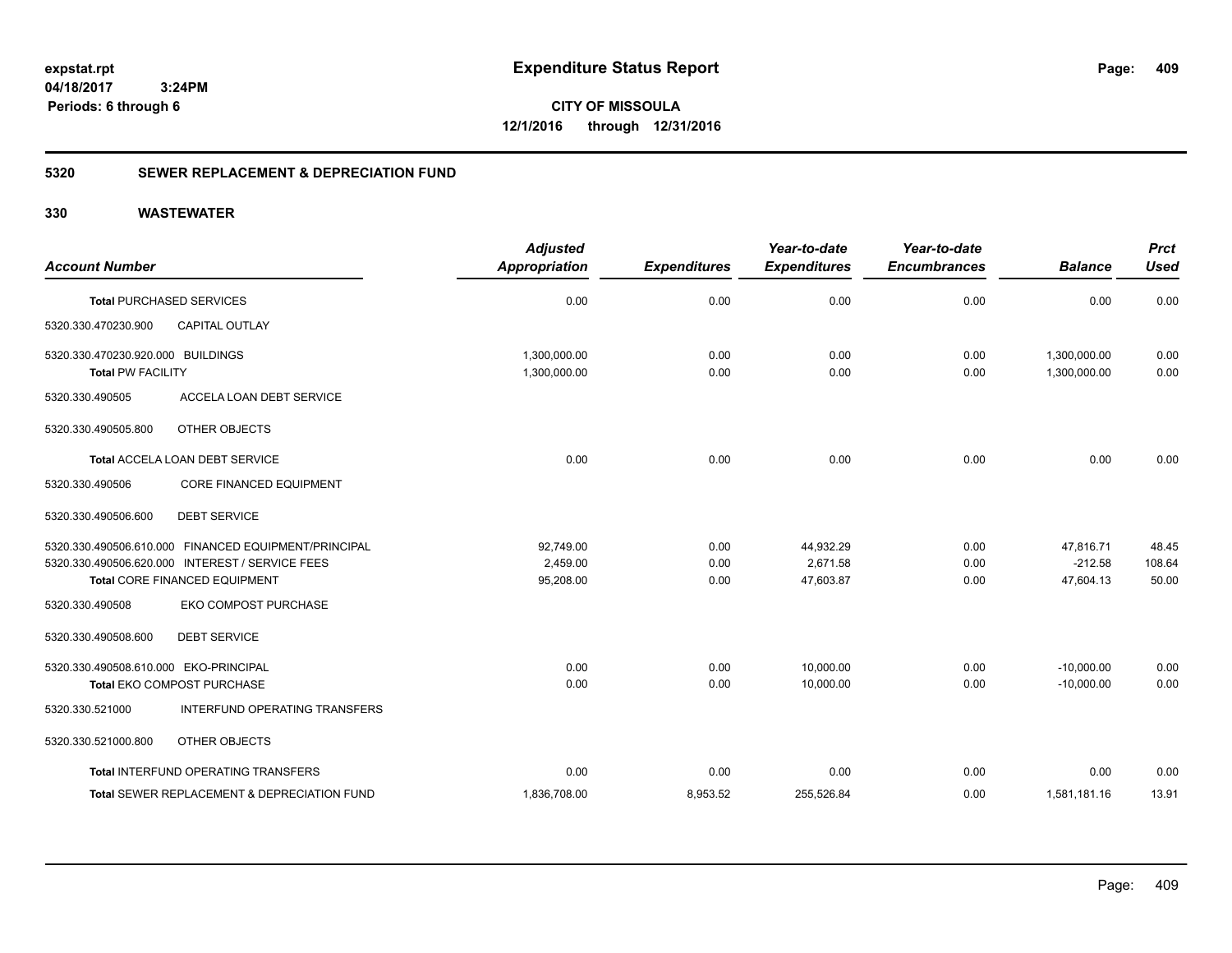# **5325 SEWER DEVELOPMENT FEE FUND**

| <b>Account Number</b>    |                                                                                           | <b>Adjusted</b><br>Appropriation | <b>Expenditures</b>      | Year-to-date<br><b>Expenditures</b> | Year-to-date<br><b>Encumbrances</b> | <b>Balance</b>           | <b>Prct</b><br><b>Used</b> |
|--------------------------|-------------------------------------------------------------------------------------------|----------------------------------|--------------------------|-------------------------------------|-------------------------------------|--------------------------|----------------------------|
| 5325.330.430630          | <b>COLLECTIONS &amp; TRANSMISSIONS</b>                                                    |                                  |                          |                                     |                                     |                          |                            |
| 5325.330.430630.900      | CAPITAL OUTLAY                                                                            |                                  |                          |                                     |                                     |                          |                            |
|                          | 5325.330.430630.930.000 OLD HYW 93 SEWER INTERCEPTOR<br>Total COLLECTIONS & TRANSMISSIONS | 923,994.00<br>923,994.00         | 101,307.61<br>101,307.61 | 725,260.63<br>725,260.63            | 0.00<br>0.00                        | 198,733.37<br>198,733.37 | 78.49<br>78.49             |
| 5325.330.430632          | <b>DEWATERING SCREW PRESS</b>                                                             |                                  |                          |                                     |                                     |                          |                            |
| 5325.330.430632.300      | PURCHASED SERVICES                                                                        |                                  |                          |                                     |                                     |                          |                            |
| Total PURCHASED SERVICES |                                                                                           | 0.00                             | 0.00                     | 0.00                                | 0.00                                | 0.00                     | 0.00                       |
| 5325.330.430632.900      | <b>CAPITAL OUTLAY</b>                                                                     |                                  |                          |                                     |                                     |                          |                            |
|                          | Total DEWATERING SCREW PRESS                                                              | 0.00                             | 0.00                     | 0.00                                | 0.00                                | 0.00                     | 0.00                       |
| 5325.330.430636          | OVERSIZING ASSISTANCE                                                                     |                                  |                          |                                     |                                     |                          |                            |
| 5325.330.430636.900      | <b>CAPITAL OUTLAY</b>                                                                     |                                  |                          |                                     |                                     |                          |                            |
|                          | 5325.330.430636.930.000 OVERSIZING ASSISTANCE<br>Total OVERSIZING ASSISTANCE              | 50,000.00<br>50,000.00           | 0.00<br>0.00             | 7,580.00<br>7,580.00                | 0.00<br>0.00                        | 42,420.00<br>42,420.00   | 15.16<br>15.16             |
| 5325.330.430637          | SEWAGE LIFT STATION UPGRADE/REHAB                                                         |                                  |                          |                                     |                                     |                          |                            |
| 5325.330.430637.300      | PURCHASED SERVICES                                                                        |                                  |                          |                                     |                                     |                          |                            |
|                          | Total SEWAGE LIFT STATION UPGRADE/REHAB                                                   | 0.00                             | 0.00                     | 0.00                                | 0.00                                | 0.00                     | 0.00                       |
| 5325.330.430660          | <b>COMPOST</b>                                                                            |                                  |                          |                                     |                                     |                          |                            |
| 5325.330.430660.300      | PURCHASED SERVICES                                                                        |                                  |                          |                                     |                                     |                          |                            |
| <b>Total COMPOST</b>     |                                                                                           | 0.00                             | 0.00                     | 0.00                                | 0.00                                | 0.00                     | 0.00                       |
| 5325.330.430663          | AIRPORT INTECEPTOR                                                                        |                                  |                          |                                     |                                     |                          |                            |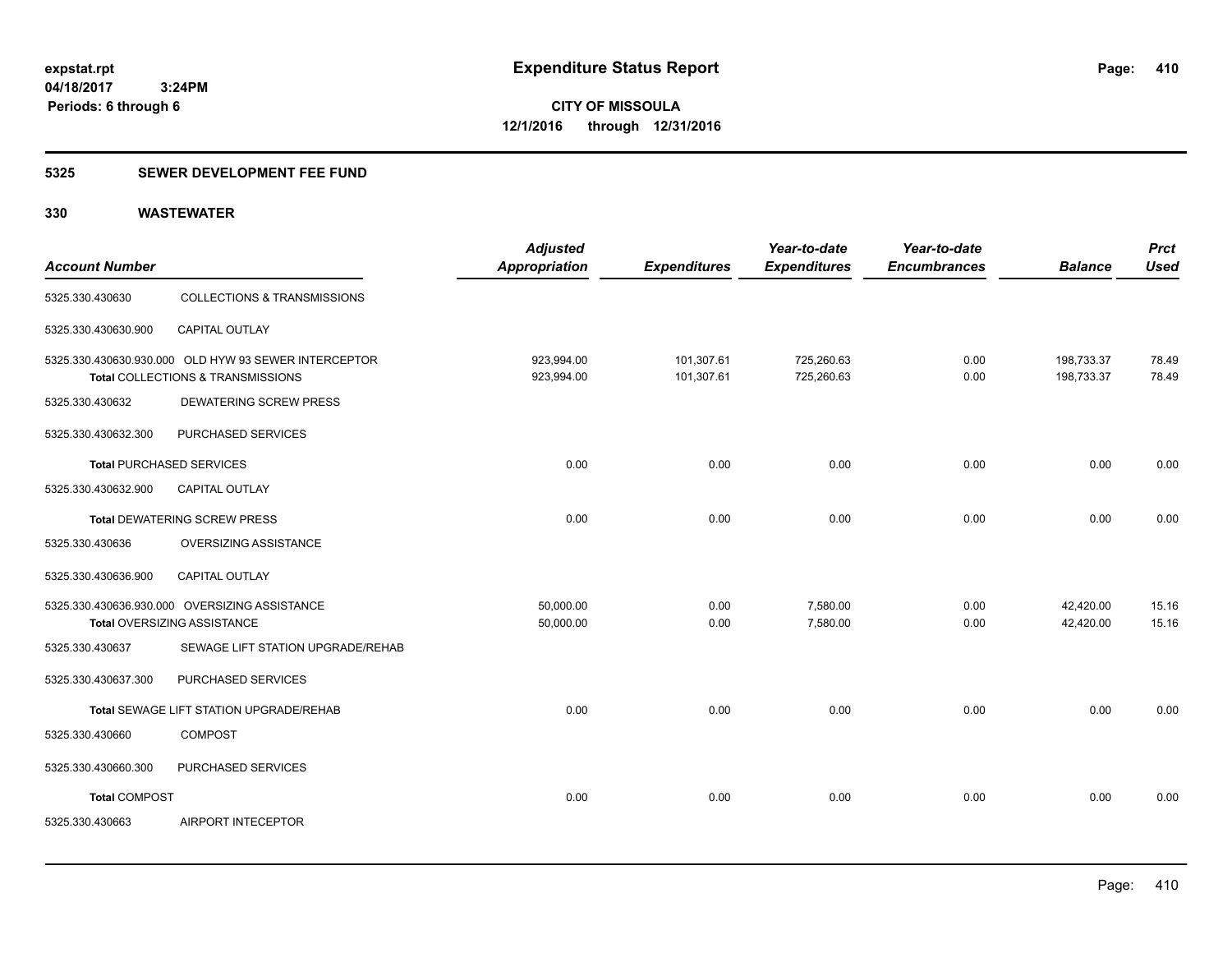**Periods: 6 through 6**

**CITY OF MISSOULA 12/1/2016 through 12/31/2016**

# **5325 SEWER DEVELOPMENT FEE FUND**

|                                        |                                               | <b>Adjusted</b>      |                     | Year-to-date        | Year-to-date        |                | <b>Prct</b> |
|----------------------------------------|-----------------------------------------------|----------------------|---------------------|---------------------|---------------------|----------------|-------------|
| <b>Account Number</b>                  |                                               | <b>Appropriation</b> | <b>Expenditures</b> | <b>Expenditures</b> | <b>Encumbrances</b> | <b>Balance</b> | <b>Used</b> |
| 5325.330.430663.300                    | PURCHASED SERVICES                            |                      |                     |                     |                     |                |             |
|                                        | <b>Total PURCHASED SERVICES</b>               | 0.00                 | 0.00                | 0.00                | 0.00                | 0.00           | 0.00        |
| 5325.330.430663.900                    | CAPITAL OUTLAY                                |                      |                     |                     |                     |                |             |
|                                        | <b>Total AIRPORT INTECEPTOR</b>               | 0.00                 | 0.00                | 0.00                | 0.00                | 0.00           | 0.00        |
| 5325.330.430683                        | <b>TWITE PUMP STATION</b>                     |                      |                     |                     |                     |                |             |
| 5325.330.430683.300                    | PURCHASED SERVICES                            |                      |                     |                     |                     |                |             |
|                                        | <b>Total PURCHASED SERVICES</b>               | 0.00                 | 0.00                | 0.00                | 0.00                | 0.00           | 0.00        |
| 5325.330.430683.900                    | <b>CAPITAL OUTLAY</b>                         |                      |                     |                     |                     |                |             |
| <b>Total TWITE PUMP STATION</b>        |                                               | 0.00                 | 0.00                | 0.00                | 0.00                | 0.00           | 0.00        |
| 5325.330.430684                        | MILLER CREEK INTERCEPTOR                      |                      |                     |                     |                     |                |             |
| 5325.330.430684.900                    | CAPITAL OUTLAY                                |                      |                     |                     |                     |                |             |
|                                        | Total MILLER CREEK INTERCEPTOR                | 0.00                 | 0.00                | 0.00                | 0.00                | 0.00           | 0.00        |
| 5325.330.430690                        | <b>EKO COMPOST</b>                            |                      |                     |                     |                     |                |             |
| 5325.330.430690.300                    | PURCHASED SERVICES                            |                      |                     |                     |                     |                |             |
|                                        | 5325.330.430690.350.000 PROFESSIONAL SERVICES | 0.00                 | 12,564.88           | 12,564.88           | 0.00                | $-12,564.88$   | 0.00        |
|                                        | <b>Total PURCHASED SERVICES</b>               | 0.00                 | 12,564.88           | 12,564.88           | 0.00                | $-12,564.88$   | 0.00        |
| 5325.330.430690.800                    | OTHER OBJECTS                                 |                      |                     |                     |                     |                |             |
| <b>Total OTHER OBJECTS</b>             |                                               | 0.00                 | 0.00                | 0.00                | 0.00                | 0.00           | 0.00        |
| 5325.330.430690.900                    | CAPITAL OUTLAY                                |                      |                     |                     |                     |                |             |
| 5325.330.430690.900.000 CAPITAL OUTLAY |                                               | 0.00                 | 0.00                | 14,082.50           | 0.00                | $-14,082.50$   | 0.00        |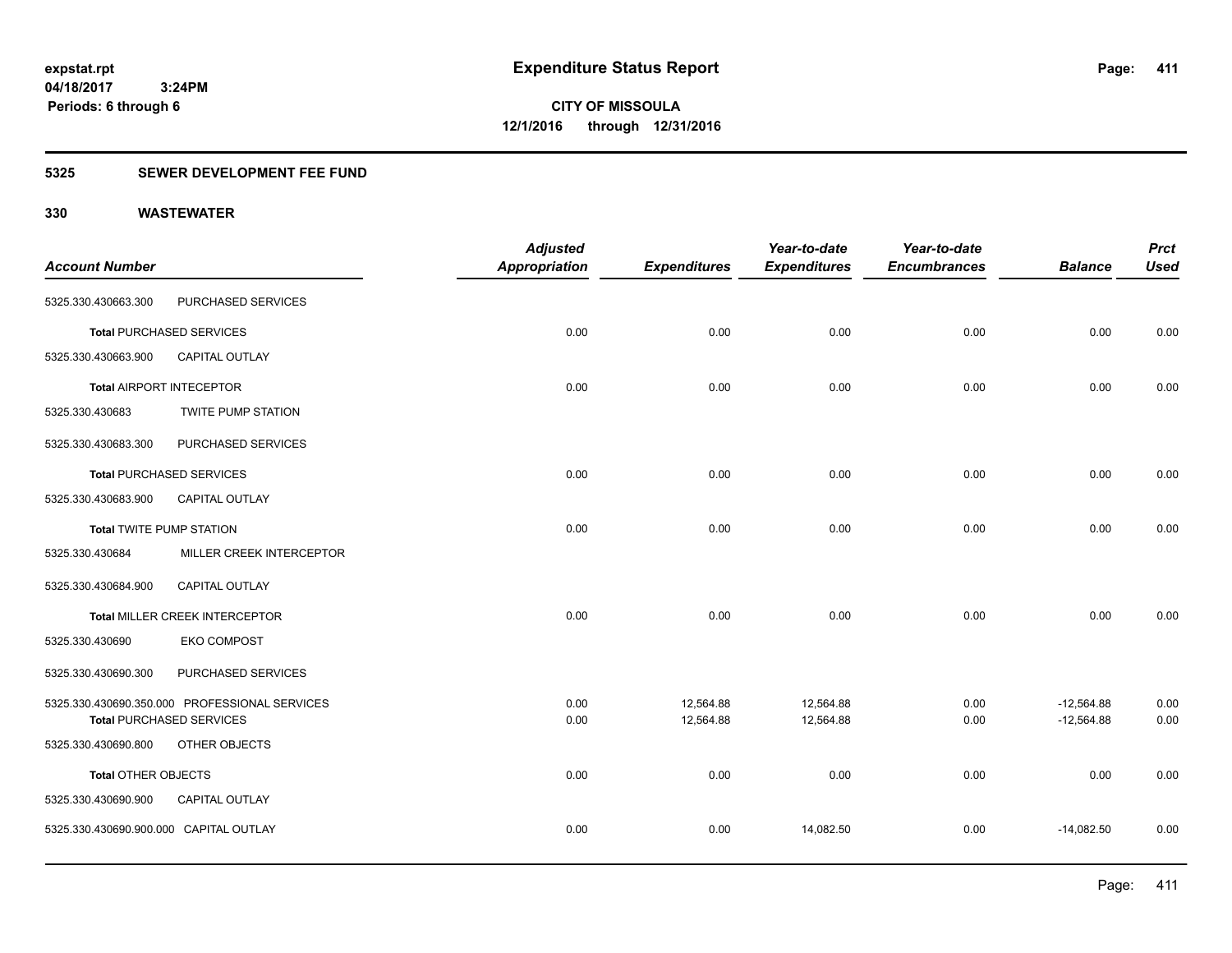# **5325 SEWER DEVELOPMENT FEE FUND**

| <b>Account Number</b>         |                                               | <b>Adjusted</b><br>Appropriation | <b>Expenditures</b> | Year-to-date<br><b>Expenditures</b> | Year-to-date<br><b>Encumbrances</b> | <b>Balance</b> | <b>Prct</b><br><b>Used</b> |
|-------------------------------|-----------------------------------------------|----------------------------------|---------------------|-------------------------------------|-------------------------------------|----------------|----------------------------|
| <b>Total CAPITAL OUTLAY</b>   |                                               | 0.00                             | 0.00                | 14,082.50                           | 0.00                                | $-14,082.50$   | 0.00                       |
| <b>Total EKO COMPOST</b>      |                                               | 0.00                             | 12,564.88           | 26,647.38                           | 0.00                                | $-26,647.38$   | 0.00                       |
| 5325.330.430697               | <b>BROADWAY INTERCEPTOR</b>                   |                                  |                     |                                     |                                     |                |                            |
| 5325.330.430697.900           | CAPITAL OUTLAY                                |                                  |                     |                                     |                                     |                |                            |
|                               | 5325.330.430697.930.000 BROADWAY INTERCEPTOR  | 145,000.00                       | 0.00                | 4,834.75                            | 0.00                                | 140,165.25     | 3.33                       |
|                               | <b>Total BROADWAY INTERCEPTOR</b>             | 145,000.00                       | 0.00                | 4,834.75                            | 0.00                                | 140,165.25     | 3.33                       |
| 5325.330.430706               | <b>RUSSELL ST INTERCEPTOR</b>                 |                                  |                     |                                     |                                     |                |                            |
| 5325.330.430706.300           | PURCHASED SERVICES                            |                                  |                     |                                     |                                     |                |                            |
|                               | Total RUSSELL ST INTERCEPTOR                  | 0.00                             | 0.00                | 0.00                                | 0.00                                | 0.00           | 0.00                       |
| 5325.330.430711               | *** Title Not Found ***                       |                                  |                     |                                     |                                     |                |                            |
| 5325.330.430711.900           | <b>CAPITAL OUTLAY</b>                         |                                  |                     |                                     |                                     |                |                            |
| Total *** Title Not Found *** |                                               | 0.00                             | 0.00                | 0.00                                | 0.00                                | 0.00           | 0.00                       |
| 5325.330.490508               | EKO COMPOST PURCHASE                          |                                  |                     |                                     |                                     |                |                            |
| 5325.330.490508.300           | PURCHASED SERVICES                            |                                  |                     |                                     |                                     |                |                            |
|                               | 5325.330.490508.350.000 PROFESSIONAL SERVICES | 0.00                             | 15,000.00           | 15,000.00                           | 0.00                                | $-15,000.00$   | 0.00                       |
|                               | <b>Total PURCHASED SERVICES</b>               | 0.00                             | 15,000.00           | 15,000.00                           | 0.00                                | $-15,000.00$   | 0.00                       |
| 5325.330.490508.600           | <b>DEBT SERVICE</b>                           |                                  |                     |                                     |                                     |                |                            |
| <b>Total DEBT SERVICE</b>     |                                               | 0.00                             | 0.00                | 0.00                                | 0.00                                | 0.00           | 0.00                       |
| 5325.330.490508.900           | <b>CAPITAL OUTLAY</b>                         |                                  |                     |                                     |                                     |                |                            |
| <b>Total CAPITAL OUTLAY</b>   |                                               | 0.00                             | 0.00                | 0.00                                | 0.00                                | 0.00           | 0.00                       |
|                               | Total EKO COMPOST PURCHASE                    | 0.00                             | 15,000.00           | 15,000.00                           | 0.00                                | $-15,000.00$   | 0.00                       |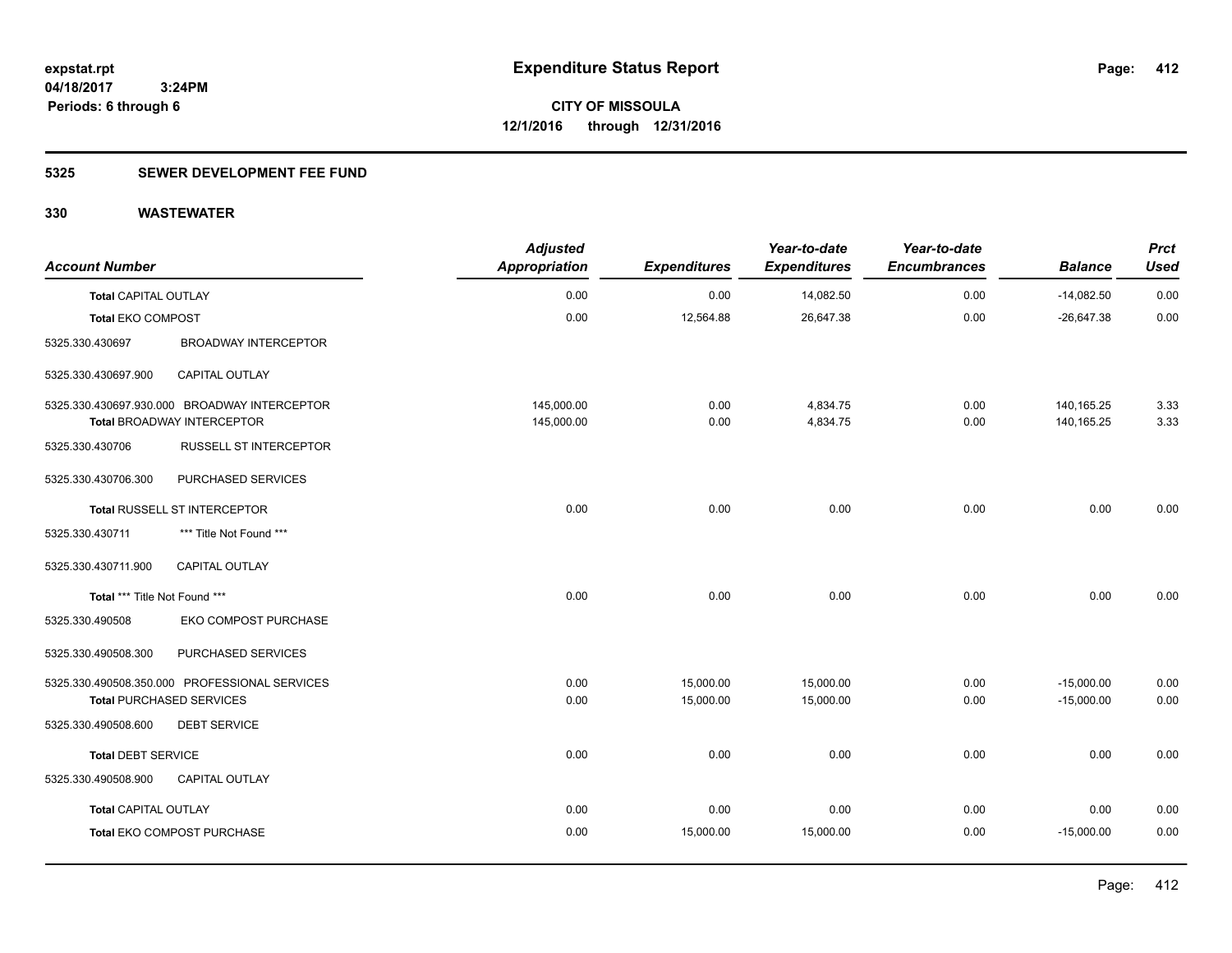**CITY OF MISSOULA 12/1/2016 through 12/31/2016**

# **5325 SEWER DEVELOPMENT FEE FUND**

| <b>Account Number</b>          |                                  | <b>Adjusted</b><br><b>Appropriation</b> | <b>Expenditures</b> | Year-to-date<br><b>Expenditures</b> | Year-to-date<br><b>Encumbrances</b> | <b>Balance</b> | <b>Prct</b><br><b>Used</b> |
|--------------------------------|----------------------------------|-----------------------------------------|---------------------|-------------------------------------|-------------------------------------|----------------|----------------------------|
| 5325.330.499999                | <b>NEW REQUESTS</b>              |                                         |                     |                                     |                                     |                |                            |
| 5325.330.499999.900            | <b>CAPITAL OUTLAY</b>            |                                         |                     |                                     |                                     |                |                            |
| <b>Total NEW REQUESTS</b>      |                                  | 0.00                                    | 0.00                | 0.00                                | 0.00                                | 0.00           | 0.00                       |
| 5325.330.510110                | <b>MERCHANT SERVICES</b>         |                                         |                     |                                     |                                     |                |                            |
| 5325.330.510110.500            | <b>FIXED CHARGES</b>             |                                         |                     |                                     |                                     |                |                            |
| <b>Total MERCHANT SERVICES</b> |                                  | 0.00                                    | 0.00                | 0.00                                | 0.00                                | 0.00           | 0.00                       |
|                                | Total SEWER DEVELOPMENT FEE FUND | 1,118,994.00                            | 128.872.49          | 779,322.76                          | 0.00                                | 339,671.24     | 69.64                      |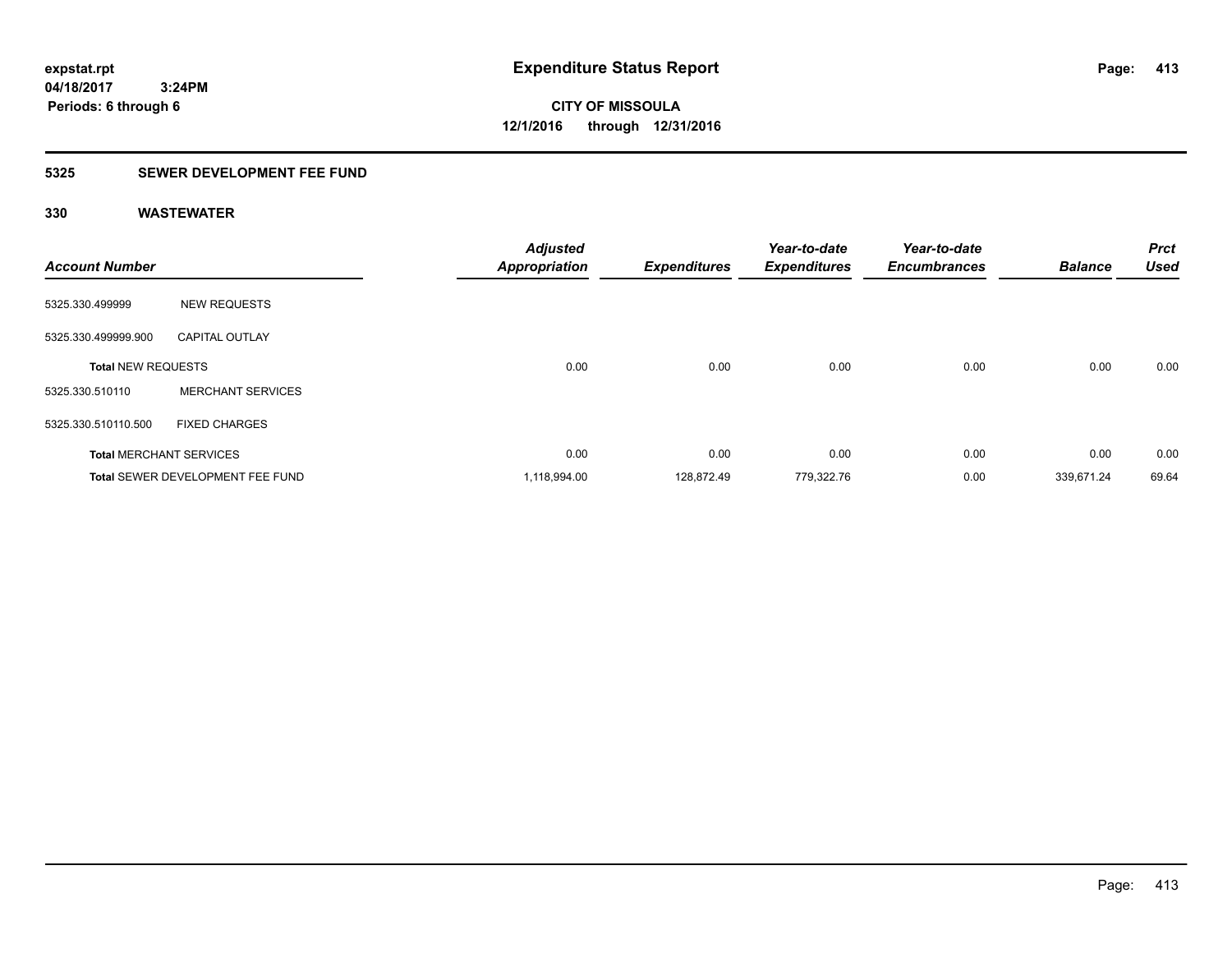# **5340 SEWER CONSTRUCTION FUND**

| <b>Account Number</b>      |                                                                                              | <b>Adjusted</b><br><b>Appropriation</b> | <b>Expenditures</b>  | Year-to-date<br><b>Expenditures</b> | Year-to-date<br><b>Encumbrances</b> | <b>Balance</b>               | <b>Prct</b><br><b>Used</b> |
|----------------------------|----------------------------------------------------------------------------------------------|-----------------------------------------|----------------------|-------------------------------------|-------------------------------------|------------------------------|----------------------------|
| 5340.330.430620            | <b>FACILITIES</b>                                                                            |                                         |                      |                                     |                                     |                              |                            |
| 5340.330.430620.900        | <b>CAPITAL OUTLAY</b>                                                                        |                                         |                      |                                     |                                     |                              |                            |
| <b>Total FACILITIES</b>    |                                                                                              | 0.00                                    | 0.00                 | 0.00                                | 0.00                                | 0.00                         | 0.00                       |
| 5340.330.430631            | UV DISINFECTION                                                                              |                                         |                      |                                     |                                     |                              |                            |
| 5340.330.430631.300        | PURCHASED SERVICES                                                                           |                                         |                      |                                     |                                     |                              |                            |
| Total UV DISINFECTION      |                                                                                              | 0.00                                    | 0.00                 | 0.00                                | 0.00                                | 0.00                         | 0.00                       |
| 5340.330.430632            | <b>DEWATERING SCREW PRESS</b>                                                                |                                         |                      |                                     |                                     |                              |                            |
| 5340.330.430632.800        | <b>OTHER OBJECTS</b>                                                                         |                                         |                      |                                     |                                     |                              |                            |
| <b>Total OTHER OBJECTS</b> |                                                                                              | 0.00                                    | 0.00                 | 0.00                                | 0.00                                | 0.00                         | 0.00                       |
| 5340.330.430632.900        | CAPITAL OUTLAY                                                                               |                                         |                      |                                     |                                     |                              |                            |
|                            | 5340.330.430632.930.000 SOLIDS DEWATERING SCREW PRESS<br><b>Total DEWATERING SCREW PRESS</b> | 1,179,100.00<br>1,179,100.00            | 0.00<br>0.00         | 0.00<br>0.00                        | 0.00<br>0.00                        | 1,179,100.00<br>1,179,100.00 | 0.00<br>0.00               |
| 5340.330.430682            | RESERVE ST LIFT STATION                                                                      |                                         |                      |                                     |                                     |                              |                            |
| 5340.330.430682.900        | <b>CAPITAL OUTLAY</b>                                                                        |                                         |                      |                                     |                                     |                              |                            |
|                            | 5340.330.430682.930.000 RESERVE ST LIFT STATION<br>Total RESERVE ST LIFT STATION             | 569,000.00<br>569,000.00                | 2,017.14<br>2,017.14 | 24,744.51<br>24,744.51              | 0.00<br>0.00                        | 544,255.49<br>544,255.49     | 4.35<br>4.35               |
| 5340.330.430697            | <b>BROADWAY INTERCEPTOR</b>                                                                  |                                         |                      |                                     |                                     |                              |                            |
| 5340.330.430697.300        | PURCHASED SERVICES                                                                           |                                         |                      |                                     |                                     |                              |                            |
|                            | <b>Total BROADWAY INTERCEPTOR</b>                                                            | 0.00                                    | 0.00                 | 0.00                                | 0.00                                | 0.00                         | 0.00                       |
| 5340.330.430700            | <b>LINDA VISTA BLVD</b>                                                                      |                                         |                      |                                     |                                     |                              |                            |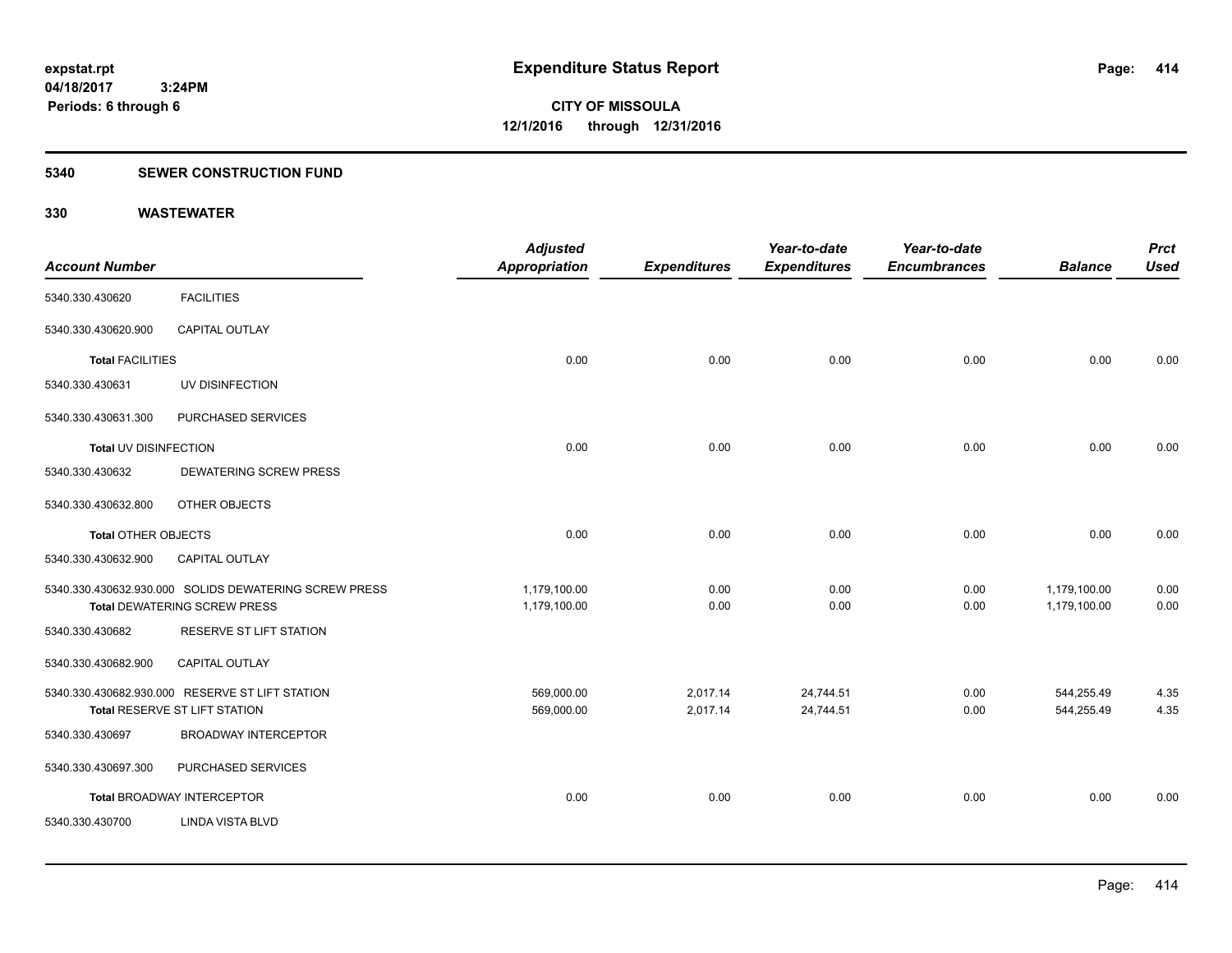# **5340 SEWER CONSTRUCTION FUND**

|                                          |                                | <b>Adjusted</b>      |                     | Year-to-date        | Year-to-date        |                | <b>Prct</b> |
|------------------------------------------|--------------------------------|----------------------|---------------------|---------------------|---------------------|----------------|-------------|
| <b>Account Number</b>                    |                                | <b>Appropriation</b> | <b>Expenditures</b> | <b>Expenditures</b> | <b>Encumbrances</b> | <b>Balance</b> | <b>Used</b> |
| 5340.330.430700.900                      | <b>CAPITAL OUTLAY</b>          |                      |                     |                     |                     |                |             |
| 5340.330.430700.930.000 LINDA VISTA BLVD |                                | 769,866.00           | 0.00                | 530,800.64          | 0.00                | 239,065.36     | 68.95       |
| <b>Total LINDA VISTA BLVD</b>            |                                | 769,866.00           | 0.00                | 530,800.64          | 0.00                | 239,065.36     | 68.95       |
| 5340.330.430701                          | E RESERVE ST COLLECTOR         |                      |                     |                     |                     |                |             |
| 5340.330.430701.800                      | OTHER OBJECTS                  |                      |                     |                     |                     |                |             |
| <b>Total OTHER OBJECTS</b>               |                                | 0.00                 | 0.00                | 0.00                | 0.00                | 0.00           | 0.00        |
| 5340.330.430701.900                      | <b>CAPITAL OUTLAY</b>          |                      |                     |                     |                     |                |             |
|                                          | Total E RESERVE ST COLLECTOR   | 0.00                 | 0.00                | 0.00                | 0.00                | 0.00           | 0.00        |
| 5340.330.510110                          | <b>MERCHANT SERVICES</b>       |                      |                     |                     |                     |                |             |
| 5340.330.510110.500                      | <b>FIXED CHARGES</b>           |                      |                     |                     |                     |                |             |
|                                          | <b>Total MERCHANT SERVICES</b> | 0.00                 | 0.00                | 0.00                | 0.00                | 0.00           | 0.00        |
| <b>Total WASTEWATER</b>                  |                                | 2,517,966.00         | 2,017.14            | 555,545.15          | 0.00                | 1,962,420.85   | 22.06       |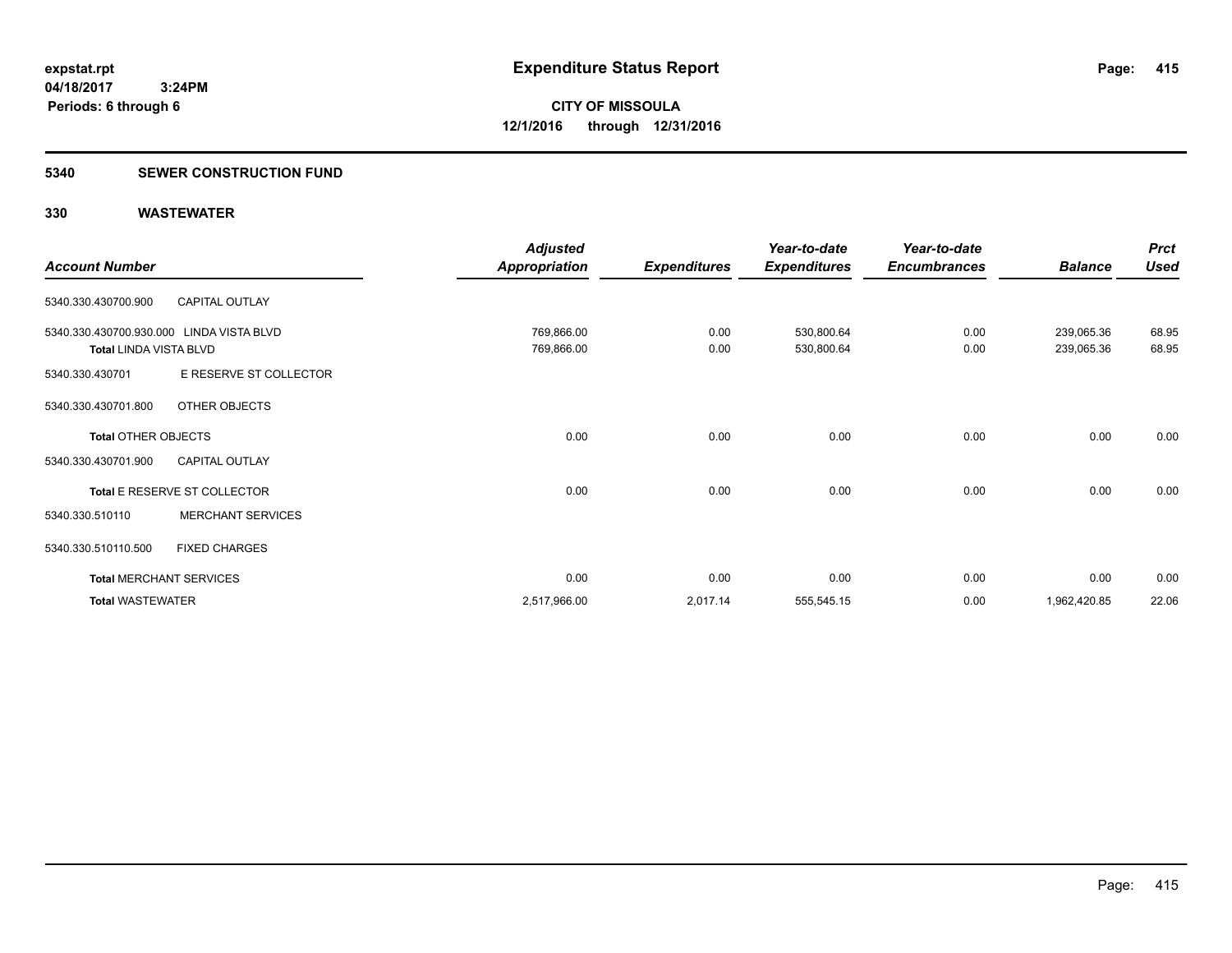# **5340 SEWER CONSTRUCTION FUND**

# **334 STORM WATER**

| <b>Account Number</b>          |                    | <b>Adjusted</b><br><b>Appropriation</b> | <b>Expenditures</b> | Year-to-date<br><b>Expenditures</b> | Year-to-date<br><b>Encumbrances</b> | <b>Balance</b> | <b>Prct</b><br><b>Used</b> |
|--------------------------------|--------------------|-----------------------------------------|---------------------|-------------------------------------|-------------------------------------|----------------|----------------------------|
| 5340.334.430210                | ADMINISTRATION     |                                         |                     |                                     |                                     |                |                            |
| 5340.334.430210.100            | PERSONAL SERVICES  |                                         |                     |                                     |                                     |                |                            |
| <b>Total PERSONAL SERVICES</b> |                    | 0.00                                    | 0.00                | 0.00                                | 0.00                                | 0.00           | 0.00                       |
| 5340.334.430210.200            | <b>SUPPLIES</b>    |                                         |                     |                                     |                                     |                |                            |
| <b>Total SUPPLIES</b>          |                    | 0.00                                    | 0.00                | 0.00                                | 0.00                                | 0.00           | 0.00                       |
| 5340.334.430210.300            | PURCHASED SERVICES |                                         |                     |                                     |                                     |                |                            |
| <b>Total STORM WATER</b>       |                    | 0.00                                    | 0.00                | 0.00                                | 0.00                                | 0.00           | 0.00                       |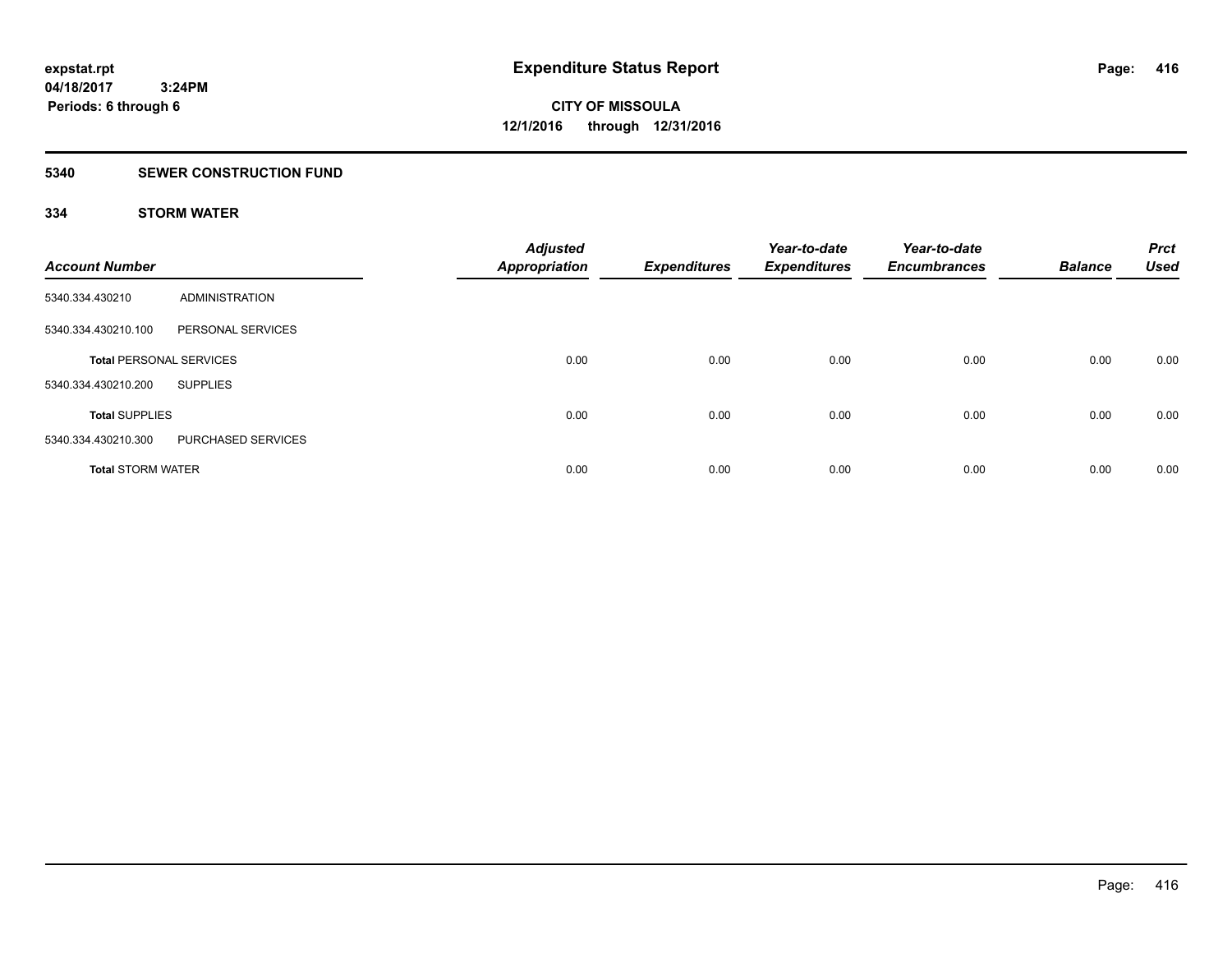# **5340 SEWER CONSTRUCTION FUND**

# **390 NON-DEPARTMENTAL**

| <b>Account Number</b>                |                                      | <b>Adjusted</b><br><b>Appropriation</b> | <b>Expenditures</b> | Year-to-date<br><b>Expenditures</b> | Year-to-date<br><b>Encumbrances</b> | <b>Balance</b> | <b>Prct</b><br>Used |
|--------------------------------------|--------------------------------------|-----------------------------------------|---------------------|-------------------------------------|-------------------------------------|----------------|---------------------|
| 5340.390.430963                      | <b>BIOGAS ELECTRICAL GENERATION</b>  |                                         |                     |                                     |                                     |                |                     |
| 5340.390.430963.900                  | CAPITAL OUTLAY                       |                                         |                     |                                     |                                     |                |                     |
| 5340.390.430963.930.000 IMPROVEMENTS |                                      | 0.00                                    | 21.853.79           | 27.124.89                           | 0.00                                | $-27.124.89$   | 0.00                |
| <b>Total NON-DEPARTMENTAL</b>        |                                      | 0.00                                    | 21.853.79           | 27.124.89                           | 0.00                                | -27.124.89     | 0.00                |
|                                      | <b>Total SEWER CONSTRUCTION FUND</b> | 2,517,966.00                            | 23,870.93           | 582,670.04                          | 0.00                                | 1,935,295.96   | 23.14               |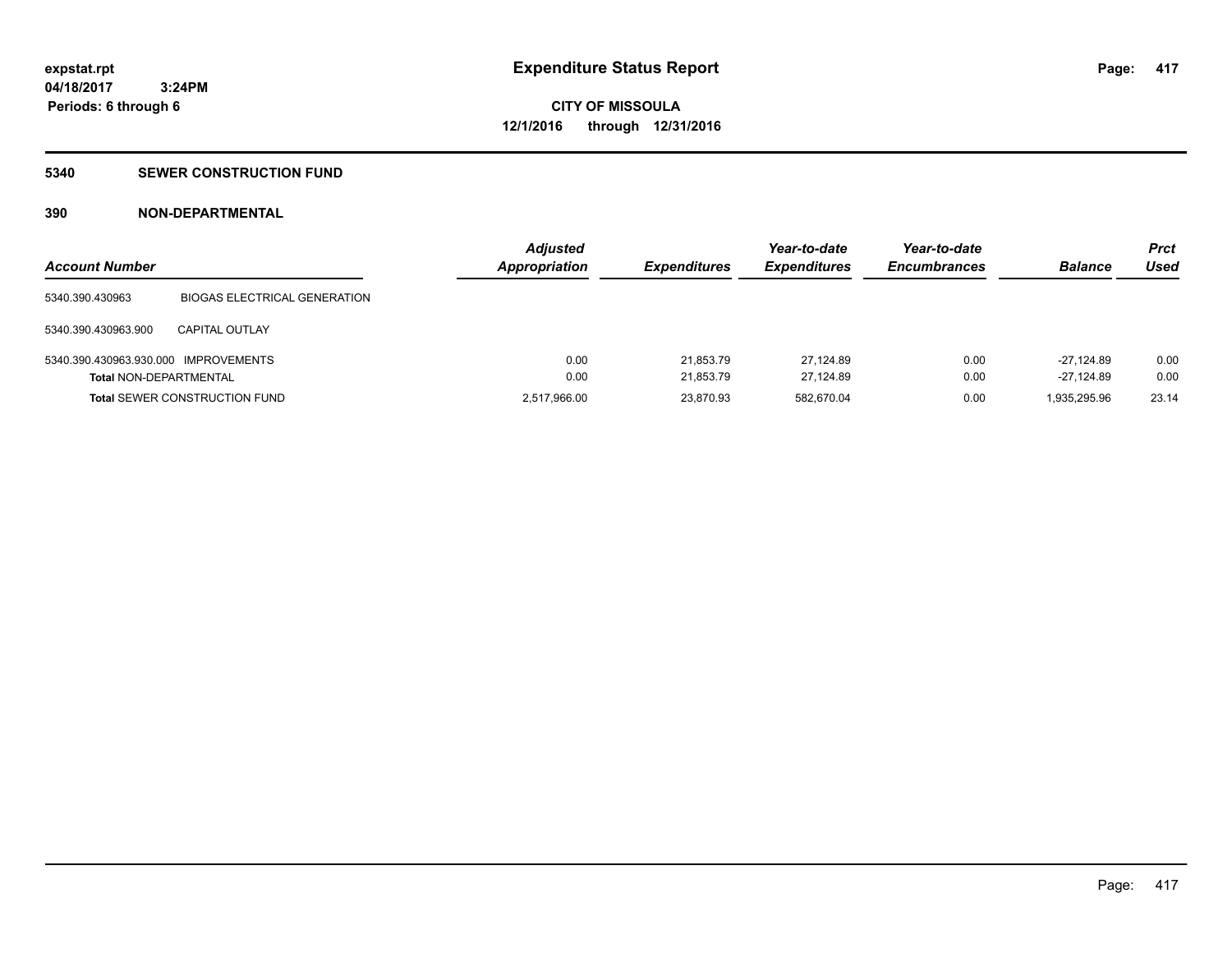**CITY OF MISSOULA 12/1/2016 through 12/31/2016**

# **5360 UNASSIGNED WASTEWATER DEBT SERVICE**

| <b>Account Number</b>             |                                                 | <b>Adjusted</b><br>Appropriation | <b>Expenditures</b> | Year-to-date<br><b>Expenditures</b> | Year-to-date<br><b>Encumbrances</b> | <b>Balance</b> | <b>Prct</b><br>Used |
|-----------------------------------|-------------------------------------------------|----------------------------------|---------------------|-------------------------------------|-------------------------------------|----------------|---------------------|
| 5360.330.490200                   | REVENUE BOND DEBT SERVICE                       |                                  |                     |                                     |                                     |                |                     |
| 5360.330.490200.600               | <b>DEBT SERVICE</b>                             |                                  |                     |                                     |                                     |                |                     |
| 5360.330.490200.610.000 PRINCIPAL |                                                 | 133.325.00                       | 0.00                | 0.00                                | 0.00                                | 133.325.00     | 0.00                |
|                                   | 5360.330.490200.620.000 INTEREST / SERVICE FEES | 36.913.00                        | 0.00                | 0.00                                | 0.00                                | 36.913.00      | 0.00                |
| <b>Total DEBT SERVICE</b>         |                                                 | 170,238.00                       | 0.00                | 0.00                                | 0.00                                | 170.238.00     | 0.00                |
|                                   | <b>Total REVENUE BOND DEBT SERVICE</b>          | 170,238.00                       | 0.00                | 0.00                                | 0.00                                | 170.238.00     | 0.00                |
|                                   | <b>Total UNASSIGNED WASTEWATER DEBT SERVICE</b> | 170.238.00                       | 0.00                | 0.00                                | 0.00                                | 170.238.00     | 0.00                |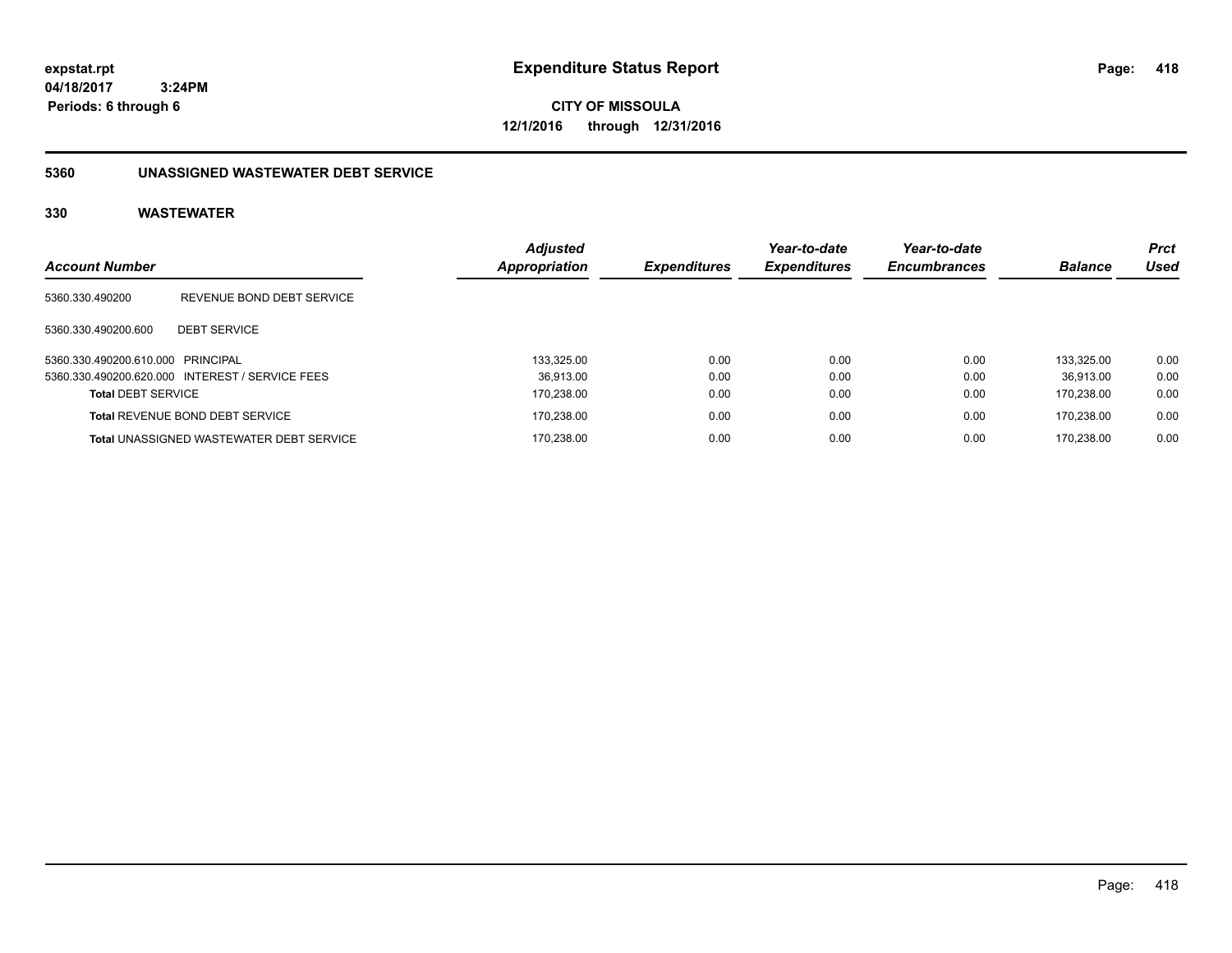**CITY OF MISSOULA 12/1/2016 through 12/31/2016**

# **5361 2001 SEWER REVENUE BONDS-DEBT SERVICE**

|                                   |                                                    | <b>Adjusted</b>      |                     | Year-to-date        | Year-to-date        |                | Prct  |
|-----------------------------------|----------------------------------------------------|----------------------|---------------------|---------------------|---------------------|----------------|-------|
| <b>Account Number</b>             |                                                    | <b>Appropriation</b> | <b>Expenditures</b> | <b>Expenditures</b> | <b>Encumbrances</b> | <b>Balance</b> | Used  |
| 5361.330.490200                   | REVENUE BOND DEBT SERVICE                          |                      |                     |                     |                     |                |       |
| 5361.330.490200.600               | <b>DEBT SERVICE</b>                                |                      |                     |                     |                     |                |       |
| 5361.330.490200.610.000 PRINCIPAL |                                                    | 28,000.00            | 14,000.00           | 14,000.00           | 0.00                | 14,000.00      | 50.00 |
|                                   | 5361.330.490200.620.000 INTEREST / SERVICE FEES    | 2,480.00             | 1,310.00            | 1,310.00            | 0.00                | 1,170.00       | 52.82 |
|                                   | <b>Total REVENUE BOND DEBT SERVICE</b>             | 30,480.00            | 15,310.00           | 15,310.00           | 0.00                | 15,170.00      | 50.23 |
| 5361.330.510110                   | <b>MERCHANT SERVICES</b>                           |                      |                     |                     |                     |                |       |
| 5361.330.510110.500               | <b>FIXED CHARGES</b>                               |                      |                     |                     |                     |                |       |
| <b>Total MERCHANT SERVICES</b>    |                                                    | 0.00                 | 0.00                | 0.00                | 0.00                | 0.00           | 0.00  |
|                                   | <b>Total 2001 SEWER REVENUE BONDS-DEBT SERVICE</b> | 30.480.00            | 15.310.00           | 15,310.00           | 0.00                | 15.170.00      | 50.23 |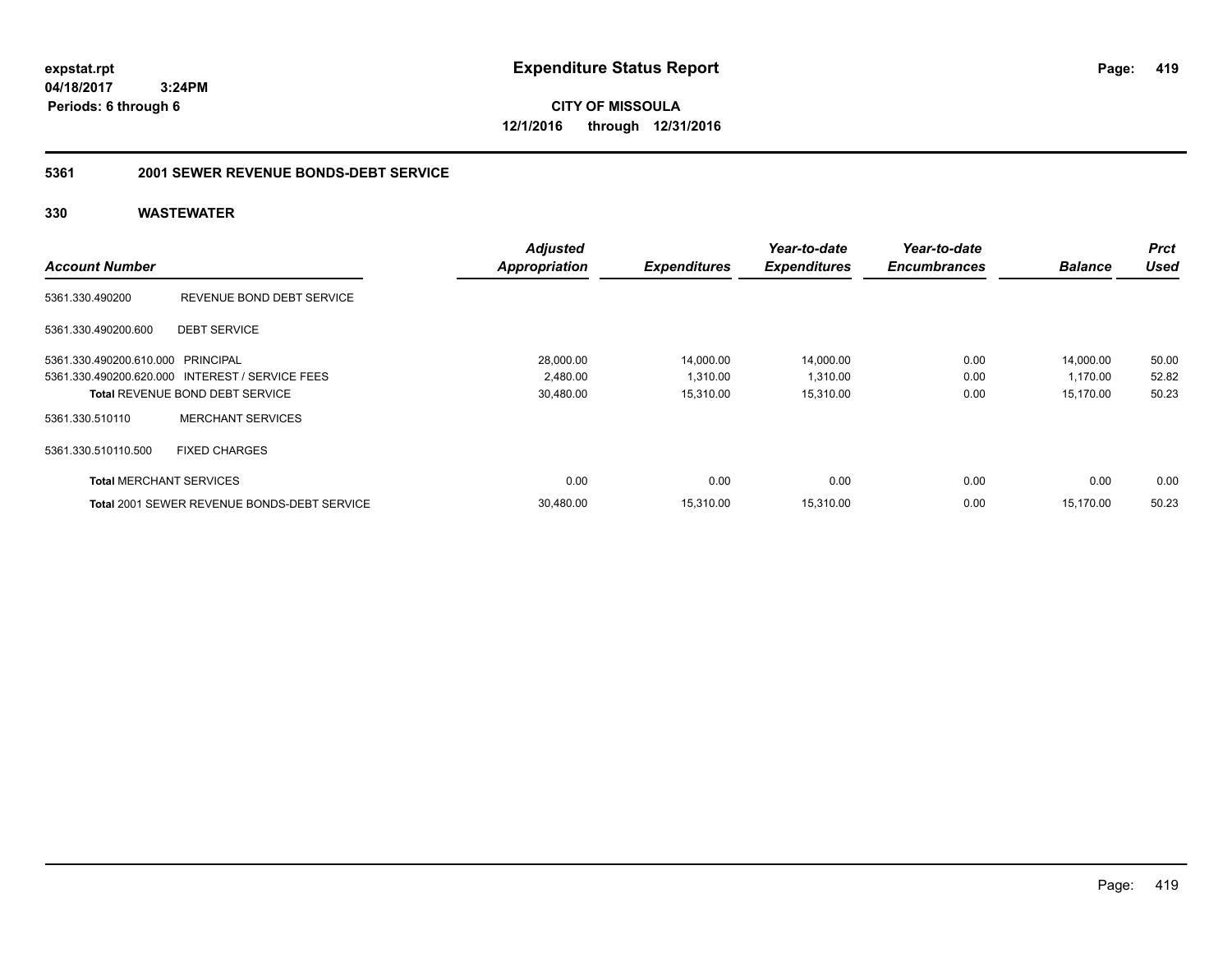**CITY OF MISSOULA 12/1/2016 through 12/31/2016**

# **5362 00 SEWER REVENUE BOND - SERIES B DEBT SE**

|                                                 | <b>Adjusted</b>      |                     | Year-to-date        | Year-to-date        |                | <b>Prct</b> |
|-------------------------------------------------|----------------------|---------------------|---------------------|---------------------|----------------|-------------|
| <b>Account Number</b>                           | <b>Appropriation</b> | <b>Expenditures</b> | <b>Expenditures</b> | <b>Encumbrances</b> | <b>Balance</b> | <b>Used</b> |
| REVENUE BOND DEBT SERVICE<br>5362.330.490200    |                      |                     |                     |                     |                |             |
| <b>DEBT SERVICE</b><br>5362.330.490200.600      |                      |                     |                     |                     |                |             |
| 5362.330.490200.610.000 PRINCIPAL               | 45,000.00            | 22,000.00           | 22,000.00           | 0.00                | 23,000.00      | 48.89       |
| 5362.330.490200.620.000 INTEREST / SERVICE FEES | 3,480.00             | 1,850.00            | 1,850.00            | 0.00                | 1,630.00       | 53.16       |
| <b>Total DEBT SERVICE</b>                       | 48,480.00            | 23,850.00           | 23,850.00           | 0.00                | 24,630.00      | 49.20       |
| OTHER OBJECTS<br>5362.330.490200.800            |                      |                     |                     |                     |                |             |
| <b>Total OTHER OBJECTS</b>                      | 0.00                 | 0.00                | 0.00                | 0.00                | 0.00           | 0.00        |
| Total REVENUE BOND DEBT SERVICE                 | 48,480.00            | 23,850.00           | 23,850.00           | 0.00                | 24,630.00      | 49.20       |
| <b>MERCHANT SERVICES</b><br>5362.330.510110     |                      |                     |                     |                     |                |             |
| 5362.330.510110.500<br><b>FIXED CHARGES</b>     |                      |                     |                     |                     |                |             |
| <b>Total MERCHANT SERVICES</b>                  | 0.00                 | 0.00                | 0.00                | 0.00                | 0.00           | 0.00        |
| Total 00 SEWER REVENUE BOND - SERIES B DEBT SE  | 48,480.00            | 23,850.00           | 23,850.00           | 0.00                | 24,630.00      | 49.20       |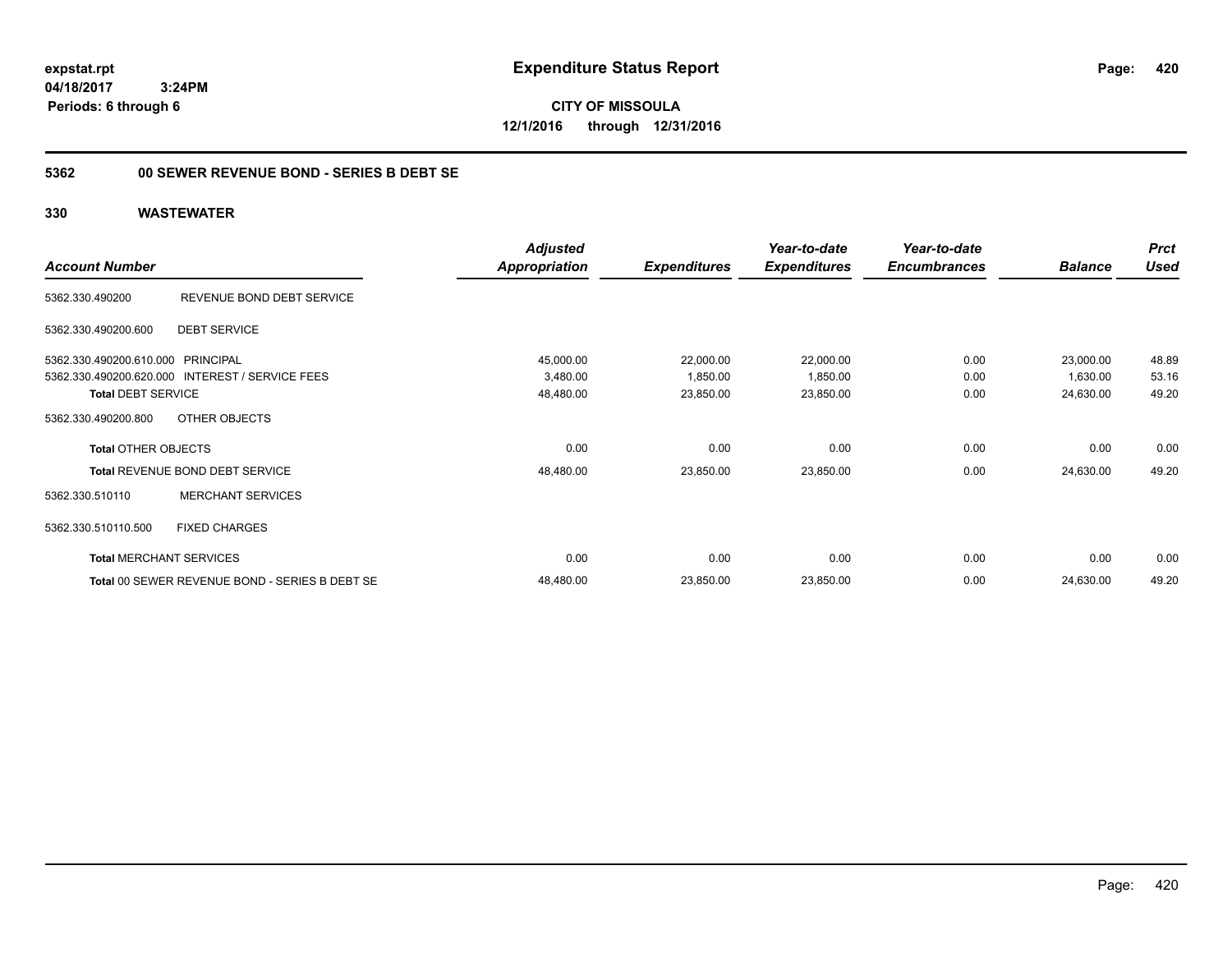**CITY OF MISSOULA 12/1/2016 through 12/31/2016**

# **5363 92 SEWER REVENUE BOND SERIES A DEBT SERV**

| <b>Account Number</b> |                                                       | <b>Adjusted</b><br><b>Appropriation</b> | <b>Expenditures</b> | Year-to-date<br><b>Expenditures</b> | Year-to-date<br><b>Encumbrances</b> | <b>Balance</b> | <b>Prct</b><br><b>Used</b> |
|-----------------------|-------------------------------------------------------|-----------------------------------------|---------------------|-------------------------------------|-------------------------------------|----------------|----------------------------|
| 5363.330.490200       | REVENUE BOND DEBT SERVICE                             |                                         |                     |                                     |                                     |                |                            |
| 5363.330.490200.600   | <b>DEBT SERVICE</b>                                   |                                         |                     |                                     |                                     |                |                            |
|                       | <b>Total REVENUE BOND DEBT SERVICE</b>                | 0.00                                    | 0.00                | 0.00                                | 0.00                                | 0.00           | 0.00                       |
| 5363.330.510110       | <b>MERCHANT SERVICES</b>                              |                                         |                     |                                     |                                     |                |                            |
| 5363.330.510110.500   | <b>FIXED CHARGES</b>                                  |                                         |                     |                                     |                                     |                |                            |
|                       | <b>Total MERCHANT SERVICES</b>                        | 0.00                                    | 0.00                | 0.00                                | 0.00                                | 0.00           | 0.00                       |
|                       | <b>Total 92 SEWER REVENUE BOND SERIES A DEBT SERV</b> | 0.00                                    | 0.00                | 0.00                                | 0.00                                | 0.00           | 0.00                       |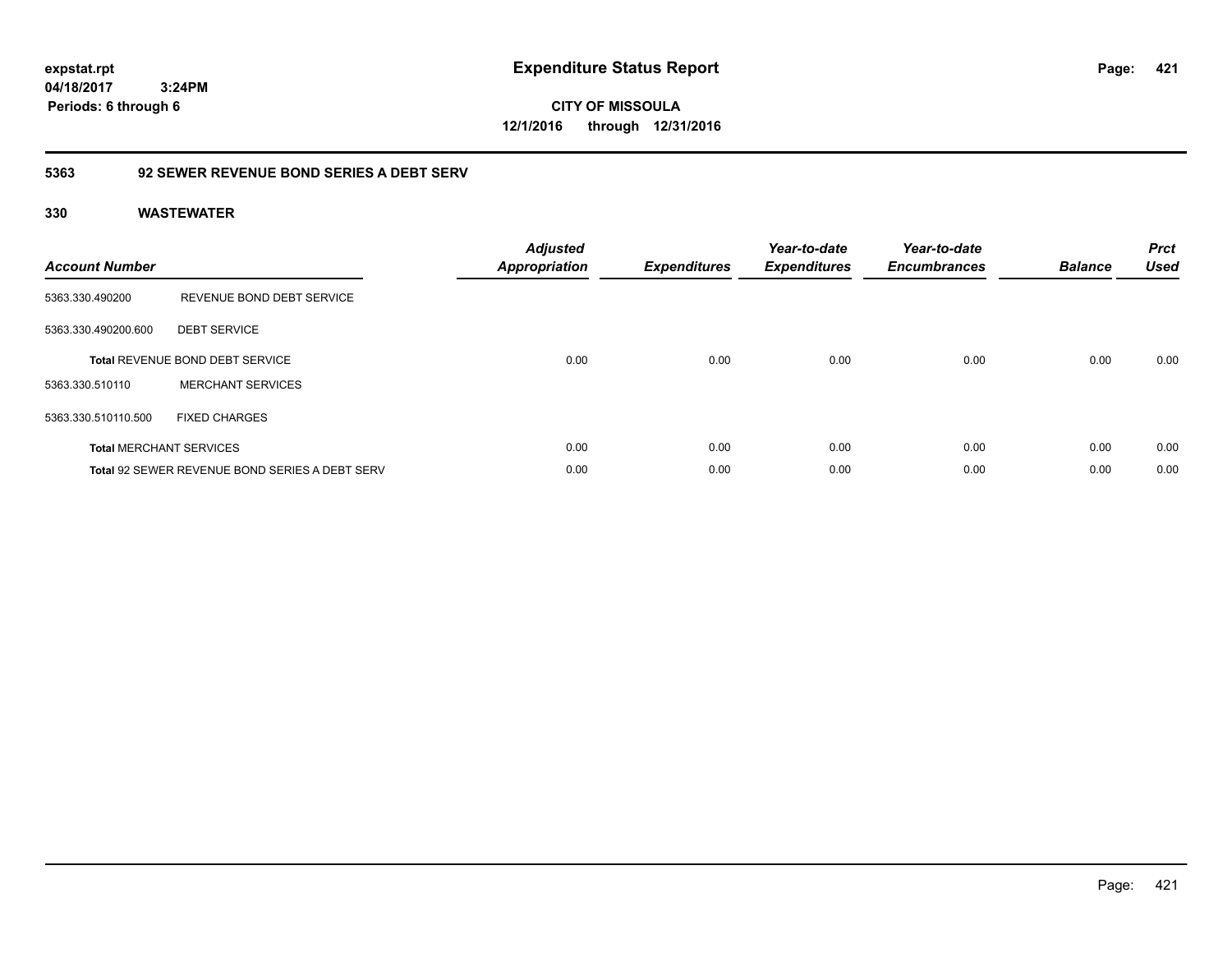**CITY OF MISSOULA 12/1/2016 through 12/31/2016**

# **5364 92 SEWER REVENUE BOND - SERIES B DEBT S**

| <b>Account Number</b> |                                               | <b>Adjusted</b><br>Appropriation | <b>Expenditures</b> | Year-to-date<br><b>Expenditures</b> | Year-to-date<br><b>Encumbrances</b> | <b>Balance</b> | <b>Prct</b><br><b>Used</b> |
|-----------------------|-----------------------------------------------|----------------------------------|---------------------|-------------------------------------|-------------------------------------|----------------|----------------------------|
| 5364.330.490200       | REVENUE BOND DEBT SERVICE                     |                                  |                     |                                     |                                     |                |                            |
| 5364.330.490200.600   | <b>DEBT SERVICE</b>                           |                                  |                     |                                     |                                     |                |                            |
|                       | Total REVENUE BOND DEBT SERVICE               | 0.00                             | 0.00                | 0.00                                | 0.00                                | 0.00           | 0.00                       |
| 5364.330.510110       | <b>MERCHANT SERVICES</b>                      |                                  |                     |                                     |                                     |                |                            |
| 5364.330.510110.500   | <b>FIXED CHARGES</b>                          |                                  |                     |                                     |                                     |                |                            |
|                       | <b>Total MERCHANT SERVICES</b>                | 0.00                             | 0.00                | 0.00                                | 0.00                                | 0.00           | 0.00                       |
|                       | Total 92 SEWER REVENUE BOND - SERIES B DEBT S | 0.00                             | 0.00                | 0.00                                | 0.00                                | 0.00           | 0.00                       |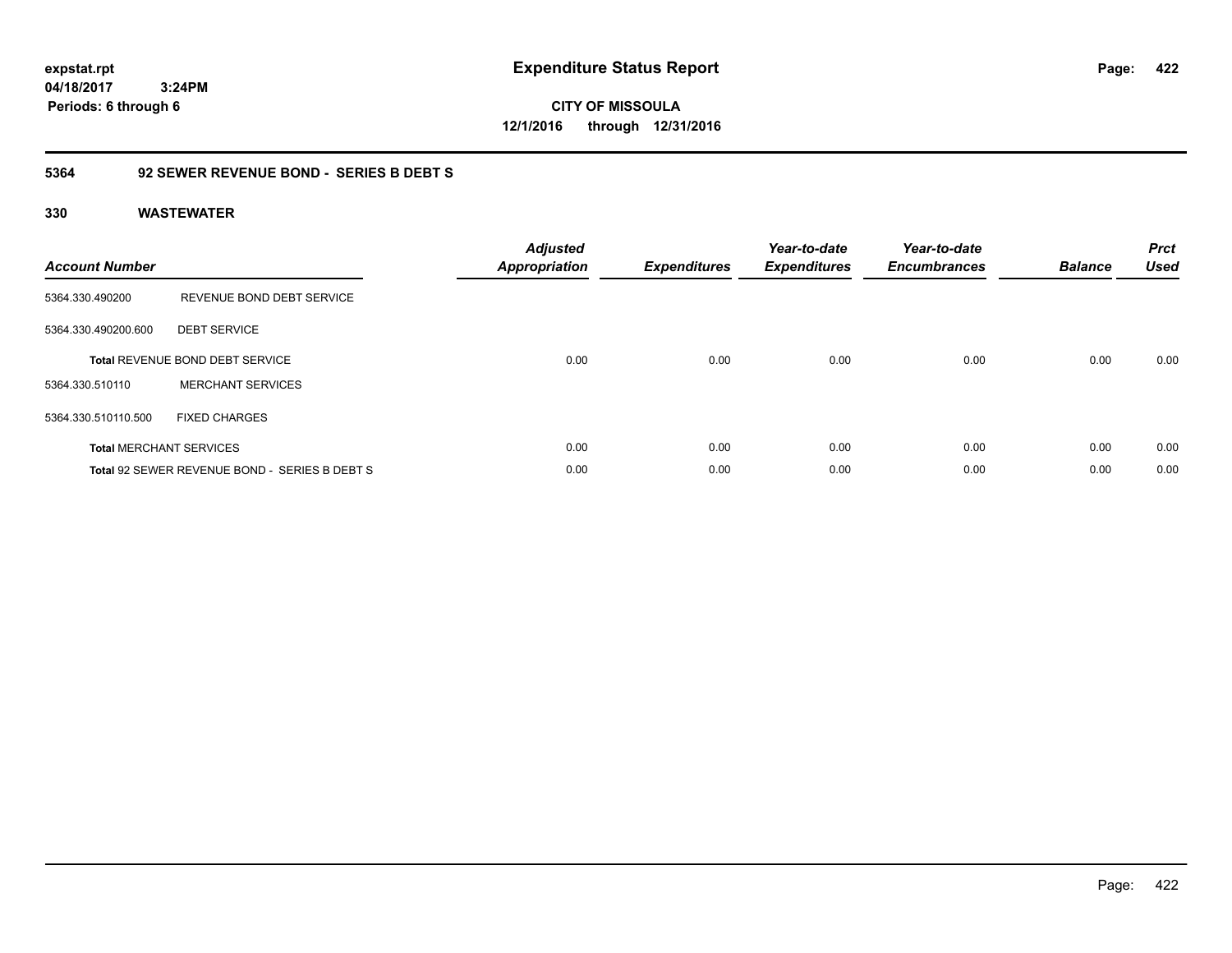**CITY OF MISSOULA 12/1/2016 through 12/31/2016**

# **5365 99 SEWER REVENUE BONDS DEBT SERVICE FUND**

|                                   |                                                       | <b>Adjusted</b>      |                     | Year-to-date        | Year-to-date        |                | <b>Prct</b> |
|-----------------------------------|-------------------------------------------------------|----------------------|---------------------|---------------------|---------------------|----------------|-------------|
| <b>Account Number</b>             |                                                       | <b>Appropriation</b> | <b>Expenditures</b> | <b>Expenditures</b> | <b>Encumbrances</b> | <b>Balance</b> | <b>Used</b> |
| 5365.330.490200                   | REVENUE BOND DEBT SERVICE                             |                      |                     |                     |                     |                |             |
| 5365.330.490200.600               | <b>DEBT SERVICE</b>                                   |                      |                     |                     |                     |                |             |
| 5365.330.490200.610.000 PRINCIPAL |                                                       | 117.000.00           | 58,000.00           | 58,000.00           | 0.00                | 59,000.00      | 49.57       |
|                                   | 5365.330.490200.620.000 INTEREST / SERVICE FEES       | 6,600.00             | 3,590.00            | 3,590.00            | 0.00                | 3,010.00       | 54.39       |
|                                   | <b>Total REVENUE BOND DEBT SERVICE</b>                | 123,600.00           | 61,590.00           | 61,590.00           | 0.00                | 62,010.00      | 49.83       |
| 5365.330.510110                   | <b>MERCHANT SERVICES</b>                              |                      |                     |                     |                     |                |             |
| 5365.330.510110.500               | <b>FIXED CHARGES</b>                                  |                      |                     |                     |                     |                |             |
| <b>Total MERCHANT SERVICES</b>    |                                                       | 0.00                 | 0.00                | 0.00                | 0.00                | 0.00           | 0.00        |
|                                   | <b>Total 99 SEWER REVENUE BONDS DEBT SERVICE FUND</b> | 123,600.00           | 61,590.00           | 61,590.00           | 0.00                | 62.010.00      | 49.83       |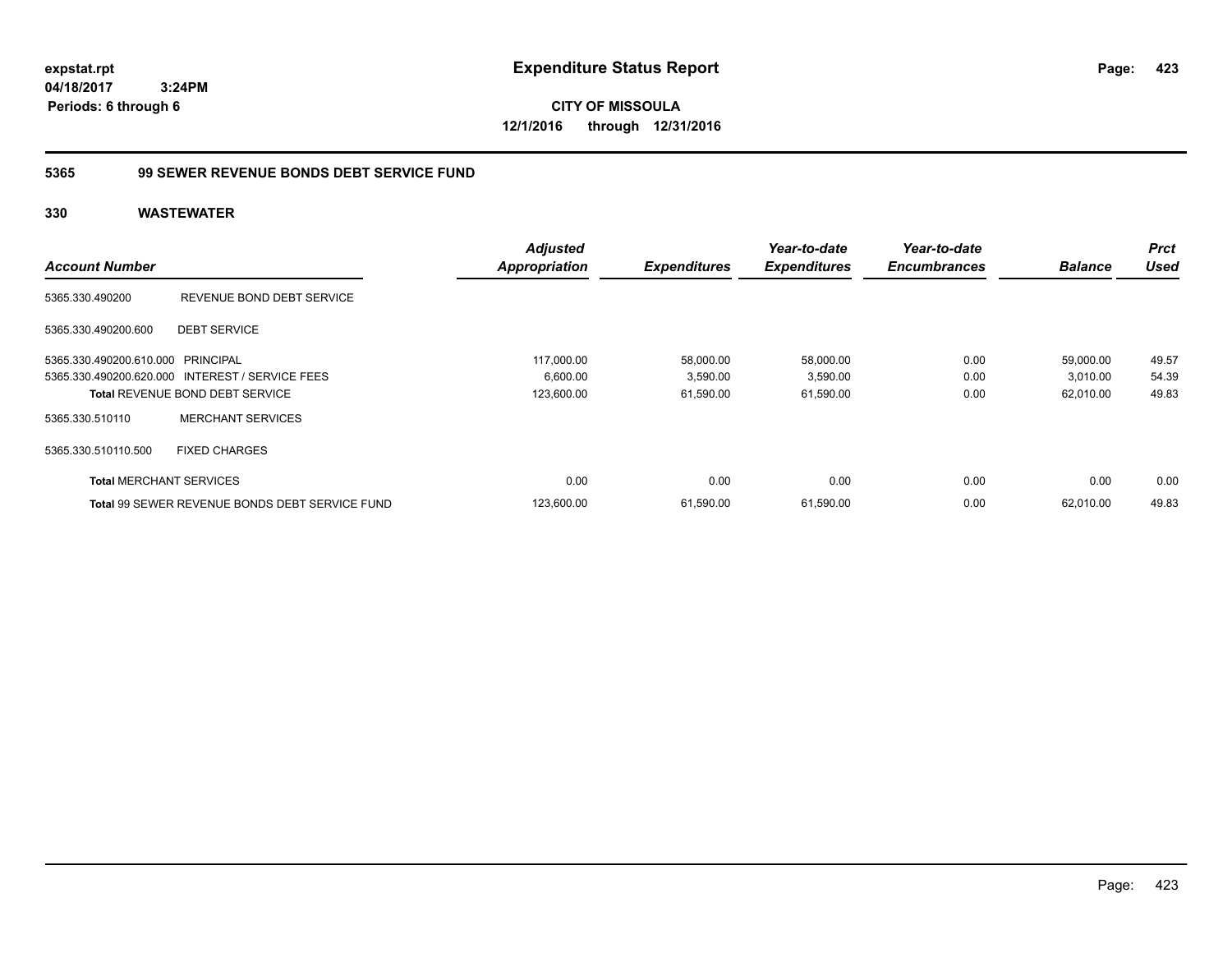**CITY OF MISSOULA 12/1/2016 through 12/31/2016**

# **5366 92 SEWER REVENUE BOND - SERIES A BOND RE**

| <b>Account Number</b>       |                                                | <b>Adjusted</b><br>Appropriation | <b>Expenditures</b> | Year-to-date<br><b>Expenditures</b> | Year-to-date<br><b>Encumbrances</b> | <b>Balance</b> | <b>Prct</b><br><b>Used</b> |
|-----------------------------|------------------------------------------------|----------------------------------|---------------------|-------------------------------------|-------------------------------------|----------------|----------------------------|
| 5366.330.430610             | <b>ADMINISTRATION</b>                          |                                  |                     |                                     |                                     |                |                            |
| 5366.330.430610.800         | OTHER OBJECTS                                  |                                  |                     |                                     |                                     |                |                            |
| <b>Total ADMINISTRATION</b> |                                                | 0.00                             | 0.00                | 0.00                                | 0.00                                | 0.00           | 0.00                       |
| 5366.330.510110             | <b>MERCHANT SERVICES</b>                       |                                  |                     |                                     |                                     |                |                            |
| 5366.330.510110.500         | <b>FIXED CHARGES</b>                           |                                  |                     |                                     |                                     |                |                            |
|                             | <b>Total MERCHANT SERVICES</b>                 | 0.00                             | 0.00                | 0.00                                | 0.00                                | 0.00           | 0.00                       |
|                             | Total 92 SEWER REVENUE BOND - SERIES A BOND RE | 0.00                             | 0.00                | 0.00                                | 0.00                                | 0.00           | 0.00                       |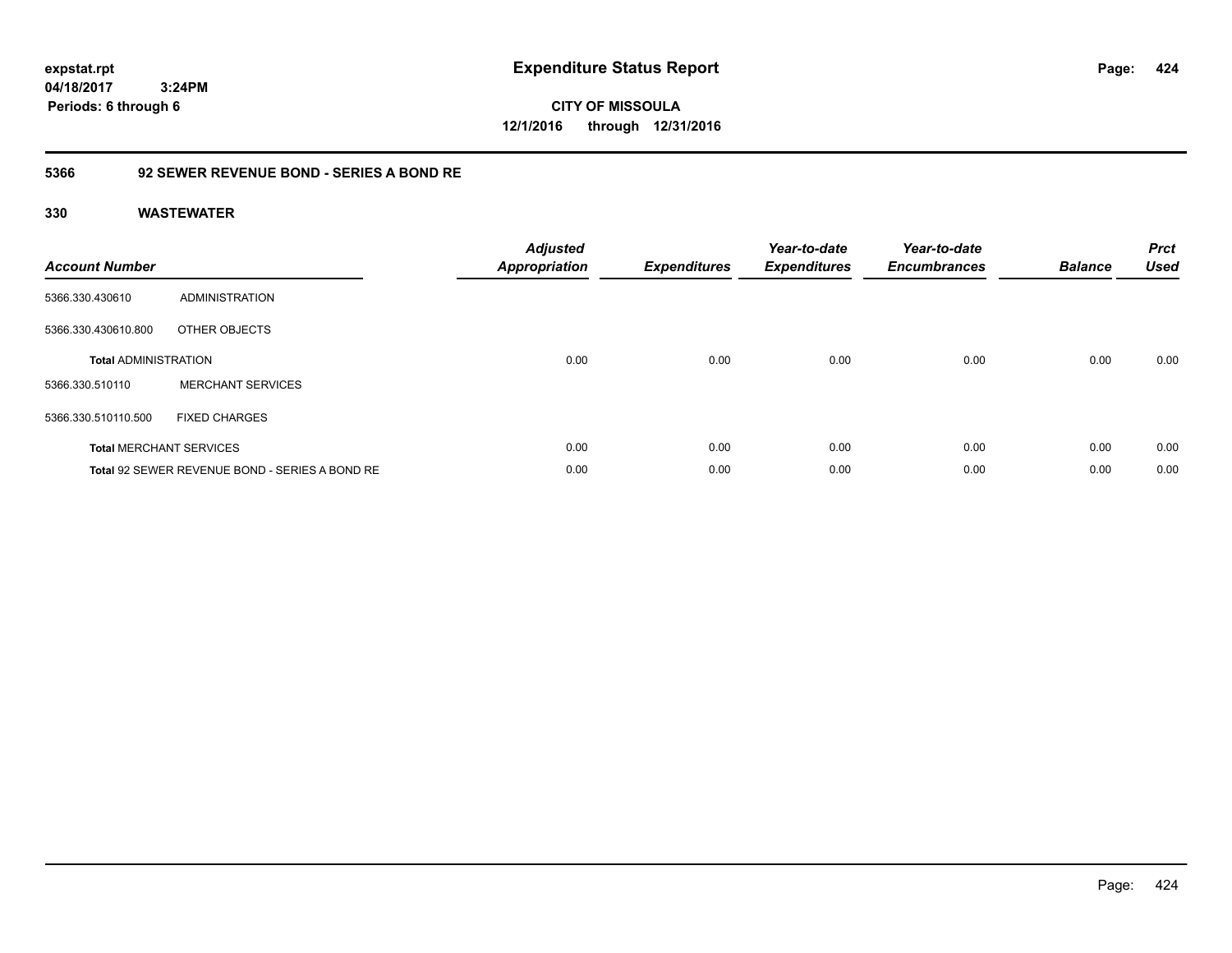**CITY OF MISSOULA 12/1/2016 through 12/31/2016**

# **5367 92 SEWER REVENUE BOND - SERIES B BOND RE**

| <b>Account Number</b>       |                                                | <b>Adjusted</b><br>Appropriation | <b>Expenditures</b> | Year-to-date<br><b>Expenditures</b> | Year-to-date<br><b>Encumbrances</b> | <b>Balance</b> | <b>Prct</b><br><b>Used</b> |
|-----------------------------|------------------------------------------------|----------------------------------|---------------------|-------------------------------------|-------------------------------------|----------------|----------------------------|
| 5367.330.430610             | ADMINISTRATION                                 |                                  |                     |                                     |                                     |                |                            |
| 5367.330.430610.800         | OTHER OBJECTS                                  |                                  |                     |                                     |                                     |                |                            |
| <b>Total ADMINISTRATION</b> |                                                | 0.00                             | 0.00                | 0.00                                | 0.00                                | 0.00           | 0.00                       |
| 5367.330.510110             | <b>MERCHANT SERVICES</b>                       |                                  |                     |                                     |                                     |                |                            |
| 5367.330.510110.500         | <b>FIXED CHARGES</b>                           |                                  |                     |                                     |                                     |                |                            |
|                             | <b>Total MERCHANT SERVICES</b>                 | 0.00                             | 0.00                | 0.00                                | 0.00                                | 0.00           | 0.00                       |
|                             | Total 92 SEWER REVENUE BOND - SERIES B BOND RE | 0.00                             | 0.00                | 0.00                                | 0.00                                | 0.00           | 0.00                       |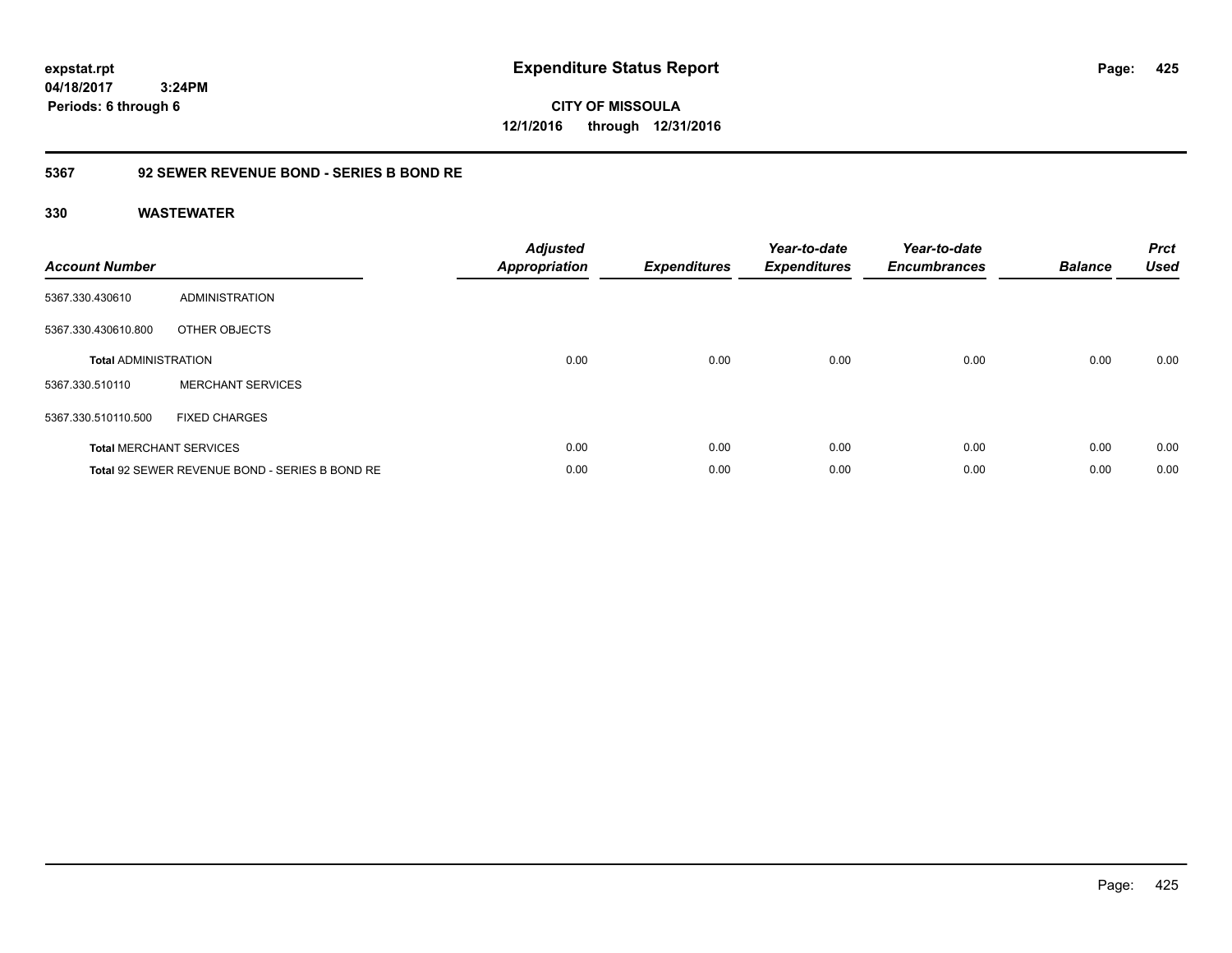**CITY OF MISSOULA 12/1/2016 through 12/31/2016**

# **5368 00 SEWER REVENUE BOND RESERVE FUND**

| <b>Account Number</b>       |                                          | <b>Adjusted</b><br>Appropriation | <b>Expenditures</b> | Year-to-date<br><b>Expenditures</b> | Year-to-date<br><b>Encumbrances</b> | <b>Balance</b> | <b>Prct</b><br><b>Used</b> |
|-----------------------------|------------------------------------------|----------------------------------|---------------------|-------------------------------------|-------------------------------------|----------------|----------------------------|
| 5368.330.430610             | ADMINISTRATION                           |                                  |                     |                                     |                                     |                |                            |
| 5368.330.430610.800         | OTHER OBJECTS                            |                                  |                     |                                     |                                     |                |                            |
| <b>Total ADMINISTRATION</b> |                                          | 0.00                             | 0.00                | 0.00                                | 0.00                                | 0.00           | 0.00                       |
| 5368.330.510110             | <b>MERCHANT SERVICES</b>                 |                                  |                     |                                     |                                     |                |                            |
| 5368.330.510110.500         | <b>FIXED CHARGES</b>                     |                                  |                     |                                     |                                     |                |                            |
|                             | <b>Total MERCHANT SERVICES</b>           | 0.00                             | 0.00                | 0.00                                | 0.00                                | 0.00           | 0.00                       |
|                             | Total 00 SEWER REVENUE BOND RESERVE FUND | 0.00                             | 0.00                | 0.00                                | 0.00                                | 0.00           | 0.00                       |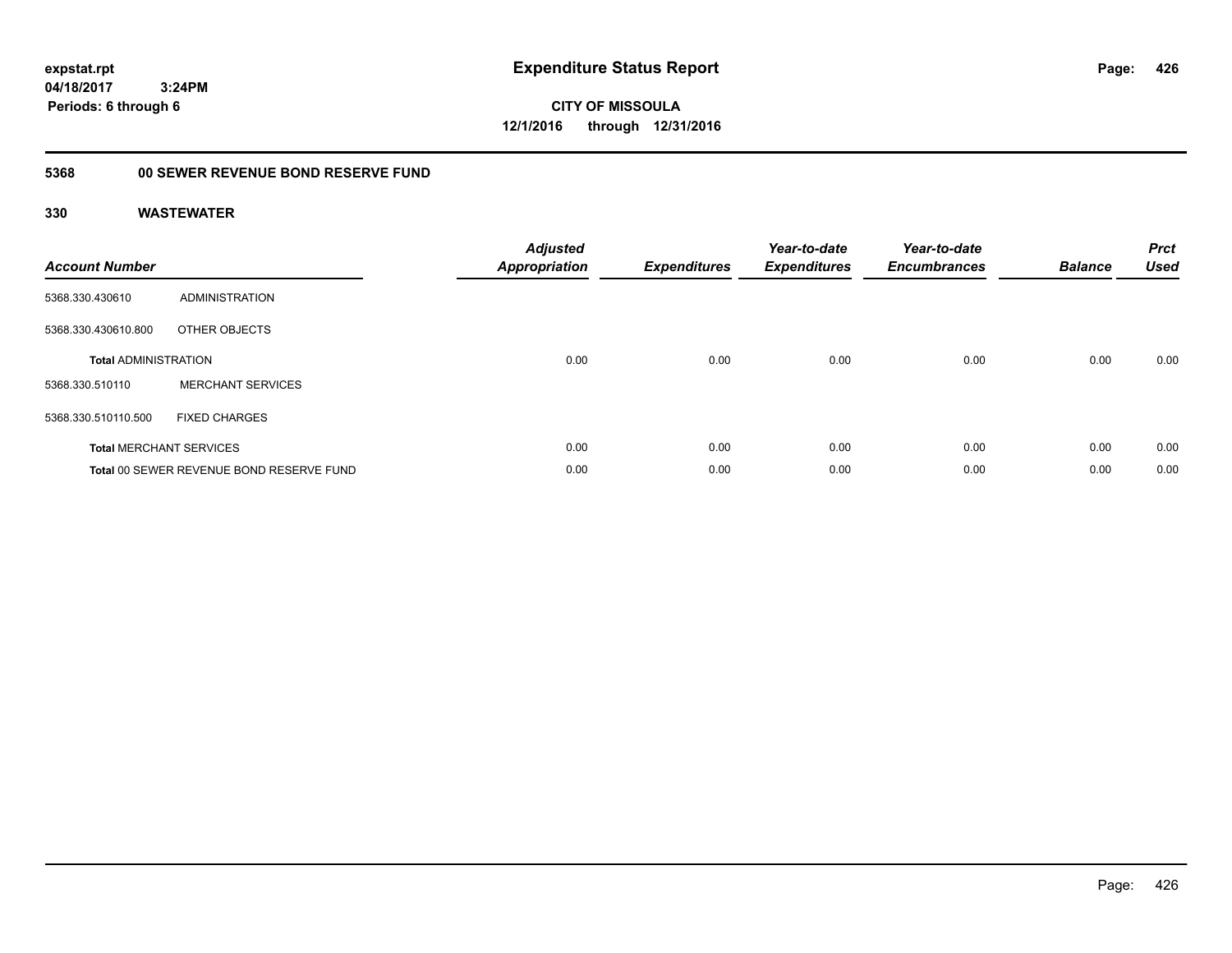# **5369 2001 SEWER REVENUE BOND**

| <b>Account Number</b>          |                                                  | <b>Adjusted</b><br><b>Appropriation</b> | <b>Expenditures</b> | Year-to-date<br><b>Expenditures</b> | Year-to-date<br><b>Encumbrances</b> | <b>Balance</b>   | Prct<br><b>Used</b> |
|--------------------------------|--------------------------------------------------|-----------------------------------------|---------------------|-------------------------------------|-------------------------------------|------------------|---------------------|
| 5369.330.430610                | ADMINISTRATION                                   |                                         |                     |                                     |                                     |                  |                     |
| 5369.330.430610.800            | OTHER OBJECTS                                    |                                         |                     |                                     |                                     |                  |                     |
| <b>Total ADMINISTRATION</b>    | 5369.330.430610.820.000 TRANSFERS TO OTHER FUNDS | 270.00<br>270.00                        | 0.00<br>0.00        | 0.00<br>0.00                        | 0.00<br>0.00                        | 270.00<br>270.00 | 0.00<br>0.00        |
| 5369.330.510110                | <b>MERCHANT SERVICES</b>                         |                                         |                     |                                     |                                     |                  |                     |
| 5369.330.510110.500            | <b>FIXED CHARGES</b>                             |                                         |                     |                                     |                                     |                  |                     |
| <b>Total MERCHANT SERVICES</b> |                                                  | 0.00                                    | 0.00                | 0.00                                | 0.00                                | 0.00             | 0.00                |
|                                | Total 2001 SEWER REVENUE BOND                    | 270.00                                  | 0.00                | 0.00                                | 0.00                                | 270.00           | 0.00                |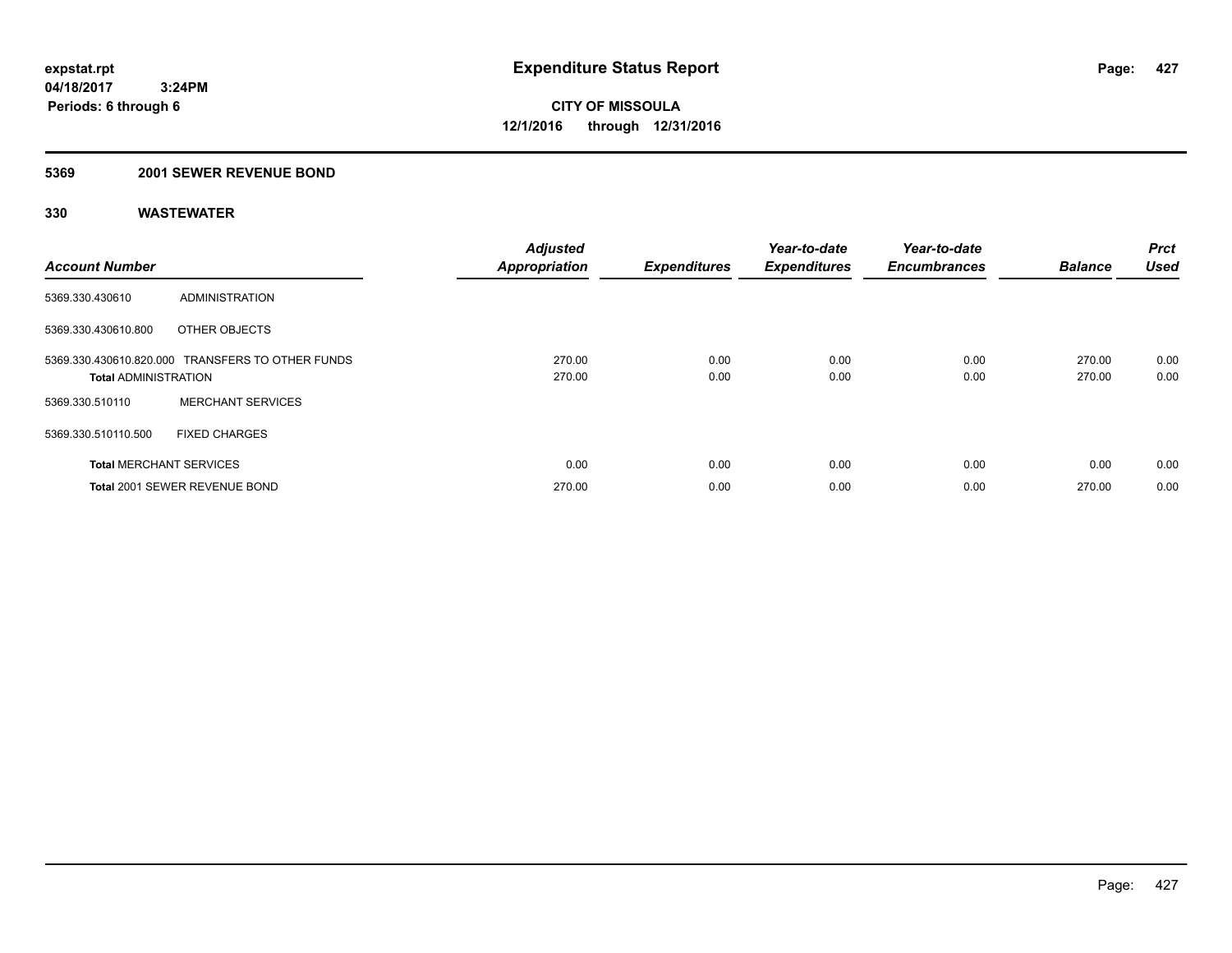**CITY OF MISSOULA 12/1/2016 through 12/31/2016**

# **5370 99 SEWER REVENUE BOND RESERVE FUND**

| <b>Account Number</b>       |                                          | <b>Adjusted</b><br>Appropriation | <b>Expenditures</b> | Year-to-date<br><b>Expenditures</b> | Year-to-date<br><b>Encumbrances</b> | <b>Balance</b> | <b>Prct</b><br><b>Used</b> |
|-----------------------------|------------------------------------------|----------------------------------|---------------------|-------------------------------------|-------------------------------------|----------------|----------------------------|
| 5370.330.430610             | ADMINISTRATION                           |                                  |                     |                                     |                                     |                |                            |
| 5370.330.430610.800         | OTHER OBJECTS                            |                                  |                     |                                     |                                     |                |                            |
| <b>Total ADMINISTRATION</b> |                                          | 0.00                             | 0.00                | 0.00                                | 0.00                                | 0.00           | 0.00                       |
| 5370.330.510110             | <b>MERCHANT SERVICES</b>                 |                                  |                     |                                     |                                     |                |                            |
| 5370.330.510110.500         | <b>FIXED CHARGES</b>                     |                                  |                     |                                     |                                     |                |                            |
|                             | <b>Total MERCHANT SERVICES</b>           | 0.00                             | 0.00                | 0.00                                | 0.00                                | 0.00           | 0.00                       |
|                             | Total 99 SEWER REVENUE BOND RESERVE FUND | 0.00                             | 0.00                | 0.00                                | 0.00                                | 0.00           | 0.00                       |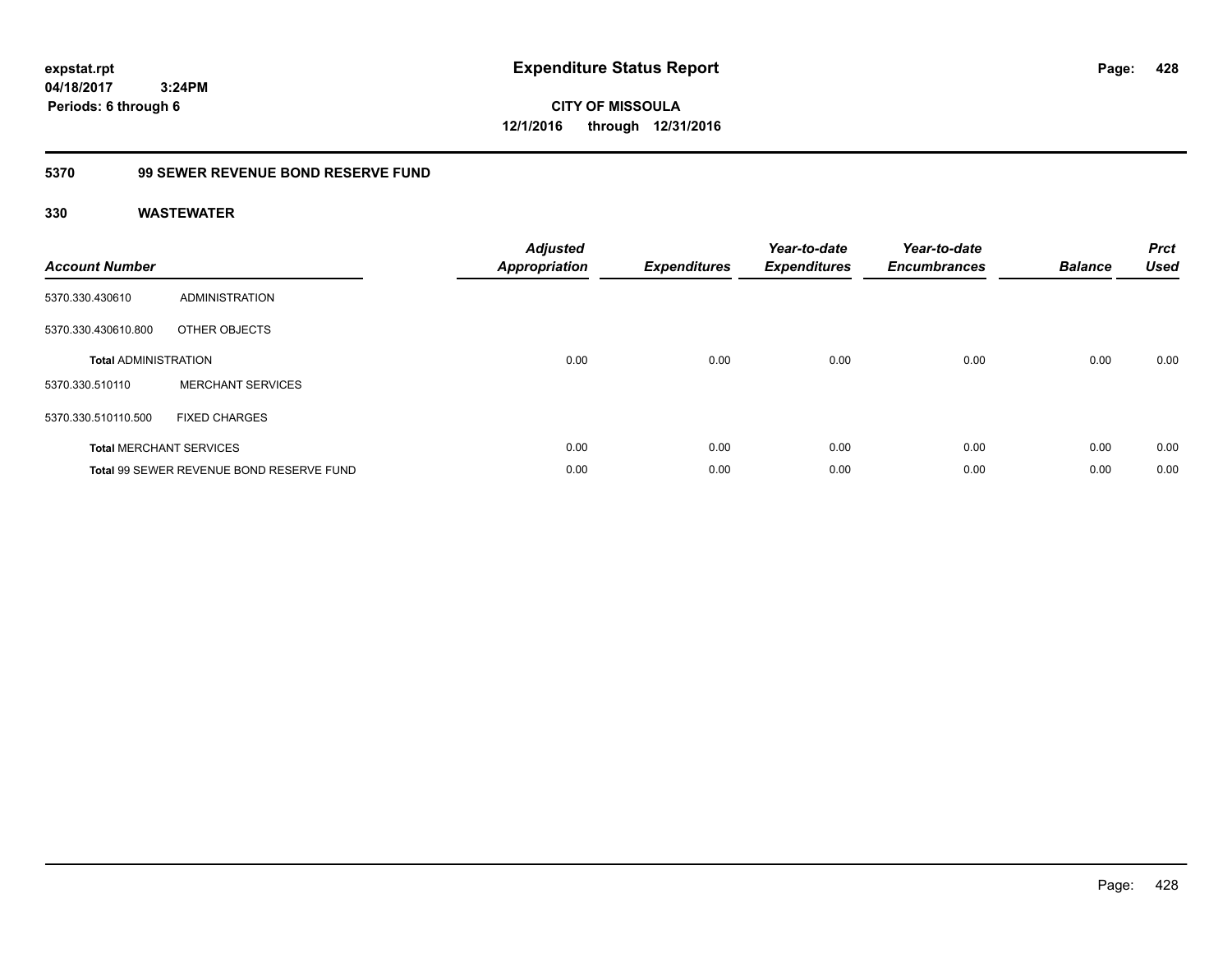**CITY OF MISSOULA 12/1/2016 through 12/31/2016**

### **5371 2002 SEWER BONDS**

|                                   |                                                 | <b>Adjusted</b>      |                     | Year-to-date        | Year-to-date        |                | <b>Prct</b> |
|-----------------------------------|-------------------------------------------------|----------------------|---------------------|---------------------|---------------------|----------------|-------------|
| <b>Account Number</b>             |                                                 | <b>Appropriation</b> | <b>Expenditures</b> | <b>Expenditures</b> | <b>Encumbrances</b> | <b>Balance</b> | <b>Used</b> |
| 5371.330.490200                   | REVENUE BOND DEBT SERVICE                       |                      |                     |                     |                     |                |             |
| 5371.330.490200.600               | <b>DEBT SERVICE</b>                             |                      |                     |                     |                     |                |             |
| 5371.330.490200.610.000 PRINCIPAL |                                                 | 76,000.00            | 38,000.00           | 38,000.00           | 0.00                | 38,000.00      | 50.00       |
|                                   | 5371.330.490200.620.000 INTEREST / SERVICE FEES | 8,420.00             | 4,400.00            | 4,400.00            | 0.00                | 4,020.00       | 52.26       |
|                                   | <b>Total REVENUE BOND DEBT SERVICE</b>          | 84,420.00            | 42.400.00           | 42,400.00           | 0.00                | 42,020.00      | 50.23       |
| 5371.330.510110                   | <b>MERCHANT SERVICES</b>                        |                      |                     |                     |                     |                |             |
| 5371.330.510110.500               | <b>FIXED CHARGES</b>                            |                      |                     |                     |                     |                |             |
| <b>Total MERCHANT SERVICES</b>    |                                                 | 0.00                 | 0.00                | 0.00                | 0.00                | 0.00           | 0.00        |
| Total 2002 SEWER BONDS            |                                                 | 84,420.00            | 42.400.00           | 42,400.00           | 0.00                | 42.020.00      | 50.23       |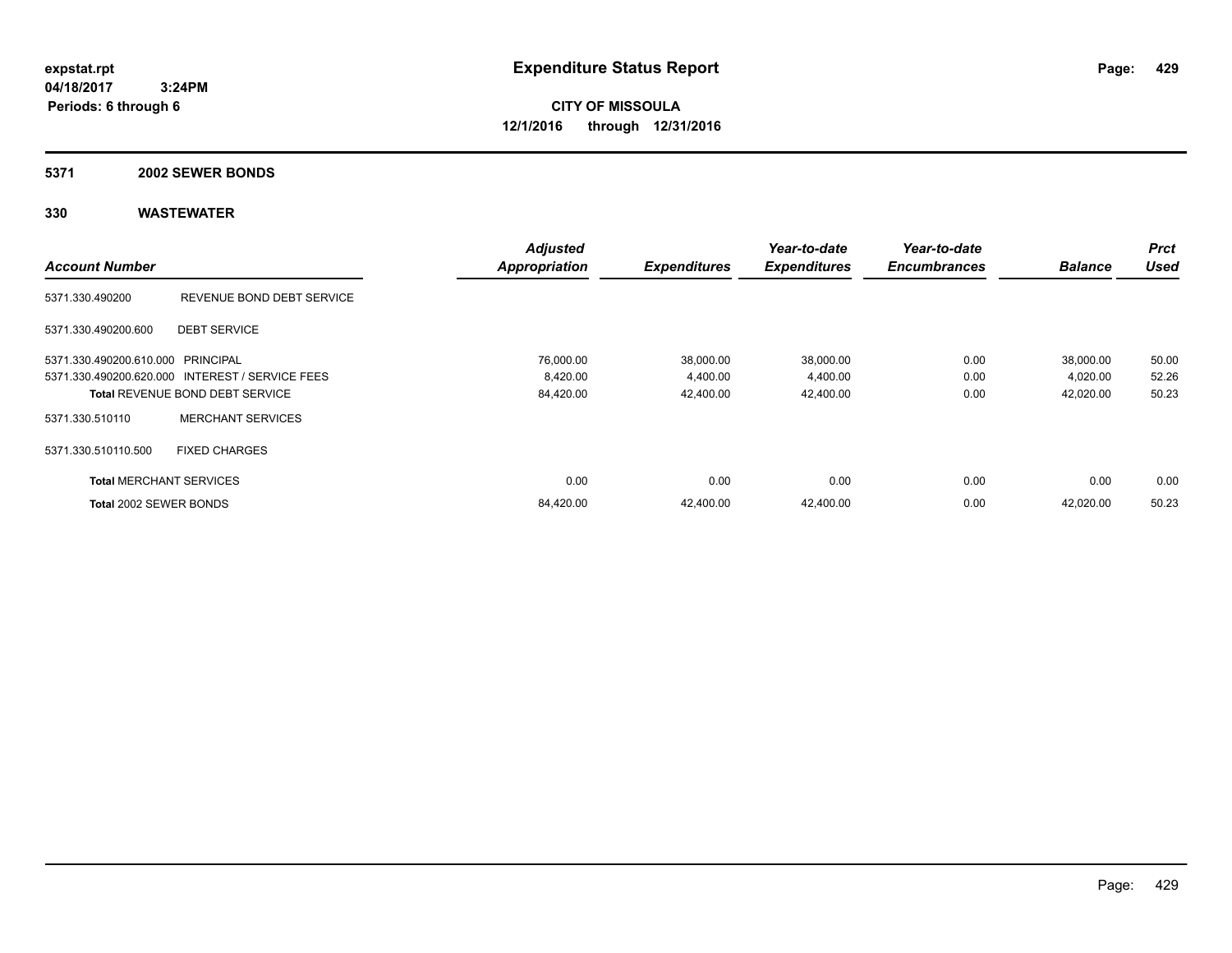# **5372 2002 SEWER REVENUE BOND**

| <b>Account Number</b>       |                                | <b>Adjusted</b><br>Appropriation | <b>Expenditures</b> | Year-to-date<br><b>Expenditures</b> | Year-to-date<br><b>Encumbrances</b> | <b>Balance</b> | <b>Prct</b><br><b>Used</b> |
|-----------------------------|--------------------------------|----------------------------------|---------------------|-------------------------------------|-------------------------------------|----------------|----------------------------|
| 5372.330.430610             | ADMINISTRATION                 |                                  |                     |                                     |                                     |                |                            |
| 5372.330.430610.800         | OTHER OBJECTS                  |                                  |                     |                                     |                                     |                |                            |
| <b>Total ADMINISTRATION</b> |                                | 0.00                             | 0.00                | 0.00                                | 0.00                                | 0.00           | 0.00                       |
| 5372.330.510110             | <b>MERCHANT SERVICES</b>       |                                  |                     |                                     |                                     |                |                            |
| 5372.330.510110.500         | <b>FIXED CHARGES</b>           |                                  |                     |                                     |                                     |                |                            |
|                             | <b>Total MERCHANT SERVICES</b> | 0.00                             | 0.00                | 0.00                                | 0.00                                | 0.00           | 0.00                       |
|                             | Total 2002 SEWER REVENUE BOND  | 0.00                             | 0.00                | 0.00                                | 0.00                                | 0.00           | 0.00                       |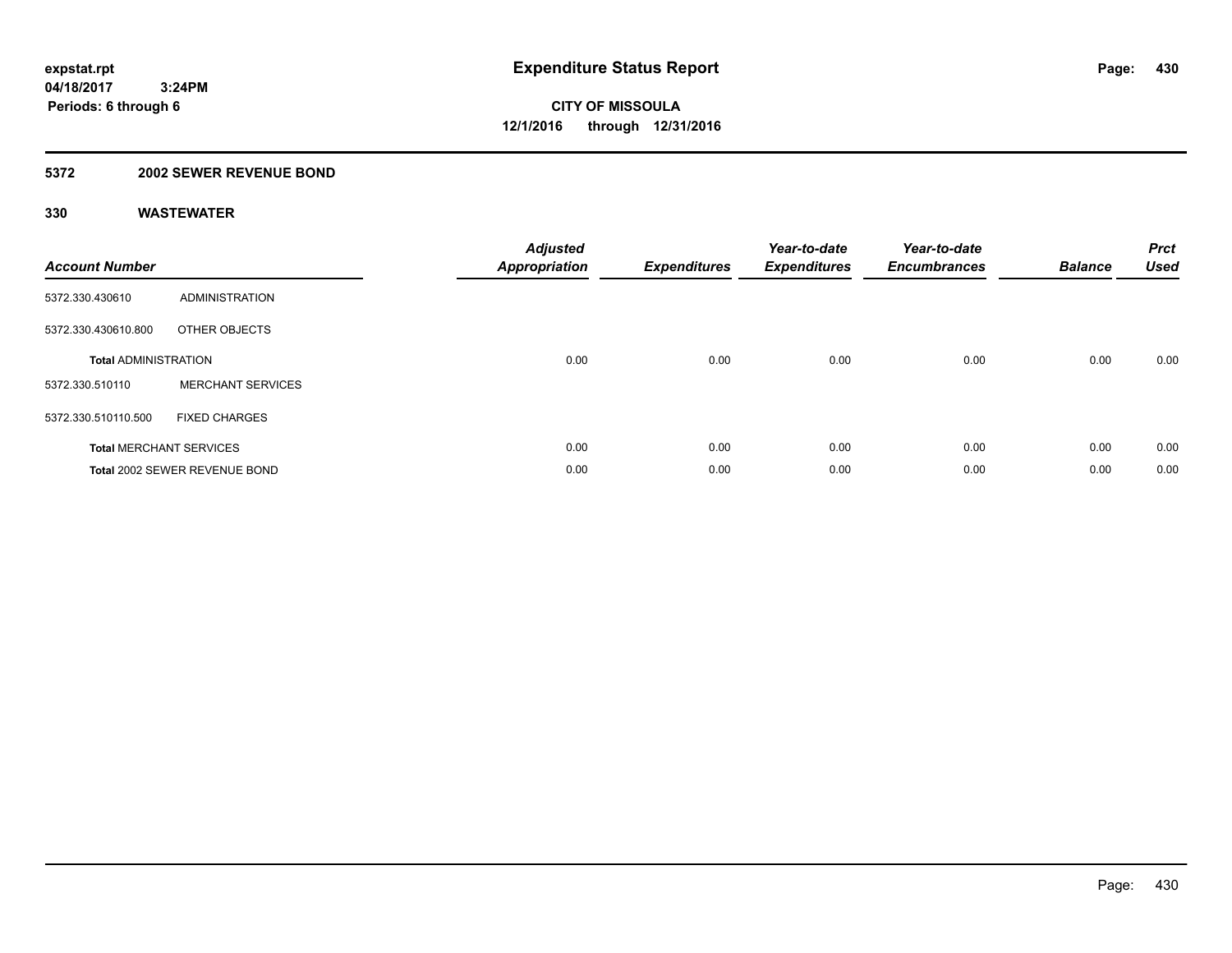**CITY OF MISSOULA 12/1/2016 through 12/31/2016**

# **5373 2002 WWTP UPGRADE REVENUE BOND**

|                                   |                                                 | <b>Adjusted</b>      |                     | Year-to-date        | Year-to-date        |                | Prct        |
|-----------------------------------|-------------------------------------------------|----------------------|---------------------|---------------------|---------------------|----------------|-------------|
| <b>Account Number</b>             |                                                 | <b>Appropriation</b> | <b>Expenditures</b> | <b>Expenditures</b> | <b>Encumbrances</b> | <b>Balance</b> | <b>Used</b> |
| 5373.330.490200                   | REVENUE BOND DEBT SERVICE                       |                      |                     |                     |                     |                |             |
| 5373.330.490200.600               | <b>DEBT SERVICE</b>                             |                      |                     |                     |                     |                |             |
| 5373.330.490200.610.000 PRINCIPAL |                                                 | 295.000.00           | 147.000.00          | 147,000.00          | 0.00                | 148.000.00     | 49.83       |
|                                   | 5373.330.490200.620.000 INTEREST / SERVICE FEES | 35,810.00            | 18,640.00           | 18,640.00           | 0.00                | 17,170.00      | 52.05       |
|                                   | <b>Total REVENUE BOND DEBT SERVICE</b>          | 330,810.00           | 165,640.00          | 165,640.00          | 0.00                | 165,170.00     | 50.07       |
| 5373.330.510110                   | <b>MERCHANT SERVICES</b>                        |                      |                     |                     |                     |                |             |
| 5373.330.510110.500               | <b>FIXED CHARGES</b>                            |                      |                     |                     |                     |                |             |
| <b>Total MERCHANT SERVICES</b>    |                                                 | 0.00                 | 0.00                | 0.00                | 0.00                | 0.00           | 0.00        |
|                                   | Total 2002 WWTP UPGRADE REVENUE BOND            | 330,810.00           | 165.640.00          | 165,640.00          | 0.00                | 165.170.00     | 50.07       |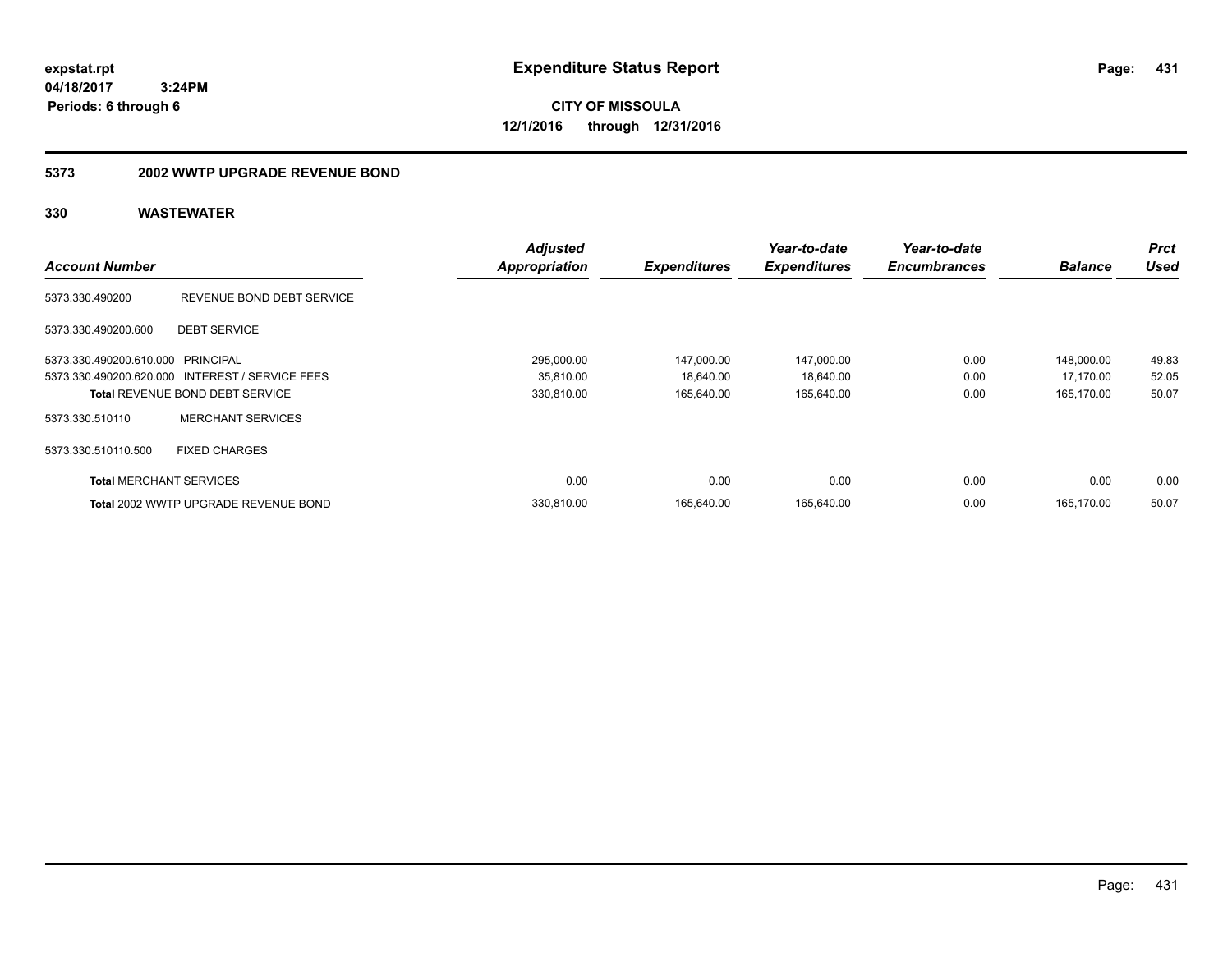# **5374 2002 WWTP UPGRADE RESERVE**

| <b>Account Number</b>       |                                 | <b>Adjusted</b><br><b>Appropriation</b> | <b>Expenditures</b> | Year-to-date<br><b>Expenditures</b> | Year-to-date<br><b>Encumbrances</b> | <b>Balance</b> | <b>Prct</b><br><b>Used</b> |
|-----------------------------|---------------------------------|-----------------------------------------|---------------------|-------------------------------------|-------------------------------------|----------------|----------------------------|
| 5374.330.430610             | <b>ADMINISTRATION</b>           |                                         |                     |                                     |                                     |                |                            |
| 5374.330.430610.800         | OTHER OBJECTS                   |                                         |                     |                                     |                                     |                |                            |
| <b>Total ADMINISTRATION</b> |                                 | 0.00                                    | 0.00                | 0.00                                | 0.00                                | 0.00           | 0.00                       |
| 5374.330.490200             | REVENUE BOND DEBT SERVICE       |                                         |                     |                                     |                                     |                |                            |
| 5374.330.490200.600         | <b>DEBT SERVICE</b>             |                                         |                     |                                     |                                     |                |                            |
|                             | Total REVENUE BOND DEBT SERVICE | 0.00                                    | 0.00                | 0.00                                | 0.00                                | 0.00           | 0.00                       |
| 5374.330.510110             | <b>MERCHANT SERVICES</b>        |                                         |                     |                                     |                                     |                |                            |
| 5374.330.510110.500         | <b>FIXED CHARGES</b>            |                                         |                     |                                     |                                     |                |                            |
|                             | <b>Total MERCHANT SERVICES</b>  | 0.00                                    | 0.00                | 0.00                                | 0.00                                | 0.00           | 0.00                       |
|                             | Total 2002 WWTP UPGRADE RESERVE | 0.00                                    | 0.00                | 0.00                                | 0.00                                | 0.00           | 0.00                       |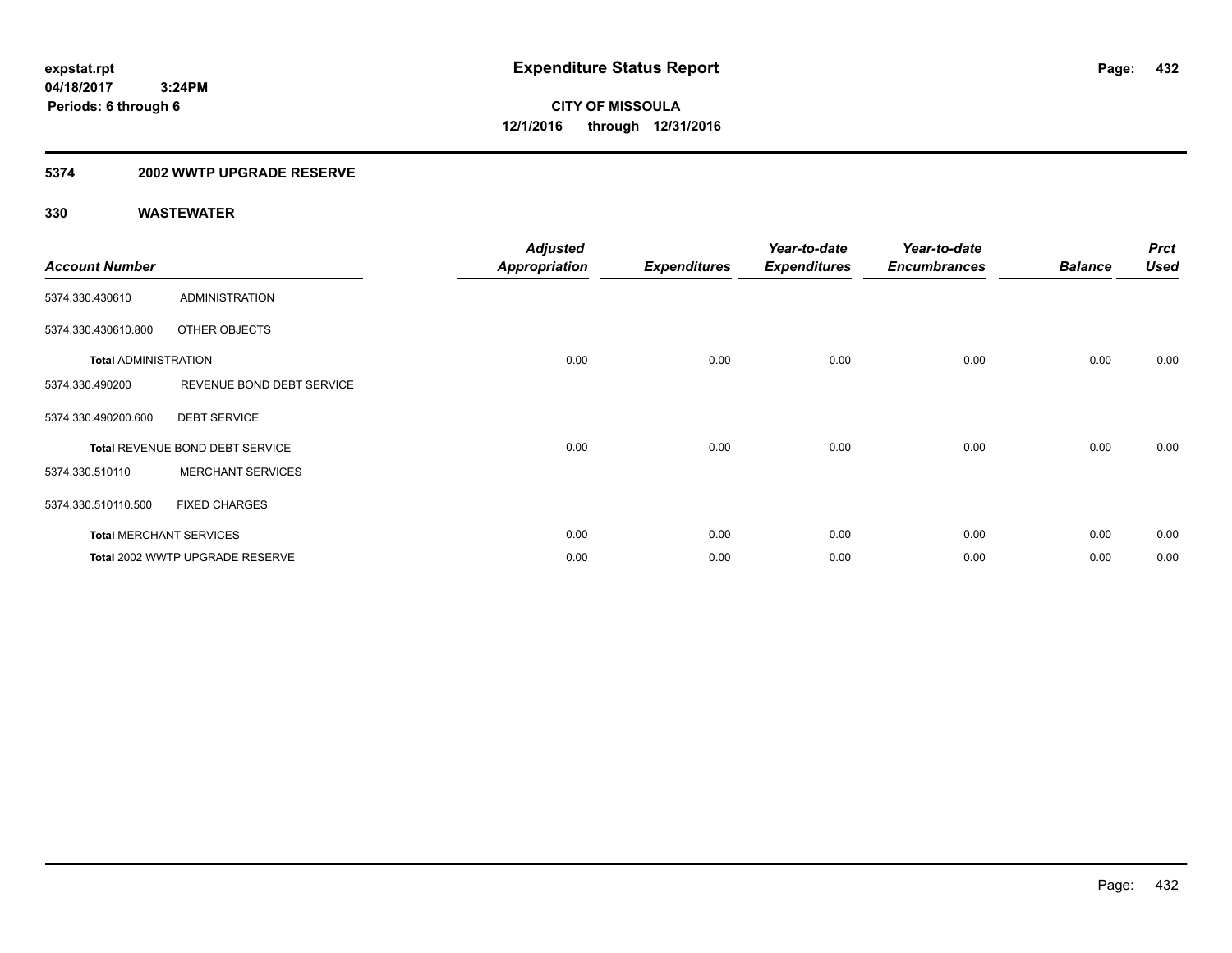**433**

**04/18/2017 3:24PM Periods: 6 through 6**

**CITY OF MISSOULA 12/1/2016 through 12/31/2016**

### **5375 2003 WWTP SRF \$3.8M EPA DEBT**

| <b>Account Number</b>             |                                                 | <b>Adjusted</b><br><b>Appropriation</b> | <b>Expenditures</b> | Year-to-date<br><b>Expenditures</b> | Year-to-date<br><b>Encumbrances</b> | <b>Balance</b> | <b>Prct</b><br><b>Used</b> |
|-----------------------------------|-------------------------------------------------|-----------------------------------------|---------------------|-------------------------------------|-------------------------------------|----------------|----------------------------|
| 5375.330.490200                   | REVENUE BOND DEBT SERVICE                       |                                         |                     |                                     |                                     |                |                            |
| 5375.330.490200.600               | <b>DEBT SERVICE</b>                             |                                         |                     |                                     |                                     |                |                            |
| 5375.330.490200.610.000 PRINCIPAL |                                                 | 215,000.00                              | 107,000.00          | 107,000.00                          | 0.00                                | 108,000.00     | 49.77                      |
|                                   | 5375.330.490200.620.000 INTEREST / SERVICE FEES | 35,156.00                               | 18,180.00           | 18,180.00                           | 0.00                                | 16.976.00      | 51.71                      |
|                                   | <b>Total REVENUE BOND DEBT SERVICE</b>          | 250,156.00                              | 125,180.00          | 125,180.00                          | 0.00                                | 124.976.00     | 50.04                      |
| 5375.330.510110                   | <b>MERCHANT SERVICES</b>                        |                                         |                     |                                     |                                     |                |                            |
| 5375.330.510110.500               | <b>FIXED CHARGES</b>                            |                                         |                     |                                     |                                     |                |                            |
| <b>Total MERCHANT SERVICES</b>    |                                                 | 0.00                                    | 0.00                | 0.00                                | 0.00                                | 0.00           | 0.00                       |
|                                   | Total 2003 WWTP SRF \$3.8M EPA DEBT             | 250.156.00                              | 125.180.00          | 125,180.00                          | 0.00                                | 124.976.00     | 50.04                      |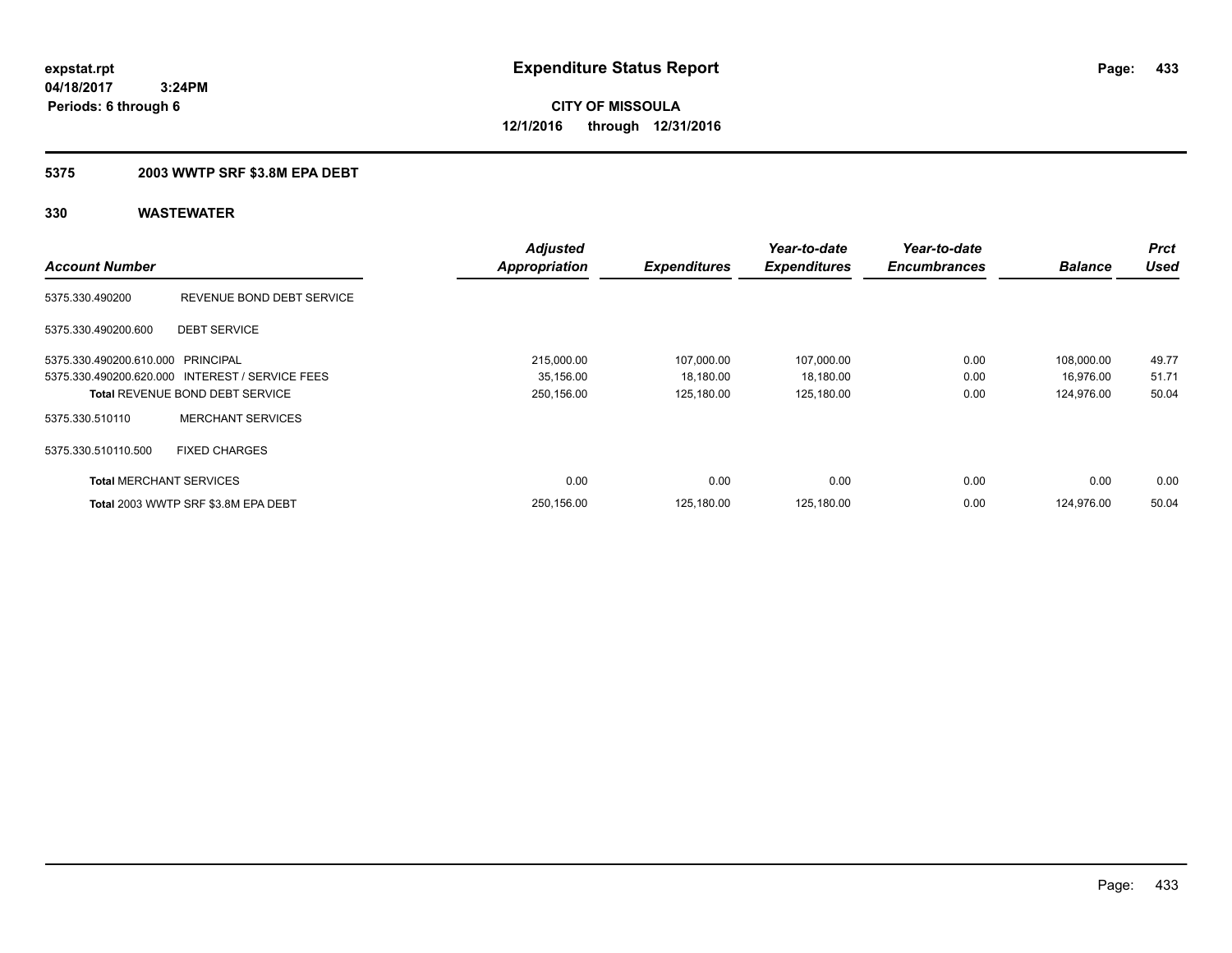**CITY OF MISSOULA 12/1/2016 through 12/31/2016**

### **5376 2003 WWTP SRF \$3.8M EPA RESERVE**

| <b>Account Number</b>       |                                        | Adjusted<br>Appropriation | <b>Expenditures</b> | Year-to-date<br><b>Expenditures</b> | Year-to-date<br><b>Encumbrances</b> | <b>Balance</b> | <b>Prct</b><br><b>Used</b> |
|-----------------------------|----------------------------------------|---------------------------|---------------------|-------------------------------------|-------------------------------------|----------------|----------------------------|
| 5376.330.430610             | <b>ADMINISTRATION</b>                  |                           |                     |                                     |                                     |                |                            |
| 5376.330.430610.800         | OTHER OBJECTS                          |                           |                     |                                     |                                     |                |                            |
| <b>Total ADMINISTRATION</b> |                                        | 0.00                      | 0.00                | 0.00                                | 0.00                                | 0.00           | 0.00                       |
| 5376.330.510110             | <b>MERCHANT SERVICES</b>               |                           |                     |                                     |                                     |                |                            |
| 5376.330.510110.500         | <b>FIXED CHARGES</b>                   |                           |                     |                                     |                                     |                |                            |
|                             | <b>Total MERCHANT SERVICES</b>         | 0.00                      | 0.00                | 0.00                                | 0.00                                | 0.00           | 0.00                       |
|                             | Total 2003 WWTP SRF \$3.8M EPA RESERVE | 0.00                      | 0.00                | 0.00                                | 0.00                                | 0.00           | 0.00                       |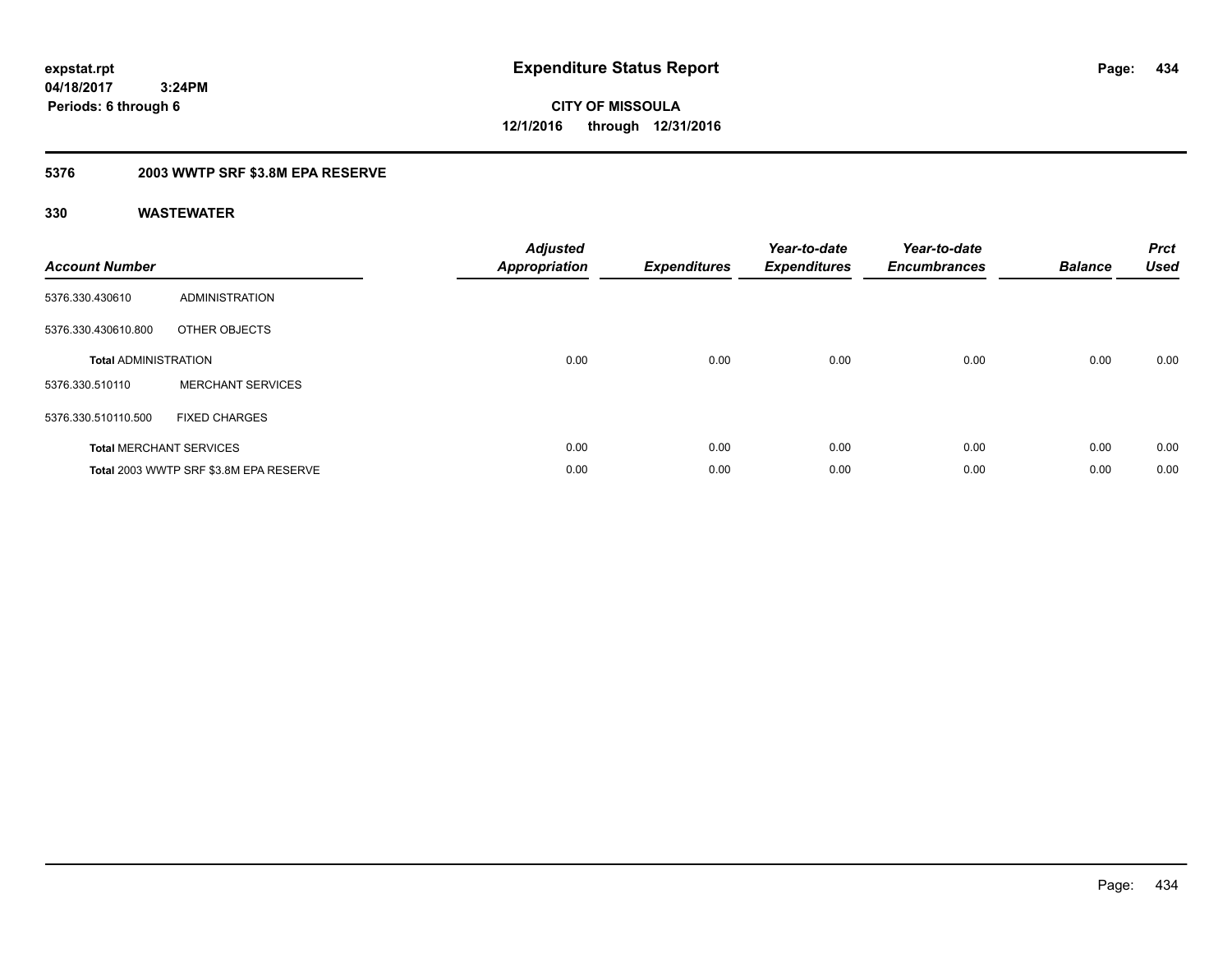**CITY OF MISSOULA 12/1/2016 through 12/31/2016**

# **5377 2004 WWTP \$3.023 LOAN DEBT SERVICE**

|                                   |                                                 | <b>Adjusted</b>      |                     | Year-to-date        | Year-to-date        |                | <b>Prct</b> |
|-----------------------------------|-------------------------------------------------|----------------------|---------------------|---------------------|---------------------|----------------|-------------|
| <b>Account Number</b>             |                                                 | <b>Appropriation</b> | <b>Expenditures</b> | <b>Expenditures</b> | <b>Encumbrances</b> | <b>Balance</b> | Used        |
| 5377.330.490200                   | REVENUE BOND DEBT SERVICE                       |                      |                     |                     |                     |                |             |
| 5377.330.490200.600               | <b>DEBT SERVICE</b>                             |                      |                     |                     |                     |                |             |
| 5377.330.490200.610.000 PRINCIPAL |                                                 | 207,000.00           | 103.000.00          | 103,000.00          | 0.00                | 104,000.00     | 49.76       |
|                                   | 5377.330.490200.620.000 INTEREST / SERVICE FEES | 36,416.00            | 18,787.50           | 18,787.50           | 0.00                | 17,628.50      | 51.59       |
|                                   | <b>Total REVENUE BOND DEBT SERVICE</b>          | 243,416.00           | 121,787.50          | 121,787.50          | 0.00                | 121,628.50     | 50.03       |
| 5377.330.510110                   | <b>MERCHANT SERVICES</b>                        |                      |                     |                     |                     |                |             |
| 5377.330.510110.500               | <b>FIXED CHARGES</b>                            |                      |                     |                     |                     |                |             |
| <b>Total MERCHANT SERVICES</b>    |                                                 | 0.00                 | 0.00                | 0.00                | 0.00                | 0.00           | 0.00        |
|                                   | Total 2004 WWTP \$3.023 LOAN DEBT SERVICE       | 243.416.00           | 121.787.50          | 121.787.50          | 0.00                | 121.628.50     | 50.03       |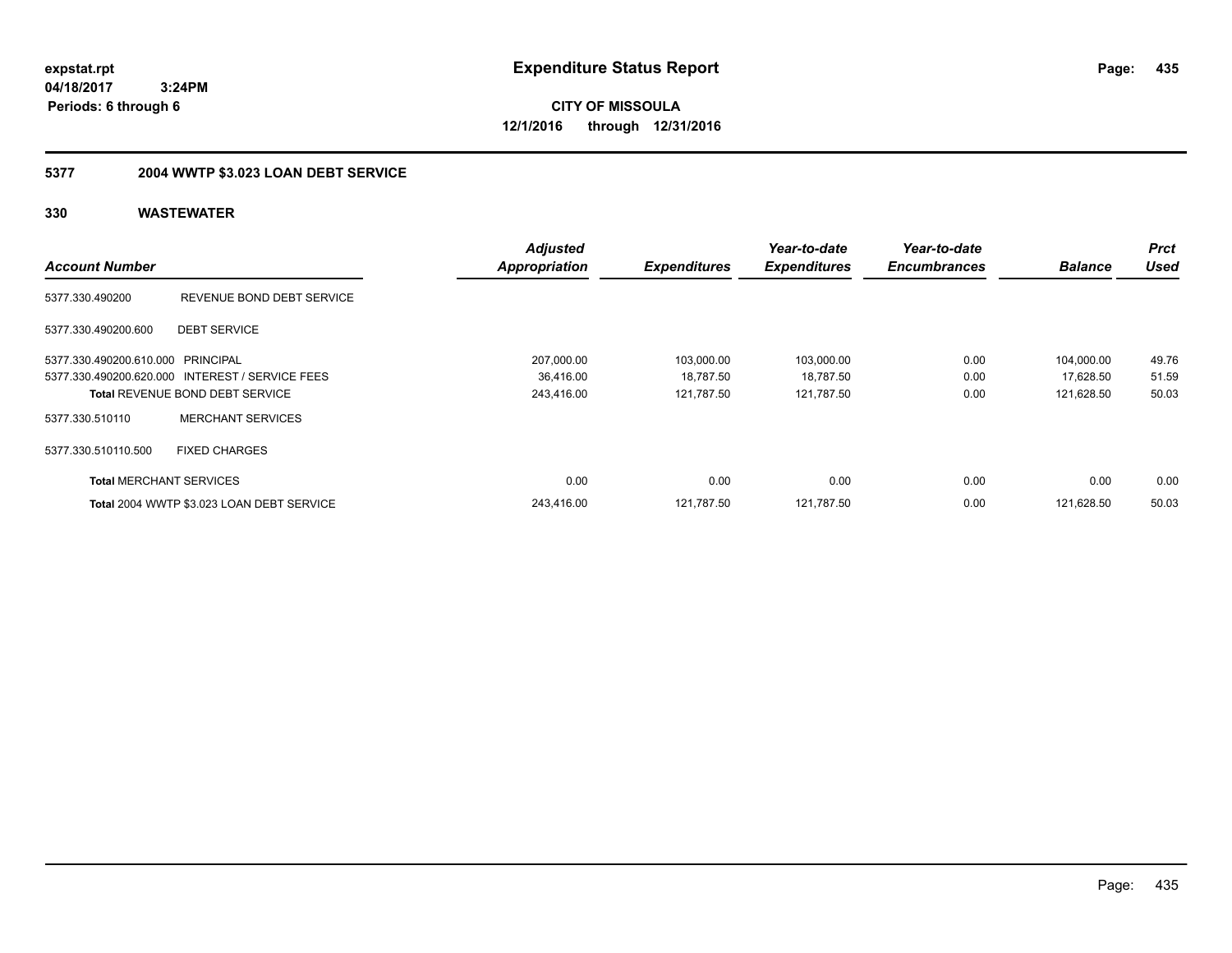# **5378 2004 WWTP \$3.023 LOAN RESERVE**

| <b>Account Number</b>       |                                      | <b>Adjusted</b><br><b>Appropriation</b> | <b>Expenditures</b> | Year-to-date<br><b>Expenditures</b> | Year-to-date<br><b>Encumbrances</b> | <b>Balance</b> | <b>Prct</b><br><b>Used</b> |
|-----------------------------|--------------------------------------|-----------------------------------------|---------------------|-------------------------------------|-------------------------------------|----------------|----------------------------|
| 5378.330.430610             | <b>ADMINISTRATION</b>                |                                         |                     |                                     |                                     |                |                            |
| 5378.330.430610.800         | OTHER OBJECTS                        |                                         |                     |                                     |                                     |                |                            |
| <b>Total ADMINISTRATION</b> |                                      | 0.00                                    | 0.00                | 0.00                                | 0.00                                | 0.00           | 0.00                       |
| 5378.330.510110             | <b>MERCHANT SERVICES</b>             |                                         |                     |                                     |                                     |                |                            |
| 5378.330.510110.500         | <b>FIXED CHARGES</b>                 |                                         |                     |                                     |                                     |                |                            |
|                             | <b>Total MERCHANT SERVICES</b>       | 0.00                                    | 0.00                | 0.00                                | 0.00                                | 0.00           | 0.00                       |
|                             | Total 2004 WWTP \$3.023 LOAN RESERVE | 0.00                                    | 0.00                | 0.00                                | 0.00                                | 0.00           | 0.00                       |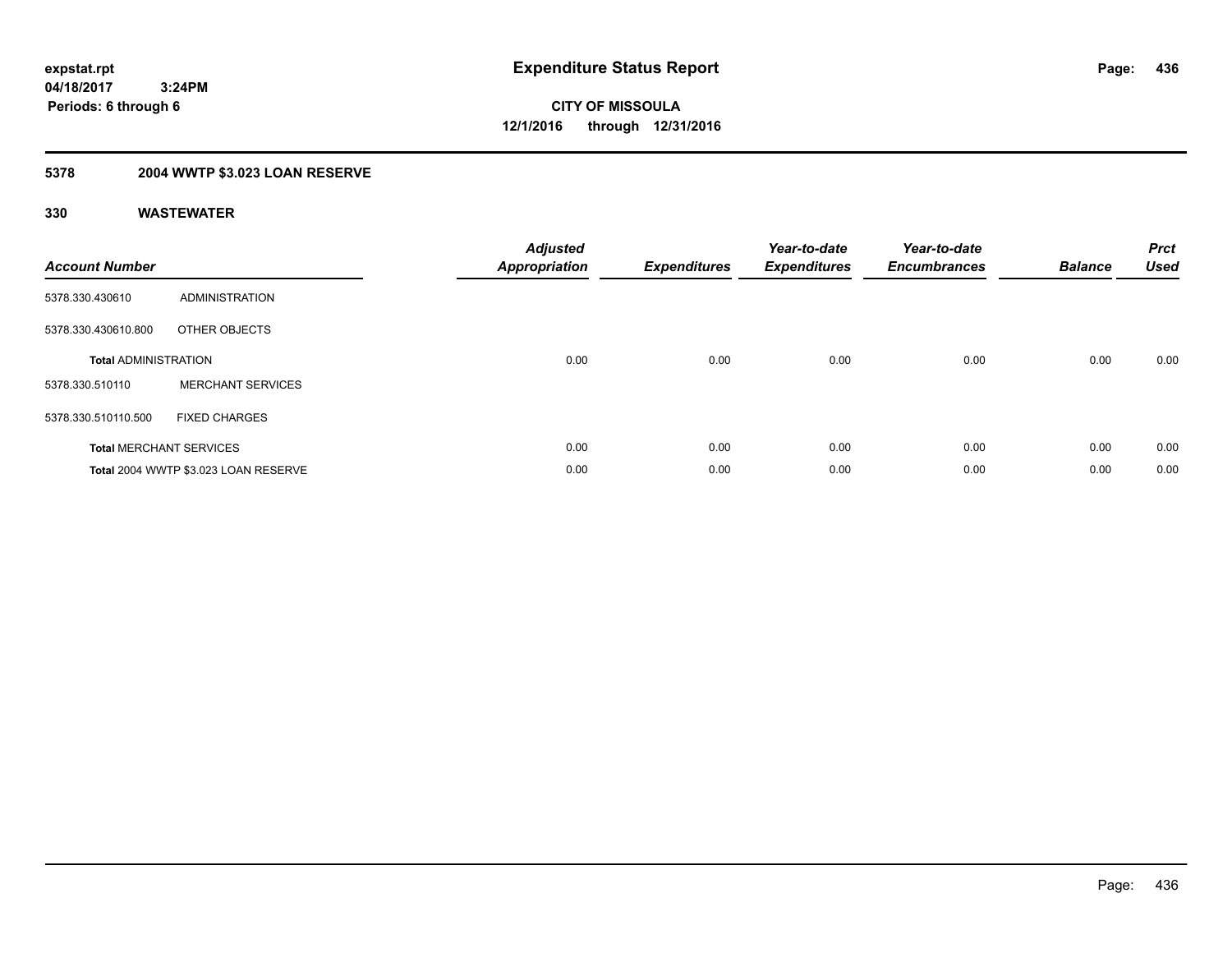**CITY OF MISSOULA 12/1/2016 through 12/31/2016**

### **5379 2005 BRICH/BRDY/LIN/GIL SRF DEBT**

|                                   |                                        | <b>Adjusted</b>      |                     | Year-to-date        | Year-to-date        |                | <b>Prct</b> |
|-----------------------------------|----------------------------------------|----------------------|---------------------|---------------------|---------------------|----------------|-------------|
| <b>Account Number</b>             |                                        | <b>Appropriation</b> | <b>Expenditures</b> | <b>Expenditures</b> | <b>Encumbrances</b> | <b>Balance</b> | <b>Used</b> |
| 5379.330.430610                   | <b>ADMINISTRATION</b>                  |                      |                     |                     |                     |                |             |
| 5379.330.430610.800               | OTHER OBJECTS                          |                      |                     |                     |                     |                |             |
| <b>Total ADMINISTRATION</b>       |                                        | 0.00                 | 0.00                | 0.00                | 0.00                | 0.00           | 0.00        |
| 5379.330.490200                   | REVENUE BOND DEBT SERVICE              |                      |                     |                     |                     |                |             |
| 5379.330.490200.600               | <b>DEBT SERVICE</b>                    |                      |                     |                     |                     |                |             |
| 5379.330.490200.610.000 PRINCIPAL |                                        | 90,000.00            | 45,000.00           | 45,000.00           | 0.00                | 45,000.00      | 50.00       |
| 5379.330.490200.620.000           | <b>INTEREST / SERVICE FEES</b>         | 19,451.00            | 9,978.75            | 9,978.75            | 0.00                | 9,472.25       | 51.30       |
|                                   | Total REVENUE BOND DEBT SERVICE        | 109,451.00           | 54,978.75           | 54,978.75           | 0.00                | 54,472.25      | 50.23       |
| 5379.330.510110                   | <b>MERCHANT SERVICES</b>               |                      |                     |                     |                     |                |             |
| 5379.330.510110.500               | <b>FIXED CHARGES</b>                   |                      |                     |                     |                     |                |             |
| <b>Total MERCHANT SERVICES</b>    |                                        | 0.00                 | 0.00                | 0.00                | 0.00                | 0.00           | 0.00        |
|                                   | Total 2005 BRICH/BRDY/LIN/GIL SRF DEBT | 109,451.00           | 54,978.75           | 54,978.75           | 0.00                | 54,472.25      | 50.23       |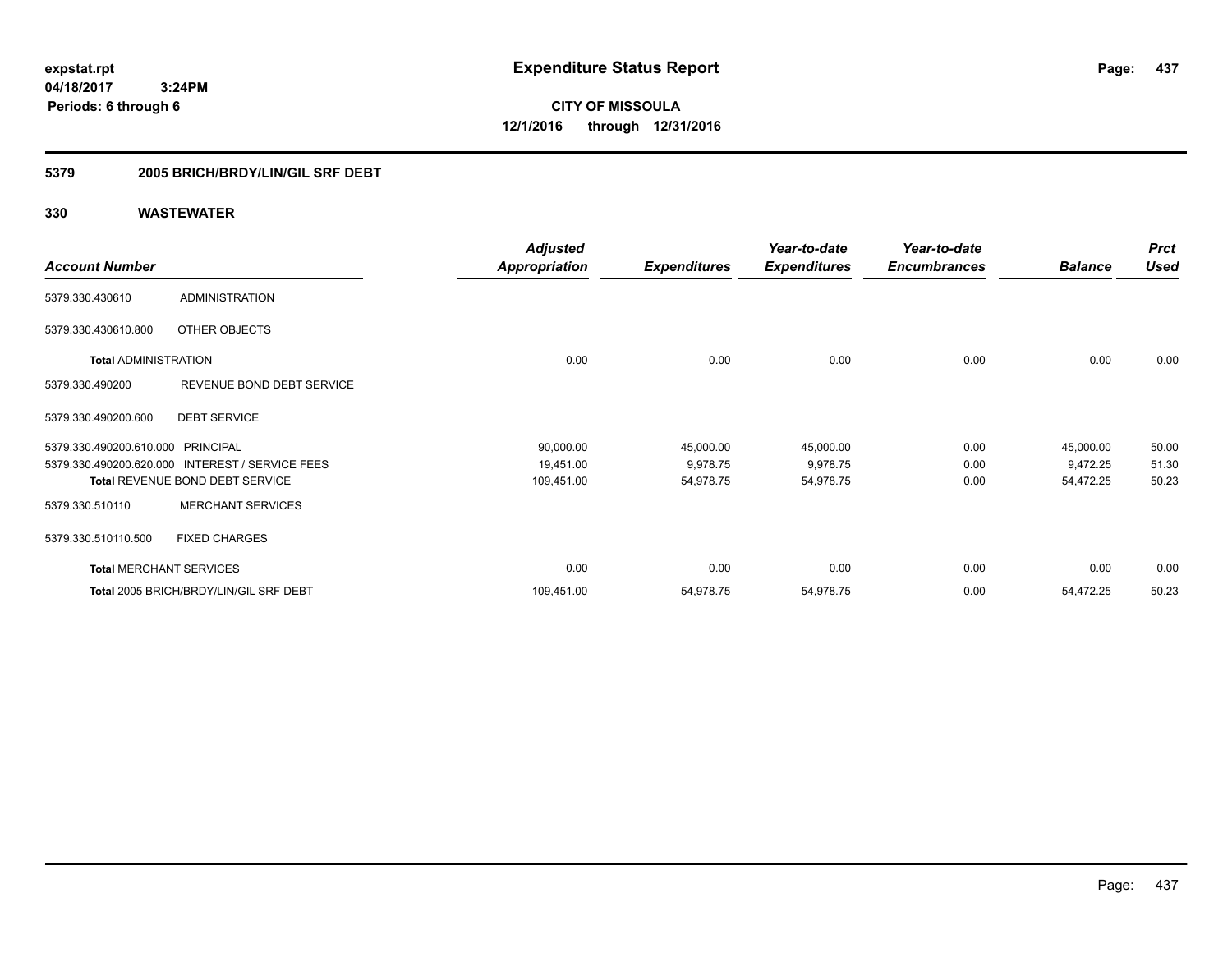**CITY OF MISSOULA 12/1/2016 through 12/31/2016**

#### **5380 BRDWY/BIRCH/GILBERT/LINCOLNWOOD**

| <b>Account Number</b>       |                                       | <b>Adjusted</b><br><b>Appropriation</b> | <b>Expenditures</b> | Year-to-date<br><b>Expenditures</b> | Year-to-date<br><b>Encumbrances</b> | <b>Balance</b> | <b>Prct</b><br><b>Used</b> |
|-----------------------------|---------------------------------------|-----------------------------------------|---------------------|-------------------------------------|-------------------------------------|----------------|----------------------------|
| 5380.330.430610             | <b>ADMINISTRATION</b>                 |                                         |                     |                                     |                                     |                |                            |
| 5380.330.430610.800         | OTHER OBJECTS                         |                                         |                     |                                     |                                     |                |                            |
| <b>Total ADMINISTRATION</b> |                                       | 0.00                                    | 0.00                | 0.00                                | 0.00                                | 0.00           | 0.00                       |
| 5380.330.490200             | REVENUE BOND DEBT SERVICE             |                                         |                     |                                     |                                     |                |                            |
| 5380.330.490200.600         | <b>DEBT SERVICE</b>                   |                                         |                     |                                     |                                     |                |                            |
|                             | Total REVENUE BOND DEBT SERVICE       | 0.00                                    | 0.00                | 0.00                                | 0.00                                | 0.00           | 0.00                       |
| 5380.330.510110             | <b>MERCHANT SERVICES</b>              |                                         |                     |                                     |                                     |                |                            |
| 5380.330.510110.500         | <b>FIXED CHARGES</b>                  |                                         |                     |                                     |                                     |                |                            |
|                             | <b>Total MERCHANT SERVICES</b>        | 0.00                                    | 0.00                | 0.00                                | 0.00                                | 0.00           | 0.00                       |
|                             | Total BRDWY/BIRCH/GILBERT/LINCOLNWOOD | 0.00                                    | 0.00                | 0.00                                | 0.00                                | 0.00           | 0.00                       |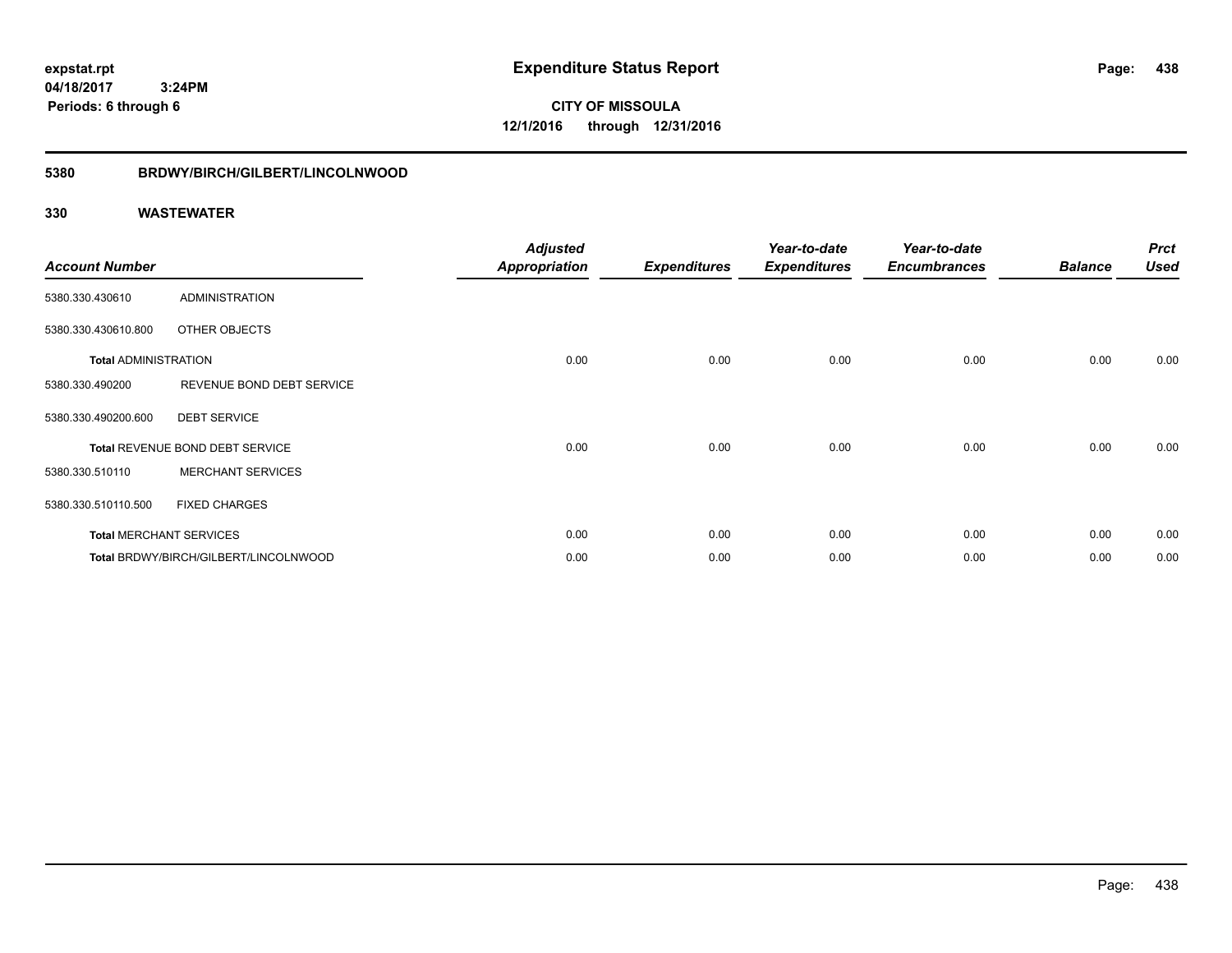### **5381 LINCOLNWOOD PH2 DEBT SERVICE**

|                             |                                    | <b>Adjusted</b>      |                     | Year-to-date        | Year-to-date        |                | <b>Prct</b> |
|-----------------------------|------------------------------------|----------------------|---------------------|---------------------|---------------------|----------------|-------------|
| <b>Account Number</b>       |                                    | <b>Appropriation</b> | <b>Expenditures</b> | <b>Expenditures</b> | <b>Encumbrances</b> | <b>Balance</b> | <b>Used</b> |
| 5381.330.430610             | <b>ADMINISTRATION</b>              |                      |                     |                     |                     |                |             |
| 5381.330.430610.800         | OTHER OBJECTS                      |                      |                     |                     |                     |                |             |
| <b>Total ADMINISTRATION</b> |                                    | 0.00                 | 0.00                | 0.00                | 0.00                | 0.00           | 0.00        |
| 5381.330.490200             | REVENUE BOND DEBT SERVICE          |                      |                     |                     |                     |                |             |
| 5381.330.490200.600         | <b>DEBT SERVICE</b>                |                      |                     |                     |                     |                |             |
|                             | Total REVENUE BOND DEBT SERVICE    | 0.00                 | 0.00                | 0.00                | 0.00                | 0.00           | 0.00        |
| 5381.330.510110             | <b>MERCHANT SERVICES</b>           |                      |                     |                     |                     |                |             |
| 5381.330.510110.500         | <b>FIXED CHARGES</b>               |                      |                     |                     |                     |                |             |
|                             | <b>Total MERCHANT SERVICES</b>     | 0.00                 | 0.00                | 0.00                | 0.00                | 0.00           | 0.00        |
|                             | Total LINCOLNWOOD PH2 DEBT SERVICE | 0.00                 | 0.00                | 0.00                | 0.00                | 0.00           | 0.00        |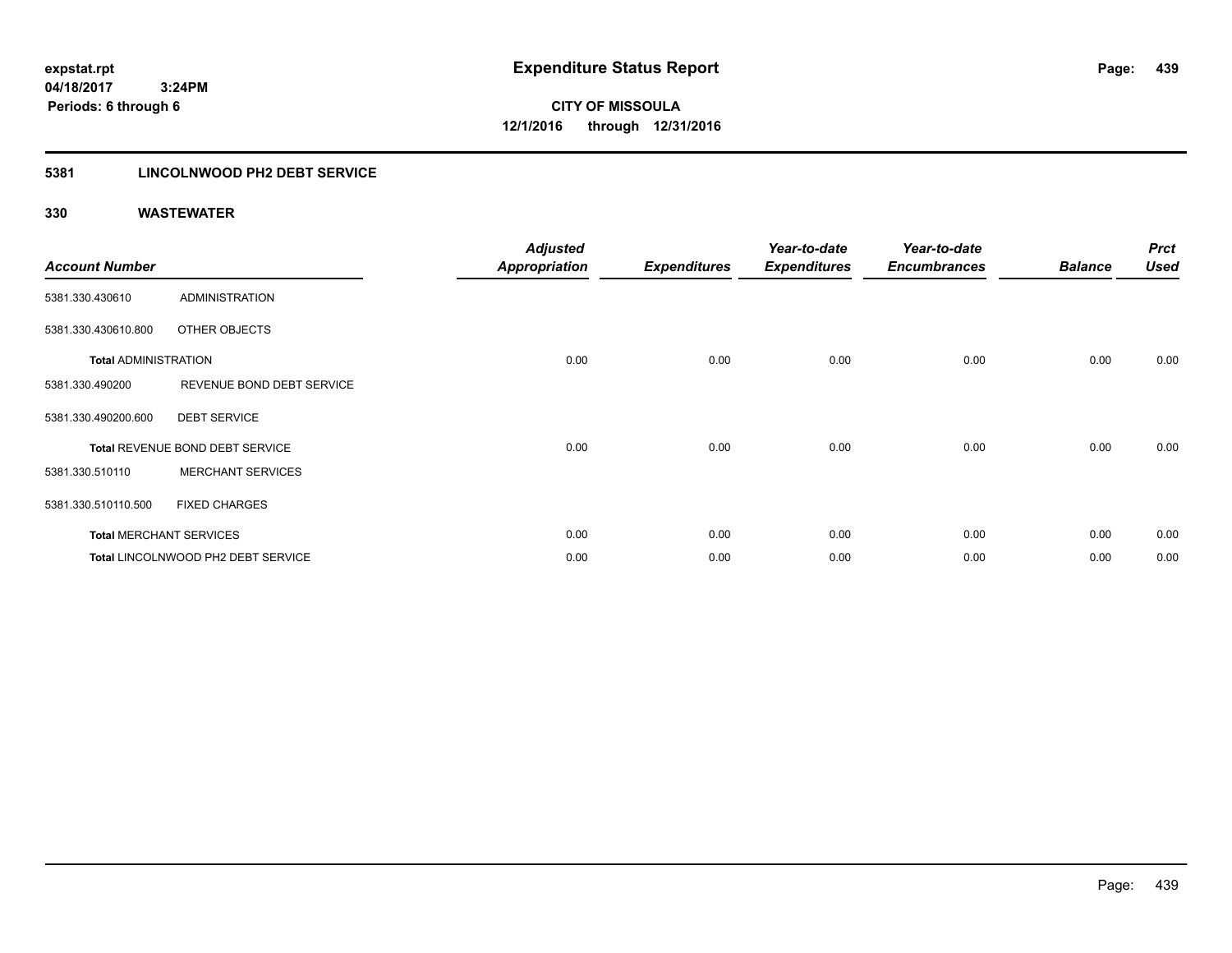**CITY OF MISSOULA 12/1/2016 through 12/31/2016**

### **5382 LINCOLNWOOD PH2 RESERVE FUND**

| <b>Account Number</b>       |                                    | <b>Adjusted</b><br><b>Appropriation</b> | <b>Expenditures</b> | Year-to-date<br><b>Expenditures</b> | Year-to-date<br><b>Encumbrances</b> | <b>Balance</b> | <b>Prct</b><br>Used |
|-----------------------------|------------------------------------|-----------------------------------------|---------------------|-------------------------------------|-------------------------------------|----------------|---------------------|
| 5382.330.430610             | ADMINISTRATION                     |                                         |                     |                                     |                                     |                |                     |
| 5382.330.430610.800         | OTHER OBJECTS                      |                                         |                     |                                     |                                     |                |                     |
| <b>Total ADMINISTRATION</b> |                                    | 0.00                                    | 0.00                | 0.00                                | 0.00                                | 0.00           | 0.00                |
| 5382.330.490200             | REVENUE BOND DEBT SERVICE          |                                         |                     |                                     |                                     |                |                     |
| 5382.330.490200.600         | <b>DEBT SERVICE</b>                |                                         |                     |                                     |                                     |                |                     |
|                             | Total REVENUE BOND DEBT SERVICE    | 0.00                                    | 0.00                | 0.00                                | 0.00                                | 0.00           | 0.00                |
| 5382.330.510110             | <b>MERCHANT SERVICES</b>           |                                         |                     |                                     |                                     |                |                     |
| 5382.330.510110.500         | <b>FIXED CHARGES</b>               |                                         |                     |                                     |                                     |                |                     |
|                             | Total LINCOLNWOOD PH2 RESERVE FUND | 0.00                                    | 0.00                | 0.00                                | 0.00                                | 0.00           | 0.00                |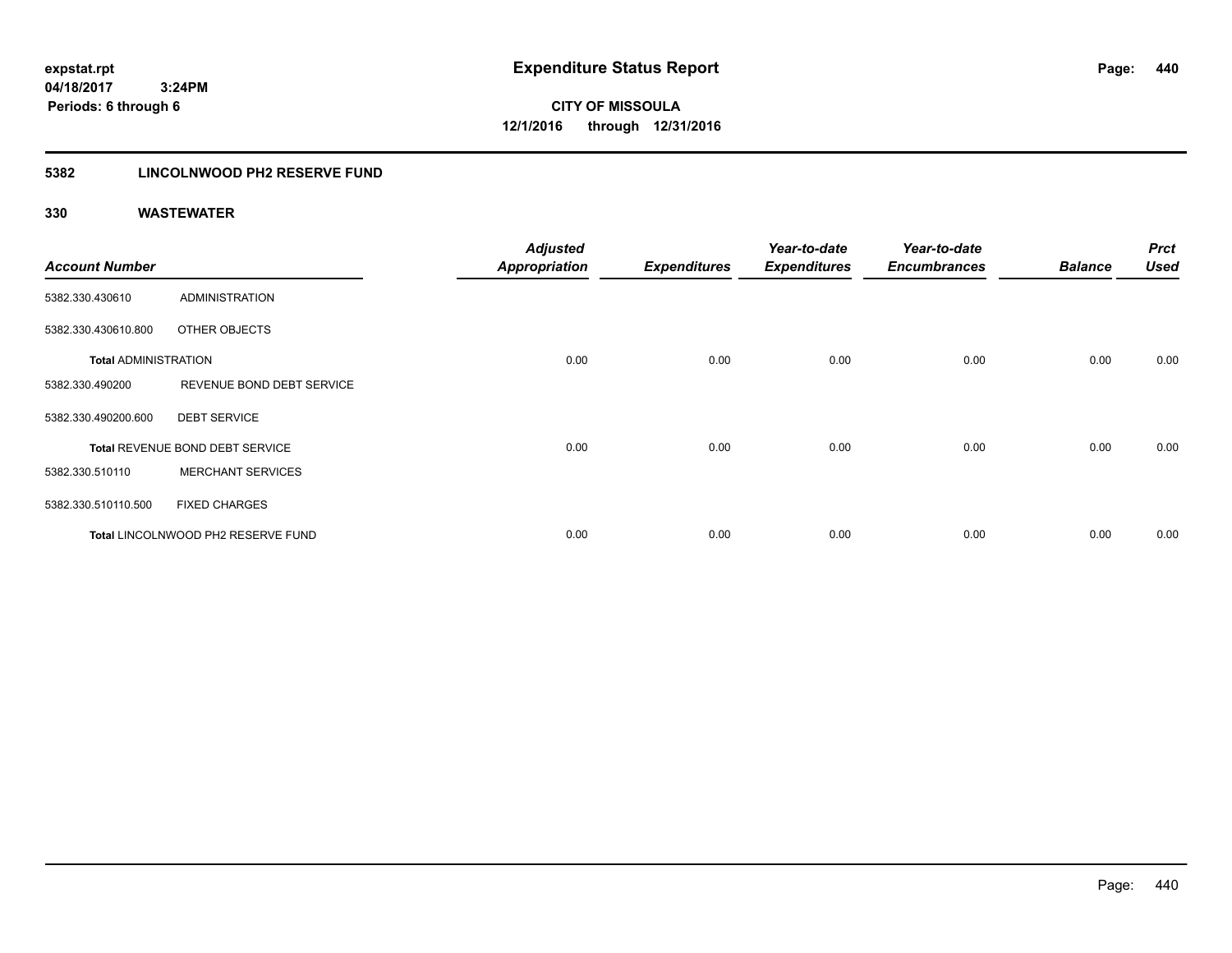**CITY OF MISSOULA 12/1/2016 through 12/31/2016**

### **5383 FY09 RATTLESNAKE SEWER DEBT SVS**

### **550 SID 544 PROJECT**

|                                   |                                                 | <b>Adjusted</b>      |                     | Year-to-date        | Year-to-date        |                | <b>Prct</b><br><b>Used</b> |
|-----------------------------------|-------------------------------------------------|----------------------|---------------------|---------------------|---------------------|----------------|----------------------------|
| <b>Account Number</b>             |                                                 | <b>Appropriation</b> | <b>Expenditures</b> | <b>Expenditures</b> | <b>Encumbrances</b> | <b>Balance</b> |                            |
| 5383.550.490200                   | REVENUE BOND DEBT SERVICE                       |                      |                     |                     |                     |                |                            |
| 5383.550.490200.600               | <b>DEBT SERVICE</b>                             |                      |                     |                     |                     |                |                            |
| 5383.550.490200.610.000 PRINCIPAL |                                                 | 20,000.00            | 10,000.00           | 10,000.00           | 0.00                | 10,000.00      | 50.00                      |
|                                   | 5383.550.490200.620.000 INTEREST / SERVICE FEES | 10,350.00            | 5,250.00            | 5,250.00            | 0.00                | 5,100.00       | 50.72                      |
|                                   | <b>Total REVENUE BOND DEBT SERVICE</b>          | 30,350.00            | 15,250.00           | 15,250.00           | 0.00                | 15,100.00      | 50.25                      |
| 5383.550.510110                   | <b>MERCHANT SERVICES</b>                        |                      |                     |                     |                     |                |                            |
| 5383.550.510110.500               | <b>FIXED CHARGES</b>                            |                      |                     |                     |                     |                |                            |
| <b>Total MERCHANT SERVICES</b>    |                                                 | 0.00                 | 0.00                | 0.00                | 0.00                | 0.00           | 0.00                       |
|                                   | <b>Total FY09 RATTLESNAKE SEWER DEBT SVS</b>    | 30,350.00            | 15.250.00           | 15,250.00           | 0.00                | 15.100.00      | 50.25                      |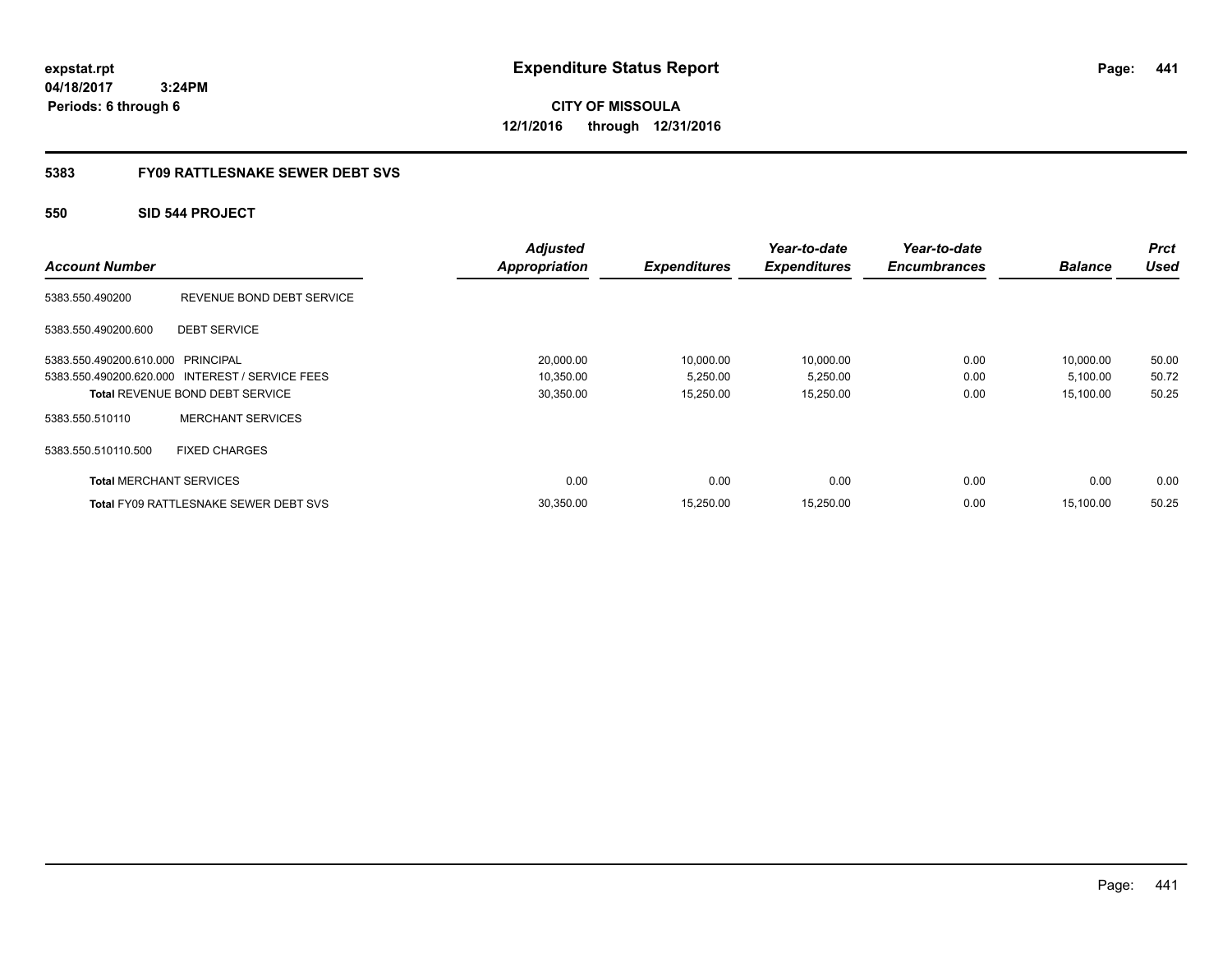### **5384 09 LOLO BOND RESERVE**

| <b>Account Number</b> |                                        | <b>Adjusted</b><br>Appropriation | <b>Expenditures</b> | Year-to-date<br><b>Expenditures</b> | Year-to-date<br><b>Encumbrances</b> | <b>Balance</b> | <b>Prct</b><br><b>Used</b> |
|-----------------------|----------------------------------------|----------------------------------|---------------------|-------------------------------------|-------------------------------------|----------------|----------------------------|
| 5384.330.490200       | REVENUE BOND DEBT SERVICE              |                                  |                     |                                     |                                     |                |                            |
| 5384.330.490200.800   | OTHER OBJECTS                          |                                  |                     |                                     |                                     |                |                            |
|                       | <b>Total REVENUE BOND DEBT SERVICE</b> | 0.00                             | 0.00                | 0.00                                | 0.00                                | 0.00           | 0.00                       |
| 5384.330.510110       | <b>MERCHANT SERVICES</b>               |                                  |                     |                                     |                                     |                |                            |
| 5384.330.510110.500   | <b>FIXED CHARGES</b>                   |                                  |                     |                                     |                                     |                |                            |
|                       | <b>Total MERCHANT SERVICES</b>         | 0.00                             | 0.00                | 0.00                                | 0.00                                | 0.00           | 0.00                       |
|                       | Total 09 LOLO BOND RESERVE             | 0.00                             | 0.00                | 0.00                                | 0.00                                | 0.00           | 0.00                       |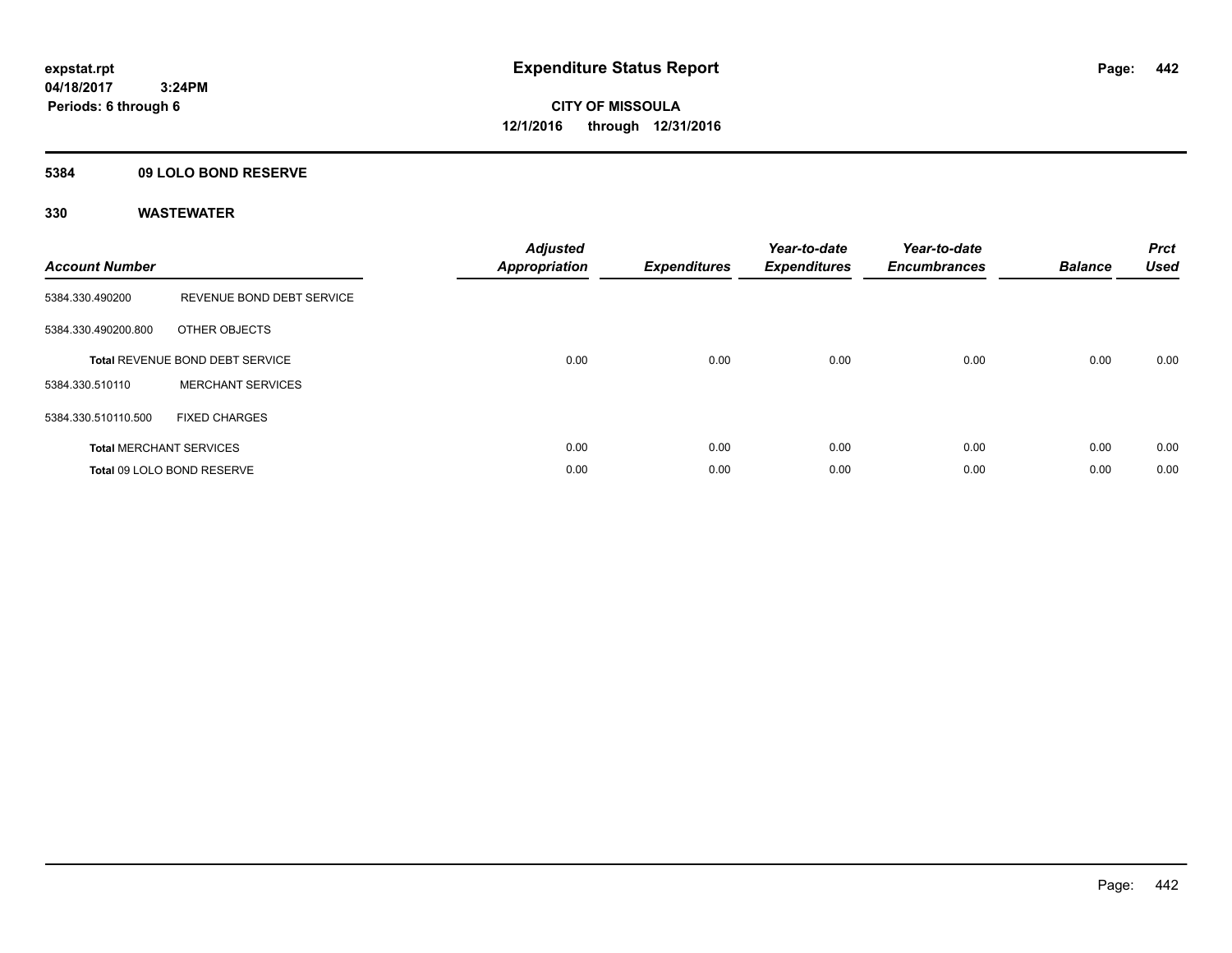**CITY OF MISSOULA 12/1/2016 through 12/31/2016**

### **5385 HEADWORKS 2010 BOND RESERVE**

| <b>Account Number</b>       |                                   | <b>Adjusted</b><br>Appropriation | <b>Expenditures</b> | Year-to-date<br><b>Expenditures</b> | Year-to-date<br><b>Encumbrances</b> | <b>Balance</b> | <b>Prct</b><br><b>Used</b> |
|-----------------------------|-----------------------------------|----------------------------------|---------------------|-------------------------------------|-------------------------------------|----------------|----------------------------|
| 5385.330.430610             | ADMINISTRATION                    |                                  |                     |                                     |                                     |                |                            |
| 5385.330.430610.800         | OTHER OBJECTS                     |                                  |                     |                                     |                                     |                |                            |
| <b>Total ADMINISTRATION</b> |                                   | 0.00                             | 0.00                | 0.00                                | 0.00                                | 0.00           | 0.00                       |
|                             | Total HEADWORKS 2010 BOND RESERVE | 0.00                             | 0.00                | 0.00                                | 0.00                                | 0.00           | 0.00                       |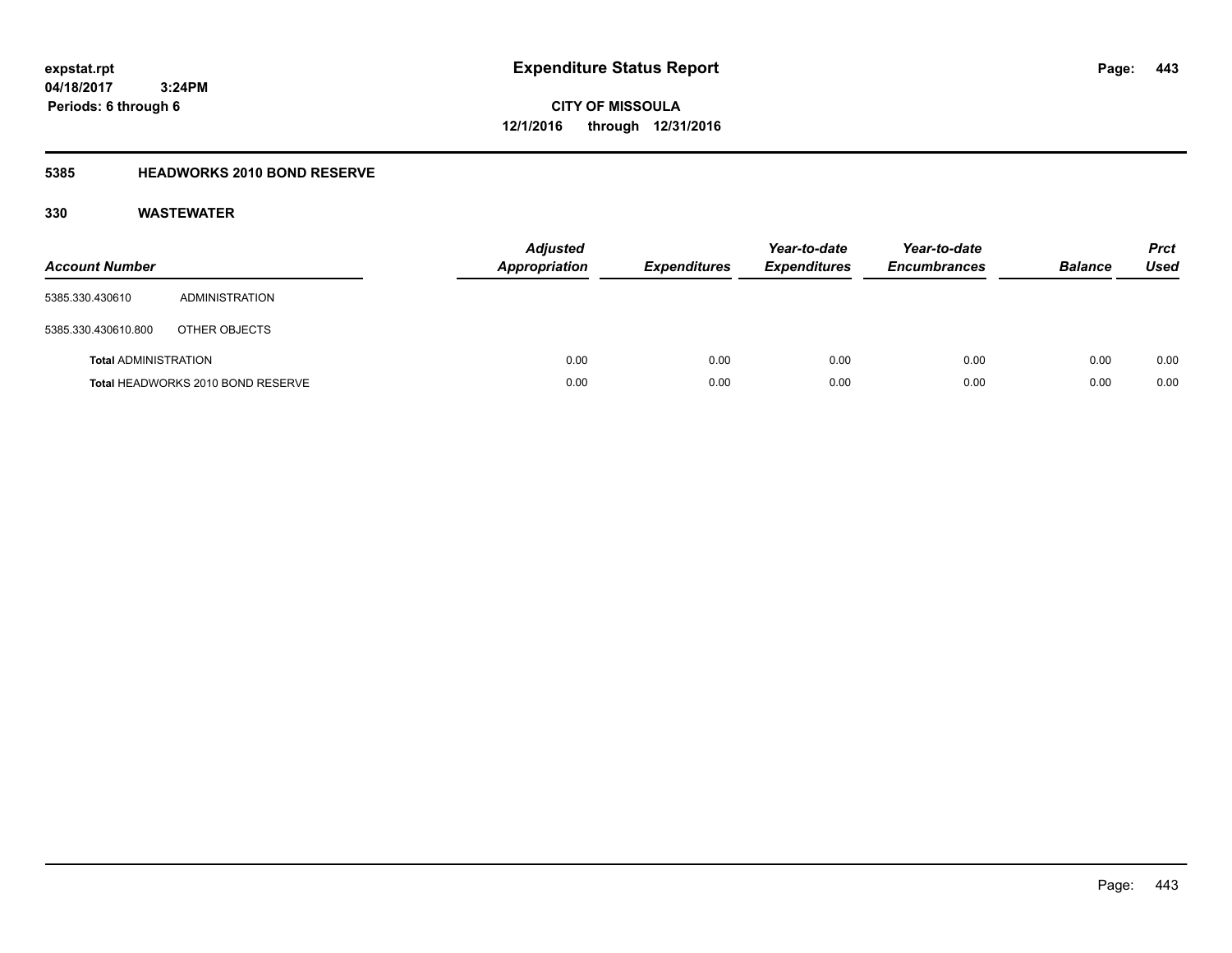**CITY OF MISSOULA 12/1/2016 through 12/31/2016**

### **5386 FY10 HEADWORKS DEBT SERVICE**

| <b>Account Number</b>             |                                                 | <b>Adjusted</b><br><b>Appropriation</b> | <b>Expenditures</b> | Year-to-date<br><b>Expenditures</b> | Year-to-date<br><b>Encumbrances</b> | <b>Balance</b> | <b>Prct</b><br><b>Used</b> |
|-----------------------------------|-------------------------------------------------|-----------------------------------------|---------------------|-------------------------------------|-------------------------------------|----------------|----------------------------|
| 5386.330.490200                   | REVENUE BOND DEBT SERVICE                       |                                         |                     |                                     |                                     |                |                            |
| 5386.330.490200.600               | <b>DEBT SERVICE</b>                             |                                         |                     |                                     |                                     |                |                            |
| 5386.330.490200.610.000 PRINCIPAL |                                                 | 140,000.00                              | 0.00                | 0.00                                | 0.00                                | 140,000.00     | 0.00                       |
|                                   | 5386.330.490200.620.000 INTEREST / SERVICE FEES | 558,099.00                              | 279,049.64          | 279,049.64                          | 0.00                                | 279,049.36     | 50.00                      |
|                                   | <b>Total REVENUE BOND DEBT SERVICE</b>          | 698,099.00                              | 279,049.64          | 279,049.64                          | 0.00                                | 419,049.36     | 39.97                      |
| 5386.330.510110                   | <b>MERCHANT SERVICES</b>                        |                                         |                     |                                     |                                     |                |                            |
| 5386.330.510110.500               | <b>FIXED CHARGES</b>                            |                                         |                     |                                     |                                     |                |                            |
|                                   | 5386.330.510110.550.000 MERCHANT SERVICE FEES   | 0.00                                    | 700.00              | 700.00                              | 0.00                                | -700.00        | 0.00                       |
| <b>Total MERCHANT SERVICES</b>    |                                                 | 0.00                                    | 700.00              | 700.00                              | 0.00                                | $-700.00$      | 0.00                       |
|                                   | <b>Total FY10 HEADWORKS DEBT SERVICE</b>        | 698,099.00                              | 279,749.64          | 279,749.64                          | 0.00                                | 418,349.36     | 40.07                      |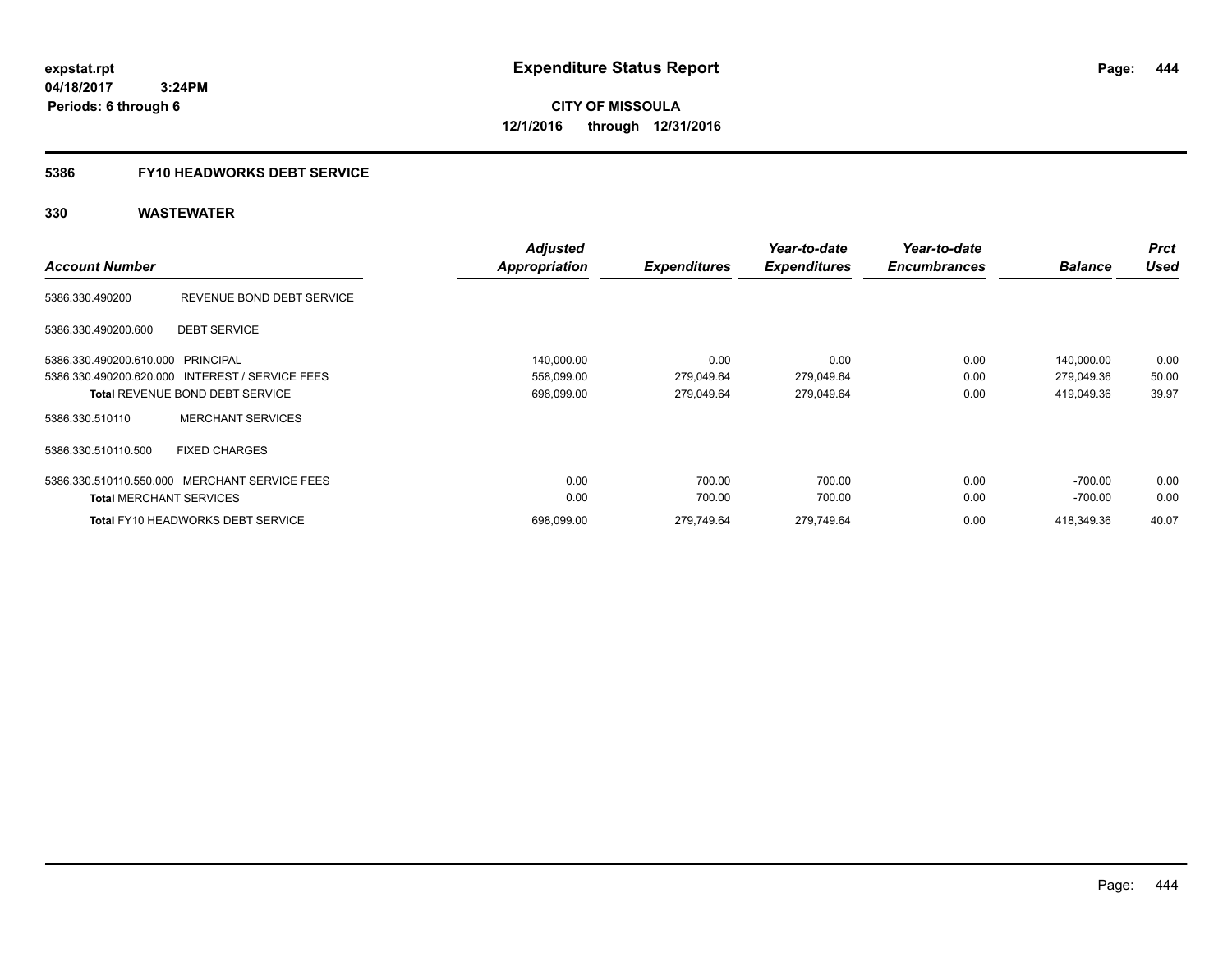**CITY OF MISSOULA 12/1/2016 through 12/31/2016**

### **5387 FY11 SEWER \$1.29M BOND DEBT SERVICE**

|                                   |                                                 | <b>Adjusted</b>      |                     | Year-to-date        | Year-to-date        |                | <b>Prct</b> |
|-----------------------------------|-------------------------------------------------|----------------------|---------------------|---------------------|---------------------|----------------|-------------|
| <b>Account Number</b>             |                                                 | <b>Appropriation</b> | <b>Expenditures</b> | <b>Expenditures</b> | <b>Encumbrances</b> | <b>Balance</b> | <b>Used</b> |
| 5387.330.490200                   | REVENUE BOND DEBT SERVICE                       |                      |                     |                     |                     |                |             |
| 5387.330.490200.600               | <b>DEBT SERVICE</b>                             |                      |                     |                     |                     |                |             |
| 5387.330.490200.610.000 PRINCIPAL |                                                 | 45,000.00            | 0.00                | 0.00                | 0.00                | 45,000.00      | 0.00        |
|                                   | 5387.330.490200.620.000 INTEREST / SERVICE FEES | 55,380.00            | 27,690.00           | 27,690.00           | 0.00                | 27,690.00      | 50.00       |
|                                   | <b>Total REVENUE BOND DEBT SERVICE</b>          | 100,380.00           | 27,690.00           | 27,690.00           | 0.00                | 72,690.00      | 27.59       |
| 5387.330.510110                   | <b>MERCHANT SERVICES</b>                        |                      |                     |                     |                     |                |             |
| 5387.330.510110.500               | <b>FIXED CHARGES</b>                            |                      |                     |                     |                     |                |             |
| <b>Total MERCHANT SERVICES</b>    |                                                 | 0.00                 | 0.00                | 0.00                | 0.00                | 0.00           | 0.00        |
|                                   | Total FY11 SEWER \$1.29M BOND DEBT SERVICE      | 100.380.00           | 27.690.00           | 27,690.00           | 0.00                | 72.690.00      | 27.59       |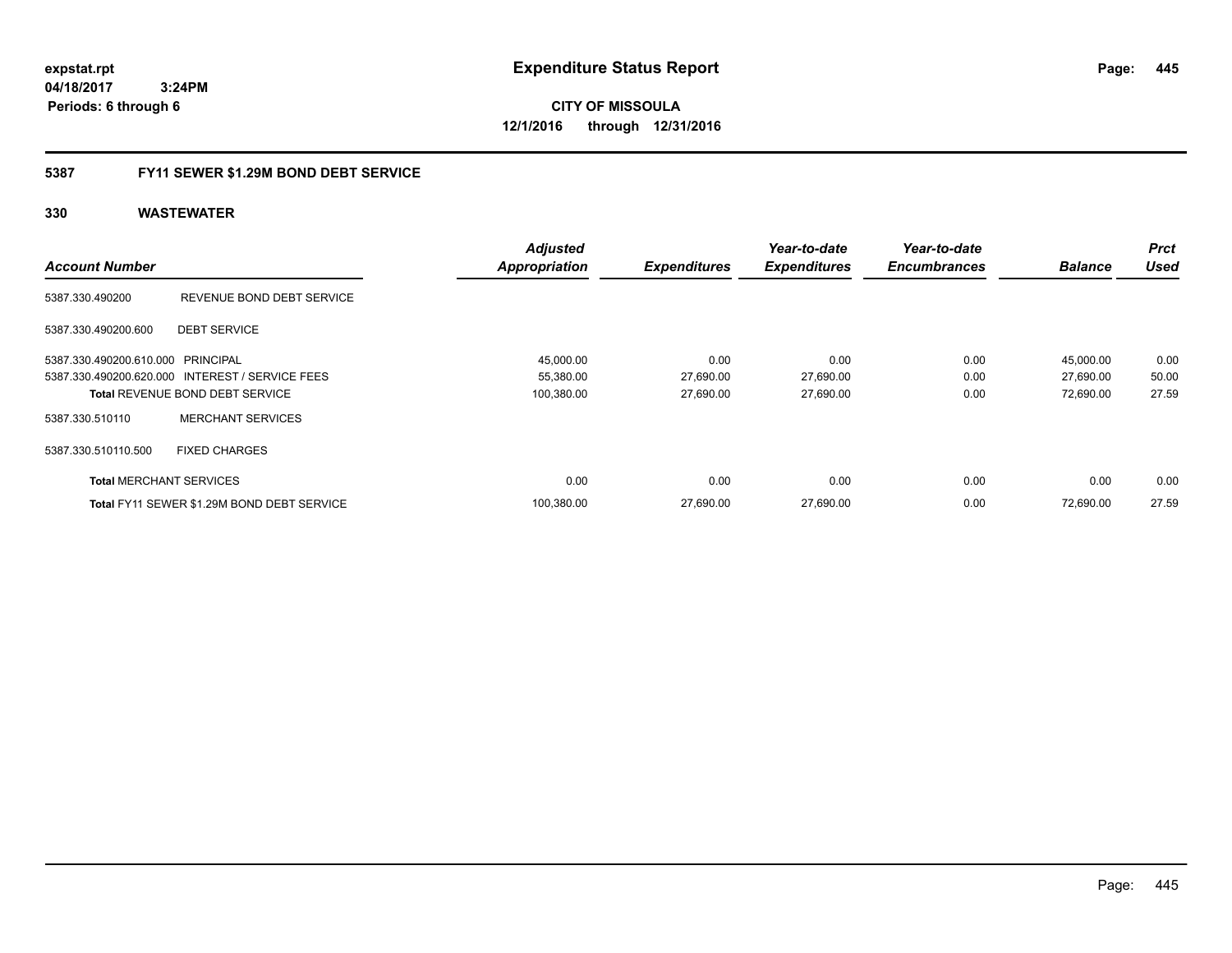# **CITY OF MISSOULA 12/1/2016 through 12/31/2016**

### **5388 FY11 \$1.29M SEWER BOND RESERVE**

| <b>Account Number</b>       |                                       | Adjusted<br>Appropriation | <b>Expenditures</b> | Year-to-date<br><b>Expenditures</b> | Year-to-date<br><b>Encumbrances</b> | <b>Balance</b> | <b>Prct</b><br><b>Used</b> |
|-----------------------------|---------------------------------------|---------------------------|---------------------|-------------------------------------|-------------------------------------|----------------|----------------------------|
| 5388.330.430610             | <b>ADMINISTRATION</b>                 |                           |                     |                                     |                                     |                |                            |
| 5388.330.430610.800         | OTHER OBJECTS                         |                           |                     |                                     |                                     |                |                            |
| <b>Total ADMINISTRATION</b> |                                       | 0.00                      | 0.00                | 0.00                                | 0.00                                | 0.00           | 0.00                       |
| 5388.330.510110             | <b>MERCHANT SERVICES</b>              |                           |                     |                                     |                                     |                |                            |
| 5388.330.510110.500         | <b>FIXED CHARGES</b>                  |                           |                     |                                     |                                     |                |                            |
|                             | <b>Total MERCHANT SERVICES</b>        | 0.00                      | 0.00                | 0.00                                | 0.00                                | 0.00           | 0.00                       |
|                             | Total FY11 \$1.29M SEWER BOND RESERVE | 0.00                      | 0.00                | 0.00                                | 0.00                                | 0.00           | 0.00                       |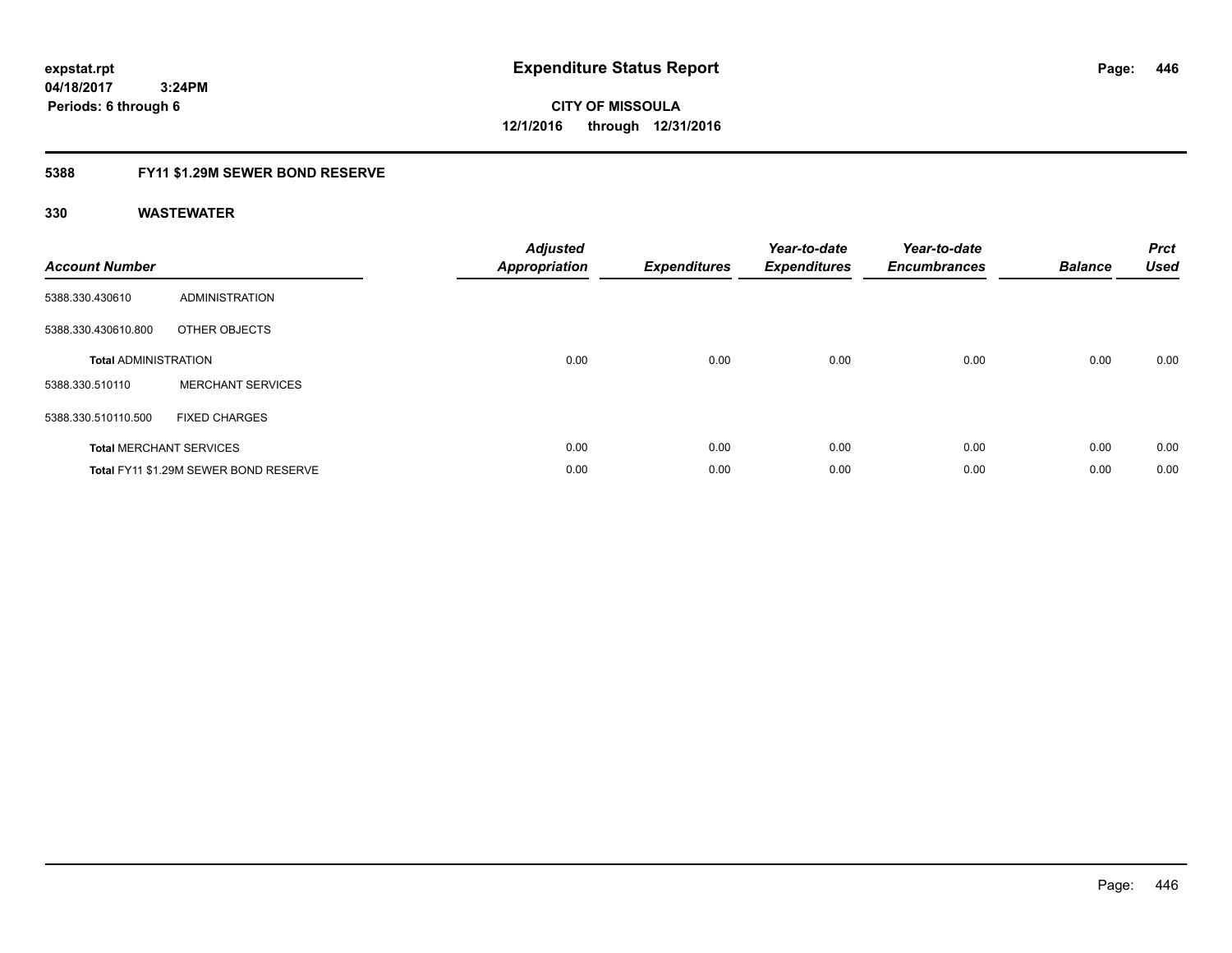**CITY OF MISSOULA 12/1/2016 through 12/31/2016**

### **5389 FY15 SEWER REVENUE BOND DEBT SERVICE**

|                                   |                                                 | <b>Adjusted</b>      |                     | Year-to-date        | Year-to-date        |                | <b>Prct</b> |
|-----------------------------------|-------------------------------------------------|----------------------|---------------------|---------------------|---------------------|----------------|-------------|
| <b>Account Number</b>             |                                                 | <b>Appropriation</b> | <b>Expenditures</b> | <b>Expenditures</b> | <b>Encumbrances</b> | <b>Balance</b> | <b>Used</b> |
| 5389.330.490200                   | REVENUE BOND DEBT SERVICE                       |                      |                     |                     |                     |                |             |
| 5389.330.490200.600               | <b>DEBT SERVICE</b>                             |                      |                     |                     |                     |                |             |
| 5389.330.490200.610.000 PRINCIPAL |                                                 | 39,000.00            | 19,000.00           | 19,000.00           | 0.00                | 20,000.00      | 48.72       |
|                                   | 5389.330.490200.620.000 INTEREST / SERVICE FEES | 23,063.00            | 5,275.03            | 5,275.03            | 0.00                | 17,787.97      | 22.87       |
|                                   | <b>Total REVENUE BOND DEBT SERVICE</b>          | 62,063.00            | 24.275.03           | 24.275.03           | 0.00                | 37.787.97      | 39.11       |
| 5389.330.510110                   | <b>MERCHANT SERVICES</b>                        |                      |                     |                     |                     |                |             |
| 5389.330.510110.500               | <b>FIXED CHARGES</b>                            |                      |                     |                     |                     |                |             |
| <b>Total MERCHANT SERVICES</b>    |                                                 | 0.00                 | 0.00                | 0.00                | 0.00                | 0.00           | 0.00        |
|                                   | Total FY15 SEWER REVENUE BOND DEBT SERVICE      | 62,063.00            | 24.275.03           | 24.275.03           | 0.00                | 37.787.97      | 39.11       |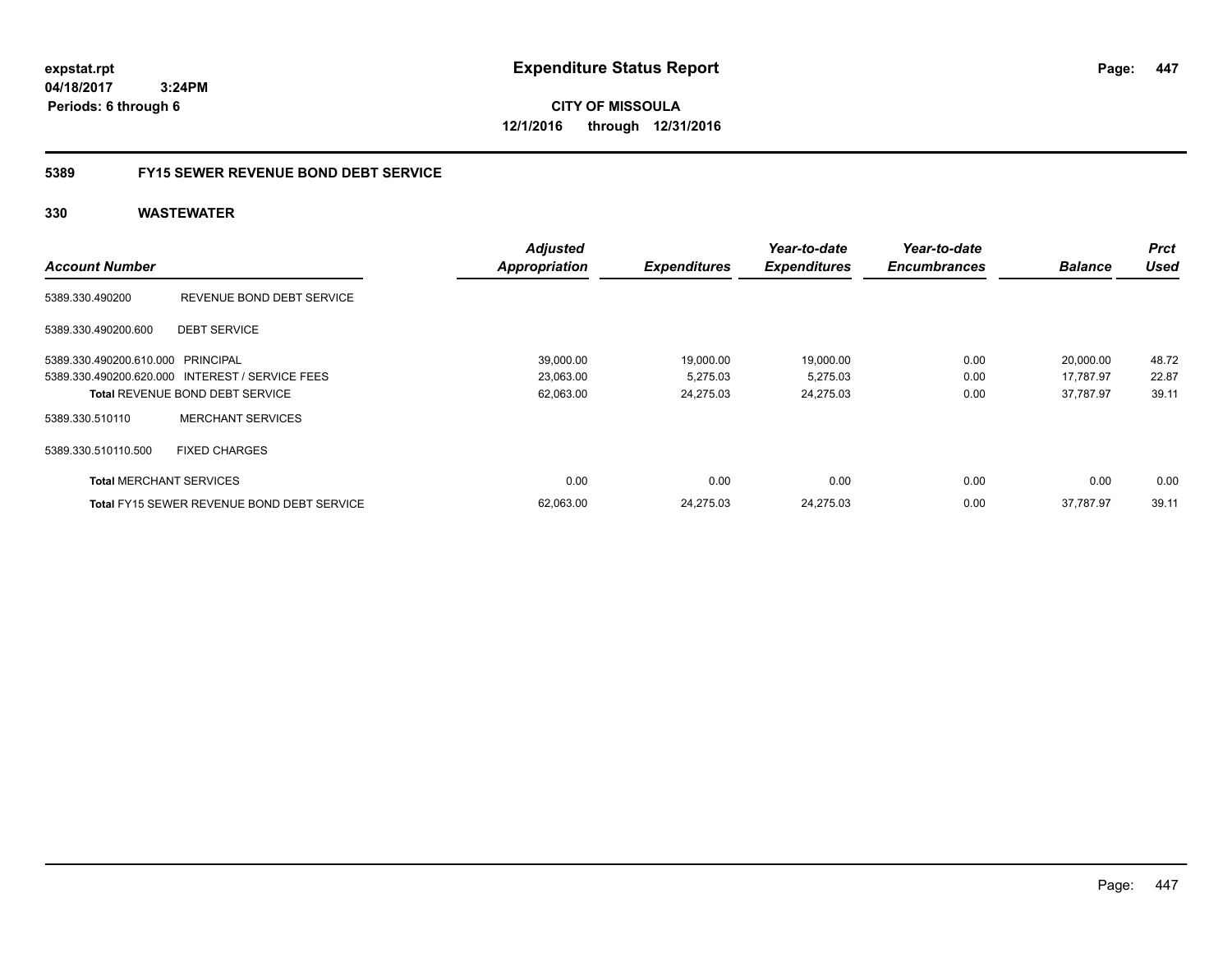# **04/18/2017**

**448**

 **3:24PM Periods: 6 through 6**

**CITY OF MISSOULA 12/1/2016 through 12/31/2016**

### **5390 FY15 SEWER BOND DEBT RESERVE**

| <b>Account Number</b>       |                                           | <b>Adjusted</b><br><b>Appropriation</b> | <b>Expenditures</b> | Year-to-date<br><b>Expenditures</b> | Year-to-date<br><b>Encumbrances</b> | <b>Balance</b> | <b>Prct</b><br><b>Used</b> |
|-----------------------------|-------------------------------------------|-----------------------------------------|---------------------|-------------------------------------|-------------------------------------|----------------|----------------------------|
| 5390.330.430610             | ADMINISTRATION                            |                                         |                     |                                     |                                     |                |                            |
| 5390.330.430610.800         | OTHER OBJECTS                             |                                         |                     |                                     |                                     |                |                            |
| <b>Total ADMINISTRATION</b> |                                           | 0.00                                    | 0.00                | 0.00                                | 0.00                                | 0.00           | 0.00                       |
| 5390.330.510110             | <b>MERCHANT SERVICES</b>                  |                                         |                     |                                     |                                     |                |                            |
| 5390.330.510110.500         | <b>FIXED CHARGES</b>                      |                                         |                     |                                     |                                     |                |                            |
|                             | <b>Total FY15 SEWER BOND DEBT RESERVE</b> | 0.00                                    | 0.00                | 0.00                                | 0.00                                | 0.00           | 0.00                       |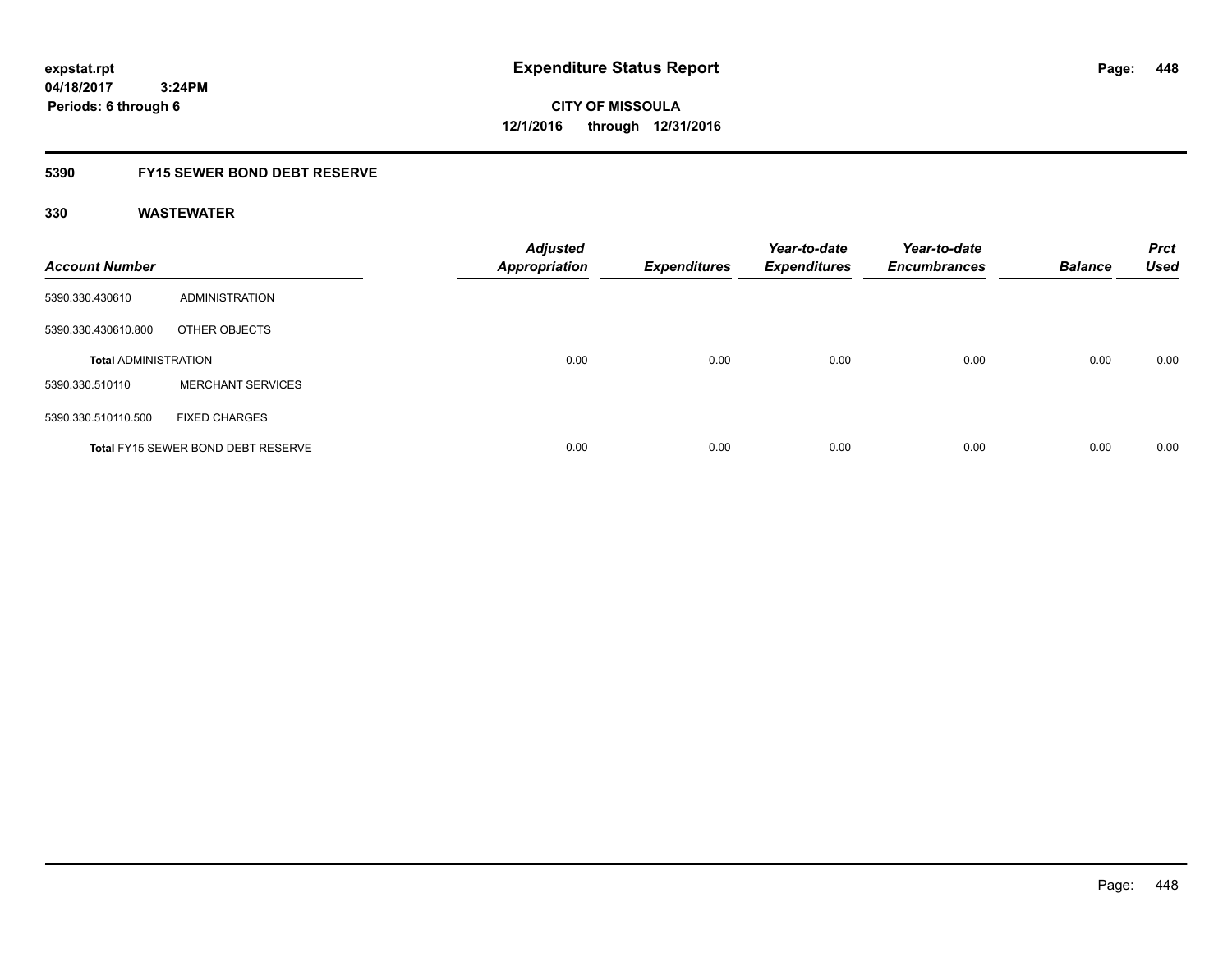### **5450 STORMWATER UTILITIY**

### **334 STORM WATER**

| <b>Account Number</b>                                   | <b>Adjusted</b><br>Appropriation | <b>Expenditures</b> | Year-to-date<br><b>Expenditures</b> | Year-to-date<br><b>Encumbrances</b> | <b>Balance</b> | <b>Prct</b><br><b>Used</b> |
|---------------------------------------------------------|----------------------------------|---------------------|-------------------------------------|-------------------------------------|----------------|----------------------------|
| <b>ADMINISTRATION</b><br>5450.334.430210                |                                  |                     |                                     |                                     |                |                            |
| PERSONAL SERVICES<br>5450.334.430210.100                |                                  |                     |                                     |                                     |                |                            |
| 5450.334.430210.110.000 SALARIES AND WAGES              | 0.00                             | 4,733.75            | 11,843.22                           | 0.00                                | $-11.843.22$   | 0.00                       |
| 5450.334.430210.140.000 EMPLOYER CONTRIBUTIONS          | 0.00                             | 1,577.84            | 3,549.35                            | 0.00                                | $-3,549.35$    | 0.00                       |
| 5450.334.430210.141.000 STATE RETIREMENT CONTRIBUTIONS  | 0.00                             | 4.73                | 11.84                               | 0.00                                | $-11.84$       | 0.00                       |
| <b>Total PERSONAL SERVICES</b>                          | 0.00                             | 6,316.32            | 15,404.41                           | 0.00                                | $-15,404.41$   | 0.00                       |
| 5450.334.430210.200<br><b>SUPPLIES</b>                  |                                  |                     |                                     |                                     |                |                            |
| 5450.334.430210.210.000 OFFICE SUPPLIES                 | 0.00                             | 82.74               | 2,979.17                            | 0.00                                | $-2,979.17$    | 0.00                       |
| <b>Total SUPPLIES</b>                                   | 0.00                             | 82.74               | 2,979.17                            | 0.00                                | $-2,979.17$    | 0.00                       |
| PURCHASED SERVICES<br>5450.334.430210.300               |                                  |                     |                                     |                                     |                |                            |
| 5450.334.430210.310.000 COMMUNICATIONS                  | 0.00                             | 544.00              | 544.00                              | 0.00                                | $-544.00$      | 0.00                       |
| 5450.334.430210.330.000 PUBLICITY, SUBSCRIPTIONS & DUES | 0.00                             | 12,291.21           | 12.291.21                           | 0.00                                | $-12,291.21$   | 0.00                       |
| 5450.334.430210.344.000 TELEPHONE SERVICE               | 0.00                             | 545.32              | 545.32                              | 0.00                                | $-545.32$      | 0.00                       |
| 5450.334.430210.370.000 TRAVEL                          | 0.00                             | 451.19              | 451.19                              | 0.00                                | $-451.19$      | 0.00                       |
| <b>Total PURCHASED SERVICES</b>                         | 0.00                             | 13,831.72           | 13,831.72                           | 0.00                                | $-13,831.72$   | 0.00                       |
| 5450.334.430210.500<br><b>FIXED CHARGES</b>             |                                  |                     |                                     |                                     |                |                            |
| 5450.334.430210.500.000 FIXED CHARGES                   | 0.00                             | 13,190.00           | 13,190.00                           | 0.00                                | $-13,190.00$   | 0.00                       |
| <b>Total FIXED CHARGES</b>                              | 0.00                             | 13,190.00           | 13.190.00                           | 0.00                                | $-13,190.00$   | 0.00                       |
| <b>DEBT SERVICE</b><br>5450.334.430210.600              |                                  |                     |                                     |                                     |                |                            |
| <b>Total DEBT SERVICE</b>                               | 0.00                             | 0.00                | 0.00                                | 0.00                                | 0.00           | 0.00                       |
| OTHER OBJECTS<br>5450.334.430210.800                    |                                  |                     |                                     |                                     |                |                            |
| <b>Total OTHER OBJECTS</b>                              | 0.00                             | 0.00                | 0.00                                | 0.00                                | 0.00           | 0.00                       |
| <b>CAPITAL OUTLAY</b><br>5450.334.430210.900            |                                  |                     |                                     |                                     |                |                            |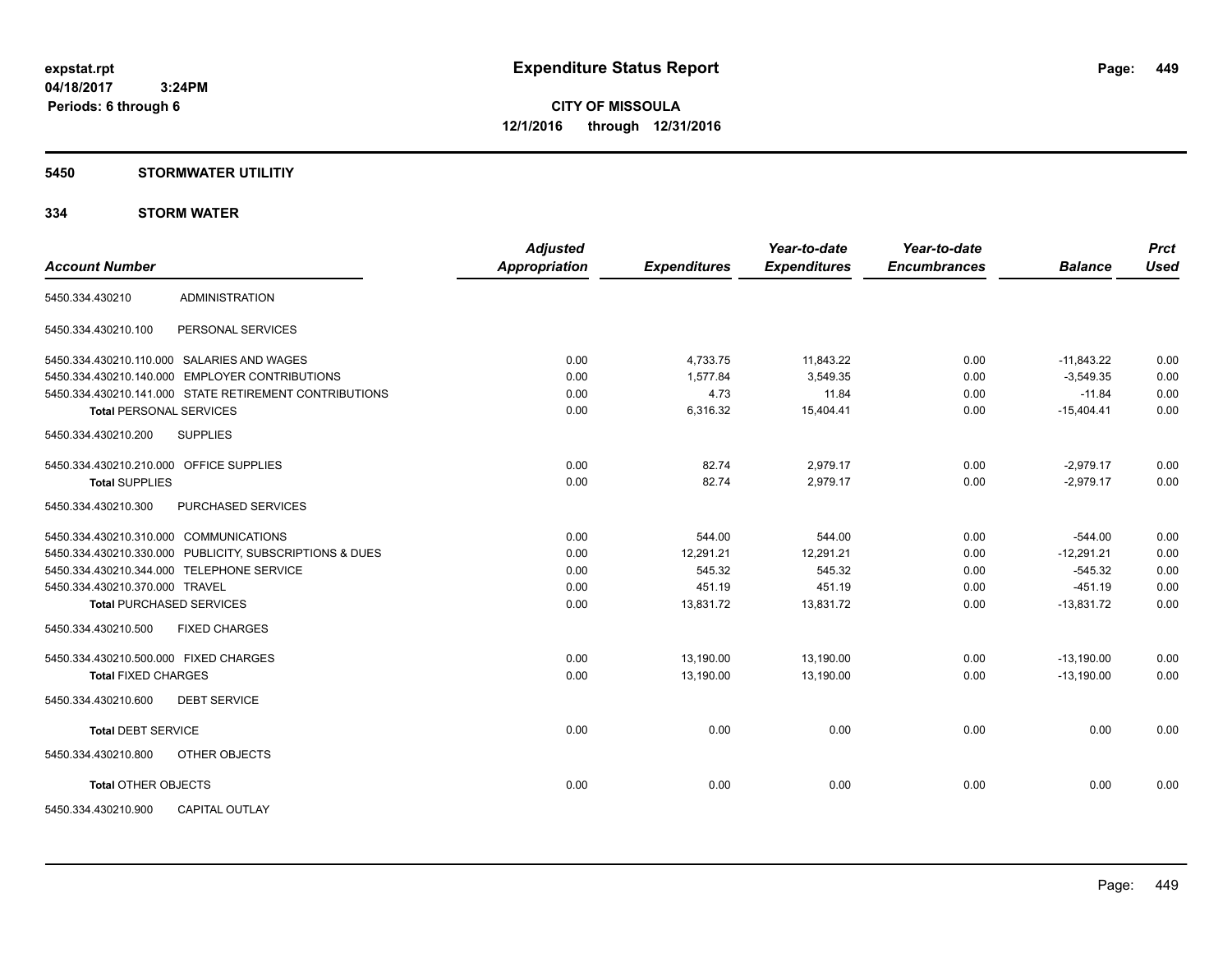### **5450 STORMWATER UTILITIY**

### **334 STORM WATER**

| <b>Account Number</b>                                   | <b>Adjusted</b><br>Appropriation | <b>Expenditures</b> | Year-to-date<br><b>Expenditures</b> | Year-to-date<br><b>Encumbrances</b> | <b>Balance</b> | <b>Prct</b><br><b>Used</b> |
|---------------------------------------------------------|----------------------------------|---------------------|-------------------------------------|-------------------------------------|----------------|----------------------------|
| <b>Total CAPITAL OUTLAY</b>                             | 0.00                             | 0.00                | 0.00                                | 0.00                                | 0.00           | 0.00                       |
| <b>Total ADMINISTRATION</b>                             | 0.00                             | 33.420.78           | 45.405.30                           | 0.00                                | -45.405.30     | 0.00                       |
| ADMINISTRATION<br>5450.334.430610                       |                                  |                     |                                     |                                     |                |                            |
| 5450.334.430610.300<br><b>PURCHASED SERVICES</b>        |                                  |                     |                                     |                                     |                |                            |
| 5450.334.430610.310.000 COMMUNICATIONS                  | 0.00                             | $-544.00$           | 0.00                                | 0.00                                | 0.00           | 0.00                       |
| 5450.334.430610.330.000 PUBLICITY, SUBSCRIPTIONS & DUES | 0.00                             | $-5.047.29$         | 0.00                                | 0.00                                | 0.00           | 0.00                       |
| 5450.334.430610.370.000 TRAVEL                          | 0.00                             | $-451.19$           | 0.00                                | 0.00                                | 0.00           | 0.00                       |
| <b>Total ADMINISTRATION</b>                             | 0.00                             | $-6.042.48$         | 0.00                                | 0.00                                | 0.00           | 0.00                       |
| <b>Total STORMWATER UTILITIY</b>                        | 0.00                             | 27.378.30           | 45.405.30                           | 0.00                                | $-45.405.30$   | 0.00                       |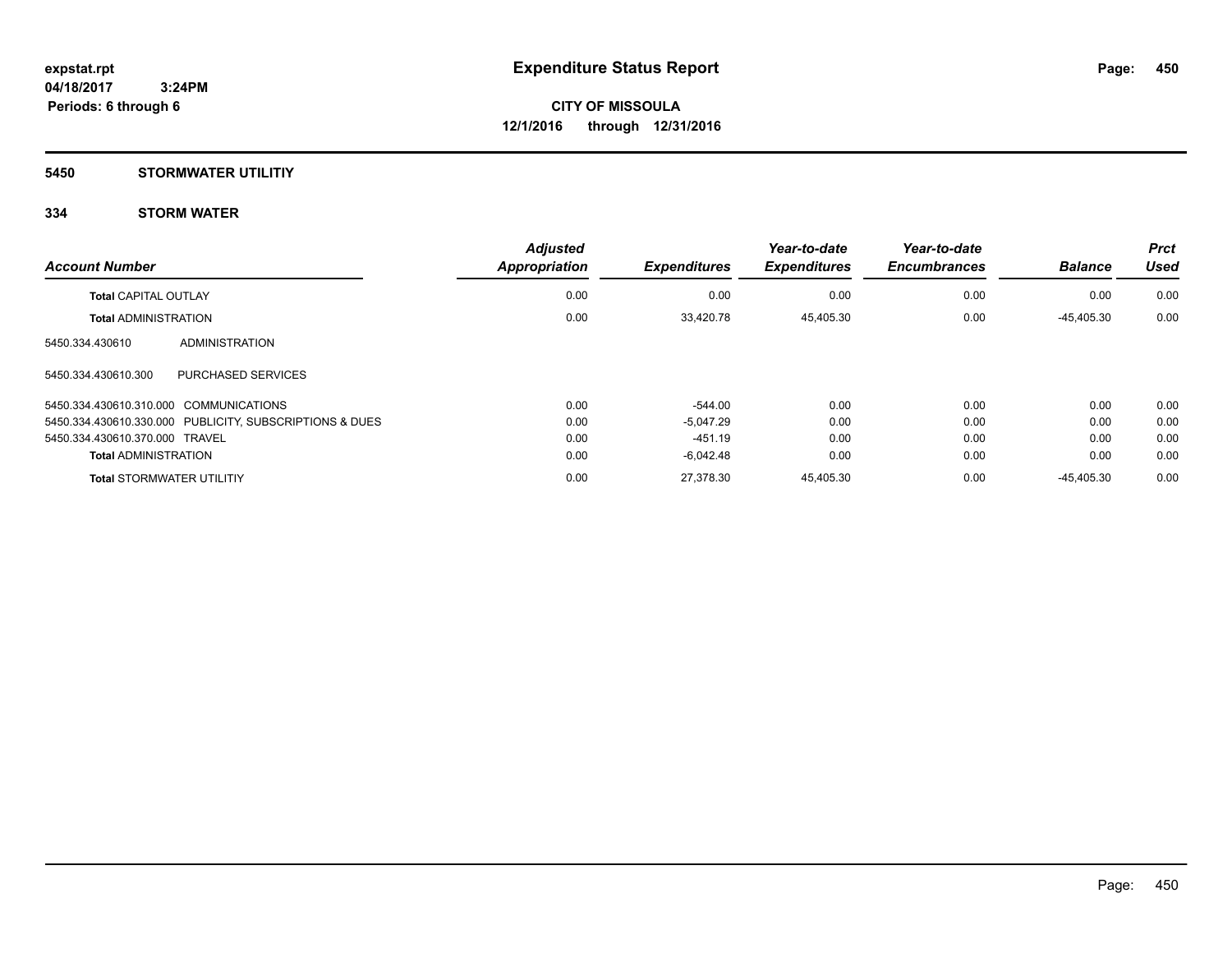**CITY OF MISSOULA 12/1/2016 through 12/31/2016**

**5711 AQUATICS**

| <b>CULTURE &amp; RECREATION</b><br>5711.370.460000<br>PERSONAL SERVICES<br>5711.370.460000.100<br>0.00<br>0.00<br>0.00<br>Total CULTURE & RECREATION<br>0.00<br>0.00 | 0.00<br>0.00 |
|----------------------------------------------------------------------------------------------------------------------------------------------------------------------|--------------|
|                                                                                                                                                                      |              |
|                                                                                                                                                                      |              |
|                                                                                                                                                                      |              |
| <b>GRILL VAN</b><br>5711.370.460449                                                                                                                                  |              |
| PERSONAL SERVICES<br>5711.370.460449.100                                                                                                                             |              |
| <b>Total PERSONAL SERVICES</b><br>0.00<br>0.00<br>0.00<br>0.00<br>0.00                                                                                               |              |
| <b>SUPPLIES</b><br>5711.370.460449.200                                                                                                                               |              |
| <b>Total SUPPLIES</b><br>0.00<br>0.00<br>0.00<br>0.00<br>0.00                                                                                                        | 0.00         |
| PURCHASED SERVICES<br>5711.370.460449.300                                                                                                                            |              |
| 0.00<br>0.00<br>0.00<br><b>Total GRILL VAN</b><br>0.00<br>0.00                                                                                                       | 0.00         |
| 5711.370.460477<br><b>GRILL VAN</b>                                                                                                                                  |              |
| PERSONAL SERVICES<br>5711.370.460477.100                                                                                                                             |              |
| 5711.370.460477.110.000 GRILL VAN/SALARIES AND WAGES<br>20,126.00<br>0.00<br>3,189.82<br>0.00<br>16,936.18                                                           | 15.85        |
| 5711.370.460477.140.000 EMPLOYER CONTRIBUTIONS<br>2,835.00<br>0.00<br>449.54<br>0.00<br>2,385.46                                                                     | 15.86        |
| 22,961.00<br>3,639.36<br>0.00<br>19,321.64<br>0.00<br><b>Total PERSONAL SERVICES</b>                                                                                 | 15.85        |
| 5711.370.460477.200<br><b>SUPPLIES</b>                                                                                                                               |              |
| 35,000.00<br>10,481.24<br>0.00<br>5711.370.460477.240.000 GRILL VAN/OTHER SUPPLIES<br>22.66<br>24,518.76                                                             | 29.95        |
| 10,481.24<br><b>Total SUPPLIES</b><br>35,000.00<br>22.66<br>0.00<br>24,518.76                                                                                        | 29.95        |
| 5711.370.460477.300<br>PURCHASED SERVICES                                                                                                                            |              |
| 5711.370.460477.341.000 GRILL VAN/ELECTRICITY & NATURAL GAS<br>5,000.00<br>0.00<br>0.00<br>0.00<br>5,000.00                                                          | 0.00         |
| 5711.370.460477.360.000 GRILL VAN/REPAIR & MAINTENANCE<br>0.00<br>0.00<br>2,000.00<br>0.00<br>2,000.00                                                               | 0.00         |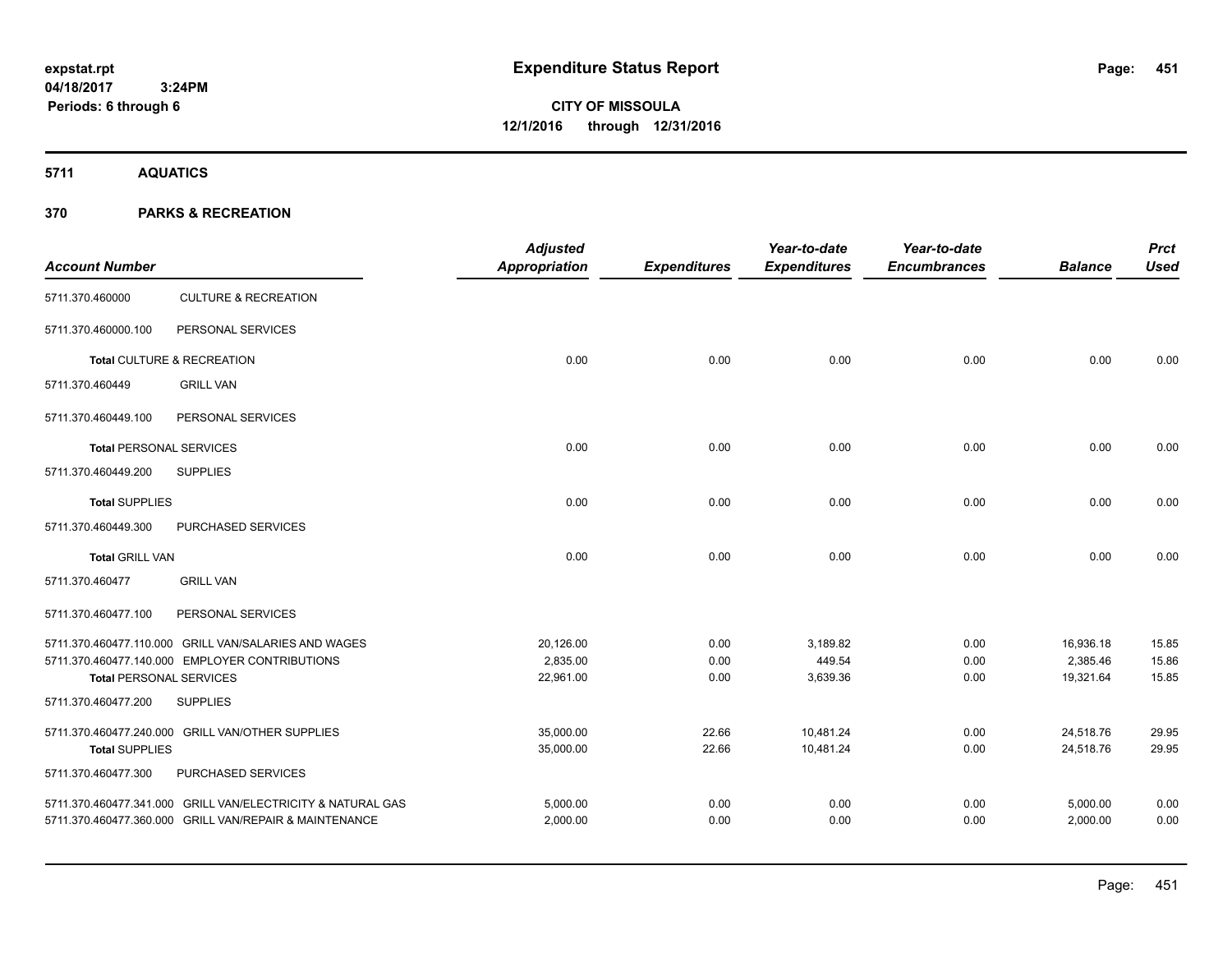**5711 AQUATICS**

| <b>Account Number</b>                   |                                                        | <b>Adjusted</b><br>Appropriation | <b>Expenditures</b> | Year-to-date<br><b>Expenditures</b> | Year-to-date<br><b>Encumbrances</b> | <b>Balance</b> | <b>Prct</b><br><b>Used</b> |
|-----------------------------------------|--------------------------------------------------------|----------------------------------|---------------------|-------------------------------------|-------------------------------------|----------------|----------------------------|
|                                         | <b>Total PURCHASED SERVICES</b>                        | 7,000.00                         | 0.00                | 0.00                                | 0.00                                | 7,000.00       | 0.00                       |
| 5711.370.460477.900                     | <b>CAPITAL OUTLAY</b>                                  |                                  |                     |                                     |                                     |                |                            |
| <b>Total CAPITAL OUTLAY</b>             |                                                        | 0.00                             | 0.00                | 0.00                                | 0.00                                | 0.00           | 0.00                       |
| <b>Total GRILL VAN</b>                  |                                                        | 64,961.00                        | 22.66               | 14,120.60                           | 0.00                                | 50,840.40      | 21.74                      |
| 5711.370.460490                         | <b>CURRENTS POOL EXPENSES</b>                          |                                  |                     |                                     |                                     |                |                            |
| 5711.370.460490.100                     | PERSONAL SERVICES                                      |                                  |                     |                                     |                                     |                |                            |
|                                         | 5711.370.460490.110.000 SALARIES AND WAGES             | 312,213.00                       | 20,510.55           | 180,623.74                          | 0.00                                | 131,589.26     | 57.85                      |
|                                         | 5711.370.460490.120.000 OVERTIME/TERMINATION           | 500.00                           | 0.00                | 148.82                              | 0.00                                | 351.18         | 29.76                      |
|                                         | 5711.370.460490.140.000 EMPLOYER CONTRIBUTIONS         | 83.778.00                        | 6,304.97            | 52.961.78                           | 0.00                                | 30.816.22      | 63.22                      |
|                                         | 5711.370.460490.141.000 STATE RETIREMENT CONTRIBUTIONS | 0.00                             | 31.41               | 271.37                              | 0.00                                | $-271.37$      | 0.00                       |
|                                         | 5711.370.460490.150.000 STATE RETIREMENT               | 135.00                           | 0.00                | 0.00                                | 0.00                                | 135.00         | 0.00                       |
| <b>Total PERSONAL SERVICES</b>          |                                                        | 396,626.00                       | 26,846.93           | 234,005.71                          | 0.00                                | 162,620.29     | 59.00                      |
| 5711.370.460490.200                     | <b>SUPPLIES</b>                                        |                                  |                     |                                     |                                     |                |                            |
| 5711.370.460490.210.000 OFFICE SUPPLIES |                                                        | 1,500.00                         | 70.00               | 110.13                              | 0.00                                | 1,389.87       | 7.34                       |
|                                         | 5711.370.460490.220.000 OPERATING SUPPLIES             | 8,000.00                         | 284.61              | 1.361.74                            | 0.00                                | 6,638.26       | 17.02                      |
|                                         | 5711.370.460490.230.000 REPAIR/MAINTENANCE             | 38,250.00                        | $-631.65$           | $-611.97$                           | 0.00                                | 38,861.97      | 1.60                       |
|                                         | 5711.370.460490.230.171 REPAIR/MAINTENANCE             | 0.00                             | 4,805.56            | 9,368.86                            | 0.00                                | $-9,368.86$    | 0.00                       |
|                                         | 5711.370.460490.230.178 REPAIR/MAINTENANCE             | 0.00                             | 896.78              | 4,623.13                            | 0.00                                | $-4,623.13$    | 0.00                       |
|                                         | 5711.370.460490.230.194 REPAIR/MAINTENANCE             | 0.00                             | 0.00                | 2,604.53                            | 0.00                                | $-2,604.53$    | 0.00                       |
| 5711.370.460490.240.000 OTHER SUPPLIES  |                                                        | 12,000.00                        | 117.87              | 1,335.07                            | 0.00                                | 10,664.93      | 11.13                      |
| 5711.370.460490.240.174 OTHER SUPPLIES  |                                                        | 0.00                             | 0.00                | 1,312.90                            | 0.00                                | $-1,312.90$    | 0.00                       |
| 5711.370.460490.240.175 OTHER SUPPLIES  |                                                        | 0.00                             | 141.73              | 591.98                              | 0.00                                | $-591.98$      | 0.00                       |
| 5711.370.460490.240.180 OTHER SUPPLIES  |                                                        | 0.00                             | 0.00                | 1.876.44                            | 0.00                                | $-1.876.44$    | 0.00                       |
| <b>Total SUPPLIES</b>                   |                                                        | 59,750.00                        | 5,684.90            | 22,572.81                           | 0.00                                | 37,177.19      | 37.78                      |
| 5711.370.460490.300                     | <b>PURCHASED SERVICES</b>                              |                                  |                     |                                     |                                     |                |                            |
| 5711.370.460490.310.000 COMMUNICATIONS  |                                                        | 250.00                           | 0.00                | 0.00                                | 0.00                                | 250.00         | 0.00                       |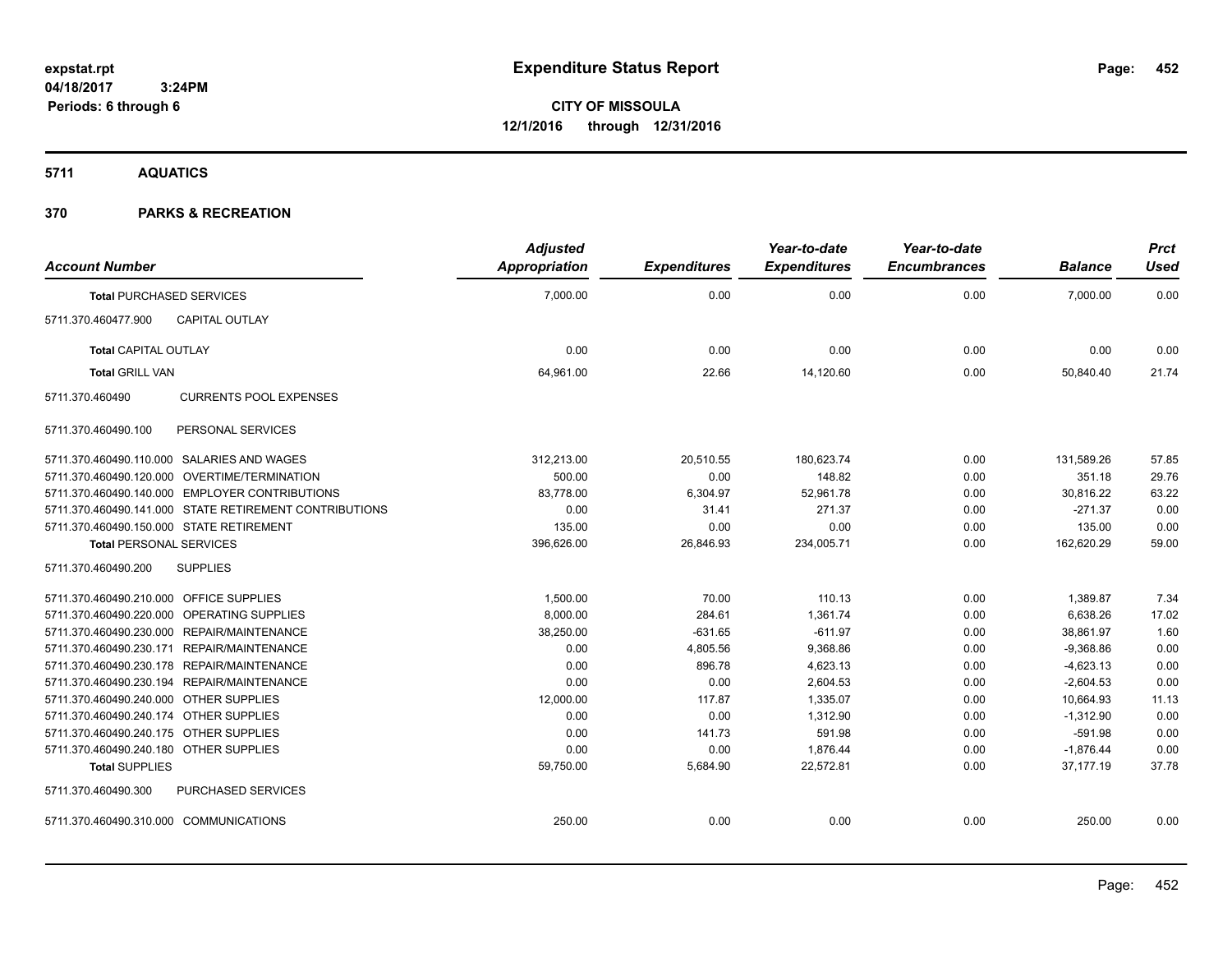**CITY OF MISSOULA 12/1/2016 through 12/31/2016**

**5711 AQUATICS**

| <b>Account Number</b>                      |                                                         | <b>Adjusted</b><br><b>Appropriation</b> | <b>Expenditures</b> | Year-to-date<br><b>Expenditures</b> | Year-to-date<br><b>Encumbrances</b> | <b>Balance</b>      | Prct<br><b>Used</b> |
|--------------------------------------------|---------------------------------------------------------|-----------------------------------------|---------------------|-------------------------------------|-------------------------------------|---------------------|---------------------|
|                                            | 5711.370.460490.320.000 PRINTING & DUPLICATING          | 6,500.00                                | 420.00              | 420.00                              | 0.00                                | 6,080.00            | 6.46                |
|                                            | 5711.370.460490.330.000 PUBLICITY, SUBSCRIPTIONS & DUES | 13,700.00                               | 463.50              | 2,160.69                            | 0.00                                | 11,539.31           | 15.77               |
| 5711.370.460490.340.000 SEWER              |                                                         | 5,889.00                                | 0.00                | 2,984.16                            | 0.00                                | 2,904.84            | 50.67               |
|                                            | 5711.370.460490.341.000 ELECTRICITY & NATURAL GAS       | 115,000.00                              | 8,356.78            | 31,329.60                           | 0.00                                | 83,670.40           | 27.24               |
| 5711.370.460490.343.000 WATER CHARGES      |                                                         | 8.556.00                                | 679.41              | 3.124.16                            | 0.00                                | 5,431.84            | 36.51               |
| 5711.370.460490.344.000 TELEPHONE SERVICE  |                                                         | 4,059.00                                | 401.81              | 2,002.47                            | 0.00                                | 2,056.53            | 49.33               |
| 5711.370.460490.345.000 GARBAGE            |                                                         | 2,000.00                                | 193.81              | 1,236.19                            | 0.00                                | 763.81              | 61.81               |
|                                            | 5711.370.460490.350.000 PROFESSIONAL SERVICES           | 22,500.00                               | 900.00              | 11,400.00                           | 0.00                                | 11,100.00           | 50.67               |
|                                            | 5711.370.460490.360.000 REPAIR & MAINTENANCE            | 4,000.00                                | 359.74              | 9,468.96                            | 0.00                                | $-5,468.96$         | 236.72              |
|                                            | 5711.370.460490.360.194 REPAIR & MAINTENANCE            | 0.00                                    | 240.00              | 240.00                              | 0.00                                | $-240.00$           | 0.00                |
| 5711.370.460490.370.000 TRAVEL             |                                                         | 2,000.00                                | 0.00                | 0.00                                | 0.00                                | 2,000.00            | 0.00                |
| 5711.370.460490.380.000 TRAINING           |                                                         | 2,000.00                                | 175.00              | 473.00                              | 0.00                                | 1,527.00            | 23.65               |
|                                            | 5711.370.460490.390.000 OTHER PURCHASED SERVICES        | 9,000.00                                | 0.00                | 184.00                              | 0.00                                | 8,816.00            | 2.04                |
| <b>Total PURCHASED SERVICES</b>            |                                                         | 195,454.00                              | 12,190.05           | 65,023.23                           | 0.00                                | 130,430.77          | 33.27               |
| 5711.370.460490.500                        | <b>FIXED CHARGES</b>                                    |                                         |                     |                                     |                                     |                     |                     |
| 5711.370.460490.500.000 FIXED CHARGES      |                                                         | 0.00                                    | 2,324.00            | 2,324.00                            | 0.00                                | $-2,324.00$         | 0.00                |
| <b>Total FIXED CHARGES</b>                 |                                                         | 0.00                                    | 2,324.00            | 2,324.00                            | 0.00                                | $-2,324.00$         | 0.00                |
| 5711.370.460490.800                        | OTHER OBJECTS                                           |                                         |                     |                                     |                                     |                     |                     |
| <b>Total OTHER OBJECTS</b>                 |                                                         | 0.00                                    | 0.00                | 0.00                                | 0.00                                | 0.00                | 0.00                |
| 5711.370.460490.900                        | <b>CAPITAL OUTLAY</b>                                   |                                         |                     |                                     |                                     |                     |                     |
| <b>Total CAPITAL OUTLAY</b>                |                                                         | 0.00                                    | 0.00                | 0.00                                | 0.00                                | 0.00                | 0.00                |
|                                            | Total CURRENTS POOL EXPENSES                            | 651,830.00                              | 47,045.88           | 323,925.75                          | 0.00                                | 327,904.25          | 49.69               |
| 5711.370.460491                            | SPLASH POOLS EXPENSES                                   |                                         |                     |                                     |                                     |                     |                     |
| 5711.370.460491.100                        | PERSONAL SERVICES                                       |                                         |                     |                                     |                                     |                     |                     |
| 5711.370.460491.110.000 SALARIES AND WAGES | 5711.370.460491.120.000 OVERTIME/TERMINATION            | 206,663.00<br>500.00                    | 10,896.50<br>0.00   | 133,269.80<br>115.75                | 0.00<br>0.00                        | 73,393.20<br>384.25 | 64.49<br>23.15      |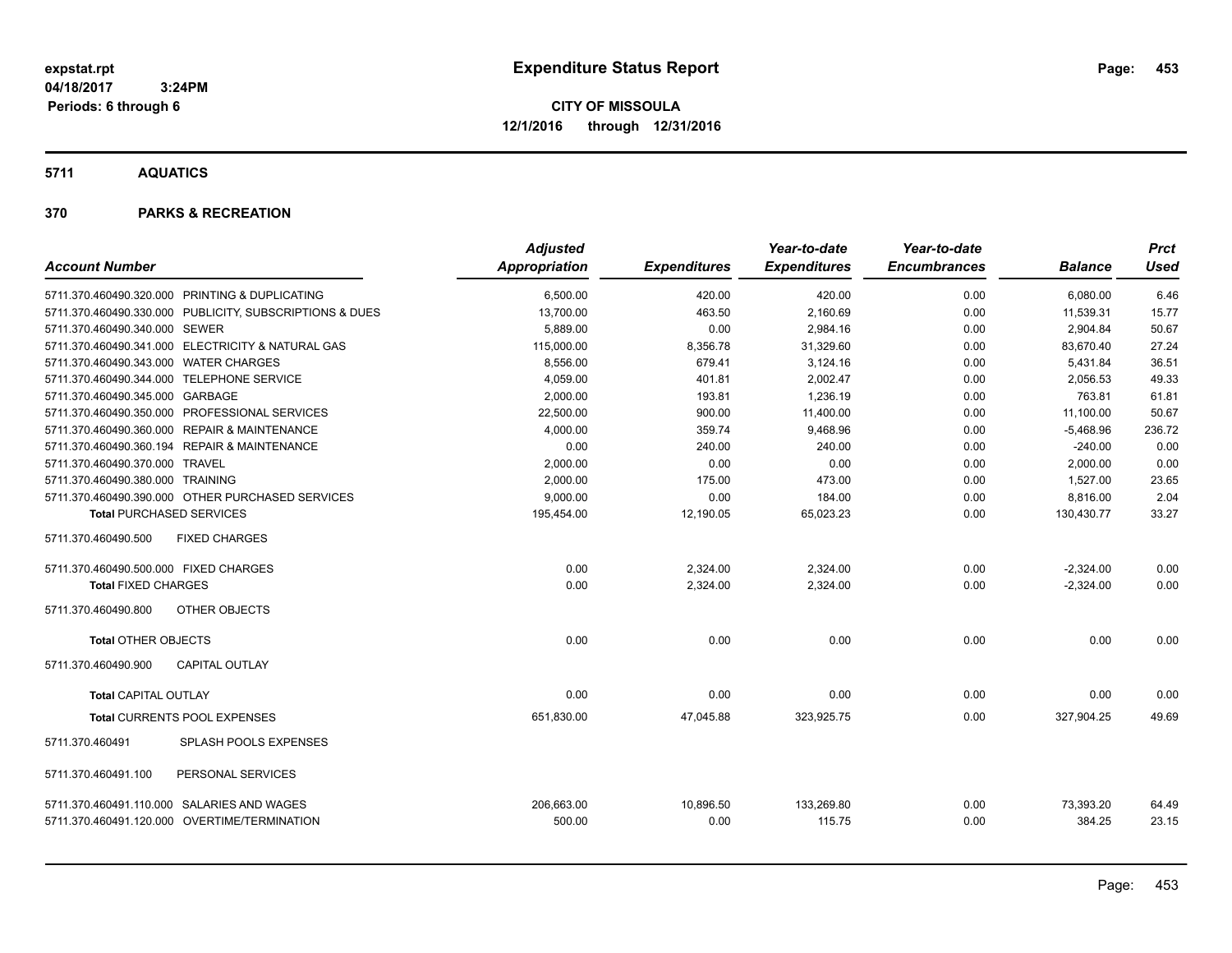### **5711 AQUATICS**

| <b>Account Number</b>                                            | <b>Adjusted</b><br>Appropriation | <b>Expenditures</b> | Year-to-date<br><b>Expenditures</b> | Year-to-date<br><b>Encumbrances</b> | <b>Balance</b> | <b>Prct</b><br><b>Used</b> |
|------------------------------------------------------------------|----------------------------------|---------------------|-------------------------------------|-------------------------------------|----------------|----------------------------|
| 5711.370.460491.140.000 EMPLOYER CONTRIBUTIONS                   | 44,683.00                        | 2,072.59            | 22,551.39                           | 0.00                                | 22,131.61      | 50.47                      |
| 5711.370.460491.150.000 STATE RETIREMENT                         | 50.00                            | 0.00                | 0.00                                | 0.00                                | 50.00          | 0.00                       |
| <b>Total PERSONAL SERVICES</b>                                   | 251,896.00                       | 12,969.09           | 155,936.94                          | 0.00                                | 95,959.06      | 61.91                      |
| <b>SUPPLIES</b><br>5711.370.460491.200                           |                                  |                     |                                     |                                     |                |                            |
| 5711.370.460491.210.000 OFFICE SUPPLIES                          | 500.00                           | 0.00                | 0.00                                | 0.00                                | 500.00         | 0.00                       |
| 5711.370.460491.220.000 OPERATING SUPPLIES                       | 15,000.00                        | 0.00                | 409.40                              | 0.00                                | 14,590.60      | 2.73                       |
| 5711.370.460491.220.174 OPERATING SUPPLIES                       | 0.00                             | 0.00                | 53.15                               | 0.00                                | $-53.15$       | 0.00                       |
| 5711.370.460491.230.000 REPAIR/MAINTENANCE                       | 29,250.00                        | $-641.64$           | $-597.74$                           | 0.00                                | 29,847.74      | 2.04                       |
| 5711.370.460491.230.171 REPAIR/MAINTENANCE                       | 0.00                             | 0.00                | 17,199.32                           | 0.00                                | $-17,199.32$   | 0.00                       |
| 5711.370.460491.230.178 REPAIR/MAINTENANCE                       | 0.00                             | 0.00                | 2,127.63                            | 0.00                                | $-2,127.63$    | 0.00                       |
| 5711.370.460491.230.194 REPAIR/MAINTENANCE                       | 0.00                             | 0.00                | 440.81                              | 0.00                                | $-440.81$      | 0.00                       |
| 5711.370.460491.240.000 OTHER SUPPLIES                           | 74,000.00                        | 0.00                | 0.00                                | 0.00                                | 74,000.00      | 0.00                       |
| 5711.370.460491.240.174 OTHER SUPPLIES                           | 0.00                             | 0.00                | 30,193.83                           | 0.00                                | $-30, 193.83$  | 0.00                       |
| 5711.370.460491.240.175 OTHER SUPPLIES                           | 0.00                             | 0.00                | 5,328.37                            | 0.00                                | $-5,328.37$    | 0.00                       |
| 5711.370.460491.240.180 OTHER SUPPLIES-MERCHANDISE SALES FRNTDSK | 0.00                             | 0.00                | 825.53                              | 0.00                                | $-825.53$      | 0.00                       |
| <b>Total SUPPLIES</b>                                            | 118,750.00                       | $-641.64$           | 55,980.30                           | 0.00                                | 62,769.70      | 47.14                      |
| 5711.370.460491.300<br>PURCHASED SERVICES                        |                                  |                     |                                     |                                     |                |                            |
| 5711.370.460491.310.000 COMMUNICATIONS                           | 250.00                           | 0.00                | 0.00                                | 0.00                                | 250.00         | 0.00                       |
| 5711.370.460491.320.000 PRINTING & DUPLICATING                   | 4,000.00                         | 0.00                | 0.00                                | 0.00                                | 4,000.00       | 0.00                       |
| 5711.370.460491.320.174 PRINTING & DUPLICATING                   | 0.00                             | 0.00                | 32.00                               | 0.00                                | $-32.00$       | 0.00                       |
| 5711.370.460491.330.000 PUBLICITY, SUBSCRIPTIONS & DUES          | 3,500.00                         | 879.50              | 1,937.75                            | 0.00                                | 1,562.25       | 55.36                      |
| 5711.370.460491.340.000 SEWER                                    | 7,206.00                         | 0.00                | 72.03                               | 0.00                                | 7,133.97       | 1.00                       |
| 5711.370.460491.341.000 ELECTRICITY & NATURAL GAS                | 65,000.00                        | 534.84              | 40,866.55                           | 0.00                                | 24,133.45      | 62.87                      |
| 5711.370.460491.343.000 WATER CHARGES                            | 11,088.00                        | 106.39              | 6,429.77                            | 0.00                                | 4,658.23       | 57.99                      |
| 5711.370.460491.344.000 TELEPHONE SERVICE                        | 4,101.00                         | 260.34              | 1,821.60                            | 0.00                                | 2,279.40       | 44.42                      |
| 5711.370.460491.345.000 GARBAGE                                  | 2,031.00                         | 0.00                | 543.53                              | 0.00                                | 1,487.47       | 26.76                      |
| 5711.370.460491.350.000 PROFESSIONAL SERVICES                    | 10,276.00                        | 0.00                | 1,559.80                            | 0.00                                | 8,716.20       | 15.18                      |
| 5711.370.460491.360.000 REPAIR & MAINTENANCE                     | 4,500.00                         | 0.00                | 927.03                              | 0.00                                | 3,572.97       | 20.60                      |
| 5711.370.460491.360.194 REPAIR & MAINTENANCE                     | 0.00                             | 0.00                | 787.20                              | 0.00                                | $-787.20$      | 0.00                       |
| 5711.370.460491.380.000 TRAINING                                 | 3,000.00                         | 0.00                | 0.00                                | 0.00                                | 3,000.00       | 0.00                       |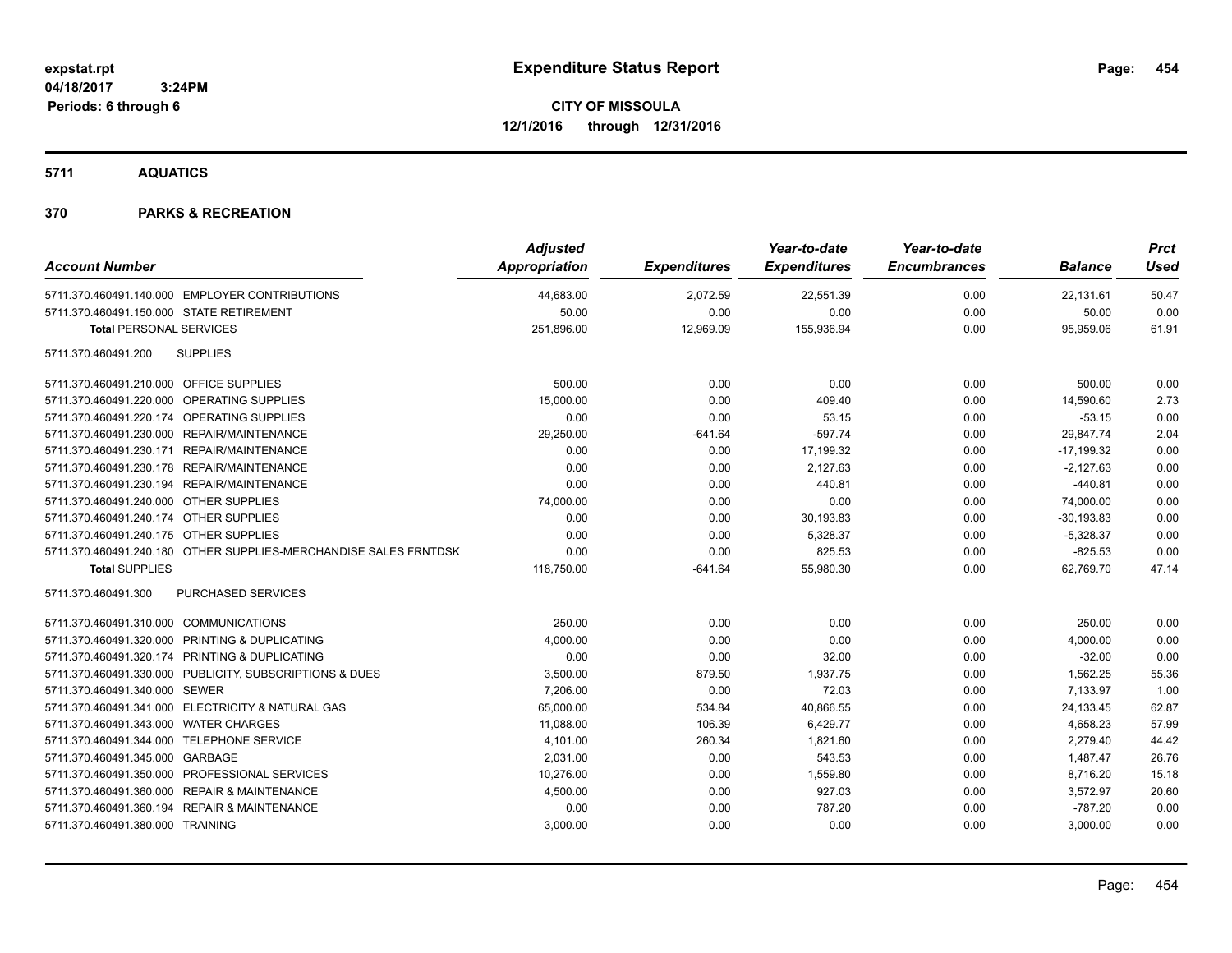**5711 AQUATICS**

| <b>Account Number</b>             |                                                                                     | <b>Adjusted</b><br><b>Appropriation</b> | <b>Expenditures</b> | Year-to-date<br><b>Expenditures</b> | Year-to-date<br><b>Encumbrances</b> | <b>Balance</b>         | <b>Prct</b><br><b>Used</b> |
|-----------------------------------|-------------------------------------------------------------------------------------|-----------------------------------------|---------------------|-------------------------------------|-------------------------------------|------------------------|----------------------------|
|                                   | 5711.370.460491.390.000 OTHER PURCHASED SERVICES<br><b>Total PURCHASED SERVICES</b> | 5,300.00<br>120,252.00                  | 0.00<br>1,781.07    | $-326.90$<br>54,650.36              | 0.00<br>0.00                        | 5,626.90<br>65,601.64  | 6.17<br>45.45              |
| 5711.370.460491.800               | OTHER OBJECTS                                                                       |                                         |                     |                                     |                                     |                        |                            |
| <b>Total OTHER OBJECTS</b>        |                                                                                     | 0.00                                    | 0.00                | 0.00                                | 0.00                                | 0.00                   | 0.00                       |
| 5711.370.460491.900               | <b>CAPITAL OUTLAY</b>                                                               |                                         |                     |                                     |                                     |                        |                            |
| <b>Total CAPITAL OUTLAY</b>       |                                                                                     | 0.00                                    | 0.00                | 0.00                                | 0.00                                | 0.00                   | 0.00                       |
|                                   | Total SPLASH POOLS EXPENSES                                                         | 490,898.00                              | 14,108.52           | 266,567.60                          | 0.00                                | 224,330.40             | 54.30                      |
| 5711.370.460493                   | <b>AQUATICS MAINTENANCE</b>                                                         |                                         |                     |                                     |                                     |                        |                            |
| 5711.370.460493.300               | PURCHASED SERVICES                                                                  |                                         |                     |                                     |                                     |                        |                            |
|                                   | <b>Total PURCHASED SERVICES</b>                                                     | 0.00                                    | 0.00                | 0.00                                | 0.00                                | 0.00                   | 0.00                       |
| 5711.370.460493.500               | <b>FIXED CHARGES</b>                                                                |                                         |                     |                                     |                                     |                        |                            |
| <b>Total FIXED CHARGES</b>        |                                                                                     | 0.00                                    | 0.00                | 0.00                                | 0.00                                | 0.00                   | 0.00                       |
| 5711.370.460493.900               | <b>CAPITAL OUTLAY</b>                                                               |                                         |                     |                                     |                                     |                        |                            |
| 5711.370.460493.920.000 BUILDINGS | <b>Total AQUATICS MAINTENANCE</b>                                                   | 35,000.00<br>35,000.00                  | 0.00<br>0.00        | 0.00<br>0.00                        | 0.00<br>0.00                        | 35,000.00<br>35,000.00 | 0.00<br>0.00               |
| 5711.370.460512                   | PARK MEMORIALS                                                                      |                                         |                     |                                     |                                     |                        |                            |
| 5711.370.460512.200               | <b>SUPPLIES</b>                                                                     |                                         |                     |                                     |                                     |                        |                            |
| <b>Total SUPPLIES</b>             | 5711.370.460512.220.000 PARTNERS IN PARK/OPERATING SUPPLIES                         | 0.00<br>0.00                            | 933.80<br>933.80    | 933.80<br>933.80                    | 0.00<br>0.00                        | $-933.80$<br>$-933.80$ | 0.00<br>0.00               |
| 5711.370.460512.300               | PURCHASED SERVICES                                                                  |                                         |                     |                                     |                                     |                        |                            |
|                                   | <b>Total PURCHASED SERVICES</b>                                                     | 0.00                                    | 0.00                | 0.00                                | 0.00                                | 0.00                   | 0.00                       |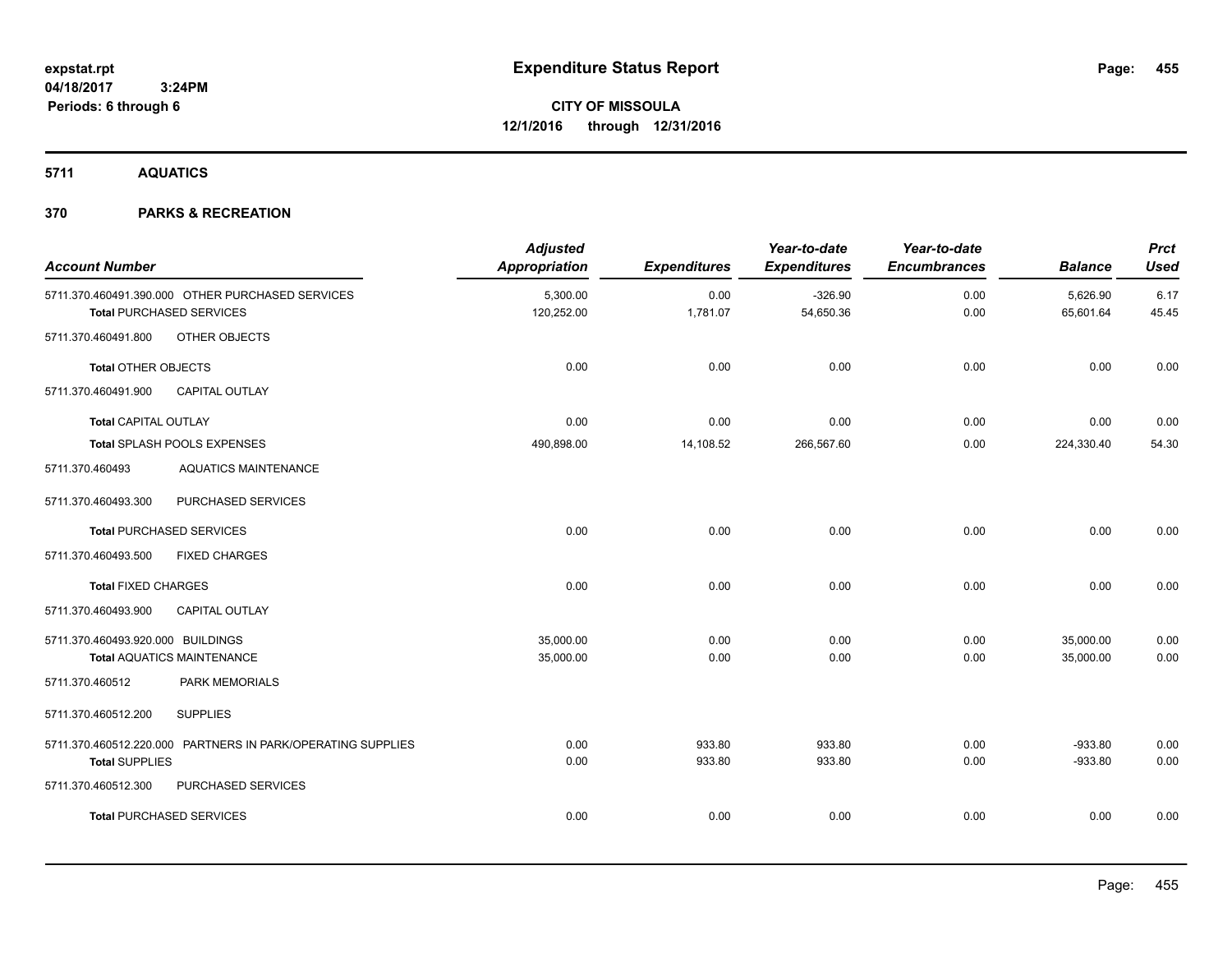**CITY OF MISSOULA 12/1/2016 through 12/31/2016**

**5711 AQUATICS**

|                               |                                                | <b>Adjusted</b>      |                     | Year-to-date        | Year-to-date        |                | <b>Prct</b> |
|-------------------------------|------------------------------------------------|----------------------|---------------------|---------------------|---------------------|----------------|-------------|
| <b>Account Number</b>         |                                                | <b>Appropriation</b> | <b>Expenditures</b> | <b>Expenditures</b> | <b>Encumbrances</b> | <b>Balance</b> | <b>Used</b> |
| 5711.370.460512.900           | <b>CAPITAL OUTLAY</b>                          |                      |                     |                     |                     |                |             |
| <b>Total CAPITAL OUTLAY</b>   |                                                | 0.00                 | 0.00                | 0.00                | 0.00                | 0.00           | 0.00        |
| <b>Total PARK MEMORIALS</b>   |                                                | 0.00                 | 933.80              | 933.80              | 0.00                | $-933.80$      | 0.00        |
| 5711.370.460519               | <b>AQUATICS CAPITAL</b>                        |                      |                     |                     |                     |                |             |
| 5711.370.460519.900           | <b>CAPITAL OUTLAY</b>                          |                      |                     |                     |                     |                |             |
| <b>Total AQUATICS CAPITAL</b> |                                                | 0.00                 | 0.00                | 0.00                | 0.00                | 0.00           | 0.00        |
| 5711.370.490506               | <b>CORE FINANCED EQUIPMENT</b>                 |                      |                     |                     |                     |                |             |
| 5711.370.490506.600           | <b>DEBT SERVICE</b>                            |                      |                     |                     |                     |                |             |
|                               | Total CORE FINANCED EQUIPMENT                  | 0.00                 | 0.00                | 0.00                | 0.00                | 0.00           | 0.00        |
| 5711.370.510110               | <b>MERCHANT SERVICES</b>                       |                      |                     |                     |                     |                |             |
| 5711.370.510110.500           | <b>FIXED CHARGES</b>                           |                      |                     |                     |                     |                |             |
|                               | 5711.370.510110.550.000 MERCHANT SERVICE FEES  | 12,000.00            | 0.00                | 0.00                | 0.00                | 12,000.00      | 0.00        |
|                               | <b>Total MERCHANT SERVICES</b>                 | 12,000.00            | 0.00                | 0.00                | 0.00                | 12.000.00      | 0.00        |
| 5711.370.510306               | <b>SALARY RESERVE</b>                          |                      |                     |                     |                     |                |             |
| 5711.370.510306.100           | PERSONAL SERVICES                              |                      |                     |                     |                     |                |             |
|                               | 5711.370.510306.110.000 SALARIES AND WAGES     | 7.285.00             | 0.00                | 0.00                | 0.00                | 7,285.00       | 0.00        |
|                               | 5711.370.510306.140.000 EMPLOYER CONTRIBUTIONS | 2,445.00             | 0.00                | 0.00                | 0.00                | 2,445.00       | 0.00        |
| <b>Total SALARY RESERVE</b>   |                                                | 9,730.00             | 0.00                | 0.00                | 0.00                | 9,730.00       | 0.00        |
|                               | Total PARKS & RECREATION                       | 1,264,419.00         | 62,110.86           | 605,547.75          | 0.00                | 658,871.25     | 47.89       |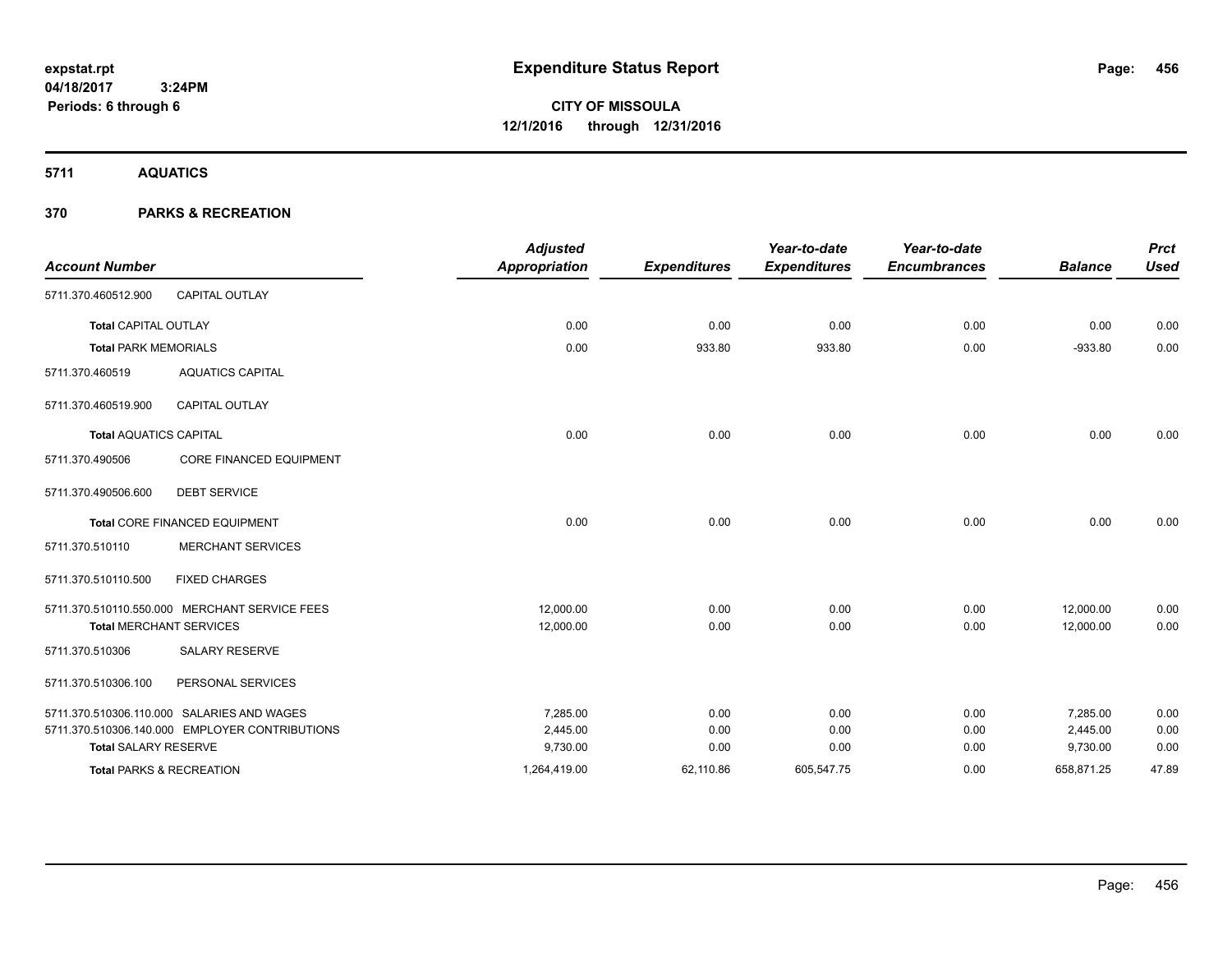# **CITY OF MISSOULA 12/1/2016 through 12/31/2016**

**5711 AQUATICS**

### **390 NON-DEPARTMENTAL**

|                               |                       | <b>Adjusted</b> |                     | Year-to-date        | Year-to-date        |                | <b>Prct</b> |
|-------------------------------|-----------------------|-----------------|---------------------|---------------------|---------------------|----------------|-------------|
| <b>Account Number</b>         |                       | Appropriation   | <b>Expenditures</b> | <b>Expenditures</b> | <b>Encumbrances</b> | <b>Balance</b> | <b>Used</b> |
| 5711.390.510000               | <b>MISCELLANEOUS</b>  |                 |                     |                     |                     |                |             |
| 5711.390.510000.800           | OTHER OBJECTS         |                 |                     |                     |                     |                |             |
| <b>Total OTHER OBJECTS</b>    |                       | 0.00            | 0.00                | 0.00                | 0.00                | 0.00           | 0.00        |
| 5711.390.510000.900           | <b>CAPITAL OUTLAY</b> |                 |                     |                     |                     |                |             |
| <b>Total MISCELLANEOUS</b>    |                       | 0.00            | 0.00                | 0.00                | 0.00                | 0.00           | 0.00        |
| <b>Total NON-DEPARTMENTAL</b> |                       | 0.00            | 0.00                | 0.00                | 0.00                | 0.00           | 0.00        |
| <b>Total AQUATICS</b>         |                       | 1,264,419.00    | 62,110.86           | 605,547.75          | 0.00                | 658,871.25     | 47.89       |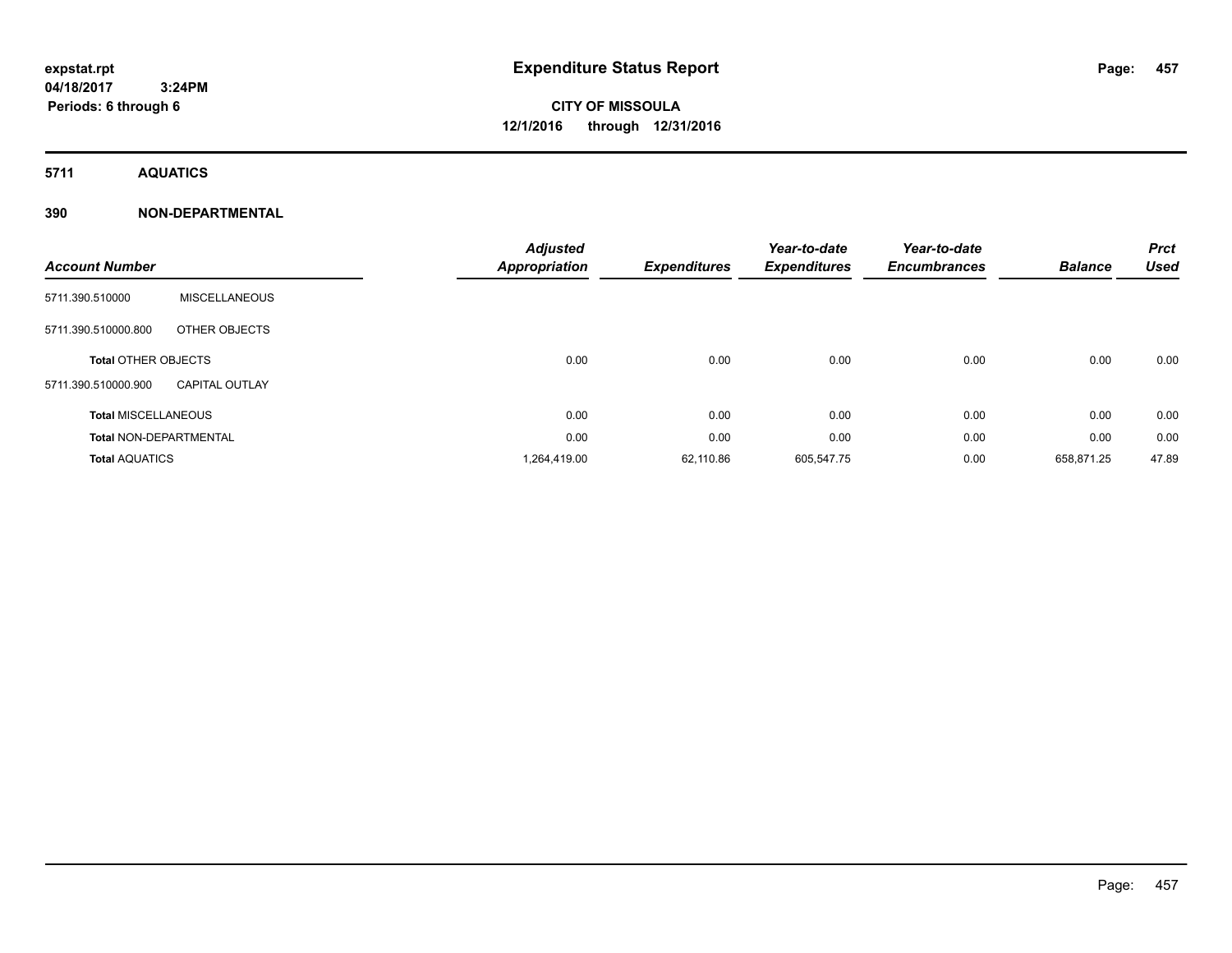### **6050 EMPLOYEE BENEFIT PLAN FUND**

### **390 NON-DEPARTMENTAL**

| <b>Account Number</b>                    |                                                          | <b>Adjusted</b><br>Appropriation | <b>Expenditures</b> | Year-to-date<br><b>Expenditures</b> | Year-to-date<br><b>Encumbrances</b> | <b>Balance</b> | <b>Prct</b><br><b>Used</b> |
|------------------------------------------|----------------------------------------------------------|----------------------------------|---------------------|-------------------------------------|-------------------------------------|----------------|----------------------------|
| 6050.390.510110                          | <b>MERCHANT SERVICES</b>                                 |                                  |                     |                                     |                                     |                |                            |
| 6050.390.510110.500                      | <b>FIXED CHARGES</b>                                     |                                  |                     |                                     |                                     |                |                            |
| <b>Total MERCHANT SERVICES</b>           |                                                          | 0.00                             | 0.00                | 0.00                                | 0.00                                | 0.00           | 0.00                       |
| 6050.390.520800                          | <b>EMPLOYEE BENEFITS</b>                                 |                                  |                     |                                     |                                     |                |                            |
| 6050.390.520800.300                      | <b>PURCHASED SERVICES</b>                                |                                  |                     |                                     |                                     |                |                            |
| 6050.390.520800.350.000                  | <b>PROFESSIONAL SERVICES</b>                             | 50,340.00                        | 4,747.10            | 12,330.23                           | 0.00                                | 38,009.77      | 24.49                      |
| 6050.390.520800.351.000 INSURANCE CLAIMS |                                                          | 5,156,229.00                     | 721,971.03          | 2,400,501.70                        | 0.00                                | 2,755,727.30   | 46.56                      |
| 6050.390.520800.352.000 HEALTH PROGRAMS  |                                                          | 94,500.00                        | 14,749.18           | 21,501.61                           | 0.00                                | 72,998.39      | 22.75                      |
|                                          | 6050.390.520800.353.000 ADMINISTRATION EXPENDITURES      | 757,888.00                       | 115,668.63          | 404,490.73                          | 0.00                                | 353.397.27     | 53.37                      |
|                                          | 6050.390.520800.354.000 TRANSITIONAL REINSURANCE PROGRAM | 78,280.00                        | 0.00                | 14,190.00                           | 0.00                                | 64,090.00      | 18.13                      |
| <b>Total PURCHASED SERVICES</b>          |                                                          | 6,137,237.00                     | 857,135.94          | 2,853,014.27                        | 0.00                                | 3,284,222.73   | 46.49                      |
| 6050.390.520800.700                      | <b>GRANTS &amp; CONTRIBUTIONS</b>                        |                                  |                     |                                     |                                     |                |                            |
|                                          | <b>Total GRANTS &amp; CONTRIBUTIONS</b>                  | 0.00                             | 0.00                | 0.00                                | 0.00                                | 0.00           | 0.00                       |
| 6050.390.520800.800                      | OTHER OBJECTS                                            |                                  |                     |                                     |                                     |                |                            |
| <b>Total OTHER OBJECTS</b>               |                                                          | 0.00                             | 0.00                | 0.00                                | 0.00                                | 0.00           | 0.00                       |
|                                          | <b>Total EMPLOYEE BENEFIT PLAN FUND</b>                  | 6,137,237.00                     | 857,135.94          | 2,853,014.27                        | 0.00                                | 3,284,222.73   | 46.49                      |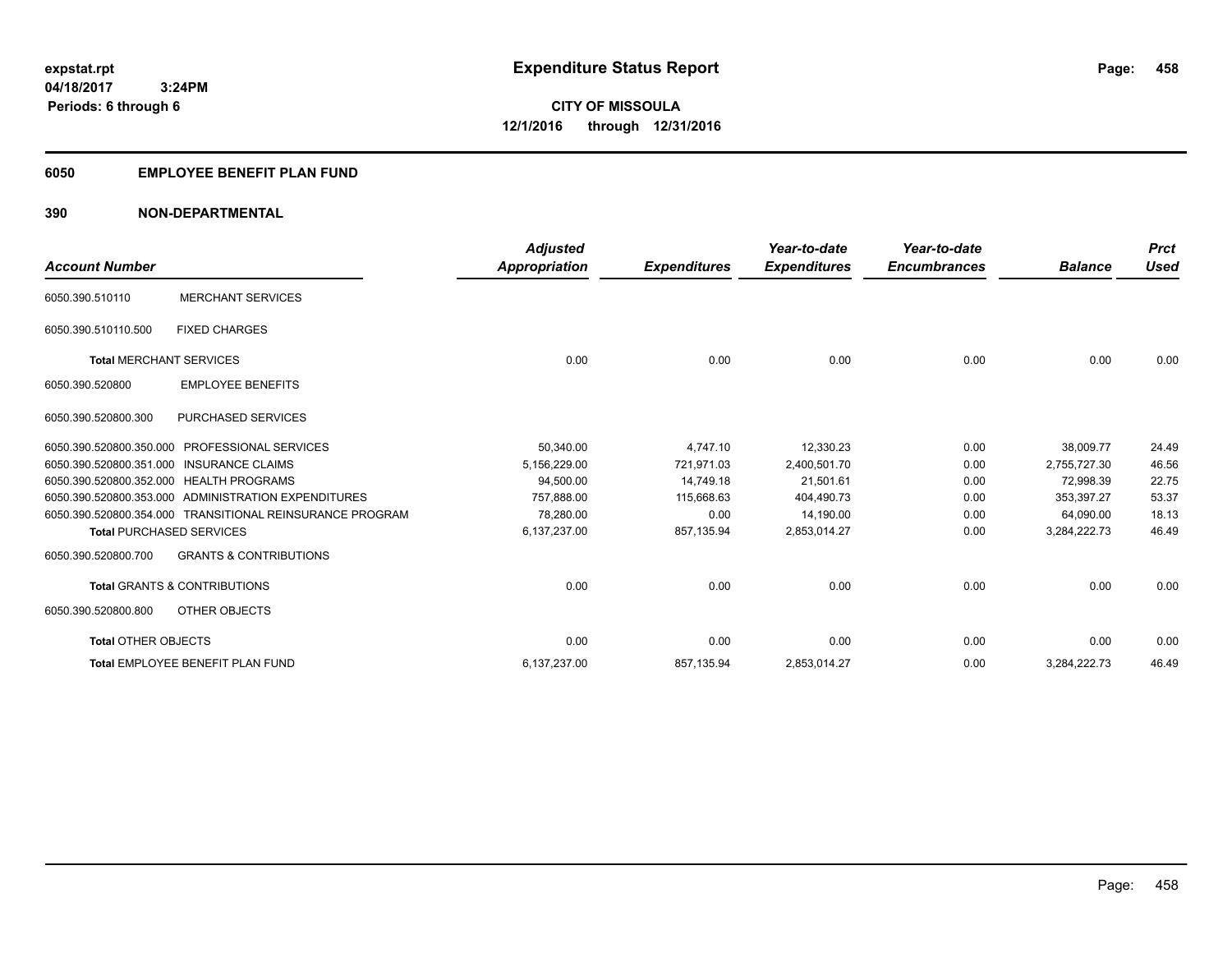**CITY OF MISSOULA 12/1/2016 through 12/31/2016**

#### **7370 PARKING COMMISSION FUND**

|                                           |                                                         | <b>Adjusted</b>      |                     | Year-to-date        | Year-to-date        |                | <b>Prct</b> |
|-------------------------------------------|---------------------------------------------------------|----------------------|---------------------|---------------------|---------------------|----------------|-------------|
| <b>Account Number</b>                     |                                                         | <b>Appropriation</b> | <b>Expenditures</b> | <b>Expenditures</b> | <b>Encumbrances</b> | <b>Balance</b> | <b>Used</b> |
| 7370.395.430266                           | PARKING DIVISION                                        |                      |                     |                     |                     |                |             |
| 7370.395.430266.100                       | PERSONAL SERVICES                                       |                      |                     |                     |                     |                |             |
|                                           | 7370.395.430266.110.000 SALARIES AND WAGES              | 455,965.00           | 34,539.92           | 215,367.59          | 0.00                | 240,597.41     | 47.23       |
|                                           | 7370.395.430266.120.000 OVERTIME/TERMINATION            | 7,234.00             | 18.04               | 189.83              | 0.00                | 7,044.17       | 2.62        |
|                                           | 7370.395.430266.140.000 EMPLOYER CONTRIBUTIONS          | 202.678.00           | 16,398.85           | 104,024.66          | 0.00                | 98.653.34      | 51.33       |
|                                           | 7370.395.430266.141.000 STATE RETIREMENT CONTRIBUTIONS  | 0.00                 | 34.54               | 215.37              | 0.00                | $-215.37$      | 0.00        |
| <b>Total PERSONAL SERVICES</b>            |                                                         | 665,877.00           | 50,991.35           | 319,797.45          | 0.00                | 346,079.55     | 48.03       |
| 7370.395.430266.200                       | <b>SUPPLIES</b>                                         |                      |                     |                     |                     |                |             |
| 7370.395.430266.210.000 OFFICE SUPPLIES   |                                                         | 5,700.00             | 1,332.25            | 4,480.84            | 0.00                | 1,219.16       | 78.61       |
|                                           | 7370.395.430266.220.000 OPERATING SUPPLIES              | 14,700.00            | 236.15              | 2,974.26            | 0.00                | 11,725.74      | 20.23       |
| 7370.395.430266.220.311 CLOTHING SUPPLIES |                                                         | 0.00                 | 103.93              | 1,191.25            | 0.00                | $-1,191.25$    | 0.00        |
|                                           | 7370.395.430266.230.000 REPAIR/MAINTENANCE              | 18,000.00            | 1,472.08            | 4,478.87            | 0.00                | 13,521.13      | 24.88       |
| 7370.395.430266.231.000 GASOLINE          |                                                         | 7,200.00             | 763.71              | 1,913.63            | 0.00                | 5,286.37       | 26.58       |
| 7370.395.430266.240.000 OTHER SUPPLIES    |                                                         | 0.00                 | 0.00                | 210.81              | 0.00                | $-210.81$      | 0.00        |
| <b>Total SUPPLIES</b>                     |                                                         | 45,600.00            | 3,908.12            | 15,249.66           | 0.00                | 30,350.34      | 33.44       |
| 7370.395.430266.300                       | <b>PURCHASED SERVICES</b>                               |                      |                     |                     |                     |                |             |
| 7370.395.430266.310.000 COMMUNICATIONS    |                                                         | 17,338.00            | 716.28              | 7,465.09            | 0.00                | 9,872.91       | 43.06       |
|                                           | 7370.395.430266.320.000 PRINTING & DUPLICATING          | 10,000.00            | 3,525.50            | 7.279.72            | 0.00                | 2.720.28       | 72.80       |
|                                           | 7370.395.430266.330.000 PUBLICITY, SUBSCRIPTIONS & DUES | 5,000.00             | 0.00                | 290.00              | 0.00                | 4.710.00       | 5.80        |
| 7370.395.430266.340.000 SEWER             |                                                         | 141.00               | 0.00                | 72.03               | 0.00                | 68.97          | 51.09       |
|                                           | 7370.395.430266.341.000 ELECTRICITY & NATURAL GAS       | 37,898.00            | 3,554.42            | 14,815.44           | 0.00                | 23,082.56      | 39.09       |
| 7370.395.430266.343.000                   | <b>WATER CHARGES</b>                                    | 4,000.00             | 255.98              | 1,767.12            | 0.00                | 2,232.88       | 44.18       |
|                                           | 7370.395.430266.343.717 MARKET ON FRONT WATER CHARGES   | 0.00                 | 190.65              | 977.92              | 0.00                | $-977.92$      | 0.00        |
| 7370.395.430266.344.000 TELEPHONE SERVICE |                                                         | 6,300.00             | 1,024.94            | 2,598.82            | 0.00                | 3,701.18       | 41.25       |
| 7370.395.430266.345.000                   | GARBAGE                                                 | 3,744.00             | 292.56              | 1,740.13            | 0.00                | 2,003.87       | 46.48       |
| 7370.395.430266.345.717 GARBAGE           |                                                         | 0.00                 | 139.03              | 823.26              | 0.00                | $-823.26$      | 0.00        |
|                                           | 7370.395.430266.350.000 PROFESSIONAL SERVICES           | 61,250.00            | 0.00                | 0.00                | 0.00                | 61,250.00      | 0.00        |
|                                           | 7370.395.430266.350.303 PROFESSIONAL SERVICES           | 0.00                 | 15,953.25           | 50,973.25           | 0.00                | $-50.973.25$   | 0.00        |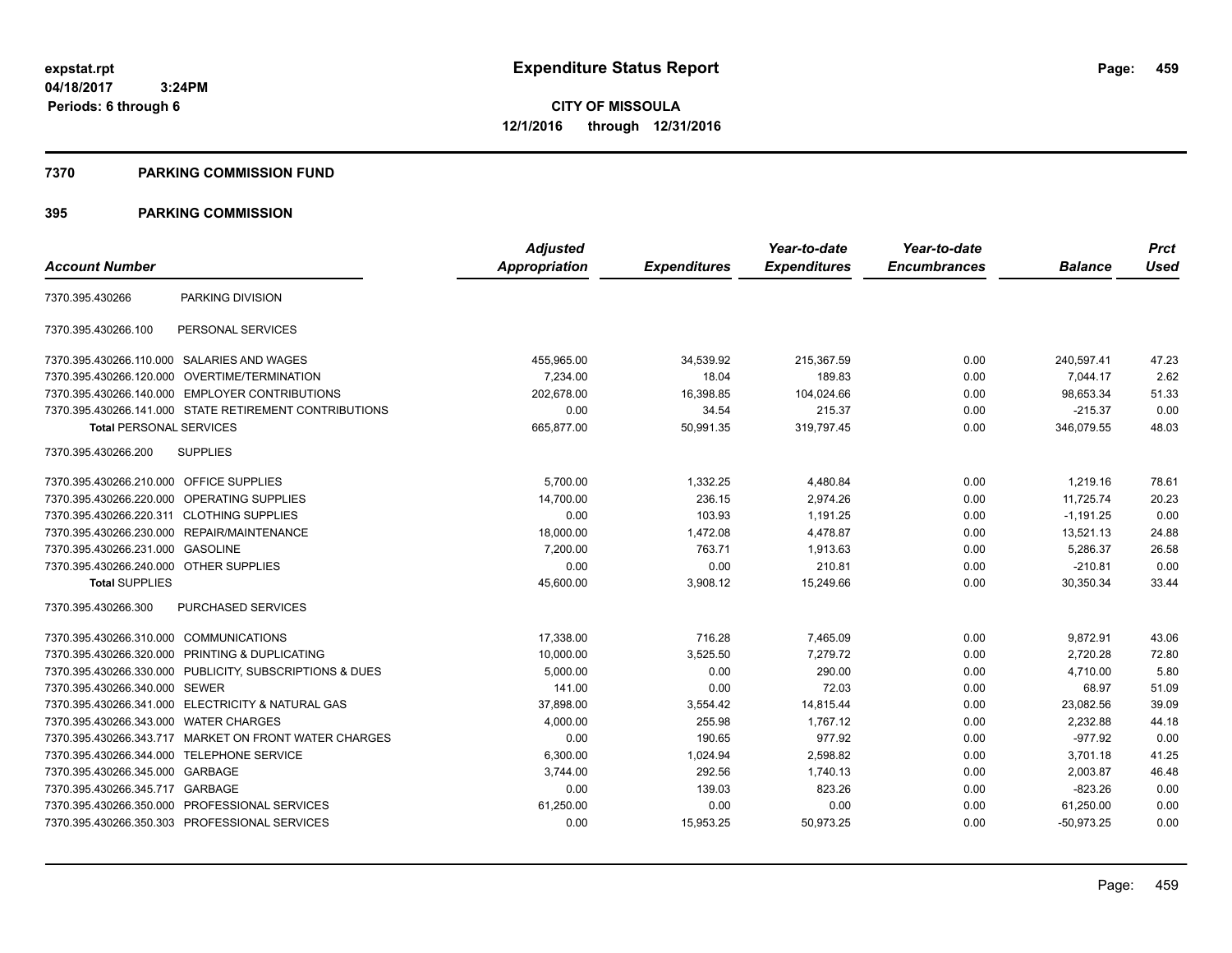#### **7370 PARKING COMMISSION FUND**

### **395 PARKING COMMISSION**

|                                                      | <b>Adjusted</b> |                     | Year-to-date        | Year-to-date        |                | <b>Prct</b> |
|------------------------------------------------------|-----------------|---------------------|---------------------|---------------------|----------------|-------------|
| <b>Account Number</b>                                | Appropriation   | <b>Expenditures</b> | <b>Expenditures</b> | <b>Encumbrances</b> | <b>Balance</b> | <b>Used</b> |
| 7370.395.430266.350.700 ACCOUNTING                   | 0.00            | 2,962.50            | 8,931.50            | 0.00                | $-8,931.50$    | 0.00        |
| 7370.395.430266.350.701 AUDIT                        | 0.00            | 5,450.00            | 6,525.00            | 0.00                | $-6,525.00$    | 0.00        |
| 7370.395.430266.350.702 SECURITY FOR GARAGES         | 0.00            | 1,962.00            | 7.074.00            | 0.00                | $-7.074.00$    | 0.00        |
| 7370.395.430266.350.703 STATE LICENSE INQUIRY        | 0.00            | 241.68              | 241.68              | 0.00                | $-241.68$      | 0.00        |
| 7370.395.430266.350.704 COLLECTION BUREAU EXPENSE    | 0.00            | 0.00                | 29.34               | 0.00                | $-29.34$       | 0.00        |
| 7370.395.430266.360.000 REPAIR & MAINTENANCE         | 64,800.00       | 0.00                | 0.00                | 0.00                | 64,800.00      | 0.00        |
| 7370.395.430266.360.710 REPAIR & MAINTENANCE         | 0.00            | 0.00                | 2,879.94            | 0.00                | $-2,879.94$    | 0.00        |
| 7370.395.430266.360.711 REPAIR & MAINTENANCE         | 0.00            | 0.00                | 16,017.47           | 0.00                | $-16.017.47$   | 0.00        |
| 7370.395.430266.360.712 REPAIR & MAINTENANCE         | 0.00            | 0.00                | 2,589.25            | 0.00                | $-2,589.25$    | 0.00        |
| 7370.395.430266.360.713 REPAIR & MAINTENANCE         | 0.00            | 68.50               | 3,860.23            | 0.00                | $-3,860.23$    | 0.00        |
| 7370.395.430266.360.714 BANK ST/REPAIR & MAINTENANCE | 0.00            | 63.00               | 4,431.08            | 0.00                | $-4,431.08$    | 0.00        |
| 7370.395.430266.360.716 REPAIR & MAINTENANCE         | 0.00            | 110.64              | 6,067.37            | 0.00                | $-6,067.37$    | 0.00        |
| 7370.395.430266.370.000 TRAVEL                       | 6,000.00        | 264.67              | 2,906.93            | 0.00                | 3,093.07       | 48.45       |
| 7370.395.430266.380.000 TRAINING                     | 3,500.00        | 1,398.00            | 2,381.00            | 0.00                | 1,119.00       | 68.03       |
| 7370.395.430266.390.000 OTHER PURCHASED SERVICES     | 198,357.00      | 99,179.00           | 100,245.90          | 0.00                | 98,111.10      | 50.54       |
| 7370.395.430266.390.044 JANITORIAL                   | 0.00            | 1,061.91            | 4,018.37            | 0.00                | $-4,018.37$    | 0.00        |
| 7370.395.430266.390.720 OTHER PURCHASED SERVICES     | 0.00            | 0.00                | 5,088.89            | 0.00                | $-5,088.89$    | 0.00        |
| <b>Total PURCHASED SERVICES</b>                      | 418,328.00      | 138,414.51          | 262,090.73          | 0.00                | 156,237.27     | 62.65       |
| <b>BUILDING MATERIALS</b><br>7370.395.430266.400     |                 |                     |                     |                     |                |             |
| <b>Total BUILDING MATERIALS</b>                      | 0.00            | 0.00                | 0.00                | 0.00                | 0.00           | 0.00        |
| 7370.395.430266.500<br><b>FIXED CHARGES</b>          |                 |                     |                     |                     |                |             |
| 7370.395.430266.500.000 FIXED CHARGES                | 168,621.00      | 0.00                | 0.00                | 0.00                | 168,621.00     | 0.00        |
| 7370.395.430266.500.731 FIXED CHARGES                | 0.00            | 0.00                | 2,550.00            | 0.00                | $-2,550.00$    | 0.00        |
| 7370.395.430266.500.732 FIXED CHARGES                | 0.00            | 6,986.00            | 6,986.00            | 0.00                | $-6,986.00$    | 0.00        |
| 7370.395.430266.500.733 FIXED CHARGES                | 0.00            | 0.00                | 1,650.00            | 0.00                | $-1,650.00$    | 0.00        |
| 7370.395.430266.500.734 FIXED CHARGES                | 0.00            | 0.00                | 8,196.15            | 0.00                | $-8,196.15$    | 0.00        |
| 7370.395.430266.510.000 *** Title Not Found ***      | 0.00            | 11,428.20           | 11,428.20           | 0.00                | $-11,428.20$   | 0.00        |
| <b>Total FIXED CHARGES</b>                           | 168,621.00      | 18,414.20           | 30,810.35           | 0.00                | 137,810.65     | 18.27       |

7370.395.430266.600 DEBT SERVICE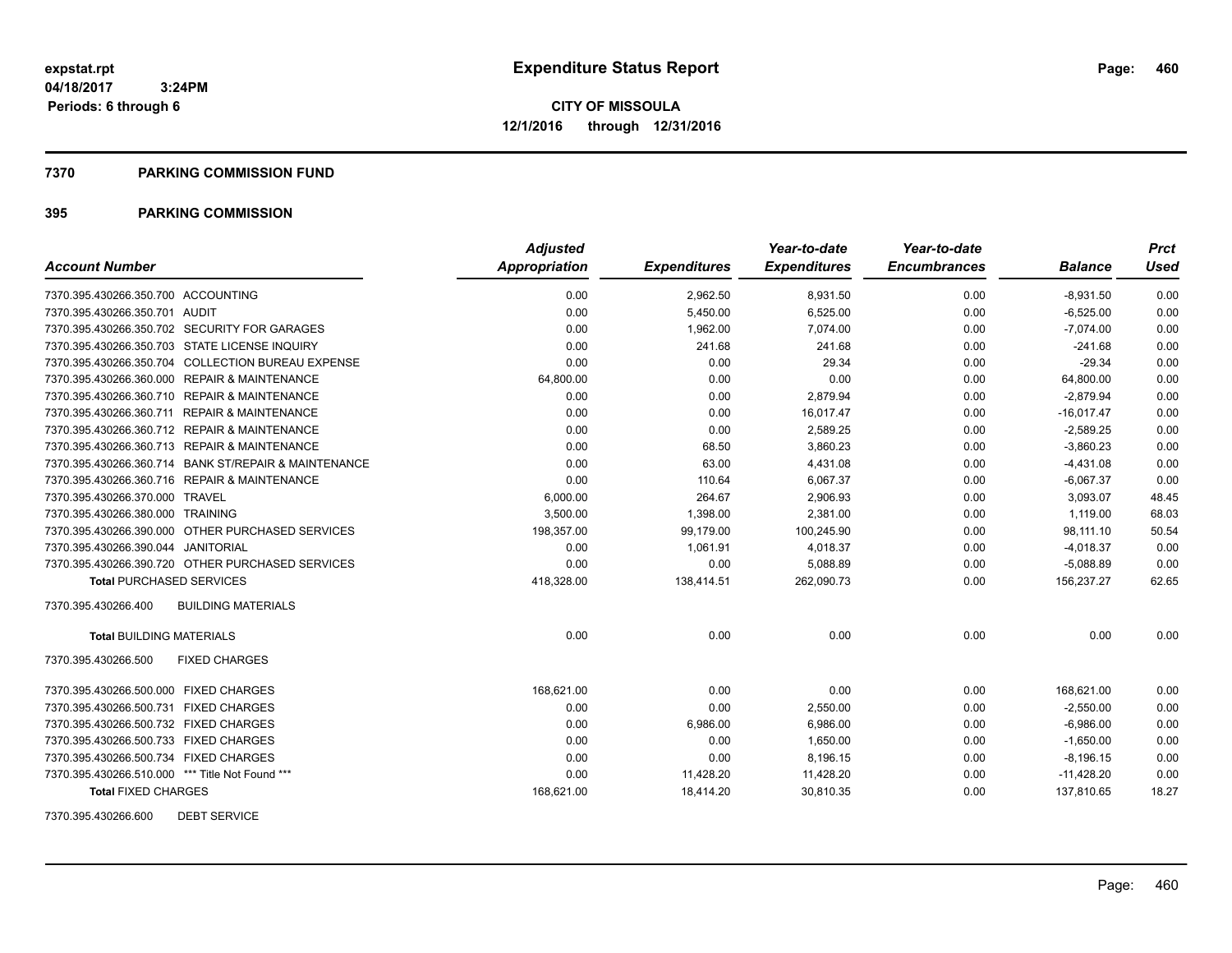#### **7370 PARKING COMMISSION FUND**

| <b>Account Number</b>                                    | <b>Adjusted</b><br><b>Appropriation</b> | <b>Expenditures</b> | Year-to-date<br><b>Expenditures</b> | Year-to-date<br><b>Encumbrances</b> | <b>Balance</b> | <b>Prct</b><br><b>Used</b> |
|----------------------------------------------------------|-----------------------------------------|---------------------|-------------------------------------|-------------------------------------|----------------|----------------------------|
| 7370.395.430266.610.000 LEASE/PRINCIPAL                  | 181,400.00                              | 91,200.00           | 181,400.00                          | 0.00                                | 0.00           | 100.00                     |
| 7370.395.430266.620.000 LEASE INTEREST                   | 29,583.00                               | 14,284.13           | 29,583.01                           | 0.00                                | $-0.01$        | 100.00                     |
| <b>Total DEBT SERVICE</b>                                | 210,983.00                              | 105,484.13          | 210,983.01                          | 0.00                                | $-0.01$        | 100.00                     |
| <b>GRANTS &amp; CONTRIBUTIONS</b><br>7370.395.430266.700 |                                         |                     |                                     |                                     |                |                            |
| 7370.395.430266.700.000 GRANTS & CONTRIBUTIONS           | 74,000.00                               | 21,000.00           | 60,721.25                           | 0.00                                | 13,278.75      | 82.06                      |
| <b>Total GRANTS &amp; CONTRIBUTIONS</b>                  | 74,000.00                               | 21,000.00           | 60,721.25                           | 0.00                                | 13,278.75      | 82.06                      |
| 7370.395.430266.800<br>OTHER OBJECTS                     |                                         |                     |                                     |                                     |                |                            |
| 7370.395.430266.820.000 TRANSFERS TO OTHER FUNDS         | 309.510.00                              | 25,798.75           | 156.122.50                          | 0.00                                | 153,387.50     | 50.44                      |
| 7370.395.430266.845.000 CONTINGENCY                      | 48.965.00                               | 0.00                | 0.00                                | 0.00                                | 48.965.00      | 0.00                       |
| <b>Total OTHER OBJECTS</b>                               | 358,475.00                              | 25,798.75           | 156,122.50                          | 0.00                                | 202,352.50     | 43.55                      |
| 7370.395.430266.900<br><b>CAPITAL OUTLAY</b>             |                                         |                     |                                     |                                     |                |                            |
| <b>Total CAPITAL OUTLAY</b>                              | 0.00                                    | 0.00                | 0.00                                | 0.00                                | 0.00           | 0.00                       |
| <b>Total PARKING DIVISION</b>                            | 1,941,884.00                            | 364,011.06          | 1,055,774.95                        | 0.00                                | 886,109.05     | 54.37                      |
| FY16 METER INSTALL PROJECT<br>7370.395.430267            |                                         |                     |                                     |                                     |                |                            |
| 7370.395.430267.900<br><b>CAPITAL OUTLAY</b>             |                                         |                     |                                     |                                     |                |                            |
| 7370.395.430267.940.000 FY16 METER INSTALL PROJECT       | 0.00                                    | 40,764.69           | 89,214.69                           | 0.00                                | $-89,214.69$   | 0.00                       |
| <b>Total FY16 METER INSTALL PROJECT</b>                  | 0.00                                    | 40,764.69           | 89,214.69                           | 0.00                                | $-89,214.69$   | 0.00                       |
| 7370.395.430271<br><b>TICKET DIVISION</b>                |                                         |                     |                                     |                                     |                |                            |
| 7370.395.430271.100<br>PERSONAL SERVICES                 |                                         |                     |                                     |                                     |                |                            |
| <b>Total TICKET DIVISION</b>                             | 0.00                                    | 0.00                | 0.00                                | 0.00                                | 0.00           | 0.00                       |
| <b>REVISED STEP SEWER DESIGN</b><br>7370.395.430622      |                                         |                     |                                     |                                     |                |                            |
| <b>SUPPLIES</b><br>7370.395.430622.200                   |                                         |                     |                                     |                                     |                |                            |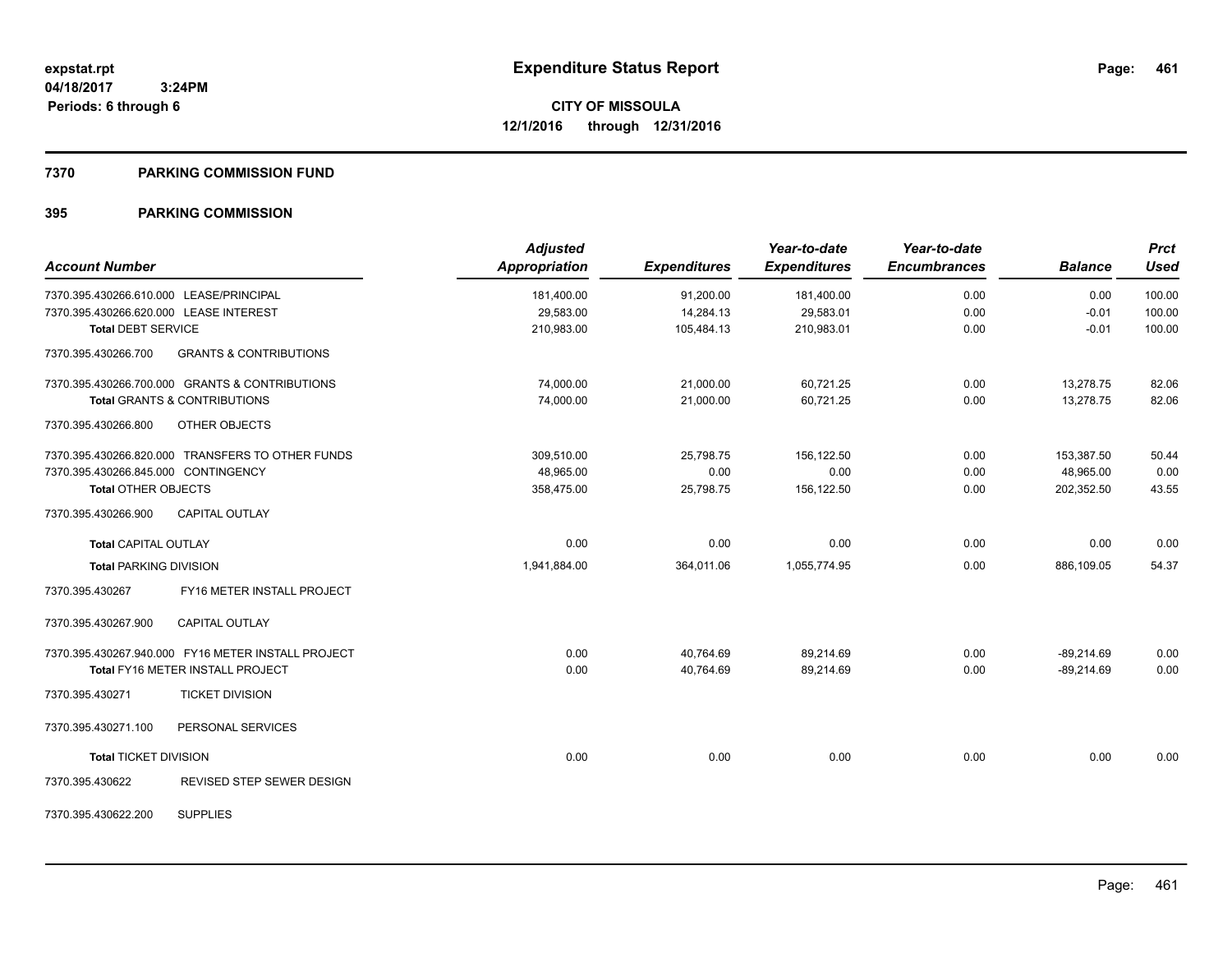#### **7370 PARKING COMMISSION FUND**

| <b>Account Number</b>     |                                               | <b>Adjusted</b><br><b>Appropriation</b> | <b>Expenditures</b> | Year-to-date<br><b>Expenditures</b> | Year-to-date<br><b>Encumbrances</b> | <b>Balance</b> | <b>Prct</b><br><b>Used</b> |
|---------------------------|-----------------------------------------------|-----------------------------------------|---------------------|-------------------------------------|-------------------------------------|----------------|----------------------------|
|                           | Total REVISED STEP SEWER DESIGN               | 0.00                                    | 0.00                | 0.00                                | 0.00                                | 0.00           | 0.00                       |
| 7370.395.499999           | <b>NEW REQUESTS</b>                           |                                         |                     |                                     |                                     |                |                            |
| 7370.395.499999.100       | PERSONAL SERVICES                             |                                         |                     |                                     |                                     |                |                            |
| <b>Total NEW REQUESTS</b> |                                               | 0.00                                    | 0.00                | 0.00                                | 0.00                                | 0.00           | 0.00                       |
| 7370.395.510110           | <b>MERCHANT SERVICES</b>                      |                                         |                     |                                     |                                     |                |                            |
| 7370.395.510110.500       | <b>FIXED CHARGES</b>                          |                                         |                     |                                     |                                     |                |                            |
|                           | 7370.395.510110.550.000 MERCHANT SERVICE FEES | 21.500.00                               | 0.00                | 0.00                                | 0.00                                | 21,500.00      | 0.00                       |
|                           | <b>Total MERCHANT SERVICES</b>                | 21,500.00                               | 0.00                | 0.00                                | 0.00                                | 21,500.00      | 0.00                       |
|                           | <b>Total PARKING COMMISSION</b>               | 1,963,384.00                            | 404,775.75          | 1,144,989.64                        | 0.00                                | 818,394.36     | 58.32                      |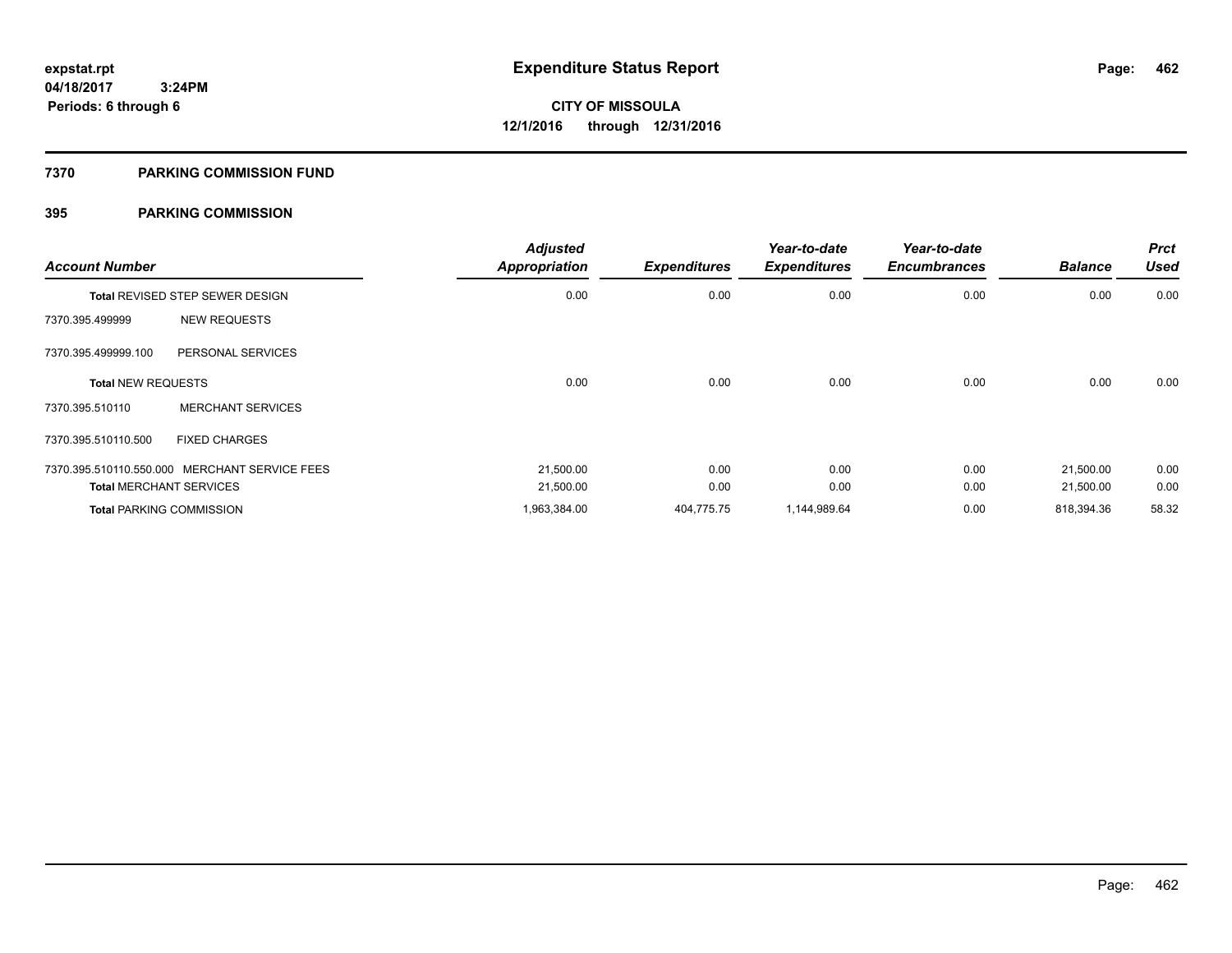#### **7370 PARKING COMMISSION FUND**

### **900 DEPRECIATION**

| <b>Account Number</b>      |                                      | <b>Adjusted</b><br><b>Appropriation</b> | <b>Expenditures</b> | Year-to-date<br><b>Expenditures</b> | Year-to-date<br><b>Encumbrances</b> | <b>Balance</b> | <b>Prct</b><br><b>Used</b> |
|----------------------------|--------------------------------------|-----------------------------------------|---------------------|-------------------------------------|-------------------------------------|----------------|----------------------------|
|                            |                                      |                                         |                     |                                     |                                     |                |                            |
| 7370.900.510000            | <b>MISCELLANEOUS</b>                 |                                         |                     |                                     |                                     |                |                            |
| 7370.900.510000.800        | OTHER OBJECTS                        |                                         |                     |                                     |                                     |                |                            |
| <b>Total OTHER OBJECTS</b> |                                      | 0.00                                    | 0.00                | 0.00                                | 0.00                                | 0.00           | 0.00                       |
| 7370.900.510000.900        | <b>CAPITAL OUTLAY</b>                |                                         |                     |                                     |                                     |                |                            |
| <b>Total DEPRECIATION</b>  |                                      | 0.00                                    | 0.00                | 0.00                                | 0.00                                | 0.00           | 0.00                       |
|                            | <b>Total PARKING COMMISSION FUND</b> | 1,963,384.00                            | 404,775.75          | 1,144,989.64                        | 0.00                                | 818,394.36     | 58.32                      |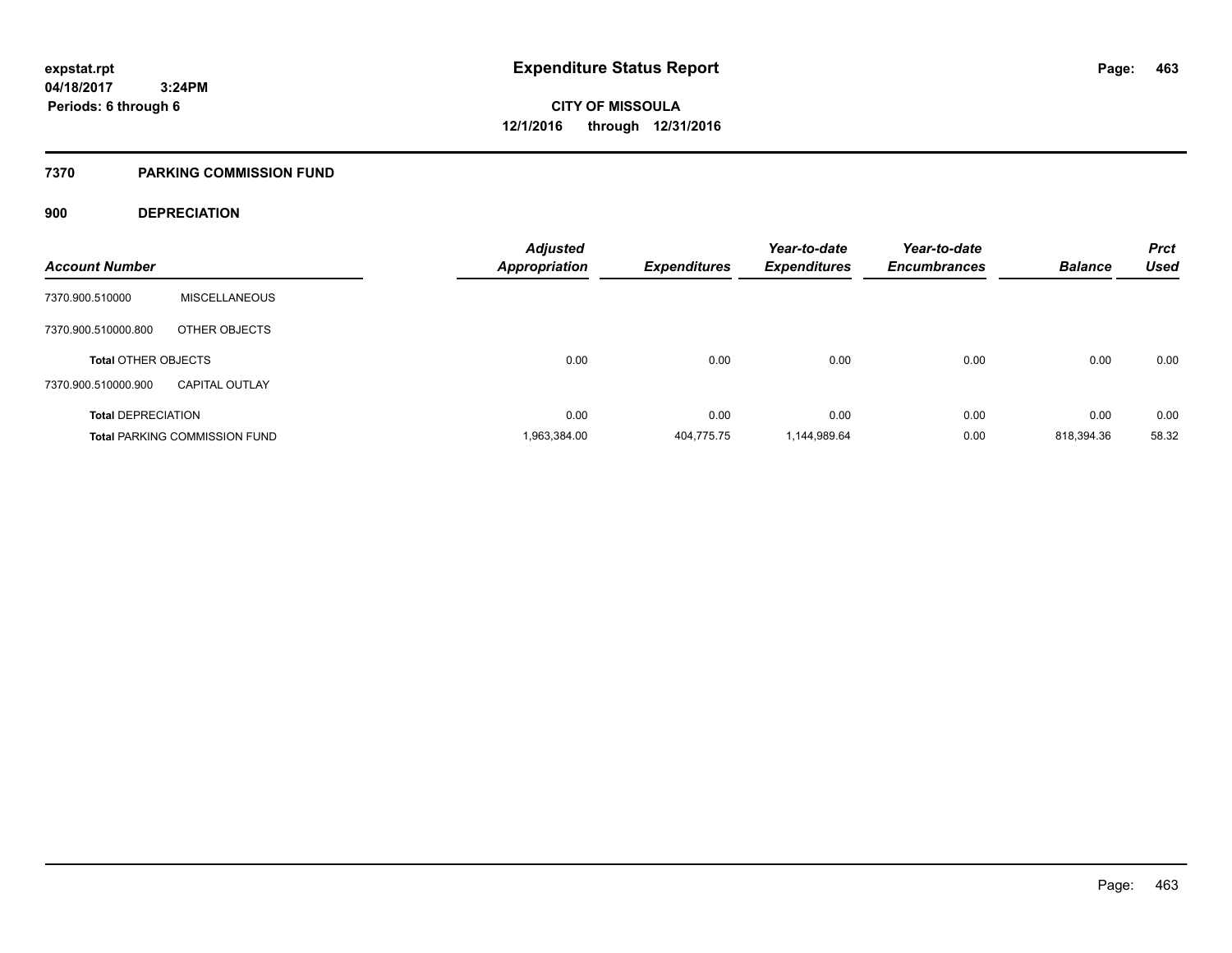### **7371 FRONT STREET PARKING BONDS**

| <b>Account Number</b>         |                                                 | <b>Adjusted</b><br><b>Appropriation</b> | <b>Expenditures</b> | Year-to-date<br><b>Expenditures</b> | Year-to-date<br><b>Encumbrances</b> | <b>Balance</b> | <b>Prct</b><br><b>Used</b> |
|-------------------------------|-------------------------------------------------|-----------------------------------------|---------------------|-------------------------------------|-------------------------------------|----------------|----------------------------|
| 7371.395.430266               | PARKING DIVISION                                |                                         |                     |                                     |                                     |                |                            |
| 7371.395.430266.800           | OTHER OBJECTS                                   |                                         |                     |                                     |                                     |                |                            |
| <b>Total PARKING DIVISION</b> |                                                 | 0.00                                    | 0.00                | 0.00                                | 0.00                                | 0.00           | 0.00                       |
| 7371.395.490200               | REVENUE BOND DEBT SERVICE                       |                                         |                     |                                     |                                     |                |                            |
| 7371.395.490200.600           | <b>DEBT SERVICE</b>                             |                                         |                     |                                     |                                     |                |                            |
|                               | Total REVENUE BOND DEBT SERVICE                 | 0.00                                    | 0.00                | 0.00                                | 0.00                                | 0.00           | 0.00                       |
| 7371.395.490201               | SERIES 2014 MPC DEBT                            |                                         |                     |                                     |                                     |                |                            |
| 7371.395.490201.600           | <b>DEBT SERVICE</b>                             |                                         |                     |                                     |                                     |                |                            |
|                               | 7371.395.490201.620.000 INTEREST / SERVICE FEES | 266,220.00                              | 0.00                | 135,362.51                          | 0.00                                | 130,857.49     | 50.85                      |
|                               | Total SERIES 2014 MPC DEBT                      | 266,220.00                              | 0.00                | 135,362.51                          | 0.00                                | 130,857.49     | 50.85                      |
| 7371.395.510110               | <b>MERCHANT SERVICES</b>                        |                                         |                     |                                     |                                     |                |                            |
| 7371.395.510110.500           | <b>FIXED CHARGES</b>                            |                                         |                     |                                     |                                     |                |                            |
|                               | <b>Total MERCHANT SERVICES</b>                  | 0.00                                    | 0.00                | 0.00                                | 0.00                                | 0.00           | 0.00                       |
|                               | <b>Total FRONT STREET PARKING BONDS</b>         | 266,220.00                              | 0.00                | 135,362.51                          | 0.00                                | 130,857.49     | 50.85                      |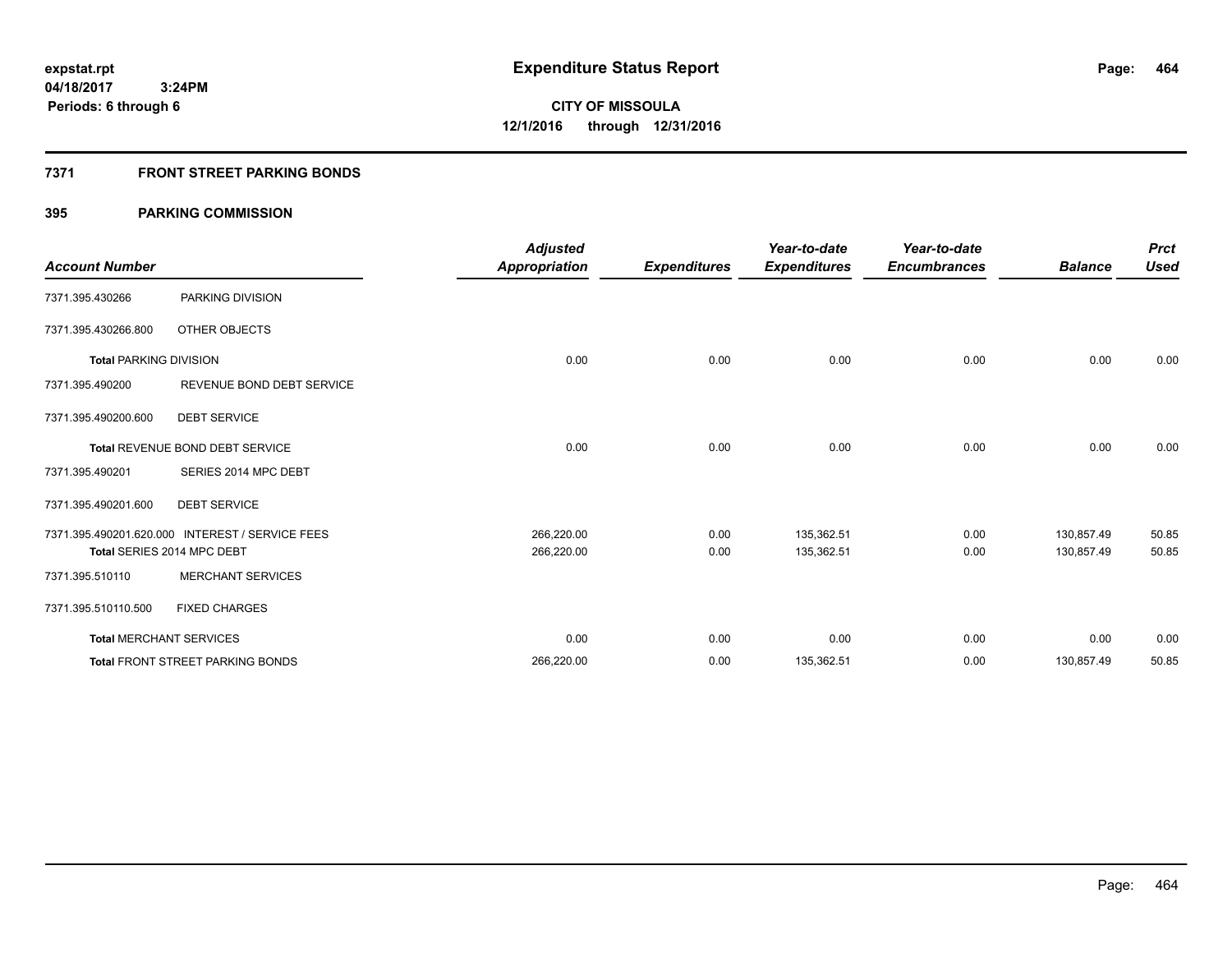**CITY OF MISSOULA 12/1/2016 through 12/31/2016**

### **7372 SINKING FUND/FRONT ST PARKING BONDS**

| <b>Account Number</b>         |                                                    | <b>Adjusted</b><br><b>Appropriation</b> | <b>Expenditures</b> | Year-to-date<br><b>Expenditures</b> | Year-to-date<br><b>Encumbrances</b> | <b>Balance</b> | <b>Prct</b><br><b>Used</b> |
|-------------------------------|----------------------------------------------------|-----------------------------------------|---------------------|-------------------------------------|-------------------------------------|----------------|----------------------------|
| 7372.395.430266               | PARKING DIVISION                                   |                                         |                     |                                     |                                     |                |                            |
| 7372.395.430266.800           | OTHER OBJECTS                                      |                                         |                     |                                     |                                     |                |                            |
| <b>Total PARKING DIVISION</b> |                                                    | 0.00                                    | 0.00                | 0.00                                | 0.00                                | 0.00           | 0.00                       |
| 7372.395.490200               | REVENUE BOND DEBT SERVICE                          |                                         |                     |                                     |                                     |                |                            |
| 7372.395.490200.600           | <b>DEBT SERVICE</b>                                |                                         |                     |                                     |                                     |                |                            |
|                               | <b>Total REVENUE BOND DEBT SERVICE</b>             | 0.00                                    | 0.00                | 0.00                                | 0.00                                | 0.00           | 0.00                       |
| 7372.395.490201               | SERIES 2014 MPC DEBT                               |                                         |                     |                                     |                                     |                |                            |
| 7372.395.490201.600           | <b>DEBT SERVICE</b>                                |                                         |                     |                                     |                                     |                |                            |
|                               | 7372.395.490201.610.000 SERIES 2014 BOND-PRINCIPAL | 250,000.00                              | 0.00                | 250,000.00                          | 0.00                                | 0.00           | 100.00                     |
|                               | Total SERIES 2014 MPC DEBT                         | 250,000.00                              | 0.00                | 250,000.00                          | 0.00                                | 0.00           | 100.00                     |
| 7372.395.510110               | <b>MERCHANT SERVICES</b>                           |                                         |                     |                                     |                                     |                |                            |
| 7372.395.510110.500           | <b>FIXED CHARGES</b>                               |                                         |                     |                                     |                                     |                |                            |
|                               | <b>Total MERCHANT SERVICES</b>                     | 0.00                                    | 0.00                | 0.00                                | 0.00                                | 0.00           | 0.00                       |
|                               | <b>Total SINKING FUND/FRONT ST PARKING BONDS</b>   | 250,000.00                              | 0.00                | 250,000.00                          | 0.00                                | 0.00           | 100.00                     |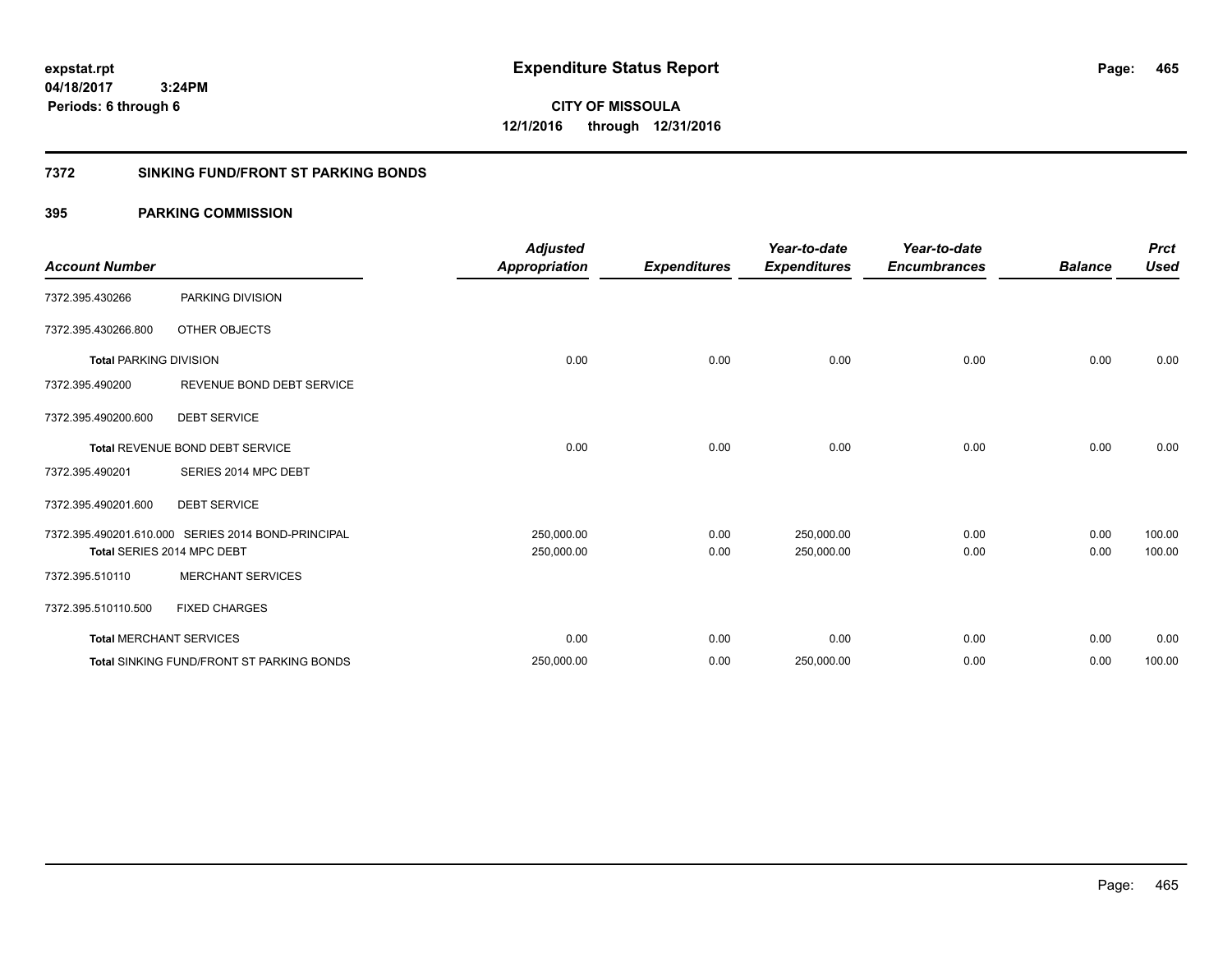### **7373 MPC SERIES 2010B CONSTRUCTION**

| <b>Account Number</b>         |                                 | <b>Adjusted</b><br><b>Appropriation</b> | <b>Expenditures</b> | Year-to-date<br><b>Expenditures</b> | Year-to-date<br><b>Encumbrances</b> | <b>Balance</b> | <b>Prct</b><br><b>Used</b> |
|-------------------------------|---------------------------------|-----------------------------------------|---------------------|-------------------------------------|-------------------------------------|----------------|----------------------------|
|                               |                                 |                                         |                     |                                     |                                     |                |                            |
| 7373.395.430266               | PARKING DIVISION                |                                         |                     |                                     |                                     |                |                            |
| 7373.395.430266.600           | <b>DEBT SERVICE</b>             |                                         |                     |                                     |                                     |                |                            |
| <b>Total DEBT SERVICE</b>     |                                 | 0.00                                    | 0.00                | 0.00                                | 0.00                                | 0.00           | 0.00                       |
| 7373.395.430266.800           | OTHER OBJECTS                   |                                         |                     |                                     |                                     |                |                            |
| <b>Total PARKING DIVISION</b> |                                 | 0.00                                    | 0.00                | 0.00                                | 0.00                                | 0.00           | 0.00                       |
| 7373.395.430273               | PARKING STRUCTURES              |                                         |                     |                                     |                                     |                |                            |
| 7373.395.430273.300           | PURCHASED SERVICES              |                                         |                     |                                     |                                     |                |                            |
|                               | <b>Total PURCHASED SERVICES</b> | 0.00                                    | 0.00                | 0.00                                | 0.00                                | 0.00           | 0.00                       |
| 7373.395.430273.900           | CAPITAL OUTLAY                  |                                         |                     |                                     |                                     |                |                            |
|                               | <b>Total PARKING STRUCTURES</b> | 0.00                                    | 0.00                | 0.00                                | 0.00                                | 0.00           | 0.00                       |
| 7373.395.490200               | REVENUE BOND DEBT SERVICE       |                                         |                     |                                     |                                     |                |                            |
| 7373.395.490200.300           | PURCHASED SERVICES              |                                         |                     |                                     |                                     |                |                            |
|                               | <b>Total PURCHASED SERVICES</b> | 0.00                                    | 0.00                | 0.00                                | 0.00                                | 0.00           | 0.00                       |
| 7373.395.490200.600           | <b>DEBT SERVICE</b>             |                                         |                     |                                     |                                     |                |                            |
|                               | Total REVENUE BOND DEBT SERVICE | 0.00                                    | 0.00                | 0.00                                | 0.00                                | 0.00           | 0.00                       |
| 7373.395.499999               | <b>NEW REQUESTS</b>             |                                         |                     |                                     |                                     |                |                            |
| 7373.395.499999.900           | CAPITAL OUTLAY                  |                                         |                     |                                     |                                     |                |                            |
| <b>Total NEW REQUESTS</b>     |                                 | 0.00                                    | 0.00                | 0.00                                | 0.00                                | 0.00           | 0.00                       |
| 7373.395.510110               | <b>MERCHANT SERVICES</b>        |                                         |                     |                                     |                                     |                |                            |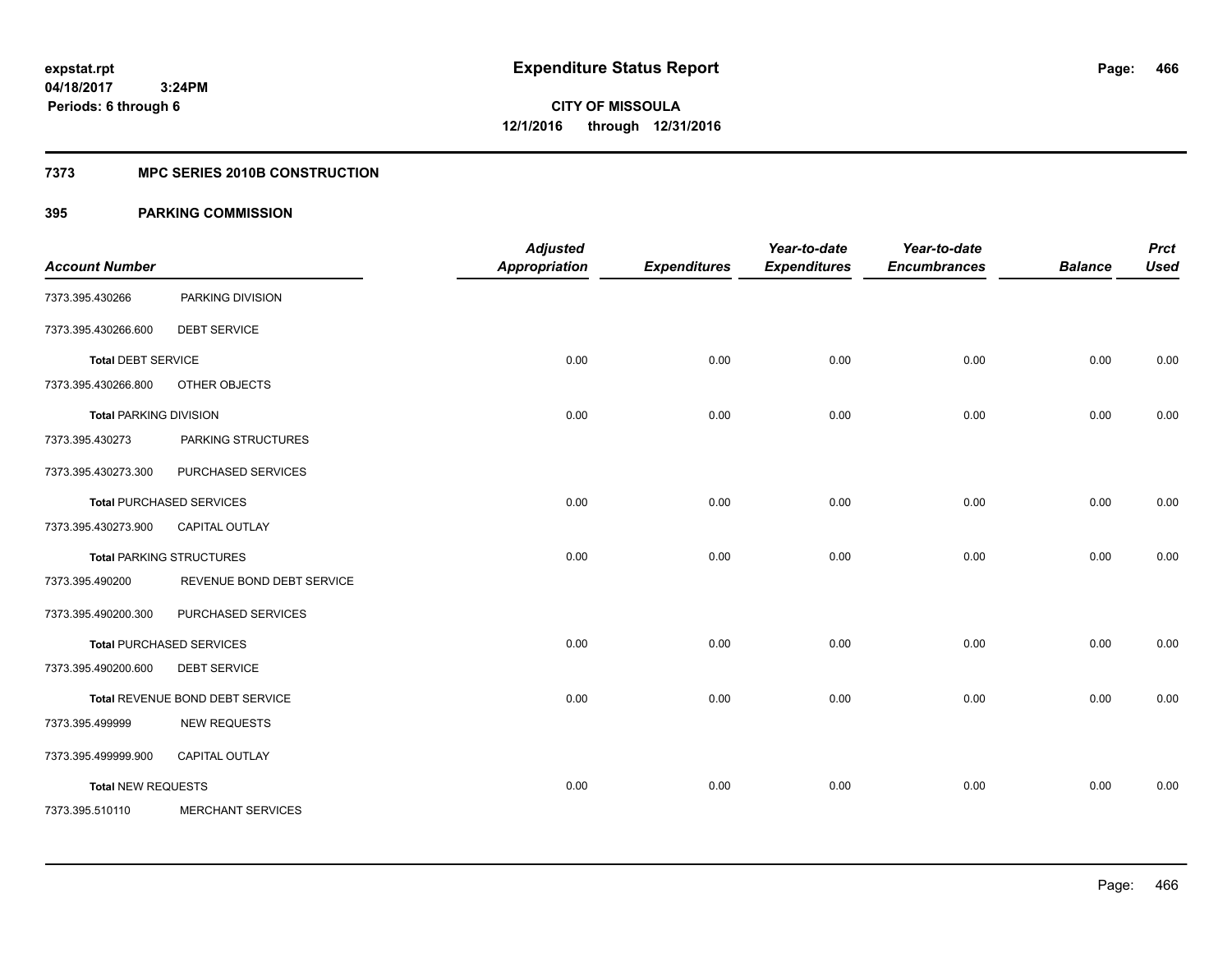### **7373 MPC SERIES 2010B CONSTRUCTION**

| <b>Account Number</b>           |                      | <b>Adjusted</b><br><b>Appropriation</b> | <b>Expenditures</b> | Year-to-date<br><b>Expenditures</b> | Year-to-date<br><b>Encumbrances</b> | <b>Balance</b> | <b>Prct</b><br>Used |
|---------------------------------|----------------------|-----------------------------------------|---------------------|-------------------------------------|-------------------------------------|----------------|---------------------|
| 7373.395.510110.500             | <b>FIXED CHARGES</b> |                                         |                     |                                     |                                     |                |                     |
| <b>Total MERCHANT SERVICES</b>  |                      | 0.00                                    | 0.00                | 0.00                                | 0.00                                | 0.00           | 0.00                |
| 7373.395.520000                 | OTHER FINANCING USES |                                         |                     |                                     |                                     |                |                     |
| 7373.395.520000.600             | <b>DEBT SERVICE</b>  |                                         |                     |                                     |                                     |                |                     |
| <b>Total PARKING COMMISSION</b> |                      | 0.00                                    | 0.00                | 0.00                                | 0.00                                | 0.00           | 0.00                |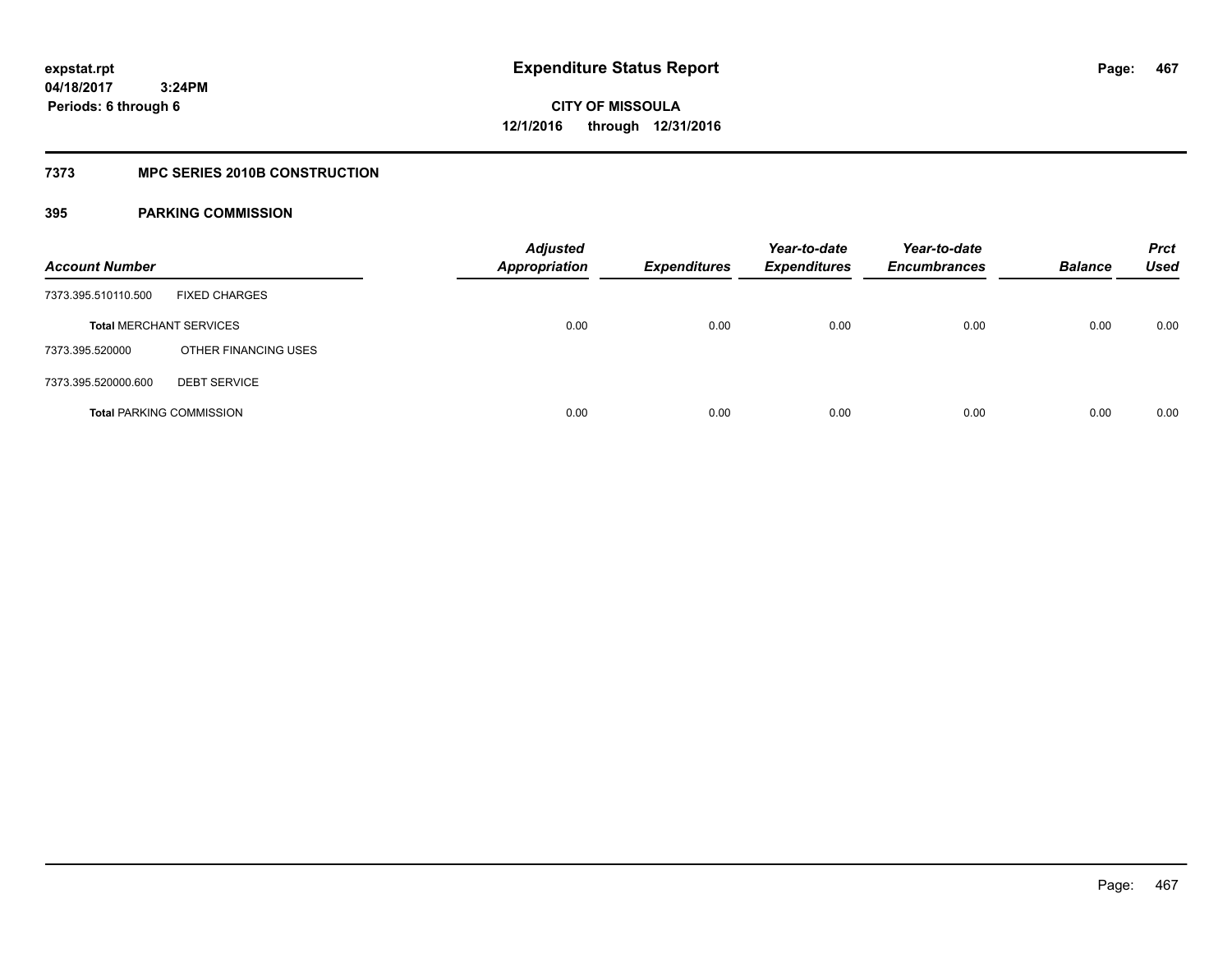**CITY OF MISSOULA 12/1/2016 through 12/31/2016**

### **7373 MPC SERIES 2010B CONSTRUCTION**

### **900 DEPRECIATION**

| <b>Account Number</b>      |                                     | <b>Adjusted</b><br><b>Appropriation</b> | <b>Expenditures</b> | Year-to-date<br><b>Expenditures</b> | Year-to-date<br><b>Encumbrances</b> | <b>Balance</b> | <b>Prct</b><br><b>Used</b> |
|----------------------------|-------------------------------------|-----------------------------------------|---------------------|-------------------------------------|-------------------------------------|----------------|----------------------------|
| 7373.900.510000            | <b>MISCELLANEOUS</b>                |                                         |                     |                                     |                                     |                |                            |
| 7373.900.510000.800        | OTHER OBJECTS                       |                                         |                     |                                     |                                     |                |                            |
| <b>Total MISCELLANEOUS</b> |                                     | 0.00                                    | 0.00                | 0.00                                | 0.00                                | 0.00           | 0.00                       |
| 7373.900.510110            | <b>MERCHANT SERVICES</b>            |                                         |                     |                                     |                                     |                |                            |
| 7373.900.510110.500        | <b>FIXED CHARGES</b>                |                                         |                     |                                     |                                     |                |                            |
|                            | Total MPC SERIES 2010B CONSTRUCTION | 0.00                                    | 0.00                | 0.00                                | 0.00                                | 0.00           | 0.00                       |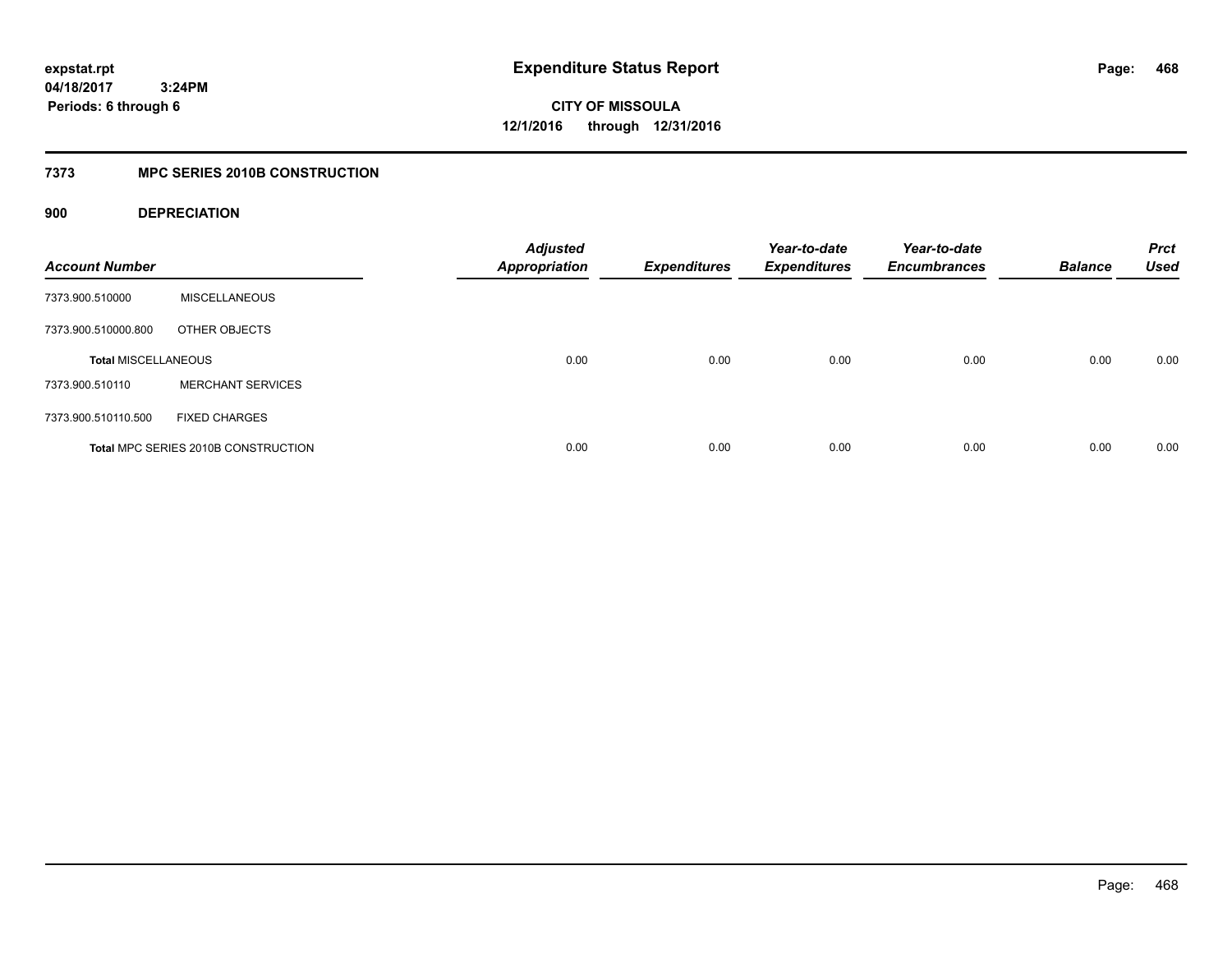### **7374 RESERVE FUND-PARKING BONDS**

| <b>Account Number</b> |                                  | <b>Adjusted</b><br><b>Appropriation</b> | <b>Expenditures</b> | Year-to-date<br><b>Expenditures</b> | Year-to-date<br><b>Encumbrances</b> | <b>Balance</b> | <b>Prct</b><br><b>Used</b> |
|-----------------------|----------------------------------|-----------------------------------------|---------------------|-------------------------------------|-------------------------------------|----------------|----------------------------|
| 7374.395.430273       | <b>PARKING STRUCTURES</b>        |                                         |                     |                                     |                                     |                |                            |
| 7374.395.430273.900   | <b>CAPITAL OUTLAY</b>            |                                         |                     |                                     |                                     |                |                            |
|                       | <b>Total PARKING STRUCTURES</b>  | 0.00                                    | 0.00                | 0.00                                | 0.00                                | 0.00           | 0.00                       |
| 7374.395.510110       | <b>MERCHANT SERVICES</b>         |                                         |                     |                                     |                                     |                |                            |
| 7374.395.510110.500   | <b>FIXED CHARGES</b>             |                                         |                     |                                     |                                     |                |                            |
|                       | <b>Total MERCHANT SERVICES</b>   | 0.00                                    | 0.00                | 0.00                                | 0.00                                | 0.00           | 0.00                       |
|                       | Total RESERVE FUND-PARKING BONDS | 0.00                                    | 0.00                | 0.00                                | 0.00                                | 0.00           | 0.00                       |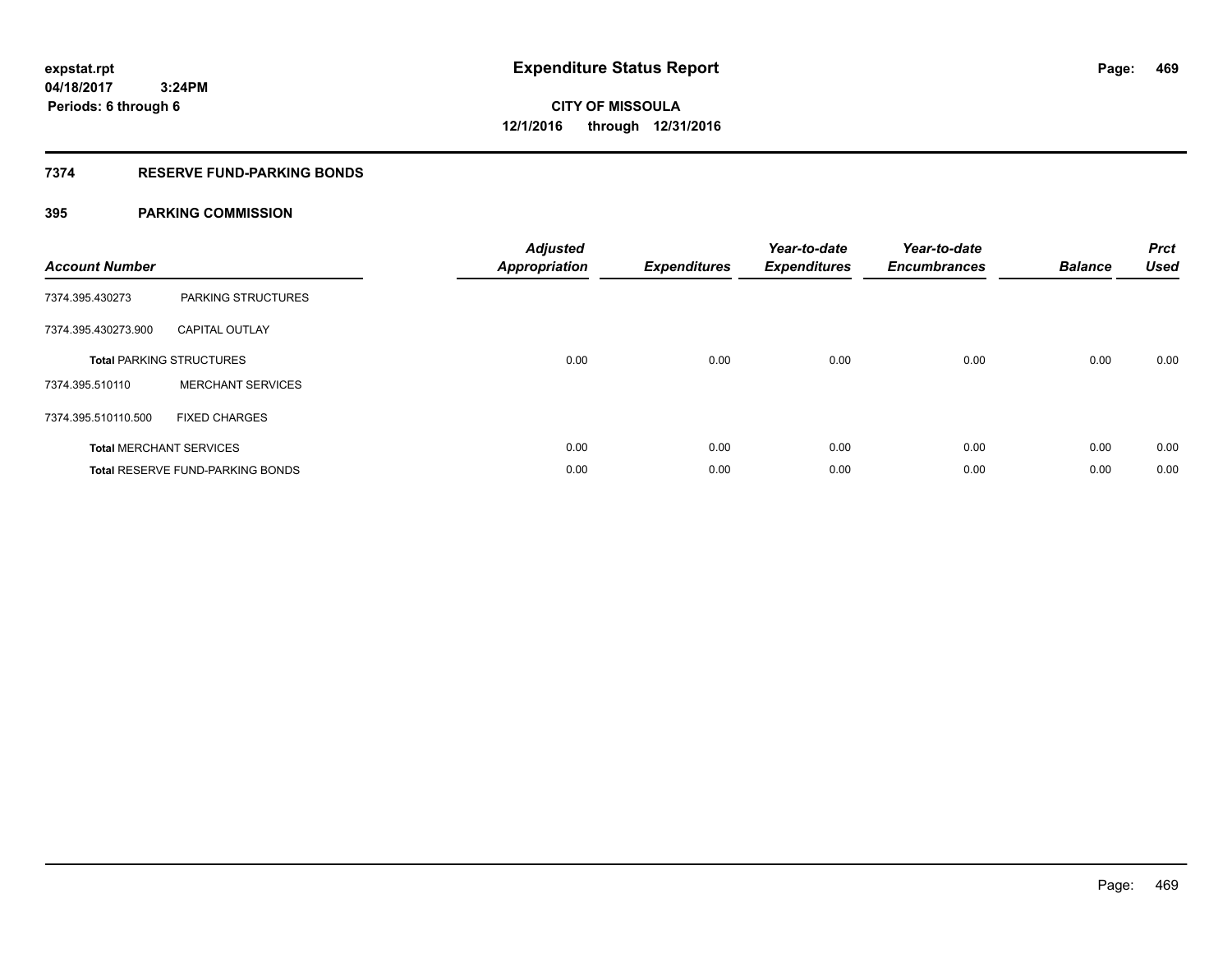# **CITY OF MISSOULA 12/1/2016 through 12/31/2016**

#### **7375 PLEDGED TAX INCREMENT-2010B BOND**

|                                |                                                  | <b>Adjusted</b>      |                     | Year-to-date        | Year-to-date        |                | <b>Prct</b> |
|--------------------------------|--------------------------------------------------|----------------------|---------------------|---------------------|---------------------|----------------|-------------|
| <b>Account Number</b>          |                                                  | <b>Appropriation</b> | <b>Expenditures</b> | <b>Expenditures</b> | <b>Encumbrances</b> | <b>Balance</b> | <b>Used</b> |
| 7375.395.430266                | PARKING DIVISION                                 |                      |                     |                     |                     |                |             |
| 7375.395.430266.800            | OTHER OBJECTS                                    |                      |                     |                     |                     |                |             |
|                                | 7375.395.430266.820.000 TRANSFERS TO OTHER FUNDS | 264,901.00           | 0.00                | 0.00                | 0.00                | 264,901.00     | 0.00        |
| <b>Total PARKING DIVISION</b>  |                                                  | 264,901.00           | 0.00                | 0.00                | 0.00                | 264,901.00     | 0.00        |
| 7375.395.490200                | REVENUE BOND DEBT SERVICE                        |                      |                     |                     |                     |                |             |
| 7375.395.490200.300            | PURCHASED SERVICES                               |                      |                     |                     |                     |                |             |
| 7375.395.490200.390.000        | <b>EXCESS PLEDGED TAX INCREMENT</b>              | 1,950.00             | 0.00                | 0.00                | 0.00                | 1,950.00       | 0.00        |
|                                | <b>Total REVENUE BOND DEBT SERVICE</b>           | 1,950.00             | 0.00                | 0.00                | 0.00                | 1,950.00       | 0.00        |
| 7375.395.510110                | <b>MERCHANT SERVICES</b>                         |                      |                     |                     |                     |                |             |
| 7375.395.510110.500            | <b>FIXED CHARGES</b>                             |                      |                     |                     |                     |                |             |
| <b>Total MERCHANT SERVICES</b> |                                                  | 0.00                 | 0.00                | 0.00                | 0.00                | 0.00           | 0.00        |
|                                | Total PLEDGED TAX INCREMENT-2010B BOND           | 266,851.00           | 0.00                | 0.00                | 0.00                | 266,851.00     | 0.00        |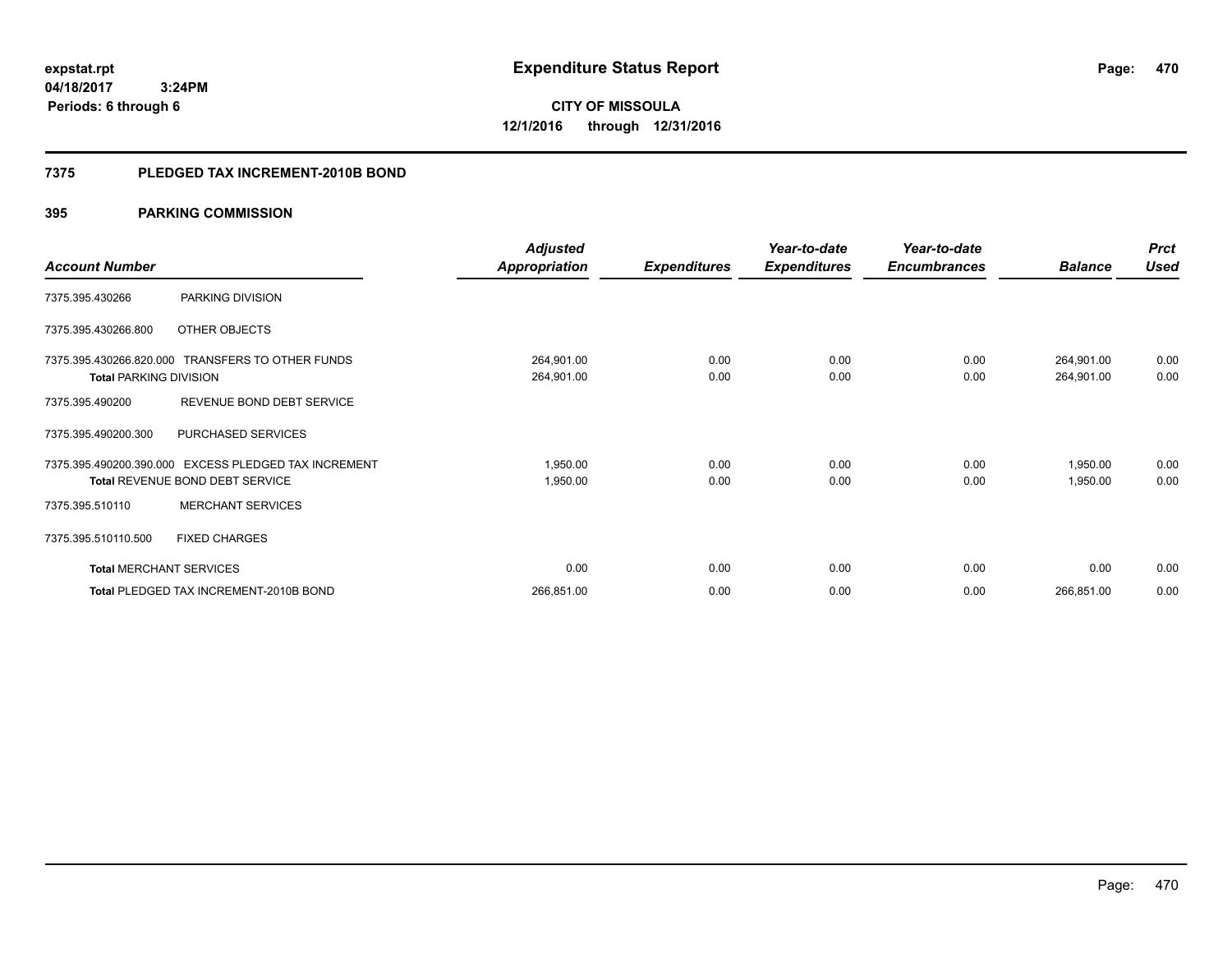### **7376 MPC 2010A BONDS DEBT INTEREST**

| <b>Account Number</b>         |                                     | <b>Adjusted</b><br><b>Appropriation</b> | <b>Expenditures</b> | Year-to-date<br><b>Expenditures</b> | Year-to-date<br><b>Encumbrances</b> | <b>Balance</b> | <b>Prct</b><br><b>Used</b> |
|-------------------------------|-------------------------------------|-----------------------------------------|---------------------|-------------------------------------|-------------------------------------|----------------|----------------------------|
| 7376.395.430266               | PARKING DIVISION                    |                                         |                     |                                     |                                     |                |                            |
| 7376.395.430266.800           | OTHER OBJECTS                       |                                         |                     |                                     |                                     |                |                            |
| <b>Total PARKING DIVISION</b> |                                     | 0.00                                    | 0.00                | 0.00                                | 0.00                                | 0.00           | 0.00                       |
| 7376.395.490200               | REVENUE BOND DEBT SERVICE           |                                         |                     |                                     |                                     |                |                            |
| 7376.395.490200.600           | <b>DEBT SERVICE</b>                 |                                         |                     |                                     |                                     |                |                            |
|                               | Total REVENUE BOND DEBT SERVICE     | 0.00                                    | 0.00                | 0.00                                | 0.00                                | 0.00           | 0.00                       |
| 7376.395.510110               | <b>MERCHANT SERVICES</b>            |                                         |                     |                                     |                                     |                |                            |
| 7376.395.510110.500           | <b>FIXED CHARGES</b>                |                                         |                     |                                     |                                     |                |                            |
|                               | <b>Total MERCHANT SERVICES</b>      | 0.00                                    | 0.00                | 0.00                                | 0.00                                | 0.00           | 0.00                       |
|                               | Total MPC 2010A BONDS DEBT INTEREST | 0.00                                    | 0.00                | 0.00                                | 0.00                                | 0.00           | 0.00                       |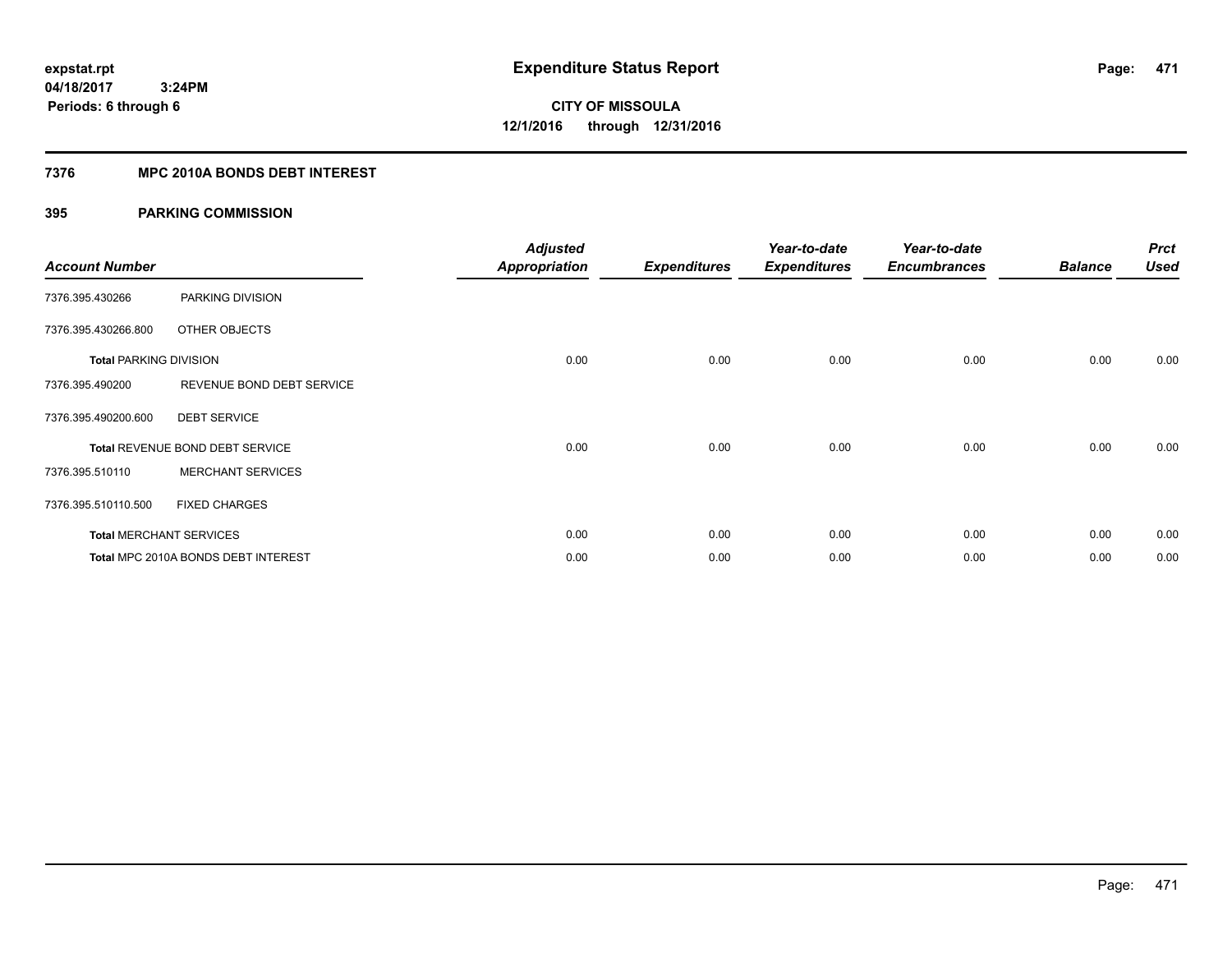### **7377 MPC 2010A BONDS SINKING FUND**

| <b>Account Number</b>         |                                    | <b>Adjusted</b><br><b>Appropriation</b> | <b>Expenditures</b> | Year-to-date<br><b>Expenditures</b> | Year-to-date<br><b>Encumbrances</b> | <b>Balance</b> | <b>Prct</b><br><b>Used</b> |
|-------------------------------|------------------------------------|-----------------------------------------|---------------------|-------------------------------------|-------------------------------------|----------------|----------------------------|
| 7377.395.430266               | PARKING DIVISION                   |                                         |                     |                                     |                                     |                |                            |
| 7377.395.430266.800           | OTHER OBJECTS                      |                                         |                     |                                     |                                     |                |                            |
| <b>Total PARKING DIVISION</b> |                                    | 0.00                                    | 0.00                | 0.00                                | 0.00                                | 0.00           | 0.00                       |
| 7377.395.490200               | REVENUE BOND DEBT SERVICE          |                                         |                     |                                     |                                     |                |                            |
| 7377.395.490200.600           | <b>DEBT SERVICE</b>                |                                         |                     |                                     |                                     |                |                            |
|                               | Total REVENUE BOND DEBT SERVICE    | 0.00                                    | 0.00                | 0.00                                | 0.00                                | 0.00           | 0.00                       |
| 7377.395.510110               | <b>MERCHANT SERVICES</b>           |                                         |                     |                                     |                                     |                |                            |
| 7377.395.510110.500           | <b>FIXED CHARGES</b>               |                                         |                     |                                     |                                     |                |                            |
|                               | <b>Total MERCHANT SERVICES</b>     | 0.00                                    | 0.00                | 0.00                                | 0.00                                | 0.00           | 0.00                       |
|                               | Total MPC 2010A BONDS SINKING FUND | 0.00                                    | 0.00                | 0.00                                | 0.00                                | 0.00           | 0.00                       |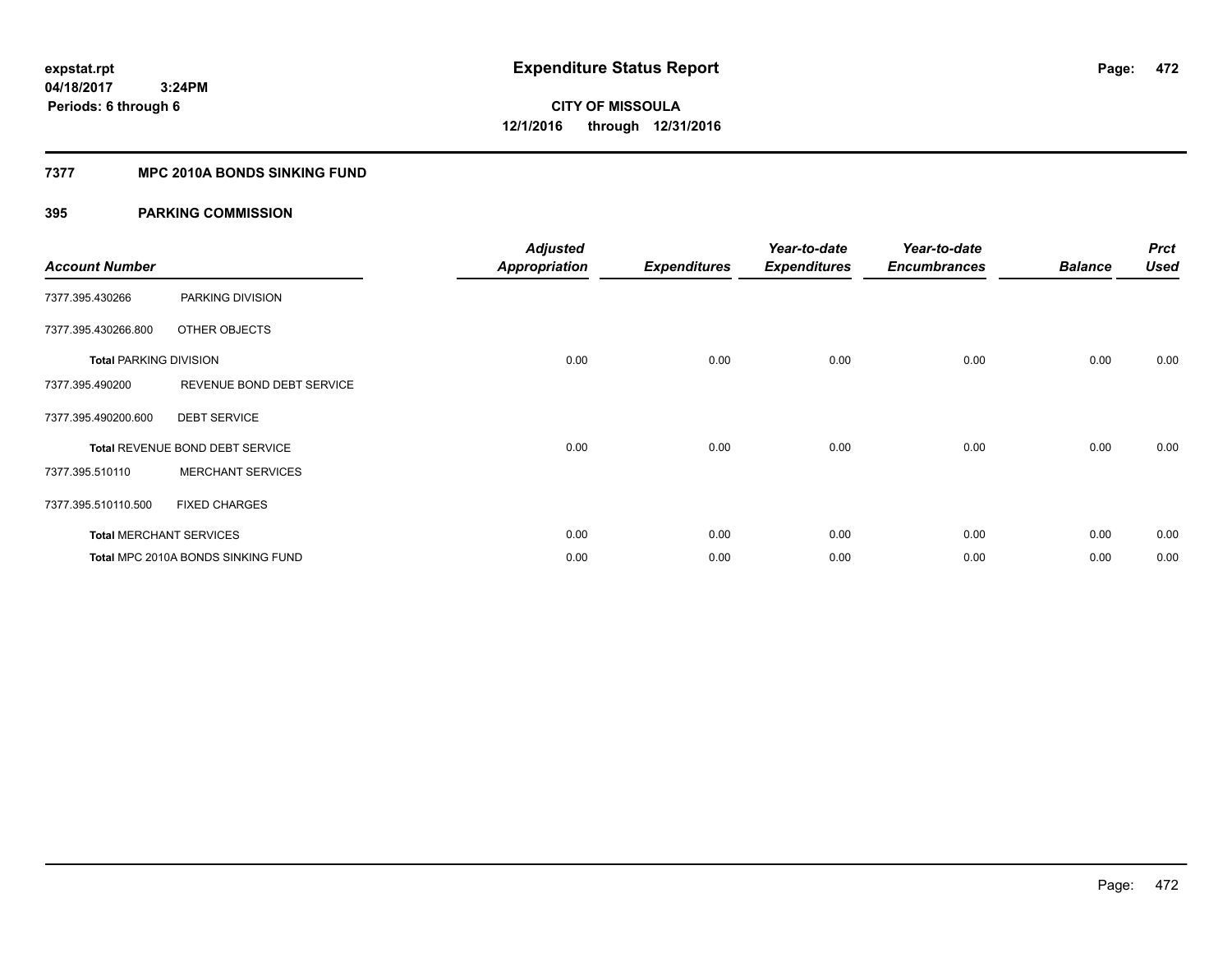### **7378 MPC 2010A BOND RESERVE**

| <b>Account Number</b>         |                                 | <b>Adjusted</b><br><b>Appropriation</b> | <b>Expenditures</b> | Year-to-date<br><b>Expenditures</b> | Year-to-date<br><b>Encumbrances</b> | <b>Balance</b> | <b>Prct</b><br><b>Used</b> |
|-------------------------------|---------------------------------|-----------------------------------------|---------------------|-------------------------------------|-------------------------------------|----------------|----------------------------|
| 7378.395.430266               | PARKING DIVISION                |                                         |                     |                                     |                                     |                |                            |
| 7378.395.430266.800           | OTHER OBJECTS                   |                                         |                     |                                     |                                     |                |                            |
| <b>Total PARKING DIVISION</b> |                                 | 0.00                                    | 0.00                | 0.00                                | 0.00                                | 0.00           | 0.00                       |
| 7378.395.430273               | PARKING STRUCTURES              |                                         |                     |                                     |                                     |                |                            |
| 7378.395.430273.900           | <b>CAPITAL OUTLAY</b>           |                                         |                     |                                     |                                     |                |                            |
|                               | <b>Total PARKING STRUCTURES</b> | 0.00                                    | 0.00                | 0.00                                | 0.00                                | 0.00           | 0.00                       |
| 7378.395.510110               | <b>MERCHANT SERVICES</b>        |                                         |                     |                                     |                                     |                |                            |
| 7378.395.510110.500           | <b>FIXED CHARGES</b>            |                                         |                     |                                     |                                     |                |                            |
|                               | Total MPC 2010A BOND RESERVE    | 0.00                                    | 0.00                | 0.00                                | 0.00                                | 0.00           | 0.00                       |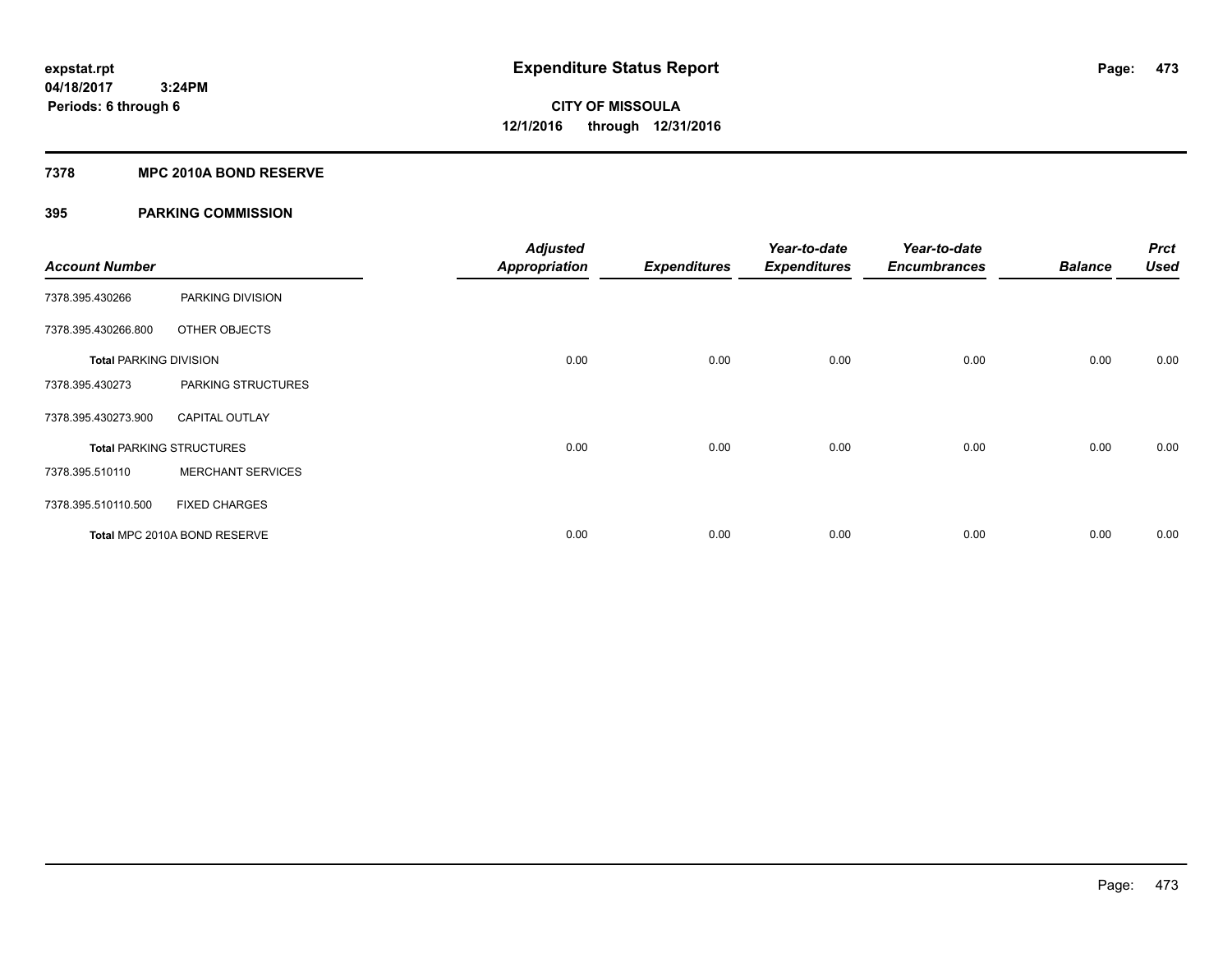**CITY OF MISSOULA 12/1/2016 through 12/31/2016**

#### **7380 BUSINESS IMPROVEMENT DISTRICT**

### **375 BUSINESS IMPROVEMENT DISTRICT**

| <b>Account Number</b>           |                                                            | <b>Adjusted</b><br><b>Appropriation</b> | <b>Expenditures</b> | Year-to-date<br><b>Expenditures</b> | Year-to-date<br><b>Encumbrances</b> | <b>Balance</b> | <b>Prct</b><br><b>Used</b> |
|---------------------------------|------------------------------------------------------------|-----------------------------------------|---------------------|-------------------------------------|-------------------------------------|----------------|----------------------------|
| 7380.375.471210                 | <b>BUSINESS IMPROVEMENT DISTRICT</b>                       |                                         |                     |                                     |                                     |                |                            |
| 7380.375.471210.300             | PURCHASED SERVICES                                         |                                         |                     |                                     |                                     |                |                            |
| 7380.375.471210.345.000 GARBAGE |                                                            | 5,000.00                                | 0.00                | 0.00                                | 0.00                                | 5,000.00       | 0.00                       |
|                                 | 7380.375.471210.350.000 PROFESSIONAL SERVICES              | 343,315.00                              | 1,332.59            | 1,332.59                            | 0.00                                | 341,982.41     | 0.39                       |
|                                 | <b>Total PURCHASED SERVICES</b>                            | 348,315.00                              | 1,332.59            | 1,332.59                            | 0.00                                | 346,982.41     | 0.38                       |
| 7380.375.471210.800             | OTHER OBJECTS                                              |                                         |                     |                                     |                                     |                |                            |
| <b>Total OTHER OBJECTS</b>      |                                                            | 0.00                                    | 0.00                | 0.00                                | 0.00                                | 0.00           | 0.00                       |
|                                 | Total BUSINESS IMPROVEMENT DISTRICT                        | 348,315.00                              | 1,332.59            | 1,332.59                            | 0.00                                | 346,982.41     | 0.38                       |
| 7380.375.471220                 | <b>BID MARKETING</b>                                       |                                         |                     |                                     |                                     |                |                            |
| 7380.375.471220.300             | PURCHASED SERVICES                                         |                                         |                     |                                     |                                     |                |                            |
|                                 | 7380.375.471220.350.000 PROFESSIONAL SERVICES              | 36,500.00                               | 0.00                | 0.00                                | 0.00                                | 36,500.00      | 0.00                       |
| <b>Total BID MARKETING</b>      |                                                            | 36,500.00                               | 0.00                | 0.00                                | 0.00                                | 36,500.00      | 0.00                       |
| 7380.375.471230                 | STREETSCAPE MAINTENANCE-BID                                |                                         |                     |                                     |                                     |                |                            |
| 7380.375.471230.300             | PURCHASED SERVICES                                         |                                         |                     |                                     |                                     |                |                            |
|                                 | 7380.375.471230.350.000 PROFESSIONAL SERVICES              | 46,500.00                               | 0.00                | 0.00                                | 0.00                                | 46,500.00      | 0.00                       |
|                                 | <b>Total STREETSCAPE MAINTENANCE-BID</b>                   | 46,500.00                               | 0.00                | 0.00                                | 0.00                                | 46,500.00      | 0.00                       |
| 7380.375.471240                 | SAFETY-BID                                                 |                                         |                     |                                     |                                     |                |                            |
| 7380.375.471240.300             | PURCHASED SERVICES                                         |                                         |                     |                                     |                                     |                |                            |
|                                 | 7380.375.471240.350.000 PROFESSIONAL SERVICES - BID SAFETY | 0.00                                    | 0.00                | 150,000.00                          | 0.00                                | $-150,000.00$  | 0.00                       |
| <b>Total SAFETY-BID</b>         |                                                            | 0.00                                    | 0.00                | 150,000.00                          | 0.00                                | $-150,000.00$  | 0.00                       |
| 7380.375.510110                 | <b>MERCHANT SERVICES</b>                                   |                                         |                     |                                     |                                     |                |                            |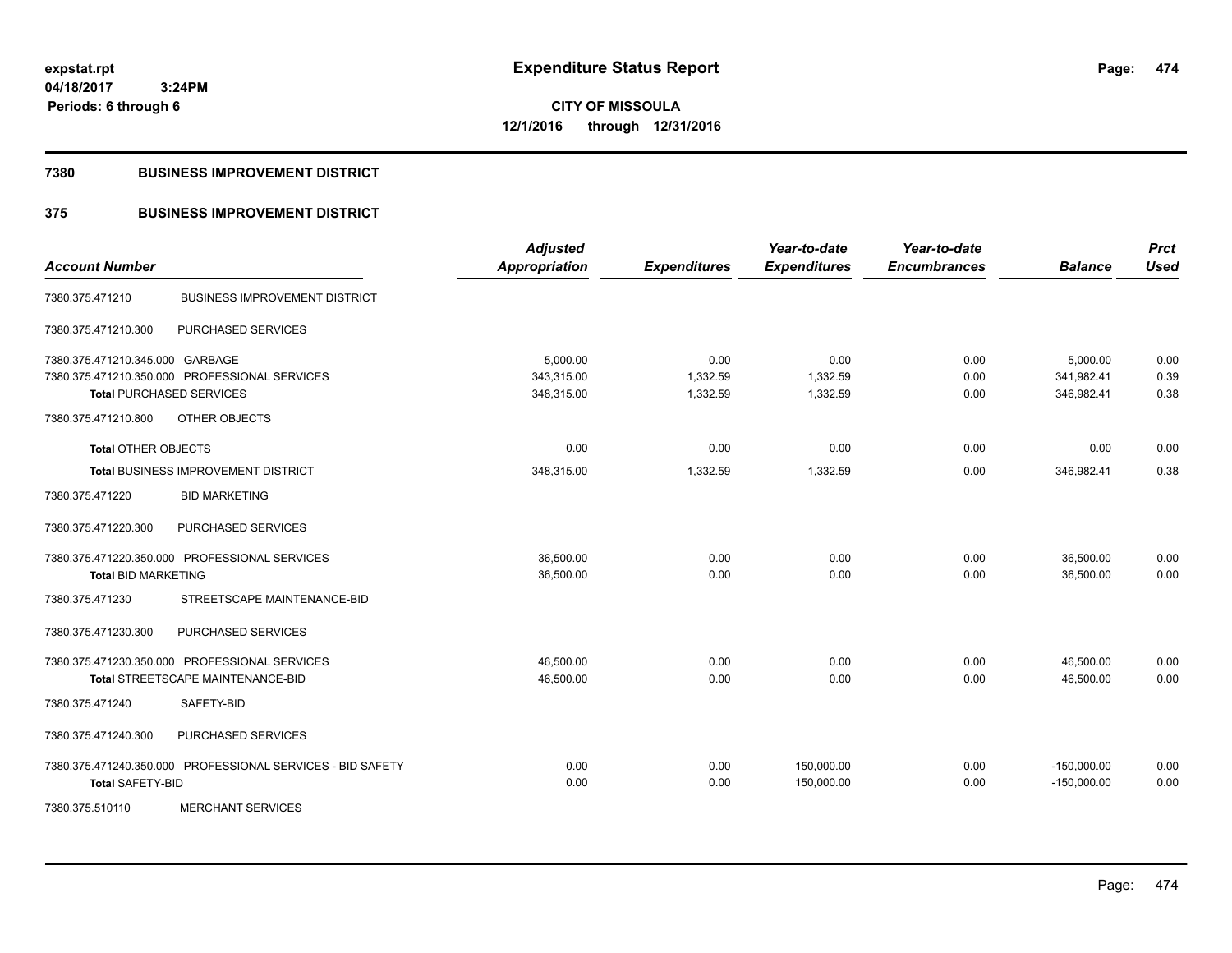**475**

**04/18/2017 3:24PM Periods: 6 through 6**

### **7380 BUSINESS IMPROVEMENT DISTRICT**

## **375 BUSINESS IMPROVEMENT DISTRICT**

| <b>Account Number</b>                       | <b>Adjusted</b><br>Appropriation | <b>Expenditures</b> | Year-to-date<br><b>Expenditures</b> | Year-to-date<br><b>Encumbrances</b> | <b>Balance</b> | <b>Prct</b><br>Used |
|---------------------------------------------|----------------------------------|---------------------|-------------------------------------|-------------------------------------|----------------|---------------------|
| <b>FIXED CHARGES</b><br>7380.375.510110.500 |                                  |                     |                                     |                                     |                |                     |
| <b>Total MERCHANT SERVICES</b>              | 0.00                             | 0.00                | 0.00                                | 0.00                                | 0.00           | 0.00                |
| <b>Total BUSINESS IMPROVEMENT DISTRICT</b>  | 431,315.00                       | 1.332.59            | 151.332.59                          | 0.00                                | 279.982.41     | 35.09               |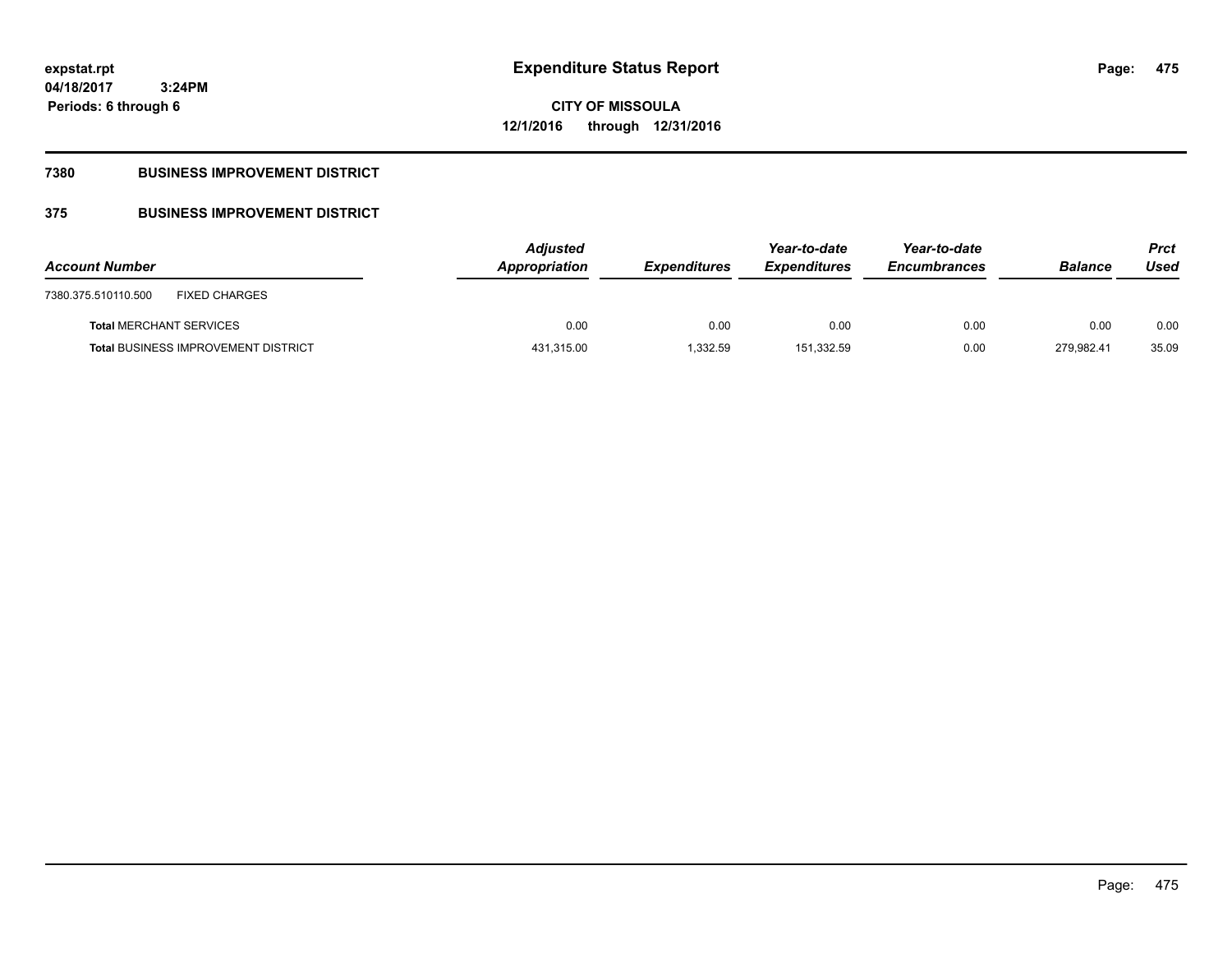**CITY OF MISSOULA 12/1/2016 through 12/31/2016**

#### **7381 TOURISM BUSINESS IMPROVEMENT DISTRICT**

### **375 BUSINESS IMPROVEMENT DISTRICT**

| <b>Account Number</b>          |                                                                                                | <b>Adjusted</b><br><b>Appropriation</b> | <b>Expenditures</b> | Year-to-date<br><b>Expenditures</b> | Year-to-date<br><b>Encumbrances</b> | <b>Balance</b>           | <b>Prct</b><br><b>Used</b> |
|--------------------------------|------------------------------------------------------------------------------------------------|-----------------------------------------|---------------------|-------------------------------------|-------------------------------------|--------------------------|----------------------------|
| 7381.375.471210                | <b>BUSINESS IMPROVEMENT DISTRICT</b>                                                           |                                         |                     |                                     |                                     |                          |                            |
| 7381.375.471210.300            | PURCHASED SERVICES                                                                             |                                         |                     |                                     |                                     |                          |                            |
|                                | 7381.375.471210.390.000 OTHER PURCHASED SERVICES<br><b>Total BUSINESS IMPROVEMENT DISTRICT</b> | 296,713.00<br>296,713.00                | 0.00<br>0.00        | 0.00<br>0.00                        | 0.00<br>0.00                        | 296.713.00<br>296.713.00 | 0.00<br>0.00               |
| 7381.375.510110                | <b>MERCHANT SERVICES</b>                                                                       |                                         |                     |                                     |                                     |                          |                            |
| 7381.375.510110.500            | <b>FIXED CHARGES</b>                                                                           |                                         |                     |                                     |                                     |                          |                            |
| <b>Total MERCHANT SERVICES</b> |                                                                                                | 0.00                                    | 0.00                | 0.00                                | 0.00                                | 0.00                     | 0.00                       |
|                                | <b>Total TOURISM BUSINESS IMPROVEMENT DISTRICT</b>                                             | 296,713.00                              | 0.00                | 0.00                                | 0.00                                | 296.713.00               | 0.00                       |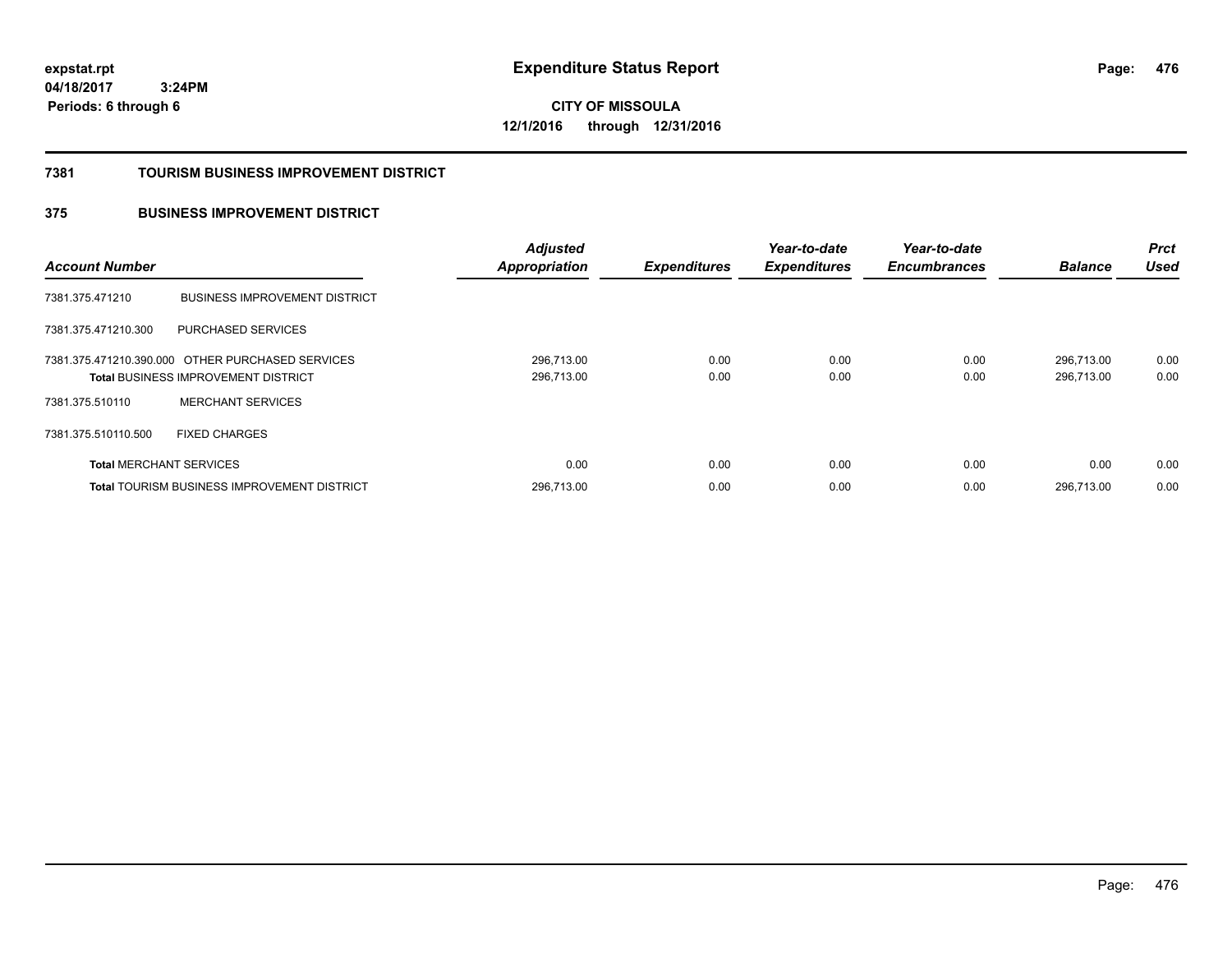#### **7382 5.75M TIF RESERVE**

| <b>Account Number</b>   |                                | <b>Adjusted</b><br>Appropriation | <b>Expenditures</b> | Year-to-date<br><b>Expenditures</b> | Year-to-date<br><b>Encumbrances</b> | <b>Balance</b> | Prct<br><b>Used</b> |
|-------------------------|--------------------------------|----------------------------------|---------------------|-------------------------------------|-------------------------------------|----------------|---------------------|
| 7382.390.490607         | <b>TRANSFERS TO BROWNFIELD</b> |                                  |                     |                                     |                                     |                |                     |
| 7382.390.490607.800     | OTHER OBJECTS                  |                                  |                     |                                     |                                     |                |                     |
| Total 5.75M TIF RESERVE |                                | 0.00                             | 0.00                | 0.00                                | 0.00                                | 0.00           | 0.00                |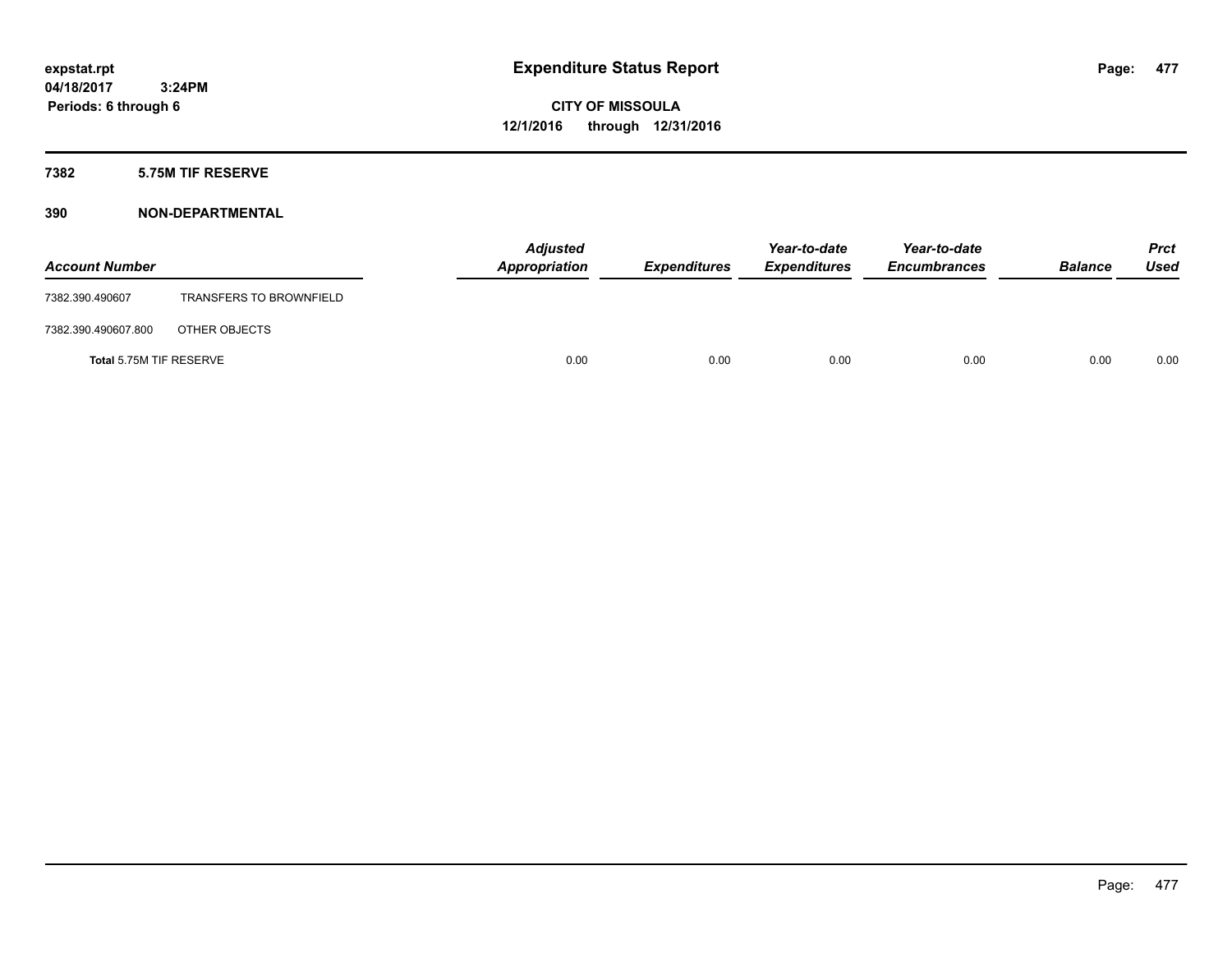**CITY OF MISSOULA 12/1/2016 through 12/31/2016**

#### **7383 RIVERFRONT TRIANGLE URD**

| <b>Account Number</b>                                           |                                         | <b>Adjusted</b><br><b>Appropriation</b> | <b>Expenditures</b> | Year-to-date<br><b>Expenditures</b> | Year-to-date<br><b>Encumbrances</b> | <b>Balance</b>         | <b>Prct</b><br><b>Used</b> |
|-----------------------------------------------------------------|-----------------------------------------|-----------------------------------------|---------------------|-------------------------------------|-------------------------------------|------------------------|----------------------------|
| 7383.385.470210                                                 | <b>ADMINISTRATION</b>                   |                                         |                     |                                     |                                     |                        |                            |
| 7383.385.470210.800                                             | OTHER OBJECTS                           |                                         |                     |                                     |                                     |                        |                            |
| <b>Total ADMINISTRATION</b>                                     |                                         | 0.00                                    | 0.00                | 0.00                                | 0.00                                | 0.00                   | 0.00                       |
| 7383.385.470230                                                 | PW FACILITY                             |                                         |                     |                                     |                                     |                        |                            |
| 7383.385.470230.700                                             | <b>GRANTS &amp; CONTRIBUTIONS</b>       |                                         |                     |                                     |                                     |                        |                            |
|                                                                 | <b>Total GRANTS &amp; CONTRIBUTIONS</b> | 0.00                                    | 0.00                | 0.00                                | 0.00                                | 0.00                   | 0.00                       |
| 7383.385.470230.800                                             | OTHER OBJECTS                           |                                         |                     |                                     |                                     |                        |                            |
| 7383.385.470230.845.000 CONTINGENCY<br><b>Total PW FACILITY</b> |                                         | 26,962.00<br>26,962.00                  | 0.00<br>0.00        | 0.00<br>0.00                        | 0.00<br>0.00                        | 26,962.00<br>26,962.00 | 0.00<br>0.00               |
| 7383.385.470260                                                 | <b>PLANNING &amp; MGMT</b>              |                                         |                     |                                     |                                     |                        |                            |
| 7383.385.470260.300                                             | PURCHASED SERVICES                      |                                         |                     |                                     |                                     |                        |                            |
|                                                                 | <b>Total PURCHASED SERVICES</b>         | 0.00                                    | 0.00                | 0.00                                | 0.00                                | 0.00                   | 0.00                       |
| 7383.385.470260.700                                             | <b>GRANTS &amp; CONTRIBUTIONS</b>       |                                         |                     |                                     |                                     |                        |                            |
|                                                                 | <b>Total GRANTS &amp; CONTRIBUTIONS</b> | 0.00                                    | 0.00                | 0.00                                | 0.00                                | 0.00                   | 0.00                       |
| 7383.385.470260.800                                             | OTHER OBJECTS                           |                                         |                     |                                     |                                     |                        |                            |
| 7383.385.470260.845.000 CONTINGENCY<br>Total PLANNING & MGMT    |                                         | 10,000.00<br>10,000.00                  | 0.00<br>0.00        | 0.00<br>0.00                        | 0.00<br>0.00                        | 10,000.00<br>10,000.00 | 0.00<br>0.00               |
| 7383.385.510110                                                 | <b>MERCHANT SERVICES</b>                |                                         |                     |                                     |                                     |                        |                            |
| 7383.385.510110.500                                             | <b>FIXED CHARGES</b>                    |                                         |                     |                                     |                                     |                        |                            |
| <b>Total MERCHANT SERVICES</b>                                  |                                         | 0.00                                    | 0.00                | 0.00                                | 0.00                                | 0.00                   | 0.00                       |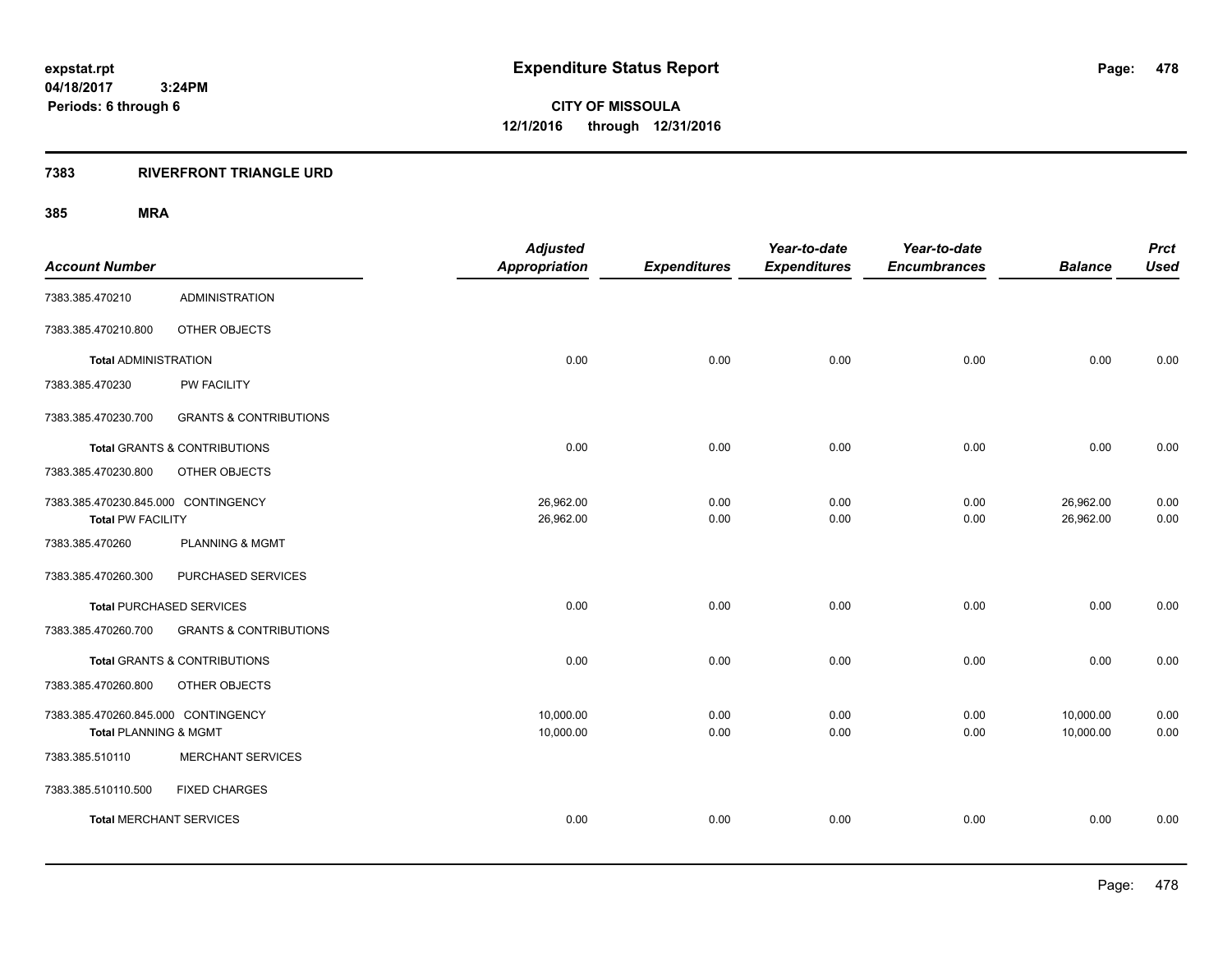**479**

# **CITY OF MISSOULA 12/1/2016 through 12/31/2016**

|      | <b>Total RIVERFRONT TRIANGLE URD</b> | 36.962.00 | 0.00 | 0.00 | 0.00 | 36.962.00 | 0.00 |
|------|--------------------------------------|-----------|------|------|------|-----------|------|
| 7384 | <b>NRSS DEBT SERVICE CLEARING</b>    |           |      |      |      |           |      |

|                               |                                                   | <b>Adjusted</b> |                     | Year-to-date        | Year-to-date        |                | <b>Prct</b> |
|-------------------------------|---------------------------------------------------|-----------------|---------------------|---------------------|---------------------|----------------|-------------|
| <b>Account Number</b>         |                                                   | Appropriation   | <b>Expenditures</b> | <b>Expenditures</b> | <b>Encumbrances</b> | <b>Balance</b> | <b>Used</b> |
| 7384.385.521000               | INTERFUND OPERATING TRANSFERS                     |                 |                     |                     |                     |                |             |
| 7384.385.521000.800           | OTHER OBJECTS                                     |                 |                     |                     |                     |                |             |
|                               | Total INTERFUND OPERATING TRANSFERS               | 0.00            | 0.00                | 0.00                | 0.00                | 0.00           | 0.00        |
| 7384.385.521009               | TRANFERS TO DEBT SERVICE                          |                 |                     |                     |                     |                |             |
| 7384.385.521009.800           | OTHER OBJECTS                                     |                 |                     |                     |                     |                |             |
|                               | 7384.385.521009.820.000 TRANSFERS TO DEBT SERVICE | 31,690.00       | 0.00                | $-6,429.03$         | 0.00                | 38,119.03      | 20.29       |
|                               | <b>Total TRANFERS TO DEBT SERVICE</b>             | 31,690.00       | 0.00                | $-6,429.03$         | 0.00                | 38,119.03      | 0.00        |
| 7384.385.521010               | <b>TRANSFERS TO MRA</b>                           |                 |                     |                     |                     |                |             |
| 7384.385.521010.800           | OTHER OBJECTS                                     |                 |                     |                     |                     |                |             |
|                               | 7384.385.521010.820.000 TRANSFERS TO MRA (NRSS)   | 27,762.00       | 0.00                | 0.00                | 0.00                | 27,762.00      | 0.00        |
| <b>Total TRANSFERS TO MRA</b> |                                                   | 27,762.00       | 0.00                | 0.00                | 0.00                | 27,762.00      | 0.00        |
|                               | <b>Total NRSS DEBT SERVICE CLEARING</b>           | 59,452.00       | 0.00                | $-6,429.03$         | 0.00                | 65,881.03      | 0.00        |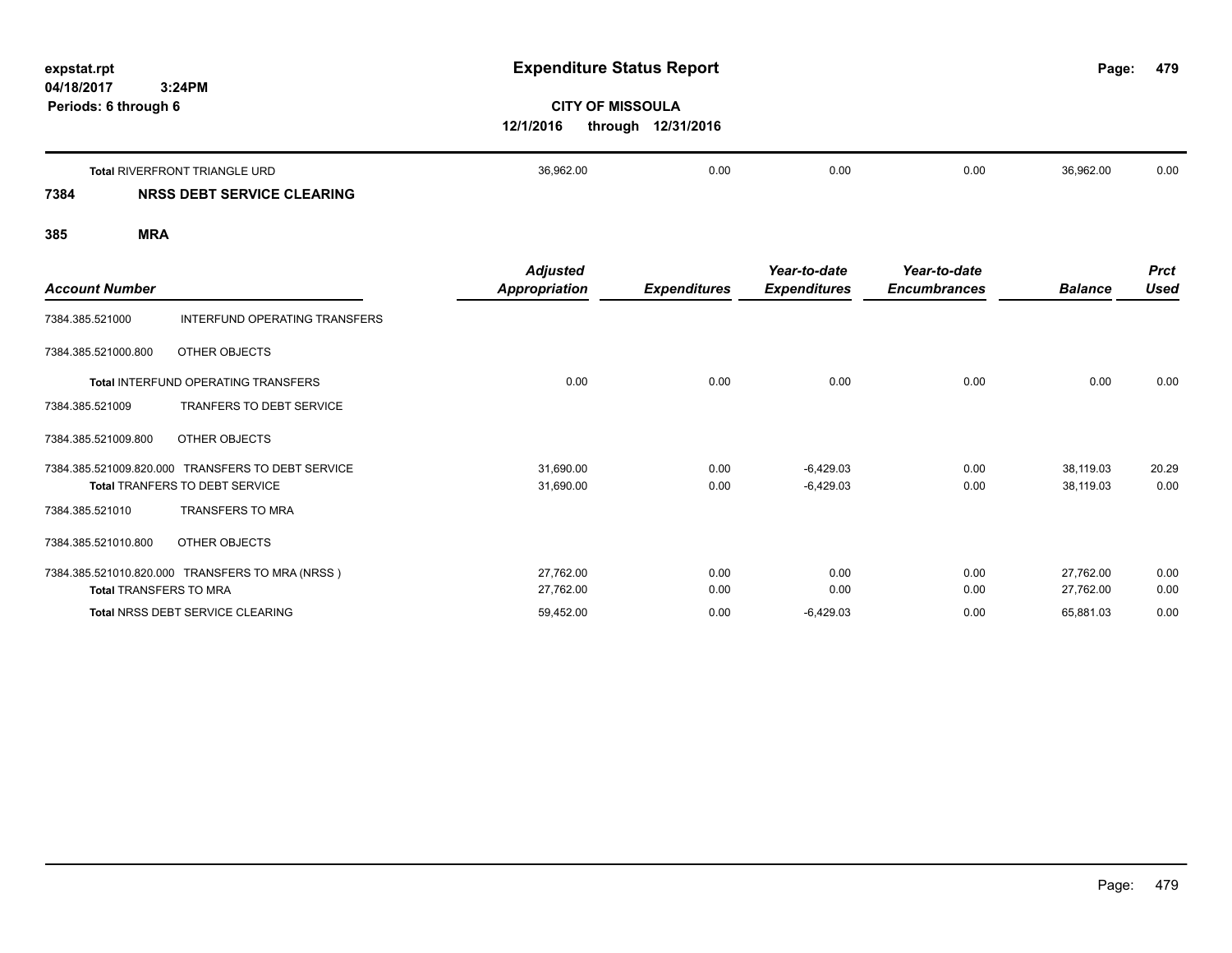**CITY OF MISSOULA 12/1/2016 through 12/31/2016**

### **7385 FRONT STREET URD**

| <b>Account Number</b>                |                                                      | <b>Adjusted</b><br><b>Appropriation</b> | <b>Expenditures</b> | Year-to-date<br><b>Expenditures</b> | Year-to-date<br><b>Encumbrances</b> | <b>Balance</b> | <b>Prct</b><br><b>Used</b> |
|--------------------------------------|------------------------------------------------------|-----------------------------------------|---------------------|-------------------------------------|-------------------------------------|----------------|----------------------------|
| 7385.385.460436                      | TENNIS COURT REBUILD                                 |                                         |                     |                                     |                                     |                |                            |
| 7385.385.460436.300                  | PURCHASED SERVICES                                   |                                         |                     |                                     |                                     |                |                            |
|                                      | <b>Total TENNIS COURT REBUILD</b>                    | 0.00                                    | 0.00                | 0.00                                | 0.00                                | 0.00           | 0.00                       |
| 7385.385.470213                      | FRONT ST HOUSING - 2017C STUDENT HOUSE               |                                         |                     |                                     |                                     |                |                            |
| 7385.385.470213.300                  | PURCHASED SERVICES                                   |                                         |                     |                                     |                                     |                |                            |
|                                      | Total FRONT ST HOUSING - 2017C STUDENT HOUSE         | 0.00                                    | 0.00                | 0.00                                | 0.00                                | 0.00           | 0.00                       |
| 7385.385.470230                      | PW FACILITY                                          |                                         |                     |                                     |                                     |                |                            |
| 7385.385.470230.300                  | PURCHASED SERVICES                                   |                                         |                     |                                     |                                     |                |                            |
|                                      | 7385.385.470230.350.000 PROFESSIONAL SERVICES        | 0.00                                    | 0.00                | 2,892.75                            | 0.00                                | $-2,892.75$    | 0.00                       |
|                                      | <b>Total PURCHASED SERVICES</b>                      | 0.00                                    | 0.00                | 2,892.75                            | 0.00                                | $-2,892.75$    | 0.00                       |
| 7385.385.470230.700                  | <b>GRANTS &amp; CONTRIBUTIONS</b>                    |                                         |                     |                                     |                                     |                |                            |
|                                      | 7385.385.470230.700.000 PROJECT EXPENSE-PUBLIC WORKS | 25,000.00                               | 0.00                | 25,000.00                           | 0.00                                | 0.00           | 100.00                     |
|                                      | Total GRANTS & CONTRIBUTIONS                         | 25,000.00                               | 0.00                | 25,000.00                           | 0.00                                | 0.00           | 100.00                     |
| 7385.385.470230.800                  | OTHER OBJECTS                                        |                                         |                     |                                     |                                     |                |                            |
| 7385.385.470230.845.000 CONTINGENCY  |                                                      | 419.034.00                              | 0.00                | 0.00                                | 0.00                                | 419.034.00     | 0.00                       |
| <b>Total OTHER OBJECTS</b>           |                                                      | 419,034.00                              | 0.00                | 0.00                                | 0.00                                | 419,034.00     | 0.00                       |
| 7385.385.470230.900                  | <b>CAPITAL OUTLAY</b>                                |                                         |                     |                                     |                                     |                |                            |
| 7385.385.470230.930.000 IMPROVEMENTS |                                                      | 25,000.00                               | 0.00                | 0.00                                | 0.00                                | 25,000.00      | 0.00                       |
| <b>Total CAPITAL OUTLAY</b>          |                                                      | 25,000.00                               | 0.00                | 0.00                                | 0.00                                | 25,000.00      | 0.00                       |
| <b>Total PW FACILITY</b>             |                                                      | 469,034.00                              | 0.00                | 27,892.75                           | 0.00                                | 441,141.25     | 5.95                       |
| 7385.385.470260                      | <b>PLANNING &amp; MGMT</b>                           |                                         |                     |                                     |                                     |                |                            |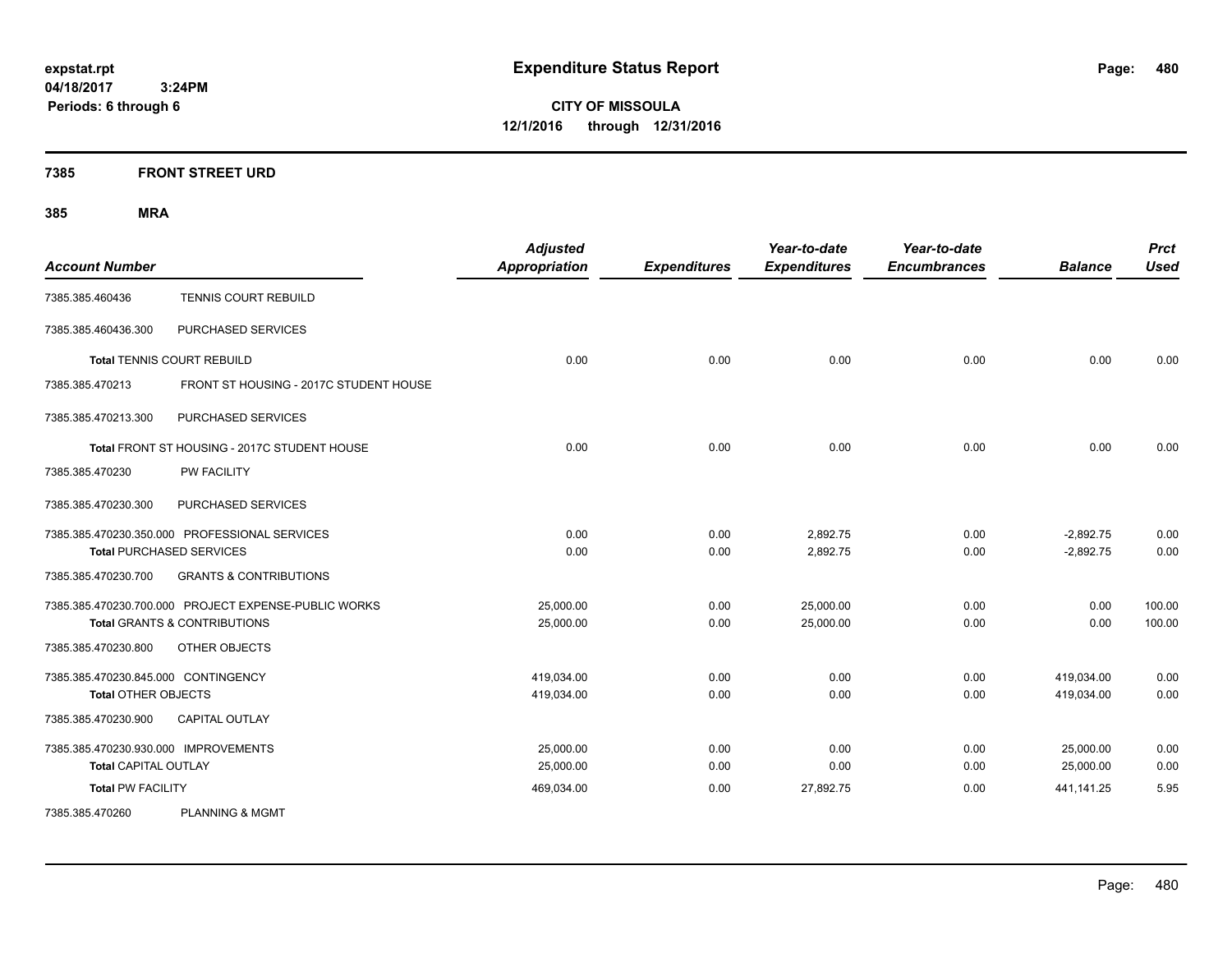**CITY OF MISSOULA 12/1/2016 through 12/31/2016**

### **7385 FRONT STREET URD**

| <b>Account Number</b>                                             |                                                                                                           | <b>Adjusted</b><br><b>Appropriation</b> | <b>Expenditures</b> | Year-to-date<br><b>Expenditures</b> | Year-to-date<br><b>Encumbrances</b> | <b>Balance</b>           | <b>Prct</b><br><b>Used</b> |
|-------------------------------------------------------------------|-----------------------------------------------------------------------------------------------------------|-----------------------------------------|---------------------|-------------------------------------|-------------------------------------|--------------------------|----------------------------|
| 7385.385.470260.300                                               | PURCHASED SERVICES                                                                                        |                                         |                     |                                     |                                     |                          |                            |
|                                                                   | <b>Total PURCHASED SERVICES</b>                                                                           | 0.00                                    | 0.00                | 0.00                                | 0.00                                | 0.00                     | 0.00                       |
| 7385.385.470260.700                                               | <b>GRANTS &amp; CONTRIBUTIONS</b>                                                                         |                                         |                     |                                     |                                     |                          |                            |
|                                                                   | 7385.385.470260.700.000 PLANNING & MGMT/GRANTS & CONTRIBUTIONS<br><b>Total GRANTS &amp; CONTRIBUTIONS</b> | 10,000.00<br>10,000.00                  | 0.00<br>0.00        | 0.00<br>0.00                        | 0.00<br>0.00                        | 10,000.00<br>10,000.00   | 0.00<br>0.00               |
| 7385.385.470260.800                                               | OTHER OBJECTS                                                                                             |                                         |                     |                                     |                                     |                          |                            |
| 7385.385.470260.845.000 CONTINGENCY<br><b>Total OTHER OBJECTS</b> |                                                                                                           | 50,000.00<br>50,000.00                  | 0.00<br>0.00        | 0.00<br>0.00                        | 0.00<br>0.00                        | 50,000.00<br>50,000.00   | 0.00<br>0.00               |
| <b>Total PLANNING &amp; MGMT</b>                                  |                                                                                                           | 60,000.00                               | 0.00                | 0.00                                | 0.00                                | 60,000.00                | 0.00                       |
| 7385.385.470270                                                   | <b>CLEARING &amp; DEMO</b>                                                                                |                                         |                     |                                     |                                     |                          |                            |
| 7385.385.470270.700                                               | <b>GRANTS &amp; CONTRIBUTIONS</b>                                                                         |                                         |                     |                                     |                                     |                          |                            |
|                                                                   | Total GRANTS & CONTRIBUTIONS                                                                              | 0.00                                    | 0.00                | 0.00                                | 0.00                                | 0.00                     | 0.00                       |
| 7385.385.470270.800                                               | OTHER OBJECTS                                                                                             |                                         |                     |                                     |                                     |                          |                            |
| 7385.385.470270.845.000 CONTINGENCY<br>Total CLEARING & DEMO      |                                                                                                           | 100,000.00<br>100,000.00                | 0.00<br>0.00        | 0.00<br>0.00                        | 0.00<br>0.00                        | 100,000.00<br>100,000.00 | 0.00<br>0.00               |
| 7385.385.470281                                                   | <b>FRONT STREET PARKING STRUCTURE</b>                                                                     |                                         |                     |                                     |                                     |                          |                            |
| 7385.385.470281.900                                               | <b>CAPITAL OUTLAY</b>                                                                                     |                                         |                     |                                     |                                     |                          |                            |
|                                                                   | Total FRONT STREET PARKING STRUCTURE                                                                      | 0.00                                    | 0.00                | 0.00                                | 0.00                                | 0.00                     | 0.00                       |
| 7385.385.510110                                                   | <b>MERCHANT SERVICES</b>                                                                                  |                                         |                     |                                     |                                     |                          |                            |
| 7385.385.510110.500                                               | <b>FIXED CHARGES</b>                                                                                      |                                         |                     |                                     |                                     |                          |                            |
| <b>Total MERCHANT SERVICES</b>                                    |                                                                                                           | 0.00                                    | 0.00                | 0.00                                | 0.00                                | 0.00                     | 0.00                       |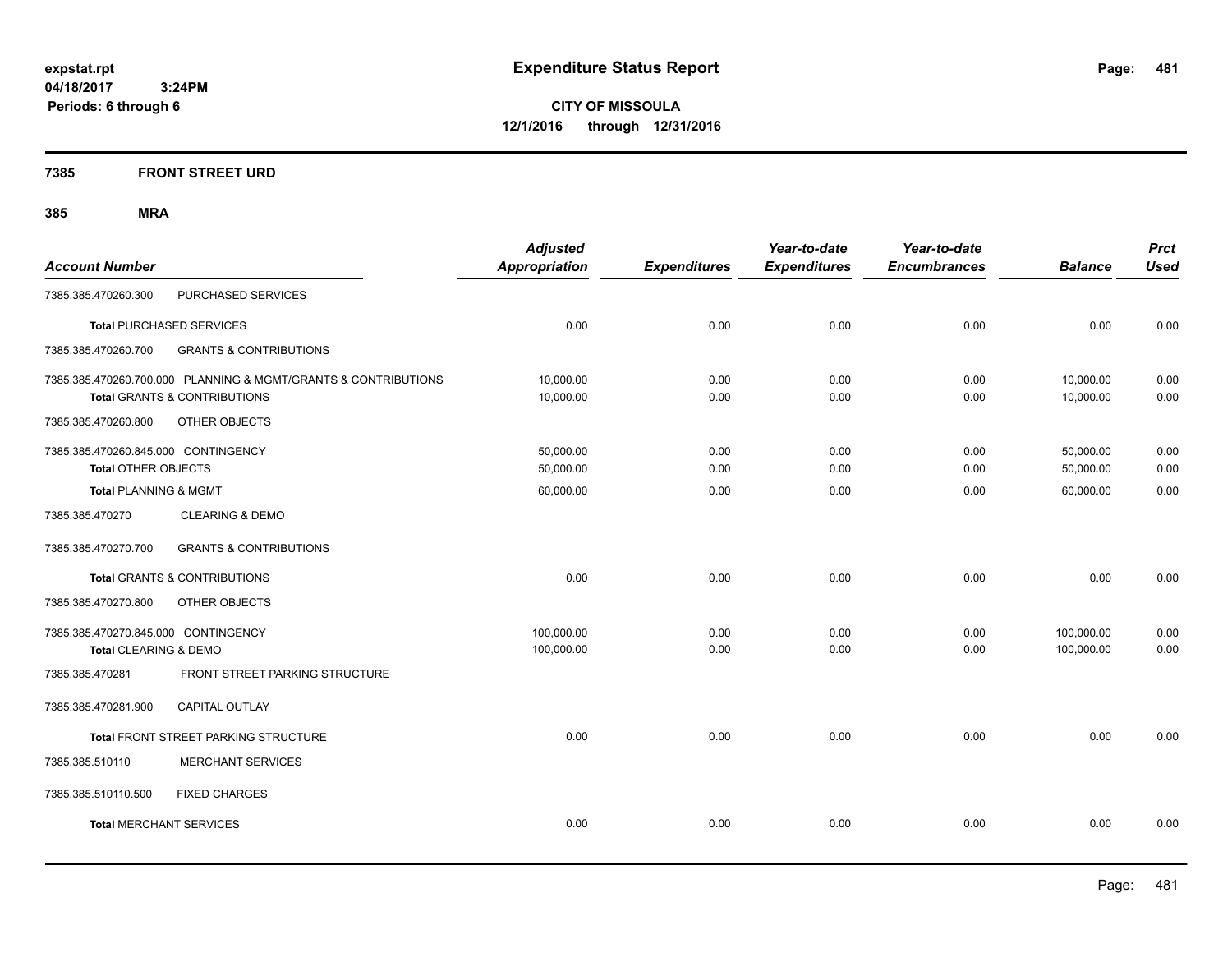| expstat.rpt                                  |                                         | <b>Expenditure Status Report</b>        | Page:                                         | 482                                 |                                     |                |                            |
|----------------------------------------------|-----------------------------------------|-----------------------------------------|-----------------------------------------------|-------------------------------------|-------------------------------------|----------------|----------------------------|
| 3:24PM<br>04/18/2017<br>Periods: 6 through 6 |                                         | 12/1/2016                               | <b>CITY OF MISSOULA</b><br>through 12/31/2016 |                                     |                                     |                |                            |
|                                              | Total FRONT STREET URD                  | 629,034.00                              | 0.00                                          | 27,892.75                           | 0.00                                | 601,141.25     | 4.43                       |
| 7386                                         | <b>DEBT SERVICE-SAFEWAY/ST PAT 1.5M</b> |                                         |                                               |                                     |                                     |                |                            |
| 385                                          | <b>MRA</b>                              |                                         |                                               |                                     |                                     |                |                            |
| <b>Account Number</b>                        |                                         | <b>Adjusted</b><br><b>Appropriation</b> | <b>Expenditures</b>                           | Year-to-date<br><b>Expenditures</b> | Year-to-date<br><b>Encumbrances</b> | <b>Balance</b> | <b>Prct</b><br><b>Used</b> |
| 7386.385.470220                              | PROPERTY ACQUISITION                    |                                         |                                               |                                     |                                     |                |                            |
| 7386.385.470220.900                          | <b>CAPITAL OUTLAY</b>                   |                                         |                                               |                                     |                                     |                |                            |
|                                              | <b>Total PROPERTY ACQUISITION</b>       | 0.00                                    | 0.00                                          | 0.00                                | 0.00                                | 0.00           | 0.00                       |
| 7386.385.510110                              | <b>MERCHANT SERVICES</b>                |                                         |                                               |                                     |                                     |                |                            |
| 7386.385.510110.500                          | <b>FIXED CHARGES</b>                    |                                         |                                               |                                     |                                     |                |                            |
| <b>Total MRA</b>                             |                                         | 0.00                                    | 0.00                                          | 0.00                                | 0.00                                | 0.00           | 0.00                       |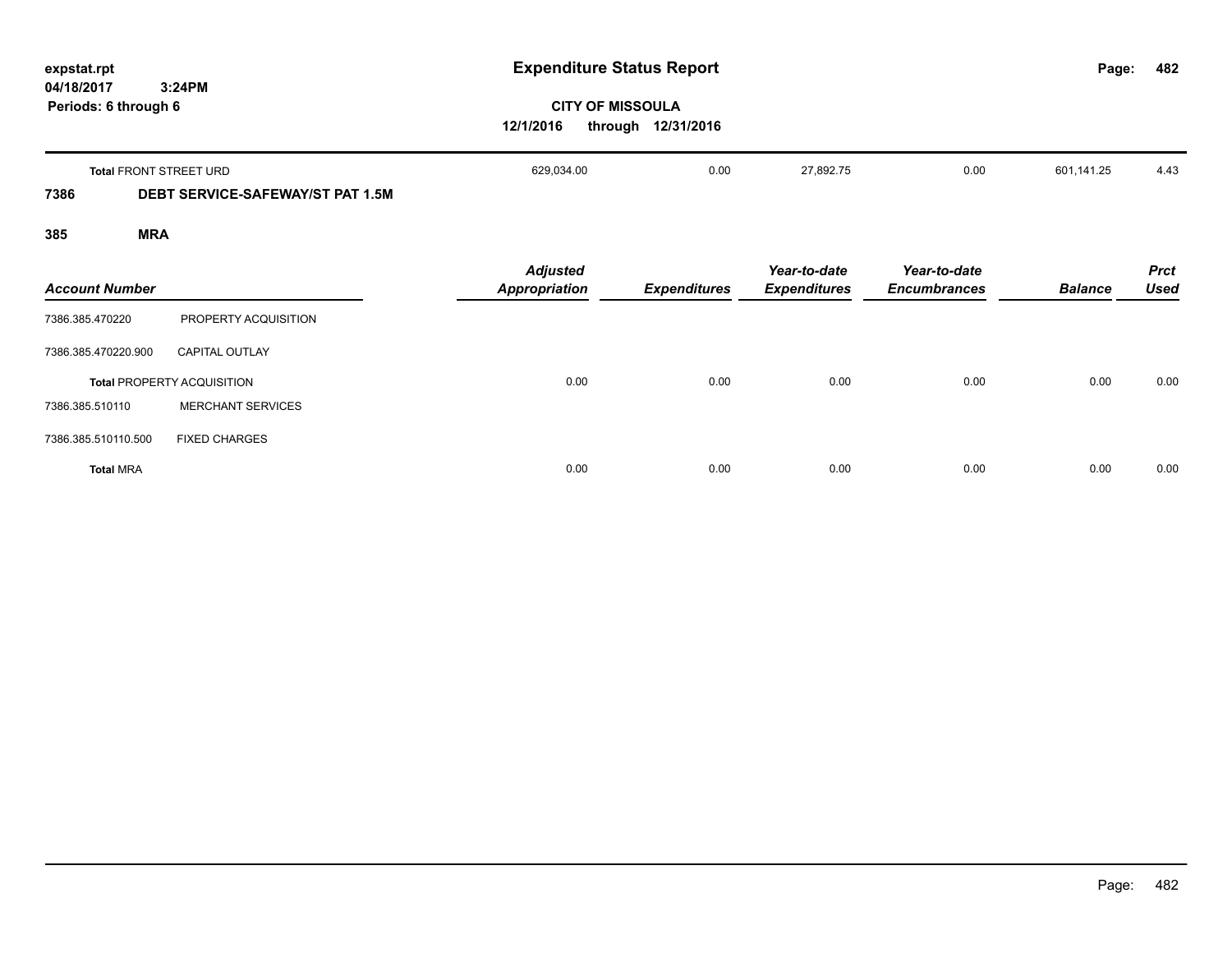**CITY OF MISSOULA 12/1/2016 through 12/31/2016**

### **7386 DEBT SERVICE-SAFEWAY/ST PAT 1.5M**

|                                |                                        | <b>Adjusted</b>      |                     | Year-to-date        | Year-to-date        |                | <b>Prct</b> |
|--------------------------------|----------------------------------------|----------------------|---------------------|---------------------|---------------------|----------------|-------------|
| <b>Account Number</b>          |                                        | <b>Appropriation</b> | <b>Expenditures</b> | <b>Expenditures</b> | <b>Encumbrances</b> | <b>Balance</b> | <b>Used</b> |
| 7386.390.490200                | DEBT SERVICE-SAFEWAY/ST PAT 1.5M       |                      |                     |                     |                     |                |             |
| 7386.390.490200.600            | <b>DEBT SERVICE</b>                    |                      |                     |                     |                     |                |             |
| 7386.390.490200.610.000        | <b>PRINCIPAL</b>                       | 38,539.00            | 0.00                | 18,297.25           | 0.00                | 20,241.75      | 47.48       |
| 7386.390.490200.620.000        | INTEREST / SERVICE FEES                | 88,473.00            | 0.00                | 45,208.75           | 0.00                | 43,264.25      | 51.10       |
|                                | Total DEBT SERVICE-SAFEWAY/ST PAT 1.5M | 127,012.00           | 0.00                | 63,506.00           | 0.00                | 63,506.00      | 50.00       |
| 7386.390.490510                | DS PAYMENTS TO GUARANTOR               |                      |                     |                     |                     |                |             |
| 7386.390.490510.600            | <b>DEBT SERVICE</b>                    |                      |                     |                     |                     |                |             |
|                                | Total DS PAYMENTS TO GUARANTOR         | 0.00                 | 0.00                | 0.00                | 0.00                | 0.00           | 0.00        |
| 7386.390.510110                | <b>MERCHANT SERVICES</b>               |                      |                     |                     |                     |                |             |
| 7386.390.510110.500            | <b>FIXED CHARGES</b>                   |                      |                     |                     |                     |                |             |
| <b>Total MERCHANT SERVICES</b> |                                        | 0.00                 | 0.00                | 0.00                | 0.00                | 0.00           | 0.00        |
|                                | Total DEBT SERVICE-SAFEWAY/ST PAT 1.5M | 127,012.00           | 0.00                | 63,506.00           | 0.00                | 63,506.00      | 50.00       |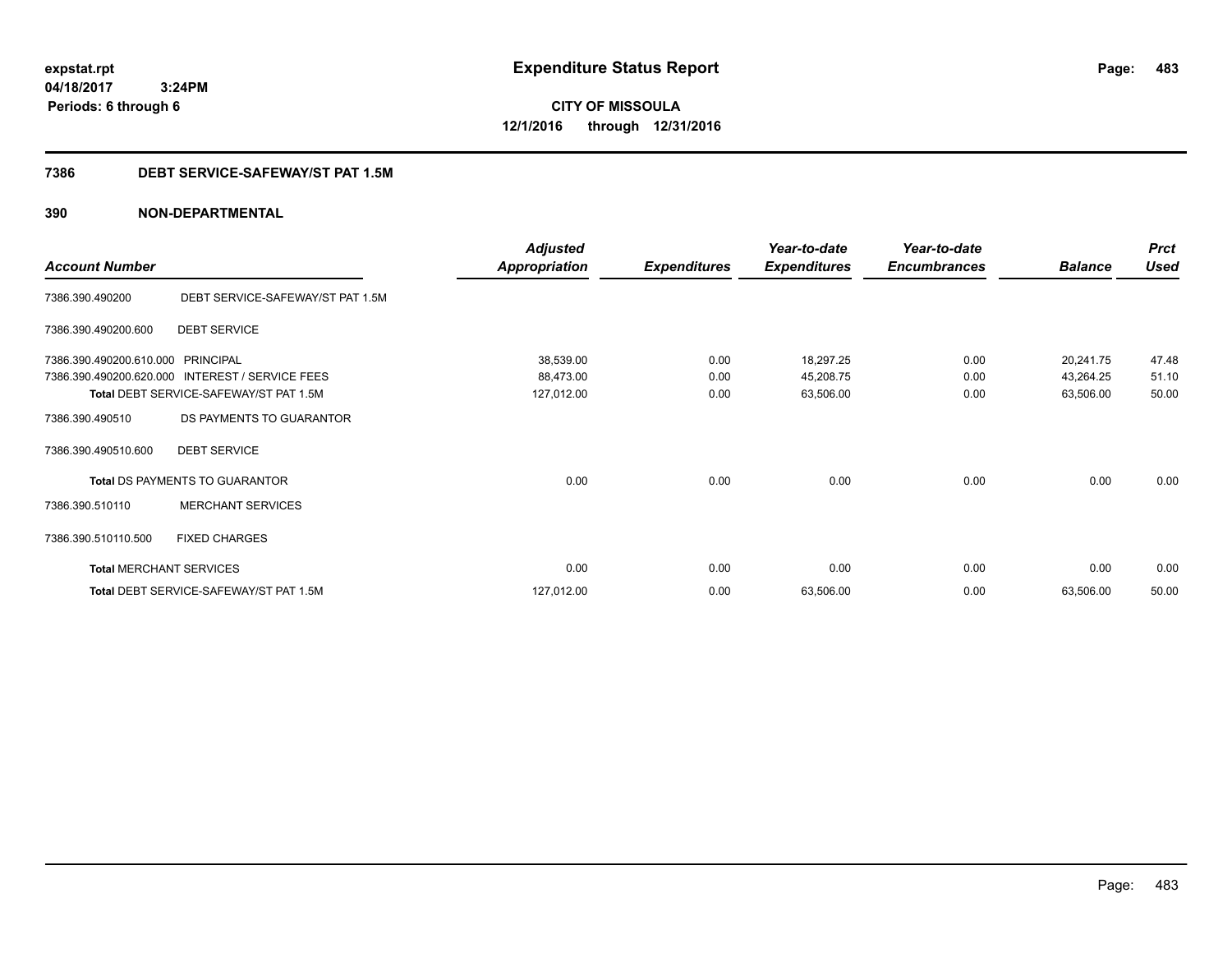**CITY OF MISSOULA 12/1/2016 through 12/31/2016**

#### **7387 DEBT SERVICE-BROWNFIELD RLF 1.125M**

|                                   |                                                 | <b>Adjusted</b>      |                     | Year-to-date        | Year-to-date        |                | <b>Prct</b> |
|-----------------------------------|-------------------------------------------------|----------------------|---------------------|---------------------|---------------------|----------------|-------------|
| <b>Account Number</b>             |                                                 | <b>Appropriation</b> | <b>Expenditures</b> | <b>Expenditures</b> | <b>Encumbrances</b> | <b>Balance</b> | <b>Used</b> |
| 7387.390.490200                   | DEBT SERVICE-BROWNFIELD RLF 1.125M              |                      |                     |                     |                     |                |             |
| 7387.390.490200.600               | <b>DEBT SERVICE</b>                             |                      |                     |                     |                     |                |             |
| 7387.390.490200.610.000 PRINCIPAL |                                                 | 29,830.00            | 0.00                | 0.00                | 0.00                | 29,830.00      | 0.00        |
|                                   | 7387.390.490200.620.000 INTEREST / SERVICE FEES | 24,886.00            | 12,265.54           | 12,265.54           | 0.00                | 12,620.46      | 49.29       |
|                                   | <b>Total DEBT SERVICE-BROWNFIELD RLF 1.125M</b> | 54,716.00            | 12,265.54           | 12,265.54           | 0.00                | 42,450.46      | 22.42       |
| 7387.390.510110                   | <b>MERCHANT SERVICES</b>                        |                      |                     |                     |                     |                |             |
| 7387.390.510110.500               | <b>FIXED CHARGES</b>                            |                      |                     |                     |                     |                |             |
| <b>Total MERCHANT SERVICES</b>    |                                                 | 0.00                 | 0.00                | 0.00                | 0.00                | 0.00           | 0.00        |
|                                   | <b>Total DEBT SERVICE-BROWNFIELD RLF 1.125M</b> | 54,716.00            | 12,265.54           | 12,265.54           | 0.00                | 42,450.46      | 22.42       |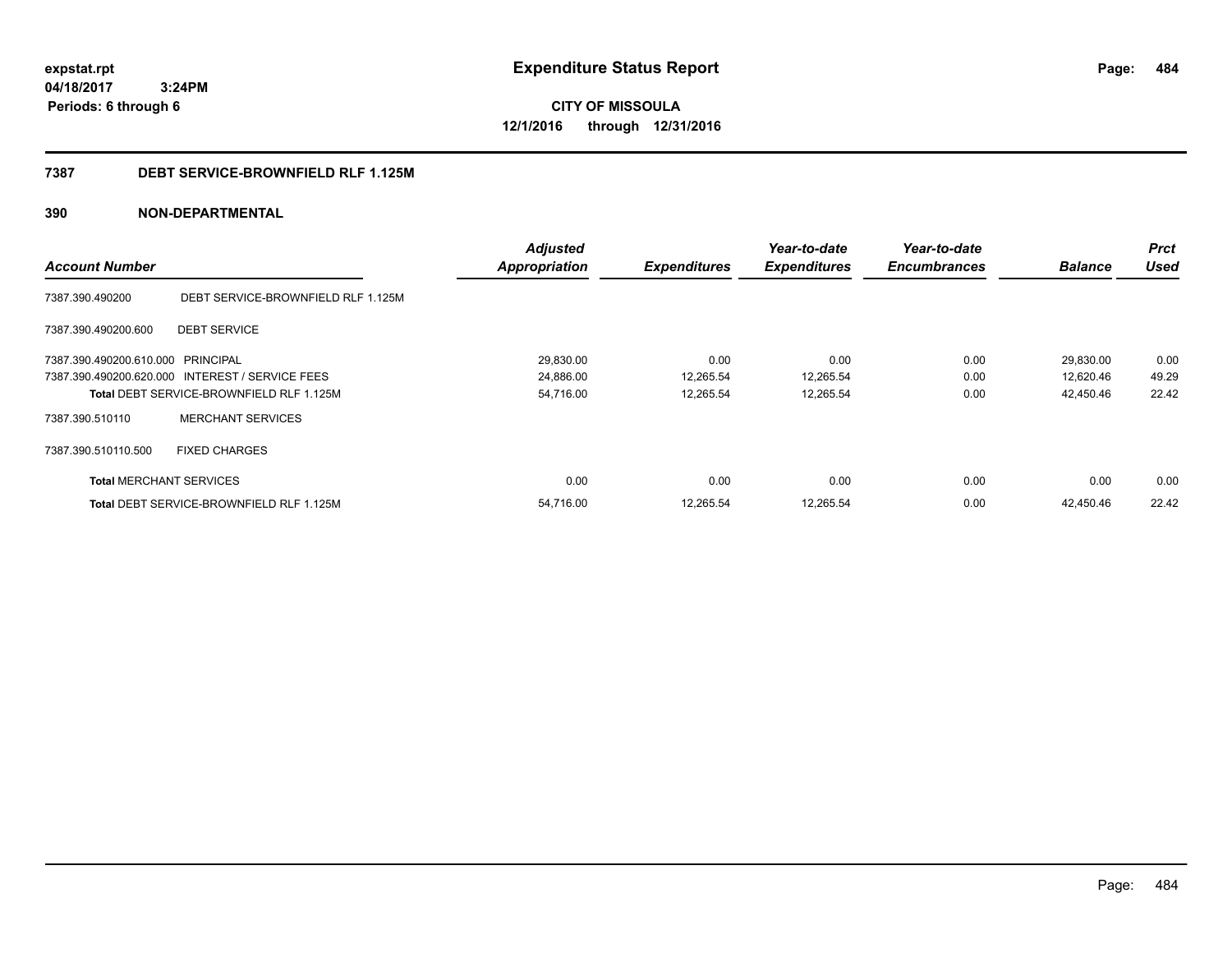**Periods: 6 through 6**

**CITY OF MISSOULA 12/1/2016 through 12/31/2016**

**7388 RESERVE-3.6m TIF**

| <b>Account Number</b>  |                                      | <b>Adjusted</b><br><b>Appropriation</b> | <b>Expenditures</b> | Year-to-date<br><b>Expenditures</b> | Year-to-date<br><b>Encumbrances</b> | <b>Balance</b> | <b>Prct</b><br><b>Used</b> |
|------------------------|--------------------------------------|-----------------------------------------|---------------------|-------------------------------------|-------------------------------------|----------------|----------------------------|
| 7388.390.490607        | <b>TRANSFERS TO BROWNFIELD</b>       |                                         |                     |                                     |                                     |                |                            |
| 7388.390.490607.800    | OTHER OBJECTS                        |                                         |                     |                                     |                                     |                |                            |
|                        | <b>Total TRANSFERS TO BROWNFIELD</b> | 0.00                                    | 0.00                | 0.00                                | 0.00                                | 0.00           | 0.00                       |
| 7388.390.510110        | <b>MERCHANT SERVICES</b>             |                                         |                     |                                     |                                     |                |                            |
| 7388.390.510110.500    | <b>FIXED CHARGES</b>                 |                                         |                     |                                     |                                     |                |                            |
| Total RESERVE-3.6m TIF |                                      | 0.00                                    | 0.00                | 0.00                                | 0.00                                | 0.00           | 0.00                       |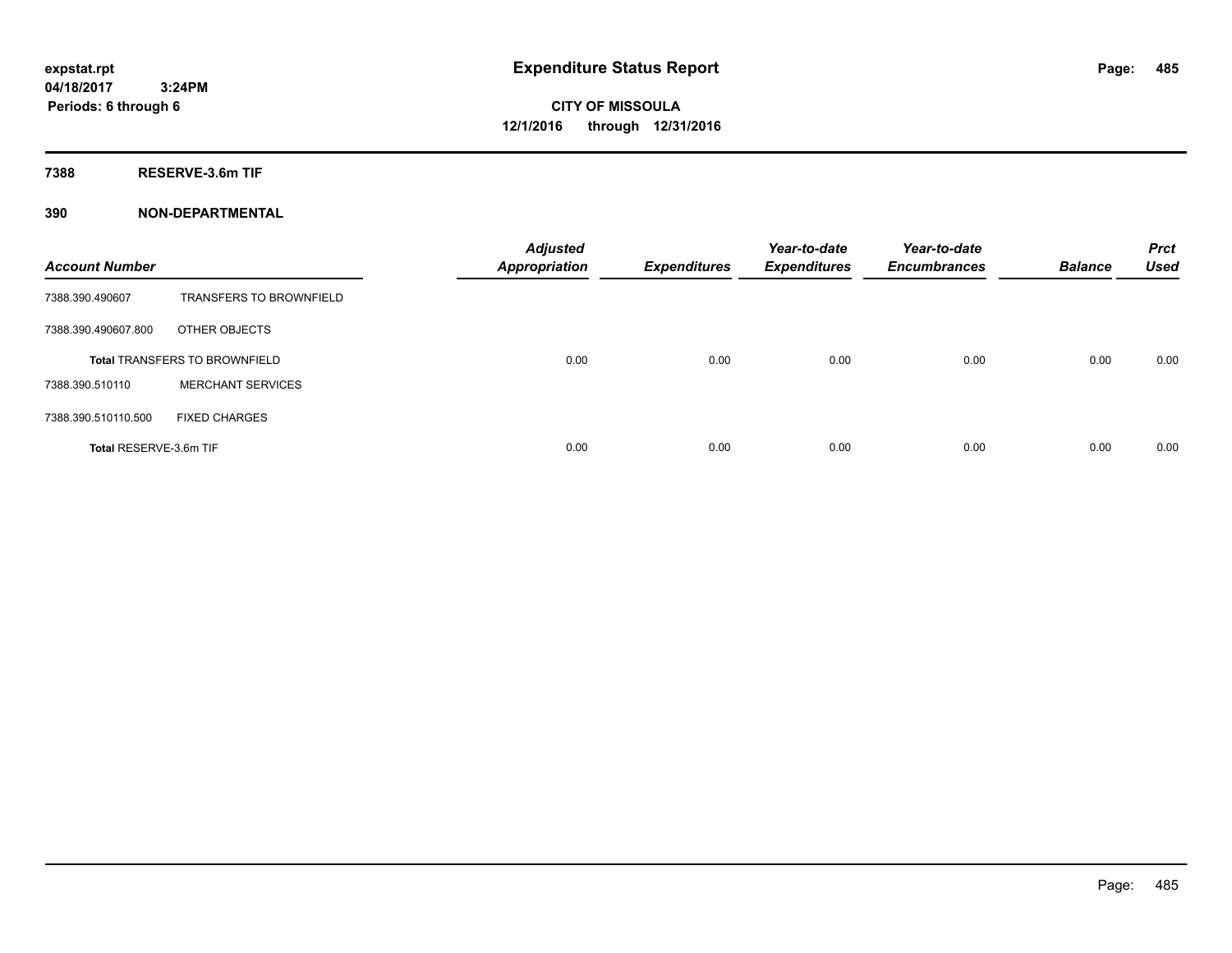**CITY OF MISSOULA 12/1/2016 through 12/31/2016**

### **7389 DEBT SERVICE - 3.6M/5.75M**

| <b>Account Number</b> |                                   | <b>Adjusted</b><br><b>Appropriation</b> | <b>Expenditures</b> | Year-to-date<br><b>Expenditures</b> | Year-to-date<br><b>Encumbrances</b> | <b>Balance</b> | <b>Prct</b><br><b>Used</b> |
|-----------------------|-----------------------------------|-----------------------------------------|---------------------|-------------------------------------|-------------------------------------|----------------|----------------------------|
| 7389.385.470220       | PROPERTY ACQUISITION              |                                         |                     |                                     |                                     |                |                            |
| 7389.385.470220.600   | <b>DEBT SERVICE</b>               |                                         |                     |                                     |                                     |                |                            |
|                       | <b>Total PROPERTY ACQUISITION</b> | 0.00                                    | 0.00                | 0.00                                | 0.00                                | 0.00           | 0.00                       |
| 7389.385.470250       | <b>RELOCATION PAYMENTS</b>        |                                         |                     |                                     |                                     |                |                            |
| 7389.385.470250.700   | <b>GRANTS &amp; CONTRIBUTIONS</b> |                                         |                     |                                     |                                     |                |                            |
|                       | <b>Total RELOCATION PAYMENTS</b>  | 0.00                                    | 0.00                | 0.00                                | 0.00                                | 0.00           | 0.00                       |
| 7389.385.510110       | <b>MERCHANT SERVICES</b>          |                                         |                     |                                     |                                     |                |                            |
| 7389.385.510110.500   | <b>FIXED CHARGES</b>              |                                         |                     |                                     |                                     |                |                            |
| <b>Total MRA</b>      |                                   | 0.00                                    | 0.00                | 0.00                                | 0.00                                | 0.00           | 0.00                       |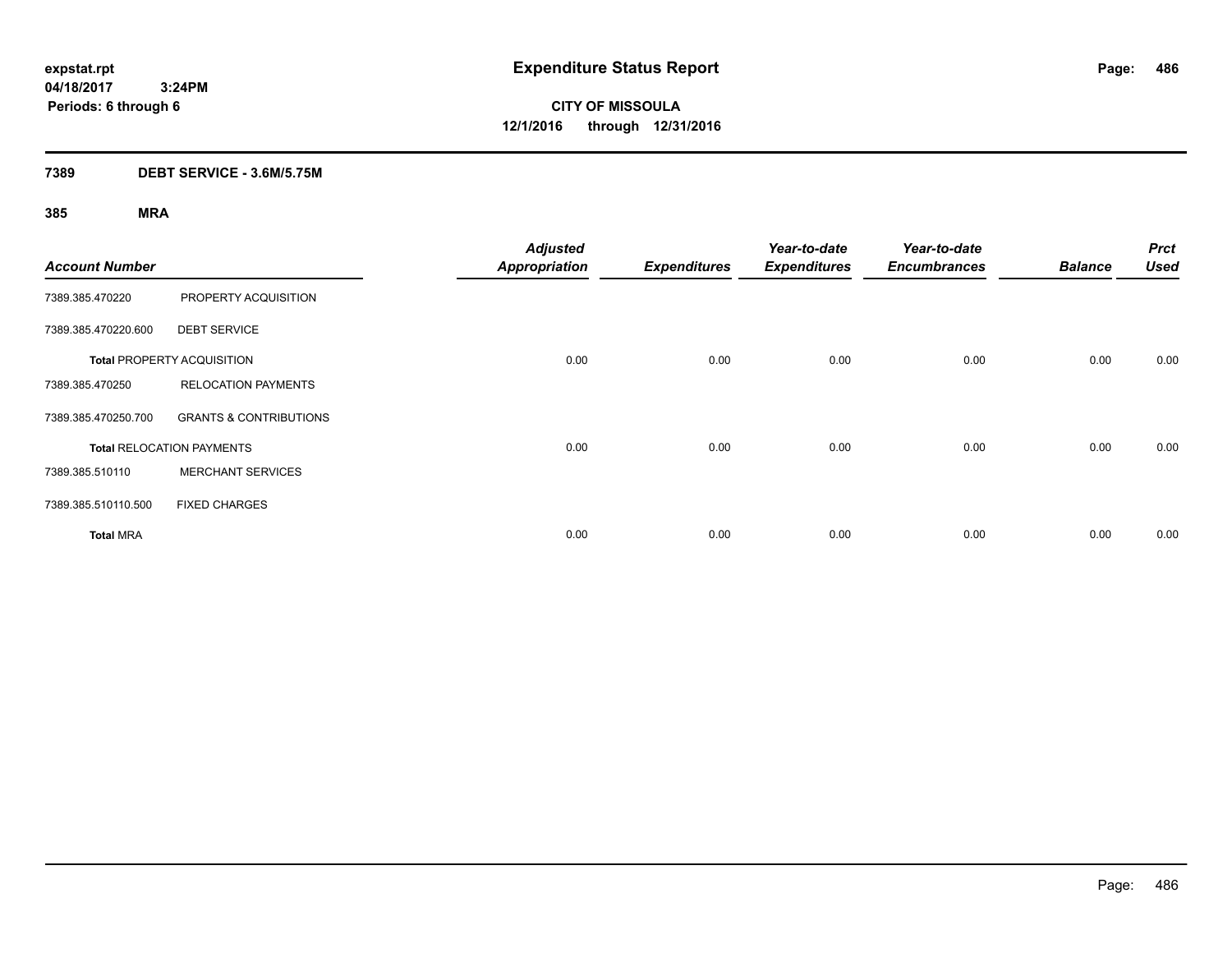#### **7389 DEBT SERVICE - 3.6M/5.75M**

| <b>Account Number</b>          |                                                       | Adjusted<br><b>Appropriation</b> | <b>Expenditures</b> | Year-to-date<br><b>Expenditures</b> | Year-to-date<br><b>Encumbrances</b> | <b>Balance</b> | <b>Prct</b><br><b>Used</b> |
|--------------------------------|-------------------------------------------------------|----------------------------------|---------------------|-------------------------------------|-------------------------------------|----------------|----------------------------|
| 7389.390.490200                | REVENUE BOND DEBT SERVICE                             |                                  |                     |                                     |                                     |                |                            |
| 7389.390.490200.600            | <b>DEBT SERVICE</b>                                   |                                  |                     |                                     |                                     |                |                            |
| 7389.390.490200.610.000        | PRINCIPAL                                             | 125,000.00                       | 0.00                | 0.00                                | 0.00                                | 125,000.00     | 0.00                       |
| 7389.390.490200.620.000        | <b>INTEREST / SERVICE FEES</b>                        | 125,500.00                       | 62,500.00           | 62,850.00                           | 0.00                                | 62,650.00      | 50.08                      |
|                                | Total REVENUE BOND DEBT SERVICE                       | 250,500.00                       | 62,500.00           | 62,850.00                           | 0.00                                | 187,650.00     | 25.09                      |
| 7389.390.490210                | FY13 \$5.75M DEBT SERVICE                             |                                  |                     |                                     |                                     |                |                            |
| 7389.390.490210.600            | <b>DEBT SERVICE</b>                                   |                                  |                     |                                     |                                     |                |                            |
|                                | 7389.390.490210.610.000 FY13 5.75M DEBT SVS/PRINCIPAL | 268,000.00                       | 133,000.00          | 133,000.00                          | 0.00                                | 135,000.00     | 49.63                      |
|                                | 7389.390.490210.620.000 INTEREST / SERVICE FEES       | 157,812.00                       | 79,553.25           | 79,553.25                           | 0.00                                | 78,258.75      | 50.41                      |
|                                | Total FY13 \$5.75M DEBT SERVICE                       | 425,812.00                       | 212,553.25          | 212,553.25                          | 0.00                                | 213,258.75     | 49.92                      |
| 7389.390.510110                | <b>MERCHANT SERVICES</b>                              |                                  |                     |                                     |                                     |                |                            |
| 7389.390.510110.500            | <b>FIXED CHARGES</b>                                  |                                  |                     |                                     |                                     |                |                            |
| <b>Total MERCHANT SERVICES</b> |                                                       | 0.00                             | 0.00                | 0.00                                | 0.00                                | 0.00           | 0.00                       |
|                                | Total DEBT SERVICE - 3.6M/5.75M                       | 676,312.00                       | 275,053.25          | 275,403.25                          | 0.00                                | 400,908.75     | 40.72                      |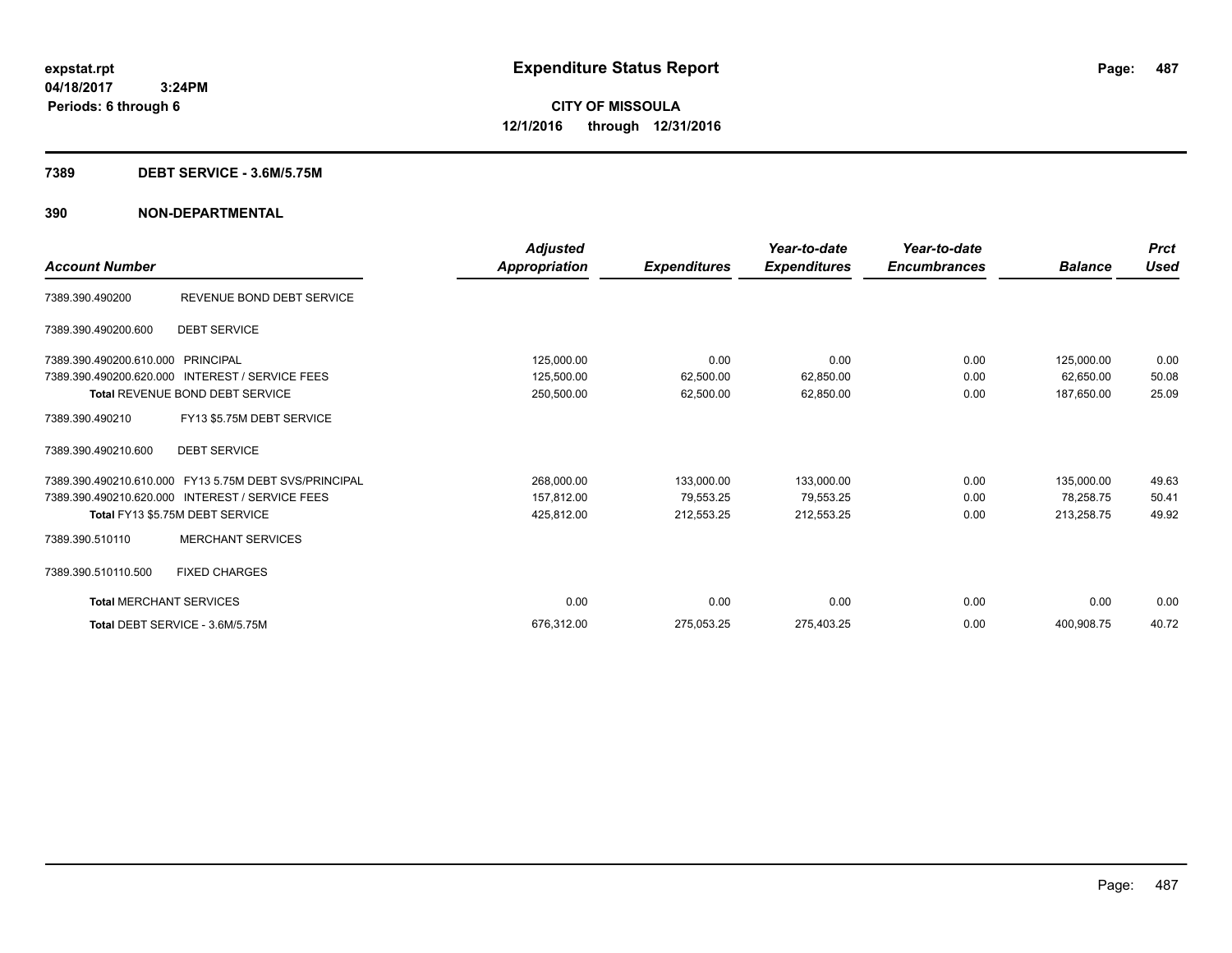**CITY OF MISSOULA 12/1/2016 through 12/31/2016**

### **7390 URDII CLEARING - 3.6M TIF**

| <b>Account Number</b> |                                                                                          | <b>Adjusted</b><br><b>Appropriation</b> | <b>Expenditures</b> | Year-to-date<br><b>Expenditures</b> | Year-to-date<br><b>Encumbrances</b> | <b>Balance</b>           | <b>Prct</b><br><b>Used</b> |
|-----------------------|------------------------------------------------------------------------------------------|-----------------------------------------|---------------------|-------------------------------------|-------------------------------------|--------------------------|----------------------------|
| 7390.385.490607       | <b>TRANSFERS TO BROWNFIELD</b>                                                           |                                         |                     |                                     |                                     |                          |                            |
| 7390.385.490607.800   | OTHER OBJECTS                                                                            |                                         |                     |                                     |                                     |                          |                            |
|                       | 7390.385.490607.820.000 TRANSFERS TO OTHER FUNDS<br><b>Total TRANSFERS TO BROWNFIELD</b> | 0.00<br>0.00                            | 0.00<br>0.00        | $-126.825.85$<br>$-126.825.85$      | 0.00<br>0.00                        | 126.825.85<br>126.825.85 | 0.00<br>0.00               |
| 7390.385.510110       | <b>MERCHANT SERVICES</b>                                                                 |                                         |                     |                                     |                                     |                          |                            |
| 7390.385.510110.500   | <b>FIXED CHARGES</b>                                                                     |                                         |                     |                                     |                                     |                          |                            |
|                       | <b>Total MERCHANT SERVICES</b>                                                           | 0.00                                    | 0.00                | 0.00                                | 0.00                                | 0.00                     | 0.00                       |
| <b>Total MRA</b>      |                                                                                          | 0.00                                    | 0.00                | $-126,825.85$                       | 0.00                                | 126.825.85               | 0.00                       |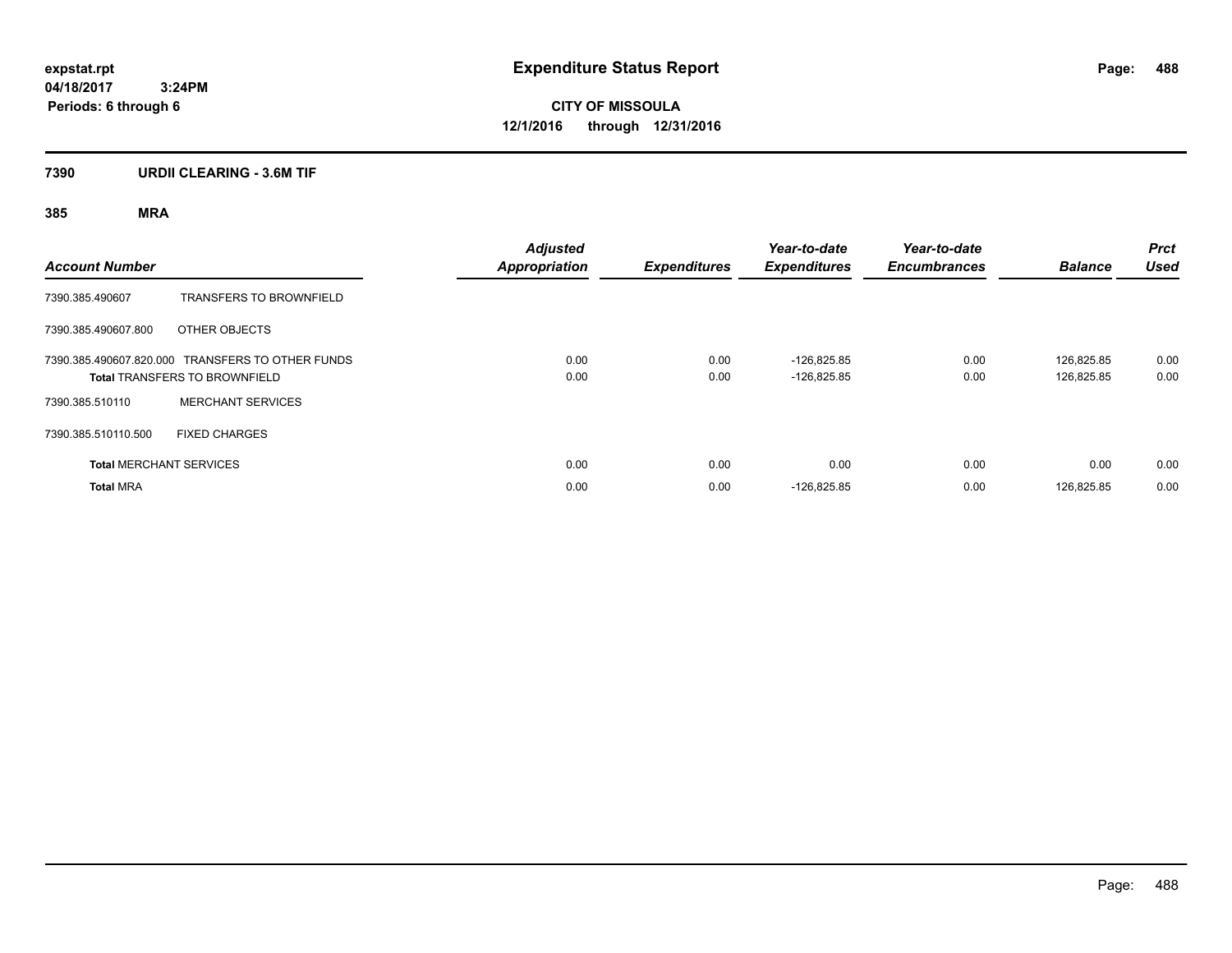#### **7390 URDII CLEARING - 3.6M TIF**

| <b>Account Number</b>         |                                                                | <b>Adjusted</b><br><b>Appropriation</b> | <b>Expenditures</b> | Year-to-date<br><b>Expenditures</b> | Year-to-date<br><b>Encumbrances</b> | <b>Balance</b> | <b>Prct</b><br><b>Used</b> |
|-------------------------------|----------------------------------------------------------------|-----------------------------------------|---------------------|-------------------------------------|-------------------------------------|----------------|----------------------------|
| 7390.390.490601               | TI BOND CLEARING                                               |                                         |                     |                                     |                                     |                |                            |
| 7390.390.490601.800           | OTHER OBJECTS                                                  |                                         |                     |                                     |                                     |                |                            |
| <b>Total TI BOND CLEARING</b> |                                                                | 0.00                                    | 0.00                | 0.00                                | 0.00                                | 0.00           | 0.00                       |
| 7390.390.490604               | TI BOND RESERVE                                                |                                         |                     |                                     |                                     |                |                            |
| 7390.390.490604.800           | OTHER OBJECTS                                                  |                                         |                     |                                     |                                     |                |                            |
|                               | 7390.390.490604.820.000 TRANSFER TO INTERMOUNTAIN BOND DS 7399 | 145,937.00                              | 0.00                | 0.00                                | 0.00                                | 145,937.00     | 0.00                       |
| Total TI BOND RESERVE         |                                                                | 145,937.00                              | 0.00                | 0.00                                | 0.00                                | 145,937.00     | 0.00                       |
| 7390.390.490605               | TRANSFER TO DEBT SERVICE 7389                                  |                                         |                     |                                     |                                     |                |                            |
| 7390.390.490605.800           | OTHER OBJECTS                                                  |                                         |                     |                                     |                                     |                |                            |
|                               | 7390.390.490605.820.000 TRANSFERS TO DEBT SERVICE              | 676,312.00                              | 0.00                | 0.00                                | 0.00                                | 676,312.00     | 0.00                       |
|                               | Total TRANSFER TO DEBT SERVICE 7389                            | 676,312.00                              | 0.00                | 0.00                                | 0.00                                | 676,312.00     | 0.00                       |
| 7390.390.490606               | DEVELOPMENT TRANSFERS                                          |                                         |                     |                                     |                                     |                |                            |
| 7390.390.490606.800           | OTHER OBJECTS                                                  |                                         |                     |                                     |                                     |                |                            |
|                               | 7390.390.490606.820.000 TRANSFERS TO URD II DEVELOPMENT        | 1,121,177.00                            | 0.00                | 0.00                                | 0.00                                | 1,121,177.00   | 0.00                       |
|                               | Total DEVELOPMENT TRANSFERS                                    | 1,121,177.00                            | 0.00                | 0.00                                | 0.00                                | 1,121,177.00   | 0.00                       |
| 7390.390.490607               | <b>TRANSFERS TO BROWNFIELD</b>                                 |                                         |                     |                                     |                                     |                |                            |
| 7390.390.490607.800           | OTHER OBJECTS                                                  |                                         |                     |                                     |                                     |                |                            |
|                               | 7390.390.490607.820.000 TRANSFERS TO OTHER FUNDS               | 54,716.00                               | 0.00                | 0.00                                | 0.00                                | 54,716.00      | 0.00                       |
|                               | <b>Total TRANSFERS TO BROWNFIELD</b>                           | 54,716.00                               | 0.00                | 0.00                                | 0.00                                | 54,716.00      | 0.00                       |
| 7390.390.490608               | TRANSFERS TO SAFEWA/ST PAT                                     |                                         |                     |                                     |                                     |                |                            |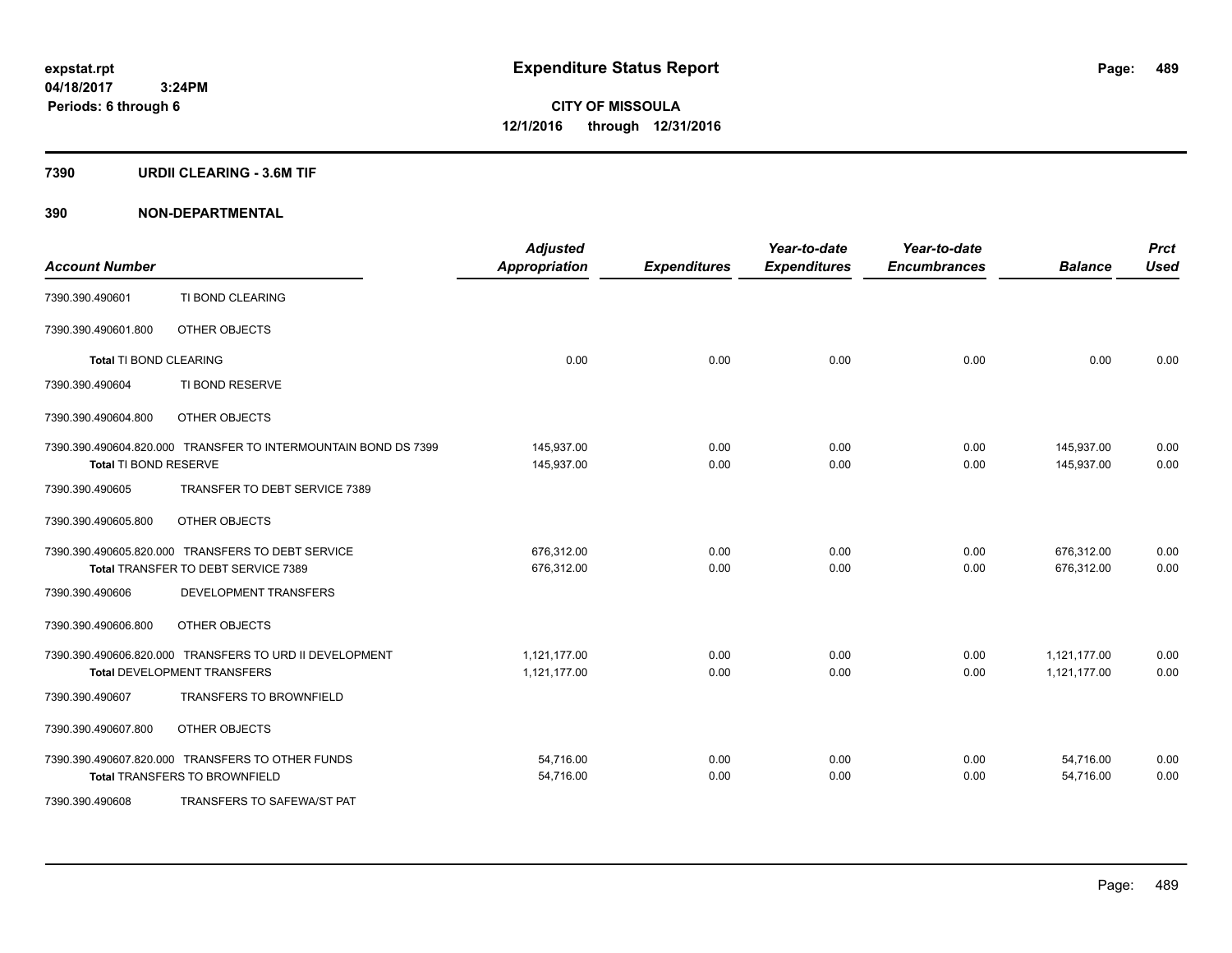#### **7390 URDII CLEARING - 3.6M TIF**

| <b>Account Number</b>                                            | <b>Adjusted</b>      |                     | Year-to-date        | Year-to-date        |                | <b>Prct</b> |
|------------------------------------------------------------------|----------------------|---------------------|---------------------|---------------------|----------------|-------------|
|                                                                  | <b>Appropriation</b> | <b>Expenditures</b> | <b>Expenditures</b> | <b>Encumbrances</b> | <b>Balance</b> | Used        |
| OTHER OBJECTS<br>7390.390.490608.800                             |                      |                     |                     |                     |                |             |
| 7390.390.490608.820.000 TRANSFERS TO OTHER FUNDS-SAFEWAY/ST PATS | 127,012.00           | 0.00                | 0.00                | 0.00                | 127.012.00     | 0.00        |
| <b>Total TRANSFERS TO SAFEWA/ST PAT</b>                          | 127,012.00           | 0.00                | 0.00                | 0.00                | 127.012.00     | 0.00        |
| <b>MERCHANT SERVICES</b><br>7390.390.510110                      |                      |                     |                     |                     |                |             |
| <b>FIXED CHARGES</b><br>7390.390.510110.500                      |                      |                     |                     |                     |                |             |
| <b>Total FIXED CHARGES</b>                                       | 0.00                 | 0.00                | 0.00                | 0.00                | 0.00           | 0.00        |
| <b>Total MERCHANT SERVICES</b>                                   | 0.00                 | 0.00                | 0.00                | 0.00                | 0.00           | 0.00        |
| <b>Total NON-DEPARTMENTAL</b>                                    | 2,125,154.00         | 0.00                | 0.00                | 0.00                | 2,125,154.00   | 0.00        |
| <b>Total URDII CLEARING - 3.6M TIF</b>                           | 2,125,154.00         | 0.00                | $-126.825.85$       | 0.00                | 2,251,979.85   | 0.00        |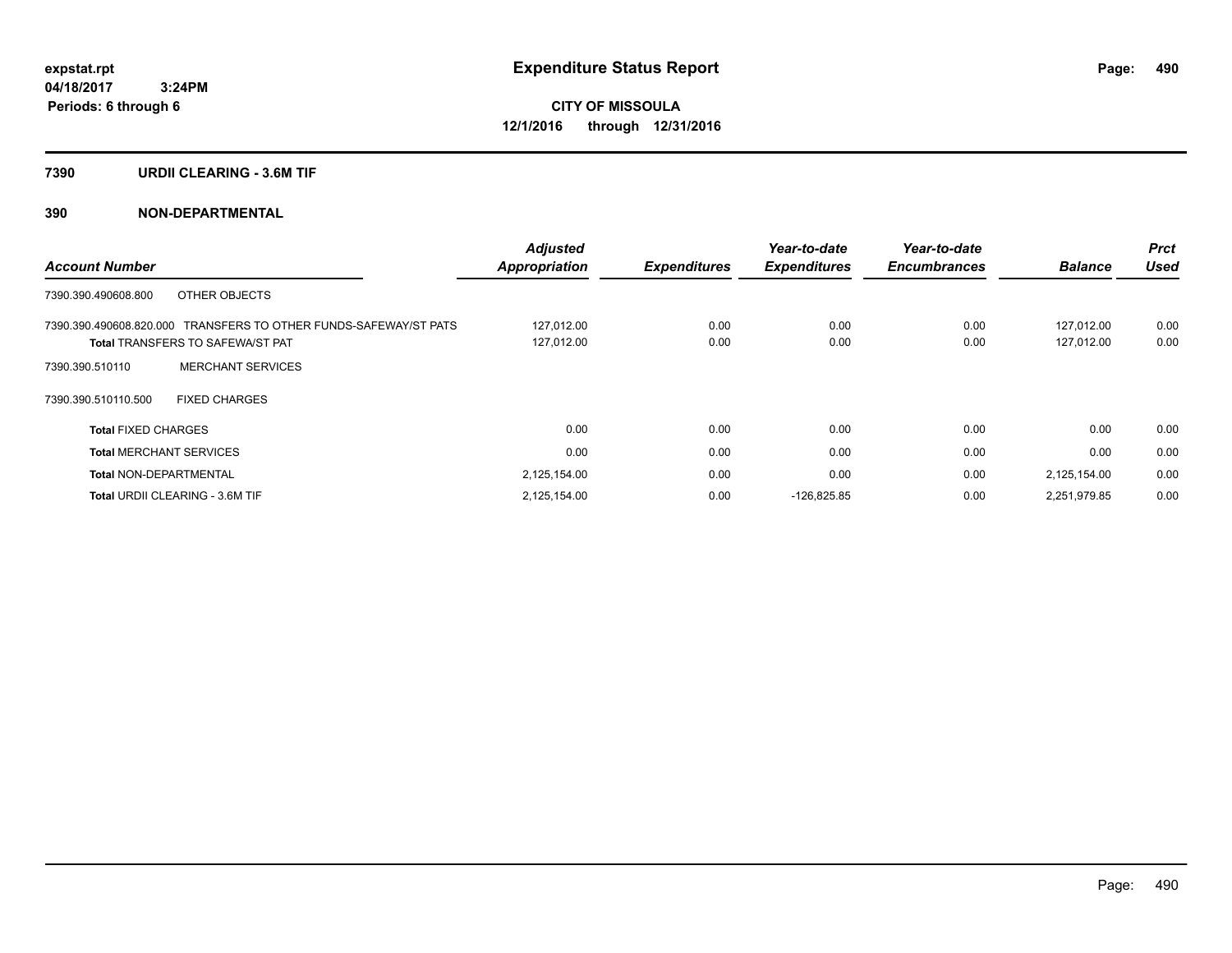**CITY OF MISSOULA 12/1/2016 through 12/31/2016**

**7391 MRA - URD I FUND**

| <b>Account Number</b>      |                          | <b>Adjusted</b><br><b>Appropriation</b> | <b>Expenditures</b> | Year-to-date<br><b>Expenditures</b> | Year-to-date<br><b>Encumbrances</b> | <b>Balance</b> | <b>Prct</b><br>Used |
|----------------------------|--------------------------|-----------------------------------------|---------------------|-------------------------------------|-------------------------------------|----------------|---------------------|
| 7391.385.510110            | <b>MERCHANT SERVICES</b> |                                         |                     |                                     |                                     |                |                     |
| 7391.385.510110.500        | <b>FIXED CHARGES</b>     |                                         |                     |                                     |                                     |                |                     |
| <b>Total FIXED CHARGES</b> |                          | 0.00                                    | 0.00                | 0.00                                | 0.00                                | 0.00           | 0.00                |
| <b>Total MRA</b>           |                          | 0.00                                    | 0.00                | 0.00                                | 0.00                                | 0.00           | 0.00                |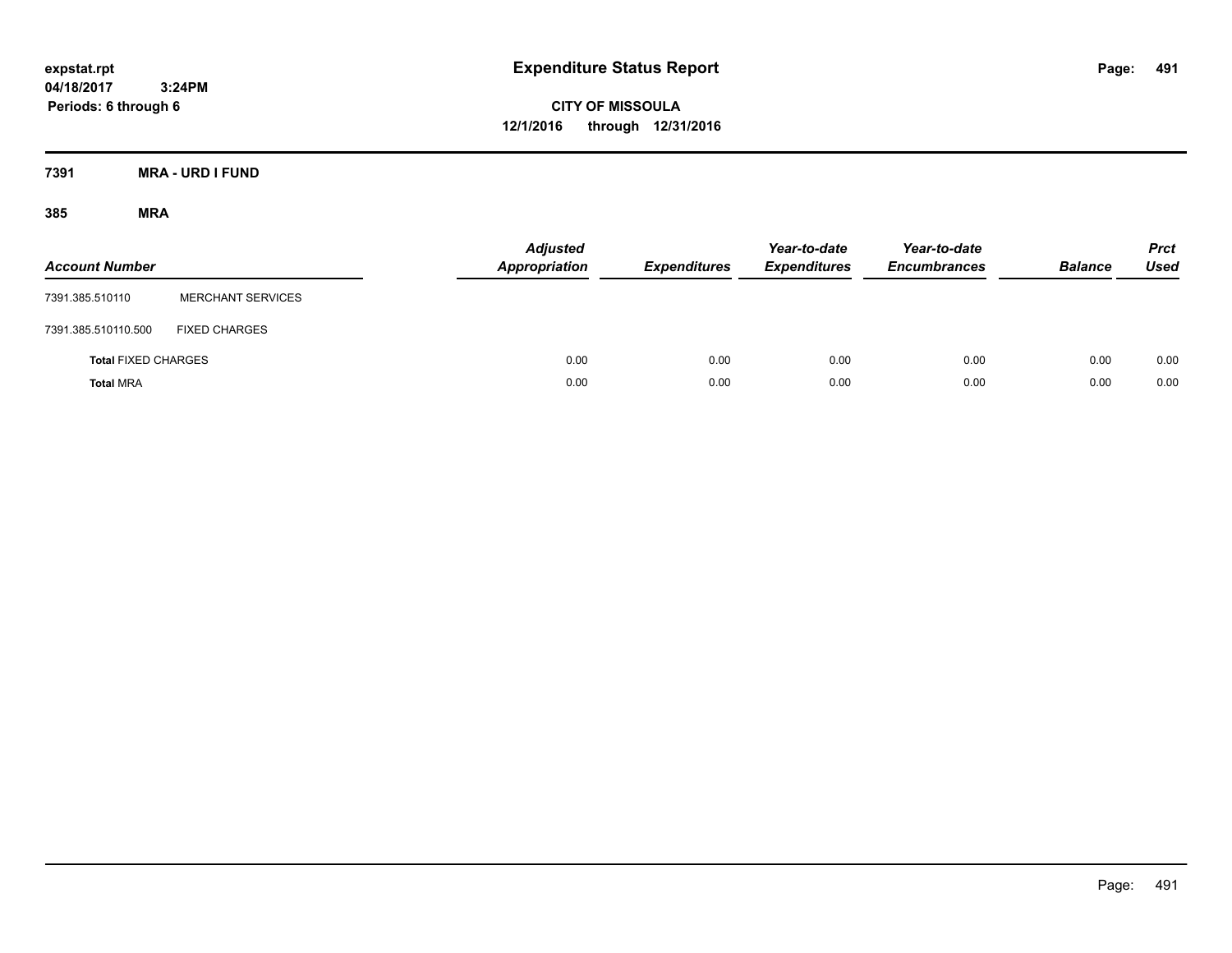**CITY OF MISSOULA 12/1/2016 through 12/31/2016**

**7391 MRA - URD I FUND**

**900 DEPRECIATION**

| <b>Account Number</b>  |                          | <b>Adjusted</b><br>Appropriation | <b>Expenditures</b> | Year-to-date<br><b>Expenditures</b> | Year-to-date<br><b>Encumbrances</b> | <b>Balance</b> | Prct<br><b>Used</b> |
|------------------------|--------------------------|----------------------------------|---------------------|-------------------------------------|-------------------------------------|----------------|---------------------|
| 7391.900.510110        | <b>MERCHANT SERVICES</b> |                                  |                     |                                     |                                     |                |                     |
| 7391.900.510110.500    | <b>FIXED CHARGES</b>     |                                  |                     |                                     |                                     |                |                     |
| Total MRA - URD I FUND |                          | 0.00                             | 0.00                | 0.00                                | 0.00                                | 0.00           | 0.00                |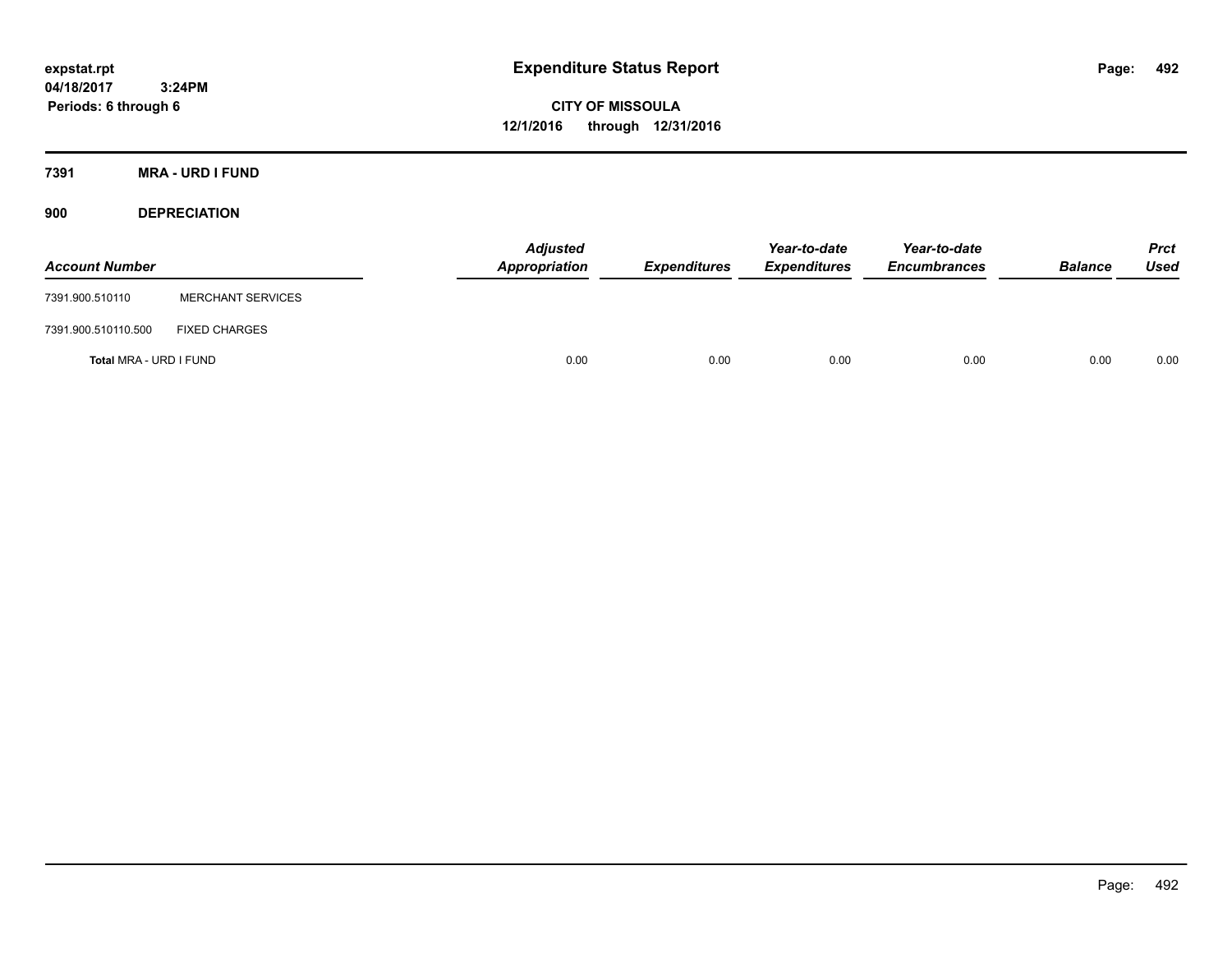**CITY OF MISSOULA 12/1/2016 through 12/31/2016**

**7392 MRA - URD II FUND**

| <b>Account Number</b>                                             |                                                  | <b>Adjusted</b><br>Appropriation | <b>Expenditures</b> | Year-to-date<br><b>Expenditures</b> | Year-to-date<br><b>Encumbrances</b> | <b>Balance</b>           | <b>Prct</b><br><b>Used</b> |
|-------------------------------------------------------------------|--------------------------------------------------|----------------------------------|---------------------|-------------------------------------|-------------------------------------|--------------------------|----------------------------|
| 7392.385.460436                                                   | MRA CTEP/CMAQ                                    |                                  |                     |                                     |                                     |                          |                            |
| 7392.385.460436.300                                               | PURCHASED SERVICES                               |                                  |                     |                                     |                                     |                          |                            |
|                                                                   | <b>Total PURCHASED SERVICES</b>                  | 0.00                             | 0.00                | 0.00                                | 0.00                                | 0.00                     | 0.00                       |
| 7392.385.460436.900                                               | <b>CAPITAL OUTLAY</b>                            |                                  |                     |                                     |                                     |                          |                            |
| <b>Total MRA CTEP/CMAQ</b>                                        |                                                  | 0.00                             | 0.00                | 0.00                                | 0.00                                | 0.00                     | 0.00                       |
| 7392.385.470210                                                   | <b>ADMINISTRATION</b>                            |                                  |                     |                                     |                                     |                          |                            |
| 7392.385.470210.300                                               | PURCHASED SERVICES                               |                                  |                     |                                     |                                     |                          |                            |
|                                                                   | <b>Total PURCHASED SERVICES</b>                  | 0.00                             | 0.00                | 0.00                                | 0.00                                | 0.00                     | 0.00                       |
| 7392.385.470210.800                                               | OTHER OBJECTS                                    |                                  |                     |                                     |                                     |                          |                            |
| <b>Total ADMINISTRATION</b>                                       | 7392.385.470210.820.000 TRANSFERS TO OTHER FUNDS | 250,000.00<br>250,000.00         | 0.00<br>0.00        | 0.00<br>0.00                        | 0.00<br>0.00                        | 250,000.00<br>250,000.00 | 0.00<br>0.00               |
| 7392.385.470220                                                   | PROPERTY ACQUISITION                             |                                  |                     |                                     |                                     |                          |                            |
| 7392.385.470220.800                                               | OTHER OBJECTS                                    |                                  |                     |                                     |                                     |                          |                            |
| 7392.385.470220.845.000 CONTINGENCY<br><b>Total OTHER OBJECTS</b> |                                                  | 50,000.00<br>50,000.00           | 0.00<br>0.00        | 0.00<br>0.00                        | 0.00<br>0.00                        | 50,000.00<br>50,000.00   | 0.00<br>0.00               |
| 7392.385.470220.900                                               | <b>CAPITAL OUTLAY</b>                            |                                  |                     |                                     |                                     |                          |                            |
| <b>Total CAPITAL OUTLAY</b>                                       |                                                  | 0.00                             | 0.00                | 0.00                                | 0.00                                | 0.00                     | 0.00                       |
|                                                                   | <b>Total PROPERTY ACQUISITION</b>                | 50,000.00                        | 0.00                | 0.00                                | 0.00                                | 50,000.00                | 0.00                       |
| 7392.385.470230                                                   | PW FACILITY                                      |                                  |                     |                                     |                                     |                          |                            |
| 7392.385.470230.300                                               | PURCHASED SERVICES                               |                                  |                     |                                     |                                     |                          |                            |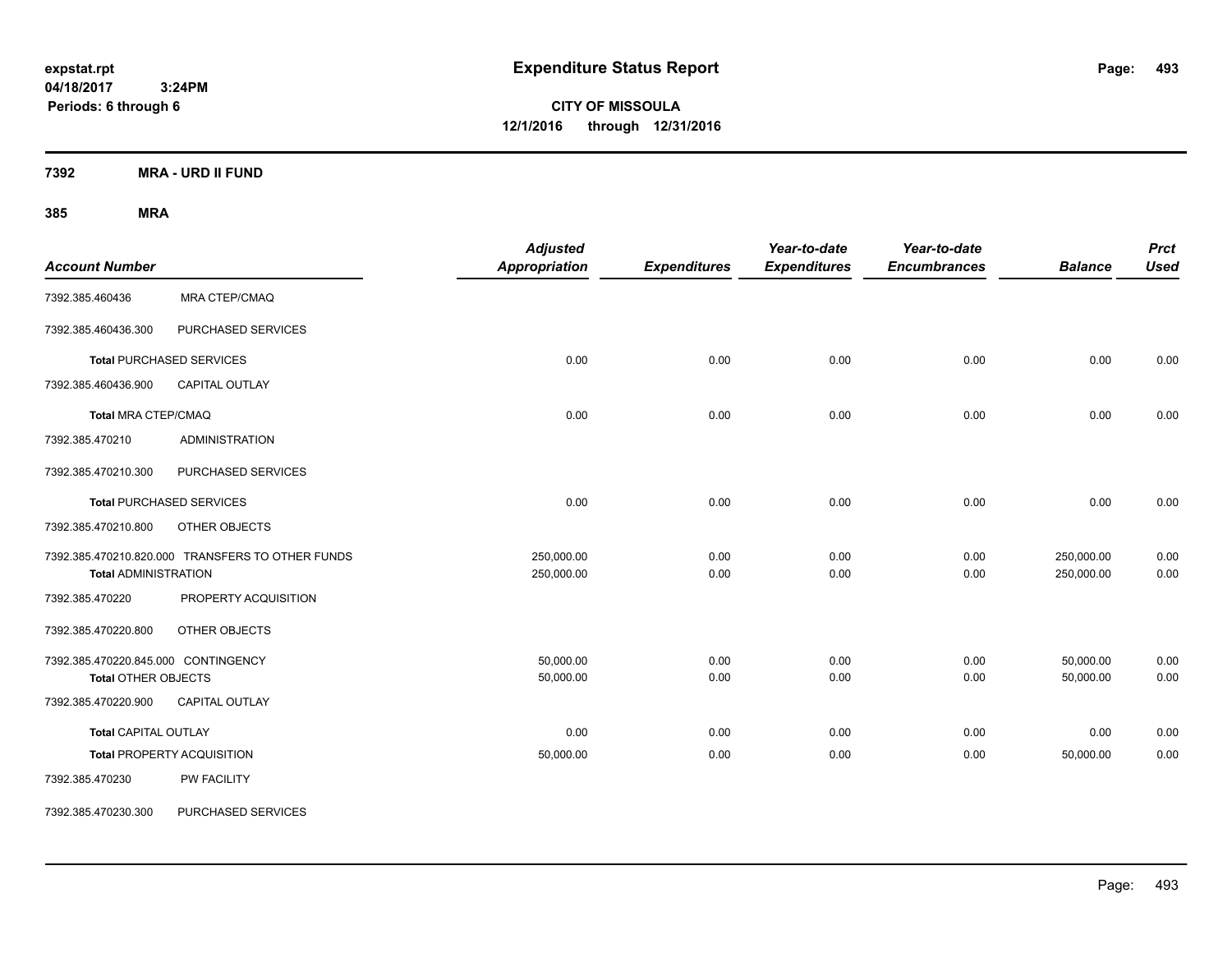**CITY OF MISSOULA 12/1/2016 through 12/31/2016**

**7392 MRA - URD II FUND**

| <b>Account Number</b>                                    | <b>Adjusted</b><br><b>Appropriation</b> | <b>Expenditures</b> | Year-to-date<br><b>Expenditures</b> | Year-to-date<br><b>Encumbrances</b> | <b>Balance</b> | <b>Prct</b><br><b>Used</b> |
|----------------------------------------------------------|-----------------------------------------|---------------------|-------------------------------------|-------------------------------------|----------------|----------------------------|
| 7392.385.470230.350.000 PROFESSIONAL SERVICES            | 22,551.00                               | 0.00                | 0.00                                | 0.00                                | 22,551.00      | 0.00                       |
| <b>Total PURCHASED SERVICES</b>                          | 22,551.00                               | 0.00                | 0.00                                | 0.00                                | 22,551.00      | 0.00                       |
| <b>GRANTS &amp; CONTRIBUTIONS</b><br>7392.385.470230.700 |                                         |                     |                                     |                                     |                |                            |
| 7392.385.470230.700.000 GRANTS & CONTRIBUTIONS           | 102,885.00                              | 16,500.00           | 16,500.00                           | 0.00                                | 86,385.00      | 16.04                      |
| <b>Total GRANTS &amp; CONTRIBUTIONS</b>                  | 102,885.00                              | 16,500.00           | 16,500.00                           | 0.00                                | 86,385.00      | 16.04                      |
| 7392.385.470230.800<br>OTHER OBJECTS                     |                                         |                     |                                     |                                     |                |                            |
| 7392.385.470230.845.000 CONTINGENCY                      | 1,286,500.00                            | 0.00                | 0.00                                | 0.00                                | 1,286,500.00   | 0.00                       |
| <b>Total OTHER OBJECTS</b>                               | 1,286,500.00                            | 0.00                | 0.00                                | 0.00                                | 1,286,500.00   | 0.00                       |
| 7392.385.470230.900<br>CAPITAL OUTLAY                    |                                         |                     |                                     |                                     |                |                            |
| 7392.385.470230.930.000 IMPROVEMENTS                     | 110,000.00                              | 7,140.00            | 9,981.25                            | 0.00                                | 100,018.75     | 9.07                       |
| <b>Total CAPITAL OUTLAY</b>                              | 110,000.00                              | 7,140.00            | 9,981.25                            | 0.00                                | 100,018.75     | 9.07                       |
| <b>Total PW FACILITY</b>                                 | 1,521,936.00                            | 23,640.00           | 26,481.25                           | 0.00                                | 1,495,454.75   | 1.74                       |
| <b>REHAB LOANS</b><br>7392.385.470240                    |                                         |                     |                                     |                                     |                |                            |
| <b>GRANTS &amp; CONTRIBUTIONS</b><br>7392.385.470240.700 |                                         |                     |                                     |                                     |                |                            |
| 7392.385.470240.700.000 GRANTS & CONTRIBUTIONS           | 444.830.00                              | 0.00                | 0.00                                | 0.00                                | 444,830.00     | 0.00                       |
| <b>Total REHAB LOANS</b>                                 | 444,830.00                              | 0.00                | 0.00                                | 0.00                                | 444,830.00     | 0.00                       |
| 7392.385.470241<br>*** Title Not Found ***               |                                         |                     |                                     |                                     |                |                            |
| PURCHASED SERVICES<br>7392.385.470241.300                |                                         |                     |                                     |                                     |                |                            |
| <b>Total PURCHASED SERVICES</b>                          | 0.00                                    | 0.00                | 0.00                                | 0.00                                | 0.00           | 0.00                       |
| 7392.385.470241.700<br><b>GRANTS &amp; CONTRIBUTIONS</b> |                                         |                     |                                     |                                     |                |                            |
| <b>Total GRANTS &amp; CONTRIBUTIONS</b>                  | 0.00                                    | 0.00                | 0.00                                | 0.00                                | 0.00           | 0.00                       |
| 7392.385.470241.800<br>OTHER OBJECTS                     |                                         |                     |                                     |                                     |                |                            |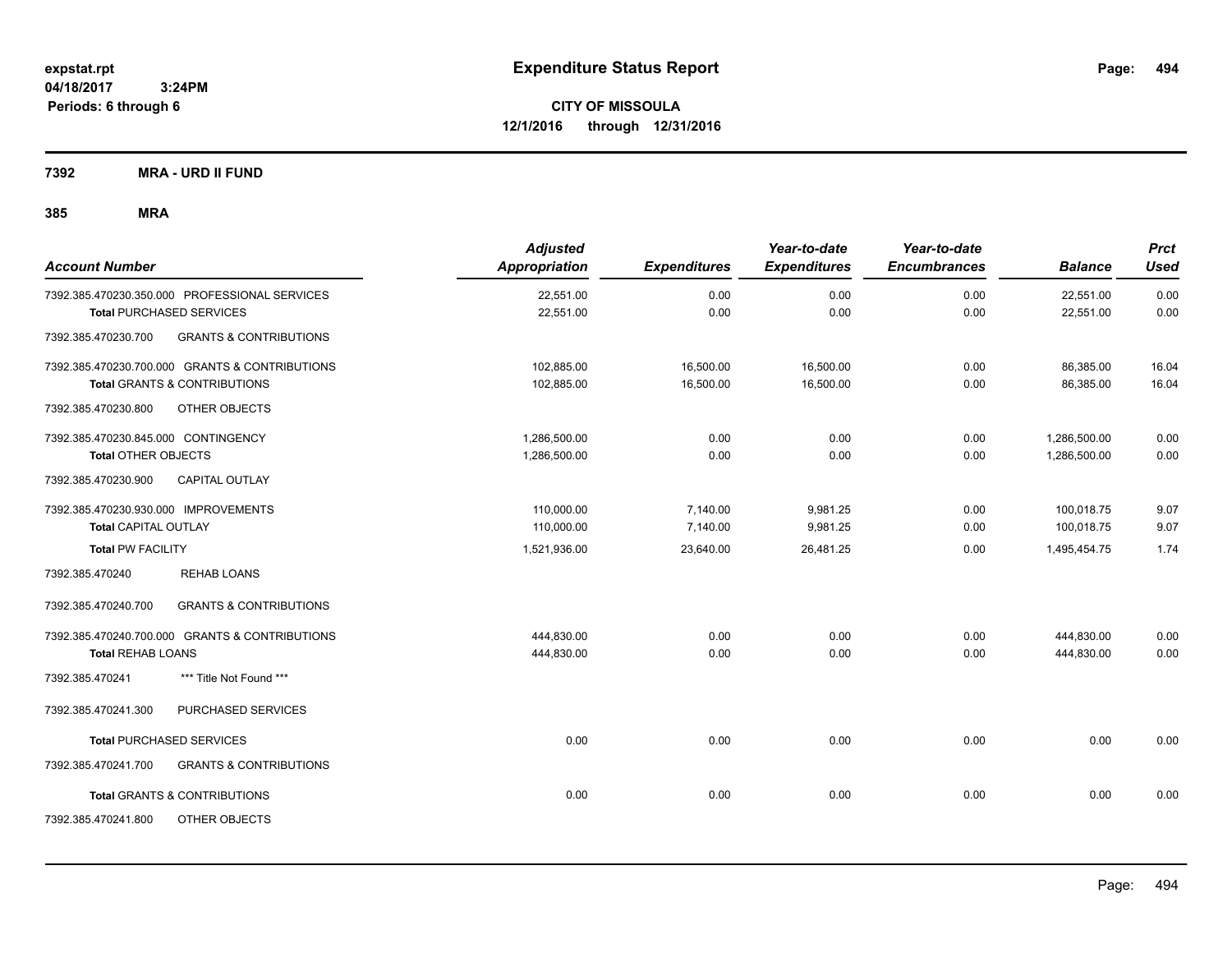**CITY OF MISSOULA 12/1/2016 through 12/31/2016**

**7392 MRA - URD II FUND**

### **385 MRA**

| <b>Account Number</b>               |                                               | <b>Adjusted</b><br>Appropriation | <b>Expenditures</b> | Year-to-date<br><b>Expenditures</b> | Year-to-date<br><b>Encumbrances</b> | <b>Balance</b> | <b>Prct</b><br><b>Used</b> |
|-------------------------------------|-----------------------------------------------|----------------------------------|---------------------|-------------------------------------|-------------------------------------|----------------|----------------------------|
| <b>Total OTHER OBJECTS</b>          |                                               | 0.00                             | 0.00                | 0.00                                | 0.00                                | 0.00           | 0.00                       |
| 7392.385.470241.900                 | CAPITAL OUTLAY                                |                                  |                     |                                     |                                     |                |                            |
| Total *** Title Not Found ***       |                                               | 0.00                             | 0.00                | 0.00                                | 0.00                                | 0.00           | 0.00                       |
| 7392.385.470250                     | <b>RELOCATION PAYMENTS</b>                    |                                  |                     |                                     |                                     |                |                            |
| 7392.385.470250.700                 | <b>GRANTS &amp; CONTRIBUTIONS</b>             |                                  |                     |                                     |                                     |                |                            |
|                                     | Total GRANTS & CONTRIBUTIONS                  | 0.00                             | 0.00                | 0.00                                | 0.00                                | 0.00           | 0.00                       |
| 7392.385.470250.800                 | OTHER OBJECTS                                 |                                  |                     |                                     |                                     |                |                            |
|                                     | <b>Total RELOCATION PAYMENTS</b>              | 0.00                             | 0.00                | 0.00                                | 0.00                                | 0.00           | 0.00                       |
| 7392.385.470260                     | <b>PLANNING &amp; MGMT</b>                    |                                  |                     |                                     |                                     |                |                            |
| 7392.385.470260.300                 | PURCHASED SERVICES                            |                                  |                     |                                     |                                     |                |                            |
|                                     | 7392.385.470260.350.000 PROFESSIONAL SERVICES | 10,000.00                        | 0.00                | 0.00                                | 0.00                                | 10,000.00      | 0.00                       |
|                                     | <b>Total PURCHASED SERVICES</b>               | 10,000.00                        | 0.00                | 0.00                                | 0.00                                | 10,000.00      | 0.00                       |
| 7392.385.470260.700                 | <b>GRANTS &amp; CONTRIBUTIONS</b>             |                                  |                     |                                     |                                     |                |                            |
|                                     | <b>Total GRANTS &amp; CONTRIBUTIONS</b>       | 0.00                             | 0.00                | 0.00                                | 0.00                                | 0.00           | 0.00                       |
| 7392.385.470260.800                 | OTHER OBJECTS                                 |                                  |                     |                                     |                                     |                |                            |
| 7392.385.470260.845.000 CONTINGENCY |                                               | 50,000.00                        | 0.00                | 0.00                                | 0.00                                | 50,000.00      | 0.00                       |
| <b>Total OTHER OBJECTS</b>          |                                               | 50,000.00                        | 0.00                | 0.00                                | 0.00                                | 50,000.00      | 0.00                       |
| <b>Total PLANNING &amp; MGMT</b>    |                                               | 60,000.00                        | 0.00                | 0.00                                | 0.00                                | 60,000.00      | 0.00                       |
| 7392.385.470270                     | <b>CLEARING &amp; DEMO</b>                    |                                  |                     |                                     |                                     |                |                            |

7392.385.470270.700 GRANTS & CONTRIBUTIONS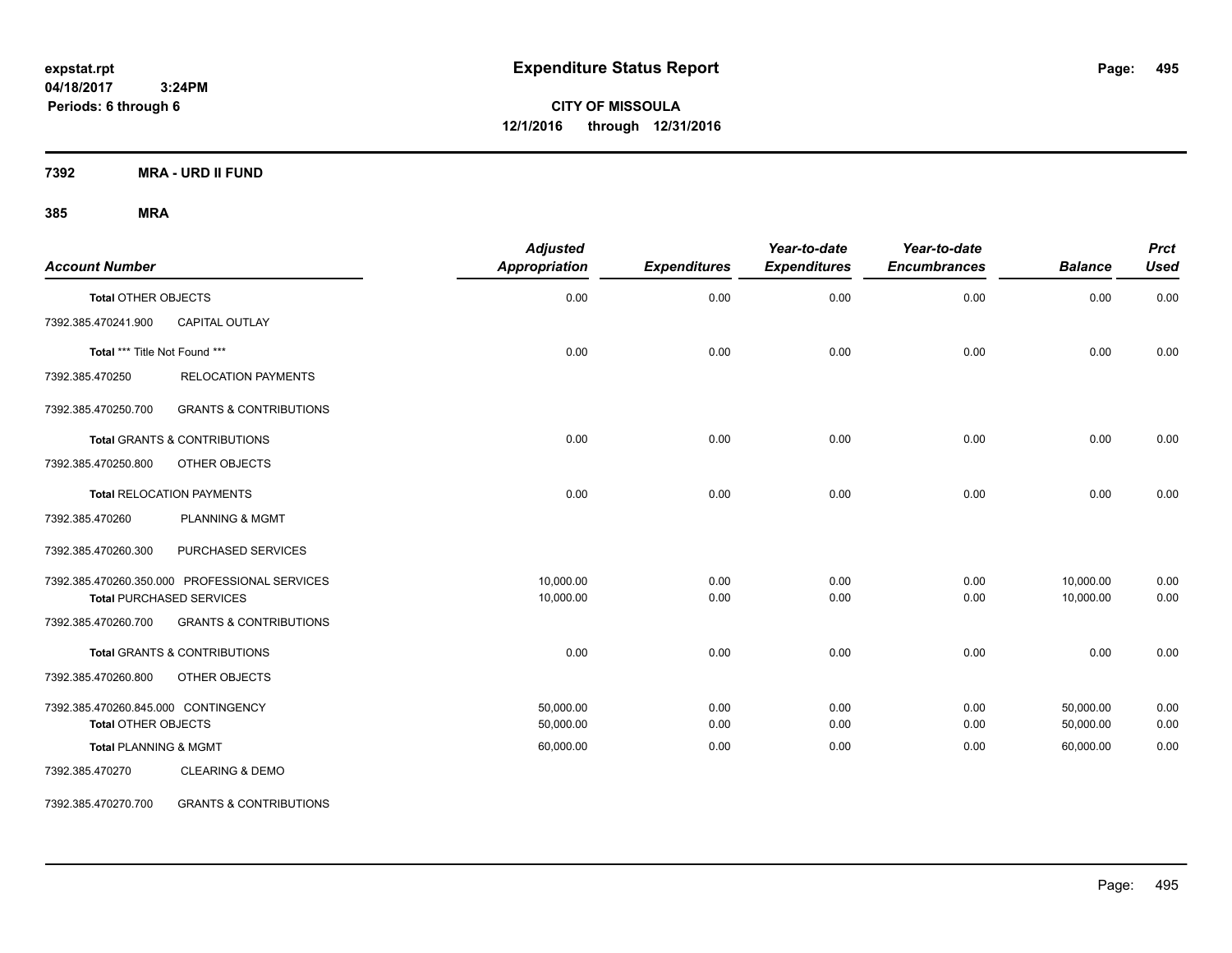**CITY OF MISSOULA 12/1/2016 through 12/31/2016**

**7392 MRA - URD II FUND**

| <b>Account Number</b>               |                                                | <b>Adjusted</b><br>Appropriation | <b>Expenditures</b> | Year-to-date<br><b>Expenditures</b> | Year-to-date<br><b>Encumbrances</b> | <b>Balance</b> | <b>Prct</b><br><b>Used</b> |
|-------------------------------------|------------------------------------------------|----------------------------------|---------------------|-------------------------------------|-------------------------------------|----------------|----------------------------|
|                                     | 7392.385.470270.700.000 GRANTS & CONTRIBUTIONS | 35,000.00                        | 0.00                | 0.00                                | 0.00                                | 35,000.00      | 0.00                       |
|                                     | <b>Total GRANTS &amp; CONTRIBUTIONS</b>        | 35,000.00                        | 0.00                | 0.00                                | 0.00                                | 35,000.00      | 0.00                       |
| 7392.385.470270.800                 | OTHER OBJECTS                                  |                                  |                     |                                     |                                     |                |                            |
| 7392.385.470270.845.000 CONTINGENCY |                                                | 100,000.00                       | 0.00                | 0.00                                | 0.00                                | 100,000.00     | 0.00                       |
| <b>Total OTHER OBJECTS</b>          |                                                | 100,000.00                       | 0.00                | 0.00                                | 0.00                                | 100,000.00     | 0.00                       |
| 7392.385.470270.900                 | CAPITAL OUTLAY                                 |                                  |                     |                                     |                                     |                |                            |
| <b>Total CAPITAL OUTLAY</b>         |                                                | 0.00                             | 0.00                | 0.00                                | 0.00                                | 0.00           | 0.00                       |
| Total CLEARING & DEMO               |                                                | 135,000.00                       | 0.00                | 0.00                                | 0.00                                | 135,000.00     | 0.00                       |
| 7392.385.470280                     | 5M SOUTH RESERVE CROSSING                      |                                  |                     |                                     |                                     |                |                            |
| 7392.385.470280.900                 | CAPITAL OUTLAY                                 |                                  |                     |                                     |                                     |                |                            |
|                                     | Total 5M SOUTH RESERVE CROSSING                | 0.00                             | 0.00                | 0.00                                | 0.00                                | 0.00           | 0.00                       |
| 7392.385.470290                     | BROWNFIELD RLF 1.125M                          |                                  |                     |                                     |                                     |                |                            |
| 7392.385.470290.700                 | <b>GRANTS &amp; CONTRIBUTIONS</b>              |                                  |                     |                                     |                                     |                |                            |
|                                     | Total GRANTS & CONTRIBUTIONS                   | 0.00                             | 0.00                | 0.00                                | 0.00                                | 0.00           | 0.00                       |
| 7392.385.470290.900                 | <b>CAPITAL OUTLAY</b>                          |                                  |                     |                                     |                                     |                |                            |
|                                     | Total BROWNFIELD RLF 1.125M                    | 0.00                             | 0.00                | 0.00                                | 0.00                                | 0.00           | 0.00                       |
| 7392.385.470300                     | SAFEWAY/ST PAT 1.5M                            |                                  |                     |                                     |                                     |                |                            |
| 7392.385.470300.900                 | <b>CAPITAL OUTLAY</b>                          |                                  |                     |                                     |                                     |                |                            |
| Total SAFEWAY/ST PAT 1.5M           |                                                | 0.00                             | 0.00                | 0.00                                | 0.00                                | 0.00           | 0.00                       |
| 7392.385.470301                     | 5.75M SILVER PARK/WYOMIN/MRL                   |                                  |                     |                                     |                                     |                |                            |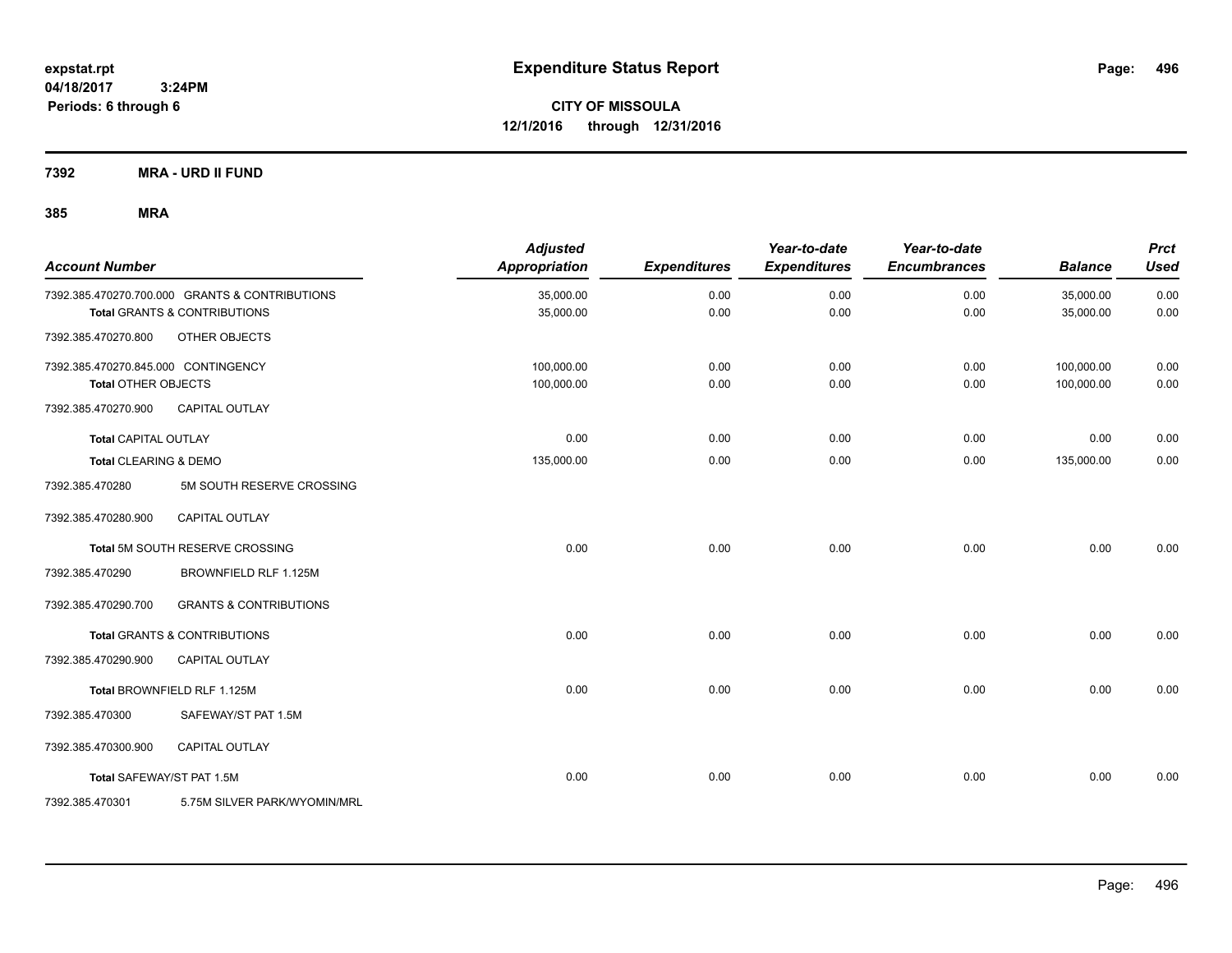**CITY OF MISSOULA 12/1/2016 through 12/31/2016**

**7392 MRA - URD II FUND**

| <b>Account Number</b>           |                                         | <b>Adjusted</b><br><b>Appropriation</b> | <b>Expenditures</b> | Year-to-date<br><b>Expenditures</b> | Year-to-date<br><b>Encumbrances</b> | <b>Balance</b> | <b>Prct</b><br><b>Used</b> |
|---------------------------------|-----------------------------------------|-----------------------------------------|---------------------|-------------------------------------|-------------------------------------|----------------|----------------------------|
| 7392.385.470301.300             | PURCHASED SERVICES                      |                                         |                     |                                     |                                     |                |                            |
| <b>Total PURCHASED SERVICES</b> |                                         | 0.00                                    | 0.00                | 0.00                                | 0.00                                | 0.00           | 0.00                       |
| 7392.385.470301.700             | <b>GRANTS &amp; CONTRIBUTIONS</b>       |                                         |                     |                                     |                                     |                |                            |
|                                 | <b>Total GRANTS &amp; CONTRIBUTIONS</b> | 0.00                                    | 0.00                | 0.00                                | 0.00                                | 0.00           | 0.00                       |
| 7392.385.470301.800             | OTHER OBJECTS                           |                                         |                     |                                     |                                     |                |                            |
| <b>Total OTHER OBJECTS</b>      |                                         | 0.00                                    | 0.00                | 0.00                                | 0.00                                | 0.00           | 0.00                       |
| 7392.385.470301.900             | <b>CAPITAL OUTLAY</b>                   |                                         |                     |                                     |                                     |                |                            |
|                                 | Total 5.75M SILVER PARK/WYOMIN/MRL      | 0.00                                    | 0.00                | 0.00                                | 0.00                                | 0.00           | 0.00                       |
| 7392.385.510110                 | <b>MERCHANT SERVICES</b>                |                                         |                     |                                     |                                     |                |                            |
| 7392.385.510110.500             | <b>FIXED CHARGES</b>                    |                                         |                     |                                     |                                     |                |                            |
| <b>Total MERCHANT SERVICES</b>  |                                         | 0.00                                    | 0.00                | 0.00                                | 0.00                                | 0.00           | 0.00                       |
| Total MRA - URD II FUND         |                                         | 2,461,766.00                            | 23,640.00           | 26,481.25                           | 0.00                                | 2,435,284.75   | 1.08                       |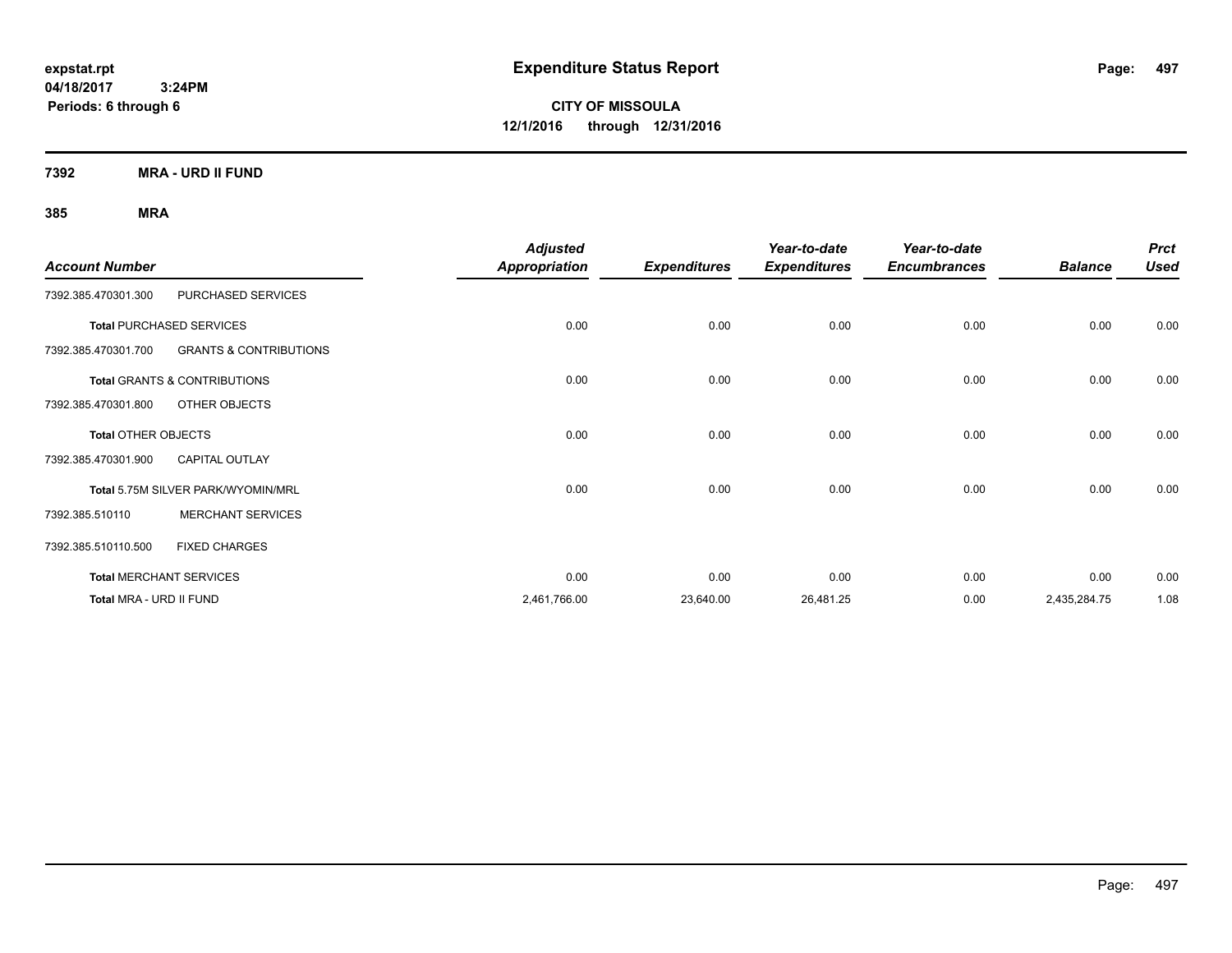**CITY OF MISSOULA 12/1/2016 through 12/31/2016**

**7393 MRA - URD III FUND**

**385 MRA**

| <b>Account Number</b>                     |                                                         | <b>Adjusted</b><br><b>Appropriation</b> | <b>Expenditures</b> | Year-to-date<br><b>Expenditures</b> | Year-to-date<br><b>Encumbrances</b> | <b>Balance</b> | <b>Prct</b><br><b>Used</b> |
|-------------------------------------------|---------------------------------------------------------|-----------------------------------------|---------------------|-------------------------------------|-------------------------------------|----------------|----------------------------|
|                                           |                                                         |                                         |                     |                                     |                                     |                |                            |
| 7393.385.470210                           | <b>ADMINISTRATION</b>                                   |                                         |                     |                                     |                                     |                |                            |
| 7393.385.470210.100                       | PERSONAL SERVICES                                       |                                         |                     |                                     |                                     |                |                            |
|                                           | 7393.385.470210.110.000 SALARIES AND WAGES              | 405,647.00                              | 32,109.00           | 201.225.16                          | 0.00                                | 204.421.84     | 49.61                      |
| 7393.385.470210.120.000                   | OVERTIME/TERMINATION                                    | 5,000.00                                | 0.00                | 0.00                                | 0.00                                | 5,000.00       | 0.00                       |
|                                           | 7393.385.470210.140.000 EMPLOYER CONTRIBUTIONS          | 129,626.00                              | 10,401.43           | 66,420.47                           | 0.00                                | 63,205.53      | 51.24                      |
|                                           | 7393.385.470210.141.000 STATE RETIREMENT CONTRIBUTIONS  | 0.00                                    | 32.11               | 201.22                              | 0.00                                | $-201.22$      | 0.00                       |
| <b>Total PERSONAL SERVICES</b>            |                                                         | 540,273.00                              | 42,542.54           | 267.846.85                          | 0.00                                | 272,426.15     | 49.58                      |
| 7393.385.470210.200                       | <b>SUPPLIES</b>                                         |                                         |                     |                                     |                                     |                |                            |
| 7393.385.470210.210.000 OFFICE SUPPLIES   |                                                         | 4,000.00                                | 1,036.18            | 1,743.42                            | 0.00                                | 2,256.58       | 43.59                      |
|                                           | 7393.385.470210.220.000 OPERATING SUPPLIES              | 500.00                                  | 0.00                | 0.00                                | 0.00                                | 500.00         | 0.00                       |
|                                           | 7393.385.470210.230.000 REPAIR/MAINTENANCE              | 828.00                                  | 0.00                | 0.00                                | 0.00                                | 828.00         | 0.00                       |
| 7393.385.470210.231.000                   | <b>GASOLINE</b>                                         | 400.00                                  | 30.02               | 64.89                               | 0.00                                | 335.11         | 16.22                      |
| 7393.385.470210.240.000 OTHER SUPPLIES    |                                                         | 3,398.00                                | 0.00                | 0.00                                | 0.00                                | 3,398.00       | 0.00                       |
| <b>Total SUPPLIES</b>                     |                                                         | 9,126.00                                | 1,066.20            | 1,808.31                            | 0.00                                | 7,317.69       | 19.81                      |
| 7393.385.470210.300                       | PURCHASED SERVICES                                      |                                         |                     |                                     |                                     |                |                            |
| 7393.385.470210.310.000 COMMUNICATIONS    |                                                         | 800.00                                  | 8.10                | 35.14                               | 0.00                                | 764.86         | 4.39                       |
| 7393.385.470210.320.000                   | PRINTING & DUPLICATING                                  | 3,000.00                                | 0.00                | 553.75                              | 0.00                                | 2,446.25       | 18.46                      |
|                                           | 7393.385.470210.330.000 PUBLICITY, SUBSCRIPTIONS & DUES | 3,000.00                                | 50.00               | 1.197.78                            | 0.00                                | 1.802.22       | 39.93                      |
| 7393.385.470210.344.000 TELEPHONE SERVICE |                                                         | 1,300.00                                | 2.23                | 74.35                               | 0.00                                | 1,225.65       | 5.72                       |
| 7393.385.470210.345.000 GARBAGE           |                                                         | 565.00                                  | 0.00                | 0.00                                | 0.00                                | 565.00         | 0.00                       |
|                                           | 7393.385.470210.350.000 PROFESSIONAL SERVICES           | 148.635.00                              | 74,668.00           | 75,568.00                           | 0.00                                | 73,067.00      | 50.84                      |
| 7393.385.470210.360.000                   | <b>REPAIR &amp; MAINTENANCE</b>                         | 6,990.00                                | 674.28              | 1,685.70                            | 0.00                                | 5,304.30       | 24.12                      |
| 7393.385.470210.370.000                   | <b>TRAVEL</b>                                           | 3,500.00                                | 0.00                | 378.14                              | 0.00                                | 3,121.86       | 10.80                      |
| 7393.385.470210.380.000 TRAINING          |                                                         | 4,500.00                                | 0.00                | 85.00                               | 0.00                                | 4,415.00       | 1.89                       |
|                                           | 7393.385.470210.390.000 OTHER PURCHASED SERVICES        | 500.00                                  | 0.00                | 0.00                                | 0.00                                | 500.00         | 0.00                       |
| <b>Total PURCHASED SERVICES</b>           |                                                         | 172,790.00                              | 75,402.61           | 79,577.86                           | 0.00                                | 93,212.14      | 46.05                      |

7393.385.470210.700 GRANTS & CONTRIBUTIONS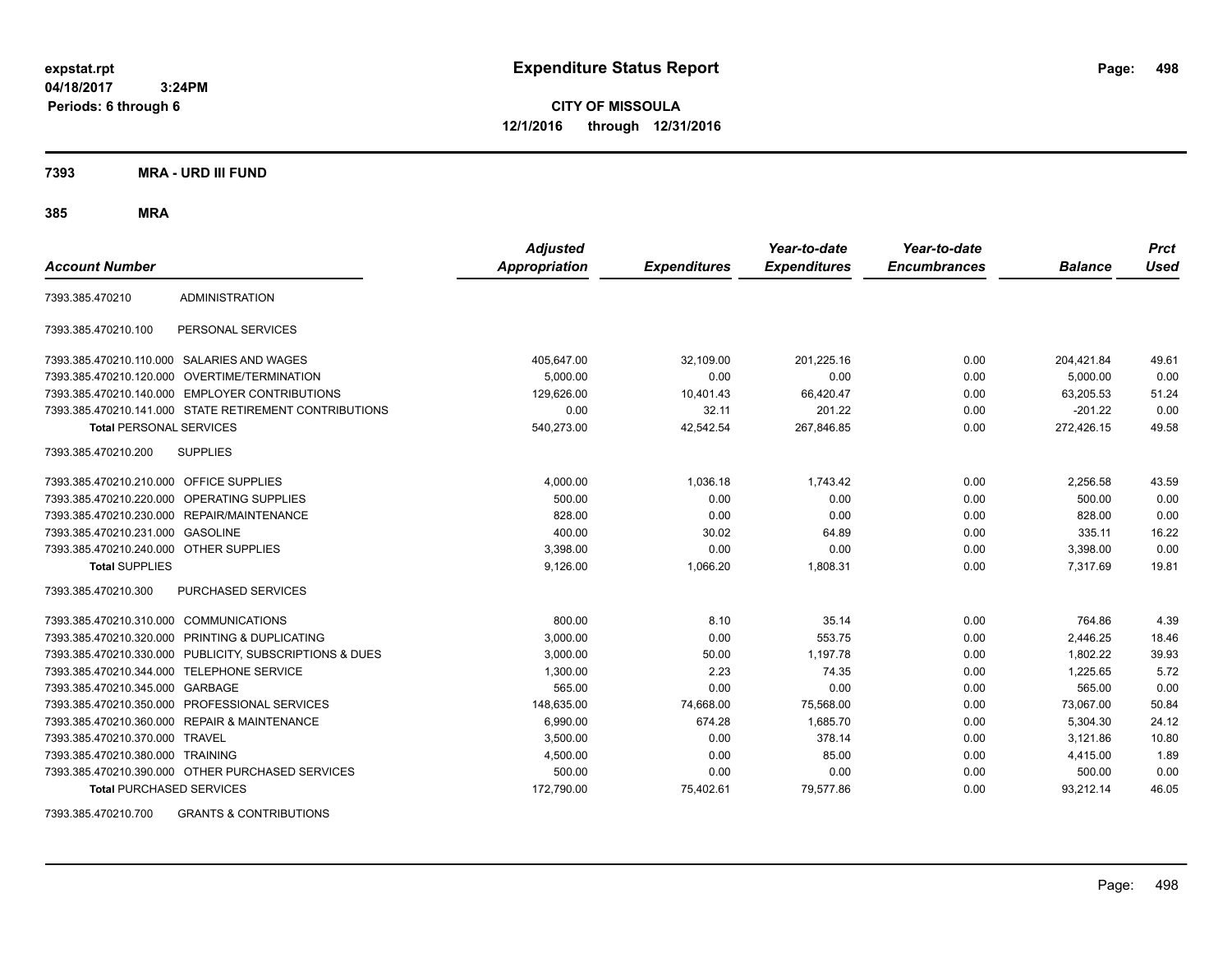**CITY OF MISSOULA 12/1/2016 through 12/31/2016**

**7393 MRA - URD III FUND**

| <b>Account Number</b>        |                                                                                           | <b>Adjusted</b><br>Appropriation | <b>Expenditures</b>          | Year-to-date<br><b>Expenditures</b> | Year-to-date<br><b>Encumbrances</b> | <b>Balance</b>                 | <b>Prct</b><br><b>Used</b> |
|------------------------------|-------------------------------------------------------------------------------------------|----------------------------------|------------------------------|-------------------------------------|-------------------------------------|--------------------------------|----------------------------|
|                              | Total GRANTS & CONTRIBUTIONS                                                              | 0.00                             | 0.00                         | 0.00                                | 0.00                                | 0.00                           | 0.00                       |
| 7393.385.470210.800          | OTHER OBJECTS                                                                             |                                  |                              |                                     |                                     |                                |                            |
| <b>Total OTHER OBJECTS</b>   |                                                                                           | 0.00                             | 0.00                         | 0.00                                | 0.00                                | 0.00                           | 0.00                       |
| 7393.385.470210.900          | <b>CAPITAL OUTLAY</b>                                                                     |                                  |                              |                                     |                                     |                                |                            |
| <b>Total CAPITAL OUTLAY</b>  | 7393.385.470210.940.000 MACHINERY & EQUIPMENT                                             | 5.000.00<br>5,000.00             | 0.00<br>0.00                 | 0.00<br>0.00                        | 0.00<br>0.00                        | 5,000.00<br>5,000.00           | 0.00<br>0.00               |
| <b>Total ADMINISTRATION</b>  |                                                                                           | 727,189.00                       | 119,011.35                   | 349,233.02                          | 0.00                                | 377.955.98                     | 48.03                      |
| 7393.385.470220              | PROPERTY ACQUISITION                                                                      |                                  |                              |                                     |                                     |                                |                            |
| 7393.385.470220.300          | PURCHASED SERVICES                                                                        |                                  |                              |                                     |                                     |                                |                            |
|                              | <b>Total PURCHASED SERVICES</b>                                                           | 0.00                             | 0.00                         | 0.00                                | 0.00                                | 0.00                           | 0.00                       |
| 7393.385.470220.800          | OTHER OBJECTS                                                                             |                                  |                              |                                     |                                     |                                |                            |
| <b>Total OTHER OBJECTS</b>   |                                                                                           | 0.00                             | 0.00                         | 0.00                                | 0.00                                | 0.00                           | 0.00                       |
| 7393.385.470220.900          | <b>CAPITAL OUTLAY</b>                                                                     |                                  |                              |                                     |                                     |                                |                            |
| 7393.385.470220.910.000 LAND | <b>Total PROPERTY ACQUISITION</b>                                                         | 0.00<br>0.00                     | 200,000.00<br>200,000.00     | 200,000.00<br>200,000.00            | 0.00<br>0.00                        | $-200,000.00$<br>$-200,000.00$ | 0.00<br>0.00               |
| 7393.385.470230              | PW FACILITY                                                                               |                                  |                              |                                     |                                     |                                |                            |
| 7393.385.470230.300          | PURCHASED SERVICES                                                                        |                                  |                              |                                     |                                     |                                |                            |
|                              | 7393.385.470230.350.000 PROFESSIONAL SERVICES<br><b>Total PURCHASED SERVICES</b>          | 197,617.00<br>197,617.00         | $-51,698.77$<br>$-51,698.77$ | 0.00<br>0.00                        | 0.00<br>0.00                        | 197,617.00<br>197.617.00       | 0.00<br>0.00               |
| 7393.385.470230.700          | <b>GRANTS &amp; CONTRIBUTIONS</b>                                                         |                                  |                              |                                     |                                     |                                |                            |
|                              | 7393.385.470230.700.000 GRANTS & CONTRIBUTIONS<br><b>Total GRANTS &amp; CONTRIBUTIONS</b> | 235,215.00<br>235,215.00         | 0.00<br>0.00                 | 1,000.00<br>1,000.00                | 0.00<br>0.00                        | 234,215.00<br>234,215.00       | 0.43<br>0.43               |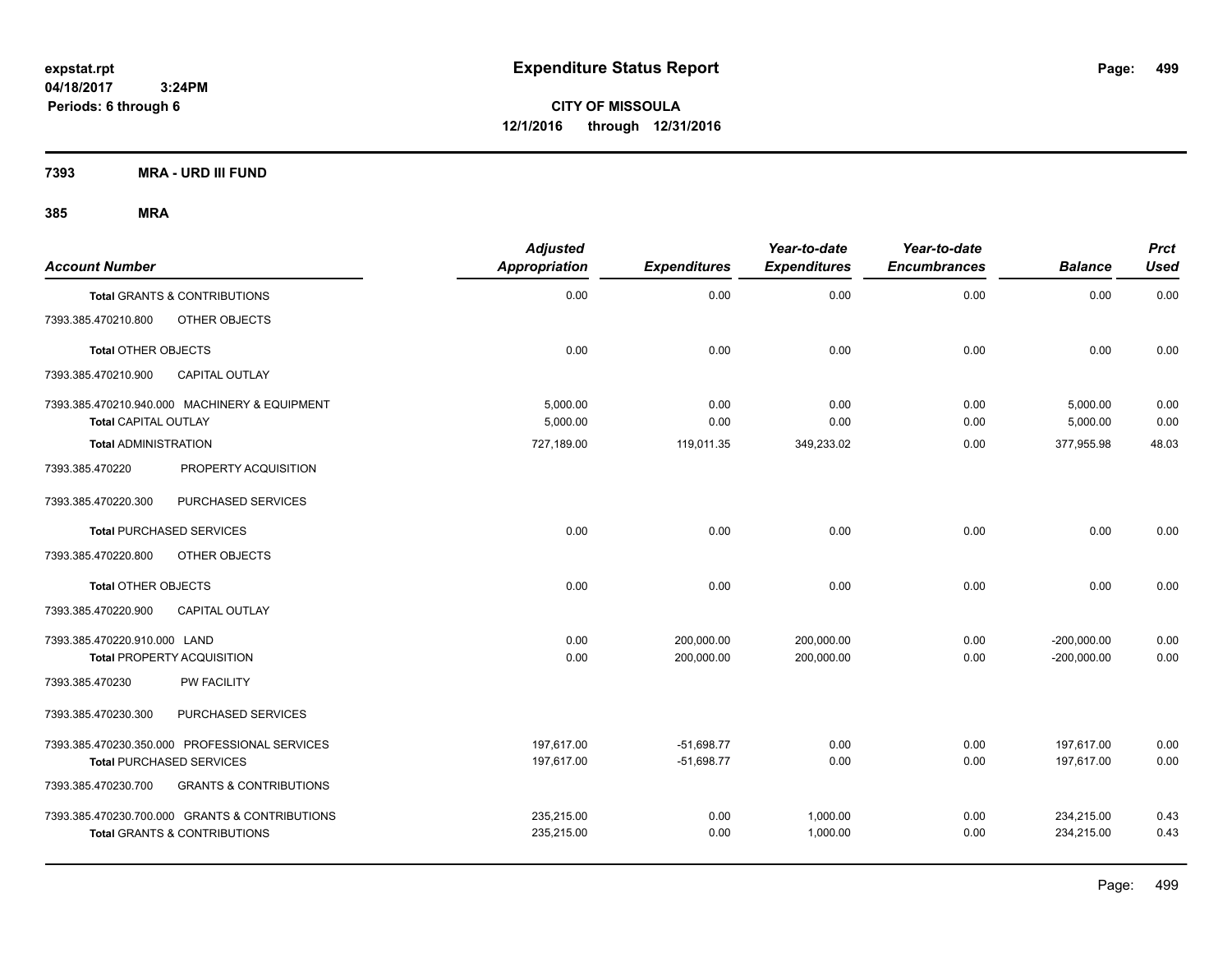**CITY OF MISSOULA 12/1/2016 through 12/31/2016**

**7393 MRA - URD III FUND**

|                                      |                                                | <b>Adjusted</b>      |                     | Year-to-date        | Year-to-date        |                | <b>Prct</b> |
|--------------------------------------|------------------------------------------------|----------------------|---------------------|---------------------|---------------------|----------------|-------------|
| <b>Account Number</b>                |                                                | <b>Appropriation</b> | <b>Expenditures</b> | <b>Expenditures</b> | <b>Encumbrances</b> | <b>Balance</b> | <b>Used</b> |
| 7393.385.470230.800                  | OTHER OBJECTS                                  |                      |                     |                     |                     |                |             |
| 7393.385.470230.845.000 CONTINGENCY  |                                                | 867,682.00           | 0.00                | 0.00                | 0.00                | 867,682.00     | 0.00        |
| <b>Total OTHER OBJECTS</b>           |                                                | 867,682.00           | 0.00                | 0.00                | 0.00                | 867,682.00     | 0.00        |
| 7393.385.470230.900                  | <b>CAPITAL OUTLAY</b>                          |                      |                     |                     |                     |                |             |
| 7393.385.470230.930.000 IMPROVEMENTS |                                                | 825,759.00           | 0.00                | 300.01              | 0.00                | 825,458.99     | 0.04        |
| <b>Total CAPITAL OUTLAY</b>          |                                                | 825,759.00           | 0.00                | 300.01              | 0.00                | 825,458.99     | 0.04        |
| <b>Total PW FACILITY</b>             |                                                | 2,126,273.00         | $-51,698.77$        | 1,300.01            | 0.00                | 2,124,972.99   | 0.06        |
| 7393.385.470240                      | <b>REHAB LOANS</b>                             |                      |                     |                     |                     |                |             |
| 7393.385.470240.700                  | <b>GRANTS &amp; CONTRIBUTIONS</b>              |                      |                     |                     |                     |                |             |
|                                      | 7393.385.470240.700.000 GRANTS & CONTRIBUTIONS | 350,000.00           | 0.00                | 0.00                | 0.00                | 350,000.00     | 0.00        |
| <b>Total REHAB LOANS</b>             |                                                | 350,000.00           | 0.00                | 0.00                | 0.00                | 350,000.00     | 0.00        |
| 7393.385.470250                      | <b>RELOCATION PAYMENTS</b>                     |                      |                     |                     |                     |                |             |
| 7393.385.470250.800                  | OTHER OBJECTS                                  |                      |                     |                     |                     |                |             |
|                                      | <b>Total RELOCATION PAYMENTS</b>               | 0.00                 | 0.00                | 0.00                | 0.00                | 0.00           | 0.00        |
| 7393.385.470260                      | <b>PLANNING &amp; MGMT</b>                     |                      |                     |                     |                     |                |             |
| 7393.385.470260.300                  | PURCHASED SERVICES                             |                      |                     |                     |                     |                |             |
|                                      | 7393.385.470260.350.000 PROFESSIONAL SERVICES  | 256,159.00           | 35,797.08           | 60,563.48           | 0.00                | 195,595.52     | 23.64       |
|                                      | <b>Total PURCHASED SERVICES</b>                | 256,159.00           | 35,797.08           | 60,563.48           | 0.00                | 195,595.52     | 23.64       |
| 7393.385.470260.700                  | <b>GRANTS &amp; CONTRIBUTIONS</b>              |                      |                     |                     |                     |                |             |
|                                      | <b>Total GRANTS &amp; CONTRIBUTIONS</b>        | 0.00                 | 0.00                | 0.00                | 0.00                | 0.00           | 0.00        |
| 7393.385.470260.800                  | OTHER OBJECTS                                  |                      |                     |                     |                     |                |             |
|                                      |                                                |                      |                     |                     |                     |                |             |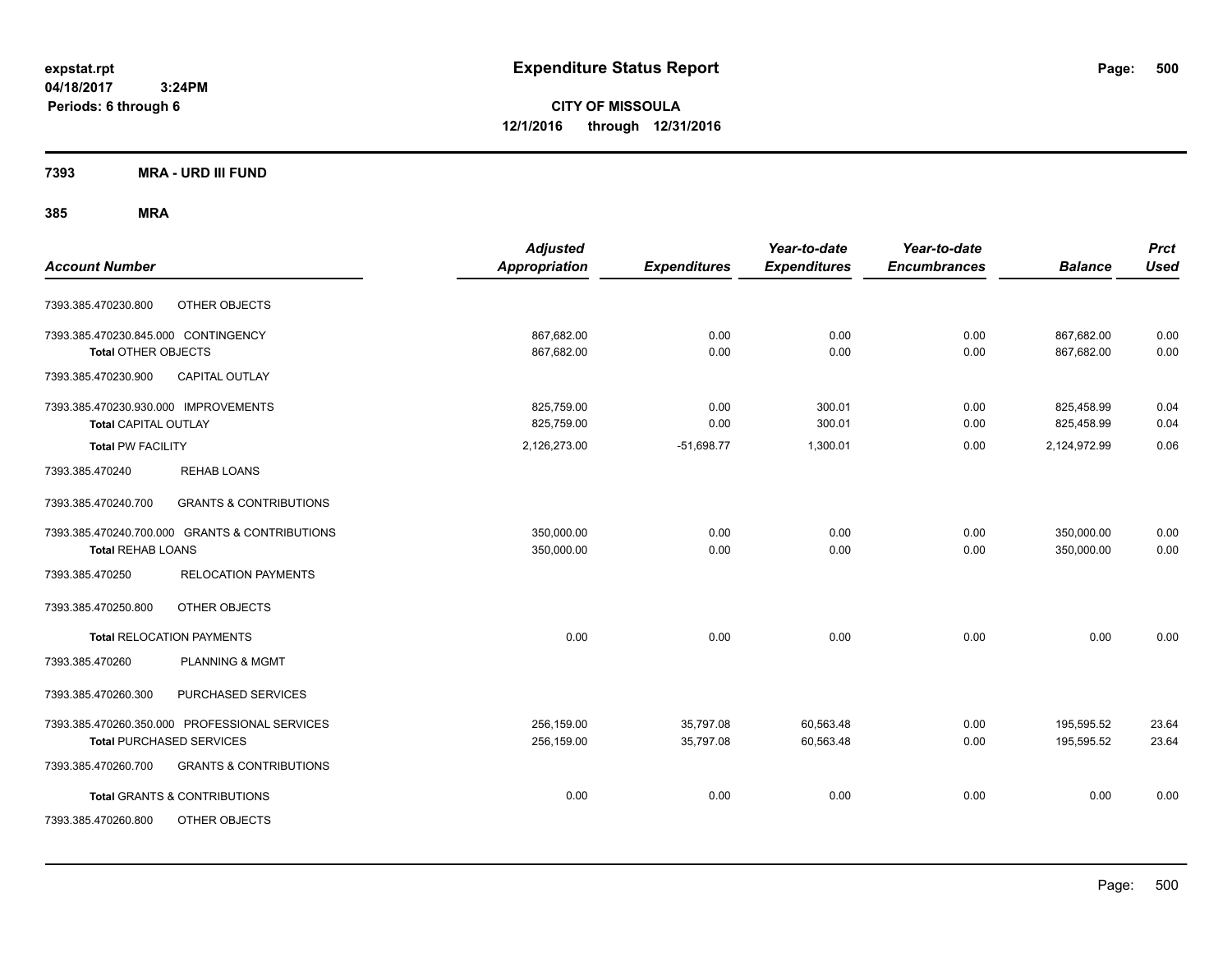**CITY OF MISSOULA 12/1/2016 through 12/31/2016**

**7393 MRA - URD III FUND**

| <b>Account Number</b>                                             | <b>Adjusted</b><br><b>Appropriation</b> | <b>Expenditures</b> | Year-to-date<br><b>Expenditures</b> | Year-to-date<br><b>Encumbrances</b> | <b>Balance</b>           | <b>Prct</b><br><b>Used</b> |
|-------------------------------------------------------------------|-----------------------------------------|---------------------|-------------------------------------|-------------------------------------|--------------------------|----------------------------|
| 7393.385.470260.845.000 CONTINGENCY<br><b>Total OTHER OBJECTS</b> | 100,000.00<br>100,000.00                | 0.00<br>0.00        | 0.00<br>0.00                        | 0.00<br>0.00                        | 100,000.00<br>100,000.00 | 0.00<br>0.00               |
| <b>Total PLANNING &amp; MGMT</b>                                  | 356,159.00                              | 35,797.08           | 60,563.48                           | 0.00                                | 295,595.52               | 17.00                      |
| 7393.385.470270<br><b>CLEARING &amp; DEMO</b>                     |                                         |                     |                                     |                                     |                          |                            |
| PURCHASED SERVICES<br>7393.385.470270.300                         |                                         |                     |                                     |                                     |                          |                            |
| <b>Total PURCHASED SERVICES</b>                                   | 0.00                                    | 0.00                | 0.00                                | 0.00                                | 0.00                     | 0.00                       |
| 7393.385.470270.700<br><b>GRANTS &amp; CONTRIBUTIONS</b>          |                                         |                     |                                     |                                     |                          |                            |
| 7393.385.470270.700.000 GRANTS & CONTRIBUTIONS                    | 259,722.00                              | 0.00                | 0.00                                | 0.00                                | 259,722.00               | 0.00                       |
| <b>Total GRANTS &amp; CONTRIBUTIONS</b>                           | 259,722.00                              | 0.00                | 0.00                                | 0.00                                | 259,722.00               | 0.00                       |
| 7393.385.470270.800<br>OTHER OBJECTS                              |                                         |                     |                                     |                                     |                          |                            |
| 7393.385.470270.845.000 CONTINGENCY                               | 100,000.00                              | 0.00                | 0.00                                | 0.00                                | 100,000.00               | 0.00                       |
| <b>Total OTHER OBJECTS</b>                                        | 100,000.00                              | 0.00                | 0.00                                | 0.00                                | 100,000.00               | 0.00                       |
| Total CLEARING & DEMO                                             | 359,722.00                              | 0.00                | 0.00                                | 0.00                                | 359,722.00               | 0.00                       |
| MARY AVE PROJECT<br>7393.385.470275                               |                                         |                     |                                     |                                     |                          |                            |
| 7393.385.470275.300<br>PURCHASED SERVICES                         |                                         |                     |                                     |                                     |                          |                            |
| 7393.385.470275.350.000 PROFESSIONAL SERVICES                     | 0.00                                    | 2,741.25            | 70,066.25                           | 0.00                                | $-70,066.25$             | 0.00                       |
| <b>Total PURCHASED SERVICES</b>                                   | 0.00                                    | 2,741.25            | 70,066.25                           | 0.00                                | $-70,066.25$             | 0.00                       |
| 7393.385.470275.700<br><b>GRANTS &amp; CONTRIBUTIONS</b>          |                                         |                     |                                     |                                     |                          |                            |
| 7393.385.470275.700.000 GRANTS & CONTRIBUTIONS                    | 7,100,000.00                            | 0.00                | 1,547,337.00                        | 0.00                                | 5,552,663.00             | 21.79                      |
| <b>Total GRANTS &amp; CONTRIBUTIONS</b>                           | 7,100,000.00                            | 0.00                | 1,547,337.00                        | 0.00                                | 5,552,663.00             | 21.79                      |
| 7393.385.470275.800<br>OTHER OBJECTS                              |                                         |                     |                                     |                                     |                          |                            |
| <b>Total OTHER OBJECTS</b>                                        | 0.00                                    | 0.00                | 0.00                                | 0.00                                | 0.00                     | 0.00                       |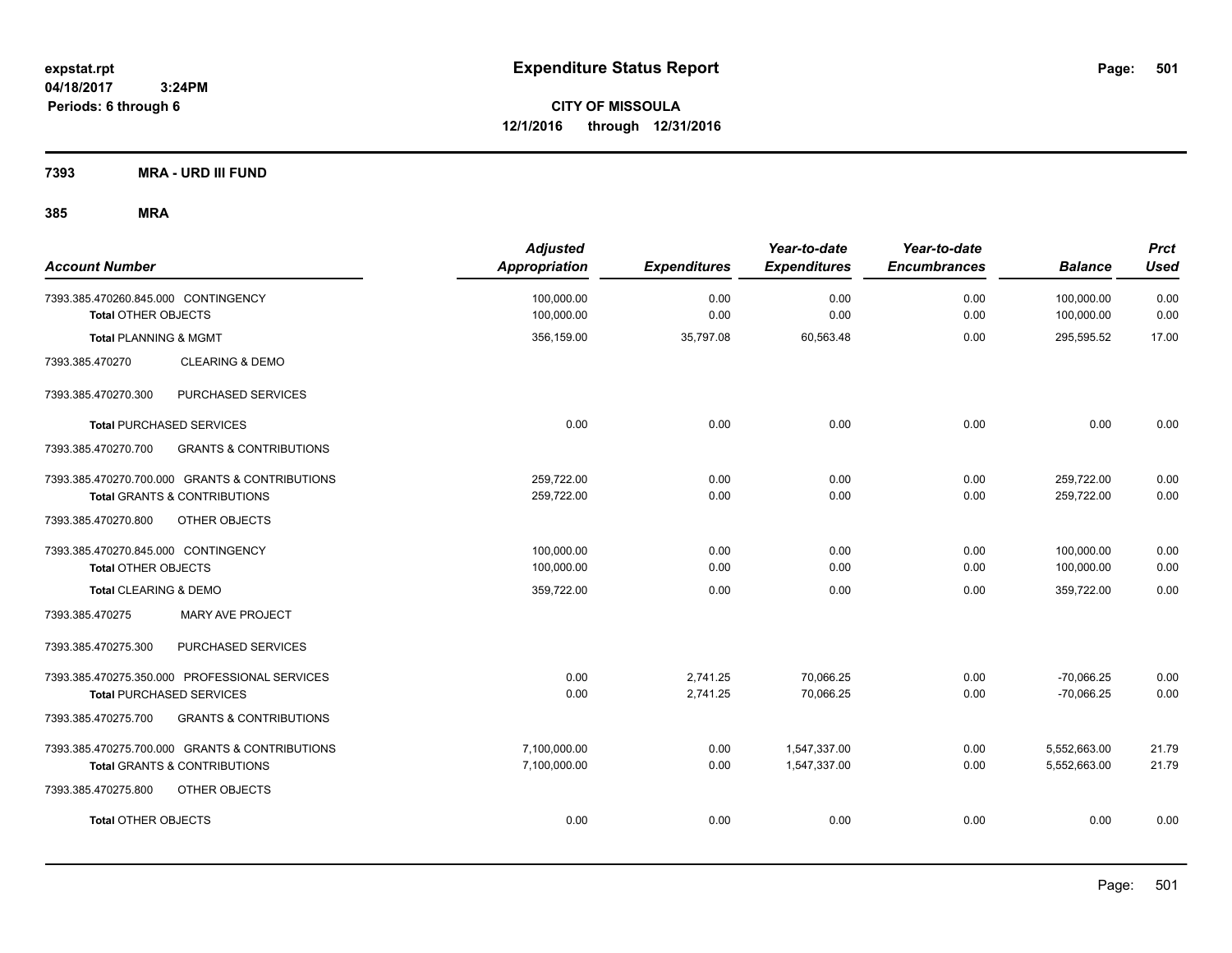**CITY OF MISSOULA 12/1/2016 through 12/31/2016**

**7393 MRA - URD III FUND**

|                                      |                                                         | <b>Adjusted</b>      |                     | Year-to-date        | Year-to-date        |                | <b>Prct</b> |
|--------------------------------------|---------------------------------------------------------|----------------------|---------------------|---------------------|---------------------|----------------|-------------|
| <b>Account Number</b>                |                                                         | <b>Appropriation</b> | <b>Expenditures</b> | <b>Expenditures</b> | <b>Encumbrances</b> | <b>Balance</b> | <b>Used</b> |
| 7393.385.470275.900                  | <b>CAPITAL OUTLAY</b>                                   |                      |                     |                     |                     |                |             |
| <b>Total CAPITAL OUTLAY</b>          |                                                         | 0.00                 | 0.00                | 0.00                | 0.00                | 0.00           | 0.00        |
| Total MARY AVE PROJECT               |                                                         | 7,100,000.00         | 2,741.25            | 1,617,403.25        | 0.00                | 5,482,596.75   | 22.78       |
| 7393.385.470280                      | 5M SOUTH RESERVE CROSSING                               |                      |                     |                     |                     |                |             |
| 7393.385.470280.300                  | PURCHASED SERVICES                                      |                      |                     |                     |                     |                |             |
|                                      | 7393.385.470280.350.000 5M SOUTH RESERVE TRAIL CROSSING | 328,777.00           | 113,885.10          | 147,327.49          | 0.00                | 181,449.51     | 44.81       |
|                                      | <b>Total PURCHASED SERVICES</b>                         | 328,777.00           | 113,885.10          | 147,327.49          | 0.00                | 181,449.51     | 44.81       |
| 7393.385.470280.800                  | OTHER OBJECTS                                           |                      |                     |                     |                     |                |             |
| <b>Total OTHER OBJECTS</b>           |                                                         | 0.00                 | 0.00                | 0.00                | 0.00                | 0.00           | 0.00        |
| 7393.385.470280.900                  | <b>CAPITAL OUTLAY</b>                                   |                      |                     |                     |                     |                |             |
| 7393.385.470280.930.000 IMPROVEMENTS |                                                         | 4,442,335.00         | 240,655.95          | 1,658,462.69        | 0.00                | 2,783,872.31   | 37.33       |
| <b>Total CAPITAL OUTLAY</b>          |                                                         | 4,442,335.00         | 240,655.95          | 1,658,462.69        | 0.00                | 2,783,872.31   | 37.33       |
|                                      | Total 5M SOUTH RESERVE CROSSING                         | 4,771,112.00         | 354,541.05          | 1,805,790.18        | 0.00                | 2,965,321.82   | 37.85       |
| 7393.385.510110                      | <b>MERCHANT SERVICES</b>                                |                      |                     |                     |                     |                |             |
| 7393.385.510110.500                  | <b>FIXED CHARGES</b>                                    |                      |                     |                     |                     |                |             |
| <b>Total MERCHANT SERVICES</b>       |                                                         | 0.00                 | 0.00                | 0.00                | 0.00                | 0.00           | 0.00        |
| <b>Total MRA</b>                     |                                                         | 15,790,455.00        | 660,391.96          | 4,034,289.94        | 0.00                | 11,756,165.06  | 25.55       |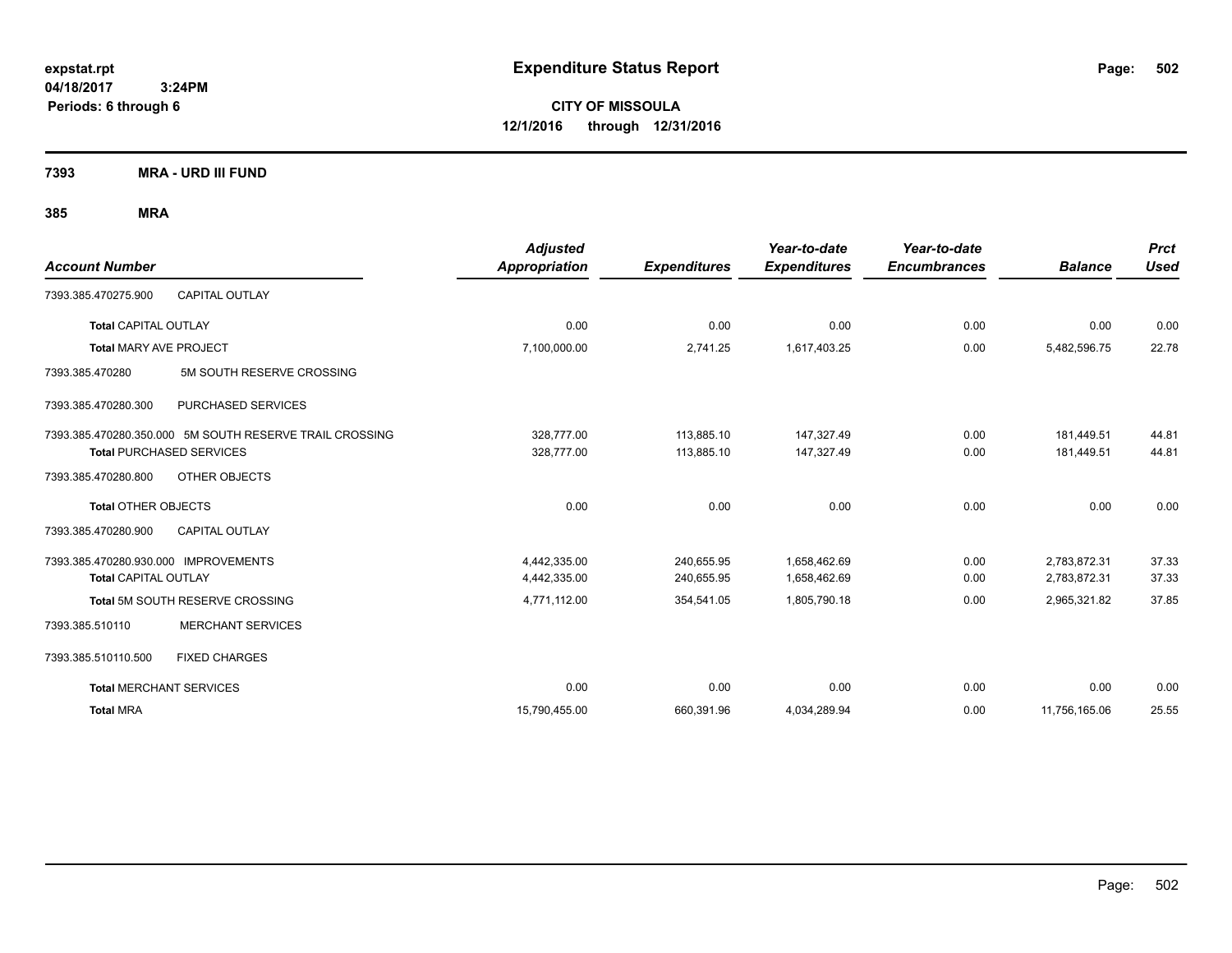**CITY OF MISSOULA 12/1/2016 through 12/31/2016**

**7393 MRA - URD III FUND**

**900 DEPRECIATION**

| <b>Account Number</b>      |                          | <b>Adjusted</b><br><b>Appropriation</b> | <b>Expenditures</b> | Year-to-date<br><b>Expenditures</b> | Year-to-date<br><b>Encumbrances</b> | <b>Balance</b> | <b>Prct</b><br><b>Used</b> |
|----------------------------|--------------------------|-----------------------------------------|---------------------|-------------------------------------|-------------------------------------|----------------|----------------------------|
| 7393.900.510000            | <b>MISCELLANEOUS</b>     |                                         |                     |                                     |                                     |                |                            |
| 7393.900.510000.800        | OTHER OBJECTS            |                                         |                     |                                     |                                     |                |                            |
| <b>Total MISCELLANEOUS</b> |                          | 0.00                                    | 0.00                | 0.00                                | 0.00                                | 0.00           | 0.00                       |
| 7393.900.510110            | <b>MERCHANT SERVICES</b> |                                         |                     |                                     |                                     |                |                            |
| 7393.900.510110.500        | <b>FIXED CHARGES</b>     |                                         |                     |                                     |                                     |                |                            |
| <b>Total DEPRECIATION</b>  |                          | 0.00                                    | 0.00                | 0.00                                | 0.00                                | 0.00           | 0.00                       |
| Total MRA - URD III FUND   |                          | 15,790,455.00                           | 660,391.96          | 4.034.289.94                        | 0.00                                | 11.756.165.06  | 25.55                      |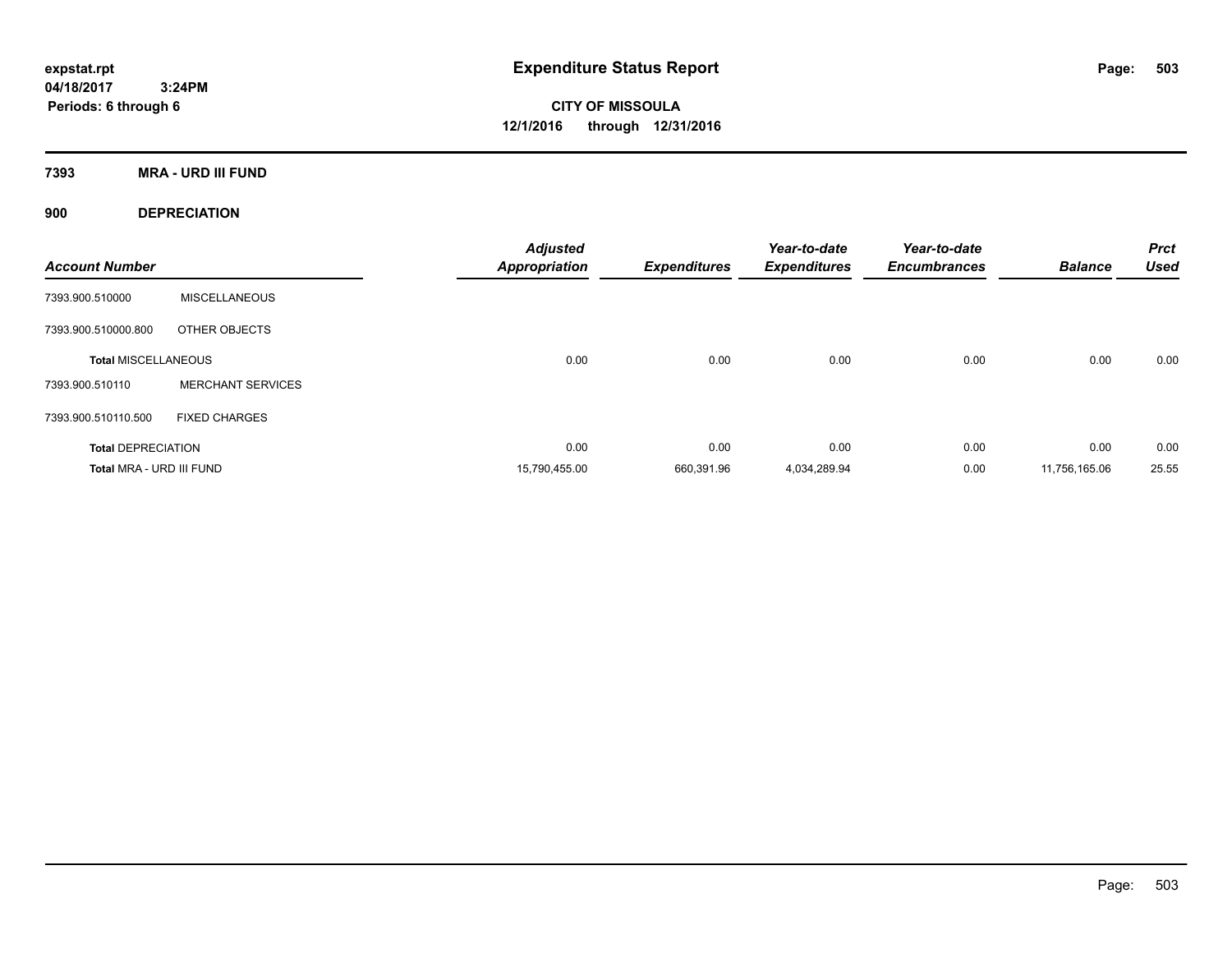**CITY OF MISSOULA 12/1/2016 through 12/31/2016**

### **7394 MRA URD III TI DEBT CLEARING FUND**

|                                            |                                                  | <b>Adjusted</b>      |                     | Year-to-date        | Year-to-date        |                | <b>Prct</b> |
|--------------------------------------------|--------------------------------------------------|----------------------|---------------------|---------------------|---------------------|----------------|-------------|
| <b>Account Number</b>                      |                                                  | <b>Appropriation</b> | <b>Expenditures</b> | <b>Expenditures</b> | <b>Encumbrances</b> | <b>Balance</b> | Used        |
| 7394.385.470280                            | 5M SOUTH RESERVE CROSSING                        |                      |                     |                     |                     |                |             |
| 7394.385.470280.800                        | OTHER OBJECTS                                    |                      |                     |                     |                     |                |             |
| <b>Total 5M SOUTH RESERVE CROSSING</b>     |                                                  | 0.00                 | 0.00                | 0.00                | 0.00                | 0.00           | 0.00        |
| 7394.385.521000                            | INTERFUND OPERATING TRANSFERS                    |                      |                     |                     |                     |                |             |
| 7394.385.521000.800                        | OTHER OBJECTS                                    |                      |                     |                     |                     |                |             |
| <b>Total INTERFUND OPERATING TRANSFERS</b> |                                                  | 0.00                 | 0.00                | 0.00                | 0.00                | 0.00           | 0.00        |
| 7394.385.521009                            | TRANFERS TO DEBT SERVICE                         |                      |                     |                     |                     |                |             |
| 7394.385.521009.800                        | OTHER OBJECTS                                    |                      |                     |                     |                     |                |             |
|                                            | 7394.385.521009.820.000 TRANSFERS TO OTHER FUNDS | 343,200.00           | 0.00                | $-69,888.07$        | 0.00                | 413,088.07     | 20.36       |
|                                            | <b>Total TRANFERS TO DEBT SERVICE</b>            | 343,200.00           | 0.00                | $-69,888.07$        | 0.00                | 413,088.07     | 0.00        |
| 7394.385.521010                            | <b>TRANSFERS TO MRA</b>                          |                      |                     |                     |                     |                |             |
| 7394.385.521010.800                        | OTHER OBJECTS                                    |                      |                     |                     |                     |                |             |
|                                            | 7394.385.521010.820.000 TRANSFERS TO MRA         | 1,401,738.00         | 0.00                | 0.00                | 0.00                | 1,401,738.00   | 0.00        |
| <b>Total TRANSFERS TO MRA</b>              |                                                  | 1,401,738.00         | 0.00                | 0.00                | 0.00                | 1,401,738.00   | 0.00        |
|                                            | Total MRA URD III TI DEBT CLEARING FUND          | 1,744,938.00         | 0.00                | $-69,888.07$        | 0.00                | 1,814,826.07   | 0.00        |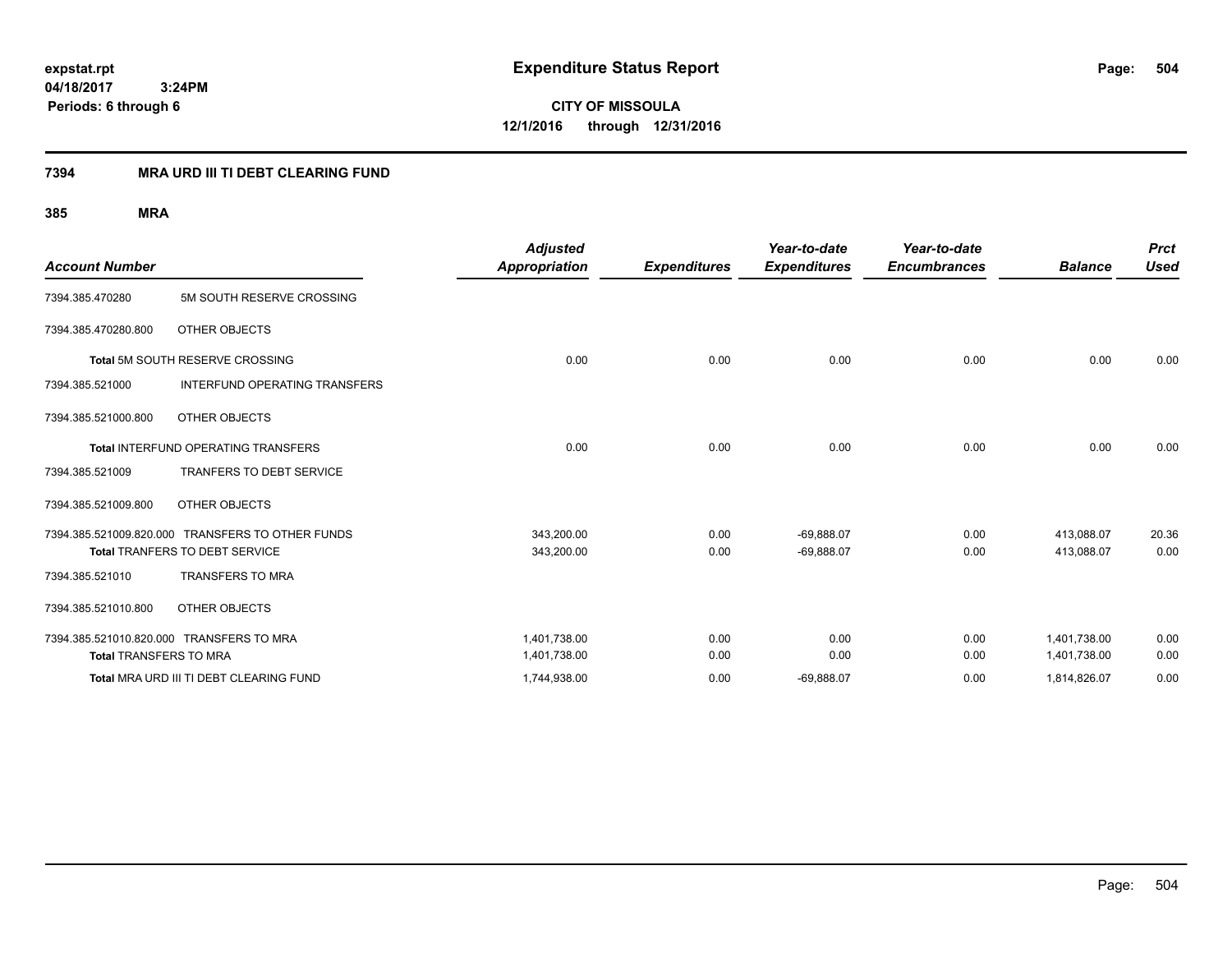**CITY OF MISSOULA 12/1/2016 through 12/31/2016**

#### **7395 MRA TAX INCREMENT DEBT SERVICE**

| <b>Account Number</b>                      |                                                                                                                                                                           | <b>Adjusted</b><br><b>Appropriation</b> | <b>Expenditures</b>              | Year-to-date<br><b>Expenditures</b> | Year-to-date<br><b>Encumbrances</b> | <b>Balance</b>                         | <b>Prct</b><br><b>Used</b> |
|--------------------------------------------|---------------------------------------------------------------------------------------------------------------------------------------------------------------------------|-----------------------------------------|----------------------------------|-------------------------------------|-------------------------------------|----------------------------------------|----------------------------|
| 7395.385.490200                            | REVENUE BOND DEBT SERVICE                                                                                                                                                 |                                         |                                  |                                     |                                     |                                        |                            |
| 7395.385.490200.600                        | <b>DEBT SERVICE</b>                                                                                                                                                       |                                         |                                  |                                     |                                     |                                        |                            |
|                                            | 7395.385.490200.610.000 5M SO RESERVE TRAIL CROSSING-PRINCIPAL<br>7395.385.490200.620.000 5M SO RESERVE TRAIL CROSSING-INT/FEES<br><b>Total REVENUE BOND DEBT SERVICE</b> | 125,000.00<br>218,200.00<br>343,200.00  | 0.00<br>108,750.00<br>108,750.00 | 0.00<br>108,750.00<br>108,750.00    | 0.00<br>0.00<br>0.00                | 125,000.00<br>109,450.00<br>234,450.00 | 0.00<br>49.84<br>31.69     |
| 7395.385.490202                            | MARY AVENUE DEBT SERVICE                                                                                                                                                  |                                         |                                  |                                     |                                     |                                        |                            |
| 7395.385.490202.600                        | <b>DEBT SERVICE</b>                                                                                                                                                       |                                         |                                  |                                     |                                     |                                        |                            |
| 7395.385.490202.620.000<br>7395.385.490206 | <b>INTEREST / SERVICE FEES</b><br>Total MARY AVENUE DEBT SERVICE<br>*** Title Not Found ***                                                                               | 0.00<br>0.00                            | 0.00<br>0.00                     | 700.00<br>700.00                    | 0.00<br>0.00                        | $-700.00$<br>$-700.00$                 | 0.00<br>0.00               |
| 7395.385.490206.600                        | <b>DEBT SERVICE</b>                                                                                                                                                       |                                         |                                  |                                     |                                     |                                        |                            |
| Total *** Title Not Found ***              |                                                                                                                                                                           | 0.00                                    | 0.00                             | 0.00                                | 0.00                                | 0.00                                   | 0.00                       |
|                                            | <b>Total MRA TAX INCREMENT DEBT SERVICE</b>                                                                                                                               | 343,200.00                              | 108,750.00                       | 109,450.00                          | 0.00                                | 233,750.00                             | 31.89                      |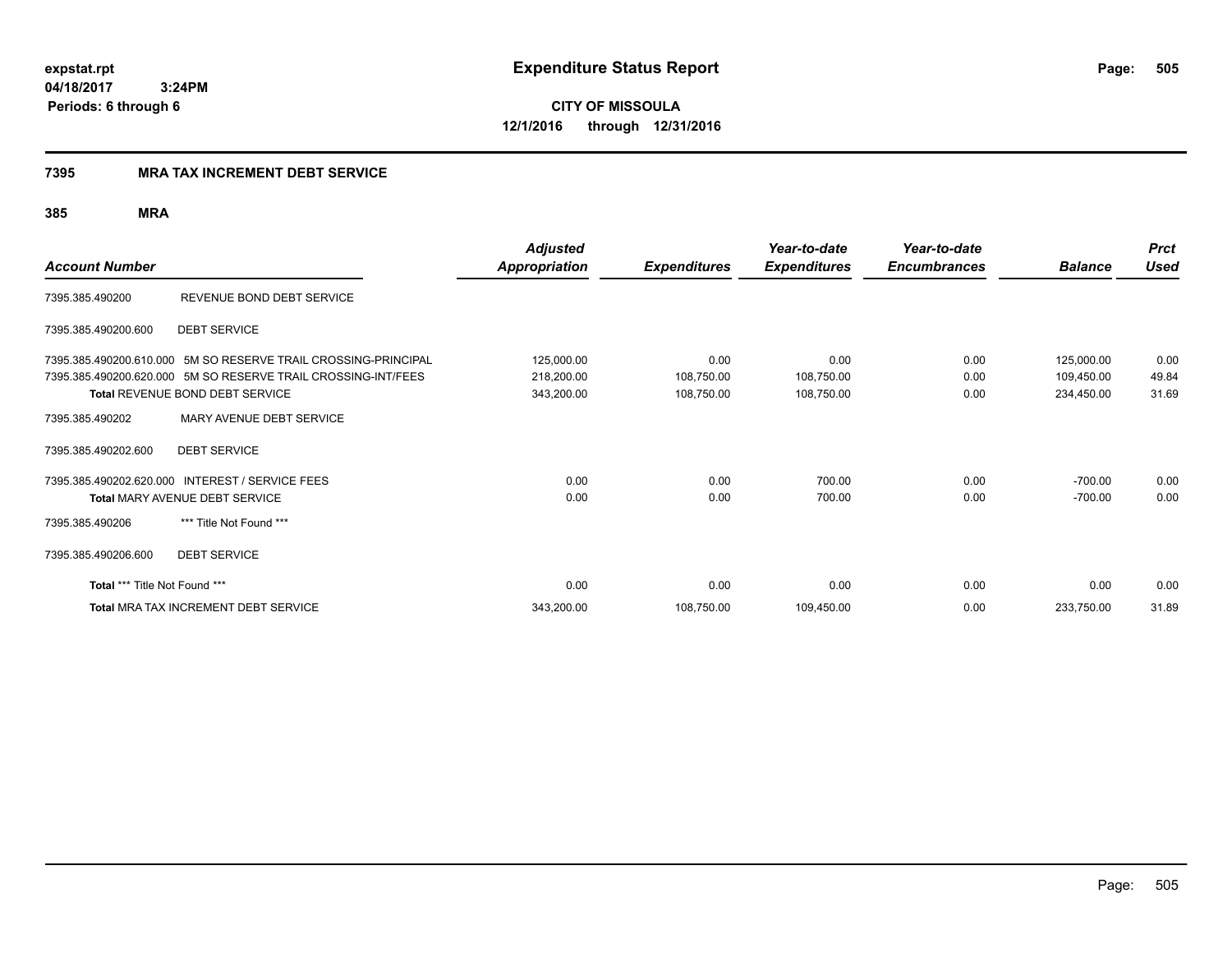**CITY OF MISSOULA 12/1/2016 through 12/31/2016**

### **7396 NRSS DEBT SERVICE SINKING FUND**

| <b>Account Number</b>                                                        | <b>Adjusted</b><br><b>Appropriation</b> | <b>Expenditures</b>    | Year-to-date<br><b>Expenditures</b> | Year-to-date<br><b>Encumbrances</b> | <b>Balance</b>         | <b>Prct</b><br><b>Used</b> |
|------------------------------------------------------------------------------|-----------------------------------------|------------------------|-------------------------------------|-------------------------------------|------------------------|----------------------------|
| TI BOND SINKING<br>7396.385.490603                                           |                                         |                        |                                     |                                     |                        |                            |
| 7396.385.490603.600<br><b>DEBT SERVICE</b>                                   |                                         |                        |                                     |                                     |                        |                            |
| 7396.385.490603.620.000 INTEREST / SERVICE FEES<br><b>Total DEBT SERVICE</b> | 31,690.00<br>31,690.00                  | 19.440.50<br>19,440.50 | 15.140.70<br>15,140.70              | 0.00<br>0.00                        | 16.549.30<br>16,549.30 | 47.78<br>47.78             |
| OTHER OBJECTS<br>7396.385.490603.800                                         |                                         |                        |                                     |                                     |                        |                            |
| <b>Total OTHER OBJECTS</b>                                                   | 0.00                                    | 0.00                   | 0.00                                | 0.00                                | 0.00                   | 0.00                       |
| <b>Total MRA</b>                                                             | 31,690.00                               | 19,440.50              | 15,140.70                           | 0.00                                | 16,549.30              | 47.78                      |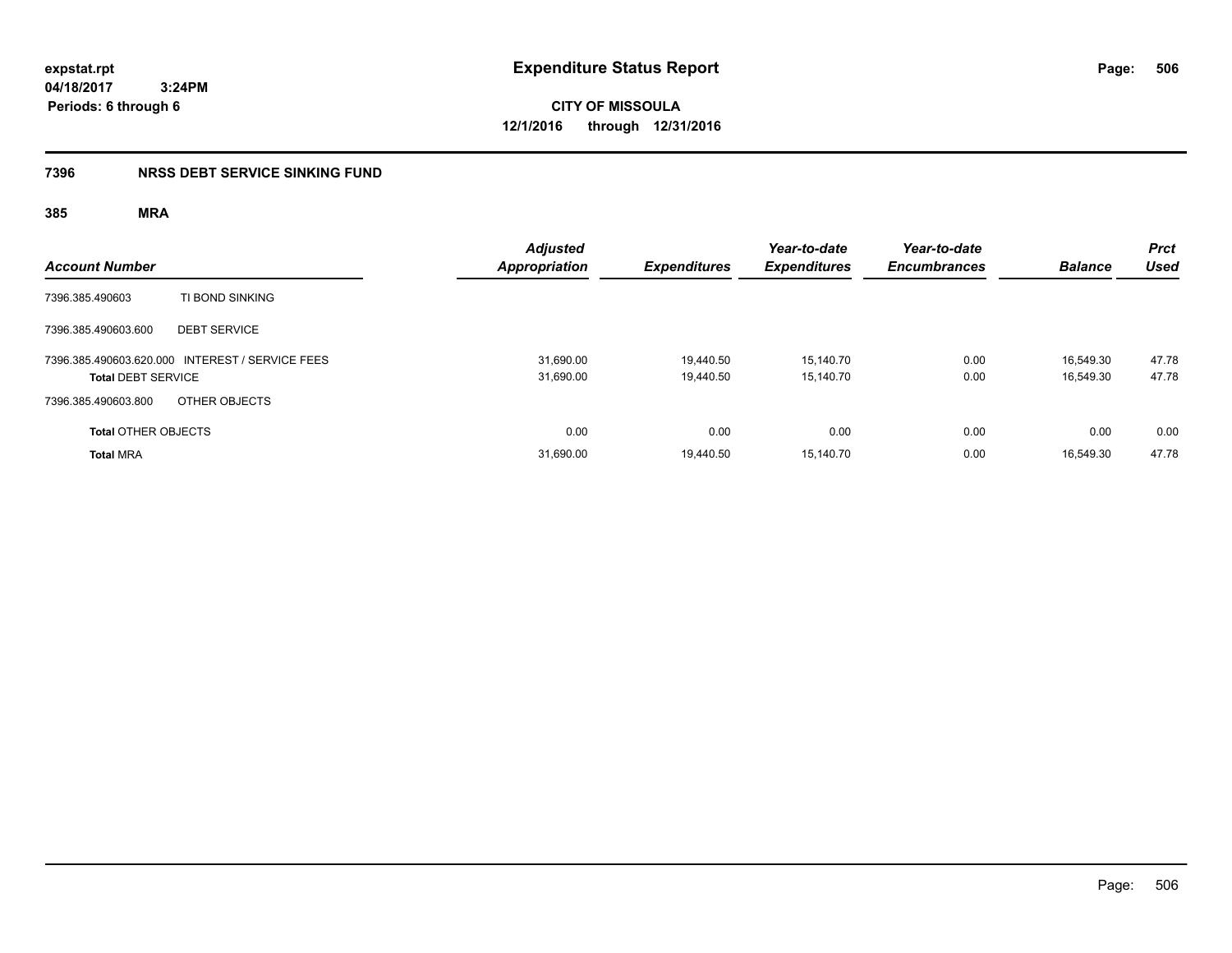**CITY OF MISSOULA 12/1/2016 through 12/31/2016**

### **7396 NRSS DEBT SERVICE SINKING FUND**

#### **390 NON-DEPARTMENTAL**

| <b>Account Number</b>         |                                             | <b>Adjusted</b><br>Appropriation | <b>Expenditures</b> | Year-to-date<br><b>Expenditures</b> | Year-to-date<br><b>Encumbrances</b> | <b>Balance</b> | <b>Prct</b><br>Used |
|-------------------------------|---------------------------------------------|----------------------------------|---------------------|-------------------------------------|-------------------------------------|----------------|---------------------|
| 7396.390.490200               | REVENUE BOND DEBT SERVICE                   |                                  |                     |                                     |                                     |                |                     |
| 7396.390.490200.600           | <b>DEBT SERVICE</b>                         |                                  |                     |                                     |                                     |                |                     |
| <b>Total NON-DEPARTMENTAL</b> |                                             | 0.00                             | 0.00                | 0.00                                | 0.00                                | 0.00           | 0.00                |
|                               | <b>Total NRSS DEBT SERVICE SINKING FUND</b> | 31,690.00                        | 19,440.50           | 15.140.70                           | 0.00                                | 16.549.30      | 47.78               |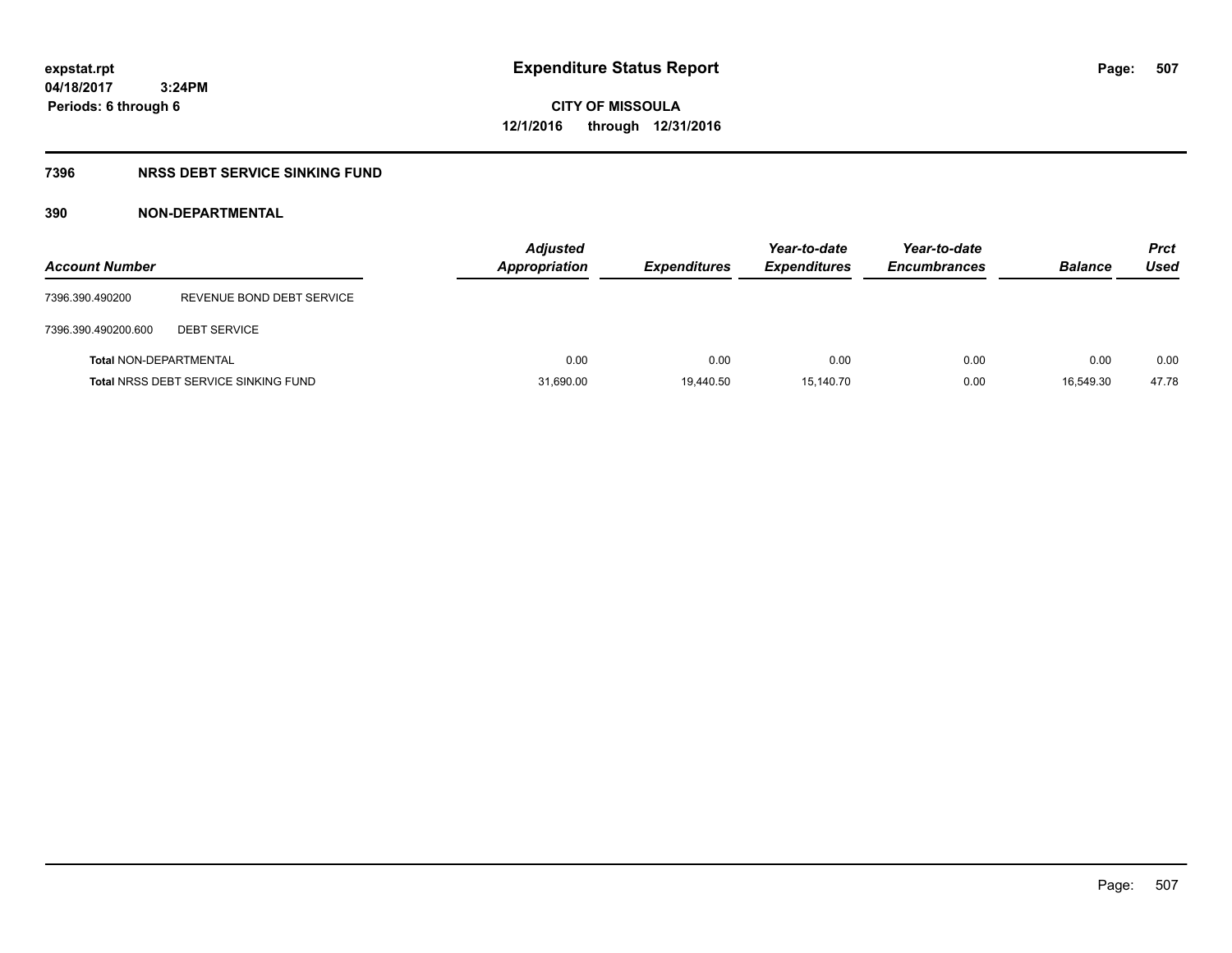### **7397 NORTH RESERVE/SCOTT ST URD**

|                                     |                                         | <b>Adjusted</b>      |                     | Year-to-date        | Year-to-date        |                | <b>Prct</b> |
|-------------------------------------|-----------------------------------------|----------------------|---------------------|---------------------|---------------------|----------------|-------------|
| <b>Account Number</b>               |                                         | <b>Appropriation</b> | <b>Expenditures</b> | <b>Expenditures</b> | <b>Encumbrances</b> | <b>Balance</b> | <b>Used</b> |
| 7397.385.470210                     | <b>ADMINISTRATION</b>                   |                      |                     |                     |                     |                |             |
| 7397.385.470210.100                 | PERSONAL SERVICES                       |                      |                     |                     |                     |                |             |
| <b>Total PERSONAL SERVICES</b>      |                                         | 0.00                 | 0.00                | 0.00                | 0.00                | 0.00           | 0.00        |
| 7397.385.470210.200                 | <b>SUPPLIES</b>                         |                      |                     |                     |                     |                |             |
| <b>Total SUPPLIES</b>               |                                         | 0.00                 | 0.00                | 0.00                | 0.00                | 0.00           | 0.00        |
| 7397.385.470210.300                 | PURCHASED SERVICES                      |                      |                     |                     |                     |                |             |
|                                     | <b>Total PURCHASED SERVICES</b>         | 0.00                 | 0.00                | 0.00                | 0.00                | 0.00           | 0.00        |
| 7397.385.470210.700                 | <b>GRANTS &amp; CONTRIBUTIONS</b>       |                      |                     |                     |                     |                |             |
| <b>Total ADMINISTRATION</b>         |                                         | 0.00                 | 0.00                | 0.00                | 0.00                | 0.00           | 0.00        |
| 7397.385.470230                     | <b>PW FACILITY</b>                      |                      |                     |                     |                     |                |             |
| 7397.385.470230.300                 | PURCHASED SERVICES                      |                      |                     |                     |                     |                |             |
|                                     | <b>Total PURCHASED SERVICES</b>         | 0.00                 | 0.00                | 0.00                | 0.00                | 0.00           | 0.00        |
| 7397.385.470230.700                 | <b>GRANTS &amp; CONTRIBUTIONS</b>       |                      |                     |                     |                     |                |             |
|                                     | <b>Total GRANTS &amp; CONTRIBUTIONS</b> | 0.00                 | 0.00                | 0.00                | 0.00                | 0.00           | 0.00        |
| 7397.385.470230.800                 | OTHER OBJECTS                           |                      |                     |                     |                     |                |             |
| 7397.385.470230.845.000 CONTINGENCY |                                         | 20,212.00            | 0.00                | 0.00                | 0.00                | 20,212.00      | 0.00        |
| <b>Total PW FACILITY</b>            |                                         | 20,212.00            | 0.00                | 0.00                | 0.00                | 20,212.00      | 0.00        |
| 7397.385.470231                     | BRETZ RV & MARINE IMPROVEMENTS          |                      |                     |                     |                     |                |             |
| 7397.385.470231.300                 | PURCHASED SERVICES                      |                      |                     |                     |                     |                |             |
|                                     | <b>Total PURCHASED SERVICES</b>         | 0.00                 | 0.00                | 0.00                | 0.00                | 0.00           | 0.00        |
|                                     |                                         |                      |                     |                     |                     |                |             |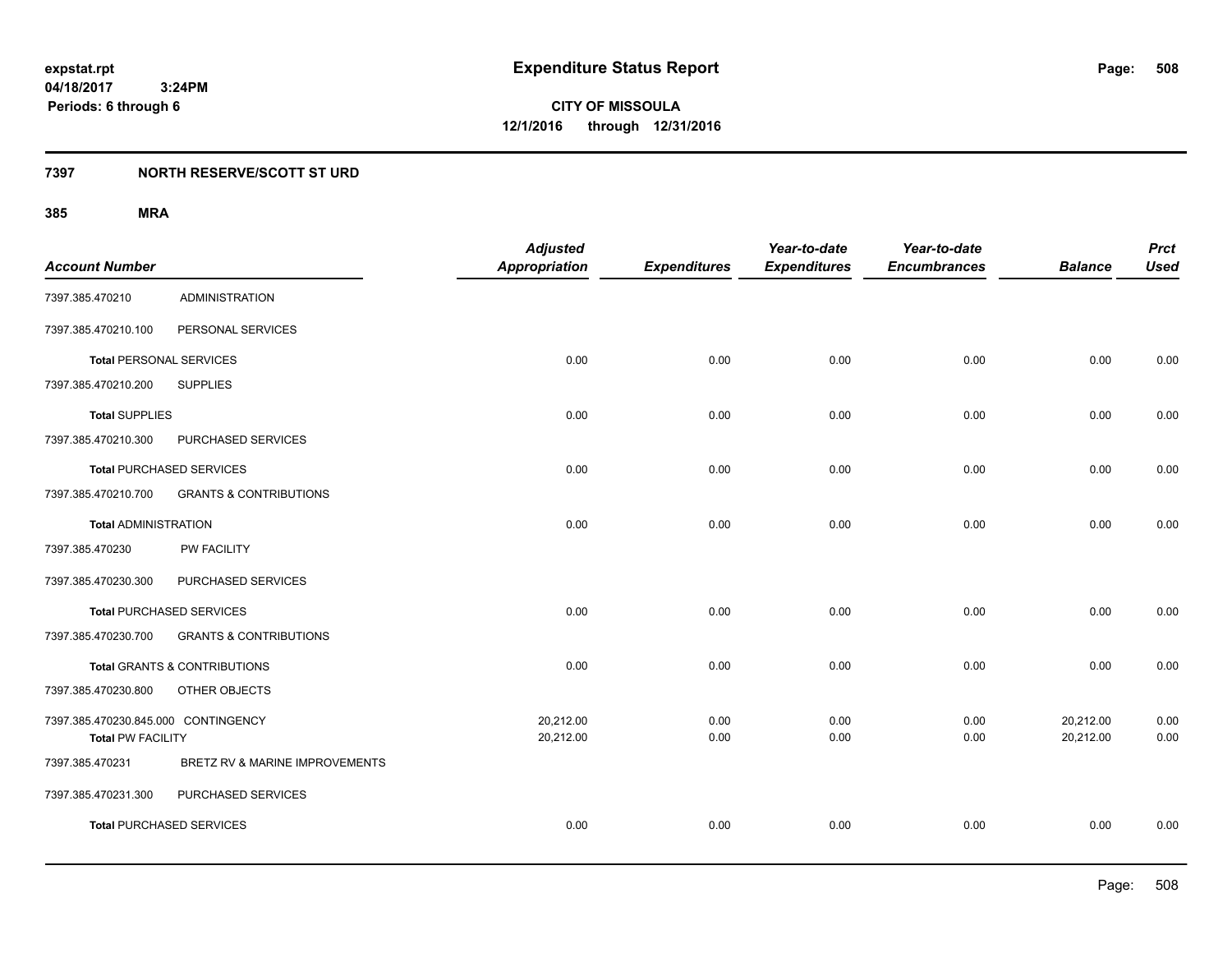### **7397 NORTH RESERVE/SCOTT ST URD**

| <b>Account Number</b>    |                                      | <b>Adjusted</b><br><b>Appropriation</b> | <b>Expenditures</b> | Year-to-date<br><b>Expenditures</b> | Year-to-date<br><b>Encumbrances</b> | <b>Balance</b> | <b>Prct</b><br><b>Used</b> |
|--------------------------|--------------------------------------|-----------------------------------------|---------------------|-------------------------------------|-------------------------------------|----------------|----------------------------|
| 7397.385.470231.700      | <b>GRANTS &amp; CONTRIBUTIONS</b>    |                                         |                     |                                     |                                     |                |                            |
|                          | Total GRANTS & CONTRIBUTIONS         | 0.00                                    | 0.00                | 0.00                                | 0.00                                | 0.00           | 0.00                       |
| 7397.385.470231.800      | OTHER OBJECTS                        |                                         |                     |                                     |                                     |                |                            |
|                          | Total BRETZ RV & MARINE IMPROVEMENTS | 0.00                                    | 0.00                | 0.00                                | 0.00                                | 0.00           | 0.00                       |
| 7397.385.470232          | CONSUMER DIRECT IMPROVEMENTS         |                                         |                     |                                     |                                     |                |                            |
| 7397.385.470232.300      | PURCHASED SERVICES                   |                                         |                     |                                     |                                     |                |                            |
|                          | <b>Total PURCHASED SERVICES</b>      | 0.00                                    | 0.00                | 0.00                                | 0.00                                | 0.00           | 0.00                       |
| 7397.385.470232.700      | <b>GRANTS &amp; CONTRIBUTIONS</b>    |                                         |                     |                                     |                                     |                |                            |
|                          | Total GRANTS & CONTRIBUTIONS         | 0.00                                    | 0.00                | 0.00                                | 0.00                                | 0.00           | 0.00                       |
| 7397.385.470232.800      | OTHER OBJECTS                        |                                         |                     |                                     |                                     |                |                            |
|                          | Total CONSUMER DIRECT IMPROVEMENTS   | 0.00                                    | 0.00                | 0.00                                | 0.00                                | 0.00           | 0.00                       |
| 7397.385.470233          | SCOTT ST VILLAGE IMPROVEMENTS        |                                         |                     |                                     |                                     |                |                            |
| 7397.385.470233.300      | PURCHASED SERVICES                   |                                         |                     |                                     |                                     |                |                            |
|                          | <b>Total PURCHASED SERVICES</b>      | 0.00                                    | 0.00                | 0.00                                | 0.00                                | 0.00           | 0.00                       |
| 7397.385.470233.800      | OTHER OBJECTS                        |                                         |                     |                                     |                                     |                |                            |
|                          | Total SCOTT ST VILLAGE IMPROVEMENTS  | 0.00                                    | 0.00                | 0.00                                | 0.00                                | 0.00           | 0.00                       |
| 7397.385.470240          | <b>REHAB LOANS</b>                   |                                         |                     |                                     |                                     |                |                            |
| 7397.385.470240.700      | <b>GRANTS &amp; CONTRIBUTIONS</b>    |                                         |                     |                                     |                                     |                |                            |
| <b>Total REHAB LOANS</b> |                                      | 0.00                                    | 0.00                | 0.00                                | 0.00                                | 0.00           | 0.00                       |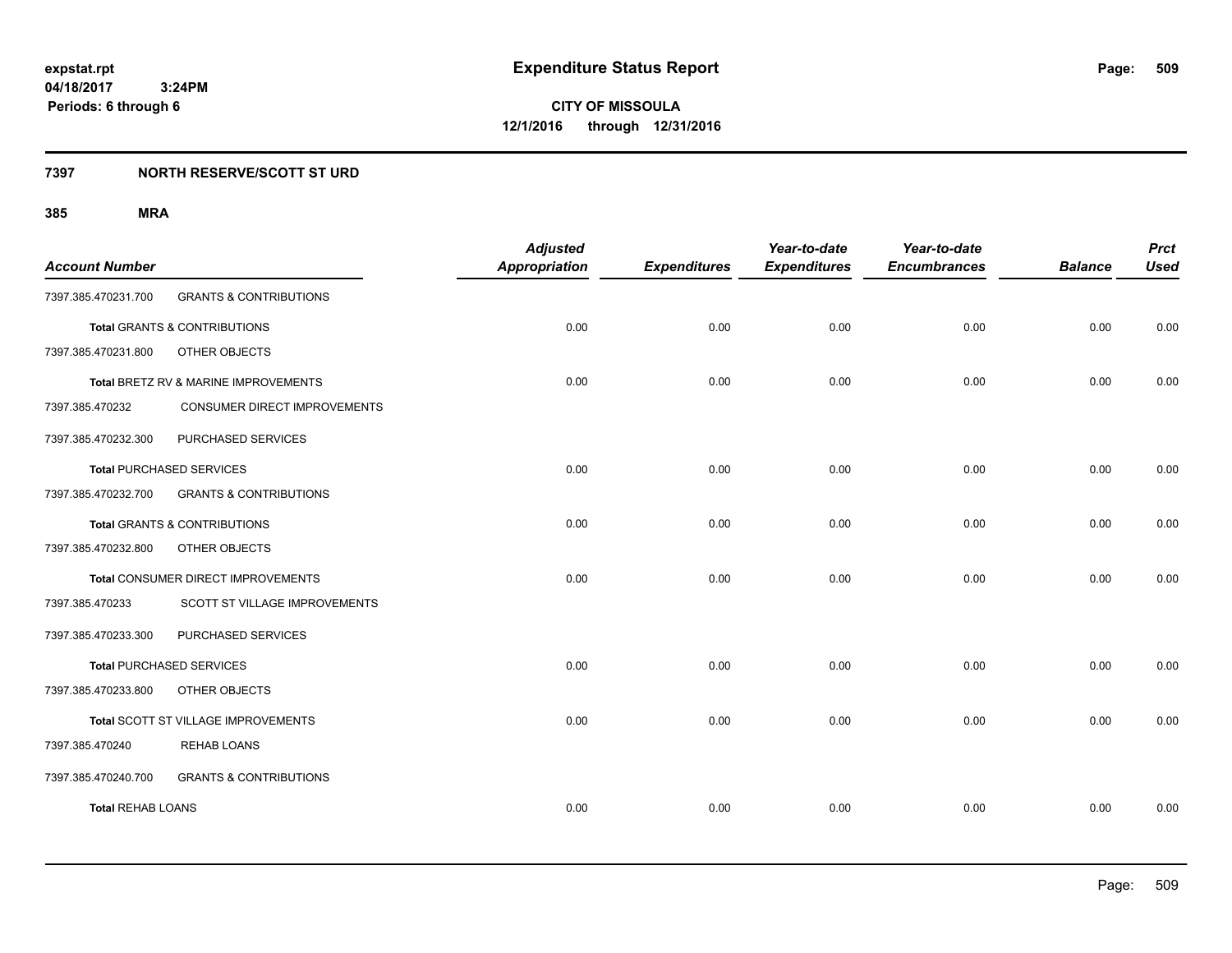### **7397 NORTH RESERVE/SCOTT ST URD**

|                                  |                                               | <b>Adjusted</b>      |                     | Year-to-date        | Year-to-date        |                | <b>Prct</b> |
|----------------------------------|-----------------------------------------------|----------------------|---------------------|---------------------|---------------------|----------------|-------------|
| <b>Account Number</b>            |                                               | <b>Appropriation</b> | <b>Expenditures</b> | <b>Expenditures</b> | <b>Encumbrances</b> | <b>Balance</b> | <b>Used</b> |
| 7397.385.470250                  | <b>RELOCATION PAYMENTS</b>                    |                      |                     |                     |                     |                |             |
| 7397.385.470250.800              | OTHER OBJECTS                                 |                      |                     |                     |                     |                |             |
|                                  | <b>Total RELOCATION PAYMENTS</b>              | 0.00                 | 0.00                | 0.00                | 0.00                | 0.00           | 0.00        |
| 7397.385.470260                  | <b>PLANNING &amp; MGMT</b>                    |                      |                     |                     |                     |                |             |
| 7397.385.470260.300              | PURCHASED SERVICES                            |                      |                     |                     |                     |                |             |
|                                  | 7397.385.470260.350.000 PROFESSIONAL SERVICES | 7,550.00             | 0.00                | 1,343.15            | 0.00                | 6,206.85       | 17.79       |
|                                  | <b>Total PURCHASED SERVICES</b>               | 7,550.00             | 0.00                | 1,343.15            | 0.00                | 6,206.85       | 17.79       |
| 7397.385.470260.800              | OTHER OBJECTS                                 |                      |                     |                     |                     |                |             |
| <b>Total OTHER OBJECTS</b>       |                                               | 0.00                 | 0.00                | 0.00                | 0.00                | 0.00           | 0.00        |
| <b>Total PLANNING &amp; MGMT</b> |                                               | 7,550.00             | 0.00                | 1,343.15            | 0.00                | 6,206.85       | 17.79       |
| 7397.385.470270                  | <b>CLEARING &amp; DEMO</b>                    |                      |                     |                     |                     |                |             |
| 7397.385.470270.700              | <b>GRANTS &amp; CONTRIBUTIONS</b>             |                      |                     |                     |                     |                |             |
|                                  | <b>Total GRANTS &amp; CONTRIBUTIONS</b>       | 0.00                 | 0.00                | 0.00                | 0.00                | 0.00           | 0.00        |
| 7397.385.470270.800              | OTHER OBJECTS                                 |                      |                     |                     |                     |                |             |
| Total CLEARING & DEMO            |                                               | 0.00                 | 0.00                | 0.00                | 0.00                | 0.00           | 0.00        |
| 7397.385.510110                  | <b>MERCHANT SERVICES</b>                      |                      |                     |                     |                     |                |             |
| 7397.385.510110.500              | <b>FIXED CHARGES</b>                          |                      |                     |                     |                     |                |             |
|                                  | <b>Total MERCHANT SERVICES</b>                | 0.00                 | 0.00                | 0.00                | 0.00                | 0.00           | 0.00        |
|                                  | Total NORTH RESERVE/SCOTT ST URD              | 27,762.00            | 0.00                | 1,343.15            | 0.00                | 26,418.85      | 4.84        |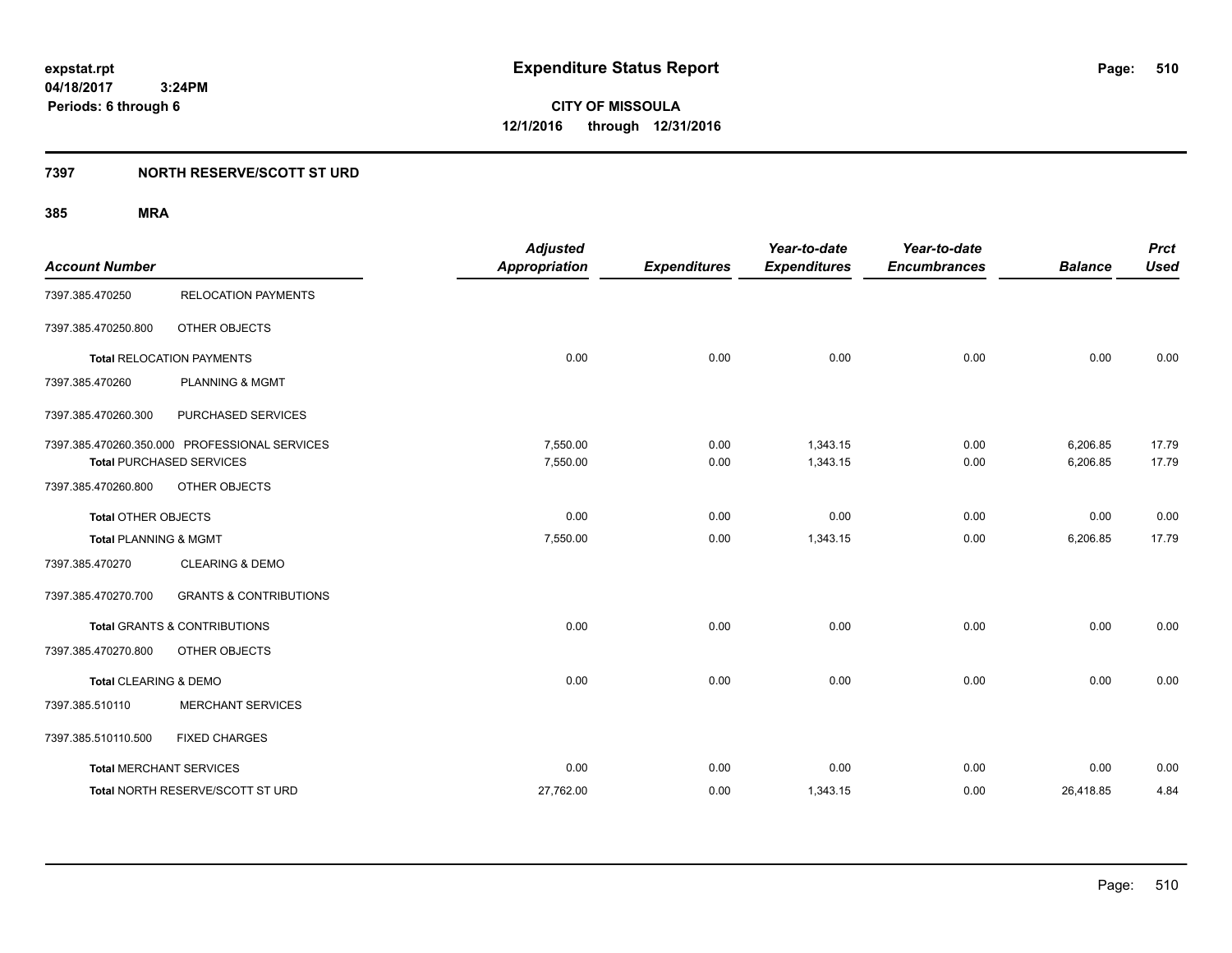**CITY OF MISSOULA 12/1/2016 through 12/31/2016**

**7398 HELLGATE URD**

| <b>Account Number</b>    |                                         | <b>Adjusted</b><br><b>Appropriation</b> | <b>Expenditures</b> | Year-to-date<br><b>Expenditures</b> | Year-to-date<br><b>Encumbrances</b> | <b>Balance</b> | <b>Prct</b><br><b>Used</b> |
|--------------------------|-----------------------------------------|-----------------------------------------|---------------------|-------------------------------------|-------------------------------------|----------------|----------------------------|
| 7398.385.470220          | PROPERTY ACQUISITION                    |                                         |                     |                                     |                                     |                |                            |
| 7398.385.470220.900      | <b>CAPITAL OUTLAY</b>                   |                                         |                     |                                     |                                     |                |                            |
|                          | <b>Total PROPERTY ACQUISITION</b>       | 0.00                                    | 0.00                | 0.00                                | 0.00                                | 0.00           | 0.00                       |
| 7398.385.470230          | PW FACILITY                             |                                         |                     |                                     |                                     |                |                            |
| 7398.385.470230.300      | PURCHASED SERVICES                      |                                         |                     |                                     |                                     |                |                            |
|                          | <b>Total PURCHASED SERVICES</b>         | 0.00                                    | 0.00                | 0.00                                | 0.00                                | 0.00           | 0.00                       |
| 7398.385.470230.700      | <b>GRANTS &amp; CONTRIBUTIONS</b>       |                                         |                     |                                     |                                     |                |                            |
|                          | <b>Total GRANTS &amp; CONTRIBUTIONS</b> | 0.00                                    | 0.00                | 0.00                                | 0.00                                | 0.00           | 0.00                       |
| 7398.385.470230.800      | OTHER OBJECTS                           |                                         |                     |                                     |                                     |                |                            |
| Total OTHER OBJECTS      |                                         | 0.00                                    | 0.00                | 0.00                                | 0.00                                | 0.00           | 0.00                       |
| 7398.385.470230.900      | CAPITAL OUTLAY                          |                                         |                     |                                     |                                     |                |                            |
| <b>Total PW FACILITY</b> |                                         | 0.00                                    | 0.00                | 0.00                                | 0.00                                | 0.00           | 0.00                       |
| 7398.385.470240          | <b>REHAB LOANS</b>                      |                                         |                     |                                     |                                     |                |                            |
| 7398.385.470240.700      | <b>GRANTS &amp; CONTRIBUTIONS</b>       |                                         |                     |                                     |                                     |                |                            |
|                          | Total GRANTS & CONTRIBUTIONS            | 0.00                                    | 0.00                | 0.00                                | 0.00                                | 0.00           | 0.00                       |
| 7398.385.470240.800      | OTHER OBJECTS                           |                                         |                     |                                     |                                     |                |                            |
| <b>Total REHAB LOANS</b> |                                         | 0.00                                    | 0.00                | 0.00                                | 0.00                                | 0.00           | 0.00                       |
| 7398.385.470250          | <b>RELOCATION PAYMENTS</b>              |                                         |                     |                                     |                                     |                |                            |
| 7398.385.470250.700      | <b>GRANTS &amp; CONTRIBUTIONS</b>       |                                         |                     |                                     |                                     |                |                            |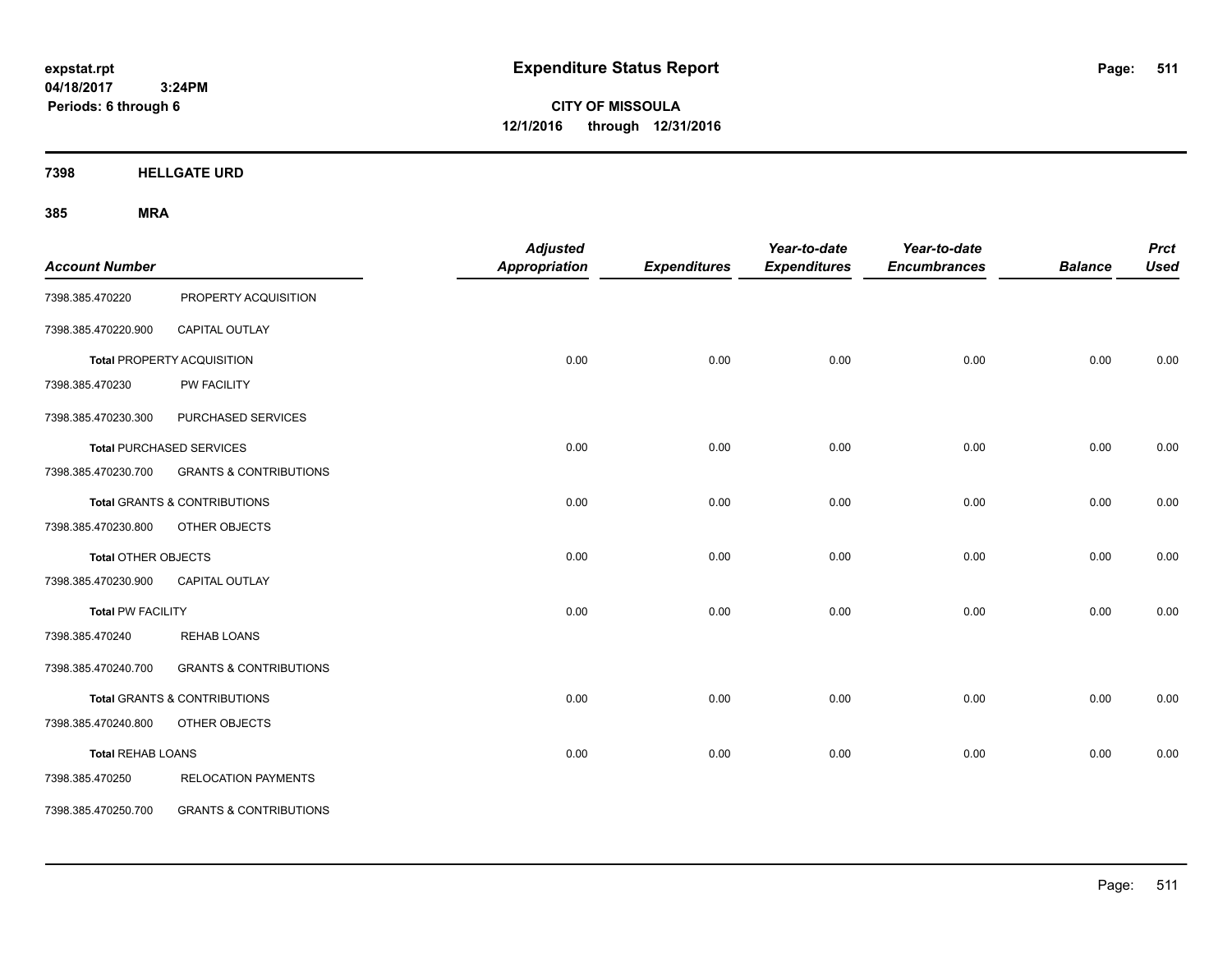**CITY OF MISSOULA 12/1/2016 through 12/31/2016**

**7398 HELLGATE URD**

| <b>Account Number</b>     |                                   | <b>Adjusted</b><br>Appropriation | <b>Expenditures</b> | Year-to-date<br><b>Expenditures</b> | Year-to-date<br><b>Encumbrances</b> | <b>Balance</b> | <b>Prct</b><br><b>Used</b> |
|---------------------------|-----------------------------------|----------------------------------|---------------------|-------------------------------------|-------------------------------------|----------------|----------------------------|
|                           | Total GRANTS & CONTRIBUTIONS      | 0.00                             | 0.00                | 0.00                                | 0.00                                | 0.00           | 0.00                       |
| 7398.385.470250.800       | OTHER OBJECTS                     |                                  |                     |                                     |                                     |                |                            |
|                           | <b>Total RELOCATION PAYMENTS</b>  | 0.00                             | 0.00                | 0.00                                | 0.00                                | 0.00           | 0.00                       |
| 7398.385.470260           | <b>PLANNING &amp; MGMT</b>        |                                  |                     |                                     |                                     |                |                            |
| 7398.385.470260.300       | PURCHASED SERVICES                |                                  |                     |                                     |                                     |                |                            |
|                           | <b>Total PURCHASED SERVICES</b>   | 0.00                             | 0.00                | 0.00                                | 0.00                                | 0.00           | 0.00                       |
| 7398.385.470260.700       | <b>GRANTS &amp; CONTRIBUTIONS</b> |                                  |                     |                                     |                                     |                |                            |
|                           | Total GRANTS & CONTRIBUTIONS      | 0.00                             | 0.00                | 0.00                                | 0.00                                | 0.00           | 0.00                       |
| 7398.385.470260.800       | OTHER OBJECTS                     |                                  |                     |                                     |                                     |                |                            |
| Total PLANNING & MGMT     |                                   | 0.00                             | 0.00                | 0.00                                | 0.00                                | 0.00           | 0.00                       |
| 7398.385.470270           | <b>CLEARING &amp; DEMO</b>        |                                  |                     |                                     |                                     |                |                            |
| 7398.385.470270.300       | PURCHASED SERVICES                |                                  |                     |                                     |                                     |                |                            |
|                           | <b>Total PURCHASED SERVICES</b>   | 0.00                             | 0.00                | 0.00                                | 0.00                                | 0.00           | 0.00                       |
| 7398.385.470270.700       | <b>GRANTS &amp; CONTRIBUTIONS</b> |                                  |                     |                                     |                                     |                |                            |
|                           | Total GRANTS & CONTRIBUTIONS      | 0.00                             | 0.00                | 0.00                                | 0.00                                | 0.00           | 0.00                       |
| 7398.385.470270.800       | OTHER OBJECTS                     |                                  |                     |                                     |                                     |                |                            |
| Total OTHER OBJECTS       |                                   | 0.00                             | 0.00                | 0.00                                | 0.00                                | 0.00           | 0.00                       |
| 7398.385.470270.900       | <b>CAPITAL OUTLAY</b>             |                                  |                     |                                     |                                     |                |                            |
| Total CLEARING & DEMO     |                                   | 0.00                             | 0.00                | 0.00                                | 0.00                                | 0.00           | 0.00                       |
| <b>Total HELLGATE URD</b> |                                   | 0.00                             | 0.00                | 0.00                                | 0.00                                | 0.00           | 0.00                       |
|                           |                                   |                                  |                     |                                     |                                     |                |                            |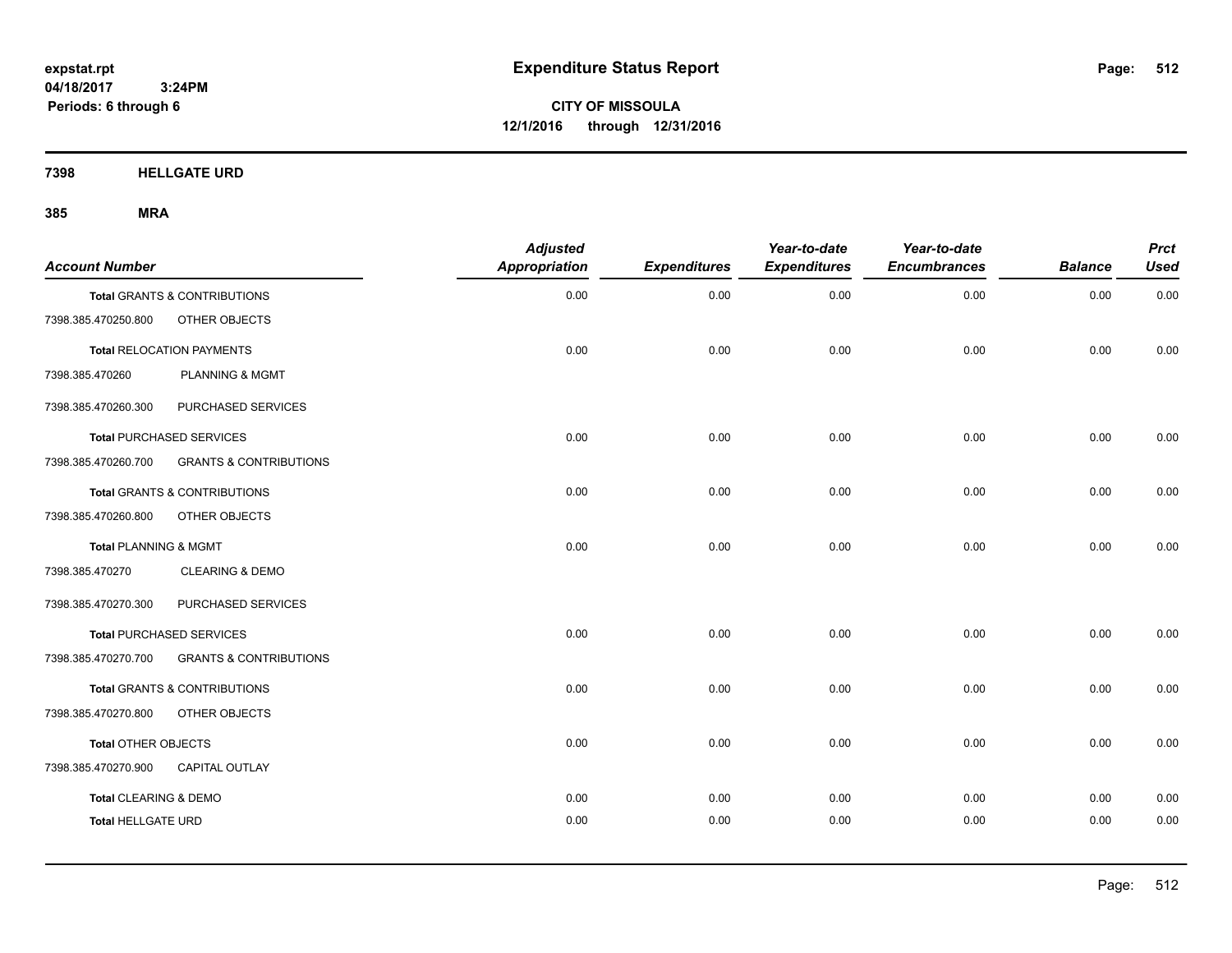**CITY OF MISSOULA 12/1/2016 through 12/31/2016**

#### **7399 INTERMOUNTAIN BOND DEBT SERVICE**

| <b>Account Number</b>             |                                        | <b>Adjusted</b><br><b>Appropriation</b> | <b>Expenditures</b> | Year-to-date<br><b>Expenditures</b> | Year-to-date<br><b>Encumbrances</b> | <b>Balance</b> | <b>Prct</b><br><b>Used</b> |
|-----------------------------------|----------------------------------------|-----------------------------------------|---------------------|-------------------------------------|-------------------------------------|----------------|----------------------------|
| 7399.385.490200                   | REVENUE BOND DEBT SERVICE              |                                         |                     |                                     |                                     |                |                            |
| 7399.385.490200.600               | <b>DEBT SERVICE</b>                    |                                         |                     |                                     |                                     |                |                            |
| 7399.385.490200.610.000 PRINCIPAL |                                        | 78,500.00                               | 38,500.00           | 38,500.00                           | 0.00                                | 40,000.00      | 49.04                      |
| 7399.385.490200.620.000 INTEREST  |                                        | 67,437.00                               | 34,127.50           | 34,727.50                           | 0.00                                | 32.709.50      | 51.50                      |
|                                   | <b>Total REVENUE BOND DEBT SERVICE</b> | 145,937.00                              | 72,627.50           | 73,227.50                           | 0.00                                | 72,709.50      | 50.18                      |
| 7399.385.510110                   | <b>MERCHANT SERVICES</b>               |                                         |                     |                                     |                                     |                |                            |
| 7399.385.510110.500               | <b>FIXED CHARGES</b>                   |                                         |                     |                                     |                                     |                |                            |
| <b>Total MERCHANT SERVICES</b>    |                                        | 0.00                                    | 0.00                | 0.00                                | 0.00                                | 0.00           | 0.00                       |
| <b>Total MRA</b>                  |                                        | 145,937.00                              | 72,627.50           | 73,227.50                           | 0.00                                | 72.709.50      | 50.18                      |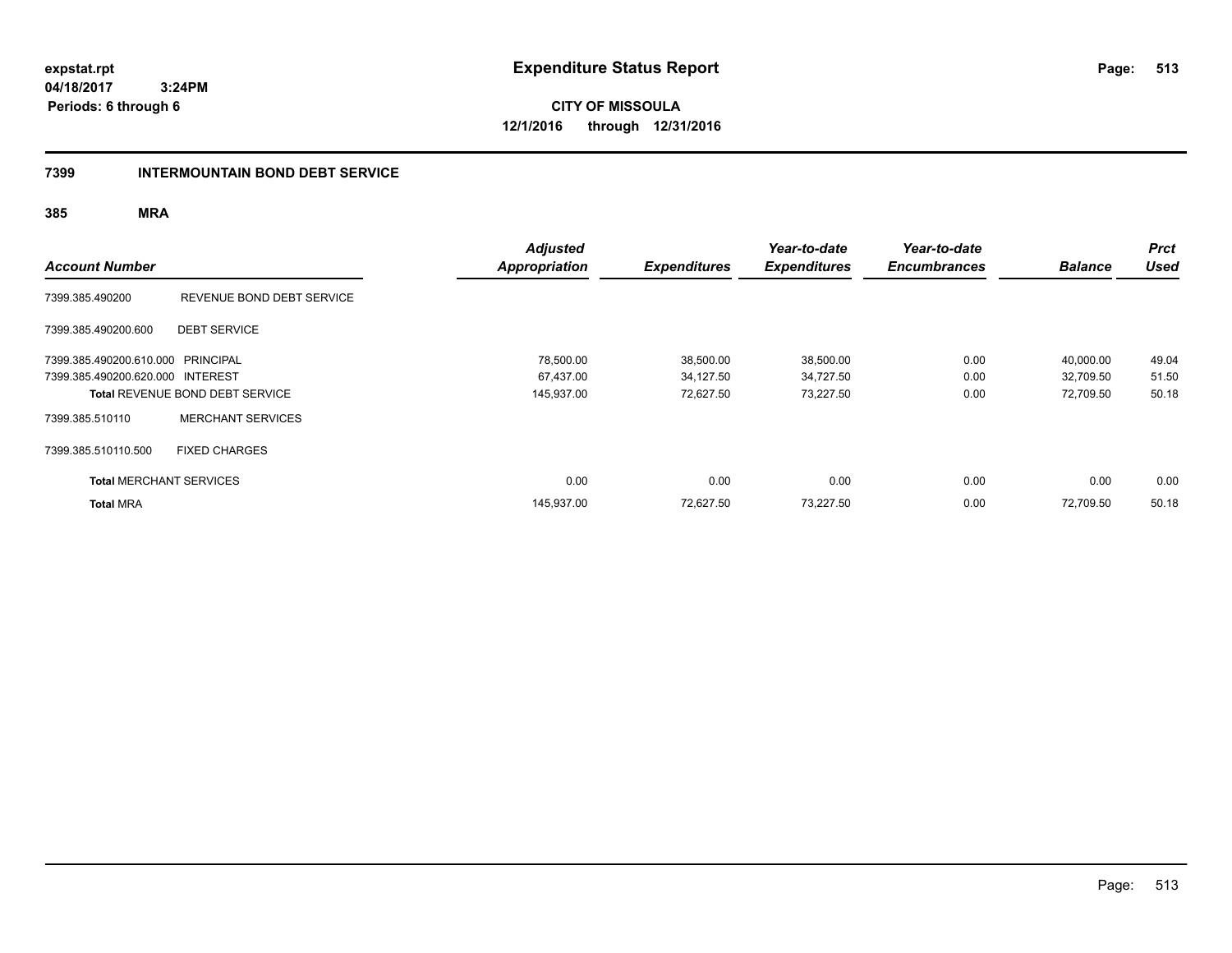**514**

**04/18/2017 3:24PM Periods: 6 through 6**

**CITY OF MISSOULA 12/1/2016 through 12/31/2016**

#### **7399 INTERMOUNTAIN BOND DEBT SERVICE**

### **390 NON-DEPARTMENTAL**

| <b>Account Number</b>         |                                              | <b>Adjusted</b><br><b>Appropriation</b> | <b>Expenditures</b> | Year-to-date<br><b>Expenditures</b> | Year-to-date<br><b>Encumbrances</b> | <b>Balance</b> | <b>Prct</b><br>Used |
|-------------------------------|----------------------------------------------|-----------------------------------------|---------------------|-------------------------------------|-------------------------------------|----------------|---------------------|
| 7399.390.490604               | TI BOND RESERVE                              |                                         |                     |                                     |                                     |                |                     |
| 7399.390.490604.800           | OTHER OBJECTS                                |                                         |                     |                                     |                                     |                |                     |
| <b>Total NON-DEPARTMENTAL</b> |                                              | 0.00                                    | 0.00                | 0.00                                | 0.00                                | 0.00           | 0.00                |
|                               | <b>Total INTERMOUNTAIN BOND DEBT SERVICE</b> | 145,937.00                              | 72,627.50           | 73,227.50                           | 0.00                                | 72,709.50      | 50.18               |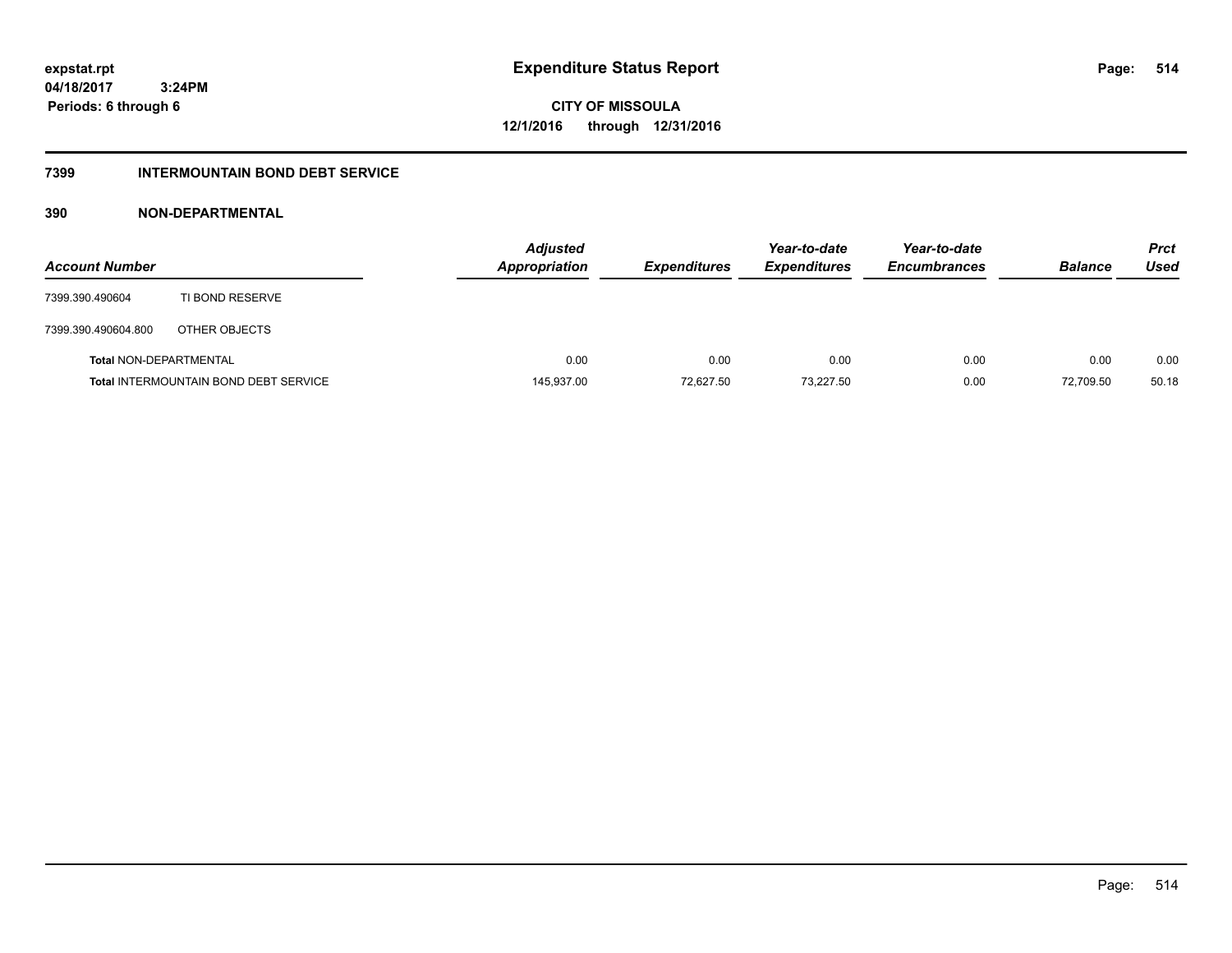**CITY OF MISSOULA 12/1/2016 through 12/31/2016**

#### **7400 FRONT ST BOND CLEARING**

| <b>Account Number</b>            |                                                  | <b>Adjusted</b><br><b>Appropriation</b> | <b>Expenditures</b> | Year-to-date<br><b>Expenditures</b> | Year-to-date<br><b>Encumbrances</b> | <b>Balance</b> | <b>Prct</b><br>Used |
|----------------------------------|--------------------------------------------------|-----------------------------------------|---------------------|-------------------------------------|-------------------------------------|----------------|---------------------|
|                                  |                                                  |                                         |                     |                                     |                                     |                |                     |
| 7400.385.470210                  | <b>ADMINISTRATION</b>                            |                                         |                     |                                     |                                     |                |                     |
| 7400.385.470210.800              | OTHER OBJECTS                                    |                                         |                     |                                     |                                     |                |                     |
| 7400.385.470210.820.000          | <b>TRANSFERS TO OTHER FUNDS</b>                  | 0.00                                    | 0.00                | $-17,603.78$                        | 0.00                                | 17,603.78      | 0.00                |
| 7400.385.470210.820.600          | <b>TRANSFERS TO OTHER FUNDS</b>                  | 208.660.00                              | 0.00                | 0.00                                | 0.00                                | 208.660.00     | 0.00                |
| 7400.385.470210.820.603          | <b>TRANSFERS TO OTHER FUNDS</b>                  | 208,290.00                              | 0.00                | 0.00                                | 0.00                                | 208,290.00     | 0.00                |
| 7400.385.470210.820.604          | <b>TRANSFERS TO OTHER FUNDS</b>                  | 131,207.00                              | 0.00                | 0.00                                | 0.00                                | 131,207.00     | 0.00                |
|                                  | 7400.385.470210.820.605 TRANSFERS TO OTHER FUNDS | 68.286.00                               | 0.00                | 0.00                                | 0.00                                | 68,286.00      | 0.00                |
| <b>Total ADMINISTRATION</b>      |                                                  | 616,443.00                              | 0.00                | $-17,603.78$                        | 0.00                                | 634,046.78     | 0.00                |
| 7400.385.470260                  | <b>PLANNING &amp; MGMT</b>                       |                                         |                     |                                     |                                     |                |                     |
| 7400.385.470260.700              | <b>GRANTS &amp; CONTRIBUTIONS</b>                |                                         |                     |                                     |                                     |                |                     |
| <b>Total PLANNING &amp; MGMT</b> |                                                  | 0.00                                    | 0.00                | 0.00                                | 0.00                                | 0.00           | 0.00                |
| 7400.385.510110                  | <b>MERCHANT SERVICES</b>                         |                                         |                     |                                     |                                     |                |                     |
| 7400.385.510110.500              | <b>FIXED CHARGES</b>                             |                                         |                     |                                     |                                     |                |                     |
| <b>Total MERCHANT SERVICES</b>   |                                                  | 0.00                                    | 0.00                | 0.00                                | 0.00                                | 0.00           | 0.00                |
|                                  | <b>Total FRONT ST BOND CLEARING</b>              | 616.443.00                              | 0.00                | $-17,603.78$                        | 0.00                                | 634,046.78     | 0.00                |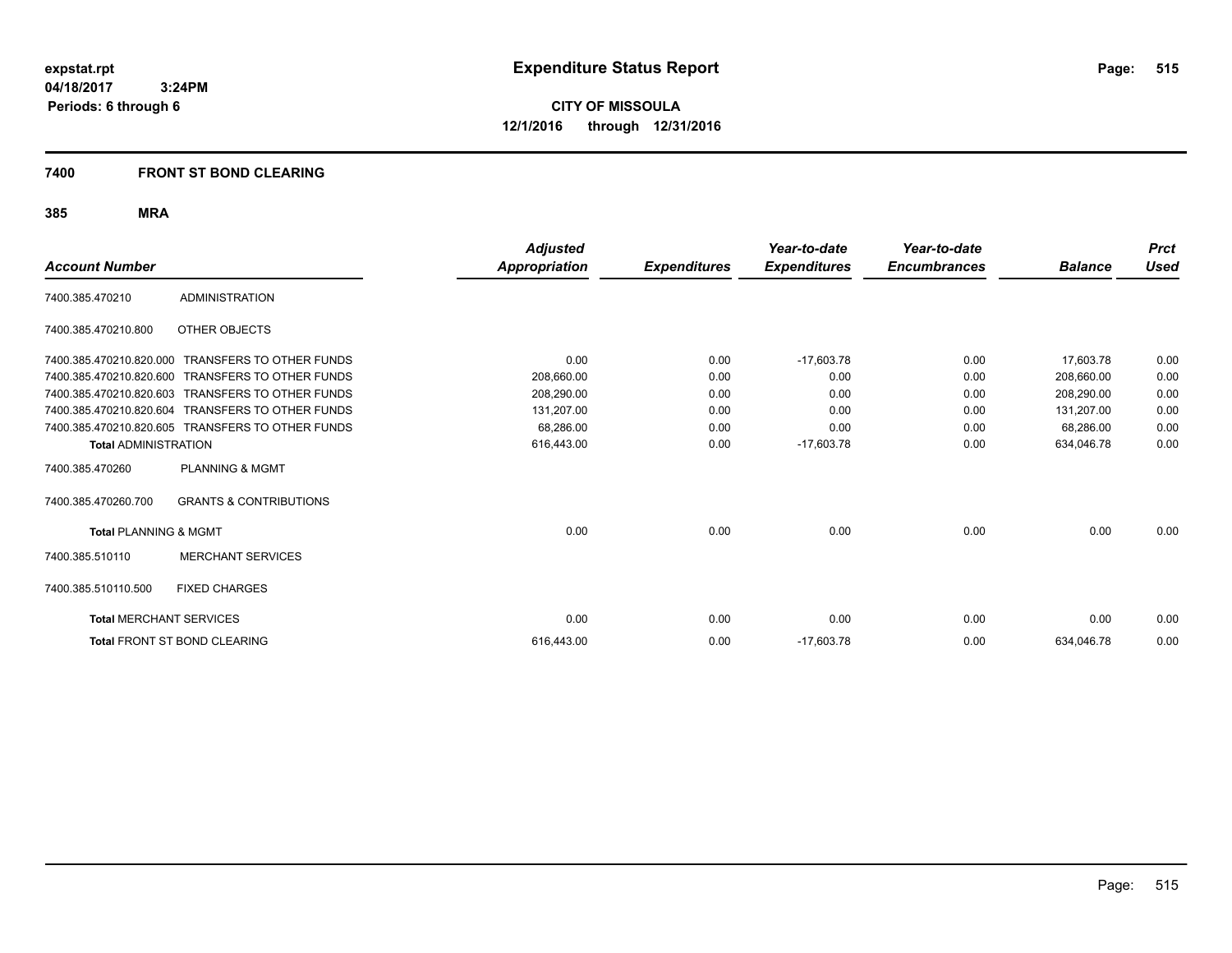### **7401 FRONT ST PARKING STRUCTURE**

| <b>Account Number</b>             |                                                 | <b>Adjusted</b><br><b>Appropriation</b> | <b>Expenditures</b> | Year-to-date<br><b>Expenditures</b> | Year-to-date<br><b>Encumbrances</b> | <b>Balance</b> | <b>Prct</b><br><b>Used</b> |
|-----------------------------------|-------------------------------------------------|-----------------------------------------|---------------------|-------------------------------------|-------------------------------------|----------------|----------------------------|
| 7401.385.470210                   | <b>ADMINISTRATION</b>                           |                                         |                     |                                     |                                     |                |                            |
| 7401.385.470210.800               | OTHER OBJECTS                                   |                                         |                     |                                     |                                     |                |                            |
| <b>Total ADMINISTRATION</b>       |                                                 | 0.00                                    | 0.00                | 0.00                                | 0.00                                | 0.00           | 0.00                       |
| 7401.385.490000                   | <b>DEBT SERVICE</b>                             |                                         |                     |                                     |                                     |                |                            |
| 7401.385.490000.600               | <b>DEBT SERVICE</b>                             |                                         |                     |                                     |                                     |                |                            |
| 7401.385.490000.610.000 PRINCIPAL |                                                 | 74,000.00                               | 0.00                | 100,000.00                          | 0.00                                | $-26,000.00$   | 135.14                     |
|                                   | 7401.385.490000.620.000 INTEREST / SERVICE FEES | 132,340.00                              | 0.00                | 54,145.00                           | 0.00                                | 78,195.00      | 40.91                      |
| <b>Total DEBT SERVICE</b>         |                                                 | 206,340.00                              | 0.00                | 154,145.00                          | 0.00                                | 52,195.00      | 74.70                      |
| 7401.385.510110                   | <b>MERCHANT SERVICES</b>                        |                                         |                     |                                     |                                     |                |                            |
| 7401.385.510110.500               | <b>FIXED CHARGES</b>                            |                                         |                     |                                     |                                     |                |                            |
| <b>Total MERCHANT SERVICES</b>    |                                                 | 0.00                                    | 0.00                | 0.00                                | 0.00                                | 0.00           | 0.00                       |
| 7401.385.522000                   | PTI PAYMENT TO MPC                              |                                         |                     |                                     |                                     |                |                            |
| 7401.385.522000.300               | PURCHASED SERVICES                              |                                         |                     |                                     |                                     |                |                            |
| Total PTI PAYMENT TO MPC          |                                                 | 0.00                                    | 0.00                | 0.00                                | 0.00                                | 0.00           | 0.00                       |
|                                   | Total FRONT ST PARKING STRUCTURE                | 206,340.00                              | 0.00                | 154,145.00                          | 0.00                                | 52,195.00      | 74.70                      |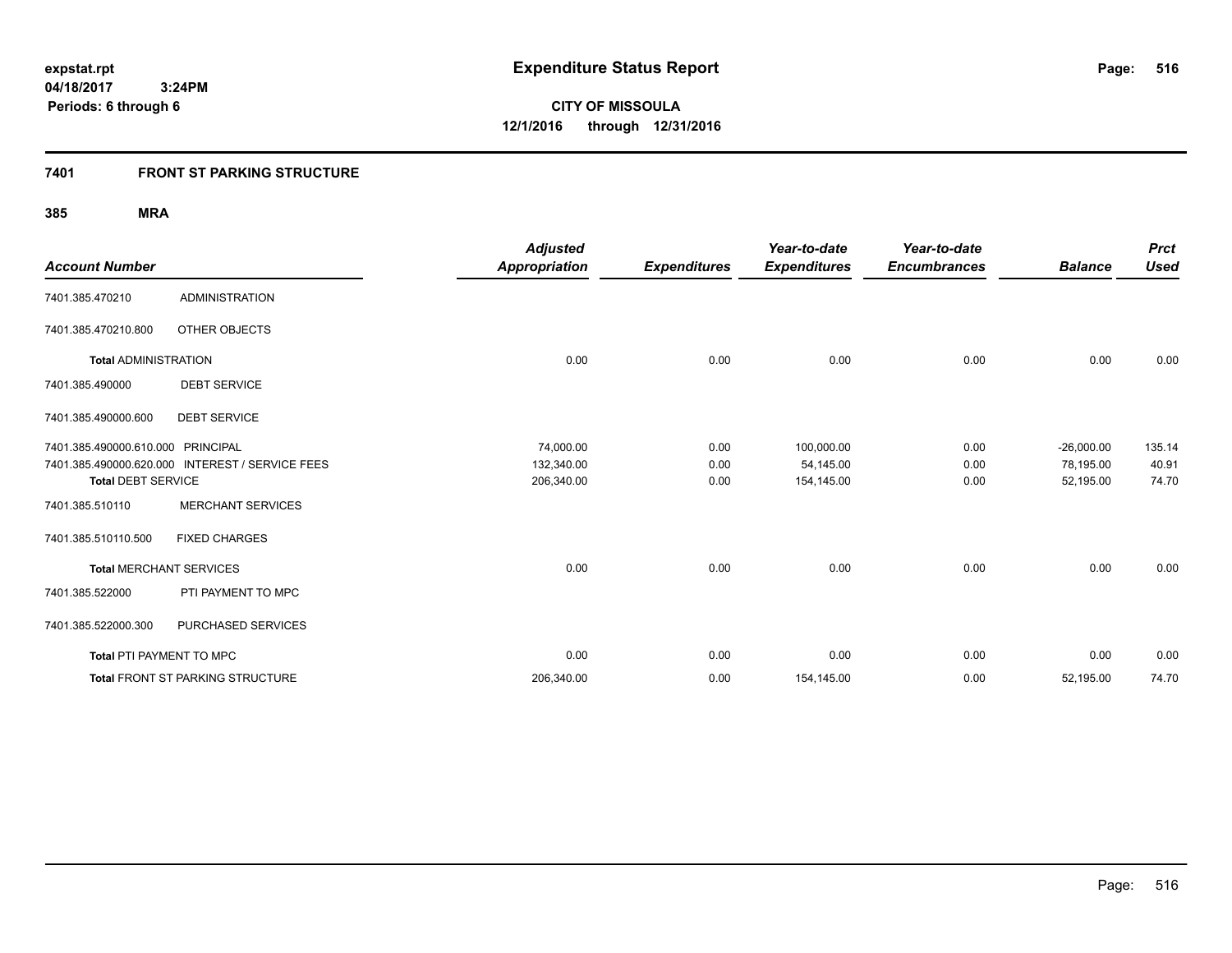**CITY OF MISSOULA 12/1/2016 through 12/31/2016**

# **7402 FRONT ST SUBORDINATE LIEN NOTE**

| <b>Account Number</b>       |                                       | <b>Adjusted</b><br><b>Appropriation</b> | <b>Expenditures</b> | Year-to-date<br><b>Expenditures</b> | Year-to-date<br><b>Encumbrances</b> | <b>Balance</b> | <b>Prct</b><br><b>Used</b> |
|-----------------------------|---------------------------------------|-----------------------------------------|---------------------|-------------------------------------|-------------------------------------|----------------|----------------------------|
| 7402.385.470210             | <b>ADMINISTRATION</b>                 |                                         |                     |                                     |                                     |                |                            |
| 7402.385.470210.800         | OTHER OBJECTS                         |                                         |                     |                                     |                                     |                |                            |
| <b>Total ADMINISTRATION</b> |                                       | 0.00                                    | 0.00                | 0.00                                | 0.00                                | 0.00           | 0.00                       |
| 7402.385.470333             | THE WILMA NOTE                        |                                         |                     |                                     |                                     |                |                            |
| 7402.385.470333.600         | <b>DEBT SERVICE</b>                   |                                         |                     |                                     |                                     |                |                            |
| <b>Total DEBT SERVICE</b>   |                                       | 0.00                                    | 0.00                | 0.00                                | 0.00                                | 0.00           | 0.00                       |
| 7402.385.470333.700         | <b>GRANTS &amp; CONTRIBUTIONS</b>     |                                         |                     |                                     |                                     |                |                            |
| Total THE WILMA NOTE        |                                       | 0.00                                    | 0.00                | 0.00                                | 0.00                                | 0.00           | 0.00                       |
| 7402.385.470334             | CARAS PARK OBLIGATION                 |                                         |                     |                                     |                                     |                |                            |
| 7402.385.470334.700         | <b>GRANTS &amp; CONTRIBUTIONS</b>     |                                         |                     |                                     |                                     |                |                            |
|                             | <b>Total CARAS PARK OBLIGATION</b>    | 0.00                                    | 0.00                | 0.00                                | 0.00                                | 0.00           | 0.00                       |
| 7402.385.490505             | FRONT ST URD \$1.6m REFUNDING A       |                                         |                     |                                     |                                     |                |                            |
| 7402.385.490505.500         | <b>FIXED CHARGES</b>                  |                                         |                     |                                     |                                     |                |                            |
| <b>Total FIXED CHARGES</b>  |                                       | 0.00                                    | 0.00                | 0.00                                | 0.00                                | 0.00           | 0.00                       |
| 7402.385.490505.600         | <b>DEBT SERVICE</b>                   |                                         |                     |                                     |                                     |                |                            |
|                             | Total FRONT ST URD \$1.6m REFUNDING A | 0.00                                    | 0.00                | 0.00                                | 0.00                                | 0.00           | 0.00                       |
| 7402.385.490506             | FRONT ST URD \$1.6m REFUNDING B       |                                         |                     |                                     |                                     |                |                            |
| 7402.385.490506.500         | <b>FIXED CHARGES</b>                  |                                         |                     |                                     |                                     |                |                            |
| <b>Total FIXED CHARGES</b>  |                                       | 0.00                                    | 0.00                | 0.00                                | 0.00                                | 0.00           | 0.00                       |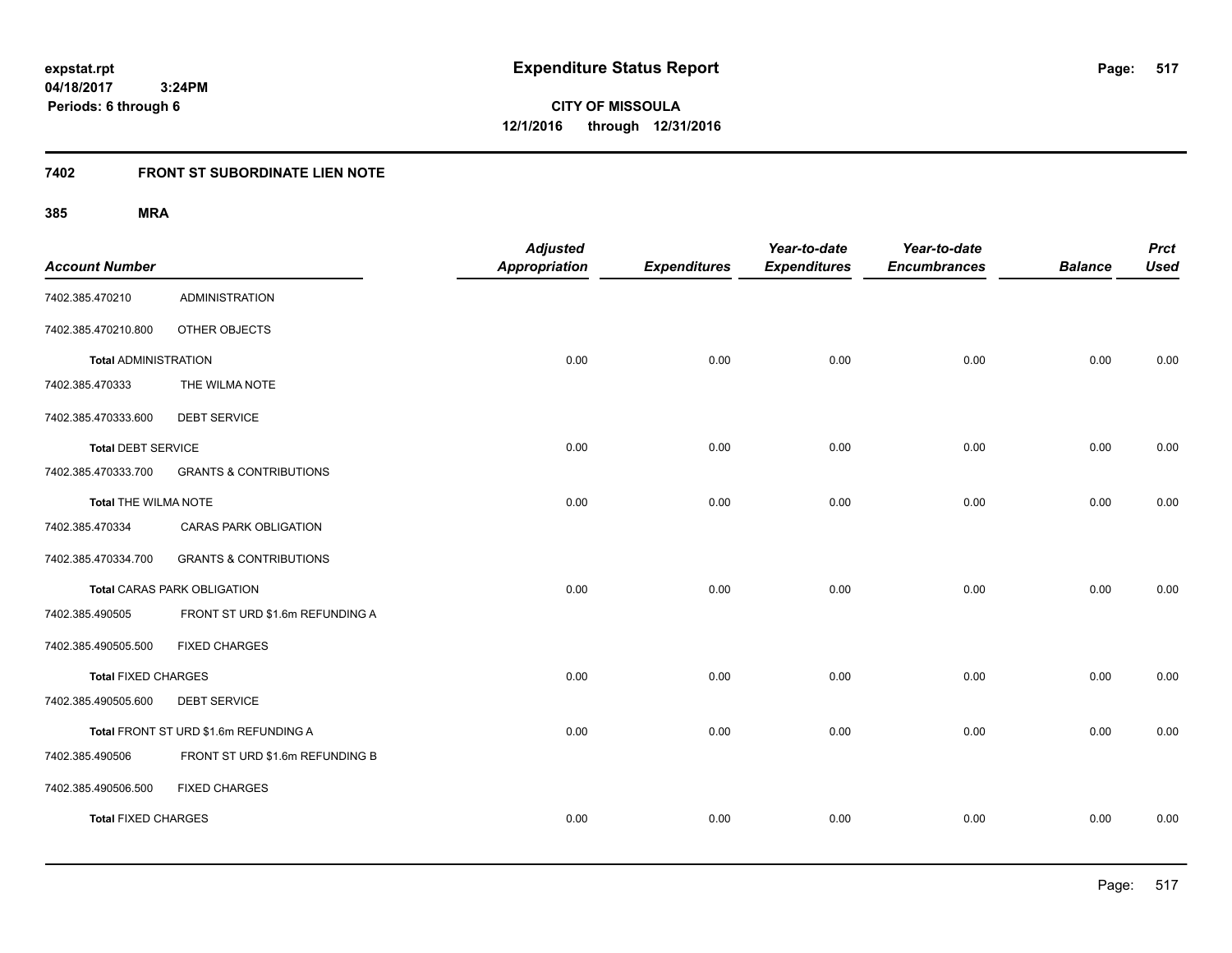**518**

**04/18/2017 3:24PM Periods: 6 through 6**

**CITY OF MISSOULA 12/1/2016 through 12/31/2016**

# **7402 FRONT ST SUBORDINATE LIEN NOTE**

| <b>Account Number</b>          |                                                              | <b>Adjusted</b><br>Appropriation | <b>Expenditures</b> | Year-to-date<br><b>Expenditures</b> | Year-to-date<br><b>Encumbrances</b> | <b>Balance</b> | <b>Prct</b><br><b>Used</b> |
|--------------------------------|--------------------------------------------------------------|----------------------------------|---------------------|-------------------------------------|-------------------------------------|----------------|----------------------------|
| 7402.385.490506.600            | <b>DEBT SERVICE</b>                                          |                                  |                     |                                     |                                     |                |                            |
|                                | Total FRONT ST URD \$1.6m REFUNDING B                        | 0.00                             | 0.00                | 0.00                                | 0.00                                | 0.00           | 0.00                       |
| 7402.385.490507                | FIB SUBORDINATE LIEN NOTE PARKING STRUCT                     |                                  |                     |                                     |                                     |                |                            |
| 7402.385.490507.600            | <b>DEBT SERVICE</b>                                          |                                  |                     |                                     |                                     |                |                            |
|                                | 7402.385.490507.610.000 FIB SUB LIEN NOTE-PRINCIPAL          | 34,930.00                        | 0.00                | 37.217.80                           | 0.00                                | $-2,287.80$    | 106.55                     |
|                                | 7402.385.490507.620.000 FIB SUB LIEN NOTE-INTEREST/ SVS FEES | 96,231.00                        | 0.00                | 47,580.68                           | 0.00                                | 48,650.32      | 49.44                      |
|                                | <b>Total FIB SUBORDINATE LIEN NOTE PARKING STRUCT</b>        | 131,161.00                       | 0.00                | 84,798.48                           | 0.00                                | 46,362.52      | 64.65                      |
| 7402.385.490509                | WILMA NOTE DEBT SERVICE                                      |                                  |                     |                                     |                                     |                |                            |
| 7402.385.490509.600            | <b>DEBT SERVICE</b>                                          |                                  |                     |                                     |                                     |                |                            |
|                                | Total WILMA NOTE DEBT SERVICE                                | 0.00                             | 0.00                | 0.00                                | 0.00                                | 0.00           | 0.00                       |
| 7402.385.510110                | <b>MERCHANT SERVICES</b>                                     |                                  |                     |                                     |                                     |                |                            |
| 7402.385.510110.500            | <b>FIXED CHARGES</b>                                         |                                  |                     |                                     |                                     |                |                            |
| <b>Total MERCHANT SERVICES</b> |                                                              | 0.00                             | 0.00                | 0.00                                | 0.00                                | 0.00           | 0.00                       |
|                                | <b>Total FRONT ST SUBORDINATE LIEN NOTE</b>                  | 131,161.00                       | 0.00                | 84,798.48                           | 0.00                                | 46,362.52      | 64.65                      |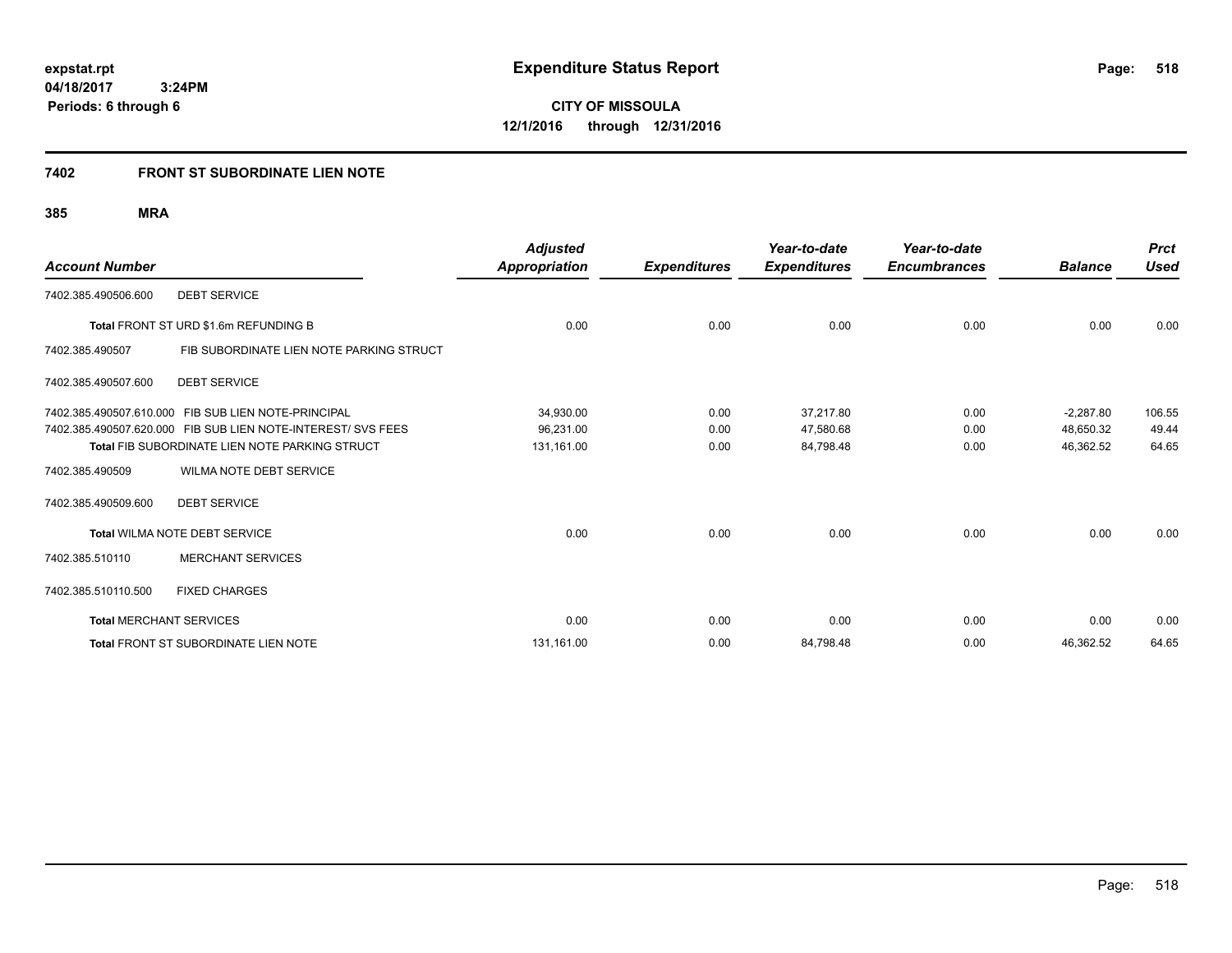# **CITY OF MISSOULA 12/1/2016 through 12/31/2016**

### **7447 COURT COLLECTED PARKING FINES**

### **230 MUNICIPAL COURT**

| <b>Account Number</b> |                                            | <b>Adjusted</b><br>Appropriation | <b>Expenditures</b> | Year-to-date<br><b>Expenditures</b> | Year-to-date<br><b>Encumbrances</b> | <b>Balance</b> | <b>Prct</b><br><b>Used</b> |
|-----------------------|--------------------------------------------|----------------------------------|---------------------|-------------------------------------|-------------------------------------|----------------|----------------------------|
| 7447.230.410360       | CITY/MUNICIPAL COURT                       |                                  |                     |                                     |                                     |                |                            |
| 7447.230.410360.500   | <b>FIXED CHARGES</b>                       |                                  |                     |                                     |                                     |                |                            |
|                       | <b>Total CITY/MUNICIPAL COURT</b>          | 0.00                             | 0.00                | 0.00                                | 0.00                                | 0.00           | 0.00                       |
| 7447.230.510110       | <b>MERCHANT SERVICES</b>                   |                                  |                     |                                     |                                     |                |                            |
| 7447.230.510110.500   | <b>FIXED CHARGES</b>                       |                                  |                     |                                     |                                     |                |                            |
|                       | <b>Total MERCHANT SERVICES</b>             | 0.00                             | 0.00                | 0.00                                | 0.00                                | 0.00           | 0.00                       |
|                       | <b>Total COURT COLLECTED PARKING FINES</b> | 0.00                             | 0.00                | 0.00                                | 0.00                                | 0.00           | 0.00                       |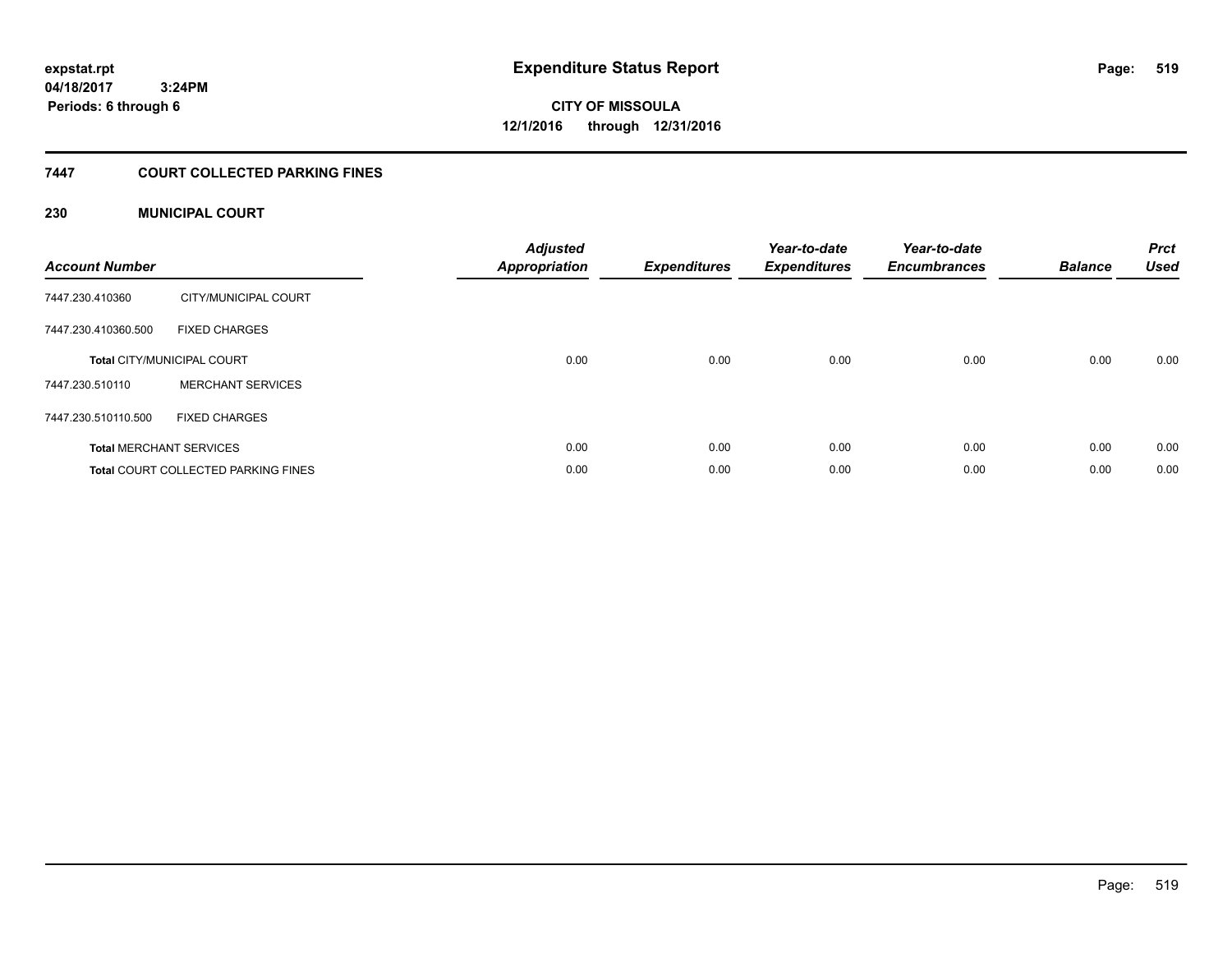# **CITY OF MISSOULA 12/1/2016 through 12/31/2016**

#### **7458 COURT SURCHARGE**

#### **230 MUNICIPAL COURT**

| <b>Account Number</b>        |                                   | <b>Adjusted</b><br>Appropriation | <b>Expenditures</b> | Year-to-date<br><b>Expenditures</b> | Year-to-date<br><b>Encumbrances</b> | <b>Balance</b> | <b>Prct</b><br><b>Used</b> |
|------------------------------|-----------------------------------|----------------------------------|---------------------|-------------------------------------|-------------------------------------|----------------|----------------------------|
| 7458.230.410360              | CITY/MUNICIPAL COURT              |                                  |                     |                                     |                                     |                |                            |
| 7458.230.410360.500          | <b>FIXED CHARGES</b>              |                                  |                     |                                     |                                     |                |                            |
|                              | <b>Total CITY/MUNICIPAL COURT</b> | 0.00                             | 0.00                | 0.00                                | 0.00                                | 0.00           | 0.00                       |
| 7458.230.510110              | <b>MERCHANT SERVICES</b>          |                                  |                     |                                     |                                     |                |                            |
| 7458.230.510110.500          | <b>FIXED CHARGES</b>              |                                  |                     |                                     |                                     |                |                            |
|                              | <b>Total MERCHANT SERVICES</b>    | 0.00                             | 0.00                | 0.00                                | 0.00                                | 0.00           | 0.00                       |
| <b>Total COURT SURCHARGE</b> |                                   | 0.00                             | 0.00                | 0.00                                | 0.00                                | 0.00           | 0.00                       |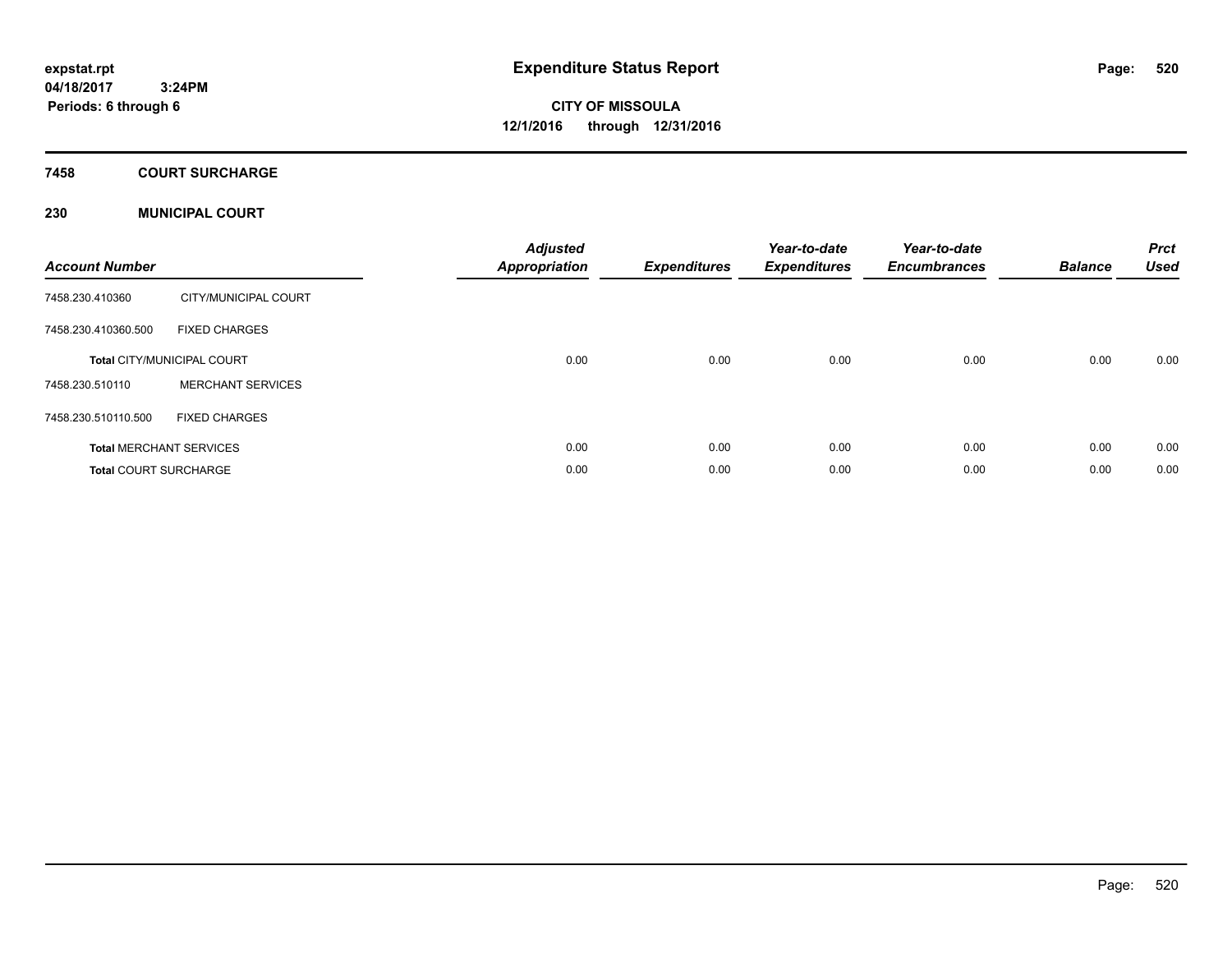#### **7469 PUBLIC DEFENDER FEES**

#### **230 MUNICIPAL COURT**

| <b>Account Number</b> |                                   | <b>Adjusted</b><br><b>Appropriation</b> | <b>Expenditures</b> | Year-to-date<br><b>Expenditures</b> | Year-to-date<br><b>Encumbrances</b> | <b>Balance</b> | <b>Prct</b><br><b>Used</b> |
|-----------------------|-----------------------------------|-----------------------------------------|---------------------|-------------------------------------|-------------------------------------|----------------|----------------------------|
| 7469.230.410360       | CITY/MUNICIPAL COURT              |                                         |                     |                                     |                                     |                |                            |
| 7469.230.410360.500   | <b>FIXED CHARGES</b>              |                                         |                     |                                     |                                     |                |                            |
|                       | <b>Total CITY/MUNICIPAL COURT</b> | 0.00                                    | 0.00                | 0.00                                | 0.00                                | 0.00           | 0.00                       |
| 7469.230.510110       | <b>MERCHANT SERVICES</b>          |                                         |                     |                                     |                                     |                |                            |
| 7469.230.510110.500   | <b>FIXED CHARGES</b>              |                                         |                     |                                     |                                     |                |                            |
|                       | <b>Total PUBLIC DEFENDER FEES</b> | 0.00                                    | 0.00                | 0.00                                | 0.00                                | 0.00           | 0.00                       |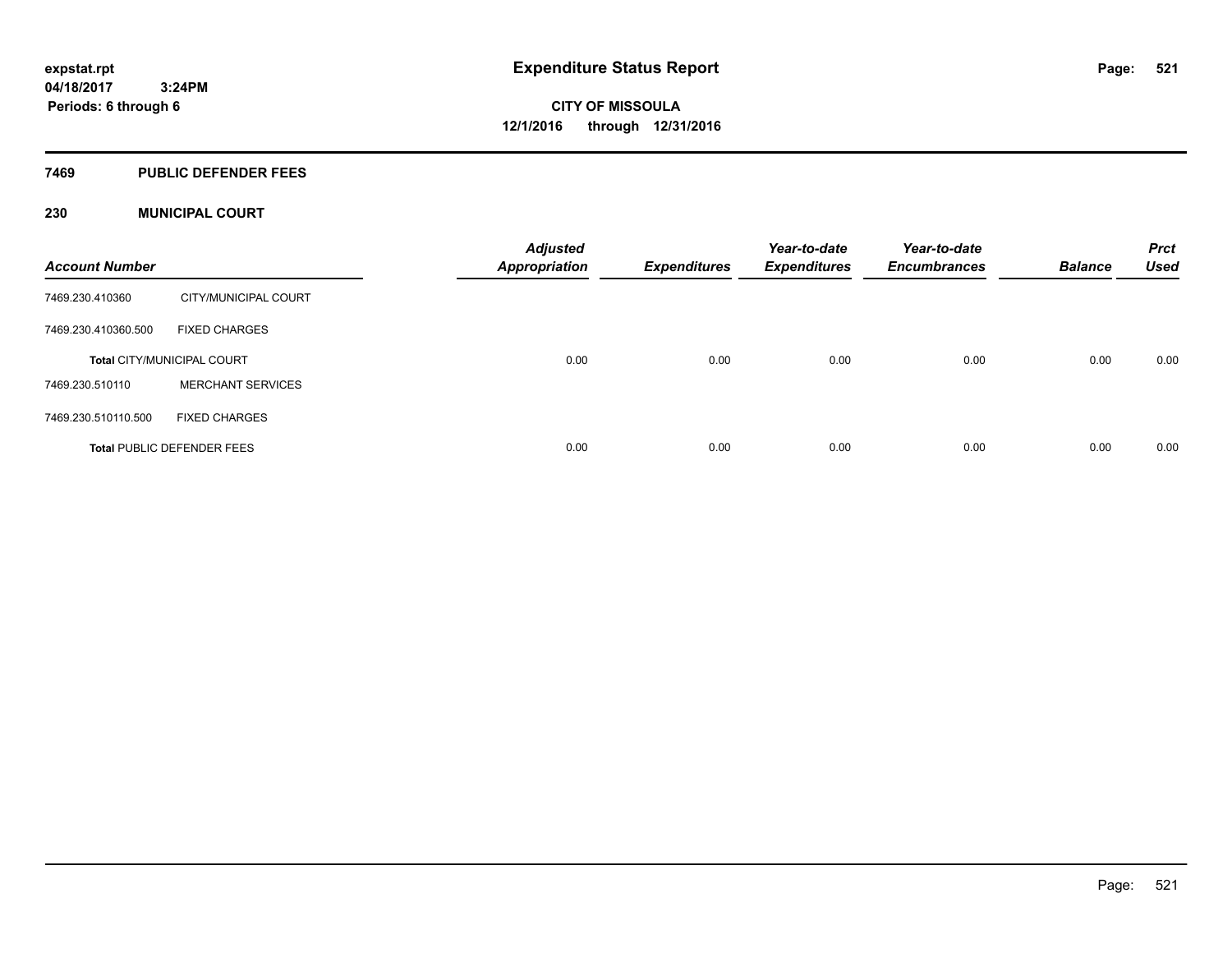**7903 COUNTY CLEARING**

### **390 NON-DEPARTMENTAL**

| <b>Account Number</b>          |                                                    | <b>Adjusted</b><br><b>Appropriation</b> | <b>Expenditures</b> | Year-to-date<br><b>Expenditures</b> | Year-to-date<br><b>Encumbrances</b> | <b>Balance</b> | <b>Prct</b><br><b>Used</b> |
|--------------------------------|----------------------------------------------------|-----------------------------------------|---------------------|-------------------------------------|-------------------------------------|----------------|----------------------------|
| 7903.390.440600                | ANIMAL CONTROL SERVICES                            |                                         |                     |                                     |                                     |                |                            |
| 7903.390.440600.800            | OTHER OBJECTS                                      |                                         |                     |                                     |                                     |                |                            |
|                                | 7903.390.440600.845.000 CONTINGENCY - DOG LICENSES | 0.00                                    | 0.00                | 2,783.24                            | 0.00                                | $-2.783.24$    | 0.00                       |
|                                | <b>Total ANIMAL CONTROL SERVICES</b>               | 0.00                                    | 0.00                | 2,783.24                            | 0.00                                | $-2,783.24$    | 0.00                       |
| 7903.390.510110                | <b>MERCHANT SERVICES</b>                           |                                         |                     |                                     |                                     |                |                            |
| 7903.390.510110.500            | <b>FIXED CHARGES</b>                               |                                         |                     |                                     |                                     |                |                            |
| <b>Total MERCHANT SERVICES</b> |                                                    | 0.00                                    | 0.00                | 0.00                                | 0.00                                | 0.00           | 0.00                       |
| <b>Total COUNTY CLEARING</b>   |                                                    | 0.00                                    | 0.00                | 2.783.24                            | 0.00                                | $-2,783.24$    | 0.00                       |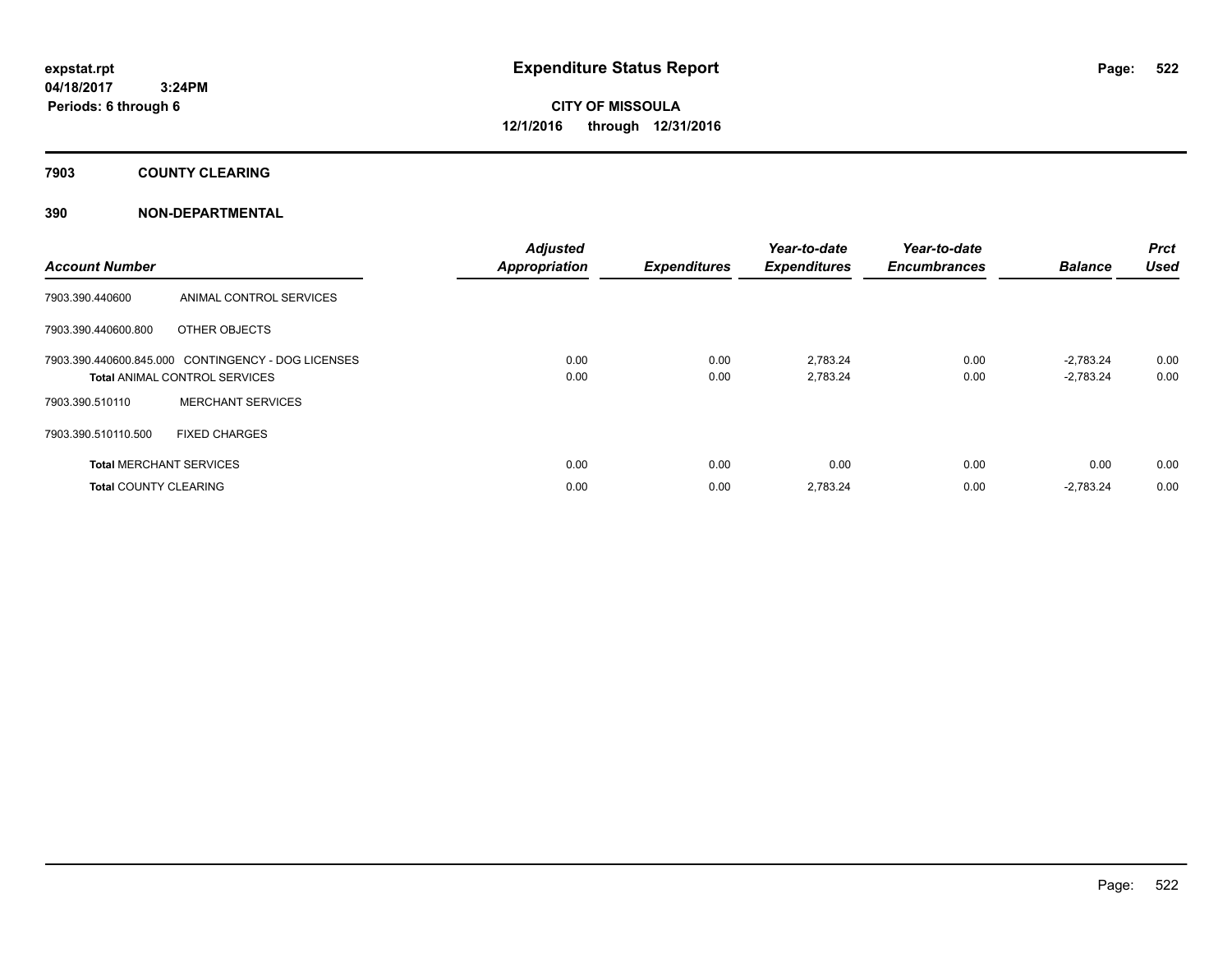#### **7904 SEWER REBATE**

### **280 PUBLIC WORKS OPERATIONS**

| <b>Account Number</b>        |                                | <b>Adjusted</b><br><b>Appropriation</b> | <b>Expenditures</b> | Year-to-date<br><b>Expenditures</b> | Year-to-date<br><b>Encumbrances</b> | <b>Balance</b> | <b>Prct</b><br><b>Used</b> |
|------------------------------|--------------------------------|-----------------------------------------|---------------------|-------------------------------------|-------------------------------------|----------------|----------------------------|
| 7904.280.430600              | <b>SEWER UTILITIES</b>         |                                         |                     |                                     |                                     |                |                            |
| 7904.280.430600.500          | <b>FIXED CHARGES</b>           |                                         |                     |                                     |                                     |                |                            |
| <b>Total FIXED CHARGES</b>   |                                | 0.00                                    | 0.00                | 0.00                                | 0.00                                | 0.00           | 0.00                       |
| 7904.280.430600.800          | OTHER OBJECTS                  |                                         |                     |                                     |                                     |                |                            |
| <b>Total SEWER UTILITIES</b> |                                | 0.00                                    | 0.00                | 0.00                                | 0.00                                | 0.00           | 0.00                       |
| 7904.280.510110              | <b>MERCHANT SERVICES</b>       |                                         |                     |                                     |                                     |                |                            |
| 7904.280.510110.500          | <b>FIXED CHARGES</b>           |                                         |                     |                                     |                                     |                |                            |
|                              | <b>Total MERCHANT SERVICES</b> | 0.00                                    | 0.00                | 0.00                                | 0.00                                | 0.00           | 0.00                       |
| <b>Total SEWER REBATE</b>    |                                | 0.00                                    | 0.00                | 0.00                                | 0.00                                | 0.00           | 0.00                       |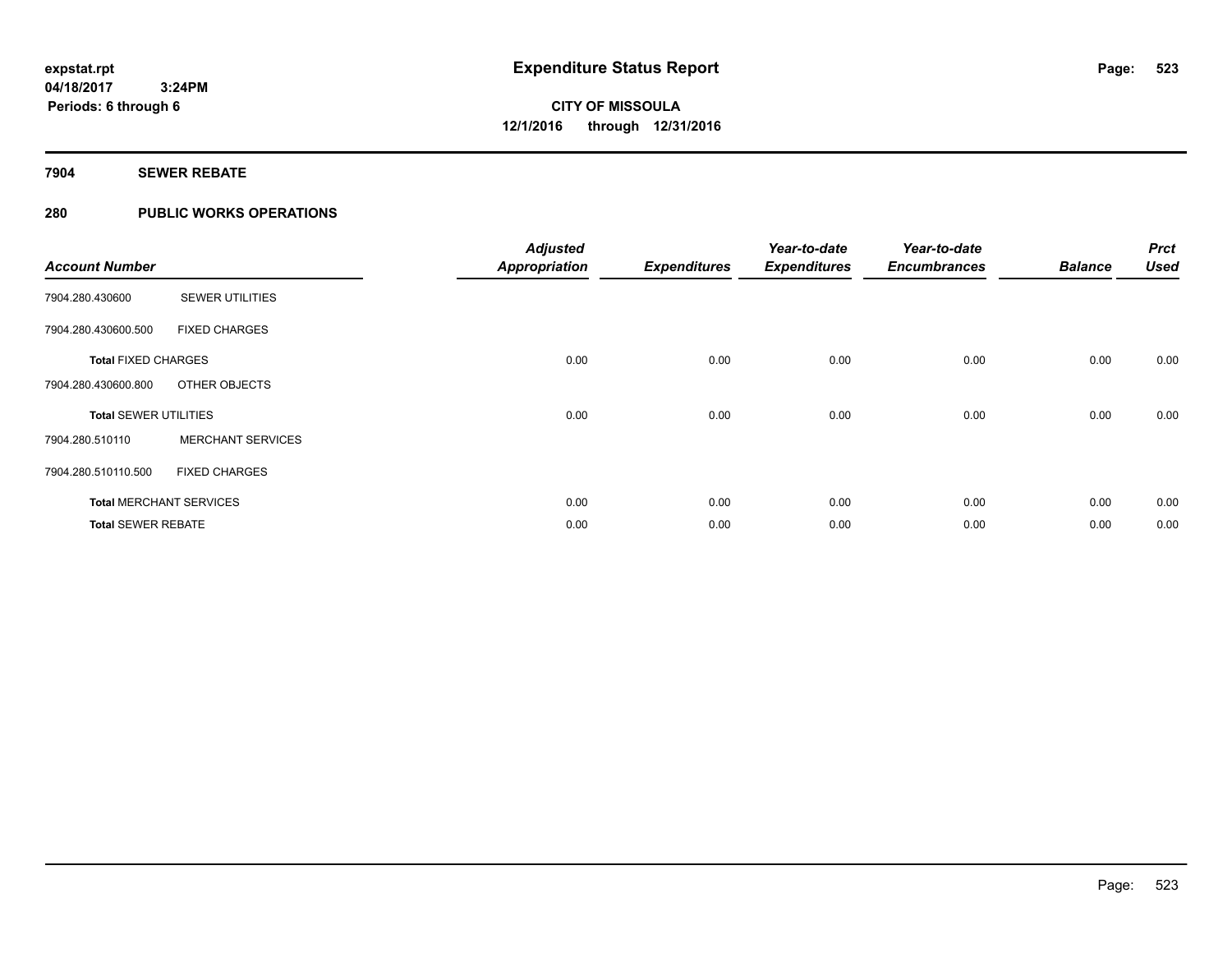#### **7905 WYE SEWER RSID 8489**

### **280 PUBLIC WORKS OPERATIONS**

| <b>Account Number</b>        |                           | <b>Adjusted</b><br><b>Appropriation</b> | <b>Expenditures</b> | Year-to-date<br><b>Expenditures</b> | Year-to-date<br><b>Encumbrances</b> | <b>Balance</b> | <b>Prct</b><br><b>Used</b> |
|------------------------------|---------------------------|-----------------------------------------|---------------------|-------------------------------------|-------------------------------------|----------------|----------------------------|
| 7905.280.430600              | <b>SEWER UTILITIES</b>    |                                         |                     |                                     |                                     |                |                            |
| 7905.280.430600.500          | <b>FIXED CHARGES</b>      |                                         |                     |                                     |                                     |                |                            |
| <b>Total SEWER UTILITIES</b> |                           | 0.00                                    | 0.00                | 0.00                                | 0.00                                | 0.00           | 0.00                       |
| 7905.280.510110              | <b>MERCHANT SERVICES</b>  |                                         |                     |                                     |                                     |                |                            |
| 7905.280.510110.500          | <b>FIXED CHARGES</b>      |                                         |                     |                                     |                                     |                |                            |
|                              | Total WYE SEWER RSID 8489 | 0.00                                    | 0.00                | 0.00                                | 0.00                                | 0.00           | 0.00                       |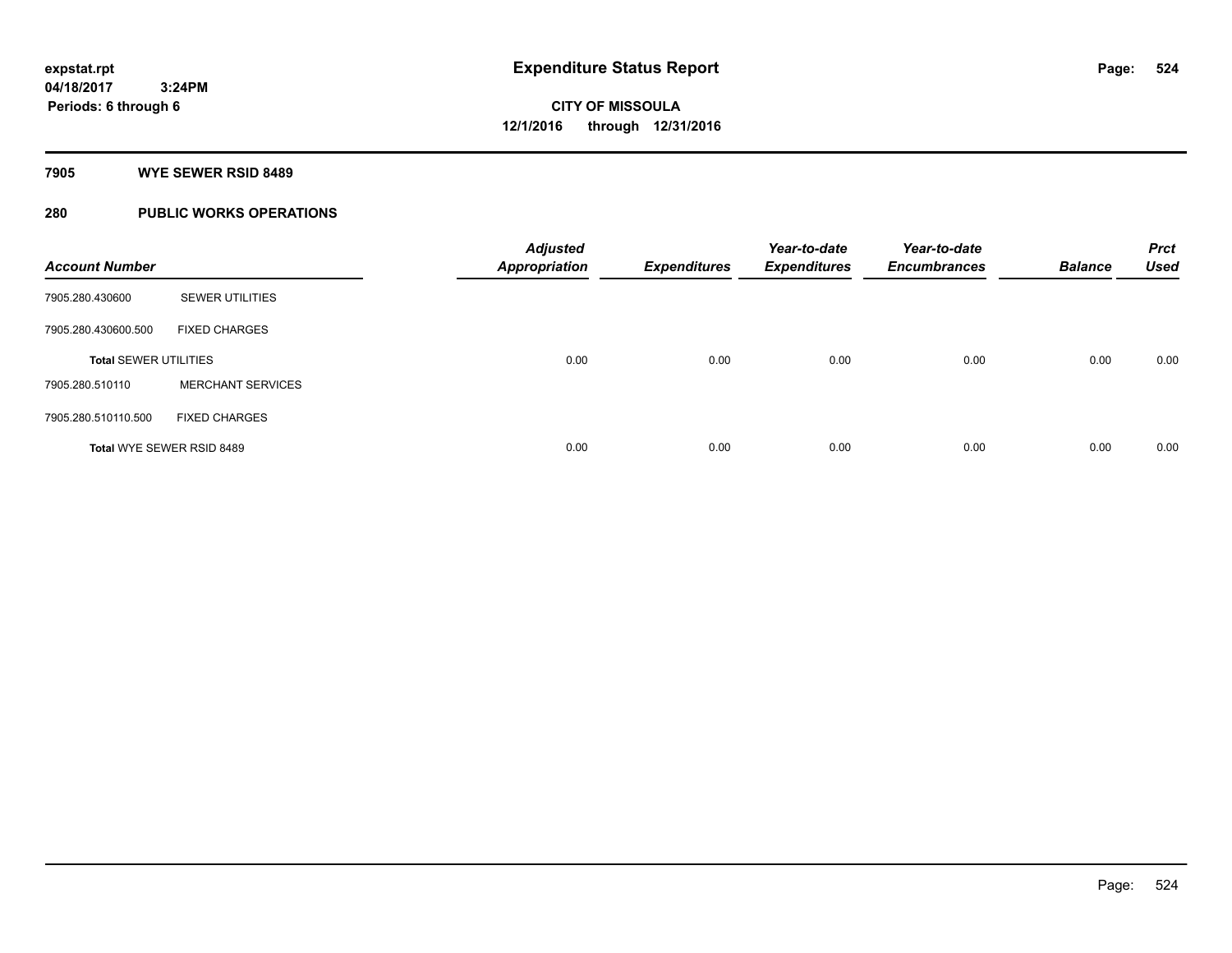#### **7911 RESIDENTIAL INSPECTION FUND**

#### **310 BUILDING INSPECTION**

| <b>Account Number</b>         |                                              | <b>Adjusted</b><br><b>Appropriation</b> | <b>Expenditures</b> | Year-to-date<br><b>Expenditures</b> | Year-to-date<br><b>Encumbrances</b> | <b>Balance</b> | <b>Prct</b><br><b>Used</b> |
|-------------------------------|----------------------------------------------|-----------------------------------------|---------------------|-------------------------------------|-------------------------------------|----------------|----------------------------|
| 7911.310.420501               | CONTRACTUAL SERVICE AGRMNTS - BUILDING       |                                         |                     |                                     |                                     |                |                            |
| 7911.310.420501.200           | <b>SUPPLIES</b>                              |                                         |                     |                                     |                                     |                |                            |
| <b>Total SUPPLIES</b>         |                                              | 0.00                                    | 0.00                | 0.00                                | 0.00                                | 0.00           | 0.00                       |
| 7911.310.420501.300           | PURCHASED SERVICES                           |                                         |                     |                                     |                                     |                |                            |
|                               | Total CONTRACTUAL SERVICE AGRMNTS - BUILDING | 0.00                                    | 0.00                | 0.00                                | 0.00                                | 0.00           | 0.00                       |
| 7911.310.420502               | *** Title Not Found ***                      |                                         |                     |                                     |                                     |                |                            |
| 7911.310.420502.200           | <b>SUPPLIES</b>                              |                                         |                     |                                     |                                     |                |                            |
| Total *** Title Not Found *** |                                              | 0.00                                    | 0.00                | 0.00                                | 0.00                                | 0.00           | 0.00                       |
| 7911.310.510110               | <b>MERCHANT SERVICES</b>                     |                                         |                     |                                     |                                     |                |                            |
| 7911.310.510110.500           | <b>FIXED CHARGES</b>                         |                                         |                     |                                     |                                     |                |                            |
|                               | Total RESIDENTIAL INSPECTION FUND            | 0.00                                    | 0.00                | 0.00                                | 0.00                                | 0.00           | 0.00                       |